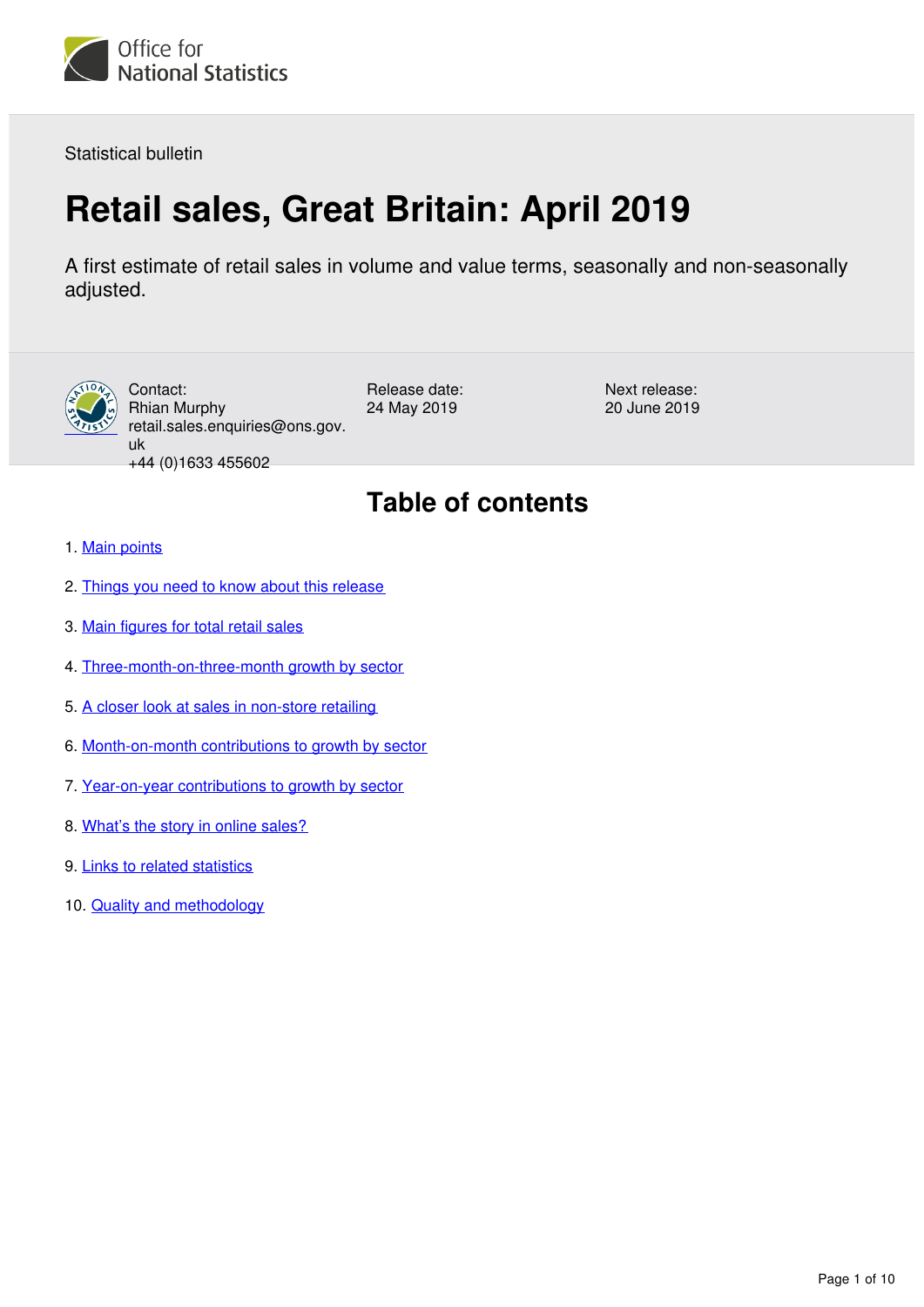## <span id="page-1-0"></span>**1 . Main points**

- In the three months to April 2019, the quantity of goods bought (volume) in retail sales increased by 1.8% when compared with the previous three months, with strong growth in non-store retailing, which reached a record high of 9.4%.
- Online retailers selling clothing items were the driver to this growth, with the warm weather helping to boost sales.
- When compared with the previous year, the quantity bought in April 2019 increased by 5.2%, with growth across all sectors except household goods, which fell by 4.5%.
- The quantity bought was flat (0.0%) in April 2019 when compared with the previous month, with growths in clothing, non-store retailing and fuel offset by falls in all other main sectors.
- In April 2019, online retailing accounted for 18.7% of total retailing compared with 17.7% in April 2018, with an overall growth of 10.1% when compared with the same month a year earlier.

## <span id="page-1-1"></span>**2 . Things you need to know about this release**

This bulletin presents estimates of the quantity bought (volume) and amount spent (value) in the retail industry for the four-week period 31 March 2019 to 27 April 2019.

The reporting period includes Good Friday (19 April) and Easter Monday (22 April). The previous year's reporting period for April 2018 was 1 April to 28 April with Easter Monday on 1 April 2018. Seasonal adjustment accounts for this earlier shift in Easter spending.

Unless otherwise stated, the estimates in this release are seasonally adjusted.

Retail Sales collects turnover data from retailers, which is money through the till before any deductions, including refunded items. This provides us with the best indicator for consumer spending during the reference period.

The Retail Sales Index (RSI) measures the value and volume of retail sales in Great Britain on a monthly basis. Data are collected from businesses in the retail industry and the survey's results are used to produce seasonally adjusted monthly, quarterly and annual estimates of output in the retail industry at current price and at chained volume measures (removing the effect of price changes).

The RSI is an important economic indicator and one of the earliest short-term measures of economic activity. It is used in the compilation of the national accounts and widely used by private and public sector institutions, particularly by the Bank of England and Her Majesty's Treasury to assist in informed decision- and policy-making.

Summary information can be found in the [RSI Quality and Methodology Information](https://www.ons.gov.uk/businessindustryandtrade/retailindustry/qmis/retailsalesindexqmi) report.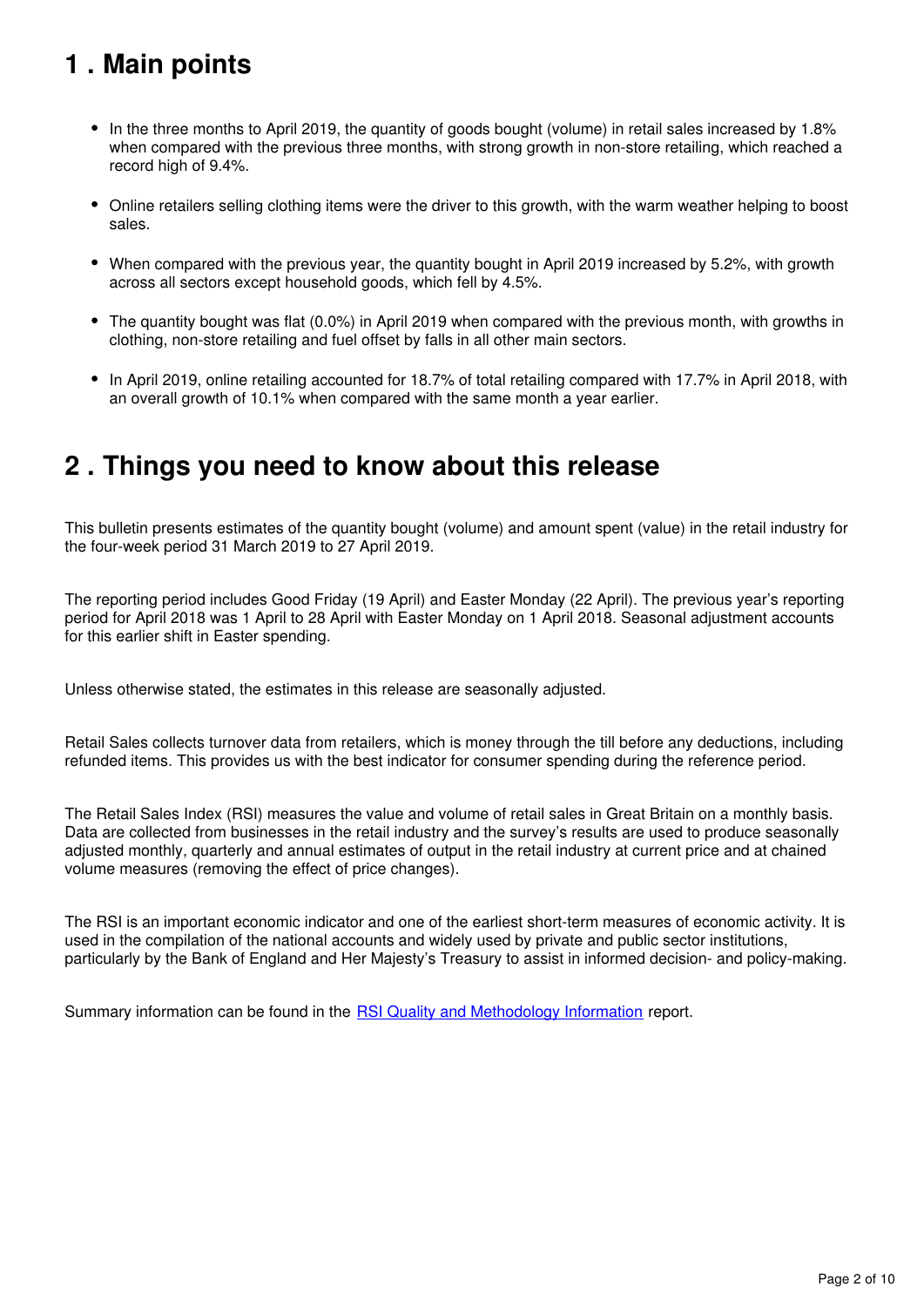## <span id="page-2-0"></span>**3 . Main figures for total retail sales**

Table 1: Main figures, April 2019 Seasonally adjusted, percentage change, Great Britain

|                                       |     | <b>Most recent Most recent</b><br>month on a 3 months on<br>year earlier a year earlier | month on<br>previous<br>month | <b>Most recent Most recent</b><br>3 months on<br>previous 3<br>months |
|---------------------------------------|-----|-----------------------------------------------------------------------------------------|-------------------------------|-----------------------------------------------------------------------|
| Value<br>(amount spent)               | 5.5 | 5.9                                                                                     | -0.3                          | 1.7                                                                   |
| Volume<br>(quantity bought)           | 5.2 | 5.4                                                                                     | 0.0                           | 1.8                                                                   |
| Value<br>(excluding automotive fuel)  | 4.6 | 5.2                                                                                     | -0.6                          | 1.7                                                                   |
| Volume<br>(excluding automotive fuel) | 4.9 | 5.1                                                                                     | $-0.2$                        | 1.7                                                                   |

Source: Office for National Statistics - Monthly Business Survey - Retail Sales Inquiry

In the three months to April 2019, the amount spent increased by 1.7%, while the quantity of goods bought increased by 1.8% when compared with the previous three months (Table 1).

Both the amount spent and quantity bought in the retail industry showed growth of 5.5% and 5.2% respectively in April 2019 when compared with a year earlier.

In contrast, the quantity bought was flat on the month and as the only measure to show a decline, the monthly growth rate fell by 0.3% in the amount spent.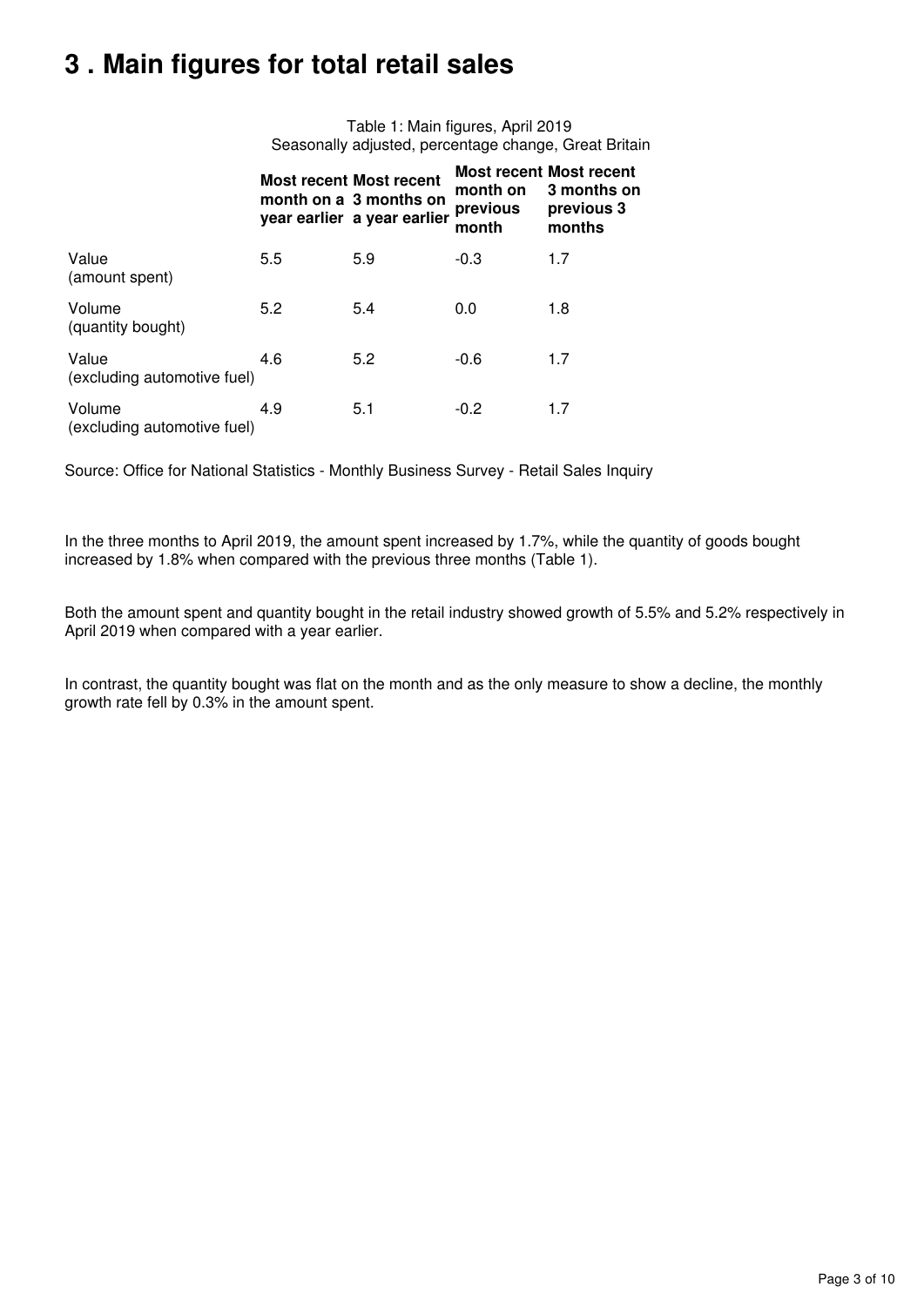### **Great Britain, April 2014 to April 2019, seasonally adjusted**

Figure 1: Continued growth in the quantity bought in all retailing in the three months to April 2019

Great Britain, April 2014 to April 2019, seasonally adjusted



#### **Source: Office for National Statistics - Monthly Business Survey - Retail Sales Inquiry**

The general long-term trend is one of growth, which is seen in the year-on-year growth rate in Table 1. The threemonth on three-month growth rate shows that in recent months sales have continued to grow for both amount spent and quantity bought from January 2019 to April 2019 (Figure 1).

From April 2014, the trend in the amount spent remained relatively flat as the quantity bought increased at a faster rate up to January 2016. Sales began to increase at a stronger rate of growth from January 2016 for both the amount spent and quantity bought.

From January 2017, the amount spent continued to increase at a steady rate, while the quantity of goods bought slowed to increase at a slower pace. From September 2018, growths for both measures slowed in the three months to December 2018. In contrast, from January 2019 to April 2019 the three-month on three-month index has shown strong growth.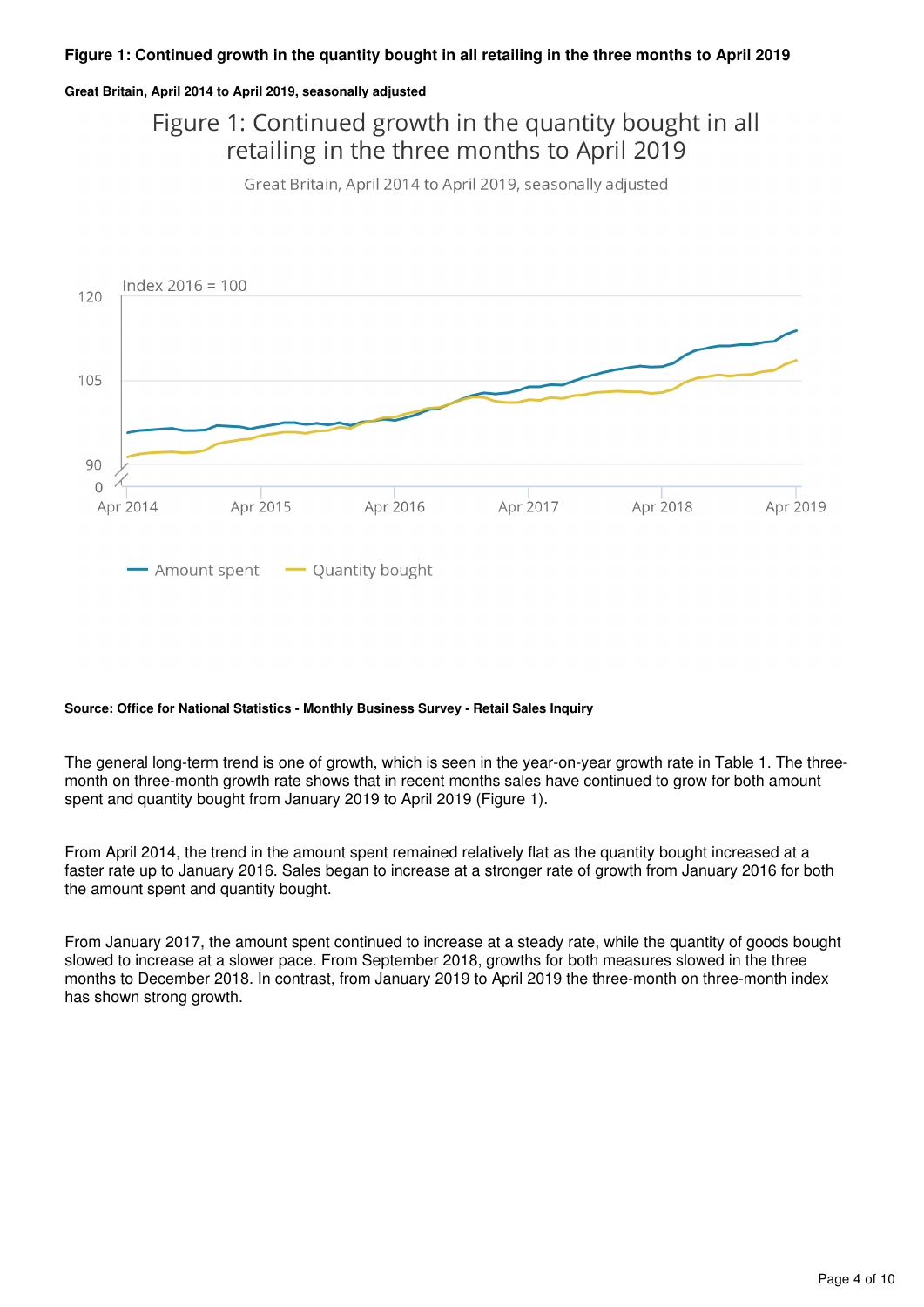## <span id="page-4-0"></span>**4 . Three-month-on-three-month growth by sector**

Table 2: Three-month-on-three-month sector summary, April 2019 Seasonally adjusted, Great Britain

|                                               |                                          | months                             | Percentage change 3 months on previous 3 |
|-----------------------------------------------|------------------------------------------|------------------------------------|------------------------------------------|
|                                               |                                          | <b>Quantity bought</b><br>(volume) | <b>Amount spent</b><br>(value)           |
| Total                                         |                                          | 1.8                                | 1.7                                      |
| Predominantly food stores <sup>1</sup>        |                                          | 0.4                                | 1.0                                      |
| Predominantly non-food<br>stores <sup>2</sup> |                                          | 0.9                                | 0.5                                      |
|                                               | Department stores                        | $-0.5$                             | $-0.7$                                   |
|                                               | Textile, clothing and footwear<br>stores | 2.2                                | 1.8                                      |
|                                               | Household goods stores                   | $-2.9$                             | $-3.2$                                   |
|                                               | Other stores                             | 3.0                                | 2.3                                      |
| Non-store retailing                           |                                          | 9.4                                | 8.9                                      |
| Fuel stores                                   |                                          | 2.8                                | 2.3                                      |

Source: Office for National Statistics - Monthly Business Survey - Retail Sales Inquiry

**Notes** 

- 1. Supermarkets, specialist food stores and sales of alcoholic drinks and tobacco. [Back to table](#page-0-0)
- 2. Non-specialised stores, textiles, clothing and footwear, household goods and other stores. <u>[Back to table](#page-0-0)</u>

All sectors except department stores and household goods stores showed growth in the three months to April 2019 across both measures. Department stores continued the recent trend of declining growth, with anecdotal evidence from contributors mentioning store closures as a factor during this period.

Non-store retailing was the largest contributor to this growth, with the quantity bought at 9.4% and the amount spent at 8.9% (Table 2). These are both the highest since records began (June 1988). Anecdotal evidence from a range of non-store retailers supported that they had a range of promotions and sales.

## <span id="page-4-1"></span>**5 . A closer look at sales in non-store retailing**

Non-store retailing continues to show strong growth in April 2019 with the highest three-month-on-three-month growth rate since records began, at 9.4% for the quantity bought.

Online only retailers make up the majority of sales within non-store. Figure 2 provides a breakdown of the main commodities sold online from 12 large retailers, which make up nearly 50% of the turnover in non-store retailing.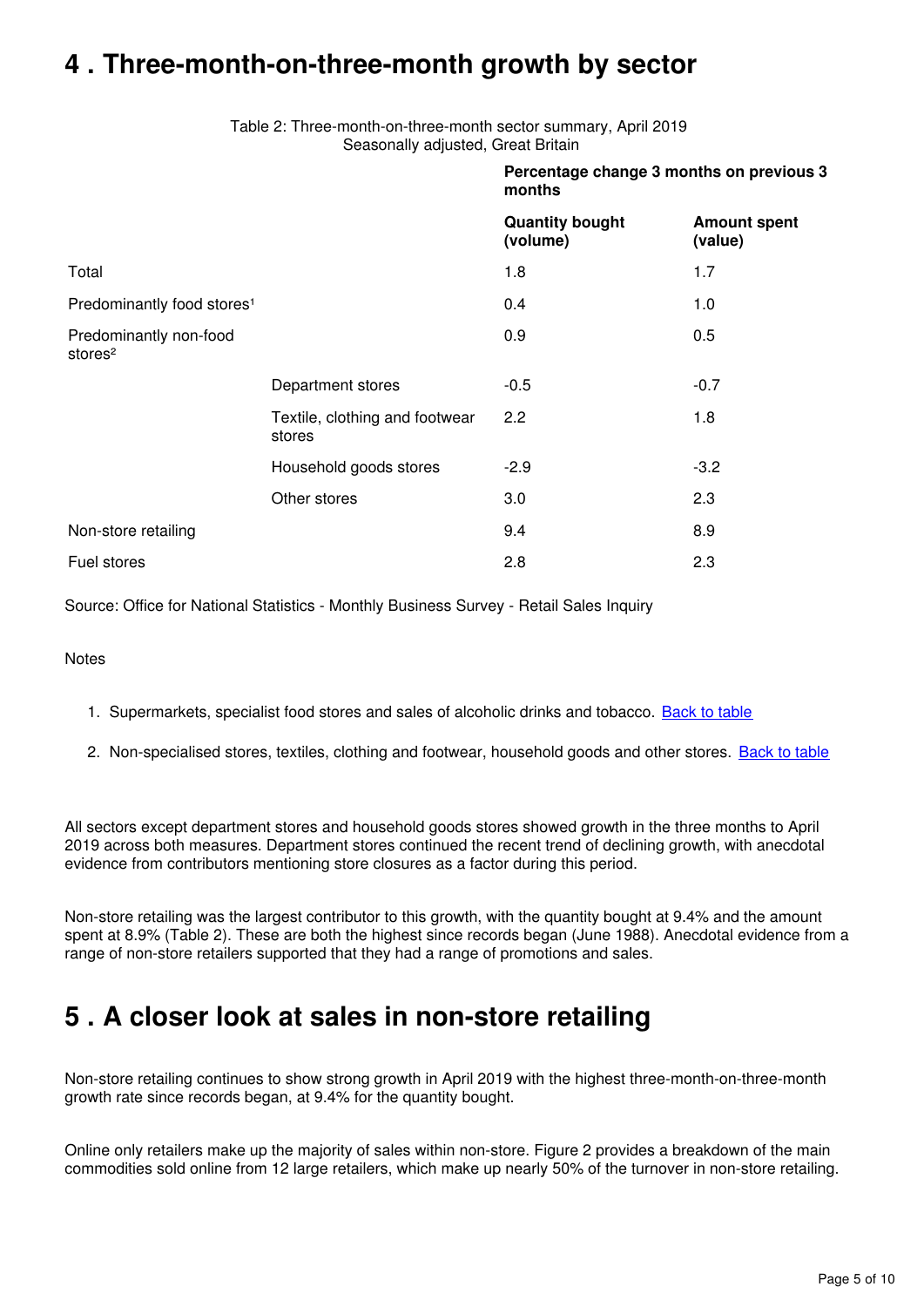### **Figure 2: Clothing was the only commodity to see sales grow in the three months to April 2019 within non-store retailers**

### **April 2019**

### Figure 2: Clothing was the only commodity to see sales grow in the three months to April 2019 within non-store retailers

April 2019



**Source: Office for National Statistics - Monthly Business Survey - Retail Sales Inquiry**

**Notes:**

1. Please note sector estimates may not sum to total due to rounding.

In April 2019, clothing was the only positive contributor to the growth in non-store retailing, with a growth rate of 5.8% when compared with the previous three months.

Anecdotal evidence from retailers suggested warm weather experienced in April 2019 boosted clothing sales.

In contrast, household goods and other goods both fell by 1.3% when compared with the previous three months while food sales fell by 0.5% in the three months to April.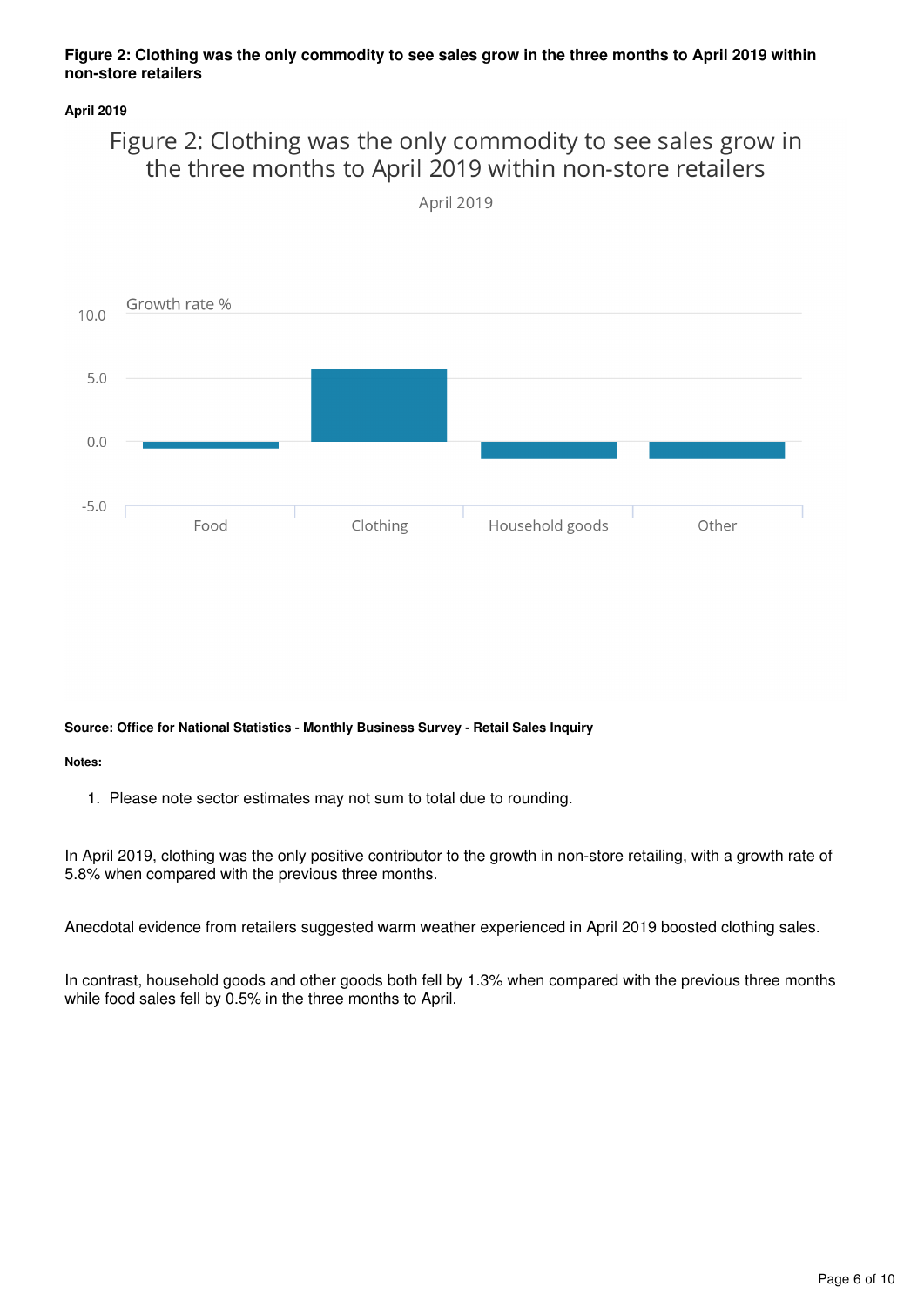## <span id="page-6-0"></span>**6 . Month-on-month contributions to growth by sector**

### **Figure 3: Fuel stores and non-store retailing were the only positive contributors to the quantity bought in April 2019**

### **April 2019 compared with March 2019**

### Figure 3: Fuel stores and non-store retailing were the only positive contributors to the quantity bought in April 2019





### **Source: Office for National Statistics - Monthly Business Survey - Retail Sales Inquiry**

#### **Notes:**

1. Please note sector estimates may not sum to total due to rounding.

Figure 3 displays the contribution by sector to month-on-month growth, with the amount spent at negative 0.3 percentage points and the quantity bought remaining flat.

Non-food stores were the largest negative contributor on the month, with the amount spent and quantity bought contributing negative 0.4 and negative 0.2 percentage points respectively.

In contrast, fuel was the largest positive contributor in April 2019 for the amount spent and quantity bought, at 0.3 and 0.2 percentage points respectively.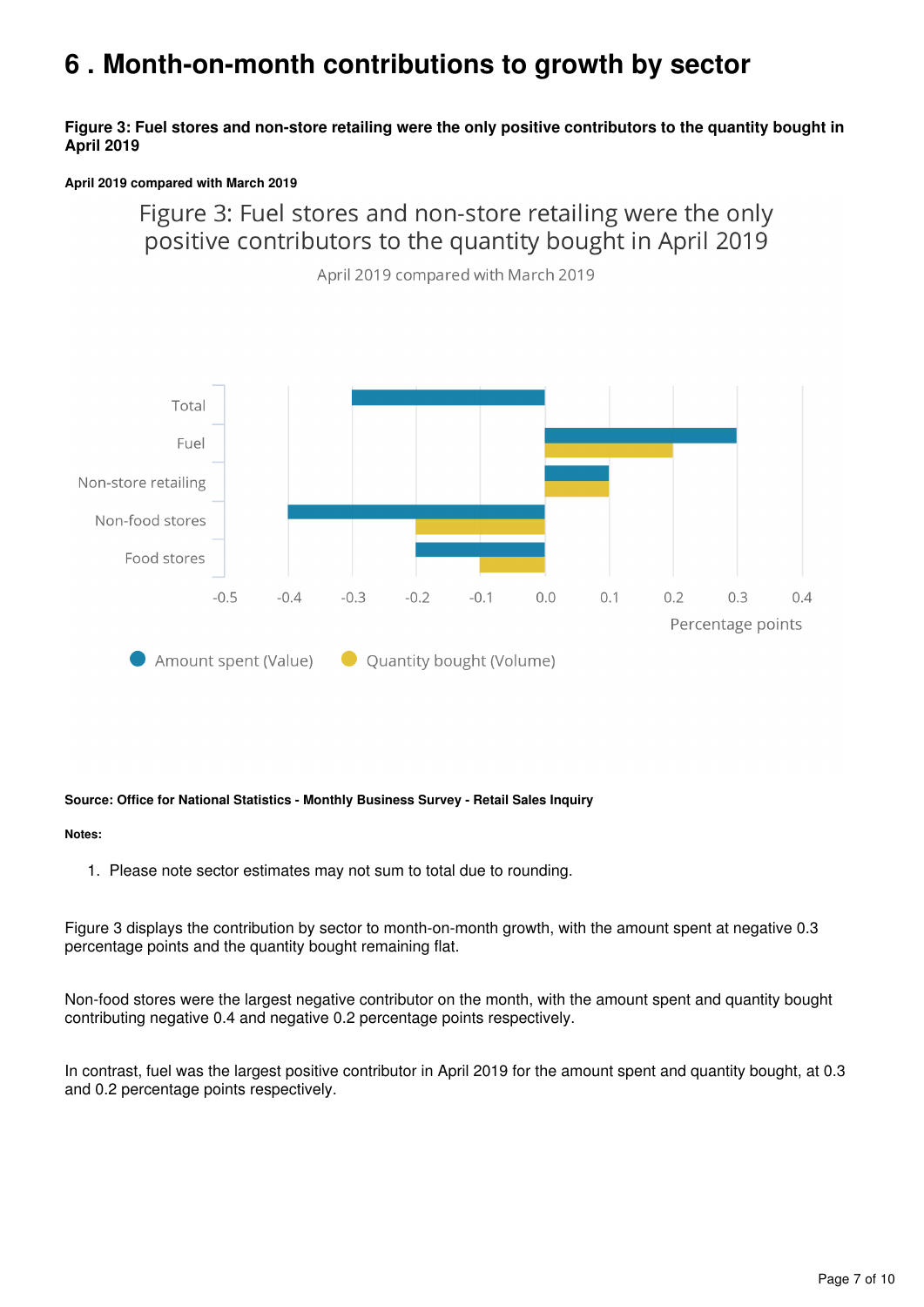## <span id="page-7-0"></span>**7 . Year-on-year contributions to growth by sector**

### **Figure 4: Non-store retailing reported the largest contribution to the quantity bought at 2.1 percentage points in April 2019**

### **April 2019 compared with April 2018**

Figure 4: Non-store retailing reported the largest contribution to the quantity bought at 2.1 percentage points in April 2019



April 2019 compared with April 2018

### **Source: Office for National Statistics - Monthly Business Survey - Retail Sales Inquiry**

### **Notes:**

1. Please note sector estimates may not sum to total due to rounding.

In April 2019, all four main sectors contributed positively to both the amount spent and quantity bought, resulting in year-on-year contributions of 5.5 and 5.2 percentage points respectively (Figure 4).

Non-store retailing provided the largest contribution to the growth, with the amount spent at 2.0 percentage points and the quantity bought at 2.1 percentage points.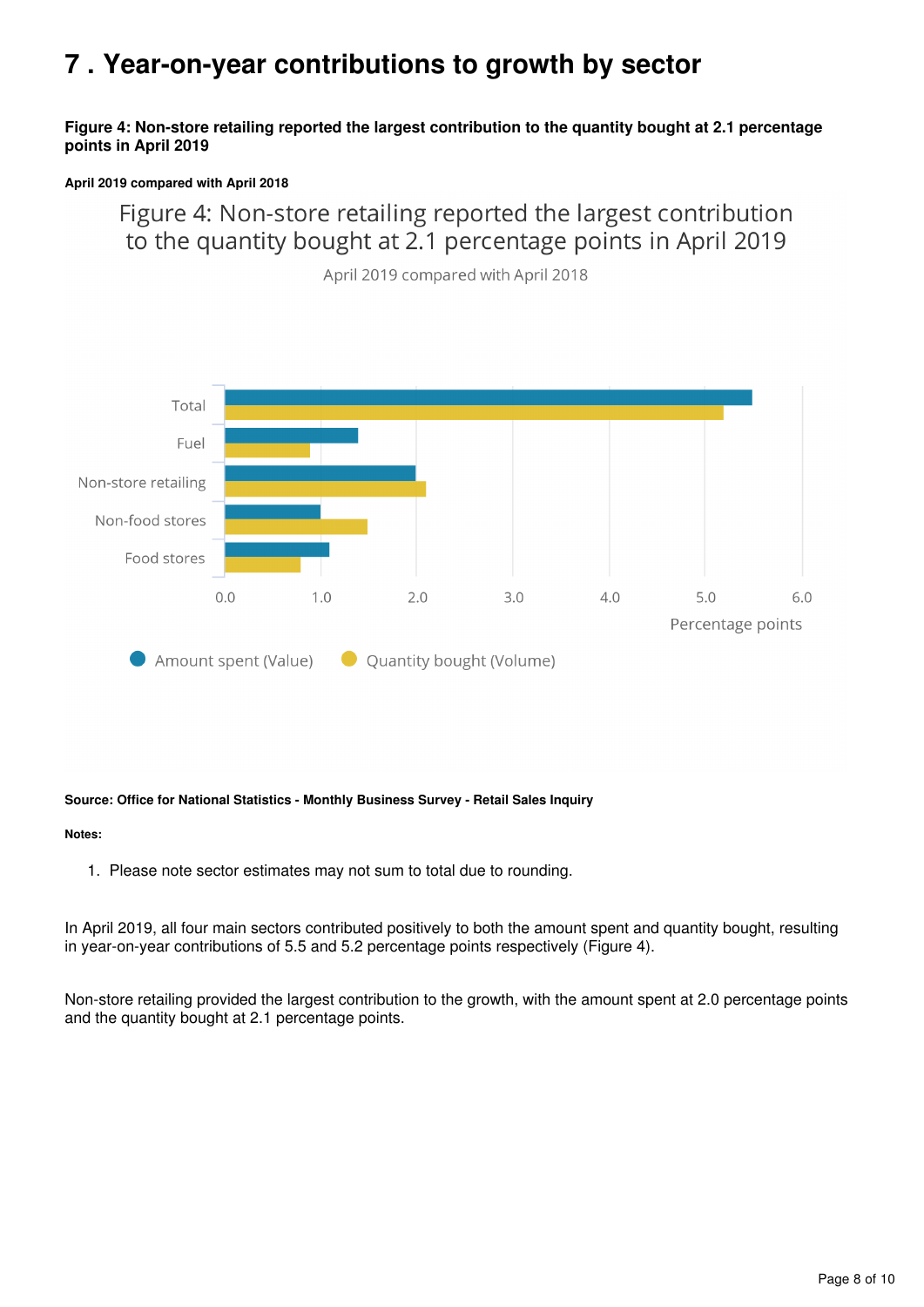## <span id="page-8-0"></span>**8 . What's the story in online sales?**

Table 3: Sector summary of internet statistics, April 2019 Value seasonally adjusted, percentage rates, Great Britain

| Category                   |                                          | Year-on-<br>year<br>growth | Month-on-<br>month<br>growth | <b>Online sales</b><br>as a<br>proportion<br>of retailing | <b>Index</b><br>categories<br>and their<br>percentage<br>weights |
|----------------------------|------------------------------------------|----------------------------|------------------------------|-----------------------------------------------------------|------------------------------------------------------------------|
| All retailing <sup>1</sup> |                                          | 10.1                       | $-2.6$                       | 18.7                                                      | 100.0                                                            |
| All food                   |                                          | 0.9                        | 2.0                          | 5.5                                                       | 13.3                                                             |
| All non-food               |                                          | 15.0                       | 3.2                          | 15.5                                                      | 36.0                                                             |
|                            | Department stores                        | 12.4                       | 3.3                          | 18.4                                                      | 8.7                                                              |
|                            | Textile, clothing and footwear<br>stores | 15.9                       | 4.2                          | 18.4                                                      | 12.6                                                             |
|                            | Household goods stores                   | 13.0                       | 3.5                          | 13.8                                                      | 6.7                                                              |
|                            | Other stores                             | 17.7                       | 1.5                          | 12.0                                                      | 8.1                                                              |
| Non-store<br>retailing     |                                          | 9.3                        | $-7.5$                       | 72.9                                                      | 50.7                                                             |

Source: Office for National Statistics - Monthly Business Survey - Retail Sales Inquiry

### **Notes**

1. All retailing refers to sales as a proportion of total retail sales. **[Back to table](#page-0-0)** 

Table 3 shows the month-on-month and year-on-year growth rates for online retailing, by sector, in addition to the proportion of online sales to all retail sales. The percentage weights indicate where money is spent online.

Online sales increased by 10.1% for the amount spent in April 2019 when compared with April 2018, with all sectors reporting growths.

In contrast, online sales fell by 2.6% for the amount spent when compared with March 2019. Non-store retailing was the only negative contributor to this fall following strong sales in the previous month. All other sectors reported growths on the month.

## <span id="page-8-1"></span>**9 . Links to related statistics**

The most recent international estimate of retail sales available for April 2019 was published by the US Census Bureau on 15 May 2019. In its [advanced monthly sales for retail and food services, April 2019 \(PDF, 1.59MB\)](https://www.census.gov/retail/marts/www/marts_current.pdf) they include the amount spent in the US retail industry, including motor vehicles and parts and food services.

Eurostat also published their latest estimates of the *[Volume of retail trade \(PDF, 507KB\)](https://ec.europa.eu/eurostat/documents/2995521/9765839/4-06052019-AP-EN.pdf/34cafafd-8c96-4d10-9257-1827243c5390)* across the European Union on 6 May 2019 for March 2019. This shows the seasonally adjusted volume of retail trade in both the euro area (EA19) and EU28 when compared with February 2019.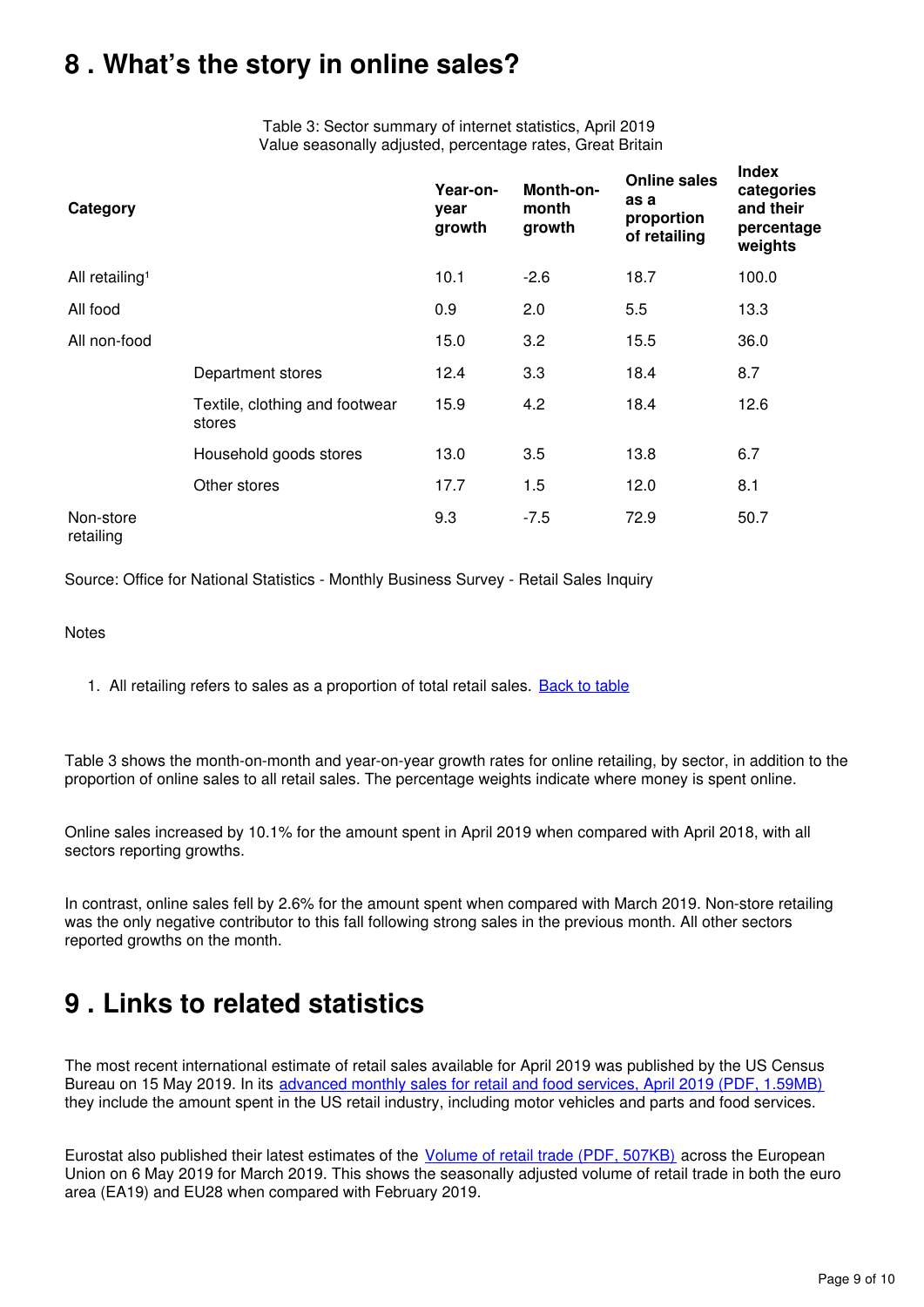It should be noted that accurate comparisons cannot be made against these or other international statistics due to a variety of reasons, including differences in methodology.

## <span id="page-9-0"></span>**10 . Quality and methodology**

Our Monthly Business Survey (MBS) for retail sales measures output from the retail industry in Great Britain. It samples 5,000 businesses, with all businesses employing over 100 people or with an annual turnover of more than £60 million receiving an online questionnaire every month.

Further qualitative data or information and summary tables can be found in the attached datasets[.](https://www.ons.gov.uk/businessindustryandtrade/retailindustry/bulletins/retailsales/april2019/relateddata) This includes data on:

- response rates
- standard errors
- revision triangle
- distribution analysis

The Retail sales **Quality and Methodology Information** report contains important information on:

- the strengths and limitations of the data and how it compares with related data
- uses and users of the data
- how the output was created
- the quality of the output including the accuracy of the data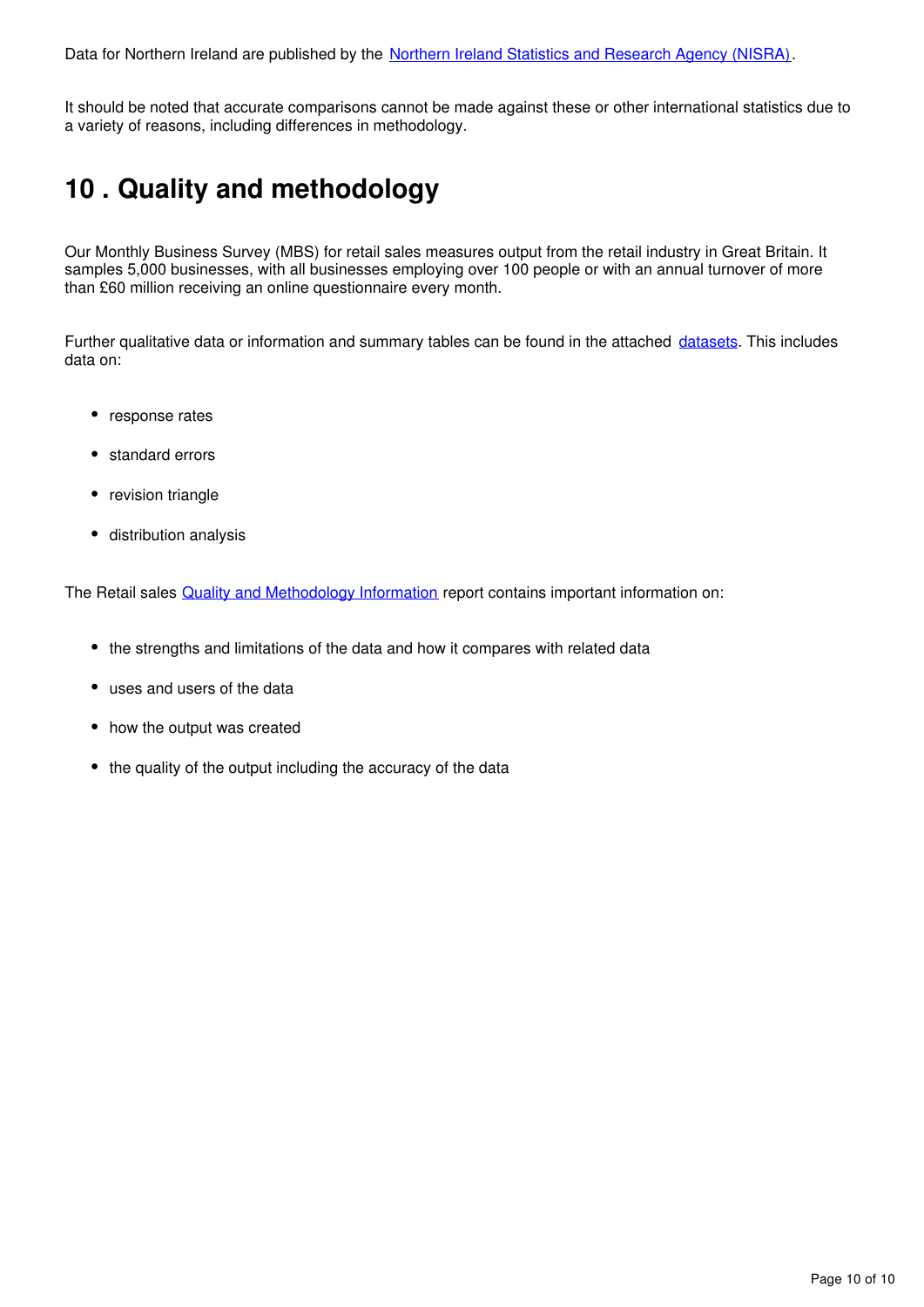|                                      |                                                                              |                                          | Index numbers of sales per week and percentage increase on a year earlier         |                                                               |                                                     |                                         |                                             |                                                                |                                             |                                                       |                                          |                                                               |                                                     |                                             |                                                                | Index 2016=100                                          |                                                        |
|--------------------------------------|------------------------------------------------------------------------------|------------------------------------------|-----------------------------------------------------------------------------------|---------------------------------------------------------------|-----------------------------------------------------|-----------------------------------------|---------------------------------------------|----------------------------------------------------------------|---------------------------------------------|-------------------------------------------------------|------------------------------------------|---------------------------------------------------------------|-----------------------------------------------------|---------------------------------------------|----------------------------------------------------------------|---------------------------------------------------------|--------------------------------------------------------|
|                                      | Year                                                                         | 1st Qtr                                  | 2nd Qtr                                                                           | 3rd Qtr                                                       | 4th Qtr                                             | Jan                                     | Feb                                         | Mar                                                            | Apr                                         | May                                                   | June                                     | July                                                          | Aug                                                 | Sept                                        | Oct                                                            | Nov                                                     | Dec                                                    |
|                                      | <b>SIC 2007 (SALES IN 2016)</b>                                              |                                          |                                                                                   |                                                               |                                                     |                                         |                                             |                                                                |                                             |                                                       |                                          |                                                               |                                                     |                                             |                                                                |                                                         |                                                        |
|                                      | All Retailing, Including Automotive Fuel, All Businesses (£387,696m)         |                                          |                                                                                   |                                                               |                                                     |                                         |                                             |                                                                |                                             |                                                       |                                          |                                                               |                                                     |                                             |                                                                |                                                         |                                                        |
| 2010<br>2011<br>2012<br>2013<br>2014 | 87.4<br>87.3<br>87.9<br>88.9<br>91.9                                         | 86.6<br>87.4<br>88.1<br>88.1<br>90.6     | 87.8<br>87.2<br>87.4<br>88.4<br>91.9                                              | 88.0<br>86.9<br>88.1<br>89.5<br>91.9                          | 87.1<br>87.7<br>87.8<br>89.4<br>93.5                | 85.0<br>87.7<br>88.0<br>87.9<br>89.8    | 87.5<br>87.3<br>87.3<br>89.1<br>90.2        | 87.1<br>87.3<br>88.8<br>87.4<br>91.7                           | 87.7<br>88.4<br>86.7<br>87.1<br>91.5        | 87.8<br>86.6<br>87.4<br>88.5<br>91.8                  | 87.9<br>86.7<br>87.9<br>89.3<br>92.2     | 88.4<br>87.0<br>87.9<br>89.6<br>92.1                          | 88.4<br>86.7<br>88.0<br>89.0<br>92.2                | 87.4<br>87.0<br>88.3<br>89.9<br>91.6        | 87.9<br>87.9<br>87.8<br>89.1<br>92.3                           | 87.7<br>87.4<br>87.4<br>89.2<br>93.4                    | 86.0<br>87.8<br>88.2<br>89.9<br>94.5                   |
| 2015<br>2016<br>2017<br>2018<br>2019 | 95.5<br>100.0<br>102.0<br>104.7                                              | 94.4<br>98.2<br>100.9<br>102.5<br>107.7  | 95.6<br>99.3<br>101.8<br>104.5<br>ä.                                              | 95.8<br>100.7<br>102.3<br>105.8<br>$\ddot{\phantom{a}}$       | 96.3<br>101.8<br>102.9<br>105.9                     | 93.6<br>98.4<br>100.6<br>102.6<br>106.8 | 94.5<br>98.1<br>101.4<br>103.3<br>107.4     | 94.9<br>98.1<br>100.6<br>101.8<br>108.7                        | 95.6<br>98.7<br>102.4<br>103.2<br>108.6     | 95.4<br>100.3<br>101.2<br>105.2                       | 95.8<br>99.1<br>101.7<br>104.9           | 95.5<br>100.7<br>101.8<br>105.7                               | 94.7<br>100.6<br>102.7<br>106.1                     | 96.9<br>100.9<br>102.4<br>105.7             | 95.8<br>102.8<br>102.9<br>105.2                                | 96.8<br>102.1<br>103.3<br>106.7                         | 96.4<br>100.6<br>102.6<br>105.8                        |
|                                      | Percentage increase on a year earlier                                        |                                          |                                                                                   |                                                               |                                                     |                                         |                                             |                                                                |                                             |                                                       |                                          |                                                               |                                                     |                                             |                                                                |                                                         |                                                        |
| 2010<br>2011<br>2012<br>2013<br>2014 | $-0.8$<br>$-0.1$<br>0.6<br>1.1<br>3.5                                        | $-0.7$<br>1.0<br>0.7<br>2.8              | $-0.3$<br>$-0.7$<br>0.2<br>1.1<br>3.9                                             | $-0.7$<br>$-1.2$<br>1.4<br>1.6<br>2.7                         | $-1.4$<br>0.7<br>0.2<br>1.8<br>4.5                  | $-3.4$<br>3.2<br>0.3<br>$-0.1$<br>2.2   | 1.2<br>$-0.2$<br>0.1<br>2.0<br>1.2          | 0.1<br>0.2<br>1.7<br>$-1.6$<br>4.9                             | $-0.5$<br>0.8<br>$-1.9$<br>0.5<br>5.1       | 0.3<br>$-1.4$<br>1.0<br>1.2<br>3.8                    | $-0.7$<br>$-1.4$<br>1.3<br>1.6<br>3.2    | $\overline{\phantom{m}}$<br>$-1.6$<br>1.1<br>2.0<br>2.7       | $-0.5$<br>$-1.8$<br>1.5<br>1.2<br>3.5               | $-1.5$<br>$-0.4$<br>1.5<br>1.8<br>1.9       | $-1.2$<br>$\qquad \qquad -$<br>$\qquad \qquad -$<br>1.5<br>3.6 | $-0.8$<br>$-0.4$<br>2.0<br>4.8                          | $\frac{-2.1}{2.1}$<br>$0.5$<br>1.9<br>5.1              |
| 2015<br>2016<br>2017<br>2018<br>2019 | $3.9$<br>$4.7$<br>2.0<br>2.7<br>$\ddot{\phantom{a}}$                         | 4.2<br>4.0<br>2.7<br>1.6<br>5.1          | 4.1<br>3.9<br>2.5<br>2.7<br>ä.                                                    | 4.3<br>5.1<br>1.6<br>3.4<br>$\ddot{\phantom{a}}$              | 3.0<br>5.6<br>1.1<br>2.9<br>$\ddot{\phantom{1}}$    | 4.2<br>5.2<br>2.2<br>2.0<br>4.0         | 4.8<br>3.9<br>3.4<br>1.8<br>4.0             | 3.5<br>3.3<br>2.6<br>$1.2$<br>6.7                              | 4.5<br>3.2<br>3.8<br>0.8<br>5.2             | 3.9<br>5.1<br>0.9<br>4.0<br>$\ddot{\phantom{1}}$      | 3.9<br>3.5<br>2.7<br>3.1<br>$\ddotsc$    | 3.7<br>5.4<br>1.1<br>3.9<br>$\ddotsc$                         | 2.8<br>6.2<br>2.2<br>3.3<br>$\ddotsc$               | 5.8<br>4.1<br>1.5<br>3.2<br>$\ddotsc$       | 3.7<br>7.3<br>0.1<br>2.2<br>$\ddotsc$                          | 3.6<br>5.6<br>1.1<br>3.3<br>$\ddotsc$                   | $^{2.1}_{4.3}$<br>2.0<br>3.1<br>$\ddotsc$              |
|                                      | All Retailing, Excluding Automotive Fuel, All Businesses (£350,847m)         |                                          |                                                                                   |                                                               |                                                     |                                         |                                             |                                                                |                                             |                                                       |                                          |                                                               |                                                     |                                             |                                                                |                                                         |                                                        |
| 2010<br>2011<br>2012<br>2013<br>2014 | 87.3<br>86.8<br>87.6<br>89.1<br>92.4                                         | 86.6<br>87.1<br>87.4<br>88.1<br>91.0     | 87.7<br>86.7<br>87.4<br>88.5<br>92.3                                              | 87.8<br>86.4<br>87.9<br>89.7<br>92.4                          | 87.0<br>86.9<br>87.9<br>89.9<br>94.1                | 85.1<br>87.3<br>87.2<br>88.0<br>90.4    | 87.5<br>86.9<br>86.8<br>89.2<br>90.7        | 87.0<br>87.0<br>87.9<br>87.3<br>91.7                           | 87.6<br>87.9<br>86.7<br>87.2<br>91.9        | 87.7<br>86.1<br>87.3<br>88.6<br>92.3                  | 87.8<br>86.1<br>88.0<br>89.4<br>92.6     | 88.2<br>86.4<br>87.8<br>89.8<br>92.4                          | 88.2<br>86.3<br>87.9<br>89.1<br>92.5                | 87.2<br>86.5<br>88.1<br>90.1<br>92.3        | 87.7<br>87.3<br>87.8<br>89.5<br>93.1                           | 87.4<br>86.5<br>87.6<br>89.8<br>94.0                    | 86.3<br>87.0<br>88.2<br>90.4<br>94.8                   |
| 2015<br>2016<br>2017<br>2018<br>2019 | 95.7<br>100.0<br>102.2<br>105.0<br>$\ddot{\phantom{1}}$                      | 94.6<br>97.9<br>101.3<br>102.8<br>107.8  | 96.0<br>99.4<br>101.9<br>104.8<br>$\ddot{\phantom{a}}$                            | 96.0<br>100.7<br>102.5<br>106.3                               | 96.3<br>102.0<br>103.0<br>106.1                     | 93.4<br>97.9<br>100.8<br>102.9<br>106.9 | 94.8<br>98.1<br>101.8<br>103.4<br>107.3     | 95.4<br>97.8<br>101.2<br>102.3<br>108.8                        | 96.0<br>98.7<br>102.7<br>103.6<br>108.6     | 95.8<br>100.3<br>101.0<br>105.5                       | 96.1<br>99.1<br>102.0<br>105.1           | 95.9<br>100.7<br>102.0<br>106.2                               | 95.0<br>100.5<br>103.0<br>106.6                     | 97.0<br>100.9<br>102.6<br>106.2             | 95.7<br>102.9<br>103.1<br>105.7                                | 96.5<br>102.4<br>103.4<br>107.0                         | 96.7<br>100.9<br>102.8<br>105.7                        |
|                                      | Percentage increase on a year earlier                                        |                                          |                                                                                   |                                                               |                                                     |                                         |                                             |                                                                |                                             |                                                       |                                          |                                                               |                                                     |                                             |                                                                |                                                         |                                                        |
| 2010<br>2011<br>2012<br>2013<br>2014 | 0.2<br>$-0.6$<br>1.0<br>1.6<br>3.8                                           | 0.8<br>0.6<br>0.3<br>0.9<br>3.2          | 0.8<br>$-1.2$<br>0.9<br>1.2<br>4.3                                                | 0.2<br>$-1.6$<br>1.8<br>2.0<br>3.0                            | $-0.9$<br>$-0.1$<br>1.1<br>2.4<br>4.6               | $-1.5$<br>2.7<br>$-0.2$<br>0.9<br>2.8   | 2.6<br>$-0.8$<br>$-0.1$<br>2.8<br>1.7       | 1.2<br>$\overline{\phantom{a}}$<br>1.0<br>$-0.7$<br>5.0        | 0.6<br>0.3<br>$-1.3$<br>0.5<br>5.5          | 1.5<br>$-1.8$<br>1.4<br>1.4<br>4.2                    | 0.5<br>$-1.9$<br>2.2<br>1.6<br>3.5       | 0.8<br>$-2.0$<br>1.6<br>2.2<br>2.9                            | 0.6<br>$-2.2$<br>1.8<br>1.4<br>3.8                  | $-0.6$<br>$-0.8$<br>1.8<br>2.4<br>2.4       | $-0.2$<br>$-0.4$<br>0.5<br>2.0<br>4.1                          | $-0.6$<br>$-1.0$<br>1.3<br>2.5<br>4.7                   | $-1.8$<br>0.9<br>1.3<br>2.6<br>4.9                     |
| 2015<br>2016<br>2017<br>2018<br>2019 | 3.6<br>4.5<br>2.2<br>2.8<br>÷.                                               | 4.0<br>3.5<br>3.4<br>1.6<br>4.8          | 4.0<br>3.5<br>2.6<br>2.8<br>ä.                                                    | 4.0<br>4.9<br>1.8<br>3.7<br>$\ddot{\phantom{1}}$              | 2.4<br>5.9<br>1.0<br>3.0<br>u,                      | 3.2<br>4.9<br>3.0<br>$^{2.0}_{4.0}$     | 4.5<br>3.5<br>3.7<br>1.6<br>3.8             | 4.0<br>2.5<br>3.5<br>$\begin{array}{c} 1.2 \\ 6.3 \end{array}$ | 4.5<br>2.8<br>4.0<br>0.9<br>4.9             | 3.8<br>4.7<br>0.7<br>4.5<br>ä,                        | 3.8<br>3.2<br>2.9<br>3.0<br>ä,           | 3.8<br>5.0<br>1.3<br>4.1<br>$\ddotsc$                         | 2.7<br>5.8<br>2.5<br>3.5<br>Ω,                      | 5.1<br>4.1<br>1.6<br>3.5<br>$\ddotsc$       | 2.8<br>7.5<br>0.1<br>2.5<br>$\ddotsc$                          | 2.7<br>6.1<br>0.9<br>3.5<br>$\ddotsc$                   | 1.9<br>4.4<br>1.9<br>2.9<br>ä.                         |
|                                      | Predominantly Food Stores, All Businesses (£154,446m)                        |                                          |                                                                                   |                                                               |                                                     |                                         |                                             |                                                                |                                             |                                                       |                                          |                                                               |                                                     |                                             |                                                                |                                                         |                                                        |
| 2010<br>2011<br>2012<br>2013<br>2014 | 96.2<br>94.8<br>94.7<br>94.4<br>95.1                                         | 96.3<br>94.9<br>95.0<br>94.4<br>94.5     | 97.5<br>94.7<br>94.6<br>93.8<br>95.1                                              | 95.7<br>94.6<br>95.0<br>94.9<br>94.9                          | 95.3<br>95.2<br>94.4<br>94.4<br>95.8                | 97.1<br>94.5<br>94.9<br>94.9<br>94.8    | 96.5<br>94.2<br>95.3<br>94.3<br>94.3        | 95.5<br>95.8<br>94.8<br>94.0<br>94.3                           | 97.1<br>96.9<br>94.2<br>92.8<br>95.6        | 97.4<br>93.8<br>94.6<br>94.0<br>94.7                  | 98.0<br>93.6<br>94.9<br>94.4<br>95.0     | 96.1<br>94.4<br>94.4<br>96.0<br>95.7                          | 95.6<br>94.7<br>95.3<br>94.6<br>94.4                | 95.3<br>94.7<br>95.2<br>94.3<br>94.7        | 95.4<br>95.5<br>94.4<br>94.3<br>95.2                           | 96.1<br>94.8<br>94.2<br>94.8<br>96.2                    | 94.5<br>95.1<br>94.4<br>94.1<br>95.9                   |
| 2015<br>2016<br>2017<br>2018<br>2019 | 96.7<br>100.0<br>100.0<br>101.5<br>$\ddot{\phantom{a}}$                      | 95.8<br>99.2<br>100.4<br>100.2<br>102.7  | 96.6<br>99.5<br>99.7<br>101.8<br>$\ddot{\phantom{a}}$                             | 96.7<br>100.6<br>99.7<br>102.1<br>$\ddot{\phantom{a}}$        | 97.7<br>100.7<br>100.3<br>101.8                     | 95.3<br>98.9<br>100.0<br>99.8<br>103.0  | 95.6<br>99.3<br>100.7<br>100.8<br>102.0     | 96.2<br>99.4<br>100.6<br>99.9<br>103.1                         | 96.4<br>98.9<br>100.6<br>100.8<br>102.8     | 96.6<br>99.8<br>99.6<br>102.2<br>$\ddot{\phantom{a}}$ | 96.6<br>99.7<br>99.0<br>102.2<br>ä.      | 96.5<br>100.0<br>99.5<br>102.7<br>ä,                          | 95.2<br>100.6<br>99.8<br>102.1<br>ä.                | 98.2<br>101.0<br>99.7<br>101.7<br>$\ddotsc$ | 96.6<br>101.6<br>100.4<br>101.7<br>$\ddot{\phantom{a}}$        | 97.7<br>101.1<br>100.2<br>101.9<br>$\ddot{\phantom{a}}$ | 98.6<br>99.7<br>100.3<br>101.9                         |
|                                      | Percentage increase on a year earlier                                        |                                          |                                                                                   |                                                               |                                                     |                                         |                                             |                                                                |                                             |                                                       |                                          |                                                               |                                                     |                                             |                                                                |                                                         |                                                        |
| 2010<br>2011<br>2012<br>2013<br>2014 | $-1.7$<br>$-1.4$<br>$-0.1$<br>$-0.4$<br>0.7                                  | $-0.7$<br>$-1.4$<br>0.1<br>$-0.6$<br>0.1 | $-0.8$<br>$-2.9$<br>$-0.1$<br>$-0.9$<br>1.4                                       | $-2.8$<br>$-1.1$<br>0.4<br>$-0.1$<br>$\overline{\phantom{a}}$ | $-2.5$<br>$-0.1$<br>$-0.8$<br>1.5                   | 1.1<br>$-2.7$<br>0.4<br>$-0.1$          | $-0.9$<br>$-2.3$<br>1.1<br>$-1.0$<br>$-0.1$ | $-2.0$<br>0.3<br>$-1.0$<br>$-0.9$<br>0.3                       | $-1.1$<br>$-0.3$<br>$-2.8$<br>$-1.5$<br>3.0 | $-0.3$<br>$-3.\overline{7}$<br>0.8<br>$-0.7$<br>0.8   | $-0.9$<br>$-4.5$<br>1.3<br>$-0.5$<br>0.7 | $-2.0$<br>$-1.9$<br>$\overline{\phantom{a}}$<br>1.7<br>$-0.4$ | $-3.2$<br>$-1.0$<br>0.7<br>$-0.8$<br>$-0.1$         | $-3.2$<br>$-0.6$<br>0.5<br>$-0.9$<br>0.4    | $-2.2$<br>0.1<br>$-1.1$<br>$-0.1$<br>1.0                       | $-1.6$<br>$-1.3$<br>$-0.6$<br>0.6<br>1.5                | $-3.5$<br>$0.7 - 0.7 - 0.4$<br>1.9                     |
| 2015<br>2016<br>2017<br>2018<br>2019 | 1.7<br>3.4<br>$\hspace{0.1mm}-\hspace{0.1mm}$<br>1.4<br>$\ddot{\phantom{1}}$ | 1.4<br>3.6<br>1.3<br>$-0.3$<br>2.6       | $1.5$<br>$\begin{array}{c} 3.0 \\ 0.2 \end{array}$<br>2.1<br>$\ddot{\phantom{1}}$ | 1.9<br>4.0<br>$-0.9$<br>2.4<br>$\ddotsc$                      | 2.0<br>3.1<br>$-0.4$<br>1.5<br>$\ddot{\phantom{1}}$ | 0.6<br>3.7<br>1.2<br>$-0.2$<br>3.2      | 1.5<br>3.8<br>1.4<br>0.1<br>1.1             | 2.0<br>$3.3\,$<br>1.2<br>$-0.7$<br>3.2                         | 0.8<br>2.6<br>$\frac{1}{1.7}$<br>0.2<br>2.0 | 2.0<br>3.2<br>$-0.1$<br>2.6<br>$\sim$                 | 1.7<br>$3.2 - 0.7$<br>3.2<br>$\ddotsc$   | 0.8<br>3.7<br>$-0.5$<br>3.2<br>$\ddot{\phantom{1}}$           | 0.8<br>5.7<br>$-0.9$<br>2.3<br>$\ddot{\phantom{1}}$ | 3.7<br>2.8<br>$-1.2$<br>1.9<br>$\ddotsc$    | 1.4<br>5.2<br>$-1.2$<br>1.3<br>$\ddot{\phantom{1}}$            | 1.5<br>3.6<br>$-0.9$<br>1.7<br>$\sim$                   | 2.9<br>$\frac{1}{1}$ .1<br>1.6<br>$\ddot{\phantom{a}}$ |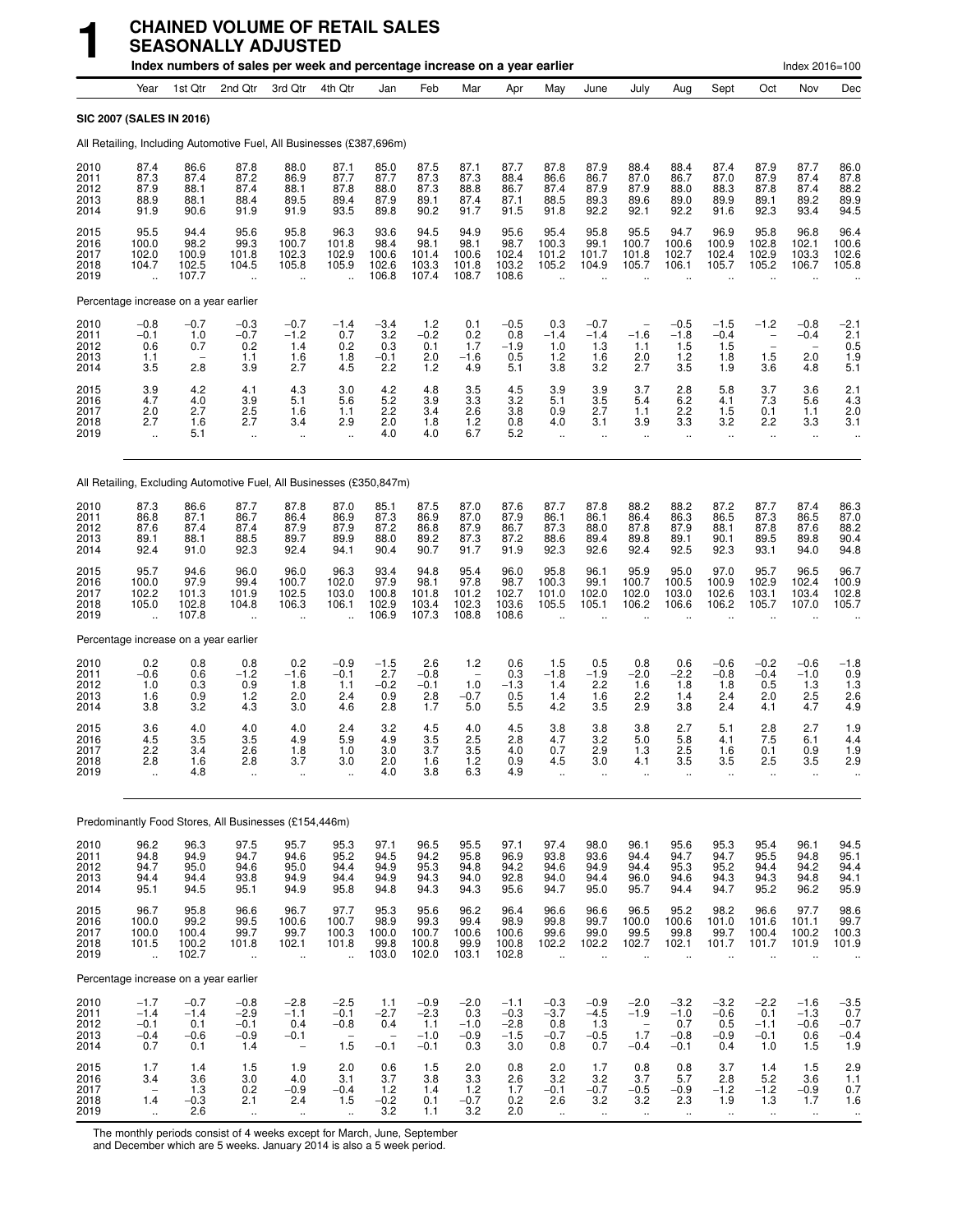|                                      |                                                         |                                                   |                                                           | continued Index numbers of sales per week and percentage increase on a year earlier |                                                      |                                               |                                                   |                                                   |                                                         |                                                   |                                                       |                                                               |                                             |                                                |                                                      | Index 2016=100                                       |                                                    |
|--------------------------------------|---------------------------------------------------------|---------------------------------------------------|-----------------------------------------------------------|-------------------------------------------------------------------------------------|------------------------------------------------------|-----------------------------------------------|---------------------------------------------------|---------------------------------------------------|---------------------------------------------------------|---------------------------------------------------|-------------------------------------------------------|---------------------------------------------------------------|---------------------------------------------|------------------------------------------------|------------------------------------------------------|------------------------------------------------------|----------------------------------------------------|
|                                      | Year                                                    | 1st Qtr                                           | 2nd Qtr                                                   | 3rd Qtr                                                                             | 4th Qtr                                              | Jan                                           | Feb                                               | Mar                                               | Apr                                                     | May                                               | June                                                  | July                                                          | Aug                                         | Sept                                           | Oct                                                  | Nov                                                  | Dec                                                |
|                                      | SIC 2007 (SALES IN 2016)                                |                                                   |                                                           |                                                                                     |                                                      |                                               |                                                   |                                                   |                                                         |                                                   |                                                       |                                                               |                                             |                                                |                                                      |                                                      |                                                    |
|                                      |                                                         |                                                   |                                                           | Non-specialised Food Stores, All Businesses (£142,507m)                             |                                                      |                                               |                                                   |                                                   |                                                         |                                                   |                                                       |                                                               |                                             |                                                |                                                      |                                                      |                                                    |
| 2010<br>2011<br>2012<br>2013<br>2014 | 96.1<br>94.9<br>95.2<br>94.9<br>95.6                    | 95.9<br>94.9<br>95.3<br>94.7<br>94.9              | 97.4<br>94.8<br>95.0<br>94.3<br>95.7                      | 95.7<br>94.6<br>95.4<br>95.6<br>95.6                                                | 95.4<br>95.1<br>95.0<br>94.9<br>96.4                 | 96.8<br>94.4<br>95.0<br>95.3<br>95.2          | 96.2<br>94.1<br>95.6<br>94.6<br>94.7              | 95.0<br>95.9<br>95.2<br>94.3<br>94.7              | 96.9<br>97.2<br>94.7<br>93.2<br>95.9                    | 97.2<br>94.0<br>95.0<br>94.5<br>95.4              | 97.9<br>93.6<br>95.3<br>95.1<br>95.8                  | 96.0<br>94.4<br>94.7<br>96.9<br>96.5                          | 95.6<br>94.7<br>95.7<br>95.1<br>95.1        | 95.5<br>94.7<br>95.7<br>94.9<br>95.4           | 95.3<br>95.5<br>95.1<br>94.8<br>95.9                 | 95.9<br>94.9<br>94.9<br>95.3<br>96.9                 | 95.0<br>95.0<br>95.2<br>94.7<br>96.4               |
| 2015<br>2016<br>2017<br>2018<br>2019 | 97.0<br>100.0<br>101.0<br>102.2                         | 96.3<br>99.2<br>101.1<br>101.0<br>103.2           | 96.9<br>99.5<br>100.6<br>102.5                            | 97.1<br>100.6<br>100.8<br>102.6<br>$\ddot{\phantom{a}}$                             | 97.8<br>100.7<br>101.4<br>102.7                      | 95.7<br>99.2<br>100.6<br>100.7<br>103.5       | 96.1<br>99.2<br>101.2<br>102.0<br>102.8           | 96.8<br>99.2<br>101.5<br>100.6<br>103.3           | 96.7<br>98.9<br>101.4<br>101.5<br>103.5                 | 97.0<br>100.0<br>100.5<br>102.8                   | 96.9<br>99.5<br>100.1<br>103.1                        | 96.8<br>100.0<br>100.6<br>103.0                               | 95.6<br>100.7<br>100.9<br>102.5             | 98.6<br>101.0<br>100.8<br>102.4                | 97.0<br>101.7<br>101.5<br>102.3                      | 97.6<br>100.5<br>101.2<br>102.6                      | 98.5<br>100.0<br>101.4<br>103.1                    |
|                                      | Percentage increase on a year earlier                   |                                                   |                                                           |                                                                                     |                                                      |                                               |                                                   |                                                   |                                                         |                                                   |                                                       |                                                               |                                             |                                                |                                                      |                                                      |                                                    |
| 2010<br>2011<br>2012<br>2013<br>2014 | $-0.8$<br>$-1.3$<br>0.3<br>$-0.3$<br>0.8                | 0.3<br>$-1.1$<br>0.4<br>$-0.6$<br>0.2             | 0.2<br>$-2.6$<br>0.2<br>$-0.7$<br>1.5                     | $-1.7$<br>$-1.1$<br>0.8<br>0.2<br>0.1                                               | $^{-1.8}_{-0.3}$<br>$-0.1$<br>$-0.2$<br>1.6          | $^{2.2}_{-2.5}$<br>0.7<br>0.3<br>$-0.1$       | $0.2 - 2.2$<br>1.5<br>$-1.0$<br>0.2               | $-1.2$<br>0.9<br>$-0.7$<br>$-1.0$<br>0.5          | 0.3<br>$-2.6$<br>$-1.5$<br>2.8                          | 0.7<br>$-3.4$<br>1.1<br>$-0.5$<br>0.9             | $-4.4$<br>1.9<br>$-0.3$<br>0.8                        | $-0.9$<br>$-1.7$<br>0.3<br>2.3<br>$-0.4$                      | $-2.1$<br>$-0.9$<br>1.0<br>$-0.6$<br>$-0.1$ | $^{-2.0}_{-0.8}$<br>1.1<br>$-0.8$<br>0.5       | $-1.7$<br>0.2<br>$-0.4$<br>$-0.3$<br>1.2             | $-1.1$<br>$-1.1$<br>0.4<br>1.7                       | $-2.4$<br>0.1<br>$-0.5$<br>1.8                     |
| 2015<br>2016<br>2017<br>2018<br>2019 | $\frac{1.4}{3.1}$<br>1.0<br>1.2<br>$\ddot{\phantom{a}}$ | 1.4<br>3.1<br>1.9<br>$-0.1$<br>2.1                | $^{1.2}_{2.7}$<br>1.2<br>1.8                              | $\frac{1.6}{3.6}$<br>0.2<br>1.8                                                     | $1.4$<br>3.0<br>0.7<br>1.3                           | $\frac{0.6}{3.7}$<br>1.3<br>0.2<br>2.8        | $\frac{1.4}{3.2}$<br>2.0<br>0.8<br>0.8            | $^{2.2}_{2.5}$<br>2.3<br>$-0.9$<br>2.7            | $\begin{array}{c} 0.9 \\ 2.3 \end{array}$<br>2.5<br>2.0 | 1.7<br>3.1<br>0.5<br>2.3<br>$\ddot{\phantom{a}}$  | 1.1<br>2.7<br>0.6<br>2.9                              | $\substack{0.3 \\ 3.3}$<br>0.6<br>2.4<br>$\ddot{\phantom{a}}$ | 0.6<br>5.3<br>0.2<br>1.6                    | 3.4<br>2.4<br>$-0.2$<br>1.6<br>ä,              | $1.2$<br>4.9<br>$-0.2$<br>0.7<br>ä,                  | 0.7<br>3.0<br>0.6<br>1.4<br>$\ddot{\phantom{1}}$     | $2.2$<br>1.5<br>1.4<br>1.7<br>$\ddot{\phantom{0}}$ |
|                                      |                                                         |                                                   |                                                           | Specialist Food Stores, All Businesses (£8,346m)                                    |                                                      |                                               |                                                   |                                                   |                                                         |                                                   |                                                       |                                                               |                                             |                                                |                                                      |                                                      |                                                    |
| 2010<br>2011<br>2012<br>2013<br>2014 | 94.7<br>91.7<br>91.3<br>92.5<br>92.7                    | 92.6<br>93.3<br>91.5<br>95.3<br>94.4              | 95.9<br>90.8<br>90.3<br>91.6<br>93.1                      | 95.0<br>91.5<br>91.2<br>91.5<br>91.2                                                | 95.5<br>91.1<br>92.4<br>91.5<br>91.9                 | 89.6<br>95.4<br>92.1<br>94.4<br>95.2          | 92.9<br>93.3<br>91.7<br>97.0<br>94.2              | 94.9<br>91.7<br>91.0<br>94.6<br>93.8              | 95.5<br>90.3<br>89.6<br>90.2<br>94.2                    | 95.2<br>91.2<br>90.2<br>92.6<br>93.3              | 96.7<br>90.9<br>90.9<br>91.9<br>91.9                  | 95.5<br>91.7<br>91.6<br>90.0<br>91.6                          | 94.3<br>91.6<br>90.4<br>93.3<br>91.7        | 95.1<br>91.3<br>91.4<br>91.3<br>90.6           | 101.4<br>89.6<br>93.8<br>92.0<br>91.7                | 98.7<br>90.3<br>91.7<br>92.3<br>92.0                 | 88.1<br>93.0<br>91.9<br>90.6<br>92.0               |
| 2015<br>2016<br>2017<br>2018<br>2019 | 95.2<br>100.0<br>90.9<br>99.9                           | 92.5<br>99.4<br>93.9<br>93.7<br>105.7             | 95.8<br>98.1<br>88.9<br>99.0                              | 93.3<br>100.1<br>90.2<br>104.9                                                      | 99.1<br>102.3<br>90.8<br>102.1                       | 91.4<br>96.3<br>94.9<br>92.5<br>104.9         | 93.3<br>100.2<br>96.2<br>91.3<br>101.7            | 92.7<br>101.2<br>91.3<br>96.6<br>109.6            | 94.8<br>97.7<br>93.0<br>98.8<br>104.6                   | 95.6<br>95.3<br>92.2<br>100.3                     | 96.8<br>100.7<br>83.0<br>98.2                         | 94.6<br>98.9<br>89.8<br>109.2                                 | 91.5<br>98.9<br>91.5<br>104.5               | 93.7<br>102.1<br>89.4<br>101.6                 | 92.8<br>100.3<br>88.3<br>103.0                       | 102.0<br>112.0<br>91.1<br>104.3                      | 101.8<br>96.2<br>92.7<br>99.5                      |
|                                      | Percentage increase on a year earlier                   |                                                   |                                                           |                                                                                     |                                                      |                                               |                                                   |                                                   |                                                         |                                                   |                                                       |                                                               |                                             |                                                |                                                      |                                                      |                                                    |
| 2010<br>2011<br>2012<br>2013<br>2014 | $-5.0$<br>$-3.2$<br>$-0.4$<br>$1.2$<br>0.2              | $-8.7$<br>0.7<br>$-1.9$<br>4.1<br>$-0.9$          | $-5.0$<br>$-5.3$<br>$-0.6$<br>1.4<br>1.6                  | $-6.3$<br>$-3.6$<br>$-0.4$<br>0.4<br>$-0.3$                                         | 0.5<br>$-4.6$<br>1.4<br>$-0.9$<br>0.4                | $-13.0$<br>6.5<br>$-3.5$<br>2.5<br>0.9        | $-8.6$<br>0.4<br>$-1.8$<br>5.9<br>$-2.9$          | $-5.4$<br>$-3.4$<br>$-0.8$<br>4.0<br>$-0.9$       | $-7.7$<br>$-5.4$<br>$-0.8$<br>0.7<br>4.4                | $-6.0$<br>$-4.2$<br>$-1.1$<br>2.6<br>0.8          | $-2.0$<br>$-6.0$<br>$-0.1$<br>1.1<br>0.1              | $-7.4$<br>$-4.0$<br>$-0.1$<br>$-1.7$<br>1.7                   | $-7.1$<br>$-2.8$<br>$-1.3$<br>3.1<br>$-1.7$ | $-4.6$<br>$-4.0$<br>0.2<br>$-0.2$<br>$-0.8$    | 6.7<br>$-11.6$<br>4.6<br>$-1.9$<br>$-0.3$            | 2.5<br>$-8.5$<br>1.5<br>0.7<br>$-0.4$                | $-6.2$<br>5.5<br>$-1.2$<br>$-1.4$<br>1.5           |
| 2015<br>2016<br>2017<br>2018<br>2019 | 2.7<br>5.1<br>$-9.0$<br>9.9                             | $-2.0$<br>7.4<br>$-5.5$<br>$-0.2$<br>12.8         | 3.0<br>2.4<br>$-9.4$<br>11.4<br>$\ddotsc$                 | 2.3<br>7.3<br>$-9.9$<br>16.3                                                        | 7.9<br>3.3<br>$-11.2$<br>12.4                        | $-4.0$<br>5.3<br>$-1.4$<br>-2.5<br>13.3       | $-0.9$<br>7.4<br>$-4.0$<br>-5.0<br>11.4           | $-1.1$<br>9.2<br>$-9.8$<br>5.8<br>13.4            | 0.6<br>3.1<br>$-4.9$<br>6.2<br>5.9                      | 2.5<br>$-0.3$<br>$-3.3$<br>8.8                    | 5.2<br>4.0<br>$-17.5$<br>18.2                         | 3.3<br>4.6<br>$-9.2$<br>21.6                                  | $-0.2$<br>8.0<br>$-7.4$<br>14.2             | 3.4<br>9.0<br>$-12.5$<br>13.7                  | 1.2<br>8.1<br>$-12.0$<br>16.7                        | 10.9<br>9.8<br>$-18.7$<br>14.6                       | 10.7<br>$-5.5$<br>$-3.7$<br>7.4                    |
|                                      |                                                         |                                                   |                                                           | Alcoholic Drinks, Other Beverages and Tobacco, All Businesses (£3,593m)             |                                                      |                                               |                                                   |                                                   |                                                         |                                                   |                                                       |                                                               |                                             |                                                |                                                      |                                                      |                                                    |
| 2010<br>2011<br>2012<br>2013<br>2014 | 104.8<br>$\frac{102.3}{85.1}$<br>78.3<br>77.0           | 122.2<br>$\frac{100.7}{92.6}$<br>80.1<br>76.8     | 110.0<br>99.1<br>87.7<br>76.7<br>76.1                     | 96.7<br>102.3<br>88.1<br>76.2<br>74.7                                               | 90.4<br>107.1<br>72.0<br>80.2<br>80.2                | 129.8<br>96.5<br>97.4<br>80.9<br>78.0         | 119.0<br>102.1<br>93.2<br>79.4<br>74.8            | 118.6<br>103.0<br>88.3<br>80.0<br>77.1            | 112.9<br>100.7<br>87.4<br>79.0<br>87.1                  | 111.0<br>93.4<br>90.1<br>76.9<br>71.3             | 107.0<br>102.3<br>86.0<br>74.6<br>71.2                | 103.3<br>99.9<br>90.2<br>76.4<br>72.4                         | 98.9<br>100.3<br>91.7<br>74.1<br>75.8       | 89.6<br>105.8<br>83.6<br>77.7<br>75.6          | 88.6<br>113.3<br>71.2<br>80.9<br>77.4                | 95.2<br>103.7<br>74.5<br>81.7<br>78.6                | 88.1<br>104.7<br>70.6<br>78.6<br>83.8              |
| 2015<br>2016<br>2017<br>2018<br>2019 | 87.7<br>100.0<br>83.8<br>75.6<br>$\ddotsc$              | 83.7<br>97.5<br>89.0<br>79.8<br>77.3              | 86.5<br>103.3<br>86.9<br>79.7<br>$\ddot{\phantom{1}}$     | 89.3<br>101.1<br>78.4<br>75.2<br>$\ddot{\phantom{a}}$                               | 91.3<br>98.1<br>81.1<br>67.7<br>$\ddot{\phantom{a}}$ | 89.2<br>90.5<br>90.8<br>79.2<br>78.5          | 82.6<br>101.2<br>90.9<br>78.1<br>70.4             | 80.2<br>100.2<br>86.1<br>81.7<br>82.0             | 86.3<br>101.6<br>83.7<br>79.5<br>73.5                   | 85.9<br>101.7<br>83.5<br>82.7<br>$\sim$           | 87.1<br>106.0<br>92.3<br>77.4<br>$\ddot{\phantom{a}}$ | 87.4<br>104.4<br>78.6<br>76.3<br>$\ddot{\phantom{a}}$         | 86.2<br>102.7<br>73.9<br>77.1<br>÷.         | 93.3<br>$\frac{97.2}{81.7}$<br>72.8<br>ä.      | 87.5<br>98.7<br>83.6<br>73.4<br>$\ddot{\phantom{1}}$ | 89.7<br>99.2<br>82.8<br>69.8<br>$\ddot{\phantom{a}}$ | 95.7<br>96.6<br>77.6<br>61.6                       |
|                                      | Percentage increase on a year earlier                   |                                                   |                                                           |                                                                                     |                                                      |                                               |                                                   |                                                   |                                                         |                                                   |                                                       |                                                               |                                             |                                                |                                                      |                                                      |                                                    |
| 2010<br>2011<br>2012<br>2013<br>2014 | $-24.4$<br>$-2.4$<br>$-16.8$<br>$-8.0$<br>$-1.7$        | $-14.1$<br>$-17.6$<br>$-8.0$<br>$-13.5$<br>$-4.1$ | $-22.2$<br>$-10.0$<br>$-11.5$<br>$-12.6$<br>$-0.7$        | $-30.4$<br>5.8<br>$-13.9$<br>$-13.6$<br>$-1.9$                                      | $-31.6$<br>18.4<br>$-32.8$<br>11.4                   | $-4.3$<br>$-25.7$<br>0.9<br>$-16.9$<br>$-3.6$ | $-19.6$<br>$-14.2$<br>$-8.7$<br>$-14.9$<br>$-5.7$ | $-16.9$<br>$-13.2$<br>$-14.2$<br>$-9.4$<br>$-3.6$ | $-20.7$<br>$-10.8$<br>$-13.2$<br>$-9.5$<br>10.2         | $-19.8$<br>$-15.9$<br>$-3.5$<br>$-14.7$<br>$-7.2$ | $-25.3$<br>$-4.4$<br>$-15.9$<br>$-13.3$<br>$-4.6$     | $-25.2$<br>$-3.3$<br>$-9.7$<br>$-15.3$<br>$-5.2$              | $-29.2$<br>1.4<br>$-8.6$<br>$-19.2$<br>2.4  | $-35.4$<br>18.0<br>$-21.0$<br>$-7.1$<br>$-2.6$ | $-34.3$<br>28.0<br>$-37.2$<br>13.6<br>$-4.2$         | $-26.8$<br>8.9<br>$-28.2$<br>9.6<br>$-3.8$           | $-33.1$<br>18.8<br>$-32.6$<br>11.2<br>6.7          |
| 2015<br>2016<br>2017<br>2018<br>2019 | 14.0<br>14.0<br>$-16.2$<br>$-9.8$                       | 9.0<br>16.5<br>$-8.7$<br>$-10.3$<br>$-3.2$        | 13.6<br>19.5<br>$-15.9$<br>$-8.4$<br>$\ddot{\phantom{1}}$ | 19.6<br>13.2<br>$-22.5$<br>$-4.0$<br>$\ddot{\phantom{1}}$                           | 13.8<br>7.4<br>$-17.3$<br>$-16.4$                    | 14.3<br>1.5<br>0.4<br>$-12.7$<br>$-0.9$       | 10.4<br>22.5<br>$-10.2$<br>$-14.1$<br>$-9.9$      | 4.0<br>24.9<br>$-14.1$<br>$-5.0$<br>0.3           | $-1.0$<br>17.8<br>$-17.7$<br>$-5.0$<br>$-7.6$           | 20.4<br>18.4<br>$-17.9$<br>$-0.9$                 | 22.3<br>21.7<br>$-12.9$<br>$-16.2$                    | 20.7<br>19.4<br>$-24.8$<br>$-2.9$                             | 13.7<br>19.1<br>$-28.0$<br>4.3              | 23.4<br>4.1<br>$-15.9$<br>$-10.9$              | 13.0<br>12.9<br>$-15.3$<br>$-12.2$                   | 14.1<br>10.5<br>$-16.5$<br>$-15.8$                   | 14.2<br>1.0<br>$-19.7$<br>$-20.6$                  |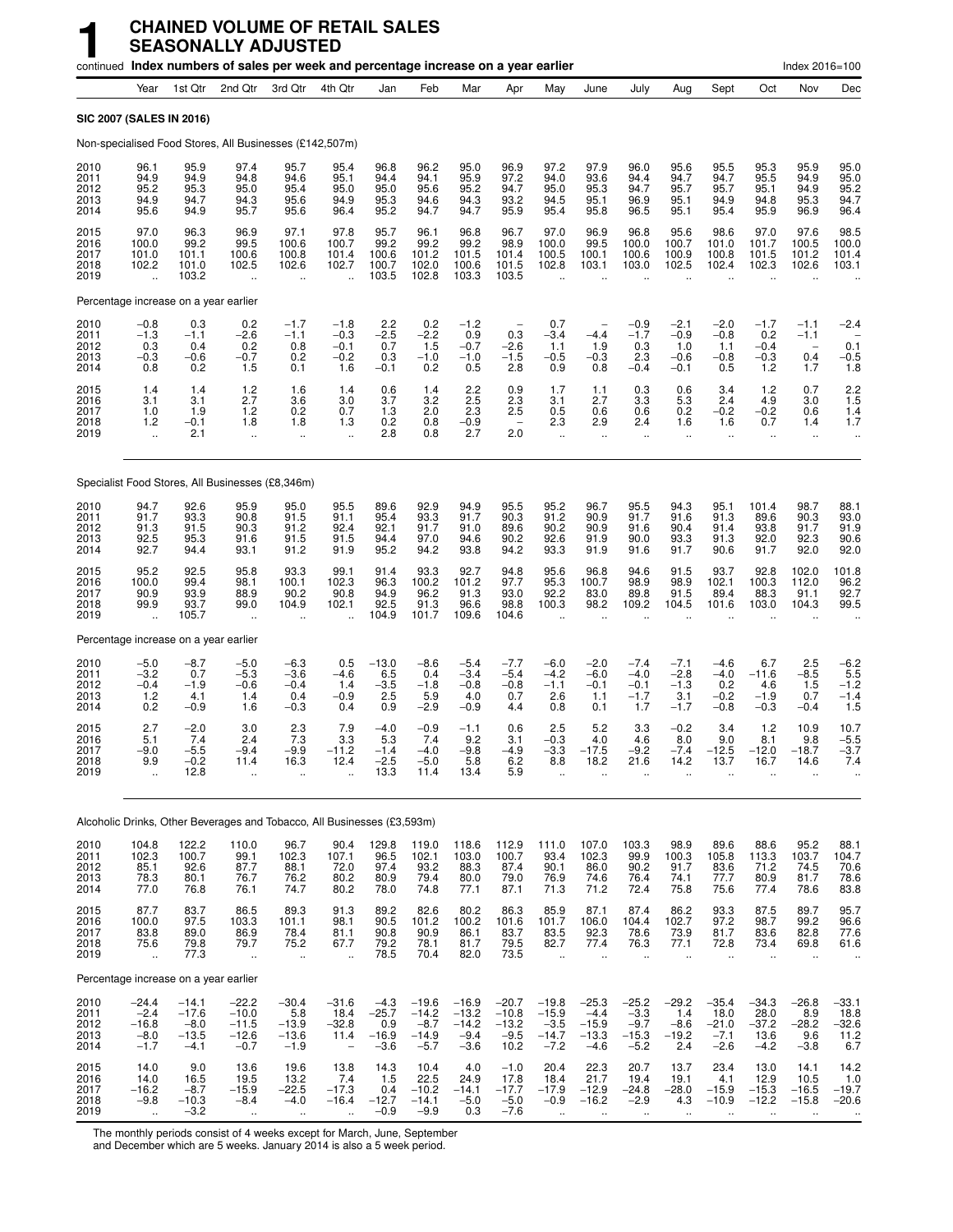|                                      |                                                                |                                          |                                                  | continued Index numbers of sales per week and percentage increase on a year earlier |                                                            |                                            |                                          |                                          |                                          |                                                     |                                                           |                                                  |                                                    |                                                        |                                                     | Index 2016=100                                      |                                                         |
|--------------------------------------|----------------------------------------------------------------|------------------------------------------|--------------------------------------------------|-------------------------------------------------------------------------------------|------------------------------------------------------------|--------------------------------------------|------------------------------------------|------------------------------------------|------------------------------------------|-----------------------------------------------------|-----------------------------------------------------------|--------------------------------------------------|----------------------------------------------------|--------------------------------------------------------|-----------------------------------------------------|-----------------------------------------------------|---------------------------------------------------------|
|                                      | Year                                                           | 1st Qtr                                  | 2nd Qtr                                          | 3rd Qtr                                                                             | 4th Qtr                                                    | Jan                                        | Feb                                      | Mar                                      | Apr                                      | May                                                 | June                                                      | July                                             | Aug                                                | Sept                                                   | Oct                                                 | Nov                                                 | Dec                                                     |
|                                      | SIC 2007 (SALES IN 2016)                                       |                                          |                                                  |                                                                                     |                                                            |                                            |                                          |                                          |                                          |                                                     |                                                           |                                                  |                                                    |                                                        |                                                     |                                                     |                                                         |
|                                      |                                                                |                                          |                                                  | Predominantly Non-food Stores, All Businesses (£163,199m)                           |                                                            |                                            |                                          |                                          |                                          |                                                     |                                                           |                                                  |                                                    |                                                        |                                                     |                                                     |                                                         |
| 2010<br>2011<br>2012<br>2013<br>2014 | 86.9<br>85.9<br>86.8<br>88.1<br>93.1                           | 85.8<br>86.9<br>86.4<br>86.6<br>91.3     | 87.0<br>86.0<br>86.6<br>87.6<br>92.5             | 88.2<br>85.1<br>87.1<br>88.6<br>93.2                                                | 86.7<br>85.5<br>87.0<br>89.7<br>95.6                       | 82.2<br>87.7<br>86.1<br>86.0<br>90.7       | 87.6<br>87.0<br>85.1<br>88.9<br>90.2     | 87.3<br>86.1<br>87.7<br>85.3<br>92.7     | 87.0<br>87.0<br>85.7<br>86.1<br>91.5     | 87.0<br>85.6<br>86.2<br>87.6<br>92.3                | 86.9<br>85.5<br>87.7<br>88.8<br>93.5                      | 88.7<br>85.6<br>87.1<br>87.7<br>92.5             | 88.9<br>84.6<br>87.0<br>87.1<br>94.0               | 87.2<br>85.1<br>87.1<br>90.4<br>93.1                   | 87.9<br>86.2<br>86.9<br>88.9<br>94.5                | 87.1<br>84.6<br>86.8<br>89.1<br>95.2                | 85.5<br>85.7<br>87.1<br>90.8<br>96.7                    |
| 2015<br>2016<br>2017<br>2018<br>2019 | 96.8<br>100.0<br>101.5<br>103.8                                | 95.9<br>98.1<br>100.3<br>101.9<br>105.7  | 97.4<br>99.8<br>101.6<br>103.3                   | 97.1<br>100.6<br>101.9<br>105.0<br>ä,                                               | 96.8<br>101.5<br>102.2<br>105.1                            | 93.9<br>98.5<br>99.7<br>102.5<br>104.6     | 96.7<br>98.8<br>101.2<br>102.2<br>105.7  | 96.9<br>97.3<br>100.1<br>101.2<br>106.5  | 97.7<br>99.9<br>102.4<br>102.3<br>106.1  | 97.2<br>100.9<br>100.2<br>104.1                     | 97.4<br>98.9<br>102.2<br>103.3                            | 96.7<br>101.8<br>102.0<br>104.1                  | 96.8<br>100.0<br>103.0<br>105.4                    | 97.7<br>100.0<br>101.0<br>105.3                        | 96.9<br>102.9<br>102.0<br>104.4                     | 97.3<br>101.8<br>102.7<br>106.6                     | 96.3<br>100.2<br>101.9<br>104.6                         |
|                                      | Percentage increase on a year earlier                          |                                          |                                                  |                                                                                     |                                                            |                                            |                                          |                                          |                                          |                                                     |                                                           |                                                  |                                                    |                                                        |                                                     |                                                     |                                                         |
| 2010<br>2011<br>2012<br>2013<br>2014 | $1.2 - 1.2$<br>1.1<br>1.6<br>5.6                               | 1.2<br>1.2<br>$-0.5$<br>0.3<br>5.4       | 1.6<br>$-1.1$<br>0.7<br>1.1<br>5.6               | 2.3<br>$-3.5$<br>2.4<br>1.7<br>5.2                                                  | $-0.2$<br>$-1.4$<br>1.7<br>3.2<br>6.5                      | $-4.8$<br>6.6<br>$-1.8$<br>$-0.1$<br>5.5   | 4.7<br>$-0.7$<br>$-2.1$<br>4.4<br>1.5    | 3.2<br>$-1.3$<br>1.8<br>$-2.7$<br>8.7    | 1.3<br>$-1.4$<br>0.5<br>6.2              | 2.5<br>$-1.6$<br>0.6<br>1.7<br>5.4                  | 1.2<br>$-1.6$<br>2.6<br>1.2<br>5.3                        | 2.7<br>$-3.5$<br>1.8<br>0.7<br>5.4               | 3.2<br>$-4.8$<br>2.9<br>7.9                        | $1.2$<br>-2.4<br>2.4<br>3.8<br>3.0                     | 0.8<br>$-2.0$<br>0.9<br>2.3<br>6.3                  | 0.1<br>$-2.8$<br>2.6<br>2.7<br>6.8                  | $-1.4$<br>0.2<br>1.7<br>$^{4.2}_{6.5}$                  |
| 2015<br>2016<br>2017<br>2018<br>2019 | 4.0<br>3.3<br>1.5<br>2.3                                       | 5.1<br>2.3<br>2.3<br>1.6<br>3.7          | 5.3<br>2.4<br>1.8<br>1.6                         | 4.2<br>3.6<br>1.3<br>3.0<br>ä.                                                      | 1.3<br>4.9<br>0.6<br>2.9<br>ă,                             | $\frac{3.5}{4.9}$<br>1.2<br>2.8<br>2.0     | 7.1<br>2.2<br>2.5<br>0.9<br>3.5          | 4.5<br>0.3<br>2.9<br>1.2<br>5.2          | 6.8<br>2.2<br>2.5<br>$-0.1$<br>3.7       | 5.2<br>3.9<br>$-0.7$<br>3.8<br>$\ddotsc$            | $\frac{4.2}{1.5}$<br>3.3<br>$1.2$<br>$\ddot{\phantom{1}}$ | $\frac{4.5}{5.3}$<br>0.2<br>2.0<br>$\ddotsc$     | 3.1<br>3.3<br>2.9<br>2.4<br>$\ldots$               | 4.9<br>2.4<br>1.0<br>4.3<br>$\ddotsc$                  | 2.5<br>6.2<br>$-0.9$<br>2.3<br>$\ddot{\phantom{a}}$ | 2.2<br>4.6<br>0.9<br>3.7<br>$\ddotsc$               | $-0.4$<br>4.1<br>1.6<br>2.6                             |
|                                      |                                                                |                                          |                                                  | Non Specialised Predominantly Non-food stores, All Businesses (£34,180m)            |                                                            |                                            |                                          |                                          |                                          |                                                     |                                                           |                                                  |                                                    |                                                        |                                                     |                                                     |                                                         |
| 2010<br>2011<br>2012<br>2013<br>2014 | 76.2<br>76.5<br>80.6<br>83.8<br>88.7                           | 75.5<br>77.8<br>78.9<br>82.2<br>87.0     | 76.8<br>75.9<br>81.6<br>83.3<br>88.4             | 76.6<br>76.6<br>81.2<br>83.7<br>89.1                                                | 75.9<br>75.9<br>80.9<br>85.8<br>90.4                       | 74.0<br>79.6<br>77.4<br>81.9<br>86.8       | 76.0<br>76.9<br>77.3<br>84.0<br>86.4     | 76.2<br>77.1<br>81.3<br>80.9<br>87.8     | 76.0<br>75.9<br>80.8<br>81.6<br>88.3     | 76.9<br>75.6<br>81.8<br>82.1<br>88.5                | 77.5<br>76.1<br>82.1<br>85.6<br>88.5                      | 76.1<br>76.6<br>81.7<br>83.3<br>87.6             | 77.1<br>76.3<br>80.4<br>83.6<br>90.2               | 76.5<br>76.7<br>81.4<br>84.1<br>89.5                   | 76.3<br>76.1<br>80.6<br>85.9<br>91.0                | 75.0<br>74.5<br>80.6<br>84.7<br>91.3                | 76.3<br>77.0<br>81.3<br>86.7<br>89.2                    |
| 2015<br>2016<br>2017<br>2018<br>2019 | 94.0<br>100.0<br>100.1<br>101.8                                | 92.4<br>99.0<br>99.4<br>101.5<br>101.2   | 92.8<br>99.3<br>99.5<br>101.8                    | 94.2<br>101.2<br>101.0<br>102.0                                                     | 96.5<br>100.5<br>100.6<br>101.8                            | 91.1<br>99.9<br>98.6<br>102.2<br>101.1     | 94.0<br>100.0<br>99.2<br>101.2<br>101.3  | 92.2<br>97.5<br>100.3<br>101.3<br>101.3  | 93.1<br>100.1<br>99.7<br>100.4<br>100.9  | 92.5<br>101.8<br>98.1<br>102.3                      | 92.8<br>96.6<br>100.3<br>102.7                            | 94.3<br>100.3<br>100.9<br>102.3                  | 93.5<br>101.0<br>101.4<br>102.2                    | 94.8<br>102.2<br>100.8<br>101.5                        | 95.3<br>100.7<br>100.1<br>101.7                     | 96.9<br>101.5<br>100.6<br>101.3                     | 97.1<br>99.4<br>101.1<br>102.3                          |
|                                      | Percentage increase on a year earlier                          |                                          |                                                  |                                                                                     |                                                            |                                            |                                          |                                          |                                          |                                                     |                                                           |                                                  |                                                    |                                                        |                                                     |                                                     |                                                         |
| 2010<br>2011<br>2012<br>2013<br>2014 | 5.1<br>0.5<br>5.3<br>3.9<br>5.9                                | 6.6<br>3.1<br>1.4<br>4.2<br>5.9          | 5.9<br>$-1.2$<br>7.5<br>2.1<br>6.2               | 5.1<br>6.1<br>3.1<br>6.5                                                            | 2.7<br>6.5<br>6.1<br>5.4                                   | 4.2<br>7.5<br>$-2.8$<br>5.9<br>5.9         | 9.6<br>1.2<br>0.5<br>8.7<br>2.9          | 6.2<br>1.2<br>5.5<br>$-0.4$<br>8.4       | 4.4<br>$-0.1$<br>6.4<br>1.1<br>8.2       | 5.6<br>$-1.7$<br>8.2<br>0.4<br>7.8                  | 7.2<br>$-1.8$<br>7.8<br>4.3<br>3.3                        | 5.0<br>0.7<br>6.7<br>1.9<br>5.2                  | 5.9<br>$-1.1$<br>5.3<br>4.0<br>7.9                 | 4.6<br>0.2<br>6.2<br>3.3<br>6.5                        | 2.4<br>$-0.3$<br>6.0<br>6.5<br>6.0                  | 1.7<br>$-0.6$<br>8.1<br>5.1<br>7.8                  | 3.8<br>0.8<br>5.6<br>6.6<br>2.9                         |
| 2015<br>2016<br>2017<br>2018<br>2019 | 5.9<br>6.4<br>0.1<br>1.6                                       | 6.2<br>7.1<br>0.4<br>2.1<br>$-0.3$       | 4.9<br>7.0<br>0.2<br>2.4<br>$\ddot{\phantom{0}}$ | 5.7<br>7.4<br>$-0.2$<br>0.9<br>                                                     | 6.7<br>4.2<br>0.2<br>1.1                                   | 5.0<br>9.7<br>$-1.3$<br>3.6<br>$-1.0$      | 8.8<br>6.4<br>$-0.8$<br>2.0              | 5.1<br>5.7<br>2.9<br>1.0                 | 5.4<br>7.6<br>$-0.4$<br>0.6<br>0.5       | 4.5<br>10.1<br>$-3.6$<br>4.3                        | 5.0<br>4.1<br>3.8<br>2.3                                  | 7.6<br>6.3<br>0.6<br>1.4                         | 3.6<br>8.1<br>0.4<br>0.8<br>$\ddot{\phantom{a}}$   | 5.9<br>7.7<br>$-1.3$<br>0.7<br>$\ddotsc$               | 4.6<br>5.7<br>$-0.6$<br>1.6<br>$\ddot{\phantom{a}}$ | 6.1<br>4.7<br>$-0.9$<br>0.6<br>$\ddot{\phantom{a}}$ | 8.8<br>2.4<br>1.6<br>1.2                                |
|                                      |                                                                |                                          |                                                  | Textile, Clothing, Footwear and Leather, All Businesses (£45,728m)                  |                                                            |                                            |                                          |                                          |                                          |                                                     |                                                           |                                                  |                                                    |                                                        |                                                     |                                                     |                                                         |
| 2010<br>2011<br>2012<br>2013<br>2014 | 93.1<br>93.7<br>94.2<br>95.3<br>98.7                           | 93.2<br>93.4<br>94.4<br>95.3<br>97.0     | 93.1<br>95.0<br>93.2<br>94.0<br>98.6             | 93.8<br>92.4<br>95.1<br>95.8<br>98.6                                                | 92.4<br>94.2<br>94.3<br>96.3<br>100.8                      | 91.5<br>94.1<br>94.4<br>95.9<br>95.9       | 94.1<br>93.6<br>93.3<br>97.1<br>95.5     | 93.8<br>92.8<br>95.3<br>93.3<br>99.4     | 94.1<br>97.7<br>91.5<br>91.6<br>98.2     | 92.9<br>94.1<br>92.9<br>94.7<br>99.3                | 92.5<br>93.4<br>94.8<br>95.2<br>98.2                      | 94.5<br>94.2<br>94.5<br>94.2<br>98.3             | 94.1<br>91.5<br>94.4<br>94.4<br>99.9               | 93.0<br>91.6<br>96.1<br>98.2<br>97.7                   | 94.7<br>92.9<br>95.6<br>95.6<br>99.2                | 93.5<br>92.8<br>92.1<br>96.1<br>99.9                | 89.6<br>96.3<br>95.0<br>97.0<br>102.8                   |
| 2015<br>2016<br>2017<br>2018<br>2019 | 102.2<br>100.0<br>103.9<br>103.7<br>$\ddot{\phantom{1}}$       | 101.5<br>97.9<br>103.7<br>101.8<br>107.6 | 104.3<br>99.0<br>104.0<br>103.3                  | 102.3<br>100.6<br>104.6<br>104.5<br>                                                | 100.8<br>102.5<br>103.4<br>105.3<br>ă,                     | 98.5<br>99.0<br>102.1<br>102.4<br>107.4    | 102.6<br>98.9<br>103.8<br>102.1<br>106.8 | 103.1<br>96.3<br>104.9<br>101.0<br>108.4 | 105.1<br>98.7<br>103.7<br>101.2<br>110.9 | 102.9<br>100.1<br>103.6<br>104.5                    | 104.8<br>98.3<br>104.5<br>104.1                           | 100.1<br>102.8<br>103.9<br>105.7                 | 103.6<br>101.1<br>104.8<br>103.3<br>$\ddotsc$      | 102.9<br>98.5<br>105.1<br>104.4                        | 101.2<br>105.4<br>103.6<br>104.3                    | 101.9<br>101.6<br>104.1<br>105.9                    | 99.6<br>100.8<br>102.6<br>105.7                         |
|                                      | Percentage increase on a year earlier                          |                                          |                                                  |                                                                                     |                                                            |                                            |                                          |                                          |                                          |                                                     |                                                           |                                                  |                                                    |                                                        |                                                     |                                                     |                                                         |
| 2010<br>2011<br>2012<br>2013<br>2014 | $\begin{array}{c} 5.5 \\ 0.7 \end{array}$<br>0.5<br>1.2<br>3.5 | 6.8<br>0.3<br>1.0<br>0.9<br>1.8          | 5.3<br>2.0<br>$-1.9$<br>0.8<br>4.9               | 6.2<br>$-1.5$<br>2.9<br>0.8<br>2.9                                                  | 3.8<br>1.9<br>0.1<br>2.1<br>4.7                            | 4.1<br>2.9<br>0.2<br>1.7<br>$\overline{a}$ | 9.0<br>$-0.5$<br>$-0.3$<br>4.0<br>$-1.6$ | 7.2<br>$-1.1$<br>2.8<br>$-2.1$<br>6.5    | 6.5<br>3.9<br>$-6.4$<br>0.1<br>7.2       | 6.8<br>1.3<br>$-1.3$<br>1.9<br>4.8                  | 3.3<br>1.0<br>1.4<br>0.5<br>3.2                           | 6.7<br>$-0.3$<br>0.4<br>$-0.3$<br>4.3            | 6.6<br>$-2.7$<br>3.1<br>0.1<br>5.8                 | 5.4<br>$-1.5$<br>4.9<br>2.2<br>$-0.5$                  | 5.0<br>$-1.9$<br>3.0<br>$\qquad \qquad -$<br>3.7    | 5.2<br>$-0.8$<br>$-0.8$<br>4.4<br>3.9               | 1.6<br>$7.5 - 1.4$<br>2.1<br>6.0                        |
| 2015<br>2016<br>2017<br>2018<br>2019 | 3.6<br>$-2.2$<br>$3.9\,$<br>$-0.2$<br>$\ddot{\phantom{1}}$     | 4.6<br>-3.5<br>5.9<br>$-1.8$<br>5.7      | 5.8<br>$-5.1$<br>5.1<br>$-0.6$<br>$\sim$         | 3.8<br>$-1.6$<br>4.0<br>$-0.2$<br>$\ddotsc$                                         | $\overline{\phantom{a}}$<br>1.7<br>0.9<br>1.9<br>$\ddotsc$ | 2.8<br>0.5<br>3.1<br>0.3<br>4.8            | 7.4<br>$-3.5$<br>4.9<br>$-1.6$<br>4.5    | 3.7<br>$-6.6$<br>9.0<br>$-3.7$<br>7.3    | 7.0<br>$-6.1$<br>5.1<br>$-2.4$<br>9.5    | 3.6<br>$-2.7$<br>3.4<br>1.0<br>$\ddot{\phantom{1}}$ | 6.7<br>$-6.3$<br>6.4<br>$-0.4$<br>$\ddot{\phantom{1}}$    | 1.8<br>2.8<br>1.1<br>1.7<br>$\ddot{\phantom{1}}$ | 3.7<br>$-2.4$<br>3.7<br>$-1.4$<br>$\bullet\bullet$ | 5.4<br>$-4.3$<br>6.7<br>$-0.7$<br>$\ddot{\phantom{1}}$ | 2.0<br>$4.2 - 1.7$<br>0.6<br>$\sim$                 | 2.0<br>$-0.2$<br>2.4<br>1.8<br>$\bullet\bullet$     | $-3.1$<br>$1.2$<br>$1.8$<br>3.0<br>$\ddot{\phantom{1}}$ |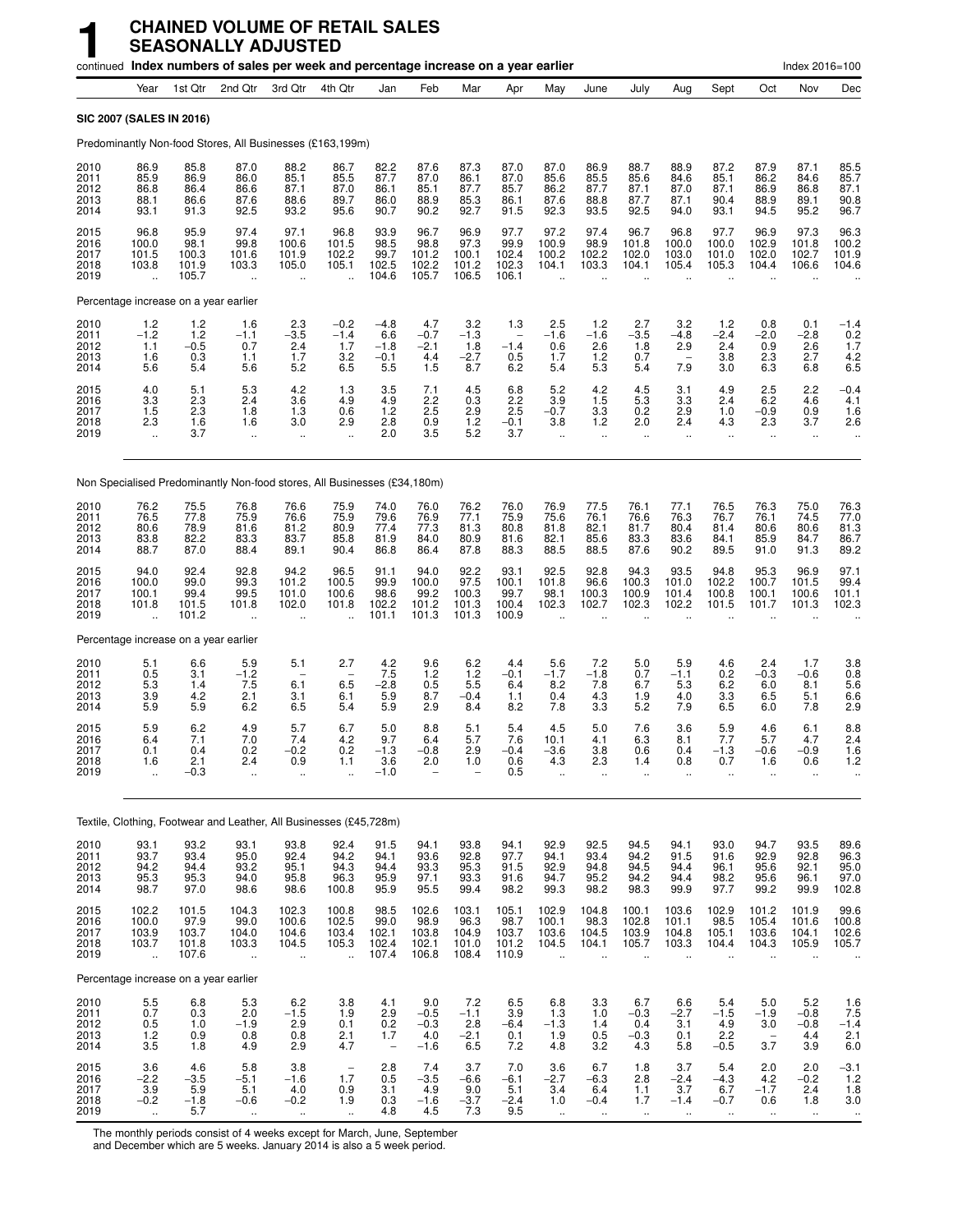|                                      |                                                       |                                               | continued Index numbers of sales per week and percentage increase on a year earlier |                                                        |                                                     |                                              |                                             |                                          |                                              |                                                        |                                                         |                                                         |                                           |                                                              |                                                        | Index 2016=100                                      |                                                            |
|--------------------------------------|-------------------------------------------------------|-----------------------------------------------|-------------------------------------------------------------------------------------|--------------------------------------------------------|-----------------------------------------------------|----------------------------------------------|---------------------------------------------|------------------------------------------|----------------------------------------------|--------------------------------------------------------|---------------------------------------------------------|---------------------------------------------------------|-------------------------------------------|--------------------------------------------------------------|--------------------------------------------------------|-----------------------------------------------------|------------------------------------------------------------|
|                                      | Year                                                  | 1st Qtr                                       | 2nd Qtr                                                                             | 3rd Qtr                                                | 4th Qtr                                             | Jan                                          | Feb                                         | Mar                                      | Apr                                          | May                                                    | June                                                    | July                                                    | Aug                                       | Sept                                                         | Oct                                                    | Nov                                                 | Dec                                                        |
|                                      | SIC 2007 (SALES IN 2016)                              |                                               |                                                                                     |                                                        |                                                     |                                              |                                             |                                          |                                              |                                                        |                                                         |                                                         |                                           |                                                              |                                                        |                                                     |                                                            |
|                                      | Textiles, All Businesses (£800m)                      |                                               |                                                                                     |                                                        |                                                     |                                              |                                             |                                          |                                              |                                                        |                                                         |                                                         |                                           |                                                              |                                                        |                                                     |                                                            |
| 2010<br>2011<br>2012<br>2013<br>2014 | 102.5<br>83.3<br>84.0<br>86.4<br>95.0                 | 98.5<br>85.2<br>83.0<br>86.3<br>91.6          | 101.6<br>82.3<br>82.7<br>90.8<br>94.5                                               | 105.0<br>83.4<br>88.1<br>88.0<br>97.2                  | 104.8<br>82.2<br>82.1<br>80.6<br>96.7               | 97.0<br>87.3<br>83.0<br>88.2<br>85.7         | 100.0<br>84.9<br>83.5<br>86.8<br>94.4       | 98.7<br>83.7<br>82.7<br>84.4<br>95.4     | 102.1<br>81.8<br>81.0<br>89.6<br>102.4       | 101.8<br>82.3<br>80.9<br>91.2<br>93.3                  | 101.1<br>82.5<br>85.4<br>91.5<br>89.3                   | 104.9<br>81.7<br>84.4<br>91.7<br>95.1                   | 107.7<br>76.8<br>89.2<br>90.9<br>96.6     | 102.8<br>90.1<br>90.1<br>82.6<br>99.3                        | 103.3<br>77.4<br>90.0<br>82.4<br>97.9                  | 109.0<br>82.1<br>80.9<br>79.2<br>93.1               | 102.6<br>86.1<br>76.6<br>80.4<br>98.7                      |
| 2015<br>2016<br>2017<br>2018<br>2019 | 94.1<br>100.0<br>99.5<br>98.8<br>$\ddot{\phantom{a}}$ | 84.5<br>95.9<br>105.3<br>96.7<br>95.3         | 95.3<br>96.1<br>98.0<br>95.8                                                        | 93.9<br>102.1<br>93.2<br>100.8<br>$\ddot{\phantom{a}}$ | 102.6<br>105.9<br>101.3<br>102.0                    | 76.4<br>97.0<br>101.4<br>97.2<br>99.2        | 82.1<br>93.1<br>105.1<br>96.8<br>94.8       | 93.0<br>97.2<br>108.8<br>96.3<br>92.7    | 95.7<br>92.6<br>108.9<br>99.3<br>91.1        | 98.2<br>93.4<br>103.5<br>100.5<br>$\ddot{\phantom{a}}$ | 92.8<br>101.1<br>84.9<br>89.3                           | 94.9<br>102.5<br>95.3<br>101.5                          | 90.3<br>105.2<br>84.2<br>101.2            | 96.1<br>99.4<br>98.8<br>100.0                                | 96.8<br>103.0<br>99.3<br>98.4                          | 106.4<br>110.8<br>95.6<br>111.5                     | 104.1<br>104.3<br>107.5<br>97.2                            |
|                                      | Percentage increase on a year earlier                 |                                               |                                                                                     |                                                        |                                                     |                                              |                                             |                                          |                                              |                                                        |                                                         |                                                         |                                           |                                                              |                                                        |                                                     |                                                            |
| 2010<br>2011<br>2012<br>2013<br>2014 | 0.3<br>$-18.8$<br>0.8<br>2.9<br>9.9                   | $-12.2$<br>$-13.5$<br>$-2.6$<br>4.0<br>6.2    | $-1.7$<br>$-19.1$<br>0.5<br>9.8<br>4.1                                              | $5.2 - 20.5$<br>5.6<br>$-0.1$<br>10.5                  | 12.4<br>$-21.6$<br>$-0.2$<br>$-1.7$<br>20.0         | $-22.9$<br>$-9.9$<br>$-5.0$<br>6.3<br>$-2.9$ | $-19.5$<br>$-15.0$<br>$-1.7$<br>4.0<br>8.7  | $7.5 - 15.2$<br>$-1.3$<br>2.1<br>13.1    | 3.4<br>$-19.9$<br>$-1.1$<br>10.6<br>14.3     | $-7.3$<br>$-19.2$<br>$-1.7$<br>12.6<br>2.3             | $-0.6$<br>$-18.4$<br>3.6<br>7.1<br>$-2.4$               | $4.2 - 22.2$<br>3.3<br>8.7<br>3.7                       | $8.9 - 28.7$<br>16.2<br>1.9<br>6.3        | 3.2<br>$-12.4$<br>$\overline{\phantom{a}}$<br>$-8.3$<br>20.1 | $1.2$<br>$-25.1$<br>16.3<br>$-8.5$<br>18.8             | 17.4<br>$-24.7$<br>$-1.4$<br>$\frac{-2.2}{17.7}$    | $18.6 - 16.1$<br>$-11.1$<br>$\frac{5.0}{22.7}$             |
| 2015<br>2016<br>2017<br>2018<br>2019 | $-0.9$<br>6.3<br>$-0.5$<br>$-0.6$                     | $-7.7$<br>13.4<br>9.9<br>$-8.2$<br>$-1.4$     | 0.8<br>0.8<br>2.0<br>$-2.2$                                                         | $-3.3$<br>8.7<br>$-8.7$<br>8.1<br>$\ddot{\phantom{a}}$ | 6.0<br>3.3<br>$-4.3$<br>0.6<br>$\ddotsc$            | $-10.8$<br>26.9<br>4.5<br>$-4.1$<br>2.1      | $-13.0$<br>13.4<br>12.9<br>$-7.9$<br>$-2.1$ | $-2.5$<br>4.5<br>11.9<br>-11.4<br>$-3.8$ | $-6.5$<br>$-3.2$<br>17.6<br>$-8.8$<br>$-8.3$ | 5.2<br>$-4.9$<br>10.8<br>$-2.9$<br>$\ddotsc$           | 3.9<br>9.0<br>$-16.0$<br>5.1                            | $-0.1$<br>7.9<br>$-7.0$<br>6.5                          | $-6.6$<br>16.6<br>$-19.9$<br>20.1         | $-3.2$<br>3.4<br>$-0.6$<br>1.3                               | $-1.1$<br>6.4<br>$-3.6$<br>$-0.9$                      | 14.2<br>4.1<br>$-13.7$<br>16.6                      | $\begin{array}{c} 5.5 \\ 0.2 \end{array}$<br>3.0<br>$-9.6$ |
|                                      | Clothing, All Businesses (£40,106m)                   |                                               |                                                                                     |                                                        |                                                     |                                              |                                             |                                          |                                              |                                                        |                                                         |                                                         |                                           |                                                              |                                                        |                                                     |                                                            |
| 2010<br>2011<br>2012<br>2013<br>2014 | 93.7<br>94.5<br>94.7<br>96.1<br>99.7                  | 94.2<br>94.5<br>94.8<br>95.8<br>97.7          | 94.0<br>95.9<br>93.7<br>94.9<br>99.8                                                | 94.2<br>93.0<br>95.4<br>96.6<br>99.8                   | 92.5<br>94.6<br>95.0<br>97.3<br>101.6               | 92.7<br>95.1<br>95.0<br>96.4<br>97.2         | 95.2<br>94.7<br>93.9<br>97.2<br>95.9        | 94.6<br>93.8<br>95.3<br>94.1<br>99.7     | 95.3<br>98.9<br>92.0<br>92.3<br>99.2         | 93.8<br>95.3<br>93.3<br>95.6<br>100.9                  | 93.1<br>93.9<br>95.3<br>96.5<br>99.5                    | 94.9<br>94.5<br>95.0<br>95.2<br>99.6                    | 94.6<br>92.7<br>94.8<br>95.1<br>101.3     | 93.3<br>92.0<br>96.3<br>98.9<br>98.7                         | 95.1<br>93.5<br>95.8<br>96.6<br>99.8                   | 93.5<br>92.9<br>92.7<br>97.3<br>100.9               | 89.6<br>96.8<br>96.1<br>$\frac{97.8}{103.7}$               |
| 2015<br>2016<br>2017<br>2018<br>2019 | 103.2<br>100.0<br>104.0<br>104.5                      | 103.0<br>98.1<br>104.0<br>102.2<br>108.3      | 105.5<br>99.0<br>103.9<br>104.4                                                     | 103.0<br>100.4<br>104.6<br>105.1                       | 101.2<br>102.5<br>103.5<br>106.5                    | 99.5<br>99.3<br>102.5<br>102.8<br>107.8      | 103.9<br>99.8<br>104.3<br>102.5<br>107.0    | 105.0<br>95.9<br>104.8<br>101.4<br>109.7 | 106.5<br>98.6<br>103.5<br>102.4<br>112.1     | 103.8<br>100.1<br>103.5<br>105.3                       | 106.0<br>98.4<br>104.5<br>105.2                         | 100.8<br>102.2<br>103.8<br>105.8                        | 104.4<br>100.9<br>105.5<br>103.9          | 103.7<br>98.5<br>104.6<br>105.5                              | 101.8<br>105.9<br>103.9<br>105.6                       | 102.3<br>101.3<br>104.4<br>106.8                    | 99.9<br>100.7<br>102.5<br>107.0                            |
|                                      | Percentage increase on a year earlier                 |                                               |                                                                                     |                                                        |                                                     |                                              |                                             |                                          |                                              |                                                        |                                                         |                                                         |                                           |                                                              |                                                        |                                                     |                                                            |
| 2010<br>2011<br>2012<br>2013<br>2014 | 5.4<br>0.8<br>0.2<br>1.5<br>3.7                       | 7.8<br>0.3<br>0.3<br>1.1<br>2.0               | 5.9<br>2.0<br>$-2.3$<br>1.4<br>5.2                                                  | 5.3<br>$-1.3$<br>2.6<br>1.2<br>3.3                     | 2.4<br>2.3<br>0.4<br>2.4<br>4.5                     | 5.4<br>2.6<br>$-0.2$<br>1.5<br>0.9           | 10.6<br>$-0.5$<br>$-0.9$<br>3.5<br>$-1.4$   | 7.6<br>$-0.8$<br>1.6<br>$-1.3$<br>5.9    | 7.8<br>3.7<br>$-7.0$<br>0.3<br>7.6           | 7.8<br>1.6<br>$-2.0$<br>2.5<br>5.5                     | 3.0<br>0.9<br>1.4<br>1.3<br>3.1                         | 6.1<br>$-0.5$<br>0.5<br>0.2<br>4.6                      | 6.1<br>$-2.1$<br>2.3<br>0.3<br>6.5        | 4.1<br>$-1.4$<br>4.7<br>2.8<br>$-0.3$                        | 4.3<br>$-1.6$<br>2.4<br>0.9<br>3.3                     | 3.7<br>$-0.7$<br>$-0.2$<br>4.9<br>3.7               | $-0.1$<br>8.1<br>$-0.8$<br>1.8<br>6.0                      |
| 2015<br>2016<br>2017<br>2018<br>2019 | 3.5<br>-3.1<br>4.0<br>0.5                             | 5.4<br>$-4.7$<br>5.9<br>-1.7<br>6.0           | 5.6<br>$-6.1$<br>4.9<br>0.4                                                         | 3.3<br>$-2.6$<br>4.3<br>0.5<br>$\ddotsc$               | $-0.4$<br>1.3<br>1.0<br>2.9                         | 2.3<br>$-0.2$<br>3.2<br>$0.2$<br>4.9         | 8.4<br>$-4.0$<br>4.5<br>-1.7<br>4.4         | 5.3<br>$-8.7$<br>9.3<br>$^{-3.2}_{8.1}$  | 7.3<br>$-7.4$<br>4.9<br>-1.1<br>9.5          | 2.9<br>$-3.5$<br>3.4<br>1.7<br>$\mathbf{r}$            | 6.5<br>$-7.1$<br>6.2<br>0.7<br>$\ddotsc$                | 1.3<br>1.3<br>1.6<br>1.9<br>ä.                          | 3.0<br>$-3.3$<br>4.6<br>-1.5              | 5.1<br>$-5.0$<br>6.2<br>0.9<br>$\ddot{\phantom{a}}$          | 2.0<br>4.0<br>$-1.9$<br>1.6<br>$\ddotsc$               | 1.4<br>$-0.9$<br>3.0<br>2.2<br>$\ddotsc$            | $-3.7$<br>0.8<br>1.8<br>4.4                                |
|                                      |                                                       |                                               | Footwear and Leather Goods, All Businesses (£4,823m)                                |                                                        |                                                     |                                              |                                             |                                          |                                              |                                                        |                                                         |                                                         |                                           |                                                              |                                                        |                                                     |                                                            |
| 2010<br>2011<br>2012<br>2013<br>2014 | 86.7<br>89.4<br>92.1<br>90.1<br>91.0                  | 84.0<br>86.4<br>93.2<br>92.6<br>92.1          | 84.8<br>89.8<br>91.2<br>86.7<br>88.6                                                | 88.6<br>89.1<br>93.3<br>90.4<br>88.8                   | 89.4<br>92.4<br>90.8<br>90.9<br>94.2                | 81.0<br>87.4<br>91.1<br>93.2<br>86.4         | 84.3<br>86.3<br>90.3<br>97.7<br>92.7        | 86.2<br>85.6<br>97.3<br>88.0<br>97.4     | 83.3<br>91.4<br>89.5<br>87.0<br>89.2         | 84.7<br>87.0<br>91.7<br>87.8<br>87.3                   | 86.1<br>90.9<br>92.1<br>85.5<br>89.3                    | 89.0<br>93.7<br>92.7<br>86.6<br>87.9                    | 87.2<br>84.7<br>91.4<br>89.4<br>89.2      | 89.3<br>88.9<br>95.4<br>94.3<br>89.3                         | 90.0<br>89.7<br>95.0<br>89.4<br>93.7                   | 90.9<br>93.6<br>88.6<br>89.6<br>92.8                | 87.7<br>93.5<br>89.3<br>93.0<br>95.7                       |
| 2015<br>2016<br>2017<br>2018<br>2019 | 95.6<br>100.0<br>104.0<br>97.9<br>÷.                  | 92.4<br>96.7<br>101.3<br>99.5<br>103.7        | 96.2<br>99.0<br>105.5<br>96.1<br>$\ddot{\phantom{a}}$                               | 97.3<br>102.7<br>106.6<br>99.6<br>$\ddot{\phantom{1}}$ | 96.7<br>101.7<br>102.5<br>96.3<br>$\ddotsc$         | 94.3<br>97.1<br>98.5<br>100.6<br>105.0       | 94.6<br>92.8<br>99.6<br>99.8<br>106.6       | 89.0<br>99.4<br>104.8<br>98.3<br>100.2   | 94.8<br>99.9<br>104.2<br>92.0<br>104.1       | 95.8<br>101.2<br>103.8<br>98.7<br>$\ddot{\phantom{a}}$ | 97.5<br>96.5<br>108.0<br>97.4<br>$\ddotsc$              | 94.4<br>108.5<br>106.4<br>105.4<br>ä.                   | 99.6<br>101.9<br>102.0<br>98.7<br>ä.      | 97.8<br>98.6<br>110.5<br>95.6<br>$\ddotsc$                   | 96.4<br>101.6<br>101.8<br>94.6<br>$\ddot{\phantom{a}}$ | 97.6<br>102.6<br>102.9<br>98.2<br>$\mathbf{r}$      | $96.3$<br>$101.0$<br>$102.6$<br>96.1                       |
|                                      | Percentage increase on a year earlier                 |                                               |                                                                                     |                                                        |                                                     |                                              |                                             |                                          |                                              |                                                        |                                                         |                                                         |                                           |                                                              |                                                        |                                                     |                                                            |
| 2010<br>2011<br>2012<br>2013<br>2014 | 7.9<br>3.1<br>3.1<br>$-2.2$<br>0.9                    | 2.4<br>2.8<br>$7.9 - 0.7$<br>$-0.5$           | 1.8<br>5.9<br>1.5<br>$-5.0$<br>2.3                                                  | 13.9<br>0.5<br>4.8<br>$-3.\overline{1}$<br>$-1.8$      | 14.1<br>3.3<br>$-1.7$<br>$3.\overline{7}$           | 0.1<br>7.8<br>$^{4.2}_{2.3}$<br>$-7.3$       | 1.9<br>$2.4$<br>4.6<br>8.1<br>$-5.1$        | 4.6<br>$-0.6$<br>13.6<br>$-9.6$<br>10.7  | $-3.8$<br>9.7<br>$^{-2.0}_{-2.8}$<br>2.5     | 1.7<br>2.7<br>5.4<br>$-4.3$<br>$-0.6$                  | 6.7<br>5.6<br>$\frac{1.3}{-7.2}$<br>4.4                 | 13.1<br>5.2<br>$-1.1$<br>$-6.5$<br>1.5                  | 10.7<br>$-3.0$<br>8.0<br>$-2.3$<br>$-0.2$ | 17.1<br>$-0.5$<br>7.3<br>$-1.1$<br>$-5.3$                    | 12.5<br>$-0.3$<br>$\frac{5.9}{-5.9}$<br>4.8            | 15.9<br>3.0<br>$-5.4$<br>1.2<br>3.6                 | $13.9$<br>6.6<br>-4.5<br>4.2<br>2.8                        |
| 2015<br>2016<br>2017<br>2018<br>2019 | 5.1<br>4.6<br>4.0<br>$-5.9$<br>$\ddot{\phantom{1}}$   | 0.3<br>4.7<br>4.8<br>$-1.\overline{8}$<br>4.2 | 8.5<br>3.0<br>6.6<br>$-8.9$<br>$\ddotsc$                                            | 9.5<br>5.5<br>3.9<br>$-6.6$<br>$\ddotsc$               | 2.6<br>5.2<br>0.8<br>$-6.0$<br>$\ddot{\phantom{a}}$ | 9.2<br>2.9<br>1.5<br>2.1<br>4.5              | 2.0<br>$-1.9$<br>7.4<br>0.2<br>6.8          | $-8.6$<br>11.7<br>5.4<br>$-6.2$<br>1.9   | 6.3<br>5.4<br>4.3<br>$-11.8$<br>13.2         | 9.7<br>5.6<br>2.5<br>$-4.8$<br>$\ddotsc$               | 9.3<br>$-1.1$<br>11.9<br>$-9.8$<br>$\ddot{\phantom{1}}$ | 7.3<br>15.0<br>$-1.9$<br>$-0.9$<br>$\ddot{\phantom{a}}$ | 11.7<br>2.3<br>0.1<br>$-3.3$<br>ä.        | 9.6<br>0.8<br>12.0<br>$-13.5$<br>$\ddot{\phantom{1}}$        | 2.8<br>5.4<br>0.2<br>$-7.1$<br>$\ddotsc$               | 5.1<br>5.2<br>0.3<br>$-4.6$<br>$\ddot{\phantom{a}}$ | 0.6<br>4.9<br>1.6<br>$-6.\overline{3}$<br>$\ddotsc$        |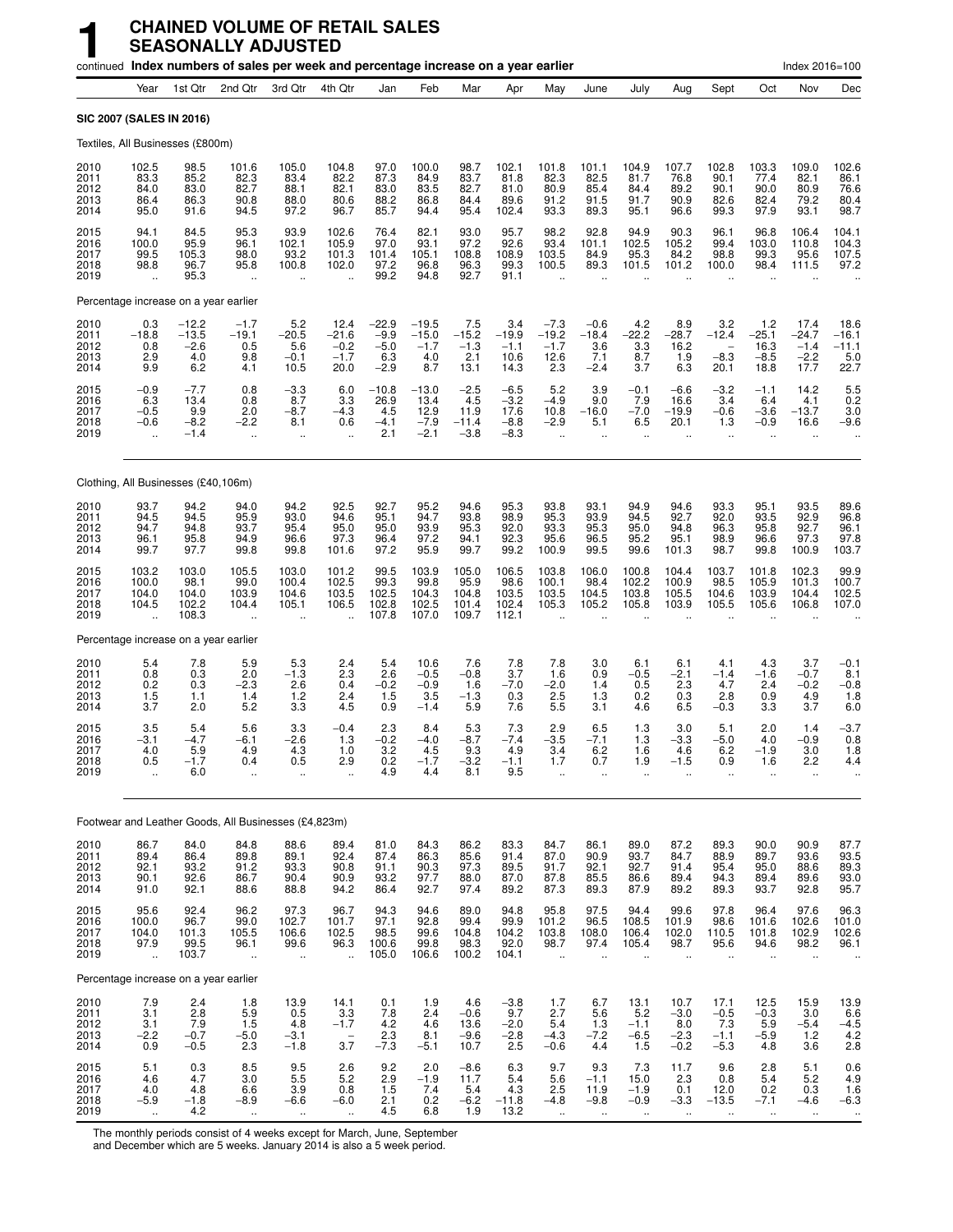|                                      |                                                         |                                              |                                                                       | continued Index numbers of sales per week and percentage increase on a year earlier |                                               |                                           |                                             |                                          |                                            |                                                          |                                                         |                                                          |                                                        |                                                         |                                                         | Index 2016=100                                           |                                                                                        |
|--------------------------------------|---------------------------------------------------------|----------------------------------------------|-----------------------------------------------------------------------|-------------------------------------------------------------------------------------|-----------------------------------------------|-------------------------------------------|---------------------------------------------|------------------------------------------|--------------------------------------------|----------------------------------------------------------|---------------------------------------------------------|----------------------------------------------------------|--------------------------------------------------------|---------------------------------------------------------|---------------------------------------------------------|----------------------------------------------------------|----------------------------------------------------------------------------------------|
|                                      | Year                                                    | 1st Qtr                                      | 2nd Qtr                                                               | 3rd Otr                                                                             | 4th Qtr                                       | Jan                                       | Feb                                         | Mar                                      | Apr                                        | May                                                      | June                                                    | July                                                     | Aug                                                    | Sept                                                    | Oct                                                     | Nov                                                      | Dec                                                                                    |
| SIC 2007 (SALES IN 2016)             |                                                         |                                              |                                                                       |                                                                                     |                                               |                                           |                                             |                                          |                                            |                                                          |                                                         |                                                          |                                                        |                                                         |                                                         |                                                          |                                                                                        |
|                                      |                                                         |                                              |                                                                       | Household Goods Stores, All Businesses (£32,674m)                                   |                                               |                                           |                                             |                                          |                                            |                                                          |                                                         |                                                          |                                                        |                                                         |                                                         |                                                          |                                                                                        |
| 2010<br>2011<br>2012<br>2013<br>2014 | 93.1<br>88.4<br>87.4<br>85.1<br>90.3                    | 93.2<br>89.6<br>87.2<br>83.8<br>88.6         | 95.1<br>88.5<br>89.3<br>86.3<br>89.1                                  | 93.8<br>88.3<br>86.1<br>84.3<br>90.6                                                | 90.2<br>87.4<br>86.9<br>86.1<br>93.0          | 85.6<br>89.8<br>86.2<br>83.6<br>89.7      | 96.5<br>89.5<br>86.5<br>86.6<br>87.8        | 96.7<br>89.5<br>88.6<br>81.7<br>88.1     | 95.2<br>88.5<br>89.5<br>84.4<br>88.3       | 95.7<br>88.0<br>89.1<br>88.2<br>87.7                     | 94.5<br>88.8<br>89.3<br>86.2<br>91.0                    | 94.9<br>88.5<br>87.3<br>85.5<br>89.5                     | 94.5<br>87.7<br>85.7<br>82.3<br>91.5                   | 92.3<br>88.6<br>85.5<br>85.1<br>90.8                    | 91.0<br>89.2<br>85.4<br>84.6<br>92.5                    | 89.4<br>86.8<br>88.3<br>84.1<br>92.6                     | 90.0<br>86.3<br>87.0<br>$88.9$<br>93.7                                                 |
| 2015<br>2016<br>2017<br>2018<br>2019 | 97.7<br>100.0<br>99.5<br>104.5<br>$\ddot{\phantom{a}}$  | 95.8<br>100.2<br>99.3<br>101.4<br>101.1      | 97.8<br>99.8<br>100.3<br>104.7                                        | 98.9<br>98.9<br>98.6<br>105.8                                                       | 98.1<br>101.1<br>99.8<br>106.1                | 94.6<br>101.5<br>98.3<br>100.2<br>99.6    | 95.3<br>102.1<br>99.9<br>102.1<br>100.7     | 97.2<br>97.5<br>99.5<br>101.9<br>102.7   | 98.0<br>98.0<br>104.4<br>104.8<br>100.1    | 97.9<br>102.6<br>97.3<br>105.0                           | 97.6<br>99.1<br>99.6<br>104.3                           | 101.2<br>101.8<br>100.8<br>102.3                         | 96.3<br>97.2<br>96.4<br>106.8                          | 99.0<br>97.9<br>98.6<br>107.9                           | 97.4<br>101.0<br>101.0<br>105.4                         | 98.4<br>103.3<br>100.5<br>108.1                          | 98.5<br>99.5<br>98.3<br>105.0                                                          |
|                                      |                                                         | Percentage increase on a year earlier        |                                                                       |                                                                                     |                                               |                                           |                                             |                                          |                                            |                                                          |                                                         |                                                          |                                                        |                                                         |                                                         |                                                          |                                                                                        |
| 2010<br>2011<br>2012<br>2013<br>2014 | $-5.8$<br>$-5.0$<br>$-1.2$<br>$-2.6$<br>6.1             | $-5.0$<br>$-3.9$<br>$-2.7$<br>$-3.9$<br>5.7  | $-2.0$<br>$-7.0$<br>1.0<br>$-3.4$<br>3.4                              | $-5.3$<br>$-5.9$<br>$-2.4$<br>$\frac{-2.1}{7.4}$                                    | $-10.5$<br>$-3.1$<br>$-0.6$<br>$-0.9$<br>8.0  | $-15.2$<br>4.9<br>$-4.1$<br>$-3.0$<br>7.3 | $-1.1$<br>$-7.2$<br>$-3.3$<br>0.2<br>1.3    | 0.2<br>$-7.4$<br>$-1.0$<br>$-7.8$<br>7.8 | $-2.4$<br>$-7.0$<br>1.1<br>$-5.7$<br>4.6   | $-1.4$<br>$-8.0$<br>1.3<br>$-1.1$<br>$-0.5$              | $-2.1$<br>$-6.1$<br>0.6<br>$-3.5$<br>5.6                | $-4.1$<br>$-6.8$<br>$-1.3$<br>$-2.1$<br>4.7              | $-4.9$<br>$-7.2$<br>$-2.3$<br>$-4.0$<br>11.2           | $-6.7$<br>$-4.1$<br>$-3.4$<br>$-0.5$<br>6.7             | $-9.1$<br>$-2.0$<br>$-4.3$<br>$-0.9$<br>9.3             | $-10.4$<br>$-2.9$<br>1.7<br>$-4.8$<br>10.1               | $-11.8$<br>-4.1<br>0.7<br>$\frac{2.2}{5.4}$                                            |
| 2015<br>2016<br>2017<br>2018<br>2019 | 8.2<br>2.4<br>$-0.5$<br>5.0<br>$\ddotsc$                | 8.2<br>4.5<br>$-0.9$<br>2.2<br>$-0.3$        | 9.7<br>2.0<br>0.5<br>4.3<br>ä,                                        | 9.1<br>$-0.3$<br>7.3                                                                | 5.5<br>3.1<br>$-1.3$<br>6.3                   | 5.5<br>7.4<br>$-3.2$<br>1.9<br>$-0.6$     | 8.5<br>7.2<br>$-2.2$<br>2.2<br>$-1.4$       | 10.4<br>0.2<br>2.1<br>2.4<br>0.8         | 11.0<br>6.5<br>0.4<br>$-4.5$               | 11.6<br>4.8<br>$-5.2$<br>7.9<br>$\ddotsc$                | 7.3<br>1.5<br>0.5<br>4.8<br>$\ddot{\phantom{1}}$        | 13.2<br>0.6<br>$-1.0$<br>1.4<br>$\ddotsc$                | 5.3<br>0.9<br>$-0.9$<br>10.8<br>$\ldots$               | 9.0<br>$-1.2$<br>0.7<br>9.4<br>$\ddotsc$                | 5.3<br>3.7<br>4.3<br>$\ddotsc$                          | 6.3<br>5.0<br>$-2.7$<br>7.5<br>$\ldots$                  | 5.1<br>1.0<br>$-1.2$<br>6.9                                                            |
|                                      |                                                         |                                              |                                                                       | Furniture, Lighting etc. All Businesses (£13,671m)                                  |                                               |                                           |                                             |                                          |                                            |                                                          |                                                         |                                                          |                                                        |                                                         |                                                         |                                                          |                                                                                        |
| 2010<br>2011<br>2012<br>2013<br>2014 | 78.2<br>78.0<br>79.9<br>80.3<br>86.8                    | 78.6<br>79.8<br>76.8<br>79.7<br>83.6         | 78.7<br>75.7<br>84.0<br>81.2<br>84.3                                  | 77.5<br>78.9<br>79.2<br>78.1<br>88.3                                                | 78.2<br>77.4<br>79.4<br>82.3<br>91.1          | 72.4<br>79.8<br>75.0<br>79.3<br>84.1      | 82.3<br>82.5<br>76.1<br>80.5<br>83.2        | 80.6<br>77.6<br>78.8<br>79.3<br>83.4     | 79.9<br>72.6<br>83.0<br>78.0<br>83.2       | 80.1<br>75.9<br>81.9<br>84.3<br>82.5                     | 76.7<br>78.0<br>86.4<br>81.2<br>86.5                    | 77.4<br>78.2<br>80.0<br>80.9<br>87.4                     | 78.5<br>77.9<br>78.6<br>72.7<br>88.1                   | 76.7<br>80.4<br>79.0<br>80.0<br>89.2                    | 78.3<br>78.2<br>80.5<br>80.4<br>91.5                    | 77.7<br>77.4<br>78.8<br>80.6<br>91.4                     | 78.5<br>76.7<br>79.1<br>85.2<br>90.6                                                   |
| 2015<br>2016<br>2017<br>2018<br>2019 | 96.9<br>100.0<br>99.8<br>104.0<br>ă,                    | 93.9<br>102.5<br>97.6<br>102.9<br>102.5      | 98.8<br>99.9<br>100.7<br>102.6                                        | 97.6<br>98.5<br>98.5<br>104.8                                                       | 97.3<br>99.1<br>102.5<br>105.9                | 92.2<br>103.2<br>96.3<br>105.9<br>100.5   | 92.4<br>102.7<br>96.9<br>104.3<br>103.7     | 96.6<br>101.8<br>99.2<br>99.4<br>103.2   | 98.1<br>101.6<br>104.6<br>101.9<br>102.3   | 98.9<br>101.9<br>97.7<br>103.4                           | 99.4<br>96.9<br>100.0<br>102.5                          | 103.7<br>96.9<br>101.3<br>99.1                           | 91.8<br>99.2<br>94.1<br>105.9                          | 97.4<br>99.2<br>99.8<br>108.4                           | 95.5<br>99.7<br>103.4<br>103.5                          | 96.3<br>99.8<br>103.7<br>107.4                           | 99.6<br>98.0<br>100.9<br>106.7                                                         |
|                                      |                                                         | Percentage increase on a year earlier        |                                                                       |                                                                                     |                                               |                                           |                                             |                                          |                                            |                                                          |                                                         |                                                          |                                                        |                                                         |                                                         |                                                          |                                                                                        |
| 2010<br>2011<br>2012<br>2013<br>2014 | $-6.7$<br>$-0.4$<br>2.4<br>0.6<br>8.0                   | $-2.7$<br>1.5<br>$-3.7$<br>3.7<br>4.9        | $-3.9$<br>$-3.8$<br>10.9<br>$-3.3$<br>3.8                             | $-10.5$<br>1.9<br>0.3<br>$-1.4$<br>13.1                                             | $-9.2$<br>$-1.0$<br>2.7<br>3.6<br>10.7        | $-15.4$<br>10.2<br>$-5.9$<br>5.6<br>6.1   | 4.9<br>0.3<br>$-7.8$<br>5.9<br>3.2          | 2.3<br>$-3.6$<br>1.5<br>0.6<br>5.2       | $-1.6$<br>$-9.1$<br>14.4<br>$-6.0$<br>6.6  | $-1.9$<br>$-5.3$<br>8.0<br>2.9<br>$-2.1$                 | $-7.3$<br>1.8<br>10.7<br>$-6.0$<br>6.6                  | $-10.9$<br>1.0<br>2.3<br>1.2<br>7.9                      | $-9.8$<br>$-0.8$<br>1.0<br>$-7.5$<br>21.1              | $-10.8$<br>4.8<br>$-1.8$<br>1.4<br>11.5                 | $-9.9$<br>$-0.1$<br>3.0<br>$-0.1$<br>13.8               | $-11.1$<br>$-0.4$<br>1.8<br>2.2<br>13.4                  | $-7.0$<br>$\frac{-2.2}{3.1}$<br>7.7<br>6.3                                             |
| 2015<br>2016<br>2017<br>2018<br>2019 | 11.7<br>3.2<br>$-0.2$<br>4.2<br>ä,                      | 12.4<br>9.2<br>$-4.8$<br>5.5<br>$-0.4$       | 17.3<br>1.1<br>0.9<br>1.8<br>$\ddot{\phantom{1}}$                     | 10.5<br>0.9<br>6.4<br>$\ddotsc$                                                     | 6.8<br>1.8<br>3.5<br>3.3<br>$\ddotsc$         | 9.6<br>12.0<br>$-6.8$<br>10.1<br>$-5.2$   | 11.1<br>11.2<br>$-5.7$<br>7.7<br>$-0.6$     | 15.8<br>5.5<br>$-2.6$<br>0.2<br>3.9      | 17.9<br>3.6<br>3.0<br>$-2.6$<br>0.5        | 19.8<br>3.0<br>$-4.0$<br>5.8<br>$\ddot{\phantom{a}}$     | 14.8<br>$-2.5$<br>3.2<br>2.5<br>$\ddotsc$               | 18.7<br>$-6.6$<br>4.6<br>$-2.2$<br>$\ddotsc$             | 4.3<br>8.0<br>$-5.1$<br>12.5<br>$\ddot{\phantom{a}}$   | 9.1<br>1.9<br>0.5<br>8.6<br>ä.                          | 4.4<br>4.3<br>3.7<br>0.1<br>$\ddot{\phantom{a}}$        | 5.4<br>3.6<br>3.9<br>3.5<br>$\mathbf{r}$                 | 9.9<br>$-1.6$<br>2.9<br>5.8                                                            |
|                                      |                                                         |                                              |                                                                       | Electrical Household Appliances, All Businesses (£6,287m)                           |                                               |                                           |                                             |                                          |                                            |                                                          |                                                         |                                                          |                                                        |                                                         |                                                         |                                                          |                                                                                        |
| 2010<br>2011<br>2012<br>2013<br>2014 | 97.7<br>93.0<br>97.5<br>83.8<br>89.3                    | 93.3<br>$\frac{93.8}{100.0}$<br>81.9<br>87.1 | 100.2<br>$\begin{array}{c} 90.4 \\ 100.9 \end{array}$<br>83.8<br>89.7 | 100.3<br>94.1<br>95.1<br>83.9<br>89.1                                               | 97.1<br>93.8<br>93.9<br>85.7<br>91.5          | 81.8<br>96.4<br>100.8<br>77.5<br>86.8     | 98.2<br>91.0<br>99.4<br>86.1<br>86.7        | 98.4<br>94.0<br>99.9<br>82.2<br>87.6     | 94.0<br>88.2<br>102.7<br>85.3<br>89.6      | 100.9<br>91.9<br>101.9<br>83.3<br>88.2                   | 104.6<br>91.0<br>98.7<br>82.9<br>90.8                   | 102.4<br>89.4<br>100.9<br>81.0<br>87.1                   | 99.8<br>94.2<br>94.2<br>84.8<br>89.6                   | 99.0<br>97.9<br>91.3<br>85.4<br>90.4                    | 97.9<br>99.3<br>91.9<br>81.5<br>92.7                    | 97.2<br>92.1<br>99.4<br>82.6<br>88.1                     | 96.3<br>90.7<br>91.2<br>91.6<br>93.3                                                   |
| 2015<br>2016<br>2017<br>2018<br>2019 | 99.4<br>100.0<br>104.8<br>108.0<br>$\ddot{\phantom{a}}$ | 97.5<br>97.7<br>104.1<br>106.2<br>111.2      | 98.0<br>100.5<br>103.7<br>108.2<br>ä,                                 | 100.4<br>101.0<br>105.1<br>108.9<br>ä,                                              | 101.6<br>100.8<br>106.3<br>108.8<br>$\ddotsc$ | 93.6<br>98.7<br>103.3<br>105.9<br>103.1   | 99.5<br>98.5<br>103.5<br>106.2<br>106.3     | 99.0<br>96.3<br>105.3<br>106.4<br>121.6  | 96.8<br>91.0<br>104.3<br>110.8<br>109.8    | 100.1<br>107.4<br>101.3<br>107.3<br>$\ddot{\phantom{a}}$ | 97.3<br>102.5<br>105.1<br>106.8<br>$\ddot{\phantom{a}}$ | 102.3<br>102.0<br>104.9<br>107.4<br>$\ddot{\phantom{a}}$ | 99.8<br>97.9<br>105.6<br>110.2<br>$\ddot{\phantom{a}}$ | 99.4<br>102.7<br>104.7<br>109.1<br>$\ddot{\phantom{a}}$ | 99.7<br>101.4<br>106.1<br>108.2<br>$\ddot{\phantom{1}}$ | 103.5<br>100.3<br>108.7<br>113.9<br>$\ddot{\phantom{a}}$ | 101.7<br>100.7<br>104.4<br>105.1                                                       |
|                                      |                                                         | Percentage increase on a year earlier        |                                                                       |                                                                                     |                                               |                                           |                                             |                                          |                                            |                                                          |                                                         |                                                          |                                                        |                                                         |                                                         |                                                          |                                                                                        |
| 2010<br>2011<br>2012<br>2013<br>2014 | $-0.5$<br>$-4.8$<br>4.8<br>$-14.0$<br>6.5               | $-2.6$<br>0.6<br>6.6<br>$-18.1$<br>6.2       | 5.3<br>$-9.7$<br>11.6<br>$-17.0$<br>7.0                               | 0.8<br>$-6.1$<br>1.0<br>$-11.8$<br>6.3                                              | $-5.3$<br>$-3.4$<br>0.2<br>$-8.7$<br>6.8      | $-15.4$<br>17.8<br>4.6<br>$-23.1$<br>12.0 | $-0.3$<br>$-7.4$<br>$^{9.3}_{-13.4}$<br>0.6 | $6.3 - 4.5$<br>$-17.8$<br>6.6            | $-3.5$<br>$-6.2$<br>16.4<br>$-16.9$<br>5.1 | 5.8<br>$-8.9$<br>10.9<br>$-18.3$<br>5.9                  | 12.3<br>$-13.0$<br>8.4<br>$-16.0$<br>9.5                | 1.9<br>$-12.7$<br>$12.8 - 19.8$<br>7.6                   | 0.8<br>$-5.6$<br>$\qquad \qquad -$<br>$-9.9$<br>5.6    | $-0.1$<br>$-1.0$<br>$-6.8$<br>$-6.4$<br>5.8             | $-2.3$<br>1.4<br>$-7.4$<br>$-11.3$<br>13.8              | $-4.0$<br>$-5.2$<br>8.0<br>$-16.9$<br>6.7                | $-8.4$<br>$-5.8$<br>$0.6 \\ 0.5$<br>1.9                                                |
| 2015<br>2016<br>2017<br>2018<br>2019 | 11.3<br>0.6<br>4.8<br>3.1<br>$\mathcal{L}_{\mathbf{r}}$ | 12.0<br>0.2<br>6.6<br>2.0<br>4.7             | 9.3<br>2.5<br>3.2<br>4.3<br>$\mathcal{L}_{\mathcal{A}}$               | 12.7<br>0.6<br>4.0<br>3.7<br>$\mathbf{u}$                                           | 11.0<br>$-0.8$<br>5.4<br>2.4<br>$\ddotsc$     | $7.9$<br>5.5<br>$^{4.6}_{2.5}$<br>$-2.6$  | 14.8<br>$-0.9$<br>5.1<br>2.5<br>0.1         | 13.0<br>$-2.7$<br>9.4<br>1.0<br>14.3     | 8.0<br>$-6.0$<br>14.6<br>6.2<br>$-0.9$     | 13.5<br>7.2<br>$-5.6$<br>5.9<br>$\ddot{\phantom{a}}$     | 7.1<br>5.4<br>2.5<br>1.6<br>à.                          | 17.5<br>$-0.3$<br>2.9<br>2.4<br>ä,                       | 11.3<br>$-1.9$<br>7.9<br>4.3<br>à.                     | 10.0<br>3.3<br>1.9<br>4.2<br>÷.                         | 7.6<br>1.7<br>4.7<br>1.9<br>à.                          | 17.4<br>$-3.0$<br>8.4<br>4.8<br>à.                       | $9.0 - 1.0 - 1.0$<br>$\begin{array}{c} 3.7 \\ 0.7 \end{array}$<br>$\ddot{\phantom{a}}$ |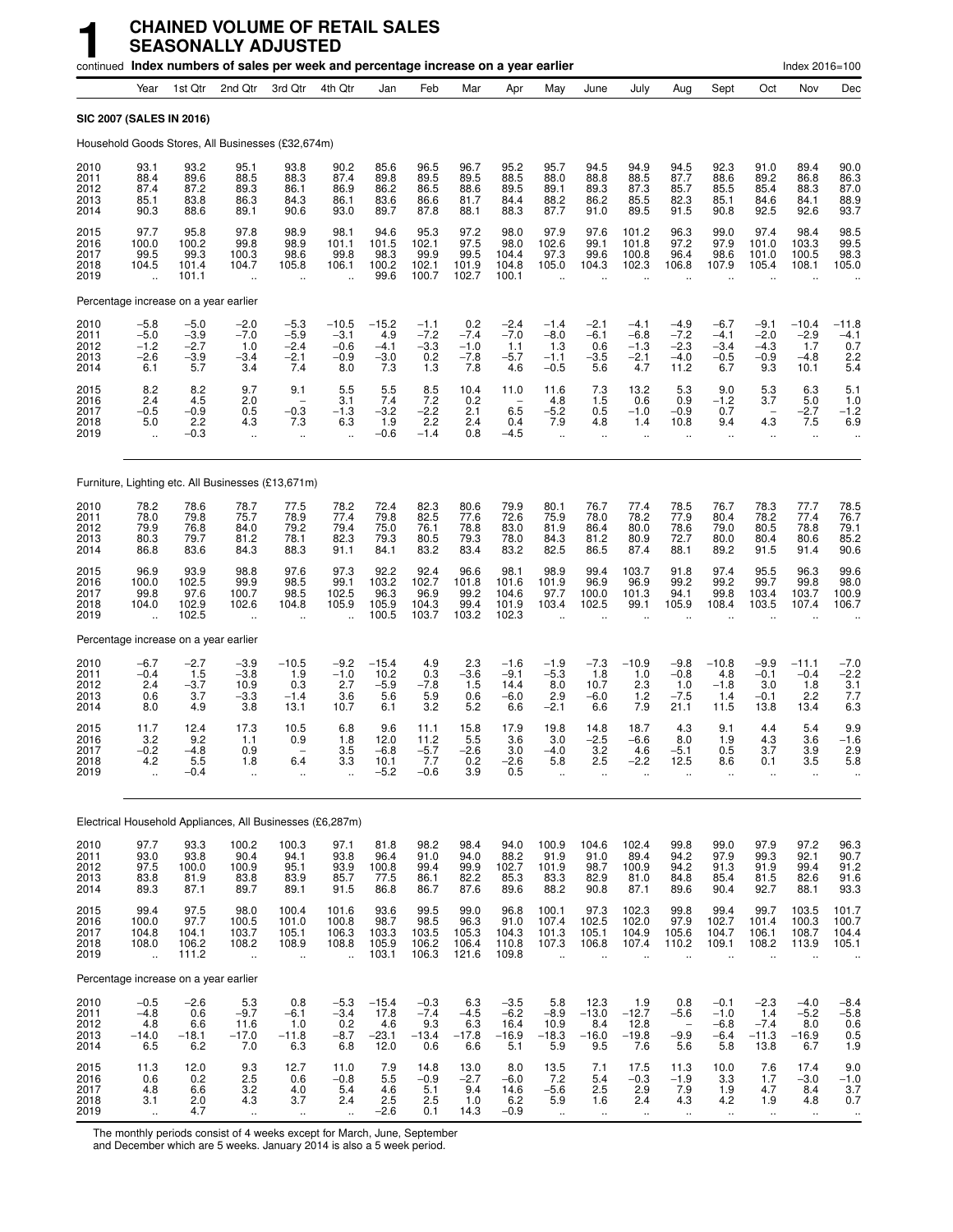|                                       |                                                             |                                                   | continued Index numbers of sales per week and percentage increase on a year earlier |                                                       |                                                       |                                                |                                                   |                                                  |                                            |                                                        |                                                      |                                               |                                                       |                                              |                                            | Index 2016=100                               |                                                  |
|---------------------------------------|-------------------------------------------------------------|---------------------------------------------------|-------------------------------------------------------------------------------------|-------------------------------------------------------|-------------------------------------------------------|------------------------------------------------|---------------------------------------------------|--------------------------------------------------|--------------------------------------------|--------------------------------------------------------|------------------------------------------------------|-----------------------------------------------|-------------------------------------------------------|----------------------------------------------|--------------------------------------------|----------------------------------------------|--------------------------------------------------|
|                                       | Year                                                        | 1st Qtr                                           | 2nd Qtr                                                                             | 3rd Qtr                                               | 4th Qtr                                               | Jan                                            | Feb                                               | Mar                                              | Apr                                        | May                                                    | June                                                 | July                                          | Aug                                                   | Sept                                         | Oct                                        | Nov                                          | Dec                                              |
| <b>SIC 2007 (SALES IN 2016)</b>       |                                                             |                                                   |                                                                                     |                                                       |                                                       |                                                |                                                   |                                                  |                                            |                                                        |                                                      |                                               |                                                       |                                              |                                            |                                              |                                                  |
|                                       |                                                             |                                                   | Hardware, Paints and Glass, All Businesses (£11,713m)                               |                                                       |                                                       |                                                |                                                   |                                                  |                                            |                                                        |                                                      |                                               |                                                       |                                              |                                            |                                              |                                                  |
| 2010<br>2011<br>2012<br>2013<br>2014  | 101.0<br>92.6<br>85.2<br>89.9<br>94.2                       | 104.9<br>92.7<br>86.4<br>86.9<br>94.1             | 104.3<br>97.5<br>83.5<br>92.5<br>93.8                                               | 102.6<br>90.4<br>84.0<br>90.7<br>93.4                 | 92.2<br>89.8<br>86.9<br>89.6<br>95.5                  | 99.0<br>91.3<br>85.8<br>88.8<br>96.4           | 105.7<br>91.2<br>85.2<br>91.2<br>92.5             | 109.0<br>94.9<br>87.7<br>81.9<br>93.1            | 107.9<br>103.2<br>83.2<br>90.2<br>92.8     | 103.7<br>95.1<br>84.3<br>94.6<br>92.8                  | 102.0<br>94.9<br>83.1<br>92.8<br>95.4                | 103.4<br>95.5<br>82.2<br>92.7<br>92.2         | 103.6<br>90.1<br>84.1<br>90.1<br>95.9                 | 101.0<br>86.5<br>85.3<br>89.5<br>92.3        | 94.3<br>90.5<br>82.7<br>90.3<br>92.6       | 90.2<br>89.3<br>88.0<br>87.9<br>96.2         | 92.2<br>89.6<br>89.3<br>90.4<br>97.2             |
| 2015<br>2016<br>2017<br>2018<br>2019  | 97.1<br>100.0<br>96.8<br>104.0                              | 96.6<br>98.2<br>98.8<br>97.5<br>96.1              | 95.9<br>99.0<br>98.8<br>106.1<br>$\ddot{\phantom{a}}$                               | 98.9<br>98.6<br>96.0<br>106.1<br>$\ddot{\phantom{a}}$ | 96.8<br>104.2<br>93.7<br>106.2                        | 97.7<br>100.6<br>98.4<br>90.7<br>98.2          | 96.0<br>102.7<br>101.2<br>98.0<br>96.1            | 96.2<br>92.6<br>97.1<br>102.7<br>94.4            | 97.4<br>96.8<br>105.5<br>105.9<br>91.8     | 94.8<br>100.4<br>94.9<br>106.8                         | 95.7<br>99.7<br>96.6<br>105.7                        | 97.6<br>108.1<br>98.6<br>103.8                | 98.8<br>94.8<br>94.6<br>106.6                         | 100.1<br>94.0<br>95.1<br>107.5               | 97.9<br>103.0<br>96.1<br>107.2             | 97.9<br>109.4<br>93.1<br>106.9               | 95.2<br>101.1<br>92.3<br>104.8                   |
| Percentage increase on a year earlier |                                                             |                                                   |                                                                                     |                                                       |                                                       |                                                |                                                   |                                                  |                                            |                                                        |                                                      |                                               |                                                       |                                              |                                            |                                              |                                                  |
| 2010<br>2011<br>2012<br>2013<br>2014  | $-9.0$<br>$-8.3$<br>$-8.0$<br>5.6<br>4.8                    | $-7.1$<br>$-11.7$<br>$-6.8$<br>0.6<br>8.3         | $-5.8$<br>$-6.5$<br>$-14.4$<br>10.9<br>1.4                                          | $-5.6$<br>$-11.9$<br>$-7.1$<br>8.0<br>3.0             | $-17.5$<br>$-2.6$<br>$-3.2$<br>3.1<br>6.6             | $-12.9$<br>$-7.8$<br>$-6.0$<br>3.4<br>8.6      | $-4.9$<br>$-13.6$<br>$-6.6$<br>7.0<br>1.4         | $-4.2$<br>$-12.9$<br>$-7.6$<br>$-6.6$<br>13.7    | $-3.5$<br>$-4.4$<br>$-19.4$<br>8.4<br>3.0  | $-6.6$<br>$-8.3$<br>$-11.4$<br>12.3<br>$-1.9$          | $-6.9$<br>$-6.9$<br>$-12.5$<br>11.7<br>2.8           | $-3.4$<br>$-7.7$<br>$-13.8$<br>12.8<br>$-0.6$ | $-5.4$<br>$-13.0$<br>$-6.7$<br>7.1<br>6.5             | $-7.6$<br>$-14.4$<br>$-1.4$<br>5.0<br>3.1    | $-14.9$<br>$-4.1$<br>$-8.6$<br>9.2<br>2.6  | $-16.5$<br>$-0.9$<br>$-1.5$<br>$-0.1$<br>9.4 | -20.3<br>$-2.8$<br>$-0.2$<br>$1.1$<br>7.6        |
| 2015<br>2016<br>2017<br>2018<br>2019  | 3.1<br>3.0<br>$-3.2$<br>7.4<br>$\ddot{\phantom{a}}$         | 2.6<br>1.7<br>0.6<br>$-1.3$<br>$-1.5$             | 2.3<br>3.2<br>$-0.2$<br>7.4<br>ä.                                                   | 6.0<br>$-0.4$<br>$-2.6$<br>10.5<br>÷.                 | 1.4<br>7.6<br>$-10.1$<br>13.3<br>$\ddot{\phantom{a}}$ | 1.3<br>3.0<br>$-2.2$<br>$-7.9$<br>8.3          | 3.8<br>7.0<br>$-1.5$<br>$-3.2$<br>$-1.9$          | 3.3<br>$-3.7$<br>4.9<br>5.7<br>$-8.1$            | 4.9<br>$-0.6$<br>9.0<br>0.4<br>$-13.3$     | $^{2.2}_{5.9}$<br>$-5.5$<br>12.5<br>ä.                 | 0.3<br>4.2<br>$-3.1$<br>9.4<br>$\ddot{\phantom{a}}$  | 5.9<br>10.8<br>$-8.8$<br>5.2<br>÷.            | 3.1<br>$-4.1$<br>$-0.2$<br>12.7<br>÷.                 | 8.5<br>$-6.1$<br>1.2<br>13.0<br>$\ddotsc$    | 5.6<br>5.2<br>$-6.6$<br>11.5<br>$\ddotsc$  | 1.8<br>11.8<br>$-14.9$<br>14.8<br>$\ddotsc$  | $-2.1$<br>6.3<br>$-8.7$<br>13.5                  |
|                                       |                                                             |                                                   | Music and video recordings and equipment, All Businesses (£1,002m)                  |                                                       |                                                       |                                                |                                                   |                                                  |                                            |                                                        |                                                      |                                               |                                                       |                                              |                                            |                                              |                                                  |
| 2010<br>2011<br>2012<br>2013<br>2014  | 165.8<br>147.1<br>137.4<br>102.2<br>99.2                    | 163.9<br>152.5<br>138.3<br>115.3<br>100.6         | 170.1<br>146.1<br>140.9<br>98.7<br>97.0                                             | 162.4<br>144.6<br>136.4<br>97.1<br>99.9               | 167.0<br>145.1<br>134.2<br>97.9<br>99.1               | 153.0<br>153.8<br>128.4<br>124.1<br>105.0      | 172.1<br>152.7<br>142.0<br>117.9<br>102.8         | 166.0<br>151.3<br>143.3<br>106.2<br>94.5         | 174.0<br>145.8<br>148.8<br>96.1<br>95.2    | 171.5<br>142.0<br>144.7<br>100.7<br>94.3               | 165.8<br>149.7<br>131.4<br>99.1<br>100.6             | 170.6<br>145.0<br>139.6<br>93.8<br>102.2      | 165.7<br>143.1<br>136.9<br>99.1<br>99.2               | 153.0<br>145.4<br>133.4<br>98.2<br>98.7      | 165.6<br>143.0<br>134.0<br>97.8<br>102.3   | 169.0<br>145.6<br>134.3<br>95.4<br>98.2      | 166.6<br>146.4<br>134.3<br>99.9<br>97.4          |
| 2015<br>2016<br>2017<br>2018<br>2019  | 103.4<br>100.0<br>92.9<br>94.8<br>$\ddot{\phantom{a}}$      | 101.7<br>106.6<br>97.0<br>97.3<br>77.5            | 105.6<br>103.9<br>91.9<br>95.0<br>$\ddot{\phantom{a}}$                              | 105.3<br>94.2<br>89.2<br>97.2<br>$\ddot{\phantom{a}}$ | 101.0<br>95.4<br>93.6<br>89.7                         | 98.1<br>106.9<br>94.1<br>98.1<br>81.5          | 97.7<br>110.9<br>102.5<br>94.6<br>76.3            | 107.7<br>102.8<br>94.8<br>98.7<br>75.2           | 113.0<br>107.8<br>89.2<br>95.7<br>105.3    | 105.6<br>107.0<br>94.0<br>90.0<br>$\ddot{\phantom{a}}$ | 99.7<br>98.2<br>92.3<br>98.3<br>$\ddot{\phantom{a}}$ | 104.2<br>93.9<br>94.2<br>95.9                 | 104.3<br>94.8<br>90.0<br>98.7<br>$\ddot{\phantom{a}}$ | 107.1<br>93.9<br>84.6<br>97.1                | 101.7<br>94.2<br>93.0<br>91.5              | 98.4<br>98.9<br>92.6<br>95.2                 | 102.4<br>93.5<br>94.9<br>83.9                    |
| Percentage increase on a year earlier |                                                             |                                                   |                                                                                     |                                                       |                                                       |                                                |                                                   |                                                  |                                            |                                                        |                                                      |                                               |                                                       |                                              |                                            |                                              |                                                  |
| 2010<br>2011<br>2012<br>2013<br>2014  | $-4.3$<br>$-11.3$<br>$-6.\overline{5}$<br>$-25.6$<br>$-3.0$ | $-13.7$<br>$-6.9$<br>$-9.3$<br>$-16.7$<br>$-12.7$ | $-0.5$<br>$-14.1$<br>$-3.6$<br>$-30.0$<br>$-1.7$                                    | $-1.1$<br>$-11.0$<br>$-5.7$<br>$-28.8$<br>2.9         | $-0.7$<br>$-13.1$<br>$-7.5$<br>$-27.1$<br>1.3         | $-24.0$<br>0.5<br>$-16.5$<br>$-3.3$<br>$-15.4$ | $-9.6$<br>$-11.3$<br>$-7.0$<br>$-17.0$<br>$-12.8$ | $-8.0$<br>$-8.8$<br>$-5.3$<br>$-25.9$<br>$-11.0$ | 3.5<br>$-16.2$<br>2.0<br>$-35.4$<br>$-0.9$ | 1.6<br>$-17.2$<br>1.9<br>$-30.4$<br>$-6.4$             | $-5.2$<br>$-9.7$<br>$-12.2$<br>$-24.6$<br>1.6        | 4.0<br>$-15.0$<br>$-3.7$<br>$-32.8$<br>9.0    | 1.6<br>$-13.7$<br>$-4.4$<br>$-27.6$<br>0.1            | $-7.4$<br>$-5.0$<br>$-8.2$<br>$-26.4$<br>0.5 | 0.1<br>$-13.6$<br>$-6.3$<br>$-27.0$<br>4.6 | 0.5<br>$-13.9$<br>$-7.7$<br>$-29.0$<br>2.9   | $-2.3$<br>$-12.1$<br>$-8.3$<br>$-25.6$<br>$-2.5$ |
| 2015<br>2016<br>2017<br>2018<br>2019  | 4.2<br>$-3.3$<br>$-7.1$<br>2.0                              | 1.0<br>4.8<br>$-9.0$<br>0.3<br>$-20.3$            | 8.9<br>$-1.7$<br>$-11.6$<br>3.4                                                     | 5.4<br>$-10.6$<br>$-5.3$<br>9.0                       | 1.8<br>$-5.6$<br>$-1.9$<br>$-4.1$                     | $-6.6$<br>9.0<br>$-12.0$<br>4.2<br>$-16.9$     | $-5.0$<br>13.6<br>$-7.6$<br>$-7.7$<br>$-19.4$     | 14.0<br>$-4.6$<br>$-7.7$<br>4.1<br>$-23.7$       | 18.7<br>$-4.6$<br>$-17.3$<br>7.3<br>10.1   | 12.0<br>1.3<br>$-12.2$<br>$-4.2$                       | $-0.9$<br>$-1.5$<br>$-6.0$<br>6.5                    | 2.0<br>$-9.9$<br>0.2<br>1.8                   | 5.1<br>$-9.1$<br>$-5.1$<br>9.7                        | 8.5<br>$-12.3$<br>$-9.9$<br>14.8             | $-0.6$<br>$-7.4$<br>$-1.3$<br>$-1.5$       | 0.3<br>0.4<br>$-6.3$<br>2.8                  | 5.2<br>$-8.7$<br>1.5<br>$-11.5$                  |

The monthly periods consist of 4 weeks except for March, June, September

and December which are 5 weeks. January 2014 is also a 5 week period.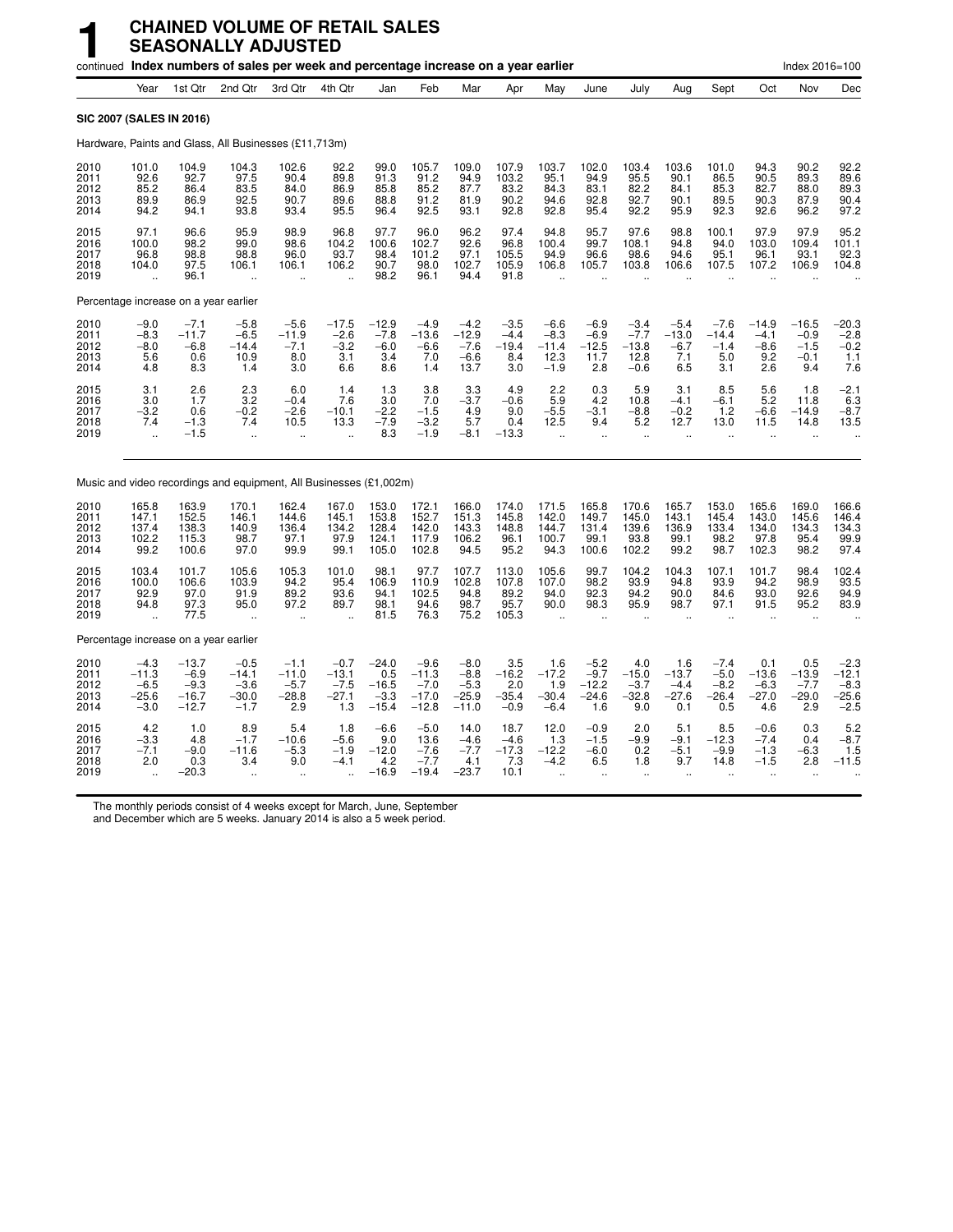|                                      |                                                                       |                                                            | continued Index numbers of sales per week and percentage increase on a year earlier |                                                          |                                                         |                                                     |                                             |                                           |                                              |                                                         |                                                          |                                                         |                                                       |                                                        |                                                        | Index 2016=100                                         |                                                                |
|--------------------------------------|-----------------------------------------------------------------------|------------------------------------------------------------|-------------------------------------------------------------------------------------|----------------------------------------------------------|---------------------------------------------------------|-----------------------------------------------------|---------------------------------------------|-------------------------------------------|----------------------------------------------|---------------------------------------------------------|----------------------------------------------------------|---------------------------------------------------------|-------------------------------------------------------|--------------------------------------------------------|--------------------------------------------------------|--------------------------------------------------------|----------------------------------------------------------------|
|                                      | Year                                                                  | 1st Qtr                                                    | 2nd Qtr                                                                             | 3rd Qtr                                                  | 4th Qtr                                                 | Jan                                                 | Feb                                         | Mar                                       | Apr                                          | May                                                     | June                                                     | July                                                    | Aug                                                   | Sept                                                   | Oct                                                    | Nov                                                    | Dec                                                            |
| SIC 2007 (SALES IN 2016)             |                                                                       |                                                            |                                                                                     |                                                          |                                                         |                                                     |                                             |                                           |                                              |                                                         |                                                          |                                                         |                                                       |                                                        |                                                        |                                                        |                                                                |
|                                      |                                                                       |                                                            | Other Specialised Non-Food Stores, All Businesses (£50,617m)                        |                                                          |                                                         |                                                     |                                             |                                           |                                              |                                                         |                                                          |                                                         |                                                       |                                                        |                                                        |                                                        |                                                                |
| 2010<br>2011<br>2012<br>2013<br>2014 | 84.5<br>83.4<br>83.9<br>86.6<br>92.9                                  | 81.4<br>85.3<br>83.8<br>83.8<br>90.9                       | 82.9<br>83.2<br>82.4<br>85.7<br>92.1                                                | 87.2<br>82.2<br>84.7<br>88.2<br>92.8                     | 86.6<br>83.0<br>84.6<br>88.8<br>96.1                    | 77.4<br>86.0<br>84.6<br>81.6<br>89.5                | 83.9<br>86.1<br>82.2<br>86.4<br>89.7        | 82.8<br>84.1<br>84.6<br>83.6<br>93.2      | 82.7<br>83.8<br>81.4<br>85.4<br>89.8         | 82.8<br>83.3<br>81.1<br>84.7<br>91.8                    | 83.2<br>82.6<br>84.2<br>86.8<br>94.2                     | 87.9<br>82.2<br>84.1<br>86.5<br>92.6                    | 88.4<br>81.9<br>85.9<br>86.0<br>92.8                  | 85.6<br>82.5<br>84.1<br>91.3<br>92.9                   | 87.6<br>84.9<br>84.4<br>87.8<br>94.1                   | 87.8<br>82.6<br>85.2<br>89.2<br>95.3                   | 84.8<br>81.7<br>84.2<br>89.4<br>98.3                           |
| 2015<br>2016<br>2017<br>2018<br>2019 | 93.3<br>100.0<br>101.6<br>104.8<br>$\ddotsc$                          | 93.3<br>96.3<br>98.5<br>102.6<br>109.9                     | 94.1<br>100.9<br>101.8<br>103.2<br>ä.                                               | 93.2<br>101.1<br>102.2<br>106.9                          | 92.5<br>101.7<br>103.7<br>106.5<br>$\ddot{\phantom{a}}$ | 91.2<br>95.1<br>99.2<br>104.4<br>107.6              | 94.1<br>95.6<br>101.1<br>102.8<br>111.0     | 94.4<br>97.8<br>96.0<br>100.9<br>110.8    | 94.2<br>102.0<br>101.7<br>103.0<br>109.2     | 94.7<br>100.0<br>100.6<br>104.3                         | 93.7<br>100.8<br>103.0<br>102.5                          | 92.2<br>101.8<br>101.7<br>105.0                         | 93.4<br>100.2<br>106.6<br>108.6                       | 94.0<br>101.3<br>99.0<br>107.2                         | 93.8<br>103.4<br>102.5<br>105.6                        | 92.7<br>101.1<br>104.4<br>109.8                        | 91.4<br>100.8<br>104.1<br>104.7                                |
|                                      |                                                                       | Percentage increase on a year earlier                      |                                                                                     |                                                          |                                                         |                                                     |                                             |                                           |                                              |                                                         |                                                          |                                                         |                                                       |                                                        |                                                        |                                                        |                                                                |
| 2010<br>2011<br>2012<br>2013<br>2014 | 0.4<br>$-1.3$<br>0.5<br>$\frac{3.3}{7.2}$                             | $-2.2$<br>4.7<br>$-1.7$<br>$\overline{\phantom{a}}$<br>8.4 | $-1.5$<br>0.3<br>$-0.9$<br>4.0<br>7.4                                               | $2.9 - 5.7$<br>2.9<br>$4.2$<br>5.2                       | 2.3<br>$-4.1$<br>1.9<br>5.0<br>8.2                      | $-9.6$<br>11.1<br>$-1.6$<br>$-3.6$<br>9.7           | 2.4<br>2.7<br>$-4.5$<br>5.1<br>3.9          | 0.2<br>1.6<br>0.5<br>$-1.1$<br>11.4       | $-2.5$<br>1.4<br>$-3.0$<br>4.9<br>5.1        | $-0.2$<br>0.6<br>$-2.6$<br>4.4<br>8.4                   | $-1.7$<br>$-0.8$<br>2.0<br>3.1<br>8.5                    | 2.9<br>$-6.5$<br>2.2<br>$^{2.9}_{7.1}$                  | 4.7<br>$-7.3$<br>4.8<br>0.2<br>7.9                    | 1.5<br>$-3.6$<br>1.9<br>8.5<br>1.8                     | 3.7<br>$-3.0$<br>$-0.6$<br>4.0<br>7.1                  | 2.4<br>$-5.9$<br>3.1<br>4.7<br>6.9                     | 1.0<br>$-3.6$<br>3.0<br>6.1<br>10.0                            |
| 2015<br>2016<br>2017<br>2018<br>2019 | 0.4<br>7.2<br>1.6<br>3.2<br>$\ddotsc$                                 | 2.7<br>3.2<br>2.3<br>4.1<br>7.1                            | 2.2<br>7.2<br>0.9<br>1.3<br>$\ddot{\phantom{a}}$                                    | 0.5<br>8.4<br>1.0<br>4.7<br>$\ddotsc$                    | $-3.7$<br>9.9<br>2.0<br>2.7<br>ă,                       | 2.0<br>4.3<br>4.3<br>5.2<br>3.1                     | 4.9<br>1.6<br>5.8<br>1.7<br>7.9             | 1.2<br>3.7<br>$-1.9$<br>5.2<br>9.7        | 4.9<br>8.3<br>$-0.3$<br>1.3<br>6.0           | 3.2<br>5.5<br>0.6<br>3.7<br>$\ddot{\phantom{1}}$        | $-0.5$<br>7.6<br>2.1<br>$-0.5$<br>$\ddot{\phantom{a}}$   | $-0.4$<br>10.5<br>$-0.1$<br>3.2<br>$\ddot{\phantom{a}}$ | 0.6<br>7.4<br>6.3<br>1.9<br>$\ddotsc$                 | $1.2$<br>7.7<br>$-2.2$<br>8.2<br>$\ddotsc$             | $-0.3$<br>10.3<br>$-0.8$<br>3.0<br>÷.                  | $-2.7$<br>9.0<br>3.2<br>5.2<br>$\mathbf{r}$            | $-7.1$<br>10.3<br>3.3<br>0.6                                   |
|                                      |                                                                       |                                                            | Dispensing Chemists, All Businesses (£1,153m)                                       |                                                          |                                                         |                                                     |                                             |                                           |                                              |                                                         |                                                          |                                                         |                                                       |                                                        |                                                        |                                                        |                                                                |
| 2010<br>2011<br>2012<br>2013<br>2014 | 98.5<br>99.8<br>93.9<br>98.7<br>101.4                                 | 97.9<br>107.3<br>99.5<br>95.2<br>98.8                      | 96.2<br>102.7<br>96.8<br>95.9<br>106.1                                              | 97.3<br>93.3<br>87.4<br>101.4<br>100.9                   | 102.4<br>96.0<br>92.0<br>102.4<br>99.7                  | 98.5<br>107.8<br>97.8<br>95.9<br>98.2               | 98.8<br>105.9<br>100.4<br>95.9<br>95.8      | 96.7<br>108.0<br>100.3<br>94.1<br>101.9   | 98.4<br>103.2<br>90.8<br>95.7<br>102.5       | 97.1<br>103.5<br>103.2<br>94.2<br>108.0                 | 93.8<br>101.6<br>96.6<br>97.4<br>107.6                   | 100.8<br>94.5<br>91.2<br>105.8<br>104.5                 | 98.6<br>91.6<br>96.8<br>100.0<br>98.5                 | 93.4<br>93.5<br>76.8<br>99.0<br>100.0                  | 98.8<br>99.9<br>93.2<br>99.0<br>95.8                   | 101.9<br>95.6<br>90.2<br>101.7<br>98.6                 | 105.8<br>93.1<br>92.4<br>105.7<br>103.8                        |
| 2015<br>2016<br>2017<br>2018<br>2019 | 92.7<br>100.0<br>113.3<br>113.4<br>$\ddotsc$                          | 95.1<br>97.8<br>102.8<br>115.1<br>122.1                    | 91.1<br>95.5<br>113.9<br>112.1                                                      | 91.3<br>102.8<br>116.4<br>117.0<br>$\ddot{\phantom{a}}$  | 93.3<br>103.9<br>119.9<br>109.6<br>ä,                   | 94.5<br>95.8<br>103.3<br>116.6<br>121.9             | 95.0<br>98.9<br>102.1<br>115.2<br>121.8     | 95.6<br>98.4<br>103.0<br>113.7<br>122.6   | 93.8<br>98.6<br>126.9<br>116.9<br>121.7      | 90.5<br>98.7<br>100.3<br>115.8<br>÷.                    | 89.3<br>90.6<br>114.4<br>105.3                           | 92.2<br>98.4<br>111.6<br>120.5                          | 89.5<br>102.1<br>118.4<br>120.3                       | 91.9<br>107.0<br>118.6<br>111.5                        | 95.9<br>104.2<br>120.6<br>104.0                        | 92.1<br>102.8<br>121.9<br>112.9                        | $\begin{array}{c} 92.2 \\ 104.5 \end{array}$<br>117.7<br>111.3 |
|                                      |                                                                       | Percentage increase on a year earlier                      |                                                                                     |                                                          |                                                         |                                                     |                                             |                                           |                                              |                                                         |                                                          |                                                         |                                                       |                                                        |                                                        |                                                        |                                                                |
| 2010<br>2011<br>2012<br>2013<br>2014 | $-7.2$<br>1.4<br>$-5.9$<br>5.1<br>2.7                                 | $-6.7$<br>$\frac{9.6}{-7.3}$<br>$-4.3$<br>3.8              | $-8.7$<br>6.7<br>$-5.7$<br>$-1.0$<br>10.7                                           | $-11.6$<br>$-4.1$<br>$-6.3$<br>16.1<br>$-0.5$            | $-1.5$<br>$-6.3$<br>$-4.1$<br>11.4<br>$-2.6$            | $-9.3$<br>9.5<br>$-9.3$<br>$-1.9$<br>2.4            | $-4.7$<br>7.2<br>$-5.2$<br>$-4.5$<br>$-0.1$ | $-6.1$<br>11.8<br>$-7.2$<br>$-6.1$<br>8.2 | $-8.7$<br>4.9<br>$-12.1$<br>5.3<br>7.2       | $-5.3$<br>6.6<br>$-0.3$<br>$-8.7$<br>14.7               | $-11.3$<br>8.3<br>$-4.9$<br>0.9<br>10.4                  | $-12.7$<br>$-6.2$<br>$-3.5$<br>16.0<br>$-1.2$           | $-8.1$<br>$-7.0$<br>5.6<br>3.4<br>$-1.5$              | $-13.3$<br>0.1<br>$-17.9$<br>29.0<br>1.0               | $-6.4$<br>1.1<br>$-6.7$<br>6.2<br>$-3.2$               | $-5.7$<br>$-6.2$<br>$-5.7$<br>12.8<br>$-3.1$           | 6.3<br>$-12.0$<br>$-0.7$<br>14.4<br>$-1.8$                     |
| 2015<br>2016<br>2017<br>2018<br>2019 | -8.6<br>7.9<br>13.3<br>0.1<br>$\ddot{\phantom{a}}$                    | $-3.8$<br>2.8<br>5.2<br>11.9<br>6.2                        | $-14.2$<br>4.9<br>19.2<br>$-1.6$<br>$\ddot{\phantom{a}}$                            | $-9.6$<br>12.7<br>13.2<br>0.5<br>$\ddotsc$               | $-6.5$<br>11.3<br>15.5<br>$-8.6$                        | $-3.8$<br>1.3<br>7.9<br>12.9<br>4.5                 | $-0.9$<br>4.1<br>3.2<br>12.8<br>5.8         | $-6.2$<br>3.0<br>4.6<br>10.4<br>7.8       | $-8.5$<br>5.1<br>28.7<br>$-7.9$<br>4.0       | $-16.2$<br>9.1<br>1.6<br>15.4<br>$\ddot{\phantom{a}}$   | $-16.9$<br>1.4<br>26.3<br>$-8.0$<br>$\ddot{\phantom{a}}$ | $-11.8$<br>6.7<br>13.5<br>7.9<br>$\ddot{\phantom{a}}$   | $-9.2$<br>14.0<br>16.0<br>1.6<br>$\ddot{\phantom{a}}$ | $-8.1$<br>16.5<br>10.8<br>-6.0                         | 0.1<br>8.7<br>15.8<br>$-13.7$                          | $-6.5$<br>11.6<br>18.6<br>$-7.4$<br>$\ddotsc$          | $-11.2$<br>13.3<br>12.7<br>-5.4                                |
|                                      |                                                                       |                                                            | Medical Goods, All Businesses (£608m)                                               |                                                          |                                                         |                                                     |                                             |                                           |                                              |                                                         |                                                          |                                                         |                                                       |                                                        |                                                        |                                                        |                                                                |
| 2010<br>2011<br>2012<br>2013<br>2014 | 64.2<br>70.5<br>76.4<br>77.5<br>88.4                                  | 60.3<br>69.4<br>76.4<br>75.7<br>85.9                       | 69.3<br>68.6<br>75.3<br>70.2<br>90.6                                                | 65.0<br>71.2<br>76.4<br>83.0<br>86.6                     | 62.1<br>73.0<br>77.7<br>81.0<br>90.6                    | 54.6<br>66.0<br>79.1<br>76.1<br>82.3                | 63.4<br>70.1<br>73.3<br>73.6<br>91.5        | 62.3<br>71.7<br>76.7<br>77.0<br>85.0      | 67.0<br>63.4<br>79.8<br>64.2<br>93.2         | 69.4<br>70.8<br>72.5<br>74.2<br>88.9                    | 70.9<br>70.9<br>73.9<br>71.8<br>90.0                     | 70.8<br>69.1<br>80.7<br>86.3<br>88.9                    | 63.1<br>72.6<br>77.2<br>79.7<br>83.9                  | 61.9<br>71.8<br>72.3<br>83.0<br>86.8                   | 59.8<br>69.9<br>77.9<br>82.2<br>91.1                   | 67.1<br>70.1<br>77.1<br>77.2<br>90.8                   | 59.9<br>77.7<br>77.9<br>83.0<br>90.1                           |
| 2015<br>2016<br>2017<br>2018<br>2019 | 100.0<br>100.0<br>104.4<br>125.0<br>$\ddot{\phantom{a}}$              | 93.5<br>99.5<br>112.0<br>112.6<br>136.0                    | 95.9<br>100.9<br>96.4<br>121.7<br>$\ddot{\phantom{a}}$                              | 100.7<br>101.1<br>104.8<br>122.3<br>$\ddot{\phantom{a}}$ | 109.7<br>98.6<br>104.6<br>143.3                         | 91.8<br>99.1<br>109.6<br>109.4<br>136.3             | 93.0<br>100.7<br>105.3<br>113.4<br>135.4    | 95.2<br>98.8<br>119.3<br>114.5<br>136.3   | 90.8<br>102.1<br>87.4<br>116.4<br>156.7      | 97.8<br>100.7<br>116.5<br>116.3<br>$\ddot{\phantom{a}}$ | 98.5<br>100.0<br>87.6<br>130.4                           | 95.8<br>101.7<br>104.6<br>125.9                         | 92.8<br>106.3<br>106.7<br>125.8                       | 111.0<br>96.6<br>103.3<br>116.6                        | 101.2<br>95.0<br>105.9<br>140.7                        | 126.2<br>97.4<br>106.9<br>148.8                        | 103.4<br>102.4<br>101.6<br>140.9                               |
|                                      |                                                                       | Percentage increase on a year earlier                      |                                                                                     |                                                          |                                                         |                                                     |                                             |                                           |                                              |                                                         |                                                          |                                                         |                                                       |                                                        |                                                        |                                                        |                                                                |
| 2010<br>2011<br>2012<br>2013<br>2014 | $-14.2$<br>10.0<br>$\begin{array}{c} 8.3 \\ 1.3 \end{array}$<br>14.1  | $-12.1$<br>15.2<br>10.0<br>$-1.0$<br>13.5                  | $-9.0$<br>$-1.0$<br>9.8<br>$-6.7$<br>29.1                                           | $-16.2$<br>9.5<br>7.3<br>$8.\overline{6}$<br>4.3         | $-19.3$<br>17.5<br>6.4<br>4.3<br>11.9                   | $-22.2$<br>20.8<br>19.8<br>$-3.\overline{8}$<br>8.3 | $-7.2$<br>10.6<br>4.6<br>0.4<br>24.3        | $-7.6$<br>15.0<br>7.0<br>0.4<br>10.4      | $-16.2$<br>$-5.4$<br>25.7<br>$-19.5$<br>45.1 | $-3.0$<br>1.9<br>$^{2.5}_{2.2}$<br>19.9                 | $-7.7$<br>0.1<br>4.2<br>$-2.\overline{8}$<br>25.3        | $-6.5$<br>$-2.4$<br>16.8<br>6.9<br>3.0                  | $-15.7$<br>15.0<br>$6.4$<br>$3.2$<br>5.3              | $-23.9$<br>16.0<br>0.8<br>14.8<br>4.5                  | $-25.0$<br>16.9<br>11.5<br>$5.\overline{5}$<br>10.7    | $-16.5$<br>4.5<br>10.0<br>0.1<br>17.7                  | $-16.8$<br>29.8<br>$0.2$<br>$6.6$<br>8.6                       |
| 2015<br>2016<br>2017<br>2018<br>2019 | 13.1<br>$\overline{\phantom{a}}$<br>4.4<br>19.7<br>$\bar{\mathbf{a}}$ | 8.8<br>6.4<br>12.6<br>0.5<br>20.8                          | 5.9<br>5.1<br>$-4.4$<br>26.2<br>à.                                                  | 16.4<br>0.4<br>3.6<br>16.8<br>$\ddotsc$                  | 21.1<br>$-10.2$<br>6.1<br>37.0<br>$\ddot{\phantom{a}}$  | 11.5<br>8.0<br>10.6<br>$-0.2$<br>24.6               | 1.6<br>8.3<br>$\frac{4.6}{7.7}$<br>19.4     | 12.1<br>3.8<br>20.7<br>$-4.0$<br>19.0     | $-2.5$<br>12.4<br>$-14.4$<br>33.2<br>34.6    | 10.0<br>3.0<br>15.6<br>$-0.2$<br>à.                     | 9.5<br>1.5<br>$-12.4$<br>48.8<br>$\ddot{\phantom{1}}$    | 7.8<br>6.1<br>2.9<br>20.4<br>$\ddot{\phantom{1}}$       | 10.5<br>14.5<br>0.4<br>17.9<br>$\ddot{\phantom{a}}$   | 28.0<br>$-13.0$<br>7.0<br>12.9<br>$\ddot{\phantom{1}}$ | 11.1<br>$-6.1$<br>11.5<br>32.9<br>$\ddot{\phantom{1}}$ | 38.9<br>$-22.9$<br>9.8<br>39.1<br>$\ddot{\phantom{a}}$ | 14.7<br>$-0.9$<br>$-0.8$<br>38.7<br>$\ddot{\phantom{1}}$       |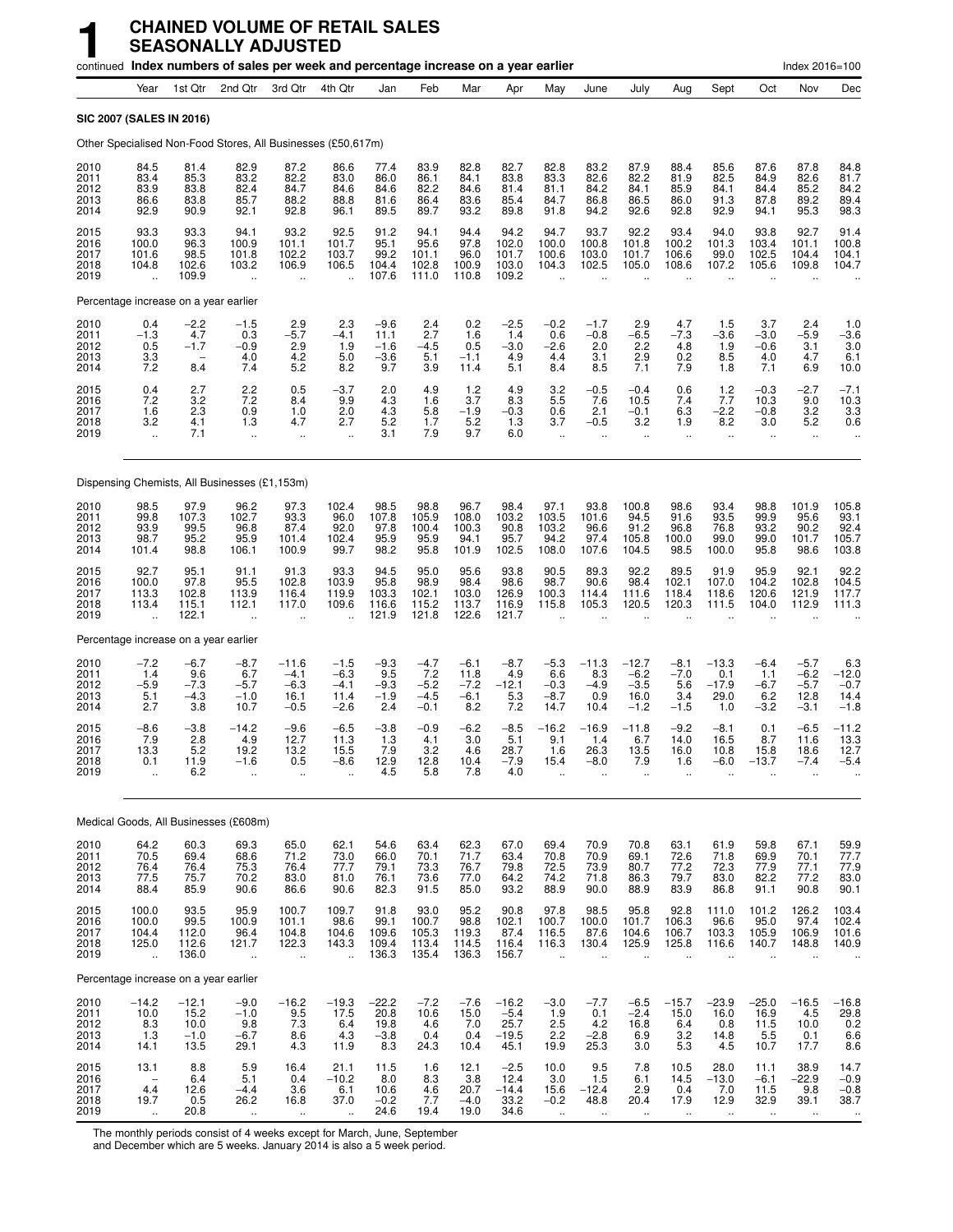|                                      |                                                       |                                             | continued Index numbers of sales per week and percentage increase on a year earlier |                                                         |                                                         |                                                 |                                            |                                               |                                               |                                                |                                                 |                                                    |                                                   |                                                           |                                                   | Index 2016=100                                |                                              |
|--------------------------------------|-------------------------------------------------------|---------------------------------------------|-------------------------------------------------------------------------------------|---------------------------------------------------------|---------------------------------------------------------|-------------------------------------------------|--------------------------------------------|-----------------------------------------------|-----------------------------------------------|------------------------------------------------|-------------------------------------------------|----------------------------------------------------|---------------------------------------------------|-----------------------------------------------------------|---------------------------------------------------|-----------------------------------------------|----------------------------------------------|
|                                      | Year                                                  | 1st Qtr                                     | 2nd Qtr                                                                             | 3rd Qtr                                                 | 4th Qtr                                                 | Jan                                             | Feb                                        | Mar                                           | Apr                                           | May                                            | June                                            | July                                               | Aug                                               | Sept                                                      | Oct                                               | Nov                                           | Dec                                          |
| SIC 2007 (SALES IN 2016)             |                                                       |                                             |                                                                                     |                                                         |                                                         |                                                 |                                            |                                               |                                               |                                                |                                                 |                                                    |                                                   |                                                           |                                                   |                                               |                                              |
|                                      |                                                       |                                             | Cosmetic and Toilet Articles, All Businesses (£3,842m)                              |                                                         |                                                         |                                                 |                                            |                                               |                                               |                                                |                                                 |                                                    |                                                   |                                                           |                                                   |                                               |                                              |
| 2010<br>2011<br>2012<br>2013<br>2014 | 72.1<br>73.2<br>75.1<br>85.5<br>87.1                  | 71.3<br>74.8<br>71.8<br>81.3<br>85.3        | 70.3<br>73.2<br>75.3<br>88.7<br>84.0                                                | 72.3<br>73.1<br>76.1<br>85.4<br>88.0                    | 74.5<br>71.5<br>77.3<br>86.7<br>91.3                    | 67.8<br>76.9<br>70.8<br>78.8<br>85.8            | 74.7<br>73.3<br>71.8<br>81.7<br>85.3       | 71.3<br>74.4<br>72.5<br>82.9<br>84.8          | 70.1<br>75.4<br>72.6<br>85.8<br>83.5          | 70.5<br>72.6<br>75.0<br>87.9<br>83.0           | 70.2<br>71.9<br>77.8<br>91.6<br>85.2            | 71.6<br>73.8<br>76.1<br>83.9<br>84.6               | 73.4<br>71.3<br>76.2<br>85.0<br>88.9              | 72.0<br>73.9<br>75.9<br>86.8<br>89.9                      | 74.3<br>69.4<br>76.4<br>88.2<br>90.5              | 74.5<br>74.8<br>75.5<br>88.5<br>91.9          | 74.7<br>70.6<br>79.4<br>83.9<br>91.6         |
| 2015<br>2016<br>2017<br>2018<br>2019 | 89.4<br>100.0<br>108.6<br>125.3                       | 87.5<br>95.2<br>107.1<br>116.3<br>137.6     | 89.0<br>98.6<br>107.0<br>123.3<br>$\ddot{\phantom{a}}$                              | 89.7<br>104.4<br>108.3<br>129.8<br>ä,                   | 91.4<br>101.9<br>111.8<br>131.9<br>$\ddot{\phantom{a}}$ | 88.7<br>95.8<br>103.8<br>113.1<br>138.2         | 86.6<br>95.7<br>106.8<br>116.6<br>140.3    | 87.4<br>94.3<br>110.1<br>118.5<br>135.0       | 87.7<br>98.4<br>109.7<br>118.4<br>128.5       | 91.4<br>99.0<br>105.0<br>124.5                 | 88.0<br>98.4<br>106.4<br>126.2                  | 89.2<br>105.6<br>106.4<br>128.4                    | 90.3<br>107.8<br>106.9<br>129.7                   | 89.7<br>100.7<br>111.0<br>130.9                           | 89.0<br>103.1<br>109.3<br>136.6                   | 89.7<br>101.5<br>113.1<br>135.6               | 94.8<br>101.1<br>112.7<br>125.1              |
|                                      |                                                       | Percentage increase on a year earlier       |                                                                                     |                                                         |                                                         |                                                 |                                            |                                               |                                               |                                                |                                                 |                                                    |                                                   |                                                           |                                                   |                                               |                                              |
| 2010<br>2011<br>2012<br>2013<br>2014 | 10.7<br>1.5<br>2.7<br>13.8<br>1.9                     | 7.6<br>5.0<br>$-4.1$<br>13.3<br>4.9         | 8.0<br>4.2<br>2.9<br>17.7<br>$-5.3$                                                 | 11.2<br>1.0<br>4.1<br>12.2<br>3.1                       | 16.1<br>$-4.0$<br>8.0<br>12.1<br>5.4                    | 3.2<br>13.4<br>$-7.9$<br>11.4<br>8.8            | 8.4<br>$-1.9$<br>$-2.0$<br>13.8<br>4.4     | 10.6<br>4.4<br>$-2.6$<br>14.3<br>2.3          | 8.2<br>7.4<br>$-3.7$<br>18.2<br>$-2.7$        | 10.3<br>3.1<br>3.3<br>17.2<br>$-5.6$           | 6.0<br>2.4<br>8.1<br>17.7<br>$-7.0$             | 11.3<br>3.0<br>3.2<br>10.2<br>0.8                  | 12.8<br>$-2.8$<br>6.9<br>11.5<br>4.5              | 9.8<br>2.6<br>2.7<br>14.3<br>3.6                          | 12.7<br>$-6.6$<br>10.2<br>15.4<br>2.6             | 21.3<br>0.5<br>0.8<br>17.2<br>3.8             | 14.9<br>$-5.4$<br>12.4<br>5.7<br>9.1         |
| 2015<br>2016<br>2017<br>2018<br>2019 | 2.7<br>11.8<br>8.6<br>15.4<br>$\ddot{\phantom{a}}$    | 2.6<br>8.7<br>12.6<br>8.5<br>18.4           | 5.9<br>10.8<br>8.5<br>15.2<br>$\ddot{\phantom{1}}$                                  | 2.0<br>16.3<br>3.8<br>19.8<br>ä,                        | 0.1<br>11.4<br>9.7<br>18.0                              | 3.4<br>8.1<br>8.4<br>8.9<br>22.2                | 1.5<br>10.4<br>11.7<br>9.2<br>20.3         | 3.0<br>7.9<br>16.7<br>7.7<br>14.0             | 5.1<br>12.1<br>11.5<br>7.9<br>8.6             | 10.2<br>8.3<br>6.1<br>18.6<br>$\ddotsc$        | 3.3<br>11.8<br>8.1<br>18.6                      | 5.5<br>18.3<br>0.8<br>20.6<br>$\ddot{\phantom{a}}$ | 1.6<br>19.4<br>$-0.8$<br>21.3<br>$\ddotsc$        | $-0.2$<br>12.3<br>10.2<br>18.0<br>$\ddotsc$               | $-1.7$<br>15.8<br>6.1<br>25.0<br>$\ddotsc$        | $-2.4$<br>13.3<br>11.3<br>19.9<br>$\ddotsc$   | 3.6<br>6.6<br>11.4<br>11.0                   |
|                                      |                                                       |                                             | Computers and Telecommunications Equipment, All Businesses (£5,675m)                |                                                         |                                                         |                                                 |                                            |                                               |                                               |                                                |                                                 |                                                    |                                                   |                                                           |                                                   |                                               |                                              |
| 2010<br>2011<br>2012<br>2013<br>2014 | 48.8<br>51.6<br>51.2<br>58.0<br>70.2                  | 43.7<br>55.5<br>49.4<br>55.7<br>64.6        | 48.0<br>52.0<br>50.3<br>57.3<br>68.8                                                | 52.6<br>48.3<br>53.4<br>58.4<br>71.5                    | 50.7<br>50.6<br>51.8<br>60.6<br>76.2                    | 37.4<br>53.7<br>51.2<br>53.8<br>62.8            | 45.8<br>59.2<br>48.9<br>56.8<br>65.0       | 47.2<br>54.1<br>48.5<br>56.4<br>66.1          | 45.1<br>46.8<br>51.4<br>57.0<br>66.5          | 48.2<br>53.5<br>48.7<br>58.2<br>69.0           | 50.3<br>54.8<br>50.9<br>56.9<br>70.5            | 51.7<br>48.2<br>55.4<br>58.4<br>68.8               | 56.7<br>49.4<br>51.5<br>57.9<br>70.5              | 50.0<br>47.4<br>53.2<br>58.8<br>74.4                      | 47.9<br>50.3<br>52.1<br>59.0<br>76.0              | 50.7<br>52.1<br>51.2<br>60.9<br>74.5          | 53.0<br>49.6<br>52.2<br>61.8<br>77.8         |
| 2015<br>2016<br>2017<br>2018<br>2019 | 84.1<br>100.0<br>90.3<br>89.8<br>$\ddot{\phantom{a}}$ | 75.0<br>96.8<br>86.8<br>93.0<br>91.1        | 79.3<br>103.1<br>89.9<br>85.8                                                       | 91.4<br>99.7<br>92.1<br>89.0<br>$\ddotsc$               | 90.5<br>100.3<br>92.5<br>91.4                           | 77.1<br>91.2<br>84.1<br>94.5<br>93.0            | 76.0<br>96.3<br>86.9<br>93.1<br>97.1       | 72.5<br>101.8<br>88.9<br>91.7<br>84.9         | 76.6<br>101.7<br>90.7<br>80.7<br>110.5        | 80.3<br>103.3<br>87.9<br>88.4                  | 80.7<br>104.1<br>90.8<br>87.8                   | 90.0<br>100.1<br>99.7<br>86.1                      | 90.1<br>97.5<br>92.2<br>93.3                      | 93.6<br>101.2<br>86.0<br>87.7                             | 90.2<br>112.0<br>88.5<br>95.8                     | 92.1<br>95.3<br>96.0<br>88.0                  | 89.4<br>95.0<br>93.0<br>90.7                 |
|                                      |                                                       | Percentage increase on a year earlier       |                                                                                     |                                                         |                                                         |                                                 |                                            |                                               |                                               |                                                |                                                 |                                                    |                                                   |                                                           |                                                   |                                               |                                              |
| 2010<br>2011<br>2012<br>2013<br>2014 | $-1.9$<br>5.8<br>$-0.7$<br>13.2<br>21.0               | $-10.6$<br>27.0<br>$-11.0$<br>12.7<br>16.0  | 1.0<br>8.2<br>$-3.1$<br>13.9<br>20.1                                                | $3.2 - 8.2$<br>10.5<br>9.5<br>22.4                      | $-1.4$<br>$-0.3$<br>2.5<br>17.0<br>25.7                 | $-27.0$<br>43.8<br>$-4.8$<br>5.2<br>16.7        | $-3.0$<br>29.3<br>$-17.4$<br>16.2<br>14.5  | $-2.8$<br>14.4<br>$-10.3$<br>16.2<br>17.3     | $-8.3$<br>3.9<br>9.7<br>11.1<br>16.6          | 5.5<br>11.2<br>$-9.0$<br>19.4<br>18.7          | 5.3<br>8.9<br>$-7.3$<br>11.9<br>23.9            | $-6.1$<br>$-6.8$<br>14.9<br>5.4<br>17.8            | 15.6<br>$-12.9$<br>4.3<br>12.4<br>21.7            | $1.5 - 5.2$<br>12.1<br>10.5<br>26.6                       | $-4.1$<br>4.9<br>3.6<br>13.3<br>28.9              | $-7.2$<br>2.8<br>$-1.8$<br>19.1<br>22.4       | $5.8 - 6.4$<br>5.4<br>18.3<br>26.0           |
| 2015<br>2016<br>2017<br>2018<br>2019 | 19.8<br>19.0<br>$-9.7$<br>$-0.6$<br>$\ddotsc$         | 16.0<br>29.1<br>$-10.4$<br>7.1<br>$-2.0$    | 15.2<br>30.0<br>$-12.9$<br>-4.5<br>$\ddotsc$                                        | 27.9<br>9.1<br>$-7.6$<br>$-3.5$<br>÷.                   | 18.7<br>10.9<br>$-7.8$<br>$-1.2$                        | 22.7<br>18.3<br>$-7.8$<br>12.4<br>$-1.5$        | 17.0<br>26.7<br>$-9.7$<br>7.1<br>4.3       | 9.6<br>40.5<br>$-12.7$<br>3.2<br>$-7.5$       | 15.2<br>32.8<br>$-10.9$<br>$-11.0$<br>36.9    | 16.3<br>28.6<br>$-14.9$<br>0.6                 | 14.5<br>29.0<br>$-12.8$<br>$-3.3$               | 30.9<br>11.2<br>$-0.4$<br>$-13.6$                  | 27.8<br>$8.2 - 5.4$<br>1.1<br>$\ddotsc$           | 25.8<br>8.1<br>$-15.0$<br>2.0<br>$\ddotsc$                | 18.7<br>24.2<br>$-21.0$<br>8.2<br>$\ddotsc$       | 23.6<br>3.4<br>0.7<br>$-8.3$                  | 14.9<br>6.3<br>$-2.1$<br>$-2.4$              |
|                                      |                                                       |                                             | Floor Coverings, All Businesses (£1,520m)                                           |                                                         |                                                         |                                                 |                                            |                                               |                                               |                                                |                                                 |                                                    |                                                   |                                                           |                                                   |                                               |                                              |
| 2010<br>2011<br>2012<br>2013<br>2014 | 153.2<br>113.4<br>139.8<br>158.5<br>150.0             | 168.4<br>125.4<br>141.8<br>157.0<br>153.1   | 158.0<br>110.2<br>142.8<br>160.4<br>148.4                                           | 145.6<br>109.5<br>135.9<br>154.6<br>147.8               | 140.7<br>108.5<br>138.6<br>161.9<br>150.4               | 168.3<br>143.6<br>146.7<br>147.8<br>152.5       | 173.4<br>119.5<br>136.7<br>157.3<br>157.7  | 164.5<br>115.7<br>141.9<br>164.2<br>150.0     | 159.6<br>112.5<br>145.4<br>161.4<br>146.6     | 160.7<br>106.2<br>147.7<br>156.5<br>145.0      | 154.6<br>111.6<br>136.7<br>162.8<br>152.5       | 145.8<br>111.0<br>136.4<br>161.3<br>144.8          | 147.9<br>103.8<br>136.0<br>156.5<br>150.0         | 143.7<br>112.9<br>135.5<br>147.7<br>148.5                 | 137.1<br>110.3<br>137.2<br>160.1<br>146.8         | 151.7<br>102.6<br>139.4<br>160.7<br>154.6     | 134.7<br>111.7<br>139.1<br>164.2<br>150.0    |
| 2015<br>2016<br>2017<br>2018<br>2019 | 110.8<br>100.0<br>114.4<br>115.1                      | 114.9<br>105.9<br>113.1<br>116.7<br>94.8    | 115.3<br>96.6<br>112.9<br>122.9<br>$\ddot{\phantom{1}}$                             | 107.4<br>97.3<br>112.0<br>119.1<br>$\ddot{\phantom{a}}$ | 105.7<br>100.2<br>119.5<br>101.6                        | 123.9<br>110.2<br>104.2<br>121.0<br>98.4        | 107.5<br>107.9<br>115.6<br>113.5<br>91.5   | 113.6<br>101.0<br>118.1<br>115.7<br>94.4      | 113.1<br>108.2<br>105.7<br>112.8<br>100.2     | 119.4<br>92.9<br>119.0<br>122.2<br>$\ddotsc$   | 113.8<br>90.4<br>113.9<br>131.5                 | 105.0<br>101.5<br>118.8<br>117.7                   | 108.4<br>95.1<br>120.3<br>117.3<br>$\ddotsc$      | 108.6<br>95.6<br>99.7<br>121.7<br>$\ddotsc$               | 104.8<br>100.4<br>130.6<br>105.1<br>$\ddotsc$     | 101.2<br>106.4<br>112.6<br>99.9               | 110.0<br>95.0<br>116.1<br>100.3              |
|                                      |                                                       | Percentage increase on a year earlier       |                                                                                     |                                                         |                                                         |                                                 |                                            |                                               |                                               |                                                |                                                 |                                                    |                                                   |                                                           |                                                   |                                               |                                              |
| 2010<br>2011<br>2012<br>2013<br>2014 | $-20.2$<br>$-26.0$<br>23.2<br>13.4<br>$-5.4$          | $-3.4$<br>$-25.5$<br>13.0<br>10.7<br>$-2.5$ | $-18.7$<br>$-30.3$<br>29.5<br>12.4<br>$-7.5$                                        | $-28.5$<br>$-24.8$<br>24.1<br>13.8<br>$-4.4$            | $-28.2$<br>$-22.9$<br>27.7<br>16.8<br>$-7.1$            | 2.7<br>$-14.6$<br>2.1<br>0.8<br>3.2             | 7.1<br>$-31.1$<br>14.4<br>15.0<br>0.3      | $-14.6$<br>$-29.7$<br>22.7<br>15.7<br>$-8.6$  | $-20.1$<br>$-29.5$<br>29.2<br>11.0<br>$-9.1$  | $-20.6$<br>$-33.9$<br>39.1<br>6.0<br>$-7.4$    | $-15.6$<br>$-27.8$<br>22.5<br>19.1<br>$-6.3$    | $-29.2$<br>$-23.8$<br>22.8<br>18.3<br>$-10.3$      | $-28.3$<br>$-29.8$<br>31.0<br>15.1<br>$-4.2$      | $-28.1$<br>$-21.4$<br>20.0<br>9.1<br>0.5                  | $-34.6$<br>$-19.5$<br>24.3<br>16.7<br>$-8.4$      | $-17.2$<br>$-32.4$<br>35.8<br>15.3<br>$-3.8$  | $-31.0$<br>$-17.1$<br>24.5<br>18.1<br>$-8.6$ |
| 2015<br>2016<br>2017<br>2018<br>2019 | $-26.1$<br>$-9.8$<br>14.4<br>0.6<br>$\mathbf{r}$ .    | $-24.9$<br>$-7.8$<br>6.7<br>3.2<br>$-18.8$  | $-22.3$<br>$-16.2$<br>16.9<br>8.8<br>$\ldots$                                       | $-27.3$<br>$-9.4$<br>15.1<br>6.4<br>$\ddotsc$           | $-29.7$<br>$-5.2$<br>19.3<br>$-15.0$                    | $-18.7$<br>$-11.1$<br>$-5.5$<br>16.1<br>$-18.6$ | $-31.8$<br>0.3<br>7.2<br>$-1.8$<br>$-19.4$ | $-24.3$<br>$-11.1$<br>$16.9 - 2.0$<br>$-18.4$ | $-22.9$<br>$-4.4$<br>$-2.3$<br>6.7<br>$-11.1$ | $-17.7$<br>$-22.2$<br>28.1<br>2.7<br>$\ddotsc$ | $-25.4$<br>$-20.6$<br>26.0<br>15.5<br>$\ddotsc$ | $-27.5$<br>$-3.3$<br>17.1<br>$-0.9$<br>$\ddotsc$   | $-27.7$<br>$-12.3$<br>26.5<br>$-2.5$<br>$\cdot$ . | $-26.9$<br>$-12.0$<br>4.4<br>22.0<br>$\ddot{\phantom{a}}$ | $-28.6$<br>$-4.2$<br>30.1<br>$-19.5$<br>$\ddotsc$ | $-34.5$<br>5.1<br>5.8<br>$-11.3$<br>$\ddotsc$ | $-26.7$<br>$-13.6$<br>22.2<br>$-13.7$        |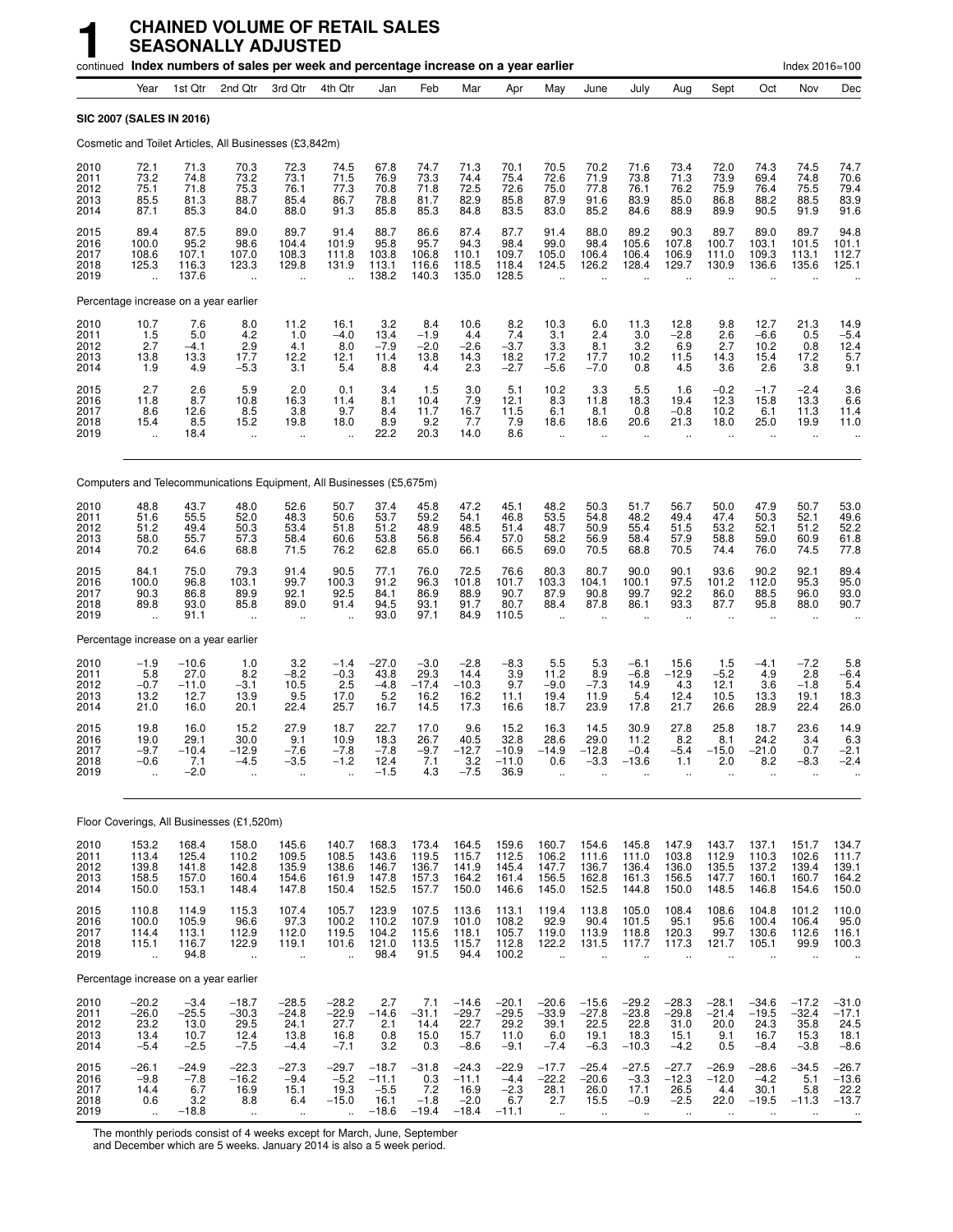|                                      |                                                        |                                                                 | continued Index numbers of sales per week and percentage increase on a year earlier |                                                 |                                                   |                                               |                                                 |                                               |                                                |                                                         |                                                     |                                                      |                                                     |                                                     |                                                  | Index 2016=100                                  |                                               |
|--------------------------------------|--------------------------------------------------------|-----------------------------------------------------------------|-------------------------------------------------------------------------------------|-------------------------------------------------|---------------------------------------------------|-----------------------------------------------|-------------------------------------------------|-----------------------------------------------|------------------------------------------------|---------------------------------------------------------|-----------------------------------------------------|------------------------------------------------------|-----------------------------------------------------|-----------------------------------------------------|--------------------------------------------------|-------------------------------------------------|-----------------------------------------------|
|                                      | Year                                                   | 1st Qtr                                                         | 2nd Qtr                                                                             | 3rd Qtr                                         | 4th Qtr                                           | Jan                                           | Feb                                             | Mar                                           | Apr                                            | May                                                     | June                                                | July                                                 | Aug                                                 | Sept                                                | Oct                                              | Nov                                             | Dec                                           |
| SIC 2007 (SALES IN 2016)             |                                                        |                                                                 |                                                                                     |                                                 |                                                   |                                               |                                                 |                                               |                                                |                                                         |                                                     |                                                      |                                                     |                                                     |                                                  |                                                 |                                               |
|                                      |                                                        |                                                                 | Books, Newspapers and Periodicals, All Businesses (£3,723m)                         |                                                 |                                                   |                                               |                                                 |                                               |                                                |                                                         |                                                     |                                                      |                                                     |                                                     |                                                  |                                                 |                                               |
| 2010<br>2011<br>2012<br>2013<br>2014 | 131.9<br>129.0<br>125.3<br>113.0<br>103.8              | 137.2<br>136.1<br>128.5<br>118.2<br>101.0                       | 131.4<br>128.0<br>131.1<br>115.3<br>103.3                                           | 130.3<br>126.5<br>122.6<br>111.6<br>104.5       | 128.8<br>125.3<br>119.1<br>107.0<br>106.6         | 136.9<br>138.4<br>130.8<br>119.7<br>100.2     | 139.6<br>134.3<br>123.8<br>121.0<br>98.8        | 135.5<br>135.8<br>130.4<br>114.9<br>103.6     | 134.6<br>121.3<br>130.9<br>115.8<br>102.6      | 131.9<br>129.9<br>131.2<br>113.2<br>105.1               | 128.5<br>131.7<br>131.2<br>116.6<br>102.6           | 130.0<br>130.7<br>131.4<br>106.2<br>100.9            | 132.5<br>124.3<br>116.0<br>114.4<br>104.8           | 128.8<br>124.8<br>120.8<br>113.7<br>107.1           | 127.7<br>120.1<br>121.7<br>109.4<br>103.2        | 129.5<br>126.9<br>117.8<br>107.2<br>107.2       | 129.2<br>128.1<br>118.0<br>105.0<br>108.9     |
| 2015<br>2016<br>2017<br>2018<br>2019 | 108.2<br>100.0<br>94.0<br>93.7<br>$\ddot{\phantom{a}}$ | 110.0<br>104.3<br>91.5<br>93.6<br>87.5                          | 109.0<br>102.0<br>94.6<br>95.8<br>$\ddot{\phantom{a}}$                              | 110.3<br>96.1<br>93.7<br>92.0<br>÷.             | 103.4<br>97.6<br>96.3<br>93.4                     | 109.3<br>104.3<br>96.6<br>93.8<br>88.1        | 110.6<br>106.4<br>93.4<br>92.4<br>76.8          | 110.2<br>102.7<br>85.8<br>94.5<br>95.6        | 106.7<br>104.2<br>93.6<br>104.6<br>81.5        | 110.0<br>104.3<br>89.9<br>92.6                          | 110.2<br>98.3<br>99.1<br>91.2                       | 110.9<br>97.3<br>95.3<br>91.1                        | 111.2<br>93.7<br>94.9<br>92.8                       | 109.0<br>97.0<br>91.5<br>92.2                       | 108.2<br>98.2<br>100.7<br>90.0                   | 104.8<br>97.7<br>94.9<br>91.2                   | 98.5<br>97.0<br>93.8<br>97.8                  |
|                                      |                                                        | Percentage increase on a year earlier                           |                                                                                     |                                                 |                                                   |                                               |                                                 |                                               |                                                |                                                         |                                                     |                                                      |                                                     |                                                     |                                                  |                                                 |                                               |
| 2010<br>2011<br>2012<br>2013<br>2014 | $-12.5$<br>$-2.2$<br>$-2.8$<br>$-9.8$<br>$-8.2$        | $-12.2$<br>$-0.7$<br>$-5.6$<br>$-8.0$<br>-14.6                  | $-15.2$<br>$-2.6$<br>2.5<br>$-12.0$<br>$-10.4$                                      | $-10.4$<br>$-2.9$<br>$-3.1$<br>$-9.0$<br>$-6.4$ | $-12.2$<br>$-2.8$<br>$-4.9$<br>$-10.1$<br>$-0.4$  | $-14.2$<br>1.1<br>$-5.4$<br>$-8.5$<br>$-16.3$ | $-8.6$<br>$-3.8$<br>$-7.8$<br>$-2.2$<br>$-18.3$ | $-13.4$<br>0.3<br>$-4.0$<br>$-11.9$<br>$-9.8$ | $-15.7$<br>$-9.8$<br>7.8<br>$-11.5$<br>$-11.4$ | $-15.9$<br>$-1.5$<br>1.0<br>$-13.7$<br>$-7.2$           | $-14.3$<br>2.5<br>$-0.4$<br>$-11.1$<br>$-12.0$      | $-11.7$<br>0.5<br>0.5<br>$-19.1$<br>$-5.0$           | $-9.6$<br>$-6.2$<br>$-6.7$<br>$-1.4$<br>$-8.4$      | $-9.9$<br>$-3.1$<br>$-3.2$<br>$-5.9$<br>$-5.8$      | $-14.4$<br>$-6.0$<br>1.4<br>$-10.1$<br>$-5.7$    | $-12.6$<br>$-2.0$<br>$-7.2$<br>$-8.9$<br>$-0.1$ | $-10.1$<br>$-0.9$<br>$-7.9$<br>$-11.0$<br>3.7 |
| 2015<br>2016<br>2017<br>2018<br>2019 | 4.2<br>$-7.6$<br>$-6.0$<br>$-0.3$<br>ä.                | 8.9<br>$-\overline{5}.\overline{2}$<br>$-12.4$<br>2.4<br>$-6.5$ | 5.5<br>$-6.5$<br>$-7.2$<br>$1.2$<br>ä,                                              | 5.6<br>–12.9<br>$-2.5$<br>$-1.8$<br>÷.          | $-3.0$<br>$-5.6$<br>$-1.4$<br>$-3.0$<br>$\ddotsc$ | 9.1<br>$-4.6$<br>$-7.4$<br>$-2.9$<br>$-6.1$   | 11.9<br>$-3.8$<br>$-12.2$<br>$-1.1$<br>$-16.8$  | 6.4<br>$-6.8$<br>$-16.5$<br>10.2<br>1.1       | 4.0<br>$-2.4$<br>$-10.1$<br>11.8<br>$-22.1$    | 4.6<br>$-5.1$<br>$-13.8$<br>2.9<br>$\ddot{\phantom{a}}$ | 7.4<br>$-10.8$<br>0.8<br>$-8.0$                     | 9.9<br>$-12.2$<br>$-2.1$<br>$-4.5$                   | 6.2<br>$-15.8$<br>1.3<br>$-2.2$                     | 1.8<br>$-11.0$<br>$-5.7$<br>0.8                     | 4.8<br>$-9.2$<br>2.5<br>$-10.6$                  | $-2.2$<br>$-6.7$<br>$-2.8$<br>$-4.0$<br>÷.      | $-9.5 - 1.5$<br>$-3.4$<br>4.3                 |
|                                      |                                                        |                                                                 | Sports Equipment, Games and Toys, All Businesses (£9,877m)                          |                                                 |                                                   |                                               |                                                 |                                               |                                                |                                                         |                                                     |                                                      |                                                     |                                                     |                                                  |                                                 |                                               |
| 2010<br>2011<br>2012<br>2013<br>2014 | 66.9<br>71.4<br>78.2<br>80.9<br>92.7                   | 61.3<br>70.1<br>74.4<br>81.8<br>90.4                            | 64.5<br>71.5<br>77.0<br>76.4<br>93.5                                                | 68.8<br>71.0<br>82.1<br>82.1<br>93.5            | 73.1<br>73.0<br>79.2<br>83.4<br>93.5              | 59.3<br>71.9<br>74.8<br>82.4<br>88.4          | 60.7<br>69.9<br>74.1<br>84.0<br>89.7            | 63.5<br>69.0<br>74.3<br>79.5<br>92.9          | 66.5<br>71.9<br>75.3<br>77.1<br>91.3           | 62.7<br>72.3<br>73.0<br>73.6<br>93.8                    | 64.3<br>70.7<br>81.4<br>78.0<br>95.1                | 66.8<br>71.9<br>80.6<br>81.3<br>95.2                 | 67.9<br>71.4<br>83.4<br>81.9<br>94.5                | 71.2<br>69.9<br>82.2<br>83.0<br>91.3                | 73.6<br>71.7<br>82.6<br>82.2<br>94.4             | 74.5<br>72.8<br>79.3<br>84.8<br>93.4            | 71.7<br>74.2<br>76.5<br>83.2<br>92.9          |
| 2015<br>2016<br>2017<br>2018<br>2019 | 97.4<br>100.0<br>97.5<br>101.5<br>$\ddot{\phantom{a}}$ | 96.3<br>96.4<br>90.4<br>98.3<br>109.5                           | 98.2<br>101.8<br>99.0<br>101.3                                                      | 96.9<br>101.6<br>98.1<br>100.2<br>÷.            | 98.0<br>100.2<br>102.5<br>106.1                   | 92.2<br>97.9<br>95.9<br>99.7<br>111.8         | 98.8<br>95.7<br>95.9<br>103.9<br>106.7          | 97.7<br>95.7<br>81.6<br>92.7<br>110.0         | 103.3<br>102.1<br>101.5<br>99.4<br>101.3       | 96.7<br>99.0<br>100.9<br>101.7                          | 95.3<br>103.9<br>95.6<br>102.5                      | 96.7<br>103.8<br>96.7<br>93.0                        | 96.1<br>97.9<br>101.3<br>100.8                      | 97.7<br>102.7<br>96.6<br>105.5                      | 95.2<br>100.6<br>102.2<br>102.8                  | 95.1<br>99.4<br>101.8<br>123.0                  | 102.6<br>100.6<br>103.2<br>95.3               |
|                                      |                                                        | Percentage increase on a year earlier                           |                                                                                     |                                                 |                                                   |                                               |                                                 |                                               |                                                |                                                         |                                                     |                                                      |                                                     |                                                     |                                                  |                                                 |                                               |
| 2010<br>2011<br>2012<br>2013<br>2014 | 0.3<br>6.7<br>9.5<br>3.5<br>14.5                       | $-8.4$<br>14.4<br>6.1<br>10.0<br>10.5                           | $-1.3$<br>10.9<br>7.6<br>$-0.8$<br>22.5                                             | $-1.0$<br>3.1<br>15.6<br>0.1<br>13.8            | 12.2<br>$-0.2$<br>8.5<br>5.2<br>12.2              | $-16.6$<br>21.2<br>4.2<br>10.1<br>7.3         | $-7.4$<br>15.2<br>5.9<br>13.4<br>6.8            | $-2.0$<br>8.6<br>7.7<br>7.1<br>16.8           | 3.2<br>8.0<br>4.8<br>2.4<br>18.4               | 0.1<br>15.3<br>1.1<br>0.8<br>27.4                       | $-5.8$<br>10.0<br>15.2<br>$-4.2$<br>22.0            | $-3.0$<br>7.7<br>12.0<br>0.9<br>17.1                 | $-2.7$<br>5.1<br>16.9<br>$-1.8$<br>15.4             | 1.8<br>$-1.8$<br>17.5<br>1.0<br>10.0                | 7.3<br>$-2.5$<br>15.2<br>$-0.5$<br>14.8          | 7.9<br>-2.3<br>8.9<br>6.9<br>10.1               | 20.7<br>$\frac{3.5}{3.1}$<br>8.8<br>11.7      |
| 2015<br>2016<br>2017<br>2018<br>2019 | 5.0<br>2.7<br>-2.5<br>4.1<br>$\ddot{\phantom{a}}$      | 6.5<br>0.1<br>-6.2<br>8.8<br>11.4                               | 5.0<br>3.7<br>-2.8<br>2.3<br>ä.                                                     | 3.6<br>4.8<br>$-3.4$<br>2.2<br>$\ddotsc$        | 4.8<br>2.2<br>2.2<br>3.6                          | 4.2<br>6.2<br>$-2.1$<br>4.0<br>12.1           | 10.1<br>$-3.1$<br>0.2<br>8.4<br>2.6             | 5.1<br>$-2.0$<br>$-14.8$<br>13.7<br>18.7      | 13.2<br>$-1.1$<br>$-0.6$<br>$-2.1$<br>1.9      | 3.0<br>2.4<br>1.9<br>0.8<br>$\ddotsc$                   | 0.2<br>9.0<br>$-8.0$<br>7.3<br>$\ddot{\phantom{a}}$ | 1.5<br>7.3<br>$-6.8$<br>-3.9<br>$\ddot{\phantom{a}}$ | 1.7<br>1.8<br>3.5<br>$-0.4$<br>$\ddot{\phantom{a}}$ | 7.0<br>5.1<br>$-6.0$<br>9.2<br>$\ddot{\phantom{a}}$ | 0.9<br>5.6<br>1.6<br>0.6<br>$\ddot{\phantom{a}}$ | 1.9<br>4.5<br>2.5<br>20.8<br>$\ddotsc$          | 10.4<br>$-1.9$<br>2.6<br>$-7.6$               |
|                                      |                                                        |                                                                 | Flowers, plants, seeds, fertilisers and pet foods, All Businesses (£4,774m)         |                                                 |                                                   |                                               |                                                 |                                               |                                                |                                                         |                                                     |                                                      |                                                     |                                                     |                                                  |                                                 |                                               |
| 2010<br>2011<br>2012<br>2013<br>2014 | 77.9<br>80.5<br>84.1<br>86.8<br>87.3                   | 75.5<br>78.6<br>86.8<br>78.8<br>93.8                            | 73.3<br>$83.6$<br>$80.8$<br>84.6<br>83.8                                            | 83.4<br>77.1<br>82.2<br>93.2<br>83.3            | 79.3<br>82.7<br>86.6<br>90.7<br>88.0              | 72.9<br>76.7<br>86.0<br>84.6<br>90.5          | 79.6<br>78.4<br>83.9<br>82.2<br>91.6            | 74.3<br>80.4<br>89.8<br>71.5<br>98.8          | 73.5<br>96.0<br>81.7<br>74.5<br>87.8           | 68.8<br>79.3<br>75.6<br>87.7<br>83.8                    | 76.7<br>77.2<br>84.1<br>90.2<br>80.7                | 83.3<br>77.1<br>80.2<br>93.6<br>84.3                 | 84.4<br>76.6<br>82.0<br>93.6<br>81.5                | 82.6<br>77.4<br>83.9<br>92.6<br>83.9                | 81.3<br>80.3<br>80.6<br>93.1<br>86.8             | 78.7<br>81.5<br>85.2<br>91.1<br>88.1            | 78.3<br>85.7<br>92.5<br>88.4<br>88.7          |
| 2015<br>2016<br>2017<br>2018<br>2019 | 99.4<br>100.0<br>98.5<br>102.2<br>÷.                   | 101.6<br>93.9<br>97.3<br>99.3<br>105.1                          | 101.9<br>102.2<br>99.3<br>100.3<br>$\ddot{\phantom{a}}$                             | 97.3<br>102.4<br>99.5<br>103.2<br>$\ddotsc$     | 96.9<br>101.4<br>97.7<br>105.8                    | 108.6<br>95.4<br>97.7<br>107.4<br>107.6       | 97.3<br>93.3<br>91.6<br>99.8<br>107.0           | 99.3<br>93.3<br>101.6<br>92.5<br>101.4        | 103.0<br>98.4<br>109.0<br>95.3<br>101.4        | 101.9<br>107.0<br>99.4<br>101.3                         | 101.0<br>101.5<br>91.5<br>103.4                     | 95.5<br>102.0<br>103.4<br>100.2                      | 97.7<br>104.1<br>99.8<br>101.0                      | 98.3<br>101.5<br>96.1<br>107.3                      | 96.3<br>101.5<br>95.6<br>109.5                   | 95.7<br>103.7<br>97.4<br>102.9<br>$\mathbf{r}$  | 98.3<br>99.4<br>99.7<br>105.3                 |
|                                      |                                                        | Percentage increase on a year earlier                           |                                                                                     |                                                 |                                                   |                                               |                                                 |                                               |                                                |                                                         |                                                     |                                                      |                                                     |                                                     |                                                  |                                                 |                                               |
| 2010<br>2011<br>2012<br>2013<br>2014 | 8.5<br>3.4<br>4.4<br>3.3<br>0.6                        | $-1.0$<br>4.2<br>10.4<br>$-9.2$<br>19.0                         | 1.6<br>14.1<br>$-3.4$<br>4.7<br>$-0.9$                                              | 22.9<br>$-7.5$<br>6.7<br>13.4<br>$-10.7$        | 12.0<br>4.3<br>4.6<br>4.8<br>$-3.0$               | $-11.4$<br>$5.2\,$<br>12.1<br>$-1.7$<br>7.0   | 6.6<br>$-1.5$<br>6.9<br>$-2.0$<br>11.5          | 2.3<br>8.2<br>11.7<br>$-20.4$<br>38.2         | $-0.7$<br>30.7<br>$-14.9$<br>$-8.8$<br>17.8    | $-2.4$<br>15.2<br>$-4.6$<br>15.9<br>$-4.5$              | 6.8<br>0.7<br>9.0<br>7.2<br>$-10.5$                 | 21.5<br>$-7.4$<br>4.1<br>16.6<br>$-9.9$              | 25.4<br>$-9.1$<br>7.0<br>14.2<br>$-13.0$            | 22.0<br>$-6.3$<br>8.4<br>10.3<br>$-9.4$             | 11.3<br>$-1.3$<br>0.4<br>15.5<br>$-6.8$          | 9.7<br>3.6<br>4.5<br>7.0<br>$-3.3$              | 14.5<br>$\frac{9.5}{7.9}$<br>-4.4<br>0.4      |
| 2015<br>2016<br>2017<br>2018<br>2019 | 13.8<br>0.6<br>$-1.5$<br>3.8                           | 8.3<br>$-7.5$<br>3.6<br>2.1<br>5.8                              | 21.6<br>0.3<br>$-2.9$<br>1.0                                                        | 16.8<br>5.3<br>$-2.9$<br>3.7                    | 10.2<br>4.6<br>$-3.6$<br>8.3                      | 20.0<br>$-12.1$<br>2.4<br>9.9<br>0.2          | 6.2<br>$-4.2$<br>$-1.8$<br>8.9<br>7.2           | 0.5<br>$-6.1$<br>8.9<br>$-8.9$<br>9.6         | 17.3<br>$-4.4$<br>10.8<br>$-12.5$<br>6.4       | 21.6<br>4.9<br>$-7.1$<br>1.9                            | 25.3<br>0.5<br>$-9.9$<br>13.0                       | 13.3<br>6.8<br>1.4<br>$-3.1$                         | 19.9<br>6.6<br>$-4.2$<br>1.2                        | 17.2<br>3.2<br>$-5.3$<br>11.7                       | 10.9<br>5.4<br>$-5.8$<br>14.5                    | 8.6<br>8.4<br>$-6.1$<br>5.6                     | 10.8<br>1.1<br>$0.3$<br>5.6                   |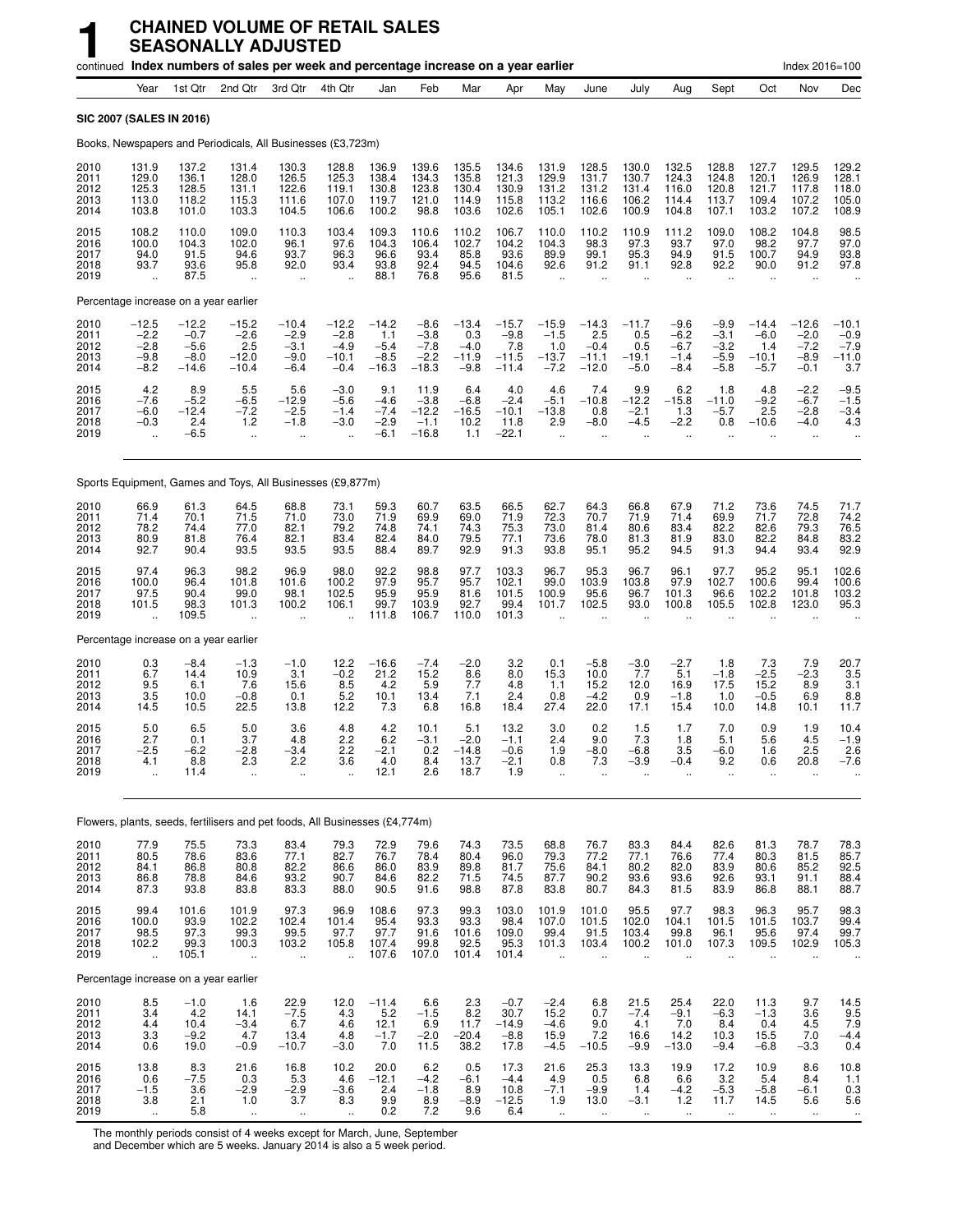|                                      |                                                         |                                         |                                                         | continued Index numbers of sales per week and percentage increase on a year earlier |                                                         |                                               |                                           |                                           |                                                |                                                              |                                                          |                                                           |                                                       |                                                         |                                                       | Index 2016=100                                         |                                                |
|--------------------------------------|---------------------------------------------------------|-----------------------------------------|---------------------------------------------------------|-------------------------------------------------------------------------------------|---------------------------------------------------------|-----------------------------------------------|-------------------------------------------|-------------------------------------------|------------------------------------------------|--------------------------------------------------------------|----------------------------------------------------------|-----------------------------------------------------------|-------------------------------------------------------|---------------------------------------------------------|-------------------------------------------------------|--------------------------------------------------------|------------------------------------------------|
|                                      | Year                                                    | 1st Qtr                                 | 2nd Qtr                                                 | 3rd Qtr                                                                             | 4th Qtr                                                 | Jan                                           | Feb                                       | Mar                                       | Apr                                            | May                                                          | June                                                     | July                                                      | Aug                                                   | Sept                                                    | Oct                                                   | Nov                                                    | Dec                                            |
|                                      | SIC 2007 (SALES IN 2016)                                |                                         |                                                         |                                                                                     |                                                         |                                               |                                           |                                           |                                                |                                                              |                                                          |                                                           |                                                       |                                                         |                                                       |                                                        |                                                |
|                                      |                                                         |                                         |                                                         | Watches and Jewellery, All Businesses (£6,095m)                                     |                                                         |                                               |                                           |                                           |                                                |                                                              |                                                          |                                                           |                                                       |                                                         |                                                       |                                                        |                                                |
| 2010<br>2011<br>2012<br>2013<br>2014 | 91.9<br>92.0<br>84.7<br>90.9<br>94.7                    | 89.6<br>89.4<br>87.5<br>88.3<br>88.8    | 88.2<br>92.2<br>83.5<br>90.4<br>95.6                    | 93.9<br>91.4<br>83.9<br>93.2<br>93.8                                                | 95.9<br>94.9<br>83.8<br>91.8<br>100.9                   | 79.0<br>92.1<br>89.6<br>86.0<br>85.0          | 97.9<br>91.0<br>86.7<br>90.1<br>88.1      | 91.5<br>86.0<br>86.3<br>88.6<br>93.0      | 85.5<br>91.9<br>81.8<br>97.6<br>89.3           | 87.5<br>90.8<br>84.8<br>88.6<br>91.7                         | 91.0<br>93.6<br>83.8<br>86.1<br>103.8                    | 93.5<br>91.6<br>84.5<br>89.0<br>88.0                      | 94.5<br>91.8<br>80.5<br>88.7<br>95.7                  | 93.8<br>90.9<br>86.2<br>100.2<br>96.9                   | 101.6<br>107.7<br>83.4<br>87.3<br>97.9                | 95.7<br>89.5<br>82.0<br>92.9<br>106.9                  | 91.4<br>89.0<br>85.5<br>94.6<br>98.6           |
| 2015<br>2016<br>2017<br>2018<br>2019 | 92.5<br>100.0<br>111.9<br>117.8<br>$\ddot{\phantom{a}}$ | 94.9<br>93.5<br>112.7<br>108.2<br>121.7 | 94.6<br>100.9<br>110.3<br>112.1                         | 89.9<br>100.3<br>112.3<br>127.5                                                     | 90.6<br>105.3<br>112.3<br>123.4<br>$\ddot{\phantom{a}}$ | 91.1<br>91.7<br>112.8<br>112.9<br>117.6       | 92.8<br>95.9<br>115.3<br>109.3<br>119.1   | 99.6<br>93.1<br>110.4<br>103.5<br>127.2   | 98.1<br>98.3<br>111.1<br>110.8<br>127.0        | 94.4<br>98.4<br>109.1<br>118.6                               | 92.0<br>105.1<br>110.5<br>108.0                          | 90.8<br>99.9<br>111.1<br>130.3                            | 91.0<br>99.9<br>112.4<br>127.3                        | 88.4<br>100.9<br>113.1<br>125.5                         | 90.1<br>106.9<br>109.4<br>123.9                       | 89.7<br>102.6<br>121.3<br>125.3                        | 91.6<br>106.2<br>107.5<br>121.5                |
|                                      | Percentage increase on a year earlier                   |                                         |                                                         |                                                                                     |                                                         |                                               |                                           |                                           |                                                |                                                              |                                                          |                                                           |                                                       |                                                         |                                                       |                                                        |                                                |
| 2010<br>2011<br>2012<br>2013<br>2014 | 7.2<br>0.1<br>$-8.0$<br>7.4<br>4.1                      | 5.6<br>$-0.2$<br>$-2.2$<br>0.9<br>0.5   | 6.1<br>4.5<br>$-9.5$<br>8.2<br>5.8                      | 9.9<br>$-2.7$<br>$-8.2$<br>11.0<br>0.6                                              | 7.0<br>$-1.0$<br>$-11.8$<br>9.6<br>9.9                  | $-12.7$<br>16.6<br>$-2.6$<br>$-4.0$<br>$-1.1$ | 17.6<br>$-7.0$<br>$-4.7$<br>3.9<br>$-2.2$ | 12.2<br>$-6.0$<br>0.4<br>2.7<br>5.0       | $\frac{2.4}{7.5}$<br>$-11.1$<br>19.3<br>$-8.5$ | 3.5<br>3.7<br>$-6.5$<br>4.4<br>3.5                           | 11.3<br>2.9<br>$-10.5$<br>2.7<br>20.6                    | 15.6<br>$-2.1$<br>$-7.7$<br>5.3<br>$-1.1$                 | 3.3<br>$-2.8$<br>$-12.3$<br>10.1<br>7.8               | 11.2<br>$-3.0$<br>$-5.2$<br>16.2<br>$-3.3$              | 22.5<br>6.0<br>$-22.6$<br>4.7<br>12.1                 | 10.8<br>$-6.5$<br>$-8.4$<br>13.3<br>15.2               | $-6.3$<br>$-2.6$<br>$-4.0$<br>$^{10.7}_{4.2}$  |
| 2015<br>2016<br>2017<br>2018<br>2019 | $-2.3$<br>8.1<br>11.9<br>5.3<br>$\ddot{\phantom{a}}$    | 6.9<br>$-1.4$<br>20.5<br>$-4.0$<br>12.6 | $-1.1$<br>6.7<br>9.2<br>1.7<br>$\ddot{\phantom{a}}$     | $-4.1$<br>11.5<br>12.0<br>13.6<br>$\ddotsc$                                         | $-10.3$<br>16.3<br>6.7<br>9.8                           | 7.1<br>0.7<br>23.0<br>4.2                     | 5.4<br>3.3<br>20.3<br>$-5.2$<br>9.0       | 7.0<br>$-6.5$<br>18.7<br>$-6.3$<br>22.9   | 9.9<br>0.2<br>13.1<br>$-0.3$<br>14.6           | 2.9<br>4.2<br>10.9<br>8.7<br>$\ddot{\phantom{a}}$            | $-11.4$<br>14.3<br>5.1<br>$-2.3$<br>$\ddot{\phantom{a}}$ | 3.1<br>10.1<br>11.2<br>17.3<br>$\ddot{\phantom{a}}$       | $-4.8$<br>9.7<br>12.6<br>13.2<br>$\ddot{\phantom{a}}$ | $-8.7$<br>14.1<br>12.1<br>11.0<br>$\ddot{\phantom{a}}$  | $-8.0$<br>18.6<br>2.4<br>13.2<br>$\ddot{\phantom{a}}$ | $-16.1$<br>14.3<br>18.3<br>3.2<br>$\ddot{\phantom{a}}$ | $-7.1$<br>16.0<br>1.2<br>13.1                  |
|                                      |                                                         |                                         |                                                         | Other Retail Sale of New Goods in Specialised Stores, All Businesses (£10,994m)     |                                                         |                                               |                                           |                                           |                                                |                                                              |                                                          |                                                           |                                                       |                                                         |                                                       |                                                        |                                                |
| 2010<br>2011<br>2012<br>2013<br>2014 | 101.9<br>92.7<br>88.4<br>85.2<br>95.9                   | 97.2<br>97.2<br>88.4<br>79.4<br>94.8    | 101.3<br>89.7<br>83.2<br>84.9<br>93.7                   | 107.5<br>93.0<br>90.6<br>87.1<br>95.1                                               | 101.5<br>90.6<br>91.5<br>89.4<br>100.0                  | 95.0<br>97.0<br>87.8<br>70.0<br>94.3          | 98.0<br>98.9<br>86.2<br>85.1<br>88.6      | 98.4<br>96.0<br>90.6<br>82.4<br>100.3     | 100.6<br>94.1<br>80.2<br>84.1<br>90.8          | 103.8<br>91.0<br>82.0<br>83.6<br>92.1                        | 99.8<br>85.2<br>86.4<br>86.6<br>97.3                     | 112.8<br>90.6<br>83.9<br>85.7<br>98.8                     | 108.7<br>92.8<br>99.6<br>79.8<br>93.6                 | 102.2<br>95.2<br>88.7<br>93.9<br>93.5                   | 102.5<br>98.5<br>89.2<br>87.6<br>95.2                 | 106.1<br>87.8<br>98.2<br>88.7<br>93.7                  | 97.0<br>86.6<br>88.1<br>91.5<br>108.8          |
| 2015<br>2016<br>2017<br>2018<br>2019 | 85.8<br>100.0<br>102.9<br>101.0<br>$\ddot{\phantom{a}}$ | 89.7<br>93.1<br>102.1<br>102.1<br>103.2 | 87.5<br>100.4<br>105.1<br>100.8                         | 84.9<br>102.6<br>102.2<br>104.5                                                     | 81.1<br>103.8<br>102.3<br>96.5                          | 80.9<br>89.1<br>100.3<br>103.5<br>98.3        | 93.6<br>88.3<br>109.7<br>99.5<br>109.3    | 93.6<br>100.2<br>97.5<br>103.2<br>102.3   | 86.7<br>104.7<br>95.7<br>105.3<br>114.4        | 89.6<br>99.6<br>98.5<br>101.8                                | 86.3<br>97.7<br>117.8<br>96.3                            | 83.7<br>105.3<br>94.3<br>101.2                            | 85.8<br>100.5<br>119.5<br>110.8                       | 85.1<br>102.0<br>94.6<br>102.2                          | 88.6<br>103.2<br>98.1<br>96.6                         | 84.4<br>103.9<br>101.0<br>96.3                         | 72.5<br>104.3<br>106.8<br>96.6                 |
|                                      | Percentage increase on a year earlier                   |                                         |                                                         |                                                                                     |                                                         |                                               |                                           |                                           |                                                |                                                              |                                                          |                                                           |                                                       |                                                         |                                                       |                                                        |                                                |
| 2010<br>2011<br>2012<br>2013<br>2014 | 5.9<br>$-9.0$<br>$-4.6$<br>$-3.6$<br>12.5               | 4.2<br>$-9.1$<br>$-10.2$<br>19.4        | 1.6<br>$-11.4$<br>$-7.3$<br>2.1<br>10.4                 | 14.0<br>$-13.4$<br>$-2.6$<br>$-3.9$<br>9.3                                          | 4.1<br>$-10.7$<br>1.0<br>$-2.3$<br>11.8                 | 3.1<br>2.1<br>$-9.4$<br>$-20.3$<br>34.8       | 4.9<br>0.9<br>$-12.8$<br>$-1.3$<br>4.1    | 4.5<br>$-2.4$<br>$-5.7$<br>$-9.0$<br>21.7 | 1.5<br>$-6.5$<br>$-14.7$<br>4.8<br>8.0         | 5.1<br>$-12.3$<br>$-9.9$<br>1.8<br>10.2                      | $-1.1$<br>$-14.6$<br>1.4<br>0.3<br>12.3                  | 16.9<br>$-19.7 -7.3$<br>2.1<br>15.2                       | 19.0<br>$-14.6$<br>7.3<br>$-19.9$<br>17.3             | 7.7<br>$-6.9$<br>$-6.8$<br>5.8<br>$-0.5$                | 8.9<br>$-3.9$<br>$-9.4$<br>$-1.8$<br>8.7              | 6.8<br>$-17.3$<br>11.9<br>$-9.7$<br>5.6                | $-1.7$<br>$-10.7$<br>1.7<br>$\frac{3.9}{18.9}$ |
| 2015<br>2016<br>2017<br>2018<br>2019 | $-10.5$<br>16.5<br>2.9<br>-1.9<br>ä.                    | $-5.4$<br>3.8<br>9.6<br>1.1             | $-6.7$<br>14.8<br>4.6<br>-4.1                           | $-10.8$<br>20.8<br>$-0.4$<br>2.3<br>                                                | $-18.8$<br>28.0<br>$-1.4$<br>-5.7                       | $-14.2$<br>10.2<br>12.5<br>3.2<br>$-5.0$      | 5.6<br>$-5.6$<br>24.1<br>$-9.3$<br>9.9    | $-6.6$<br>7.0<br>$-2.6$<br>5.8<br>$-0.9$  | $-4.5$<br>20.8<br>$-8.6$<br>10.1<br>8.6        | $-2.7$<br>11.1<br>$-1.1$<br>3.3                              | $-11.3$<br>13.1<br>20.6<br>$-18.3$                       | $-15.2$<br>25.8<br>$-10.5$<br>7.3<br>$\ddot{\phantom{0}}$ | $-8.3$<br>17.2<br>18.9<br>$-7.3$                      | $-8.9$<br>19.9<br>$-7.3$<br>8.0<br>$\ddot{\phantom{a}}$ | $-6.9$<br>16.4<br>$-5.0$<br>$-1.5$                    | $-9.9$<br>23.1<br>$-2.8$<br>-4.7                       | -33.3<br>43.8<br>2.4<br>-9.6                   |
|                                      | Second Hand Goods, All Businesses (£2,357m)             |                                         |                                                         |                                                                                     |                                                         |                                               |                                           |                                           |                                                |                                                              |                                                          |                                                           |                                                       |                                                         |                                                       |                                                        |                                                |
| 2010<br>2011<br>2012<br>2013<br>2014 | 85.5<br>92.4<br>92.9<br>99.4<br>101.0                   | 82.1<br>86.7<br>100.5<br>94.5<br>96.8   | 83.8<br>94.6<br>91.6<br>101.0<br>102.3                  | 84.0<br>97.3<br>88.9<br>101.5<br>104.1                                              | 92.2<br>91.0<br>90.8<br>100.5<br>101.2                  | 74.8<br>83.9<br>103.7<br>94.2<br>100.4        | 87.3<br>88.1<br>95.2<br>94.2<br>108.2     | 83.8<br>87.8<br>102.2<br>94.9<br>84.0     | 86.3<br>90.7<br>93.0<br>103.1<br>93.8          | 83.1<br>92.0<br>93.4<br>97.2<br>111.4                        | 82.4<br>99.7<br>89.0<br>102.4<br>101.7                   | 87.3<br>96.5<br>92.6<br>86.3<br>107.3                     | 81.6<br>94.6<br>88.0<br>98.3<br>108.3                 | 83.2<br>100.2<br>86.6<br>116.2<br>98.3                  | 111.7<br>88.2<br>94.2<br>100.6<br>96.4                | 84.7<br>102.4<br>87.9<br>99.9<br>100.5                 | 82.7<br>84.1<br>90.4<br>100.8<br>105.7         |
| 2015<br>2016<br>2017<br>2018<br>2019 | 95.9<br>100.0<br>104.7<br>112.6<br>$\ddot{\phantom{a}}$ | 93.8<br>102.6<br>92.4<br>111.8<br>153.1 | 103.6<br>98.5<br>102.1<br>104.4<br>$\ddot{\phantom{a}}$ | 90.7<br>99.7<br>112.3<br>113.4<br>ă,                                                | 95.5<br>99.2<br>111.8<br>120.9                          | 91.1<br>103.3<br>101.3<br>108.4<br>114.5      | 98.4<br>102.6<br>91.0<br>105.1<br>164.3   | 92.3<br>102.1<br>86.4<br>119.8<br>174.9   | 89.2<br>106.1<br>106.8<br>112.1<br>83.3        | 101.6<br>86.2<br>113.1<br>100.0<br>$\ddot{\phantom{a}}$      | 116.7<br>102.3<br>89.5<br>101.8                          | 81.5<br>88.9<br>120.5<br>124.4                            | 92.1<br>107.5<br>104.5<br>109.7                       | 96.9<br>102.2<br>111.9<br>107.6                         | 100.0<br>100.9<br>118.3<br>93.6                       | 96.9<br>102.0<br>106.9<br>125.2                        | 90.9<br>95.5<br>110.6<br>139.2                 |
|                                      | Percentage increase on a year earlier                   |                                         |                                                         |                                                                                     |                                                         |                                               |                                           |                                           |                                                |                                                              |                                                          |                                                           |                                                       |                                                         |                                                       |                                                        |                                                |
| 2010<br>2011<br>2012<br>2013<br>2014 | $3.5\,$<br>8.0<br>0.6<br>6.9<br>1.7                     | 10.1<br>5.5<br>16.0<br>$-6.0$<br>2.4    | 5.3<br>12.8<br>$-3.1$<br>10.3<br>1.3                    | $-8.4$<br>15.9<br>$-8.7$<br>14.2<br>2.6                                             | 8.7<br>$-1.3$<br>$-0.2$<br>10.7<br>0.7                  | $-3.8$<br>12.1<br>23.6<br>$-9.2$<br>6.6       | 22.6<br>0.9<br>8.1<br>$-1.1$<br>14.9      | 12.1<br>4.7<br>16.4<br>$-7.1$<br>$-11.5$  | 12.5<br>5.1<br>2.5<br>10.9<br>$-9.0$           | 10.1<br>10.8<br>1.5<br>4.1<br>14.7                           | $-3.2$<br>21.0<br>$-10.7$<br>15.0<br>$-0.7$              | 4.0<br>10.5<br>$-4.1$<br>$-6.8$<br>24.3                   | $-15.5$<br>16.0<br>$-7.0$<br>11.7<br>10.2             | $-11.4$<br>20.4<br>$-13.5$<br>34.1<br>$-15.4$           | 33.4<br>$-21.0$<br>6.8<br>6.9<br>$-4.2$               | 7.7<br>20.9<br>$-14.2$<br>13.6<br>0.6                  | $-8.8$<br>1.7<br>$7.6$<br>11.5<br>4.8          |
| 2015<br>2016<br>2017<br>2018<br>2019 | $-5.1$<br>4.3<br>4.7<br>7.6<br>$\ddot{\phantom{1}}$     | $-3.1$<br>9.4<br>$-9.9$<br>20.9<br>37.0 | 1.3<br>$-4.9$<br>3.7<br>2.3<br>$\ddotsc$                | $-12.9$<br>10.0<br>12.6<br>1.0<br>$\ddotsc$                                         | $-5.6$<br>3.8<br>12.8<br>8.1<br>$\ddot{\phantom{1}}$    | $-9.2$<br>13.4<br>$-1.9$<br>7.0<br>5.7        | $-9.1$<br>4.3<br>$-11.4$<br>15.5<br>56.4  | 9.8<br>10.7<br>$-15.4$<br>38.6<br>46.0    | $-5.0$<br>18.9<br>0.7<br>4.9<br>$-25.7$        | $-8.8$<br>$-15.2$<br>31.1<br>$-11.5$<br>$\ddot{\phantom{1}}$ | 14.7<br>$-12.4$<br>$-12.5$<br>13.7<br>$\ddotsc$          | $-24.0$<br>9.1<br>35.5<br>3.3<br>$\sim$                   | $-15.0$<br>16.7<br>$-2.8$<br>5.1<br>$\ddotsc$         | $-1.5$<br>5.5<br>9.5<br>$-3.9$<br>$\ddotsc$             | 3.7<br>0.8<br>17.3<br>$-20.9$<br>$\ddotsc$            | $-3.6$<br>5.3<br>4.8<br>17.1<br>$\sim$                 | $-14.0$<br>5.1<br>15.8<br>25.9<br>$\ddotsc$    |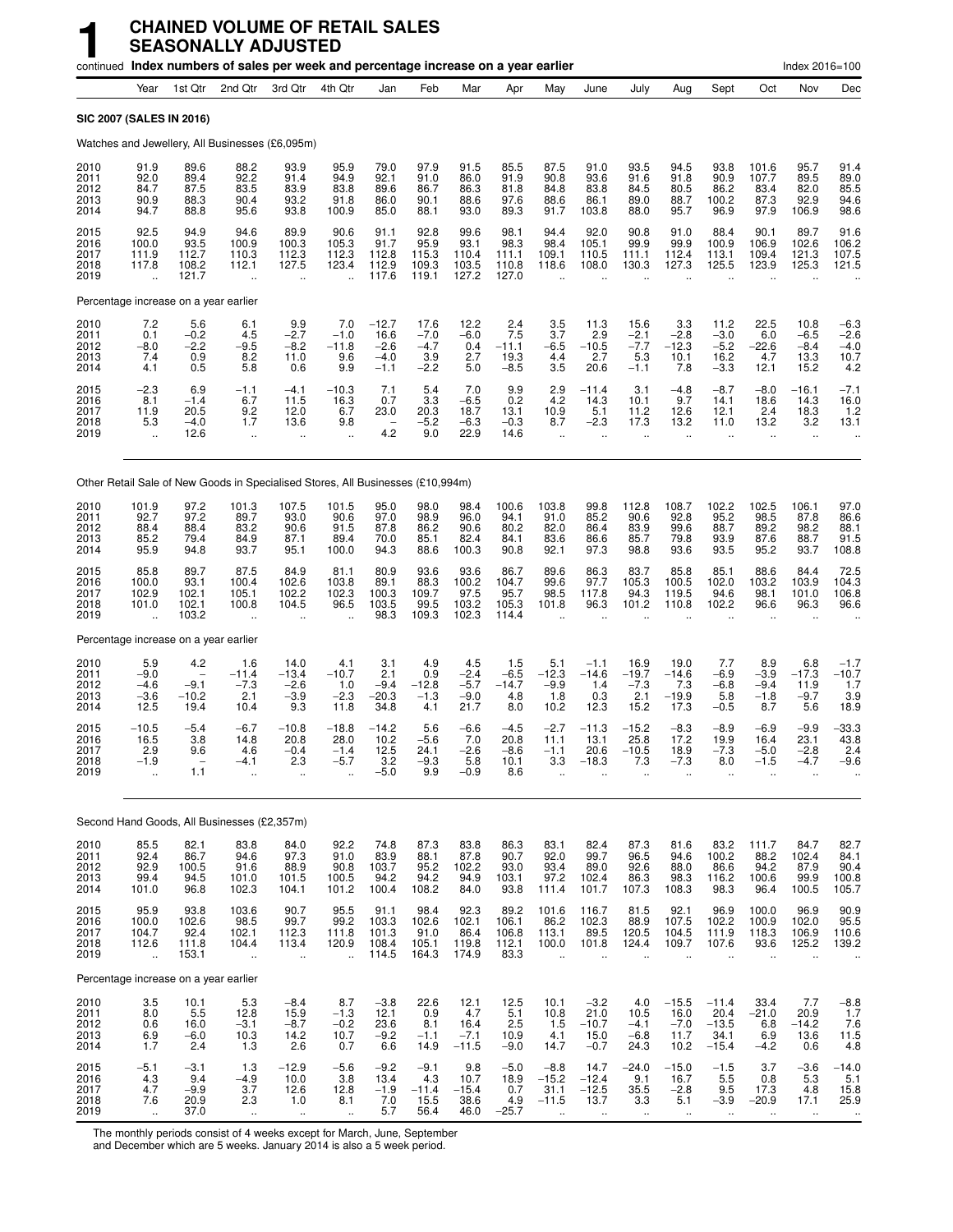|                                      |                                                         |                                           | continued Index numbers of sales per week and percentage increase on a year earlier |                                                                  |                                                         |                                                                  |                                                                   |                                           |                                             |                                                                    |                                                       |                                                      |                                                 |                                                |                                                 | Index 2016=100                                |                                              |
|--------------------------------------|---------------------------------------------------------|-------------------------------------------|-------------------------------------------------------------------------------------|------------------------------------------------------------------|---------------------------------------------------------|------------------------------------------------------------------|-------------------------------------------------------------------|-------------------------------------------|---------------------------------------------|--------------------------------------------------------------------|-------------------------------------------------------|------------------------------------------------------|-------------------------------------------------|------------------------------------------------|-------------------------------------------------|-----------------------------------------------|----------------------------------------------|
|                                      | Year                                                    | 1st Qtr                                   | 2nd Qtr                                                                             | 3rd Otr                                                          | 4th Qtr                                                 | Jan                                                              | Feb                                                               | Mar                                       | Apr                                         | May                                                                | June                                                  | July                                                 | Aug                                             | Sept                                           | Oct                                             | Nov                                           | Dec                                          |
|                                      | SIC 2007 (SALES IN 2016)                                |                                           |                                                                                     |                                                                  |                                                         |                                                                  |                                                                   |                                           |                                             |                                                                    |                                                       |                                                      |                                                 |                                                |                                                 |                                               |                                              |
|                                      |                                                         |                                           | Non-store Retail, All Businesses (£33,202m)                                         |                                                                  |                                                         |                                                                  |                                                                   |                                           |                                             |                                                                    |                                                       |                                                      |                                                 |                                                |                                                 |                                               |                                              |
| 2010<br>2011<br>2012<br>2013<br>2014 | 48.5<br>54.2<br>59.1<br>68.8<br>76.4                    | 46.2<br>52.0<br>56.8<br>66.2<br>72.8      | 46.8<br>53.1<br>58.0<br>67.8<br>78.0                                                | 49.9<br>55.2<br>59.3<br>70.8<br>76.5                             | 50.9<br>56.4<br>62.1<br>70.4<br>78.6                    | 45.0<br>52.3<br>56.8<br>65.3<br>68.4                             | 46.2<br>52.2<br>56.0<br>66.8<br>76.3                              | 47.0<br>51.5<br>57.4<br>66.4<br>74.4      | 47.6<br>51.3<br>57.2<br>66.1<br>76.8        | 46.8<br>53.0<br>59.1<br>67.8<br>80.7                               | 46.2<br>54.7<br>57.8<br>69.2<br>76.7                  | 49.0<br>54.0<br>60.9<br>70.4<br>76.5                 | 50.9<br>56.0<br>57.4<br>73.6<br>76.2            | 49.9<br>55.5<br>59.5<br>69.0<br>76.8           | 50.4<br>55.2<br>60.8<br>69.6<br>76.4            | 49.5<br>57.5<br>61.1<br>69.8<br>78.0          | 52.6<br>56.4<br>63.9<br>71.4<br>80.9         |
| 2015<br>2016<br>2017<br>2018<br>2019 | 85.9<br>100.0<br>115.4<br>127.1<br>$\ddot{\phantom{a}}$ | 82.5<br>91.1<br>109.5<br>119.7<br>141.6   | 86.0<br>96.6<br>113.5<br>126.0<br>$\ddot{\phantom{a}}$                              | 87.5<br>102.3<br>118.8<br>132.2<br>ä,                            | 87.9<br>110.1<br>119.9<br>130.6<br>$\ddot{\phantom{a}}$ | 81.2<br>90.5<br>109.9<br>118.6<br>136.6                          | 81.8<br>89.4<br>109.5<br>121.6<br>140.3                           | 84.0<br>92.9<br>109.2<br>119.1<br>146.5   | 86.0<br>92.0<br>113.9<br>122.5<br>147.7     | 84.8<br>100.0<br>111.3<br>128.2                                    | 86.9<br>97.4<br>115.1<br>127.0                        | 89.7<br>98.8<br>113.7<br>132.7                       | 85.2<br>102.0<br>118.0<br>133.1                 | 87.6<br>105.2<br>123.5<br>131.0                | 86.3<br>109.1<br>120.5<br>130.8                 | 87.5<br>111.7<br>121.3<br>132.5               | 89.4<br>109.7<br>118.3<br>129.1              |
|                                      | Percentage increase on a year earlier                   |                                           |                                                                                     |                                                                  |                                                         |                                                                  |                                                                   |                                           |                                             |                                                                    |                                                       |                                                      |                                                 |                                                |                                                 |                                               |                                              |
| 2010<br>2011<br>2012<br>2013<br>2014 | 8.6<br>11.8<br>9.1<br>16.5<br>11.1                      | 11.0<br>12.6<br>9.4<br>16.5<br>10.0       | 8.3<br>13.5<br>9.2<br>16.9<br>15.0                                                  | $\begin{array}{c} 8.2 \\ 10.5 \end{array}$<br>7.5<br>19.5<br>8.0 | $7.1$<br>10.7<br>10.2<br>13.3<br>11.8                   | $\begin{array}{c} 5.8 \\ 16.2 \end{array}$<br>8.7<br>14.9<br>4.7 | 17.2<br>13.0<br>7.3<br>19.3<br>14.2                               | $^{10.6}_{9.5}$<br>11.6<br>15.5<br>12.1   | $\frac{9.8}{7.7}$<br>11.7<br>15.4<br>16.3   | $\begin{array}{c} 8.0 \\ 13.3 \end{array}$<br>11.6<br>14.7<br>19.0 | $7.3$<br>18.5<br>5.5<br>19.9<br>10.8                  | 9.4<br>10.2<br>12.7<br>15.6<br>8.6                   | 10.5<br>10.0<br>2.6<br>28.3<br>3.5              | 5.4<br>11.1<br>7.3<br>15.9<br>11.4             | $8.4$<br>9.5<br>10.3<br>14.4<br>9.8             | $\frac{2.5}{16.2}$<br>6.3<br>14.2<br>11.7     | $\frac{9.8}{7.4}$<br>13.2<br>11.8<br>13.3    |
| 2015<br>2016<br>2017<br>2018<br>2019 | 12.5<br>16.3<br>15.4<br>10.1<br>                        | 13.3<br>10.4<br>20.3<br>9.3<br>18.3       | $10.2$<br>12.3<br>17.6<br>11.0                                                      | 14.4<br>16.9<br>16.2<br>11.3<br>÷.                               | $11.7$<br>25.3<br>8.9<br>9.0                            | 18.8<br>11.4<br>21.4<br>7.9<br>15.2                              | $\begin{array}{c} 7.2 \\ 9.3 \end{array}$<br>22.5<br>11.0<br>15.3 | 12.9<br>10.6<br>17.6<br>9.0<br>23.1       | 11.9<br>7.0<br>23.7<br>7.6<br>20.6          | 5.1<br>17.8<br>11.4<br>15.2                                        | 13.2<br>12.2<br>18.1<br>10.4<br>$\ddot{\phantom{a}}$  | 17.3<br>10.1<br>15.1<br>16.7                         | 11.7<br>19.8<br>15.6<br>12.8                    | 14.1<br>20.1<br>17.4<br>6.0                    | 12.9<br>26.3<br>10.5<br>8.6                     | 12.2<br>27.6<br>8.6<br>9.2<br>$\mathbf{r}$    | 10.5<br>22.7<br>7.9<br>9.2                   |
|                                      |                                                         |                                           | Mail Order, All Businesses (£30,738m)                                               |                                                                  |                                                         |                                                                  |                                                                   |                                           |                                             |                                                                    |                                                       |                                                      |                                                 |                                                |                                                 |                                               |                                              |
| 2010<br>2011<br>2012<br>2013<br>2014 | 42.6<br>49.0<br>55.0<br>64.5<br>74.5                    | 40.2<br>45.9<br>52.3<br>62.2<br>70.0      | 40.6<br>47.5<br>54.0<br>63.4<br>75.8                                                | 44.0<br>50.7<br>55.6<br>66.2<br>74.8                             | 45.6<br>52.0<br>57.9<br>66.2<br>77.8                    | 38.8<br>46.4<br>52.2<br>61.2<br>65.0                             | 40.8<br>46.1<br>51.7<br>62.9<br>73.5                              | 40.9<br>45.5<br>52.9<br>62.4<br>72.2      | 41.2<br>45.6<br>53.4<br>62.1<br>74.7        | 40.5<br>47.4<br>54.2<br>63.3<br>78.8                               | 40.4<br>49.1<br>54.4<br>64.5<br>74.3                  | 42.5<br>49.6<br>57.4<br>65.2<br>74.5                 | 44.9<br>51.6<br>53.5<br>68.9<br>74.7            | 44.4<br>51.0<br>55.8<br>64.7<br>75.0           | 45.2<br>49.9<br>56.2<br>66.3<br>75.4            | 44.0<br>53.6<br>56.8<br>65.2<br>77.3          | 47.2<br>52.3<br>60.1<br>66.8<br>80.1         |
| 2015<br>2016<br>2017<br>2018<br>2019 | 85.5<br>100.0<br>117.5<br>130.0<br>$\ddot{\phantom{a}}$ | 81.7<br>90.6<br>110.9<br>121.6<br>145.8   | 85.4<br>95.9<br>115.9<br>129.3                                                      | 87.2<br>102.6<br>121.0<br>135.5                                  | 87.7<br>110.8<br>122.3<br>133.5                         | 80.7<br>90.1<br>110.6<br>120.0<br>141.8                          | 80.7<br>88.7<br>112.2<br>124.1<br>143.9                           | 83.4<br>92.6<br>110.1<br>120.8<br>150.4   | 85.2<br>91.1<br>116.0<br>125.4<br>151.4     | 84.6<br>99.6<br>113.2<br>131.6                                     | 86.2<br>96.9<br>117.9<br>130.6                        | 89.5<br>98.8<br>116.0<br>136.2                       | 85.0<br>102.5<br>119.4<br>136.4                 | 87.2<br>105.7<br>126.4<br>134.3                | 86.1<br>110.0<br>122.8<br>133.4                 | 87.5<br>112.0<br>123.9<br>135.6               | 89.2<br>110.6<br>120.5<br>131.8              |
|                                      | Percentage increase on a year earlier                   |                                           |                                                                                     |                                                                  |                                                         |                                                                  |                                                                   |                                           |                                             |                                                                    |                                                       |                                                      |                                                 |                                                |                                                 |                                               |                                              |
| 2010<br>2011<br>2012<br>2013<br>2014 | 11.3<br>15.1<br>12.1<br>17.3<br>15.5                    | 9.5<br>14.2<br>13.9<br>18.8<br>12.5       | 8.8<br>16.9<br>13.7<br>17.2<br>19.6                                                 | 13.9<br>15.4<br>9.6<br>19.0<br>13.0                              | 12.9<br>13.9<br>11.4<br>14.4<br>17.5                    | 4.1<br>19.4<br>12.6<br>17.3<br>6.1                               | 15.8<br>13.0<br>12.1<br>21.7<br>16.8                              | 9.0<br>11.2<br>16.5<br>17.8<br>15.7       | 9.8<br>10.8<br>17.2<br>16.1<br>20.4         | 7.3<br>17.1<br>14.4<br>16.7<br>24.5                                | 9.3<br>21.8<br>10.7<br>18.6<br>15.2                   | 11.3<br>16.7<br>15.8<br>13.5<br>14.2                 | 17.0<br>14.9<br>3.7<br>28.9<br>8.4              | 13.4<br>14.8<br>9.5<br>16.0<br>15.9            | 12.8<br>10.4<br>12.6<br>18.1<br>13.6            | 9.0<br>21.6<br>6.0<br>14.9<br>18.5            | 16.2<br>10.9<br>14.8<br>11.2<br>19.9         |
| 2015<br>2016<br>2017<br>2018<br>2019 | 14.8<br>16.9<br>17.5<br>10.6<br>                        | 16.8<br>10.9<br>22.4<br>9.6<br>19.9       | 12.7<br>12.3<br>20.8<br>11.6<br>$\ddotsc$                                           | 16.7<br>17.6<br>18.0<br>12.0<br>$\ddotsc$                        | 12.8<br>26.3<br>10.3<br>9.2                             | 24.2<br>11.7<br>22.7<br>8.5<br>18.1                              | 9.9<br>9.9<br>26.5<br>10.6<br>16.0                                | 15.6<br>11.1<br>18.9<br>9.7<br>24.5       | 14.0<br>6.9<br>27.4<br>8.1<br>20.8          | 7.4<br>17.7<br>13.6<br>16.3                                        | 16.0<br>12.5<br>21.7<br>10.8                          | 20.2<br>10.5<br>17.3<br>17.4                         | 13.8<br>20.6<br>16.5<br>14.2                    | 16.3<br>21.2<br>19.5<br>6.3                    | 14.2<br>27.8<br>11.7<br>8.6                     | 13.2<br>27.9<br>10.7<br>9.4                   | 11.3<br>24.0<br>9.0<br>9.4                   |
|                                      |                                                         |                                           | Other Non-store Retail, All Businesses (£2,464m)                                    |                                                                  |                                                         |                                                                  |                                                                   |                                           |                                             |                                                                    |                                                       |                                                      |                                                 |                                                |                                                 |                                               |                                              |
| 2010<br>2011<br>2012<br>2013<br>2014 | 119.5<br>115.5<br>107.8<br>120.3<br>99.5                | 118.5<br>124.6<br>110.3<br>114.0<br>106.6 | 122.0<br>120.6<br>105.3<br>120.8<br>104.3                                           | 122.6<br>107.9<br>103.1<br>126.4<br>97.6                         | 115.0<br>108.7<br>112.6<br>120.0<br>88.8                | 121.1<br>124.1<br>112.1<br>114.3<br>109.0                        | 111.4<br>125.8<br>107.6<br>113.4<br>110.5                         | 122.1<br>124.1<br>111.1<br>114.2<br>101.2 | 126.6<br>119.2<br>102.3<br>113.8<br>102.4   | 123.8<br>$\frac{120.4}{117.7}$<br>121.8<br>104.0                   | 117.0<br>121.9<br>97.7<br>125.7<br>106.1              | 129.1<br>106.6<br>101.9<br>132.5<br>100.5            | 123.6<br>108.0<br>104.2<br>129.6<br>94.5        | 116.5<br>108.9<br>103.1<br>119.0<br>97.7       | 112.7<br>118.3<br>116.6<br>108.4<br>89.6        | 114.6<br>103.5<br>113.1<br>124.4<br>86.4      | 117.1<br>105.1<br>108.9<br>125.6<br>90.0     |
| 2015<br>2016<br>2017<br>2018<br>2019 | 91.2<br>100.0<br>89.5<br>91.8<br>$\bar{\mathbf{a}}$     | 91.5<br>96.6<br>92.5<br>96.5<br>89.0      | 93.0<br>104.1<br>84.4<br>84.6<br>$\ddotsc$                                          | 90.7<br>98.0<br>90.8<br>90.5<br>x.                               | 89.6<br>101.3<br>90.3<br>95.6<br>$\ddotsc$              | 88.0<br>95.4<br>101.5<br>101.3<br>72.7                           | 95.1<br>98.7<br>76.6<br>90.4<br>94.3                              | 91.4<br>95.9<br>98.0<br>97.6<br>97.9      | 96.0<br>104.3<br>87.3<br>87.0<br>101.7      | 87.3<br>104.2<br>87.8<br>85.7<br>$\mathbf{r}$ .                    | 95.2<br>103.7<br>79.3<br>81.7<br>$\ddot{\phantom{a}}$ | 92.5<br>98.0<br>84.9<br>89.4<br>$\ddot{\phantom{a}}$ | 87.2<br>96.2<br>99.5<br>91.7<br>$\mathbf{r}$    | 92.0<br>99.5<br>88.5<br>90.4<br>$\ddotsc$      | 89.7<br>98.1<br>91.1<br>97.8<br>$\ddotsc$       | 87.4<br>108.3<br>89.2<br>93.2<br>$\mathbf{r}$ | 91.4<br>98.3<br>90.7<br>95.7                 |
|                                      | Percentage increase on a year earlier                   |                                           |                                                                                     |                                                                  |                                                         |                                                                  |                                                                   |                                           |                                             |                                                                    |                                                       |                                                      |                                                 |                                                |                                                 |                                               |                                              |
| 2010<br>2011<br>2012<br>2013<br>2014 | $-2.9$<br>$-3.4$<br>$-6.6$<br>11.6<br>$-17.3$           | 18.2<br>5.2<br>$-11.5$<br>3.3<br>$-6.4$   | 6.0<br>$-1.1$<br>$-12.7$<br>14.8<br>$-13.7$                                         | $-12.8$<br>$-11.9$<br>$-4.5$<br>22.6<br>$-22.8$                  | $-15.7$<br>$-5.5$<br>3.5<br>6.6<br>$-26.0$              | 12.9<br>2.5<br>$-9.7$<br>2.0<br>$-4.7$                           | 24.3<br>12.9<br>$-14.5$<br>5.3<br>$-2.5$                          | 18.3<br>1.6<br>$-10.5$<br>2.7<br>$-11.4$  | 9.9<br>$-5.8$<br>$-14.2$<br>11.2<br>$-10.0$ | 11.0<br>$-2.8$<br>$-2.2$<br>3.5<br>$-14.6$                         | $-0.9$<br>4.2<br>$-19.9$<br>28.7<br>$-15.6$           | 1.6<br>$-17.4$<br>$-4.4$<br>30.0<br>$-24.2$          | $-13.0$<br>$-12.6$<br>$-3.5$<br>24.4<br>$-27.1$ | $-22.4$<br>$-6.5$<br>$-5.3$<br>15.4<br>$-17.9$ | $-9.7$<br>5.0<br>$-1.5$<br>$-7.0$<br>$-17.4$    | $-21.4$<br>$-9.7$<br>9.3<br>10.0<br>$-30.5$   | $-15.1$<br>$-10.2$<br>3.6<br>15.4<br>$-28.3$ |
| 2015<br>2016<br>2017<br>2018<br>2019 | $-8.3$<br>9.6<br>$-10.5$<br>2.5<br>$\ddotsc$            | $-14.2$<br>5.6<br>$-4.2$<br>4.3<br>$-7.7$ | $-10.8$<br>11.9<br>$-18.9$<br>0.3<br>$\ldots$                                       | $-7.0$<br>8.1<br>$-7.4$<br>$-0.4$<br>$\ddotsc$                   | 0.9<br>13.0<br>$-10.8$<br>5.8                           | $-19.3$<br>8.5<br>6.3<br>$-0.2$<br>$-28.2$                       | $-14.0$<br>3.8<br>$-22.4$<br>18.0<br>4.4                          | $-9.7$<br>4.9<br>2.3<br>$-0.5$<br>0.4     | $-6.2$<br>8.6<br>$-16.3$<br>$-0.3$<br>16.8  | $-16.1$<br>19.5<br>$-15.8$<br>$-2.4$<br>$\ddot{\phantom{1}}$       | $-10.3$<br>8.9<br>$-23.6$<br>3.1<br>$\ldots$          | $-7.9$<br>6.0<br>$-13.3$<br>5.2<br>$\sim$            | $-7.6$<br>10.3<br>3.4<br>$-7.9$<br>$\ddotsc$    | $-5.8$<br>8.1<br>$-11.1$<br>2.1<br>$\ldots$    | 0.1<br>9.4<br>$-7.1$<br>7.3<br>$\bullet\bullet$ | 1.1<br>23.9<br>$-17.7$<br>4.5<br>$\cdot$      | 1.5<br>7.6<br>$-7.8$<br>5.5<br>$\cdot\cdot$  |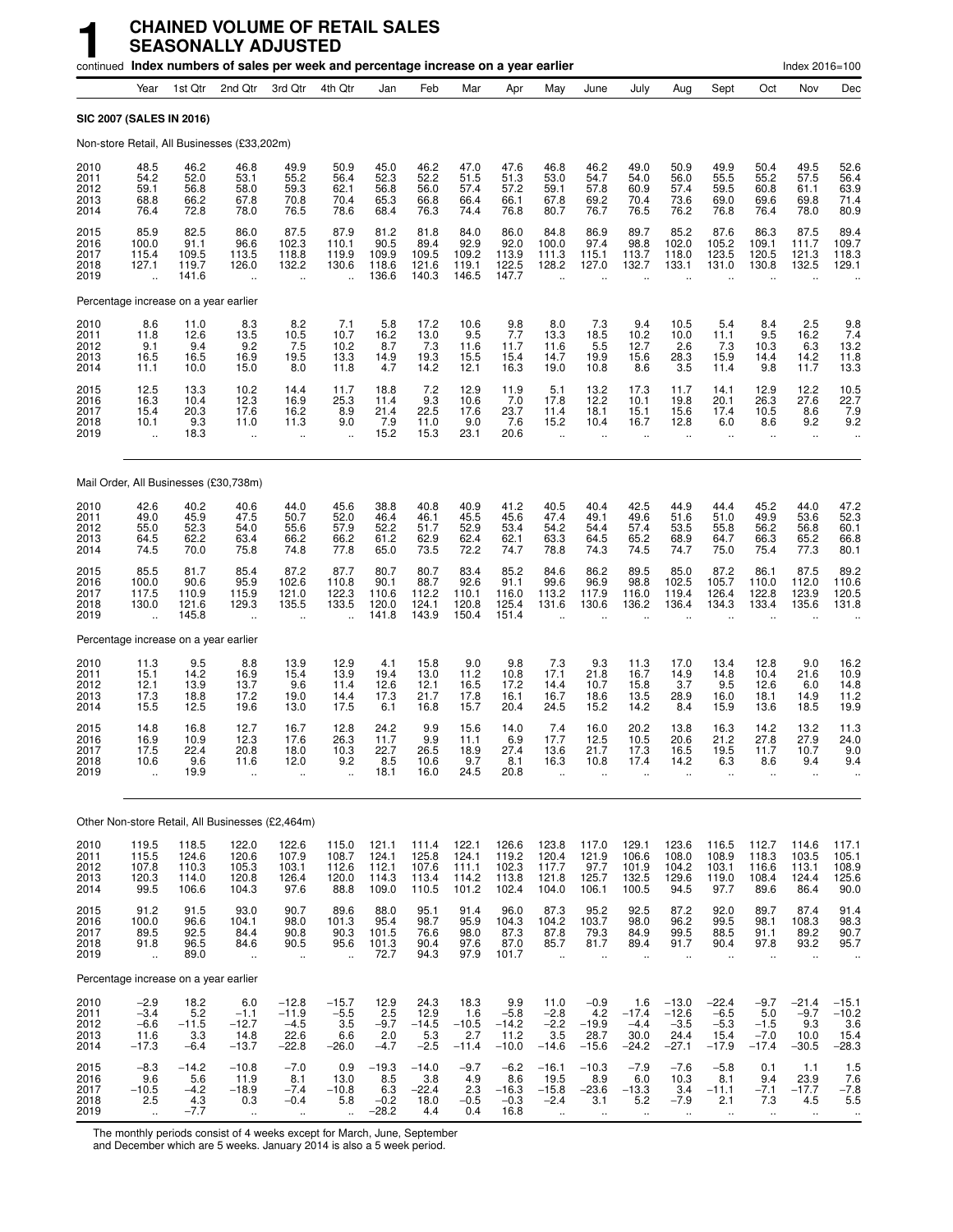|                                       |                                                     |                                           | <b>CHAINED VOLUME OF RETAIL SALES</b><br><b>SEASONALLY ADJUSTED</b>                 |                                             |                                          |                                           |                                           |                                         |                                         |                                      |                                        |                                       |                                          |                                             |                                             |                                          |                                           |
|---------------------------------------|-----------------------------------------------------|-------------------------------------------|-------------------------------------------------------------------------------------|---------------------------------------------|------------------------------------------|-------------------------------------------|-------------------------------------------|-----------------------------------------|-----------------------------------------|--------------------------------------|----------------------------------------|---------------------------------------|------------------------------------------|---------------------------------------------|---------------------------------------------|------------------------------------------|-------------------------------------------|
|                                       |                                                     |                                           | continued Index numbers of sales per week and percentage increase on a year earlier |                                             |                                          |                                           |                                           |                                         |                                         |                                      |                                        |                                       |                                          |                                             |                                             | Index 2016=100                           |                                           |
|                                       | Year                                                | 1st Qtr                                   | 2nd Qtr                                                                             | 3rd Qtr                                     | 4th Qtr                                  | Jan                                       | Feb                                       | Mar                                     | Apr                                     | May                                  | June                                   | July                                  | Aug                                      | Sept                                        | Oct                                         | Nov                                      | Dec                                       |
| <b>SIC 2007 (SALES IN 2016)</b>       |                                                     |                                           |                                                                                     |                                             |                                          |                                           |                                           |                                         |                                         |                                      |                                        |                                       |                                          |                                             |                                             |                                          |                                           |
|                                       |                                                     |                                           | Automotive Fuel, All Businesses (£36,849m)                                          |                                             |                                          |                                           |                                           |                                         |                                         |                                      |                                        |                                       |                                          |                                             |                                             |                                          |                                           |
| 2010<br>2011<br>2012<br>2013<br>2014  | 87.3<br>91.1<br>89.1<br>86.9<br>87.9                | 85.7<br>89.7<br>93.5<br>87.4<br>87.2      | 88.0<br>91.1<br>86.9<br>87.4<br>88.0                                                | 88.6<br>90.5<br>89.0<br>87.9<br>87.8        | 86.8<br>93.2<br>87.1<br>85.0<br>88.5     | 83.4<br>90.3<br>93.8<br>86.6<br>84.4      | 86.0<br>90.1<br>91.3<br>87.9<br>85.5      | 87.3<br>89.0<br>95.2<br>87.5<br>91.3    | 87.4<br>92.1<br>86.1<br>86.2<br>87.8    | 88.2<br>90.2<br>88.2<br>87.5<br>87.5 | 88.3<br>91.1<br>86.4<br>88.3<br>88.6   | 89.3<br>90.6<br>87.8<br>88.1<br>89.1  | 88.6<br>90.1<br>88.8<br>88.1<br>89.0     | 88.0<br>90.8<br>90.0<br>87.4<br>85.7        | 89.5<br>92.1<br>88.1<br>86.1<br>85.6        | 89.7<br>94.2<br>85.0<br>83.9<br>88.0     | 82.3<br>93.2<br>88.0<br>85.0<br>91.2      |
| 2015<br>2016<br>2017<br>2018<br>2019  | 93.6<br>100.0<br>99.9<br>101.6                      | 92.4<br>100.6<br>97.2<br>99.5<br>106.9    | 92.4<br>99.0<br>100.4<br>101.8                                                      | 93.7<br>100.8<br>100.4<br>101.4             | 96.1<br>99.6<br>101.6<br>103.6           | 95.4<br>103.4<br>98.8<br>100.3<br>105.1   | 91.2<br>97.8<br>98.1<br>101.9<br>107.9    | 90.8<br>100.6<br>95.1<br>96.9<br>107.5  | 92.0<br>98.5<br>100.0<br>100.1<br>109.2 | 92.1<br>99.8<br>102.7<br>102.0       | 92.9<br>98.8<br>99.0<br>103.1          | 91.8<br>100.4<br>100.2<br>101.7       | 92.3<br>101.3<br>100.4<br>101.6          | 96.3<br>100.7<br>100.5<br>101.0             | 95.7<br>101.7<br>101.7<br>100.2             | 98.6<br>99.5<br>102.1<br>103.8           | 94.4<br>98.0<br>101.0<br>106.3            |
| Percentage increase on a year earlier |                                                     |                                           |                                                                                     |                                             |                                          |                                           |                                           |                                         |                                         |                                      |                                        |                                       |                                          |                                             |                                             |                                          |                                           |
| 2010<br>2011<br>2012<br>2013<br>2014  | $-9.5$<br>4.4<br>$-2.2$<br>$-2.5$<br>1.1            | $-12.6$<br>4.7<br>4.3<br>$-6.6$<br>$-0.2$ | $-10.2$<br>3.6<br>$-4.7$<br>0.6<br>0.7                                              | $-8.9$<br>2.2<br>$-1.7$<br>$-1.2$<br>$-0.1$ | $-6.0$<br>7.3<br>$-6.5$<br>$-2.4$<br>4.1 | $-17.9$<br>8.2<br>3.9<br>$-7.7$<br>$-2.5$ | $-11.2$<br>4.8<br>1.3<br>$-3.7$<br>$-2.8$ | $-9.3$<br>1.9<br>7.0<br>$-8.0$<br>4.4   | $-9.8$<br>5.4<br>$-6.5$<br>0.2<br>1.8   | $-9.8$<br>2.3<br>$-2.2$<br>$-0.8$    | $-10.9$<br>3.1<br>$-5.1$<br>2.2<br>0.3 | $-7.7$<br>1.5<br>$-3.1$<br>0.3<br>1.1 | $-9.6$<br>1.6<br>$-1.4$<br>$-0.7$<br>0.9 | $-9.2$<br>3.2<br>$-0.9$<br>$-2.9$<br>$-1.9$ | $-9.4$<br>2.8<br>$-4.3$<br>$-2.3$<br>$-0.5$ | $-3.1$<br>5.1<br>$-9.8$<br>$-1.3$<br>4.9 | $-5.5$<br>13.2<br>$-5.6$<br>$-3.3$<br>7.3 |
| 2015<br>2016<br>2017<br>2018<br>2019  | 6.6<br>6.8<br>$-0.1$<br>1.7<br>$\ddot{\phantom{a}}$ | 5.9<br>8.9<br>$-3.4$<br>2.4<br>7.5        | 5.0<br>7.2<br>1.4<br>1.4                                                            | 6.8<br>7.6<br>$-0.4$<br>1.0                 | 8.5<br>3.6<br>2.0<br>2.0                 | 13.0<br>8.3<br>$-4.4$<br>1.4<br>4.8       | 6.7<br>7.2<br>0.3<br>3.8<br>5.9           | $-0.6$<br>10.8<br>$-5.5$<br>2.0<br>10.9 | 4.8<br>7.0<br>1.5<br>0.1<br>9.0         | 5.3<br>8.3<br>2.9<br>$-0.6$          | 4.9<br>6.3<br>0.2<br>4.1               | 3.1<br>9.3<br>$-0.2$<br>1.5           | 3.8<br>9.7<br>$-0.9$<br>1.2              | 12.3<br>4.6<br>$-0.3$<br>0.5                | 11.8<br>6.2<br>0.1<br>$-1.5$                | 12.0<br>0.9<br>2.6<br>1.6                | 3.4<br>3.8<br>3.1<br>5.2                  |

The monthly periods consist of 4 weeks except for March, June, September

and December which are 5 weeks. January 2014 is also a 5 week period.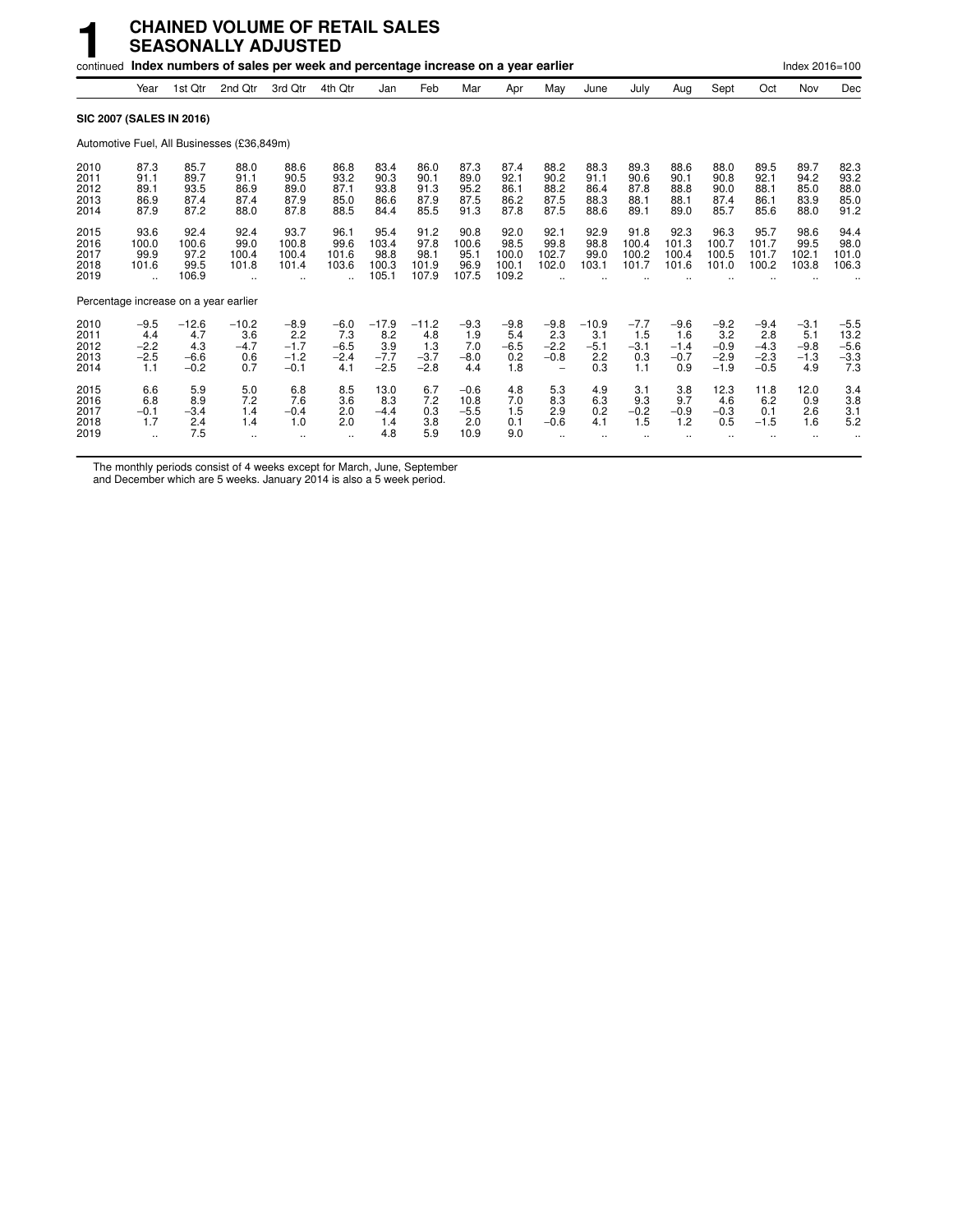|                                      |                                                         |                                              | Index numbers of sales per week and percentage increase on a year earlier |                                                         |                                              |                                         |                                         |                                         |                                         |                                                        |                                                                       |                                       |                                          |                                                         |                                                  | $Index 2016 = 100$                               |                                                  |
|--------------------------------------|---------------------------------------------------------|----------------------------------------------|---------------------------------------------------------------------------|---------------------------------------------------------|----------------------------------------------|-----------------------------------------|-----------------------------------------|-----------------------------------------|-----------------------------------------|--------------------------------------------------------|-----------------------------------------------------------------------|---------------------------------------|------------------------------------------|---------------------------------------------------------|--------------------------------------------------|--------------------------------------------------|--------------------------------------------------|
|                                      | Year                                                    | 1st Qtr                                      | 2nd Qtr                                                                   | 3rd Qtr                                                 | 4th Qtr                                      | Jan                                     | Feb                                     | Mar                                     | Apr                                     | May                                                    | June                                                                  | July                                  | Aug                                      | Sept                                                    | Oct                                              | Nov                                              | Dec                                              |
|                                      | <b>SIC 2007 (SALES IN 2016)</b>                         |                                              |                                                                           |                                                         |                                              |                                         |                                         |                                         |                                         |                                                        |                                                                       |                                       |                                          |                                                         |                                                  |                                                  |                                                  |
|                                      |                                                         |                                              | All Retailing, Including Automotive Fuel, All Businesses (£387,696m)      |                                                         |                                              |                                         |                                         |                                         |                                         |                                                        |                                                                       |                                       |                                          |                                                         |                                                  |                                                  |                                                  |
| 2010<br>2011<br>2012<br>2013<br>2014 | 84.3<br>88.5<br>90.8<br>93.1<br>95.9                    | 82.7<br>87.5<br>90.9<br>92.0<br>95.1         | 84.5<br>88.1<br>90.0<br>92.3<br>96.0                                      | 84.8<br>88.6<br>90.9<br>94.1<br>95.9                    | 85.3<br>90.0<br>91.3<br>93.9<br>96.8         | 81.1<br>87.6<br>90.5<br>91.5<br>94.3    | 83.3<br>87.4<br>90.1<br>93.0<br>94.7    | 83.5<br>87.5<br>92.0<br>91.6<br>96.0    | 84.4<br>89.0<br>89.7<br>91.0<br>95.6    | 84.5<br>87.6<br>90.2<br>92.5<br>95.9                   | 84.6<br>87.8<br>90.0<br>93.2<br>96.5                                  | 84.9<br>88.4<br>90.3<br>94.0<br>96.1  | 85.0<br>88.4<br>90.7<br>93.5<br>96.2     | 84.5<br>88.9<br>91.6<br>94.5<br>95.5                    | 85.3<br>89.9<br>91.3<br>93.6<br>96.0             | 86.0<br>89.7<br>91.0<br>93.6<br>96.7             | 84.8<br>90.3<br>$\frac{91.6}{94.3}$<br>97.6      |
| 2015<br>2016<br>2017<br>2018<br>2019 | 96.9<br>100.0<br>104.8<br>109.7<br>ă,                   | 96.2<br>97.9<br>103.0<br>107.1<br>113.0      | 97.3<br>98.8<br>104.1<br>109.3<br>ä,                                      | 97.2<br>100.7<br>105.4<br>111.0<br>$\ddot{\phantom{a}}$ | 96.8<br>102.6<br>106.8<br>111.2<br>          | 95.7<br>98.5<br>102.3<br>107.4<br>111.9 | 96.2<br>97.8<br>103.5<br>108.0<br>112.7 | 96.5<br>97.5<br>103.1<br>106.3<br>114.1 | 97.1<br>98.1<br>104.7<br>107.8<br>113.7 | 97.1<br>99.4<br>103.4<br>109.9<br>$\ddot{\phantom{a}}$ | 97.6<br>98.9<br>104.1<br>109.9<br>$\ddot{\phantom{a}}$                | 97.2<br>100.7<br>104.5<br>110.7       | 96.2<br>100.4<br>105.7<br>111.4          | 97.9<br>101.0<br>105.8<br>111.0<br>$\ddot{\phantom{a}}$ | 96.6<br>103.1<br>106.4<br>110.6                  | 97.2<br>102.8<br>107.1<br>112.1                  | 96.7<br>102.1<br>107.0<br>111.0                  |
|                                      | Percentage increase on a year earlier                   |                                              |                                                                           |                                                         |                                              |                                         |                                         |                                         |                                         |                                                        |                                                                       |                                       |                                          |                                                         |                                                  |                                                  |                                                  |
| 2010<br>2011<br>2012<br>2013<br>2014 | 2.8<br>5.0<br>2.5<br>2.5<br>3.1                         | 2.9<br>5.8<br>3.9<br>1.2<br>3.3              | 3.4<br>4.2<br>2.1<br>2.6<br>4.0                                           | 2.5<br>4.5<br>2.6<br>3.4<br>2.0                         | 2.5<br>5.4<br>1.5<br>2.8<br>3.1              | 0.5<br>8.1<br>3.3<br>1.1<br>3.1         | 4.2<br>4.9<br>3.1<br>3.2<br>1.9         | 3.7<br>4.8<br>5.1<br>$-0.4$<br>4.9      | 4.0<br>5.4<br>0.8<br>1.5<br>5.0         | 4.0<br>3.7<br>3.0<br>2.5<br>3.7                        | 2.6<br>3.8<br>2.5<br>3.6<br>3.5                                       | 3.1<br>4.1<br>2.1<br>4.2<br>2.2       | 2.6<br>4.0<br>2.6<br>3.1<br>2.9          | 1.9<br>5.3<br>3.0<br>3.2<br>1.0                         | 2.3<br>5.4<br>1.6<br>2.5<br>2.6                  | 3.2<br>4.3<br>1.4<br>2.9<br>3.3                  | $^{2.0}_{6.4}$<br>$\frac{1.5}{3.0}$<br>3.5       |
| 2015<br>2016<br>2017<br>2018<br>2019 | 1.0<br>3.2<br>4.8<br>4.6<br>$\ddot{\phantom{0}}$        | 1.2<br>1.8<br>5.2<br>4.1<br>5.5              | 1.3<br>1.5<br>5.4<br>5.0<br>$\ddotsc$                                     | 1.3<br>3.7<br>4.6<br>5.4<br>$\ddot{\phantom{a}}$        | 6.0<br>4.1<br>4.1<br>$\ddot{\phantom{a}}$    | 1.5<br>2.9<br>3.8<br>5.0<br>4.2         | 1.5<br>1.7<br>5.9<br>4.4<br>4.4         | 0.5<br>1.0<br>5.7<br>3.1<br>7.3         | 1.6<br>1.0<br>6.8<br>2.9<br>5.5         | 1.3<br>2.3<br>4.0<br>6.3<br>$\cdot$ .                  | 1.1<br>1.3<br>5.3<br>5.6<br>$\ddot{\phantom{a}}$                      | 1.2<br>3.6<br>3.8<br>5.9<br>μ.        | 4.3<br>5.3<br>5.4<br>$\ddotsc$           | 2.5<br>3.2<br>4.7<br>5.0<br>$\ddot{\phantom{a}}$        | 0.6<br>6.8<br>3.2<br>3.9<br>$\ddot{\phantom{0}}$ | 0.5<br>5.8<br>4.2<br>4.7<br>$\ddot{\phantom{a}}$ | $^{-0.9}_{5.5}$<br>4.8<br>3.8                    |
|                                      |                                                         |                                              | All Retailing, Excluding Automotive Fuel, All Businesses (£350,847m)      |                                                         |                                              |                                         |                                         |                                         |                                         |                                                        |                                                                       |                                       |                                          |                                                         |                                                  |                                                  |                                                  |
| 2010<br>2011<br>2012<br>2013<br>2014 | 83.5<br>86.3<br>88.8<br>91.7<br>95.3                    | 82.0<br>85.4<br>88.2<br>90.3<br>94.1         | 83.6<br>85.9<br>88.3<br>90.9<br>95.3                                      | 84.1<br>86.5<br>89.2<br>92.7<br>95.2                    | 84.4<br>87.5<br>89.6<br>92.9<br>96.6         | 80.5<br>85.6<br>87.8<br>90.1<br>93.6    | 82.6<br>85.3<br>87.6<br>91.3<br>93.9    | 82.7<br>85.5<br>89.1<br>89.6<br>94.7    | 83.4<br>86.7<br>87.7<br>89.4<br>94.8    | 83.5<br>85.4<br>88.4<br>91.2<br>95.2                   | 83.9<br>85.7<br>88.7<br>91.9<br>95.8                                  | 84.1<br>86.3<br>88.8<br>92.6<br>95.3  | 84.4<br>86.4<br>89.1<br>92.0<br>95.4     | 83.9<br>86.8<br>89.5<br>93.2<br>95.1                    | 84.5<br>87.7<br>89.4<br>92.6<br>95.8             | 84.8<br>87.0<br>89.4<br>92.8<br>96.4             | 84.0<br>87.6<br>89.9<br>93.3<br>97.4             |
| 2015<br>2016<br>2017<br>2018<br>2019 | 97.0<br>100.0<br>104.5<br>108.9                         | 96.3<br>98.1<br>102.5<br>106.7<br>112.1      | 97.3<br>98.9<br>103.9<br>108.6<br>$\ddot{\phantom{a}}$                    | 97.3<br>100.6<br>105.3<br>110.2<br>$\ddot{\phantom{a}}$ | 97.0<br>102.4<br>106.4<br>110.1              | 95.4<br>98.5<br>101.7<br>106.7<br>111.1 | 96.6<br>98.4<br>102.9<br>107.3<br>111.7 | 96.7<br>97.6<br>102.8<br>106.1<br>113.1 | 97.2<br>98.3<br>104.4<br>107.4<br>112.4 | 97.1<br>99.6<br>102.9<br>109.4<br>$\sim$               | 97.6<br>98.9<br>104.3<br>108.9                                        | 97.4<br>100.6<br>104.7<br>110.0       | 96.4<br>100.2<br>105.7<br>110.6          | 98.1<br>100.9<br>105.6<br>110.2                         | 96.7<br>102.8<br>106.1<br>109.6                  | 97.2<br>102.6<br>106.7<br>111.0                  | 97.1<br>101.8<br>106.3<br>109.8                  |
|                                      | Percentage increase on a year earlier                   |                                              |                                                                           |                                                         |                                              |                                         |                                         |                                         |                                         |                                                        |                                                                       |                                       |                                          |                                                         |                                                  |                                                  |                                                  |
| 2010<br>2011<br>2012<br>2013<br>2014 | 2.6<br>$\overline{3.3}$<br>2.9<br>3.2<br>3.9            | 2.5<br>$4.\overline{2}$<br>3.3<br>2.4<br>4.2 | 3.0<br>2.7<br>2.8<br>3.0<br>4.8                                           | 2.6<br>2.9<br>3.0<br>3.9<br>2.8                         | 2.3<br>$3.\overline{7}$<br>2.5<br>3.7<br>4.0 | 0.4<br>6.3<br>2.6<br>2.7<br>3.8         | 3.9<br>3.2<br>2.7<br>4.2<br>2.8         | 2.9<br>3.4<br>4.2<br>0.6<br>5.7         | 3.1<br>3.9<br>1.2<br>2.0<br>6.0         | 3.4<br>2.2<br>3.5<br>3.2<br>4.4                        | 2.5<br>2.1<br>3.6<br>3.6<br>4.2                                       | 2.8<br>2.6<br>2.9<br>4.3<br>2.9       | 2.8<br>2.4<br>3.1<br>3.3<br>3.7          | 2.3<br>3.5<br>3.1<br>4.1<br>2.0                         | 2.5<br>3.8<br>2.0<br>3.6<br>3.4                  | 2.8<br>2.6<br>2.8<br>3.8<br>3.9                  | 1.7<br>4.4<br>2.6<br>3.8<br>4.4                  |
| 2015<br>2016<br>2017<br>2018<br>2019 | 1.8<br>3.1<br>4.5<br>4.2                                | 2.4<br>1.9<br>4.5<br>4.1<br>5.1              | 2.1<br>1.7<br>5.0<br>4.5                                                  | 2.2<br>3.4<br>4.7<br>47                                 | 0.4<br>5.5<br>3.9<br>36                      | 2.0<br>3.2<br>3.3<br>5.0<br>4.1         | 2.9<br>1.9<br>4.7<br>4.2<br>4.1         | 2.1<br>0.9<br>5.3<br>3.2<br>6.6         | 2.5<br>1.2<br>6.2<br>2.9<br>4.6         | 2.1<br>2.5<br>3.4<br>62                                | 1.9<br>1.3<br>5.5<br>$\overline{A}$                                   | 2.2<br>3.4<br>4.0<br>5 N              | 1.0<br>4.0<br>5.4<br>47                  | 3.1<br>2.9<br>4.6<br>$\Delta \Delta$                    | 1.0<br>6.3<br>3.2<br>33                          | 0.8<br>5.5<br>4.0<br>41                          | $-0.3$<br>4.8<br>4.4<br>3.3                      |
|                                      |                                                         |                                              | Predominantly Food Stores, All Businesses (£154,446m)                     |                                                         |                                              |                                         |                                         |                                         |                                         |                                                        |                                                                       |                                       |                                          |                                                         |                                                  |                                                  |                                                  |
| 2010<br>2011<br>2012<br>2013<br>2014 | 88.0<br>91.7<br>94.5<br>97.3<br>98.6                    | 86.9<br>90.0<br>93.7<br>96.4<br>98.4         | 88.7<br>91.2<br>94.0<br>96.5<br>98.7                                      | 87.8<br>92.5<br>95.0<br>98.4<br>98.3                    | 88.9<br>93.2<br>95.4<br>97.9<br>99.0         | 87.4<br>89.6<br>93.2<br>96.9<br>98.8    | 86.6<br>89.3<br>94.0<br>96.3<br>98.3    | 86.6<br>90.7<br>93.9<br>96.1<br>98.3    | 88.2<br>92.5<br>93.4<br>95.3<br>99.3    | 88.4<br>90.3<br>94.0<br>96.9<br>98.2                   | 89.3<br>91.0<br>94.3<br>97.2<br>98.7                                  | 87.9<br>91.9<br>94.1<br>99.4<br>99.0  | 87.6<br>92.4<br>95.3<br>98.0<br>97.8     | 87.8<br>92.9<br>95.4<br>97.9<br>98.2                    | 88.4<br>93.3<br>95.0<br>98.0<br>98.7             | 89.6<br>92.9<br>95.2<br>98.3<br>99.3             | 88.6<br>93.5<br>95.8<br>97.6<br>99.0             |
| 2015<br>2016<br>2017<br>2018<br>2019 | 98.4<br>100.0<br>102.5<br>105.9<br>$\ddot{\phantom{a}}$ | 98.1<br>99.4<br>101.7<br>104.3<br>108.1      | 98.5<br>99.3<br>101.8<br>106.1<br>$\ddotsc$                               | 98.4<br>100.5<br>102.4<br>106.7<br>$\ddotsc$            | 98.6<br>100.8<br>103.9<br>106.6<br>          | 98.0<br>99.4<br>100.7<br>103.8<br>108.0 | 97.9<br>99.6<br>101.9<br>105.0<br>107.5 | 98.4<br>99.3<br>102.3<br>104.2<br>108.8 | 98.2<br>98.8<br>102.5<br>105.0<br>108.1 | 98.7<br>99.4<br>101.8<br>106.7<br>$\cdot$ .            | 98.7<br>99.5<br>101.3<br>106.6                                        | 98.0<br>99.7<br>102.1<br>107.3        | 96.9<br>100.6<br>102.3<br>106.7          | 99.9<br>101.0<br>102.6<br>106.2<br>ä.                   | 97.7<br>101.4<br>103.7<br>106.1                  | 98.7<br>101.1<br>103.7<br>106.6                  | 99.3<br>$100.2$<br>$104.2$<br>106.9              |
|                                      | Percentage increase on a year earlier                   |                                              |                                                                           |                                                         |                                              |                                         |                                         |                                         |                                         |                                                        |                                                                       |                                       |                                          |                                                         |                                                  |                                                  |                                                  |
| 2010<br>2011<br>2012<br>2013<br>2014 | 1.6<br>4.2<br>3.0<br>3.0<br>1.3                         | 1.4<br>3.6<br>4.2<br>2.9<br>2.1              | 1.9<br>2.9<br>$3.0\,$<br>2.7<br>2.3                                       | 0.9<br>5.3<br>2.7<br>3.6<br>$-0.1$                      | 2.3<br>4.9<br>$2.\overline{3}$<br>2.7<br>1.1 | 3.0<br>2.6<br>4.0<br>3.9<br>1.9         | 0.8<br>3.1<br>$5.3\,$<br>2.4<br>2.1     | 0.5<br>4.8<br>3.5<br>2.4<br>2.2         | 2.2<br>4.9<br>1.0<br>2.0<br>4.3         | 2.0<br>2.1<br>4.1<br>3.1<br>1.3                        | 1.6<br>1.9<br>$3.7\,$<br>3.1<br>1.5                                   | 1.1<br>4.6<br>2.3<br>5.7<br>$-0.5$    | 0.4<br>5.5<br>3.1<br>2.9<br>$-0.2$       | 1.1<br>5.8<br>2.7<br>2.6<br>0.3                         | 2.0<br>5.5<br>1.8<br>3.2<br>0.7                  | 3.3<br>3.6<br>2.5<br>3.2<br>1.0                  | $1.7$<br>$5.5$<br>$2.5$<br>$1.8$<br>$1.4$        |
| 2015<br>2016<br>2017<br>2018<br>2019 | $-0.2$<br>1.6<br>2.5<br>3.4<br>ä,                       | $-0.3$<br>1.3<br>2.3<br>2.6<br>3.7           | $-0.2$<br>0.7<br>2.6<br>4.2<br>$\ddotsc$                                  | 0.1<br>2.1<br>1.9<br>4.3<br>$\ddot{\phantom{1}}$        | $-0.4$<br>2.3<br>3.1<br>2.5<br>$\mathbf{u}$  | $-0.8$<br>1.4<br>1.3<br>3.0<br>4.1      | $-0.4$<br>1.8<br>2.3<br>3.0<br>2.4      | 0.1<br>0.9<br>3.1<br>1.9<br>4.4         | $-1.2$<br>0.7<br>$3.7\,$<br>2.5<br>2.9  | 0.5<br>0.7<br>2.4<br>4.8<br>$\ddot{\phantom{1}}$       | $\overline{\phantom{0}}$<br>0.8<br>1.8<br>5.2<br>$\ddot{\phantom{1}}$ | $-1.0$<br>1.8<br>2.4<br>5.1<br>$\sim$ | $-1.0$<br>3.8<br>1.7<br>4.3<br>$\ddotsc$ | 1.7<br>1.1<br>1.6<br>3.5<br>$\ddotsc$                   | $-1.0$<br>3.7<br>2.3<br>2.3<br>$\sim$            | $-0.6$<br>2.5<br>2.6<br>2.7<br>$\sim$            | 0.3<br>0.9<br>4.0<br>2.6<br>$\ddot{\phantom{1}}$ |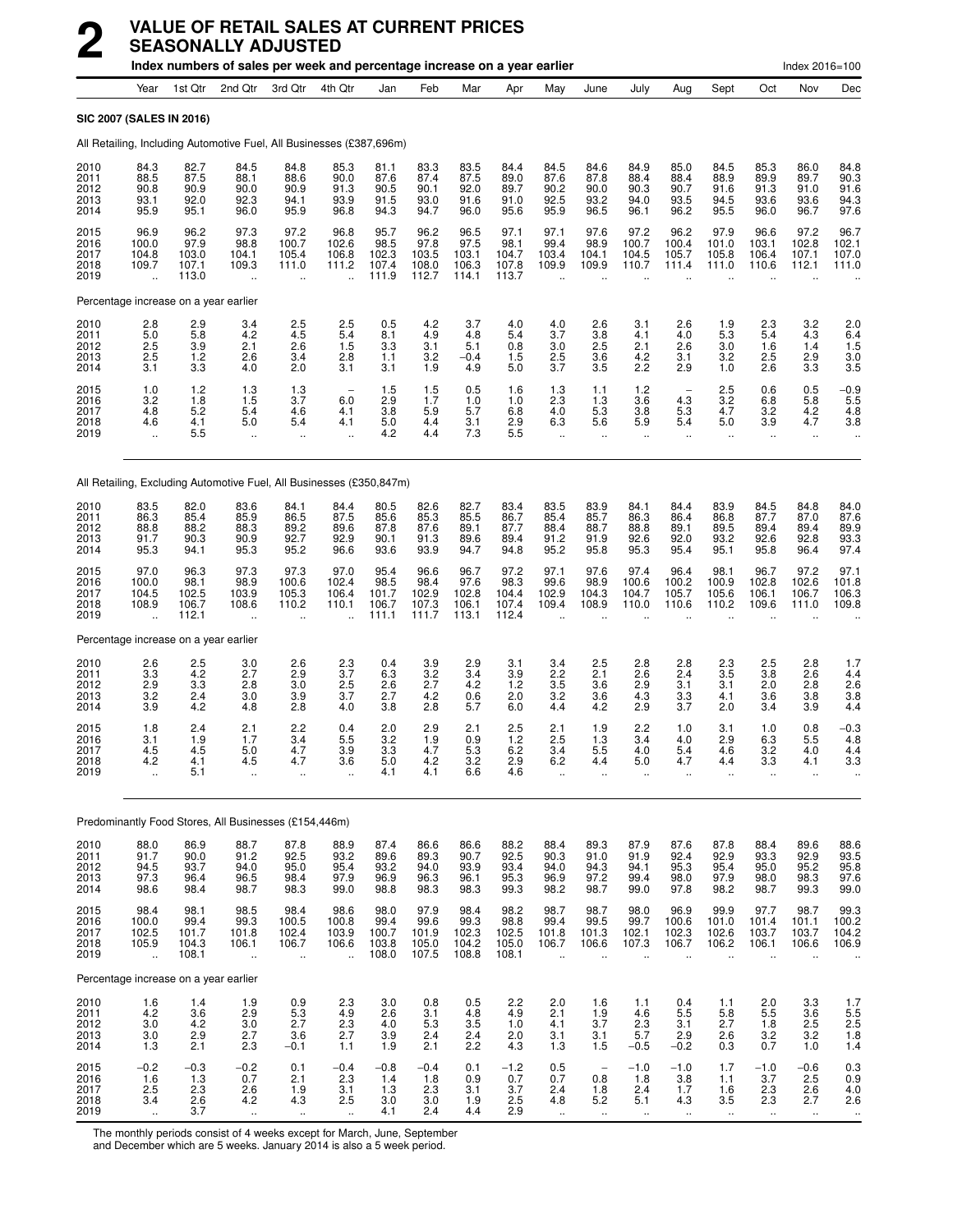|                                      |                                                |                                                  |                                                           | continued Index numbers of sales per week and percentage increase on a year earlier |                                                     |                                                                    |                                                  |                                                 |                                               |                                                        |                                                       |                                               |                                                        |                                                      |                                                      | Index 2016=100                                        |                                                                         |
|--------------------------------------|------------------------------------------------|--------------------------------------------------|-----------------------------------------------------------|-------------------------------------------------------------------------------------|-----------------------------------------------------|--------------------------------------------------------------------|--------------------------------------------------|-------------------------------------------------|-----------------------------------------------|--------------------------------------------------------|-------------------------------------------------------|-----------------------------------------------|--------------------------------------------------------|------------------------------------------------------|------------------------------------------------------|-------------------------------------------------------|-------------------------------------------------------------------------|
|                                      | Year                                           | 1st Qtr                                          | 2nd Qtr                                                   | 3rd Qtr                                                                             | 4th Qtr                                             | Jan                                                                | Feb                                              | Mar                                             | Apr                                           | May                                                    | June                                                  | July                                          | Aug                                                    | Sept                                                 | Oct                                                  | Nov                                                   | Dec                                                                     |
|                                      |                                                | <b>SIC 2007 (SALES IN 2016)</b>                  |                                                           |                                                                                     |                                                     |                                                                    |                                                  |                                                 |                                               |                                                        |                                                       |                                               |                                                        |                                                      |                                                      |                                                       |                                                                         |
|                                      |                                                |                                                  |                                                           | Non-Specialised Food Stores, All Businesses (£142,507m)                             |                                                     |                                                                    |                                                  |                                                 |                                               |                                                        |                                                       |                                               |                                                        |                                                      |                                                      |                                                       |                                                                         |
| 2010<br>2011<br>2012<br>2013<br>2014 | 88.0<br>91.8<br>95.0<br>97.8<br>99.2           | 86.5<br>89.9<br>94.0<br>96.7<br>98.9             | 88.6<br>91.4<br>94.4<br>97.1<br>99.3                      | 87.9<br>92.6<br>95.4<br>99.1<br>99.1                                                | 89.1<br>93.3<br>96.1<br>98.5<br>99.6                | 87.1<br>89.5<br>93.3<br>97.2<br>99.1                               | 86.4<br>89.2<br>94.3<br>96.5<br>98.7             | 86.3<br>90.9<br>94.3<br>96.4<br>98.7            | 88.0<br>92.8<br>93.8<br>95.7<br>99.5          | 88.3<br>90.5<br>94.4<br>97.4<br>98.9                   | 89.3<br>91.0<br>94.8<br>97.9<br>99.5                  | 87.9<br>92.0<br>94.4<br>100.3<br>99.8         | 87.8<br>92.6<br>95.7<br>98.6<br>98.5                   | 88.1<br>93.0<br>96.0<br>98.6<br>98.9                 | 88.4<br>93.4<br>95.7<br>98.5<br>99.3                 | 89.6<br>93.0<br>95.9<br>98.8<br>100.0                 | 89.3<br>93.5<br>96.6<br>98.3<br>99.5                                    |
| 2015<br>2016<br>2017<br>2018<br>2019 | 98.7<br>100.0<br>103.4<br>106.7                | 98.6<br>99.5<br>102.4<br>105.2<br>108.6          | 98.8<br>99.2<br>102.8<br>106.8<br>$\ddot{\phantom{a}}$    | 98.8<br>100.5<br>103.5<br>107.2<br>$\ddot{\phantom{a}}$                             | 98.7<br>100.8<br>105.0<br>107.4                     | 98.4<br>99.7<br>101.2<br>104.7<br>108.5                            | 98.3<br>99.5<br>102.4<br>106.1<br>108.4          | 99.0<br>99.2<br>103.2<br>104.9<br>108.9         | 98.5<br>98.8<br>103.4<br>105.7<br>108.8       | 99.0<br>99.6<br>102.6<br>107.2                         | 98.9<br>99.3<br>102.4<br>107.4                        | 98.3<br>99.7<br>103.2<br>107.6                | 97.4<br>100.6<br>103.5<br>107.2                        | 100.3<br>101.0<br>103.7<br>106.9                     | 98.2<br>101.5<br>104.9<br>106.7                      | 98.6<br>100.5<br>104.8<br>107.3                       | 99.3<br>100.5<br>105.2<br>108.1                                         |
|                                      |                                                | Percentage increase on a year earlier            |                                                           |                                                                                     |                                                     |                                                                    |                                                  |                                                 |                                               |                                                        |                                                       |                                               |                                                        |                                                      |                                                      |                                                       |                                                                         |
| 2010<br>2011<br>2012<br>2013<br>2014 | $^{2.6}_{4.3}$<br>3.5<br>3.0<br>1.4            | 2.3<br>3.9<br>4.5<br>2.9<br>2.3                  | 2.9<br>3.1<br>3.3<br>2.8<br>2.3                           | 2.1<br>5.3<br>3.1<br>3.9<br>$\overline{\phantom{0}}$                                | 3.0<br>4.7<br>3.0<br>2.5<br>1.1                     | 4.1<br>2.8<br>4.3<br>4.2<br>2.0                                    | 1.9<br>3.3<br>5.6<br>2.3<br>2.4                  | 1.2<br>5.4<br>3.7<br>2.3<br>2.4                 | $\frac{3.3}{5.4}$<br>1.2<br>2.0<br>4.0        | 3.0<br>2.5<br>4.3<br>3.2<br>1.5                        | 2.5<br>1.9<br>4.2<br>3.2<br>1.7                       | 2.2<br>4.7<br>2.6<br>6.3<br>$-0.5$            | 1.6<br>5.5<br>3.4<br>3.0<br>$-0.1$                     | 2.3<br>5.5<br>3.3<br>2.6<br>0.4                      | 2.5<br>5.6<br>2.5<br>3.0<br>0.8                      | 3.9<br>3.8<br>3.1<br>3.0<br>1.2                       | $^{2.8}_{4.7}$<br>3.4<br>1.7<br>1.2                                     |
| 2015<br>2016<br>2017<br>2018<br>2019 | $-0.5$<br>1.3<br>3.4<br>3.2<br>$\ddotsc$       | $-0.3$<br>0.9<br>2.9<br>2.8<br>3.2               | $-0.5$<br>0.4<br>3.6<br>4.0<br>$\ddot{\phantom{a}}$       | $-0.3$<br>1.7<br>3.0<br>3.6<br>$\ddot{\phantom{a}}$                                 | $-0.9$<br>2.1<br>4.1<br>2.4<br>$\ddot{\phantom{a}}$ | $-0.8$<br>1.4<br>1.5<br>3.5<br>3.6                                 | $-0.4$<br>1.2<br>2.9<br>3.6<br>2.1               | 0.3<br>0.2<br>4.1<br>1.6<br>3.9                 | $-1.1$<br>0.3<br>4.6<br>2.3<br>2.9            | 0.2<br>0.6<br>3.0<br>4.5<br>$\ddot{\phantom{a}}$       | $-0.6$<br>0.3<br>3.2<br>4.9<br>$\ddotsc$              | $-1.5$<br>1.4<br>3.6<br>4.2<br>$\ddotsc$      | $-1.2$<br>3.4<br>2.8<br>3.6<br>$\ddotsc$               | 1.3<br>0.8<br>2.6<br>3.1<br>$\ddotsc$                | $-1.2$<br>3.4<br>3.3<br>1.8<br>$\ddotsc$             | $-1.4$<br>2.0<br>4.2<br>2.4<br>$\ddotsc$              | $-0.2$<br>1.2<br>4.7<br>2.8                                             |
|                                      |                                                |                                                  |                                                           | Specialist Food Stores, All Businesses (£8,346m)                                    |                                                     |                                                                    |                                                  |                                                 |                                               |                                                        |                                                       |                                               |                                                        |                                                      |                                                      |                                                       |                                                                         |
| 2010<br>2011<br>2012<br>2013<br>2014 | 87.8<br>90.0<br>92.4<br>96.8<br>97.2           | 84.4<br>89.7<br>91.4<br>98.4<br>99.5             | 88.2<br>88.7<br>91.1<br>95.7<br>97.9                      | 88.1<br>90.8<br>92.4<br>96.6<br>95.7                                                | 90.4<br>90.7<br>94.9<br>96.4<br>95.6                | 81.4<br>91.6<br>91.7<br>97.4<br>100.4                              | 84.2<br>89.7<br>91.3<br>99.9<br>99.1             | 87.0<br>88.1<br>91.3<br>98.1<br>98.9            | 88.2<br>87.6<br>90.5<br>94.4<br>99.8          | 87.4<br>88.8<br>90.9<br>96.8<br>97.8                   | 88.8<br>89.6<br>91.6<br>95.9<br>96.4                  | 88.3<br>90.9<br>92.6<br>95.0<br>95.9          | 87.5<br>90.7<br>91.5<br>98.2<br>96.1                   | 88.6<br>90.9<br>92.9<br>96.6<br>95.2                 | 94.9<br>88.6<br>95.5<br>97.5<br>96.5                 | 93.4<br>89.7<br>94.0<br>97.1<br>95.6                  | 84.3<br>93.0<br>95.1<br>95.0<br>94.9                                    |
| 2015<br>2016<br>2017<br>2018<br>2019 | 97.3<br>100.0<br>93.2<br>104.4<br>$\ddotsc$    | 95.3<br>99.4<br>94.8<br>97.6<br>110.6            | 98.5<br>98.0<br>90.9<br>103.4                             | 95.5<br>100.2<br>92.9<br>109.9                                                      | 100.1<br>102.4<br>94.3<br>106.6                     | 94.7<br>97.0<br>95.6<br>96.6<br>109.5                              | 95.7<br>100.0<br>96.9<br>94.8<br>106.5           | 95.3<br>100.8<br>92.4<br>100.7<br>114.7         | 97.5<br>97.6<br>94.8<br>103.0<br>109.6        | 98.5<br>95.1<br>94.3<br>104.9                          | 99.2<br>100.6<br>85.1<br>102.6                        | 97.1<br>98.8<br>92.4<br>114.7                 | 93.3<br>98.8<br>93.8<br>109.4                          | 96.1<br>102.5<br>92.5<br>106.5                       | 94.6<br>100.6<br>91.9<br>108.0                       | 103.0<br>111.5<br>94.1<br>108.2                       | 102.3<br>96.5<br>96.4<br>104.3                                          |
|                                      |                                                | Percentage increase on a year earlier            |                                                           |                                                                                     |                                                     |                                                                    |                                                  |                                                 |                                               |                                                        |                                                       |                                               |                                                        |                                                      |                                                      |                                                       |                                                                         |
| 2010<br>2011<br>2012<br>2013<br>2014 | $\frac{-2.0}{2.5}$<br>2.7<br>4.7<br>0.4        | $-7.0$<br>6.2<br>2.0<br>7.7<br>1.0               | $-3.0$<br>0.6<br>2.6<br>5.1<br>2.3                        | $-2.9$<br>3.1<br>1.7<br>4.5<br>$-0.9$                                               | 5.3<br>0.3<br>4.6<br>1.6<br>$-0.8$                  | $-11.3$<br>12.5<br>0.2<br>6.2<br>3.0                               | $-7.0$<br>6.5<br>1.8<br>9.5<br>$-0.9$            | $-3.4$<br>1.2<br>3.6<br>7.4<br>0.8              | $-4.7$<br>$-0.7$<br>3.3<br>4.3<br>5.7         | $-4.5$<br>1.6<br>2.4<br>6.5<br>1.1                     | $-0.2$<br>0.9<br>2.2<br>4.7<br>0.6                    | $-4.8$<br>3.0<br>2.0<br>2.6<br>0.9            | $-4.0$<br>3.7<br>0.8<br>7.3<br>$-2.1$                  | $-0.5$<br>2.7<br>2.2<br>3.9<br>$-1.5$                | 11.0<br>$-6.6$<br>7.8<br>2.1<br>$-1.0$               | 7.4<br>$-3.9$<br>4.7<br>3.3<br>$-1.5$                 | $-1.0$<br>10.4<br>2.2<br>$-0.1$<br>$-0.1$                               |
| 2015<br>2016<br>2017<br>2018<br>2019 | 0.1<br>2.7<br>$-6.8$<br>12.0<br>ă,             | $-4.2$<br>4.3<br>$-4.6$<br>3.0<br>13.3           | 0.6<br>$-0.5$<br>$-7.2$<br>13.8<br>$\ddot{\phantom{1}}$   | $-0.2$<br>4.9<br>$-7.3$<br>18.4<br>$\ddot{\phantom{a}}$                             | 4.7<br>$\frac{2.2}{-7.9}$<br>13.1<br>$\ddotsc$      | $-5.6$<br>2.4<br>$-1.5$<br>1.0<br>13.4                             | $-3.4$<br>4.4<br>$-3.0$<br>$-2.1$<br>12.3        | $-3.7$<br>5.7<br>$-8.3$<br>8.9<br>14.0          | $-2.3$<br>0.1<br>$-2.9$<br>8.6<br>6.5         | 0.7<br>$-3.4$<br>$-0.9$<br>11.3                        | 2.9<br>1.4<br>$-15.4$<br>20.5                         | 1.3<br>1.7<br>-6.5<br>24.1                    | $-2.9$<br>6.0<br>$-5.1$<br>16.7<br>$\ddotsc$           | 0.9<br>6.7<br>$-9.8$<br>15.1<br>$\ddot{\phantom{a}}$ | $-2.0$<br>6.4<br>$-8.7$<br>17.6<br>$\ddotsc$         | 7.8<br>8.3<br>$-15.6$<br>15.0<br>$\ddot{\phantom{a}}$ | $7.7 - 5.7$<br>$-0.1$<br>8.2                                            |
|                                      |                                                |                                                  |                                                           | Alcoholic Drinks, Other Beverages and Tobacco, All Businesses (£3,593m)             |                                                     |                                                                    |                                                  |                                                 |                                               |                                                        |                                                       |                                               |                                                        |                                                      |                                                      |                                                       |                                                                         |
| 2010<br>2011<br>2012<br>2013<br>2014 | 88.5<br>93.0<br>80.6<br>77.3<br>78.6           | 104.7<br>91.4<br>89.2<br>80.9<br>79.0            | 92.8<br>90.7<br>83.2<br>76.0<br>77.4                      | 80.9<br>93.0<br>83.1<br>75.0<br>75.5                                                | 75.5<br>96.8<br>67.0<br>77.4<br>82.3                | 113.2<br>90.0<br>94.3<br>82.6<br>80.0                              | 101.8<br>92.2<br>90.2<br>80.3<br>78.0            | 100.4<br>92.0<br>84.4<br>80.0<br>78.8           | 95.2<br>91.7<br>83.2<br>78.1<br>88.4          | 94.3<br>86.2<br>86.0<br>76.8<br>72.9                   | 89.8<br>93.4<br>80.9<br>73.7<br>72.3                  | 86.7<br>91.4<br>84.8<br>75.3<br>73.4          | 83.0<br>91.4<br>87.1<br>73.6<br>76.0                   | 74.6<br>95.6<br>78.5<br>76.0<br>76.7                 | 73.7<br>101.5<br>65.7<br>78.4<br>78.5                | 81.3<br>95.1<br>69.7<br>79.2<br>80.3                  | 72.2<br>94.4<br>65.8<br>75.1<br>87.0                                    |
| 2015<br>2016<br>2017<br>2018<br>2019 | 88.4<br>100.0<br>86.6<br>80.1<br>$\ddotsc$     | 85.6<br>98.0<br>91.1<br>84.4<br>83.5             | 87.6<br>103.0<br>89.9<br>84.6                             | 89.9<br>100.8<br>80.8<br>79.3<br>$\ddot{\phantom{a}}$                               | 90.5<br>98.3<br>84.8<br>72.2<br>÷.                  | $90.0$<br>$90.5$<br>92.3<br>83.2<br>84.4                           | 85.7<br>102.8<br>93.3<br>82.7<br>75.9            | 82.1<br>100.1<br>88.3<br>86.8<br>88.9           | 86.9<br>101.4<br>86.1<br>83.3<br>79.0         | 87.3<br>101.6<br>86.9<br>88.7<br>$\ddot{\phantom{a}}$  | 88.3<br>105.2<br>95.4<br>82.4<br>$\ddot{\phantom{a}}$ | 87.9<br>104.0<br>81.0<br>79.9<br>$\ddotsc$    | 87.0<br>102.2<br>76.1<br>81.5<br>$\ddot{\phantom{a}}$  | 93.7<br>97.1<br>84.3<br>77.1<br>$\ddotsc$            | 87.4<br>98.8<br>86.5<br>77.8<br>$\ddot{\phantom{a}}$ | 90.3<br>99.0<br>86.0<br>74.5<br>$\ddot{\phantom{a}}$  | 93.2<br>97.3<br>82.4<br>65.8                                            |
|                                      |                                                | Percentage increase on a year earlier            |                                                           |                                                                                     |                                                     |                                                                    |                                                  |                                                 |                                               |                                                        |                                                       |                                               |                                                        |                                                      |                                                      |                                                       |                                                                         |
| 2010<br>2011<br>2012<br>2013<br>2014 | $-20.9$<br>$5.1 - 13.3$<br>$-4.1$<br>1.6       | $-10.1$<br>$-12.7$<br>$-2.4$<br>$-9.3$<br>$-2.4$ | $-18.5$<br>$-2.3$<br>$-8.3$<br>$-8.7$<br>1.9              | $-27.6$<br>15.0<br>$-10.7$<br>$-9.7$<br>0.6                                         | $-28.3$<br>$28.3 - 30.8$<br>15.5<br>6.4             | $-20.5$<br>4.7<br>$-12.4$<br>$-3.2$                                | $-16.4$<br>$-9.4$<br>$-2.2$<br>$-11.0$<br>$-2.9$ | $-12.7$<br>$-8.3$<br>$-8.2$<br>$-5.2$<br>$-1.6$ | $-16.5$<br>$-3.6$<br>$-9.3$<br>$-6.2$<br>13.2 | $-16.2$<br>$-8.5$<br>$-0.3$<br>$-10.8$<br>$-5.0$       | $-22.0$<br>4.0<br>$-13.4$<br>$-8.9$<br>$-1.9$         | $-22.1$<br>5.4<br>$-7.2$<br>$-11.2$<br>$-2.6$ | $-26.6$<br>10.1<br>$-4.7$<br>$-15.5$<br>3.3            | $-32.9$<br>$28.2 - 17.9$<br>$-3.2$<br>0.9            | $-31.5$<br>$37.7 - 35.3$<br>19.3<br>0.1              | $-23.0$<br>17.0<br>$-26.7$<br>13.6<br>1.3             | $-29.8$<br>$\begin{array}{c} 30.9 \\ -30.3 \\ 14.1 \end{array}$<br>15.9 |
| 2015<br>2016<br>2017<br>2018<br>2019 | 12.5<br>13.1<br>$-13.4$<br>$-7.5$<br>$\ddotsc$ | 8.4<br>14.4<br>$-7.0$<br>$-7.3$<br>$-1.1$        | 13.1<br>17.6<br>$-12.7$<br>$-5.9$<br>$\ddot{\phantom{1}}$ | 19.1<br>12.2<br>$-19.9$<br>$-1.8$<br>$\cdot$ .                                      | 9.9<br>8.6<br>$-13.7$<br>$-14.9$<br>$\ldots$        | 12.5<br>$\begin{array}{c} 0.5 \\ 2.0 \end{array}$<br>$-9.8$<br>1.5 | 9.9<br>19.9<br>$-9.2$<br>$-11.4$<br>$-8.2$       | 4.1<br>21.9<br>$-11.8$<br>$-1.7$<br>2.5         | $-1.7$<br>16.8<br>$-15.1$<br>$-3.3$<br>$-5.1$ | 19.8<br>16.4<br>$-14.5$<br>2.1<br>$\ddot{\phantom{1}}$ | 22.1<br>19.2<br>$-9.3$<br>$-13.6$<br>$\cdot$ .        | 19.8<br>18.3<br>$-22.1$<br>$-1.4$<br>$\cdot$  | 14.5<br>17.5<br>$-25.6$<br>7.1<br>$\ddot{\phantom{1}}$ | 22.1<br>3.6<br>$-13.2$<br>$-8.6$<br>$\cdot$ .        | 11.3<br>13.1<br>$-12.4$<br>$-10.1$<br>$\cdot$        | 12.5<br>9.6<br>$-13.1$<br>$-13.4$<br>$\cdot$          | 7.0<br>4.4<br>$-15.3$<br>$-20.2$                                        |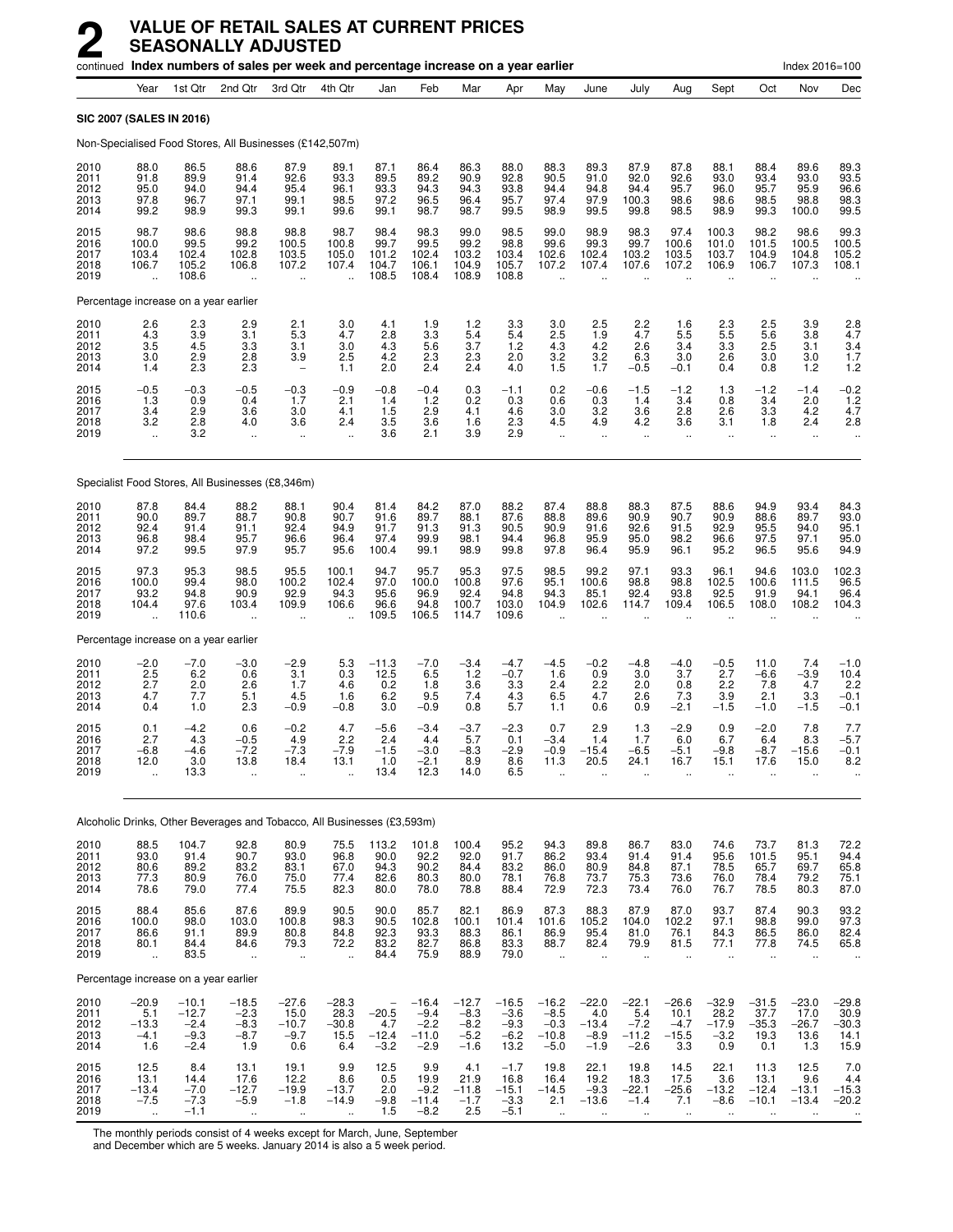|                                      |                                                         |                                           | continued Index numbers of sales per week and percentage increase on a year earlier |                                             |                                                                |                                                      |                                          |                                          |                                              |                                                         |                                                         |                                                          |                                                          |                                                         |                                                          | Index 2016=100                                   |                                             |
|--------------------------------------|---------------------------------------------------------|-------------------------------------------|-------------------------------------------------------------------------------------|---------------------------------------------|----------------------------------------------------------------|------------------------------------------------------|------------------------------------------|------------------------------------------|----------------------------------------------|---------------------------------------------------------|---------------------------------------------------------|----------------------------------------------------------|----------------------------------------------------------|---------------------------------------------------------|----------------------------------------------------------|--------------------------------------------------|---------------------------------------------|
|                                      | Year                                                    | 1st Qtr                                   | 2nd Qtr                                                                             | 3rd Qtr                                     | 4th Qtr                                                        | Jan                                                  | Feb                                      | Mar                                      | Apr                                          | May                                                     | June                                                    | July                                                     | Aug                                                      | Sept                                                    | Oct                                                      | Nov                                              | Dec                                         |
|                                      | SIC 2007 (SALES IN 2016)                                |                                           |                                                                                     |                                             |                                                                |                                                      |                                          |                                          |                                              |                                                         |                                                         |                                                          |                                                          |                                                         |                                                          |                                                  |                                             |
|                                      |                                                         |                                           | Predominantly Non-food Stores, All Businesses (£163,199m)                           |                                             |                                                                |                                                      |                                          |                                          |                                              |                                                         |                                                         |                                                          |                                                          |                                                         |                                                          |                                                  |                                             |
| 2010<br>2011<br>2012<br>2013<br>2014 | 86.4<br>87.5<br>89.2<br>90.6<br>95.4                    | 84.8<br>87.8<br>89.1<br>89.0<br>93.8      | 86.3<br>87.2<br>88.8<br>90.0<br>95.0                                                | 87.6<br>87.1<br>89.4<br>91.2<br>95.5        | 86.9<br>88.0<br>89.4<br>92.3<br>97.5                           | 81.4<br>88.5<br>88.7<br>88.5<br>93.4                 | 86.4<br>88.0<br>87.6<br>91.2<br>92.7     | 86.2<br>87.2<br>90.6<br>87.8<br>95.1     | 86.2<br>88.2<br>88.1<br>88.3<br>93.8         | 86.4<br>87.0<br>88.6<br>90.1<br>94.8                    | 86.4<br>86.7<br>89.4<br>91.1<br>96.2                    | 87.7<br>87.2<br>89.2<br>90.3<br>95.0                     | 88.2<br>86.7<br>89.4<br>89.7<br>96.4                     | 87.1<br>87.2<br>89.7<br>93.1<br>95.3                    | 87.6<br>88.7<br>89.6<br>91.6<br>96.4                     | 87.2<br>87.0<br>89.2<br>91.7<br>96.9             | 85.9<br>88.2<br>89.3<br>93.3<br>98.9        |
| 2015<br>2016<br>2017<br>2018<br>2019 | 97.7<br>100.0<br>103.7<br>106.9<br>$\ddot{\phantom{a}}$ | 97.2<br>98.2<br>101.4<br>105.1<br>108.6   | 98.4<br>99.3<br>103.5<br>106.4<br>ä.                                                | 98.0<br>100.4<br>104.6<br>108.1<br>÷.       | 97.3<br>102.1<br>105.1<br>108.2<br>÷.                          | 95.7<br>99.1<br>100.6<br>105.9<br>107.8              | 98.0<br>98.8<br>102.2<br>105.5<br>108.7  | 97.7<br>97.0<br>101.4<br>104.1<br>109.3  | 98.6<br>99.4<br>103.9<br>105.5<br>108.2      | 98.1<br>100.1<br>102.1<br>107.3                         | 98.4<br>98.5<br>104.3<br>106.3                          | 97.9<br>101.7<br>104.5<br>106.9                          | 97.9<br>99.6<br>105.7<br>108.8                           | 98.3<br>99.9<br>103.9<br>108.6                          | 97.6<br>103.0<br>104.8<br>107.5                          | 97.6<br>102.2<br>105.7<br>109.8                  | 96.7<br>101.4<br>104.8<br>107.4             |
|                                      |                                                         | Percentage increase on a year earlier     |                                                                                     |                                             |                                                                |                                                      |                                          |                                          |                                              |                                                         |                                                         |                                                          |                                                          |                                                         |                                                          |                                                  |                                             |
| 2010<br>2011<br>2012<br>2013<br>2014 | 2.7<br>1.3<br>1.9<br>1.6<br>5.3                         | $\frac{2.5}{3.6}$<br>1.4<br>$-0.1$<br>5.4 | 3.1<br>1.0<br>1.8<br>1.3<br>5.7                                                     | 3.5<br>$-0.7$<br>2.7<br>2.0<br>4.8          | 1.5<br>1.3<br>1.6<br>3.3<br>5.7                                | $-2.9$<br>8.7<br>0.3<br>$-0.3$<br>5.6                | 5.7<br>1.8<br>$-0.4$<br>4.1<br>1.7       | 4.4<br>1.1<br>3.9<br>$-3.1$<br>8.4       | 2.9<br>2.2<br>0.2<br>6.3                     | $\frac{3.9}{0.7}$<br>1.9<br>1.7<br>5.1                  | 2.7<br>0.3<br>3.2<br>1.9<br>5.6                         | 3.6<br>$-0.6$<br>2.3<br>1.2<br>5.3                       | 4.2<br>$-1.7$<br>3.1<br>0.4<br>7.5                       | 3.0<br>0.1<br>2.8<br>3.8<br>2.3                         | 2.2<br>1.2<br>1.0<br>2.3<br>5.2                          | 2.0<br>$-0.3$<br>2.6<br>2.7<br>5.7               | $0.4$<br>2.7<br>1.2<br>$^{4.4}_{6.0}$       |
| 2015<br>2016<br>2017<br>2018<br>2019 | $^{2.4}_{2.3}$<br>3.7<br>3.2<br>$\ddot{\phantom{a}}$    | 3.6<br>1.1<br>3.2<br>3.7<br>3.4           | 3.5<br>0.9<br>4.3<br>2.8<br>ä.                                                      | $^{2.6}_{2.4}$<br>4.2<br>3.4<br>÷.          | $-0.2$<br>5.0<br>2.9<br>2.9<br>$\ddot{\phantom{1}}$            | 2.4<br>3.6<br>1.5<br>5.3<br>1.7                      | 5.7<br>0.8<br>3.4<br>3.3<br>3.0          | 2.7<br>$-0.7$<br>4.5<br>2.7<br>5.0       | 5.1<br>0.9<br>4.5<br>1.5<br>2.5              | 3.5<br>2.1<br>2.0<br>5.1<br>$\ddot{\phantom{a}}$        | 2.3<br>0.1<br>5.9<br>1.9<br>ä,                          | 3.1<br>3.9<br>2.8<br>2.3<br>$\ddot{\phantom{a}}$         | 1.5<br>1.8<br>6.1<br>2.9<br>$\ddot{\phantom{a}}$         | $3.2$<br>$1.7$<br>3.9<br>4.6<br>ä,                      | 1.3<br>5.5<br>1.8<br>2.5<br>$\ddot{\phantom{a}}$         | 0.8<br>4.7<br>3.4<br>3.9<br>$\ldots$             | $-2.2$<br>4.9<br>3.4<br>2.5                 |
|                                      |                                                         |                                           | Non-Specialised Predominantly Non-food Stores, All Businesses (£34,180m)            |                                             |                                                                |                                                      |                                          |                                          |                                              |                                                         |                                                         |                                                          |                                                          |                                                         |                                                          |                                                  |                                             |
| 2010<br>2011<br>2012<br>2013<br>2014 | 75.6<br>78.2<br>83.2<br>86.6<br>91.5                    | 74.2<br>78.9<br>81.6<br>84.9<br>90.1      | 76.0<br>77.2<br>84.0<br>86.0<br>91.5                                                | 76.0<br>78.4<br>83.7<br>86.6<br>91.8        | 76.1<br>78.2<br>83.7<br>88.8<br>92.8                           | 73.0<br>80.7<br>79.9<br>84.6<br>89.8                 | 74.6<br>78.1<br>79.9<br>86.7<br>89.6     | 74.9<br>78.1<br>84.2<br>83.7<br>90.9     | 74.9<br>77.1<br>83.4<br>84.3<br>91.4         | 76.0<br>76.9<br>84.3<br>84.8<br>91.4                    | 76.8<br>77.5<br>84.1<br>88.5<br>91.6                    | 75.3<br>78.3<br>84.1<br>86.0<br>90.3                     | 76.4<br>78.2<br>82.8<br>86.6<br>93.0                     | 76.3<br>78.8<br>84.1<br>87.1<br>92.1                    | 76.0<br>78.4<br>83.3<br>88.8<br>93.3                     | 75.2<br>76.8<br>83.3<br>87.6<br>93.4             | 76.9<br>79.2<br>84.3<br>89.7<br>92.1        |
| 2015<br>2016<br>2017<br>2018<br>2019 | 95.2<br>100.0<br>101.9<br>104.4<br>$\ddotsc$            | 94.1<br>99.2<br>100.5<br>104.0<br>103.9   | 94.2<br>99.0<br>101.1<br>104.3                                                      | 95.4<br>100.9<br>103.1<br>104.6             | 97.3<br>100.9<br>102.8<br>104.5                                | 93.2<br>100.7<br>99.6<br>104.8<br>103.8              | 95.6<br>99.9<br>100.1<br>103.8<br>103.9  | 93.7<br>97.4<br>101.5<br>103.6<br>103.8  | 94.5<br>100.1<br>101.3<br>103.0<br>103.3     | 93.8<br>101.1<br>99.6<br>104.7                          | 94.3<br>96.4<br>102.1<br>105.1                          | 95.6<br>100.0<br>102.9<br>104.7                          | 94.8<br>100.5<br>103.6<br>104.9                          | 95.7<br>102.0<br>102.9<br>104.2                         | 96.3<br>100.9<br>102.2<br>104.3                          | 97.6<br>101.8<br>102.9<br>104.0                  | $97.7$<br>100.2<br>103.2<br>105.1           |
|                                      |                                                         | Percentage increase on a year earlier     |                                                                                     |                                             |                                                                |                                                      |                                          |                                          |                                              |                                                         |                                                         |                                                          |                                                          |                                                         |                                                          |                                                  |                                             |
| 2010<br>2011<br>2012<br>2013<br>2014 | 7.3<br>3.5<br>6.4<br>4.0<br>5.7                         | 9.0<br>6.4<br>3.4<br>4.1<br>6.1           | 8.2<br>1.6<br>8.7<br>2.5<br>6.3                                                     | 7.2<br>3.1<br>6.7<br>3.5<br>6.0             | 5.2<br>2.8<br>7.0<br>6.1<br>4.5                                | 7.2<br>10.6<br>$-1.0$<br>5.9<br>6.1                  | 11.5<br>4.7<br>2.4<br>8.5<br>3.3         | 8.4<br>4.4<br>7.8<br>$-0.6$<br>8.6       | 6.8<br>2.9<br>$\overline{8.2}$<br>1.0<br>8.5 | 8.0<br>1.3<br>9.6<br>0.5<br>7.9                         | 9.4<br>0.9<br>8.5<br>5.2<br>3.5                         | 6.7<br>4.0<br>7.4<br>2.3<br>5.0                          | 7.7<br>2.3<br>5.9<br>4.7<br>7.3                          | 7.1<br>3.2<br>6.8<br>3.5<br>5.8                         | 4.5<br>3.1<br>6.3<br>6.7<br>5.0                          | 4.2<br>2.2<br>8.5<br>5.2<br>6.5                  | 6.5<br>$\frac{3.0}{6.5}$<br>2.6             |
| 2015<br>2016<br>2017<br>2018<br>2019 | 4.0<br>5.0<br>1.9<br>2.5<br>                            | 4.5<br>5.3<br>1.3<br>3.6<br>$-0.2$        | 3.0<br>5.1<br>2.1<br>3.2<br>ä,                                                      | 3.9<br>5.8<br>2.1<br>1.4<br>$\ldots$        | 4.7<br>3.7<br>1.9<br>1.7<br>$\ddotsc$                          | 3.8<br>8.0<br>$-1.1$<br>5.3<br>$-1.0$                | 6.7<br>4.5<br>0.1<br>3.7<br>0.1          | 3.1<br>3.9<br>4.2<br>2.1<br>0.2          | 3.4<br>5.9<br>1.2<br>1.7<br>0.2              | 2.6<br>7.8<br>$-1.5$<br>5.2<br>$\ddot{\phantom{a}}$     | 2.9<br>2.3<br>5.9<br>2.9<br>$\ddot{\phantom{a}}$        | 5.9<br>4.6<br>2.9<br>1.8<br>ä.                           | 1.9<br>6.1<br>3.0<br>1.3<br>ä.                           | 4.0<br>6.5<br>0.9<br>1.3<br>$\ddot{\phantom{a}}$        | 3.3<br>4.7<br>1.3<br>2.1<br>$\ddot{\phantom{a}}$         | 4.5<br>4.3<br>1.0<br>1.1<br>$\ldots$             | 6.1<br>2.5<br>3.0<br>1.8                    |
|                                      |                                                         |                                           | Textile, Clothing, Footwear and Leather, All Businesses (£45,728m)                  |                                             |                                                                |                                                      |                                          |                                          |                                              |                                                         |                                                         |                                                          |                                                          |                                                         |                                                          |                                                  |                                             |
| 2010<br>2011<br>2012<br>2013<br>2014 | 88.9<br>91.9<br>93.4<br>95.6<br>99.4                    | 88.2<br>90.7<br>94.1<br>95.0<br>97.4      | 89.0<br>92.7<br>92.0<br>94.1<br>99.6                                                | 89.3<br>91.1<br>94.0<br>96.5<br>99.3        | 89.1<br>93.2<br>93.7<br>96.8<br>101.4                          | 86.6<br>91.0<br>93.7<br>95.6<br>96.6                 | 88.9<br>91.2<br>92.7<br>96.2<br>95.2     | 89.0<br>90.2<br>95.6<br>93.7<br>99.9     | 90.2<br>95.4<br>91.3<br>91.4<br>99.0         | 88.8<br>91.7<br>92.2<br>94.9<br>99.9                    | 88.3<br>91.4<br>92.4<br>95.5<br>99.9                    | 89.1<br>92.2<br>93.2<br>95.4<br>99.2                     | 89.1<br>90.5<br>93.3<br>94.9<br>100.6                    | 89.7<br>90.6<br>95.2<br>98.7<br>98.4                    | 90.8<br>92.2<br>95.2<br>96.2<br>99.4                     | 90.5<br>92.2<br>91.5<br>96.6<br>100.2            | 86.7<br>94.8<br>94.3<br>97.5<br>103.8       |
| 2015<br>2016<br>2017<br>2018<br>2019 | 102.5<br>100.0<br>106.4<br>107.3<br>$\ddotsc$           | 101.9<br>98.1<br>104.5<br>105.7<br>110.3  | 104.5<br>98.5<br>106.2<br>107.0<br>ä.                                               | 102.8<br>100.6<br>108.2<br>108.1<br>÷.      | 100.8<br>102.8<br>106.8<br>108.3<br>$\ddotsc$                  | 99.6<br>99.6<br>102.6<br>106.3<br>110.4              | 102.9<br>98.9<br>104.0<br>106.0<br>109.2 | 102.9<br>96.4<br>106.3<br>104.8<br>111.2 | 104.9<br>98.4<br>105.7<br>105.0<br>113.5     | 103.3<br>99.3<br>105.9<br>108.7<br>$\ddot{\phantom{a}}$ | 105.2<br>97.8<br>106.9<br>107.2<br>$\ddot{\phantom{a}}$ | 101.8<br>103.5<br>107.7<br>109.3<br>$\ddot{\phantom{a}}$ | 104.0<br>100.0<br>108.0<br>107.1<br>$\ddot{\phantom{a}}$ | 102.8<br>98.8<br>108.8<br>107.9<br>$\ddot{\phantom{1}}$ | 101.6<br>105.3<br>106.9<br>107.1<br>$\ddot{\phantom{a}}$ | 101.6<br>102.0<br>107.6<br>109.1<br>$\mathbf{r}$ | 99.6<br>101.4<br>106.2<br>108.6             |
|                                      |                                                         | Percentage increase on a year earlier     |                                                                                     |                                             |                                                                |                                                      |                                          |                                          |                                              |                                                         |                                                         |                                                          |                                                          |                                                         |                                                          |                                                  |                                             |
| 2010<br>2011<br>2012<br>2013<br>2014 | 5.4<br>3.4<br>1.6<br>2.3<br>3.9                         | 4.6<br>2.9<br>3.7<br>1.0<br>2.5           | $5.2$<br>4.1<br>$-0.8$<br>2.3<br>5.9                                                | 6.1<br>2.0<br>$\frac{3.2}{2.7}$<br>2.9      | 5.6<br>4.6<br>$\begin{array}{c} 0.6 \\ 3.3 \\ 4.7 \end{array}$ | 1.8<br>$5.0\,$<br>3.0<br>2.0<br>1.1                  | 6.4<br>2.6<br>1.7<br>3.8<br>$-1.1$       | 5.5<br>1.4<br>5.9<br>$-2.0$<br>6.6       | 6.5<br>5.8<br>$-4.3$<br>0.1<br>8.4           | 6.4<br>3.3<br>0.5<br>3.0<br>5.2                         | 3.2<br>3.4<br>1.1<br>3.4<br>4.7                         | 4.9<br>3.5<br>1.1<br>2.3<br>4.0                          | 6.0<br>1.6<br>3.0<br>1.8<br>6.0                          | 7.0<br>1.1<br>5.0<br>3.7<br>$-0.4$                      | $6.2$<br>1.5<br>3.3<br>1.0<br>3.4                        | 7.6<br>1.9<br>$-0.8$<br>5.6<br>3.7               | $\frac{3.5}{9.3}$<br>$-0.6$<br>3.5<br>6.5   |
| 2015<br>2016<br>2017<br>2018<br>2019 | 3.2<br>$-2.5$<br>6.4<br>0.8<br>$\ddot{\phantom{a}}$     | 4.6<br>$-3.7$<br>6.5<br>1.1<br>4.4        | 4.9<br>$-5.8$<br>7.9<br>0.7<br>$\ddotsc$                                            | 3.6<br>$-2.2$<br>7.6<br>$-0.1$<br>$\ddotsc$ | $-0.5$<br>1.9<br>3.9<br>1.4<br>$\ddotsc$                       | 3.1<br>$\overline{\phantom{0}}$<br>3.0<br>3.6<br>3.8 | 8.1<br>$-3.9$<br>5.2<br>1.9<br>3.0       | 3.0<br>$-6.3$<br>10.4<br>$-1.4$<br>6.1   | 5.9<br>$-6.1$<br>7.4<br>$-0.7$<br>8.1        | 3.4<br>$-3.8$<br>6.7<br>2.6<br>$\ddotsc$                | 5.3<br>$-7.1$<br>9.3<br>0.3<br>$\ddotsc$                | 2.6<br>1.6<br>4.0<br>1.5<br>$\ddotsc$                    | 3.4<br>$-3.8$<br>8.0<br>$-0.9$<br>$\ddotsc$              | 4.4<br>$-3.9$<br>10.2<br>$-0.8$<br>$\ldots$             | 2.2<br>$3.7\,$<br>1.5<br>0.2<br>$\ddotsc$                | 1.4<br>0.4<br>5.5<br>1.4<br>$\sim$               | $-4.1$<br>1.8<br>$^{4.7}_{2.3}$<br>$\ldots$ |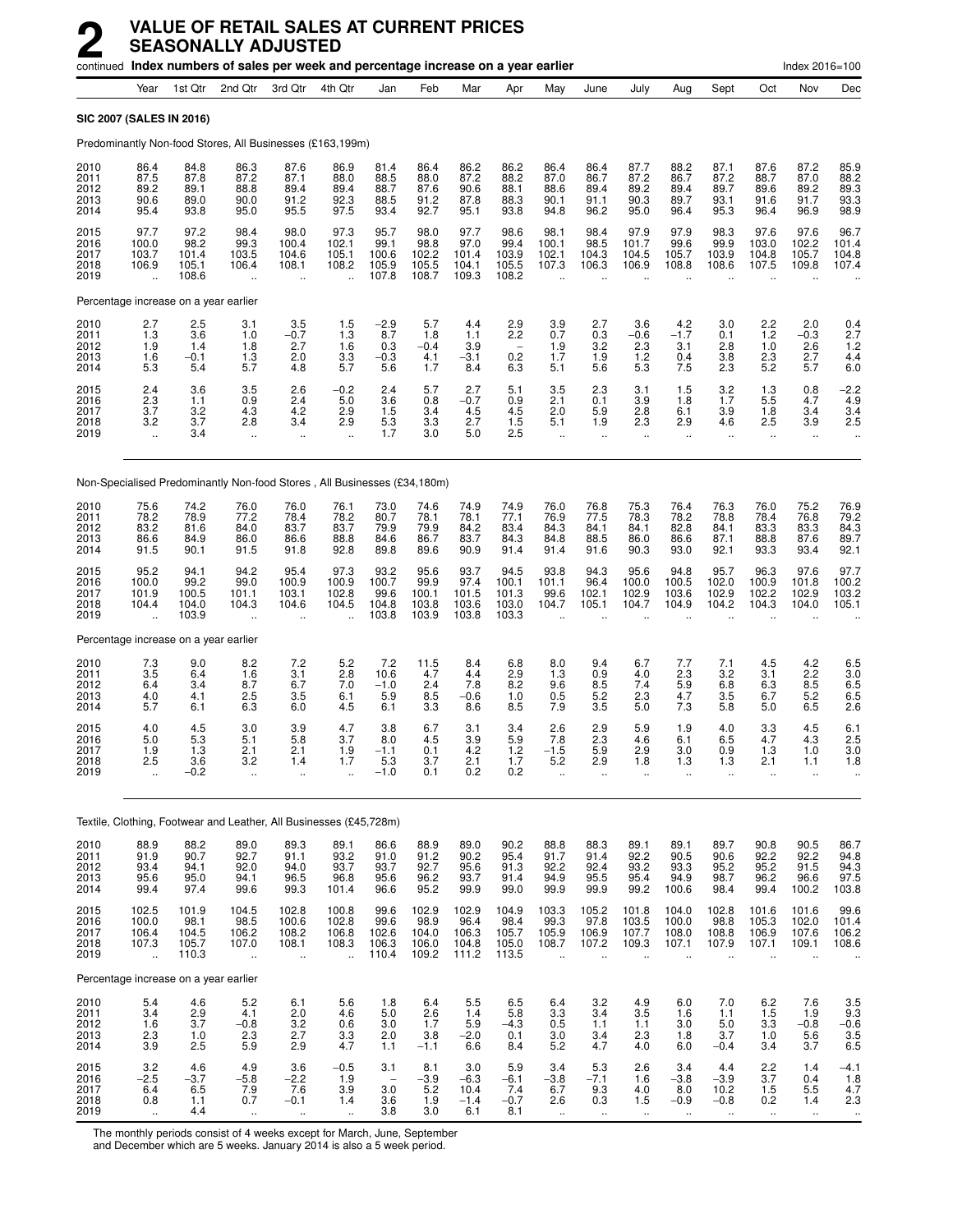|                                      |                                                     |                                           | continued Index numbers of sales per week and percentage increase on a year earlier |                                                          |                                                     |                                                                       |                                                 |                                             |                                              |                                                         |                                                        |                                                         |                                                         |                                                     |                                                        | Index 2016=100                              |                                                                    |
|--------------------------------------|-----------------------------------------------------|-------------------------------------------|-------------------------------------------------------------------------------------|----------------------------------------------------------|-----------------------------------------------------|-----------------------------------------------------------------------|-------------------------------------------------|---------------------------------------------|----------------------------------------------|---------------------------------------------------------|--------------------------------------------------------|---------------------------------------------------------|---------------------------------------------------------|-----------------------------------------------------|--------------------------------------------------------|---------------------------------------------|--------------------------------------------------------------------|
|                                      | Year                                                | 1st Qtr                                   | 2nd Qtr                                                                             | 3rd Qtr                                                  | 4th Qtr                                             | Jan                                                                   | Feb                                             | Mar                                         | Apr                                          | May                                                     | June                                                   | July                                                    | Aug                                                     | Sept                                                | Oct                                                    | Nov                                         | Dec                                                                |
|                                      | SIC 2007 (SALES IN 2016)                            |                                           |                                                                                     |                                                          |                                                     |                                                                       |                                                 |                                             |                                              |                                                         |                                                        |                                                         |                                                         |                                                     |                                                        |                                             |                                                                    |
|                                      | Textiles, All Businesses (£800m)                    |                                           |                                                                                     |                                                          |                                                     |                                                                       |                                                 |                                             |                                              |                                                         |                                                        |                                                         |                                                         |                                                     |                                                        |                                             |                                                                    |
| 2010<br>2011<br>2012<br>2013<br>2014 | 98.6<br>83.2<br>85.0<br>88.2<br>96.4                | 95.5<br>85.5<br>85.8<br>88.8<br>94.1      | 97.0<br>81.7<br>83.4<br>92.8<br>96.0                                                | 101.0<br>83.7<br>88.9<br>89.3<br>97.6                    | 100.8<br>81.7<br>82.1<br>81.7<br>97.9               | 96.6<br>88.8<br>86.3<br>90.9<br>88.4                                  | 95.5<br>84.9<br>86.4<br>89.5<br>98.0            | 94.6<br>83.5<br>84.8<br>86.6<br>96.8        | 97.6<br>81.1<br>82.1<br>90.5<br>103.5        | 97.1<br>81.5<br>82.1<br>93.1<br>94.1                    | 96.3<br>82.2<br>85.5<br>94.4<br>91.5                   | 100.0<br>81.6<br>85.2<br>93.3<br>95.4                   | 102.9<br>77.0<br>90.1<br>92.3<br>97.0                   | 100.2<br>90.8<br>90.9<br>83.8<br>99.7               | 100.3<br>78.3<br>90.8<br>83.0<br>98.1                  | 108.3<br>83.5<br>81.1<br>79.6<br>92.7       | 95.2<br>83.1<br>76.0<br>82.3<br>101.9                              |
| 2015<br>2016<br>2017<br>2018<br>2019 | 95.2<br>100.0<br>100.9<br>101.2                     | 86.0<br>96.9<br>106.2<br>99.2<br>97.8     | 96.2<br>95.7<br>99.4<br>97.8                                                        | 95.0<br>101.2<br>95.0<br>103.1<br>$\ddot{\phantom{a}}$   | 103.5<br>106.2<br>103.1<br>104.5                    | 78.6<br>98.8<br>102.6<br>99.9<br>102.0                                | 84.4<br>94.7<br>106.1<br>99.9<br>96.9           | 93.2<br>97.1<br>109.3<br>98.2<br>95.1       | 95.7<br>92.5<br>109.4<br>101.4<br>92.4       | 99.0<br>92.8<br>105.1<br>102.3                          | 94.3<br>100.7<br>86.8<br>91.3                          | 96.2<br>102.0<br>97.1<br>104.2                          | 91.4<br>104.2<br>85.6<br>103.3                          | 96.8<br>98.2<br>100.9<br>102.0                      | 97.7<br>102.5<br>100.9<br>100.3                        | 106.5<br>110.1<br>97.0<br>114.6             | 105.8<br>106.0<br>109.8<br>99.8                                    |
|                                      | Percentage increase on a year earlier               |                                           |                                                                                     |                                                          |                                                     |                                                                       |                                                 |                                             |                                              |                                                         |                                                        |                                                         |                                                         |                                                     |                                                        |                                             |                                                                    |
| 2010<br>2011<br>2012<br>2013<br>2014 | 1.1<br>$-15.6$<br>2.3<br>3.7<br>9.3                 | $-11.8$<br>$-10.4$<br>0.3<br>3.5<br>6.0   | $-1.0$<br>$-15.8$<br>2.1<br>11.3<br>3.4                                             | 4.9<br>$-17.1$<br>6.2<br>0.5<br>9.2                      | 15.2<br>$-18.9$<br>0.5<br>$-0.5$<br>19.8            | $-22.6$<br>$-8.1$<br>$-2.7$<br>5.2<br>$-2.8$                          | $-18.2$<br>$-11.1$<br>1.8<br>3.6<br>9.6         | $-11.8$<br>1.7<br>2.1<br>11.8               | 4.8<br>$-16.9$<br>1.2<br>10.3<br>14.4        | $-7.2$<br>$-16.1$<br>0.8<br>13.4<br>1.1                 | $-0.2$<br>$-14.6$<br>4.0<br>10.4<br>$-3.1$             | 2.0<br>$-18.4$<br>4.4<br>9.5<br>2.3                     | 7.6<br>$-25.1$<br>17.0<br>2.5<br>5.0                    | 5.2<br>$-9.4$<br>0.1<br>$-7.8$<br>19.0              | 3.6<br>$-22.0$<br>16.0<br>-8.7<br>18.3                 | 19.9<br>$-22.9$<br>$-2.8$<br>$-1.8$<br>16.4 | 22.5<br>$-12.7$<br>$-8.5$<br>8.4<br>23.7                           |
| 2015<br>2016<br>2017<br>2018<br>2019 | $-1.2$<br>5.1<br>0.9<br>0.2<br>$\ddot{\phantom{a}}$ | $-8.6$<br>12.6<br>9.6<br>$-6.6$<br>$-1.5$ | 0.2<br>$-0.5$<br>3.8<br>$-1.6$<br>$\ddot{\phantom{a}}$                              | $-2.6$<br>6.6<br>-6.1<br>8.5<br>ä.                       | 5.7<br>2.5<br>$-2.9$<br>1.4<br>$\ddot{\phantom{a}}$ | $-11.1$<br>25.8<br>3.8<br>$-2.6$<br>2.1                               | $-13.9$<br>12.2<br>11.9<br>$-5.8$<br>$-3.0$     | $-3.7$<br>4.1<br>12.6<br>$-10.2$<br>$-3.1$  | $-7.6$<br>$-3.3$<br>18.3<br>$-7.3$<br>$-8.9$ | 5.2<br>$-6.2$<br>13.2<br>$-2.7$<br>$\ddotsc$            | 3.1<br>6.7<br>$-13.7$<br>$5.2$<br>$\ddot{\phantom{a}}$ | 0.9<br>6.0<br>$-4.8$<br>7.3<br>$\ddot{\phantom{a}}$     | $-5.8$<br>14.0<br>$-17.8$<br>20.7                       | $-2.9$<br>1.4<br>2.7<br>1.1<br>$\ddot{\phantom{a}}$ | $-0.4$<br>4.8<br>$-1.5$<br>$-0.6$                      | 14.8<br>3.4<br>$-11.9$<br>18.2              | $3.9$<br>$0.1$<br>3.6<br>$-9.0$                                    |
|                                      | Clothing, All Businesses (£40,106m)                 |                                           |                                                                                     |                                                          |                                                     |                                                                       |                                                 |                                             |                                              |                                                         |                                                        |                                                         |                                                         |                                                     |                                                        |                                             |                                                                    |
| 2010<br>2011<br>2012<br>2013<br>2014 | 88.7<br>92.3<br>93.6<br>96.4<br>100.4               | 88.2<br>91.2<br>94.2<br>95.4<br>98.0      | 89.0<br>93.2<br>92.1<br>94.9<br>100.9                                               | 88.9<br>91.4<br>94.0<br>97.3<br>100.5                    | 88.5<br>93.4<br>94.2<br>97.8<br>102.2               | 86.7<br>91.2<br>93.9<br>95.8<br>97.9                                  | 88.9<br>91.7<br>92.9<br>96.0<br>95.4            | 88.9<br>90.8<br>95.4<br>94.4<br>100.3       | 90.4<br>96.0<br>91.5<br>91.9<br>100.0        | 88.7<br>92.3<br>92.3<br>95.8<br>101.4                   | 88.0<br>91.6<br>92.5<br>96.6<br>101.2                  | 88.7<br>92.3<br>93.3<br>96.4<br>100.5                   | 88.8<br>91.3<br>93.4<br>95.5<br>101.9                   | 89.1<br>90.8<br>95.2<br>99.5<br>99.4                | 90.4<br>92.7<br>95.2<br>97.2<br>100.1                  | 89.8<br>92.2<br>92.0<br>97.8<br>101.2       | 86.1<br>95.0<br>95.1<br>98.3<br>104.7                              |
| 2015<br>2016<br>2017<br>2018<br>2019 | 103.4<br>100.0<br>106.8<br>108.4                    | 103.2<br>98.2<br>104.9<br>106.4<br>111.6  | 105.6<br>98.5<br>106.4<br>108.3                                                     | 103.7<br>100.4<br>108.6<br>109.2<br>$\ddot{\phantom{a}}$ | 101.3<br>102.9<br>107.3<br>109.9                    | 100.5<br>99.8<br>103.2<br>107.1<br>111.3                              | 104.0<br>99.5<br>104.6<br>106.7<br>110.0        | 104.7<br>95.9<br>106.5<br>105.6<br>113.1    | 106.2<br>98.3<br>105.7<br>106.3<br>115.3     | 104.2<br>99.3<br>106.3<br>109.8                         | 106.3<br>98.0<br>107.2<br>108.6                        | 102.8<br>103.0<br>108.0<br>109.9                        | 104.7<br>99.9<br>109.1<br>108.1                         | 103.5<br>98.8<br>108.6<br>109.5                     | 102.3<br>105.8<br>107.5<br>108.8                       | 102.1<br>101.8<br>108.3<br>110.3            | 99.9<br>101.4<br>106.4<br>110.5                                    |
|                                      | Percentage increase on a year earlier               |                                           |                                                                                     |                                                          |                                                     |                                                                       |                                                 |                                             |                                              |                                                         |                                                        |                                                         |                                                         |                                                     |                                                        |                                             |                                                                    |
| 2010<br>2011<br>2012<br>2013<br>2014 | 5.3<br>4.1<br>1.5<br>2.9<br>4.2                     | 5.4<br>3.4<br>3.3<br>1.2<br>2.8           | 5.7<br>4.7<br>$-1.1$<br>3.1<br>6.3                                                  | 5.4<br>2.8<br>2.9<br>3.5<br>3.2                          | 4.6<br>5.5<br>0.8<br>3.8<br>4.5                     | 2.7<br>5.2<br>2.9<br>2.0<br>2.2                                       | 7.8<br>3.1<br>1.4<br>3.3<br>$-0.7$              | 5.7<br>2.1<br>5.1<br>$-1.0$<br>6.2          | 7.8<br>6.2<br>$-4.7$<br>0.5<br>8.8           | 7.3<br>4.0<br>3.8<br>5.8                                | 2.9<br>4.0<br>1.0<br>4.5<br>4.7                        | 4.3<br>4.0<br>1.1<br>3.3<br>4.2                         | 5.6<br>2.9<br>2.3<br>2.3<br>6.7                         | 6.0<br>1.8<br>4.8<br>4.6<br>$-0.1$                  | 5.8<br>$2.5$<br>$2.7$<br>2.2<br>2.9                    | 6.5<br>2.7<br>$-0.1$<br>6.2<br>3.5          | 2.1<br>10.4<br>0.1<br>3.4<br>6.5                                   |
| 2015<br>2016<br>2017<br>2018<br>2019 | 3.1<br>-3.3<br>6.8<br>1.5                           | 5.3<br>-4.8<br>6.8<br>1.5<br>4.9          | 4.7<br>$-6.7$<br>8.1<br>1.7<br>ä.                                                   | 3.2<br>-3.1<br>8.1<br>U.S<br>                            | $-0.9$<br>1.5<br>4.3<br>2.4                         | 2.7<br>$-0.7$<br>3.4<br>$\frac{3.8}{3.9}$                             | 9.1<br>$-4.3$<br>5.1<br>2.0<br>$\overline{3.1}$ | 4.4<br>$-8.4$<br>11.0<br>$\frac{-0.8}{7.1}$ | 6.2<br>$-7.4$<br>7.5<br>U.6<br>8.5           | 2.8<br>$-4.7$<br>7.0<br>3.4                             | 5.0<br>$-7.8$<br>9.4<br>1.3<br>ä.                      | 2.3<br>0.2<br>4.9<br>1./<br>ä.                          | 2.7<br>$-4.6$<br>9.3<br>-0.9                            | 4.1<br>$-4.5$<br>9.9<br>ს. გ<br>ä.                  | 2.2<br>3.4<br>1.6<br>1.2<br>                           | 0.9<br>$-0.3$<br>6.4<br>1.9<br>ä.           | -4.6<br>1.5<br>4.9<br>3.8                                          |
|                                      |                                                     |                                           | Footwear and Leather Goods, All Businesses (£4,823m)                                |                                                          |                                                     |                                                                       |                                                 |                                             |                                              |                                                         |                                                        |                                                         |                                                         |                                                     |                                                        |                                             |                                                                    |
| 2010<br>2011<br>2012<br>2013<br>2014 | 89.6<br>90.4<br>93.2<br>90.6<br>91.7                | 87.0<br>88.0<br>94.8<br>93.4<br>92.5      | 88.1<br>90.6<br>92.0<br>86.9<br>89.8                                                | 91.2<br>89.7<br>94.3<br>90.9<br>89.7                     | 92.2<br>93.2<br>91.6<br>91.2<br>94.8                | 84.1<br>89.0<br>92.9<br>94.3<br>87.2                                  | 87.2<br>88.2<br>91.7<br>98.7<br>93.2            | 89.0<br>86.9<br>98.7<br>88.5<br>97.1        | 86.7<br>92.4<br>90.7<br>86.9<br>90.2         | 87.8<br>88.3<br>92.7<br>87.9<br>88.2                    | 89.5<br>91.0<br>92.4<br>86.0<br>90.7                   | 90.6<br>93.3<br>93.9<br>87.1<br>89.2                    | 90.0<br>86.0<br>92.5<br>90.0<br>90.0                    | 92.6<br>89.7<br>96.0<br>94.7<br>89.9                | 92.5<br>90.1<br>96.5<br>89.8<br>94.2                   | 93.9<br>94.3<br>89.0<br>90.1<br>93.1        | 90.7<br>$94.8$<br>$89.8$<br>$93.2$<br>96.7                         |
| 2015<br>2016<br>2017<br>2018<br>2019 | 96.0<br>100.0<br>104.3<br>98.3<br>$\ddotsc$         | 93.6<br>97.7<br>100.8<br>100.5<br>102.2   | 96.8<br>98.7<br>105.8<br>97.7<br>$\ddotsc$                                          | 97.4<br>102.0<br>107.2<br>99.8<br>$\ddotsc$              | 96.4<br>101.6<br>103.3<br>95.1<br>$\ddotsc$         | 95.9<br>98.5<br>98.0<br>100.5<br>104.2                                | 96.2<br>94.2<br>98.9<br>101.7<br>105.2          | 89.6<br>99.8<br>104.7<br>99.6<br>98.3       | 95.4<br>100.6<br>105.2<br>94.6<br>102.1      | 96.4<br>100.9<br>103.5<br>100.1<br>$\ddot{\phantom{a}}$ | 98.1<br>95.4<br>108.0<br>98.2<br>$\ddot{\phantom{a}}$  | 94.4<br>107.6<br>106.5<br>105.2<br>$\ddot{\phantom{a}}$ | 100.1<br>100.6<br>102.7<br>99.4<br>$\ddot{\phantom{a}}$ | 97.5<br>98.5<br>111.4<br>95.9<br>$\ddotsc$          | 96.2<br>101.6<br>102.6<br>93.8<br>$\ddot{\phantom{a}}$ | 97.0<br>102.8<br>103.7<br>97.5<br>$\ddotsc$ | 96.1<br>100.7<br>103.4<br>94.3                                     |
|                                      | Percentage increase on a year earlier               |                                           |                                                                                     |                                                          |                                                     |                                                                       |                                                 |                                             |                                              |                                                         |                                                        |                                                         |                                                         |                                                     |                                                        |                                             |                                                                    |
| 2010<br>2011<br>2012<br>2013<br>2014 | 7.2<br>0.8<br>3.1<br>$-2.7$<br>1.2                  | 2.0<br>1.2<br>7.7<br>$-1.4$<br>$-1.0$     | 2.2<br>2.8<br>1.5<br>$-5.5$<br>3.4                                                  | 12.3<br>$-1.6$<br>5.2<br>$-3.6$<br>$-1.3$                | 12.7<br>1.0<br>$-1.7$<br>$-0.4$<br>4.0              | $\begin{array}{c} 0.5 \\ 5.9 \end{array}$<br>$4.3$<br>$1.5$<br>$-7.5$ | 1.2<br>1.2<br>$\frac{3.9}{7.6}$<br>$-5.6$       | 3.8<br>$-2.4$<br>13.5<br>$-10.3$<br>9.8     | $-3.0$<br>6.5<br>$-1.8$<br>$-4.2$<br>3.8     | 1.8<br>0.5<br>5.0<br>$-5.1$<br>0.4                      | 6.8<br>1.8<br>1.5<br>$-6.9$<br>5.5                     | 10.8<br>3.1<br>0.6<br>$-7.3$<br>2.5                     | 9.3<br>$-4.4$<br>7.5<br>$-2.8$<br>0.1                   | 16.1<br>$-3.1$<br>7.1<br>$-1.4$<br>$-5.1$           | 10.4<br>$-2.6$<br>7.0<br>$-6.9$<br>4.9                 | 15.3<br>0.4<br>$-5.6$<br>1.3<br>3.3         | $\frac{12.5}{4.5}$<br>$-5.\overline{3}$<br>$3.\overline{7}$<br>3.8 |
| 2015<br>2016<br>2017<br>2018<br>2019 | 4.7<br>4.1<br>4.3<br>$-5.7$<br>÷.                   | 1.2<br>4.4<br>3.2<br>$-0.3$<br>1.7        | 7.8<br>2.0<br>7.2<br>$-7.6$<br>à.                                                   | $8.5$<br>4.7<br>5.1<br>-6.9<br>$\ddotsc$                 | 1.7<br>5.4<br>1.6<br>$-7.9$<br>$\ddotsc$            | 9.9<br>2.7<br>$-0.5$<br>2.6<br>3.6                                    | 3.3<br>$-2.1$<br>5.0<br>$\frac{2.8}{3.5}$       | $-7.8$<br>11.4<br>4.8<br>$-4.8$<br>$-1.3$   | 5.8<br>5.4<br>4.6<br>$-10.1$<br>7.9          | 9.3<br>4.7<br>2.5<br>$-3.2$<br>$\ddot{\phantom{1}}$     | 8.1<br>$-2.7$<br>13.2<br>$-9.1$<br>$\ddotsc$           | 5.8<br>14.0<br>$-1.1$<br>$-1.2$<br>$\ddotsc$            | 11.2<br>0.5<br>2.1<br>$-3.3$<br>$\ddotsc$               | 8.5<br>1.1<br>13.1<br>$-13.9$<br>$\ddotsc$          | 2.1<br>5.6<br>1.0<br>$-8.6$<br>$\ddotsc$               | 4.2<br>5.9<br>1.0<br>$-6.0$<br>$\ddotsc$    | $-0.6$<br>4.8<br>2.7<br>$-8.8$                                     |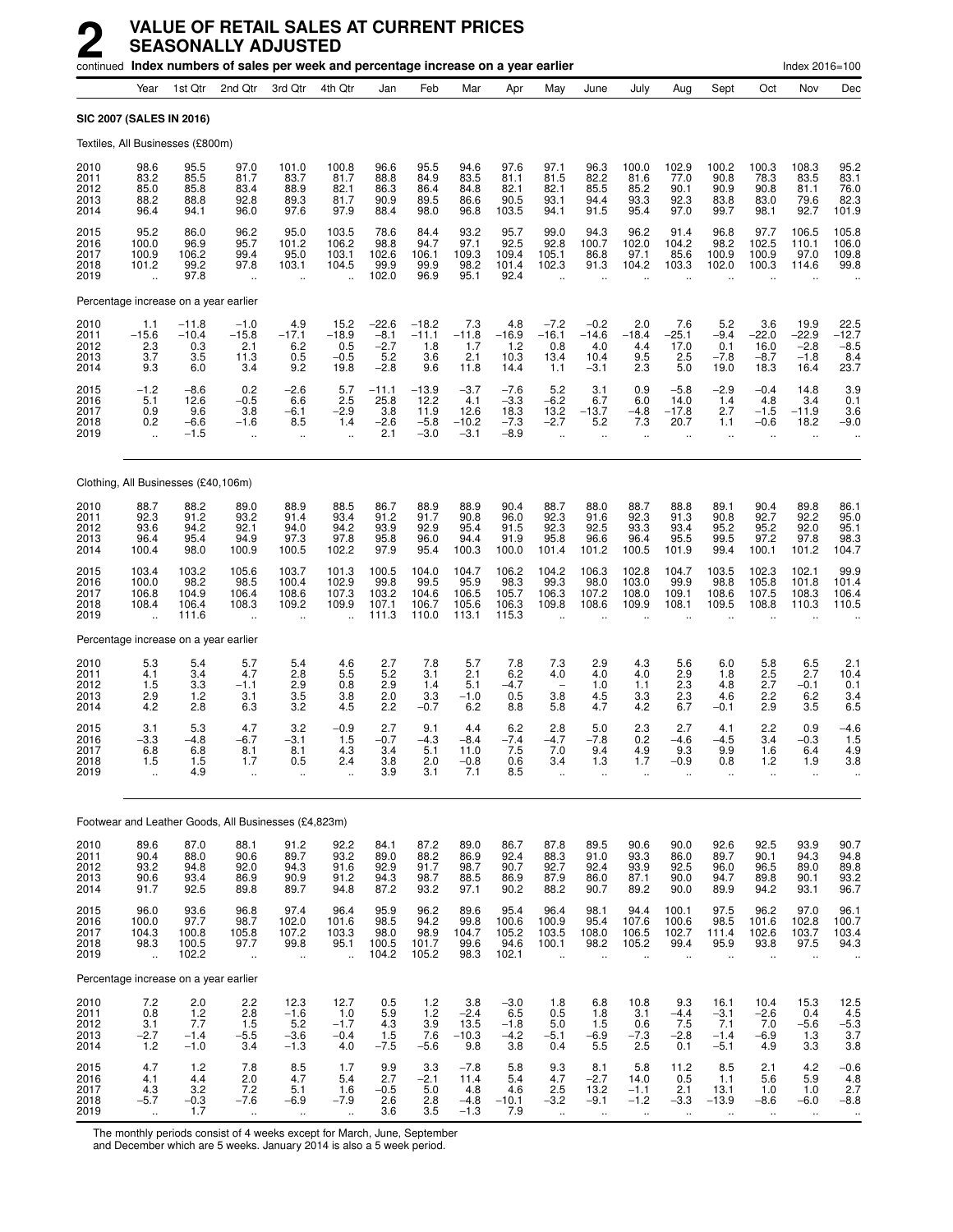|                                      |                                                     | continued Index numbers of sales per week and percentage increase on a year earlier |                                                                |                                               |                                                                          |                                                 |                                              |                                          |                                            |                                                     |                                                               |                                                     |                                                        |                                                            |                                               | Index 2016=100                                             |                                                     |
|--------------------------------------|-----------------------------------------------------|-------------------------------------------------------------------------------------|----------------------------------------------------------------|-----------------------------------------------|--------------------------------------------------------------------------|-------------------------------------------------|----------------------------------------------|------------------------------------------|--------------------------------------------|-----------------------------------------------------|---------------------------------------------------------------|-----------------------------------------------------|--------------------------------------------------------|------------------------------------------------------------|-----------------------------------------------|------------------------------------------------------------|-----------------------------------------------------|
|                                      | Year                                                | 1st Qtr                                                                             | 2nd Qtr                                                        | 3rd Qtr                                       | 4th Qtr                                                                  | Jan                                             | Feb                                          | Mar                                      | Apr                                        | May                                                 | June                                                          | July                                                | Aug                                                    | Sept                                                       | Oct                                           | Nov                                                        | Dec                                                 |
|                                      |                                                     | <b>SIC 2007 (SALES IN 2016)</b>                                                     |                                                                |                                               |                                                                          |                                                 |                                              |                                          |                                            |                                                     |                                                               |                                                     |                                                        |                                                            |                                               |                                                            |                                                     |
|                                      |                                                     | Household Goods Stores, All Businesses (£32,674m)                                   |                                                                |                                               |                                                                          |                                                 |                                              |                                          |                                            |                                                     |                                                               |                                                     |                                                        |                                                            |                                               |                                                            |                                                     |
| 2010<br>2011<br>2012<br>2013<br>2014 | 95.3<br>92.7<br>92.3<br>89.1<br>93.9                | 94.9<br>93.3<br>92.4<br>88.1<br>92.6                                                | 96.9<br>92.5<br>94.4<br>90.0<br>93.1                           | 96.0<br>92.6<br>91.2<br>88.4<br>94.3          | 93.1<br>92.3<br>91.3<br>89.9<br>95.7                                     | 87.4<br>93.5<br>91.2<br>87.8<br>93.5            | 98.0<br>93.1<br>91.3<br>91.0<br>92.0         | 98.4<br>93.4<br>94.1<br>85.9<br>92.1     | 96.6<br>92.7<br>94.6<br>88.1<br>92.1       | 97.7<br>92.1<br>94.4<br>92.2<br>91.9                | 96.7<br>92.6<br>94.4<br>89.8<br>95.0                          | 96.8<br>92.8<br>92.6<br>89.3<br>93.2                | 96.8<br>92.0<br>90.7<br>86.5<br>95.6                   | 94.8<br>92.9<br>90.5<br>89.0<br>94.1                       | 93.4<br>94.4<br>90.6<br>88.9<br>95.4          | 92.4<br>91.4<br>92.6<br>87.7<br>95.0                       | 93.6<br>91.4<br>90.9<br>92.4<br>96.4                |
| 2015<br>2016<br>2017<br>2018<br>2019 | 99.0<br>100.0<br>101.8<br>108.1                     | 97.6<br>100.4<br>100.4<br>104.7<br>104.8                                            | 99.4<br>99.3<br>102.4<br>108.4                                 | 100.3<br>98.7<br>101.7<br>109.5<br>ä,         | 98.6<br>101.6<br>102.5<br>109.9                                          | 96.6<br>102.0<br>99.2<br>103.4<br>103.4         | 96.8<br>101.9<br>101.0<br>105.5<br>104.7     | 99.1<br>97.8<br>101.0<br>105.2<br>105.9  | 99.5<br>98.0<br>106.1<br>108.6<br>102.8    | 99.4<br>101.9<br>99.5<br>108.6                      | 99.2<br>98.4<br>101.7<br>108.1                                | 102.3<br>101.6<br>103.5<br>105.5                    | 98.2<br>97.4<br>99.9<br>111.0                          | 100.3<br>97.4<br>101.7<br>111.5                            | 98.2<br>101.1<br>104.0<br>109.3               | 99.1<br>103.4<br>103.4<br>112.2                            | 98.6<br>100.5<br>100.7<br>108.4                     |
|                                      |                                                     | Percentage increase on a year earlier                                               |                                                                |                                               |                                                                          |                                                 |                                              |                                          |                                            |                                                     |                                                               |                                                     |                                                        |                                                            |                                               |                                                            |                                                     |
| 2010<br>2011<br>2012<br>2013<br>2014 | $-3.3$<br>$-2.7$<br>$-0.4$<br>$-3.5$<br>5.4         | $-1.7$<br>$-1.7$<br>$-1.1$<br>$-4.6$<br>5.1                                         | 0.5<br>$-4.6$<br>2.1<br>$-4.7$<br>3.5                          | $-3.3$<br>$-3.6$<br>$-1.5$<br>$-3.1$<br>6.7   | $-8.6$<br>$-0.9$<br>$-1.1$<br>$-1.6$<br>6.4                              | $-11.3$<br>7.0<br>$-2.5$<br>$-3.7$<br>6.4       | 2.1<br>$-5.0$<br>$-1.9$<br>$-0.3$<br>1.1     | $3.3 - 5.2$<br>0.8<br>$-8.7$<br>7.1      | 0.3<br>$-4.0$<br>2.0<br>$-6.9$<br>4.6      | 1.0<br>$-5.7$<br>2.5<br>$-2.2$<br>$-0.4$            | 0.3<br>$-4.2$<br>2.0<br>$-4.9$<br>5.7                         | $-1.6$<br>$-4.2$<br>$-0.3$<br>$-3.5$<br>4.4         | $-3.2$<br>$-5.0$<br>$-1.4$<br>$-4.6$<br>10.5           | $-4.8$<br>$-2.0$<br>$-2.5$<br>$-1.6$<br>5.7                | $-7.7$<br>1.1<br>$-4.0$<br>$-1.9$<br>7.3      | $-8.6$<br>$-1.1$<br>1.3<br>$-5.2$<br>8.2                   | $-9.2$<br>$-2.3$<br>$-0.6$<br>1.7<br>4.4            |
| 2015<br>2016<br>2017<br>2018<br>2019 | 5.4<br>1.0<br>1.8<br>6.3                            | 5.5<br>2.8<br>$\overline{\phantom{a}}$<br>4.3                                       | 6.7<br>$\qquad \qquad -$<br>3.1<br>5.9<br>$\ddot{\phantom{a}}$ | 6.3<br>$-1.6$<br>3.1<br>7.7<br>$\ddotsc$      | 3.1<br>3.0<br>0.9<br>7.1<br>$\ddot{\phantom{1}}$                         | 3.3<br>5.6<br>$-2.8$<br>4.3<br>0.1              | $\frac{5.2}{5.3}$<br>$-1.0$<br>4.5<br>$-0.8$ | 7.6<br>$-1.3$<br>3.3<br>4.2<br>0.6       | 8.0<br>$-1.6$<br>8.3<br>2.4<br>$-5.4$      | 8.2<br>2.5<br>$-2.4$<br>9.2<br>$\ddot{\phantom{a}}$ | 4.5<br>$-0.9$<br>3.4<br>6.3<br>$\ddot{\phantom{1}}$           | 9.8<br>$-0.7$<br>1.9<br>1.9<br>$\ddot{\phantom{a}}$ | 2.7<br>$-0.9$<br>2.6<br>11.1<br>ä,                     | 6.6<br>$-2.9$<br>4.4<br>9.7<br>ä,                          | 2.9<br>3.0<br>2.8<br>5.2<br>$\ddotsc$         | 4.3<br>4.4<br>$\overline{\phantom{a}}$<br>8.5<br>$\ddotsc$ | 2.3<br>1.9<br>0.2<br>7.7<br>$\ddot{\phantom{0}}$    |
|                                      |                                                     | Furniture, Lighting etc. All Businesses (£13,671m)                                  |                                                                |                                               |                                                                          |                                                 |                                              |                                          |                                            |                                                     |                                                               |                                                     |                                                        |                                                            |                                               |                                                            |                                                     |
| 2010<br>2011<br>2012<br>2013<br>2014 | 74.5<br>76.8<br>80.4<br>81.1<br>87.7                | 74.3<br>77.8<br>76.8<br>80.6<br>84.7                                                | 74.6<br>74.2<br>84.4<br>81.6<br>85.5                           | 74.0<br>78.0<br>80.0<br>79.1<br>89.4          | 75.3<br>77.3<br>80.3<br>83.2<br>91.4                                     | 68.2<br>77.4<br>74.8<br>80.2<br>84.8            | 78.1<br>80.6<br>75.7<br>81.5<br>84.8         | 76.2<br>75.9<br>79.2<br>80.1<br>84.4     | 75.4<br>71.5<br>83.4<br>78.4<br>84.5       | 76.0<br>74.2<br>82.4<br>85.0<br>83.7                | 72.8<br>76.3<br>86.8<br>81.3<br>87.7                          | 73.4<br>76.8<br>80.9<br>81.9<br>88.3                | 74.9<br>77.2<br>79.7<br>74.6<br>89.9                   | 73.8<br>79.7<br>79.5<br>80.5<br>89.8                       | 74.9<br>78.1<br>81.7<br>81.2<br>91.6          | 75.3<br>77.6<br>79.6<br>81.2<br>91.1                       | 75.5<br>76.5<br>79.8<br>86.4<br>91.6                |
| 2015<br>2016<br>2017<br>2018<br>2019 | 97.4<br>100.0<br>102.8<br>108.2<br>÷.               | 94.1<br>102.6<br>98.6<br>106.9<br>107.3                                             | 99.2<br>99.5<br>103.5<br>106.5                                 | 99.0<br>98.0<br>102.8<br>109.1                | 97.4<br>99.9<br>106.3<br>110.4                                           | 92.4<br>103.5<br>97.0<br>110.1<br>105.4         | 92.3<br>102.5<br>97.7<br>108.9<br>109.3      | 96.8<br>101.8<br>100.6<br>102.7<br>107.3 | 98.3<br>101.9<br>106.7<br>106.1<br>106.4   | 99.3<br>101.6<br>100.6<br>107.1                     | 100.0<br>95.9<br>103.2<br>106.4                               | 104.0<br>96.0<br>104.9<br>102.6                     | 94.2<br>99.7<br>99.3<br>111.5                          | 98.8<br>98.3<br>104.0<br>112.4                             | 96.1<br>99.9<br>107.3<br>107.8                | 96.6<br>100.8<br>107.7<br>112.0                            | 99.1<br>99.2<br>104.5<br>111.3                      |
|                                      |                                                     | Percentage increase on a year earlier                                               |                                                                |                                               |                                                                          |                                                 |                                              |                                          |                                            |                                                     |                                                               |                                                     |                                                        |                                                            |                                               |                                                            |                                                     |
| 2010<br>2011<br>2012<br>2013<br>2014 | $-4.2$<br>3.1<br>4.6<br>0.9<br>8.1                  | 1.0<br>4.7<br>$-1.3$<br>4.9<br>5.1                                                  | $-1.4$<br>$-0.5$<br>13.7<br>$-3.3$<br>4.8                      | $-8.4$<br>5.5<br>2.5<br>$-1.1$<br>13.0        | $-7.4$<br>2.7<br>3.9<br>3.6<br>9.9                                       | $-11.7$<br>13.4<br>$-3.3$<br>7.2<br>5.7         | 8.5<br>3.2<br>$-6.0$<br>7.6<br>4.0           | 5.8<br>$-0.3$<br>4.3<br>1.1<br>5.4       | 0.7<br>$-5.2$<br>16.6<br>$-6.0$<br>7.8     | 0.2<br>$-2.3$<br>11.0<br>3.2<br>$-1.5$              | $-4.4$<br>4.8<br>13.8<br>$-6.3$<br>7.9                        | $-8.5$<br>4.7<br>5.3<br>1.2<br>7.9                  | $-7.9$<br>3.0<br>3.2<br>$-6.3$<br>20.4                 | $-8.8$<br>8.1<br>$-0.2$<br>1.3<br>11.6                     | $-8.1$<br>$4.2\,$<br>4.7<br>$-0.6$<br>12.8    | $-8.6$<br>$3.0\,$<br>2.5<br>2.1<br>12.2                    | $-5.9$<br>$\overline{1.3}$<br>4.3<br>8.3<br>5.9     |
| 2015<br>2016<br>2017<br>2018<br>2019 | 11.1<br>2.7<br>2.8<br>5.3                           | 11.1<br>9.0<br>$-3.9$<br>8.4<br>0.4                                                 | 16.1<br>0.3<br>4.0<br>3.0<br>$\ddotsc$                         | 10.7<br>$-1.0$<br>4.9<br>6.1<br>$\ldots$      | 6.5<br>2.6<br>6.4<br>3.9                                                 | 8.9<br>12.1<br>$-6.3$<br>13.6<br>$-4.3$         | 8.9<br>11.0<br>$-4.7$<br>11.5<br>0.3         | 14.7<br>5.2<br>$-1.2$<br>2.1<br>4.5      | 16.4<br>3.7<br>4.7<br>$-0.5$<br>0.3        | 18.5<br>2.4<br>$-1.0$<br>6.5                        | 13.9<br>$-4.1$<br>7.7<br>3.1<br>Ω.                            | 17.7<br>$-7.7$<br>9.3<br>-2.2                       | 4.9<br>5.8<br>$-0.4$<br>12.2<br>$\ddot{\phantom{a}}$   | 10.0<br>$-0.5$<br>5.7<br>8.1<br>$\ddot{\phantom{0}}$       | 4.9<br>4.0<br>7.4<br>0.4<br>$\ldots$          | 6.1<br>4.3<br>6.8<br>4.0<br>                               | 8.2<br>0.1<br>5.3<br>6.5<br>$\ddotsc$               |
|                                      |                                                     | Electrical Household Appliances, All Businesses (£6,287m)                           |                                                                |                                               |                                                                          |                                                 |                                              |                                          |                                            |                                                     |                                                               |                                                     |                                                        |                                                            |                                               |                                                            |                                                     |
| 2010<br>2011<br>2012<br>2013<br>2014 | 129.7<br>117.5<br>116.9<br>96.4<br>100.1            | 125.1<br>121.2<br>122.6<br>95.2<br>99.5                                             | 132.9<br>$\frac{114.9}{121.5}$<br>96.5<br>101.6                | 132.8<br>117.7<br>114.3<br>96.9<br>99.6       | 128.0<br>116.1<br>109.3<br>97.1<br>99.9                                  | 110.8<br>$\frac{126.7}{125.3}$<br>91.1<br>100.0 | 131.4<br>117.1<br>121.1<br>99.2<br>98.8      | 131.6<br>120.1<br>121.6<br>95.3<br>99.6  | 123.6<br>111.6<br>123.8<br>98.3<br>101.6   | 134.0<br>117.7<br>122.9<br>96.2<br>100.4            | 139.5<br>115.4<br>118.5<br>95.4<br>102.7                      | 135.9<br>$\frac{13.2}{121.7}$<br>92.7<br>98.1       | 132.3<br>117.6<br>112.6<br>98.0<br>100.0               | 130.7<br>121.5<br>109.7<br>99.3<br>100.4                   | 129.4<br>124.9<br>109.9<br>95.1<br>102.6      | 126.8<br>111.2<br>115.0<br>94.5<br>96.1                    | 127.9<br>$\frac{113.1}{104.3}$<br>100.9<br>100.8    |
| 2015<br>2016<br>2017<br>2018<br>2019 | 103.4<br>100.0<br>107.1<br>109.1<br>$\ddotsc$       | 103.7<br>98.2<br>105.8<br>108.1<br>112.1                                            | 102.7<br>99.5<br>105.9<br>109.8<br>$\ddot{\phantom{a}}$        | 103.6<br>100.3<br>108.3<br>109.8<br>$\ddotsc$ | 103.8<br>102.0<br>108.5<br>108.6                                         | 101.7<br>100.6<br>104.4<br>108.5<br>104.8       | 105.2<br>98.4<br>105.7<br>107.8<br>106.9     | 104.0<br>96.2<br>107.0<br>108.2<br>122.0 | 101.8<br>90.3<br>105.9<br>112.1<br>108.1   | 104.4<br>105.6<br>103.8<br>109.7                    | 102.1<br>102.1<br>107.6<br>108.2                              | 106.1<br>102.0<br>108.1<br>108.4                    | 102.7<br>96.3<br>109.1<br>110.5                        | 102.3<br>102.2<br>107.9<br>110.4                           | 102.8<br>101.1<br>108.9<br>109.6              | 106.1<br>101.1<br>111.4<br>115.1                           | 102.9<br>103.3<br>105.9<br>102.5                    |
|                                      |                                                     | Percentage increase on a year earlier                                               |                                                                |                                               |                                                                          |                                                 |                                              |                                          |                                            |                                                     |                                                               |                                                     |                                                        |                                                            |                                               |                                                            |                                                     |
| 2010<br>2011<br>2012<br>2013<br>2014 | $-1.0$<br>$-9.4$<br>$-0.5$<br>$-17.5$<br>3.9        | $-1.7$<br>$-3.1$<br>1.2<br>$-22.3$<br>4.5                                           | 4.6<br>$-13.5$<br>5.7<br>$-20.5$<br>5.3                        | $-0.7$<br>$-11.3$<br>$-2.9$<br>$-15.3$<br>2.8 | $-6.0$<br>$-9.3$<br>$-5.9$<br>$-11.2$<br>2.9                             | $-12.8$<br>14.4<br>$-1.1$<br>$-27.3$<br>9.8     | 0.2<br>$-10.8$<br>3.4<br>$-18.1$<br>$-0.5$   | 5.8<br>$-8.8$<br>$1.3 - 21.7$<br>4.5     | $-3.7$<br>$-9.7$<br>10.9<br>$-20.6$<br>3.4 | 4.7<br>$-12.2$<br>$4.4\,$<br>$-21.7$<br>4.4         | 11.4<br>$-17.3$<br>2.7<br>$-19.5$<br>7.6                      | 1.3<br>$-16.7$<br>7.5<br>$-23.8$<br>5.8             | $-1.2$<br>$-11.1$<br>$-4.2$<br>$-13.0$<br>2.1          | $-2.0$<br>$-7.1$<br>$-9.7$<br>$-9.5$<br>1.1                | $-4.8$<br>$-3.5$<br>$-12.0$<br>$-13.5$<br>7.9 | $-7.0$<br>$-12.3$<br>$-17.9$<br>1.7                        | $-6.2$<br>$-11.6$<br>$-7.8$<br>$-3.3$               |
| 2015<br>2016<br>2017<br>2018<br>2019 | 3.3<br>$-3.3$<br>7.1<br>1.8<br>$\ddot{\phantom{1}}$ | 4.2<br>$-5.2$<br>7.7<br>2.2<br>3.6                                                  | 1.0<br>-3.1<br>6.5<br>3.7<br>$\sim$                            | 4.0<br>$-3.2$<br>8.0<br>1.4<br>$\ddotsc$      | 3.9<br>$-1.8$<br>6.4<br>$\overline{\phantom{0}}$<br>$\ddot{\phantom{1}}$ | 1.7<br>$-1.1$<br>3.8<br>3.8<br>$-3.4$           | 6.5<br>$-6.4$<br>7.4<br>2.0<br>$-0.8$        | 4.4<br>$-7.5$<br>11.3<br>1.1<br>12.8     | 0.2<br>$-11.3$<br>17.3<br>5.8<br>$-3.6$    | 3.9<br>1.1<br>$-1.7$<br>5.7<br>$\ddot{\phantom{1}}$ | $-0.6$<br>$\overline{\phantom{0}}$<br>5.5<br>0.5<br>$\ddotsc$ | 8.2<br>$-3.9$<br>6.0<br>0.3<br>$\ddot{\phantom{1}}$ | 2.6<br>$-6.2$<br>$13.\overline{3}$<br>1.3<br>$\ddotsc$ | 1.9<br>$-0.1$<br>5.6<br>2.3<br>$\mathcal{L}_{\mathcal{F}}$ | 0.2<br>$-1.6$<br>7.6<br>0.6<br>$\sim$         | 10.4<br>$-4.6$<br>10.2<br>3.3<br>$\ddot{\phantom{1}}$      | 2.0<br>0.4<br>2.5<br>$-3.2$<br>$\ddot{\phantom{0}}$ |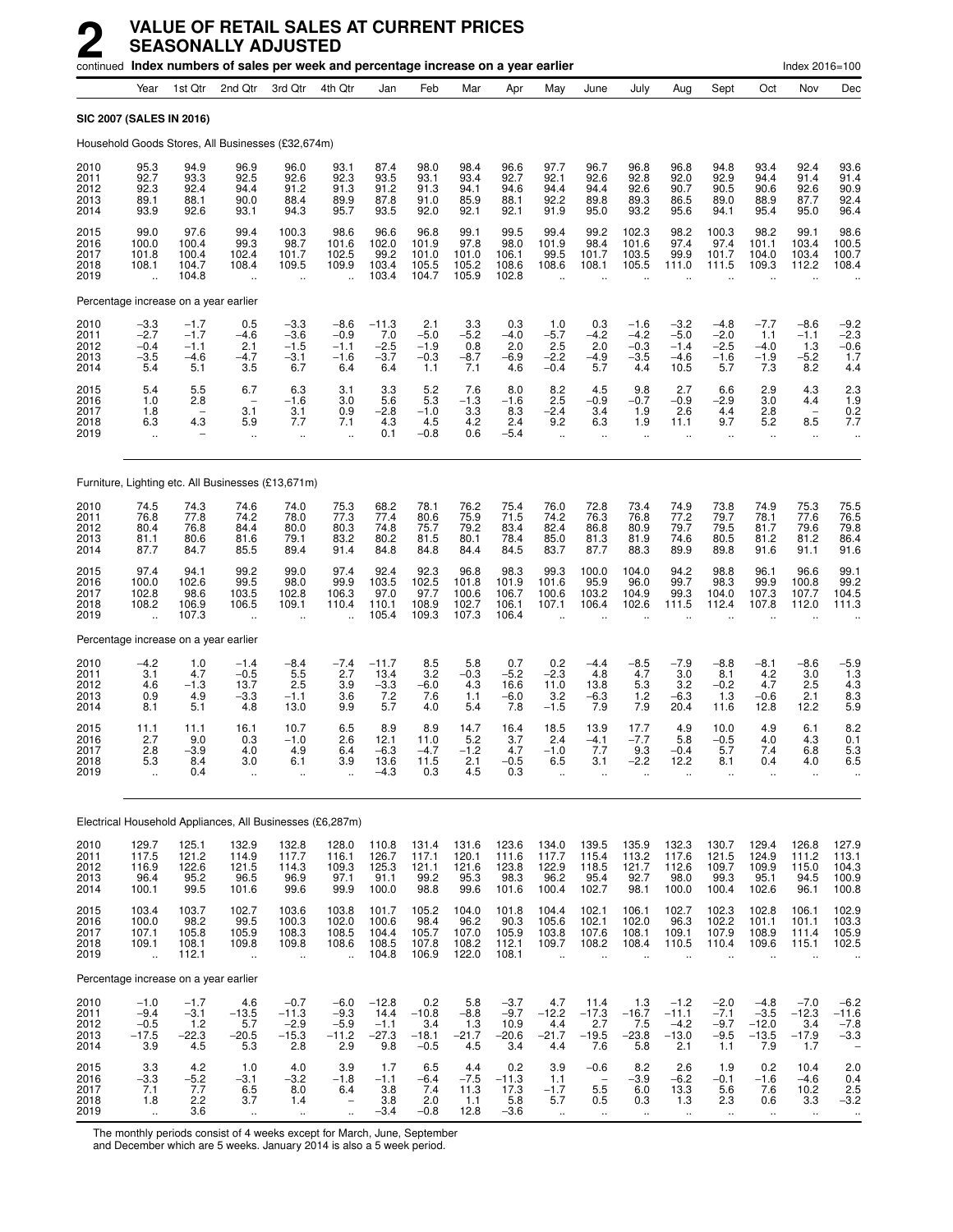| continued Index numbers of sales per week and percentage increase on a year earlier |                                                        |                                                     |                                                       |                                                            |                                                  |                                                   |                                                    |                                                   |                                                  |                                                           |                                                             |                                                    |                                                         |                                                          |                                                   | Index 2016=100                                       |                                                   |
|-------------------------------------------------------------------------------------|--------------------------------------------------------|-----------------------------------------------------|-------------------------------------------------------|------------------------------------------------------------|--------------------------------------------------|---------------------------------------------------|----------------------------------------------------|---------------------------------------------------|--------------------------------------------------|-----------------------------------------------------------|-------------------------------------------------------------|----------------------------------------------------|---------------------------------------------------------|----------------------------------------------------------|---------------------------------------------------|------------------------------------------------------|---------------------------------------------------|
|                                                                                     | Year                                                   | 1st Qtr                                             | 2nd Qtr                                               | 3rd Qtr                                                    | 4th Qtr                                          | Jan                                               | Feb                                                | Mar                                               | Apr                                              | May                                                       | June                                                        | July                                               | Aug                                                     | Sept                                                     | Oct                                               | Nov                                                  | Dec                                               |
| <b>SIC 2007 (SALES IN 2016)</b>                                                     |                                                        |                                                     |                                                       |                                                            |                                                  |                                                   |                                                    |                                                   |                                                  |                                                           |                                                             |                                                    |                                                         |                                                          |                                                   |                                                      |                                                   |
| Hardware, Paints and Glass, All Businesses (£11,713m)                               |                                                        |                                                     |                                                       |                                                            |                                                  |                                                   |                                                    |                                                   |                                                  |                                                           |                                                             |                                                    |                                                         |                                                          |                                                   |                                                      |                                                   |
| 2010<br>2011<br>2012<br>2013<br>2014                                                | 92.9<br>91.9<br>88.0<br>92.4<br>96.7                   | 94.5<br>89.9<br>89.1<br>89.5<br>96.6                | 95.3<br>96.0<br>86.3<br>94.8<br>96.4                  | 94.7<br>90.4<br>86.8<br>93.2<br>96.1                       | 87.2<br>91.2<br>89.8<br>92.3<br>97.6             | 89.4<br>87.8<br>87.7<br>90.8<br>98.6              | 94.8<br>88.1<br>87.9<br>94.1<br>95.0               | 98.4<br>93.0<br>91.1<br>84.7<br>96.0              | 98.0<br>101.5<br>85.9<br>92.2<br>95.1            | 95.0<br>93.7<br>87.4<br>96.9<br>95.9                      | 93.4<br>93.4<br>85.8<br>95.1<br>98.0                        | 95.1<br>94.8<br>85.2<br>95.1<br>94.9               | 95.6<br>90.2<br>86.7<br>92.7<br>99.0                    | 93.5<br>87.1<br>88.1<br>92.1<br>94.7                     | 87.8<br>91.5<br>85.8<br>93.2<br>94.9              | 85.6<br>90.7<br>91.2<br>90.5<br>98.2                 | 87.9<br>91.2<br>91.9<br>93.0<br>99.4              |
| 2015<br>2016<br>2017<br>2018<br>2019                                                | 97.9<br>100.0<br>98.1<br>108.4<br>ü.                   | 98.0<br>98.3<br>99.7<br>100.7<br>100.2              | 97.1<br>98.7<br>99.8<br>110.8<br>$\ddot{\phantom{a}}$ | 99.5<br>99.0<br>97.6<br>110.7                              | 97.0<br>104.0<br>95.5<br>111.5                   | 98.4<br>100.5<br>99.2<br>92.9<br>102.4            | 97.2<br>102.3<br>101.8<br>100.8<br>100.4           | 98.2<br>93.3<br>98.4<br>106.9<br>98.3             | 98.4<br>96.6<br>106.7<br>110.4<br>95.5           | 96.3<br>99.9<br>95.9<br>111.2                             | 96.7<br>99.3<br>97.3<br>110.7                               | 98.1<br>108.6<br>100.0<br>108.1                    | 99.8<br>95.5<br>96.2<br>111.6                           | 100.3<br>94.1<br>96.8<br>112.1                           | 97.7<br>103.3<br>98.1<br>112.3                    | 98.1<br>108.3<br>94.8<br>112.3                       | 95.5<br>101.2<br>93.9<br>110.2                    |
| Percentage increase on a year earlier                                               |                                                        |                                                     |                                                       |                                                            |                                                  |                                                   |                                                    |                                                   |                                                  |                                                           |                                                             |                                                    |                                                         |                                                          |                                                   |                                                      |                                                   |
| 2010<br>2011<br>2012<br>2013<br>2014                                                | $-3.6$<br>$-1.1$<br>$-4.2$<br>5.0<br>4.6               | $-1.4$<br>$-4.9$<br>$-0.9$<br>0.4<br>8.0            | $-0.1$<br>0.7<br>$-10.1$<br>9.8<br>1.8                | $-0.1$<br>$-4.5$<br>$-4.0$<br>7.4<br>3.1                   | $-12.3$<br>4.6<br>$-1.5$<br>2.7<br>5.8           | $-6.9$<br>$-1.8$<br>$-0.1$<br>3.5<br>8.6          | 0.6<br>$-7.0$<br>$-0.3$<br>7.0<br>1.0              | $1.5 - 5.5$<br>$-2.1$<br>$-7.0$<br>13.3           | 2.3<br>$3.\overline{6}$<br>$-15.3$<br>7.4<br>3.1 | $-0.6$<br>$-1.4$<br>$-6.8$<br>10.9<br>$-1.1$              | $-1.6$<br>$\overline{\phantom{a}}$<br>$-8.1$<br>10.8<br>3.1 | $^{2.6}_{-0.3}$<br>$-10.2$<br>11.7<br>$-0.2$       | $-0.1$<br>$-5.7$<br>$-3.8$<br>6.8<br>6.9                | $-2.1$<br>$-6.9$<br>1.2<br>$\frac{4.5}{2.9}$             | $-10.1$<br>4.2<br>$-6.2$<br>8.6<br>1.8            | $-10.7$<br>6.0<br>0.5<br>$-0.8$<br>8.6               | $^{-15.2}_{3.8}$<br>0.8<br>1.2<br>6.8             |
| 2015<br>2016<br>2017<br>2018<br>2019                                                | 1.2<br>2.2<br>$-1.9$<br>10.5                           | 1.4<br>0.3<br>1.4<br>1.0<br>$-0.5$                  | 0.7<br>1.6<br>1.1<br>11.0<br>$\ddot{\phantom{a}}$     | 3.5<br>$-0.5$<br>$-1.4$<br>13.4<br>$\ddot{\phantom{a}}$    | $-0.7$<br>7.2<br>$-8.2$<br>16.8                  | $-0.2$<br>2.1<br>$-1.4$<br>$-6.4$<br>10.2         | 2.3<br>5.2<br>$-0.5$<br>$-1.0$<br>$-0.4$           | 2.3<br>$-5.0$<br>5.5<br>8.6<br>$-8.1$             | 3.5<br>$-1.8$<br>10.5<br>3.4<br>$-13.5$          | 0.4<br>3.8<br>$-4.0$<br>16.0                              | $-1.3$<br>2.7<br>$-2.0$<br>13.8                             | 3.4<br>10.7<br>$-7.9$<br>8.1                       | 0.8<br>$-4.3$<br>0.7<br>16.1                            | 5.9<br>$-6.2$<br>2.9<br>15.8                             | 3.0<br>5.7<br>$-5.0$<br>14.5                      | $-0.2$<br>10.4<br>$-12.5$<br>18.5                    | $-3.9$<br>5.9<br>$-7.2$<br>17.3                   |
| Music and video recordings and equipment, All Businesses (£1,002m)                  |                                                        |                                                     |                                                       |                                                            |                                                  |                                                   |                                                    |                                                   |                                                  |                                                           |                                                             |                                                    |                                                         |                                                          |                                                   |                                                      |                                                   |
| 2010<br>2011<br>2012<br>2013<br>2014                                                | 189.1<br>162.7<br>151.9<br>112.8<br>106.3              | 190.8<br>170.6<br>153.5<br>129.6<br>108.9           | 195.6<br>160.0<br>156.9<br>109.1<br>105.3             | 182.3<br>158.7<br>150.8<br>104.4<br>106.9                  | 187.7<br>161.6<br>146.4<br>108.0<br>103.9        | 178.2<br>173.0<br>142.3<br>136.6<br>111.6         | 199.0<br>171.1<br>156.8<br>132.8<br>112.4          | 194.4<br>168.2<br>159.8<br>121.5<br>103.5         | 199.7<br>162.1<br>166.0<br>107.8<br>102.9        | 196.2<br>155.6<br>160.2<br>111.1<br>102.7                 | 192.0<br>162.0<br>147.0<br>108.5<br>109.4                   | 192.0<br>159.6<br>155.2<br>101.3<br>109.6          | 188.0<br>155.9<br>149.9<br>106.1<br>106.6               | 170.0<br>160.3<br>148.1<br>105.6<br>104.9                | 183.5<br>160.2<br>147.2<br>106.0<br>109.0         | 187.9<br>162.4<br>146.0<br>103.2<br>102.7            | 190.7<br>161.9<br>146.0<br>113.6<br>100.8         |
| 2015<br>2016<br>2017<br>2018<br>2019                                                | 104.9<br>100.0<br>96.2<br>97.6<br>$\ddot{\phantom{a}}$ | 104.2<br>108.1<br>99.7<br>101.1<br>77.9             | 107.1<br>103.4<br>95.8<br>98.1                        | 106.5<br>94.0<br>93.2<br>99.3<br>$\ddot{\phantom{a}}$      | 102.0<br>94.5<br>96.1<br>91.7                    | 101.1<br>107.8<br>95.6<br>102.1<br>81.3           | 100.8<br>112.7<br>106.5<br>99.1<br>77.9            | 109.5<br>104.6<br>97.4<br>102.0<br>75.1           | 114.8<br>107.7<br>92.3<br>99.8<br>104.8          | 106.7<br>106.0<br>98.5<br>93.2                            | 101.2<br>97.9<br>96.4<br>100.6                              | 105.4<br>94.2<br>98.4<br>97.6                      | 106.1<br>94.1<br>94.2<br>100.5                          | 107.7<br>93.7<br>88.2<br>99.7                            | 102.9<br>92.9<br>96.0<br>94.1                     | 100.3<br>97.0<br>96.0<br>95.6                        | 102.6<br>93.9<br>96.2<br>86.7                     |
| Percentage increase on a year earlier                                               |                                                        |                                                     |                                                       |                                                            |                                                  |                                                   |                                                    |                                                   |                                                  |                                                           |                                                             |                                                    |                                                         |                                                          |                                                   |                                                      |                                                   |
| 2010<br>2011<br>2012<br>2013<br>2014                                                | $-6.7$<br>$-14.0$<br>$-6.6$<br>$-25.7$<br>$-5.8$       | $-15.1$<br>$-10.6$<br>$-10.0$<br>$-15.5$<br>$-16.0$ | $-2.5$<br>$-18.2$<br>$-1.9$<br>$-30.5$<br>$-3.4$      | $-4.0$<br>$-12.9$<br>$-5.0$<br>$-30.8$<br>2.3              | $-4.0$<br>$-13.9$<br>$-9.4$<br>$-26.2$<br>$-3.8$ | $-25.8$<br>$-2.9$<br>$-17.7$<br>$-4.0$<br>$-18.3$ | $-12.1$<br>$-14.0$<br>$-8.4$<br>$-15.3$<br>$-15.4$ | $-8.1$<br>$-13.5$<br>$-5.0$<br>$-24.0$<br>$-14.8$ | 2.6<br>$-18.8$<br>2.4<br>$-35.1$<br>$-4.5$       | $-1.4$<br>$-20.7$<br>2.9<br>$-30.6$<br>$-7.6$             | $-7.2$<br>$-15.7$<br>$-9.2$<br>$-26.2$<br>0.8               | 0.9<br>$-16.9$<br>$-2.8$<br>$-34.7$<br>8.2         | $-2.1$<br>$-17.1$<br>$-3.8$<br>$-29.2$<br>0.5           | $-9.6$<br>$-5.7$<br>$-7.6$<br>$-28.7$<br>$-0.7$          | $-4.5$<br>$-12.7$<br>$-8.1$<br>$-28.0$<br>2.8     | $-3.1$<br>$-13.6$<br>$-10.1$<br>$-29.3$<br>$-0.4$    | $-4.4$<br>$-15.1$<br>$-9.8$<br>$-22.2$<br>$-11.3$ |
| 2015<br>2016<br>2017<br>2018<br>2019                                                | $-1.3$<br>$-4.7$<br>$-3.8$<br>1.4                      | $-4.3$<br>3.7<br>$-7.8$<br>1.5<br>$-23.0$           | 1.6<br>$-3.4$<br>$-7.4$<br>2.4<br>$\mathbf{r}$        | $-0.3$<br>$-11.8$<br>$-0.8$<br>6.5<br>$\ddot{\phantom{a}}$ | $-1.8$<br>$-7.3$<br>1.6<br>$-4.5$                | $-9.4$<br>6.6<br>$-11.3$<br>6.8<br>$-20.4$        | $-10.3$<br>11.8<br>$-5.5$<br>$-7.0$<br>$-21.4$     | 5.8<br>$-4.5$<br>$-6.9$<br>4.7<br>$-26.3$         | 11.5<br>$-6.1$<br>$-14.3$<br>8.1<br>5.0          | 3.9<br>$-0.6$<br>$-7.1$<br>$-5.3$<br>$\ddot{\phantom{a}}$ | $-7.5$<br>$-3.3$<br>$-1.5$<br>4.4<br>$\mathbf{r}$           | $-3.8$<br>$-10.7$<br>4.5<br>$-0.9$<br>$\mathbf{r}$ | $-0.4$<br>$-11.3$<br>0.1<br>6.7<br>$\ddot{\phantom{a}}$ | 2.6<br>$-13.0$<br>$-5.8$<br>13.0<br>$\ddot{\phantom{a}}$ | $-5.6$<br>$-9.7$<br>3.4<br>$-2.0$<br>$\mathbf{r}$ | $-2.4$<br>$-3.3$<br>$-1.0$<br>$-0.4$<br>$\mathbf{r}$ | 1.8<br>$-8.4$<br>2.4<br>$-9.9$                    |

The monthly periods consist of 4 weeks except for March, June, September

and December which are 5 weeks. January 2014 is also a 5 week period.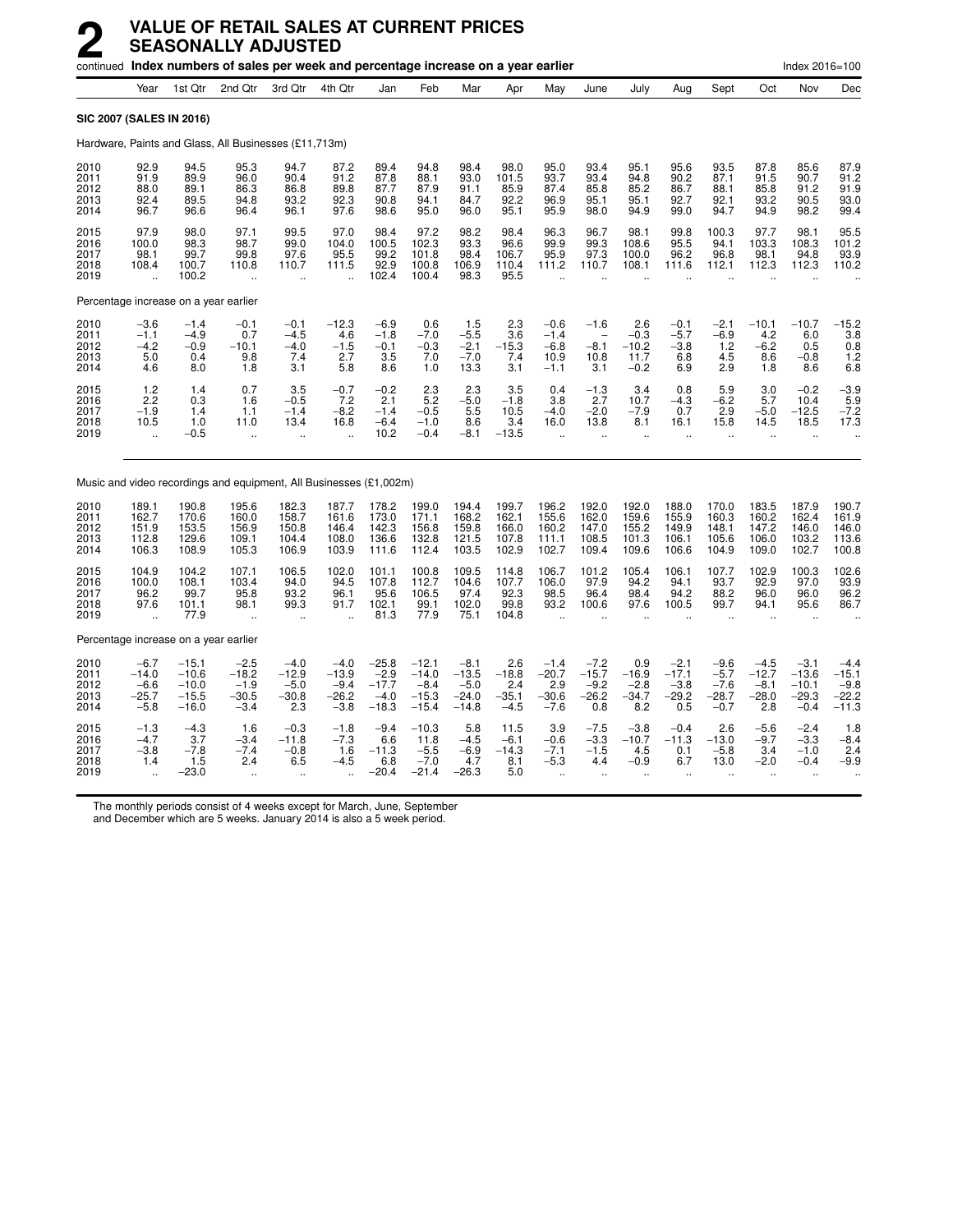|                                      |                                                         |                                           | continued Index numbers of sales per week and percentage increase on a year earlier |                                                         |                                                          |                                           |                                          |                                                      |                                              |                                                         |                                                          |                                               |                                                       |                                          |                                           | Index 2016=100                                           |                                           |
|--------------------------------------|---------------------------------------------------------|-------------------------------------------|-------------------------------------------------------------------------------------|---------------------------------------------------------|----------------------------------------------------------|-------------------------------------------|------------------------------------------|------------------------------------------------------|----------------------------------------------|---------------------------------------------------------|----------------------------------------------------------|-----------------------------------------------|-------------------------------------------------------|------------------------------------------|-------------------------------------------|----------------------------------------------------------|-------------------------------------------|
|                                      | Year                                                    | 1st Qtr                                   | 2nd Qtr                                                                             | 3rd Qtr                                                 | 4th Qtr                                                  | Jan                                       | Feb                                      | Mar                                                  | Apr                                          | May                                                     | June                                                     | July                                          | Aug                                                   | Sept                                     | Oct                                       | Nov                                                      | Dec                                       |
|                                      |                                                         | SIC 2007 (SALES IN 2016)                  |                                                                                     |                                                         |                                                          |                                           |                                          |                                                      |                                              |                                                         |                                                          |                                               |                                                       |                                          |                                           |                                                          |                                           |
|                                      |                                                         |                                           | Other Specialised Non-food Stores, All Businesses (£50,617m)                        |                                                         |                                                          |                                           |                                          |                                                      |                                              |                                                         |                                                          |                                               |                                                       |                                          |                                           |                                                          |                                           |
| 2010<br>2011<br>2012<br>2013<br>2014 | 85.7<br>86.5<br>87.3<br>89.8<br>95.5                    | 82.3<br>87.6<br>87.5<br>87.0<br>93.9      | 84.1<br>85.6<br>85.5<br>88.8<br>94.5                                                | 88.4<br>85.6<br>88.0<br>91.2<br>95.4                    | 88.0<br>87.0<br>88.0<br>92.0<br>98.3                     | 78.6<br>88.2<br>88.5<br>85.0<br>92.9      | 84.6<br>88.5<br>85.8<br>89.7<br>93.2     | 83.5<br>86.5<br>88.1<br>86.4<br>95.7                 | 83.5<br>86.1<br>84.3<br>88.3<br>91.8         | 84.0<br>86.3<br>84.7<br>88.1<br>94.2                    | 84.5<br>84.7<br>87.2<br>89.8<br>96.8                     | 89.1<br>85.1<br>86.8<br>89.1<br>95.5          | 89.7<br>85.6<br>89.5<br>89.1<br>95.4                  | 86.9<br>86.1<br>87.8<br>94.6<br>95.3     | 89.0<br>88.8<br>88.0<br>91.0<br>96.3      | 89.1<br>86.3<br>89.0<br>92.4<br>97.5                     | 86.3<br>86.2<br>87.2<br>92.3<br>100.5     |
| 2015<br>2016<br>2017<br>2018<br>2019 | 94.2<br>100.0<br>103.6<br>107.6<br>$\ddot{\phantom{a}}$ | 94.7<br>96.3<br>99.9<br>105.6<br>112.8    | 95.0<br>100.2<br>103.4<br>105.8<br>                                                 | 94.0<br>100.8<br>104.3<br>109.7<br>$\ddot{\phantom{a}}$ | 93.1<br>102.7<br>106.7<br>109.4<br>$\ddotsc$             | 93.2<br>95.8<br>100.5<br>108.0<br>110.9   | 96.0<br>96.1<br>102.8<br>106.3<br>114.1  | 94.9<br>96.8<br>97.1<br>103.1<br>113.4               | 95.0<br>100.8<br>102.6<br>105.5<br>110.1     | 95.4<br>99.0<br>102.1<br>107.0                          | 94.6<br>100.6<br>105.0<br>105.1                          | 93.1<br>101.2<br>103.4<br>107.2               | 94.1<br>99.9<br>108.6<br>111.5                        | 94.7<br>101.3<br>101.5<br>110.3          | 94.6<br>103.5<br>105.3<br>108.8           | 93.1<br>101.9<br>107.4<br>112.9                          | 92.0<br>102.8<br>107.4<br>107.2           |
|                                      |                                                         | Percentage increase on a year earlier     |                                                                                     |                                                         |                                                          |                                           |                                          |                                                      |                                              |                                                         |                                                          |                                               |                                                       |                                          |                                           |                                                          |                                           |
| 2010<br>2011<br>2012<br>2013<br>2014 | $^{2.1}_{0.9}$<br>0.9<br>2.9<br>6.4                     | 0.1<br>6.4<br>$-0.1$<br>$-0.6$<br>8.0     | 0.3<br>1.9<br>$-0.1$<br>3.8<br>6.4                                                  | 4.4<br>$-3.2$<br>2.8<br>3.7<br>4.6                      | 3.4<br>$-1.1$<br>1.1<br>4.5<br>6.9                       | -6.3<br>12.2<br>0.4<br>$-3.9$<br>9.3      | 4.5<br>4.5<br>$-3.0$<br>4.6<br>3.9       | 1.8<br>3.6<br>1.8<br>$-1.9$<br>10.7                  | $-0.6$<br>3.0<br>$-2.1$<br>4.8<br>3.9        | 1.6<br>2.7<br>$-1.8$<br>4.0<br>7.0                      | 0.3<br>2.9<br>3.0<br>7.8                                 | 4.6<br>$-4.4$<br>2.0<br>2.7<br>7.2            | 6.1<br>$-4.6$<br>4.6<br>$-0.4$<br>7.1                 | 3.0<br>$-1.0$<br>2.0<br>7.8<br>0.7       | 4.9<br>$-0.2$<br>$-0.9$<br>3.4<br>5.8     | 3.7<br>-3.1<br>3.0<br>3.9<br>5.5                         | 1.8<br>$-0.1$<br>1.1<br>5.9<br>8.8        |
| 2015<br>2016<br>2017<br>2018<br>2019 | $-1.4$<br>6.2<br>3.6<br>3.9<br>$\ddot{\phantom{1}}$     | 0.8<br>1.6<br>3.8<br>5.7<br>6.9           | 0.5<br>5.5<br>3.2<br>2.4<br>$\ddot{\phantom{a}}$                                    | $-1.5$<br>7.3<br>3.4<br>5.2<br>$\ddot{\phantom{1}}$     | $-5.3$<br>10.3<br>3.9<br>2.5<br>$\ddotsc$                | 0.3<br>2.8<br>4.9<br>7.6<br>2.6           | 3.1<br>7.0<br>3.4<br>7.3                 | $-0.8$<br>2.1<br>0.3<br>6.2<br>10.0                  | 3.4<br>6.2<br>1.8<br>2.9<br>4.3              | 1.3<br>3.7<br>3.2<br>4.7<br>$\ddotsc$                   | $-2.3$<br>6.4<br>4.4<br>0.1<br>$\ddotsc$                 | $-2.5$<br>8.7<br>2.2<br>3.7<br>$\ddotsc$      | $-1.4$<br>6.1<br>8.7<br>2.6<br>$\ldots$               | $-0.7$<br>7.0<br>0.2<br>8.7<br>$\ddotsc$ | $-1.8$<br>9.4<br>1.7<br>3.3<br>$\ddotsc$  | $-4.5$<br>9.4<br>5.4<br>5.1<br>$\ddotsc$                 | $-8.5$<br>11.8<br>4.4<br>$-0.2$           |
|                                      |                                                         |                                           | Dispensing Chemists, All Businesses (£1,153m)                                       |                                                         |                                                          |                                           |                                          |                                                      |                                              |                                                         |                                                          |                                               |                                                       |                                          |                                           |                                                          |                                           |
| 2010<br>2011<br>2012<br>2013<br>2014 | 95.6<br>100.0<br>95.4<br>98.0<br>101.1                  | 94.4<br>106.8<br>101.4<br>95.1<br>98.9    | 93.4<br>101.9<br>98.6<br>95.1<br>106.4                                              | 94.5<br>95.0<br>89.1<br>100.7<br>100.1                  | 100.1<br>96.5<br>92.6<br>101.3<br>99.4                   | 95.3<br>107.7<br>100.0<br>95.5<br>97.4    | 95.5<br>104.2<br>102.9<br>96.1<br>96.6   | 92.8<br>108.2<br>101.4<br>94.1<br>102.1              | 95.3<br>103.0<br>92.1<br>94.4<br>103.2       | 94.0<br>102.7<br>104.2<br>93.7<br>108.0                 | 91.5<br>100.4<br>99.3<br>96.7<br>107.6                   | 97.4<br>95.6<br>93.2<br>105.6<br>103.2        | 96.2<br>93.6<br>98.1<br>99.1<br>98.2                  | 90.7<br>95.6<br>78.6<br>98.1<br>99.2     | 96.3<br>100.2<br>93.4<br>98.2<br>95.7     | 100.4<br>97.6<br>92.0<br>101.8<br>98.3                   | 102.8<br>92.6<br>92.5<br>103.4<br>103.2   |
| 2015<br>2016<br>2017<br>2018<br>2019 | 92.7<br>100.0<br>114.3<br>115.9                         | 95.3<br>97.3<br>103.2<br>116.9<br>125.7   | 91.7<br>96.2<br>115.8<br>115.5<br>Ξ.                                                | 91.5<br>102.6<br>116.9<br>119.0                         | 92.4<br>103.8<br>121.2<br>112.3<br>$\ddot{\phantom{a}}$  | 94.0<br>95.8<br>103.8<br>118.3<br>124.5   | 95.5<br>98.6<br>102.5<br>117.2<br>125.6  | 96.2<br>97.5<br>103.3<br>115.6<br>126.7              | 94.9<br>98.7<br>128.6<br>120.5<br>127.6      | 91.0<br>99.0<br>101.3<br>118.6                          | 89.8<br>92.0<br>117.2<br>109.1                           | 93.1<br>97.5<br>111.9<br>120.8                | 89.3<br>102.1<br>119.3<br>123.1                       | 92.0<br>107.2<br>119.1<br>114.3          | 95.1<br>103.8<br>121.6<br>106.4           | 91.2<br>103.0<br>123.4<br>116.0                          | 91.2<br>104.4<br>119.3<br>114.1           |
|                                      |                                                         | Percentage increase on a year earlier     |                                                                                     |                                                         |                                                          |                                           |                                          |                                                      |                                              |                                                         |                                                          |                                               |                                                       |                                          |                                           |                                                          |                                           |
| 2010<br>2011<br>2012<br>2013<br>2014 | $-6.4$<br>4.7<br>$-4.6$<br>2.7<br>3.2                   | $-5.6$<br>13.2<br>$-5.1$<br>$-6.2$<br>4.0 | $-8.0$<br>9.1<br>$-3.3$<br>$-3.5$<br>11.9                                           | $-11.2$<br>0.5<br>$-6.2$<br>13.0<br>$-0.5$              | $-0.4$<br>$-3.6$<br>$-4.0$<br>9.4<br>$-1.9$              | $-7.4$<br>13.1<br>$-7.2$<br>$-4.5$<br>2.0 | $-3.4$<br>9.2<br>$-1.3$<br>$-6.6$<br>0.6 | $-5.8$<br>16.5<br>$-6.2$<br>$-7.3$<br>8.6            | $-7.8$<br>8.1<br>$-10.6$<br>2.6<br>9.3       | $-4.7$<br>9.3<br>1.4<br>$-10.0$<br>15.2                 | $-10.7$<br>9.8<br>$-1.1$<br>$-2.6$<br>11.3               | $-12.1$<br>$-1.9$<br>$-2.5$<br>13.2<br>$-2.2$ | $-7.6$<br>$-2.8$<br>4.8<br>1.0<br>$-0.9$              | $-13.2$<br>5.4<br>$-17.8$<br>24.8<br>1.2 | $-6.2$<br>4.0<br>$-6.8$<br>5.1<br>$-2.6$  | $-5.0$<br>$-2.8$<br>$-5.8$<br>10.7<br>$-3.5$             | 8.7<br>$-9.9$<br>$-0.1$<br>11.7<br>$-0.2$ |
| 2015<br>2016<br>2017<br>2018<br>2019 | $-8.3$<br>7.8<br>14.3<br>1.5<br>÷.                      | $-3.6$<br>2.1<br>6.0<br>13.4<br>$7.5\,$   | $-13.8$<br>4.9<br>20.3<br>$-0.2$<br>ä,                                              | $-8.6$<br>12.2<br>13.9<br>1.8<br>$\ddot{\phantom{a}}$   | $-7.0$<br>12.4<br>16.8<br>$-7.4$                         | $-3.5$<br>1.9<br>8.3<br>14.1<br>5.2       | $-1.1$<br>3.2<br>3.9<br>14.3<br>7.2      | $-5.8$<br>1.4<br>5.9<br>12.0<br>9.6                  | $-8.0$<br>3.9<br>30.4<br>$-6.3$<br>6.0       | $-15.7$<br>8.8<br>2.3<br>17.1<br>ä.                     | $-16.6$<br>2.5<br>27.3<br>$-6.9$<br>$\ddot{\phantom{a}}$ | $-9.8$<br>4.7<br>14.7<br>8.0<br>ä.            | $-9.0$<br>14.2<br>16.9<br>3.2<br>$\ddot{\phantom{a}}$ | $-7.3$<br>16.6<br>11.1<br>-4.0           | $-0.7$<br>9.2<br>17.1<br>$-12.5$          | $-7.2$<br>12.9<br>19.8<br>$-6.0$<br>$\ddot{\phantom{a}}$ | $-11.6$<br>14.6<br>14.2<br>$-4.3$         |
|                                      |                                                         |                                           | Medical Goods, All Businesses (£608m)                                               |                                                         |                                                          |                                           |                                          |                                                      |                                              |                                                         |                                                          |                                               |                                                       |                                          |                                           |                                                          |                                           |
| 2010<br>2011<br>2012<br>2013<br>2014 | 63.3<br>71.9<br>78.7<br>79.4<br>90.9                    | 59.4<br>70.2<br>79.1<br>77.2<br>88.3      | 68.3<br>69.9<br>77.1<br>71.1<br>93.0                                                | 64.0<br>72.4<br>78.6<br>85.0<br>90.3                    | 61.6<br>74.9<br>79.8<br>84.3<br>92.2                     | 53.9<br>66.3<br>81.5<br>77.8<br>84.8      | 62.2<br>70.9<br>76.0<br>75.8<br>94.1     | 61.6<br>72.8<br>79.7<br>77.9<br>87.2                 | 66.3<br>65.3<br>81.5<br>65.1<br>95.9         | 68.5<br>71.8<br>74.6<br>75.0<br>91.1                    | 69.7<br>72.2<br>75.5<br>72.8<br>92.3                     | 69.3<br>70.0<br>81.7<br>86.3<br>92.0          | 62.2<br>73.7<br>79.7<br>81.8<br>87.5                  | 61.1<br>73.4<br>75.3<br>86.4<br>91.3     | 58.6<br>71.5<br>79.9<br>85.0<br>92.1      | 66.5<br>72.5<br>80.0<br>81.8<br>94.1                     | 60.1<br>79.7<br>79.7<br>85.6<br>90.6      |
| 2015<br>2016<br>2017<br>2018<br>2019 | 100.5<br>100.0<br>107.4<br>131.9                        | 93.7<br>97.6<br>114.3<br>117.4<br>143.9   | 96.6<br>100.3<br>98.5<br>128.0<br>ä,                                                | 102.4<br>101.8<br>107.9<br>129.5<br>ä,                  | 109.4<br>100.3<br>108.9<br>152.7<br>$\ddot{\phantom{a}}$ | 91.8<br>97.2<br>111.8<br>113.8<br>143.8   | 93.5<br>98.2<br>107.8<br>118.2<br>143.5  | 95.5<br>97.4<br>121.6<br>119.6<br>144.2              | 91.3<br>100.8<br>89.4<br>121.9<br>165.6      | 98.6<br>100.1<br>118.5<br>121.9<br>$\ddot{\phantom{a}}$ | 99.2<br>100.1<br>89.8<br>137.8<br>$\ddotsc$              | 97.1<br>100.7<br>106.1<br>131.9<br>$\ddotsc$  | 93.8<br>106.4<br>109.8<br>133.3                       | 113.6<br>98.9<br>107.7<br>124.5          | 100.4<br>95.1<br>108.1<br>149.7           | 127.9<br>101.0<br>114.3<br>161.1                         | 101.9<br>103.9<br>105.2<br>148.3          |
|                                      |                                                         | Percentage increase on a year earlier     |                                                                                     |                                                         |                                                          |                                           |                                          |                                                      |                                              |                                                         |                                                          |                                               |                                                       |                                          |                                           |                                                          |                                           |
| 2010<br>2011<br>2012<br>2013<br>2014 | $-11.4$<br>13.5<br>9.4<br>0.9<br>14.5                   | $-9.1$<br>18.2<br>12.7<br>$-2.4$<br>14.4  | $-5.4$<br>2.4<br>10.2<br>$-7.7$<br>30.9                                             | $-13.6$<br>13.2<br>8.6<br>8.1<br>6.3                    | $-17.2$<br>21.5<br>$6.6$<br>5.6<br>9.3                   | $-19.6$<br>22.9<br>$22.9 - 4.5$<br>9.0    | $-4.3$<br>14.0<br>7.2<br>$-0.3$<br>24.2  | $-4.2$<br>$18.\overline{3}$<br>9.4<br>$-2.2$<br>12.0 | $-12.2$<br>$-1.5$<br>24.7<br>$-20.1$<br>47.4 | 1.0<br>4.7<br>3.9<br>0.6<br>21.4                        | $-4.6$<br>3.5<br>4.7<br>$-3.6$<br>26.8                   | $-3.1$<br>0.9<br>16.8<br>5.6<br>6.6           | $-13.4$<br>18.4<br>8.2<br>2.6<br>7.0                  | $-21.5$<br>20.1<br>2.6<br>14.8<br>5.6    | $-23.0$<br>21.9<br>11.8<br>6.5<br>8.3     | $-14.6$<br>8.9<br>10.4<br>2.3<br>15.0                    | -14.4<br>32.5<br>$\frac{0.1}{7.4}$<br>5.8 |
| 2015<br>2016<br>2017<br>2018<br>2019 | 10.6<br>$-0.5$<br>7.4<br>22.8<br>$\bar{\mathbf{a}}$     | 6.1<br>4.1<br>17.2<br>2.7<br>22.6         | 3.8<br>3.8<br>$-1.8$<br>29.9<br>$\ddotsc$                                           | 13.4<br>$-0.7$<br>6.0<br>20.1<br>à.                     | 18.7<br>$-8.3$<br>8.6<br>40.2<br>$\bar{\mathbf{a}}$      | 8.2<br>5.9<br>15.0<br>1.8<br>26.4         | $-0.6$<br>5.0<br>9.7<br>9.6<br>21.4      | 9.5<br>2.0<br>24.8<br>$-1.7$<br>20.6                 | $-4.8$<br>10.4<br>$-11.3$<br>36.3<br>35.9    | 8.2<br>1.5<br>18.4<br>2.9<br>$\ddot{\phantom{1}}$       | 7.5<br>0.9<br>$-10.2$<br>53.4<br>$\ddotsc$               | 5.5<br>3.7<br>5.4<br>24.3<br>$\ddotsc$        | 7.2<br>13.4<br>3.2<br>21.4<br>$\ddot{\phantom{a}}$    | 24.5<br>$-12.9$<br>8.8<br>15.7<br>à.     | 9.0<br>$-5.2$<br>13.7<br>38.5<br>$\ldots$ | 35.8<br>$-21.0$<br>13.2<br>40.9<br>$\ddotsc$             | 12.4<br>2.0<br>1.3<br>40.9                |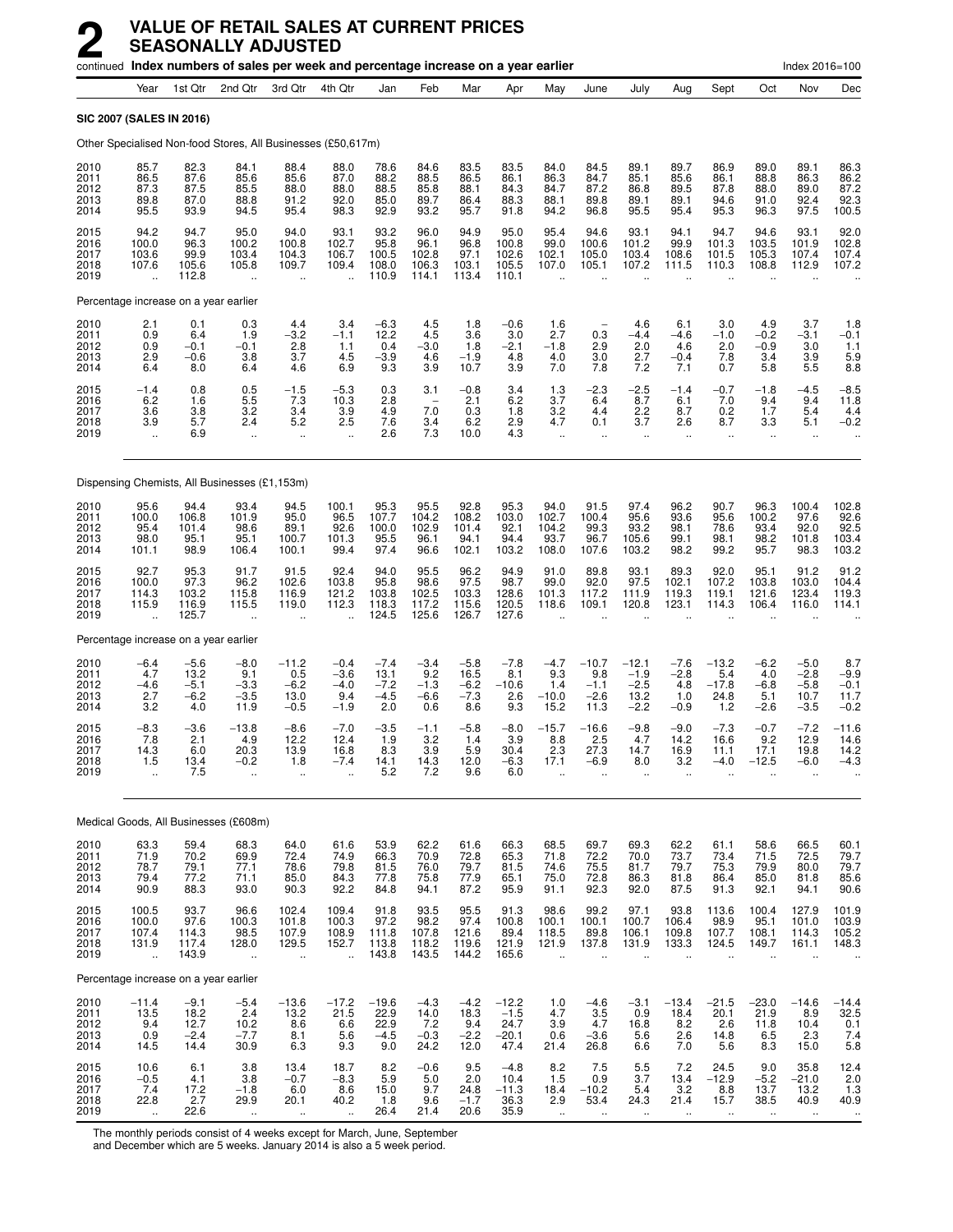|                                      |                                                          |                                             | continued Index numbers of sales per week and percentage increase on a year earlier |                                               |                                              |                                                 |                                             |                                                |                                              |                                                         |                                                         |                                                          |                                                         |                                                       |                                                          | Index 2016=100                               |                                                  |
|--------------------------------------|----------------------------------------------------------|---------------------------------------------|-------------------------------------------------------------------------------------|-----------------------------------------------|----------------------------------------------|-------------------------------------------------|---------------------------------------------|------------------------------------------------|----------------------------------------------|---------------------------------------------------------|---------------------------------------------------------|----------------------------------------------------------|---------------------------------------------------------|-------------------------------------------------------|----------------------------------------------------------|----------------------------------------------|--------------------------------------------------|
|                                      | Year                                                     | 1st Qtr                                     | 2nd Qtr                                                                             | 3rd Qtr                                       | 4th Qtr                                      | Jan                                             | Feb                                         | Mar                                            | Apr                                          | May                                                     | June                                                    | July                                                     | Aug                                                     | Sept                                                  | Oct                                                      | Nov                                          | Dec                                              |
| SIC 2007 (SALES IN 2016)             |                                                          |                                             |                                                                                     |                                               |                                              |                                                 |                                             |                                                |                                              |                                                         |                                                         |                                                          |                                                         |                                                       |                                                          |                                              |                                                  |
|                                      |                                                          |                                             | Cosmetic and Toilet Articles, All Businesses (£3,842m)                              |                                               |                                              |                                                 |                                             |                                                |                                              |                                                         |                                                         |                                                          |                                                         |                                                       |                                                          |                                              |                                                  |
| 2010<br>2011<br>2012<br>2013<br>2014 | 71.1<br>74.5<br>77.0<br>87.5<br>89.2                     | 69.3<br>75.6<br>73.8<br>83.5<br>88.1        | 69.5<br>74.1<br>77.1<br>90.7<br>86.2                                                | 71.7<br>74.7<br>78.2<br>88.0<br>89.6          | 73.9<br>73.4<br>79.0<br>87.9<br>93.0         | 66.3<br>77.7<br>72.8<br>81.4<br>88.4            | 72.1<br>74.0<br>74.0<br>83.8<br>88.0        | 69.5<br>75.1<br>74.4<br>84.8<br>87.8           | 69.1<br>75.7<br>74.7<br>87.8<br>86.2         | 69.9<br>73.7<br>76.9<br>89.8<br>85.1                    | 69.5<br>73.1<br>79.0<br>93.7<br>87.0                    | 70.6<br>75.2<br>78.1<br>87.4<br>87.0                     | 72.5<br>73.3<br>78.2<br>87.6<br>90.1                    | 71.9<br>75.5<br>78.2<br>88.8<br>91.4                  | 73.5<br>70.8<br>78.2<br>90.1<br>91.6                     | 73.8<br>76.2<br>77.7<br>90.4<br>92.9         | 74.3<br>73.3<br>80.5<br>84.1<br>94.3             |
| 2015<br>2016<br>2017<br>2018<br>2019 | 90.3<br>100.0<br>108.2<br>124.1<br>$\ddotsc$             | 89.3<br>95.3<br>107.2<br>115.3<br>137.5     | 90.4<br>98.5<br>107.3<br>122.4                                                      | 90.4<br>103.5<br>107.5<br>128.7               | 91.0<br>102.7<br>110.6<br>130.0              | 90.1<br>96.1<br>104.4<br>112.9<br>138.6         | 88.4<br>95.6<br>106.3<br>115.5<br>139.6     | 89.3<br>94.5<br>110.2<br>117.1<br>134.9        | 88.9<br>98.0<br>109.8<br>117.8<br>130.1      | 92.9<br>98.9<br>105.5<br>123.4                          | 89.5<br>98.6<br>106.9<br>125.3                          | 90.6<br>104.7<br>106.3<br>127.2                          | 90.8<br>106.4<br>106.4<br>128.8                         | 90.0<br>100.1<br>109.4<br>129.9                       | 89.8<br>103.0<br>108.4<br>134.7                          | 90.0<br>101.8<br>111.9<br>134.2              | 92.9<br>103.1<br>111.5<br>122.7                  |
|                                      |                                                          | Percentage increase on a year earlier       |                                                                                     |                                               |                                              |                                                 |                                             |                                                |                                              |                                                         |                                                         |                                                          |                                                         |                                                       |                                                          |                                              |                                                  |
| 2010<br>2011<br>2012<br>2013<br>2014 | 13.2<br>4.7<br>3.4<br>13.7<br>1.9                        | 8.9<br>9.1<br>$-2.4$<br>13.1<br>5.5         | 10.3<br>6.6<br>4.0<br>17.7<br>$-5.0$                                                | 13.6<br>4.3<br>4.6<br>12.6<br>1.8             | 20.1<br>$-0.7$<br>7.5<br>11.3<br>5.9         | 4.5<br>17.2<br>$-6.3$<br>11.8<br>8.6            | 9.9<br>2.7<br>13.3<br>5.0                   | 11.5<br>8.1<br>$-1.0$<br>14.1<br>3.5           | 10.5<br>9.6<br>$-1.3$<br>17.5<br>$-1.8$      | 12.9<br>5.6<br>4.3<br>16.8<br>$-5.2$                    | 8.2<br>5.2<br>8.2<br>18.6<br>$-7.2$                     | 12.7<br>6.5<br>3.8<br>11.9<br>$-0.5$                     | 14.9<br>1.2<br>6.6<br>12.0<br>2.9                       | 13.3<br>4.9<br>3.6<br>13.6<br>2.9                     | 15.1<br>$-3.7$<br>10.4<br>15.1<br>1.7                    | 24.5<br>3.2<br>2.0<br>16.3<br>2.8            | 20.8<br>$-1.4$<br>9.9<br>4.4<br>12.2             |
| 2015<br>2016<br>2017<br>2018<br>2019 | 1.2<br>10.8<br>8.2<br>14.7                               | 1.3<br>6.8<br>12.5<br>7.5<br>19.2           | 4.9<br>9.1<br>8.9<br>14.0<br>ä.                                                     | 0.9<br>14.4<br>3.9<br>19.7<br>÷.              | $-2.1$<br>12.8<br>7.7<br>17.5                | 1.9<br>6.7<br>8.6<br>8.1<br>22.8                | 0.4<br>8.1<br>11.2<br>8.7<br>20.8           | 1.7<br>5.8<br>16.7<br>6.2<br>15.2              | 3.1<br>10.3<br>12.0<br>7.3<br>10.4           | 9.1<br>6.5<br>6.6<br>17.1<br>$\ddot{\phantom{a}}$       | 2.9<br>10.2<br>8.3<br>17.2<br>ä,                        | 4.2<br>15.6<br>1.4<br>19.7<br>$\ddot{\phantom{a}}$       | 0.8<br>17.1<br>21.0<br>$\mathbf{r}$                     | $-1.5$<br>11.3<br>9.2<br>18.8<br>$\ddot{\phantom{1}}$ | $-2.0$<br>14.7<br>5.2<br>24.3<br>$\ddot{\phantom{a}}$    | $-3.1$<br>13.2<br>9.9<br>20.0<br>$\ddotsc$   | $-1.5$<br>11.0<br>8.1<br>10.1<br>$\ddotsc$       |
|                                      |                                                          |                                             | Computers & Telecommunications Equipment, All Businesses (£5,675m)                  |                                               |                                              |                                                 |                                             |                                                |                                              |                                                         |                                                         |                                                          |                                                         |                                                       |                                                          |                                              |                                                  |
| 2010<br>2011<br>2012<br>2013<br>2014 | 83.4<br>83.3<br>75.4<br>77.5<br>80.9                     | 78.5<br>90.8<br>76.7<br>77.1<br>79.0        | 83.0<br>82.5<br>75.7<br>78.0<br>79.4                                                | 88.5<br>77.9<br>77.5<br>76.3<br>81.2          | 83.5<br>82.2<br>71.9<br>78.7<br>84.2         | 68.7<br>88.5<br>80.2<br>74.8<br>78.1            | 81.7<br>97.0<br>75.3<br>78.9<br>78.4        | 83.8<br>87.6<br>74.9<br>77.5<br>80.4           | 78.4<br>75.5<br>77.8<br>78.9<br>78.8         | 83.6<br>86.2<br>74.6<br>79.3<br>80.1                    | 86.2<br>85.2<br>74.9<br>76.2<br>79.5                    | 87.5<br>77.3<br>79.9<br>76.9<br>78.2                     | 96.0<br>80.0<br>75.2<br>75.8<br>80.0                    | 83.2<br>76.6<br>77.4<br>76.2<br>84.6                  | 79.8<br>80.7<br>73.7<br>76.7<br>85.7                     | 83.9<br>83.8<br>71.9<br>77.1<br>85.2         | 86.1<br>82.1<br>70.3<br>81.5<br>82.3             |
| 2015<br>2016<br>2017<br>2018<br>2019 | 90.4<br>100.0<br>89.6<br>84.1<br>$\ddot{\phantom{a}}$    | 83.5<br>98.8<br>86.8<br>89.9<br>80.6        | 85.9<br>102.5<br>89.9<br>81.7                                                       | 97.6<br>98.4<br>91.0<br>81.7                  | 94.5<br>100.3<br>90.6<br>83.2                | 86.7<br>92.6<br>83.1<br>92.5<br>81.9            | 83.8<br>99.9<br>87.1<br>89.7<br>85.5        | 80.8<br>102.9<br>89.5<br>88.1<br>75.6          | 83.5<br>101.2<br>91.1<br>77.1<br>96.3        | 86.2<br>102.7<br>88.0<br>84.9                           | 87.7<br>103.3<br>90.5<br>82.8                           | 95.1<br>99.1<br>98.9<br>80.6                             | 96.4<br>95.9<br>90.2<br>84.8                            | 100.4<br>99.8<br>85.3<br>80.2                         | 95.6<br>110.7<br>88.0<br>90.4                            | 95.3<br>93.9<br>93.2<br>80.2                 | 93.0<br>97.1<br>90.7<br>79.8                     |
|                                      |                                                          | Percentage increase on a year earlier       |                                                                                     |                                               |                                              |                                                 |                                             |                                                |                                              |                                                         |                                                         |                                                          |                                                         |                                                       |                                                          |                                              |                                                  |
| 2010<br>2011<br>2012<br>2013<br>2014 | $-8.0$<br>$-9.5$<br>2.8<br>4.4                           | $-12.1$<br>15.6<br>$-15.6$<br>0.6<br>2.5    | $-5.1$<br>$-0.6$<br>-8.3<br>3.0<br>1.9                                              | $-4.9$<br>$-12.0$<br>$-0.5$<br>$-1.5$<br>6.4  | $-10.0$<br>$-1.5$<br>$-12.6$<br>9.5<br>7.1   | $-24.9$<br>28.9<br>$-9.4$<br>$-6.7$<br>4.4      | $-6.0$<br>18.8<br>$-22.4$<br>4.7<br>$-0.6$  | $-6.5$<br>4.5<br>$-14.5$<br>3.4<br>3.7         | $-13.4$<br>$-3.7$<br>3.0<br>1.4<br>$-0.1$    | $-1.7$<br>3.1<br>$-13.5$<br>6.3<br>1.0                  | $-1.0$<br>$-1.2$<br>$-12.0$<br>1.7<br>4.3               | $-13.6$<br>$-11.7$<br>3.4<br>$-3.8$<br>1.7               | 7.3<br>$-16.7$<br>$-6.0$<br>0.8<br>5.4                  | $-6.7$<br>$-7.9$<br>1.0<br>$-1.5$<br>11.0             | $-11.7$<br>1.2<br>$-8.7$<br>4.1<br>11.8                  | $-14.8$<br>$-0.1$<br>$-14.2$<br>7.2<br>10.5  | $-4.5$<br>$-4.6$<br>$-14.4$<br>15.9<br>1.0       |
| 2015<br>2016<br>2017<br>2018<br>2019 | 11.7<br>10.6<br>$-10.4$<br>$-6.1$<br>ä,                  | 5.7<br>18.3<br>$-12.1$<br>3.6<br>-10.4      | 8.2<br>19.3<br>$-12.3$<br>-9.1<br>$\ddot{\phantom{a}}$                              | 20.1<br>0.9<br>$-7.5$<br>$-10.2$<br>ä,        | 12.2<br>6.1<br>$-9.6$<br>$-8.2$<br>u,        | 10.9<br>6.8<br>$-10.3$<br>11.4<br>$-11.4$       | 6.9<br>19.2<br>$-12.8$<br>2.9<br>$-4.7$     | 0.6<br>27.3<br>$-13.0$<br>$-1.6$<br>$-14.3$    | 6.0<br>21.2<br>$-10.0$<br>$-15.3$<br>24.9    | 7.6<br>19.2<br>$-14.3$<br>$-3.6$                        | 10.3<br>17.9<br>$-12.4$<br>-8.5                         | 21.7<br>4.2<br>$-0.3$<br>$-18.5$                         | 20.5<br>$-0.6$<br>$-5.9$<br>$-6.0$                      | 18.7<br>$-0.6$<br>$-14.6$<br>-5.9                     | 11.6<br>15.7<br>$-20.5$<br>2.7                           | 11.9<br>$-1.4$<br>$-0.8$<br>$-13.9$          | 13.0<br>4.3<br>$-6.6$<br>$-11.9$                 |
|                                      |                                                          |                                             | Floor Coverings, All Businesses (£1,520m)                                           |                                               |                                              |                                                 |                                             |                                                |                                              |                                                         |                                                         |                                                          |                                                         |                                                       |                                                          |                                              |                                                  |
| 2010<br>2011<br>2012<br>2013<br>2014 | 135.9<br>105.9<br>136.2<br>155.6<br>148.9                | 147.5<br>113.8<br>133.9<br>150.9<br>149.2   | 139.7<br>100.6<br>139.0<br>158.6<br>146.7                                           | 130.7<br>103.2<br>134.2<br>156.1<br>148.9     | 125.8<br>105.8<br>137.8<br>156.7<br>150.7    | 149.0<br>132.3<br>139.0<br>145.2<br>148.4       | 149.8<br>106.3<br>129.5<br>150.9<br>153.2   | 144.4<br>105.1<br>133.3<br>155.3<br>146.9      | 138.3<br>102.0<br>140.0<br>159.3<br>145.4    | 141.4<br>96.4<br>142.0<br>156.5<br>142.5                | 139.4<br>102.9<br>135.8<br>159.8<br>151.0               | 130.9<br>103.2<br>134.2<br>159.9<br>144.6                | 132.5<br>99.7<br>132.7<br>155.6<br>151.0                | 129.1<br>106.0<br>135.4<br>153.4<br>150.7             | 124.9<br>106.7<br>139.9<br>156.8<br>149.0                | 132.2<br>95.1<br>134.0<br>158.0<br>153.5     | 121.4<br>113.6<br>139.1<br>155.6<br>149.9        |
| 2015<br>2016<br>2017<br>2018<br>2019 | 107.4<br>100.0<br>117.4<br>118.6<br>$\ddot{\phantom{a}}$ | 111.2<br>102.6<br>113.6<br>119.4<br>97.5    | 110.0<br>95.4<br>116.0<br>127.2<br>$\ddot{\phantom{a}}$                             | 105.9<br>97.9<br>116.0<br>123.3<br>$\sim$     | 102.4<br>104.0<br>124.0<br>104.4<br>u,       | 119.9<br>104.9<br>103.7<br>123.4<br>101.8       | 104.4<br>104.6<br>116.8<br>116.6<br>94.2    | 109.6<br>99.3<br>119.0<br>118.4<br>96.7        | 108.8<br>109.8<br>110.9<br>120.1<br>109.2    | 113.2<br>90.7<br>121.8<br>125.7<br>$\ddot{\phantom{a}}$ | 108.4<br>87.7<br>115.4<br>134.0<br>$\ddot{\phantom{a}}$ | 102.8<br>100.9<br>122.3<br>120.3<br>$\ddot{\phantom{a}}$ | 106.2<br>95.4<br>124.1<br>121.6<br>$\ddot{\phantom{a}}$ | 108.2<br>97.6<br>104.5<br>127.2<br>$\ddotsc$          | 105.0<br>102.7<br>135.7<br>107.9<br>$\ddot{\phantom{a}}$ | 98.1<br>107.5<br>115.8<br>104.1              | 103.9<br>102.3<br>121.2<br>102.0<br>$\mathbf{u}$ |
|                                      |                                                          | Percentage increase on a year earlier       |                                                                                     |                                               |                                              |                                                 |                                             |                                                |                                              |                                                         |                                                         |                                                          |                                                         |                                                       |                                                          |                                              |                                                  |
| 2010<br>2011<br>2012<br>2013<br>2014 | $-17.5$<br>$-22.1$<br>28.7<br>14.2<br>$-4.3$             | $-0.8$<br>$-22.8$<br>17.7<br>12.7<br>$-1.1$ | $-16.7$<br>$-27.9$<br>38.1<br>14.1<br>$-7.5$                                        | $-24.8$<br>$-21.0$<br>30.1<br>16.3<br>$-4.6$  | $-25.6$<br>$-15.9$<br>30.2<br>13.8<br>$-3.8$ | 7.1<br>$-11.2$<br>5.1<br>4.5<br>2.2             | 9.8<br>$-29.1$<br>21.8<br>16.5<br>1.6       | $-13.1$<br>$-27.3$<br>26.9<br>16.5<br>$-5.4$   | $-17.5$<br>$-26.2$<br>37.2<br>13.7<br>$-8.7$ | $-18.9$<br>$-31.8$<br>47.3<br>10.2<br>$-8.9$            | $-14.0$<br>$-26.2$<br>31.9<br>17.7<br>$-5.5$            | $-25.0$<br>$-21.1$<br>30.0<br>19.2<br>$-9.6$             | $-25.6$<br>$-24.8$<br>33.2<br>17.2<br>$-3.0$            | $-24.0$<br>$-17.9$<br>27.8<br>13.3<br>$-1.8$          | $-32.0$<br>$-14.6$<br>31.0<br>12.1<br>$-5.0$             | $-15.4$<br>$-28.0$<br>40.8<br>18.0<br>$-2.9$ | $-27.6$<br>$-6.5$<br>22.5<br>11.9<br>$-3.7$      |
| 2015<br>2016<br>2017<br>2018<br>2019 | $-27.9$<br>$-6.9$<br>17.4<br>1.0<br>$\sim$               | $-25.5$<br>$-7.7$<br>10.7<br>5.1<br>$-18.3$ | $-25.0$<br>$-13.3$<br>21.5<br>9.7                                                   | $-28.9$<br>$-7.6$<br>18.5<br>6.3<br>$\ddotsc$ | $-32.1$<br>1.6<br>19.2<br>$-15.7$            | $-19.2$<br>$-12.5$<br>$-1.1$<br>19.1<br>$-17.5$ | $-31.8$<br>0.1<br>11.7<br>$-0.2$<br>$-19.2$ | $-25.4$<br>$-9.5$<br>19.8<br>$-0.5$<br>$-18.3$ | $-25.2$<br>0.9<br>1.0<br>8.3<br>$-9.0$       | $-20.6$<br>$-19.9$<br>34.3<br>3.2<br>$\ldots$           | $-28.2$<br>$-19.1$<br>31.6<br>16.2<br>$\ddotsc$         | $-28.9$<br>$-1.8$<br>21.2<br>$-1.7$                      | $-29.7$<br>$-10.2$<br>30.2<br>$-2.0$<br>$\ddotsc$       | $-28.2$<br>$-9.8$<br>7.1<br>21.7                      | $-29.5$<br>$-2.2$<br>32.2<br>$-20.5$                     | $-36.1$<br>9.6<br>7.7<br>$-10.1$             | $-30.7$<br>$-1.5$<br>18.4<br>$-15.8$             |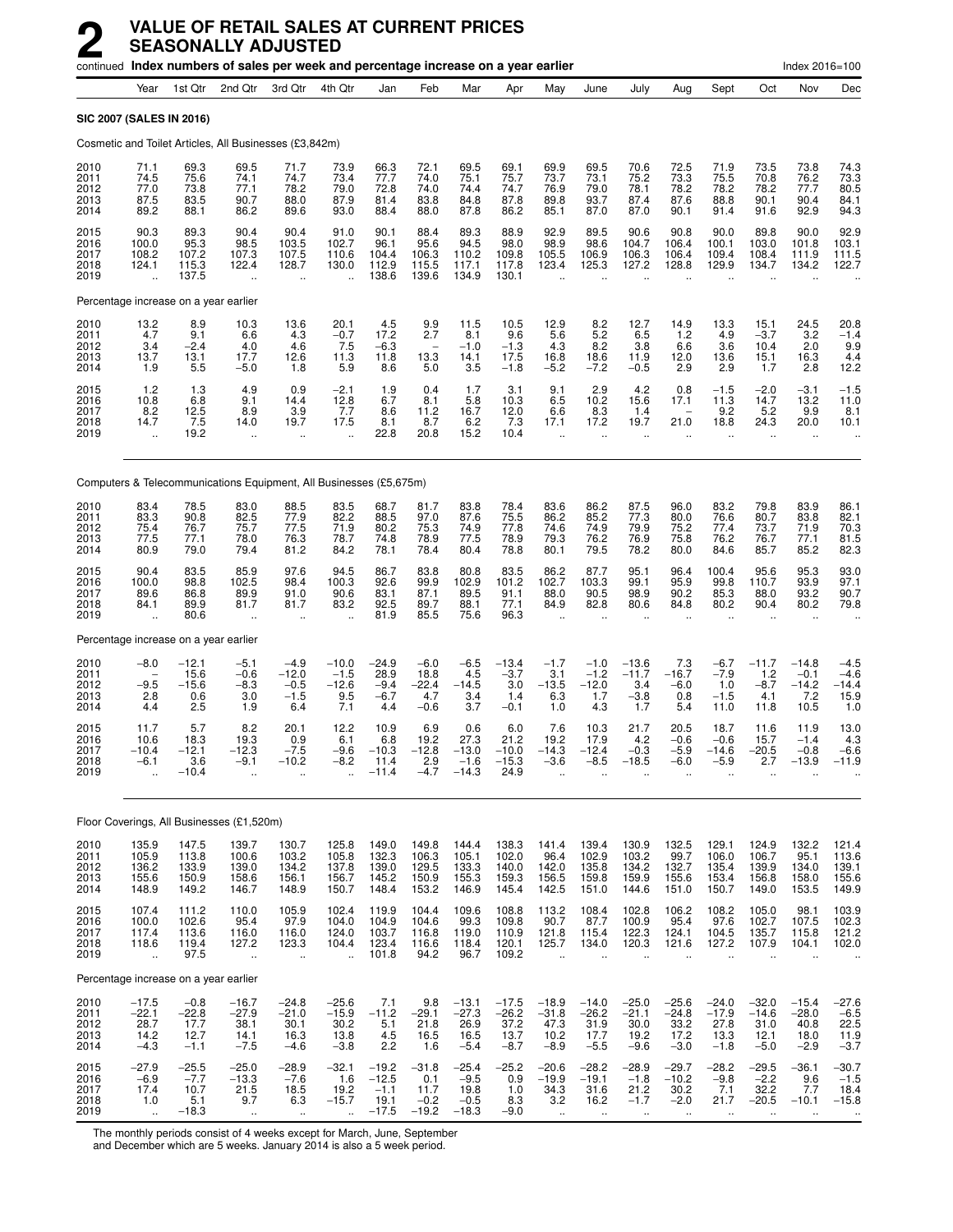|                                       |                                                          |                                              | continued Index numbers of sales per week and percentage increase on a year earlier |                                                     |                                                         |                                               |                                              |                                              |                                              |                                                          |                                                         |                                                      |                                                         |                                             |                                                      | Index 2016=100                                          |                                                          |
|---------------------------------------|----------------------------------------------------------|----------------------------------------------|-------------------------------------------------------------------------------------|-----------------------------------------------------|---------------------------------------------------------|-----------------------------------------------|----------------------------------------------|----------------------------------------------|----------------------------------------------|----------------------------------------------------------|---------------------------------------------------------|------------------------------------------------------|---------------------------------------------------------|---------------------------------------------|------------------------------------------------------|---------------------------------------------------------|----------------------------------------------------------|
|                                       | Year                                                     | 1st Qtr                                      | 2nd Qtr                                                                             | 3rd Qtr                                             | 4th Qtr                                                 | Jan                                           | Feb                                          | Mar                                          | Apr                                          | May                                                      | June                                                    | July                                                 | Aug                                                     | Sept                                        | Oct                                                  | Nov                                                     | Dec                                                      |
| <b>SIC 2007 (SALES IN 2016)</b>       |                                                          |                                              |                                                                                     |                                                     |                                                         |                                               |                                              |                                              |                                              |                                                          |                                                         |                                                      |                                                         |                                             |                                                      |                                                         |                                                          |
|                                       |                                                          |                                              | Books, Newspapers & Periodicals, All Businesses (£3,723m)                           |                                                     |                                                         |                                               |                                              |                                              |                                              |                                                          |                                                         |                                                      |                                                         |                                             |                                                      |                                                         |                                                          |
| 2010<br>2011<br>2012<br>2013<br>2014  | 116.9<br>118.5<br>114.9<br>107.0<br>101.9                | 119.8<br>123.5<br>117.0<br>111.5<br>97.7     | 116.3<br>117.4<br>119.1<br>108.8<br>101.4                                           | 116.5<br>116.8<br>112.8<br>104.8<br>103.9           | 115.0<br>116.3<br>110.7<br>102.8<br>105.1               | 120.6<br>125.1<br>118.7<br>112.3<br>95.4      | 121.1<br>122.4<br>113.6<br>113.5<br>96.7     | 118.0<br>123.2<br>118.2<br>109.3<br>100.8    | 117.5<br>111.8<br>119.7<br>109.2<br>100.8    | 116.6<br>119.8<br>119.3<br>107.3<br>102.1                | 115.2<br>120.1<br>118.6<br>109.6<br>101.2               | 115.7<br>119.6<br>118.7<br>100.3<br>100.7            | 118.4<br>115.1<br>107.1<br>106.9<br>104.7               | 115.5<br>116.0<br>112.6<br>106.8<br>105.7   | 114.2<br>110.8<br>113.6<br>104.1<br>102.6            | 116.1<br>117.1<br>110.1<br>103.1<br>105.5               | 114.7<br>119.9<br>108.9<br>101.6<br>106.9                |
| 2015<br>2016<br>2017<br>2018<br>2019  | 106.7<br>100.0<br>98.4<br>102.0<br>ă,                    | 106.7<br>102.6<br>94.1<br>101.6<br>97.3      | 107.2<br>100.7<br>98.0<br>104.9                                                     | 108.7<br>96.5<br>99.2<br>100.4<br>$\ddotsc$         | 104.1<br>100.3<br>102.3<br>101.0                        | 105.6<br>103.3<br>98.1<br>101.8<br>96.8       | 106.7<br>104.4<br>96.2<br>100.6<br>85.5      | 107.7<br>100.5<br>89.3<br>102.4<br>107.0     | 105.5<br>101.8<br>95.8<br>113.6<br>90.8      | 107.9<br>102.1<br>93.7<br>101.9                          | 108.1<br>98.6<br>103.3<br>100.2                         | 109.5<br>97.5<br>100.0<br>99.4                       | 109.5<br>94.6<br>99.5<br>101.1                          | 107.3<br>97.2<br>98.3<br>100.5              | 107.2<br>98.5<br>106.1<br>98.1                       | 104.1<br>99.2<br>101.4<br>99.3                          | 101.7<br>102.6<br>100.1<br>104.6                         |
|                                       |                                                          | Percentage increase on a year earlier        |                                                                                     |                                                     |                                                         |                                               |                                              |                                              |                                              |                                                          |                                                         |                                                      |                                                         |                                             |                                                      |                                                         |                                                          |
| 2010<br>2011<br>2012<br>2013<br>2014  | $-8.8$<br>1.4<br>$-3.1$<br>$-6.9$<br>$-4.7$              | $-9.5$<br>3.2<br>$-5.3$<br>$-4.7$<br>$-12.4$ | $-10.5$<br>0.9<br>1.5<br>$-8.7$<br>$-6.8$                                           | $-6.1$<br>0.3<br>$-3.5$<br>$-7.1$<br>$-0.9$         | $-8.9$<br>1.1<br>$-4.8$<br>$-7.1$<br>2.3                | $-10.2$<br>3.7<br>$-5.1$<br>$-5.4$<br>$-15.1$ | $-7.2$<br>1.1<br>$-7.2$<br>$-0.1$<br>$-14.8$ | $-10.8$<br>4.4<br>$-4.0$<br>$-7.5$<br>$-7.8$ | $-12.1$<br>$-4.9$<br>7.1<br>$-8.8$<br>$-7.6$ | $-11.2$<br>2.7<br>$-0.4$<br>$-10.0$<br>$-4.8$            | $-8.7$<br>4.3<br>$-1.2$<br>$-7.6$<br>$-7.7$             | $-7.1$<br>3.4<br>$-0.8$<br>$-15.5$<br>0.5            | $-4.9$<br>$-2.8$<br>$-7.0$<br>$-0.2$<br>$-2.0$          | $-6.2$<br>0.5<br>$-2.9$<br>$-5.2$<br>$-1.0$ | $-10.9$<br>$-3.0$<br>2.5<br>$-8.3$<br>$-1.5$         | $-8.2$<br>0.9<br>$-6.0$<br>$-6.4$<br>2.4                | $-7.8$<br>4.5<br>$-9.2$<br>$-6.8$<br>5.2                 |
| 2015<br>2016<br>2017<br>2018<br>2019  | 4.7<br>$-6.3$<br>$-1.6$<br>3.6<br>ä.                     | 9.3<br>$-3.9$<br>$-8.2$<br>8.0<br>$-4.3$     | 5.8<br>-6.1<br>$-2.6$<br>6.9<br>ä.                                                  | 4.6<br>$-11.2$<br>2.8<br>1.1<br>÷.                  | $-1.0$<br>$-3.7$<br>2.1<br>$-1.3$                       | 10.7<br>$-2.2$<br>$-5.0$<br>3.8<br>$-4.8$     | 10.4<br>$-2.1$<br>$-7.9$<br>4.6<br>$-15.0$   | 6.9<br>$-6.7$<br>$-11.1$<br>14.6<br>4.6      | 4.7<br>$-3.6$<br>$-5.8$<br>18.5<br>$-20.0$   | 5.7<br>$-5.4$<br>$-8.2$<br>8.7<br>$\ddotsc$              | 6.8<br>$-8.7$<br>4.7<br>$-2.9$<br>$\ddotsc$             | 8.8<br>$-11.0$<br>2.6<br>$-0.6$                      | 4.6<br>$-13.6$<br>5.2<br>1.5<br>$\ddot{\phantom{a}}$    | 1.5<br>$-9.4$<br>$1.2$<br>2.3<br>$\ddotsc$  | 4.5<br>$-8.1$<br>7.7<br>$-7.6$                       | $-1.4$<br>$-4.7$<br>2.2<br>-2.0<br>$\ddot{\phantom{a}}$ | $-4.8$<br>0.8<br>$-2.4$<br>4.5                           |
|                                       |                                                          |                                              | Sports Equipment, Games & Toys, All Businesses (£9,877m)                            |                                                     |                                                         |                                               |                                              |                                              |                                              |                                                          |                                                         |                                                      |                                                         |                                             |                                                      |                                                         |                                                          |
| 2010<br>2011<br>2012<br>2013<br>2014  | 66.7<br>71.4<br>78.0<br>81.2<br>93.8                     | 61.1<br>70.1<br>74.6<br>81.5<br>91.3         | 64.8<br>71.8<br>77.0<br>76.6<br>94.9                                                | 68.4<br>70.7<br>81.2<br>82.4<br>94.7                | 72.6<br>73.2<br>79.1<br>84.1<br>94.4                    | 59.3<br>71.3<br>75.1<br>81.6<br>89.3          | 60.4<br>70.0<br>74.3<br>84.1<br>90.5         | 63.2<br>69.1<br>74.5<br>79.4<br>93.8         | 67.0<br>71.7<br>75.6<br>76.7<br>91.1         | 63.1<br>73.5<br>74.2<br>74.8<br>96.4                     | 64.3<br>70.4<br>80.5<br>77.9<br>96.8                    | 66.1<br>71.5<br>79.8<br>81.0<br>96.8                 | 67.3<br>71.1<br>82.4<br>82.2<br>95.7                    | 71.1<br>69.8<br>81.5<br>83.7<br>92.3        | 73.1<br>71.6<br>82.3<br>83.0<br>95.0                 | 74.0<br>73.2<br>78.9<br>85.6<br>94.0                    | 70.9<br>74.4<br>76.6<br>83.8<br>94.2                     |
| 2015<br>2016<br>2017<br>2018<br>2019  | 97.5<br>100.0<br>98.3<br>103.6                           | 97.0<br>96.8<br>90.5<br>100.5<br>112.4       | 98.2<br>101.8<br>99.6<br>103.2                                                      | 96.9<br>101.4<br>98.8<br>102.4<br>$\ddotsc$         | 97.8<br>100.0<br>104.3<br>108.4                         | 93.4<br>98.6<br>95.7<br>101.3<br>114.7        | 99.4<br>95.9<br>95.5<br>106.4<br>109.5       | 98.1<br>96.1<br>82.3<br>95.0<br>112.9        | 102.5<br>101.6<br>101.2<br>101.0<br>101.2    | 97.8<br>98.9<br>101.6<br>104.1                           | 95.1<br>104.3<br>96.8<br>104.2<br>$\ddot{\phantom{a}}$  | 97.4<br>104.1<br>97.2<br>94.4                        | 95.8<br>97.0<br>101.5<br>103.3                          | 97.4<br>102.8<br>97.9<br>108.1              | 95.4<br>100.4<br>104.0<br>105.2                      | 95.1<br>99.3<br>103.6<br>125.2                          | 101.9<br>100.3<br>105.1<br>97.6                          |
| Percentage increase on a year earlier |                                                          |                                              |                                                                                     |                                                     |                                                         |                                               |                                              |                                              |                                              |                                                          |                                                         |                                                      |                                                         |                                             |                                                      |                                                         |                                                          |
| 2010<br>2011<br>2012<br>2013<br>2014  | $-0.2$<br>7.0<br>9.2<br>4.0<br>15.6                      | $-8.3$<br>14.6<br>6.5<br>9.3<br>11.9         | $-1.1$<br>10.7<br>7.4<br>$-0.6$<br>24.0                                             | $-2.4$<br>3.4<br>14.9<br>1.4<br>14.9                | 11.3<br>0.8<br>8.1<br>6.3<br>12.2                       | $-16.0$<br>20.2<br>5.3<br>8.7<br>9.4          | $-7.3$<br>15.9<br>6.1<br>13.2<br>7.6         | $-2.2$<br>9.4<br>7.8<br>6.6<br>18.1          | 3.4<br>7.0<br>5.4<br>1.4<br>18.8             | 0.5<br>16.5<br>0.9<br>0.8<br>28.9                        | $-5.7$<br>9.3<br>14.4<br>$-3.2$<br>24.2                 | $-5.0$<br>8.2<br>11.6<br>1.6<br>19.4                 | $-4.3$<br>5.7<br>15.9<br>$-0.3$<br>16.5                 | 1.0<br>$-1.9$<br>16.8<br>2.7<br>10.3        | 6.5<br>$-2.0$<br>15.0<br>0.8<br>14.5                 | 7.2<br>$-1.1$<br>7.9<br>8.4<br>9.8                      | 19.5<br>4.8<br>3.1<br>9.3<br>12.4                        |
| 2015<br>2016<br>2017<br>2018<br>2019  | 4.0<br>2.6<br>$-1.7$<br>5.4<br>$\ddot{\phantom{a}}$      | 6.3<br>$-0.2$<br>-6.5<br>11.0<br>11.9        | 3.5<br>3.6<br>-2.1<br>3.6<br>$\ddot{\phantom{a}}$                                   | 2.3<br>4.6<br>$-2.6$<br>3.7<br>$\ddot{\phantom{a}}$ | 3.6<br>2.2<br>4.3<br>4.0<br>$\ddot{\phantom{a}}$        | 4.5<br>5.7<br>$-2.9$<br>5.8<br>13.2           | 9.8<br>$-3.5$<br>$-0.4$<br>11.4<br>2.8       | 4.6<br>$-2.0$<br>$-14.3$<br>15.4<br>18.8     | 12.5<br>$-0.9$<br>$-0.4$<br>$-0.1$<br>0.2    | 1.5<br>1.1<br>2.7<br>2.5<br>$\ddot{\phantom{a}}$         | $-1.7$<br>9.6<br>$-7.2$<br>7.7                          | 0.7<br>6.9<br>$-6.6$<br>$-2.9$                       | 0.1<br>1.2<br>4.6<br>1.8                                | 5.6<br>5.6<br>$-4.8$<br>10.4                | 0.4<br>5.2<br>3.6<br>1.2                             | 1.1<br>4.4<br>4.4<br>20.9                               | 8.1<br>$-1.6$<br>4.9<br>$-7.1$                           |
|                                       |                                                          |                                              | Flowers, Plants, Seeds, Fertilisers and Pet Foods, All Businesses (£4,774m)         |                                                     |                                                         |                                               |                                              |                                              |                                              |                                                          |                                                         |                                                      |                                                         |                                             |                                                      |                                                         |                                                          |
| 2010<br>2011<br>2012<br>2013<br>2014  | 73.6<br>80.2<br>85.5<br>88.4<br>89.7                     | 70.5<br>77.5<br>88.1<br>81.0<br>97.2         | 68.7<br>82.8<br>81.9<br>86.0<br>86.9                                                | 79.4<br>77.5<br>84.0<br>95.0<br>85.2                | 76.0<br>82.9<br>88.2<br>91.8<br>89.0                    | 67.7<br>74.5<br>87.0<br>87.0<br>93.5          | 73.9<br>76.7<br>83.7<br>83.8<br>95.3         | 70.1<br>80.5<br>92.4<br>74.1<br>102.5        | 68.6<br>94.6<br>82.5<br>75.9<br>92.1         | 64.6<br>78.5<br>76.8<br>88.7<br>86.2                     | 71.9<br>76.9<br>85.5<br>91.8<br>83.2                    | 79.3<br>77.1<br>81.7<br>95.4<br>86.5                 | 80.5<br>77.1<br>83.7<br>95.0<br>83.0                    | 78.6<br>78.1<br>86.0<br>94.6<br>85.9        | 77.1<br>80.7<br>82.5<br>95.0<br>88.7                 | 74.9<br>81.3<br>88.4<br>93.0<br>90.0                    | 76.0<br>85.9<br>92.7<br>88.3<br>88.4                     |
| 2015<br>2016<br>2017<br>2018<br>2019  | 100.4<br>100.0<br>100.8<br>107.2<br>$\ddot{\phantom{a}}$ | 102.9<br>93.3<br>99.1<br>104.8<br>112.0      | 104.4<br>102.7<br>101.4<br>104.8<br>ä.                                              | 97.7<br>101.8<br>101.4<br>107.9<br>$\ddotsc$        | 96.6<br>102.2<br>101.4<br>111.3<br>$\ddot{\phantom{a}}$ | 109.4<br>94.3<br>98.3<br>112.7<br>115.0       | 99.4<br>93.1<br>94.6<br>106.4<br>115.1       | 100.5<br>92.6<br>103.5<br>97.1<br>107.1      | 107.8<br>100.5<br>112.0<br>99.9<br>106.4     | 103.3<br>106.1<br>100.6<br>104.9<br>$\ddot{\phantom{a}}$ | 102.4<br>101.8<br>93.5<br>108.8<br>$\ddot{\phantom{a}}$ | 95.9<br>100.7<br>104.8<br>104.4<br>$\ddotsc$         | 98.4<br>104.0<br>102.2<br>105.3<br>$\ddot{\phantom{a}}$ | 98.5<br>100.9<br>98.1<br>112.8<br>ä.        | 96.3<br>101.7<br>98.1<br>116.0                       | 95.4<br>104.7<br>101.0<br>107.5                         | 97.8<br>100.7<br>104.3<br>110.7                          |
| Percentage increase on a year earlier |                                                          |                                              |                                                                                     |                                                     |                                                         |                                               |                                              |                                              |                                              |                                                          |                                                         |                                                      |                                                         |                                             |                                                      |                                                         |                                                          |
| 2010<br>2011<br>2012<br>2013<br>2014  | 13.8<br>8.9<br>6.7<br>3.4<br>1.4                         | $\frac{4.3}{9.9}$<br>13.6<br>$-8.0$<br>20.0  | 6.0<br>20.6<br>$-1.1$<br>5.0<br>1.0                                                 | 28.9<br>$-2.4$<br>8.4<br>13.1<br>$-10.3$            | 17.2<br>9.1<br>6.5<br>4.0<br>$-3.1$                     | $-6.3$<br>10.2<br>16.8<br>$-0.1$<br>7.5       | 11.4<br>3.7<br>9.1<br>0.1<br>13.8            | 8.1<br>14.9<br>14.7<br>$-19.8$<br>38.4       | 3.0<br>37.8<br>$-12.8$<br>$-8.0$<br>21.4     | 2.1<br>21.5<br>$-2.1$<br>15.5<br>$-2.9$                  | 11.5<br>6.8<br>$\frac{11.2}{7.5}$<br>$-9.4$             | 28.0<br>$-2.8$<br>6.0<br>16.7<br>$-9.3$              | 31.5<br>$-4.2$<br>8.5<br>13.5<br>$-12.6$                | 27.5<br>$-0.6$<br>10.1<br>10.0<br>$-9.2$    | 15.7<br>4.7<br>2.1<br>15.2<br>$-6.7$                 | 14.0<br>8.5<br>8.8<br>5.2<br>$-3.2$                     | 21.1<br>13.1<br>8.0<br>$-4.8$<br>0.1                     |
| 2015<br>2016<br>2017<br>2018<br>2019  | 11.9<br>$-0.4$<br>$0.8\,$<br>6.3<br>$\ddotsc$            | 5.8<br>$-9.3$<br>$6.3$<br>5.7<br>6.9         | 20.2<br>$-1.6$<br>$-1.3$<br>3.4<br>$\ddotsc$                                        | 14.6<br>4.2<br>$-0.3$<br>6.4<br>$\ddotsc$           | 8.6<br>5.8<br>$-0.8$<br>9.8                             | 17.0<br>$-13.7$<br>4.2<br>14.6<br>2.1         | 4.3<br>$-6.4$<br>1.6<br>12.5<br>8.2          | $-2.0$<br>$-7.9$<br>11.7<br>$-6.1$<br>10.2   | 17.1<br>$-6.8$<br>11.5<br>$-10.8$<br>6.5     | 19.9<br>2.6<br>$-5.2$<br>4.3<br>$\ddot{\phantom{1}}$     | 23.1<br>$-0.6$<br>$-8.1$<br>16.3<br>$\ddotsc$           | 10.9<br>5.0<br>4.1<br>$-0.5$<br>$\ddot{\phantom{1}}$ | 18.5<br>5.7<br>$-1.7$<br>3.1<br>$\ldots$                | 14.6<br>2.5<br>$-2.8$<br>15.0<br>$\ldots$   | 8.6<br>5.6<br>$-3.5$<br>18.2<br>$\ddot{\phantom{1}}$ | 6.0<br>9.7<br>$-3.5$<br>6.4<br>$\ddotsc$                | $\frac{10.7}{2.9}$<br>3.6<br>6.1<br>$\ddot{\phantom{0}}$ |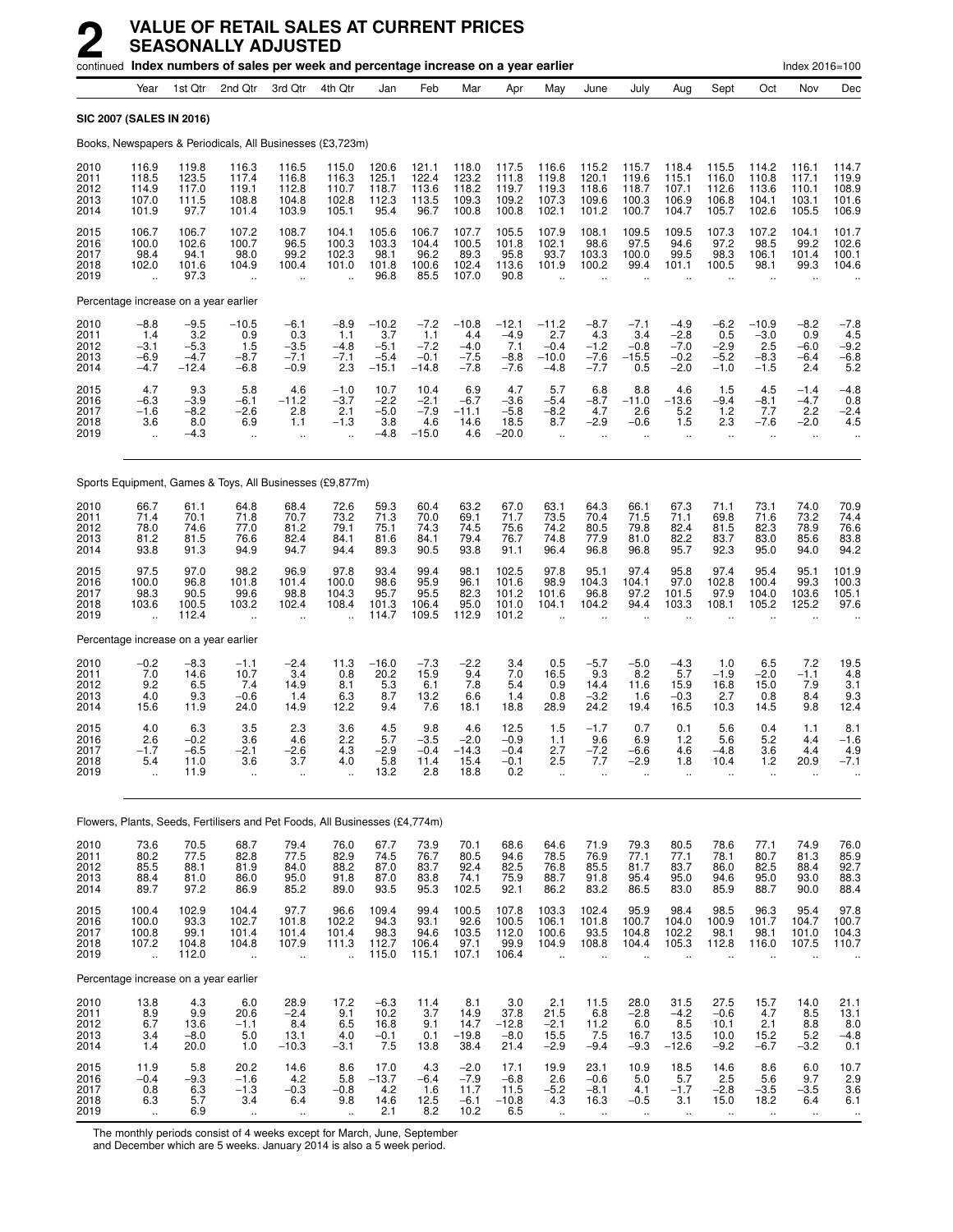|                                      |                                                         |                                             |                                                        | continued Index numbers of sales per week and percentage increase on a year earlier |                                                      |                                          |                                          |                                          |                                         |                                                         |                                                           |                                             |                                                        |                                              |                                                       | Index 2016=100                              |                                            |
|--------------------------------------|---------------------------------------------------------|---------------------------------------------|--------------------------------------------------------|-------------------------------------------------------------------------------------|------------------------------------------------------|------------------------------------------|------------------------------------------|------------------------------------------|-----------------------------------------|---------------------------------------------------------|-----------------------------------------------------------|---------------------------------------------|--------------------------------------------------------|----------------------------------------------|-------------------------------------------------------|---------------------------------------------|--------------------------------------------|
|                                      | Year                                                    | 1st Qtr                                     | 2nd Qtr                                                | 3rd Otr                                                                             | 4th Qtr                                              | Jan                                      | Feb                                      | Mar                                      | Apr                                     | May                                                     | June                                                      | July                                        | Aug                                                    | Sept                                         | Oct                                                   | Nov                                         | Dec                                        |
|                                      | SIC 2007 (SALES IN 2016)                                |                                             |                                                        |                                                                                     |                                                      |                                          |                                          |                                          |                                         |                                                         |                                                           |                                             |                                                        |                                              |                                                       |                                             |                                            |
|                                      |                                                         |                                             |                                                        | Watches and Jewellery, All Businesses (£6,095m)                                     |                                                      |                                          |                                          |                                          |                                         |                                                         |                                                           |                                             |                                                        |                                              |                                                       |                                             |                                            |
| 2010<br>2011<br>2012<br>2013<br>2014 | 78.1<br>83.7<br>82.4<br>90.6<br>94.2                    | 74.3<br>78.7<br>83.2<br>88.1<br>88.2        | 74.5<br>82.8<br>80.4<br>90.5<br>95.3                   | 80.7<br>84.3<br>82.6<br>92.7<br>93.3                                                | 82.9<br>89.1<br>83.5<br>91.3<br>100.3                | 65.1<br>80.5<br>84.5<br>86.0<br>84.9     | 81.7<br>80.4<br>82.7<br>89.5<br>87.5     | 75.8<br>76.0<br>82.6<br>88.6<br>92.1     | 71.4<br>81.8<br>78.4<br>97.7<br>88.7    | 73.8<br>82.0<br>81.3<br>88.5<br>91.1                    | 77.6<br>84.3<br>81.4<br>86.3<br>103.8                     | 80.2<br>83.8<br>82.7<br>88.8<br>87.9        | 80.9<br>84.8<br>79.3<br>88.2<br>95.1                   | 80.9<br>84.3<br>85.3<br>99.5<br>96.2         | 87.0<br>100.6<br>82.8<br>87.1<br>97.5                 | 82.9<br>84.0<br>81.7<br>91.8<br>105.9       | 79.6<br>83.9<br>85.4<br>94.2<br>98.2       |
| 2015<br>2016<br>2017<br>2018<br>2019 | 91.5<br>100.0<br>116.8<br>124.8<br>$\ddot{\phantom{a}}$ | 93.9<br>93.1<br>115.6<br>114.8<br>128.1     | 93.2<br>100.4<br>115.1<br>118.9<br>ä,                  | 89.1<br>100.2<br>117.9<br>135.1<br>ä,                                               | 89.9<br>106.4<br>118.7<br>130.5                      | 90.5<br>91.9<br>114.4<br>119.4<br>124.0  | 91.9<br>95.4<br>117.9<br>116.1<br>125.3  | 98.2<br>92.2<br>114.7<br>110.1<br>133.7  | 96.5<br>97.6<br>115.5<br>117.7<br>133.6 | 92.9<br>97.6<br>114.2<br>125.7<br>$\ddot{\phantom{a}}$  | 90.8<br>104.8<br>115.6<br>114.3                           | 90.1<br>99.0<br>116.7<br>137.6              | 89.9<br>100.1<br>118.0<br>134.9                        | 87.6<br>101.1<br>118.8<br>133.4              | 89.4<br>107.2<br>115.5<br>131.0                       | 89.0<br>103.9<br>128.0<br>132.5             | 91.0<br>107.7<br>113.9<br>128.5            |
|                                      | Percentage increase on a year earlier                   |                                             |                                                        |                                                                                     |                                                      |                                          |                                          |                                          |                                         |                                                         |                                                           |                                             |                                                        |                                              |                                                       |                                             |                                            |
| 2010<br>2011<br>2012<br>2013<br>2014 | 13.6<br>7.2<br>$-1.5$<br>9.9<br>3.9                     | 12.3<br>6.0<br>5.7<br>5.8<br>0.2            | 12.6<br>11.1<br>$-2.9$<br>12.5<br>5.3                  | 17.3<br>4.4<br>$-2.0$<br>12.2<br>0.7                                                | $^{12.4}_{7.4}$<br>$-6.3$<br>9.3<br>10.0             | $-6.6$<br>23.7<br>5.0<br>1.8<br>$-1.2$   | 25.9<br>$-1.5$<br>2.8<br>8.2<br>$-2.2$   | 17.6<br>0.3<br>8.8<br>7.3<br>4.0         | 8.0<br>14.6<br>$-4.2$<br>24.7<br>$-9.3$ | 9.7<br>11.1<br>$-0.8$<br>8.8<br>3.0                     | 18.8<br>8.6<br>$-3.5$<br>6.0<br>20.3                      | 24.3<br>4.5<br>$-1.4$<br>7.4<br>$-0.9$      | 10.1<br>4.7<br>$-6.5$<br>11.2<br>7.9                   | 18.3<br>4.1<br>1.2<br>16.7<br>$-3.3$         | 29.5<br>15.6<br>$-17.7$<br>5.2<br>12.0                | 16.5<br>1.3<br>$-2.7$<br>12.3<br>15.3       | $-1.9$<br>5.4<br>1.8<br>$10.3$<br>4.3      |
| 2015<br>2016<br>2017<br>2018<br>2019 | $-2.8$<br>9.3<br>16.8<br>6.8<br>$\ddot{\phantom{a}}$    | 6.4<br>$-0.8$<br>24.2<br>$-0.7$<br>11.6     | $-2.1$<br>7.7<br>14.7<br>3.2<br>$\ddotsc$              | $-4.6$<br>12.4<br>17.7<br>14.6<br>$\ddotsc$                                         | $-10.4$<br>18.4<br>11.6<br>9.9                       | 6.6<br>1.5<br>24.4<br>4.4<br>3.9         | 5.1<br>3.8<br>23.5<br>$-1.5$<br>7.9      | 6.6<br>$-6.1$<br>24.5<br>$-4.0$<br>21.4  | 8.8<br>1.1<br>18.3<br>1.9<br>13.5       | 2.0<br>5.1<br>17.0<br>10.1<br>$\ddot{\phantom{a}}$      | $-12.5$<br>15.4<br>10.3<br>$-1.1$<br>$\ddot{\phantom{a}}$ | 2.4<br>10.0<br>17.9<br>17.9<br>$\ddotsc$    | $-5.5$<br>11.2<br>17.9<br>14.3<br>$\ddot{\phantom{a}}$ | $-9.0$<br>15.5<br>17.4<br>12.3<br>$\ddotsc$  | $-8.3$<br>20.0<br>7.7<br>13.4<br>$\ddot{\phantom{a}}$ | $-16.0$<br>16.8<br>23.2<br>3.5<br>$\ddotsc$ | $-7.4$<br>18.4<br>5.8<br>12.9              |
|                                      |                                                         |                                             |                                                        | Other Retail Sale of New Goods in Specialised Stores, All Businesses (£10,994m)     |                                                      |                                          |                                          |                                          |                                         |                                                         |                                                           |                                             |                                                        |                                              |                                                       |                                             |                                            |
| 2010<br>2011<br>2012<br>2013<br>2014 | 102.0<br>94.8<br>90.5<br>86.7<br>98.4                   | 96.8<br>99.0<br>91.1<br>80.4<br>97.6        | 101.1<br>91.1<br>84.4<br>85.7<br>94.6                  | 107.6<br>95.5<br>92.7<br>88.6<br>98.1                                               | 102.6<br>93.5<br>94.0<br>92.1<br>103.5               | 94.8<br>98.8<br>91.4<br>72.2<br>98.6     | 97.8<br>101.0<br>89.1<br>87.0<br>93.3    | 97.7<br>97.7<br>92.4<br>81.7<br>100.0    | 100.3<br>94.5<br>80.4<br>83.9<br>89.8   | 103.8<br>93.2<br>84.1<br>84.9<br>93.1                   | 99.6<br>86.8<br>87.8<br>87.7<br>99.7                      | 112.6<br>92.3<br>84.9<br>85.8<br>102.4      | 109.1<br>95.8<br>102.9<br>82.3<br>96.4                 | 102.4<br>97.7<br>90.8<br>95.9<br>96.1        | 102.9<br>101.2<br>91.3<br>89.8<br>97.8                | 106.8<br>90.7<br>101.4<br>92.0<br>95.8      | 99.0<br>89.6<br>90.3<br>94.1<br>114.2      |
| 2015<br>2016<br>2017<br>2018<br>2019 | 86.7<br>100.0<br>105.2<br>104.2<br>$\ddot{\phantom{a}}$ | 90.8<br>93.3<br>104.1<br>105.1<br>107.3     | 87.2<br>98.2<br>105.2<br>102.2<br>$\ddot{\phantom{a}}$ | 85.8<br>102.5<br>104.5<br>108.0                                                     | 82.7<br>105.9<br>106.8<br>101.3                      | 84.3<br>91.9<br>104.3<br>109.4<br>104.4  | 97.5<br>90.3<br>113.5<br>103.7<br>114.5  | 90.7<br>96.8<br>96.3<br>102.7<br>103.9   | 85.6<br>100.5<br>93.6<br>105.7<br>113.5 | 89.2<br>97.8<br>98.8<br>103.1                           | 87.0<br>96.8<br>119.7<br>98.8                             | 84.8<br>104.4<br>95.3<br>103.2              | 87.0<br>100.8<br>122.7<br>115.1                        | 85.7<br>102.4<br>97.4<br>106.2               | 89.9<br>104.4<br>101.5<br>100.9                       | 85.4<br>105.8<br>105.8<br>101.5             | 74.7<br>107.3<br>111.8<br>101.5            |
|                                      | Percentage increase on a year earlier                   |                                             |                                                        |                                                                                     |                                                      |                                          |                                          |                                          |                                         |                                                         |                                                           |                                             |                                                        |                                              |                                                       |                                             |                                            |
| 2010<br>2011<br>2012<br>2013<br>2014 | 8.3<br>$-7.1$<br>$-4.5$<br>$-4.2$<br>13.5               | 7.1<br>2.3<br>$-8.0$<br>$-11.7$<br>21.3     | 3.9<br>$-9.9$<br>$-7.4$<br>1.6<br>10.4                 | 16.4<br>$-11.3$<br>$-2.9$<br>$-4.4$<br>10.7                                         | 5.9<br>$-8.9$<br>0.5<br>$-2.0$<br>12.3               | 6.7<br>4.2<br>$-7.4$<br>$-21.0$<br>36.5  | 7.8<br>3.2<br>$-11.8$<br>$-2.3$<br>7.3   | 7.1<br>$-5.4$<br>$-11.5$<br>22.3         | 4.6<br>$-5.8$<br>$-14.9$<br>4.4<br>7.0  | 7.9<br>$-10.2$<br>$-9.8$<br>1.0<br>9.6                  | 0.2<br>$-12.8$<br>1.2<br>$-0.1$<br>13.6                   | 19.6<br>$-18.1$<br>$-8.0$<br>1.1<br>19.2    | 21.6<br>$-12.2$<br>7.4<br>$-20.0$<br>17.2              | 9.8<br>$-4.6$<br>$-7.0$<br>5.6<br>0.2        | 10.7<br>$-1.7$<br>$-9.8$<br>$-1.7$<br>8.9             | 8.4<br>$-15.1$<br>11.8<br>$-9.2$<br>4.1     | 0.2<br>$-9.4$<br>0.8<br>4.1<br>21.4        |
| 2015<br>2016<br>2017<br>2018<br>2019 | $-12.0$<br>15.4<br>5.2<br>$-1.0$                        | $-6.9$<br>2.7<br>11.6<br>0.9<br>2.1         | $-7.8$<br>12.6<br>7.1<br>-2.9<br>                      | $-12.5$<br>19.4<br>1.9<br>3.3<br>$\ldots$                                           | $-20.1$<br>28.1<br>0.8<br>-5.1                       | $-14.6$<br>9.1<br>13.6<br>4.8<br>-4.6    | 4.4<br>$-7.4$<br>25.8<br>$-8.6$<br>10.3  | $-9.2$<br>6.7<br>$-0.5$<br>6.6<br>1.2    | $-4.6$<br>17.3<br>$-6.9$<br>12.9<br>7.4 | $-4.1$<br>9.6<br>1.1<br>4.3                             | $-12.7$<br>11.3<br>23.6<br>$-17.5$                        | $-17.1$<br>23.1<br>$-8.8$<br>8.3            | $-9.7$<br>15.8<br>21.8<br>-6.2                         | $-10.8$<br>19.5<br>$-4.9$<br>9.1             | $-8.0$<br>16.1<br>$-2.8$<br>$-0.6$                    | $-10.8$<br>23.8<br>-4.1                     | -34.5<br>43.6<br>4.2<br>-9.2               |
|                                      |                                                         |                                             | Second Hand Goods, All Businesses (£2,357m)            |                                                                                     |                                                      |                                          |                                          |                                          |                                         |                                                         |                                                           |                                             |                                                        |                                              |                                                       |                                             |                                            |
| 2010<br>2011<br>2012<br>2013<br>2014 | 81.9<br>91.8<br>94.8<br>102.4<br>103.4                  | 77.6<br>84.9<br>102.1<br>97.8<br>99.3       | 80.0<br>93.4<br>93.0<br>104.2<br>105.1                 | 80.5<br>96.9<br>90.9<br>104.1<br>106.6                                              | 89.6<br>92.2<br>93.3<br>103.5<br>102.9               | 71.0<br>82.1<br>105.0<br>97.3<br>102.9   | 82.2<br>86.4<br>96.7<br>97.4<br>111.4    | 79.2<br>86.1<br>104.1<br>98.5<br>86.1    | 82.0<br>89.7<br>94.6<br>106.6<br>96.3   | 79.1<br>91.0<br>94.8<br>100.1<br>114.3                  | 79.1<br>98.1<br>90.4<br>105.5<br>104.9                    | 83.4<br>95.7<br>94.1<br>88.4<br>109.5       | 78.2<br>94.2<br>90.1<br>100.9<br>111.3                 | 80.1<br>100.1<br>89.0<br>119.2<br>100.6      | 107.5<br>89.1<br>97.2<br>103.7<br>98.5                | 81.8<br>103.6<br>90.3<br>102.4<br>102.2     | 81.6<br>85.5<br>92.6<br>104.3<br>107.0     |
| 2015<br>2016<br>2017<br>2018<br>2019 | 96.4<br>100.0<br>108.5<br>118.4<br>ä,                   | 94.6<br>102.5<br>94.6<br>117.9<br>160.5     | 103.9<br>98.0<br>105.4<br>109.9<br>à.                  | 91.0<br>99.5<br>116.8<br>119.2<br>÷.                                                | 96.2<br>100.0<br>117.0<br>126.8<br>ä,                | 92.2<br>103.5<br>103.0<br>114.3<br>119.8 | 99.3<br>102.5<br>93.1<br>110.9<br>172.9  | 92.6<br>101.7<br>89.0<br>126.4<br>183.2  | 89.6<br>105.5<br>110.1<br>118.6<br>86.8 | 101.8<br>85.3<br>116.6<br>105.1<br>$\ddot{\phantom{a}}$ | 117.2<br>102.1<br>92.7<br>106.8<br>$\ddot{\phantom{a}}$   | 81.7<br>88.3<br>124.8<br>130.1<br>$\ddotsc$ | 92.5<br>107.3<br>108.7<br>115.5<br>ă,                  | 97.1<br>102.2<br>116.9<br>113.3<br>$\ddotsc$ | 100.6<br>101.2<br>123.4<br>98.8<br>$\ddotsc$          | 97.2<br>102.9<br>112.0<br>131.5             | 91.9<br>96.8<br>115.8<br>145.4             |
|                                      | Percentage increase on a year earlier                   |                                             |                                                        |                                                                                     |                                                      |                                          |                                          |                                          |                                         |                                                         |                                                           |                                             |                                                        |                                              |                                                       |                                             |                                            |
| 2010<br>2011<br>2012<br>2013<br>2014 | 6.5<br>12.1<br>$\overline{3.2}$<br>8.0<br>1.0           | 13.2<br>$\frac{9.5}{20.2}$<br>$-4.2$<br>1.5 | 8.9<br>16.7<br>$-0.3$<br>12.0<br>0.9                   | $-5.5$<br>20.4<br>$-6.2$<br>14.5<br>2.4                                             | 11.2<br>2.9<br>$\overline{1.2}$<br>10.9<br>$-0.6$    | $-0.6$<br>15.6<br>27.9<br>$-7.3$<br>5.7  | 25.9<br>5.2<br>12.0<br>0.7<br>14.4       | 15.1<br>8.6<br>20.9<br>$-5.3$<br>$-12.6$ | 16.4<br>9.4<br>5.4<br>12.7<br>$-9.7$    | 13.4<br>15.0<br>4.2<br>5.6<br>14.1                      | 0.3<br>24.1<br>$-7.9$<br>16.6<br>$-0.6$                   | 7.4<br>14.7<br>$-1.7$<br>$-6.0$<br>23.9     | $-12.9$<br>20.5<br>$-4.4$<br>12.0<br>10.3              | $-8.6$<br>25.0<br>$-11.1$<br>33.9<br>$-15.6$ | 37.1<br>$-17.1$<br>9.1<br>6.7<br>$-5.0$               | 10.8<br>26.7<br>$-12.9$<br>13.5<br>$-0.2$   | $-7.1$<br>4.8<br>8.4<br>12.5<br>2.6        |
| 2015<br>2016<br>2017<br>2018<br>2019 | $-6.8$<br>3.7<br>$\frac{8.5}{9.2}$<br>$\sim$            | $-4.8$<br>8.4<br>$-7.7$<br>24.7<br>36.1     | $-1.1$<br>$-5.8$<br>7.6<br>4.3<br>$\ddot{\phantom{1}}$ | $-14.7$<br>9.4<br>17.4<br>2.0<br>$\ddot{\phantom{1}}$                               | $-6.5$<br>4.0<br>17.0<br>8.4<br>$\ddot{\phantom{1}}$ | $-10.4$<br>12.3<br>$-0.5$<br>11.0<br>4.9 | $-10.9$<br>3.2<br>$-9.2$<br>19.2<br>55.8 | 7.6<br>9.8<br>$-12.5$<br>42.0<br>44.9    | $-7.0$<br>17.8<br>4.4<br>7.7<br>$-26.8$ | $-10.9$<br>$-16.2$<br>36.7<br>$-9.8$<br>$\sim$          | 11.8<br>$-12.9$<br>$-9.2$<br>15.1<br>$\ddotsc$            | $-25.4$<br>8.1<br>41.4<br>4.2<br>$\sim$     | $-16.8$<br>16.0<br>1.2<br>6.3<br>$\sim$                | $-3.4$<br>5.2<br>14.4<br>$-3.1$<br>$\ldots$  | 2.1<br>0.6<br>22.0<br>$-20.0$<br>$\ldots$             | $-4.9$<br>5.9<br>8.9<br>17.4<br>$\ddotsc$   | $-14.2$<br>5.4<br>19.6<br>25.5<br>$\ldots$ |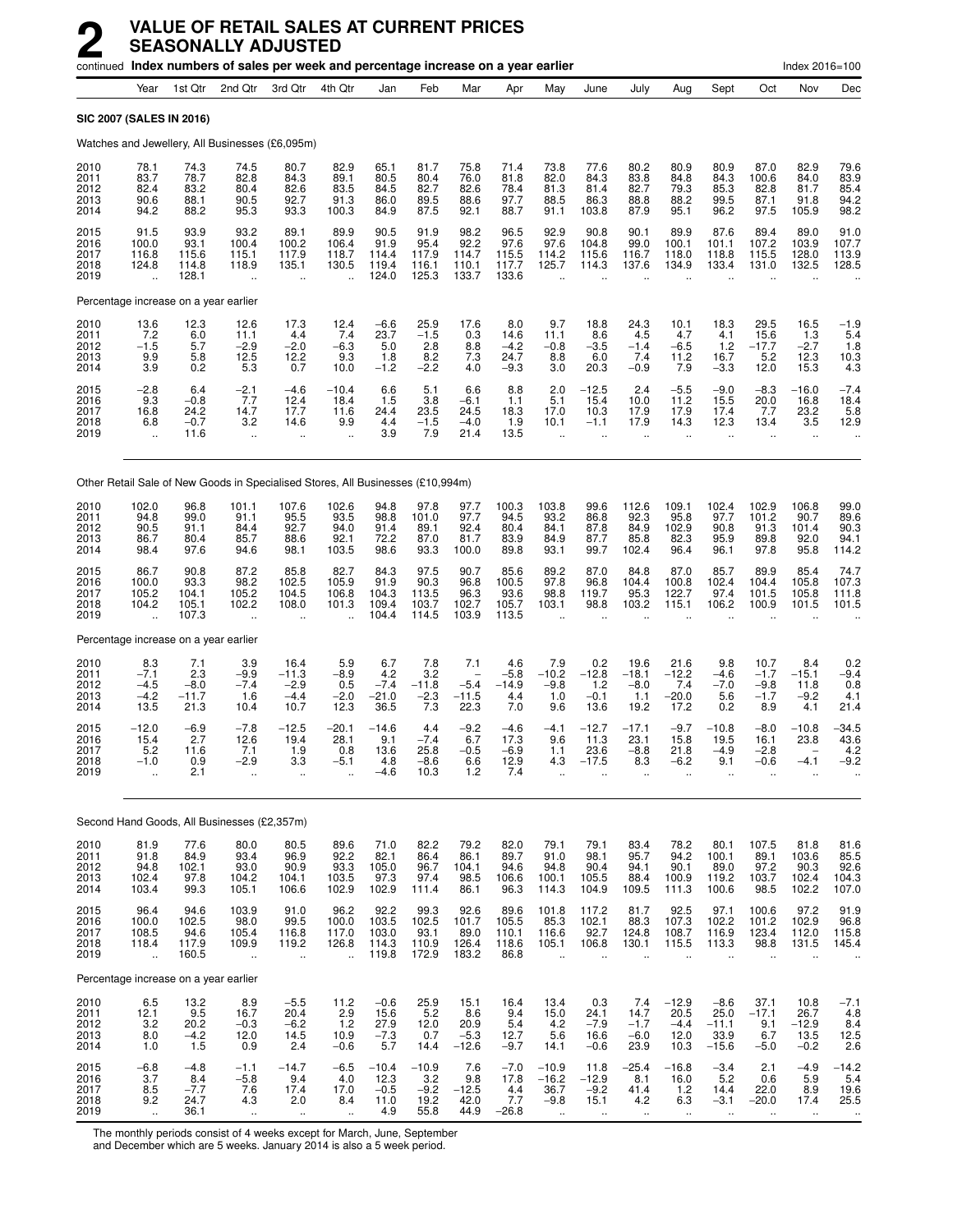|                                      |                                                         |                                                      | continued Index numbers of sales per week and percentage increase on a year earlier |                                                      |                                                         |                                           |                                             |                                           |                                                   |                                                           |                                                      |                                                          |                                                     |                                                     |                                                      | Index 2016=100                             |                                                 |
|--------------------------------------|---------------------------------------------------------|------------------------------------------------------|-------------------------------------------------------------------------------------|------------------------------------------------------|---------------------------------------------------------|-------------------------------------------|---------------------------------------------|-------------------------------------------|---------------------------------------------------|-----------------------------------------------------------|------------------------------------------------------|----------------------------------------------------------|-----------------------------------------------------|-----------------------------------------------------|------------------------------------------------------|--------------------------------------------|-------------------------------------------------|
|                                      | Year                                                    | 1st Otr                                              | 2nd Qtr                                                                             | 3rd Otr                                              | 4th Otr                                                 | Jan                                       | Feb                                         | Mar                                       | Apr                                               | May                                                       | June                                                 | July                                                     | Aug                                                 | Sept                                                | Oct                                                  | Nov                                        | Dec                                             |
|                                      | SIC 2007 (SALES IN 2016)                                |                                                      |                                                                                     |                                                      |                                                         |                                           |                                             |                                           |                                                   |                                                           |                                                      |                                                          |                                                     |                                                     |                                                      |                                            |                                                 |
|                                      |                                                         |                                                      | Non-store Retail, All Businesses (£33,202m)                                         |                                                      |                                                         |                                           |                                             |                                           |                                                   |                                                           |                                                      |                                                          |                                                     |                                                     |                                                      |                                            |                                                 |
| 2010<br>2011<br>2012<br>2013<br>2014 | 48.4<br>55.4<br>60.7<br>71.0<br>79.0                    | 45.6<br>52.7<br>58.3<br>68.1<br>74.9                 | 47.0<br>54.5<br>59.6<br>69.7<br>80.5                                                | 49.8<br>56.3<br>60.8<br>73.2<br>79.5                 | 51.3<br>58.1<br>64.1<br>73.1<br>81.4                    | 44.5<br>52.8<br>58.0<br>67.0<br>70.5      | 45.4<br>52.9<br>57.7<br>68.6<br>78.9        | 46.6<br>52.4<br>59.1<br>68.6<br>76.3      | 47.5<br>52.7<br>59.1<br>67.9<br>78.7              | 46.8<br>54.3<br>60.7<br>69.7<br>83.1                      | 46.7<br>56.1<br>59.1<br>71.1<br>79.8                 | 49.0<br>55.3<br>62.4<br>72.4<br>79.5                     | 50.5<br>56.6<br>58.4<br>75.7<br>79.2                | 50.0<br>56.8<br>61.4<br>71.7<br>79.8                | 50.6<br>57.1<br>63.1<br>72.6<br>79.4                 | 50.1<br>59.6<br>63.4<br>72.8<br>80.8       | 52.9<br>57.7<br>65.3<br>73.6<br>83.4            |
| 2015<br>2016<br>2017<br>2018<br>2019 | 86.8<br>100.0<br>118.4<br>132.3<br>$\ddot{\phantom{a}}$ | 83.4<br>91.5<br>111.6<br>125.1<br>147.1              | 86.4<br>95.6<br>115.5<br>130.8                                                      | 88.8<br>102.6<br>122.4<br>136.9                      | 88.5<br>110.4<br>124.0<br>136.5<br>$\ddot{\phantom{a}}$ | 82.4<br>91.2<br>111.5<br>124.4<br>142.0   | 83.2<br>90.1<br>111.5<br>126.9<br>146.4     | 84.5<br>92.8<br>111.6<br>124.3<br>151.8   | 86.0<br>90.8<br>115.6<br>127.8<br>152.7           | 85.1<br>97.7<br>112.2<br>132.0                            | 87.9<br>97.7<br>118.1<br>132.3                       | 91.7<br>99.7<br>117.3<br>137.0                           | 86.4<br>102.1<br>121.2<br>137.6                     | 88.4<br>105.3<br>127.5<br>136.2                     | 87.5<br>108.8<br>123.9<br>136.5                      | 88.3<br>111.3<br>125.0<br>137.9            | 89.5<br>110.9<br>123.3<br>135.3                 |
|                                      | Percentage increase on a year earlier                   |                                                      |                                                                                     |                                                      |                                                         |                                           |                                             |                                           |                                                   |                                                           |                                                      |                                                          |                                                     |                                                     |                                                      |                                            |                                                 |
| 2010<br>2011<br>2012<br>2013<br>2014 | 10.9<br>14.4<br>9.6<br>17.0<br>11.3                     | 13.2<br>15.5<br>10.7<br>16.8<br>10.0                 | 11.1<br>15.9<br>9.4<br>16.9<br>15.5                                                 | 9.6<br>12.9<br>8.0<br>20.4<br>8.7                    | $\frac{9.9}{13.3}$<br>10.2<br>14.1<br>11.4              | $8.9$<br>18.7<br>9.8<br>15.6<br>5.1       | 18.2<br>16.4<br>9.0<br>19.0<br>14.9         | 12.8<br>12.4<br>12.9<br>16.0<br>11.2      | 12.7<br>10.9<br>12.1<br>14.9<br>15.9              | 10.7<br>16.0<br>11.9<br>14.8<br>19.2                      | 10.1<br>20.0<br>5.5<br>20.2<br>12.2                  | 11.2<br>12.9<br>12.8<br>16.1<br>9.8                      | 11.3<br>12.0<br>3.2<br>29.6<br>4.6                  | 7.0<br>13.7<br>8.1<br>16.8<br>11.2                  | 10.3<br>12.9<br>10.5<br>15.0<br>9.4                  | 5.9<br>19.1<br>6.4<br>14.8<br>11.0         | 12.8<br>9.2<br>13.1<br>12.8<br>13.2             |
| 2015<br>2016<br>2017<br>2018<br>2019 | 9.9<br>15.2<br>18.4<br>11.8<br>$\ddotsc$                | 11.3<br>9.6<br>22.0<br>12.1<br>17.6                  | 7.4<br>10.6<br>20.8<br>13.2<br>$\ddotsc$                                            | 11.7<br>15.5<br>19.4<br>11.8<br>$\ddotsc$            | 8.8<br>24.7<br>12.3<br>10.1                             | 16.9<br>10.7<br>22.3<br>11.6<br>14.1      | 5.4<br>8.3<br>23.8<br>13.8<br>15.4          | 10.8<br>9.8<br>20.3<br>11.3<br>22.1       | $\frac{9.3}{5.5}$<br>27.3<br>10.5<br>19.6         | 2.4<br>14.9<br>14.8<br>17.7<br>$\ddot{\phantom{a}}$       | 10.2<br>11.2<br>20.9<br>12.0<br>$\ddot{\phantom{a}}$ | 15.4<br>8.7<br>17.6<br>16.8<br>$\ddot{\phantom{a}}$      | 9.2<br>18.1<br>18.8<br>13.5<br>$\ddot{\phantom{a}}$ | 10.8<br>19.1<br>21.1<br>6.8<br>$\ddot{\phantom{1}}$ | 10.2<br>24.4<br>13.8<br>10.2<br>$\ddot{\phantom{a}}$ | 9.2<br>26.1<br>12.3<br>10.3<br>$\ddotsc$   | $\frac{7.3}{23.9}$<br>11.2<br>9.7               |
|                                      |                                                         |                                                      | Mail Order, All Businesses (£30,738m)                                               |                                                      |                                                         |                                           |                                             |                                           |                                                   |                                                           |                                                      |                                                          |                                                     |                                                     |                                                      |                                            |                                                 |
| 2010<br>2011<br>2012<br>2013<br>2014 | 42.9<br>50.1<br>56.3<br>66.2<br>76.7                    | 40.2<br>46.7<br>53.7<br>63.7<br>71.7                 | 41.2<br>48.8<br>55.4<br>64.8<br>77.8                                                | 44.1<br>51.6<br>56.8<br>67.9<br>77.4                 | 46.1<br>53.4<br>59.5<br>68.6<br>80.1                    | 38.7<br>46.8<br>53.3<br>62.6<br>66.5      | 40.7<br>47.0<br>53.2<br>64.3<br>75.7        | 40.9<br>46.4<br>54.5<br>64.1<br>73.8      | 41.4<br>46.9<br>55.1<br>63.5<br>76.1              | 40.9<br>48.6<br>55.5<br>64.7<br>80.7                      | $41.3$<br>$50.3$<br>55.5<br>66.0<br>77.0             | 42.7<br>50.7<br>58.7<br>66.8<br>77.1                     | 44.8<br>52.0<br>54.1<br>70.1<br>77.3                | 44.7<br>52.1<br>57.4<br>66.9<br>77.8                | 45.5<br>51.6<br>58.0<br>68.9<br>77.9                 | 44.8<br>55.4<br>58.8<br>68.1<br>79.6       | 47.5<br>53.3<br>61.1<br>68.7<br>82.2            |
| 2015<br>2016<br>2017<br>2018<br>2019 | 86.3<br>100.0<br>120.4<br>135.0<br>$\ddot{\phantom{a}}$ | 82.6<br>91.2<br>112.9<br>126.9<br>151.6              | 85.6<br>94.9<br>117.7<br>133.9                                                      | 88.5<br>102.9<br>124.6<br>140.0                      | 88.3<br>111.0<br>126.3<br>139.2                         | 81.8<br>90.8<br>112.0<br>125.6<br>148.1   | 82.0<br>89.6<br>114.1<br>129.4<br>150.1     | 83.8<br>92.7<br>112.7<br>125.9<br>155.7   | 85.0<br>89.9<br>117.6<br>130.6<br>156.2           | 84.6<br>97.3<br>113.9<br>135.1                            | 87.0<br>97.2<br>120.8<br>135.6                       | 91.3<br>99.8<br>119.6<br>140.3                           | 86.4<br>102.5<br>122.6<br>140.7                     | 88.0<br>105.6<br>130.3<br>139.3                     | 87.1<br>109.6<br>126.1<br>139.0                      | 88.1<br>111.6<br>127.5<br>141.0            | 89.5<br>111.5<br>125.4<br>137.8                 |
|                                      | Percentage increase on a year earlier                   |                                                      |                                                                                     |                                                      |                                                         |                                           |                                             |                                           |                                                   |                                                           |                                                      |                                                          |                                                     |                                                     |                                                      |                                            |                                                 |
| 2010<br>2011<br>2012<br>2013<br>2014 | 12.8<br>16.9<br>12.4<br>17.6<br>15.8                    | 10.6<br>16.3<br>15.0<br>18.6<br>12.6                 | 10.8<br>18.3<br>13.6<br>17.0<br>20.1                                                | 14.9<br>17.1<br>9.9<br>19.6<br>14.1                  | 14.7<br>16.0<br>11.3<br>15.3<br>16.8                    | 6.0<br>20.9<br>14.0<br>17.4<br>6.2        | 16.2<br>15.5<br>13.2<br>20.8<br>17.8        | 10.0<br>13.4<br>17.4<br>17.8<br>15.1      | 11.5<br>$13.\overline{3}$<br>17.5<br>15.1<br>19.9 | 9.3<br>18.9<br>14.2<br>16.6<br>24.6                       | 11.4<br>21.8<br>10.3<br>18.8<br>16.7                 | 12.4<br>18.6<br>15.7<br>13.9<br>15.3                     | 17.3<br>16.2<br>4.0<br>29.7<br>10.2                 | 14.9<br>16.7<br>10.2<br>16.5<br>16.3                | 14.1<br>13.3<br>12.5<br>18.7<br>13.1                 | 11.2<br>23.6<br>6.1<br>15.8<br>16.9        | 18.0<br>12.3<br>14.7<br>12.4<br>19.7            |
| 2015<br>2016<br>2017<br>2018<br>2019 | 12.5<br>15.9<br>20.4<br>12.1<br>                        | 15.2<br>10.4<br>23.8<br>12.4<br>19.5                 | 10.0<br>10.9<br>24.0<br>13.8<br>$\ddotsc$                                           | 14.3<br>16.2<br>21.2<br>12.3<br>$\ddot{\phantom{0}}$ | 10.3<br>25.6<br>13.8<br>10.2                            | 23.0<br>11.1<br>23.2<br>12.2<br>17.9      | 8.3<br>9.3<br>27.3<br>13.4<br>16.0          | 13.5<br>10.7<br>21.5<br>11.7<br>23.6      | 11.8<br>5.7<br>30.8<br>11.1<br>19.6               | 4.8<br>15.0<br>17.1<br>18.6                               | 13.0<br>11.7<br>24.4<br>12.2                         | 18.5<br>9.3<br>19.8<br>17.3                              | 11.7<br>18.7<br>19.6<br>14.8                        | 13.1<br>20.1<br>23.4<br>6.9                         | 11.8<br>25.8<br>15.1<br>10.2<br>Ω.                   | 10.7<br>26.7<br>14.2<br>10.6               | 8.8<br>24.6<br>12.4<br>9.9                      |
|                                      |                                                         |                                                      | Other Non-store Retail, All Businesses (£2,464m)                                    |                                                      |                                                         |                                           |                                             |                                           |                                                   |                                                           |                                                      |                                                          |                                                     |                                                     |                                                      |                                            |                                                 |
| 2010<br>2011<br>2012<br>2013<br>2014 | 117.6<br>121.0<br>114.9<br>130.4<br>107.8               | 113.5<br>127.1<br>115.7<br>123.0<br>114.8            | 118.8<br>125.7<br>111.9<br>130.4<br>113.2                                           | 121.4<br>114.2<br>110.8<br>139.1<br>105.4            | 116.9<br>116.8<br>121.3<br>129.0<br>97.3                | 116.8<br>128.1<br>116.1<br>122.0<br>120.0 | 104.8<br>126.6<br>113.5<br>123.2<br>118.3   | 117.7<br>126.8<br>117.3<br>123.7<br>106.8 | 123.3<br>124.3<br>108.0<br>123.0<br>111.1         | 120.3<br>124.5<br>125.2<br>131.9<br>113.7                 | 114.1<br>127.7<br>104.5<br>135.2<br>114.6            | 126.8<br>112.7<br>108.5<br>142.0<br>109.6                | 122.3<br>113.9<br>112.5<br>145.1<br>102.0           | 116.4<br>115.7<br>111.4<br>132.0<br>104.8           | 114.1<br>126.3<br>126.6<br>118.6<br>98.0             | 115.2<br>111.9<br>120.8<br>131.4<br>96.0   | 120.5<br>$\frac{113.1}{117.3}$<br>135.3<br>97.8 |
| 2015<br>2016<br>2017<br>2018<br>2019 | 93.3<br>100.0<br>93.3<br>98.9<br>$\ddot{\phantom{a}}$   | 93.5<br>94.7<br>94.9<br>103.0<br>90.4                | 96.6<br>103.7<br>88.4<br>92.0                                                       | 92.5<br>98.6<br>94.8<br>97.8<br>$\ddot{\phantom{a}}$ | 90.6<br>103.0<br>95.1<br>102.8<br>$\ddot{\phantom{a}}$  | 89.9<br>95.6<br>106.4<br>110.3<br>65.8    | 98.0<br>95.9<br>79.0<br>95.1<br>99.5        | 92.8<br>93.0<br>98.5<br>103.5<br>102.9    | 98.3<br>102.6<br>91.1<br>92.4<br>110.2            | 91.5<br>103.8<br>90.6<br>93.1<br>$\ddot{\phantom{a}}$     | 99.3<br>104.6<br>84.4<br>90.8<br>$\ddotsc$           | 96.3<br>98.3<br>88.2<br>96.4<br>÷.                       | 87.6<br>96.4<br>104.6<br>99.2<br>ä.                 | 93.4<br>100.6<br>92.3<br>97.7<br>$\ddotsc$          | 92.4<br>99.2<br>95.5<br>105.3                        | 90.2<br>107.0<br>93.1<br>98.5              | 89.6<br>102.9<br>96.5<br>104.2                  |
|                                      | Percentage increase on a year earlier                   |                                                      |                                                                                     |                                                      |                                                         |                                           |                                             |                                           |                                                   |                                                           |                                                      |                                                          |                                                     |                                                     |                                                      |                                            |                                                 |
| 2010<br>2011<br>2012<br>2013<br>2014 | 2.7<br>2.8<br>$-5.0$<br>13.4<br>$-17.3$                 | 25.9<br>12.1<br>$-9.0$<br>6.3<br>$-6.7$              | 12.3<br>5.7<br>$-10.9$<br>16.5<br>$-13.2$                                           | $-9.3$<br>$-5.9$<br>$-3.0$<br>25.5<br>$-24.2$        | $-9.0$<br>$-0.1$<br>3.8<br>6.4<br>$-24.6$               | 22.8<br>9.6<br>$-9.4$<br>5.1<br>$-1.6$    | 28.8<br>20.8<br>$-10.4$<br>8.6<br>$-3.9$    | 26.4<br>7.8<br>$-7.5$<br>5.5<br>$-13.7$   | 18.0<br>0.8<br>$-13.1$<br>13.8<br>$-9.6$          | 16.8<br>3.5<br>0.5<br>5.3<br>$-13.8$                      | 4.5<br>11.9<br>$-18.2$<br>29.3<br>$-15.2$            | 6.3<br>$-11.1$<br>$-3.7$<br>30.8<br>$-22.8$              | $-9.8$<br>$-6.8$<br>$-1.2$<br>29.0<br>$-29.7$       | $-19.3$<br>$-0.6$<br>$-3.8$<br>18.5<br>$-20.6$      | $-5.3$<br>10.7<br>0.2<br>$-6.3$<br>$-17.4$           | $-14.2$<br>$-2.9$<br>8.0<br>8.8<br>$-27.0$ | $-7.3$<br>$-6.1$<br>3.7<br>15.3<br>$-27.8$      |
| 2015<br>2016<br>2017<br>2018<br>2019 | $-13.5$<br>$7.2 - 6.7$<br>6.0<br>$\bar{\mathbf{a}}$     | $-18.5$<br>1.2<br>$0.\overline{3}$<br>8.5<br>$-12.2$ | $-14.7$<br>7.4<br>$-14.8$<br>4.1<br>$\mathcal{L}_{\mathcal{A}}$                     | $-12.2$<br>6.5<br>$-3.8$<br>3.1<br>$\ddotsc$         | $-6.9$<br>13.7<br>$-7.7$<br>8.1<br>u,                   | $-25.1$<br>6.3<br>11.3<br>3.7<br>$-40.4$  | $-17.2$<br>$-2.1$<br>$-17.6$<br>20.3<br>4.7 | $-13.1$<br>0.1<br>5.9<br>5.1<br>$-0.6$    | $-11.5$<br>4.3<br>$-11.2$<br>1.4<br>19.3          | $-19.5$<br>13.4<br>$-12.7$<br>2.7<br>$\ddot{\phantom{1}}$ | $-13.3$<br>5.3<br>$-19.3$<br>7.6<br>$\ddotsc$        | $-12.1$<br>2.0<br>$-10.3$<br>9.3<br>$\ddot{\phantom{1}}$ | $-14.2$<br>10.0<br>8.5<br>$-5.1$<br>$\sim$          | $-10.9$<br>7.6<br>$-8.3$<br>5.9<br>$\sim$           | $-5.8$<br>7.4<br>$-3.8$<br>10.3<br>$\sim$            | $-6.0$<br>18.6<br>$-13.0$<br>5.9<br>$\sim$ | $-8.4$<br>14.8<br>$-6.2$<br>7.9<br>$\ddotsc$    |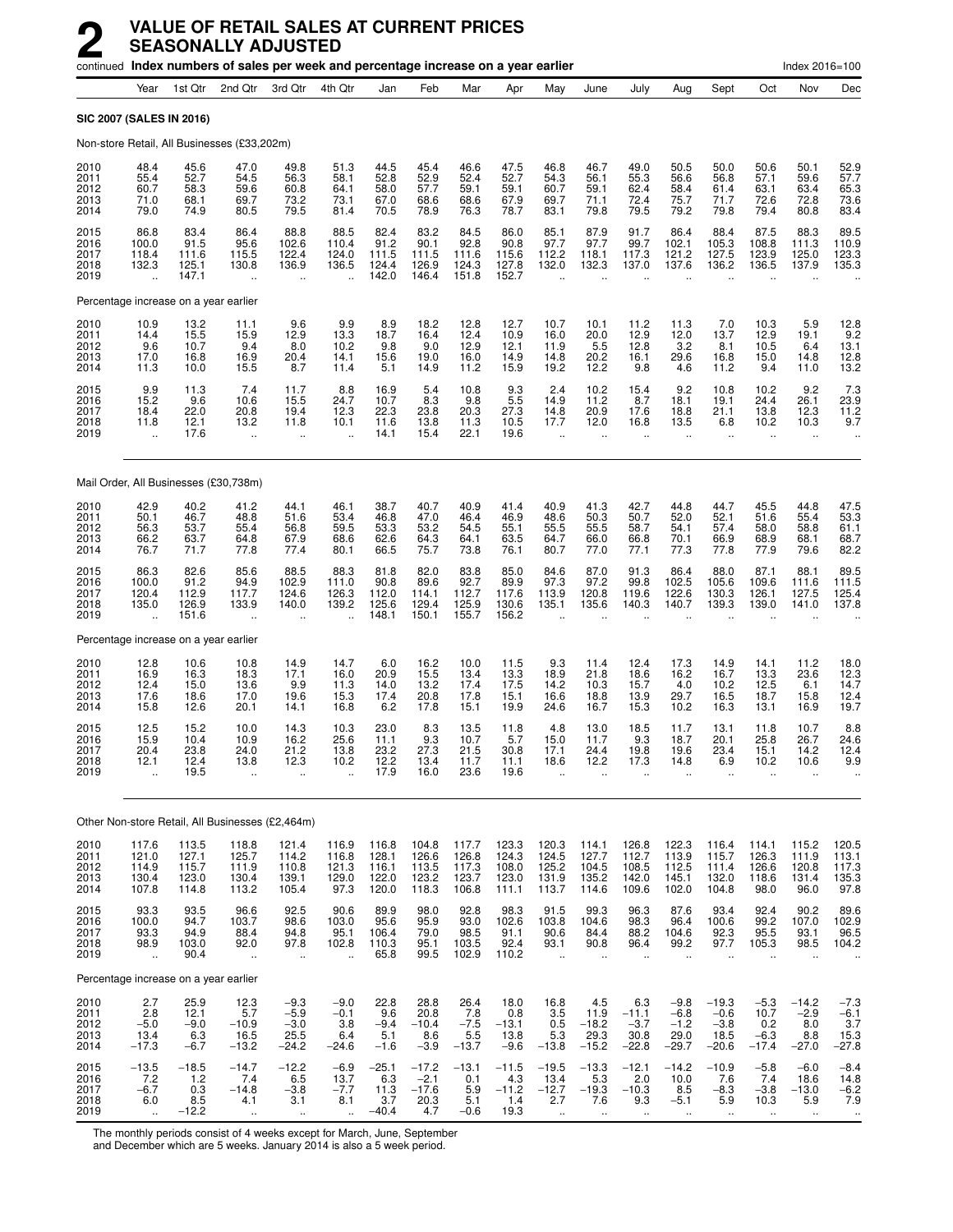|                                      |                                                         | continued Index numbers of sales per week and percentage increase on a year earlier |                                            |                                           |                                           |                                          |                                          |                                          |                                            |                                           |                                          |                                          |                                          |                                           |                                           | Index 2016=100                            |                                           |  |  |
|--------------------------------------|---------------------------------------------------------|-------------------------------------------------------------------------------------|--------------------------------------------|-------------------------------------------|-------------------------------------------|------------------------------------------|------------------------------------------|------------------------------------------|--------------------------------------------|-------------------------------------------|------------------------------------------|------------------------------------------|------------------------------------------|-------------------------------------------|-------------------------------------------|-------------------------------------------|-------------------------------------------|--|--|
|                                      | Year                                                    | 1st Qtr                                                                             | 2nd Qtr                                    | 3rd Qtr                                   | 4th Qtr                                   | Jan                                      | Feb                                      | Mar                                      | Apr                                        | May                                       | June                                     | July                                     | Aug                                      | Sept                                      | Oct                                       | Nov                                       | Dec                                       |  |  |
|                                      |                                                         | <b>SIC 2007 (SALES IN 2016)</b>                                                     |                                            |                                           |                                           |                                          |                                          |                                          |                                            |                                           |                                          |                                          |                                          |                                           |                                           |                                           |                                           |  |  |
|                                      |                                                         |                                                                                     | Automotive Fuel, All Businesses (£36,849m) |                                           |                                           |                                          |                                          |                                          |                                            |                                           |                                          |                                          |                                          |                                           |                                           |                                           |                                           |  |  |
| 2010<br>2011<br>2012<br>2013<br>2014 | 91.9<br>109.7<br>109.5<br>106.1<br>102.2                | 89.3<br>107.2<br>117.0<br>108.3<br>104.5                                            | 92.8<br>109.2<br>105.8<br>105.7<br>103.2   | 91.0<br>108.4<br>107.8<br>107.5<br>102.2  | 94.5<br>113.9<br>107.5<br>103.0<br>98.8   | 86.0<br>106.9<br>116.6<br>104.9<br>101.5 | 89.8<br>107.7<br>113.9<br>109.6<br>103.1 | 91.5<br>107.0<br>119.7<br>110.1<br>108.6 | 93.9<br>110.6<br>108.3<br>106.4<br>103.5   | 93.5<br>108.7<br>107.9<br>104.8<br>103.0  | 91.3<br>108.5<br>102.2<br>105.9<br>103.3 | 92.6<br>108.5<br>104.3<br>107.6<br>104.2 | 90.8<br>107.8<br>106.8<br>107.7<br>103.7 | 89.8<br>108.8<br>111.4<br>107.2<br>99.3   | 93.4<br>110.5<br>109.2<br>103.2<br>98.1   | 97.8<br>115.7<br>105.9<br>101.2<br>98.9   | 92.9<br>115.3<br>107.5<br>104.2<br>99.3   |  |  |
| 2015<br>2016<br>2017<br>2018<br>2019 | 95.7<br>100.0<br>107.6<br>117.0<br>$\ddot{\phantom{a}}$ | 95.1<br>95.8<br>107.4<br>111.9<br>121.9                                             | 97.2<br>97.5<br>105.9<br>115.9             | 95.6<br>101.6<br>105.8<br>118.8           | 94.8<br>105.1<br>111.2<br>121.4           | 98.8<br>98.9<br>107.8<br>113.2<br>119.5  | 92.4<br>92.0<br>108.8<br>114.8<br>122.2  | 94.4<br>96.4<br>106.0<br>108.5<br>123.7  | 96.5<br>95.4<br>108.1<br>111.6<br>126.8    | 97.1<br>97.7<br>107.6<br>115.2            | 97.7<br>99.0<br>102.7<br>119.8           | 96.1<br>101.4<br>103.4<br>117.9          | 94.5<br>101.4<br>105.7<br>119.1          | 96.1<br>101.9<br>107.7<br>119.2           | 95.1<br>105.7<br>108.9<br>119.4           | 96.8<br>104.5<br>110.7<br>122.1           | 92.9<br>105.1<br>113.4<br>122.4           |  |  |
|                                      |                                                         | Percentage increase on a year earlier                                               |                                            |                                           |                                           |                                          |                                          |                                          |                                            |                                           |                                          |                                          |                                          |                                           |                                           |                                           |                                           |  |  |
| 2010<br>2011<br>2012<br>2013<br>2014 | 4.9<br>19.3<br>$-0.1$<br>$-3.1$<br>$-3.7$               | 6.3<br>20.0<br>9.1<br>$-7.4$<br>$-3.6$                                              | 7.9<br>17.7<br>$-3.1$<br>$-0.1$<br>$-2.3$  | 1.6<br>19.1<br>$-0.5$<br>$-0.3$<br>$-5.0$ | 3.9<br>20.5<br>$-5.6$<br>$-4.2$<br>$-4.1$ | 0.6<br>24.2<br>9.1<br>$-10.0$<br>$-3.3$  | 6.5<br>19.9<br>5.8<br>$-3.8$<br>$-5.9$   | 10.7<br>16.9<br>11.9<br>$-8.0$<br>$-1.4$ | 12.1<br>17.8<br>$-2.1$<br>$-1.7$<br>$-2.7$ | 9.5<br>16.2<br>$-0.7$<br>$-2.9$<br>$-1.8$ | 3.4<br>18.8<br>$-5.8$<br>3.6<br>$-2.4$   | 6.0<br>17.1<br>$-3.8$<br>3.1<br>$-3.2$   | 1.3<br>18.6<br>$-0.9$<br>0.9<br>$-3.7$   | $-1.5$<br>21.1<br>2.4<br>$-3.8$<br>$-7.4$ | 0.6<br>18.4<br>$-1.2$<br>$-5.5$<br>$-4.9$ | 6.6<br>18.4<br>$-8.5$<br>$-4.4$<br>$-2.3$ | 4.6<br>24.1<br>$-6.8$<br>$-3.0$<br>$-4.7$ |  |  |
| 2015<br>2016<br>2017<br>2018<br>2019 | $-6.4$<br>4.5<br>7.6<br>8.8<br>$\ddot{\phantom{a}}$     | $-9.0$<br>0.7<br>12.1<br>4.2<br>9.0                                                 | $-5.9$<br>0.3<br>8.6<br>9.4                | $-6.4$<br>6.2<br>4.1<br>12.3              | $-4.1$<br>10.9<br>5.8<br>9.2              | $-2.7$<br>0.1<br>9.1<br>4.9<br>5.6       | $-10.4$<br>$-0.4$<br>18.3<br>5.6<br>6.4  | $-13.1$<br>2.1<br>9.9<br>2.4<br>14.0     | $-6.7$<br>$-1.1$<br>13.3<br>3.2<br>13.6    | $-5.7$<br>0.5<br>10.2<br>7.1              | $-5.4$<br>1.3<br>3.8<br>16.6             | $-7.7$<br>5.5<br>1.9<br>14.0             | $-8.9$<br>7.2<br>4.3<br>12.7             | $-3.2$<br>6.0<br>5.7<br>10.7              | $-3.0$<br>11.1<br>3.0<br>9.6              | $-2.1$<br>8.0<br>5.9<br>10.3              | $-6.5$<br>13.2<br>7.9<br>7.9              |  |  |

The monthly periods consist of 4 weeks except for March, June, September

and December which are 5 weeks. January 2014 is also a 5 week period.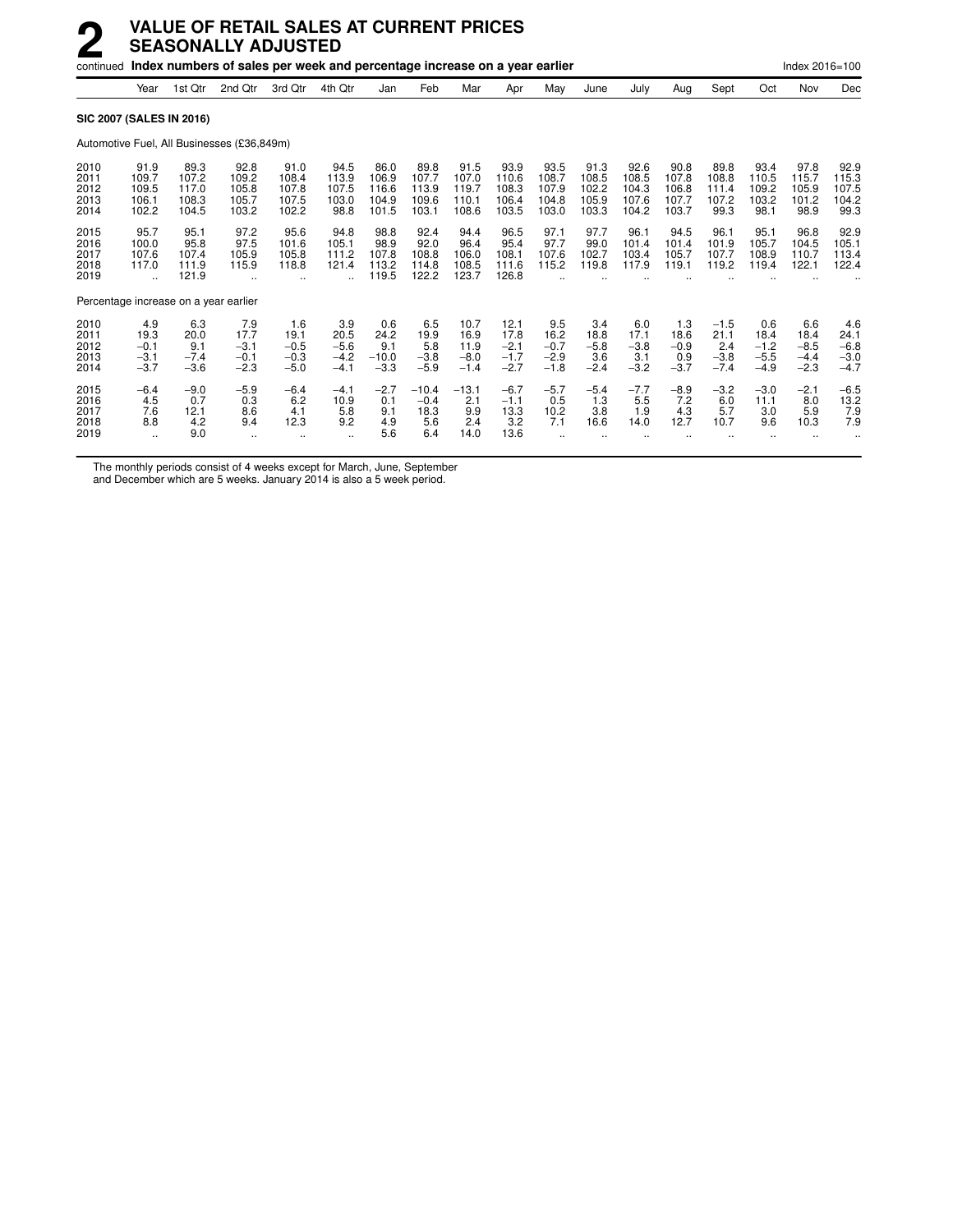### **CHAINED VOLUME OF RETAIL SALES NON-SEASONALLY ADJUSTED**

|                                      |                                                                        |                                       | <b>CHAINED VOLUME OF RETAIL SALES</b><br><b>NON-SEASONALLY ADJUSTED</b><br>Index numbers of sales per week and percentage increase on a year earlier |                                             |                                              |                                          |                                                         |                                       |                                             |                                                        |                                                            |                                          |                                        |                                                            |                                               | Index 2016=100                                   |                                                      |
|--------------------------------------|------------------------------------------------------------------------|---------------------------------------|------------------------------------------------------------------------------------------------------------------------------------------------------|---------------------------------------------|----------------------------------------------|------------------------------------------|---------------------------------------------------------|---------------------------------------|---------------------------------------------|--------------------------------------------------------|------------------------------------------------------------|------------------------------------------|----------------------------------------|------------------------------------------------------------|-----------------------------------------------|--------------------------------------------------|------------------------------------------------------|
|                                      | Year                                                                   | 1st Qtr                               | 2nd Qtr                                                                                                                                              | 3rd Qtr                                     | 4th Qtr                                      | Jan                                      | Feb                                                     | Mar                                   | Apr                                         | May                                                    | June                                                       | July                                     | Aug                                    | Sept                                                       | Oct                                           | Nov                                              | Dec                                                  |
|                                      | SIC 2007 (SALES IN 2016)                                               |                                       |                                                                                                                                                      |                                             |                                              |                                          |                                                         |                                       |                                             |                                                        |                                                            |                                          |                                        |                                                            |                                               |                                                  |                                                      |
|                                      | All Retailing, Including Automotive Fuel, All Businesses (£387,696m)   |                                       |                                                                                                                                                      |                                             |                                              |                                          |                                                         |                                       |                                             |                                                        |                                                            |                                          |                                        |                                                            |                                               |                                                  |                                                      |
| 2010<br>2011<br>2012<br>2013<br>2014 | 87.1<br>87.3<br>87.6<br>88.6<br>91.7                                   | 80.8<br>81.0<br>81.7<br>81.4<br>83.7  | 85.2<br>85.2<br>85.0<br>85.8<br>89.7                                                                                                                 | 85.4<br>84.4<br>85.6<br>87.1<br>89.3        | 97.1<br>98.4<br>97.9<br>100.1<br>104.8       | 78.0<br>80.3<br>80.1<br>78.8<br>81.6     | 80.4<br>80.2<br>80.0<br>81.0<br>83.2                    | 83.4<br>82.2<br>84.3<br>83.7<br>86.1  | 83.8<br>86.4<br>83.5<br>82.9<br>89.1        | 85.5<br>84.4<br>85.1<br>86.4<br>89.2                   | 86.0<br>84.9<br>86.2<br>87.7<br>90.5                       | 87.8<br>86.5<br>87.6<br>89.6<br>91.8     | 85.0<br>83.5<br>84.7<br>85.7<br>88.6   | 83.7<br>83.3<br>84.7<br>86.2<br>87.9                       | 87.6<br>87.4<br>87.1<br>88.2<br>92.4          | 95.0<br>94.4<br>94.0<br>96.0<br>102.5            | 106.4<br>110.5<br>109.6<br>112.9<br>116.4            |
| 2015<br>2016<br>2017<br>2018<br>2019 | 95.4<br>100.0<br>101.7<br>104.2<br>$\ddot{\phantom{a}}$                | 88.0<br>91.0<br>92.4<br>94.3<br>98.1  | 92.7<br>96.4<br>99.2<br>101.1                                                                                                                        | 93.1<br>97.8<br>99.3<br>102.7<br>$\ddotsc$  | 107.8<br>114.7<br>116.0<br>118.8<br>ä.       | 86.2<br>89.9<br>90.6<br>91.9<br>94.8     | 86.7<br>89.8<br>92.2<br>93.8<br>97.3                    | 90.6<br>92.8<br>94.0<br>96.8<br>101.4 | 91.0<br>94.8<br>99.6<br>98.2<br>105.4       | 92.8<br>97.9<br>98.8<br>102.8<br>$\ddot{\phantom{a}}$  | 93.9<br>96.7<br>99.2<br>102.1                              | 95.1<br>100.4<br>101.4<br>105.4          | 91.2<br>96.8<br>98.9<br>102.1          | 93.0<br>96.6<br>97.9<br>101.1                              | 95.7<br>102.5<br>102.6<br>104.7               | 106.7<br>113.0<br>114.5<br>118.4                 | 118.4<br>125.9<br>127.9<br>130.4                     |
|                                      | Percentage increase on a year earlier                                  |                                       |                                                                                                                                                      |                                             |                                              |                                          |                                                         |                                       |                                             |                                                        |                                                            |                                          |                                        |                                                            |                                               |                                                  |                                                      |
| 2010<br>2011<br>2012<br>2013<br>2014 | $-1.0$<br>0.1<br>0.3<br>1.2<br>3.5                                     | $-0.9$<br>0.2<br>0.9<br>$-0.4$<br>2.8 | $-0.7$<br>$-0.2$<br>0.9<br>4.5                                                                                                                       | $-0.7$<br>$-1.2$<br>1.5<br>1.7<br>2.6       | $-1.4$<br>1.3<br>$-0.6$<br>2.3<br>4.7        | -4.3<br>3.0<br>$-0.3$<br>$-1.6$<br>3.5   | 0.5<br>$-0.3$<br>$-0.2$<br>1.3<br>2.6                   | 0.8<br>$-1.5$<br>2.6<br>$-0.8$<br>2.9 | $-1.8$<br>3.1<br>$-3.4$<br>$-0.7$<br>7.5    | 0.5<br>$-1.3$<br>0.9<br>1.5<br>3.3                     | $-0.9$<br>$-1.3$<br>1.5<br>1.7<br>3.3                      | $-1.4$<br>1.2<br>2.2<br>2.5              | $-0.6$<br>$-1.9$<br>1.5<br>1.1<br>3.5  | $-1.5$<br>$-0.4$<br>1.6<br>1.8<br>2.0                      | $-1.3$<br>$-0.3$<br>$-0.3$<br>1.3<br>4.7      | $-0.8$<br>$-0.7$<br>$-0.4$<br>2.1<br>6.9         | -1.9<br>3.8<br>$-0.8$<br>3.0<br>3.1                  |
| 2015<br>2016<br>2017<br>2018<br>2019 | 4.0<br>4.8<br>1.7<br>2.5<br>$\ddot{\phantom{a}}$                       | 5.2<br>3.4<br>1.6<br>2.1<br>4.0       | 3.3<br>4.1<br>2.9<br>1.9                                                                                                                             | 4.2<br>5.1<br>1.5<br>3.4                    | 2.9<br>6.4<br>1.1<br>2.4<br>$\mathbf{r}$     | 5.6<br>4.4<br>0.7<br>1.4<br>3.2          | 4.2<br>3.6<br>2.8<br>1.7<br>3.8                         | 5.2<br>2.5<br>1.3<br>2.9<br>4.8       | 2.1<br>4.1<br>5.2<br>-1.5<br>7.3            | 4.0<br>5.4<br>1.0<br>4.0<br>$\mathbf{r}$               | 3.7<br>3.0<br>2.6<br>2.9                                   | 3.6<br>5.6<br>1.0<br>3.9                 | 2.9<br>6.2<br>2.2<br>3.3               | 5.8<br>3.9<br>1.4<br>3.2                                   | 3.6<br>7.1<br>$\overline{\phantom{a}}$<br>2.1 | 4.1<br>5.9<br>1.4<br>3.4<br>$\ddot{\phantom{a}}$ | 1.7<br>6.4<br>1.5<br>2.0                             |
|                                      | All Retailing, Including Automotive Fuel, Large Businesses (£306,069m) |                                       |                                                                                                                                                      |                                             |                                              |                                          |                                                         |                                       |                                             |                                                        |                                                            |                                          |                                        |                                                            |                                               |                                                  |                                                      |
| 2010<br>2011<br>2012<br>2013<br>2014 | 87.0<br>87.1<br>87.7<br>89.0<br>91.7                                   | 81.2<br>81.0<br>81.6<br>81.9<br>83.5  | 84.3<br>84.7<br>84.4<br>85.5<br>88.9                                                                                                                 | 84.1<br>83.4<br>85.1<br>87.0<br>89.0        | 98.4<br>99.3<br>99.8<br>101.4<br>105.9       | 79.4<br>81.1<br>80.5<br>79.9<br>82.6     | 80.1<br>79.9<br>79.9<br>80.9<br>82.4                    | 83.5<br>81.7<br>83.7<br>84.2<br>85.3  | 82.7<br>86.4<br>83.2<br>82.5<br>88.5        | 84.5<br>83.4<br>84.1<br>85.9<br>88.2                   | 85.4<br>84.5<br>85.7<br>87.6<br>89.8                       | 85.9<br>85.6<br>86.9<br>89.4<br>90.7     | 83.4<br>82.0<br>83.4<br>85.5<br>88.0   | 83.2<br>82.7<br>85.0<br>86.3<br>88.4                       | 87.0<br>86.2<br>86.8<br>87.8<br>92.0          | 95.1<br>94.4<br>94.8<br>96.5<br>103.2            | 110.1<br>113.8<br>114.3<br>116.3<br>119.1            |
| 2015<br>2016<br>2017<br>2018<br>2019 | 96.0<br>100.0<br>101.4<br>103.3                                        | 88.4<br>91.2<br>92.4<br>93.9<br>97.5  | 92.6<br>96.1<br>98.6<br>100.3                                                                                                                        | 93.0<br>97.6<br>98.3<br>100.9               | 110.0<br>115.1<br>116.3<br>118.2<br>ä.       | 86.9<br>90.8<br>91.2<br>91.5<br>95.4     | 86.9<br>89.9<br>91.3<br>92.9<br>96.2                    | 90.8<br>92.7<br>94.3<br>96.5<br>100.3 | 90.8<br>94.2<br>99.0<br>96.7<br>104.0       | 92.9<br>97.5<br>98.2<br>101.8                          | 93.9<br>96.5<br>98.5<br>101.9                              | 94.6<br>100.1<br>101.1<br>103.9          | 90.8<br>96.4<br>97.1<br>99.2           | 93.5<br>96.5<br>96.9<br>99.9                               | 95.8<br>101.4<br>100.8<br>102.7               | 108.2<br>111.9<br>113.9<br>116.0                 | 122.7<br>128.6<br>130.6<br>132.2                     |
|                                      | Percentage increase on a year earlier                                  |                                       |                                                                                                                                                      |                                             |                                              |                                          |                                                         |                                       |                                             |                                                        |                                                            |                                          |                                        |                                                            |                                               |                                                  |                                                      |
| 2010<br>2011<br>2012<br>2013<br>2014 | 1.0<br>0.2<br>0.7<br>1.4<br>3.0                                        | 1.5<br>$-0.2$<br>0.7<br>0.4<br>2.0    | 1.2<br>0.5<br>$-0.4$<br>1.3<br>4.0                                                                                                                   | 1.1<br>$-0.8$<br>2.0<br>2.3<br>2.3          | 0.3<br>1.0<br>0.5<br>1.6<br>4.4              | $-1.5$<br>2.2<br>$-0.7$<br>$-0.8$<br>3.4 | 2.3<br>$-0.2$<br>$\overline{\phantom{0}}$<br>1.2<br>1.8 | 3.3<br>-2.1<br>2.5<br>0.6<br>1.2      | $-0.6$<br>4.5<br>$-3.7$<br>$-0.8$<br>7.2    | 2.6<br>-1.3<br>0.8<br>2.1<br>2.7                       | 1.6<br>$-1.1$<br>1.4<br>2.2<br>2.5                         | 1.7<br>$-0.4$<br>1.5<br>2.9<br>1.5       | 1.0<br>-1.6<br>1.6<br>2.5<br>3.0       | 0.5<br>-0.5<br>2.8<br>1.5<br>2.4                           | 0.4<br>$-0.9$<br>0.7<br>1.1<br>4.9            | 0.6<br>-0.7<br>0.5<br>1.7<br>6.9                 | 0.1<br>3.4<br>0.4<br>1.8<br>2.4                      |
| 2015<br>2016<br>2017<br>2018<br>2019 | 4.7<br>4.2<br>1.4<br>1.9<br>$\mathcal{L}_{\mathbf{r}}$                 | 5.9<br>3.2<br>1.3<br>1.6<br>3.8       | 4.2<br>3.7<br>2.6<br>1.7<br>$\ddot{\phantom{a}}$                                                                                                     | 4.5<br>4.9<br>0.7<br>2.7<br>$\ddotsc$       | 3.8<br>4.7<br>1.1<br>1.6<br>$\ddotsc$        | 5.2<br>4.4<br>0.4<br>0.4<br>4.2          | 5.4<br>3.5<br>1.6<br>1.8<br>3.5                         | 6.5<br>2.0<br>1.8<br>2.4<br>3.9       | 2.6<br>3.8<br>5.1<br>$-2.3$<br>7.6          | 5.4<br>4.9<br>0.7<br>3.7<br>$\ddotsc$                  | 4.6<br>2.8<br>2.2<br>3.4<br>$\ddotsc$                      | 4.2<br>5.8<br>1.0<br>2.7<br>$\ddotsc$    | 3.1<br>6.2<br>0.7<br>2.1<br>$\ddotsc$  | 5.9<br>3.1<br>0.5<br>3.0<br>$\ddotsc$                      | 4.1<br>5.8<br>$-0.6$<br>1.9<br>$\ddotsc$      | 4.8<br>3.4<br>1.8<br>1.8<br>$\ddotsc$            | 3.0<br>4.8<br>1.6<br>1.2<br>$\ddotsc$                |
|                                      | All Retailing, Including Automotive Fuel, Small Businesses (£81,627m)  |                                       |                                                                                                                                                      |                                             |                                              |                                          |                                                         |                                       |                                             |                                                        |                                                            |                                          |                                        |                                                            |                                               |                                                  |                                                      |
| 2010<br>2011<br>2012<br>2013<br>2014 | 87.7<br>87.7<br>86.9<br>87.2<br>91.9                                   | 79.6<br>81.0<br>82.2<br>79.5<br>84.4  | 88.5<br>86.9<br>87.2<br>86.9<br>92.8                                                                                                                 | 90.1<br>87.9<br>87.6<br>87.3<br>90.5        | 92.5<br>95.0<br>90.5<br>95.1<br>100.5        | 72.8<br>77.5<br>78.6<br>74.9<br>78.0     | 81.8<br>81.0<br>80.3<br>81.5<br>86.2                    | 83.2<br>83.9<br>86.6<br>81.7<br>89.3  | 87.9<br>86.4<br>84.4<br>84.3<br>91.6        | 89.3<br>87.9<br>89.0<br>88.3<br>93.1                   | 88.3<br>86.6<br>87.9<br>87.9<br>93.4                       | 94.7<br>90.1<br>90.4<br>90.2<br>95.6     | 91.1<br>88.7<br>89.9<br>86.3<br>91.0   | 85.6<br>85.6<br>83.4<br>85.7<br>86.0                       | 90.0<br>91.9<br>88.3<br>90.0<br>93.6          | 94.9<br>94.3<br>90.9<br>93.9<br>100.0            | 92.6<br>98.1<br>92.0<br>100.1<br>106.2               |
| 2015<br>2016<br>2017<br>2018<br>2019 | 93.1<br>100.0<br>103.0<br>107.7<br>$\ddot{\phantom{a}}$                | 86.6<br>90.1<br>92.4<br>96.0<br>100.4 | 92.8<br>97.7<br>101.6<br>104.1<br>÷.                                                                                                                 | 93.2<br>98.7<br>103.1<br>109.6<br>$\ddotsc$ | 99.8<br>113.5<br>114.7<br>121.3<br>$\ddotsc$ | 83.4<br>86.8<br>88.4<br>93.1<br>92.7     | 85.9<br>89.3<br>95.8<br>96.9<br>101.4                   | 89.7<br>93.4<br>92.9<br>97.7<br>105.8 | 91.9<br>96.8<br>102.1<br>103.7<br>110.5     | 92.4<br>99.0<br>101.0<br>106.2<br>$\ddot{\phantom{a}}$ | 93.8<br>97.4<br>101.7<br>102.7                             | 96.9<br>101.5<br>102.5<br>110.9          | 92.6<br>98.1<br>105.5<br>113.4         | 90.7<br>97.1<br>101.7<br>105.5                             | 95.3<br>106.9<br>109.4<br>112.2               | 101.2<br>117.0<br>116.8<br>127.4                 | 102.2<br>115.9<br>117.4<br>123.7                     |
|                                      | Percentage increase on a year earlier                                  |                                       |                                                                                                                                                      |                                             |                                              |                                          |                                                         |                                       |                                             |                                                        |                                                            |                                          |                                        |                                                            |                                               |                                                  |                                                      |
| 2010<br>2011<br>2012<br>2013<br>2014 | $-7.5$<br>0.1<br>$-1.0$<br>0.4<br>5.4                                  | $-8.9$<br>1.8<br>1.5<br>$-3.3$<br>6.1 | $-7.1$<br>$-1.8$<br>0.3<br>$-0.3$<br>6.8                                                                                                             | $-6.6$<br>$-2.4$<br>$-0.4$<br>$-0.3$<br>3.7 | $-7.6$<br>2.7<br>$-4.7$<br>5.0<br>5.6        | $-14.2$<br>6.4<br>1.4<br>$-4.7$<br>4.2   | $-5.4$<br>$-1.0$<br>$-0.8$<br>1.4<br>5.8                | $-7.6$<br>0.9<br>3.2<br>$-5.7$<br>9.4 | $-5.9$<br>$-1.7$<br>$-2.3$<br>$-0.2$<br>8.7 | $-6.2$<br>$-1.6$<br>1.3<br>$-0.8$<br>5.5               | $-8.7$<br>$-2.0$<br>1.6<br>$\overline{\phantom{m}}$<br>6.3 | $-5.6$<br>$-4.8$<br>0.4<br>$-0.3$<br>6.0 | $-5.8$<br>$-2.7$<br>1.3<br>-3.9<br>5.4 | $-8.1$<br>$\overline{\phantom{a}}$<br>$-2.5$<br>2.7<br>0.4 | $-7.0$<br>2.1<br>$-4.0$<br>1.9<br>4.1         | $-5.5$<br>$-0.7$<br>$-3.6$<br>3.3<br>6.5         | $-9.7$<br>$-6.2$<br>$-6.2$<br>$8.8$<br>6.1           |
| 2015<br>2016<br>2017<br>2018<br>2019 | 1.3<br>7.4<br>3.0<br>4.6                                               | 2.6<br>4.0<br>$2.6\,$<br>3.9<br>4.6   | 5.3<br>4.0<br>2.4                                                                                                                                    | 3.0<br>5.9<br>4.4<br>6.3                    | $-0.7$<br>13.7<br>1.1<br>5.7                 | 7.0<br>4.0<br>1.9<br>5.3<br>$-0.4$       | $-0.4$<br>4.0<br>7.3<br>1.1<br>4.6                      | 0.4<br>4.1<br>$-0.5$<br>5.1<br>8.3    | 0.3<br>5.3<br>5.5<br>1.6<br>6.5             | $-0.8$<br>7.2<br>2.0<br>5.1                            | 0.5<br>3.8<br>4.5<br>0.9                                   | 1.3<br>4.7<br>1.0<br>8.2                 | 1.8<br>5.9<br>7.6<br>7.5               | 5.5<br>7.0<br>4.7<br>3.8                                   | 1.8<br>12.1<br>2.3<br>2.6                     | 1.2<br>15.6<br>$-0.2$<br>9.1                     | $-3.8$<br>13.4<br>$\frac{1}{1.3}$<br>5.4<br>$\ldots$ |

The monthly periods consist of 4 weeks except for March, June, September

and December which are 5 weeks. January 2014 is also a 5 week period.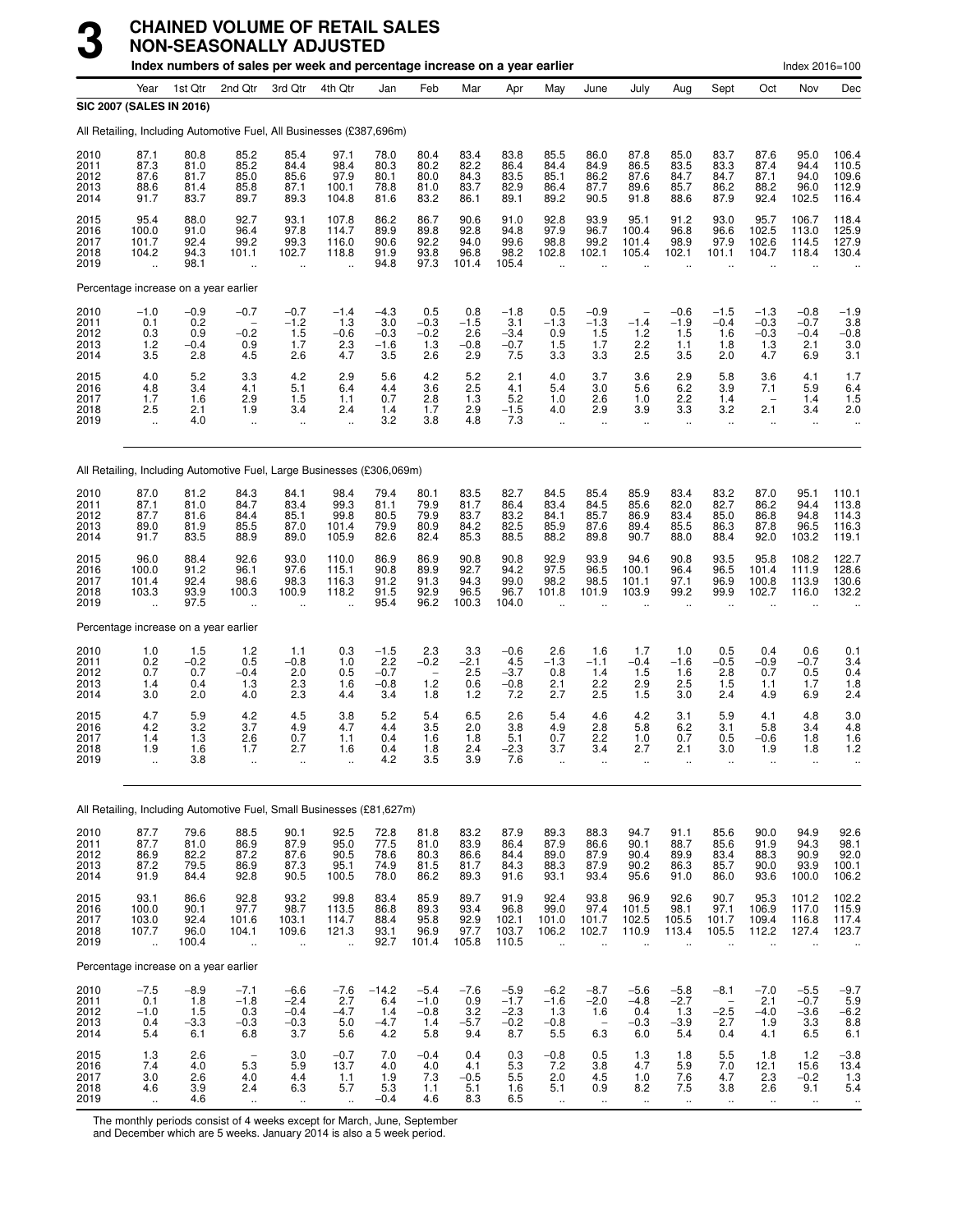|                                      |                                              |                                                                | continued Index numbers of sales per week and percentage increase on a year earlier |                                                       |                                                         |                                                      |                                                                      |                                          |                                             |                                                            |                                                        |                                             |                                                         |                                                  |                                       | Index 2016=100                                                |                                              |
|--------------------------------------|----------------------------------------------|----------------------------------------------------------------|-------------------------------------------------------------------------------------|-------------------------------------------------------|---------------------------------------------------------|------------------------------------------------------|----------------------------------------------------------------------|------------------------------------------|---------------------------------------------|------------------------------------------------------------|--------------------------------------------------------|---------------------------------------------|---------------------------------------------------------|--------------------------------------------------|---------------------------------------|---------------------------------------------------------------|----------------------------------------------|
|                                      | Year                                         | 1st Qtr                                                        | 2nd Qtr                                                                             | 3rd Qtr                                               | 4th Qtr                                                 | Jan                                                  | Feb                                                                  | Mar                                      | Apr                                         | May                                                        | June                                                   | July                                        | Aug                                                     | Sept                                             | Oct                                   | Nov                                                           | Dec                                          |
|                                      |                                              | <b>SIC 2007 (SALES IN 2016)</b>                                |                                                                                     |                                                       |                                                         |                                                      |                                                                      |                                          |                                             |                                                            |                                                        |                                             |                                                         |                                                  |                                       |                                                               |                                              |
|                                      |                                              |                                                                | All Retailing, Excluding Automotive Fuel, All Businesses (£350,847m)                |                                                       |                                                         |                                                      |                                                                      |                                          |                                             |                                                            |                                                        |                                             |                                                         |                                                  |                                       |                                                               |                                              |
| 2010<br>2011<br>2012<br>2013<br>2014 | 87.0<br>86.7<br>87.3<br>88.8<br>92.2         | 80.5<br>80.0<br>80.3<br>80.9<br>83.4                           | 84.7<br>84.3<br>84.7<br>85.4<br>89.8                                                | 84.8<br>83.5<br>85.0<br>86.7<br>89.4                  | 98.1<br>99.0<br>99.3<br>102.0<br>106.8                  | 78.0<br>79.7<br>79.1<br>78.8<br>82.1                 | 79.9<br>78.9<br>78.7<br>80.4<br>82.9                                 | 82.9<br>81.1<br>82.6<br>83.1<br>85.2     | 83.2<br>85.6<br>83.2<br>82.3<br>89.3        | 84.9<br>83.3<br>84.4<br>85.9<br>89.4                       | 85.6<br>84.1<br>86.1<br>87.5<br>90.5                   | 87.3<br>85.7<br>87.1<br>89.2<br>91.9        | 84.6<br>82.7<br>84.2<br>85.3<br>88.7                    | 83.1<br>82.4<br>83.9<br>85.9<br>87.9             | 87.2<br>86.8<br>87.0<br>88.6<br>93.0  | 95.3<br>94.1<br>94.8<br>97.1<br>104.1                         | 109.1<br>112.8<br>112.7<br>116.6<br>119.9    |
| 2015<br>2016<br>2017<br>2018<br>2019 | 95.5<br>100.0<br>101.9<br>104.5              | 87.7<br>90.3<br>92.1<br>94.0<br>97.4                           | 92.6<br>96.0<br>98.9<br>100.8                                                       | 92.9<br>97.4<br>99.2<br>102.8<br>$\ddot{\phantom{a}}$ | 109.0<br>116.3<br>117.4<br>120.5                        | 85.7<br>89.2<br>90.5<br>91.7<br>94.5                 | 86.2<br>89.1<br>91.8<br>93.0<br>96.2                                 | 90.5<br>92.1<br>93.7<br>96.8<br>100.7    | 90.8<br>94.0<br>99.7<br>97.8<br>105.0       | 92.9<br>97.3<br>98.1<br>102.5<br>$\sim$                    | 93.8<br>96.4<br>99.0<br>102.0<br>$\ddot{\phantom{a}}$  | 95.3<br>100.1<br>101.4<br>105.5             | 91.0<br>96.3<br>98.8<br>102.2<br>$\ddot{\phantom{a}}$   | 92.5<br>96.2<br>97.7<br>101.1                    | 95.5<br>102.6<br>102.5<br>105.1       | 107.4<br>114.1<br>115.6<br>119.6                              | 121.0<br>129.0<br>130.9<br>133.4             |
|                                      |                                              | Percentage increase on a year earlier                          |                                                                                     |                                                       |                                                         |                                                      |                                                                      |                                          |                                             |                                                            |                                                        |                                             |                                                         |                                                  |                                       |                                                               |                                              |
| 2010<br>2011<br>2012<br>2013<br>2014 | $-0.4$<br>0.7<br>1.7<br>3.8                  | $0.8 - 0.6$<br>0.4<br>0.8<br>3.1                               | 0.3<br>$-0.4$<br>0.4<br>0.9<br>5.1                                                  | $0.2 - 1.6$<br>1.8<br>2.0<br>3.1                      | $-1.0$<br>0.9<br>0.2<br>2.7<br>4.7                      | $-2.4$<br>2.2<br>$-0.7$<br>$-0.4$<br>4.1             | $2.2 - 1.2$<br>$-0.3$<br>$\frac{2.2}{3.2}$                           | $^{2.4}_{-2.2}$<br>1.9<br>0.6<br>2.6     | $-1.2$<br>3.0<br>$-2.8$<br>$-1.1$<br>8.5    | $1.5 - 1.8$<br>1.3<br>1.7<br>4.1                           | 0.6<br>$-1.8$<br>2.3<br>1.7<br>3.4                     | 0.7<br>$-1.8$<br>1.7<br>2.4<br>3.1          | 0.4<br>$-2.3$<br>1.9<br>$1.3$<br>4.0                    | $-0.5$<br>$-0.8$<br>1.9<br>2.4<br>2.3            | $-0.4$<br>$-0.6$<br>0.3<br>1.8<br>5.0 | $-0.7$<br>$-1.2$<br>0.8<br>$^{2.4}_{7.2}$                     | $-1.6$<br>3.4<br>$-0.1$<br>$\frac{3.5}{2.8}$ |
| 2015<br>2016<br>2017<br>2018<br>2019 | $\frac{3.6}{4.7}$<br>1.9<br>2.6<br>$\ddotsc$ | $\frac{5.1}{2.9}$<br>2.1<br>2.1<br>3.6                         | $\frac{3.1}{3.7}$<br>3.1<br>1.9<br>÷.                                               | $\frac{3.9}{4.9}$<br>1.8<br>3.7<br>÷.                 | $^{2.1}_{6.7}$<br>1.0<br>2.6                            | $\frac{4.5}{4.1}$<br>1.5<br>1.3<br>3.1               | $\frac{4.0}{3.3}$<br>3.1<br>$\frac{1.3}{3.5}$                        | $^{6.2}_{1.8}$<br>1.7<br>$3.2$<br>$4.0$  | 1.7<br>3.5<br>6.0<br>$-1.9$<br>7.4          | 3.9<br>4.8<br>0.8<br>4.5                                   | 3.6<br>2.8<br>2.7<br>3.0                               | $\frac{3.6}{5.1}$<br>1.3<br>4.1             | $\frac{2.6}{5.8}$<br>2.5<br>3.5                         | $\frac{5.2}{3.9}$<br>1.6<br>3.5                  | 2.8<br>7.4<br>2.5                     | $\begin{array}{c} 3.2 \\ 6.2 \end{array}$<br>1.3<br>3.5<br>ä. | 0.96.7<br>1.4<br>2.0                         |
|                                      |                                              |                                                                | All Retailing, Excluding Automotive Fuel, Large Businesses (£275,477m)              |                                                       |                                                         |                                                      |                                                                      |                                          |                                             |                                                            |                                                        |                                             |                                                         |                                                  |                                       |                                                               |                                              |
| 2010<br>2011<br>2012<br>2013<br>2014 | 87.1<br>86.8<br>87.7<br>89.4<br>92.5         | 80.9<br>80.1<br>80.1<br>81.6<br>83.5                           | 83.8<br>83.9<br>84.3<br>85.2<br>89.3                                                | 83.7<br>82.6<br>84.7<br>86.9<br>89.5                  | 99.7<br>100.5<br>101.7<br>103.9<br>108.5                | 79.7<br>80.8<br>79.6<br>$80.3$<br>$83.3$             | 79.5<br>78.9<br>78.5<br>80.4<br>82.4                                 | $83.0$<br>$80.6$<br>81.9<br>83.7<br>84.5 | 82.1<br>85.8<br>83.1<br>82.0<br>89.0        | 83.9<br>82.4<br>83.5<br>85.5<br>88.6                       | 85.1<br>83.7<br>86.0<br>87.6<br>90.2                   | 85.5<br>84.7<br>86.6<br>89.3<br>91.3        | 83.1<br>81.3<br>83.1<br>85.2<br>88.5                    | 82.7<br>81.8<br>84.5<br>86.2<br>88.8             | 86.7<br>85.6<br>86.9<br>88.3<br>92.9  | 95.5<br>94.5<br>95.9<br>98.1<br>105.3                         | 113.6<br>118.3<br>121.0<br>123.6             |
| 2015<br>2016<br>2017<br>2018<br>2019 | 96.4<br>100.0<br>101.6<br>103.5              | 88.2<br>90.5<br>92.1<br>93.5<br>96.5                           | 92.8<br>95.6<br>98.2<br>100.0                                                       | 93.0<br>97.2<br>98.2<br>100.8                         | 111.6<br>116.7<br>118.0<br>119.7                        | 86.5<br>90.1<br>91.0<br>91.3<br>94.9                 | 86.6<br>89.2<br>90.7<br>92.0<br>94.8                                 | 90.8<br>91.9<br>94.0<br>96.5<br>99.1     | 90.7<br>93.4<br>99.0<br>96.2<br>103.4       | 93.2<br>97.0<br>97.3<br>101.5                              | 94.1<br>96.2<br>98.3<br>101.8                          | 94.9<br>99.9<br>101.2<br>104.0              | 90.8<br>96.0<br>97.0<br>98.9                            | 93.3<br>96.0<br>96.8<br>99.7                     | 95.8<br>101.3<br>100.8<br>102.8       | 109.3<br>112.9<br>115.1<br>116.9                              | 126.0<br>132.0<br>134.2<br>135.3             |
|                                      |                                              | Percentage increase on a year earlier                          |                                                                                     |                                                       |                                                         |                                                      |                                                                      |                                          |                                             |                                                            |                                                        |                                             |                                                         |                                                  |                                       |                                                               |                                              |
| 2010<br>2011<br>2012<br>2013<br>2014 | 1.7<br>$-0.3$<br>1.1<br>1.9<br>3.5           | 2.6<br>$-1.0$<br>1.9<br>2.3                                    | 1.8<br>0.1<br>0.5<br>1.1<br>4.8                                                     | 2.0<br>$-1.4$<br>2.6<br>2.6<br>3.0                    | 0.7<br>0.7<br>1.3<br>2.1<br>4.5                         | 0.1<br>1.4<br>$-1.5$<br>0.8<br>3.8                   | 3.1<br>$-0.9$<br>$-0.4$<br>2.4<br>2.5                                | 4.2<br>$^{-2.9}_{1.6}$<br>2.3<br>0.9     | $-0.6$<br>4.5<br>$-3.1$<br>$-1.3$<br>8.5    | 3.2<br>$-1.8$<br>1.4<br>2.3<br>3.6                         | 2.6<br>$-1.7$<br>2.7<br>2.0<br>2.9                     | 2.3<br>$-0.9$<br>2.2<br>3.2<br>2.2          | 2.2<br>$^{-2.2}_{2.1}$<br>2.6<br>3.9                    | 1.4<br>$-1.1$<br>3.3<br>2.0<br>3.0               | 1.4<br>$-1.2$<br>1.4<br>1.7<br>5.2    | 0.6<br>$-1.1$<br>1.5<br>2.3<br>7.4                            | 0.3<br>$3.2$<br>$1.0$<br>2.2<br>2.2          |
| 2015<br>2016<br>2017<br>2018<br>2019 | 4.2<br>3.7<br>1.6<br>1.8<br>Ţ,               | 5.6<br>2.6<br>1.7<br>1.5<br>3.2                                | 3.9<br>3.0<br>2.7<br>1.8<br>Ω,                                                      | 4.0<br>4.5<br>1.0<br>2.6<br>                          | 2.8<br>4.6<br>1.2<br>1.4                                | 3.8<br>4.2<br>1.0<br>0.3<br>3.9                      | 5.0<br>3.0<br>1.7<br>1.4<br>3.1                                      | 7.5<br>$\frac{1.2}{2.3}$<br>2.6<br>2.8   | 2.0<br>3.0<br>5.9<br>$^{-2.8}_{7.5}$        | 5.3<br>4.1<br>0.3<br>4.3                                   | 4.3<br>$^{2.3}_{2.2}$<br>3.6                           | 3.9<br>5.2<br>1.3<br>2.8                    | 2.6<br>5.7<br>1.1<br>2.0                                | 5.1<br>2.9<br>0.8<br>3.0<br>$\ddot{\phantom{0}}$ | 3.1<br>5.7<br>$-0.5$<br>2.1           | 3.8<br>3.3<br>2.0<br>1.5<br>Ω.                                | 2.0<br>4.8<br>1.6<br>0.9                     |
|                                      |                                              |                                                                | All Retailing, Excluding Automotive Fuel, Small Businesses (£75,370m)               |                                                       |                                                         |                                                      |                                                                      |                                          |                                             |                                                            |                                                        |                                             |                                                         |                                                  |                                       |                                                               |                                              |
| 2010<br>2011<br>2012<br>2013<br>2014 | 86.9<br>86.5<br>85.9<br>86.4<br>90.9         | 78.7<br>79.4<br>81.0<br>78.4<br>83.3                           | 87.6<br>85.7<br>86.0<br>86.1<br>91.7                                                | 89.0<br>86.9<br>86.1<br>86.3<br>89.1                  | 92.3<br>93.9<br>90.4<br>95.0<br>100.3                   | 71.6<br>75.6<br>77.6<br>73.6<br>77.5                 | 81.1<br>79.1<br>79.2<br>80.2<br>84.7                                 | 82.6<br>82.7<br>85.3<br>80.7<br>88.0     | 87.0<br>85.1<br>83.7<br>83.4<br>90.8        | 88.4<br>86.8<br>87.6<br>87.4<br>92.4                       | 87.4<br>85.4<br>86.5<br>87.2<br>91.9                   | 93.7<br>89.2<br>89.0<br>88.6<br>94.0        | 89.9<br>87.5<br>88.3<br>85.6<br>89.4                    | 84.4<br>84.5<br>82.0<br>84.9<br>84.8             | 89.2<br>90.8<br>87.5<br>89.4<br>93.2  | 94.5<br>92.9<br>90.9<br>93.6<br>99.6                          | 93.1<br>97.1<br>92.3<br>100.7<br>106.5       |
| 2015<br>2016<br>2017<br>2018<br>2019 | 92.4<br>100.0<br>103.0<br>108.4<br>ä,        | 86.0<br>89.5<br>92.4<br>96.1<br>100.7                          | 91.8<br>97.3<br>101.6<br>104.0<br>ä,                                                | 92.4<br>98.4<br>102.7<br>110.3<br>÷.                  | 99.3<br>114.9<br>115.3<br>123.5<br>$\ddot{\phantom{a}}$ | 82.9<br>86.0<br>88.8<br>92.9<br>93.0                 | 85.0<br>88.7<br>95.7<br>96.8<br>101.6                                | 89.3<br>93.0<br>92.6<br>98.0<br>106.3    | 91.2<br>96.3<br>102.2<br>103.8<br>111.2     | 91.5<br>98.5<br>101.0<br>106.1<br>$\ddotsc$                | 92.7<br>97.2<br>101.6<br>102.5<br>$\ddot{\phantom{a}}$ | 96.5<br>101.1<br>102.1<br>111.1             | 91.7<br>97.5<br>105.2<br>114.3<br>÷.                    | 89.8<br>96.8<br>101.2<br>106.4<br>ä.             | 94.4<br>107.2<br>109.1<br>113.4<br>ä. | 100.4<br>118.5<br>117.2<br>129.7                              | 102.4<br>118.1<br>118.7<br>126.5             |
|                                      |                                              | Percentage increase on a year earlier                          |                                                                                     |                                                       |                                                         |                                                      |                                                                      |                                          |                                             |                                                            |                                                        |                                             |                                                         |                                                  |                                       |                                                               |                                              |
| 2010<br>2011<br>2012<br>2013<br>2014 | $-5.6$<br>$-0.5$<br>$-0.7$<br>0.7<br>5.2     | $-5.1$<br>0.8<br>$\frac{2.1}{-3.3}$<br>6.3                     | $-4.5$<br>$-2.1$<br>$0.3 \ 0.1$<br>6.5                                              | $-5.5$<br>$-2.4$<br>$^{-0.9}_{0.2}$<br>3.2            | $-7.0$<br>1.7<br>$-3.7$<br>5.1<br>5.5                   | $-11.1$<br>5.6<br>$^{2.6}_{-5.1}$<br>5.2             | $-1.0$<br>$-2.4$<br>$\begin{array}{c} 0.1 \\ 1.3 \end{array}$<br>5.6 | $-3.8$<br>0.1<br>$3.2 - 5.3$<br>9.0      | $-3.2$<br>$-2.2$<br>$-1.6$<br>$-0.3$<br>8.8 | $-4.0$<br>$-1.8$<br>$1.0 - 0.2$<br>5.7                     | $-6.0$<br>$-2.3$<br>1.2<br>0.8<br>5.4                  | $-4.2$<br>$-4.8$<br>$-0.2$<br>$-0.4$<br>6.1 | $-5.1$<br>$-2.7$<br>$1.0 - 3.1$<br>4.5                  | $-6.8$<br>$-3.0$<br>3.7<br>$-0.1$                | $-6.1$<br>1.8<br>$-3.7$<br>2.2<br>4.2 | $-5.1$<br>$-1.7$<br>$^{-2.1}_{2.9}$<br>6.5                    | $-9.1$<br>4.3<br>$-4.9$<br>9.1<br>5.8        |
| 2015<br>2016<br>2017<br>2018<br>2019 | 1.6<br>8.2<br>$\frac{3.0}{5.3}$              | 3.2<br>4.1<br>$\begin{array}{c} 3.2 \\ 4.0 \end{array}$<br>4.9 | 0.2<br>5.9<br>4.4<br>$2.3\,$                                                        | 3.8<br>6.4<br>$\frac{4.4}{7.4}$                       | $-0.9$<br>15.6<br>$0.4$<br>7.1                          | 7.0<br>3.7<br>$\frac{3.2}{4.7}$<br>$\qquad \qquad -$ | 0.4<br>4.3<br>$7.9$<br>$1.1$<br>4.9                                  | 1.4<br>4.1<br>$-0.4$<br>5.8<br>8.5       | 0.5<br>5.6<br>$6.2$<br>1.5<br>7.2           | $-1.0$<br>7.6<br>$\frac{2.5}{5.1}$<br>$\ddot{\phantom{1}}$ | 0.9<br>4.9<br>4.6<br>0.8                               | 2.7<br>4.8<br>$\substack{0.9 \\ 8.8}$       | 2.5<br>6.4<br>$\begin{array}{c} 7.9 \\ 8.6 \end{array}$ | 5.9<br>7.8<br>4.6<br>5.2                         | 1.3<br>13.6<br>1.7<br>3.9             | 0.8<br>18.0<br>$-1.1$<br>10.7                                 | $-3.8$<br>15.3<br>$0.5$<br>$6.6$             |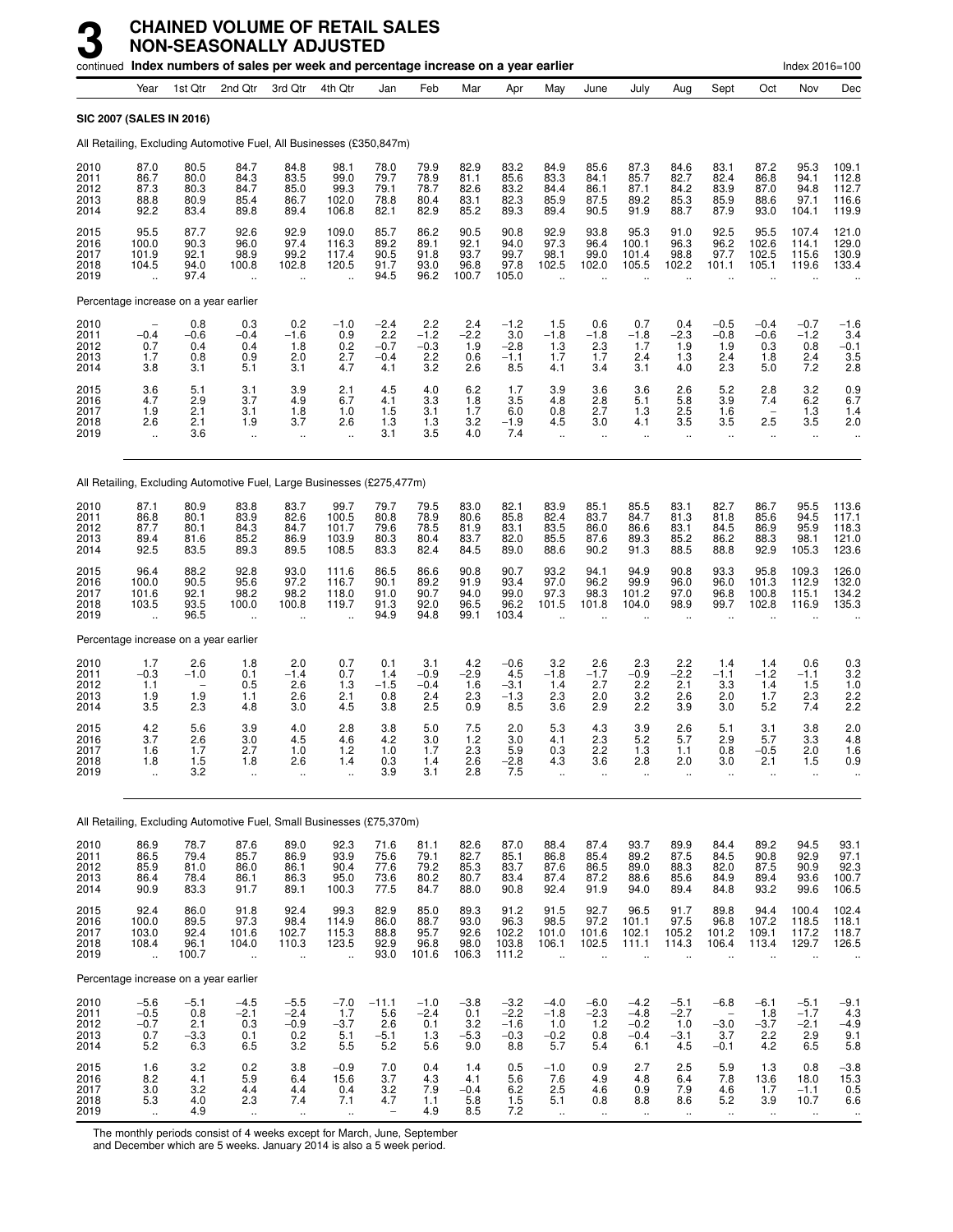|                                      |                                                       |                                             | continued Index numbers of sales per week and percentage increase on a year earlier |                                                       |                                                     |                                             |                                               |                                                                |                                              |                                                       |                                                |                                              |                                                  |                                                  |                                                               | Index 2016=100                                 |                                                                      |
|--------------------------------------|-------------------------------------------------------|---------------------------------------------|-------------------------------------------------------------------------------------|-------------------------------------------------------|-----------------------------------------------------|---------------------------------------------|-----------------------------------------------|----------------------------------------------------------------|----------------------------------------------|-------------------------------------------------------|------------------------------------------------|----------------------------------------------|--------------------------------------------------|--------------------------------------------------|---------------------------------------------------------------|------------------------------------------------|----------------------------------------------------------------------|
|                                      | Year                                                  | 1st Qtr                                     | 2nd Qtr                                                                             | 3rd Qtr                                               | 4th Qtr                                             | Jan                                         | Feb                                           | Mar                                                            | Apr                                          | May                                                   | June                                           | July                                         | Aug                                              | Sept                                             | Oct                                                           | Nov                                            | Dec                                                                  |
|                                      |                                                       | <b>SIC 2007 (SALES IN 2016)</b>             |                                                                                     |                                                       |                                                     |                                             |                                               |                                                                |                                              |                                                       |                                                |                                              |                                                  |                                                  |                                                               |                                                |                                                                      |
|                                      |                                                       |                                             | Predominantly Food Stores, All Businesses (£154,446m)                               |                                                       |                                                     |                                             |                                               |                                                                |                                              |                                                       |                                                |                                              |                                                  |                                                  |                                                               |                                                |                                                                      |
| 2010<br>2011<br>2012<br>2013<br>2014 | 96.0<br>94.8<br>94.5<br>94.1<br>94.7                  | 93.1<br>90.1<br>90.1<br>89.9<br>89.3        | 96.3<br>94.8<br>94.3<br>92.6<br>95.2                                                | 93.7<br>92.8<br>93.3<br>93.4<br>93.0                  | 100.8<br>101.6<br>100.2<br>100.6<br>101.5           | 90.5<br>87.5<br>87.2<br>86.0<br>87.3        | 92.5<br>89.9<br>90.4<br>89.0<br>90.2          | 95.6<br>92.3<br>92.2<br>93.7<br>90.7                           | 93.5<br>97.4<br>93.4<br>89.0<br>95.9         | 96.9<br>93.4<br>94.3<br>93.8<br>94.5                  | 98.1<br>93.8<br>95.0<br>94.5<br>95.1           | 95.2<br>93.8<br>94.4<br>96.5<br>95.0         | 93.6<br>92.7<br>93.3<br>92.5<br>92.3             | 92.6<br>92.0<br>92.4<br>91.5<br>91.9             | 93.9<br>93.9<br>92.6<br>92.4<br>94.0                          | 99.4<br>98.0<br>96.9<br>97.1<br>99.8           | 107.5<br>110.8<br>108.8<br>109.8<br>108.9                            |
| 2015<br>2016<br>2017<br>2018<br>2019 | 96.6<br>100.0<br>99.9<br>101.2                        | 92.5<br>95.0<br>94.9<br>95.7<br>96.5        | 95.4<br>98.8<br>99.8<br>100.6                                                       | 94.8<br>98.7<br>97.9<br>100.4                         | 103.6<br>107.4<br>106.9<br>107.9                    | 89.1<br>91.6<br>91.4<br>90.5<br>92.8        | 91.3<br>94.7<br>95.6<br>95.5<br>96.4          | 96.0<br>97.9<br>97.1<br>100.1<br>99.6                          | 92.4<br>96.6<br>100.7<br>96.5<br>103.0       | 96.7<br>100.3<br>100.3<br>103.0                       | 96.7<br>99.5<br>98.8<br>101.9                  | 96.1<br>100.2<br>99.9<br>103.4               | 93.1<br>98.4<br>97.6<br>99.9                     | 95.2<br>97.8<br>96.6<br>98.4                     | 95.2<br>100.0<br>98.8<br>99.9                                 | 100.9<br>103.9<br>102.6<br>104.1               | 112.4<br>116.2<br>116.8<br>117.3                                     |
|                                      |                                                       | Percentage increase on a year earlier       |                                                                                     |                                                       |                                                     |                                             |                                               |                                                                |                                              |                                                       |                                                |                                              |                                                  |                                                  |                                                               |                                                |                                                                      |
| 2010<br>2011<br>2012<br>2013<br>2014 | $-1.8$<br>$-1.2$<br>$-0.4$<br>$-0.4$<br>0.6           | $-0.2$<br>$-3.2$<br>0.1<br>$-0.3$<br>$-0.6$ | $-1.8$<br>$-1.6$<br>$-0.5$<br>$-1.8$<br>2.8                                         | $-2.8$<br>$-1.0$<br>0.6<br>0.1<br>$-0.4$              | $-2.5$<br>0.8<br>$-1.4$<br>0.4<br>0.9               | $-0.2$<br>$-3.4$<br>$-0.3$<br>$-1.4$<br>1.4 | $-1.1$<br>$-2.9$<br>0.7<br>$-1.6$<br>1.3      | 0.6<br>$-3.4$<br>$-0.1$<br>1.6<br>$-3.2$                       | $-4.4$<br>4.2<br>$-4.0$<br>$-4.7$<br>7.7     | $-0.2$<br>$-3.6$<br>0.9<br>$-0.5$<br>0.7              | $-1.1$<br>$-4.5$<br>1.3<br>$-0.6$<br>0.7       | $-1.9$<br>$-1.5$<br>0.7<br>2.2<br>$-1.6$     | $-3.1$<br>$-0.9$<br>0.7<br>$-0.9$<br>$-0.2$      | $-3.2$<br>$-0.6$<br>0.5<br>$-0.9$<br>0.4         | $-2.3$<br>$\overline{\phantom{0}}$<br>$-1.3$<br>$-0.2$<br>1.7 | $-1.7$<br>$-1.4$<br>$-1.1$<br>0.2<br>2.7       | $-3.2$<br>3.0<br>$-1.8$<br>0.9<br>$-0.8$                             |
| 2015<br>2016<br>2017<br>2018<br>2019 | 2.0<br>3.6<br>$-0.1$<br>1.3<br>$\ddot{\phantom{a}}$   | 3.5<br>2.7<br>$-0.1$<br>0.9<br>0.8          | 0.2<br>3.6<br>1.0<br>0.7<br>$\ddot{\phantom{a}}$                                    | 2.0<br>4.1<br>$-0.8$<br>2.5<br>$\ddot{\phantom{a}}$   | 2.0<br>3.7<br>$-0.5$<br>1.0<br>$\ddot{\phantom{a}}$ | 2.1<br>2.8<br>$-0.3$<br>$-1.0$<br>2.5       | 1.3<br>3.6<br>1.0<br>$-0.1$<br>0.9            | 5.9<br>1.9<br>$-0.8$<br>3.0<br>$-0.4$                          | $-3.6$<br>4.5<br>4.3<br>$-4.2$<br>6.7        | 2.3<br>3.7<br>0.1<br>2.7<br>$\ddot{\phantom{a}}$      | 1.6<br>2.9<br>$-0.7$<br>3.2<br>$\ddotsc$       | 1.2<br>4.2<br>$-0.3$<br>3.5<br>ä.            | 0.8<br>5.8<br>$-0.9$<br>2.4<br>$\ddotsc$         | 3.6<br>2.7<br>$-1.3$<br>1.9<br>ä.                | 1.3<br>5.0<br>$-1.3$<br>1.2<br>ä,                             | 1.1<br>3.0<br>$-1.2$<br>1.5<br>$\ddotsc$       | $\frac{3.2}{3.4}$<br>0.5<br>0.5                                      |
|                                      |                                                       |                                             | Predominantly Food Stores, Large Businesses (£132,149m)                             |                                                       |                                                     |                                             |                                               |                                                                |                                              |                                                       |                                                |                                              |                                                  |                                                  |                                                               |                                                |                                                                      |
| 2010<br>2011<br>2012<br>2013<br>2014 | 96.4<br>94.8<br>95.0<br>95.1<br>95.9                  | 93.7<br>90.8<br>90.6<br>91.8<br>90.5        | 96.0<br>94.7<br>94.5<br>93.2<br>95.9                                                | 93.6<br>91.8<br>93.3<br>93.8<br>94.3                  | 102.2<br>102.1<br>101.7<br>101.8<br>103.3           | 91.3<br>88.4<br>87.3<br>87.8<br>88.6        | 92.8<br>90.7<br>90.8<br>90.6<br>91.3          | 96.5<br>92.7<br>93.0<br>96.0<br>91.7                           | 93.3<br>97.5<br>93.7<br>89.5<br>96.4         | 96.4<br>93.2<br>94.5<br>94.4<br>94.9                  | 97.7<br>93.6<br>95.3<br>95.1<br>96.3           | 94.8<br>92.8<br>94.2<br>96.9<br>96.0         | 93.1<br>91.3<br>92.9<br>92.5<br>93.2             | 93.0<br>91.3<br>92.9<br>92.2<br>93.7             | 94.1<br>93.0<br>93.2<br>93.0<br>95.3                          | 99.9<br>98.7<br>98.1<br>98.5<br>101.6          | 110.4<br>112.0<br>111.3<br>111.6<br>111.1                            |
| 2015<br>2016<br>2017<br>2018<br>2019 | 97.8<br>100.0<br>101.2<br>102.6                       | 93.8<br>95.5<br>95.9<br>97.8<br>98.0        | 96.1<br>98.8<br>101.1<br>101.8<br>$\ddot{\phantom{a}}$                              | 95.7<br>98.4<br>99.3<br>101.1                         | 105.4<br>107.2<br>108.5<br>109.8                    | 90.2<br>92.4<br>92.2<br>92.4<br>94.4        | 92.5<br>95.0<br>96.5<br>97.7<br>97.7          | 97.8<br>98.5<br>98.5<br>102.1<br>101.1                         | 92.7<br>96.7<br>102.1<br>97.6<br>104.3       | 97.5<br>100.2<br>101.3<br>104.0                       | 97.7<br>99.4<br>100.2<br>103.4                 | 96.9<br>99.7<br>101.2<br>103.6               | 93.7<br>97.9<br>98.5<br>99.9                     | 96.4<br>97.9<br>98.3<br>100.0                    | 97.0<br>99.5<br>99.7<br>100.8                                 | 102.3<br>102.8<br>104.1<br>105.5               | 114.5<br>117.0<br>119.2<br>120.3                                     |
|                                      |                                                       | Percentage increase on a year earlier       |                                                                                     |                                                       |                                                     |                                             |                                               |                                                                |                                              |                                                       |                                                |                                              |                                                  |                                                  |                                                               |                                                |                                                                      |
| 2010<br>2011<br>2012<br>2013<br>2014 | $-0.2$<br>$-1.6$<br>0.2<br>0.1<br>0.8                 | 1.7<br>$-3.2$<br>$-0.2$<br>1.4<br>$-1.5$    | $-0.2$<br>$-1.3$<br>$-0.1$<br>$-1.5$<br>2.9                                         | $-0.9$<br>$-1.9$<br>1.6<br>0.5<br>0.5                 | $-1.3$<br>$-0.1$<br>$-0.4$<br>0.2<br>1.5            | 0.9<br>$-3.1$<br>$-1.3$<br>0.6<br>0.9       | 1.0<br>$-2.3$<br>0.1<br>$-0.2$<br>0.7         | 3.0<br>$-4.0$<br>0.4<br>3.2<br>$-4.5$                          | $-2.7$<br>4.4<br>$-3.9$<br>$-4.4$<br>7.7     | 1.6<br>$-3.3$<br>1.3<br>$-0.1$<br>0.5                 | 0.3<br>$-4.2$<br>1.8<br>$-0.2$<br>1.3          | 0.1<br>$-2.1$<br>1.5<br>2.9<br>$-1.0$        | $-1.1$<br>$-1.9$<br>1.7<br>$-0.4$<br>0.7         | $-1.5$<br>$-1.7$<br>1.6<br>$-0.7$<br>1.6         | $-1.0$<br>$-1.2$<br>0.2<br>$-0.2$<br>2.5                      | $-1.1$<br>$-1.2$<br>$-0.7$<br>0.4<br>3.2       | $-1.7$<br>1.5<br>$-0.6$<br>0.3<br>$-0.5$                             |
| 2015<br>2016<br>2017<br>2018<br>2019 | 2.0<br>2.3<br>1.2<br>1.3<br>$\ddotsc$                 | 3.7<br>1.8<br>0.4<br>1.9<br>0.2             | 0.2<br>2.8<br>2.4<br>0.6<br>$\ddotsc$                                               | 1.6<br>2.8<br>0.8<br>1.8<br>$\ddotsc$                 | 2.0<br>1.8<br>1.2<br>1.1<br>                        | 1.8<br>2.4<br>$-0.2$<br>0.2<br>2.2          | 1.4<br>2.6<br>1.6<br>1.2                      | 6.6<br>0.7<br>3.7<br>$-1.0$                                    | $-3.8$<br>4.3<br>5.6<br>-4.5<br>6.9          | 2.8<br>2.7<br>1.1<br>2.6                              | 1.4<br>1.8<br>0.8<br>3.2<br>ä.                 | 1.0<br>2.9<br>1.4<br>2.4<br>$\ddotsc$        | 0.6<br>4.4<br>0.7<br>1.4<br>$\ddot{\phantom{a}}$ | 2.9<br>1.5<br>0.5<br>1.7<br>$\ddot{\phantom{a}}$ | 1.8<br>2.6<br>0.2<br>1.2<br>$\ddotsc$                         | 0.7<br>0.5<br>1.3<br>1.4<br>Ω.                 | 3.0<br>2.2<br>1.9<br>1.0                                             |
|                                      |                                                       |                                             | Predominantly Food Stores, Small Businesses (£22,296m)                              |                                                       |                                                     |                                             |                                               |                                                                |                                              |                                                       |                                                |                                              |                                                  |                                                  |                                                               |                                                |                                                                      |
| 2010<br>2011<br>2012<br>2013<br>2014 | 93.8<br>94.8<br>91.3<br>88.0<br>87.4                  | 89.3<br>86.1<br>87.6<br>78.7<br>82.7        | 98.6<br>95.4<br>92.9<br>89.3<br>91.1                                                | 94.6<br>98.7<br>93.6<br>91.1<br>85.5                  | 92.9<br>99.1<br>91.3<br>93.0<br>90.6                | 86.4<br>81.7<br>86.8<br>75.7<br>79.5        | 90.7<br>85.0<br>88.4<br>79.7<br>83.8          | 90.4<br>90.4<br>87.6<br>80.2<br>85.0                           | 94.3<br>$96.\bar{8}$<br>92.0<br>86.2<br>93.3 | 100.1<br>94.7<br>93.3<br>90.6<br>92.4                 | 100.9<br>94.9<br>93.2<br>90.7<br>88.3          | 98.2<br>100.0<br>96.0<br>94.1<br>89.2        | 96.4<br>101.0<br>96.0<br>92.7<br>87.4            | 90.3<br>95.8<br>89.7<br>87.5<br>81.1             | 92.5<br>99.5<br>89.5<br>89.3<br>86.1                          | 96.5<br>93.6<br>90.1<br>89.2<br>88.7           | $\begin{array}{c} 90.3 \\ 103.3 \\ 93.8 \end{array}$<br>99.0<br>95.6 |
| 2015<br>2016<br>2017<br>2018<br>2019 | 89.5<br>100.0<br>91.9<br>92.7<br>$\ddot{\phantom{a}}$ | 84.4<br>91.8<br>88.6<br>83.8<br>87.9        | 91.1<br>98.9<br>92.2<br>93.5<br>μ,                                                  | 89.5<br>100.5<br>90.0<br>96.5<br>$\ddot{\phantom{a}}$ | 92.9<br>108.8<br>97.0<br>97.0<br>$\ddotsc$          | 82.7<br>87.1<br>86.5<br>79.5<br>83.2        | 84.3<br>93.1<br>90.3<br>82.8<br>88.5          | 85.9<br>94.5<br>89.1<br>88.0<br>91.1                           | 90.9<br>96.0<br>92.5<br>90.4<br>95.2         | 91.9<br>100.7<br>94.3<br>97.2<br>$\ddot{\phantom{a}}$ | 90.6<br>99.9<br>90.2<br>93.0<br>$\ddotsc$      | 91.3<br>102.9<br>92.5<br>102.4<br>$\ddotsc$  | 89.3<br>101.7<br>91.9<br>99.9                    | 88.2<br>97.7<br>86.4<br>89.1<br>$\ddotsc$        | 84.8<br>103.3<br>93.3<br>94.6                                 | 92.3<br>110.2<br>93.6<br>95.9                  | 99.9<br>111.9<br>102.7<br>99.8                                       |
|                                      |                                                       | Percentage increase on a year earlier       |                                                                                     |                                                       |                                                     |                                             |                                               |                                                                |                                              |                                                       |                                                |                                              |                                                  |                                                  |                                                               |                                                |                                                                      |
| 2010<br>2011<br>2012<br>2013<br>2014 | $-10.8$<br>1.1<br>$-3.7$<br>$-3.6$<br>$-0.7$          | $-10.9$<br>$-3.6$<br>1.8<br>$-10.2$<br>5.1  | $-10.2$<br>$-3.3$<br>$-2.7$<br>$-3.8$<br>2.0                                        | $-12.5$<br>4.4<br>$-5.2$<br>$-2.6$<br>$-6.1$          | $-9.6$<br>6.7<br>$-7.9$<br>1.8<br>$-2.6$            | $-7.0$<br>$-5.4$<br>6.3<br>$-12.9$<br>5.0   | $-12.4$<br>$-6.3$<br>$4.0\,$<br>$-9.8$<br>5.1 | $-12.6$<br>$\overline{\phantom{0}}$<br>$-3.1$<br>$-8.4$<br>6.0 | $-13.5$<br>2.6<br>$-4.9$<br>-6.3<br>8.1      | $-9.1$<br>$-5.4$<br>$-1.4$<br>$-2.9$<br>1.9           | $-8.5$<br>$-5.9$<br>$-1.8$<br>$-2.6$<br>$-2.7$ | $-11.9$<br>1.9<br>$-4.0$<br>$-2.0$<br>$-5.2$ | $-13.4$<br>4.8<br>$-5.0$<br>$-3.4$<br>$-5.7$     | $-12.4$<br>6.1<br>$-6.3$<br>$-2.5$<br>$-7.2$     | $-9.7$<br>7.5<br>$-10.0$<br>$-0.3$<br>$-3.6$                  | $-5.3$<br>$-3.0$<br>$-3.8$<br>$-0.9$<br>$-0.5$ | $-13.0$<br>$14.3$<br>$-9.2$<br>5.6<br>$-3.5$                         |
| 2015<br>2016<br>2017<br>2018<br>2019 | $^{2.4}_{11.8}$<br>$-8.1$<br>0.8<br>$\ddotsc$         | 2.1<br>8.7<br>$-3.4$<br>$-5.5$<br>4.9       | $\qquad \qquad -$<br>8.6<br>$-6.8$<br>1.4<br>$\ddot{\phantom{a}}$                   | 4.6<br>12.4<br>$-10.5$<br>7.3                         | 2.6<br>17.1<br>$-10.8$                              | 4.1<br>$\frac{5.2}{-0.7}$<br>$-8.1$<br>4.7  | 0.6<br>10.4<br>$-3.0$<br>$-8.3$<br>6.9        | 1.0<br>10.1<br>$-5.8$<br>$-1.2$<br>3.6                         | $-2.5$<br>5.6<br>$-3.7$<br>$-2.3$<br>5.2     | $-0.6$<br>9.6<br>$-6.3$<br>3.1<br>$\ddotsc$           | 2.6<br>10.3<br>$-9.6$<br>3.0                   | 2.3<br>12.6<br>$-10.1$<br>10.7               | 2.1<br>14.0<br>$-9.7$<br>8.7                     | 8.7<br>10.8<br>$-11.6$<br>3.2                    | $-1.5$<br>21.9<br>$-9.8$<br>1.4                               | 4.0<br>19.4<br>$-15.1$<br>2.5                  | 4.5<br>$12.1 - 8.3 - 2.7$                                            |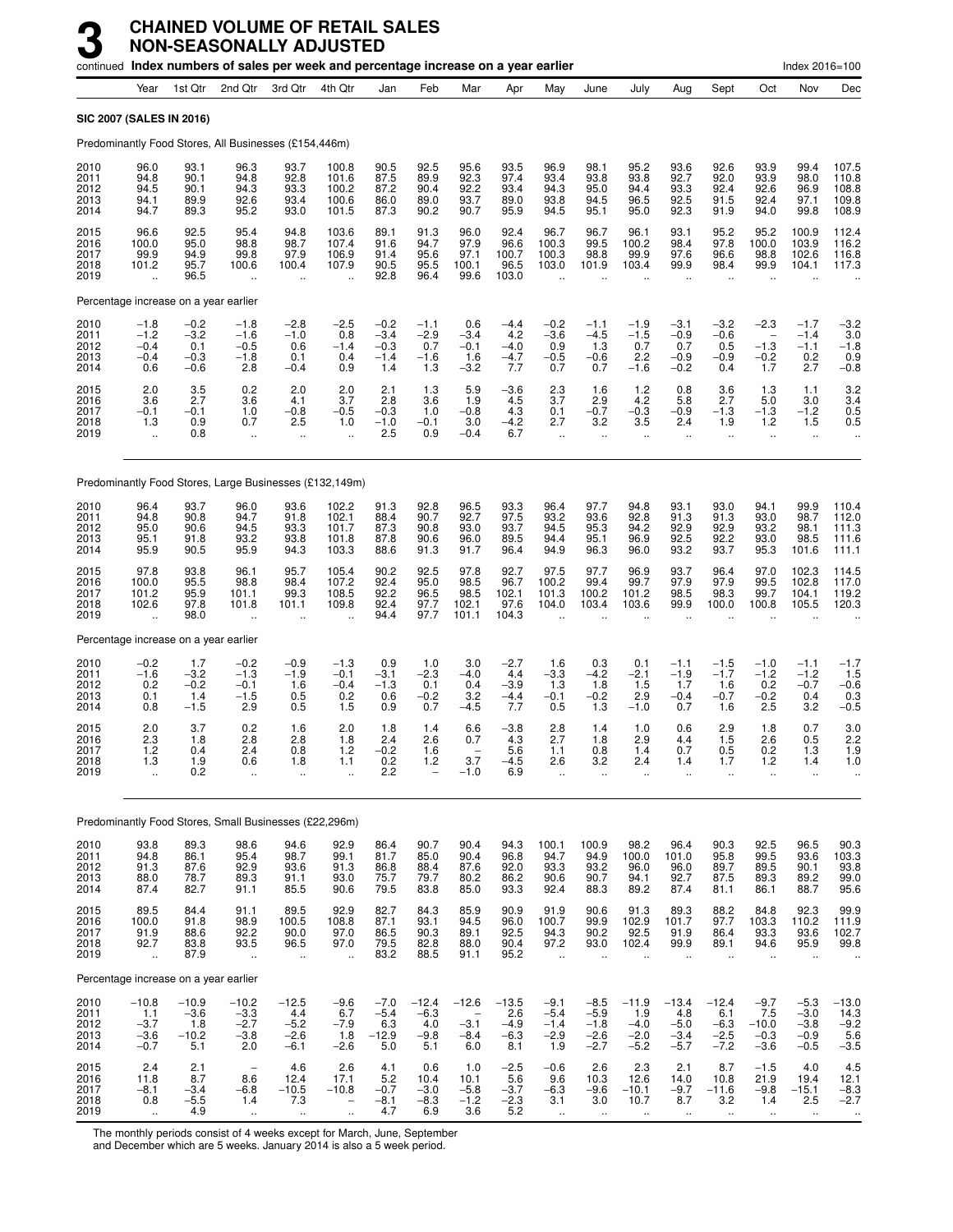|                                      |                                                         | continued Index numbers of sales per week and percentage increase on a year earlier |                                                     |                                              |                                                         |                                             |                                              |                                              |                                            |                                                       |                                                         |                                           |                                               |                                                     |                                               | Index 2016=100                               |                                                 |
|--------------------------------------|---------------------------------------------------------|-------------------------------------------------------------------------------------|-----------------------------------------------------|----------------------------------------------|---------------------------------------------------------|---------------------------------------------|----------------------------------------------|----------------------------------------------|--------------------------------------------|-------------------------------------------------------|---------------------------------------------------------|-------------------------------------------|-----------------------------------------------|-----------------------------------------------------|-----------------------------------------------|----------------------------------------------|-------------------------------------------------|
|                                      | Year                                                    | 1st Qtr                                                                             | 2nd Qtr                                             | 3rd Qtr                                      | 4th Qtr                                                 | Jan                                         | Feb                                          | Mar                                          | Apr                                        | May                                                   | June                                                    | July                                      | Aug                                           | Sept                                                | Oct                                           | Nov                                          | Dec                                             |
|                                      |                                                         | <b>SIC 2007 (SALES IN 2016)</b>                                                     |                                                     |                                              |                                                         |                                             |                                              |                                              |                                            |                                                       |                                                         |                                           |                                               |                                                     |                                               |                                              |                                                 |
|                                      |                                                         | Non Specialised Food Stores, All Businesses (£142,507m)                             |                                                     |                                              |                                                         |                                             |                                              |                                              |                                            |                                                       |                                                         |                                           |                                               |                                                     |                                               |                                              |                                                 |
| 2010<br>2011<br>2012<br>2013<br>2014 | 95.9<br>94.8<br>94.9<br>94.6<br>95.2                    | 93.1<br>90.4<br>90.7<br>90.5<br>90.1                                                | 96.0<br>94.9<br>94.7<br>93.1<br>95.8                | 93.6<br>92.6<br>93.6<br>93.9<br>93.5         | 101.0<br>101.5<br>100.7<br>100.9<br>101.9               | 90.8<br>87.8<br>87.7<br>86.8<br>88.1        | 92.5<br>90.0<br>90.9<br>89.4<br>90.8         | 95.5<br>92.7<br>92.8<br>94.4<br>91.4         | 93.0<br>97.7<br>93.9<br>89.4<br>96.2       | 96.7<br>93.5<br>94.6<br>94.3<br>95.1                  | 98.0<br>93.7<br>95.4<br>95.1<br>95.9                    | 94.7<br>93.5<br>94.5<br>97.2<br>95.5      | 93.3<br>92.5<br>93.4<br>92.8<br>92.7          | 92.8<br>92.0<br>93.0<br>92.2<br>92.6                | 93.6<br>93.7<br>93.1<br>92.7<br>94.5          | 99.3<br>98.1<br>97.5<br>97.5<br>100.4        | 108.2<br>110.5<br>109.3<br>110.1<br>109.1       |
| 2015<br>2016<br>2017<br>2018<br>2019 | 96.9<br>100.0<br>100.8<br>101.9                         | 93.3<br>95.4<br>95.9<br>97.0<br>97.3                                                | 95.6<br>98.7<br>100.7<br>101.2                      | 95.1<br>98.6<br>98.8<br>100.7                | 103.5<br>107.3<br>107.7<br>108.6                        | 90.1<br>92.6<br>92.5<br>91.9<br>93.8        | 92.0<br>94.8<br>96.4<br>96.9<br>97.6         | 97.0<br>98.1<br>98.2<br>101.1<br>100.0       | 92.6<br>96.5<br>101.6<br>97.0<br>103.6     | 97.0<br>100.4<br>101.0<br>103.4                       | 96.9<br>99.3<br>99.8<br>102.7                           | 96.2<br>100.0<br>100.9<br>103.5           | 93.2<br>98.1<br>98.3<br>99.9                  | 95.6<br>97.9<br>97.7<br>99.2                        | 95.6<br>100.0<br>99.8<br>100.4                | 100.7<br>103.1<br>103.4<br>104.6             | 112.0<br>116.4<br>117.6<br>118.3                |
|                                      |                                                         | Percentage increase on a year earlier                                               |                                                     |                                              |                                                         |                                             |                                              |                                              |                                            |                                                       |                                                         |                                           |                                               |                                                     |                                               |                                              |                                                 |
| 2010<br>2011<br>2012<br>2013<br>2014 | $-0.9$<br>$-1.1$<br>0.1<br>$-0.3$<br>0.7                | 0.7<br>$-3.0$<br>0.3<br>$-0.2$<br>$-0.5$                                            | $-0.9$<br>$-1.2$<br>$-0.2$<br>$-1.7$<br>2.9         | $-1.6$<br>$-1.0$<br>1.0<br>0.4<br>$-0.4$     | $-1.6$<br>0.5<br>$-0.8$<br>0.2<br>1.0                   | 0.6<br>$-3.2$<br>$-0.1$<br>$-1.1$<br>1.6    | $-2.7$<br>1.0<br>$-1.6$<br>1.5               | 1.4<br>$-3.0$<br>0.1<br>1.6<br>$-3.1$        | $-3.5$<br>5.0<br>$-3.9$<br>$-4.8$<br>7.6   | 0.9<br>$-3.3$<br>1.2<br>$-0.3$<br>0.9                 | $-0.2$<br>$-4.3$<br>1.9<br>$-0.4$<br>0.9                | $-0.8$<br>$-1.3$<br>1.1<br>2.9<br>$-1.7$  | $-1.9$<br>$-0.9$<br>1.0<br>$-0.7$<br>$-0.1$   | $-2.0$<br>$-0.9$<br>1.0<br>$-0.9$<br>0.4            | $-1.8$<br>0.1<br>$-0.7$<br>$-0.4$<br>1.9      | $-1.2$<br>$-1.3$<br>$-0.6$<br>3.0            | $-1.8$<br>2.1<br>$-1.2$<br>0.8<br>$-0.9$        |
| 2015<br>2016<br>2017<br>2018<br>2019 | 1.7<br>3.2<br>0.8<br>1.1<br>$\ddot{\phantom{a}}$        | 3.6<br>2.2<br>0.5<br>1.1<br>0.4                                                     | $-0.2$<br>3.3<br>2.0<br>0.4<br>$\ddot{\phantom{a}}$ | 1.6<br>3.7<br>0.3<br>1.9<br>$\ddotsc$        | $\frac{1.5}{3.7}$<br>0.4<br>0.8                         | 2.2<br>2.8<br>$-0.1$<br>$-0.6$<br>2.0       | 1.3<br>3.1<br>1.7<br>0.6<br>0.6              | 6.1<br>1.2<br>0.1<br>2.9<br>$-1.0$           | $-3.8$<br>4.1<br>5.3<br>$-4.5$<br>6.8      | 1.9<br>3.5<br>0.7<br>2.4<br>$\ddot{\phantom{a}}$      | 1.0<br>2.5<br>0.6<br>2.9<br>ä,                          | 0.7<br>3.9<br>0.9<br>2.6<br>$\ddotsc$     | 0.5<br>5.3<br>0.2<br>1.6<br>$\mathbf{r}$      | 3.3<br>2.3<br>$-0.2$<br>1.6<br>$\ddot{\phantom{a}}$ | 1.1<br>4.7<br>$-0.3$<br>0.7<br>ä.             | 0.3<br>2.4<br>0.3<br>1.1<br>$\ddotsc$        | $^{2.6}_{4.0}$<br>1.0<br>0.6                    |
|                                      |                                                         | Non Specialised Food Stores, Large Businesses (£129,399m)                           |                                                     |                                              |                                                         |                                             |                                              |                                              |                                            |                                                       |                                                         |                                           |                                               |                                                     |                                               |                                              |                                                 |
| 2010<br>2011<br>2012<br>2013<br>2014 | 96.6<br>95.0<br>95.2<br>95.3<br>96.0                    | 94.1<br>90.9<br>90.8<br>92.0<br>90.6                                                | 96.2<br>94.9<br>94.8<br>93.3<br>96.0                | 93.8<br>92.0<br>93.5<br>94.0<br>94.4         | 102.4<br>102.3<br>101.9<br>102.0<br>103.3               | 91.6<br>88.6<br>87.5<br>88.1<br>88.8        | 93.1<br>90.9<br>91.1<br>90.8<br>91.4         | 96.8<br>92.8<br>93.2<br>96.2<br>91.8         | 93.6<br>97.7<br>93.9<br>89.7<br>96.5       | 96.7<br>93.4<br>94.7<br>94.6<br>95.0                  | 97.8<br>93.7<br>95.6<br>95.3<br>96.5                    | 94.8<br>92.9<br>94.4<br>97.2<br>96.1      | 93.4<br>91.5<br>93.1<br>92.6<br>93.3          | 93.2<br>91.6<br>93.2<br>92.4<br>93.9                | 94.3<br>93.2<br>93.4<br>93.1<br>95.4          | 100.1<br>98.9<br>98.3<br>98.6<br>101.7       | 110.6<br>112.2<br>111.5<br>111.7<br>111.0       |
| 2015<br>2016<br>2017<br>2018<br>2019 | 97.8<br>100.0<br>101.2<br>102.4<br>$\ddot{\phantom{a}}$ | 94.0<br>95.7<br>96.1<br>97.7<br>97.6                                                | 96.2<br>98.7<br>101.2<br>101.6                      | 95.8<br>98.4<br>99.1<br>100.9                | 105.3<br>107.3<br>108.4<br>109.3                        | 90.4<br>92.8<br>92.5<br>92.2<br>94.0        | 92.7<br>95.0<br>96.6<br>97.6<br>97.3         | 97.9<br>98.5<br>98.6<br>102.1<br>100.7       | 92.7<br>96.6<br>102.1<br>97.4<br>104.0     | 97.6<br>100.1<br>101.3<br>103.9                       | 97.8<br>99.3<br>100.3<br>103.3                          | 97.0<br>99.7<br>101.0<br>103.5            | 93.9<br>97.8<br>98.4<br>99.7                  | 96.5<br>97.8<br>98.1<br>99.8                        | 97.0<br>99.5<br>99.6<br>100.6                 | 102.2<br>102.7<br>103.8<br>105.1             | 114.4<br>117.1<br>119.0<br>119.8                |
|                                      |                                                         | Percentage increase on a year earlier                                               |                                                     |                                              |                                                         |                                             |                                              |                                              |                                            |                                                       |                                                         |                                           |                                               |                                                     |                                               |                                              |                                                 |
| 2010<br>2011<br>2012<br>2013<br>2014 | 0.4<br>$-1.6$<br>0.2<br>0.1<br>0.7                      | 2.4<br>$-3.3$<br>$-0.2$<br>1.4<br>$-1.5$                                            | 0.4<br>$-1.4$<br>$-0.1$<br>$-1.5$<br>2.9            | $-0.2$<br>$-1.9$<br>1.7<br>0.4<br>0.5        | $-0.8$<br>$-0.1$<br>$-0.4$<br>0.1<br>1.4                | 1.6<br>$-3.2$<br>$-1.2$<br>0.6<br>0.8       | 1.7<br>$-2.4$<br>0.2<br>$-0.3$<br>0.7        | 3.6<br>$-4.1$<br>0.4<br>3.3<br>$-4.6$        | $-2.0$<br>4.4<br>$-3.9$<br>$-4.5$<br>7.6   | 2.3<br>$-3.4$<br>1.3<br>$-0.1$<br>0.5                 | 0.9<br>$-4.2$<br>2.0<br>$-0.3$<br>1.2                   | 0.6<br>$-2.1$<br>1.7<br>2.9<br>$-1.1$     | $-0.3$<br>$-2.1$<br>1.8<br>$-0.5$<br>0.7      | $-0.9$<br>$-1.7$<br>1.7<br>$-0.8$<br>1.6            | $-0.5$<br>$-1.2$<br>0.2<br>$-0.3$<br>2.5      | $-0.6$<br>$-1.2$<br>$-0.7$<br>0.4<br>3.1     | $-1.1$<br>1.4<br>$-0.6$<br>$0.2 - 0.6$          |
| 2015<br>2016<br>2017<br>2018<br>2019 | 1.9<br>2.2<br>1.2<br>$1.2$<br>ä,                        | 3.7<br>1.8<br>0.5<br>1.6<br>$-0.1$                                                  | 0.1<br>2.7<br>2.5<br>0.5<br>ä.                      | 1.5<br>2.7<br>0.7<br>1.8<br>                 | 1.9<br>1.9<br>1.0<br>0.9                                | 1.7<br>2.7<br>$-0.3$<br>$-0.2$<br>1.9       | 1.3<br>2.5<br>1.7<br>1.1<br>$-0.3$           | 6.7<br>0.6<br>0.1<br>3.5<br>$-1.4$           | $-3.9$<br>4.2<br>5.7<br>$-4.7$<br>6.7      | 2.7<br>2.6<br>1.1<br>2.6                              | 1.4<br>1.6<br>1.0<br>3.0                                | 0.9<br>2.8<br>1.3<br>2.4                  | 0.6<br>4.1<br>0.6<br>1.3<br>$\ddotsc$         | 2.7<br>1.4<br>0.3<br>1.7                            | 1.7<br>2.6<br>0.2<br>0.9<br>$\ddotsc$         | 0.5<br>0.5<br>1.0<br>1.2<br>ä.               | 3.0<br>2.4<br>1.6<br>0.7                        |
|                                      |                                                         | Non Specialised Food Stores, Small Businesses (£13,108m)                            |                                                     |                                              |                                                         |                                             |                                              |                                              |                                            |                                                       |                                                         |                                           |                                               |                                                     |                                               |                                              |                                                 |
| 2010<br>2011<br>2012<br>2013<br>2014 | 89.3<br>93.2<br>91.6<br>87.6<br>87.7                    | 83.8<br>84.7<br>89.4<br>75.4<br>84.6                                                | 94.7<br>95.0<br>94.0<br>90.8<br>93.1                | 91.2<br>99.1<br>94.1<br>93.7<br>85.3         | 87.5<br>94.2<br>88.9<br>90.4<br>88.1                    | 82.8<br>$\frac{79.8}{89.5}$<br>73.7<br>81.3 | 85.9<br>81.0<br>89.2<br>76.2<br>84.5         | 82.8<br>91.4<br>89.5<br>76.1<br>87.8         | 87.4<br>97.2<br>94.0<br>86.7<br>93.4       | 96.2<br>94.4<br>93.8<br>91.5<br>95.9                  | 99.3<br>93.8<br>94.2<br>93.5<br>90.7                    | 93.5<br>99.8<br>95.3<br>97.4<br>89.7      | 91.7<br>102.1<br>96.4<br>94.6<br>87.4         | 88.9<br>96.1<br>91.2<br>90.1<br>80.0                | 86.3<br>98.7<br>90.3<br>89.2<br>85.6          | 91.4<br>89.3<br>89.7<br>86.4<br>88.0         | 85.3<br>94.5<br>87.2<br>94.5<br>90.0            |
| 2015<br>2016<br>2017<br>2018<br>2019 | 87.4<br>100.0<br>97.1<br>96.8<br>$\ddotsc$              | 87.0<br>92.9<br>93.9<br>90.3<br>95.0                                                | 89.9<br>98.7<br>96.5<br>96.6                        | 87.5<br>100.8<br>96.5<br>99.3<br>$\ddotsc$   | 85.3<br>107.6<br>101.6<br>101.0<br>$\ddot{\phantom{1}}$ | 87.5<br>91.0<br>92.5<br>88.9<br>92.2        | 85.0<br>93.0<br>94.5<br>90.6<br>99.8         | 88.2<br>94.3<br>94.7<br>91.2<br>93.3         | 91.4<br>94.9<br>95.8<br>93.1<br>99.7       | 90.9<br>102.5<br>98.5<br>99.0<br>$\ddot{\phantom{a}}$ | 88.0<br>98.8<br>95.5<br>97.6                            | 88.6<br>102.7<br>99.5<br>104.0            | 86.3<br>101.3<br>97.5<br>102.2                | 87.6<br>98.8<br>93.2<br>93.2<br>$\ddotsc$           | 81.6<br>105.8<br>101.0<br>99.1                | 85.8<br>106.7<br>99.0<br>99.2                | $87.9$<br>$109.8$<br>$104.1$<br>103.8           |
|                                      |                                                         | Percentage increase on a year earlier                                               |                                                     |                                              |                                                         |                                             |                                              |                                              |                                            |                                                       |                                                         |                                           |                                               |                                                     |                                               |                                              |                                                 |
| 2010<br>2011<br>2012<br>2013<br>2014 | $-12.8$<br>4.4<br>$-1.7$<br>$-4.4$<br>0.1               | $-14.9$<br>1.1<br>5.6<br>$-15.7$<br>12.1                                            | $-12.5$<br>0.4<br>$-1.0$<br>$-3.4$<br>2.6           | $-13.5$<br>8.7<br>$-5.1$<br>$-0.4$<br>$-9.0$ | $-10.3$<br>7.6<br>$-5.6$<br>1.6<br>$-2.6$               | $-8.4$<br>$-3.5$<br>12.1<br>$-17.6$<br>10.3 | $-15.3$<br>$-5.7$<br>10.2<br>$-14.6$<br>10.8 | $-19.1$<br>10.4<br>$-2.1$<br>$-15.0$<br>15.4 | $-17.4$<br>11.2<br>$-3.3$<br>$-7.8$<br>7.7 | $-11.3$<br>$-1.9$<br>$-0.6$<br>$-2.4$<br>4.8          | $-9.7$<br>$-5.5$<br>0.4<br>$-0.7$<br>$-3.0$             | $-12.9$<br>6.7<br>$-4.6$<br>2.3<br>$-7.9$ | $-16.1$<br>11.4<br>$-5.5$<br>$-1.9$<br>$-7.6$ | $-11.7$<br>8.1<br>$-5.0$<br>$-1.3$<br>$-11.2$       | $-14.1$<br>14.3<br>$-8.5$<br>$-1.2$<br>$-4.0$ | $-6.7$<br>$-2.3$<br>0.4<br>$-3.7$<br>1.9     | $-10.0$<br>$\frac{10.7}{-7.7}$<br>8.3<br>$-4.8$ |
| 2015<br>2016<br>2017<br>2018<br>2019 | $-0.3$<br>14.4<br>$-2.9$<br>$-0.3$                      | 2.9<br>6.7<br>1.2<br>$-3.9$<br>5.2                                                  | $-3.4$<br>9.8<br>$-2.3$<br>0.2<br>$\ddotsc$         | 2.6<br>$15.2 - 4.3$<br>2.9                   | $-3.1$<br>26.2<br>$-5.6$<br>$-0.6$                      | 7.6<br>4.0<br>1.6<br>$-3.8$<br>3.7          | 0.6<br>9.3<br>1.6<br>$-4.1$<br>10.2          | 0.4<br>6.9<br>0.5<br>$-3.7$<br>2.4           | $-2.2$<br>3.9<br>0.9<br>$-2.8$<br>7.1      | $-5.3$<br>12.8<br>$-3.9$<br>0.5<br>$\ddotsc$          | $-2.9$<br>12.2<br>$-3.3$<br>2.2<br>$\ddot{\phantom{a}}$ | $-1.2$<br>15.9<br>$-3.1$<br>4.6           | $-1.3$<br>17.4<br>$-3.8$<br>4.9               | 9.5<br>12.8<br>$-5.6$<br>$-0.1$                     | $-4.7$<br>29.7<br>$-4.5$<br>$-1.9$            | $-2.5$<br>24.3<br>$-7.2$<br>0.2<br>$\ddotsc$ | $-2.4$<br>25.0<br>$-5.2$<br>-0.2                |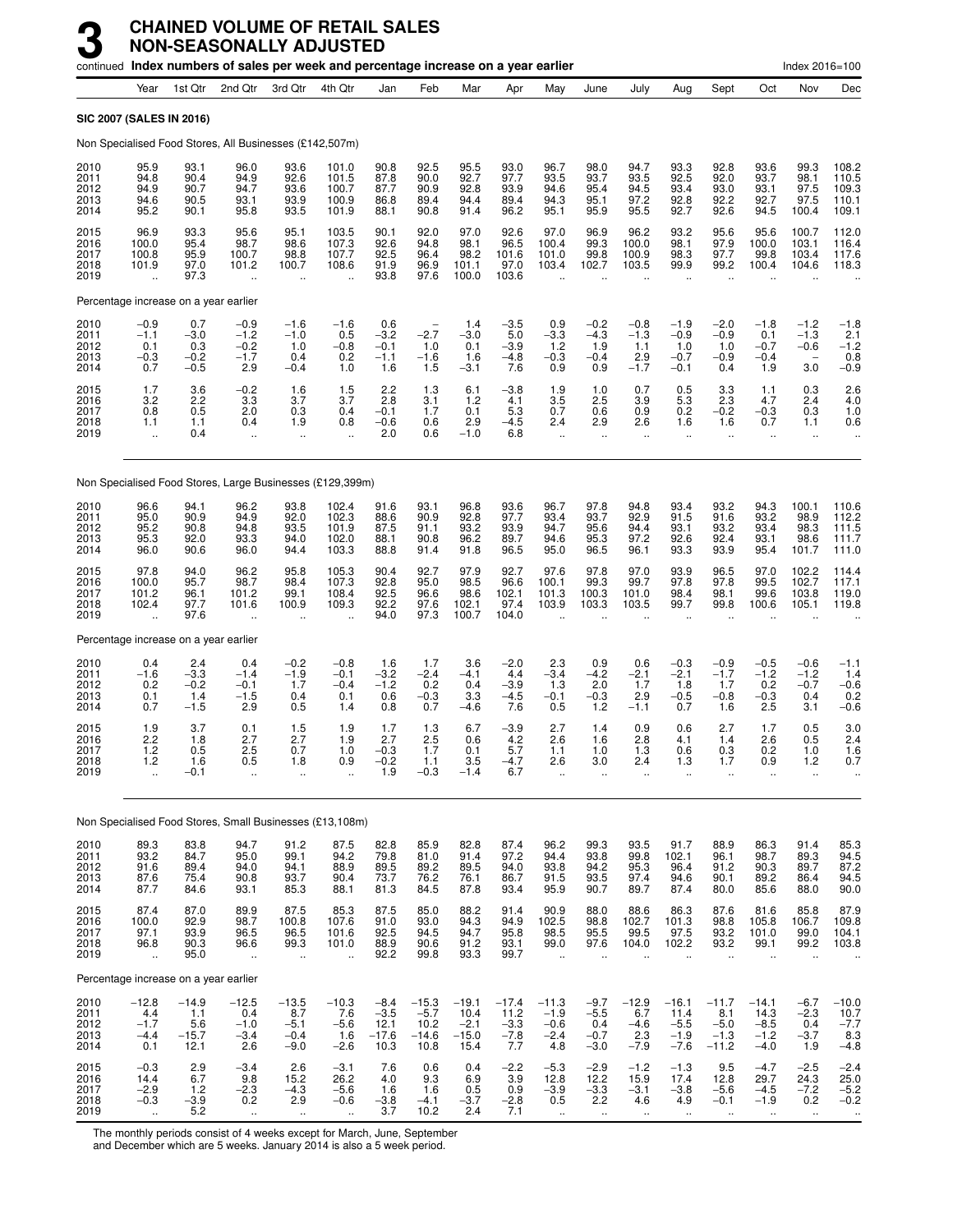|                                      |                                               |                                                             | continued Index numbers of sales per week and percentage increase on a year earlier |                                                             |                                             |                                                |                                                   |                                                   |                                                 |                                                       |                                                   |                                                   |                                               |                                             |                                           | Index 2016=100                          |                                                         |
|--------------------------------------|-----------------------------------------------|-------------------------------------------------------------|-------------------------------------------------------------------------------------|-------------------------------------------------------------|---------------------------------------------|------------------------------------------------|---------------------------------------------------|---------------------------------------------------|-------------------------------------------------|-------------------------------------------------------|---------------------------------------------------|---------------------------------------------------|-----------------------------------------------|---------------------------------------------|-------------------------------------------|-----------------------------------------|---------------------------------------------------------|
|                                      | Year                                          | 1st Qtr                                                     | 2nd Qtr                                                                             | 3rd Qtr                                                     | 4th Qtr                                     | Jan                                            | Feb                                               | Mar                                               | Apr                                             | May                                                   | June                                              | July                                              | Aug                                           | Sept                                        | Oct                                       | Nov                                     | Dec                                                     |
| SIC 2007 (SALES IN 2016)             |                                               |                                                             |                                                                                     |                                                             |                                             |                                                |                                                   |                                                   |                                                 |                                                       |                                                   |                                                   |                                               |                                             |                                           |                                         |                                                         |
|                                      |                                               | Specialist Food Stores (£8,346m)                            |                                                                                     |                                                             |                                             |                                                |                                                   |                                                   |                                                 |                                                       |                                                   |                                                   |                                               |                                             |                                           |                                         |                                                         |
| 2010<br>2011<br>2012<br>2013<br>2014 | 94.1<br>91.6<br>91.6<br>92.7<br>91.9          | 86.3<br>85.9<br>84.4<br>87.6<br>87.3                        | 95.4<br>90.9<br>89.9<br>90.9<br>93.0                                                | 95.7<br>91.9<br>91.4<br>91.7<br>91.8                        | 98.9<br>97.5<br>100.7<br>100.5<br>95.9      | 80.0<br>85.0<br>81.5<br>81.6<br>84.6           | 86.8<br>86.9<br>85.2<br>89.6<br>89.8              | 91.1<br>85.9<br>86.1<br>90.6<br>88.0              | 94.4<br>91.0<br>89.1<br>88.5<br>94.8            | 95.5<br>91.5<br>90.7<br>93.2<br>93.4                  | 96.1<br>90.3<br>90.0<br>90.9<br>91.3              | 99.4<br>95.1<br>94.5<br>92.4<br>94.1              | 96.8<br>94.1<br>92.9<br>95.9<br>94.6          | 91.8<br>87.8<br>87.8<br>87.9<br>87.7        | 102.5<br>91.2<br>96.2<br>95.0<br>92.1     | 100.5<br>92.3<br>94.6<br>95.7<br>92.7   | 94.8<br>106.7<br>109.1<br>108.8<br>101.5                |
| 2015<br>2016<br>2017<br>2018<br>2019 | 95.2<br>100.0<br>90.9<br>100.3                | 86.9<br>92.2<br>85.6<br>85.6<br>95.2                        | 95.0<br>97.6<br>88.8<br>98.0<br>J.                                                  | 94.1<br>101.3<br>91.7<br>106.9<br>$\ddot{\phantom{a}}$      | 104.8<br>108.8<br>97.6<br>110.6             | 83.2<br>86.0<br>82.5<br>79.4<br>88.9           | 88.4<br>93.9<br>88.6<br>83.3<br>91.9              | 88.7<br>95.8<br>85.6<br>92.4<br>102.9             | 93.4<br>97.7<br>94.2<br>97.8<br>106.1           | 95.9<br>96.8<br>93.7<br>102.2<br>$\ddot{\phantom{a}}$ | 95.6<br>98.3<br>80.6<br>95.0                      | 97.1<br>101.8<br>92.9<br>113.3                    | 94.9<br>103.2<br>96.0<br>110.2                | 91.0<br>99.5<br>87.2<br>99.1                | 93.4<br>101.4<br>89.5<br>104.7            | 103.8<br>115.4<br>94.5<br>108.9         | 114.7<br>109.4<br>106.6<br>116.8                        |
|                                      |                                               | Percentage increase on a year earlier                       |                                                                                     |                                                             |                                             |                                                |                                                   |                                                   |                                                 |                                                       |                                                   |                                                   |                                               |                                             |                                           |                                         |                                                         |
| 2010<br>2011<br>2012<br>2013<br>2014 | $-5.4$<br>$-2.7$<br>0.1<br>1.1<br>$-0.8$      | $-8.2$<br>$-0.5$<br>$-1.8$<br>3.7<br>$-0.3$                 | $-5.6$<br>$-4.7$<br>$-1.0$<br>1.0<br>2.4                                            | $-6.4$<br>$-3.9$<br>$-0.5$<br>0.3                           | $-1.5$<br>$-1.4$<br>3.2<br>$-0.2$<br>$-4.6$ | $-13.4$<br>6.2<br>$-4.1$<br>0.2<br>3.6         | $-8.7$<br>0.2<br>$-1.9$<br>5.2<br>0.2             | $-3.7$<br>$-5.7$<br>0.2<br>$\frac{5.3}{-2.9}$     | $-8.9$<br>$-3.6$<br>$-2.1$<br>$-0.7$<br>7.1     | $-5.8$<br>$-4.2$<br>$-0.9$<br>2.7<br>0.2              | $-2.6$<br>$-6.1$<br>$-0.2$<br>1.0<br>0.4          | $-7.4$<br>$-4.4$<br>$-0.6$<br>$-2.2$<br>1.8       | $-7.0$<br>$-2.8$<br>$-1.2$<br>3.2<br>$-1.4$   | $-5.0$<br>$-4.4$<br>0.1<br>0.1<br>$-0.2$    | 7.1<br>$-11.0$<br>5.5<br>$-1.3$<br>$-3.0$ | 2.7<br>$-8.2$<br>2.5<br>1.1<br>$-3.1$   | $-10.8$<br>12.6<br>$\overline{2.2}$<br>$-0.3$<br>$-6.7$ |
| 2015<br>2016<br>2017<br>2018<br>2019 | 3.6<br>5.0<br>$-9.1$<br>10.3                  | $-0.5$<br>6.2<br>$-7.2$<br>$\overline{\phantom{0}}$<br>11.3 | $2.2$<br>2.7<br>$-9.0$<br>10.4<br>$\ddotsc$                                         | $\frac{2.6}{7.7}$<br>$-9.6$<br>16.6<br>$\ddot{\phantom{a}}$ | 9.3<br>3.9<br>$-10.3$<br>13.3               | $-1.7$<br>3.5<br>$-4.1$<br>$-3.8$<br>12.0      | $-1.6$<br>6.3<br>$-5.6$<br>$-6.1$<br>10.4         | 0.7<br>8.1<br>$-10.6$<br>7.9<br>11.4              | $-1.4$<br>4.5<br>$-3.6$<br>3.8<br>8.5           | 2.7<br>0.9<br>$-3.2$<br>9.0<br>$\mathbf{r}$           | 4.7<br>2.8<br>$-17.9$<br>17.8                     | 3.3<br>4.8<br>$-8.8$<br>22.0                      | 0.4<br>8.7<br>$-6.9$<br>14.7                  | 3.8<br>9.3<br>$-12.4$<br>13.7               | 1.4<br>8.6<br>$-11.8$<br>17.0             | 11.9<br>11.3<br>$-18.2$<br>15.3         | 13.0<br>$-4.6$<br>$-2.6$<br>9.5                         |
|                                      |                                               |                                                             | Alcoholic Drinks, Other Beverages and Tobacco (£3,593m)                             |                                                             |                                             |                                                |                                                   |                                                   |                                                 |                                                       |                                                   |                                                   |                                               |                                             |                                           |                                         |                                                         |
| 2010<br>2011<br>2012<br>2013<br>2014 | 104.2<br>102.2<br>84.2<br>77.7<br>77.9        | 109.9<br>88.9<br>82.8<br>71.5<br>64.8                       | 111.5<br>100.8<br>88.3<br>77.1<br>77.9                                              | 95.6<br>101.1<br>86.6<br>74.4<br>73.5                       | 99.7<br>118.1<br>79.0<br>87.6<br>96.6       | 109.4<br>78.6<br>81.2<br>67.2<br>59.1          | 109.4<br>93.5<br>85.5<br>72.2<br>66.6             | 110.8<br>93.4<br>81.8<br>74.3<br>68.9             | 109.5<br>100.0<br>84.4<br>75.8<br>87.6          | 113.4<br>95.3<br>91.5<br>78.3<br>74.2                 | 111.5<br>105.9<br>88.9<br>77.1<br>73.1            | 107.6<br>103.7<br>92.4<br>77.6<br>75.2            | 98.6<br>99.5<br>90.2<br>72.3<br>70.7          | 83.6<br>100.2<br>79.0<br>73.6<br>74.4       | 84.9<br>108.6<br>64.6<br>73.6<br>77.0     | 102.7<br>110.3<br>79.0<br>85.3<br>89.2  | 109.0<br>131.9<br>$90.5$<br>100.7<br>118.3              |
| 2015<br>2016<br>2017<br>2018<br>2019 | 87.9<br>100.0<br>84.1<br>74.8                 | 71.6<br>85.1<br>76.9<br>69.3<br>66.5                        | 87.7<br>105.7<br>90.4<br>82.5                                                       | 87.6<br>98.7<br>75.6<br>72.1<br>$\ddot{\phantom{a}}$        | 104.8<br>110.5<br>93.6<br>75.4              | 64.7<br>66.3<br>69.0<br>58.9<br>59.9           | 74.1<br>92.3<br>81.6<br>68.3<br>60.1              | 75.0<br>94.4<br>79.4<br>78.5<br>76.9              | 83.5<br>100.1<br>83.7<br>75.9<br>73.0           | 89.5<br>104.9<br>87.7<br>87.6<br>$\ddot{\phantom{a}}$ | 89.8<br>110.8<br>98.0<br>83.7                     | 88.8<br>103.8<br>77.1<br>74.1                     | 84.7<br>101.2<br>72.9<br>76.2                 | 89.1<br>92.6<br>76.6<br>67.4                | 86.5<br>96.2<br>80.6<br>69.9              | 99.5<br>107.0<br>89.6<br>75.6           | 123.6<br>124.7<br>107.2<br>79.8                         |
|                                      |                                               | Percentage increase on a year earlier                       |                                                                                     |                                                             |                                             |                                                |                                                   |                                                   |                                                 |                                                       |                                                   |                                                   |                                               |                                             |                                           |                                         |                                                         |
| 2010<br>2011<br>2012<br>2013<br>2014 | $-24.8$<br>$-1.9$<br>$-17.7$<br>$-7.7$<br>0.4 | $-14.2$<br>$-19.2$<br>$-6.9$<br>$-13.6$<br>$-9.4$           | $-22.3$<br>$-9.5$<br>$-12.4$<br>$-12.7$<br>1.0                                      | $-30.7$<br>5.7<br>$-14.3$<br>$-14.0$<br>$-1.2$              | $-31.2$<br>18.5<br>$-33.1$<br>10.9<br>10.3  | $-3.5$<br>$-28.1$<br>3.2<br>$-17.2$<br>$-12.1$ | $-20.0$<br>$-14.6$<br>$-8.5$<br>$-15.5$<br>$-7.8$ | $-16.6$<br>$-15.7$<br>$-12.3$<br>$-9.2$<br>$-7.2$ | $-21.8$<br>$-8.7$<br>$-15.6$<br>$-10.2$<br>15.5 | $-20.2$<br>$-16.0$<br>$-3.9$<br>$-14.5$<br>$-5.2$     | $-24.3$<br>$-5.0$<br>$-16.1$<br>$-13.3$<br>$-5.2$ | $-24.7$<br>$-3.6$<br>$-10.9$<br>$-16.1$<br>$-3.0$ | $-29.7$<br>0.9<br>$-9.4$<br>$-19.8$<br>$-2.2$ | $-36.6$<br>19.9<br>$-21.2$<br>$-6.9$<br>1.1 | $-35.9$<br>27.9<br>$-40.5$<br>13.9<br>4.6 | $-25.9$<br>7.5<br>$-28.4$<br>7.9<br>4.6 | $-31.9$<br>21.0<br>$-31.4$<br>11.3<br>17.4              |
| 2015<br>2016<br>2017<br>2018<br>2019 | 12.8<br>13.7<br>$-15.9$<br>$-11.0$            | 10.5<br>18.9<br>$-9.7$<br>$-9.8$<br>$-4.1$                  | 12.7<br>20.4<br>$-14.4$<br>$-8.8$<br>$\ddotsc$                                      | 19.2<br>12.7<br>$-23.4$<br>$-4.6$                           | 8.4<br>5.5<br>$-15.3$<br>$-19.4$            | 9.6<br>2.5<br>4.0<br>$-14.7$<br>1.7            | 11.3<br>24.5<br>$-11.6$<br>$-16.3$<br>$-12.0$     | 8.8<br>25.9<br>$-15.8$<br>$-1.2$<br>$-2.1$        | $-4.6$<br>19.8<br>$-16.4$<br>$-9.3$<br>$-3.9$   | 20.5<br>17.2<br>$-16.4$                               | 22.9<br>23.4<br>$-11.5$<br>$-14.6$                | 18.0<br>17.0<br>$-25.8$<br>$-3.9$                 | 19.7<br>19.6<br>$-28.0$<br>4.5                | 19.8<br>4.0<br>$-17.3$<br>$-12.1$           | 12.3<br>11.3<br>$-16.2$<br>$-13.3$        | 11.6<br>7.5<br>$-16.3$<br>$-15.6$       | 4.5<br>$0.9 - 14.0$<br>$-25.6$                          |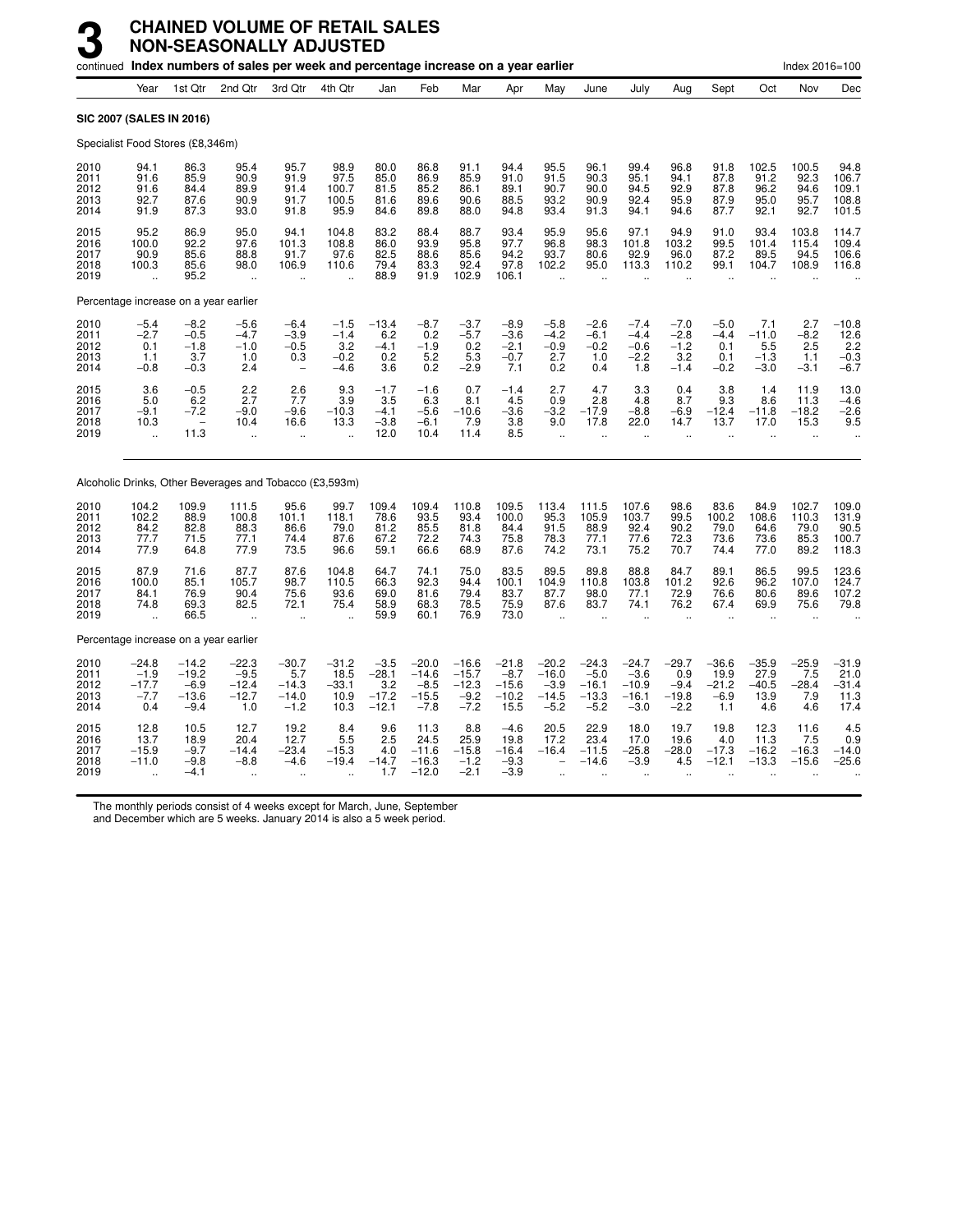|                                      |                                                         |                                        | continued Index numbers of sales per week and percentage increase on a year earlier |                                                        |                                                          |                                           |                                                             |                                           |                                          |                                                         |                                                        |                                                         |                                                        |                                                  |                                                          | Index 2016=100                                              |                                                            |
|--------------------------------------|---------------------------------------------------------|----------------------------------------|-------------------------------------------------------------------------------------|--------------------------------------------------------|----------------------------------------------------------|-------------------------------------------|-------------------------------------------------------------|-------------------------------------------|------------------------------------------|---------------------------------------------------------|--------------------------------------------------------|---------------------------------------------------------|--------------------------------------------------------|--------------------------------------------------|----------------------------------------------------------|-------------------------------------------------------------|------------------------------------------------------------|
|                                      | Year                                                    | 1st Qtr                                | 2nd Qtr                                                                             | 3rd Otr                                                | 4th Qtr                                                  | Jan                                       | Feb                                                         | Mar                                       | Apr                                      | May                                                     | June                                                   | July                                                    | Aug                                                    | Sept                                             | Oct                                                      | Nov                                                         | Dec                                                        |
| <b>SIC 2007 (SALES IN 2016)</b>      |                                                         |                                        |                                                                                     |                                                        |                                                          |                                           |                                                             |                                           |                                          |                                                         |                                                        |                                                         |                                                        |                                                  |                                                          |                                                             |                                                            |
|                                      |                                                         |                                        | Predominantly Non-food Stores, All Businesses (£163,199m)                           |                                                        |                                                          |                                           |                                                             |                                           |                                          |                                                         |                                                        |                                                         |                                                        |                                                  |                                                          |                                                             |                                                            |
| 2010<br>2011<br>2012<br>2013<br>2014 | 86.6<br>85.8<br>86.4<br>87.9<br>93.1                    | 76.5<br>77.0<br>76.7<br>76.5<br>80.9   | 82.5<br>82.0<br>82.1<br>83.3<br>88.3                                                | 84.6<br>81.6<br>83.6<br>85.0<br>90.1                   | 103.0<br>102.7<br>103.3<br>106.7<br>114.1                | 73.9<br>78.8<br>77.1<br>76.1<br>80.9      | 75.7<br>74.8<br>73.0<br>76.0<br>78.1                        | 79.2<br>77.3<br>79.5<br>77.3<br>83.1      | 81.7<br>82.7<br>80.0<br>80.4<br>86.8     | 82.5<br>81.1<br>81.3<br>83.2<br>87.8                    | 83.2<br>82.1<br>84.4<br>85.7<br>89.8                   | 88.3<br>85.3<br>86.5<br>87.2<br>93.3                    | 84.2<br>80.1<br>82.5<br>82.7<br>89.9                   | 81.9<br>80.0<br>82.1<br>85.2<br>87.6             | 88.1<br>86.2<br>86.8<br>88.7<br>95.1                     | 97.8<br>94.7<br>96.4<br>99.0<br>108.7                       | 119.2<br>122.2<br>121.8<br>127.2<br>133.6                  |
| 2015<br>2016<br>2017<br>2018<br>2019 | 96.7<br>100.0<br>101.3<br>103.4                         | 85.3<br>87.3<br>88.0<br>89.5<br>92.2   | 92.6<br>94.4<br>96.9<br>98.0<br>$\ddot{\phantom{a}}$                                | 93.8<br>97.1<br>98.5<br>101.5<br>$\ddot{\phantom{a}}$  | 115.2<br>121.3<br>121.7<br>124.5<br>$\ddot{\phantom{a}}$ | 84.3<br>88.0<br>87.9<br>90.0<br>91.0      | 83.3<br>85.1<br>86.7<br>87.4<br>90.3                        | 87.5<br>88.4<br>89.0<br>90.9<br>94.6      | 91.7<br>92.6<br>97.6<br>96.1<br>100.7    | 92.5<br>95.7<br>95.1<br>98.8<br>$\ddot{\phantom{a}}$    | 93.4<br>94.8<br>97.8<br>99.0<br>$\ddot{\phantom{a}}$   | 97.1<br>102.0<br>102.3<br>104.4<br>$\ddot{\phantom{a}}$ | 92.5<br>95.7<br>98.8<br>101.3<br>$\ddot{\phantom{a}}$  | 92.3<br>94.2<br>95.1<br>99.3                     | 97.4<br>103.3<br>102.1<br>104.3                          | 111.9<br>116.7<br>118.0<br>122.1<br>$\ddot{\phantom{a}}$    | 132.2<br>139.3<br>140.3<br>142.5                           |
|                                      |                                                         | Percentage increase on a year earlier  |                                                                                     |                                                        |                                                          |                                           |                                                             |                                           |                                          |                                                         |                                                        |                                                         |                                                        |                                                  |                                                          |                                                             |                                                            |
| 2010<br>2011<br>2012<br>2013<br>2014 | 1.0<br>$-1.0$<br>0.7<br>1.7<br>5.9                      | $0.8 \ 0.7$<br>$-0.4$<br>$-0.3$<br>5.7 | 1.6<br>$-0.7$<br>0.2<br>1.4<br>6.0                                                  | $^{2.2}_{-3.5}$<br>2.3<br>1.8<br>5.9                   | $-0.4$<br>$-0.4$<br>0.6<br>3.3<br>7.0                    | $-5.2$<br>6.7<br>$-2.2$<br>$-1.2$<br>6.4  | 4.1<br>$-1.1$<br>$-2.4$<br>4.0<br>2.9                       | 3.2<br>$-2.3$<br>2.8<br>$-2.7$<br>7.5     | 1.1<br>1.2<br>$-3.3$<br>0.5<br>8.0       | $2.2 - 1.7$<br>0.3<br>2.2<br>5.6                        | 1.6<br>$-1.3$<br>2.9<br>1.5<br>4.8                     | 2.5<br>$-3.4$<br>1.4<br>0.8<br>7.0                      | 2.9<br>$-4.9$<br>3.0<br>0.2<br>8.8                     | 1.5<br>$-2.4$<br>2.6<br>3.8<br>2.8               | 0.7<br>$-2.1$<br>0.7<br>2.1<br>7.3                       | $-3.2$<br>1.9<br>2.6<br>9.8                                 | $-1.2$<br>2.6<br>$-0.3$<br>4.4<br>5.0                      |
| 2015<br>2016<br>2017<br>2018<br>2019 | 3.9<br>3.4<br>1.3<br>2.1<br>$\ddot{\phantom{a}}$        | 5.4<br>2.4<br>0.8<br>1.8<br>3.0        | 4.9<br>1.9<br>2.7<br>1.2<br>ä,                                                      | $\frac{4.2}{3.5}$<br>1.4<br>3.0<br>$\ddotsc$           | 1.0<br>5.2<br>0.4<br>2.3<br>$\ddot{\phantom{a}}$         | 4.2<br>4.3<br>$-0.1$<br>2.3<br>1.2        | 6.7<br>2.1<br>2.0<br>0.7<br>3.4                             | 5.3<br>1.0<br>0.6<br>2.1<br>4.1           | 5.6<br>1.0<br>5.4<br>$-1.6$<br>4.9       | 5.3<br>3.4<br>$-0.6$<br>3.9<br>$\ddot{\phantom{a}}$     | 4.1<br>1.4<br>3.2<br>1.2<br>ä.                         | 4.0<br>5.1<br>0.2<br>2.0<br>$\ddotsc$                   | $\frac{2.9}{3.5}$<br>3.3<br>2.5<br>÷.                  | 5.3<br>2.1<br>1.0<br>4.3<br>$\ddot{\phantom{a}}$ | 2.4<br>6.1<br>$-1.2$<br>2.2<br>$\ddot{\phantom{a}}$      | 3.0<br>4.3<br>1.1<br>3.5<br>$\ddotsc$                       | $-1.0$<br>5.4<br>0.7<br>1.6                                |
|                                      |                                                         |                                        | Predominantly Non-food Stores, Large Businesses (£121,676m)                         |                                                        |                                                          |                                           |                                                             |                                           |                                          |                                                         |                                                        |                                                         |                                                        |                                                  |                                                          |                                                             |                                                            |
| 2010<br>2011<br>2012<br>2013<br>2014 | 84.8<br>84.8<br>85.4<br>87.5<br>92.6                    | 74.8<br>75.2<br>74.6<br>75.1<br>79.1   | 79.3<br>79.8<br>79.7<br>81.5<br>86.6                                                | 81.0<br>79.5<br>81.5<br>83.8<br>88.8                   | 104.0<br>104.6<br>105.8<br>109.4<br>117.0                | 74.6<br>78.9<br>76.7<br>76.5<br>81.0      | 72.8<br>72.3<br>70.6<br>73.4<br>75.5                        | 76.6<br>74.4<br>76.0<br>75.3<br>80.0      | 78.1<br>81.0<br>78.0<br>78.4<br>85.4     | 79.1<br>77.9<br>78.1<br>80.8<br>86.1                    | 80.5<br>80.2<br>82.4<br>84.5<br>88.0                   | 83.8<br>83.3<br>84.4<br>85.9<br>91.1                    | 80.3<br>77.5<br>79.0<br>81.5<br>88.3                   | 79.3<br>78.2<br>81.3<br>83.9<br>87.3             | 85.4<br>83.9<br>84.7<br>87.0<br>93.9                     | 96.5<br>94.3<br>96.3<br>99.7<br>110.4                       | 124.8<br>129.3<br>130.3<br>135.2<br>140.7                  |
| 2015<br>2016<br>2017<br>2018<br>2019 | 96.9<br>100.0<br>100.4<br>101.9                         | 84.2<br>85.8<br>87.0<br>87.6<br>90.7   | 91.6<br>92.7<br>94.6<br>96.4<br>$\ddot{\phantom{a}}$                                | 92.7<br>96.5<br>96.3<br>98.5                           | 119.1<br>125.0<br>123.9<br>125.1                         | 84.2<br>87.8<br>88.7<br>89.0<br>91.4      | 81.7<br>83.6<br>83.6<br>84.4<br>88.0                        | 86.1<br>85.9<br>88.4<br>89.1<br>92.3      | 90.7<br>90.2<br>95.5<br>93.0<br>97.7     | 91.4<br>94.1<br>92.7<br>97.1<br>$\ddot{\phantom{a}}$    | 92.4<br>93.6<br>95.3<br>98.5                           | 95.3<br>101.0<br>100.9<br>102.8                         | 90.7<br>94.6<br>95.0<br>96.2<br>$\ddot{\phantom{a}}$   | 92.1<br>94.5<br>93.6<br>96.9                     | 96.0<br>102.6<br>99.4<br>101.5                           | 115.3<br>119.2<br>118.8<br>119.9                            | 140.8<br>147.5<br>147.5<br>148.2                           |
|                                      |                                                         | Percentage increase on a year earlier  |                                                                                     |                                                        |                                                          |                                           |                                                             |                                           |                                          |                                                         |                                                        |                                                         |                                                        |                                                  |                                                          |                                                             |                                                            |
| 2010                                 | 3.6                                                     | 3.6                                    | 4.2                                                                                 | 4.8<br>$-1.8$                                          | 2.3                                                      | $-0.9$<br>5.8                             | 5.5                                                         | 5.9                                       | 1.9<br>3.7                               | 5.0<br>$-1.5$                                           | 5.4<br>$-0.4$                                          | 4.6                                                     | 5.5<br>$-3.5$                                          | 4.3<br>$-1.4$                                    | 3.6<br>$-1.8$                                            | 2.1                                                         | 1.7                                                        |
| 2011<br>2012<br>2013<br>2014         | 0.8<br>2.4<br>5.9                                       | 0.5<br>$-0.8$<br>0.7<br>5.3            | 0.5<br>$-0.1$<br>2.3<br>6.2                                                         | 2.5<br>2.7<br>5.9                                      | 0.6<br>1.2<br>3.4<br>6.9                                 | $-2.8$<br>$-0.3$<br>5.9                   | $-0.6$<br>$-2.3$<br>3.9<br>2.9                              | $-2.9$<br>2.1<br>$-0.9$<br>6.2            | $-3.8$<br>0.6<br>8.8                     | 0.3<br>3.5<br>6.5                                       | 2.7<br>2.6<br>4.1                                      | $-0.6$<br>1.4<br>1.7<br>6.1                             | 2.0<br>3.2<br>8.2                                      | 4.0<br>3.3<br>4.0                                | 1.0<br>2.7<br>7.9                                        | $-2.3$<br>2.2<br>3.5<br>10.8                                | 3.6<br>0.7<br>3.8<br>4.0                                   |
| 2015<br>2016<br>2017<br>2018<br>2019 | 4.7<br>3.2<br>0.4<br>1.5                                | 6.5<br>1.9<br>1.5<br>0.7<br>3.5        | 5.8<br>1.2<br>2.0<br>1.9<br>ä,                                                      | 4.4<br>4.2<br>$-0.3$<br>2.3<br>ä,                      | 1.9<br>4.9<br>$-0.9$<br>1.0<br>ä,                        | 4.0<br>4.2<br>1.1<br>0.3<br>2.7           | 8.2<br>2.3<br>1.0<br>4.3                                    | 7.7<br>$-0.2$<br>2.9<br>$\frac{0.7}{3.6}$ | 6.2<br>$-0.5$<br>5.8<br>–2.6<br>5.0      | 6.2<br>2.9<br>$-1.4$<br>4.7<br>$\ddot{\phantom{a}}$     | 5.1<br>1.2<br>1.8<br>3.4<br>$\ddot{\phantom{a}}$       | 4.6<br>5.9<br>$-0.1$<br>1.9<br>$\ddot{\phantom{a}}$     | 2.7<br>4.4<br>0.4<br>1.2<br>$\ddot{\phantom{1}}$       | 5.5<br>2.6<br>$-0.9$<br>3.5<br>ä.                | 2.2<br>6.9<br>$-3.1$<br>2.0<br>$\ddot{\phantom{1}}$      | 4.4<br>3.4<br>$-0.3$<br>0.9<br>ä.                           | 0.1<br>4.8<br>0.5                                          |
|                                      |                                                         |                                        | Predominantly Non-food Stores, Small Businesses (£41,524m)                          |                                                        |                                                          |                                           |                                                             |                                           |                                          |                                                         |                                                        |                                                         |                                                        |                                                  |                                                          |                                                             |                                                            |
| 2010<br>2011<br>2012<br>2013<br>2014 | 92.2<br>89.0<br>89.4<br>89.1<br>94.6                    | 81.2<br>82.4<br>83.1<br>80.7<br>86.3   | 91.9<br>88.4<br>89.2<br>88.5<br>93.1                                                | 95.3<br>87.9<br>89.5<br>88.7<br>93.9                   | 100.2<br>97.1<br>95.7<br>98.5<br>105.6                   | 71.5<br>78.3<br>78.0<br>75.0<br>80.8      | 84.2<br>82.4<br>80.0<br>83.5<br>85.8                        | 86.7<br>85.9<br>89.7<br>83.0<br>92.2      | 92.4<br>87.5<br>85.9<br>86.0<br>90.9     | 92.6<br>90.6<br>90.9<br>90.0<br>92.9                    | 90.9<br>87.5<br>90.4<br>89.1<br>95.2                   | 101.6<br>91.2<br>92.4<br>91.1<br>99.8                   | 96.0<br>87.7<br>92.8<br>85.9<br>94.7                   | 89.8<br>85.3<br>84.5<br>89.1<br>88.6             | 96.0<br>93.1<br>93.0<br>93.6<br>98.7                     | 101.8<br>95.9<br>96.9<br>96.9<br>103.6                      | 102.3<br>101.2<br>96.9<br>103.7<br>112.8                   |
| 2015<br>2016<br>2017<br>2018<br>2019 | 96.2<br>100.0<br>103.7<br>107.6<br>$\ddot{\phantom{a}}$ | 88.4<br>91.6<br>90.7<br>95.0<br>96.5   | 95.5<br>99.3<br>103.8<br>102.8<br>$\ddotsc$                                         | 97.2<br>98.7<br>104.9<br>110.1<br>$\ddot{\phantom{a}}$ | 103.8<br>110.5<br>115.4<br>122.7<br>$\ddotsc$            | 84.5<br>88.5<br>85.5<br>92.7<br>89.8      | 88.2<br>89.4<br>95.9<br>95.9<br>96.9                        | 91.6<br>95.8<br>90.6<br>96.2<br>101.4     | 94.5<br>99.6<br>103.6<br>105.0<br>109.7  | 95.6<br>100.2<br>102.1<br>103.8<br>$\ddot{\phantom{a}}$ | 96.4<br>98.3<br>105.2<br>100.3<br>$\ddot{\phantom{a}}$ | 102.1<br>105.2<br>106.2<br>108.8<br>ä.                  | 97.8<br>98.9<br>110.1<br>116.3<br>$\ddot{\phantom{a}}$ | 92.9<br>93.4<br>99.6<br>106.1                    | 101.5<br>105.3<br>109.8<br>112.7<br>$\ddot{\phantom{a}}$ | 102.0<br>109.4<br>115.8<br>128.8<br>÷.                      | $107.2$<br>$115.4$<br>$119.5$<br>125.8                     |
|                                      |                                                         | Percentage increase on a year earlier  |                                                                                     |                                                        |                                                          |                                           |                                                             |                                           |                                          |                                                         |                                                        |                                                         |                                                        |                                                  |                                                          |                                                             |                                                            |
| 2010<br>2011<br>2012<br>2013<br>2014 | $-5.5$<br>$-3.5$<br>$\frac{0.5}{-0.3}$<br>6.2           | $-6.0$<br>1.5<br>0.8<br>$-2.9$<br>6.9  | $-4.4$<br>$-3.7$<br>0.8<br>$-0.8$<br>5.3                                            | $-3.8$<br>$-7.8$<br>1.8<br>$-0.8$<br>5.9               | $-7.8$<br>$-3.2$<br>$-1.4$<br>$3.0\,$<br>7.2             | $-16.4$<br>9.5<br>$-0.3$<br>$-3.8$<br>7.7 | 0.7<br>$-2.2$<br>$-2.9$<br>4.4<br>2.8                       | $-3.1$<br>$-1.0$<br>$4.5 - 7.4$<br>11.1   | $-0.9$<br>$-5.2$<br>$-1.8$<br>0.1<br>5.6 | $-4.2$<br>$-2.2$<br>$_{-0.9}^{0.3}$<br>3.1              | $-7.3$<br>$-3.8$<br>3.3<br>$-1.4$<br>6.8               | $-2.6$<br>$-10.2$<br>$1.3 - 1.5$<br>9.6                 | $-3.3$<br>$-8.6$<br>$\frac{5.9}{-7.4}$<br>10.3         | $-5.3$<br>$-5.0$<br>$-1.0$<br>5.5<br>$-0.5$      | $-6.5$<br>$-3.0$<br>$-0.1$<br>0.7<br>5.4                 | $-5.5$<br>$-5.8$<br>1.0<br>0.1<br>6.9                       | $-10.4$<br>$-1.2$<br>$-4.2$<br>7.1<br>8.7                  |
| 2015<br>2016<br>2017<br>2018<br>2019 | 1.7<br>$\frac{3.9}{3.7}$<br>3.8<br>÷.                   | 2.4<br>3.6<br>$-1.0$<br>4.8<br>1.5     | 2.6<br>3.9<br>4.6<br>$-0.9$<br>$\ddot{\phantom{1}}$                                 | 3.5<br>1.5<br>$6.2$<br>5.0<br>$\ddotsc$                | $-1.7$<br>6.4<br>4.4<br>6.3<br>$\ddotsc$                 | 4.6<br>4.7<br>$-3.4$<br>8.5<br>$-3.1$     | 2.8<br>1.4<br>7.3<br>$\hspace{0.1mm}-\hspace{0.1mm}$<br>1.0 | $-0.6$<br>4.5<br>$-5.4$<br>6.1<br>5.5     | 4.0<br>5.4<br>4.1<br>1.3<br>4.5          | 2.9<br>4.9<br>$1.9$<br>$1.7$<br>$\ddotsc$               | 1.3<br>1.9<br>7.1<br>$-4.7$<br>$\ddot{\phantom{1}}$    | 2.3<br>3.0<br>1.0<br>2.4<br>$\ddot{\phantom{1}}$        | 3.2<br>1.2<br>11.3<br>$5.\overline{6}$<br>$\ddotsc$    | 4.8<br>0.6<br>6.7<br>6.5<br>$\ddot{\phantom{1}}$ | 2.8<br>3.8<br>4.2<br>2.6<br>$\ddot{\phantom{1}}$         | $-1.5$<br>7.2<br>$\frac{5.9}{11.2}$<br>$\ddot{\phantom{1}}$ | $-5.0$<br>7.7<br>$\frac{3.5}{5.2}$<br>$\ddot{\phantom{0}}$ |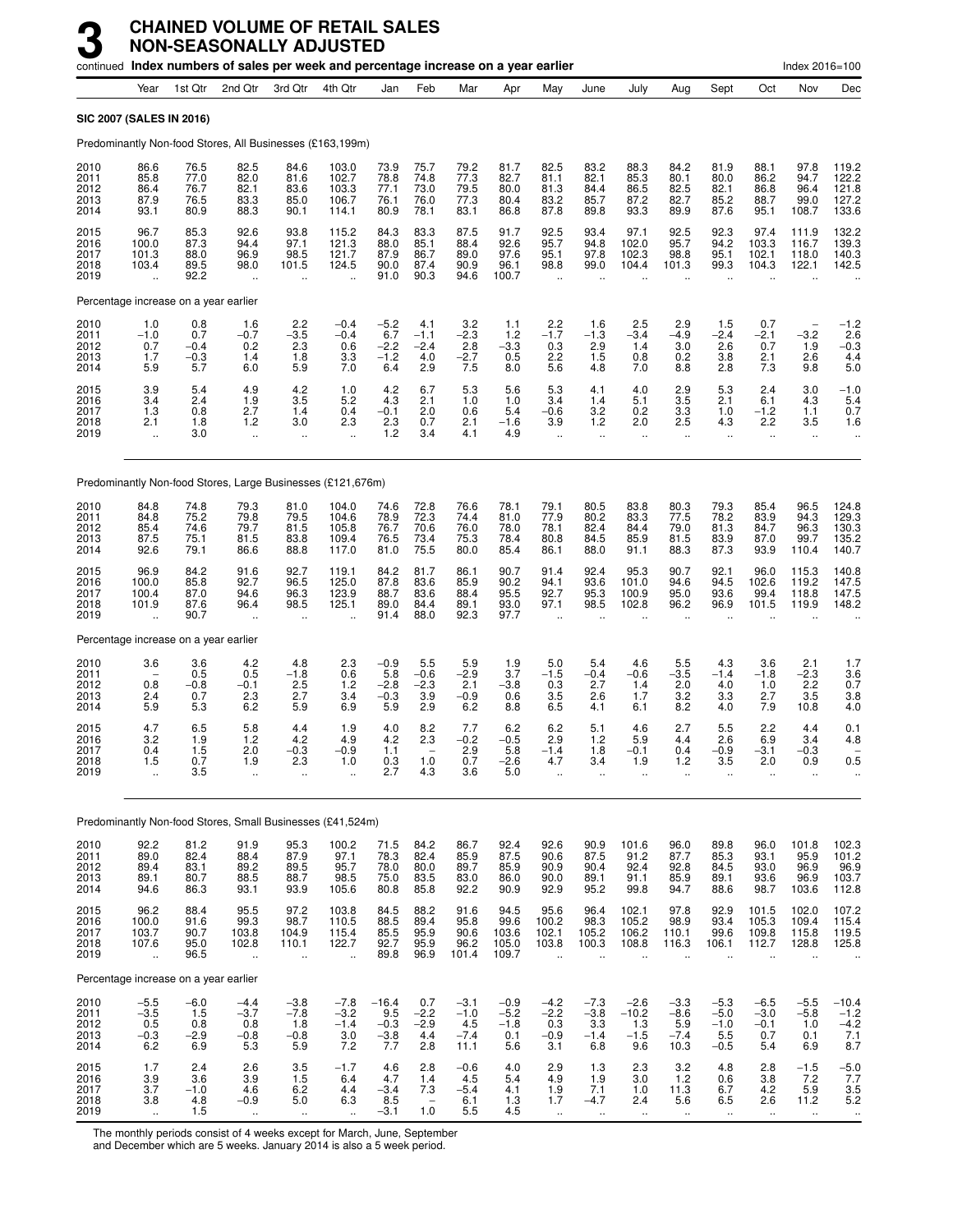|                                      |                                                                                 |                                                        |                                                         | continued Index numbers of sales per week and percentage increase on a year earlier |                                                          |                                              |                                                      |                                                |                                            |                                            |                                                                 |                                                     |                                                         |                                                      |                                            | Index 2016=100                           |                                           |
|--------------------------------------|---------------------------------------------------------------------------------|--------------------------------------------------------|---------------------------------------------------------|-------------------------------------------------------------------------------------|----------------------------------------------------------|----------------------------------------------|------------------------------------------------------|------------------------------------------------|--------------------------------------------|--------------------------------------------|-----------------------------------------------------------------|-----------------------------------------------------|---------------------------------------------------------|------------------------------------------------------|--------------------------------------------|------------------------------------------|-------------------------------------------|
|                                      | Year                                                                            | 1st Qtr                                                | 2nd Qtr                                                 | 3rd Qtr                                                                             | 4th Qtr                                                  | Jan                                          | Feb                                                  | Mar                                            | Apr                                        | May                                        | June                                                            | July                                                | Aug                                                     | Sept                                                 | Oct                                        | Nov                                      | Dec                                       |
|                                      | SIC 2007 (SALES IN 2016)                                                        |                                                        |                                                         |                                                                                     |                                                          |                                              |                                                      |                                                |                                            |                                            |                                                                 |                                                     |                                                         |                                                      |                                            |                                          |                                           |
|                                      |                                                                                 |                                                        |                                                         | Non Specialised Predominantly Non-food Stores, All Businesses (£34,180m)            |                                                          |                                              |                                                      |                                                |                                            |                                            |                                                                 |                                                     |                                                         |                                                      |                                            |                                          |                                           |
| 2010<br>2011<br>2012<br>2013<br>2014 | 75.7<br>76.4<br>80.3<br>83.7<br>88.6                                            | 64.7<br>66.2<br>67.4<br>70.5<br>74.7                   | 69.7<br>69.7<br>74.9<br>76.2<br>81.4                    | 70.3<br>70.3<br>74.5<br>76.8<br>82.3                                                | 97.9<br>99.5<br>104.2<br>111.2<br>117.1                  | 63.9<br>68.9<br>67.3<br>71.5<br>76.4         | 63.3<br>63.7<br>63.8<br>68.9<br>71.9                 | 66.6<br>66.0<br>70.4<br>71.0<br>75.1           | 66.1<br>68.2<br>72.1<br>71.9<br>80.1       | 69.7<br>68.8<br>74.5<br>74.9<br>80.8       | 72.5<br>71.7<br>77.4<br>80.7<br>83.0                            | 72.0<br>72.4<br>77.0<br>78.3<br>83.3                | 70.4<br>69.6<br>73.2<br>76.2<br>82.5                    | 68.9<br>69.2<br>73.6<br>76.1<br>81.2                 | 75.3<br>74.8<br>79.0<br>83.7<br>88.7       | 93.7<br>91.9<br>97.7<br>102.1<br>115.7   | 119.3<br>125.4<br>129.7<br>140.3<br>140.9 |
| 2015<br>2016<br>2017<br>2018<br>2019 | 93.8<br>100.0<br>100.1<br>101.3                                                 | 79.9<br>85.5<br>84.9<br>87.3<br>86.1                   | 84.7<br>90.4<br>91.2<br>92.6                            | 87.1<br>93.7<br>93.6<br>94.6<br>ä,                                                  | 123.7<br>130.4<br>130.4<br>130.6<br>$\ddot{\phantom{a}}$ | 80.9<br>88.7<br>87.3<br>90.2<br>89.2         | 78.0<br>82.7<br>81.7<br>83.1<br>82.8                 | 80.7<br>85.1<br>85.6<br>88.4<br>86.4           | 82.0<br>88.0<br>89.7<br>87.4<br>90.2       | 84.3<br>92.5<br>89.2<br>93.0               | 87.0<br>90.7<br>94.1<br>96.4                                    | 89.5<br>95.0<br>95.5<br>96.7                        | 85.8<br>93.1<br>93.8<br>94.8                            | 86.2<br>93.1<br>92.0<br>92.7<br>$\ddot{\phantom{a}}$ | 92.4<br>97.1<br>96.1<br>97.4               | 122.4<br>126.5<br>124.5<br>124.3         | 149.9<br>160.2<br>162.6<br>162.2          |
|                                      |                                                                                 | Percentage increase on a year earlier                  |                                                         |                                                                                     |                                                          |                                              |                                                      |                                                |                                            |                                            |                                                                 |                                                     |                                                         |                                                      |                                            |                                          |                                           |
| 2010<br>2011<br>2012<br>2013<br>2014 | $\begin{array}{c} 4.6 \\ 1.0 \end{array}$<br>5.0<br>4.2<br>5.9                  | $\frac{7.0}{2.3}$<br>1.8<br>4.6<br>5.9                 | $^{6.2}_{0.1}$<br>7.4<br>1.7<br>6.9                     | 5.2<br>6.0<br>3.1<br>7.1                                                            | $\frac{1.7}{1.7}$<br>4.7<br>6.6<br>5.4                   | $\frac{3.6}{7.8}$<br>$-2.3$<br>6.2<br>6.9    | 9.6<br>0.8<br>$\overline{\phantom{a}}$<br>8.1<br>4.3 | 7.7<br>$-0.8$<br>6.6<br>$0.8$<br>5.8           | $\frac{3.5}{3.3}$<br>5.6<br>$-0.3$<br>11.5 | $6.2 - 1.3$<br>8.4<br>0.4<br>7.9           | $8.3 - 1.2$<br>8.0<br>$^{4.2}_{2.9}$                            | $^{4.9}_{0.5}$<br>6.4<br>1.7<br>6.5                 | $5.8 - 1.1$<br>5.2<br>4.1<br>8.2                        | 5.0<br>0.4<br>6.3<br>3.5<br>6.6                      | $1.8 - 0.7$<br>5.5<br>6.0<br>6.0           | 0.1<br>$-1.9$<br>6.3<br>4.5<br>13.3      | $2.7$<br>5.1<br>3.4<br>$8.2$<br>$0.4$     |
| 2015<br>2016<br>2017<br>2018<br>2019 | $\begin{array}{c} 5.9 \\ 6.6 \end{array}$<br>0.1<br>1.2<br>$\ddot{\phantom{a}}$ | 7.0<br>7.0<br>$-0.7$<br>2.8<br>-1.3                    | $\begin{array}{c} 3.9 \\ 6.8 \end{array}$<br>0.9<br>1.5 | $\frac{5.9}{7.5}$<br>$-0.1$<br>1.0                                                  | 5.7<br>5.4<br>0.1                                        | $\frac{5.9}{9.6}$<br>$-1.5$<br>3.4<br>$-1.2$ | $8.5$<br>$6.1$<br>$-1.3$<br>1.7<br>$-0.3$            | $\frac{7.3}{5.5}$<br>0.5<br>$\frac{3.3}{-2.3}$ | $\frac{2.3}{7.3}$<br>1.9<br>$-2.5$<br>3.2  | $^{4.4}_{9.7}$<br>$-3.6$<br>4.3            | $^{4.8}_{4.2}$<br>3.8<br>2.4                                    | $^{7.4}_{6.1}$<br>0.5<br>1.4                        | 4.0<br>8.5<br>0.7<br>1.0                                | $6.2$<br>7.9<br>$-1.2$<br>0.8                        | 4.1<br>5.1<br>$-1.0$<br>1.3                | 5.7<br>3.4<br>$-1.5$<br>$-0.2$           | 6.46.9<br>1.5<br>$-0.2$                   |
|                                      |                                                                                 |                                                        |                                                         | Non Specialised Predominantly Non-food Stores, Large Businesses (£31,817m)          |                                                          |                                              |                                                      |                                                |                                            |                                            |                                                                 |                                                     |                                                         |                                                      |                                            |                                          |                                           |
| 2010<br>2011<br>2012<br>2013<br>2014 | 75.1<br>75.5<br>78.0<br>82.9<br>87.9                                            | 64.6<br>65.0<br>65.2<br>68.9<br>74.1                   | 68.4<br>68.7<br>71.8<br>75.3<br>80.1                    | 69.3<br>68.9<br>71.6<br>76.3<br>81.3                                                | 98.1<br>99.2<br>103.2<br>111.1<br>117.1                  | 63.7<br>68.1<br>65.9<br>69.5<br>76.6         | 63.0<br>62.1<br>61.9<br>67.5<br>70.8                 | 66.6<br>64.8<br>67.4<br>69.6<br>74.2           | 64.7<br>66.9<br>68.7<br>70.6<br>78.6       | 68.4<br>67.1<br>70.5<br>73.5<br>79.2       | 71.3<br>71.5<br>75.2<br>80.4<br>81.9                            | 71.3<br>70.9<br>74.3<br>77.8<br>82.4                | 68.6<br>68.1<br>69.4<br>75.4<br>81.5                    | 68.2<br>67.9<br>71.3<br>75.9<br>80.2                 | 74.8<br>73.5<br>76.6<br>83.4<br>87.7       | 93.4<br>91.1<br>96.4<br>100.9<br>115.9   | 120.5<br>126.3<br>130.0<br>141.4<br>141.6 |
| 2015<br>2016<br>2017<br>2018<br>2019 | 93.3<br>100.0<br>100.0<br>100.7                                                 | 78.6<br>85.4<br>85.2<br>87.0<br>85.7                   | 84.0<br>89.7<br>90.7<br>93.2                            | 86.2<br>92.8<br>92.2<br>92.7                                                        | 124.5<br>132.0<br>131.7<br>130.0                         | 79.9<br>88.9<br>88.3<br>90.2<br>89.2         | 76.0<br>82.9<br>81.3<br>82.4<br>82.6                 | 79.7<br>84.7<br>85.8<br>88.1<br>85.4           | 81.2<br>87.8<br>89.5<br>87.9<br>90.2       | 82.9<br>92.2<br>89.1<br>93.8               | 87.0<br>89.3<br>92.9<br>97.1                                    | 87.9<br>94.2<br>94.0<br>96.1                        | 84.9<br>91.9<br>92.3<br>92.0                            | 85.9<br>92.4<br>90.7<br>90.4                         | 92.1<br>97.4<br>96.9<br>96.4               | 123.2<br>126.3<br>124.9<br>123.1         | 151.5<br>164.2<br>165.1<br>162.4          |
|                                      |                                                                                 | Percentage increase on a year earlier                  |                                                         |                                                                                     |                                                          |                                              |                                                      |                                                |                                            |                                            |                                                                 |                                                     |                                                         |                                                      |                                            |                                          |                                           |
| 2010<br>2011<br>2012<br>2013<br>2014 | 7.9<br>$\frac{0.5}{3.3}$<br>6.3<br>6.0                                          | 10.6<br>0.6<br>0.4<br>5.7<br>7.5                       | 9.0<br>0.5<br>4.5<br>4.9<br>6.4                         | 9.0<br>$-0.6$<br>4.0<br>6.6<br>6.5                                                  | 4.9<br>$1.2$<br>$4.0$<br>7.6<br>5.5                      | 7.0<br>$-3.3$<br>5.5<br>10.2                 | 13.1<br>$-1.5$<br>$-0.3$<br>9.1<br>4.9               | 11.6<br>$-2.6$<br>4.0<br>3.3<br>6.6            | 5.0<br>$\frac{3.3}{2.8}$<br>2.7<br>11.4    | 10.0<br>$-2.0$<br>5.2<br>4.3<br>7.7        | 11.4<br>$\begin{array}{c} 0.3 \\ 5.2 \end{array}$<br>6.9<br>1.9 | 9.0<br>$-0.5$<br>4.7<br>4.8<br>5.9                  | 9.3<br>$-0.7$<br>1.9<br>8.7<br>8.1                      | 8.6<br>$-0.5$<br>5.1<br>6.4<br>5.6                   | 5.6<br>$-1.6$<br>4.1<br>8.9<br>5.2         | 4.1<br>$-2.5$<br>5.8<br>4.7<br>14.9      | 5.0<br>$^{4.8}_{2.9}$<br>8.7<br>0.2       |
| 2015<br>2016<br>2017<br>2018<br>2019 | 6.2<br>7.1<br>0.8<br>u,                                                         | 6.2<br>8.6<br>-0.3<br>2.1<br>$-1.4$                    | 4.9<br>6.9<br>1.1<br>2.8<br>$\ddotsc$                   | 6.0<br>7.7<br>-0.6<br>0.5<br>.,                                                     | 6.3<br>6.0<br>$-0.2$<br>-1.3                             | 4.3<br>11.3<br>$-0.7$<br>2.1<br>$-1.1$       | 7.4<br>9.0<br>$-1.9$<br>1.3<br>0.2                   | 7.4<br>6.2<br>1.3<br>2.7<br>$-3.0$             | 3.3<br>8.1<br>2.0<br>$-1.8$<br>2.7         | 4.7<br>11.2<br>$-3.4$<br>5.3               | 6.2<br>2.7<br>4.0<br>4.5                                        | 6.6<br>7.2<br>$-0.2$<br>2.2<br>$\ddot{\phantom{a}}$ | 4.2<br>8.2<br>0.5<br>-0.3                               | 7.1<br>7.7<br>-1.9<br>-0.3                           | 5.0<br>5.8<br>$-0.6$<br>-0.5               | 6.3<br>2.5<br>$-1.2$<br>-1.4             | 7.0<br>8.4<br>0.5<br>$-1.6$               |
|                                      |                                                                                 |                                                        |                                                         | Non Specialised Predominantly Non-food Stores, Small Businesses (£2,363m)           |                                                          |                                              |                                                      |                                                |                                            |                                            |                                                                 |                                                     |                                                         |                                                      |                                            |                                          |                                           |
| 2010<br>2011<br>2012<br>2013<br>2014 | 83.2<br>89.7<br>111.1<br>93.8<br>98.3                                           | 66.6<br>82.9<br>96.9<br>91.6<br>82.3                   | 86.8<br>83.1<br>116.4<br>88.2<br>100.0                  | 84.5<br>89.4<br>113.3<br>83.4<br>95.5                                               | 95.0<br>103.5<br>117.7<br>112.2<br>116.6                 | 67.1<br>80.2<br>87.2<br>98.2<br>73.7         | 66.0<br>86.1<br>89.4<br>87.9<br>86.2                 | 66.6<br>82.4<br>110.7<br>89.2<br>87.7          | 83.8<br>86.3<br>117.1<br>89.2<br>100.3     | 86.5<br>91.9<br>128.2<br>92.5<br>101.9     | 89.4<br>73.4<br>106.3<br>84.0<br>98.1                           | 81.6<br>91.4<br>113.2<br>84.0<br>95.4               | 94.9<br>89.8<br>125.2<br>87.7<br>95.7                   | 78.5<br>87.5<br>103.9<br>79.5<br>95.5                | 82.7<br>92.0<br>111.0<br>87.6<br>102.4     | 97.7<br>103.7<br>115.7<br>119.2<br>112.7 | 102.6<br>112.7<br>124.6<br>126.2<br>131.2 |
| 2015<br>2016<br>2017<br>2018<br>2019 | 100.9<br>100.0<br>101.4<br>108.8<br>$\ddot{\phantom{1}}$                        | 96.7<br>86.0<br>80.8<br>91.4<br>91.4                   | 94.0<br>99.4<br>98.6<br>84.1<br>$\ddot{\phantom{a}}$    | 99.4<br>105.4<br>112.7<br>120.8<br>$\ddot{\phantom{a}}$                             | 113.4<br>109.3<br>113.3<br>139.0<br>$\ddotsc$            | 94.1<br>85.0<br>73.2<br>90.8<br>88.4         | 103.8<br>80.3<br>86.1<br>91.7<br>85.4                | 93.2<br>91.4<br>82.6<br>91.7<br>98.6           | 92.6<br>90.4<br>91.9<br>81.5<br>89.7       | 103.3<br>96.6<br>90.6<br>82.3<br>$\ddotsc$ | 87.5<br>108.7<br>110.4<br>87.5<br>$\ddot{\phantom{a}}$          | 111.3<br>105.5<br>115.3<br>106.1                    | 98.2<br>110.2<br>114.4<br>131.7<br>$\ddot{\phantom{a}}$ | 90.9<br>101.5<br>109.2<br>123.8<br>$\ddotsc$         | 96.4<br>93.1<br>86.5<br>111.3              | 110.7<br>128.9<br>120.4<br>140.5         | 129.1<br>106.6<br>129.1<br>160.1          |
|                                      |                                                                                 | Percentage increase on a year earlier                  |                                                         |                                                                                     |                                                          |                                              |                                                      |                                                |                                            |                                            |                                                                 |                                                     |                                                         |                                                      |                                            |                                          |                                           |
| 2010<br>2011<br>2012<br>2013<br>2014 | $-23.8$<br>7.8<br>23.8<br>$-15.5$<br>4.7                                        | $-24.9$<br>24.5<br>17.0<br>$-5.5$<br>$-10.2$           | $-16.9$<br>$-4.3$<br>40.1<br>$-24.2$<br>13.3            | $-23.9$<br>5.8<br>26.8<br>$-26.4$<br>14.5                                           | -28.4<br>9.0<br>$13.6 - 4.7$<br>4.0                      | $-26.2$<br>19.6<br>8.7<br>12.6<br>$-24.9$    | $-21.2$<br>30.4<br>$3.8 - 1.7$<br>$-1.9$             | $-26.7$<br>23.8<br>34.4<br>$-19.4$<br>$-1.7$   | $-9.9$<br>3.1<br>$35.6 - 23.8$<br>12.5     | $-22.4$<br>6.2<br>39.5<br>27.9<br>10.1     | $-17.0$<br>$-17.9$<br>44.8<br>$-20.9$<br>16.8                   | $-27.6$<br>12.0<br>$23.8 - 25.7$<br>13.5            | $-19.7$<br>$-5.4$<br>$39.4 - 30.0$<br>9.2               | $-24.6$<br>11.4<br>18.8<br>$-23.5$<br>20.0           | $-28.9$<br>11.2<br>20.7<br>$-21.1$<br>16.9 | -33.1<br>6.1<br>11.6<br>3.0<br>$-5.4$    | -24.1<br>9.8<br>10.6<br>1.3<br>3.9        |
| 2015<br>2016<br>2017<br>2018<br>2019 | 2.6<br>-0.9<br>1.4<br>7.4<br>$\ddot{\phantom{a}}$                               | 17.6<br>$-11.1$<br>$-6.0$<br>13.2<br>$\qquad \qquad -$ | $-6.0$<br>5.8<br>$-0.7$<br>$-14.8$                      | 4.1<br>6.0<br>$6.9$<br>$7.2$                                                        | $-2.8$<br>$-3.6$<br>$\frac{3.7}{22.7}$                   | 27.7<br>$-9.7$<br>$-13.9$<br>24.1<br>$-2.6$  | 20.5<br>$-22.7$<br>$7.3$<br>6.5<br>$-6.9$            | 6.2<br>$-1.9$<br>$-9.6$<br>11.0<br>7.6         | $-7.7$<br>$-2.4$<br>1.7<br>$-11.3$<br>10.1 | 1.4<br>$-6.5$<br>$-6.2$<br>$-9.2$          | $-10.8$<br>24.2<br>1.5<br>$-20.7$                               | 16.6<br>$-5.2$<br>9.3<br>$-8.0$                     | 2.6<br>12.1<br>3.8<br>15.1                              | $-4.7$<br>11.6<br>7.6<br>13.3                        | $-5.8$<br>$-3.5$<br>$-7.1$<br>28.7         | $-1.8$<br>16.4<br>$-6.5$<br>16.6         | $-1.6$<br>$-17.5$<br>$^{21.2}_{24.0}$     |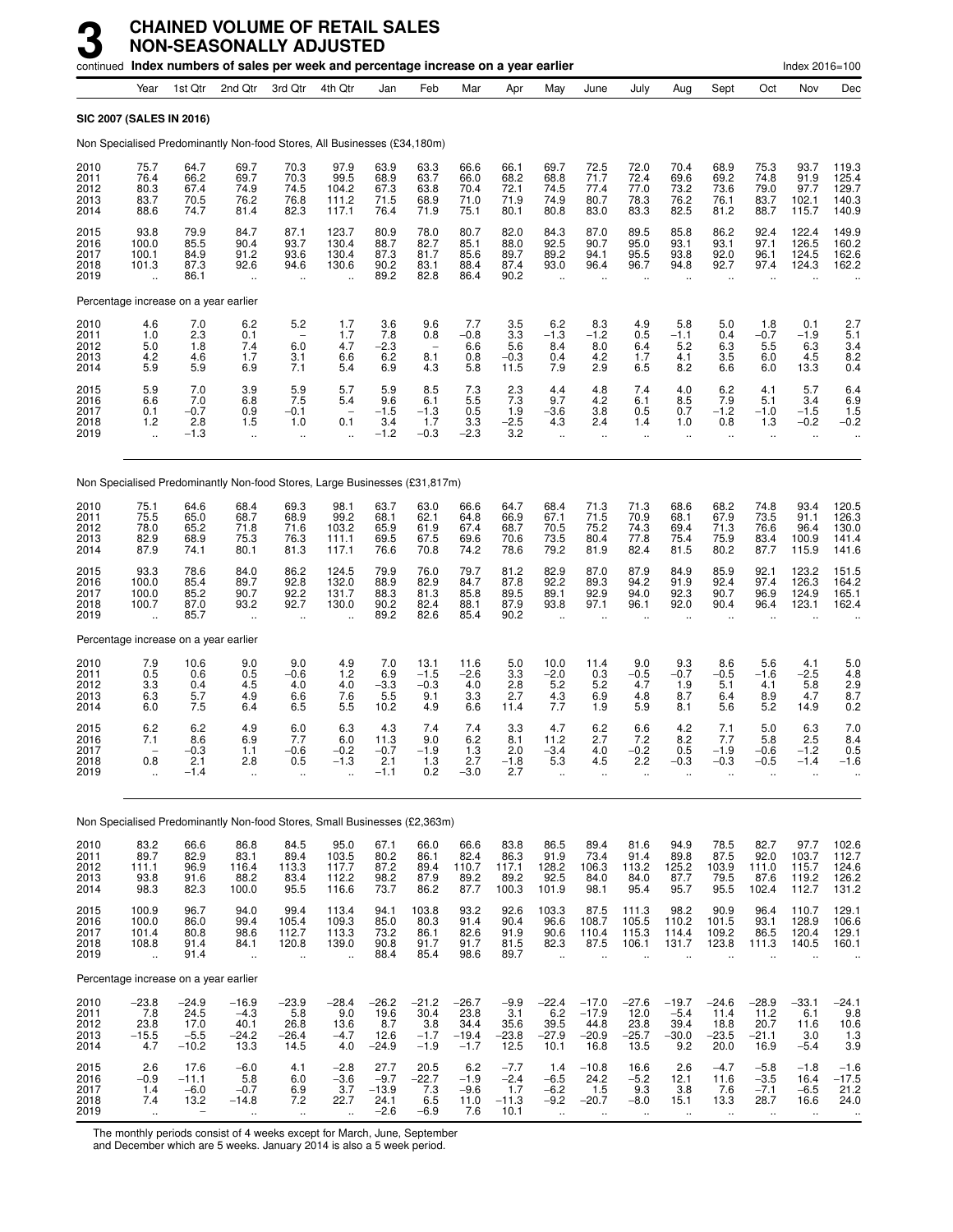|                                      |                                                          |                                          | continued Index numbers of sales per week and percentage increase on a year earlier |                                                          |                                                                |                                            |                                            |                                             |                                           |                                                         |                                                          |                                                          |                                            |                                               |                                             | Index 2016=100                             |                                           |
|--------------------------------------|----------------------------------------------------------|------------------------------------------|-------------------------------------------------------------------------------------|----------------------------------------------------------|----------------------------------------------------------------|--------------------------------------------|--------------------------------------------|---------------------------------------------|-------------------------------------------|---------------------------------------------------------|----------------------------------------------------------|----------------------------------------------------------|--------------------------------------------|-----------------------------------------------|---------------------------------------------|--------------------------------------------|-------------------------------------------|
|                                      | Year                                                     | 1st Qtr                                  | 2nd Qtr                                                                             | 3rd Qtr                                                  | 4th Qtr                                                        | Jan                                        | Feb                                        | Mar                                         | Apr                                       | May                                                     | June                                                     | July                                                     | Aug                                        | Sept                                          | Oct                                         | Nov                                        | Dec                                       |
| SIC 2007 (SALES IN 2016)             |                                                          |                                          |                                                                                     |                                                          |                                                                |                                            |                                            |                                             |                                           |                                                         |                                                          |                                                          |                                            |                                               |                                             |                                            |                                           |
|                                      |                                                          |                                          | Textile, Clothing, Footwear and Leather, All Businesses (£45,728m)                  |                                                          |                                                                |                                            |                                            |                                             |                                           |                                                         |                                                          |                                                          |                                            |                                               |                                             |                                            |                                           |
| 2010<br>2011<br>2012<br>2013<br>2014 | 92.8<br>93.8<br>94.2<br>95.3<br>98.6                     | 80.4<br>80.3<br>81.0<br>81.2<br>82.5     | 88.2<br>90.3<br>88.6<br>89.4<br>94.2                                                | 92.0<br>90.8<br>93.6<br>94.7<br>98.2                     | 110.6<br>113.6<br>113.6<br>116.0<br>120.7                      | 80.7<br>82.9<br>82.6<br>82.9<br>83.0       | 77.5<br>76.9<br>76.3<br>78.8<br>77.0       | 82.6<br>81.0<br>83.5<br>81.8<br>86.2        | 88.0<br>91.9<br>84.9<br>84.6<br>91.3      | 86.6<br>87.7<br>86.7<br>88.6<br>93.6                    | 89.8<br>91.3<br>93.1<br>93.9<br>97.0                     | 98.3<br>98.0<br>98.1<br>97.7<br>103.0                    | 89.7<br>87.6<br>91.0<br>91.9<br>100.5      | 88.9<br>87.7<br>92.2<br>94.4<br>92.4          | 96.0<br>93.8<br>96.1<br>95.4<br>98.3        | 101.0<br>100.2<br>99.6<br>104.5<br>110.6   | 129.9<br>140.1<br>138.9<br>141.6<br>146.9 |
| 2015<br>2016<br>2017<br>2018<br>2019 | 102.0<br>100.0<br>103.7<br>103.7<br>$\ddot{\phantom{a}}$ | 86.3<br>83.3<br>87.0<br>85.4<br>89.8     | 99.6<br>94.1<br>100.0<br>99.2<br>$\ddot{\phantom{a}}$                               | 102.1<br>100.8<br>104.9<br>104.8<br>ä,                   | 119.9<br>121.7<br>122.8<br>125.3                               | 85.6<br>85.2<br>86.8<br>86.6<br>90.5       | 82.2<br>79.0<br>82.6<br>81.1<br>84.6       | 90.2<br>85.3<br>90.6<br>87.8<br>93.4        | 96.5<br>88.9<br>96.2<br>93.1<br>103.1     | 97.4<br>94.8<br>98.4<br>99.6<br>$\ddot{\phantom{a}}$    | 103.7<br>97.8<br>104.2<br>103.9<br>$\ddot{\phantom{a}}$  | 105.2<br>108.3<br>109.9<br>112.0<br>$\ddot{\phantom{a}}$ | 102.8<br>100.8<br>104.7<br>103.1           | 99.2<br>94.9<br>101.1<br>100.5                | 99.8<br>103.8<br>101.9<br>102.6             | 113.4<br>113.5<br>116.4<br>118.5           | 141.2<br>142.7<br>144.6<br>149.0          |
|                                      |                                                          | Percentage increase on a year earlier    |                                                                                     |                                                          |                                                                |                                            |                                            |                                             |                                           |                                                         |                                                          |                                                          |                                            |                                               |                                             |                                            |                                           |
| 2010<br>2011<br>2012<br>2013<br>2014 | $5.4$<br>$1.0$<br>0.5<br>1.2<br>3.4                      | $7.3 - 0.2$<br>0.9<br>0.2<br>1.5         | 5.4<br>2.4<br>$-1.9$<br>0.9<br>5.3                                                  | 6.4<br>$-1.3$<br>3.1<br>1.1<br>3.7                       | $\frac{3.2}{2.7}$<br>$\overline{\phantom{0}}$<br>2.0<br>4.1    | $\frac{5.7}{2.7}$<br>$-0.3$<br>0.3<br>0.2  | 9.1<br>$-0.7$<br>$-0.9$<br>3.3<br>$-2.2$   | 7.2<br>$-2.0$<br>3.2<br>$-2.1$<br>5.4       | 6.1<br>4.4<br>$-7.6$<br>$-0.4$<br>8.0     | 6.0<br>1.2<br>$-1.1$<br>2.3<br>5.6                      | 4.4<br>1.6<br>2.0<br>0.9<br>3.3                          | 6.8<br>$-0.3$<br>0.1<br>$-0.4$<br>5.4                    | 7.0<br>$-2.3$<br>3.8<br>1.0<br>9.3         | 5.5<br>$-1.4$<br>5.1<br>2.4<br>$-2.1$         | 4.6<br>$-2.2$<br>2.4<br>$-0.7$<br>2.9       | 4.6<br>$-0.8$<br>$-0.6$<br>4.9<br>5.8      | $\frac{1.5}{7.9}$<br>$-0.9$<br>1.9<br>3.7 |
| 2015<br>2016<br>2017<br>2018<br>2019 | 3.5<br>$-1.9$<br>3.7<br>$\ddot{\phantom{a}}$             | 4.7<br>$-3.5$<br>4.4<br>$-1.8$<br>5.2    | 5.7<br>$-5.5$<br>6.2<br>$-0.7$                                                      | 4.1<br>$-1.3$<br>4.1<br>$-0.1$                           | $-0.7$<br>1.5<br>0.9<br>2.1                                    | 3.1<br>$-0.5$<br>1.9<br>$-0.2$<br>4.4      | 6.8<br>$-3.9$<br>4.5<br>$-1.8$<br>4.4      | 4.6<br>$-5.4$<br>6.2<br>$-3.0$<br>6.3       | 5.7<br>$-7.9$<br>8.3<br>$-3.3$<br>10.7    | 4.1<br>$-2.7$<br>3.9<br>1.2<br>$\ddot{\phantom{a}}$     | 7.0<br>$-5.8$<br>6.5<br>$-0.3$                           | 2.1<br>3.0<br>1.5<br>1.9<br>÷.                           | 2.3<br>$-1.9$<br>3.8<br>$-1.5$             | 7.3<br>$-4.4$<br>6.6<br>$-0.6$                | 1.6<br>4.0<br>$-1.8$<br>0.6<br>ä.           | 2.6<br>0.1<br>2.6<br>1.8<br>ä.             | $-3.9$<br>1.1<br>1.3<br>3.1               |
|                                      |                                                          |                                          | Textile, Clothing, Footwear and Leather, Large Businesses (£40,557m)                |                                                          |                                                                |                                            |                                            |                                             |                                           |                                                         |                                                          |                                                          |                                            |                                               |                                             |                                            |                                           |
| 2010<br>2011<br>2012<br>2013<br>2014 | 91.3<br>92.6<br>93.5<br>95.0<br>98.4                     | 79.0<br>78.7<br>80.1<br>79.8<br>82.2     | 86.8<br>88.7<br>87.8<br>89.0<br>94.3                                                | 89.8<br>89.3<br>91.7<br>93.6<br>96.2                     | 109.7<br>113.6<br>114.2<br>117.7<br>122.3                      | 79.4<br>81.4<br>81.2<br>80.8<br>83.0       | 75.9<br>75.0<br>75.3<br>76.6<br>76.6       | 81.1<br>79.4<br>83.0<br>81.5<br>85.9        | 86.1<br>90.4<br>84.2<br>83.6<br>91.2      | 85.2<br>85.9<br>85.6<br>88.8<br>94.2                    | 88.6<br>89.7<br>92.6<br>93.5<br>96.9                     | 95.6<br>96.9<br>97.0<br>97.7<br>101.3                    | 87.6<br>86.2<br>88.1<br>90.4<br>96.4       | 86.8<br>85.8<br>90.4<br>92.9<br>92.0          | 93.4<br>92.9<br>93.9<br>94.7<br>98.9        | 100.1<br>99.5<br>100.1<br>106.1<br>111.3   | 130.5<br>141.4<br>141.6<br>145.5<br>149.8 |
| 2015<br>2016<br>2017<br>2018<br>2019 | 99.7<br>100.0<br>100.8<br>101.7                          | 85.1<br>82.8<br>85.0<br>84.0<br>87.5     | 97.5<br>94.1<br>97.6<br>97.8                                                        | 97.3<br>99.2<br>99.6<br>101.1                            | 119.1<br>123.9<br>121.0<br>123.9                               | 84.4<br>84.3<br>84.6<br>85.4<br>89.8       | 80.7<br>79.1<br>80.5<br>79.9<br>82.5       | 89.1<br>84.6<br>88.8<br>86.3<br>89.8        | 94.4<br>89.8<br>93.7<br>91.3<br>100.6     | 96.0<br>94.7<br>96.2<br>98.0                            | 101.1<br>97.0<br>101.9<br>102.8                          | 100.8<br>106.9<br>106.1<br>109.3                         | 95.4<br>97.9<br>98.1<br>97.4               | 95.9<br>94.1<br>95.5<br>97.4                  | 97.9<br>104.6<br>98.6<br>101.0              | 112.5<br>115.8<br>114.0<br>116.2           | 141.2<br>145.9<br>144.5<br>148.4          |
|                                      |                                                          | Percentage increase on a year earlier    |                                                                                     |                                                          |                                                                |                                            |                                            |                                             |                                           |                                                         |                                                          |                                                          |                                            |                                               |                                             |                                            |                                           |
| 2010<br>2011<br>2012<br>2013<br>2014 | 6.8<br>1.4<br>0.9<br>1.7<br>3.6                          | 10.2<br>$-0.4$<br>1.8<br>$-0.4$<br>3.0   | 7.6<br>2.2<br>$-1.0$<br>1.3<br>6.0                                                  | 8.0<br>$-0.5$<br>2.7<br>2.1<br>2.8                       | 2.9<br>$\begin{array}{c} 3.5 \\ 0.5 \end{array}$<br>3.1<br>3.9 | 9.2<br>2.5<br>$-0.2$<br>$-0.5$<br>2.7      | 12.4<br>$-1.1$<br>0.4<br>1.7               | 9.3<br>$-2.1$<br>4.5<br>$-1.8$<br>5.4       | 7.7<br>4.9<br>$-6.9$<br>$-0.7$<br>9.1     | 8.4<br>0.8<br>$-0.3$<br>3.7<br>6.1                      | 6.9<br>1.2<br>3.2<br>1.0<br>3.6                          | 8.8<br>1.4<br>0.1<br>0.7<br>3.7                          | 9.2<br>$-1.7$<br>2.2<br>2.7<br>6.6         | 6.3<br>$-1.2$<br>5.3<br>2.8<br>$-1.0$         | 4.3<br>$-0.6$<br>1.1<br>0.8<br>4.4          | 4.9<br>$-0.7$<br>0.7<br>5.9<br>4.9         | 1.0<br>8.4<br>0.1<br>2.8<br>3.0           |
| 2015<br>2016<br>2017<br>2018<br>2019 | 1.3<br>0.3<br>0.8<br>0.9                                 | 3.5<br>$-2.7$<br>2.6<br>$-1.1$<br>4.2    | 3.4<br>$-3.5$<br>3.8<br>0.2<br>.,                                                   | 1.1<br>2.0<br>0.3<br>1.5<br>                             | $-2.6$<br>4.1<br>$-2.3$<br>2.4                                 | 1.7<br>$-0.1$<br>0.3<br>0.9<br>5.2         | 5.3<br>$-2.0$<br>1.8<br>$-0.7$<br>3.2      | 3.8<br>$-5.1$<br>5.0<br>-2.9<br>4.1         | 3.5<br>$-4.9$<br>4.4<br>-2.6<br>10.2      | 1.9<br>$-1.4$<br>1.6<br>1.9                             | 4.4<br>-4.1<br>5.0<br>0.9                                | $-0.5$<br>6.1<br>$-0.8$<br>3.1                           | $-1.0$<br>2.6<br>0.2<br>$-0.8$             | 4.3<br>$-1.9$<br>1.5<br>2.0                   | $-0.9$<br>6.8<br>$-5.7$<br>2.4<br>$\ddotsc$ | 1.1<br>2.9<br>$-1.5$<br>1.9                | $-5.7$<br>3.3<br>$-0.9$<br>2.7            |
|                                      |                                                          |                                          | Textile, Clothing, Footwear and Leather, Small Businesses (£5,172m)                 |                                                          |                                                                |                                            |                                            |                                             |                                           |                                                         |                                                          |                                                          |                                            |                                               |                                             |                                            |                                           |
| 2010<br>2011<br>2012<br>2013<br>2014 | 104.4<br>103.0<br>100.3<br>97.5<br>99.6                  | 91.6<br>93.0<br>88.4<br>92.2<br>84.4     | 99.3<br>102.9<br>94.6<br>92.8<br>93.4                                               | 109.7<br>102.5<br>108.6<br>102.8<br>113.3                | 117.0<br>113.7<br>109.5<br>102.0<br>108.4                      | 90.2<br>94.2<br>93.6<br>98.7<br>83.2       | 90.2<br>91.7<br>83.8<br>95.6<br>80.1       | 93.7<br>93.1<br>87.8<br>84.3<br>89.2        | 102.1<br>103.4<br>90.8<br>92.4<br>92.3    | 97.0<br>101.3<br>94.8<br>87.4<br>88.9                   | 98.9<br>103.8<br>97.5<br>97.5<br>97.8                    | 119.2<br>106.5<br>106.8<br>97.7<br>115.9                 | 105.7<br>98.9<br>113.6<br>103.7<br>132.6   | 105.3<br>102.2<br>106.0<br>106.2<br>95.8      | 115.7<br>100.9<br>113.3<br>101.3<br>93.5    | 108.0<br>105.7<br>95.0<br>92.0<br>104.4    | 125.3<br>130.3<br>118.1<br>110.6<br>123.6 |
| 2015<br>2016<br>2017<br>2018<br>2019 | 119.6<br>100.0<br>126.2<br>119.4<br>$\ddotsc$            | 96.1<br>87.3<br>102.6<br>96.0<br>107.5   | 115.9<br>94.4<br>118.3<br>110.7<br>$\ddot{\phantom{a}}$                             | 140.3<br>113.5<br>147.1<br>134.4<br>$\ddot{\phantom{a}}$ | 126.3<br>104.7<br>136.7<br>136.7<br>$\ddot{\phantom{a}}$       | 94.6<br>92.0<br>104.0<br>96.5<br>95.5      | 94.4<br>78.4<br>98.8<br>89.9<br>101.3      | 98.5<br>90.7<br>104.5<br>100.4<br>122.0     | 113.3<br>81.7<br>115.8<br>107.2<br>122.7  | 108.4<br>95.5<br>116.0<br>112.0<br>$\ddot{\phantom{a}}$ | 124.0<br>103.7<br>122.1<br>112.3<br>$\ddot{\phantom{a}}$ | 139.4<br>119.1<br>140.2<br>132.7<br>÷.                   | 160.2<br>123.7<br>156.2<br>148.2<br>÷.     | 125.1<br>100.9<br>145.3<br>124.7<br>$\ddotsc$ | 114.7<br>97.6<br>128.2<br>115.1<br>÷.       | 120.1<br>95.2<br>134.8<br>137.0            | 140.6<br>118.1<br>145.0<br>153.6          |
|                                      |                                                          | Percentage increase on a year earlier    |                                                                                     |                                                          |                                                                |                                            |                                            |                                             |                                           |                                                         |                                                          |                                                          |                                            |                                               |                                             |                                            |                                           |
| 2010<br>2011<br>2012<br>2013<br>2014 | $-3.3$<br>$-1.3$<br>$-2.7$<br>$-2.8$<br>2.2              | $-8.7$<br>1.6<br>$-5.0$<br>4.3<br>$-8.4$ | $-7.5$<br>3.6<br>$-8.1$<br>$-1.9$<br>0.6                                            | $-2.8$<br>$-6.5$<br>$\frac{5.9}{-5.3}$<br>10.2           | 5.2<br>$-2.8$<br>$-3.7$<br>$-6.8$<br>6.3                       | $-13.0$<br>4.5<br>$-0.7$<br>5.4<br>$-15.7$ | $-8.5$<br>1.6<br>$-8.6$<br>14.0<br>$-16.2$ | $-5.2$<br>$-0.7$<br>$-5.6$<br>$-4.0$<br>5.8 | $-3.5$<br>1.3<br>$-12.2$<br>1.8<br>$-0.1$ | $-7.5$<br>4.5<br>$-6.4$<br>$-7.9$<br>1.8                | $-10.5$<br>4.9<br>$-6.1$<br>$\overline{a}$<br>0.3        | $-4.2$<br>$-10.6$<br>0.2<br>$-8.5$<br>18.6               | $-5.4$<br>$-6.4$<br>14.9<br>$-8.7$<br>27.8 | 0.6<br>$-2.9$<br>3.7<br>0.2<br>$-9.7$         | 6.3<br>$-12.7$<br>12.2<br>$-10.6$<br>$-7.7$ | 2.6<br>$-2.1$<br>$-10.1$<br>$-3.2$<br>13.5 | 6.3<br>4.0<br>$-9.4$<br>$-6.3$<br>11.7    |
| 2015<br>2016<br>2017<br>2018<br>2019 | 20.1<br>$-16.4$<br>26.2<br>$-5.4$                        | 13.8<br>$-9.1$<br>17.5<br>$-6.5$<br>12.0 | 24.1<br>$-18.5$<br>25.3<br>$-6.4$                                                   | 23.8<br>$-19.1$<br>29.5<br>$-8.6$                        | 16.5<br>$-17.1$<br>30.5                                        | 13.8<br>$-2.8$<br>13.1<br>$-7.2$<br>$-1.0$ | 17.9<br>$-17.0$<br>26.0<br>$-9.0$<br>12.6  | 10.5<br>$-7.9$<br>15.3<br>$-4.0$<br>21.6    | 22.7<br>$-27.9$<br>41.7<br>$-7.4$<br>14.4 | 22.0<br>$-11.9$<br>21.5<br>$-3.5$                       | 26.8<br>$-16.3$<br>17.7<br>$-8.0$                        | 20.3<br>$-14.5$<br>17.7<br>$-5.3$                        | 20.8<br>$-22.8$<br>26.2<br>$-5.1$          | 30.5<br>$-19.3$<br>44.0<br>$-14.2$            | 22.6<br>$-14.9$<br>31.4<br>$-10.2$          | 15.0<br>$-20.8$<br>41.7<br>1.6             | 13.7<br>$-16.0$<br>22.8<br>5.9            |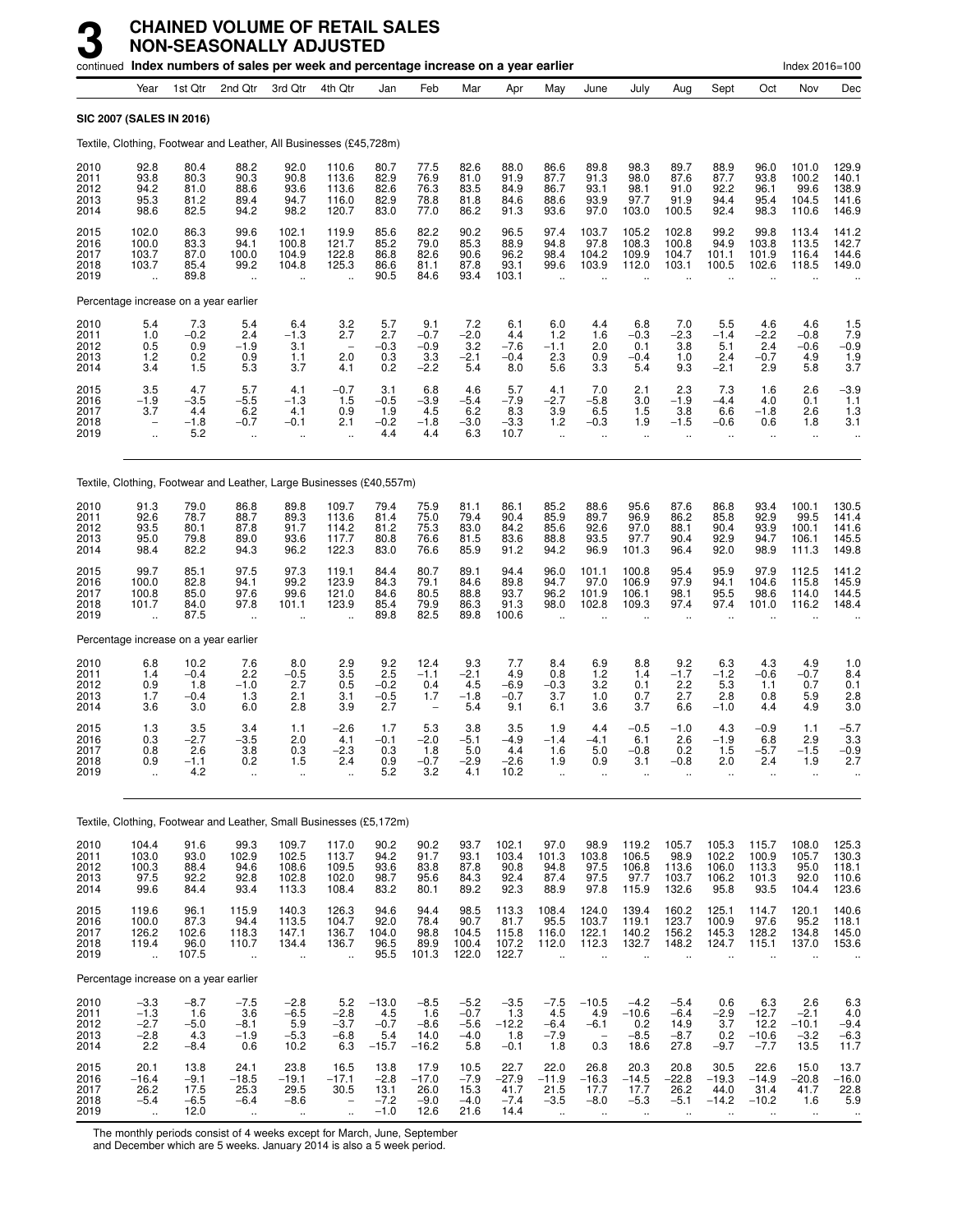| continued                             |                                            |                                             | Index numbers of sales per week and percentage increase on a year earlier |                                             |                                        |                                              |                                             |                                            |                                               |                                            |                                        |                                        |                                       |                                            |                                          | Index 2016=100                         |                                          |
|---------------------------------------|--------------------------------------------|---------------------------------------------|---------------------------------------------------------------------------|---------------------------------------------|----------------------------------------|----------------------------------------------|---------------------------------------------|--------------------------------------------|-----------------------------------------------|--------------------------------------------|----------------------------------------|----------------------------------------|---------------------------------------|--------------------------------------------|------------------------------------------|----------------------------------------|------------------------------------------|
|                                       | Year                                       | 1st Qtr                                     | 2nd Qtr                                                                   | 3rd Qtr                                     | 4th Qtr                                | Jan                                          | Feb                                         | Mar                                        | Apr                                           | May                                        | June                                   | July                                   | Aug                                   | Sept                                       | Oct                                      | Nov                                    | Dec                                      |
| <b>SIC 2007 (SALES IN 2016)</b>       |                                            |                                             |                                                                           |                                             |                                        |                                              |                                             |                                            |                                               |                                            |                                        |                                        |                                       |                                            |                                          |                                        |                                          |
| Textiles (£800m)                      |                                            |                                             |                                                                           |                                             |                                        |                                              |                                             |                                            |                                               |                                            |                                        |                                        |                                       |                                            |                                          |                                        |                                          |
| 2010<br>2011<br>2012<br>2013<br>2014  | 100.7<br>82.6<br>83.8<br>86.5<br>93.4      | 93.1<br>81.5<br>78.5<br>82.0<br>85.0        | 92.5<br>74.2<br>75.5<br>82.5<br>84.9                                      | 101.3<br>80.3<br>84.0<br>83.4<br>93.9       | 116.0<br>94.1<br>97.3<br>98.1<br>110.2 | 94.5<br>85.8<br>81.6<br>87.0<br>81.1         | 93.6<br>80.4<br>79.4<br>82.5<br>83.9        | 91.5<br>79.1<br>75.3<br>77.7<br>90.0       | 93.1<br>72.2<br>74.2<br>81.2<br>90.2          | 91.2<br>73.7<br>72.6<br>81.1<br>83.5       | 93.1<br>76.3<br>79.0<br>84.7<br>81.9   | 106.0<br>81.8<br>82.6<br>88.5<br>100.4 | 102.7<br>74.1<br>86.3<br>87.9<br>90.9 | 96.3<br>84.1<br>83.3<br>75.6<br>91.2       | 111.7<br>83.4<br>96.9<br>88.4<br>102.2   | 123.0<br>93.3<br>94.9<br>95.9<br>107.5 | 113.7<br>103.5<br>99.5<br>107.5<br>118.6 |
| 2015<br>2016<br>2017<br>2018<br>2019  | 92.0<br>100.0<br>98.4<br>99.5<br>$\ddotsc$ | 76.5<br>85.3<br>95.5<br>86.7<br>86.5        | 86.2<br>87.5<br>87.1<br>85.9                                              | 89.8<br>96.2<br>87.1<br>93.8                | 115.4<br>130.9<br>123.9<br>131.5<br>   | 69.4<br>87.9<br>93.0<br>90.0<br>93.1         | 71.8<br>80.0<br>89.8<br>82.3<br>80.9        | 86.1<br>87.6<br>102.0<br>87.6<br>85.7      | 86.6<br>85.8<br>94.4<br>88.0<br>78.1          | 87.2<br>81.8<br>90.0<br>87.2               | 85.0<br>93.5<br>78.9<br>83.3           | 98.3<br>102.7<br>94.1<br>98.7          | 86.3<br>99.6<br>79.5<br>95.4          | 85.9<br>88.3<br>87.5<br>88.6               | 101.4<br>108.7<br>105.3<br>104.9         | 128.6<br>141.7<br>126.4<br>150.6       | 116.0<br>140.0<br>136.7<br>137.4         |
| Percentage increase on a year earlier |                                            |                                             |                                                                           |                                             |                                        |                                              |                                             |                                            |                                               |                                            |                                        |                                        |                                       |                                            |                                          |                                        |                                          |
| 2010<br>2011<br>2012<br>2013<br>2014  | 1.5<br>$-18.0$<br>1.5<br>3.2<br>7.9        | $-11.8$<br>$-12.4$<br>$-3.7$<br>4.5<br>3.7  | $-2.3$<br>$-19.8$<br>1.8<br>9.2<br>3.0                                    | 5.3<br>$-20.7$<br>4.6<br>$-0.7$<br>12.7     | 15.5<br>$-18.8$<br>3.4<br>0.8<br>12.3  | $-22.5$<br>$-9.2$<br>$-4.8$<br>6.6<br>$-6.8$ | $-18.2$<br>$-14.1$<br>$-1.3$<br>4.0<br>1.6  | 7.3<br>$-13.6$<br>$-4.8$<br>3.2<br>15.8    | 1.5<br>$-22.4$<br>2.7<br>9.5<br>11.1          | $-9.4$<br>$-19.2$<br>$-1.5$<br>11.7<br>3.0 | 1.1<br>$-18.1$<br>3.6<br>7.1<br>$-3.3$ | 3.2<br>$-22.8$<br>0.9<br>7.2<br>13.4   | 9.9<br>$-27.8$<br>16.4<br>1.9<br>3.4  | 3.3<br>$-12.6$<br>$-1.0$<br>$-9.2$<br>20.7 | 0.4<br>$-25.4$<br>16.3<br>$-8.8$<br>15.6 | 16.6<br>$-24.2$<br>1.8<br>1.1<br>12.0  | 29.8<br>$-9.0$<br>$-3.8$<br>8.0<br>10.3  |
| 2015<br>2016<br>2017<br>2018<br>2019  | $-1.5$<br>8.7<br>$-1.6$<br>1.1             | $-10.0$<br>11.5<br>11.9<br>$-9.2$<br>$-0.2$ | 1.4<br>1.6<br>$-0.5$<br>$-1.3$<br>$\ddotsc$                               | $-4.4$<br>7.1<br>$-9.5$<br>7.8<br>$\ddotsc$ | 4.8<br>13.4<br>$-5.4$<br>6.1           | $-14.4$<br>26.6<br>5.9<br>$-3.2$<br>3.4      | $-14.4$<br>11.4<br>12.3<br>$-8.4$<br>$-1.7$ | $-4.3$<br>1.8<br>16.4<br>$-14.2$<br>$-2.1$ | $-4.0$<br>$-0.9$<br>10.1<br>$-6.8$<br>$-11.3$ | 4.4<br>$-6.2$<br>10.1<br>$-3.1$            | 3.8<br>10.0<br>$-15.6$<br>5.6          | $-2.0$<br>4.5<br>$-8.4$<br>4.9         | $-5.1$<br>15.4<br>$-20.2$<br>20.0     | $-5.9$<br>2.8<br>$-0.9$<br>1.3             | $-0.8$<br>7.2<br>$-3.2$<br>$-0.3$        | 19.7<br>10.2<br>$-10.8$<br>19.1        | $-2.2$<br>20.7<br>$-2.4$<br>0.5          |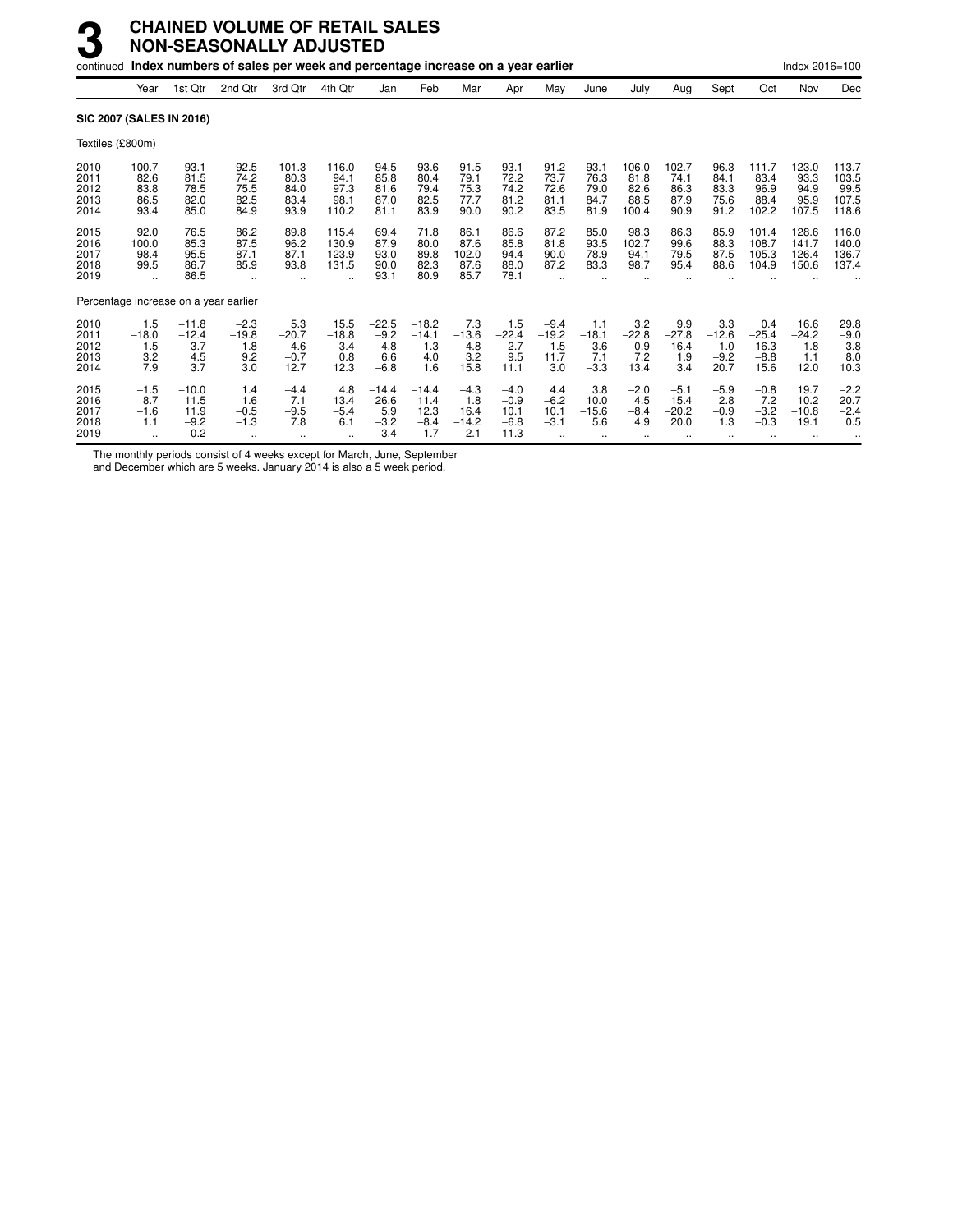|                                      |                                                          |                                            | continued Index numbers of sales per week and percentage increase on a year earlier |                                                          |                                                          |                                           |                                            |                                           |                                           |                                                         |                                                          |                                                          |                                                           |                                                          |                                                         | Index 2016=100                                          |                                             |
|--------------------------------------|----------------------------------------------------------|--------------------------------------------|-------------------------------------------------------------------------------------|----------------------------------------------------------|----------------------------------------------------------|-------------------------------------------|--------------------------------------------|-------------------------------------------|-------------------------------------------|---------------------------------------------------------|----------------------------------------------------------|----------------------------------------------------------|-----------------------------------------------------------|----------------------------------------------------------|---------------------------------------------------------|---------------------------------------------------------|---------------------------------------------|
|                                      | Year                                                     | 1st Qtr                                    | 2nd Qtr                                                                             | 3rd Qtr                                                  | 4th Qtr                                                  | Jan                                       | Feb                                        | Mar                                       | Apr                                       | May                                                     | June                                                     | July                                                     | Aug                                                       | Sept                                                     | Oct                                                     | Nov                                                     | Dec                                         |
|                                      |                                                          | SIC 2007 (SALES IN 2016)                   |                                                                                     |                                                          |                                                          |                                           |                                            |                                           |                                           |                                                         |                                                          |                                                          |                                                           |                                                          |                                                         |                                                         |                                             |
|                                      |                                                          | Clothing, All Businesses (£40,106m)        |                                                                                     |                                                          |                                                          |                                           |                                            |                                           |                                           |                                                         |                                                          |                                                          |                                                           |                                                          |                                                         |                                                         |                                             |
| 2010<br>2011<br>2012<br>2013<br>2014 | 93.4<br>94.5<br>94.6<br>96.0<br>99.7                     | 81.6<br>81.3<br>81.5<br>81.6<br>83.1       | 88.8<br>91.1<br>89.0<br>90.3<br>95.6                                                | 91.8<br>90.8<br>93.4<br>95.0<br>98.9                     | 111.5<br>114.7<br>114.6<br>117.1<br>122.3                | 81.3<br>83.1<br>82.3<br>82.0<br>83.5      | 78.7<br>78.0<br>76.9<br>79.0<br>77.7       | 84.2<br>82.5<br>84.4<br>83.4<br>87.2      | 88.5<br>92.7<br>85.0<br>84.8<br>92.2      | 87.2<br>88.7<br>87.1<br>89.7<br>95.5                    | 90.3<br>91.7<br>93.7<br>95.3<br>98.2                     | 98.8<br>98.4<br>98.8<br>99.1<br>104.6                    | 88.9<br>87.4<br>90.1<br>91.2<br>100.1                     | 88.6<br>87.5<br>91.9<br>94.7<br>93.3                     | 96.0<br>94.0<br>95.5<br>95.6<br>98.7                    | 101.7<br>100.8<br>100.6<br>106.0<br>112.3               | 131.8<br>142.3<br>141.2<br>143.1<br>149.3   |
| 2015<br>2016<br>2017<br>2018<br>2019 | 103.0<br>100.0<br>103.7<br>104.4<br>$\ddot{\phantom{a}}$ | 87.9<br>83.7<br>87.2<br>85.8<br>90.2       | 100.7<br>94.4<br>100.1<br>100.3<br>ă,                                               | 102.4<br>100.1<br>104.5<br>105.1<br>÷.                   | 120.9<br>121.9<br>123.1<br>126.7                         | 86.1<br>84.9<br>86.2<br>85.7<br>89.3      | 83.7<br>80.0<br>83.2<br>81.5<br>84.9       | 92.7<br>85.5<br>91.2<br>89.2<br>95.3      | 97.5<br>89.0<br>96.1<br>93.9<br>104.2     | 98.8<br>95.2<br>98.9<br>100.8                           | 104.8<br>98.0<br>104.2<br>105.0                          | 106.2<br>107.8<br>110.0<br>112.2                         | 102.0<br>99.1<br>103.8<br>102.2                           | 99.8<br>94.8<br>100.6<br>101.6                           | 100.2<br>104.0<br>102.0<br>103.6                        | 114.4<br>113.4<br>116.9<br>119.5                        | 142.6<br>142.9<br>144.8<br>150.9            |
|                                      |                                                          | Percentage increase on a year earlier      |                                                                                     |                                                          |                                                          |                                           |                                            |                                           |                                           |                                                         |                                                          |                                                          |                                                           |                                                          |                                                         |                                                         |                                             |
| 2010<br>2011<br>2012<br>2013<br>2014 | 5.1<br>1.1<br>0.2<br>1.4<br>3.8                          | 8.3<br>$-0.4$<br>0.2<br>0.2<br>1.9         | 6.1<br>2.6<br>$-2.3$<br>1.5<br>5.8                                                  | 5.5<br>$-1.1$<br>2.9<br>1.7<br>4.1                       | 1.7<br>2.8<br>$\overline{\phantom{a}}$<br>2.1<br>4.5     | 7.0<br>2.2<br>$-0.9$<br>$-0.4$<br>1.8     | 10.7<br>$-0.8$<br>$-1.5$<br>2.7<br>$-1.6$  | 7.6<br>$-2.0$<br>2.3<br>$-1.2$<br>4.6     | 7.4<br>4.7<br>$-8.4$<br>$-0.2$<br>8.8     | 7.0<br>1.7<br>$-1.7$<br>3.0<br>6.5                      | 4.3<br>1.6<br>2.1<br>1.7<br>3.1                          | 6.2<br>-0.4<br>0.4<br>0.3<br>5.5                         | 6.3<br>$-1.6$<br>3.0<br>1.3<br>9.7                        | 4.2<br>$-1.3$<br>5.0<br>3.1<br>$-1.5$                    | 3.7<br>$-2.1$<br>1.6<br>0.1<br>3.2                      | 3.1<br>$-0.9$<br>$-0.2$<br>5.3<br>5.9                   | $-0.2$<br>8.0<br>$-0.8$<br>1.4<br>4.3       |
| 2015<br>2016<br>2017<br>2018<br>2019 | 3.3<br>$-2.9$<br>3.7<br>0.7<br>$\ddot{\phantom{1}}$      | 5.7<br>$-4.8$<br>4.3<br>$-1.7$<br>5.2      | 5.4<br>-6.3<br>6.0<br>0.2<br>                                                       | 3.6<br>$-2.3$<br>4.4<br>0.6<br>$\ddotsc$                 | $-1.2$<br>0.8<br>1.0<br>2.9<br>$\ddot{\phantom{1}}$      | 3.2<br>$-1.4$<br>1.5<br>$-0.6$<br>4.2     | 7.8<br>$-4.4$<br>4.0<br>$-2.0$<br>4.1      | 6.3<br>$-7.7$<br>6.7<br>$-2.3$<br>6.9     | 5.7<br>$-8.8$<br>8.0<br>$-2.3$<br>11.0    | 3.5<br>$-3.7$<br>3.9<br>2.0<br>$\ddotsc$                | 6.7<br>$-6.5$<br>6.3<br>0.8<br>$\ddotsc$                 | 1.6<br>1.5<br>2.0<br>2.0<br>$\ddotsc$                    | 1.8<br>$-2.8$<br>4.8<br>$-1.6$<br>$\cdot$ .               | 6.9<br>$-5.0$<br>6.2<br>1.0<br>$\ddotsc$                 | 1.6<br>3.8<br>$-1.9$<br>1.6<br>$\ddotsc$                | 1.8<br>$-0.8$<br>3.1<br>2.2<br>$\ldots$                 | $-4.5$<br>0.2<br>1.3<br>4.2<br>$\ldots$     |
|                                      |                                                          |                                            | Clothing, Large Businesses (£36,396m)                                               |                                                          |                                                          |                                           |                                            |                                           |                                           |                                                         |                                                          |                                                          |                                                           |                                                          |                                                         |                                                         |                                             |
| 2010<br>2011<br>2012<br>2013<br>2014 | 92.9<br>93.7<br>94.3<br>96.2<br>99.5                     | 80.8<br>80.3<br>81.1<br>81.2<br>83.3       | 88.4<br>89.6<br>88.5<br>90.5<br>95.3                                                | 90.7<br>89.7<br>92.1<br>94.2<br>96.8                     | 111.8<br>115.2<br>115.5<br>119.1<br>123.9                | 80.6<br>82.4<br>81.6<br>81.3<br>83.6      | 77.7<br>76.6<br>76.5<br>78.1<br>77.7       | 83.6<br>81.4<br>84.4<br>83.5<br>87.4      | 87.7<br>91.3<br>84.6<br>84.4<br>92.2      | 86.9<br>87.1<br>86.5<br>90.3<br>95.6                    | 90.0<br>90.1<br>93.2<br>95.5<br>97.6                     | 97.2<br>97.5<br>98.0<br>99.0<br>102.8                    | 88.1<br>86.2<br>87.8<br>90.1<br>95.8                      | 87.6<br>86.2<br>90.7<br>93.6<br>92.9                     | 94.6<br>93.6<br>94.8<br>95.4<br>99.6                    | 102.1<br>101.1<br>101.3<br>107.7<br>113.5               | 133.4<br>143.7<br>143.5<br>147.0<br>151.6   |
| 2015<br>2016<br>2017<br>2018<br>2019 | 100.6<br>100.0<br>100.3<br>101.7                         | 86.7<br>83.5<br>84.9<br>84.5<br>87.4       | 98.5<br>94.3<br>97.5<br>98.0                                                        | 97.4<br>98.4<br>98.5<br>100.5                            | 119.6<br>123.8<br>120.5<br>124.0                         | 85.5<br>84.4<br>83.9<br>84.8<br>88.4      | 82.2<br>80.1<br>80.6<br>80.5<br>82.5       | 91.3<br>85.5<br>89.1<br>87.4<br>90.6      | 95.3<br>90.1<br>93.6<br>91.2<br>100.9     | 97.3<br>95.1<br>96.6<br>98.5                            | 102.0<br>97.0<br>101.3<br>102.9                          | 101.4<br>106.1<br>105.5<br>108.8                         | 94.8<br>96.7<br>96.5<br>95.8                              | 96.4<br>93.5<br>94.4<br>97.6                             | 98.4<br>104.9<br>98.1<br>101.3                          | 113.1<br>115.7<br>113.7<br>116.4                        | 141.7<br>145.5<br>143.7<br>148.4            |
|                                      |                                                          | Percentage increase on a year earlier      |                                                                                     |                                                          |                                                          |                                           |                                            |                                           |                                           |                                                         |                                                          |                                                          |                                                           |                                                          |                                                         |                                                         |                                             |
| 2010<br>2011<br>2012<br>2013<br>2014 | 6.8<br>0.8<br>0.7<br>2.0<br>3.4                          | 10.8<br>$-0.7$<br>1.0<br>0.1<br>2.6        | 8.2<br>1.4<br>$-1.2$<br>2.3<br>5.3                                                  | 7.9<br>$-1.1$<br>2.7<br>2.3<br>2.8                       | 2.4<br>3.0<br>0.3<br>3.1<br>4.1                          | 9.6<br>2.2<br>$-1.0$<br>$-0.3$<br>2.8     | 13.1<br>$-1.4$<br>$-0.2$<br>2.2<br>$-0.5$  | 9.9<br>$-2.5$<br>3.6<br>$-1.1$<br>4.7     | 8.4<br>4.2<br>$-7.4$<br>$-0.2$<br>9.2     | 9.0<br>0.2<br>$-0.7$<br>4.3<br>6.0                      | 7.4<br>0.1<br>3.4<br>2.5<br>2.2                          | 8.9<br>0.3<br>0.5<br>1.0<br>3.8                          | 9.5<br>$-2.2$<br>$\overline{1.9}$<br>2.6<br>6.3           | 5.8<br>$-1.6$<br>5.2<br>3.2<br>$-0.7$                    | 4.0<br>$-1.1$<br>1.3<br>0.7<br>4.4                      | 4.3<br>$-1.0$<br>0.2<br>6.3<br>5.4                      | 0.4<br>$7.8 - 0.2$<br>2.5<br>3.1            |
| 2015<br>2016<br>2017<br>2018<br>2019 | 1.0<br>$-0.6$<br>0.3<br>1.4<br>$\ddot{\phantom{a}}$      | 4.1<br>$-3.7$<br>1.7<br>$-0.4$<br>3.5      | 3.3<br>-4.3<br>3.4<br>0.5<br>ä,                                                     | 0.6<br>1.0<br>0.1<br>2.1<br>$\ddot{\phantom{a}}$         | $-3.5$<br>3.5<br>$-2.7$<br>3.0<br>$\ddot{\phantom{a}}$   | 2.3<br>$-1.3$<br>$-0.6$<br>1.1<br>4.1     | 5.8<br>$-2.6$<br>0.7<br>$-0.1$<br>2.4      | 4.5<br>$-6.3$<br>4.2<br>$-1.9$<br>3.7     | 3.4<br>$-5.4$<br>3.8<br>$-2.5$<br>10.6    | 1.7<br>$-2.3$<br>1.6<br>2.0<br>$\ddot{\phantom{a}}$     | 4.5<br>$-4.9$<br>4.4<br>1.6<br>$\ddot{\phantom{a}}$      | $-1.3$<br>4.7<br>$-0.6$<br>3.1<br>$\ddot{\phantom{a}}$   | $-1.0$<br>2.0<br>$-0.2$<br>$-0.7$<br>$\ddot{\phantom{a}}$ | 3.7<br>$-2.9$<br>0.9<br>3.4<br>$\ddot{\phantom{a}}$      | $-1.3$<br>6.7<br>$-6.5$<br>3.2<br>$\ddot{\phantom{a}}$  | $-0.3$<br>2.3<br>$-1.7$<br>2.3<br>$\mathbf{r}$          | $-6.5$<br>2.6<br>$-1.2$<br>3.2              |
|                                      |                                                          |                                            | Clothing, Small Businesses (£3,710m)                                                |                                                          |                                                          |                                           |                                            |                                           |                                           |                                                         |                                                          |                                                          |                                                           |                                                          |                                                         |                                                         |                                             |
| 2010<br>2011<br>2012<br>2013<br>2014 | 98.4<br>102.4<br>97.9<br>93.7<br>100.9                   | 88.9<br>91.5<br>85.1<br>85.8<br>81.9       | 93.2<br>106.0<br>93.7<br>88.8<br>97.7                                               | 102.8<br>102.1<br>106.9<br>102.9<br>118.8                | 108.6<br>109.9<br>105.9<br>97.4<br>106.6                 | 87.9<br>89.6<br>90.0<br>88.9<br>82.5      | 88.2<br>92.1<br>81.1<br>87.0<br>77.2       | 90.3<br>92.6<br>84.3<br>82.3<br>85.0      | 96.7<br>106.3<br>88.6<br>88.3<br>92.6     | 89.6<br>103.7<br>93.1<br>84.2<br>94.2                   | 93.1<br>107.6<br>98.4<br>92.9<br>104.6                   | 114.3<br>107.5<br>106.5<br>99.5<br>122.1                 | 96.8<br>99.8<br>111.8<br>102.3<br>142.6                   | 98.5<br>99.7<br>103.2<br>106.2<br>97.0                   | 109.5<br>$97.6$<br>102.0<br>96.7<br>88.8                | 98.3<br>98.5<br>93.7<br>89.1<br>100.2                   | 116.1<br>128.9<br>118.8<br>104.6<br>126.0   |
| 2015<br>2016<br>2017<br>2018<br>2019 | 126.8<br>100.0<br>136.9<br>130.9<br>$\ddotsc$            | 99.7<br>85.4<br>110.3<br>98.1<br>117.9     | 122.7<br>95.0<br>125.4<br>123.2<br>à.                                               | 151.4<br>117.1<br>163.4<br>149.7<br>$\ddot{\phantom{a}}$ | 133.4<br>102.5<br>148.4<br>152.5<br>$\ddot{\phantom{a}}$ | 92.4<br>90.3<br>109.1<br>94.3<br>98.9     | 98.7<br>79.7<br>108.6<br>91.3<br>108.1     | 106.2<br>85.9<br>112.7<br>106.5<br>141.0  | 119.1<br>77.5<br>120.9<br>119.7<br>137.0  | 114.2<br>96.4<br>121.3<br>123.9<br>$\ddot{\phantom{a}}$ | 132.5<br>107.9<br>132.4<br>125.6<br>$\ddot{\phantom{a}}$ | 153.3<br>124.3<br>153.3<br>145.3<br>$\ddot{\phantom{a}}$ | 172.3<br>123.0<br>175.9<br>165.1<br>$\ddot{\phantom{a}}$  | 133.0<br>106.7<br>161.6<br>141.0<br>$\ddot{\phantom{a}}$ | 118.2<br>94.5<br>139.5<br>125.9<br>$\ddot{\phantom{a}}$ | 126.5<br>91.3<br>148.4<br>150.2<br>$\ddot{\phantom{a}}$ | 151.1<br>117.9<br>155.5<br>175.5            |
|                                      |                                                          | Percentage increase on a year earlier      |                                                                                     |                                                          |                                                          |                                           |                                            |                                           |                                           |                                                         |                                                          |                                                          |                                                           |                                                          |                                                         |                                                         |                                             |
| 2010<br>2011<br>2012<br>2013<br>2014 | $-9.0$<br>4.1<br>$-4.4$<br>$-4.3$<br>7.6                 | $-9.4$<br>3.0<br>$-7.0$<br>0.9<br>$-4.6$   | $-10.2$<br>13.8<br>$-11.6$<br>$-5.2$<br>10.0                                        | $-11.6$<br>$-0.7$<br>4.6<br>$-3.7$<br>15.4               | $-5.1$<br>1.2<br>$-3.6$<br>$-8.1$<br>9.5                 | $-12.2$<br>2.0<br>0.4<br>$-1.2$<br>$-7.2$ | $-6.5$<br>4.5<br>$-12.0$<br>7.3<br>$-11.2$ | $-9.4$<br>2.5<br>$-8.9$<br>$-2.4$<br>3.2  | $-0.3$<br>9.9<br>$-16.6$<br>$-0.4$<br>4.9 | $-9.0$<br>15.7<br>$-10.3$<br>$-9.5$<br>11.8             | $-17.7$<br>15.6<br>$-8.6$<br>$-5.5$<br>12.5              | $-12.2$<br>$-5.9$<br>$-0.9$<br>$-6.5$<br>22.7            | $-15.2$<br>3.1<br>12.1<br>$-8.5$<br>39.4                  | $-7.8$<br>$1.2$<br>$\frac{3.5}{2.9}$<br>$-8.6$           | 0.5<br>$-10.9$<br>$4.5 - 5.2$<br>$-8.2$                 | $-7.8$<br>0.2<br>$-4.8$<br>$-5.0$<br>12.6               | $-7.2$<br>11.1<br>$-7.8$<br>$-12.0$<br>20.5 |
| 2015<br>2016<br>2017<br>2018<br>2019 | 25.7<br>$-21.1$<br>36.9<br>$-4.4$<br>$\sim$              | 21.7<br>$-14.4$<br>29.2<br>$-11.1$<br>20.2 | 25.6<br>$-22.6$<br>32.0<br>$-1.8$                                                   | 27.4<br>$-22.6$<br>39.6<br>$-8.4$                        | 25.1<br>$-23.1$<br>44.7<br>2.7                           | 12.1<br>$-2.3$<br>20.8<br>$-13.5$<br>4.8  | 27.8<br>$-19.2$<br>$36.2 - 15.9$<br>18.3   | 24.9<br>$-19.1$<br>31.2<br>$-5.5$<br>32.4 | 28.6<br>$-34.9$<br>56.0<br>$-1.0$<br>14.5 | 21.3<br>$-15.6$<br>25.8<br>2.1                          | 26.7<br>$-18.6$<br>22.7<br>$-5.1$                        | 25.6<br>$-19.0$<br>23.3<br>$-5.2$                        | 20.8<br>$-28.6$<br>43.0<br>$-6.2$                         | 37.1<br>$-19.8$<br>51.5<br>$-12.8$                       | 33.1<br>$-20.0$<br>47.6<br>$-9.7$                       | 26.2<br>$-27.8$<br>62.6<br>$1.2$                        | $20.0 - 22.0$<br>$31.9$<br>$12.8$           |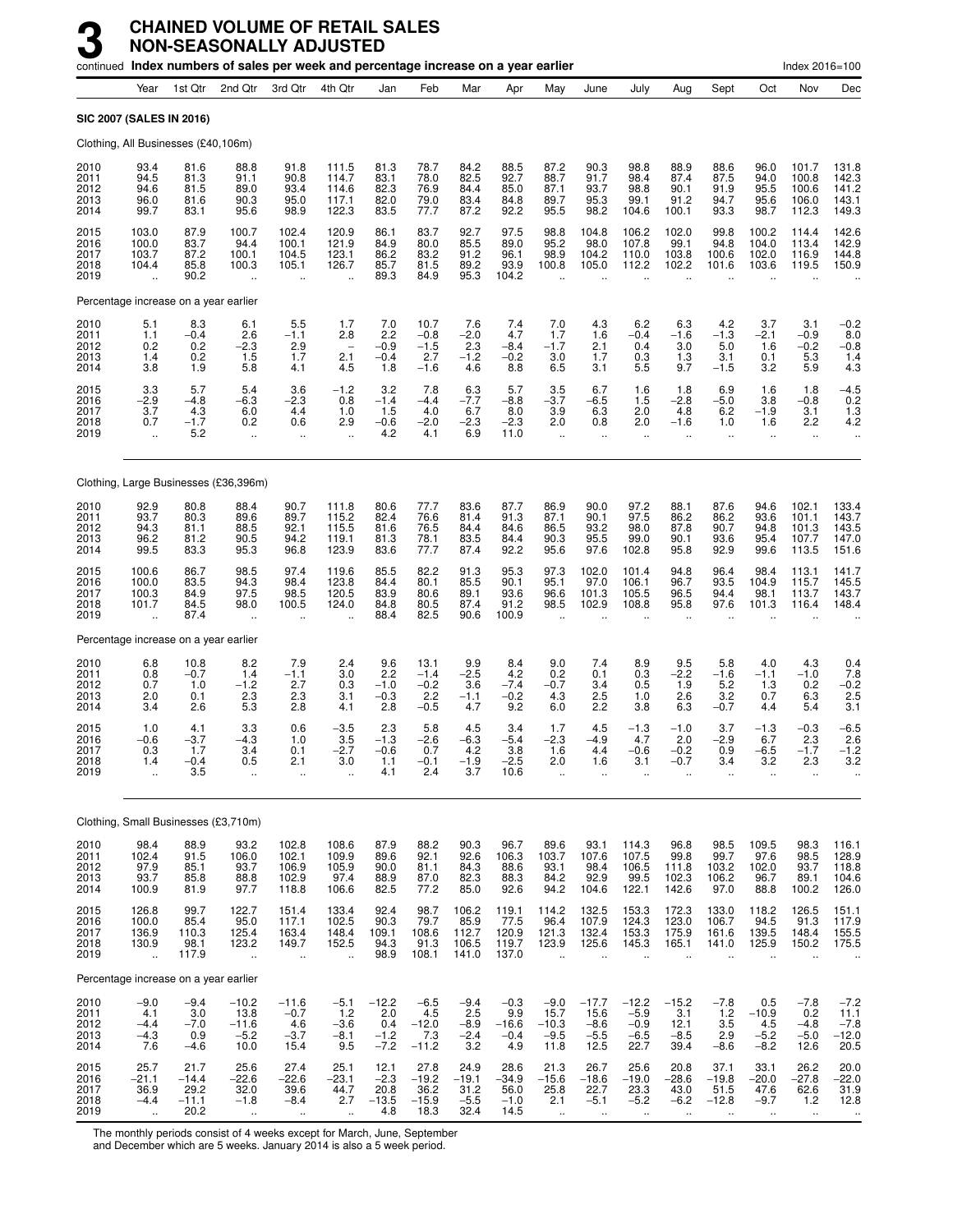| continued                            |                                             |                                       | Index numbers of sales per week and percentage increase on a year earlier |                                                     |                                           |                                      |                                      |                                        |                                          |                                       |                                      |                                               |                                        |                                                     |                                        | Index 2016=100                           |                                           |
|--------------------------------------|---------------------------------------------|---------------------------------------|---------------------------------------------------------------------------|-----------------------------------------------------|-------------------------------------------|--------------------------------------|--------------------------------------|----------------------------------------|------------------------------------------|---------------------------------------|--------------------------------------|-----------------------------------------------|----------------------------------------|-----------------------------------------------------|----------------------------------------|------------------------------------------|-------------------------------------------|
|                                      | Year                                        | 1st Qtr                               | 2nd Qtr                                                                   | 3rd Qtr                                             | 4th Qtr                                   | Jan                                  | Feb                                  | Mar                                    | Apr                                      | May                                   | June                                 | July                                          | Aug                                    | Sept                                                | Oct                                    | Nov                                      | Dec                                       |
| <b>SIC 2007 (SALES IN 2016)</b>      |                                             |                                       |                                                                           |                                                     |                                           |                                      |                                      |                                        |                                          |                                       |                                      |                                               |                                        |                                                     |                                        |                                          |                                           |
|                                      |                                             |                                       | Footwear and Leather Goods (£4,823m)                                      |                                                     |                                           |                                      |                                      |                                        |                                          |                                       |                                      |                                               |                                        |                                                     |                                        |                                          |                                           |
| 2010<br>2011<br>2012<br>2013<br>2014 | 86.6<br>89.8<br>92.6<br>91.1<br>90.5        | 69.4<br>72.3<br>77.8<br>77.8<br>76.3  | 83.1<br>86.8<br>87.7<br>82.9<br>84.4                                      | 91.9<br>92.2<br>96.7<br>93.8<br>92.9                | 102.1<br>107.8<br>108.0<br>109.9<br>109.4 | 73.5<br>80.4<br>84.9<br>88.8<br>79.4 | 66.0<br>67.8<br>70.8<br>76.6<br>70.3 | 68.8<br>69.5<br>77.8<br>69.9<br>78.0   | 82.5<br>88.0<br>86.3<br>83.2<br>83.6     | 80.9<br>81.8<br>85.1<br>80.9<br>79.4  | 85.3<br>89.7<br>90.8<br>84.2<br>89.0 | 92.8<br>97.1<br>95.1<br>88.3<br>90.5          | 93.4<br>90.9<br>99.2<br>98.2<br>105.1  | 89.9<br>89.5<br>95.9<br>94.6<br>85.1                | 93.0<br>94.0<br>101.1<br>95.5<br>94.3  | 92.0<br>95.7<br>91.7<br>93.6<br>96.7     | 117.6<br>128.5<br>126.7<br>134.4<br>131.7 |
| 2015<br>2016<br>2017<br>2018<br>2019 | 95.3<br>100.0<br>104.1<br>98.2<br>$\ddotsc$ | 74.8<br>80.1<br>83.3<br>82.1<br>86.6  | 92.1<br>93.1<br>101.2<br>92.7                                             | 101.7<br>107.5<br>111.6<br>104.8                    | 112.6<br>119.3<br>120.4<br>113.3<br>÷.    | 83.5<br>86.8<br>90.3<br>93.7<br>99.5 | 71.5<br>70.2<br>76.0<br>76.9<br>82.9 | 70.4<br>82.8<br>83.4<br>77.0<br>79.3   | 89.9<br>88.7<br>97.6<br>87.5<br>97.6     | 87.2<br>93.4<br>96.0<br>91.6          | 97.7<br>96.4<br>108.2<br>97.8        | 97.6<br>113.2<br>112.3<br>112.3               | 112.1<br>115.4<br>115.8<br>111.9       | 96.7<br>96.8<br>107.8<br>93.1                       | 96.4<br>101.5<br>101.2<br>93.8         | 102.8<br>109.3<br>110.2<br>105.3         | 133.3<br>141.5<br>143.9<br>135.3          |
|                                      |                                             | Percentage increase on a year earlier |                                                                           |                                                     |                                           |                                      |                                      |                                        |                                          |                                       |                                      |                                               |                                        |                                                     |                                        |                                          |                                           |
| 2010<br>2011<br>2012<br>2013<br>2014 | 8.7<br>3.6<br>3.1<br>$-1.6$<br>$-0.6$       | 2.8<br>4.2<br>7.6<br>$-0.1$<br>$-1.9$ | 1.2<br>4.5<br>1.0<br>$-5.4$<br>1.8                                        | 13.6<br>0.4<br>4.8<br>$-3.0$<br>$-0.9$              | 15.4<br>5.5<br>0.2<br>1.7<br>$-0.4$       | 2.6<br>9.4<br>5.6<br>4.6<br>$-10.6$  | 2.3<br>2.7<br>4.5<br>8.1<br>$-8.2$   | 3.5<br>1.0<br>12.0<br>$-10.2$<br>11.7  | $-3.6$<br>6.8<br>$-2.0$<br>$-3.5$<br>0.4 | 1.6<br>1.1<br>4.1<br>$-4.9$<br>$-1.9$ | 5.0<br>5.2<br>1.2<br>$-7.3$<br>5.7   | 12.6<br>4.5<br>$-2.0$<br>$-7.1$<br>2.5        | 11.0<br>$-2.7$<br>9.1<br>$-0.9$<br>7.0 | 16.9<br>$-0.5$<br>7.2<br>$-1.3$<br>$-10.0$          | 13.4<br>1.1<br>7.5<br>$-5.5$<br>$-1.2$ | 17.1<br>4.0<br>$-4.2$<br>2.1<br>3.3      | 15.7<br>9.2<br>$-1.4$<br>6.1<br>$-2.0$    |
| 2015<br>2016<br>2017<br>2018<br>2019 | 5.3<br>5.0<br>4.1<br>$-5.7$                 | $-2.0$<br>7.1<br>3.9<br>$-1.4$<br>5.5 | 9.1<br>1.1<br>8.7<br>$-8.4$                                               | 9.4<br>5.7<br>3.8<br>$-6.1$<br>$\ddot{\phantom{a}}$ | 2.9<br>6.0<br>0.9<br>$-5.9$               | 5.2<br>3.9<br>4.1<br>3.8<br>6.1      | 1.7<br>$-1.8$<br>8.3<br>1.1<br>7.9   | $-9.8$<br>17.5<br>0.8<br>$-7.7$<br>2.9 | 7.6<br>$-1.4$<br>10.1<br>$-10.3$<br>11.5 | 9.8<br>7.1<br>2.9<br>$-4.6$           | 9.7<br>$-1.4$<br>12.3<br>$-9.6$      | 7.9<br>15.9<br>$-0.8$<br>$\ddot{\phantom{a}}$ | 6.6<br>2.9<br>0.4<br>$-3.4$            | 13.6<br>$\overline{\phantom{a}}$<br>11.4<br>$-13.6$ | 2.2<br>5.3<br>$-0.3$<br>$-7.3$         | 6.2<br>6.3<br>0.8<br>$-4.4$<br>$\ddotsc$ | 1.2<br>6.1<br>1.7<br>$-6.0$               |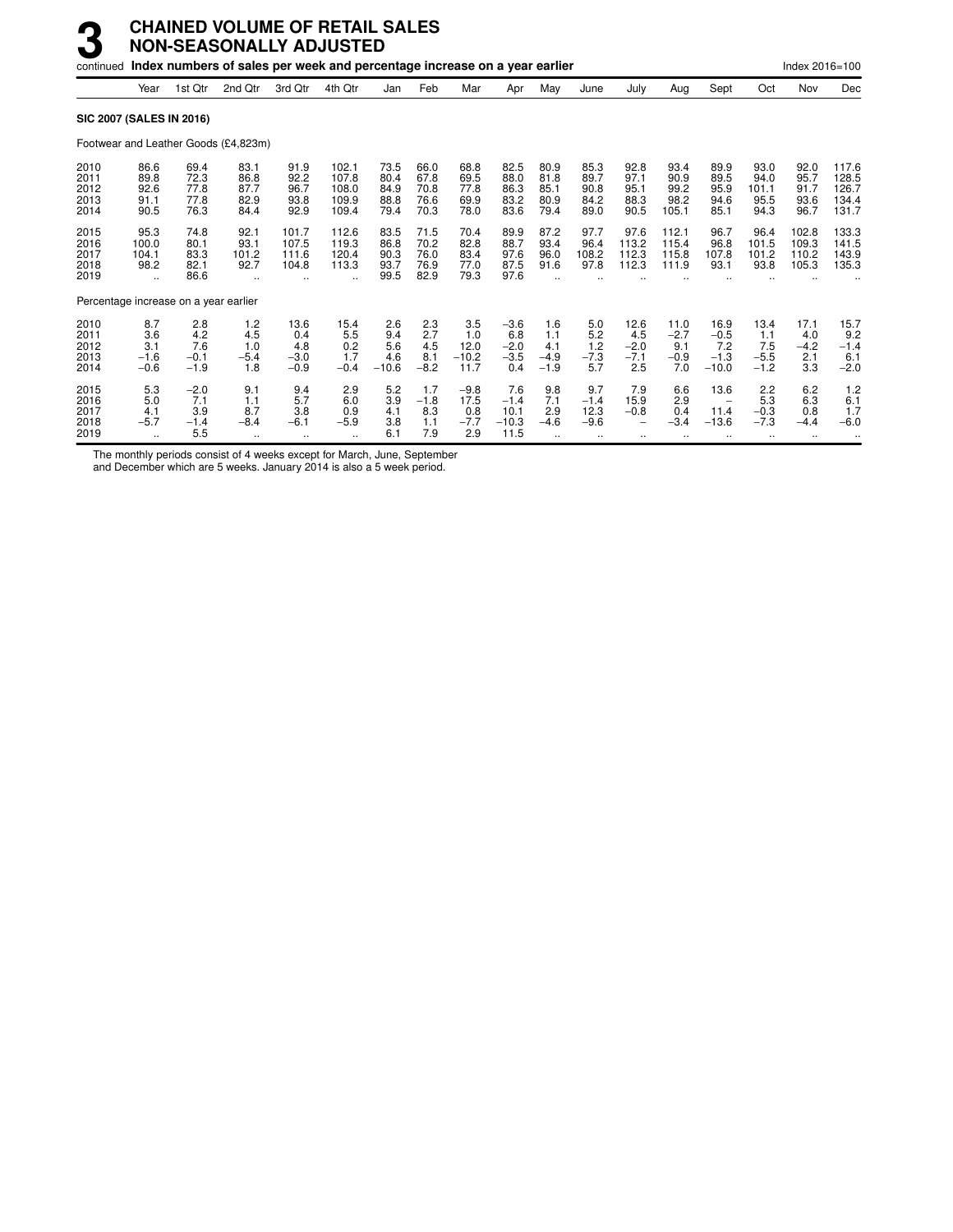|                                      |                                                                                 |                                                                      | continued Index numbers of sales per week and percentage increase on a year earlier |                                                         |                                                          |                                              |                                             |                                            |                                             |                                                      |                                                     |                                                        |                                                       |                                                        |                                                      | Index 2016=100                             |                                                         |
|--------------------------------------|---------------------------------------------------------------------------------|----------------------------------------------------------------------|-------------------------------------------------------------------------------------|---------------------------------------------------------|----------------------------------------------------------|----------------------------------------------|---------------------------------------------|--------------------------------------------|---------------------------------------------|------------------------------------------------------|-----------------------------------------------------|--------------------------------------------------------|-------------------------------------------------------|--------------------------------------------------------|------------------------------------------------------|--------------------------------------------|---------------------------------------------------------|
|                                      | Year                                                                            | 1st Qtr                                                              | 2nd Qtr                                                                             | 3rd Qtr                                                 | 4th Qtr                                                  | Jan                                          | Feb                                         | Mar                                        | Apr                                         | May                                                  | June                                                | July                                                   | Aug                                                   | Sept                                                   | Oct                                                  | Nov                                        | Dec                                                     |
|                                      |                                                                                 | SIC 2007 (SALES IN 2016)                                             |                                                                                     |                                                         |                                                          |                                              |                                             |                                            |                                             |                                                      |                                                     |                                                        |                                                       |                                                        |                                                      |                                            |                                                         |
|                                      |                                                                                 |                                                                      | Household Goods Stores, All Businesses (£32,674m)                                   |                                                         |                                                          |                                              |                                             |                                            |                                             |                                                      |                                                     |                                                        |                                                       |                                                        |                                                      |                                            |                                                         |
| 2010<br>2011<br>2012<br>2013<br>2014 | 92.8<br>88.6<br>87.0<br>85.0<br>90.5                                            | 89.6<br>85.8<br>84.0<br>81.1<br>85.4                                 | 91.2<br>86.2<br>86.0<br>84.2<br>87.4                                                | 90.8<br>85.6<br>83.5<br>82.3<br>88.1                    | 99.7<br>96.8<br>94.4<br>92.4<br>101.4                    | 87.4<br>92.1<br>88.5<br>85.1<br>90.9         | 88.5<br>82.5<br>79.8<br>80.9<br>82.0        | 92.2<br>83.3<br>83.8<br>78.1<br>82.5       | 93.9<br>90.2<br>88.1<br>83.7<br>89.8        | 93.2<br>86.2<br>86.7<br>87.2<br>86.9                 | 87.6<br>83.1<br>83.8<br>82.0<br>85.8                | 92.9<br>87.3<br>86.1<br>85.3<br>88.5                   | 90.9<br>84.2<br>82.1<br>79.1<br>88.6                  | 88.9<br>85.4<br>82.6<br>82.4<br>87.4                   | 93.9<br>91.8<br>87.5<br>86.7<br>97.7                 | 96.7<br>92.9<br>93.6<br>88.9<br>101.4      | 106.8<br>103.9<br>100.5<br>99.6<br>104.4                |
| 2015<br>2016<br>2017<br>2018<br>2019 | 97.7<br>100.0<br>99.4<br>104.3<br>$\sim$                                        | 92.8<br>97.6<br>95.1<br>97.9<br>96.4                                 | 94.6<br>95.9<br>97.5<br>100.8<br>$\ddot{\phantom{a}}$                               | 96.2<br>96.4<br>96.2<br>103.4<br>$\ddot{\phantom{1}}$   | 107.3<br>110.2<br>108.6<br>115.0<br>$\ddot{\phantom{a}}$ | 95.7<br>102.5<br>98.6<br>100.3<br>98.8       | 89.7<br>96.9<br>94.7<br>97.0<br>95.6        | 92.9<br>94.2<br>92.6<br>96.7<br>95.2       | 96.9<br>95.6<br>106.2<br>103.5<br>100.7     | 96.0<br>99.6<br>94.4<br>102.1<br>$\ddotsc$           | 91.6<br>93.1<br>93.0<br>97.6                        | 100.0<br>101.1<br>99.9<br>101.5                        | 92.2<br>92.8<br>91.9<br>101.7                         | 96.3<br>95.6<br>96.8<br>106.2                          | 102.9<br>106.6<br>106.8<br>111.4                     | 110.1<br>116.4<br>115.6<br>124.5           | 108.6<br>107.9<br>104.5<br>110.2                        |
|                                      |                                                                                 | Percentage increase on a year earlier                                |                                                                                     |                                                         |                                                          |                                              |                                             |                                            |                                             |                                                      |                                                     |                                                        |                                                       |                                                        |                                                      |                                            |                                                         |
| 2010<br>2011<br>2012<br>2013<br>2014 | $-6.2$<br>$-4.6$<br>$-1.8$<br>$-2.3$<br>6.5                                     | $-5.2$<br>$-4.3$<br>$-2.1$<br>$-3.4$<br>5.2                          | $-2.2$<br>$-5.5$<br>$-0.3$<br>$-2.1$<br>3.9                                         | $-5.1$<br>$-5.7$<br>$-2.4$<br>$-1.5$<br>7.1             | $-11.4$<br>$-2.9$<br>$-2.5$<br>$-2.1$<br>9.8             | $-15.6$<br>5.5<br>$-4.0$<br>$-3.8$<br>6.8    | $-1.3$<br>$-6.9$<br>$-3.2$<br>1.3<br>1.4    | $1.2 - 9.7$<br>0.5<br>$-6.7$<br>5.6        | $-3.3$<br>$-4.0$<br>$-2.3$<br>$-4.9$<br>7.3 | $-2.3 -7.4$<br>0.5<br>0.7<br>$-0.4$                  | $-1.2$<br>$-5.2$<br>0.8<br>$-2.1$<br>4.6            | $-3.8$<br>$-6.1$<br>$-1.3$<br>$-1.0$<br>3.8            | $-5.1$<br>$-7.4$<br>$-2.5$<br>$-3.7$<br>12.0          | $-6.1$<br>$-3.9$<br>$-3.3$<br>$-0.2$<br>6.0            | $-8.9$<br>$-2.2$<br>$-4.7$<br>$-0.9$<br>12.6         | $-10.6$<br>$-3.9$<br>0.7<br>$-5.0$<br>14.1 | $-13.7$<br>$-2.8$<br>$-3.3$<br>$-0.8$<br>4.8            |
| 2015<br>2016<br>2017<br>2018<br>2019 | $\begin{array}{c} 8.0 \\ 2.3 \end{array}$<br>$-0.6$<br>4.9                      | $\begin{array}{c} 8.7 \\ 5.2 \end{array}$<br>$-2.5$<br>2.9<br>$-1.5$ | 8.2<br>1.3<br>1.7<br>3.4<br>$\ddot{\phantom{a}}$                                    | $^{9.2}_{0.2}$<br>$-0.2$<br>7.4                         | 5.8<br>2.6<br>$-1.4$<br>5.9                              | $\frac{5.3}{7.0}$<br>$-3.8$<br>1.8<br>$-1.5$ | 9.4<br>8.0<br>$-2.3$<br>2.4<br>$-1.4$       | 12.5<br>1.5<br>$-1.7$<br>4.4<br>$-1.5$     | 7.9<br>$-1.4$<br>11.1<br>$-2.5$<br>$-2.7$   | 10.5<br>3.7<br>$-5.2$<br>8.2<br>$\ddot{\phantom{a}}$ | 6.7<br>1.7<br>$-0.1$<br>4.9<br>ä.                   | 13.0<br>1.0<br>$-1.1$<br>1.6                           | 4.1<br>0.6<br>$-0.9$<br>10.7<br>ä.                    | 10.3<br>$-0.7$<br>$1.2$<br>9.7<br>ä.                   | 5.4<br>3.6<br>0.1<br>4.4<br>$\mathbf{r}$             | 8.6<br>5.7<br>$-0.7$<br>7.7<br>$\ldots$    | 4.0<br>$-0.6$<br>$-3.2$<br>5.5                          |
|                                      |                                                                                 |                                                                      | Household Goods Stores, Large Businesses (£22,272m)                                 |                                                         |                                                          |                                              |                                             |                                            |                                             |                                                      |                                                     |                                                        |                                                       |                                                        |                                                      |                                            |                                                         |
| 2010<br>2011<br>2012<br>2013<br>2014 | 96.8<br>92.1<br>89.4<br>86.4<br>90.5                                            | 94.1<br>91.0<br>85.9<br>82.1<br>85.2                                 | 93.2<br>89.4<br>86.1<br>84.8<br>87.6                                                | 92.4<br>86.9<br>85.3<br>83.6<br>88.2                    | 107.6<br>101.0<br>100.3<br>95.1<br>101.4                 | 96.4<br>100.8<br>94.6<br>88.1<br>92.7        | 90.0<br>86.3<br>80.2<br>80.5<br>80.2        | 95.6<br>87.0<br>83.6<br>78.5<br>81.6       | 95.6<br>97.1<br>88.3<br>85.4<br>91.0        | 96.0<br>87.5<br>86.4<br>87.0<br>88.0                 | 89.1<br>84.7<br>84.1<br>82.7<br>84.6                | 93.1<br>87.9<br>85.7<br>85.4<br>88.2                   | 92.8<br>84.8<br>83.7<br>81.1<br>89.3                  | 91.5<br>87.9<br>86.1<br>84.1<br>87.5                   | 97.7<br>91.7<br>89.1<br>86.0<br>92.5                 | 101.6<br>93.4<br>96.9<br>90.6<br>98.8      | 120.3<br>114.5<br>112.1<br>105.9<br>110.7               |
| 2015<br>2016<br>2017<br>2018<br>2019 | 97.1<br>100.0<br>97.4<br>101.4                                                  | 92.8<br>95.5<br>94.5<br>95.1<br>98.6                                 | 94.2<br>95.3<br>95.5<br>98.9                                                        | 93.8<br>98.5<br>92.8<br>99.3                            | 107.7<br>110.7<br>106.9<br>112.4                         | 96.6<br>100.3<br>100.3<br>95.6<br>100.3      | 89.9<br>94.4<br>92.6<br>94.1<br>97.3        | 92.0<br>92.5<br>91.3<br>95.5<br>98.3       | 96.9<br>93.8<br>106.2<br>102.4<br>100.4     | 96.8<br>99.2<br>91.7<br>99.8                         | 89.9<br>93.5<br>90.0<br>95.4                        | 97.1<br>104.4<br>97.7<br>98.0                          | 90.9<br>93.1<br>87.2<br>95.9                          | 93.5<br>98.2<br>93.2<br>103.1                          | 98.3<br>104.2<br>101.1<br>101.9                      | 109.3<br>116.4<br>111.9<br>119.5           | 113.8<br>111.3<br>107.6<br>115.0                        |
|                                      |                                                                                 | Percentage increase on a year earlier                                |                                                                                     |                                                         |                                                          |                                              |                                             |                                            |                                             |                                                      |                                                     |                                                        |                                                       |                                                        |                                                      |                                            |                                                         |
| 2010<br>2011<br>2012<br>2013<br>2014 | $-4.4$<br>$-4.9$<br>$-2.9$<br>$-3.4$<br>4.8                                     | $-3.0$<br>$-3.3$<br>$-5.6$<br>$-4.5$<br>3.8                          | $-3.6$<br>$-4.1$<br>$-3.7$<br>$-1.5$<br>3.3                                         | $-4.0$<br>$-5.9$<br>$-1.9$<br>$-1.9$<br>5.6             | $-6.5$<br>$-6.1$<br>$-0.6$<br>$-5.2$<br>6.7              | $-9.9$<br>4.5<br>$-6.1$<br>$-6.9$<br>5.3     | $-2.4$<br>$-4.0$<br>$-7.1$<br>0.3<br>$-0.4$ | 2.9<br>$-9.0$<br>$-3.9$<br>$-6.1$<br>3.9   | $-6.5$<br>1.6<br>$-9.1$<br>$-3.3$<br>6.6    | $-2.6$<br>$-8.8$<br>$-1.2$<br>0.6<br>1.2             | $-1.9$<br>$-4.9$<br>$-0.8$<br>$-1.6$<br>2.2         | $-2.8$<br>$-5.6$<br>$-2.5$<br>$-0.4$<br>3.2            | $-4.0$<br>$-8.6$<br>$-1.3$<br>$-3.0$<br>10.1          | $-4.9$<br>$-4.0$<br>$-2.0$<br>$-2.3$<br>4.0            | $-3.3$<br>$-6.1$<br>$-2.8$<br>$-3.5$<br>7.5          | $-5.9$<br>$-8.1$<br>3.7<br>$-6.5$<br>9.1   | $-8.9$<br>$-4.8$<br>$-2.1$<br>$-5.5$<br>4.5             |
| 2015<br>2016<br>2017<br>2018<br>2019 | 7.3<br>3.0<br>$-2.6$<br>4.1                                                     | 9.0<br>2.9<br>$-1.0$<br>0.6<br>3.7                                   | 7.5<br>1.2<br>0.2<br>3.6                                                            | 6.3<br>5.1<br>$-5.9$<br>7.1<br>$\ddotsc$                | 6.1<br>2.8<br>$-3.4$<br>5.1                              | 4.2<br>3.8<br>-4.7<br>4.9                    | 12.2<br>5.0<br>$-1.9$<br>1.6<br>3.4         | 12.8<br>0.5<br>$-1.2$<br>4.5<br>3.0        | 6.5<br>$-3.3$<br>13.3<br>$-3.6$<br>$-1.9$   | 9.9<br>2.5<br>$-7.5$<br>8.8                          | 6.3<br>4.0<br>$-3.7$<br>6.0                         | 10.1<br>7.5<br>$-6.4$<br>0.3                           | 1.7<br>2.5<br>$-6.3$<br>10.0                          | 6.9<br>5.0<br>$-5.0$<br>10.6                           | 6.3<br>5.9<br>$-2.9$<br>0.7                          | 10.6<br>6.5<br>$-3.8$<br>6.7               | 2.8<br>$-2.2$<br>$-3.3$<br>6.9                          |
|                                      |                                                                                 |                                                                      | Household Goods Stores, Small Businesses (£10,401m)                                 |                                                         |                                                          |                                              |                                             |                                            |                                             |                                                      |                                                     |                                                        |                                                       |                                                        |                                                      |                                            |                                                         |
| 2010<br>2011<br>2012<br>2013<br>2014 | 84.1<br>$81.0$<br>$81.7$<br>81.9<br>90.4                                        | 79.7<br>74.3<br>79.8<br>79.1<br>85.9                                 | 86.9<br>79.4<br>85.7<br>82.6<br>86.9                                                | 87.3<br>82.8<br>79.8<br>79.4<br>87.8                    | 82.6<br>87.7<br>81.4<br>86.5<br>101.4                    | 67.6<br>73.2<br>75.1<br>78.7<br>87.1         | 85.5<br>74.1<br>79.0<br>81.7<br>86.0        | 84.9<br>75.3<br>84.1<br>77.3<br>84.6       | 90.2<br>75.0<br>87.6<br>80.1<br>87.3        | 87.0<br>83.5<br>87.1<br>87.9<br>84.5                 | 84.3<br>79.5<br>83.1<br>80.5<br>88.6                | 92.7<br>86.0<br>87.0<br>85.0<br>89.3                   | 87.0<br>83.0<br>78.7<br>74.7<br>87.0                  | 83.1<br>80.0<br>75.0<br>78.7<br>87.2                   | 85.6<br>92.1<br>84.0<br>88.3<br>108.9                | 86.0<br>92.0<br>86.6<br>85.4<br>107.2      | 77.5<br>80.7<br>75.3<br>85.9<br>90.8                    |
| 2015<br>2016<br>2017<br>2018<br>2019 | 99.1<br>100.0<br>103.5<br>110.3<br>$\ddot{\phantom{a}}$                         | 92.7<br>102.1<br>96.4<br>103.9<br>91.8                               | 95.5<br>97.0<br>101.7<br>104.9<br>μ,                                                | 101.5<br>91.8<br>103.7<br>112.0<br>$\ddot{\phantom{1}}$ | 106.6<br>109.1<br>112.2<br>120.6<br>$\ddotsc$            | 93.8<br>107.1<br>94.9<br>110.5<br>95.7       | 89.2<br>102.2<br>99.1<br>103.1<br>91.9      | 94.6<br>98.0<br>95.4<br>99.3<br>88.6       | 96.9<br>99.5<br>106.1<br>105.8<br>101.4     | 94.5<br>100.4<br>100.2<br>107.1<br>÷.                | 95.1<br>92.3<br>99.5<br>102.3<br>$\ddotsc$          | 106.4<br>93.8<br>104.6<br>109.2<br>$\ddotsc$           | 95.1<br>92.0<br>101.8<br>114.1                        | 102.6<br>90.2<br>104.4<br>112.7<br>$\ddotsc$           | 112.8<br>112.0<br>118.8<br>131.9                     | 111.9<br>116.6<br>123.5<br>135.2           | 97.3<br>97.8<br>99.8                                    |
|                                      |                                                                                 | Percentage increase on a year earlier                                |                                                                                     |                                                         |                                                          |                                              |                                             |                                            |                                             |                                                      |                                                     |                                                        |                                                       |                                                        |                                                      |                                            |                                                         |
| 2010<br>2011<br>2012<br>2013<br>2014 | $-10.6$<br>$-3.7$<br>0.8<br>0.3<br>10.4                                         | $-10.4$<br>$-6.8$<br>7.4<br>$-0.8$<br>8.5                            | 1.3<br>$-8.7$<br>8.0<br>$-3.6$<br>5.2                                               | $-7.6$<br>$-5.2$<br>$-3.5$<br>$-0.5$<br>10.6            | $-23.0$<br>6.1<br>$-7.1$<br>6.3<br>17.2                  | $-29.4$<br>8.3<br>2.6<br>4.8<br>10.6         | 1.2<br>$-13.3$<br>6.6<br>3.4<br>5.2         | $-2.7$<br>$-11.3$<br>11.7<br>$-8.1$<br>9.3 | 5.2<br>$-16.8$<br>16.7<br>$-8.5$<br>9.0     | $-1.6$<br>$-4.0$<br>4.4<br>0.9<br>$-3.9$             | 0.4<br>$-5.7$<br>4.5<br>$-3.2$<br>10.0              | $-6.0$<br>$-7.2$<br>1.1<br>$-2.3$<br>5.1               | $-7.5$<br>$-4.6$<br>$-5.1$<br>$-5.1$<br>16.4          | $-9.0$<br>$-3.8$<br>$-6.3$<br>5.0<br>10.8              | $-20.5$<br>7.5<br>$-8.8$<br>5.2<br>23.3              | $-20.9$<br>7.0<br>$-5.9$<br>$-1.3$<br>25.5 | $-26.7$<br>4.0<br>$-6.7$<br>14.2<br>5.7                 |
| 2015<br>2016<br>2017<br>2018<br>2019 | 9.6<br>1.0<br>$\begin{array}{c} 3.5 \\ 6.6 \end{array}$<br>$\ddot{\phantom{1}}$ | 8.0<br>10.1<br>$-5.6$<br>7.8<br>$-11.7$                              | 9.9<br>1.6<br>4.9<br>3.1<br>$\ddotsc$                                               | 15.6<br>$-9.5$<br>12.9<br>8.1<br>$\ddot{\phantom{1}}$   | 5.1<br>2.3<br>2.9<br>7.5                                 | 7.8<br>14.1<br>$-11.4$<br>16.5<br>$-13.4$    | 3.7<br>14.7<br>$-3.1$<br>4.0<br>$-10.9$     | 11.9<br>3.6<br>$-2.6$<br>4.1<br>$-10.7$    | 11.1<br>2.7<br>6.6<br>$-0.2$<br>$-4.1$      | 11.8<br>6.3<br>$-0.2$<br>6.9<br>$\ddot{\phantom{1}}$ | 7.4<br>$-3.0$<br>7.8<br>2.8<br>$\ddot{\phantom{1}}$ | 19.1<br>$-11.8$<br>11.5<br>4.4<br>$\ddot{\phantom{1}}$ | 9.4<br>$-3.3$<br>10.7<br>12.1<br>$\ddot{\phantom{1}}$ | 17.6<br>$-12.1$<br>15.8<br>8.0<br>$\ddot{\phantom{1}}$ | 3.6<br>$-0.8$<br>6.1<br>11.0<br>$\ddot{\phantom{1}}$ | 4.4<br>4.2<br>5.9<br>9.5<br>$\sim$         | $7.2$<br>$3.5$<br>$-2.9$<br>2.0<br>$\ddot{\phantom{1}}$ |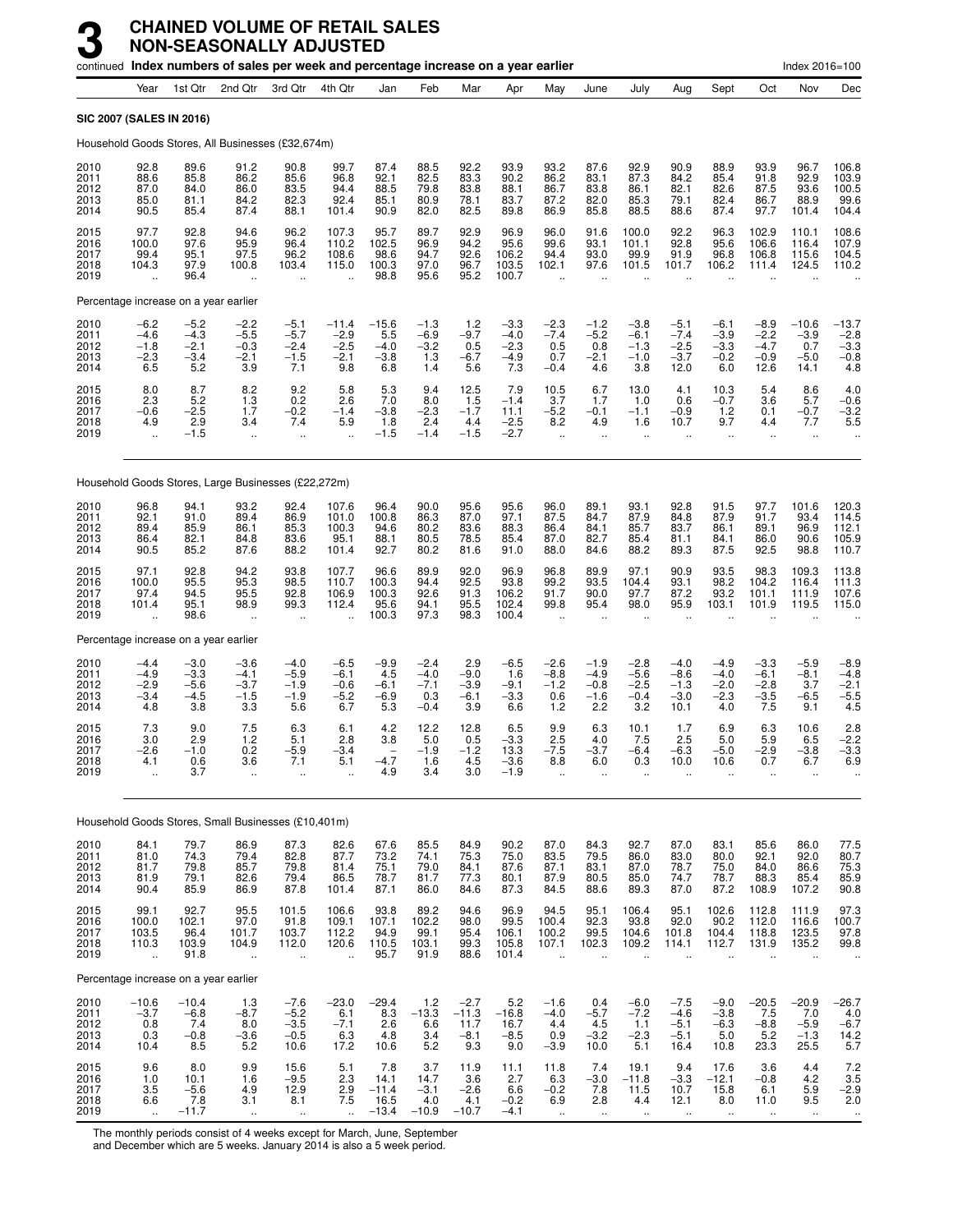|                                      |                                                                  |                                                       | continued Index numbers of sales per week and percentage increase on a year earlier |                                            |                                                          |                                           |                                              |                                              |                                             |                                                             |                                                      |                                                      |                                                        |                                                   |                                               | Index 2016=100                                         |                                                                           |
|--------------------------------------|------------------------------------------------------------------|-------------------------------------------------------|-------------------------------------------------------------------------------------|--------------------------------------------|----------------------------------------------------------|-------------------------------------------|----------------------------------------------|----------------------------------------------|---------------------------------------------|-------------------------------------------------------------|------------------------------------------------------|------------------------------------------------------|--------------------------------------------------------|---------------------------------------------------|-----------------------------------------------|--------------------------------------------------------|---------------------------------------------------------------------------|
|                                      | Year                                                             | 1st Qtr                                               | 2nd Qtr                                                                             | 3rd Qtr                                    | 4th Qtr                                                  | Jan                                       | Feb                                          | Mar                                          | Apr                                         | May                                                         | June                                                 | July                                                 | Aug                                                    | Sept                                              | Oct                                           | Nov                                                    | Dec                                                                       |
| <b>SIC 2007 (SALES IN 2016)</b>      |                                                                  |                                                       |                                                                                     |                                            |                                                          |                                           |                                              |                                              |                                             |                                                             |                                                      |                                                      |                                                        |                                                   |                                               |                                                        |                                                                           |
|                                      |                                                                  | Furniture, Lighting, etc (£13,671m)                   |                                                                                     |                                            |                                                          |                                           |                                              |                                              |                                             |                                                             |                                                      |                                                      |                                                        |                                                   |                                               |                                                        |                                                                           |
| 2010<br>2011<br>2012<br>2013<br>2014 | 77.7<br>77.9<br>79.4<br>80.1<br>86.9                             | 78.2<br>79.1<br>76.2<br>80.0<br>83.7                  | 73.9<br>71.7<br>80.0<br>77.1<br>80.5                                                | 76.2<br>77.4<br>77.5<br>76.1<br>85.5       | 82.3<br>83.5<br>84.1<br>87.1<br>98.0                     | 74.4<br>82.2<br>77.8<br>82.9<br>88.0      | 81.7<br>81.8<br>75.5<br>80.3<br>82.3         | 78.5<br>74.4<br>75.4<br>77.4<br>80.6         | 77.0<br>71.4<br>82.1<br>75.8<br>82.5        | 76.2<br>72.2<br>77.9<br>80.3<br>78.5                        | 69.6<br>71.6<br>80.0<br>75.5<br>80.4                 | 79.1<br>80.3<br>82.4<br>83.1<br>89.0                 | 75.9<br>74.5<br>74.3<br>68.1<br>82.7                   | 74.1<br>77.6<br>76.1<br>77.0<br>85.1              | 87.0<br>86.4<br>87.2<br>86.2<br>102.6         | 84.7<br>83.6<br>84.4<br>86.2<br>99.1                   | 76.7<br>81.0<br>$81.2$<br>$88.5$<br>93.4                                  |
| 2015<br>2016<br>2017<br>2018<br>2019 | 96.8<br>100.0<br>99.6<br>103.7<br>ă,                             | 94.5<br>102.6<br>98.2<br>104.3<br>103.3               | 93.6<br>95.3<br>95.4<br>96.3                                                        | 94.5<br>95.2<br>95.3<br>101.2              | 104.5<br>106.9<br>109.4<br>113.0<br>$\ddot{\phantom{a}}$ | 96.6<br>108.8<br>102.0<br>112.1<br>106.4  | 92.1<br>103.2<br>98.3<br>106.4<br>106.3      | 94.6<br>97.1<br>95.2<br>96.4<br>98.3         | 95.7<br>102.2<br>103.8<br>99.1<br>101.1     | 94.3<br>97.3<br>93.4<br>98.8<br>$\mathbf{r}$                | 91.5<br>88.3<br>90.2<br>92.1                         | 105.0<br>97.8<br>101.8<br>99.4                       | 85.2<br>91.8<br>86.9<br>97.6                           | 93.6<br>95.9<br>96.9<br>105.6                     | 105.8<br>108.1<br>111.0<br>110.2              | 105.6<br>110.4<br>115.9<br>120.7                       | 102.5<br>103.1<br>102.9<br>109.3                                          |
|                                      |                                                                  | Percentage increase on a year earlier                 |                                                                                     |                                            |                                                          |                                           |                                              |                                              |                                             |                                                             |                                                      |                                                      |                                                        |                                                   |                                               |                                                        |                                                                           |
| 2010<br>2011<br>2012<br>2013<br>2014 | $-7.4$<br>0.3<br>1.9<br>0.8<br>8.5                               | $-2.7$<br>1.1<br>$-3.7$<br>5.1<br>4.7                 | $-3.9$<br>$-3.0$<br>11.6<br>$-3.7$<br>4.4                                           | $-10.5$<br>1.6<br>0.1<br>$-1.7$<br>12.4    | $-11.7$<br>1.4<br>0.7<br>3.6<br>12.5                     | $-15.2$<br>10.5<br>$-5.4$<br>6.6<br>6.2   | 4.7<br>0.1<br>$-7.7$<br>6.4<br>2.4           | $2.9 - 5.2$<br>1.4<br>2.7<br>4.1             | $-3.0$<br>$-7.3$<br>15.0<br>$-7.6$<br>8.7   | $-1.7$<br>$-5.3$<br>7.9<br>3.1<br>$-2.2$                    | $-6.5$<br>2.8<br>11.7<br>$-5.7$<br>6.5               | $-10.2$<br>1.5<br>2.6<br>0.9<br>7.1                  | $-10.7$<br>$-1.9$<br>$-0.2$<br>$-8.4$<br>21.4          | $-10.6$<br>4.6<br>$-1.9$<br>$1.2$<br>10.5         | $-10.4$<br>$-0.7$<br>1.0<br>$-1.3$<br>19.1    | $-12.4$<br>$-1.3$<br>1.0<br>2.1<br>15.1                | $-12.1$<br>$\begin{array}{c} 5.6 \\ 0.2 \end{array}$<br>$\frac{9.1}{5.4}$ |
| 2015<br>2016<br>2017<br>2018<br>2019 | 11.4<br>3.3<br>$-0.4$<br>4.1<br>ă,                               | 12.8<br>8.6<br>$-4.2$<br>6.2<br>$-1.0$                | 16.4<br>1.8<br>0.1<br>1.0<br>$\ddotsc$                                              | 10.5<br>0.7<br>0.1<br>6.2<br>$\ldots$      | 6.6<br>2.3<br>2.3<br>3.3<br>$\ddot{\phantom{a}}$         | 9.7<br>12.6<br>$-6.3$<br>9.9<br>$-5.1$    | 12.0<br>12.1<br>$-4.8$<br>8.3<br>$-0.1$      | 17.4<br>2.7<br>$-2.0$<br>$1.2$<br>2.0        | 16.1<br>6.8<br>1.5<br>$-4.5$<br>2.0         | 20.0<br>3.2<br>$-4.0$<br>5.8<br>ä,                          | 13.8<br>$-3.5$<br>2.2<br>2.0<br>ä.                   | 18.1<br>$-6.9$<br>4.1<br>$-2.3$<br>ä.                | 3.0<br>7.7<br>$-5.3$<br>12.3<br>ä,                     | 10.0<br>2.4<br>1.1<br>9.0<br>$\ddot{\phantom{a}}$ | 3.0<br>2.2<br>2.7<br>$-0.7$<br>$\ddotsc$      | 6.5<br>4.5<br>5.0<br>4.1<br>$\ldots$                   | 9.8<br>0.6<br>$-0.2$<br>6.2<br>$\ddotsc$                                  |
|                                      |                                                                  |                                                       | Electrical Household Appliances (£6,287m)                                           |                                            |                                                          |                                           |                                              |                                              |                                             |                                                             |                                                      |                                                      |                                                        |                                                   |                                               |                                                        |                                                                           |
| 2010<br>2011<br>2012<br>2013<br>2014 | 97.5<br>93.1<br>96.7<br>84.0<br>90.2                             | 86.3<br>87.1<br>93.1<br>76.5<br>81.2                  | 83.7<br>76.2<br>84.7<br>70.2<br>75.5                                                | 93.1<br>88.0<br>89.1<br>78.9<br>83.3       | 126.8<br>121.0<br>120.0<br>110.3<br>121.3                | 91.8<br>108.6<br>113.7<br>87.7<br>95.9    | 84.1<br>77.7<br>85.3<br>74.7<br>73.8         | 83.6<br>77.4<br>83.0<br>68.9<br>72.5         | 77.8<br>74.9<br>86.4<br>71.8<br>77.7        | 83.6<br>76.2<br>84.2<br>68.4<br>74.2                        | 88.5<br>77.1<br>83.8<br>70.5<br>74.8                 | 91.5<br>79.7<br>90.2<br>72.4<br>76.0                 | 91.2<br>86.3<br>86.5<br>77.9<br>84.7                   | 96.0<br>95.9<br>90.4<br>85.0<br>88.1              | 99.5<br>100.4<br>92.4<br>81.4<br>92.1         | 113.6<br>107.5<br>114.7<br>96.7<br>112.4               | 159.1<br>148.4<br>146.1<br>144.3<br>151.8                                 |
| 2015<br>2016<br>2017<br>2018<br>2019 | 99.8<br>100.0<br>104.7<br>107.7<br>$\ddotsc$                     | 89.4<br>91.3<br>95.4<br>98.1<br>101.8                 | 81.6<br>81.9<br>86.0<br>88.9<br>$\ddot{\phantom{a}}$                                | 93.8<br>94.5<br>98.5<br>102.3<br>$\ddotsc$ | 134.5<br>132.3<br>138.8<br>141.5<br>$\ddot{\phantom{a}}$ | 100.7<br>105.5<br>110.3<br>112.9<br>110.0 | 84.9<br>83.9<br>87.8<br>89.5<br>89.2         | 84.0<br>85.8<br>89.5<br>93.1<br>105.3        | 82.3<br>73.5<br>89.9<br>93.1<br>94.3        | 83.0<br>84.7<br>79.2<br>83.6<br>$\ddot{\phantom{a}}$        | 79.9<br>86.3<br>88.4<br>89.7<br>$\ddot{\phantom{a}}$ | 89.5<br>89.7<br>92.8<br>95.3                         | 91.4<br>89.6<br>96.8<br>101.2<br>$\ddotsc$             | 99.2<br>102.3<br>104.4<br>108.9                   | 98.6<br>99.8<br>104.5<br>106.5                | 137.8<br>139.4<br>153.6<br>162.3                       | 160.5<br>152.7<br>154.5<br>152.8                                          |
|                                      |                                                                  | Percentage increase on a year earlier                 |                                                                                     |                                            |                                                          |                                           |                                              |                                              |                                             |                                                             |                                                      |                                                      |                                                        |                                                   |                                               |                                                        |                                                                           |
| 2010<br>2011<br>2012<br>2013<br>2014 | $-1.6$<br>$-4.5$<br>3.9<br>$-13.2$<br>7.3                        | $-3.5$<br>1.0<br>6.9<br>$-17.9$<br>6.2                | 4.9<br>$-9.0$<br>11.2<br>$-17.1$<br>7.5                                             | 1.5<br>$-5.5$<br>1.3<br>$-11.5$<br>5.6     | $-6.3$<br>$-4.5$<br>$-0.9$<br>$-8.0$<br>10.0             | $-14.8$<br>18.4<br>4.7<br>$-22.8$<br>9.3  | $-0.9$<br>$-7.6$<br>9.8<br>$-12.5$<br>$-1.2$ | 6.7<br>$-7.4$<br>7.2<br>$-17.0$<br>5.2       | $-4.9$<br>$-3.8$<br>15.4<br>$-16.9$<br>8.3  | 2.5<br>$-8.8$<br>10.5<br>$-18.8$<br>8.5                     | 15.4<br>$-12.8$<br>8.7<br>$-15.9$<br>6.0             | 2.0<br>$-12.8$<br>13.1<br>$-19.7$<br>5.0             | 1.0<br>$-5.4$<br>0.3<br>$-10.0$<br>8.7                 | 1.4<br>$-5.8$<br>$-6.0$<br>3.6                    | $-2.1$<br>0.9<br>$-7.9$<br>$-12.0$<br>13.2    | $-4.5$<br>$-5.4$<br>6.7<br>$-15.7$<br>16.2             | $-9.3$<br>$-6.8$<br>$-1.5$<br>$-1.2$<br>5.1                               |
| 2015<br>2016<br>2017<br>2018<br>2019 | 10.7<br>0.2<br>4.7<br>2.9<br>ă,                                  | 10.1<br>2.1<br>4.5<br>2.9<br>3.8                      | 8.1<br>0.3<br>5.1<br>3.3<br>$\ddot{\phantom{a}}$                                    | 12.6<br>0.7<br>4.2<br>3.9<br>ä,            | 10.9<br>$-1.6$<br>4.9<br>1.9<br>$\ddotsc$                | 5.0<br>4.8<br>4.5<br>2.4<br>$-2.6$        | 15.1<br>$-1.2$<br>4.6<br>1.9<br>$-0.3$       | 15.8<br>2.2<br>4.3<br>4.0<br>13.1            | 5.9<br>$-10.7$<br>22.3<br>$\frac{3.6}{1.2}$ | 11.8<br>2.0<br>$-6.4$<br>5.5<br>ä,                          | 6.9<br>8.0<br>2.4<br>1.5<br>$\ddot{\phantom{a}}$     | 17.8<br>0.2<br>3.4<br>2.7<br>ä.                      | 7.9<br>$-2.0$<br>8.0<br>4.6<br>$\mathbf{r}$            | 12.6<br>3.2<br>2.0<br>4.3<br>$\ddot{\phantom{a}}$ | 7.0<br>1.2<br>4.7<br>1.9<br>ä.                | 22.7<br>1.1<br>10.2<br>5.6<br>ä.                       | 5.8<br>$-4.9$<br>1.2<br>$-1.1$                                            |
|                                      |                                                                  |                                                       | Hardware, Paints and Glass (£11,713m)                                               |                                            |                                                          |                                           |                                              |                                              |                                             |                                                             |                                                      |                                                      |                                                        |                                                   |                                               |                                                        |                                                                           |
| 2010<br>2011<br>2012<br>2013<br>2014 | 100.9<br>92.9<br>84.8<br>89.5<br>94.0                            | 101.2<br>88.1<br>83.1<br>83.0<br>89.4                 | 115.5<br>109.1<br>91.8<br>101.5<br>103.4                                            | 103.2<br>91.0<br>84.4<br>91.3<br>94.0      | 83.7<br>$\frac{83.4}{79.9}$<br>82.2<br>89.6              | 94.0<br>85.8<br>80.2<br>82.4<br>90.3      | 95.1<br>82.1<br>77.1<br>83.1<br>86.3         | 111.7<br>94.7<br>90.4<br>83.4<br>91.0        | 124.9<br>122.4<br>93.7<br>100.9<br>106.7    | 118.9<br>109.2<br>96.5<br>107.8<br>105.4                    | 105.3<br>98.4<br>86.5<br>96.9<br>99.3                | 107.2<br>99.2<br>85.7<br>96.6<br>95.8                | 105.9<br>92.0<br>85.8<br>92.0<br>97.8                  | 97.9<br>83.7<br>82.4<br>86.5<br>89.6              | 92.3<br>88.7<br>81.5<br>90.1<br>95.3          | 86.5<br>85.7<br>84.5<br>85.1<br>95.4                   | 74.5<br>77.2<br>75.0<br>73.6<br>80.3                                      |
| 2015<br>2016<br>2017<br>2018<br>2019 | 97.1<br>100.0<br>96.7<br>103.8<br>$\ddotsc$                      | 92.8<br>95.1<br>91.9<br>91.1<br>87.8                  | 104.1<br>105.1<br>108.0<br>114.4<br>$\ddot{\phantom{a}}$                            | 99.9<br>100.0<br>97.5<br>107.8<br>ä,       | 91.6<br>99.7<br>89.4<br>102.0<br>÷.                      | 92.0<br>93.2<br>89.0<br>80.2<br>85.5      | 90.2<br>96.5<br>94.6<br>91.1<br>88.9         | 95.6<br>95.5<br>92.2<br>99.6<br>88.7         | 107.4<br>100.4<br>120.1<br>116.1<br>104.4   | 106.7<br>111.7<br>105.4<br>118.6<br>ä,                      | 99.4<br>103.6<br>100.3<br>109.7<br>$\ddotsc$         | 101.5<br>112.9<br>103.2<br>109.0<br>$\ddotsc$        | 100.8<br>96.4<br>95.9<br>107.8<br>$\ddot{\phantom{a}}$ | 97.9<br>92.6<br>94.3<br>106.9<br>$\ddotsc$        | 102.8<br>110.2<br>104.4<br>117.5<br>$\ddotsc$ | 97.9<br>110.0<br>94.3<br>108.5<br>$\ddot{\phantom{a}}$ | 77.7<br>83.1<br>73.5<br>84.3                                              |
|                                      |                                                                  | Percentage increase on a year earlier                 |                                                                                     |                                            |                                                          |                                           |                                              |                                              |                                             |                                                             |                                                      |                                                      |                                                        |                                                   |                                               |                                                        |                                                                           |
| 2010<br>2011<br>2012<br>2013<br>2014 | $-8.9$<br>$-7.9$<br>$-8.7$<br>5.5<br>5.1                         | $-6.6$<br>-12.9<br>$-5.6$<br>$-0.\overline{2}$<br>7.8 | $-5.6$<br>$-5.5$<br>$-15.9$<br>10.6<br>1.9                                          | $-5.6$<br>$-11.8$<br>$-7.2$<br>8.1<br>3.0  | $-18.6$<br>$-0.4$<br>$-4.1$<br>2.8<br>9.0                | $-13.4$<br>$-8.7$<br>$-6.6$<br>2.8<br>9.6 | $-5.4$<br>$-13.7$<br>$-6.2$<br>7.8<br>3.9    | $-2.3$<br>$-15.3$<br>$-4.5$<br>$-7.8$<br>9.2 | $-4.0$<br>$-2.0$<br>$-23.4$<br>7.7<br>5.7   | $-6.4$<br>$-8.1$<br>$-11.6$<br>11.7<br>$-2.3$               | $-6.3$<br>$-6.6$<br>$-12.1$<br>12.1<br>2.5           | $-3.2$<br>$-7.5$<br>$-13.6$<br>12.8<br>$-0.8$        | $-5.6$<br>$-13.1$<br>$-6.7$<br>7.2<br>6.3              | $-7.7$<br>$-14.5$<br>$-1.6$<br>5.1<br>3.6         | $-14.6$<br>$-3.9$<br>$-8.1$<br>10.6<br>5.8    | $-16.5$<br>$-0.9$<br>$-1.4$<br>0.7<br>12.1             | $-23.9$<br>3.6<br>$-2.9$<br>$-1.9$<br>9.2                                 |
| 2015<br>2016<br>2017<br>2018<br>2019 | $\begin{array}{c} 3.3 \\ 3.0 \end{array}$<br>$-3.3$<br>7.4<br>ä, | $\frac{3.8}{2.5}$<br>$-3.3$<br>$-1.0$<br>$-3.5$       | 0.7<br>1.0<br>2.7<br>6.0<br>à.                                                      | 6.2<br>0.1<br>$-2.5$<br>10.6<br>ä,         | 2.3<br>8.8<br>$-10.3$<br>14.1<br>÷.                      | 1.9<br>1.3<br>$-4.5$<br>$-9.8$<br>6.6     | 4.4<br>7.1<br>$-2.0$<br>$-3.7$<br>$-2.4$     | 5.1<br>$-0.1$<br>$-3.5$<br>8.1<br>$-10.9$    | 0.6<br>$-6.5$<br>19.6<br>$-3.3$<br>$-10.1$  | $\frac{1.3}{4.7}$<br>$-5.6$<br>12.5<br>$\ddot{\phantom{a}}$ | 0.1<br>4.2<br>$-3.2$<br>9.4<br>$\ddotsc$             | 5.9<br>11.3<br>$-8.6$<br>5.7<br>$\ddot{\phantom{1}}$ | 3.1<br>$-4.4$<br>$-0.5$<br>12.4<br>$\mathbf{r}$        | $\frac{9.2}{-5.4}$<br>1.8<br>13.4<br>$\ddotsc$    | 7.9<br>7.2<br>$-5.3$<br>12.5<br>$\ddotsc$     | 2.6<br>12.3<br>$-14.3$<br>15.1<br>$\ddotsc$            | $-3.3$<br>7.0<br>$-11.6$<br>14.8<br>$\ddotsc$                             |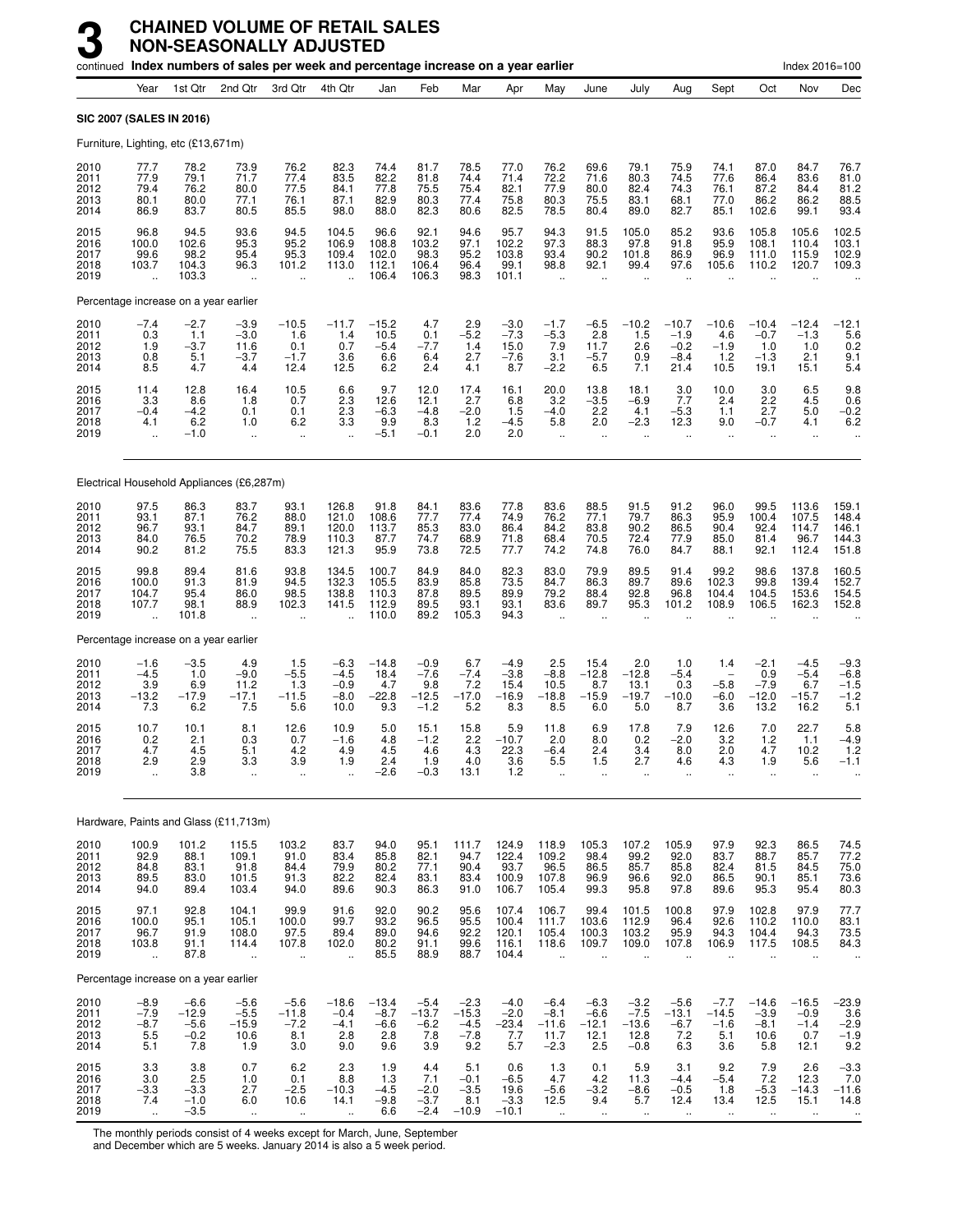|                                      |                                                  |                                                   | continued Index numbers of sales per week and percentage increase on a year earlier |                                               |                                                  |                                                |                                                   |                                                   |                                            |                                               |                                               |                                             |                                            |                                                 |                                            | Index 2016=100                             |                                                   |
|--------------------------------------|--------------------------------------------------|---------------------------------------------------|-------------------------------------------------------------------------------------|-----------------------------------------------|--------------------------------------------------|------------------------------------------------|---------------------------------------------------|---------------------------------------------------|--------------------------------------------|-----------------------------------------------|-----------------------------------------------|---------------------------------------------|--------------------------------------------|-------------------------------------------------|--------------------------------------------|--------------------------------------------|---------------------------------------------------|
|                                      | Year                                             | 1st Qtr                                           | 2nd Qtr                                                                             | 3rd Qtr                                       | 4th Qtr                                          | Jan                                            | Feb                                               | Mar                                               | Apr                                        | May                                           | June                                          | July                                        | Aug                                        | Sept                                            | Oct                                        | Nov                                        | Dec                                               |
|                                      |                                                  | <b>SIC 2007 (SALES IN 2016)</b>                   |                                                                                     |                                               |                                                  |                                                |                                                   |                                                   |                                            |                                               |                                               |                                             |                                            |                                                 |                                            |                                            |                                                   |
|                                      |                                                  |                                                   | Music and video recording and equipment (£1,002m)                                   |                                               |                                                  |                                                |                                                   |                                                   |                                            |                                               |                                               |                                             |                                            |                                                 |                                            |                                            |                                                   |
| 2010<br>2011<br>2012<br>2013<br>2014 | 168.4<br>149.3<br>139.2<br>104.9<br>100.2        | 146.9<br>134.8<br>123.7<br>106.3<br>89.2          | 135.2<br>117.8<br>112.2<br>78.5<br>78.8                                             | 138.5<br>123.8<br>117.4<br>84.4<br>88.3       | 253.2<br>220.7<br>203.3<br>150.3<br>145.5        | 148.3<br>148.6<br>124.4<br>123.7<br>100.7      | 147.1<br>131.3<br>123.1<br>104.9<br>85.3          | 145.7<br>126.7<br>123.6<br>93.5<br>80.8           | 134.8<br>118.7<br>117.5<br>75.1<br>79.0    | 134.7<br>110.8<br>112.5<br>78.8<br>75.2       | 135.8<br>122.6<br>107.8<br>81.0<br>81.4       | 144.4<br>121.7<br>116.3<br>78.0<br>87.8     | 137.2<br>119.7<br>116.3<br>85.7<br>88.8    | 134.8<br>128.7<br>119.3<br>88.6<br>88.3         | 159.5<br>138.3<br>130.6<br>95.9<br>99.7    | 211.9<br>181.8<br>164.5<br>116.1<br>126.9  | 361.2<br>317.7<br>292.6<br>221.3<br>196.9         |
| 2015<br>2016<br>2017<br>2018<br>2019 | 104.0<br>100.0<br>94.0<br>95.3                   | 90.6<br>95.4<br>87.2<br>89.1<br>70.3              | 84.9<br>84.6<br>76.2<br>78.2<br>$\ddot{\phantom{a}}$                                | 93.7<br>84.1<br>79.7<br>86.9                  | 146.6<br>135.9<br>132.8<br>126.8                 | 91.0<br>100.6<br>91.2<br>95.8<br>80.6          | 82.7<br>95.0<br>89.5<br>82.7<br>66.9              | 96.5<br>91.4<br>82.1<br>88.9<br>64.7              | 90.5<br>89.5<br>78.1<br>80.9<br>94.8       | 84.6<br>85.1<br>74.6<br>71.4                  | 80.7<br>80.3<br>76.0<br>81.5                  | 89.8<br>80.8<br>80.8<br>82.1                | 92.8<br>85.2<br>81.5<br>89.8               | 97.6<br>85.9<br>77.3<br>88.5                    | 99.2<br>91.9<br>90.5<br>89.0               | 128.3<br>128.8<br>122.2<br>126.1           | 199.2<br>176.8<br>174.9<br>157.7                  |
|                                      |                                                  | Percentage increase on a year earlier             |                                                                                     |                                               |                                                  |                                                |                                                   |                                                   |                                            |                                               |                                               |                                             |                                            |                                                 |                                            |                                            |                                                   |
| 2010<br>2011<br>2012<br>2013<br>2014 | $-4.3$<br>$-11.4$<br>$-6.8$<br>$-24.6$<br>$-4.5$ | $-13.9$<br>$-8.2$<br>$-8.3$<br>$-14.0$<br>$-16.1$ | $-1.8$<br>$-12.9$<br>$-4.7$<br>$-30.1$<br>0.4                                       | $-1.3$<br>$-10.6$<br>$-5.1$<br>$-28.1$<br>4.6 | $-0.9$<br>$-12.8$<br>$-7.9$<br>$-26.1$<br>$-3.2$ | $-24.8$<br>0.2<br>$-16.3$<br>$-0.5$<br>$-18.6$ | $-9.5$<br>$-10.7$<br>$-6.2$<br>$-14.8$<br>$-18.6$ | $-6.5$<br>$-13.1$<br>$-2.4$<br>$-24.3$<br>$-13.6$ | 0.8<br>$-11.9$<br>$-1.0$<br>$-36.1$<br>5.3 | $-0.7$<br>$-17.7$<br>1.6<br>$-30.0$<br>$-4.5$ | $-4.5$<br>$-9.7$<br>$-12.0$<br>$-24.9$<br>0.5 | 2.9<br>$-15.7$<br>$-4.5$<br>$-32.9$<br>12.6 | 2.0<br>$-12.7$<br>$-2.8$<br>$-26.3$<br>3.7 | $-7.1$<br>$-4.6$<br>$-7.3$<br>$-25.7$<br>$-0.4$ | 0.2<br>$-13.3$<br>$-5.6$<br>$-26.6$<br>3.9 | 0.4<br>$-14.2$<br>$-9.5$<br>$-29.4$<br>9.4 | $-1.8$<br>$-12.0$<br>$-7.9$<br>$-24.4$<br>$-11.0$ |
| 2015<br>2016<br>2017<br>2018<br>2019 | 3.7<br>$-3.8$<br>$-6.0$<br>1.4                   | 1.6<br>5.3<br>$-8.6$<br>2.2<br>$-21.1$            | 7.8<br>$-0.4$<br>$-9.9$<br>2.6                                                      | 6.1<br>$-10.3$<br>$-5.3$<br>9.1               | 0.8<br>$-7.3$<br>$-2.3$<br>$-4.4$                | $-9.6$<br>10.5<br>$-9.4$<br>5.0<br>$-15.9$     | $-3.0$<br>14.9<br>$-5.8$<br>$-7.6$<br>$-19.1$     | 19.5<br>$-5.2$<br>$-10.2$<br>8.2<br>$-27.2$       | 14.5<br>$-1.2$<br>$-12.7$<br>3.6<br>17.2   | 12.5<br>0.5<br>$-12.3$<br>$-4.2$              | $-0.9$<br>$-0.5$<br>$-5.4$<br>7.2             | 2.2<br>$-10.1$<br>0.1<br>1.6                | 4.4<br>$-8.1$<br>$-4.4$<br>10.2            | 10.6<br>$-12.0$<br>$-10.0$<br>14.5              | $-0.4$<br>$-7.4$<br>$-1.5$<br>$-1.6$       | 1.1<br>0.4<br>$-5.1$<br>3.1                | 1.1<br>$-11.2$<br>$-1.1$<br>$-9.8$                |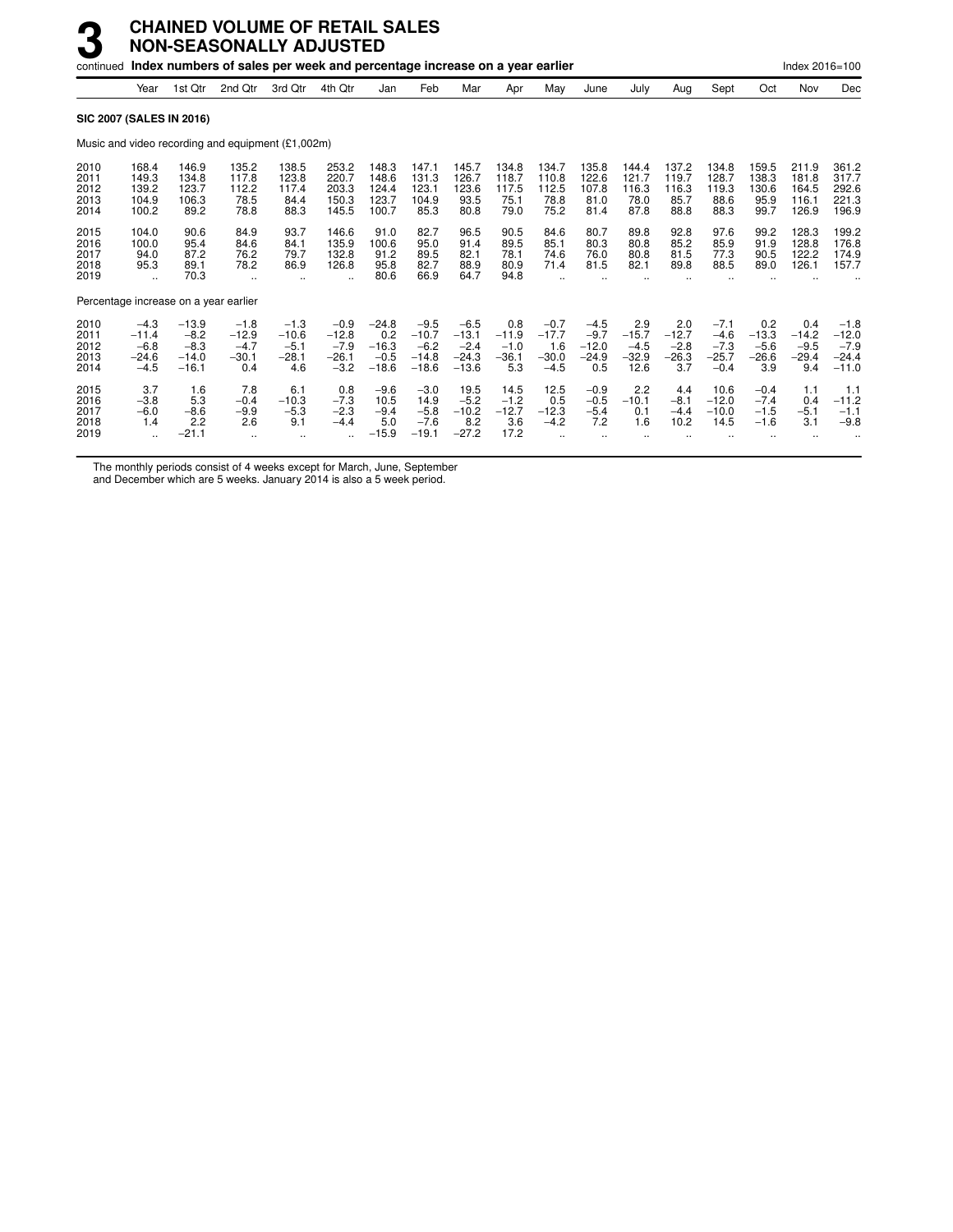|                                      |                                                              |                                              | continued Index numbers of sales per week and percentage increase on a year earlier |                                                             |                                              |                                             |                                       |                                        |                                          |                                                        |                                                       |                                                                       |                                              |                                                      |                                                         | Index 2016=100                                                                          |                                                         |
|--------------------------------------|--------------------------------------------------------------|----------------------------------------------|-------------------------------------------------------------------------------------|-------------------------------------------------------------|----------------------------------------------|---------------------------------------------|---------------------------------------|----------------------------------------|------------------------------------------|--------------------------------------------------------|-------------------------------------------------------|-----------------------------------------------------------------------|----------------------------------------------|------------------------------------------------------|---------------------------------------------------------|-----------------------------------------------------------------------------------------|---------------------------------------------------------|
|                                      | Year                                                         | 1st Qtr                                      | 2nd Qtr                                                                             | 3rd Qtr                                                     | 4th Qtr                                      | Jan                                         | Feb                                   | Mar                                    | Apr                                      | May                                                    | June                                                  | July                                                                  | Aug                                          | Sept                                                 | Oct                                                     | Nov                                                                                     | Dec                                                     |
| <b>SIC 2007 (SALES IN 2016)</b>      |                                                              |                                              |                                                                                     |                                                             |                                              |                                             |                                       |                                        |                                          |                                                        |                                                       |                                                                       |                                              |                                                      |                                                         |                                                                                         |                                                         |
|                                      |                                                              |                                              | Other Specialised Non-food Stores, All Businesses (£50,617m)                        |                                                             |                                              |                                             |                                       |                                        |                                          |                                                        |                                                       |                                                                       |                                              |                                                      |                                                         |                                                                                         |                                                         |
| 2010<br>2011<br>2012<br>2013<br>2014 | 84.4<br>83.2<br>83.3<br>86.0<br>92.9                         | 72.1<br>75.5<br>74.4<br>73.3<br>80.8         | 80.3<br>79.9<br>78.7<br>82.0<br>88.1                                                | 83.4<br>78.5<br>80.8<br>83.9<br>89.5                        | 101.9<br>99.0<br>99.3<br>104.8<br>114.4      | 65.7<br>73.0<br>71.2<br>67.3<br>75.6        | 73.8<br>75.3<br>71.8<br>74.9<br>80.8  | 76.0<br>77.6<br>79.0<br>76.9<br>86.0   | 78.7<br>79.4<br>75.6<br>80.1<br>85.2     | 80.3<br>80.1<br>77.7<br>81.2<br>88.0                   | 81.4<br>80.2<br>81.9<br>84.2<br>90.5                  | 87.2<br>81.5<br>82.8<br>85.1<br>94.6                                  | 84.2<br>77.7<br>81.4<br>81.1<br>86.4         | 79.8<br>76.8<br>78.6<br>85.1<br>87.7                 | 85.8<br>83.4<br>83.5<br>87.3<br>94.9                    | 98.4<br>92.7<br>94.5<br>98.4<br>106.8                                                   | 117.7<br>116.5<br>115.7<br>123.9<br>136.0               |
| 2015<br>2016<br>2017<br>2018<br>2019 | 93.3<br>100.0<br>101.2<br>103.9                              | 83.0<br>85.3<br>86.4<br>89.4<br>95.7         | 90.4<br>96.3<br>97.6<br>98.8<br>$\ddot{\phantom{a}}$                                | 89.4<br>96.5<br>97.4<br>101.8<br>$\ddot{\phantom{a}}$       | 110.5<br>121.9<br>123.3<br>125.7<br>ä,       | 78.1<br>80.7<br>82.5<br>86.2<br>87.8        | 83.8<br>84.5<br>88.8<br>89.8<br>97.1  | 86.3<br>89.8<br>87.5<br>91.6<br>100.9  | 90.4<br>97.2<br>98.6<br>99.8<br>105.7    | 91.3<br>96.0<br>96.6<br>99.9<br>$\ddot{\phantom{a}}$   | 89.8<br>95.9<br>97.7<br>97.1<br>$\ddot{\phantom{a}}$  | 93.0<br>101.9<br>101.5<br>104.4                                       | 88.1<br>94.8<br>101.5<br>103.8               | 87.5<br>93.5<br>90.8<br>98.1<br>$\ddot{\phantom{a}}$ | 94.9<br>104.8<br>103.2<br>106.0<br>$\sim$               | 104.6<br>113.1<br>116.7<br>122.4<br>$\ddot{\phantom{a}}$                                | 127.7<br>142.5<br>144.6<br>144.2                        |
|                                      |                                                              | Percentage increase on a year earlier        |                                                                                     |                                                             |                                              |                                             |                                       |                                        |                                          |                                                        |                                                       |                                                                       |                                              |                                                      |                                                         |                                                                                         |                                                         |
| 2010<br>2011<br>2012<br>2013<br>2014 | $0.5 - 1.4$<br>$\overline{\phantom{0}}$<br>$\frac{3.3}{8.1}$ | $-3.3$<br>4.6<br>$-1.5$<br>$-1.4$<br>10.2    | $-1.2$<br>$-0.4$<br>$-1.6$<br>4.3<br>7.4                                            | $^{2.5}_{-5.8}$<br>2.8<br>$\frac{3.9}{6.7}$                 | 3.1<br>$-2.9$<br>0.2<br>5.6<br>9.1           | $-10.7$<br>11.1<br>$-2.5$<br>$-5.5$<br>12.3 | 1.1<br>2.1<br>$-4.7$<br>4.3<br>7.9    | $-1.0$<br>2.1<br>1.8<br>$-2.7$<br>11.8 | $^{-1.2}_{0.9}$<br>$-4.8$<br>6.0<br>6.4  | $_{-0.3}^{0.2}$<br>$-3.1$<br>4.6<br>8.3                | $-2.3 - 1.4$<br>2.0<br>$^{2.8}_{7.5}$                 | $^{2.1}_{-6.5}$<br>1.6<br>2.8<br>11.1                                 | $\frac{3.7}{-7.7}$<br>4.9<br>$-0.4$<br>6.6   | $1.9 - 3.7$<br>2.3<br>8.3<br>3.1                     | 4.0<br>$-2.8$<br>0.1<br>4.6<br>8.7                      | $\begin{array}{c} 3.5 \\ -5.8 \end{array}$<br>1.9<br>4.1<br>8.5                         | $^{2.3}_{-1.0}$<br>$-0.7$<br>$7.1$<br>9.7               |
| 2015<br>2016<br>2017<br>2018<br>2019 | $0.4$<br>7.1<br>1.2<br>2.7<br>$\ddot{\phantom{a}}$           | 2.7<br>$\overline{2.9}$<br>1.2<br>3.5<br>7.1 | $^{2.6}_{6.5}$<br>1.3<br>1.2<br>$\ddot{\phantom{a}}$                                | $-0.1$<br>7.9<br>0.9<br>4.6                                 | $-3.4$<br>10.3<br>1.2<br>2.0<br>$\ddotsc$    | $\frac{3.3}{3.4}$<br>2.2<br>4.4<br>1.9      | 3.7<br>0.8<br>5.2<br>1.1<br>8.1       | $0.3$<br>4.0<br>$-2.5$<br>4.7<br>10.1  | 6.1<br>7.5<br>1.5<br>$1.2$<br>6.0        | $\frac{3.7}{5.2}$<br>0.6<br>3.5                        | $^{-0.8}_{6.8}$<br>1.9<br>$-0.5$                      | $-1.7$<br>9.5<br>$-0.4$<br>2.9<br>ä.                                  | $\frac{1.9}{7.7}$<br>7.0<br>2.3<br>$\ddotsc$ | $-0.2$<br>$6.\overline{8}$<br>$-2.9$<br>8.1          | $\frac{-0.1}{10.5}$<br>$-1.5$<br>2.7                    | $-2.1$<br>8.1<br>3.2<br>4.9<br>$\ddotsc$                                                | $-6.1$<br>11.6<br>1.5<br>$-0.3$                         |
|                                      |                                                              |                                              | Other Specialised Non-food Stores, Large Businesses (£27,030m)                      |                                                             |                                              |                                             |                                       |                                        |                                          |                                                        |                                                       |                                                                       |                                              |                                                      |                                                         |                                                                                         |                                                         |
| 2010<br>2011<br>2012<br>2013<br>2014 | 76.5<br>78.1<br>79.1<br>82.6<br>91.2                         | 64.7<br>68.5<br>67.9<br>69.5<br>75.2         | 69.7<br>71.6<br>71.9<br>75.2<br>82.1                                                | 72.3<br>71.6<br>75.3<br>78.4<br>87.0                        | 99.2<br>100.5<br>101.2<br>107.4<br>121.8     | 62.4<br>69.7<br>67.9<br>68.5<br>73.3        | 65.2<br>68.3<br>66.0<br>69.5<br>75.5  | 66.1<br>67.9<br>69.5<br>70.4<br>76.9   | 67.7<br>70.8<br>71.1<br>74.3<br>80.1     | 68.5<br>70.8<br>69.1<br>72.7<br>80.7                   | 72.4<br>73.0<br>74.7<br>77.9<br>84.8                  | 73.6<br>74.3<br>77.1<br>78.5<br>88.8                                  | 72.8<br>69.8<br>73.2<br>76.2<br>83.5         | 71.0<br>71.0<br>75.5<br>80.0<br>88.4                 | 76.0<br>76.4<br>77.3<br>80.9<br>95.0                    | 90.4<br>91.0<br>90.0<br>96.4<br>112.0                                                   | 124.8<br>127.5<br>129.2<br>137.4<br>151.0               |
| 2015<br>2016<br>2017<br>2018<br>2019 | 96.7<br>100.0<br>103.0<br>104.1                              | 82.2<br>82.7<br>86.2<br>87.7<br>94.9         | 89.7<br>92.0<br>93.8<br>96.0                                                        | 92.6<br>95.3<br>99.1<br>100.9                               | 122.4<br>130.0<br>132.9<br>131.7             | 78.8<br>81.4<br>85.9<br>87.8<br>89.2        | 82.9<br>82.3<br>83.6<br>85.7<br>95.2  | 84.3<br>84.1<br>88.6<br>89.3<br>99.2   | 91.2<br>90.9<br>96.4<br>93.9<br>99.8     | 90.3<br>91.3<br>92.7<br>97.6                           | 88.1<br>93.5<br>92.5<br>96.4                          | 94.6<br>97.3<br>103.9<br>105.1                                        | 90.4<br>94.3<br>100.0<br>99.5                | 92.6<br>94.5<br>94.5<br>98.8                         | 95.6<br>104.4<br>102.4<br>107.9                         | 114.9<br>118.1<br>124.5<br>121.9                                                        | 149.9<br>160.0<br>163.9<br>158.7                        |
|                                      |                                                              | Percentage increase on a year earlier        |                                                                                     |                                                             |                                              |                                             |                                       |                                        |                                          |                                                        |                                                       |                                                                       |                                              |                                                      |                                                         |                                                                                         |                                                         |
| 2010<br>2011<br>2012<br>2013<br>2014 | 2.8<br>2.1<br>1.3<br>4.5<br>10.4                             | $-5.6$<br>6.0<br>$-0.9$<br>2.3<br>8.2        | 2.7<br>2.7<br>0.3<br>4.7<br>9.2                                                     | 5.3<br>$-1.0$<br>5.1<br>4.1<br>11.0                         | 7.2<br>$^{1.3}_{0.7}$<br>6.1<br>13.4         | $-12.3$<br>11.7<br>$-2.5$<br>0.8<br>7.1     | $-3.0$<br>4.7<br>$-3.3$<br>5.3<br>8.7 | $-1.9$<br>2.7<br>2.4<br>1.3<br>9.2     | $-0.4$<br>4.6<br>0.5<br>4.5<br>7.8       | 3.2<br>3.4<br>$-2.4$<br>5.3<br>11.0                    | 4.7<br>0.8<br>2.3<br>4.3<br>8.9                       | 1.8<br>0.9<br>3.8<br>1.8<br>13.1                                      | 6.6<br>$-4.1$<br>4.8<br>4.1<br>9.6           | 7.4<br>6.4<br>6.0<br>10.5                            | 8.6<br>0.5<br>1.3<br>4.6<br>17.4                        | 3.3<br>0.6<br>$-1.0$<br>7.1<br>16.1                                                     | 9.0<br>$2.2$<br>1.4<br>6.3<br>9.9                       |
| 2015<br>2016<br>2017<br>2018<br>2019 | 6.0<br>3.4<br>3.0<br>1.1<br>$\ddotsc$                        | 9.2<br>0.7<br>4.3<br>1.7<br>8.2              | 9.3<br>2.5<br>1.9<br>2.4<br>$\ddot{\phantom{a}}$                                    | 6.4<br>2.9<br>4.0<br>1.9                                    | 0.6<br>$6.2$<br>2.2<br>-0.9                  | 7.4<br>3.4<br>5.5<br>2.1<br>1.6             | 9.8<br>$-0.8$<br>1.6<br>2.5<br>11.1   | 9.6<br>$-0.2$<br>5.4<br>0.8<br>11.1    | 13.8<br>-0.4<br>6.1<br>-2.6<br>6.3       | 11.9<br>1.1<br>1.6<br>5.2<br>П,                        | 3.9<br>6.1<br>$-1.0$<br>4.2<br>ä,                     | 6.6<br>2.8<br>6.9<br>1.1<br>ä.                                        | 8.2<br>4.3<br>6.0<br>-0.4<br>                | 4.8<br>2.0<br>4.5                                    | 0.7<br>9.1<br>$-1.9$<br>5.3                             | 2.6<br>2.8<br>5.4<br>-2.1                                                               | $-0.7$<br>6.8<br>2.4<br>-3.2                            |
|                                      |                                                              |                                              | Other Specialised Non-food Stores, Small Businesses (£23,588m)                      |                                                             |                                              |                                             |                                       |                                        |                                          |                                                        |                                                       |                                                                       |                                              |                                                      |                                                         |                                                                                         |                                                         |
| 2010<br>2011<br>2012<br>2013<br>2014 | 94.0<br>89.4<br>88.2<br>90.0<br>95.0                         | 81.1<br>83.7<br>82.0<br>77.8<br>87.2         | 93.0<br>89.9<br>86.7<br>90.1<br>95.1                                                | 96.8<br>86.8<br>87.3<br>90.4<br>92.3                        | 105.0<br>97.0<br>96.8<br>101.7<br>105.7      | 69.5<br>76.8<br>75.0<br>65.8<br>78.1        | 84.1<br>83.7<br>78.6<br>81.2<br>86.8  | 88.0<br>89.3<br>90.4<br>84.6<br>96.7   | 92.1<br>89.8<br>80.9<br>86.9<br>91.2     | 94.7<br>91.3<br>87.9<br>91.2<br>96.5                   | 92.3<br>88.9<br>90.5<br>91.7<br>97.2                  | 103.7<br>$\begin{array}{c} 90.2 \\ 89.6 \end{array}$<br>93.0<br>101.4 | 97.9<br>87.1<br>91.3<br>86.9<br>89.9         | 90.5<br>83.8<br>82.1<br>91.0<br>87.0                 | 97.6<br>91.8<br>90.8<br>94.9<br>94.9                    | 108.0<br>94.7<br>99.9<br>100.8<br>100.8                                                 | 108.4<br>102.9<br>99.2<br>107.9<br>118.4                |
| 2015<br>2016<br>2017<br>2018<br>2019 | 89.4<br>100.0<br>99.1<br>103.8<br>$\ddot{\phantom{a}}$       | 83.9<br>88.4<br>86.5<br>91.3<br>96.6         | 91.3<br>101.3<br>102.0<br>102.0<br>$\mathbf{r}$                                     | 85.8<br>97.9<br>95.4<br>102.8<br>ä.                         | 96.7<br>112.5<br>112.3<br>118.9<br>$\ddotsc$ | 77.2<br>79.8<br>78.5<br>84.3<br>86.1        | 84.7<br>87.0<br>94.9<br>94.6<br>99.3  | 88.6<br>96.3<br>86.3<br>94.3<br>102.9  | 89.4<br>104.4<br>101.1<br>106.5<br>112.5 | 92.4<br>101.5<br>101.0<br>102.7<br>$\bar{\mathbf{r}}$  | 91.8<br>98.6<br>103.6<br>98.0<br>$\ddot{\phantom{a}}$ | 91.2<br>107.2<br>98.6<br>103.7<br>$\ddot{\phantom{a}}$                | 85.4<br>95.4<br>103.2<br>108.7<br>$\ddotsc$  | 81.7<br>92.3<br>86.5<br>97.4<br>$\ddotsc$            | 94.1<br>105.4<br>104.2<br>103.9<br>$\ddot{\phantom{a}}$ | 92.7<br>107.3<br>107.8<br>123.0<br>$\mathbf{r}$                                         | 102.1<br>122.3<br>122.5<br>127.7                        |
|                                      |                                                              | Percentage increase on a year earlier        |                                                                                     |                                                             |                                              |                                             |                                       |                                        |                                          |                                                        |                                                       |                                                                       |                                              |                                                      |                                                         |                                                                                         |                                                         |
| 2010<br>2011<br>2012<br>2013<br>2014 | $-1.7$<br>$-4.9$<br>$^{-1.3}_{2.0}$<br>5.5                   | $-0.9$<br>3.2<br>$-2.0$<br>$-5.2$<br>12.2    | $-4.6$<br>$-3.3$<br>$-3.5$<br>3.9<br>5.6                                            | $-10.3$<br>$\begin{array}{c} 0.5 \\ 3.6 \end{array}$<br>2.2 | $-1.3$<br>$-7.6$<br>$^{-0.2}_{5.1}$<br>4.0   | $-8.6$<br>10.5<br>$-2.4$<br>-12.2<br>18.7   | 5.5<br>$-0.6$<br>$-6.1$<br>3.3<br>7.0 | $-0.2$<br>1.5<br>$1.2 - 6.4$<br>14.3   | $-1.8$<br>$-2.5$<br>$-9.9$<br>7.5<br>4.9 | $-2.5$<br>$-3.7$<br>$-3.7$<br>3.8<br>5.8               | $-8.3$<br>$-3.6$<br>1.8<br>1.4<br>6.0                 | 2.2<br>$-13.0$<br>$-0.7$<br>3.8<br>9.0                                | 1.2<br>$-11.0$<br>$4.8 - 4.8$<br>3.4         | $-3.0$<br>$-7.3$<br>$^{-2.0}_{10.8}$<br>$-4.4$       | $-0.1$<br>$-5.9$<br>$-1.1$<br>4.5                       | 3.8<br>$-12.3$<br>$\begin{array}{c} 5.5 \\ 0.9 \end{array}$<br>$\overline{\phantom{a}}$ | $-5.8$<br>$-5.1$<br>$-3.6$<br>$8.8$<br>9.7              |
| 2015<br>2016<br>2017<br>2018<br>2019 | $-5.8$<br>11.8<br>$-0.9$<br>4.7<br>$\ddot{\phantom{1}}$      | $-3.8$<br>5.4<br>$-2.1$<br>5.5<br>5.8        | $-4.1$<br>11.0<br>0.7<br>$\hspace{1.0cm} - \hspace{1.0cm}$<br>$\ddot{\phantom{1}}$  | $-7.1$<br>14.1<br>$-2.5$<br>7.8<br>$\ddot{\phantom{1}}$     | $-8.5$<br>16.2<br>$-0.1$<br>5.9<br>$\ddotsc$ | $-1.2$<br>3.5<br>$-1.6$<br>7.3<br>2.2       | $-2.5$<br>2.7<br>9.1<br>$-0.3$<br>5.0 | $-8.4$<br>8.7<br>$-10.4$<br>9.3<br>9.1 | $-1.9$<br>16.7<br>$-3.2$<br>5.3<br>5.7   | $-4.2$<br>9.8<br>$-0.5$<br>1.7<br>$\ddot{\phantom{1}}$ | $-5.5$<br>7.4<br>5.0<br>$-5.4$<br>$\ddotsc$           | $-10.1$<br>17.5<br>$-8.0$<br>5.2<br>$\ddot{\phantom{1}}$              | $-5.0$<br>11.7<br>8.1<br>5.4<br>$\ddotsc$    | $-6.0$<br>13.0<br>$-6.3$<br>12.5<br>                 | $-0.9$<br>12.0<br>$-1.1$<br>$-0.3$<br>$\ddotsc$         | $-8.0$<br>15.7<br>0.4<br>14.1<br>$\ddot{\phantom{1}}$                                   | $-13.8$<br>19.7<br>$0.2$<br>4.2<br>$\ddot{\phantom{1}}$ |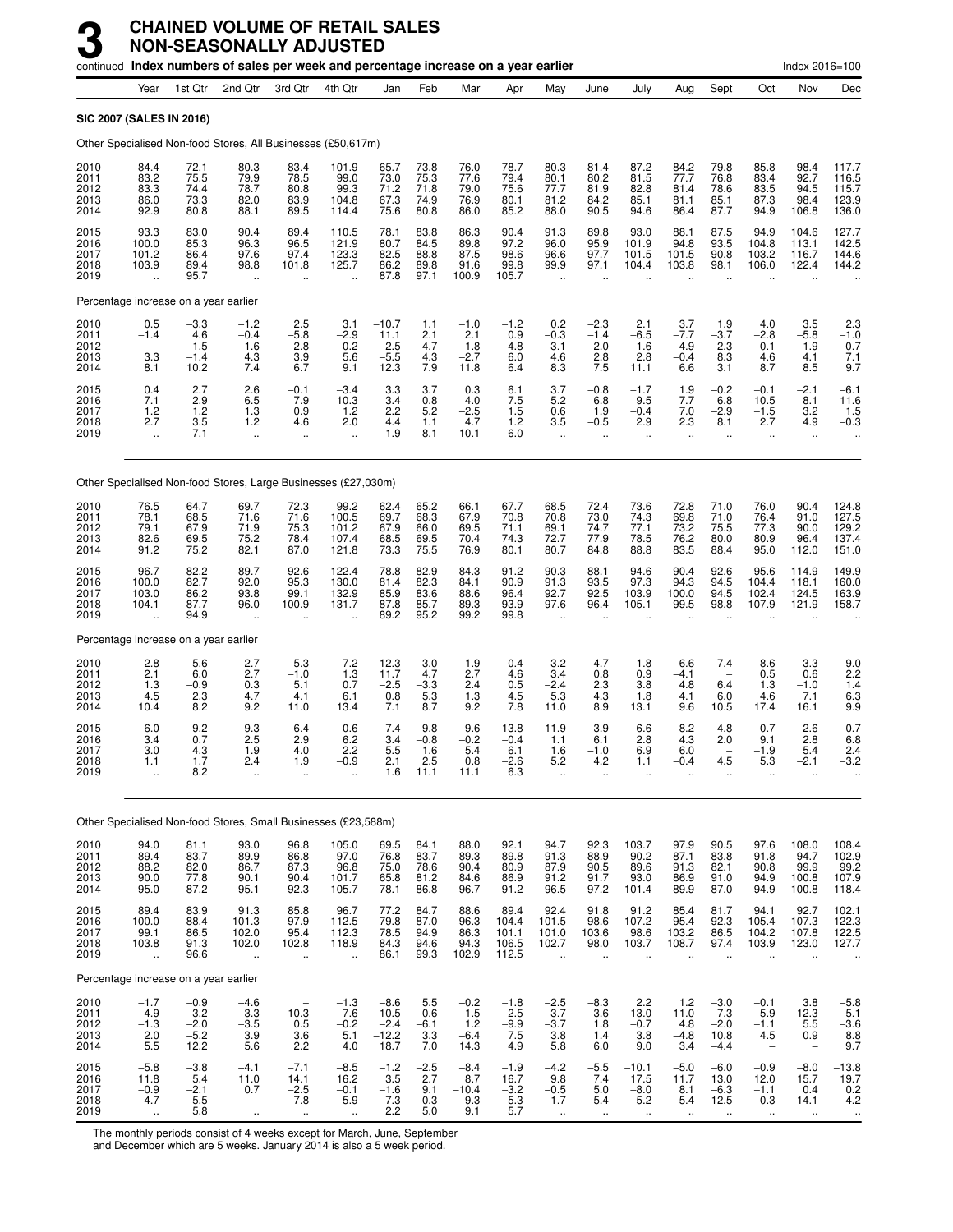|                                      |                                                          |                                                  | continued Index numbers of sales per week and percentage increase on a year earlier |                                                          |                                                          |                                                 |                                                 |                                                  |                                                |                                                   |                                                      |                                                             |                                                        |                                                           |                                              | Index 2016=100                                     |                                               |
|--------------------------------------|----------------------------------------------------------|--------------------------------------------------|-------------------------------------------------------------------------------------|----------------------------------------------------------|----------------------------------------------------------|-------------------------------------------------|-------------------------------------------------|--------------------------------------------------|------------------------------------------------|---------------------------------------------------|------------------------------------------------------|-------------------------------------------------------------|--------------------------------------------------------|-----------------------------------------------------------|----------------------------------------------|----------------------------------------------------|-----------------------------------------------|
|                                      | Year                                                     | 1st Qtr                                          | 2nd Qtr                                                                             | 3rd Qtr                                                  | 4th Qtr                                                  | Jan                                             | Feb                                             | Mar                                              | Apr                                            | May                                               | June                                                 | July                                                        | Aug                                                    | Sept                                                      | Oct                                          | Nov                                                | Dec                                           |
|                                      |                                                          | <b>SIC 2007 (SALES IN 2016)</b>                  |                                                                                     |                                                          |                                                          |                                                 |                                                 |                                                  |                                                |                                                   |                                                      |                                                             |                                                        |                                                           |                                              |                                                    |                                               |
|                                      |                                                          |                                                  | Pharmaceutical, Medical, Cosmetic and Toilet Goods (£5,603m)                        |                                                          |                                                          |                                                 |                                                 |                                                  |                                                |                                                   |                                                      |                                                             |                                                        |                                                           |                                              |                                                    |                                               |
| 2010<br>2011<br>2012<br>2013<br>2014 | 76.6<br>78.0<br>78.8<br>86.6<br>90.3                     | 66.2<br>71.3<br>69.4<br>73.3<br>77.6             | 70.8<br>73.8<br>74.4<br>82.3<br>83.3                                                | 72.9<br>73.1<br>74.4<br>83.7<br>86.7                     | 96.6<br>93.7<br>97.2<br>106.9<br>114.7                   | 61.2<br>69.3<br>65.6<br>68.9<br>74.6            | 69.2<br>70.7<br>69.2<br>74.1<br>78.6            | 67.9<br>73.5<br>72.5<br>76.1<br>79.8             | 69.2<br>72.8<br>69.4<br>78.3<br>81.1           | 70.4<br>73.2<br>75.0<br>81.2<br>81.0              | 72.4<br>75.0<br>77.9<br>86.3<br>86.9                 | 76.2<br>76.0<br>77.4<br>85.6<br>88.6                        | 74.3<br>72.3<br>76.7<br>83.4<br>85.2                   | 69.1<br>71.4<br>70.1<br>82.4<br>86.4                      | 75.5<br>73.8<br>77.8<br>87.1<br>89.7         | 87.5<br>86.4<br>85.6<br>97.4<br>105.0              | 120.7<br>115.5<br>121.9<br>130.4<br>142.6     |
| 2015<br>2016<br>2017<br>2018<br>2019 | 91.2<br>100.0<br>108.7<br>122.0<br>$\ddot{\phantom{a}}$  | 79.4<br>85.2<br>94.6<br>102.4<br>118.8           | 83.8<br>90.9<br>99.0<br>111.4<br>$\ddotsc$                                          | 87.5<br>99.2<br>104.8<br>120.6<br>$\ddot{\phantom{a}}$   | 114.2<br>124.7<br>136.2<br>153.7<br>$\ddot{\phantom{a}}$ | 77.4<br>82.5<br>89.4<br>97.2<br>114.7           | 79.7<br>86.7<br>94.5<br>103.9<br>121.5          | 80.8<br>86.1<br>98.9<br>105.4<br>119.9           | 82.2<br>90.7<br>101.3<br>108.0<br>119.0        | 83.6<br>91.2<br>96.6<br>111.4                     | 85.3<br>90.8<br>99.1<br>114.0                        | 89.5<br>101.5<br>104.8<br>123.0                             | 86.8<br>102.4<br>105.6<br>122.9                        | 86.5<br>94.9<br>104.3<br>116.7                            | 89.9<br>100.2<br>109.0<br>127.4              | 105.5<br>112.9<br>126.5<br>145.9                   | 140.6<br>153.7<br>165.6<br>181.0              |
|                                      |                                                          | Percentage increase on a year earlier            |                                                                                     |                                                          |                                                          |                                                 |                                                 |                                                  |                                                |                                                   |                                                      |                                                             |                                                        |                                                           |                                              |                                                    |                                               |
| 2010<br>2011<br>2012<br>2013<br>2014 | 3.2<br>1.8<br>1.1<br>9.8<br>4.4                          | $0.5$<br>7.7<br>$-2.8$<br>5.7<br>5.9             | 1.7<br>4.2<br>0.8<br>10.7<br>1.2                                                    | 0.9<br>0.3<br>1.7<br>12.6<br>3.5                         | 8.0<br>$-3.0$<br>3.7<br>10.0<br>7.3                      | $-3.7$<br>13.3<br>$-5.4$<br>5.2<br>8.2          | 3.2<br>2.2<br>$-2.0$<br>7.0<br>6.1              | 1.6<br>8.2<br>$-1.4$<br>5.0<br>4.9               | 3.2<br>5.1<br>$-4.7$<br>12.9<br>3.5            | 6.1<br>4.0<br>2.3<br>8.4<br>$-0.3$                | $-2.4$<br>3.6<br>3.9<br>10.8<br>0.7                  | 1.6<br>$-0.2$<br>1.9<br>10.6<br>3.5                         | 2.5<br>$-2.7$<br>6.1<br>8.7<br>2.1                     | $-1.1$<br>3.4<br>$-1.9$<br>17.7<br>4.8                    | 2.3<br>$-2.4$<br>5.5<br>12.0<br>3.0          | 8.7<br>$-1.3$<br>$-0.9$<br>13.8<br>7.8             | $10.8 - 4.3$<br>5.6<br>6.9<br>9.4             |
| 2015<br>2016<br>2017<br>2018<br>2019 | 1.0<br>9.6<br>8.7<br>12.3                                | $^{2.3}_{7.3}$<br>11.1<br>8.2<br>16.0            | 0.6<br>8.4<br>9.0<br>12.5<br>$\ddot{\phantom{a}}$                                   | 1.0<br>13.4<br>5.6<br>15.0<br>$\ddot{\phantom{a}}$       | $-0.5$<br>9.2<br>9.2<br>12.9<br>$\ddot{\phantom{a}}$     | 3.8<br>6.6<br>8.4<br>8.7<br>18.0                | 1.4<br>8.8<br>9.0<br>9.9<br>17.0                | 1.2<br>6.6<br>14.8<br>6.6<br>13.7                | 1.5<br>10.2<br>11.8<br>6.6<br>10.2             | 3.1<br>9.1<br>6.0<br>15.3<br>$\ddot{\phantom{a}}$ | $-1.8$<br>6.4<br>9.1<br>15.1<br>$\ddot{\phantom{a}}$ | 1.1<br>13.3<br>3.3<br>17.4<br>$\ddot{\phantom{a}}$          | 2.0<br>18.0<br>3.0<br>16.4<br>ä.                       | $0.2$<br>9.7<br>9.9<br>11.9<br>$\ddot{\phantom{a}}$       | 0.2<br>11.4<br>8.8<br>16.9<br>ä.             | 0.4<br>7.1<br>12.0<br>15.3<br>$\ddot{\phantom{a}}$ | $-1.4$<br>9.3<br>7.8<br>9.3<br>$\ddotsc$      |
|                                      |                                                          |                                                  | Books, Newspapers and Periodicals (£3,723m)                                         |                                                          |                                                          |                                                 |                                                 |                                                  |                                                |                                                   |                                                      |                                                             |                                                        |                                                           |                                              |                                                    |                                               |
| 2010<br>2011<br>2012<br>2013<br>2014 | 130.5<br>128.9<br>124.6<br>113.2<br>102.4                | 125.1<br>122.1<br>115.2<br>106.2<br>91.1         | 110.1<br>109.1<br>111.8<br>97.4<br>88.1                                             | 119.7<br>116.4<br>113.0<br>103.2<br>96.8                 | 167.1<br>167.8<br>158.4<br>146.1<br>134.3                | 121.3<br>122.0<br>114.7<br>103.2<br>88.3        | 129.0<br>123.2<br>112.7<br>108.5<br>92.1        | 125.0<br>121.4<br>117.6<br>106.8<br>93.2         | 109.2<br>102.6<br>109.8<br>93.4<br>86.0        | 108.9<br>107.9<br>109.5<br>95.2<br>87.0           | 111.7<br>115.2<br>115.3<br>102.3<br>90.7             | 115.8<br>116.3<br>116.3<br>93.5<br>88.9                     | 118.7<br>111.8<br>104.5<br>103.0<br>94.6               | 123.7<br>120.3<br>117.2<br>111.2<br>104.9                 | 127.2<br>119.3<br>121.7<br>110.0<br>100.2    | 149.4<br>146.0<br>135.4<br>123.3<br>123.5          | 213.2<br>224.2<br>206.2<br>193.3<br>170.1     |
| 2015<br>2016<br>2017<br>2018<br>2019 | 107.0<br>100.0<br>94.0<br>94.0<br>÷.                     | 100.9<br>93.6<br>81.3<br>83.9<br>77.0            | 91.6<br>86.4<br>79.7<br>79.4<br>$\ddot{\phantom{a}}$                                | 101.9<br>88.6<br>86.1<br>84.5                            | 133.5<br>131.3<br>129.0<br>128.2                         | 98.2<br>93.0<br>84.7<br>81.8<br>76.2            | 101.8<br>96.8<br>83.4<br>81.6<br>67.2           | 102.3<br>91.6<br>76.9<br>87.3<br>85.5            | 86.0<br>88.1<br>78.7<br>84.5<br>68.5           | 91.1<br>87.4<br>75.0<br>76.7                      | 96.4<br>84.2<br>84.3<br>77.4                         | 97.1<br>85.0<br>83.1<br>79.5                                | 99.8<br>83.9<br>84.7<br>82.8                           | 107.3<br>95.4<br>89.6<br>90.0                             | 106.4<br>98.5<br>102.3<br>92.4               | 121.8<br>114.7<br>112.2<br>108.3                   | 164.7<br>171.0<br>163.8<br>172.7              |
|                                      |                                                          | Percentage increase on a year earlier            |                                                                                     |                                                          |                                                          |                                                 |                                                 |                                                  |                                                |                                                   |                                                      |                                                             |                                                        |                                                           |                                              |                                                    |                                               |
| 2010<br>2011<br>2012<br>2013<br>2014 | $-12.6$<br>$-1.2$<br>$-3.3$<br>$-9.1$<br>$-9.6$          | $-11.4$<br>$-2.4$<br>$-5.7$<br>$-7.8$<br>$-14.2$ | $-15.6$<br>$-0.9$<br>2.5<br>$-12.9$<br>$-9.5$                                       | $-10.3$<br>$-2.7$<br>$-2.9$<br>$-8.7$<br>$-6.2$          | $-13.1$<br>0.4<br>$-5.6$<br>$-7.7$<br>$-8.1$             | $-15.1$<br>0.5<br>$-5.9$<br>$-10.1$<br>$-14.4$  | $-9.3$<br>$-4.5$<br>$-8.5$<br>$-3.7$<br>$-15.1$ | $-10.2$<br>$-2.9$<br>$-3.1$<br>$-9.2$<br>$-12.7$ | $-18.4$<br>$-6.0$<br>7.0<br>$-14.9$<br>$-7.9$  | $-13.9$<br>$-1.0$<br>1.5<br>$-13.1$<br>$-8.5$     | $-14.7$<br>3.1<br>$-11.3$<br>$-11.3$                 | $-11.4$<br>0.4<br>0.1<br>$-19.7$<br>$-4.9$                  | $-9.3$<br>$-5.8$<br>$-6.6$<br>$-1.4$<br>$-8.2$         | $-10.2$<br>$-2.8$<br>$-2.5$<br>$-5.1$<br>$-5.7$           | $-14.8$<br>$-6.2$<br>2.1<br>$-9.6$<br>$-8.9$ | $-13.1$<br>$-2.3$<br>$-7.3$<br>$-8.9$<br>0.1       | $-12.3$<br>5.2<br>$-8.0$<br>$-6.2$<br>$-12.0$ |
| 2015<br>2016<br>2017<br>2018<br>2019 | 4.5<br>$-6.5$<br>$-6.0$<br>$-0.1$                        | 10.7<br>$-7.2$<br>$-13.2$<br>3.2<br>$-8.2$       | 3.9<br>$-5.7$<br>$-7.7$<br>$-0.4$<br>$\ddotsc$                                      | 5.2<br>$-13.0$<br>$-2.8$<br>$-1.8$                       | $-0.5$<br>$-1.6$<br>$-1.8$<br>-0.7                       | 11.2<br>$-5.3$<br>$-8.8$<br>$-3.5$<br>-6.8      | 10.6<br>$-4.9$<br>$-13.8$<br>$-2.1$<br>$-17.7$  | 9.8<br>$-10.4$<br>$-16.1$<br>13.6<br>$-2.1$      | 0.1<br>2.5<br>$-10.7$<br>7.4<br>$-18.9$        | 4.7<br>$-4.1$<br>$-14.2$<br>2.2                   | 6.3<br>$-12.7$<br>0.1<br>-8.2                        | 9.2<br>$-12.5$<br>$-2.2$<br>-4.4                            | 5.5<br>$-15.9$<br>1.0<br>-2.2                          | 2.4<br>$-11.2$<br>$-6.0$<br>0.4                           | 6.1<br>$-7.4$<br>3.8<br>-9.7                 | $-1.3$<br>$-5.9$<br>$-2.1$<br>$-3.5$               | $-3.2$<br>3.8<br>$-4.2$<br>5.4                |
|                                      | Floor Coverings (£1,520m)                                |                                                  |                                                                                     |                                                          |                                                          |                                                 |                                                 |                                                  |                                                |                                                   |                                                      |                                                             |                                                        |                                                           |                                              |                                                    |                                               |
| 2010<br>2011<br>2012<br>2013<br>2014 | 153.2<br>113.9<br>140.1<br>158.6<br>149.4                | 163.3<br>121.5<br>140.3<br>155.5<br>146.7        | 153.4<br>104.9<br>136.8<br>156.6<br>143.3                                           | 150.5<br>112.9<br>137.9<br>156.4<br>153.6                | 145.4<br>116.3<br>145.4<br>165.8<br>154.5                | 154.1<br>130.0<br>134.4<br>137.3<br>138.6       | 165.0<br>114.0<br>135.7<br>163.1<br>152.0       | 169.4<br>120.8<br>148.6<br>163.9<br>150.5        | 161.6<br>111.5<br>140.0<br>162.4<br>144.0      | 154.2<br>100.1<br>142.1<br>151.1<br>136.4         | 146.1<br>103.4<br>130.0<br>156.4<br>148.1            | 151.8<br>113.3<br>133.9<br>156.6<br>151.4                   | 153.3<br>107.9<br>139.4<br>160.5<br>147.7              | 147.3<br>116.5<br>140.0<br>152.8<br>160.1                 | 151.8<br>124.4<br>149.0<br>170.8<br>168.2    | 188.8<br>137.6<br>171.8<br>191.9<br>185.4          | 105.6<br>92.6<br>121.3<br>141.0<br>118.7      |
| 2015<br>2016<br>2017<br>2018<br>2019 | 109.8<br>100.0<br>114.5<br>115.3<br>$\ddot{\phantom{1}}$ | 107.3<br>98.1<br>108.5<br>112.1<br>92.0          | 110.5<br>92.5<br>107.6<br>118.8<br>$\ddotsc$                                        | 113.6<br>103.6<br>118.9<br>126.1<br>$\ddot{\phantom{a}}$ | 107.9<br>105.8<br>122.9<br>104.1                         | 106.7<br>94.3<br>91.6<br>110.3<br>89.3          | 104.8<br>106.8<br>117.4<br>115.9<br>94.7        | 109.9<br>94.3<br>114.9<br>110.6<br>91.9          | 112.3<br>108.8<br>101.2<br>111.3<br>95.6       | 111.7<br>90.1<br>117.7<br>121.7                   | 108.1<br>81.4<br>104.5<br>122.3                      | 110.6<br>105.0<br>122.2<br>120.4                            | 115.6<br>104.0<br>130.7<br>128.3                       | 114.4<br>102.2<br>106.9<br>128.9                          | 124.1<br>115.7<br>144.0<br>116.3             | 130.0<br>132.6<br>137.4<br>123.6                   | 77.3<br>76.3<br>94.3<br>78.7                  |
|                                      |                                                          | Percentage increase on a year earlier            |                                                                                     |                                                          |                                                          |                                                 |                                                 |                                                  |                                                |                                                   |                                                      |                                                             |                                                        |                                                           |                                              |                                                    |                                               |
| 2010<br>2011<br>2012<br>2013<br>2014 | $-20.3$<br>$-25.6$<br>23.0<br>13.2<br>$-5.8$             | $-4.5$<br>$-25.6$<br>15.4<br>10.8<br>$-5.7$      | $-18.3$<br>$-31.6$<br>30.4<br>14.5<br>$-8.5$                                        | $-28.4$<br>$-25.0$<br>22.2<br>13.4<br>$-1.8$             | $-27.1$<br>$-20.0$<br>25.0<br>14.1<br>$-6.8$             | 3.5<br>$-15.6$<br>3.4<br>2.2<br>0.9             | 7.1<br>$-30.9$<br>19.1<br>20.2<br>$-6.8$        | $-16.3$<br>$-28.7$<br>23.1<br>10.3<br>$-8.2$     | $-17.3$<br>$-31.0$<br>25.6<br>16.0<br>$-11.3$  | $-19.9$<br>$-35.1$<br>41.9<br>6.4<br>$-9.7$       | $-17.9$<br>$-29.2$<br>25.7<br>20.3<br>$-5.3$         | $-29.4$<br>$-25.4$<br>18.2<br>17.0<br>$-3.3$                | $-28.2$<br>$-29.6$<br>29.1<br>15.2<br>$-8.0$           | $-27.7$<br>$-20.9$<br>20.2<br>9.2<br>4.7                  | $-32.5$<br>$-18.0$<br>19.7<br>14.7<br>$-1.5$ | $-15.4$<br>$-27.1$<br>24.8<br>11.7<br>$-3.4$       | $-33.9$<br>$-12.3$<br>31.0<br>16.2<br>$-15.8$ |
| 2015<br>2016<br>2017<br>2018<br>2019 | $-26.5$<br>$-9.0$<br>14.5<br>0.7<br>$\sim$               | $-26.8$<br>$-8.6$<br>10.6<br>3.3<br>$-18.0$      | $-22.9$<br>$-16.3$<br>16.3<br>10.4<br>à.                                            | $-26.0$<br>$-8.8$<br>14.8<br>6.0<br>$\ddotsc$            | $-30.1$<br>$-2.0$<br>16.2<br>$-15.3$                     | $-23.0$<br>$-11.6$<br>$-2.8$<br>20.4<br>$-19.1$ | $-31.0$<br>1.9<br>9.9<br>$-1.3$<br>$-18.3$      | $-27.0$<br>$-14.2$<br>21.9<br>$-3.8$<br>$-16.9$  | $-22.0$<br>$-3.1$<br>$-7.0$<br>10.0<br>$-14.1$ | $-18.1$<br>$-19.3$<br>30.6<br>3.4<br>à.           | $-27.0$<br>$-24.7$<br>28.4<br>17.0<br>$\ddotsc$      | $-26.9$<br>$-5.1$<br>16.4<br>$-1.5$<br>$\ddot{\phantom{a}}$ | $-21.7$<br>$-10.0$<br>25.7<br>$-1.8$<br>$\mathbf{r}$ . | $-28.5$<br>$-10.7$<br>4.6<br>20.6<br>$\ddot{\phantom{a}}$ | $-26.2$<br>$-6.7$<br>24.4<br>$-19.2$         | $-29.9$<br>2.0<br>3.6<br>$-10.0$                   | $-34.9$<br>$-1.3$<br>23.6<br>$-16.6$          |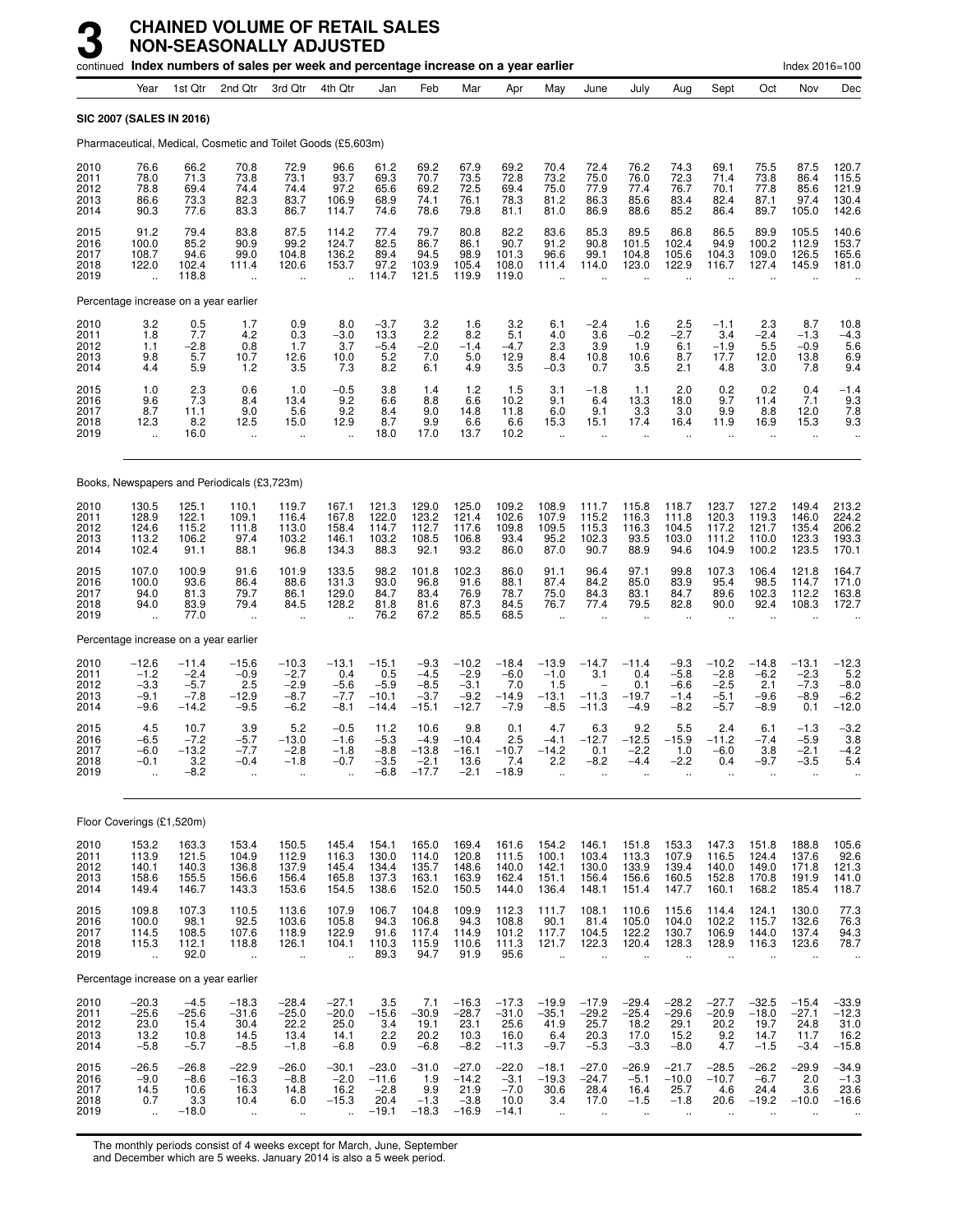|                                      |                                                                |                                            | continued Index numbers of sales per week and percentage increase on a year earlier |                                                       |                                                          |                                           |                                            |                                           |                                            |                                                        |                                                           |                                                         |                                                       |                                                          |                                        | Index 2016=100                                       |                                           |
|--------------------------------------|----------------------------------------------------------------|--------------------------------------------|-------------------------------------------------------------------------------------|-------------------------------------------------------|----------------------------------------------------------|-------------------------------------------|--------------------------------------------|-------------------------------------------|--------------------------------------------|--------------------------------------------------------|-----------------------------------------------------------|---------------------------------------------------------|-------------------------------------------------------|----------------------------------------------------------|----------------------------------------|------------------------------------------------------|-------------------------------------------|
|                                      | Year                                                           | 1st Qtr                                    | 2nd Qtr                                                                             | 3rd Qtr                                               | 4th Qtr                                                  | Jan                                       | Feb                                        | Mar                                       | Apr                                        | May                                                    | June                                                      | July                                                    | Aug                                                   | Sept                                                     | Oct                                    | Nov                                                  | Dec                                       |
|                                      | <b>SIC 2007 (SALES IN 2016)</b>                                |                                            |                                                                                     |                                                       |                                                          |                                           |                                            |                                           |                                            |                                                        |                                                           |                                                         |                                                       |                                                          |                                        |                                                      |                                           |
|                                      |                                                                |                                            | Computers and Telecommunications Equipment (£5,675m)                                |                                                       |                                                          |                                           |                                            |                                           |                                            |                                                        |                                                           |                                                         |                                                       |                                                          |                                        |                                                      |                                           |
| 2010<br>2011<br>2012<br>2013<br>2014 | 48.5<br>51.4<br>51.2<br>58.9<br>69.6                           | 37.9<br>48.4<br>43.5<br>48.2<br>56.9       | 39.9<br>43.0<br>41.2<br>46.5<br>55.6                                                | 47.4<br>43.4<br>48.4<br>53.6<br>66.8                  | 68.7<br>71.0<br>71.7<br>87.4<br>100.1                    | 35.8<br>52.2<br>50.0<br>51.9<br>60.3      | 38.2<br>49.3<br>41.1<br>47.3<br>57.6       | 39.5<br>44.6<br>40.2<br>46.0<br>52.8      | 38.9<br>41.8<br>45.4<br>50.9<br>60.3       | 39.8<br>43.7<br>39.3<br>46.5<br>54.7                   | 40.8<br>43.4<br>39.3<br>42.9<br>52.7                      | 45.9<br>42.6<br>48.7<br>51.2<br>60.4                    | 48.5<br>41.3<br>42.3<br>47.2<br>55.7                  | 47.8<br>45.8<br>53.0<br>60.6<br>80.9                     | 49.8<br>52.9<br>55.8<br>65.1<br>88.9   | 66.5<br>70.0<br>69.7<br>84.2<br>98.9                 | 85.5<br>86.3<br>107.7<br>110.0            |
| 2015<br>2016<br>2017<br>2018<br>2019 | 84.6<br>100.0<br>90.0<br>89.1<br>ä,                            | 65.0<br>80.6<br>71.9<br>77.2<br>75.0       | 63.6<br>85.0<br>73.5<br>69.6<br>ä.                                                  | 85.4<br>92.3<br>83.9<br>80.5<br>$\ddot{\phantom{a}}$  | 124.3<br>142.1<br>130.9<br>129.2<br>$\ddot{\phantom{a}}$ | 73.5<br>84.9<br>77.1<br>86.3<br>84.7      | 65.0<br>79.4<br>69.1<br>73.9<br>77.1       | 58.3<br>78.2<br>70.0<br>72.7<br>65.5      | 68.5<br>97.6<br>85.0<br>75.1<br>105.3      | 63.0<br>80.1<br>67.4<br>67.6<br>$\ddot{\phantom{a}}$   | 60.3<br>78.7<br>69.1<br>66.9<br>$\ddotsc$                 | 79.2<br>87.2<br>86.2<br>73.6<br>÷.                      | 75.3<br>83.4<br>80.9<br>82.7<br>$\ddot{\phantom{a}}$  | 98.5<br>103.5<br>84.6<br>84.2                            | 107.6<br>136.5<br>109.5<br>120.6       | 125.4<br>132.5<br>135.0<br>123.6                     | 136.8<br>154.3<br>144.6<br>140.6          |
|                                      | Percentage increase on a year earlier                          |                                            |                                                                                     |                                                       |                                                          |                                           |                                            |                                           |                                            |                                                        |                                                           |                                                         |                                                       |                                                          |                                        |                                                      |                                           |
| 2010<br>2011<br>2012<br>2013<br>2014 | $^{-0.4}_{6.1}$<br>$-0.5$<br>15.1<br>18.2                      | $-18.9$<br>27.5<br>$-10.1$<br>10.9<br>17.9 | $-8.7$<br>7.7<br>$-4.2$<br>12.9<br>19.8                                             | $1.2 - 8.5$<br>11.4<br>10.7<br>24.8                   | 19.7<br>3.4<br>1.0<br>21.9<br>14.6                       | $-25.7$<br>45.9<br>$-4.3$<br>3.9<br>16.2  | $-12.7$<br>29.1<br>$-16.7$<br>15.2<br>21.9 | $-17.8$<br>12.8<br>$-9.7$<br>14.4<br>14.7 | $^{-14.6}_{7.3}$<br>8.6<br>12.2<br>18.4    | $-6.4$<br>9.8<br>$-10.2$<br>18.5<br>17.5               | $-5.5$<br>6.4<br>$-9.4$<br>9.0<br>23.0                    | $-14.9$<br>$-7.3$<br>14.3<br>5.1<br>18.0                | 10.4<br>$-14.8$<br>2.4<br>11.7<br>17.9                | $^{9.9}_{-4.3}$<br>15.8<br>14.2<br>33.6                  | $^{4.3}_{6.2}$<br>5.6<br>16.6<br>36.5  | 12.4<br>5.3<br>$-0.4$<br>20.8<br>17.4                | $34.3$<br>$0.9$<br>$-0.4$<br>25.3<br>2.2  |
| 2015<br>2016<br>2017<br>2018<br>2019 | 21.5<br>18.2<br>$-9.9$<br>$-1.0$                               | 14.4<br>24.0<br>$-10.8$<br>7.4<br>$-2.9$   | 14.4<br>33.5<br>$-13.5$<br>$-5.2$<br>$\ddot{\phantom{a}}$                           | 27.8<br>8.0<br>$-9.0$<br>$-4.1$                       | 24.2<br>14.3<br>$-7.9$<br>$-1.3$<br>$\ddot{\phantom{a}}$ | 21.8<br>15.6<br>$-9.2$<br>11.9<br>$-1.8$  | 12.9<br>22.0<br>$-12.9$<br>6.8<br>4.4      | 10.4<br>34.2<br>$-10.6$<br>3.9<br>$-9.9$  | 13.6<br>42.6<br>$-12.9$<br>$-11.7$<br>40.3 | 15.2<br>27.2<br>$-15.8$<br>0.2<br>$\ddot{\phantom{a}}$ | 14.3<br>30.6<br>$-12.3$<br>$-3.1$<br>$\ddot{\phantom{a}}$ | 31.2<br>10.0<br>$-1.1$<br>$-14.6$                       | 35.2<br>10.8<br>$-3.0$<br>2.3<br>$\ddot{\phantom{a}}$ | 21.8<br>5.1<br>$-18.3$<br>$-0.5$<br>$\ddot{\phantom{a}}$ | 21.1<br>26.8<br>$-19.7$<br>10.1<br>ä.  | 26.8<br>5.7<br>1.9<br>$-8.5$<br>$\ddot{\phantom{a}}$ | 24.3<br>12.8<br>$-6.3$<br>$-2.7$          |
|                                      |                                                                |                                            | Other Retail Sale in Specialised Stores NEC (£34,098m)                              |                                                       |                                                          |                                           |                                            |                                           |                                            |                                                        |                                                           |                                                         |                                                       |                                                          |                                        |                                                      |                                           |
| 2010<br>2011<br>2012<br>2013<br>2014 | 85.7<br>84.5<br>83.8<br>85.2<br>94.2                           | 71.5<br>74.6<br>74.5<br>71.2<br>81.8       | 84.8<br>84.9<br>81.5<br>84.4<br>92.8                                                | 86.2<br>81.6<br>82.7<br>84.8<br>90.6                  | 100.2<br>96.8<br>96.5<br>100.2<br>112.8                  | 63.6<br>69.6<br>68.7<br>62.8<br>74.2      | 73.1<br>74.4<br>71.6<br>73.1<br>81.1       | 76.6<br>78.9<br>81.5<br>76.4<br>89.9      | 82.7<br>84.9<br>76.5<br>81.2<br>87.9       | 85.1<br>85.3<br>80.4<br>83.8<br>93.6                   | 86.3<br>84.5<br>86.4<br>87.5<br>96.1                      | 92.4<br>86.1<br>85.1<br>87.9<br>100.4                   | 86.8<br>81.7<br>85.8<br>82.0<br>89.1                  | 80.8<br>78.0<br>78.2<br>84.5<br>83.8                     | 88.0<br>85.6<br>83.0<br>85.4<br>92.6   | 96.9<br>89.8<br>92.8<br>93.9<br>102.9                | 112.6<br>111.5<br>110.2<br>117.1<br>136.8 |
| 2015<br>2016<br>2017<br>2018<br>2019 | $\begin{array}{c} 93.1 \\ 100.0 \end{array}$<br>102.0<br>104.0 | 83.8<br>84.7<br>87.0<br>88.8<br>97.6       | 95.5<br>100.4<br>102.9<br>102.8<br>$\ddot{\phantom{a}}$                             | 88.0<br>97.3<br>98.6<br>103.1<br>$\ddot{\phantom{a}}$ | 104.9<br>117.6<br>119.3<br>121.3                         | 75.4<br>77.6<br>81.6<br>83.7<br>85.1      | 85.0<br>82.6<br>90.5<br>89.9<br>99.8       | 89.6<br>92.0<br>88.5<br>92.1<br>105.8     | 95.2<br>98.6<br>102.4<br>103.7<br>108.1    | 96.9<br>100.8<br>102.8<br>105.0                        | 94.6<br>101.6<br>103.4<br>100.4                           | 95.0<br>106.2<br>104.5<br>108.5                         | 88.2<br>96.4<br>104.8<br>105.4                        | 82.3<br>90.9<br>89.0<br>96.9                             | 90.7<br>100.2<br>99.5<br>101.1         | 97.5<br>108.8<br>111.6<br>119.8                      | 122.1<br>138.5<br>141.3<br>138.6          |
|                                      | Percentage increase on a year earlier                          |                                            |                                                                                     |                                                       |                                                          |                                           |                                            |                                           |                                            |                                                        |                                                           |                                                         |                                                       |                                                          |                                        |                                                      |                                           |
| 2010<br>2011<br>2012<br>2013<br>2014 | $4.6 - 1.4$<br>$-0.8$<br>1.6<br>10.7                           | 1.1<br>4.4<br>$-0.1$<br>$-4.5$<br>14.8     | 3.4<br>0.1<br>$-4.0$<br>3.6<br>9.9                                                  | 8.5<br>$-5.3$<br>1.3<br>2.5<br>6.8                    | 5.0<br>$-3.4$<br>$-0.4$<br>3.9<br>12.5                   | $-8.7$<br>9.4<br>$-1.2$<br>$-8.5$<br>18.1 | 5.0<br>1.8<br>$-3.7$<br>2.1<br>10.9        | 5.6<br>3.0<br>3.4<br>$-6.3$<br>17.7       | 5.2<br>2.7<br>$-9.9$<br>6.1<br>8.3         | 4.4<br>0.2<br>$-5.8$<br>4.2<br>11.7                    | 1.4<br>$-2.1$<br>2.2<br>1.3<br>9.8                        | 11.3<br>$-6.8$<br>$-1.1$<br>3.3<br>14.2                 | 8.2<br>$-5.9$<br>5.0<br>$-4.5$<br>8.8                 | 6.3<br>$-3.4$<br>0.3<br>8.0<br>$-0.8$                    | 12.1<br>$-2.7$<br>$-3.1$<br>2.9<br>8.5 | 6.1<br>$-7.3$<br>3.3<br>1.2<br>9.6                   | 0.4<br>$-1.1$<br>$-1.2$<br>6.3<br>16.8    |
| 2015<br>2016<br>2017<br>2018<br>2019 | $-1.3$<br>7.5<br>2.0<br>2.0                                    | 2.5<br>1.0<br>2.7<br>2.1<br>9.8            | 2.9<br>$\frac{5.2}{2.5}$<br>$-0.1$<br>$\ddot{\phantom{a}}$                          | $-2.8$<br>10.6<br>1.4<br>4.5<br>$\ddot{\phantom{1}}$  | $-7.0$<br>12.1<br>1.5<br>1.7<br>$\ddotsc$                | 1.6<br>2.9<br>5.1<br>2.6<br>1.6           | 4.8<br>$-2.7$<br>9.5<br>$-0.7$<br>11.0     | $-0.3$<br>2.6<br>$-3.7$<br>4.1<br>14.8    | 8.3<br>$\frac{3.5}{3.9}$<br>1.2<br>4.3     | 3.5<br>4.0<br>2.0<br>2.1<br>$\ddot{\phantom{a}}$       | $-1.6$<br>7.5<br>1.7<br>$-2.8$<br>ä.                      | $-5.4$<br>11.9<br>$-1.6$<br>3.8<br>$\ddot{\phantom{a}}$ | $-1.1$<br>9.4<br>8.7<br>0.6<br>ä.                     | $-1.8$<br>10.5<br>$-2.1$<br>8.9<br>$\ddotsc$             | $-2.1$<br>10.5<br>$-0.7$<br>1.6<br>ä.  | $-5.2$<br>11.5<br>2.6<br>7.4<br>$\ddot{\phantom{a}}$ | $-10.7$<br>13.4<br>2.1<br>$-1.9$          |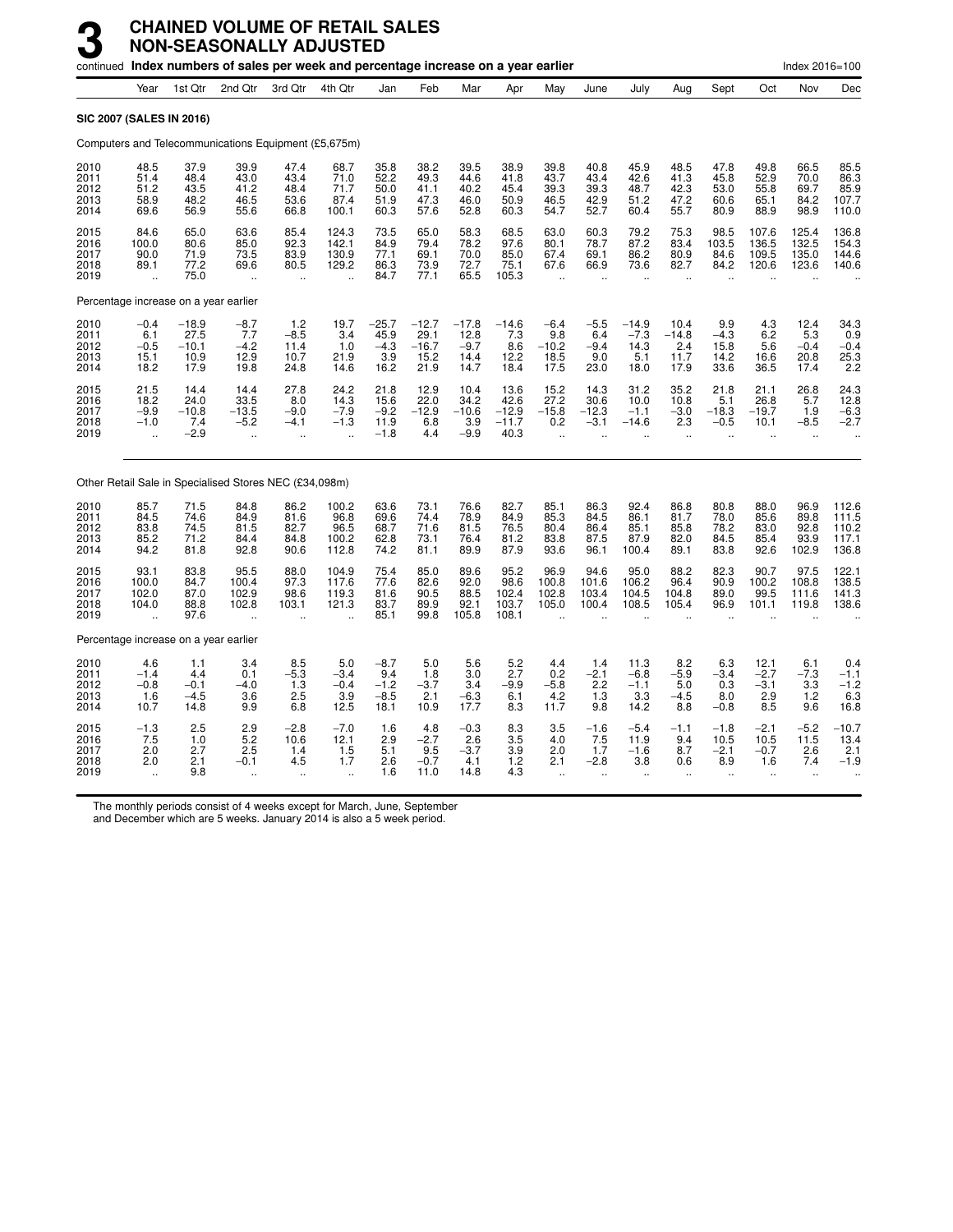|                                      |                                                         |                                                                   | continued Index numbers of sales per week and percentage increase on a year earlier |                                                        |                                                              |                                          |                                             |                                         |                                         |                                             |                                             |                                                     |                                                  |                                                                   |                                                                  | Index 2016=100                                      |                                              |
|--------------------------------------|---------------------------------------------------------|-------------------------------------------------------------------|-------------------------------------------------------------------------------------|--------------------------------------------------------|--------------------------------------------------------------|------------------------------------------|---------------------------------------------|-----------------------------------------|-----------------------------------------|---------------------------------------------|---------------------------------------------|-----------------------------------------------------|--------------------------------------------------|-------------------------------------------------------------------|------------------------------------------------------------------|-----------------------------------------------------|----------------------------------------------|
|                                      | Year                                                    | 1st Qtr                                                           | 2nd Qtr                                                                             | 3rd Qtr                                                | 4th Qtr                                                      | Jan                                      | Feb                                         | Mar                                     | Apr                                     | May                                         | June                                        | July                                                | Aug                                              | Sept                                                              | Oct                                                              | Nov                                                 | Dec                                          |
|                                      |                                                         | <b>SIC 2007 (SALES IN 2016)</b>                                   |                                                                                     |                                                        |                                                              |                                          |                                             |                                         |                                         |                                             |                                             |                                                     |                                                  |                                                                   |                                                                  |                                                     |                                              |
|                                      |                                                         |                                                                   | Non-store Retail, All Businesses (£33,202m)                                         |                                                        |                                                              |                                          |                                             |                                         |                                         |                                             |                                             |                                                     |                                                  |                                                                   |                                                                  |                                                     |                                              |
| 2010<br>2011<br>2012<br>2013<br>2014 | 48.0<br>53.9<br>58.7<br>68.3<br>76.1                    | 43.7<br>48.9<br>53.0<br>61.2<br>68.1                              | 42.9<br>48.8<br>53.4<br>62.6<br>72.2                                                | 45.9<br>50.4<br>54.0<br>64.4<br>69.3                   | 59.4<br>67.5<br>74.5<br>84.8<br>95.5                         | 42.0<br>48.4<br>52.1<br>58.6<br>63.1     | 44.3<br>49.6<br>52.7<br>61.8<br>72.3        | 44.7<br>48.6<br>54.0<br>62.8<br>69.8    | 43.6<br>47.2<br>52.6<br>60.5<br>71.1    | 43.1<br>48.8<br>54.4<br>62.5<br>72.9        | 42.1<br>50.1<br>53.3<br>64.4<br>72.5        | 45.7<br>50.1<br>56.3<br>65.2<br>70.6                | 45.9<br>50.1<br>51.0<br>64.9<br>66.1             | 46.1<br>51.0<br>54.6<br>63.4<br>70.9                              | 52.2<br>56.5<br>61.6<br>70.0<br>77.9                             | 62.2<br>72.3<br>76.4<br>87.5<br>102.3               | 62.9<br>72.4<br>83.4<br>94.5<br>104.3        |
| 2015<br>2016<br>2017<br>2018<br>2019 | 84.9<br>100.0<br>114.7<br>126.1<br>ä,                   | 77.4<br>83.3<br>99.9<br>108.4<br>127.2                            | 79.4<br>90.5<br>104.7<br>115.9                                                      | 79.3<br>93.0<br>108.4<br>120.9<br>ä,                   | 103.6<br>133.3<br>145.8<br>159.2<br>$\ddot{\phantom{a}}$     | 76.7<br>84.1<br>99.3<br>105.5<br>119.6   | 76.3<br>82.4<br>98.8<br>108.9<br>124.8      | 78.9<br>83.4<br>101.3<br>110.4<br>135.1 | 79.3<br>89.2<br>105.1<br>112.3<br>135.8 | 76.5<br>91.9<br>102.5<br>118.2<br>$\sim$    | 81.9<br>90.5<br>106.2<br>117.1              | 82.4<br>90.5<br>104.0<br>121.5                      | 74.1<br>89.3<br>103.8<br>117.7                   | 81.0<br>97.9<br>115.5<br>122.9                                    | 87.9<br>110.8<br>122.4<br>133.0                                  | 116.1<br>149.2<br>164.1<br>179.8                    | 106.2<br>138.5<br>149.9<br>163.8             |
|                                      |                                                         | Percentage increase on a year earlier                             |                                                                                     |                                                        |                                                              |                                          |                                             |                                         |                                         |                                             |                                             |                                                     |                                                  |                                                                   |                                                                  |                                                     |                                              |
| 2010<br>2011<br>2012<br>2013<br>2014 | $8.4$<br>12.3<br>9.0<br>16.2<br>11.5                    | $10.5$<br>11.7<br>8.5<br>15.4<br>11.2                             | 8.0<br>13.8<br>9.4<br>17.3<br>15.2                                                  | 7.6<br>9.9<br>7.1<br>$^{19.3}_{7.7}$                   | $7.9$<br>13.7<br>10.5<br>13.8<br>12.6                        | $5.2$<br>15.4<br>7.5<br>12.6<br>7.6      | 15.8<br>12.0<br>6.2<br>17.3<br>16.9         | 10.6<br>8.7<br>11.2<br>16.2<br>11.1     | $8.5$<br>$8.2$<br>11.4<br>15.1<br>17.4  | $\frac{9.5}{13.1}$<br>11.5<br>14.8<br>16.7  | $6.3$<br>19.1<br>6.3<br>21.0<br>12.5        | $\frac{9.3}{9.7}$<br>12.4<br>15.7<br>8.4            | $\frac{9.9}{9.2}$<br>1.9<br>27.3<br>1.8          | $\begin{array}{c} 4.5 \\ 10.6 \end{array}$<br>6.9<br>16.2<br>11.9 | $\begin{array}{c} 7.3 \\ 8.3 \end{array}$<br>9.0<br>13.7<br>11.3 | 2.7<br>16.2<br>5.7<br>14.6<br>16.9                  | 12.8<br>15.2<br>15.2<br>$13.2$<br>$10.3$     |
| 2015<br>2016<br>2017<br>2018<br>2019 | $11.6$<br>17.7<br>14.7<br>9.9<br>ă,                     | $^{13.7}_{7.6}$<br>20.0<br>8.5<br>17.3                            | 10.1<br>13.9<br>15.7<br>10.7                                                        | 14.3<br>17.3<br>16.5<br>11.5                           | $\frac{8.5}{28.6}$<br>9.4<br>9.2<br>÷.                       | 21.7<br>9.5<br>18.2<br>6.2<br>13.4       | $\frac{5.6}{7.9}$<br>20.0<br>$10.2$<br>14.7 | $13.0$<br>5.7<br>21.5<br>9.0<br>22.3    | 11.6<br>12.5<br>17.8<br>6.9<br>20.9     | $\frac{5.0}{20.0}$<br>11.5<br>15.3          | 13.0<br>10.5<br>17.4<br>10.2                | 16.6<br>9.9<br>14.9<br>16.8                         | 12.1<br>20.5<br>16.3<br>13.4                     | 14.2<br>20.9<br>17.9<br>6.4                                       | 12.9<br>26.0<br>10.5<br>8.6                                      | 13.5<br>28.5<br>10.0<br>9.6                         | $\frac{1.8}{30.4}$<br>8.2<br>9.3             |
|                                      |                                                         |                                                                   | Non-store Retail, Large Businesses (£21,258m)                                       |                                                        |                                                              |                                          |                                             |                                         |                                         |                                             |                                             |                                                     |                                                  |                                                                   |                                                                  |                                                     |                                              |
| 2010<br>2011<br>2012<br>2013<br>2014 | 44.2<br>49.6<br>56.4<br>65.2<br>71.5                    | 40.2<br>45.0<br>48.7<br>56.8<br>65.1                              | 38.1<br>43.8<br>49.0<br>57.8<br>63.9                                                | 40.7<br>44.6<br>50.8<br>62.3<br>64.4                   | 57.8<br>64.8<br>77.2<br>84.0<br>93.2                         | 40.2<br>45.2<br>48.5<br>55.4<br>63.8     | 40.0<br>45.9<br>49.2<br>57.7<br>66.8        | 40.3<br>44.2<br>48.3<br>57.1<br>65.0    | 38.2<br>43.1<br>48.4<br>56.0<br>63.3    | 38.4<br>43.7<br>48.7<br>57.3<br>63.4        | 37.7<br>44.6<br>49.7<br>59.6<br>64.7        | 39.8<br>43.9<br>52.4<br>62.8<br>64.2                | $40.3$<br>$43.7$<br>47.2<br>61.7<br>61.6         | 41.7<br>45.9<br>52.4<br>62.3<br>66.9                              | 48.9<br>51.1<br>60.4<br>67.6<br>73.0                             | 61.2<br>68.1<br>79.2<br>86.3<br>100.0               | 62.3<br>73.1<br>89.0<br>95.4<br>104.0        |
| 2015<br>2016<br>2017<br>2018<br>2019 | 85.3<br>100.0<br>110.9<br>117.8                         | 75.8<br>86.3<br>96.9<br>100.4<br>119.9                            | 79.1<br>92.3<br>100.8<br>109.2<br>Ω.                                                | 78.3<br>93.1<br>102.4<br>112.0                         | 107.8<br>128.3<br>143.4<br>149.6                             | 76.5<br>89.0<br>96.4<br>97.9<br>117.6    | 76.9<br>84.9<br>95.3<br>99.3<br>114.8       | 74.3<br>85.2<br>98.5<br>103.3<br>125.6  | 78.9<br>91.5<br>99.3<br>105.4<br>129.5  | 76.7<br>94.0<br>98.6<br>111.2               | 81.1<br>91.6<br>103.9<br>110.7              | 80.1<br>94.5<br>103.2<br>113.8                      | 73.9<br>91.8<br>98.7<br>108.7                    | 80.4<br>93.0<br>104.8<br>113.3                                    | 88.1<br>105.1<br>114.7<br>122.9                                  | 119.0<br>139.5<br>162.0<br>169.8                    | 114.7<br>137.9<br>151.4<br>154.7             |
|                                      |                                                         | Percentage increase on a year earlier                             |                                                                                     |                                                        |                                                              |                                          |                                             |                                         |                                         |                                             |                                             |                                                     |                                                  |                                                                   |                                                                  |                                                     |                                              |
| 2010<br>2011<br>2012<br>2013<br>2014 | 4.7<br>12.2<br>13.8<br>15.6<br>9.7                      | 2.2<br>12.1<br>8.0<br>16.7<br>14.7                                | 1.3<br>15.2<br>11.7<br>18.0<br>10.4                                                 | 6.2<br>9.6<br>13.9<br>22.5<br>3.5                      | 7.9<br>12.1<br>19.0<br>8.9<br>10.9                           | $1.2$<br>$^{12.5}_{7.5}$<br>14.1<br>15.3 | 4.7<br>$^{14.6}_{7.3}$<br>17.2<br>15.7      | 1.0<br>9.9<br>9.1<br>18.3<br>13.8       | $-0.6$<br>12.9<br>12.3<br>15.7<br>13.0  | 3.1<br>13.6<br>11.5<br>17.8<br>10.6         | 1.6<br>18.3<br>11.4<br>20.1<br>8.4          | 5.5<br>10.3<br>19.5<br>19.8<br>2.2                  | 7.2<br>$\frac{8.5}{7.9}$<br>30.6<br>$-0.1$       | 5.9<br>9.9<br>14.3<br>18.9<br>7.3                                 | 5.7<br>4.5<br>18.1<br>11.9<br>8.0                                | 4.6<br>11.4<br>16.2<br>9.0<br>15.9                  | 12.0<br>17.5<br>21.6<br>7.3<br>8.9           |
| 2015<br>2016<br>2017<br>2018<br>2019 | 19.2<br>17.3<br>10.9<br>6.2                             | 16.5<br>13.9<br>12.2<br>3.7<br>19.4                               | 23.8<br>16.8<br>9.2<br>8.4<br>Ω.                                                    | 21.6<br>18.9<br>10.0<br>9.3<br>$\ddotsc$               | 15.7<br>19.0<br>11.8<br>4.3                                  | 19.9<br>16.3<br>8.3<br>1.5<br>20.2       | 15.2<br>10.4<br>12.2<br>4.2<br>15.6         | 14.4<br>14.7<br>15.6<br>4.9<br>21.6     | 24.7<br>15.9<br>8.5<br>6.2<br>22.8      | 21.0<br>22.6<br>4.9<br>12.8                 | 25.3<br>13.1<br>13.3<br>6.6                 | 24.9<br>17.9<br>9.2<br>10.3<br>$\ddot{\phantom{a}}$ | 19.9<br>24.3<br>7.5<br>10.1                      | 20.2<br>15.6<br>12.7<br>8.1                                       | 20.7<br>19.3<br>9.1<br>7.2<br>ä.                                 | 19.0<br>17.2<br>16.1<br>4.8<br>$\ddot{\phantom{a}}$ | 10.3<br>20.3<br>9.8<br>2.1                   |
|                                      |                                                         |                                                                   | Non-store Retail, Small Businesses (£11,550)                                        |                                                        |                                                              |                                          |                                             |                                         |                                         |                                             |                                             |                                                     |                                                  |                                                                   |                                                                  |                                                     |                                              |
| 2010<br>2011<br>2012<br>2013<br>2014 | 55.1<br>62.0<br>63.1<br>73.9<br>84.7                    | 50.4<br>56.0<br>61.2<br>69.5<br>73.7                              | 51.9<br>58.1<br>61.7<br>71.6<br>87.6                                                | 55.7<br>61.4<br>60.0<br>68.4<br>78.5                   | 62.1<br>72.4<br>69.6<br>86.2<br>99.8                         | 45.3<br>54.5<br>58.6<br>64.7<br>61.7     | 52.2<br>56.5<br>59.2<br>69.4<br>82.5        | 53.1<br>56.7<br>64.8<br>73.4<br>78.7    | 53.9<br>54.8<br>60.4<br>68.9<br>85.5    | 52.0<br>58.4<br>65.1<br>72.0<br>90.6        | 50.3<br>$60.5$<br>$60.0$<br>73.4<br>87.0    | 56.9<br>61.8<br>63.6<br>69.6<br>82.6                | 56.3<br>62.0<br>58.1<br>71.0<br>74.5             | 54.4<br>60.7<br>58.5<br>65.3<br>78.4                              | 58.2<br>66.6<br>63.7<br>74.5<br>87.0                             | 63.9<br>80.0<br>71.2<br>89.8<br>106.5               | 63.9<br>70.9<br>73.1<br>92.7<br>104.8        |
| 2015<br>2016<br>2017<br>2018<br>2019 | 84.4<br>100.0<br>121.9<br>141.7<br>$\ddot{\phantom{1}}$ | 80.5<br>77.6<br>105.7<br>123.4<br>140.8                           | 80.1<br>87.1<br>112.0<br>128.5<br>à.                                                | 81.1<br>92.8<br>119.4<br>137.4<br>$\ddot{\phantom{1}}$ | 95.8<br>142.5<br>150.3<br>177.3<br>$\ddot{\phantom{a}}$      | 77.2<br>74.8<br>104.9<br>119.7<br>123.1  | 75.2<br>77.6<br>105.4<br>126.8<br>143.5     | 87.3<br>79.9<br>106.6<br>123.8<br>152.8 | 79.9<br>85.0<br>116.0<br>125.2<br>147.5 | 76.2<br>87.9<br>109.7<br>131.2<br>$\ddotsc$ | 83.4<br>88.2<br>110.6<br>128.9              | 86.5<br>$83.1$<br>105.5<br>136.0                    | 74.5<br>84.4<br>113.4<br>134.7                   | 82.0<br>107.1<br>135.4<br>140.8                                   | 87.6<br>121.4<br>136.9<br>151.8                                  | 110.7<br>167.4<br>167.9<br>198.4                    | 90.4<br>139.4<br>146.9<br>180.9              |
|                                      |                                                         | Percentage increase on a year earlier                             |                                                                                     |                                                        |                                                              |                                          |                                             |                                         |                                         |                                             |                                             |                                                     |                                                  |                                                                   |                                                                  |                                                     |                                              |
| 2010<br>2011<br>2012<br>2013<br>2014 | 14.7<br>12.6<br>$1.8$<br>17.1<br>14.6                   | 26.3<br>11.0<br>$\begin{array}{c} 9.3 \\ 13.6 \end{array}$<br>6.1 | 18.9<br>11.9<br>6.1<br>16.1<br>22.4                                                 | 9.6<br>10.2<br>$-2.4$<br>14.1<br>14.8                  | 8.1<br>16.6<br>$\frac{-3.8}{23.8}$<br>15.8                   | 13.0<br>20.4<br>$7.6$<br>10.3<br>$-4.7$  | 37.2<br>8.3<br>4.6<br>17.3<br>18.9          | 28.6<br>6.8<br>14.3<br>13.2<br>7.2      | 24.1<br>1.7<br>10.1<br>14.1<br>24.1     | 20.2<br>12.3<br>$11.5$<br>$10.7$<br>25.8    | 13.9<br>20.2<br>$\frac{-0.9}{22.3}$<br>18.6 | 14.8<br>8.8<br>2.9<br>9.4<br>18.7                   | 13.9<br>10.1<br>$-6.3$<br>22.2<br>5.0            | 2.5<br>11.6<br>$-3.5$<br>11.7<br>20.0                             | 10.1<br>14.5<br>$-4.3$<br>16.9<br>16.8                           | $-0.6$<br>25.3<br>$-11.1$<br>26.2<br>18.6           | $14.5$<br>11.1<br>$\frac{3.0}{26.9}$<br>13.0 |
| 2015<br>2016<br>2017<br>2018<br>2019 | $-0.4$<br>18.5<br>21.9<br>16.3                          | 9.2<br>$-3.6$<br>36.2<br>16.7<br>14.1                             | $-8.6$<br>8.7<br>28.6<br>14.7                                                       | 3.3<br>14.4<br>28.8<br>15.1                            | $-4.1$<br>48.8<br>$\begin{array}{c} 5.5 \\ 18.0 \end{array}$ | 25.2<br>$-3.1$<br>40.2<br>14.1<br>2.9    | $-8.8$<br>3.2<br>35.9<br>20.2<br>13.2       | 10.9<br>$-8.5$<br>33.5<br>16.1<br>23.5  | $-6.6$<br>6.4<br>36.4<br>7.9<br>17.8    | $-15.8$<br>15.3<br>24.9<br>19.6             | $-4.1$<br>5.7<br>25.4<br>16.5               | 4.8<br>$-3.9$<br>27.0<br>28.8                       | $\overline{\phantom{a}}$<br>13.4<br>34.3<br>18.8 | 4.6<br>30.6<br>26.4<br>4.0                                        | 0.7<br>38.6<br>12.7<br>10.9                                      | 3.9<br>51.3<br>0.3<br>18.2                          | $-13.8$<br>54.3<br>5.4<br>23.1               |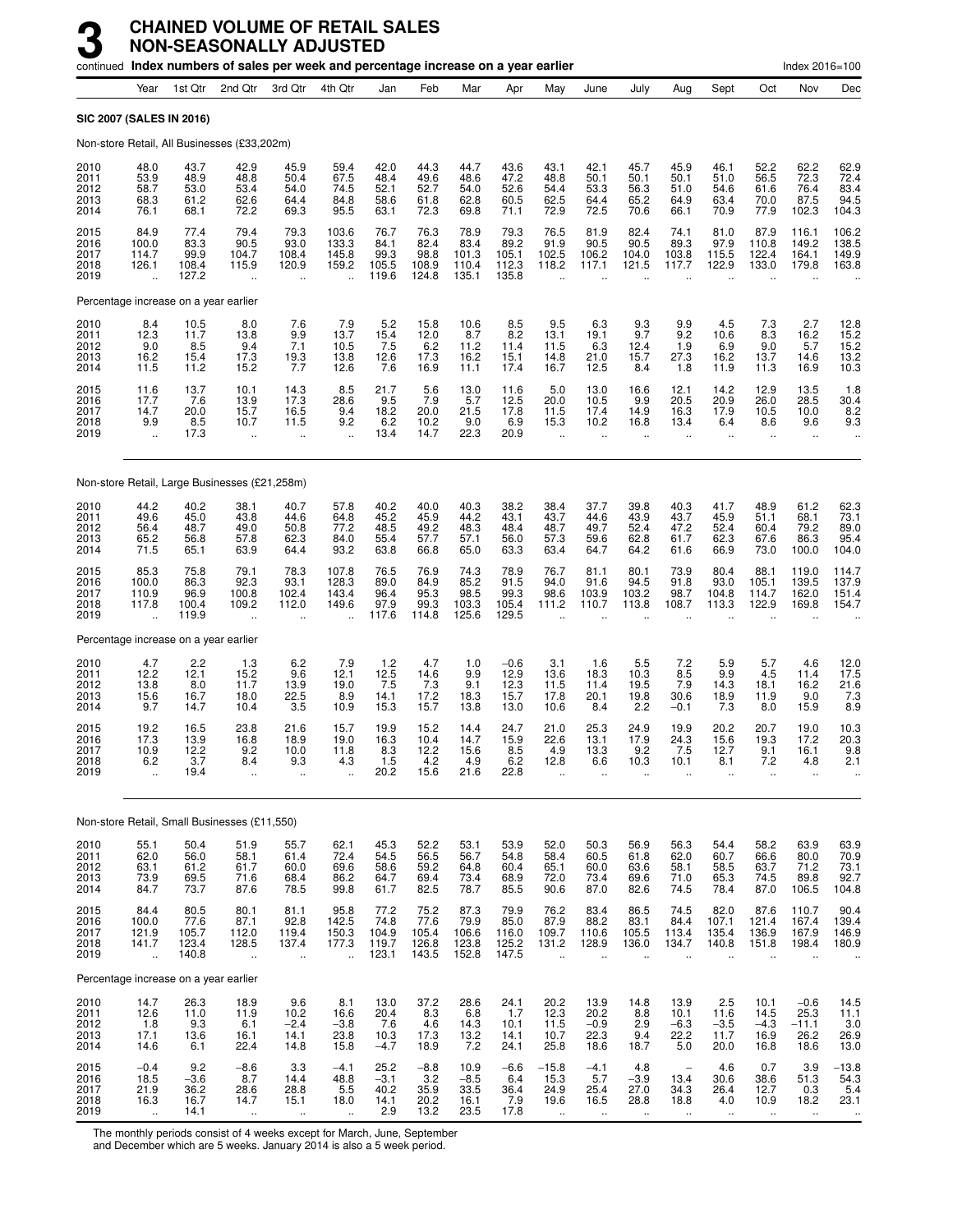|                                      |                                                         |                                            | continued Index numbers of sales per week and percentage increase on a year earlier |                                                      |                                               |                                            |                                           |                                             |                                              |                                                     |                                           |                                             |                                                 |                                                         |                                                     | Index 2016=100                                      |                                                |
|--------------------------------------|---------------------------------------------------------|--------------------------------------------|-------------------------------------------------------------------------------------|------------------------------------------------------|-----------------------------------------------|--------------------------------------------|-------------------------------------------|---------------------------------------------|----------------------------------------------|-----------------------------------------------------|-------------------------------------------|---------------------------------------------|-------------------------------------------------|---------------------------------------------------------|-----------------------------------------------------|-----------------------------------------------------|------------------------------------------------|
|                                      | Year                                                    | 1st Qtr                                    | 2nd Qtr                                                                             | 3rd Qtr                                              | 4th Qtr                                       | Jan                                        | Feb                                       | Mar                                         | Apr                                          | May                                                 | June                                      | July                                        | Aug                                             | Sept                                                    | Oct                                                 | Nov                                                 | Dec                                            |
|                                      | <b>SIC 2007 (SALES IN 2016)</b>                         |                                            |                                                                                     |                                                      |                                               |                                            |                                           |                                             |                                              |                                                     |                                           |                                             |                                                 |                                                         |                                                     |                                                     |                                                |
| Mail Order (£30,738m)                |                                                         |                                            |                                                                                     |                                                      |                                               |                                            |                                           |                                             |                                              |                                                     |                                           |                                             |                                                 |                                                         |                                                     |                                                     |                                                |
| 2010<br>2011<br>2012<br>2013<br>2014 | 42.2<br>48.8<br>54.9<br>64.2<br>74.1                    | 38.4<br>43.6<br>49.3<br>57.9<br>65.7       | 36.6<br>42.9<br>48.9<br>57.6<br>69.2                                                | 39.7<br>45.7<br>50.1<br>59.5<br>67.2                 | 53.9<br>63.0<br>71.1<br>81.6<br>94.9          | 37.5<br>44.4<br>49.5<br>56.7<br>61.5       | 38.8<br>43.4<br>48.1<br>57.5<br>68.1      | 38.9<br>43.2<br>50.2<br>59.0<br>68.1        | 37.6<br>41.6<br>48.8<br>56.9<br>68.7         | 36.7<br>42.9<br>49.2<br>57.5<br>70.3                | 35.8<br>43.8<br>48.8<br>58.3<br>68.6      | 38.4<br>44.8<br>52.0<br>59.0<br>67.2        | 39.7<br>45.5<br>47.0<br>60.2<br>64.8            | 40.6<br>46.6<br>51.1<br>59.3<br>69.2                    | 46.4<br>50.7<br>56.5<br>66.4<br>75.9                | 55.9<br>68.0<br>72.4<br>83.9<br>101.8               | 58.3<br>68.9<br>81.7<br>92.1<br>104.6          |
| 2015<br>2016<br>2017<br>2018<br>2019 | 84.4<br>100.0<br>116.9<br>129.1<br>$\ddotsc$            | 76.7<br>82.8<br>101.2<br>109.9<br>131.0    | 78.2<br>89.1<br>106.1<br>118.4<br>.,                                                | 78.7<br>93.0<br>110.2<br>123.8                       | 104.1<br>135.1<br>149.9<br>164.1              | 77.6<br>85.0<br>101.3<br>108.0<br>125.7    | 73.9<br>80.3<br>100.2<br>110.2<br>127.3   | 78.2<br>82.9<br>102.0<br>111.3<br>138.2     | 78.5<br>88.0<br>106.4<br>114.6<br>138.3      | 75.7<br>91.0<br>103.8<br>121.0                      | 79.8<br>88.6<br>107.8<br>119.5            | 80.7<br>89.4<br>105.3<br>124.0              | 74.0<br>89.8<br>105.2<br>120.8                  | 80.7<br>98.4<br>118.2<br>126.1                          | 86.9<br>111.1<br>124.3<br>135.2                     | 117.0<br>151.5<br>169.3<br>186.1                    | 107.5<br>141.2<br>154.8<br>169.5               |
|                                      |                                                         | Percentage increase on a year earlier      |                                                                                     |                                                      |                                               |                                            |                                           |                                             |                                              |                                                     |                                           |                                             |                                                 |                                                         |                                                     |                                                     |                                                |
| 2010<br>2011<br>2012<br>2013<br>2014 | 11.5<br>15.8<br>12.4<br>17.0<br>15.5                    | 8.6<br>13.5<br>13.1<br>17.3<br>13.6        | 8.7<br>17.0<br>14.2<br>17.8<br>20.0                                                 | 13.9<br>15.3<br>9.5<br>18.8<br>13.0                  | 13.8<br>17.0<br>12.8<br>14.9<br>16.2          | 3.7<br>18.3<br>11.5<br>14.7<br>8.4         | 14.3<br>11.9<br>10.9<br>19.6<br>18.4      | 8.2<br>11.2<br>16.1<br>17.6<br>15.3         | 9.4<br>10.6<br>17.3<br>16.6<br>20.8          | 9.1<br>16.9<br>14.5<br>17.0<br>22.3                 | 7.8<br>22.3<br>11.5<br>19.4<br>17.7       | 11.6<br>16.6<br>16.0<br>13.6<br>13.8        | 17.1<br>14.6<br>3.3<br>28.1<br>7.8              | 13.3<br>14.7<br>9.5<br>16.2<br>16.6                     | 11.5<br>9.3<br>11.5<br>17.5<br>14.3                 | 8.4<br>21.6<br>6.5<br>15.9<br>21.3                  | 19.9<br>18.2<br>18.6<br>12.7<br>13.5           |
| 2015<br>2016<br>2017<br>2018<br>2019 | 13.9<br>18.5<br>16.9<br>10.4                            | 16.7<br>7.9<br>22.3<br>8.6<br>19.2         | 13.0<br>14.1<br>19.1<br>11.6<br>$\ddot{\phantom{a}}$                                | 17.0<br>18.2<br>18.6<br>12.3                         | 9.7<br>29.8<br>10.9<br>9.5                    | 26.2<br>9.5<br>19.1<br>6.7<br>16.4         | 8.5<br>8.7<br>24.8<br>10.0<br>15.6        | 15.0<br>6.0<br>23.0<br>9.1<br>24.2          | 14.2<br>12.1<br>20.9<br>7.8<br>20.7          | 7.7<br>20.2<br>14.1<br>16.5<br>$\ddot{\phantom{a}}$ | 16.3<br>10.9<br>21.7<br>10.8              | 20.2<br>10.7<br>17.7<br>17.8                | 14.2<br>21.2<br>17.2<br>14.8                    | 16.7<br>21.9<br>20.2<br>6.7                             | 14.5<br>27.9<br>11.9<br>8.8<br>$\ddot{\phantom{a}}$ | 14.9<br>29.6<br>11.7<br>9.9<br>$\ddot{\phantom{a}}$ | $\frac{2.8}{31.3}$<br>9.6<br>9.5               |
|                                      |                                                         | Other Non-store Retail (£2,464m)           |                                                                                     |                                                      |                                               |                                            |                                           |                                             |                                              |                                                     |                                           |                                             |                                                 |                                                         |                                                     |                                                     |                                                |
| 2010<br>2011<br>2012<br>2013<br>2014 | 118.8<br>115.0<br>105.1<br>117.0<br>100.6               | 108.3<br>111.8<br>96.8<br>101.0<br>96.3    | 119.8<br>121.0<br>106.9<br>121.8<br>107.8                                           | 122.5<br>107.1<br>100.8<br>122.8<br>94.8             | 124.7<br>120.1<br>115.7<br>122.3<br>103.8     | 95.9<br>96.5<br>82.6<br>81.1<br>81.7       | 111.4<br>125.1<br>107.5<br>112.6<br>122.1 | 115.9<br>113.4<br>99.7<br>107.7<br>90.3     | 117.8<br>115.1<br>97.6<br>103.3<br>98.9      | 122.1<br>119.6<br>117.1<br>121.4<br>103.9           | 119.6<br>126.9<br>106.2<br>137.0<br>118.1 | 135.9<br>114.0<br>108.1<br>138.1<br>111.8   | 121.2<br>104.8<br>99.0<br>121.5<br>81.5         | 112.8<br>103.3<br>96.4<br>111.6<br>92.0                 | 122.4<br>126.9<br>122.5<br>113.0<br>102.0           | 137.6<br>122.3<br>124.2<br>130.8<br>108.9           | 116.2<br>112.9<br>103.5<br>122.9<br>101.1      |
| 2015<br>2016<br>2017<br>2018<br>2019 | 91.6<br>100.0<br>87.6<br>89.1                           | 86.3<br>89.7<br>84.1<br>89.3<br>79.2       | 94.9<br>107.2<br>86.9<br>84.7<br>$\ddot{\phantom{a}}$                               | 86.9<br>93.0<br>84.8<br>83.8<br>$\ddot{\phantom{a}}$ | 98.3<br>110.1<br>94.7<br>98.5                 | 66.3<br>72.5<br>75.1<br>73.3<br>42.6       | 105.9<br>108.0<br>81.8<br>92.8<br>94.2    | 86.5<br>88.9<br>93.2<br>99.4<br>96.4        | 88.7<br>104.0<br>88.7<br>83.2<br>103.7       | 86.7<br>102.2<br>85.5<br>83.3                       | 106.3<br>113.7<br>86.6<br>87.0            | 101.9<br>103.8<br>88.2<br>90.7              | 74.8<br>83.0<br>86.2<br>78.9                    | 84.6<br>92.2<br>81.0<br>82.3                            | 100.7<br>106.6<br>98.9<br>104.5                     | 105.9<br>120.5<br>98.7<br>100.4                     | 90.4<br>104.5<br>88.2<br>92.0                  |
|                                      |                                                         | Percentage increase on a year earlier      |                                                                                     |                                                      |                                               |                                            |                                           |                                             |                                              |                                                     |                                           |                                             |                                                 |                                                         |                                                     |                                                     |                                                |
| 2010<br>2011<br>2012<br>2013<br>2014 | $-3.9$<br>$-3.2$<br>$-8.6$<br>11.3<br>$-14.0$           | 20.7<br>3.2<br>$-13.4$<br>4.3<br>$-4.6$    | 5.0<br>1.0<br>$-11.7$<br>14.0<br>$-11.5$                                            | $-13.3$<br>$-12.6$<br>$-5.9$<br>21.8<br>$-22.7$      | $-16.5$<br>$-3.7$<br>$-3.6$<br>5.7<br>$-15.1$ | 14.3<br>0.6<br>$-14.4$<br>$-1.8$<br>0.7    | 23.4<br>12.4<br>$-14.1$<br>4.8<br>8.4     | 23.1<br>$-2.2$<br>$-12.1$<br>8.0<br>$-16.1$ | 4.9<br>$-2.3$<br>$-15.2$<br>5.9<br>$-4.2$    | 11.3<br>$-2.1$<br>$-2.1$<br>3.7<br>$-14.4$          | 0.5<br>6.1<br>$-16.3$<br>29.1<br>$-13.8$  | 1.3<br>$-16.1$<br>$-5.2$<br>27.7<br>$-19.0$ | $-13.5$<br>$-13.5$<br>$-5.5$<br>22.6<br>$-32.9$ | $-23.8$<br>$-8.4$<br>$-6.8$<br>15.8<br>$-17.6$          | $-9.5$<br>3.7<br>$-3.4$<br>$-7.8$<br>$-9.7$         | $-19.8$<br>$-11.1$<br>1.5<br>5.3<br>$-16.7$         | $-18.7$<br>$-2.8$<br>$-8.3$<br>18.7<br>$-17.7$ |
| 2015<br>2016<br>2017<br>2018<br>2019 | $-9.0$<br>9.2<br>$-12.4$<br>1.6<br>$\ddot{\phantom{a}}$ | $-10.4$<br>4.0<br>$-6.3$<br>6.2<br>$-11.4$ | $-12.0$<br>13.0<br>$-18.9$<br>$-2.6$<br>ă.                                          | $-8.4$<br>7.0<br>$-8.8$<br>$-1.1$<br>$\mathbf{r}$    | $-5.3$<br>12.0<br>$-14.0$<br>4.0              | $-18.8$<br>9.3<br>3.6<br>$-2.3$<br>$-41.9$ | $-13.2$<br>2.0<br>$-24.2$<br>13.4<br>1.5  | $-4.3$<br>2.9<br>4.8<br>6.7<br>$-3.0$       | $-10.3$<br>17.2<br>$-14.7$<br>$-6.2$<br>24.7 | $-16.5$<br>17.9<br>$-16.4$<br>$-2.6$                | $-9.9$<br>6.9<br>$-23.8$<br>0.4           | $-8.9$<br>1.9<br>$-15.0$<br>2.8             | $-8.2$<br>11.0<br>3.8<br>$-8.4$                 | $-8.0$<br>9.0<br>$-12.2$<br>1.6<br>$\ddot{\phantom{a}}$ | $-1.4$<br>5.9<br>$-7.3$<br>5.8                      | $-2.7$<br>13.8<br>$-18.1$<br>1.8                    | $-10.6$<br>15.6<br>$-15.6$<br>4.3              |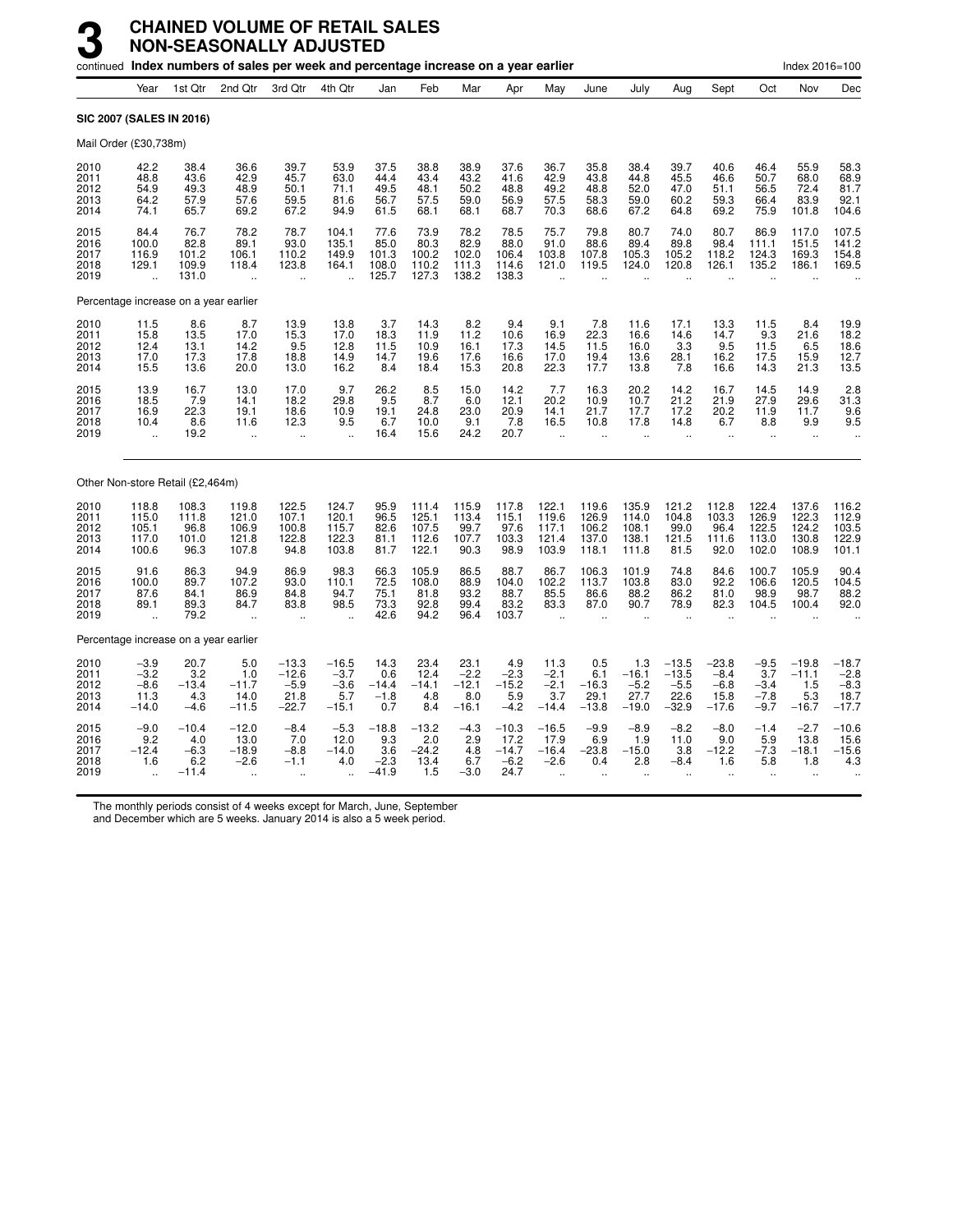|                                      |                                          |                                        | continued Index numbers of sales per week and percentage increase on a year earlier |                                             |                                          |                                           |                                           |                                        |                                                            |                                             |                                        |                                          |                                             |                                             |                                          | Index 2016=100                           |                                           |
|--------------------------------------|------------------------------------------|----------------------------------------|-------------------------------------------------------------------------------------|---------------------------------------------|------------------------------------------|-------------------------------------------|-------------------------------------------|----------------------------------------|------------------------------------------------------------|---------------------------------------------|----------------------------------------|------------------------------------------|---------------------------------------------|---------------------------------------------|------------------------------------------|------------------------------------------|-------------------------------------------|
|                                      | Year                                     | 1st Qtr                                | 2nd Qtr                                                                             | 3rd Qtr                                     | 4th Qtr                                  | Jan                                       | Feb                                       | Mar                                    | Apr                                                        | May                                         | June                                   | July                                     | Aug                                         | Sept                                        | Oct                                      | Nov                                      | Dec                                       |
| <b>SIC 2007 (SALES IN 2016)</b>      |                                          |                                        |                                                                                     |                                             |                                          |                                           |                                           |                                        |                                                            |                                             |                                        |                                          |                                             |                                             |                                          |                                          |                                           |
|                                      |                                          |                                        | Automotive Fuel, All Businesses (£36,849m)                                          |                                             |                                          |                                           |                                           |                                        |                                                            |                                             |                                        |                                          |                                             |                                             |                                          |                                          |                                           |
| 2010<br>2011<br>2012<br>2013<br>2014 | 87.3<br>91.1<br>89.0<br>86.8<br>87.5     | 84.0<br>88.3<br>92.1<br>84.6<br>85.4   | 89.4<br>91.9<br>87.2<br>88.4<br>88.5                                                | 89.3<br>91.4<br>90.1<br>89.2<br>88.3        | 86.4<br>92.8<br>86.4<br>84.8<br>88.2     | 78.1<br>84.4<br>87.2<br>78.7<br>77.8      | 85.3<br>89.4<br>90.3<br>86.1<br>85.0      | 87.7<br>90.6<br>97.5<br>88.1<br>93.2   | 89.1<br>92.0<br>84.8<br>87.1<br>87.1                       | 90.5<br>92.5<br>90.5<br>89.9<br>87.8        | 88.8<br>91.3<br>86.6<br>88.3<br>90.3   | 91.6<br>93.4<br>91.4<br>92.1<br>90.3     | 88.2<br>89.8<br>88.7<br>88.2<br>87.7        | 88.4<br>91.0<br>90.3<br>87.8<br>87.1        | 90.4<br>92.5<br>87.7<br>85.3<br>87.2     | 91.5<br>96.2<br>87.3<br>86.4<br>89.4     | 79.0<br>90.2<br>84.5<br>83.1<br>87.9      |
| 2015<br>2016<br>2017<br>2018<br>2019 | 94.0<br>100.0<br>99.9<br>101.3           | 90.7<br>97.8<br>94.9<br>97.2<br>105.0  | 93.4<br>100.9<br>101.9<br>103.3                                                     | 94.2<br>101.4<br>100.6<br>101.7             | 97.7<br>99.9<br>102.1<br>103.0           | 90.0<br>97.0<br>91.1<br>93.8<br>97.9      | 90.3<br>96.7<br>96.6<br>101.1<br>107.3    | 91.6<br>99.3<br>96.6<br>96.7<br>108.7  | 92.7<br>101.5<br>99.3<br>101.6<br>108.5                    | 92.7<br>102.8<br>105.8<br>105.3             | 94.6<br>98.7<br>100.9<br>103.0         | 93.4<br>102.7<br>101.6<br>103.4          | 92.4<br>101.1<br>100.1<br>101.3             | 96.4<br>100.6<br>100.2<br>100.6             | 97.1<br>102.3<br>103.1<br>101.2          | 100.4<br>102.1<br>104.6<br>106.4         | 96.0<br>96.3<br>99.3<br>101.7             |
|                                      |                                          | Percentage increase on a year earlier  |                                                                                     |                                             |                                          |                                           |                                           |                                        |                                                            |                                             |                                        |                                          |                                             |                                             |                                          |                                          |                                           |
| 2010<br>2011<br>2012<br>2013<br>2014 | $-9.7$<br>4.4<br>$-2.3$<br>$-2.5$<br>0.9 | $-13.4$<br>5.1<br>4.3<br>$-8.2$<br>0.9 | $-9.5$<br>2.8<br>$-5.0$<br>1.3<br>0.2                                               | $-8.7$<br>2.4<br>$-1.4$<br>$-1.0$<br>$-1.0$ | $-7.1$<br>7.4<br>$-6.9$<br>$-1.8$<br>4.0 | $-18.5$<br>8.0<br>3.4<br>$-9.8$<br>$-1.1$ | $-11.1$<br>4.7<br>1.0<br>$-4.6$<br>$-1.2$ | $-11.2$<br>3.3<br>7.6<br>$-9.6$<br>5.7 | $-7.5$<br>3.3<br>$-7.8$<br>2.7<br>$\overline{\phantom{0}}$ | $-7.4$<br>2.2<br>$-2.1$<br>$-0.7$<br>$-2.3$ | $-12.7$<br>2.8<br>$-5.1$<br>1.9<br>2.3 | $-7.1$<br>2.0<br>$-2.2$<br>0.7<br>$-1.9$ | $-9.5$<br>1.9<br>$-1.3$<br>$-0.6$<br>$-0.5$ | $-9.5$<br>3.0<br>$-0.9$<br>$-2.8$<br>$-0.7$ | $-9.6$<br>2.3<br>$-5.2$<br>$-2.8$<br>2.3 | $-2.7$<br>5.1<br>$-9.2$<br>$-1.1$<br>3.4 | $-8.6$<br>14.2<br>$-6.3$<br>$-1.6$<br>5.8 |
| 2015<br>2016<br>2017<br>2018<br>2019 | 7.4<br>6.4<br>$-0.1$<br>1.4<br>$\ddotsc$ | 6.2<br>7.9<br>$-2.9$<br>2.4<br>8.0     | 5.5<br>8.0<br>1.1<br>1.3                                                            | 6.7<br>7.6<br>$-0.8$<br>1.1                 | 10.8<br>2.3<br>2.2<br>0.9                | 15.7<br>7.8<br>$-6.0$<br>2.9<br>4.4       | 6.2<br>7.1<br>$-0.1$<br>4.7<br>6.1        | $-1.7$<br>8.5<br>$-2.7$<br>0.1<br>12.4 | 6.5<br>9.5<br>$-2.2$<br>2.3<br>6.8                         | 5.5<br>11.0<br>2.9<br>$-0.5$                | 4.8<br>4.4<br>2.2<br>2.1               | 3.4<br>10.0<br>$-1.0$<br>1.8             | 5.3<br>9.4<br>$-1.0$<br>1.1                 | 10.6<br>4.4<br>$-0.4$<br>0.4                | 11.3<br>5.4<br>0.8<br>$-1.9$             | 12.3<br>1.7<br>2.5<br>1.7                | 9.1<br>0.3<br>3.1<br>2.5                  |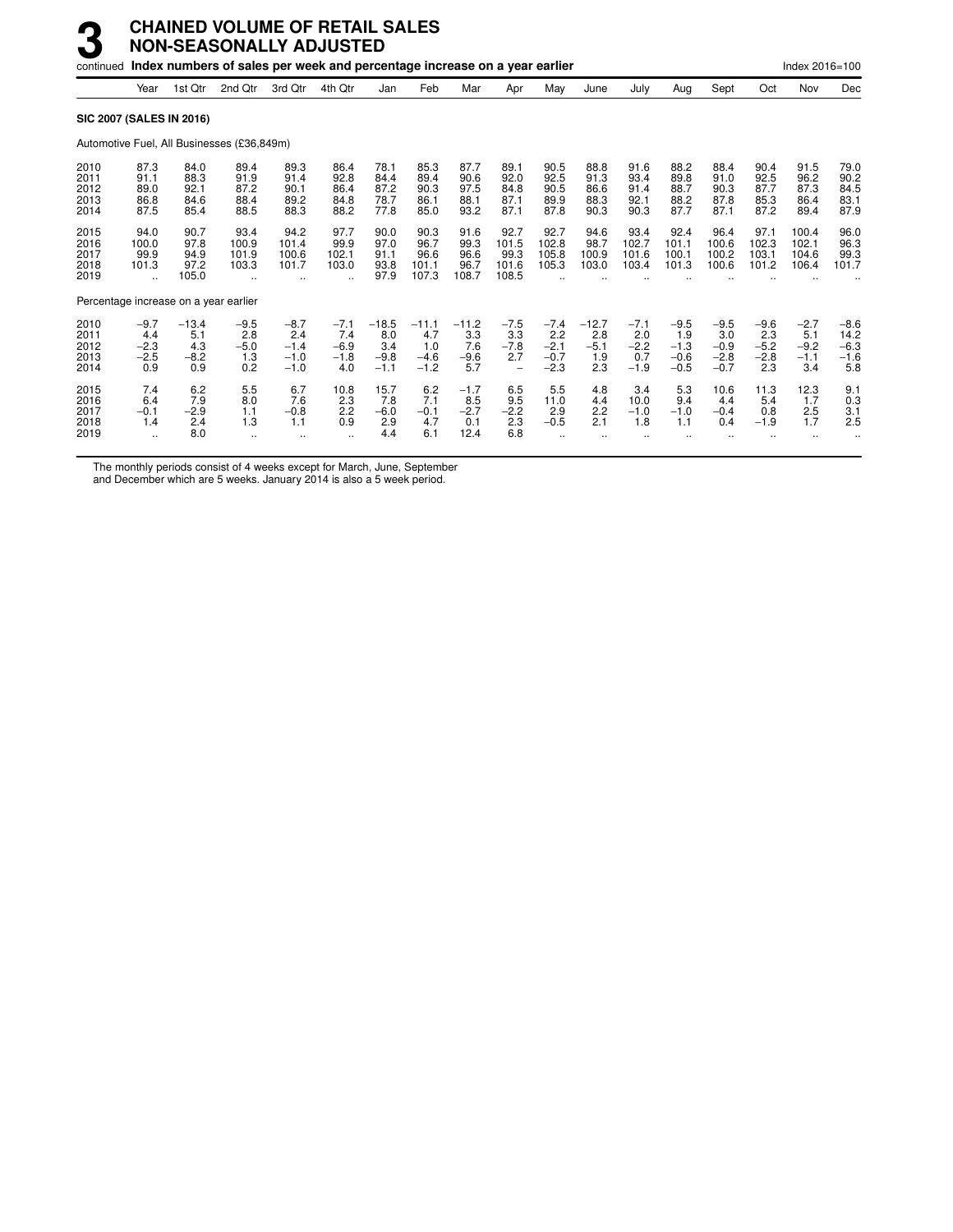

# **VALUE OF RETAIL SALES AT CURRENT PRICES NON-SEASONALLY ADJUSTED**

|                                      |                                                         |                                        | Index numbers of sales per week and percentage increase on a year earlier |                                                  |                                                                       |                                               |                                        |                                        |                                         |                                                        |                                                        |                                           |                                                      |                                             |                                       | Index 2016=100                                           |                                           |
|--------------------------------------|---------------------------------------------------------|----------------------------------------|---------------------------------------------------------------------------|--------------------------------------------------|-----------------------------------------------------------------------|-----------------------------------------------|----------------------------------------|----------------------------------------|-----------------------------------------|--------------------------------------------------------|--------------------------------------------------------|-------------------------------------------|------------------------------------------------------|---------------------------------------------|---------------------------------------|----------------------------------------------------------|-------------------------------------------|
|                                      | Year                                                    | 1st Qtr                                | 2nd Qtr                                                                   | 3rd Qtr                                          | 4th Qtr                                                               | Jan                                           | Feb                                    | Mar                                    | Apr                                     | May                                                    | June                                                   | July                                      | Aug                                                  | Sept                                        | Oct                                   | Nov                                                      | Dec                                       |
|                                      | SIC 2007 (SALES IN 2016)                                |                                        |                                                                           |                                                  |                                                                       |                                               |                                        |                                        |                                         |                                                        |                                                        |                                           |                                                      |                                             |                                       |                                                          |                                           |
|                                      |                                                         |                                        | All Retailing, Including Automotive Fuel, All Businesses (£387,696m)      |                                                  |                                                                       |                                               |                                        |                                        |                                         |                                                        |                                                        |                                           |                                                      |                                             |                                       |                                                          |                                           |
| 2010<br>2011<br>2012<br>2013<br>2014 | 84.1<br>88.5<br>90.5<br>92.9<br>95.7                    | 76.9<br>80.7<br>84.1<br>85.0<br>87.6   | 82.3<br>86.4<br>87.8<br>89.8<br>94.0                                      | 82.2<br>86.0<br>88.2<br>91.2<br>92.9             | 95.2<br>100.9<br>102.1<br>105.5<br>108.8                              | 73.5<br>79.1<br>81.4<br>81.5<br>85.0          | 76.4<br>80.1<br>82.5<br>84.8<br>87.2   | 80.0<br>82.5<br>87.5<br>88.0<br>90.5   | 81.0<br>87.4<br>86.8<br>87.0<br>93.4    | 82.8<br>85.8<br>88.3<br>90.6<br>93.5                   | 83.0<br>86.2<br>88.3<br>91.6<br>94.9                   | 83.8<br>87.4<br>89.2<br>93.0<br>95.0      | 81.7<br>85.0<br>87.1<br>89.7<br>92.2                 | 81.3<br>85.7<br>88.3<br>90.9<br>91.8        | 85.3<br>89.7<br>90.9<br>93.0<br>96.4  | 93.2<br>97.0<br>98.1<br>101.1<br>106.5                   | 104.7<br>113.0<br>114.2<br>118.9<br>120.6 |
| 2015<br>2016<br>2017<br>2018<br>2019 | 96.7<br>100.0<br>104.7<br>109.3                         | 89.4<br>90.4<br>94.2<br>98.5<br>103.0  | 94.5<br>96.1<br>101.7<br>106.0<br>ä,                                      | 94.0<br>97.4<br>101.9<br>107.5<br>ä.             | 108.8<br>116.0<br>120.8<br>125.1<br>$\ddot{\phantom{a}}$              | 87.2<br>89.2<br>91.4<br>95.3<br>98.7          | 88.0<br>89.2<br>94.1<br>98.1<br>102.3  | 92.4<br>92.4<br>96.5<br>101.3<br>106.9 | 92.7<br>94.4<br>102.1<br>102.7<br>110.5 | 94.8<br>97.5<br>101.6<br>108.2<br>$\ddot{\phantom{a}}$ | 95.8<br>96.4<br>101.6<br>107.0                         | 95.9<br>99.4<br>103.1<br>109.3            | 92.1<br>96.1<br>101.2<br>106.9                       | 94.0<br>96.9<br>101.4<br>106.6              | 96.9<br>103.3<br>106.5<br>110.4       | 107.8<br>114.3<br>119.5<br>125.0                         | 119.1<br>127.5<br>133.4<br>136.9          |
|                                      | Percentage increase on a year earlier                   |                                        |                                                                           |                                                  |                                                                       |                                               |                                        |                                        |                                         |                                                        |                                                        |                                           |                                                      |                                             |                                       |                                                          |                                           |
| 2010<br>2011<br>2012<br>2013<br>2014 | 2.7<br>5.2<br>2.3<br>2.6<br>3.0                         | 3.1<br>5.0<br>4.2<br>1.1<br>3.0        | 3.0<br>5.0<br>1.6<br>2.3<br>4.6                                           | 2.4<br>4.6<br>2.6<br>3.4<br>1.9                  | 2.4<br>6.0<br>1.1<br>3.3<br>3.2                                       | $\qquad \qquad -$<br>7.7<br>2.9<br>0.1<br>4.2 | 4.0<br>4.8<br>3.0<br>2.8<br>2.9        | 4.8<br>3.1<br>6.1<br>0.6<br>2.9        | 2.6<br>7.8<br>$-0.7$<br>0.2<br>7.5      | 4.4<br>3.6<br>2.8<br>2.7<br>3.2                        | 2.2<br>3.8<br>2.4<br>3.7<br>3.7                        | 3.0<br>4.2<br>2.1<br>4.3<br>2.1           | 2.3<br>4.0<br>2.5<br>2.9<br>2.8                      | 2.0<br>5.4<br>3.0<br>3.1<br>0.9             | 2.2<br>5.2<br>1.3<br>2.4<br>3.6       | 3.1<br>4.1<br>1.1<br>3.0<br>5.4                          | 2.0<br>8.0<br>1.1<br>4.1<br>1.4           |
| 2015<br>2016<br>2017<br>2018<br>2019 | 1.1<br>3.4<br>4.7<br>4.4<br>ä.                          | 2.1<br>1.1<br>4.2<br>4.5<br>4.6        | 0.5<br>1.7<br>5.8<br>4.2<br>$\mathbf{r}$                                  | 1.2<br>3.6<br>4.6<br>5.5<br>$\ddot{\phantom{0}}$ | $\overline{\phantom{a}}$<br>6.6<br>4.2<br>3.5<br>$\ddot{\phantom{0}}$ | 2.7<br>2.2<br>2.5<br>4.3<br>3.6               | 0.9<br>1.5<br>5.5<br>4.2<br>4.3        | 2.0<br>0.1<br>4.4<br>4.9<br>5.6        | $-0.8$<br>1.8<br>8.2<br>0.7<br>7.6      | 1.4<br>2.9<br>4.2<br>6.4<br>$\ddotsc$                  | 0.9<br>0.7<br>5.3<br>5.3<br>$\ddotsc$                  | 0.9<br>3.7<br>3.7<br>6.1<br>$\ddotsc$     | $-0.1$<br>4.4<br>5.3<br>5.6<br>$\ddotsc$             | 2.4<br>3.0<br>4.7<br>5.0<br>$\ldots$        | 0.5<br>6.6<br>3.1<br>3.7<br>$\ddotsc$ | 1.2<br>6.1<br>4.5<br>4.7<br>$\ddot{\phantom{a}}$         | $-1.3$<br>7.1<br>4.6<br>2.7               |
|                                      |                                                         |                                        | All Retailing, Including Automotive Fuel, Large Businesses (£306,069m)    |                                                  |                                                                       |                                               |                                        |                                        |                                         |                                                        |                                                        |                                           |                                                      |                                             |                                       |                                                          |                                           |
| 2010<br>2011<br>2012<br>2013<br>2014 | 83.9<br>88.3<br>90.7<br>93.4<br>95.7                    | 77.1<br>80.6<br>83.9<br>85.6<br>87.5   | 81.4<br>85.9<br>87.2<br>89.6<br>93.2                                      | 80.9<br>85.0<br>87.6<br>91.2<br>92.6             | 96.3<br>101.8<br>104.1<br>107.0<br>110.1                              | 74.6<br>79.8<br>81.8<br>82.7<br>86.1          | 75.9<br>79.8<br>82.4<br>84.7<br>86.4   | 79.9<br>81.9<br>86.8<br>88.6<br>89.7   | 79.9<br>87.3<br>86.5<br>86.7<br>92.8    | 81.8<br>84.9<br>87.2<br>90.2<br>92.5                   | 82.3<br>85.7<br>87.7<br>91.6<br>94.2                   | 81.9<br>86.4<br>88.4<br>92.9<br>94.0      | 80.0<br>83.5<br>85.7<br>89.6<br>91.6                 | 80.8<br>85.1<br>88.6<br>91.2<br>92.4        | 84.6<br>88.5<br>90.6<br>92.7<br>96.1  | 93.2<br>97.1<br>99.0<br>101.8<br>107.3                   | 108.1<br>116.3<br>119.1<br>122.7<br>123.5 |
| 2015<br>2016<br>2017<br>2018<br>2019 | 97.3<br>100.0<br>104.3<br>108.3                         | 89.9<br>90.7<br>94.2<br>98.0<br>102.4  | 94.5<br>95.8<br>101.1<br>105.2<br>$\ddot{\phantom{a}}$                    | 94.0<br>97.2<br>100.8<br>105.6<br>ä.             | 111.0<br>116.3<br>121.2<br>124.4<br>$\ddot{\phantom{a}}$              | 88.0<br>90.0<br>92.0<br>95.0<br>99.3          | 88.2<br>89.4<br>93.1<br>97.2<br>101.2  | 92.6<br>92.3<br>96.8<br>101.0<br>105.7 | 92.5<br>93.8<br>101.4<br>101.2<br>109.2 | 95.0<br>97.3<br>101.0<br>107.2<br>$\ddot{\phantom{a}}$ | 95.8<br>96.2<br>100.9<br>106.8<br>$\ddot{\phantom{a}}$ | 95.4<br>99.1<br>102.7<br>107.8            | 91.7<br>95.7<br>99.4<br>103.8<br>$\ddotsc$           | 94.6<br>96.8<br>100.4<br>105.4<br>$\ddotsc$ | 97.1<br>102.1<br>104.6<br>108.4       | 109.3<br>113.3<br>118.8<br>122.6<br>$\ddot{\phantom{a}}$ | 123.4<br>130.2<br>136.2<br>138.8          |
|                                      | Percentage increase on a year earlier                   |                                        |                                                                           |                                                  |                                                                       |                                               |                                        |                                        |                                         |                                                        |                                                        |                                           |                                                      |                                             |                                       |                                                          |                                           |
| 2010<br>2011<br>2012<br>2013<br>2014 | 4.7<br>5.3<br>2.7<br>2.9<br>2.5                         | 5.4<br>4.6<br>4.1<br>2.0<br>2.2        | 5.0<br>5.6<br>1.5<br>2.8<br>4.0                                           | 4.3<br>5.1<br>3.1<br>4.1<br>1.5                  | 4.3<br>5.7<br>2.3<br>2.7<br>2.9                                       | 2.8<br>7.0<br>2.5<br>1.1<br>4.1               | 5.6<br>5.1<br>3.2<br>2.9<br>2.0        | 7.3<br>2.4<br>6.0<br>2.0<br>1.2        | 3.9<br>9.3<br>$-0.9$<br>0.2<br>7.1      | 6.5<br>3.8<br>2.8<br>3.4<br>2.5                        | 4.6<br>4.2<br>2.4<br>4.3<br>2.9                        | 4.8<br>5.4<br>2.3<br>5.1<br>1.1           | 4.0<br>4.4<br>2.6<br>4.5<br>2.3                      | 4.1<br>5.4<br>4.1<br>2.9<br>1.3             | 4.1<br>4.6<br>2.4<br>2.3<br>3.7       | 4.6<br>4.1<br>2.0<br>2.8<br>5.4                          | 4.2<br>7.5<br>2.4<br>3.0<br>0.7           |
| 2015<br>2016<br>2017<br>2018<br>2019 | 1.7<br>2.7<br>4.3<br>3.8<br>$\ddot{\phantom{1}}$        | 2.7<br>0.9<br>3.9<br>4.0<br>4.5        | 1.4<br>1.3<br>5.5<br>4.1<br>$\mathbf{r}$                                  | 1.5<br>3.4<br>3.7<br>4.8                         | 0.8<br>4.8<br>4.1<br>2.7<br>$\ddot{\phantom{a}}$                      | 2.3<br>2.3<br>2.2<br>3.3<br>4.5               | 2.0<br>1.3<br>4.2<br>4.4<br>4.1        | 3.3<br>$-0.4$<br>4.9<br>4.3<br>4.7     | $-0.4$<br>1.5<br>8.1<br>$-0.2$<br>7.9   | 2.7<br>2.4<br>3.9<br>6.1                               | 1.8<br>0.4<br>4.8<br>5.9                               | 1.5<br>3.9<br>3.7<br>4.9                  | 0.2<br>4.4<br>3.8<br>4.5                             | 2.5<br>2.3<br>3.7<br>5.0                    | 1.0<br>5.2<br>2.5<br>3.6              | 1.9<br>3.6<br>4.9<br>3.1                                 | 5.5<br>4.6<br>1.9                         |
|                                      |                                                         |                                        | All Retailing, Including Automotive Fuel, Small Businesses (£81,627m)     |                                                  |                                                                       |                                               |                                        |                                        |                                         |                                                        |                                                        |                                           |                                                      |                                             |                                       |                                                          |                                           |
| 2010<br>2011<br>2012<br>2013<br>2014 | 85.1<br>$89.2$<br>$89.9$<br>91.1<br>95.6                | 76.2<br>81.0<br>84.8<br>82.9<br>88.1   | 86.0<br>88.4<br>90.2<br>90.7<br>97.0                                      | 87.1<br>89.7<br>90.3<br>91.2<br>94.0             | 91.0<br>97.7<br>94.4<br>99.7<br>104.0                                 | 69.2<br>76.6<br>80.1<br>77.2<br>80.8          | 78.1<br>81.0<br>82.9<br>85.0<br>90.1   | 80.2<br>84.5<br>90.0<br>85.6<br>93.6   | 85.3<br>87.6<br>87.8<br>88.1<br>95.7    | 86.9<br>89.6<br>92.3<br>92.3<br>97.3                   | 85.7<br>88.0<br>90.4<br>91.6<br>97.7                   | 90.9<br>91.1<br>92.3<br>93.5<br>98.8      | 88.0<br>90.4<br>92.5<br>90.1<br>94.5                 | 83.4<br>87.9<br>87.0<br>90.1<br>89.7        | 87.8<br>94.4<br>92.1<br>94.4<br>97.4  | 93.3<br>97.0<br>94.7<br>98.3<br>103.5                    | 91.6<br>100.8<br>96.0<br>105.1<br>109.7   |
| 2015<br>2016<br>2017<br>2018<br>2019 | 94.2<br>100.0<br>106.0<br>112.9<br>$\ddot{\phantom{a}}$ | 87.9<br>89.6<br>94.2<br>100.2<br>105.2 | 94.4<br>97.4<br>104.2<br>109.2<br>$\ldots$                                | 94.1<br>98.4<br>105.9<br>114.5<br>               | 100.5<br>114.7<br>119.6<br>127.6<br>$\ddotsc$                         | 84.2<br>85.9<br>89.0<br>96.4<br>96.3          | 87.1<br>88.8<br>97.8<br>101.3<br>106.5 | 91.4<br>93.1<br>95.5<br>102.3<br>111.3 | 93.4<br>96.3<br>104.4<br>108.6<br>115.6 | 94.1<br>98.7<br>103.8<br>111.7                         | 95.5<br>97.2<br>104.3<br>107.6                         | 97.6<br>100.5<br>104.3<br>115.0           | 93.4<br>97.5<br>108.1<br>118.5                       | 91.7<br>97.3<br>105.5<br>111.0              | 96.4<br>107.6<br>113.5<br>118.1       | 102.0<br>118.3<br>121.8<br>134.2                         | 102.7<br>117.5<br>122.7<br>129.9          |
|                                      | Percentage increase on a year earlier                   |                                        |                                                                           |                                                  |                                                                       |                                               |                                        |                                        |                                         |                                                        |                                                        |                                           |                                                      |                                             |                                       |                                                          |                                           |
| 2010<br>2011<br>2012<br>2013<br>2014 | $-4.1$<br>4.8<br>0.8<br>1.3<br>4.9                      | $-4.8$<br>6.3<br>4.6<br>$-2.2$<br>6.3  | $-3.5$<br>2.8<br>2.0<br>0.6<br>6.9                                        | $-3.7$<br>2.9<br>0.7<br>0.9<br>3.1               | $-4.5$<br>7.4<br>$-3.4$<br>5.7<br>4.3                                 | $-9.6$<br>10.6<br>4.6<br>$-3.6$<br>4.7        | $-1.6$<br>3.7<br>$^{2.3}_{2.5}$<br>6.0 | $-3.6$<br>5.3<br>6.4<br>$-4.8$<br>9.3  | $-1.6$<br>2.7<br>0.2<br>0.3<br>8.7      | $-2.5$<br>3.1<br>3.0<br>$\qquad \qquad -$<br>5.4       | $-5.7$<br>2.6<br>2.7<br>1.3<br>6.7                     | $-2.5$<br>0.3<br>$\frac{1.3}{1.3}$<br>5.7 | $-3.1$<br>2.7<br>$2.3\,$<br>$-2.\overline{6}$<br>4.9 | $-5.2$<br>5.5<br>$-1.1$<br>3.5<br>$-0.4$    | $-4.1$<br>7.5<br>$-2.5$<br>2.5<br>3.1 | $-2.3$<br>4.0<br>$-2.4$<br>3.9<br>5.2                    | $-6.5$<br>10.0<br>$-4.8$<br>9.5<br>4.4    |
| 2015<br>2016<br>2017<br>2018<br>2019 | $-1.5$<br>6.1<br>6.0<br>6.5                             | $-0.2$<br>1.9<br>5.2<br>6.3<br>5.0     | $-2.6$<br>3.1<br>7.0<br>4.8<br>$\ddot{\phantom{a}}$                       | 0.1<br>4.6<br>7.7<br>8.1                         | $-3.3$<br>14.1<br>4.3<br>6.7                                          | 4.2<br>2.0<br>3.6<br>8.2<br>$-0.1$            | $-3.4$<br>2.0<br>10.1<br>3.6<br>5.1    | $-2.4$<br>1.8<br>2.6<br>7.1<br>8.9     | $-2.4$<br>3.1<br>8.4<br>4.0<br>6.5      | $-3.3$<br>4.8<br>5.2<br>7.6<br>ä.                      | $-2.2$<br>1.8<br>7.3<br>3.2                            | $-1.3$<br>3.0<br>3.8<br>10.3              | $-1.2$<br>4.3<br>10.9<br>9.6                         | 2.3<br>6.1<br>8.3<br>5.3                    | $-1.0$<br>11.7<br>5.5<br>4.1          | $-1.4$<br>16.0<br>3.0<br>10.2                            | $-6.4$<br>14.4<br>4.4<br>5.9              |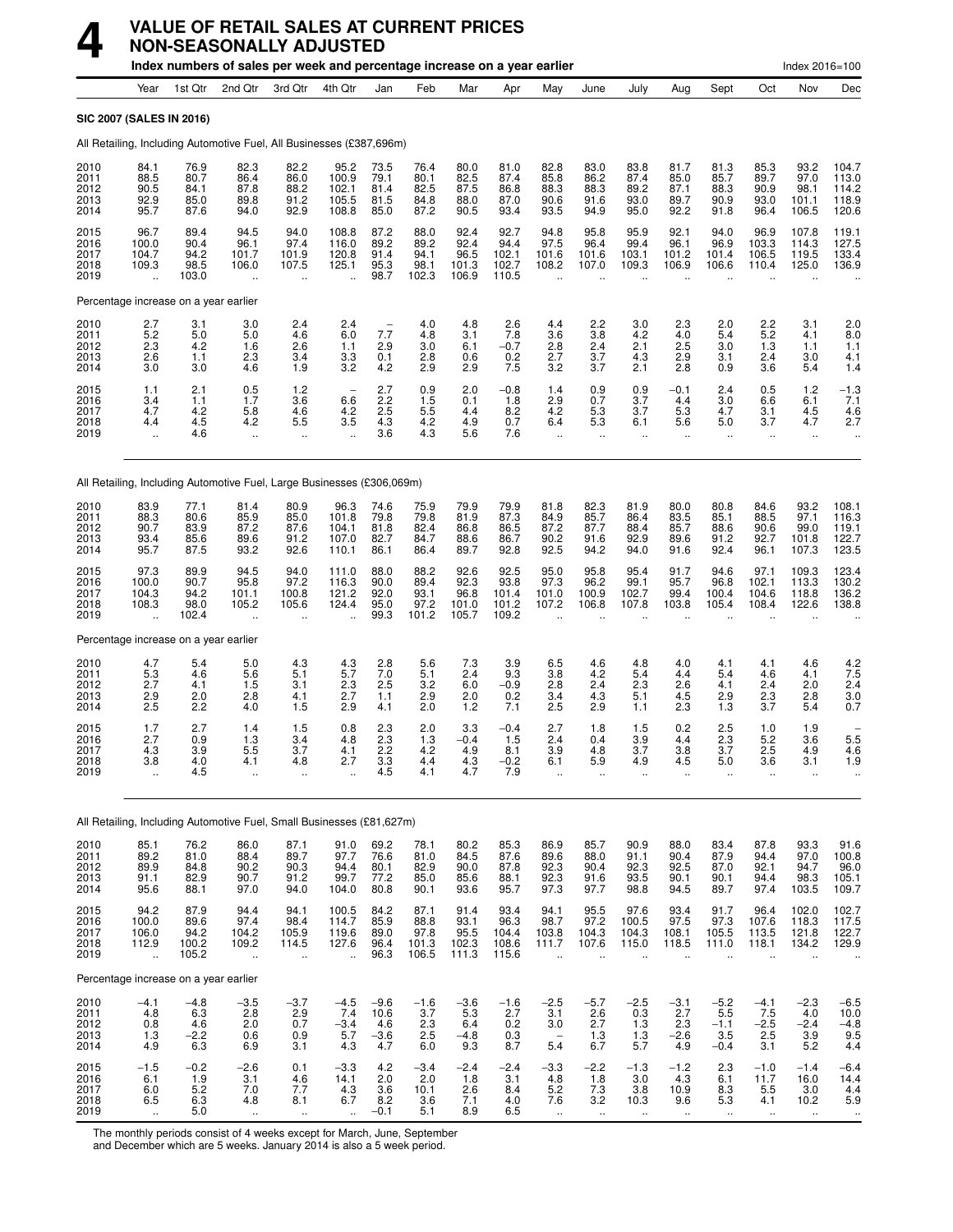## **4 VALUE OF RETAIL SALES AT CURRENT PRICES NON-SEASONALLY ADJUSTED**

|                                      |                                                         | continued Index numbers of sales per week and percentage increase on a year earlier |                                       |                                                                 |                                                             |                                                      |                                           |                                        |                                           |                                                        |                                                        |                                       |                                             |                                                        |                                                         | Index 2016=100                                           |                                             |
|--------------------------------------|---------------------------------------------------------|-------------------------------------------------------------------------------------|---------------------------------------|-----------------------------------------------------------------|-------------------------------------------------------------|------------------------------------------------------|-------------------------------------------|----------------------------------------|-------------------------------------------|--------------------------------------------------------|--------------------------------------------------------|---------------------------------------|---------------------------------------------|--------------------------------------------------------|---------------------------------------------------------|----------------------------------------------------------|---------------------------------------------|
|                                      | Year                                                    | 1st Qtr                                                                             | 2nd Qtr                               | 3rd Qtr                                                         | 4th Qtr                                                     | Jan                                                  | Feb                                       | Mar                                    | Apr                                       | May                                                    | June                                                   | July                                  | Aug                                         | Sept                                                   | Oct                                                     | Nov                                                      | Dec                                         |
| SIC 2007 (SALES IN 2016)             |                                                         |                                                                                     |                                       |                                                                 |                                                             |                                                      |                                           |                                        |                                           |                                                        |                                                        |                                       |                                             |                                                        |                                                         |                                                          |                                             |
|                                      |                                                         | All Retailing, Excluding Automotive Fuel, All Businesses (£350,847m)                |                                       |                                                                 |                                                             |                                                      |                                           |                                        |                                           |                                                        |                                                        |                                       |                                             |                                                        |                                                         |                                                          |                                             |
| 2010<br>2011<br>2012<br>2013<br>2014 | 83.3<br>86.3<br>88.6<br>91.5<br>95.0                    | 76.0<br>78.3<br>81.0<br>83.0<br>86.2                                                | 80.9<br>83.8<br>85.7<br>88.0<br>92.9  | 81.0<br>83.3<br>85.9<br>89.2<br>91.7                            | 95.4<br>99.8<br>101.7<br>105.9<br>109.9                     | 73.0<br>77.3<br>78.9<br>80.1<br>84.2                 | 75.4<br>77.6<br>79.5<br>82.5<br>85.8      | 78.9<br>79.8<br>83.9<br>85.6<br>88.5   | 79.4<br>84.8<br>84.5<br>84.8<br>92.5      | 81.3<br>83.0<br>85.8<br>88.7<br>92.4                   | 81.8<br>83.6<br>86.6<br>89.9<br>93.6                   | 82.4<br>84.7<br>87.1<br>91.0<br>93.6  | 80.6<br>82.4<br>84.9<br>87.6<br>91.0        | 80.2<br>83.1<br>85.7<br>89.1<br>90.7                   | 84.2<br>87.3<br>88.9<br>92.0<br>96.0                    | 92.7<br>95.0<br>97.2<br>100.9<br>107.1                   | 106.5<br>113.5<br>115.5<br>121.0<br>123.3   |
| 2015<br>2016<br>2017<br>2018<br>2019 | 96.8<br>100.0<br>104.3<br>108.5                         | 89.2<br>90.3<br>93.2<br>97.5<br>101.4                                               | 94.0<br>95.7<br>101.0<br>104.7        | 93.7<br>96.8<br>101.3<br>106.2                                  | 110.1<br>117.1<br>121.8<br>125.6                            | 86.9<br>89.0<br>90.6<br>94.4<br>97.5                 | 87.7<br>89.2<br>92.8<br>96.6<br>100.4     | 92.2<br>92.4<br>95.6<br>100.8<br>105.2 | 92.2<br>93.9<br>101.5<br>101.7<br>109.0   | 94.4<br>97.1<br>100.4<br>106.8                         | 95.2<br>96.0<br>101.1<br>105.5                         | 95.5<br>98.8<br>102.7<br>108.1        | 91.7<br>95.5<br>100.7<br>105.6              | 93.7<br>96.3<br>100.7<br>105.1                         | 96.9<br>102.9<br>106.0<br>109.3                         | 108.7<br>115.0<br>120.0<br>124.9                         | 121.9<br>130.3<br>135.9<br>139.1            |
|                                      |                                                         | Percentage increase on a year earlier                                               |                                       |                                                                 |                                                             |                                                      |                                           |                                        |                                           |                                                        |                                                        |                                       |                                             |                                                        |                                                         |                                                          |                                             |
| 2010<br>2011<br>2012<br>2013<br>2014 | 2.5<br>3.6<br>2.6<br>3.3<br>3.8                         | 2.7<br>3.1<br>3.4<br>2.4<br>3.9                                                     | 2.4<br>3.5<br>2.3<br>2.6<br>5.6       | 2.6<br>2.9<br>3.0<br>3.9<br>2.8                                 | 2.3<br>4.6<br>1.9<br>4.1<br>3.8                             | $\overline{\phantom{a}}$<br>5.9<br>2.1<br>1.5<br>5.1 | 3.6<br>2.9<br>2.6<br>3.7<br>4.0           | 4.3<br>1.1<br>5.2<br>2.0<br>3.4        | 1.3<br>6.8<br>$-0.3$<br>0.3<br>9.1        | 3.5<br>2.1<br>3.4<br>3.4<br>4.1                        | 2.4<br>2.2<br>3.7<br>3.8<br>4.2                        | 2.7<br>2.7<br>2.9<br>4.4<br>2.9       | 2.5<br>2.2<br>3.0<br>3.2<br>3.9             | 2.4<br>3.6<br>3.1<br>4.0<br>1.8                        | 2.4<br>3.7<br>1.8<br>3.5<br>4.3                         | 2.7<br>2.5<br>2.3<br>3.8<br>6.2                          | 1.9<br>6.5<br>1.8<br>$^{4.8}_{1.9}$         |
| 2015<br>2016<br>2017<br>2018<br>2019 | 1.8<br>3.4<br>4.3<br>4.0<br>$\ddot{\phantom{1}}$        | 3.5<br>1.3<br>3.2<br>4.6<br>4.0                                                     | 1.2<br>1.8<br>5.6<br>3.7<br>ä.        | 2.1<br>3.4<br>4.7<br>4.8<br>$\ddotsc$                           | 0.2<br>6.4<br>4.0<br>3.1<br>$\ddot{\phantom{1}}$            | 3.2<br>2.4<br>1.8<br>4.2<br>3.4                      | 2.2<br>1.7<br>4.1<br>4.0<br>4.0           | 4.2<br>0.2<br>3.5<br>5.4<br>4.4        | $-0.2$<br>1.8<br>8.1<br>0.1<br>7.2        | 2.2<br>2.8<br>3.5<br>6.3<br>$\ddotsc$                  | 1.7<br>0.9<br>5.2<br>4.4<br>ä.                         | 2.0<br>3.5<br>4.0<br>5.2<br>.,        | 0.8<br>4.1<br>5.5<br>4.8<br>$\ddotsc$       | 3.3<br>2.7<br>4.6<br>4.4<br>$\ddotsc$                  | 1.0<br>6.2<br>3.0<br>3.1<br>ä.                          | 1.5<br>5.8<br>4.3<br>4.1<br>$\ddotsc$                    | $-1.1$<br>6.9<br>4.3<br>2.4                 |
|                                      |                                                         | All Retailing, Excluding Automotive Fuel, Large Businesses (£275,477m)              |                                       |                                                                 |                                                             |                                                      |                                           |                                        |                                           |                                                        |                                                        |                                       |                                             |                                                        |                                                         |                                                          |                                             |
| 2010<br>2011<br>2012<br>2013<br>2014 | 83.2<br>86.3<br>88.9<br>92.2<br>95.4                    | 76.2<br>78.4<br>80.7<br>83.7<br>86.3                                                | 80.0<br>83.3<br>85.3<br>87.8<br>92.4  | 79.8<br>82.3<br>85.5<br>89.4<br>91.8                            | 96.9<br>101.1<br>104.1<br>108.0<br>111.8                    | 74.4<br>78.3<br>79.3<br>81.6<br>85.6                 | 74.9<br>77.4<br>79.3<br>82.5<br>85.3      | 78.8<br>79.2<br>83.1<br>86.3<br>87.7   | 78.3<br>84.9<br>84.3<br>84.5<br>92.1      | 80.2<br>81.9<br>84.8<br>88.3<br>91.6                   | 81.2<br>83.1<br>86.4<br>90.0<br>93.3                   | 80.6<br>83.6<br>86.5<br>91.2<br>93.0  | 79.0<br>81.0<br>83.7<br>87.6<br>90.8        | 79.8<br>82.4<br>86.1<br>89.4<br>91.6                   | 83.6<br>86.2<br>88.8<br>91.9<br>96.0                    | 92.9<br>95.3<br>98.3<br>102.0<br>108.4                   | 110.7<br>117.6<br>121.2<br>125.6<br>127.1   |
| 2015<br>2016<br>2017<br>2018<br>2019 | 97.7<br>100.0<br>104.0<br>107.3                         | 89.7<br>90.6<br>93.1<br>96.9<br>100.4                                               | 94.3<br>95.3<br>100.2<br>103.8        | 93.8<br>96.5<br>100.3<br>104.0                                  | 112.8<br>117.5<br>122.4<br>124.6                            | 87.7<br>89.9<br>91.1<br>94.0<br>97.9                 | 88.1<br>89.3<br>91.7<br>95.5<br>98.9      | 92.5<br>92.1<br>95.9<br>100.4<br>103.6 | 92.2<br>93.3<br>100.8<br>99.9<br>107.2    | 94.8<br>96.8<br>99.6<br>105.7                          | 95.5<br>95.8<br>100.3<br>105.3                         | 95.2<br>98.5<br>102.5<br>106.5        | 91.6<br>95.1<br>98.9<br>102.1               | 94.5<br>96.1<br>99.7<br>103.6                          | 97.3<br>101.6<br>104.1<br>106.9                         | 110.6<br>113.8<br>119.5<br>121.9                         | 127.0<br>133.2<br>139.3<br>141.0            |
|                                      |                                                         | Percentage increase on a year earlier                                               |                                       |                                                                 |                                                             |                                                      |                                           |                                        |                                           |                                                        |                                                        |                                       |                                             |                                                        |                                                         |                                                          |                                             |
| 2010<br>2011<br>2012<br>2013<br>2014 | 4.1<br>3.7<br>3.1<br>3.7<br>3.4                         | 4.3<br>2.8<br>3.0<br>3.6<br>3.1                                                     | 3.8<br>4.1<br>2.4<br>3.0<br>5.2       | 4.3<br>3.2<br>3.8<br>4.6<br>2.7                                 | 4.1<br>4.3<br>3.0<br>3.7<br>3.5                             | 2.2<br>5.2<br>1.3<br>2.9<br>4.9                      | 4.3<br>3.4<br>2.5<br>4.1<br>3.4           | 6.0<br>0.5<br>4.9<br>3.9<br>1.7        | 1.8<br>8.4<br>-0.6<br>0.2<br>9.0          | 5.1<br>2.2<br>3.5<br>4.1<br>3.6                        | 4.4<br>2.4<br>3.9<br>4.2<br>3.6                        | 4.2<br>3.7<br>3.5<br>5.4<br>2.1       | 4.3<br>2.5<br>3.3<br>4.7<br>3.7             | 4.5<br>3.4<br>4.5<br>3.8<br>2.4                        | 4.3<br>3.0<br>3.0<br>3.5<br>4.5                         | 4.1<br>2.6<br>3.1<br>3.8<br>6.3                          | 4.0<br>6.3<br>3.0<br>3.7<br>1.2             |
| 2015<br>2016<br>2017<br>2018<br>2019 | 2.4<br>2.4<br>4.0<br>3.2<br>$\ddotsc$                   | 4.0<br>1.0<br>2.8<br>4.1<br>3.6                                                     | 2.1<br>1.1<br>5.1<br>3.5<br>ä.        | 2.2<br>2.9<br>3.9<br>3.7<br>$\ddotsc$                           | 0.9<br>4.2<br>4.1<br>1.8<br>ä,                              | 2.6<br>2.5<br>1.3<br>3.2<br>4.2                      | 3.2<br>1.4<br>2.7<br>4.1<br>3.6           | 5.5<br>-0.4<br>4.0<br>4.7<br>3.2       | 0.1<br>1.2<br>8.0<br>$-0.9$<br>7.3        | 3.6<br>2.0<br>2.9<br>6.2<br>$\ldots$                   | 2.4<br>0.3<br>4.7<br>5.0<br>$\mathbf{r}$               | 2.3<br>3.5<br>4.1<br>3.9<br>          | 0.8<br>3.9<br>3.9<br>3.3<br>$\ddotsc$       | 3.1<br>1.7<br>3.7<br>3.9<br>$\ddotsc$                  | 1.4<br>4.5<br>2.5<br>2.6<br>$\ddot{\phantom{a}}$        | 2.0<br>2.8<br>5.0<br>2.1<br>$\ddotsc$                    | $-0.1$<br>4.9<br>4.5<br>1.3<br>$\ddotsc$    |
|                                      |                                                         | All Retailing, Excluding Automotive Fuel, Small Businesses (£75,370m)               |                                       |                                                                 |                                                             |                                                      |                                           |                                        |                                           |                                                        |                                                        |                                       |                                             |                                                        |                                                         |                                                          |                                             |
| 2010<br>2011<br>2012<br>2013<br>2014 | 83.7<br>86.4<br>87.3<br>88.9<br>93.6                    | 75.0<br>78.2<br>82.0<br>80.3<br>85.9                                                | 84.3<br>85.6<br>87.3<br>88.5<br>94.7  | 85.4<br>87.0<br>87.3<br>88.6<br>91.4                            | 90.1<br>94.9<br>92.7<br>98.4<br>103.1                       | 67.7<br>73.6<br>77.7<br>74.8<br>79.2                 | 77.1<br>78.1<br>80.4<br>82.3<br>87.5      | 79.2<br>81.9<br>86.9<br>83.2<br>91.2   | 83.5<br>84.7<br>85.2<br>85.8<br>93.7      | 85.2<br>86.8<br>89.2<br>90.1<br>95.4                   | 84.2<br>85.2<br>87.5<br>89.4<br>94.9                   | 89.2<br>88.6<br>89.5<br>90.4<br>95.8  | 86.2<br>87.5<br>89.4<br>87.8<br>91.8        | 81.8<br>85.3<br>83.9<br>87.8<br>87.5                   | 86.3<br>91.7<br>89.6<br>92.5<br>95.9                    | 92.2<br>94.0<br>93.1<br>96.7<br>102.2                    | 91.4<br>98.3<br>94.9<br>104.3<br>109.4      |
| 2015<br>2016<br>2017<br>2018<br>2019 | 93.4<br>100.0<br>105.6<br>112.7<br>$\ddot{\phantom{a}}$ | 87.3<br>89.4<br>93.6<br>99.7<br>104.9                                               | 93.1<br>97.0<br>103.8<br>108.2<br>ä,  | 93.1<br>97.8<br>105.2<br>114.1<br>$\ddot{\phantom{a}}$          | 100.3<br>115.8<br>119.7<br>128.9<br>$\ddot{\phantom{a}}$    | 83.7<br>85.6<br>88.9<br>95.7<br>96.0                 | 86.4<br>88.7<br>97.0<br>100.7<br>106.1    | 90.8<br>93.1<br>94.7<br>102.2<br>111.2 | 92.4<br>96.0<br>104.1<br>108.1<br>115.3   | 92.9<br>98.1<br>103.4<br>110.7<br>$\ddot{\phantom{a}}$ | 93.9<br>96.9<br>103.9<br>106.3<br>$\ddot{\phantom{a}}$ | 96.7<br>99.9<br>103.6<br>114.0<br>ă,  | 92.3<br>96.8<br>107.5<br>118.3<br>$\ddotsc$ | 90.9<br>96.9<br>104.6<br>110.8<br>$\ddot{\phantom{a}}$ | 95.6<br>107.6<br>112.8<br>118.1<br>$\ddot{\phantom{a}}$ | 101.4<br>119.4<br>121.8<br>135.6<br>$\ddot{\phantom{a}}$ | 103.2<br>119.4<br>123.6<br>132.2            |
|                                      |                                                         | Percentage increase on a year earlier                                               |                                       |                                                                 |                                                             |                                                      |                                           |                                        |                                           |                                                        |                                                        |                                       |                                             |                                                        |                                                         |                                                          |                                             |
| 2010<br>2011<br>2012<br>2013<br>2014 | $-3.1$<br>$3.2\,$<br>1.1<br>1.8<br>5.2                  | $-2.7$<br>4.2<br>4.9<br>$-2.1$<br>6.9                                               | $-2.3$<br>1.5<br>2.1<br>1.3<br>7.0    | -3.1<br>1.8<br>$\begin{array}{c} 0.3 \\ 1.5 \end{array}$<br>3.1 | $-4.3$<br>5.4<br>$-2.3$<br>6.1<br>4.8                       | $-8.3$<br>8.8<br>$\frac{5.5}{-3.7}$<br>5.9           | 1.0<br>1.2<br>2.9<br>2.4<br>6.4           | $-1.5$<br>3.5<br>6.1<br>-4.3<br>9.7    | $-0.6$<br>1.4<br>0.6<br>0.6<br>9.2        | $-1.8$<br>1.9<br>2.8<br>1.0<br>5.9                     | $-4.0$<br>1.3<br>2.7<br>2.2<br>6.2                     | $-1.8$<br>$-0.7$<br>1.0<br>1.0<br>6.1 | $-3.0$<br>1.5<br>2.1<br>$-1.8$<br>4.5       | $-4.2$<br>$4.3\,$<br>$-1.7$<br>4.8<br>$-0.4$           | $-3.7$<br>6.2<br>$-2.3$<br>3.3<br>3.6                   | $-2.3$<br>1.9<br>$-0.9$<br>3.9<br>5.7                    | $-6.3$<br>$7.6$<br>$-3.5$<br>$9.9$<br>$4.9$ |
| 2015<br>2016<br>2017<br>2018<br>2019 | $-0.2$<br>$7.0$<br>5.6<br>6.8<br>$\sim$                 | 1.6<br>2.5<br>4.7<br>6.5<br>$5.2\,$                                                 | $-1.7$<br>4.2<br>7.1<br>4.2<br>$\sim$ | 1.9<br>$5.0$<br>7.6<br>8.5<br>$\ddotsc$                         | $-2.7$<br>15.4<br>$\frac{3.4}{7.7}$<br>$\ddot{\phantom{a}}$ | 5.7<br>2.2<br>$\frac{3.9}{7.7}$<br>0.3               | $-1.3$<br>2.7<br>$\frac{9.4}{3.8}$<br>5.4 | $-0.4$<br>2.5<br>1.7<br>7.9<br>8.8     | $-1.4$<br>3.9<br>$\frac{8.5}{3.7}$<br>6.7 | $-2.7$<br>5.7<br>5.4<br>7.0<br>$\ddotsc$               | $-1.1$<br>3.1<br>7.3<br>2.3<br>$\mathbf{r}$            | 0.9<br>3.3<br>3.8<br>10.0             | 0.6<br>4.9<br>11.0<br>10.0                  | 3.9<br>6.6<br>7.9<br>6.0<br>$\ddotsc$                  | $-0.4$<br>12.6<br>4.8<br>4.7<br>$\ddotsc$               | $-0.8$<br>17.7<br>2.0<br>11.3<br>$\ddotsc$               | $-5.7$<br>15.7<br>$\frac{3.5}{7.0}$         |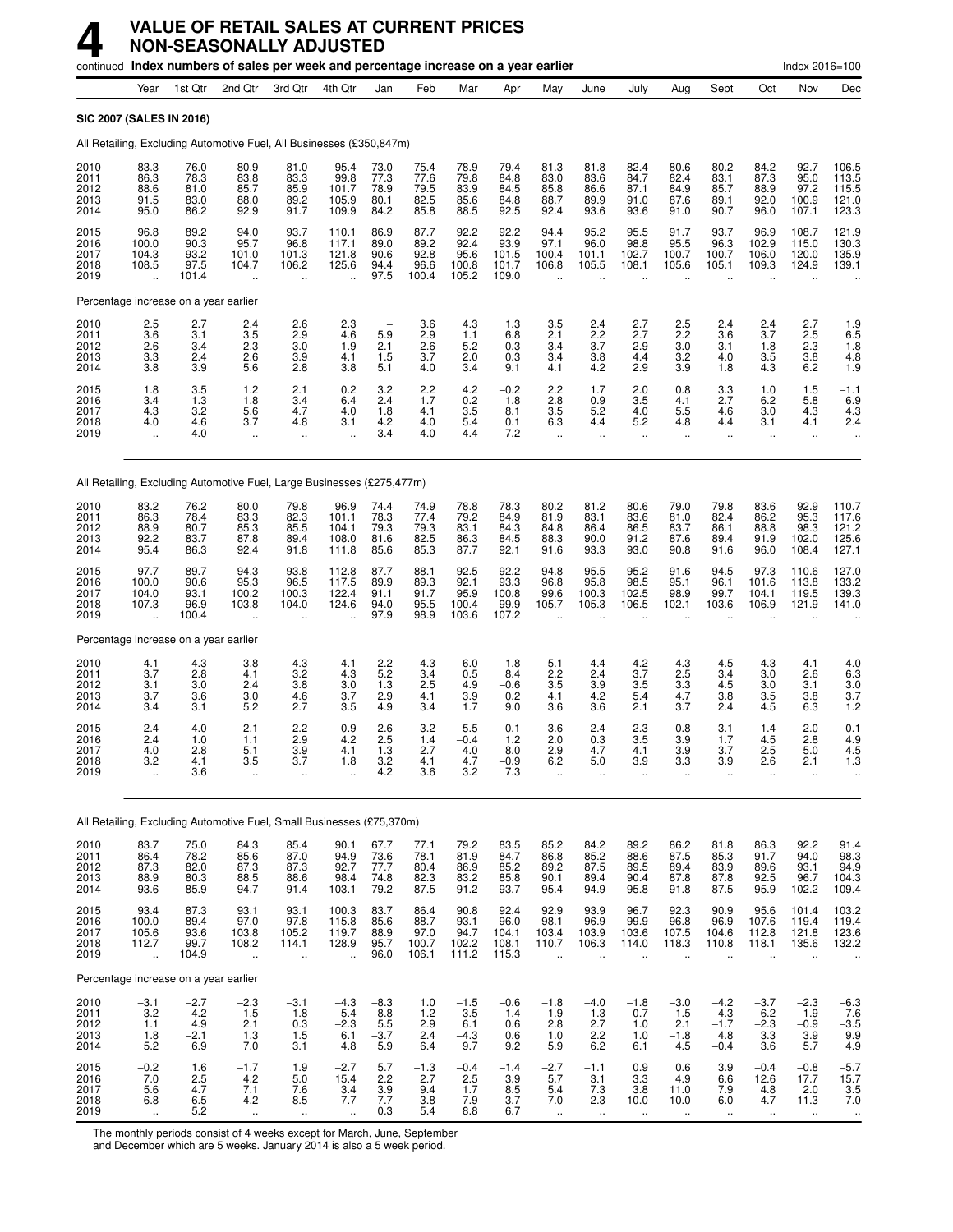|                                      |                                                         |                                            | continued Index numbers of sales per week and percentage increase on a year earlier |                                                        |                                           |                                                             |                                           |                                           |                                           |                                                        |                                                        |                                                        |                                                       |                                                      |                                              | Index 2016=100                                         |                                           |
|--------------------------------------|---------------------------------------------------------|--------------------------------------------|-------------------------------------------------------------------------------------|--------------------------------------------------------|-------------------------------------------|-------------------------------------------------------------|-------------------------------------------|-------------------------------------------|-------------------------------------------|--------------------------------------------------------|--------------------------------------------------------|--------------------------------------------------------|-------------------------------------------------------|------------------------------------------------------|----------------------------------------------|--------------------------------------------------------|-------------------------------------------|
|                                      | Year                                                    | 1st Qtr                                    | 2nd Qtr                                                                             | 3rd Qtr                                                | 4th Qtr                                   | Jan                                                         | Feb                                       | Mar                                       | Apr                                       | May                                                    | June                                                   | July                                                   | Aug                                                   | Sept                                                 | Oct                                          | Nov                                                    | Dec                                       |
|                                      | <b>SIC 2007 (SALES IN 2016)</b>                         |                                            |                                                                                     |                                                        |                                           |                                                             |                                           |                                           |                                           |                                                        |                                                        |                                                        |                                                       |                                                      |                                              |                                                        |                                           |
|                                      |                                                         |                                            | Predominantly Food Stores, All Businesses (£154,446m)                               |                                                        |                                           |                                                             |                                           |                                           |                                           |                                                        |                                                        |                                                        |                                                       |                                                      |                                              |                                                        |                                           |
| 2010<br>2011<br>2012<br>2013<br>2014 | 87.9<br>91.7<br>94.3<br>97.1<br>98.2                    | 83.9<br>85.5<br>89.2<br>92.1<br>93.3       | 87.7<br>91.4<br>93.7<br>95.4<br>98.9                                                | 85.9<br>90.5<br>93.1<br>96.5<br>96.2                   | 94.0<br>99.5<br>101.2<br>104.4<br>104.8   | 81.2<br>82.8<br>85.7<br>87.9<br>90.9                        | 83.4<br>85.6<br>89.8<br>91.5<br>94.3      | 86.6<br>87.5<br>91.5<br>96.0<br>94.8      | 85.2<br>93.3<br>93.0<br>91.8<br>99.9      | 88.3<br>90.2<br>93.9<br>96.9<br>98.1                   | 89.3<br>91.0<br>94.2<br>97.1<br>98.8                   | 87.0<br>91.3<br>93.8<br>99.4<br>98.1                   | 85.7<br>90.3<br>93.0<br>95.6<br>95.5                  | 85.1<br>90.1<br>92.6<br>95.0<br>95.2                 | 86.8<br>91.5<br>93.0<br>96.0<br>97.4         | 92.6<br>95.9<br>98.0<br>100.9<br>102.8                 | 101.0<br>108.8<br>110.4<br>114.0<br>112.2 |
| 2015<br>2016<br>2017<br>2018<br>2019 | 98.3<br>100.0<br>102.4<br>105.7<br>$\ddot{\phantom{a}}$ | 94.9<br>95.4<br>96.3<br>100.0<br>101.9     | 97.4<br>98.7<br>102.1<br>105.0<br>$\ddot{\phantom{a}}$                              | 96.3<br>98.4<br>100.3<br>104.7<br>$\ddot{\phantom{a}}$ | 104.4<br>107.5<br>110.8<br>112.9          | 91.5<br>92.1<br>92.1<br>94.2<br>97.5                        | 93.8<br>95.2<br>97.0<br>99.8<br>102.0     | 98.4<br>98.1<br>99.1<br>104.7<br>105.5    | 94.5<br>96.7<br>102.9<br>100.9<br>108.6   | 98.9<br>100.2<br>102.8<br>107.8<br>$\sim$              | 98.7<br>99.1<br>101.0<br>106.1<br>$\ddot{\phantom{a}}$ | 97.4<br>99.5<br>102.1<br>107.6<br>$\ddot{\phantom{a}}$ | 94.5<br>98.1<br>99.8<br>104.2                         | 96.8<br>97.8<br>99.3<br>102.7                        | 96.4<br>99.9<br>102.0<br>104.3               | 101.8<br>103.9<br>106.3<br>108.9                       | 113.0<br>116.6<br>121.3<br>123.1          |
|                                      |                                                         | Percentage increase on a year earlier      |                                                                                     |                                                        |                                           |                                                             |                                           |                                           |                                           |                                                        |                                                        |                                                        |                                                       |                                                      |                                              |                                                        |                                           |
| 2010<br>2011<br>2012<br>2013<br>2014 | $\frac{1.6}{4.4}$<br>2.8<br>3.0<br>1.1                  | $^{2.2}_{1.8}$<br>4.3<br>$\frac{3.3}{1.3}$ | 0.8<br>4.2<br>2.5<br>1.8<br>3.7                                                     | $0.9$<br>5.4<br>2.8<br>3.7<br>$-0.4$                   | $\frac{2.3}{5.8}$<br>1.8<br>3.2<br>0.3    | $^{2.6}_{2.0}$<br>3.5<br>2.6<br>3.4                         | $0.7$<br>$2.7$<br>4.9<br>1.9<br>3.1       | $\frac{3.1}{1.0}$<br>4.5<br>4.9<br>$-1.2$ | $-1.2$<br>9.5<br>$-0.3$<br>$-1.2$<br>8.8  | $^{2.2}_{2.1}$<br>4.1<br>3.2<br>1.2                    | 1.3<br>1.8<br>3.6<br>3.0<br>1.7                        | 1.2<br>4.9<br>2.8<br>6.0<br>$-1.3$                     | 0.4<br>5.4<br>3.0<br>2.8<br>$-0.1$                    | $\frac{1.2}{5.9}$<br>2.7<br>2.6<br>0.2               | $\frac{1.9}{5.5}$<br>1.7<br>3.2<br>1.4       | $\frac{3.2}{3.5}$<br>2.2<br>3.0<br>1.9                 | $2.0$<br>7.7<br>1.5<br>$3.3 - 1.6$        |
| 2015<br>2016<br>2017<br>2018<br>2019 | 0.1<br>1.8<br>2.4<br>3.2<br>$\ddot{\phantom{a}}$        | 1.7<br>0.5<br>1.0<br>3.8<br>2.0            | $^{-1.5}_{-1.3}$<br>3.5<br>2.9<br>$\ddotsc$                                         | $0.1$<br>$2.2$<br>1.9<br>4.4<br>$\ddot{\phantom{a}}$   | $-0.3$<br>2.9<br>3.0<br>2.0               | 0.6<br>0.6<br>2.3<br>3.4                                    | $-0.6$<br>1.6<br>1.9<br>2.8<br>2.2        | 3.8<br>$-0.3$<br>1.0<br>5.6<br>0.8        | $-5.5$<br>2.4<br>6.4<br>$-1.9$<br>7.6     | 0.8<br>1.3<br>2.6<br>4.9<br>$\ddot{\phantom{a}}$       | $-0.1$<br>0.5<br>1.8<br>5.1                            | $-0.7$<br>2.2<br>2.6<br>5.4<br>$\ddot{\phantom{a}}$    | $-1.1$<br>3.8<br>1.7<br>4.4                           | 1.7<br>1.0<br>1.5<br>3.5                             | $-1.0$<br>3.6<br>2.2<br>2.2<br>ä.            | $-0.9$<br>2.0<br>2.3<br>2.5<br>$\ddot{\phantom{a}}$    | $0.6$<br>$3.2$<br>4.1<br>1.4              |
|                                      |                                                         |                                            | Predominantly Food Stores, Large Businesses (£132,149m)                             |                                                        |                                           |                                                             |                                           |                                           |                                           |                                                        |                                                        |                                                        |                                                       |                                                      |                                              |                                                        |                                           |
| 2010<br>2011<br>2012<br>2013<br>2014 | 88.3<br>91.8<br>94.9<br>98.2<br>99.5                    | 84.6<br>86.2<br>89.6<br>94.1<br>94.5       | 87.5<br>91.4<br>94.0<br>96.0<br>99.6                                                | 85.8<br>89.6<br>93.1<br>96.9<br>97.4                   | 95.4<br>100.0<br>102.8<br>105.8<br>106.6  | 81.8<br>83.8<br>85.8<br>89.7<br>92.3                        | 83.7<br>86.5<br>90.2<br>93.1<br>95.4      | 87.5<br>87.9<br>92.3<br>98.3<br>95.8      | 85.1<br>93.4<br>93.2<br>92.3<br>100.4     | 87.9<br>90.0<br>94.1<br>97.5<br>98.5                   | $89.0$<br>$90.8$<br>94.6<br>97.7<br>100.0              | 86.6<br>90.3<br>93.5<br>99.8<br>99.1                   | 85.3<br>89.0<br>92.6<br>95.6<br>96.3                  | 85.5<br>89.5<br>93.1<br>95.7<br>97.0                 | 87.0<br>90.6<br>93.6<br>96.6<br>98.7         | 93.2<br>96.6<br>99.2<br>102.3<br>104.7                 | 103.8<br>110.1<br>113.0<br>115.9<br>114.5 |
| 2015<br>2016<br>2017<br>2018<br>2019 | 99.5<br>100.0<br>103.7<br>107.1                         | 96.2<br>95.9<br>97.4<br>102.0<br>103.4     | 98.2<br>98.7<br>103.4<br>106.3                                                      | 97.2<br>98.1<br>101.7<br>105.3                         | 106.3<br>107.3<br>112.5<br>114.8          | 92.6<br>92.8<br>92.9<br>96.1<br>99.1                        | 95.0<br>95.5<br>97.9<br>102.0<br>103.4    | 100.2<br>98.7<br>100.5<br>106.8<br>107.0  | 94.7<br>96.8<br>104.3<br>102.0<br>110.0   | 99.7<br>100.1<br>103.8<br>108.8                        | 99.7<br>99.1<br>102.4<br>107.7                         | 98.2<br>99.1<br>103.4<br>107.7                         | 95.1<br>97.5<br>100.8<br>104.2                        | 98.0<br>97.8<br>101.0<br>104.3                       | 98.2<br>99.3<br>103.0<br>105.2               | 103.3<br>102.8<br>107.8<br>110.3                       | 115.1<br>117.3<br>123.8<br>126.1          |
|                                      |                                                         | Percentage increase on a year earlier      |                                                                                     |                                                        |                                           |                                                             |                                           |                                           |                                           |                                                        |                                                        |                                                        |                                                       |                                                      |                                              |                                                        |                                           |
| 2010<br>2011<br>2012<br>2013<br>2014 | 3.3<br>3.9<br>3.4<br>3.5<br>1.3                         | 4.2<br>1.9<br>4.0<br>5.0<br>0.4            | 2.5<br>4.5<br>2.9<br>2.1<br>3.8                                                     | 2.9<br>4.4<br>3.9<br>4.2<br>0.5                        | 3.6<br>4.8<br>2.8<br>2.9<br>0.8           | 3.8<br>2.3<br>2.4<br>4.6<br>2.9                             | 2.8<br>3.3<br>4.3<br>3.3<br>2.5           | 5.6<br>0.4<br>5.0<br>6.6<br>$-2.6$        | 0.5<br>9.8<br>$-0.2$<br>$-1.0$<br>8.8     | 4.0<br>2.4<br>4.5<br>3.6<br>1.0                        | 2.8<br>2.0<br>4.1<br>3.3<br>2.3                        | 3.2<br>4.2<br>3.6<br>6.7<br>$-0.7$                     | 2.5<br>4.3<br>4.1<br>3.2<br>0.8                       | 2.9<br>4.7<br>3.9<br>2.8<br>1.4                      | 3.3<br>4.1<br>3.2<br>3.2<br>2.2              | 3.9<br>3.7<br>2.6<br>3.1<br>2.3                        | 3.6<br>$6.1$<br>2.7<br>2.6<br>$-1.2$      |
| 2015<br>2016<br>2017<br>2018<br>2019 | $\frac{0.5}{3.7}$<br>3.3<br>$\ddotsc$                   | 1.9<br>$-0.3$<br>1.5<br>4.8<br>1.4         | $-1.5$<br>0.5<br>4.8<br>2.7<br>                                                     | $-0.3$<br>1.0<br>3.6<br>3.6<br>$\ddot{\phantom{1}}$    | $-0.4$<br>1.0<br>4.8<br>2.1               | 0.3<br>0.3<br>3.5<br>3.1                                    | $-0.5$<br>0.6<br>2.5<br>$^{4.2}_{1.3}$    | 4.6<br>$-1.5$<br>1.8<br>6.3<br>0.2        | $-5.7$<br>2.2<br>7.8<br>–2.2<br>7.9       | 1.3<br>0.4<br>3.7<br>4.8<br>$\ddot{\phantom{a}}$       | $-0.2$<br>$-0.6$<br>3.4<br>5.2<br>$\ddotsc$            | $-0.9$<br>0.9<br>4.3<br>4.2<br>.,                      | $-1.2$<br>2.5<br>$\overline{3.3}$<br>3.4<br>.,        | 0.9<br>$-0.2$<br>3.3<br>3.3                          | $-0.5$<br>1.1<br>3.7<br>2.1                  | $-1.3$<br>$-0.5$<br>4.9<br>2.3                         | 0.5<br>$\frac{1.9}{5.5}$<br>1.9           |
|                                      |                                                         |                                            | Predominantly Food Stores, Small Businesses (£22,296m)                              |                                                        |                                           |                                                             |                                           |                                           |                                           |                                                        |                                                        |                                                        |                                                       |                                                      |                                              |                                                        |                                           |
| 2010<br>2011<br>2012<br>2013<br>2014 | 85.4<br>$91.5$<br>$91.0$<br>90.8<br>90.7                | 80.1<br>81.3<br>86.5<br>80.5<br>86.3       | 89.3<br>91.8<br>92.2<br>91.9<br>94.6                                                | 86.2<br>96.1<br>93.2<br>94.2<br>88.5                   | 86.1<br>96.7<br>92.1<br>96.6<br>93.5      | 77.1<br>77.1<br>85.2<br>77.3<br>82.8                        | 81.3<br>80.6<br>87.6<br>81.9<br>87.7      | 81.5<br>85.3<br>86.7<br>82.1<br>88.8      | 85.5<br>92.5<br>91.4<br>88.8<br>97.2      | 90.7<br>91.2<br>92.8<br>93.5<br>95.9                   | 91.3<br>91.9<br>92.3<br>93.2<br>91.6                   | 89.2<br>97.1<br>95.2<br>97.0<br>92.2                   | 87.7<br>98.1<br>95.5<br>95.9<br>90.5                  | 82.5<br>93.6<br>89.7<br>90.7<br>84.0                 | 85.0<br>96.7<br>89.7<br>92.8<br>89.3         | 89.4<br>91.4<br>90.9<br>92.6<br>91.4                   | 84.4<br>101.1<br>95.0<br>102.8<br>98.6    |
| 2015<br>2016<br>2017<br>2018<br>2019 | 91.1<br>100.0<br>94.3<br>97.0<br>÷.                     | 86.7<br>92.1<br>90.0<br>87.6<br>93.0       | 93.1<br>98.8<br>94.4<br>97.8<br>$\ddot{\phantom{a}}$                                | 90.9<br>100.3<br>92.3<br>100.8<br>$\ddot{\phantom{a}}$ | 93.6<br>108.8<br>100.6<br>101.6<br>ä.     | 85.0<br>87.5<br>87.3<br>83.0<br>87.6                        | 86.6<br>93.5<br>91.7<br>86.6<br>93.8      | 88.1<br>94.6<br>91.0<br>92.2<br>96.6      | 92.9<br>96.1<br>94.6<br>94.7<br>100.6     | 94.0<br>100.6<br>96.7<br>102.0<br>$\ddot{\phantom{a}}$ | 92.5<br>99.5<br>92.4<br>97.1<br>$\mathbf{r}$           | 92.6<br>102.2<br>94.7<br>106.7<br>$\ddot{\phantom{a}}$ | 90.7<br>101.5<br>94.2<br>104.5<br>ä.                  | 89.7<br>97.7<br>88.9<br>93.2<br>$\ddot{\phantom{a}}$ | 85.8<br>103.2<br>96.4<br>98.9<br>$\ddotsc$   | 93.1<br>110.2<br>97.0<br>100.4<br>$\ddot{\phantom{a}}$ | 100.2<br>112.2<br>106.8<br>104.8          |
|                                      |                                                         | Percentage increase on a year earlier      |                                                                                     |                                                        |                                           |                                                             |                                           |                                           |                                           |                                                        |                                                        |                                                        |                                                       |                                                      |                                              |                                                        |                                           |
| 2010<br>2011<br>2012<br>2013<br>2014 | $-7.7$<br>7.1<br>$^{-0.5}_{-0.2}$<br>$-0.2$             | $-8.7$<br>1.6<br>6.4<br>$-6.9$<br>7.2      | $-7.7$<br>2.8<br>0.4<br>$-0.2$<br>2.9                                               | $-9.2$<br>11.5<br>$-3.0$<br>1.1<br>$-6.0$              | $-5.1$<br>12.3<br>$-4.8$<br>4.8<br>$-3.1$ | $-4.2$<br>$\overline{\phantom{0}}$<br>10.5<br>$-9.2$<br>7.1 | $-10.7$<br>$-0.8$<br>8.7<br>$-6.6$<br>7.1 | $-10.3$<br>4.7<br>1.7<br>$-5.3$<br>8.2    | $-10.4$<br>8.1<br>$-1.1$<br>$-2.8$<br>9.4 | $-6.9$<br>0.5<br>$^{1.8}_{0.7}$<br>2.5                 | $-6.2$<br>0.6<br>0.4<br>1.0<br>$-1.7$                  | $-9.0$<br>8.9<br>$-2.0$<br>1.9<br>$-5.0$               | $-10.3$<br>11.8<br>$^{-2.6}_{0.3}$<br>$-5.6$          | $-8.5$<br>13.4<br>$-4.1$<br>1.1<br>$-7.4$            | $-5.8$<br>13.7<br>$-7.2$<br>3.4<br>$-3.7$    | $-0.5$<br>2.2<br>$^{-0.6}_{2.0}$<br>$-1.3$             | $-8.2$<br>19.7<br>$-5.9$<br>8.1<br>$-4.1$ |
| 2015<br>2016<br>2017<br>2018<br>2019 | 0.4<br>9.8<br>$-5.7$<br>2.8<br>$\ddot{\phantom{1}}$     | 0.4<br>6.3<br>$-2.2$<br>$-2.7$<br>6.1      | $-1.6$<br>6.1<br>$\frac{-4.5}{3.6}$<br>$\ddot{\phantom{1}}$                         | 2.6<br>10.3<br>$-7.9$<br>9.3<br>$\ddotsc$              | 0.1<br>16.3<br>$-7.5$<br>1.0              | 2.6<br>3.0<br>$-0.3$<br>$-4.9$<br>5.7                       | $-1.2$<br>8.0<br>$-2.0$<br>$-5.5$<br>8.3  | $-0.9$<br>7.5<br>$-3.9$<br>1.3<br>4.8     | $-4.4$<br>3.4<br>$-1.5$<br>0.1<br>6.2     | $-1.9$<br>7.0<br>$-3.9$<br>5.4<br>$\ddotsc$            | 1.0<br>7.6<br>$-7.2$<br>5.1<br>$\cdot$                 | 0.5<br>10.3<br>$-7.4$<br>12.7                          | 0.2<br>12.0<br>$-7.2$<br>11.0<br>$\ddot{\phantom{a}}$ | 6.7<br>9.0<br>$-9.0$<br>4.9<br>$\cdot$ .             | $-3.9$<br>20.3<br>$-6.5$<br>2.6<br>$\ddotsc$ | 1.8<br>18.4<br>$-11.9$<br>3.5<br>$\ddot{\phantom{1}}$  | 1.7<br>12.0<br>$-4.8$<br>$-1.9$           |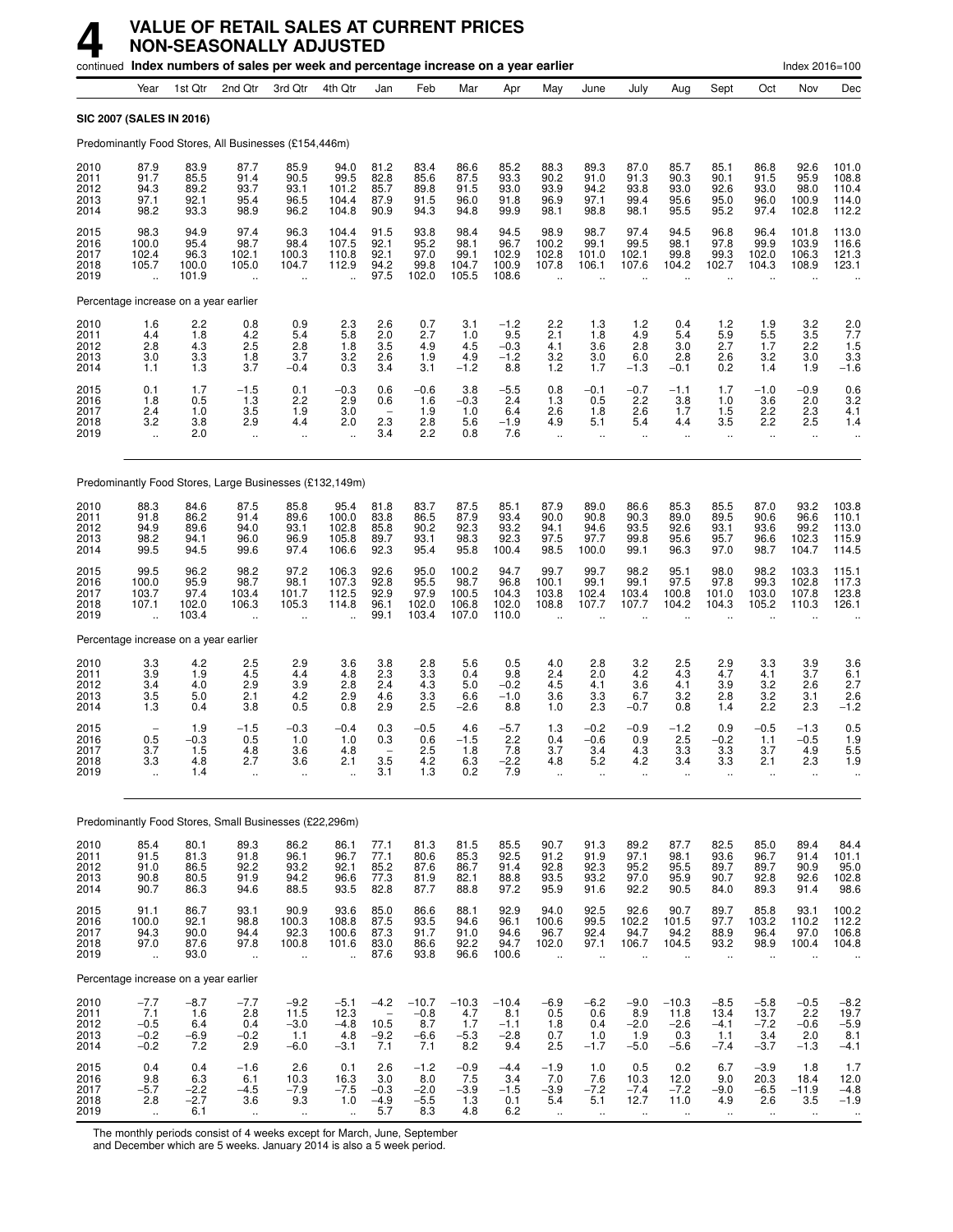|                                      |                                                     |                                             | continued Index numbers of sales per week and percentage increase on a year earlier |                                                        |                                              |                                          |                                              |                                           |                                           |                                                         |                                                                   |                                                         |                                                     |                                                      |                                                            | Index 2016=100                                      |                                            |
|--------------------------------------|-----------------------------------------------------|---------------------------------------------|-------------------------------------------------------------------------------------|--------------------------------------------------------|----------------------------------------------|------------------------------------------|----------------------------------------------|-------------------------------------------|-------------------------------------------|---------------------------------------------------------|-------------------------------------------------------------------|---------------------------------------------------------|-----------------------------------------------------|------------------------------------------------------|------------------------------------------------------------|-----------------------------------------------------|--------------------------------------------|
|                                      | Year                                                | 1st Qtr                                     | 2nd Qtr                                                                             | 3rd Qtr                                                | 4th Qtr                                      | Jan                                      | Feb                                          | Mar                                       | Apr                                       | May                                                     | June                                                              | July                                                    | Aug                                                 | Sept                                                 | Oct                                                        | Nov                                                 | Dec                                        |
|                                      |                                                     | SIC 2007 (SALES IN 2016)                    |                                                                                     |                                                        |                                              |                                          |                                              |                                           |                                           |                                                         |                                                                   |                                                         |                                                     |                                                      |                                                            |                                                     |                                            |
|                                      |                                                     |                                             | Non Specialised Food Stores, All Businesses (£142,507m)                             |                                                        |                                              |                                          |                                              |                                           |                                           |                                                         |                                                                   |                                                         |                                                     |                                                      |                                                            |                                                     |                                            |
| 2010<br>2011<br>2012<br>2013<br>2014 | 87.9<br>91.8<br>94.8<br>97.6<br>98.8                | 84.0<br>85.8<br>89.7<br>92.7<br>94.0        | 87.6<br>91.6<br>94.2<br>95.9<br>99.5                                                | 85.8<br>90.4<br>93.4<br>97.1<br>96.7                   | 94.3<br>99.4<br>101.8<br>104.8<br>105.2      | 81.4<br>83.2<br>86.2<br>88.7<br>91.8     | 83.4<br>85.8<br>90.3<br>91.9<br>94.9         | 86.7<br>87.9<br>92.1<br>96.7<br>95.5      | 84.8<br>93.6<br>93.5<br>92.2<br>100.2     | 88.1<br>90.3<br>94.2<br>97.3<br>98.7                    | 89.3<br>90.9<br>94.7<br>97.7<br>99.5                              | 86.6<br>91.0<br>93.8<br>100.1<br>98.6                   | 85.5<br>90.1<br>93.1<br>95.9<br>95.9                | 85.4<br>90.2<br>93.2<br>95.7<br>95.9                 | 86.6<br>91.4<br>93.5<br>96.3<br>97.9                       | 92.6<br>96.0<br>98.6<br>101.3<br>103.5              | 101.8<br>108.6<br>110.9<br>114.3<br>112.4  |
| 2015<br>2016<br>2017<br>2018<br>2019 | 98.5<br>100.0<br>103.3<br>106.4                     | 95.7<br>95.8<br>97.3<br>101.2<br>102.8      | 97.6<br>98.6<br>103.0<br>105.6                                                      | 96.5<br>98.3<br>101.2<br>105.0<br>ä.                   | 104.4<br>107.4<br>111.6<br>113.6             | 92.5<br>93.0<br>93.1<br>95.7<br>98.5     | 94.3<br>95.3<br>97.8<br>101.2<br>103.2       | 99.4<br>98.3<br>100.3<br>105.7<br>105.9   | 94.6<br>96.6<br>103.7<br>101.3<br>109.2   | 99.1<br>100.2<br>103.5<br>108.2                         | 98.9<br>98.9<br>102.0<br>107.0                                    | 97.5<br>99.3<br>103.1<br>107.7                          | 94.6<br>97.8<br>100.5<br>104.2                      | 97.2<br>97.8<br>100.3<br>103.5                       | 96.8<br>99.9<br>103.1<br>104.7                             | 101.7<br>103.1<br>107.1<br>109.3                    | 112.6<br>116.8<br>122.2<br>124.1           |
|                                      |                                                     | Percentage increase on a year earlier       |                                                                                     |                                                        |                                              |                                          |                                              |                                           |                                           |                                                         |                                                                   |                                                         |                                                     |                                                      |                                                            |                                                     |                                            |
| 2010<br>2011<br>2012<br>2013<br>2014 | $^{2.6}_{4.4}$<br>3.2<br>3.0<br>1.2                 | 3.1<br>2.1<br>4.6<br>3.4<br>1.4             | 1.8<br>4.6<br>2.9<br>1.8<br>3.7                                                     | 2.2<br>5.4<br>3.3<br>4.0<br>$-0.4$                     | $\frac{3.3}{5.5}$<br>2.4<br>3.0<br>0.4       | $\frac{3.5}{2.2}$<br>3.6<br>2.9<br>3.5   | 1.8<br>2.9<br>5.2<br>1.8<br>3.3              | 3.9<br>1.4<br>4.8<br>5.0<br>$-1.2$        | $-0.4$<br>10.4<br>$-0.2$<br>$-1.4$<br>8.7 | 3.3<br>2.4<br>4.3<br>3.3<br>1.3                         | 2.2<br>1.9<br>4.2<br>3.2<br>1.8                                   | 2.4<br>5.0<br>3.1<br>6.7<br>$-1.5$                      | 1.6<br>5.4<br>3.4<br>3.0                            | 2.4<br>5.6<br>3.3<br>2.6<br>0.2                      | 2.4<br>5.6<br>2.3<br>3.0<br>1.6                            | 3.8<br>3.6<br>2.7<br>2.8<br>2.1                     | $\frac{3.5}{6.7}$<br>2.1<br>3.1<br>$-1.6$  |
| 2015<br>2016<br>2017<br>2018<br>2019 | $-0.2$<br>1.5<br>3.3<br>3.0<br>$\ddot{\phantom{a}}$ | 1.8<br>0.1<br>1.6<br>4.0<br>1.5             | -1.9<br>1.0<br>4.5<br>2.6<br>$\ddot{\phantom{a}}$                                   | $-0.3$<br>1.9<br>3.0<br>3.7<br>$\ddot{\phantom{a}}$    | $-0.8$<br>2.9<br>4.0<br>1.7                  | 0.7<br>0.6<br>0.1<br>2.7<br>3.0          | $-0.6$<br>1.0<br>2.6<br>3.5<br>2.0           | 4.1<br>$-1.1$<br>2.0<br>5.4<br>0.2        | $-5.6$<br>2.1<br>7.4<br>$-2.3$<br>7.7     | 0.4<br>1.2<br>3.2<br>4.6<br>$\ddot{\phantom{a}}$        | $-0.6$<br>$\qquad \qquad -$<br>3.1<br>4.9<br>$\ddot{\phantom{a}}$ | $-1.1$<br>1.9<br>3.8<br>4.5<br>$\ddot{\phantom{a}}$     | $-1.4$<br>3.3<br>2.8<br>3.6<br>$\ddot{\phantom{a}}$ | 1.4<br>0.7<br>2.6<br>3.1<br>$\ddot{\phantom{a}}$     | $-1.2$<br>$3.2\,$<br>3.2<br>1.6<br>$\ddot{\phantom{a}}$    | $-1.7$<br>1.4<br>3.8<br>2.1<br>$\ddot{\phantom{a}}$ | $\frac{0.1}{3.7}$<br>4.6<br>1.6            |
|                                      |                                                     |                                             | Non Specialised Food Stores, Large Businesses (£129,399m)                           |                                                        |                                              |                                          |                                              |                                           |                                           |                                                         |                                                                   |                                                         |                                                     |                                                      |                                                            |                                                     |                                            |
| 2010<br>2011<br>2012<br>2013<br>2014 | 88.5<br>92.0<br>95.1<br>98.4<br>99.6                | 84.9<br>86.4<br>89.8<br>94.3<br>94.6        | 87.7<br>91.6<br>94.2<br>96.2<br>99.8                                                | 86.0<br>89.8<br>93.3<br>97.1<br>97.6                   | 95.6<br>100.1<br>103.0<br>105.9<br>106.7     | 82.1<br>84.0<br>86.0<br>90.0<br>92.5     | 84.0<br>86.7<br>90.5<br>93.3<br>95.6         | 87.8<br>88.0<br>92.4<br>98.6<br>95.9      | 85.4<br>93.7<br>93.5<br>92.5<br>100.5     | 88.2<br>90.2<br>94.3<br>97.6<br>98.6                    | 89.1<br>90.9<br>94.8<br>97.9<br>100.1                             | 86.7<br>90.4<br>93.8<br>100.1<br>99.2                   | 85.6<br>89.2<br>92.8<br>95.7<br>96.4                | 85.8<br>89.8<br>93.4<br>95.9<br>97.2                 | 87.3<br>90.9<br>93.8<br>96.7<br>98.8                       | 93.4<br>96.8<br>99.4<br>102.5<br>104.8              | 104.0<br>110.2<br>113.2<br>116.0<br>114.4  |
| 2015<br>2016<br>2017<br>2018<br>2019 | 99.5<br>100.0<br>103.7<br>106.9                     | 96.4<br>96.0<br>97.5<br>101.9<br>103.0      | 98.2<br>98.6<br>103.4<br>106.1<br>Ω.                                                | 97.2<br>98.0<br>101.5<br>105.1<br>$\ddot{\phantom{a}}$ | 106.2<br>107.3<br>112.3<br>114.4             | 92.7<br>93.2<br>93.1<br>96.0<br>98.7     | 95.1<br>95.5<br>98.0<br>101.9<br>102.9       | 100.3<br>98.7<br>100.6<br>106.7<br>106.6  | 94.7<br>96.7<br>104.3<br>101.8<br>109.6   | 99.7<br>100.0<br>103.7<br>108.7                         | 99.8<br>99.0<br>102.5<br>107.5                                    | 98.3<br>99.0<br>103.2<br>107.6                          | 95.3<br>97.4<br>100.6<br>103.9                      | 98.0<br>97.7<br>100.8<br>104.1                       | 98.2<br>99.3<br>102.9<br>104.9                             | 103.2<br>102.7<br>107.5<br>109.9                    | 115.0<br>117.4<br>123.6<br>125.6           |
|                                      |                                                     | Percentage increase on a year earlier       |                                                                                     |                                                        |                                              |                                          |                                              |                                           |                                           |                                                         |                                                                   |                                                         |                                                     |                                                      |                                                            |                                                     |                                            |
| 2010<br>2011<br>2012<br>2013<br>2014 | 3.9<br>3.9<br>3.4<br>3.4<br>1.2                     | 4.9<br>1.7<br>4.0<br>5.0<br>0.3             | 3.1<br>4.4<br>2.9<br>2.0<br>3.7                                                     | 3.6<br>4.4<br>4.0<br>4.1<br>0.5                        | 4.1<br>4.8<br>2.8<br>2.8<br>0.7              | 4.5<br>2.2<br>2.4<br>4.7<br>2.8          | 3.5<br>3.2<br>4.4<br>3.1<br>2.5              | 6.2<br>0.2<br>5.0<br>6.6<br>$-2.7$        | 1.3<br>9.7<br>$-0.2$<br>$-1.1$<br>8.7     | 4.7<br>2.3<br>4.5<br>3.5<br>1.0                         | 3.4<br>2.0<br>4.3<br>3.2<br>2.2                                   | 3.8<br>4.2<br>3.8<br>6.7<br>$-0.9$                      | 3.3<br>4.1<br>4.1<br>3.1<br>0.8                     | 3.5<br>4.7<br>4.0<br>2.7<br>1.4                      | 3.8<br>4.2<br>3.2<br>3.1<br>2.2                            | 4.3<br>3.7<br>2.6<br>3.1<br>2.2                     | 4.2<br>$6.0$<br>2.7<br>2.5<br>$-1.3$       |
| 2015<br>2016<br>2017<br>2018<br>2019 | $\qquad \qquad -$<br>0.5<br>3.7<br>3.1              | 1.9<br>$-0.3$<br>1.5<br>4.b<br>1.1          | $-1.5$<br>0.4<br>4.9<br>2.6                                                         | $-0.3$<br>0.8<br>3.5<br>3.b<br>$\ldots$                | $-0.4$<br>1.0<br>4.6<br>1.9                  | 0.2<br>0.5<br>$-0.1$<br>3.1<br>2.8       | $-0.6$<br>0.5<br>2.6<br>4.U<br>1.0           | 4.6<br>$-1.6$<br>1.9<br>6.1<br>$-0.2$     | $-5.8$<br>2.1<br>7.9<br>-2.5<br>7.7       | 1.2<br>0.3<br>3.7<br>4.8                                | $-0.3$<br>$-0.8$<br>3.5<br>4.Y                                    | $-1.0$<br>0.8<br>4.2<br>4.3                             | $-1.2$<br>2.2<br>3.2<br>3.3                         | 0.8<br>$-0.3$<br>3.2<br>3.3                          | $-0.7$<br>1.1<br>3.7<br>1.9<br>ä.                          | $-1.5$<br>$-0.5$<br>4.6<br>2.2<br>ä.                | 0.5<br>2.1<br>5.2<br>1.6                   |
|                                      |                                                     |                                             |                                                                                     |                                                        |                                              |                                          |                                              |                                           |                                           |                                                         |                                                                   |                                                         |                                                     |                                                      |                                                            |                                                     |                                            |
| 2010                                 | 81.8                                                | 75.6                                        | Non Specialised Food Stores, Small Businesses (£13,108m)<br>86.3                    | 83.6                                                   | 81.7                                         | 74.3                                     | 77.5                                         | 75.2                                      | 79.7                                      | 87.7                                                    | 90.5                                                              | 85.6                                                    | 84.0                                                | 81.8                                                 | 79.9                                                       | 85.2                                                |                                            |
| 2011<br>2012<br>2013<br>2014         | 90.3<br>91.4<br>90.4<br>91.0                        | 80.4<br>88.5<br>77.3<br>88.3                | 91.7<br>93.5<br>93.6<br>96.8                                                        | 96.7<br>93.9<br>96.9<br>88.1                           | 92.2<br>89.9<br>93.9<br>90.9                 | 75.7<br>87.9<br>75.4<br>84.7             | 77.3<br>88.6<br>78.4<br>88.4                 | 86.7<br>88.8<br>78.0<br>91.8              | 93.2<br>93.6<br>89.4<br>97.3              | 91.1<br>93.4<br>94.5<br>99.5                            | 91.0<br>93.5<br>96.1<br>94.1                                      | 97.2<br>94.6<br>100.3<br>92.6                           | 99.5<br>96.1<br>97.8<br>90.4                        | 94.2<br>91.4<br>93.5<br>82.8                         | 96.3<br>90.7<br>92.7<br>88.7                               | 87.4<br>90.7<br>89.8<br>90.7                        | 80.3<br>92.8<br>88.6<br>98.2<br>92.8       |
| 2015<br>2016<br>2017<br>2018<br>2019 | 89.0<br>100.0<br>99.5<br>101.1<br>ä,                | 89.2<br>93.2<br>95.3<br>94.2<br>100.3       | 91.9<br>98.6<br>98.7<br>100.9<br>ä,                                                 | 88.8<br>100.4<br>98.8<br>103.5<br>u,                   | 86.1<br>107.7<br>105.3<br>105.6              | 89.8<br>91.5<br>93.1<br>92.5<br>96.9     | 87.3<br>93.5<br>95.9<br>94.5<br>105.6        | 90.4<br>94.5<br>96.7<br>95.4<br>98.8      | 93.3<br>95.0<br>97.8<br>97.3<br>105.2     | 92.9<br>102.4<br>100.9<br>103.6                         | 89.9<br>98.4<br>97.6<br>101.7                                     | 89.7<br>102.0<br>101.7<br>108.2                         | 87.6<br>101.0<br>99.7<br>106.6                      | 89.0<br>98.8<br>95.8<br>97.2<br>$\ddot{\phantom{a}}$ | 82.6<br>105.6<br>104.4<br>103.4                            | 86.7<br>106.7<br>102.6<br>103.8                     | 88.3<br>110.2<br>108.1<br>108.9            |
|                                      |                                                     | Percentage increase on a year earlier       |                                                                                     |                                                        |                                              |                                          |                                              |                                           |                                           |                                                         |                                                                   |                                                         |                                                     |                                                      |                                                            |                                                     |                                            |
| 2010<br>2011<br>2012<br>2013<br>2014 | $-9.8$<br>10.3<br>1.3<br>$-1.1$<br>0.6              | $^{-12.9}_{6.3}$<br>10.1<br>$-12.7$<br>14.2 | $-10.2$<br>6.3<br>1.9<br>0.1<br>3.4                                                 | $-10.2$<br>15.6<br>$-3.0$<br>3.2<br>$-9.0$             | $-5.8$<br>12.9<br>$-2.5$<br>4.5<br>$-3.2$    | $-5.8$<br>1.9<br>16.2<br>$-14.3$<br>12.4 | $-13.8$<br>$-0.3$<br>14.7<br>$-11.6$<br>12.8 | $-17.1$<br>15.4<br>2.4<br>$-12.2$<br>17.6 | $-14.7$<br>16.9<br>$0.5 - 4.5$<br>8.8     | $-9.2$<br>3.9<br>$2.5$<br>1.2<br>5.3                    | $-7.5$<br>0.6<br>2.7<br>2.9<br>$-2.1$                             | $-10.1$<br>13.6<br>$-2.6$<br>6.0<br>$-7.7$              | $-13.0$<br>18.4<br>$-3.4$<br>1.7<br>$-7.5$          | $-7.8$<br>15.1<br>$-2.9$<br>2.2<br>$-11.4$           | $-10.4$<br>20.5<br>$-5.8$<br>2.2<br>$-4.3$                 | $-2.0$<br>2.6<br>3.8<br>$-1.0$<br>1.0               | $-5.1$<br>15.7<br>$-4.6$<br>10.8<br>$-5.5$ |
| 2015<br>2016<br>2017<br>2018<br>2019 | $-2.2$<br>12.4<br>$-0.5$<br>1.6<br>÷.               | 1.1<br>4.5<br>$2.2\,$<br>$-1.1$<br>6.4      | $-5.1$<br>7.3<br>0.1<br>2.3<br>$\ddot{\phantom{1}}$                                 | 0.7<br>13.1<br>$-1.6$<br>4.8<br>$\ddot{\phantom{1}}$   | $-5.3$<br>25.1<br>$-2.3$<br>0.3<br>$\ddotsc$ | 6.0<br>1.8<br>1.8<br>$-0.6$<br>4.7       | $-1.3$<br>7.1<br>2.5<br>$-1.4$<br>11.7       | $-1.5$<br>4.5<br>2.3<br>$-1.4$<br>3.6     | $-4.0$<br>1.8<br>$^{2.9}_{-0.5}$<br>8.1   | $-6.7$<br>10.2<br>$-1.5$<br>2.7<br>$\ddot{\phantom{1}}$ | $-4.5$<br>9.5<br>$-0.9$<br>4.2<br>$\ddotsc$                       | $-3.1$<br>13.7<br>$-0.3$<br>6.5<br>$\ddot{\phantom{1}}$ | $-3.1$<br>15.3<br>$-1.3$<br>7.0<br>$\ddotsc$        | 7.5<br>11.0<br>$-3.0$<br>1.5<br>$\ddotsc$            | $-6.9$<br>27.8<br>$-1.2$<br>$-1.0$<br>$\ddot{\phantom{1}}$ | $-4.4$<br>23.2<br>$-3.9$<br>1.1<br>$\mathbf{u}$     | $-4.8$<br>24.7<br>$^{-1.8}_{0.7}$          |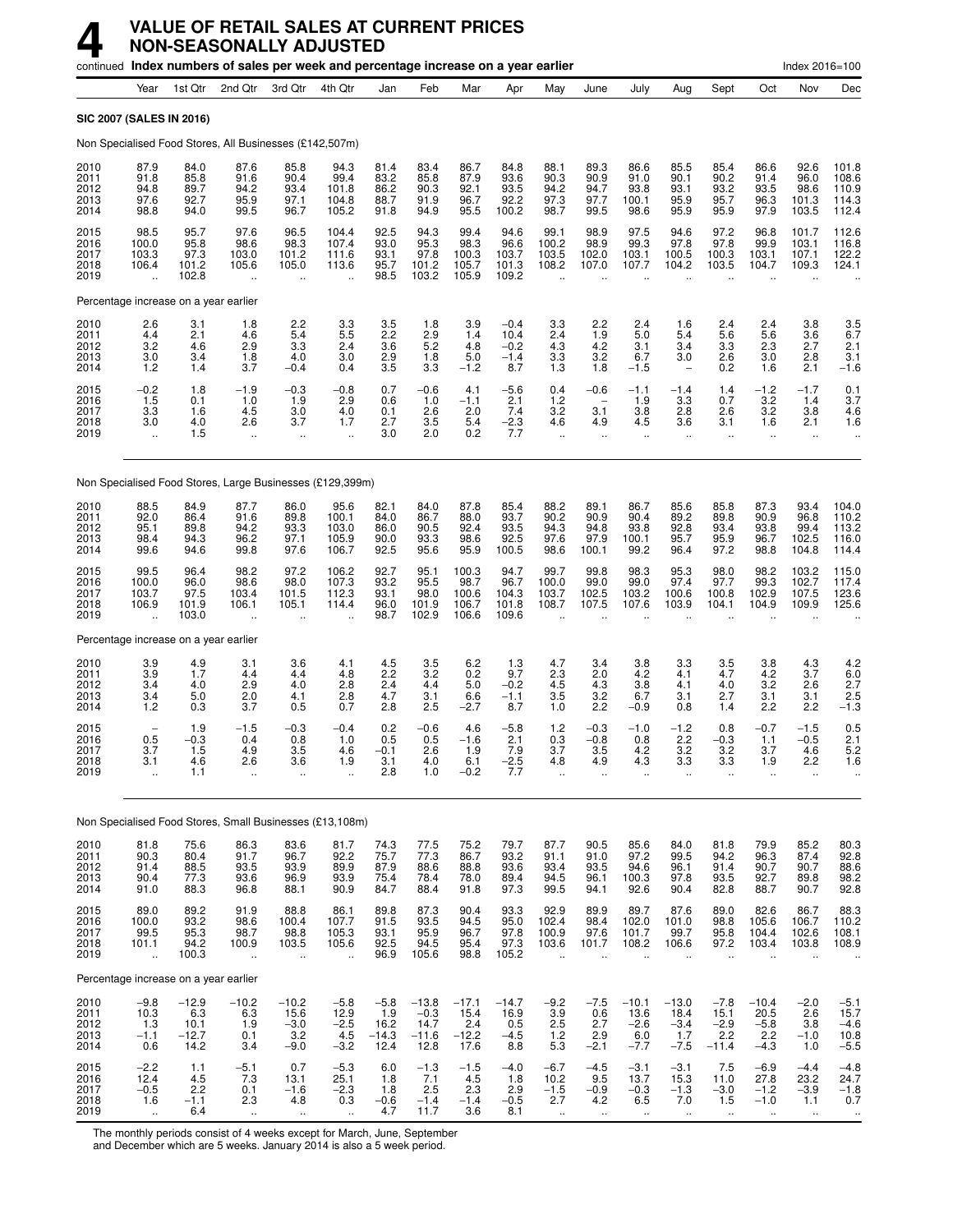## **4 VALUE OF RETAIL SALES AT CURRENT PRICES NON-SEASONALLY ADJUSTED**

|                                       |                                                           |                                                  | continued Index numbers of sales per week and percentage increase on a year earlier |                                                        |                                                                   |                                            |                                                 |                                                  |                                                |                                                       |                                               |                                             |                                             |                                             |                                           | Index 2016=100                            |                                                 |
|---------------------------------------|-----------------------------------------------------------|--------------------------------------------------|-------------------------------------------------------------------------------------|--------------------------------------------------------|-------------------------------------------------------------------|--------------------------------------------|-------------------------------------------------|--------------------------------------------------|------------------------------------------------|-------------------------------------------------------|-----------------------------------------------|---------------------------------------------|---------------------------------------------|---------------------------------------------|-------------------------------------------|-------------------------------------------|-------------------------------------------------|
|                                       | Year                                                      | 1st Qtr                                          | 2nd Qtr                                                                             | 3rd Qtr                                                | 4th Qtr                                                           | Jan                                        | Feb                                             | Mar                                              | Apr                                            | May                                                   | June                                          | July                                        | Aug                                         | Sept                                        | Oct                                       | Nov                                       | Dec                                             |
| SIC 2007 (SALES IN 2016)              |                                                           |                                                  |                                                                                     |                                                        |                                                                   |                                            |                                                 |                                                  |                                                |                                                       |                                               |                                             |                                             |                                             |                                           |                                           |                                                 |
| Specialist Food Stores (£8,346m)      |                                                           |                                                  |                                                                                     |                                                        |                                                                   |                                            |                                                 |                                                  |                                                |                                                       |                                               |                                             |                                             |                                             |                                           |                                           |                                                 |
| 2010<br>2011<br>2012<br>2013<br>2014  | 87.2<br>89.9<br>92.8<br>97.1<br>96.4                      | 78.9<br>82.9<br>84.8<br>91.1<br>92.5             | 87.7<br>88.7<br>90.6<br>94.8<br>97.7                                                | 88.7<br>91.1<br>92.3<br>96.4<br>95.9                   | 93.6<br>96.9<br>103.5<br>106.2<br>100.0                           | 72.6<br>81.6<br>81.4<br>84.6<br>89.3       | 79.3<br>84.4<br>85.8<br>93.6<br>95.4            | 83.5<br>82.7<br>86.6<br>94.3<br>93.3             | 86.9<br>87.9<br>89.6<br>92.4<br>100.1          | 87.8<br>89.2<br>91.4<br>97.4<br>97.8                  | 88.4<br>88.9<br>90.7<br>94.7<br>95.6          | 91.9<br>94.0<br>95.0<br>96.7<br>98.3        | 89.7<br>93.0<br>93.9<br>100.8<br>99.0       | 85.2<br>87.2<br>89.0<br>92.6<br>91.6        | 95.7<br>89.9<br>97.7<br>100.3<br>96.3     | 95.1<br>91.7<br>97.0<br>100.9<br>96.4     | 90.9<br>106.7<br>$\frac{113.2}{115.1}$<br>105.8 |
| 2015<br>2016<br>2017<br>2018<br>2019  | 97.4<br>100.0<br>93.3<br>104.8<br>$\ddot{\phantom{a}}$    | 89.9<br>92.7<br>86.9<br>89.6<br>100.2            | 97.6<br>97.4<br>90.8<br>102.4                                                       | 95.9<br>100.9<br>93.9<br>111.4<br>$\ddot{\phantom{a}}$ | 106.0<br>109.0<br>101.7<br>115.7<br>$\ddot{\phantom{a}}$          | 86.0<br>86.6<br>83.1<br>83.0<br>93.2       | 91.6<br>94.6<br>90.1<br>87.1<br>96.9            | 91.6<br>96.0<br>87.3<br>96.9<br>108.5            | 96.2<br>97.7<br>96.4<br>102.4<br>111.6         | 98.6<br>96.5<br>95.8<br>106.8<br>$\ddot{\phantom{a}}$ | 97.9<br>98.0<br>82.4<br>98.9                  | 99.3<br>101.0<br>94.8<br>118.0              | 96.6<br>102.9<br>98.2<br>115.0              | 92.8<br>99.2<br>89.7<br>103.3               | 94.6<br>101.0<br>92.6<br>109.2            | 105.0<br>115.4<br>98.2<br>113.6           | 116.0<br>110.2<br>111.7<br>122.7                |
| Percentage increase on a year earlier |                                                           |                                                  |                                                                                     |                                                        |                                                                   |                                            |                                                 |                                                  |                                                |                                                       |                                               |                                             |                                             |                                             |                                           |                                           |                                                 |
| 2010<br>2011<br>2012<br>2013<br>2014  | $\frac{-2.4}{3.1}$<br>3.2<br>4.7<br>$-0.7$                | $-6.4$<br>5.1<br>2.3<br>7.4<br>1.5               | -3.7<br>$1.1$<br>2.1<br>4.7<br>3.0                                                  | $-3.1$<br>2.7<br>1.4<br>4.4<br>$-0.5$                  | $\begin{array}{c} 3.3 \\ 3.5 \end{array}$<br>6.7<br>2.6<br>$-5.8$ | $-11.4$<br>12.4<br>$-0.3$<br>3.9<br>5.5    | $-7.3$<br>$6.\overline{3}$<br>1.7<br>9.0<br>2.0 | $-1.7$<br>$-1.0$<br>4.8<br>8.8<br>$-1.0$         | $-6.3$<br>1.2<br>1.9<br>3.1<br>8.4             | $-4.2$<br>1.6<br>2.5<br>6.5<br>0.4                    | $-1.0$<br>0.6<br>2.0<br>4.5<br>0.9            | $-4.9$<br>2.3<br>1.1<br>1.8<br>1.6          | $-3.8$<br>3.7<br>0.9<br>7.3<br>$-1.7$       | $-0.9$<br>2.3<br>2.0<br>4.1<br>$-1.1$       | 11.3<br>$-6.0$<br>8.7<br>2.6<br>$-4.0$    | 7.7<br>$-3.6$<br>5.9<br>4.0<br>$-4.5$     | $-5.6$<br>17.4<br>6.1<br>1.7<br>$-8.1$          |
| 2015<br>2016<br>2017<br>2018<br>2019  | 0.9<br>2.7<br>$-6.7$<br>12.3<br>$\ddot{\phantom{a}}$      | $-2.8$<br>3.1<br>$-6.3$<br>3.1<br>11.9           | $-0.1$<br>$-0.2$<br>$-6.8$<br>12.8                                                  | $\overline{\phantom{a}}$<br>5.2<br>$-7.0$<br>18.7      | 6.0<br>2.8<br>$-6.7$<br>13.9                                      | $-3.6$<br>0.7<br>$-4.0$<br>$-0.2$<br>12.3  | $-4.0$<br>3.3<br>$-4.7$<br>$-3.3$<br>11.2       | $-1.8$<br>4.8<br>$-9.1$<br>11.0<br>12.0          | $-3.9$<br>1.6<br>$-1.4$<br>6.3<br>9.0          | 0.9<br>$-2.2$<br>$-0.7$<br>11.5                       | 2.3<br>0.1<br>$-15.9$<br>20.0                 | 1.0<br>1.7<br>$-6.1$<br>24.5                | $-2.5$<br>6.6<br>$-4.6$<br>17.2             | 1.3<br>7.0<br>$-9.6$<br>15.1                | $-1.8$<br>6.8<br>$-8.4$<br>18.0           | 8.9<br>9.9<br>$-14.9$<br>15.7             | 9.6<br>$-5.0$<br>1.4<br>9.8                     |
|                                       |                                                           |                                                  | Alcoholic Drinks, Other Beverages and Tobacco (£3,593m)                             |                                                        |                                                                   |                                            |                                                 |                                                  |                                                |                                                       |                                               |                                             |                                             |                                             |                                           |                                           |                                                 |
| 2010<br>2011<br>2012<br>2013<br>2014  | 88.2<br>93.1<br>80.0<br>77.2<br>79.2                      | 91.7<br>78.3<br>77.6<br>70.4<br>65.6             | 94.6<br>92.5<br>83.9<br>76.7<br>79.3                                                | 81.2<br>93.2<br>82.9<br>74.5<br>75.0                   | 85.3<br>108.4<br>75.5<br>87.0<br>97.8                             | 91.2<br>69.7<br>75.5<br>66.6<br>60.2       | 90.8<br>82.0<br>80.4<br>71.2<br>67.3            | 92.8<br>82.3<br>77.0<br>72.7<br>69.7             | 93.2<br>91.5<br>80.5<br>75.4<br>88.5           | 96.3<br>87.8<br>87.2<br>78.2<br>75.9                  | 94.4<br>97.1<br>84.0<br>76.5<br>74.7          | 91.2<br>95.7<br>88.1<br>77.7<br>76.1        | 83.6<br>91.3<br>86.3<br>72.4<br>72.2        | 71.3<br>92.6<br>76.1<br>73.8<br>76.2        | 73.1<br>100.0<br>62.3<br>73.8<br>79.1     | 88.1<br>101.9<br>75.9<br>85.1<br>90.1     | $92.8$<br>120.2<br>85.7<br>99.1<br>118.9        |
| 2015<br>2016<br>2017<br>2018<br>2019  | 88.7<br>100.0<br>87.0<br>79.6                             | 72.7<br>85.1<br>78.7<br>73.4<br>72.3             | 89.2<br>105.6<br>93.6<br>87.8                                                       | 88.7<br>99.0<br>78.7<br>77.0<br>$\ddot{\phantom{a}}$   | 104.1<br>110.3<br>97.1<br>80.3                                    | 66.1<br>66.8<br>70.5<br>62.4<br>65.0       | 75.2<br>92.3<br>83.0<br>72.4<br>65.7            | 75.9<br>94.0<br>81.8<br>82.9<br>83.5             | 84.4<br>100.0<br>86.2<br>80.6<br>79.0          | 91.1<br>105.1<br>91.1<br>93.5                         | 91.5<br>110.4<br>101.5<br>89.0                | 89.2<br>103.7<br>80.1<br>78.5               | 86.0<br>101.6<br>75.9<br>81.5               | 90.5<br>93.3<br>79.8<br>72.2                | 87.0<br>96.8<br>83.9<br>74.7              | 99.5<br>106.9<br>93.0<br>80.8             | 121.4<br>123.8<br>110.9<br>84.4                 |
| Percentage increase on a year earlier |                                                           |                                                  |                                                                                     |                                                        |                                                                   |                                            |                                                 |                                                  |                                                |                                                       |                                               |                                             |                                             |                                             |                                           |                                           |                                                 |
| 2010<br>2011<br>2012<br>2013<br>2014  | $-21.3$<br>5.5<br>$-14.1$<br>$-3.5$<br>2.6                | $-10.5$<br>$-14.6$<br>$-0.9$<br>$-9.3$<br>$-6.8$ | $-18.5$<br>$-2.2$<br>$-9.3$<br>$-8.6$<br>3.4                                        | $-27.6$<br>14.7<br>$-11.0$<br>$-10.1$<br>0.6           | $-27.4$<br>27.1<br>$-30.4$<br>15.3<br>12.4                        | 1.7<br>$-23.6$<br>8.3<br>$-11.8$<br>$-9.6$ | $-17.4$<br>$-9.8$<br>$-1.9$<br>-11.4<br>$-5.6$  | $-13.1$<br>$-11.4$<br>$-6.5$<br>$-5.5$<br>$-4.1$ | $-17.2$<br>$-1.8$<br>$-12.0$<br>$-6.4$<br>17.4 | $-16.8$<br>$-8.8$<br>$-0.7$<br>$-10.4$<br>$-2.9$      | $-20.9$<br>2.9<br>$-13.5$<br>$-8.9$<br>$-2.4$ | $-21.3$<br>4.9<br>$-8.0$<br>-11.8<br>$-2.0$ | $-26.9$<br>9.3<br>$-5.5$<br>-16.2<br>$-0.2$ | $-33.6$<br>30.0<br>$-17.8$<br>$-3.1$<br>3.3 | $-32.3$<br>36.8<br>$-37.7$<br>18.4<br>7.1 | $-21.6$<br>15.7<br>$-25.6$<br>12.2<br>5.9 | $-28.2$<br>29.5<br>-28.8<br>15.7<br>19.9        |
| 2015<br>2016<br>2017<br>2018<br>2019  | 12.0<br>12.8<br>$-13.0$<br>$-8.5$<br>$\ddot{\phantom{a}}$ | 10.8<br>17.1<br>$-7.5$<br>$-6.7$<br>$-1.5$       | 12.5<br>18.3<br>$-11.4$<br>$-6.2$                                                   | 18.3<br>11.6<br>$-20.6$<br>$-2.1$<br>$\ddotsc$         | 6.5<br>5.9<br>$-11.9$<br>$-17.3$                                  | 9.8<br>1.2<br>5.5<br>$-11.4$<br>4.1        | 11.8<br>22.7<br>$-10.0$<br>$-12.8$<br>$-9.4$    | 8.9<br>23.8<br>$-13.0$<br>1.4<br>0.7             | $-4.6$<br>18.4<br>$-13.8$<br>$-6.4$<br>$-2.0$  | 20.0<br>15.3<br>$-13.3$<br>2.7                        | 22.5<br>20.7<br>$-8.1$<br>$-12.3$             | 17.2<br>16.3<br>$-22.8$<br>$-1.9$           | 19.1<br>18.0<br>$-25.2$<br>7.3              | 18.6<br>3.1<br>$-14.5$<br>$-9.5$            | 10.0<br>11.2<br>$-13.3$<br>$-11.0$        | 10.5<br>7.4<br>$-13.0$<br>$-13.2$         | 2.1<br>2.0<br>$-10.4$<br>$-24.0$                |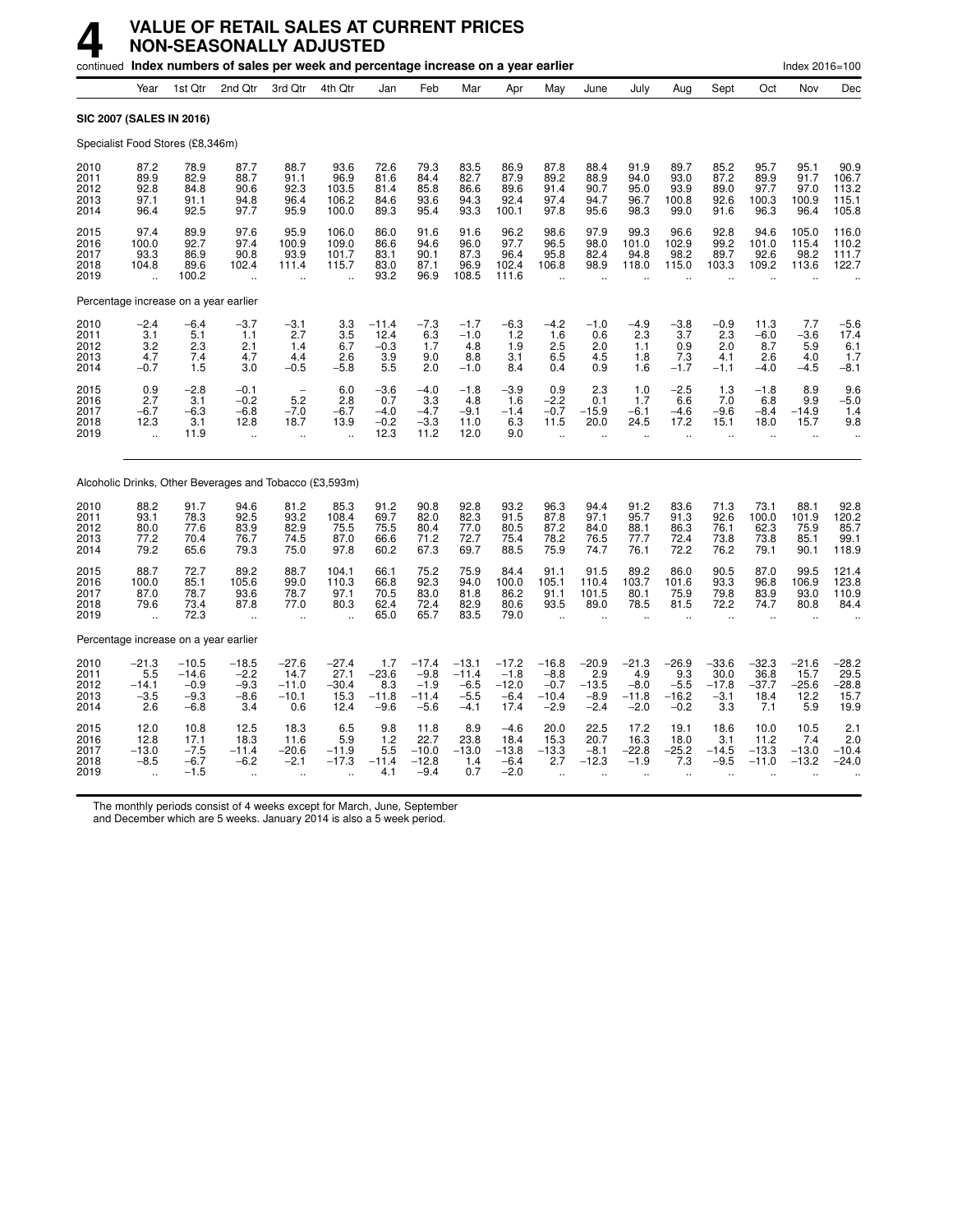|                                      |                                                         |                                            |                                                        | continued Index numbers of sales per week and percentage increase on a year earlier |                                                          |                                              |                                                                |                                                    |                                                         |                                                       |                                                        |                                                          |                                                                 |                                                                |                                                          | Index 2016=100                                             |                                                     |
|--------------------------------------|---------------------------------------------------------|--------------------------------------------|--------------------------------------------------------|-------------------------------------------------------------------------------------|----------------------------------------------------------|----------------------------------------------|----------------------------------------------------------------|----------------------------------------------------|---------------------------------------------------------|-------------------------------------------------------|--------------------------------------------------------|----------------------------------------------------------|-----------------------------------------------------------------|----------------------------------------------------------------|----------------------------------------------------------|------------------------------------------------------------|-----------------------------------------------------|
|                                      | Year                                                    | 1st Qtr                                    | 2nd Qtr                                                | 3rd Otr                                                                             | 4th Qtr                                                  | Jan                                          | Feb                                                            | Mar                                                | Apr                                                     | May                                                   | June                                                   | July                                                     | Aug                                                             | Sept                                                           | Oct                                                      | Nov                                                        | Dec                                                 |
|                                      | SIC 2007 (SALES IN 2016)                                |                                            |                                                        |                                                                                     |                                                          |                                              |                                                                |                                                    |                                                         |                                                       |                                                        |                                                          |                                                                 |                                                                |                                                          |                                                            |                                                     |
|                                      |                                                         |                                            |                                                        | Predominantly Non-food Stores, All Businesses (£163,199m)                           |                                                          |                                              |                                                                |                                                    |                                                         |                                                       |                                                        |                                                          |                                                                 |                                                                |                                                          |                                                            |                                                     |
| 2010<br>2011<br>2012<br>2013<br>2014 | 86.2<br>87.5<br>88.9<br>90.5<br>95.3                    | 75.1<br>77.4<br>78.7<br>78.3<br>82.7       | 82.2<br>83.4<br>84.4<br>85.7<br>90.9                   | 83.6<br>83.1<br>85.3<br>87.0<br>91.7                                                | 103.9<br>106.1<br>107.1<br>110.9<br>117.1                | 71.7<br>77.9<br>77.8<br>76.9<br>81.9         | 74.2<br>75.4<br>74.9<br>77.8<br>80.0                           | 78.5<br>78.6<br>82.4<br>79.9<br>85.8               | 81.3<br>84.2<br>82.7<br>82.6<br>89.2                    | 82.3<br>82.8<br>84.1<br>85.9<br>90.4                  | 82.8<br>83.2<br>86.0<br>87.9<br>92.5                   | 85.8<br>85.3<br>87.0<br>88.1<br>93.9                     | 82.9<br>81.3<br>83.9<br>84.4<br>91.5                            | 82.4<br>82.6<br>85.1<br>88.3<br>90.1                           | 88.3<br>89.3<br>90.2<br>92.1<br>97.7                     | 98.9<br>98.3<br>100.1<br>102.8<br>111.6                    | 120.4<br>125.9<br>126.3<br>132.3<br>137.0           |
| 2015<br>2016<br>2017<br>2018<br>2019 | 97.6<br>100.0<br>103.5<br>106.6<br>$\ddot{\phantom{a}}$ | 86.0<br>87.1<br>88.7<br>92.1<br>94.6       | 93.6<br>94.0<br>98.8<br>101.2<br>$\ddot{\phantom{a}}$  | 94.1<br>96.2<br>100.4<br>103.8<br>$\ddotsc$                                         | 116.6<br>122.7<br>126.2<br>129.1<br>$\ddot{\phantom{a}}$ | 84.5<br>87.1<br>87.4<br>91.6<br>92.4         | 84.2<br>84.9<br>87.4<br>90.2<br>92.9                           | 88.8<br>88.7<br>90.7<br>94.1<br>97.7               | 92.6<br>92.4<br>99.2<br>99.3<br>103.0                   | 93.6<br>95.3<br>97.3<br>102.4<br>$\ddot{\phantom{a}}$ | 94.5<br>94.3<br>99.7<br>101.7                          | 96.4<br>100.0<br>102.8<br>105.2<br>$\ddot{\phantom{a}}$  | 92.7<br>94.5<br>100.6<br>103.7                                  | 93.3<br>94.6<br>98.3<br>102.8                                  | 98.9<br>104.1<br>105.5<br>107.9                          | 113.3<br>118.2<br>122.6<br>127.0                           | 133.3<br>141.1<br>145.6<br>147.8                    |
|                                      |                                                         | Percentage increase on a year earlier      |                                                        |                                                                                     |                                                          |                                              |                                                                |                                                    |                                                         |                                                       |                                                        |                                                          |                                                                 |                                                                |                                                          |                                                            |                                                     |
| 2010<br>2011<br>2012<br>2013<br>2014 | $^{2.5}_{1.5}$<br>1.6<br>1.8<br>5.4                     | $\frac{2.3}{3.1}$<br>1.7<br>$-0.5$<br>5.6  | $\frac{3.2}{1.5}$<br>1.2<br>1.5<br>6.1                 | $3.4 - 0.7$<br>2.7<br>2.0<br>5.3                                                    | 1.4<br>2.2<br>0.9<br>3.5<br>5.6                          | $-3.6$<br>8.7<br>$-0.1$<br>$-1.2$<br>6.5     | 5.3<br>1.6<br>$-0.6$<br>3.8<br>2.9                             | 4.6<br>0.1<br>4.8<br>$-3.1$<br>7.3                 | $\frac{2.9}{3.6}$<br>$-1.9$<br>7.9                      | 3.9<br>0.6<br>1.5<br>2.1<br>5.3                       | $^{2.9}_{0.5}$<br>3.4<br>2.2<br>5.3                    | $3.3 - 0.5$<br>1.9<br>1.3<br>6.6                         | 3.7<br>$-1.9$<br>3.2<br>0.6<br>8.4                              | $\begin{array}{c} 3.3 \\ 0.2 \end{array}$<br>3.0<br>3.8<br>2.0 | 2.2<br>1.1<br>1.0<br>2.2<br>6.1                          | 1.9<br>$-0.6$<br>1.8<br>2.7<br>8.5                         | $0.6$<br>4.5<br>0.3<br>4.7<br>3.6                   |
| 2015<br>2016<br>2017<br>2018<br>2019 | $^{2.3}_{2.5}$<br>3.5<br>2.9<br>$\ddotsc$               | 4.0<br>1.2<br>1.9<br>3.9<br>2.7            | 3.1<br>0.4<br>5.1<br>2.4                               | $^{2.6}_{2.3}$<br>4.3<br>3.4<br>$\ddotsc$                                           | $-0.4$<br>5.2<br>2.9<br>2.3                              | $\frac{3.2}{3.2}$<br>0.4<br>4.8<br>0.9       | $\begin{array}{c} 5.3 \\ 0.9 \end{array}$<br>3.0<br>3.1<br>3.0 | 3.5<br>$\qquad \qquad -$<br>2.2<br>3.7<br>3.9      | 3.8<br>$-0.2$<br>7.4<br>0.1<br>3.7                      | 3.6<br>1.8<br>2.1<br>5.2<br>$\ddot{\phantom{1}}$      | 2.1<br>$-0.2$<br>5.7<br>2.0<br>$\ddot{\phantom{a}}$    | 2.7<br>3.8<br>2.8<br>2.4<br>$\ddot{\phantom{a}}$         | $\frac{1.3}{2.0}$<br>6.4<br>3.1<br>$\mathbf{r}$                 | $\frac{3.6}{1.3}$<br>3.9<br>4.6<br>$\ddotsc$                   | $1.2$<br>5.2<br>1.4<br>2.3                               | 1.5<br>4.4<br>3.7<br>3.6<br>$\mathbf{r}$                   | $-2.7$<br>5.9<br>$\frac{3.2}{1.5}$                  |
|                                      |                                                         |                                            |                                                        | Predominantly Non-food Stores, Large Businesses (£121,676m)                         |                                                          |                                              |                                                                |                                                    |                                                         |                                                       |                                                        |                                                          |                                                                 |                                                                |                                                          |                                                            |                                                     |
| 2010<br>2011<br>2012<br>2013<br>2014 | 84.6<br>86.6<br>88.0<br>90.2<br>94.9                    | 73.6<br>75.7<br>76.6<br>76.9<br>80.8       | 79.3<br>81.4<br>82.0<br>84.0<br>89.2                   | 80.2<br>81.0<br>83.2<br>85.8<br>90.3                                                | 105.3<br>108.4<br>110.0<br>114.0<br>120.1                | 72.5<br>78.2<br>77.5<br>77.3<br>81.9         | 71.5<br>73.0<br>72.6<br>75.2<br>77.3                           | 76.2<br>75.8<br>79.0<br>78.0<br>82.6               | 78.1<br>82.8<br>80.8<br>80.8<br>87.9                    | 79.2<br>79.7<br>80.9<br>83.6<br>88.7                  | $80.3$<br>$81.5$<br>83.9<br>86.8<br>90.7               | 81.4<br>83.3<br>84.8<br>86.7<br>91.5                     | 79.1<br>78.8<br>80.3<br>83.3<br>89.7                            | 80.1<br>81.0<br>84.3<br>87.1<br>89.8                           | 86.0<br>87.2<br>88.2<br>90.6<br>96.6                     | 98.0<br>98.3<br>100.2<br>103.9<br>113.5                    | 126.5<br>133.4<br>135.2<br>140.8<br>144.3           |
| 2015<br>2016<br>2017<br>2018<br>2019 | 97.8<br>100.0<br>102.6<br>104.9                         | 85.0<br>85.6<br>87.6<br>90.0<br>92.9       | 92.7<br>92.4<br>96.4<br>99.3                           | 92.9<br>95.6<br>98.0<br>100.5                                                       | 120.6<br>126.4<br>128.4<br>129.6                         | 84.4<br>87.0<br>88.2<br>90.5<br>92.6         | 82.5<br>83.4<br>84.1<br>87.0<br>90.3                           | 87.3<br>86.2<br>90.0<br>92.1<br>95.1               | 91.7<br>90.0<br>97.1<br>96.0<br>99.6                    | 92.6<br>93.8<br>94.8<br>100.6                         | 93.5<br>93.1<br>97.0<br>101.0                          | 94.6<br>98.8<br>101.2<br>103.3                           | 90.8<br>93.3<br>96.5<br>98.2                                    | 93.1<br>94.9<br>96.6<br>100.2                                  | 97.7<br>103.4<br>102.7<br>104.8                          | 116.8<br>120.8<br>123.4<br>124.6                           | 141.9<br>149.3<br>152.9<br>153.5                    |
|                                      |                                                         | Percentage increase on a year earlier      |                                                        |                                                                                     |                                                          |                                              |                                                                |                                                    |                                                         |                                                       |                                                        |                                                          |                                                                 |                                                                |                                                          |                                                            |                                                     |
| 2010<br>2011<br>2012<br>2013<br>2014 | 4.9<br>2.4<br>1.6<br>2.5<br>5.2                         | 4.6<br>2.8<br>1.2<br>0.4<br>5.1            | 5.6<br>2.6<br>0.8<br>2.4<br>6.3                        | 5.8<br>1.0<br>2.7<br>3.1<br>5.2                                                     | 4.1<br>$^{2.9}_{1.5}$<br>3.7<br>5.4                      | 0.3<br>7.8<br>$-0.8$<br>$-0.4$<br>6.1        | 6.2<br>2.1<br>$-0.6$<br>3.6<br>2.8                             | 6.9<br>$-0.5$<br>4.1<br>$-1.3$<br>5.9              | 3.5<br>6.0<br>$-2.4$<br>$\overline{\phantom{a}}$<br>8.8 | 6.5<br>0.7<br>1.5<br>3.3<br>6.1                       | 6.5<br>1.4<br>2.9<br>3.4<br>4.5                        | 5.1<br>2.4<br>1.8<br>2.2<br>5.5                          | 6.1<br>$-0.4$<br>1.9<br>3.7<br>7.7                              | 6.1<br>1.1<br>4.1<br>3.3<br>3.0                                | 5.2<br>1.4<br>1.1<br>2.8<br>6.6                          | 4.1<br>0.2<br>2.0<br>3.6<br>9.3                            | $3.6$<br>$5.4$<br>$1.4$<br>4.1<br>2.5               |
| 2015<br>2016<br>2017<br>2018<br>2019 | 3.1<br>2.3<br>2.6<br>2.2                                | 5.1<br>0.8<br>2.4<br>2.7<br>3.1            | 3.9<br>$-0.3$<br>4.3<br>3.1                            | 2.9<br>2.9<br>2.5<br>2.6<br>                                                        | 0.3<br>4.9<br>1.5<br>1.0                                 | 3.0<br>3.0<br>1.4<br>2.7<br>2.3              | 6.8<br>1.1<br>0.8<br>3.4<br>3.8                                | 5.7<br>$-1.2$<br>4.4<br>$\frac{2.3}{3.3}$          | 4.3<br>$-1.8$<br>7.8<br>$-1.1$<br>3.7                   | 4.5<br>1.3<br>1.1<br>6.0                              | 3.1<br>$-0.4$<br>4.2<br>4.1                            | 3.4<br>4.5<br>2.4<br>2.1                                 | 1.2<br>2.7<br>3.5<br>1.7                                        | 3.7<br>1.9<br>1.9<br>3.7                                       | 1.1<br>5.9<br>$-0.6$<br>2.0                              | 2.9<br>3.5<br>2.1<br>1.0                                   | $-1.7$<br>5.3<br>2.4<br>0.4                         |
|                                      |                                                         |                                            |                                                        | Predominantly Non-food Stores, Small Businesses (£41,524m)                          |                                                          |                                              |                                                                |                                                    |                                                         |                                                       |                                                        |                                                          |                                                                 |                                                                |                                                          |                                                            |                                                     |
| 2010<br>2011<br>2012<br>2013<br>2014 | 90.9<br>90.1<br>91.6<br>91.3<br>96.8                    | 79.4<br>82.5<br>84.9<br>82.4<br>88.2       | 90.7<br>89.5<br>91.4<br>90.6<br>95.7                   | 93.6<br>89.0<br>91.3<br>90.6<br>95.8                                                | 99.9<br>99.6<br>98.7<br>101.6<br>108.1                   | 69.2<br>77.1<br>78.7<br>75.8<br>81.7         | 82.2<br>$82.5$<br>$81.8$<br>85.3<br>87.9                       | 85.4<br>86.8<br>92.5<br>85.5<br>95.0               | 90.9<br>88.5<br>88.2<br>88.1<br>93.1                    | 91.6<br>$91.9$<br>$93.3$<br>92.5<br>95.4              | 89.9<br>88.3<br>92.3<br>91.2<br>97.9                   | 98.5<br>91.2<br>93.3<br>92.1<br>100.9                    | 94.0<br>88.7<br>94.4<br>87.6<br>96.6                            | 89.2<br>87.3<br>87.2<br>91.8<br>91.0                           | 95.0<br>95.3<br>96.0<br>96.5<br>101.0                    | 101.5<br>98.5<br>99.8<br>99.7<br>105.9                     | 102.5<br>103.9<br>100.1<br>107.1<br>115.5           |
| 2015<br>2016<br>2017<br>2018<br>2019 | 97.0<br>100.0<br>106.2<br>111.5<br>$\ddotsc$            | 89.2<br>91.4<br>91.8<br>98.2<br>99.8       | 96.5<br>98.9<br>106.0<br>106.6<br>$\ddot{\phantom{a}}$ | 97.5<br>98.1<br>107.3<br>113.4<br>÷.                                                | 104.8<br>111.6<br>119.7<br>127.7<br>$\ddotsc$            | 84.6<br>87.6<br>85.3<br>94.8<br>91.9         | 89.1<br>89.3<br>97.2<br>99.5<br>100.5                          | 92.9<br>96.0<br>92.7<br>99.9<br>105.5              | 95.3<br>99.2<br>105.4<br>108.9<br>112.9                 | 96.6<br>99.9<br>104.6<br>107.8<br>ä,                  | 97.4<br>97.9<br>107.7<br>103.7<br>$\ddot{\phantom{a}}$ | 101.7<br>103.6<br>107.5<br>110.9<br>$\ddot{\phantom{a}}$ | 98.1<br>98.1<br>112.5<br>119.9<br>$\ddot{\phantom{a}}$          | 93.8<br>93.6<br>103.1<br>110.3<br>$\ddotsc$                    | 102.6<br>106.0<br>113.5<br>117.0<br>$\ddot{\phantom{a}}$ | 102.9<br>110.5<br>120.2<br>134.2<br>$\ddot{\phantom{a}}$   | 108.1<br>117.1<br>124.3<br>131.0                    |
|                                      |                                                         | Percentage increase on a year earlier      |                                                        |                                                                                     |                                                          |                                              |                                                                |                                                    |                                                         |                                                       |                                                        |                                                          |                                                                 |                                                                |                                                          |                                                            |                                                     |
| 2010<br>2011<br>2012<br>2013<br>2014 | $^{-3.6}_{-0.9}$<br>1.6<br>$-0.3$<br>6.0                | $\frac{-3.5}{3.8}$<br>3.0<br>$-2.9$<br>7.0 | $-2.4$<br>$-1.4$<br>2.1<br>$-0.8$<br>5.6               | $-2.0$<br>$-4.9$<br>2.6<br>$-0.8$<br>5.7                                            | $-6.3$<br>$-0.3$<br>$^{-0.9}_{2.9}$<br>6.4               | $-13.7$<br>11.4<br>$\frac{2.0}{-3.7}$<br>7.8 | 3.2<br>0.3<br>$-0.8$<br>4.3<br>3.0                             | $-0.8$<br>1.6<br>$-7.6$<br>11.1                    | 1.4<br>$-2.6$<br>$-0.3$<br>$-0.1$<br>5.7                | $-2.1$<br>0.4<br>1.6<br>$-0.9$<br>3.2                 | $-5.4$<br>$-1.9$<br>4.6<br>$-1.2$<br>7.4               | $-0.6$<br>$-7.4$<br>$^{2.3}_{-1.3}$<br>9.6               | $-1.7$<br>$-5.7$<br>$-6.4$ <sub>-7.2</sub><br>10.3              | $-3.5$<br>$-2.1$<br>$-0.2$<br>5.3<br>$-0.9$                    | $-5.0$<br>0.4<br>0.7<br>0.5<br>4.7                       | $-3.9$<br>$-3.0$<br>1.3<br>$\overline{\phantom{a}}$<br>6.2 | $-8.9$<br>1.3<br>$-3.6$<br>7.0<br>7.0<br>7.8        |
| 2015<br>2016<br>2017<br>2018<br>2019 | 0.2<br>3.1<br>$6.2$<br>4.9<br>$\ddot{\phantom{1}}$      | 1.1<br>2.5<br>$0.5$<br>7.0<br>1.6          | 0.8<br>2.5<br>$7.2 \ 0.5$<br>$\ddot{\phantom{1}}$      | 1.9<br>0.5<br>$\frac{9.4}{5.7}$<br>$\ddotsc$                                        | $-3.0$<br>6.5<br>$7.3$<br>6.7<br>$\ddot{\phantom{1}}$    | 3.6<br>3.6<br>$-2.7$<br>11.1<br>$-3.0$       | 1.3<br>0.2<br>$\frac{8.8}{2.4}$<br>1.0                         | $-2.2$<br>$\overline{3.4}$<br>$-3.4$<br>7.8<br>5.6 | $^{2.3}_{4.2}$<br>$6.2$<br>$3.3$<br>3.6                 | 1.2<br>3.4<br>4.7<br>3.1<br>$\ddotsc$                 | $-0.6$<br>0.6<br>10.0<br>$-3.7$<br>$\ddotsc$           | 0.8<br>1.9<br>3.8<br>3.1<br>$\ldots$                     | 1.5<br>$\qquad \qquad -$<br>14.7<br>6.6<br>$\ddot{\phantom{1}}$ | 3.1<br>$-0.2$<br>10.1<br>7.0<br>$\ddot{\phantom{1}}$           | 1.6<br>3.3<br>7.1<br>3.1<br>$\ddot{\phantom{1}}$         | $-2.8$<br>7.4<br>8.8<br>11.6<br>$\ddotsc$                  | $-6.5$<br>8.3<br>6.2<br>5.4<br>$\ddot{\phantom{1}}$ |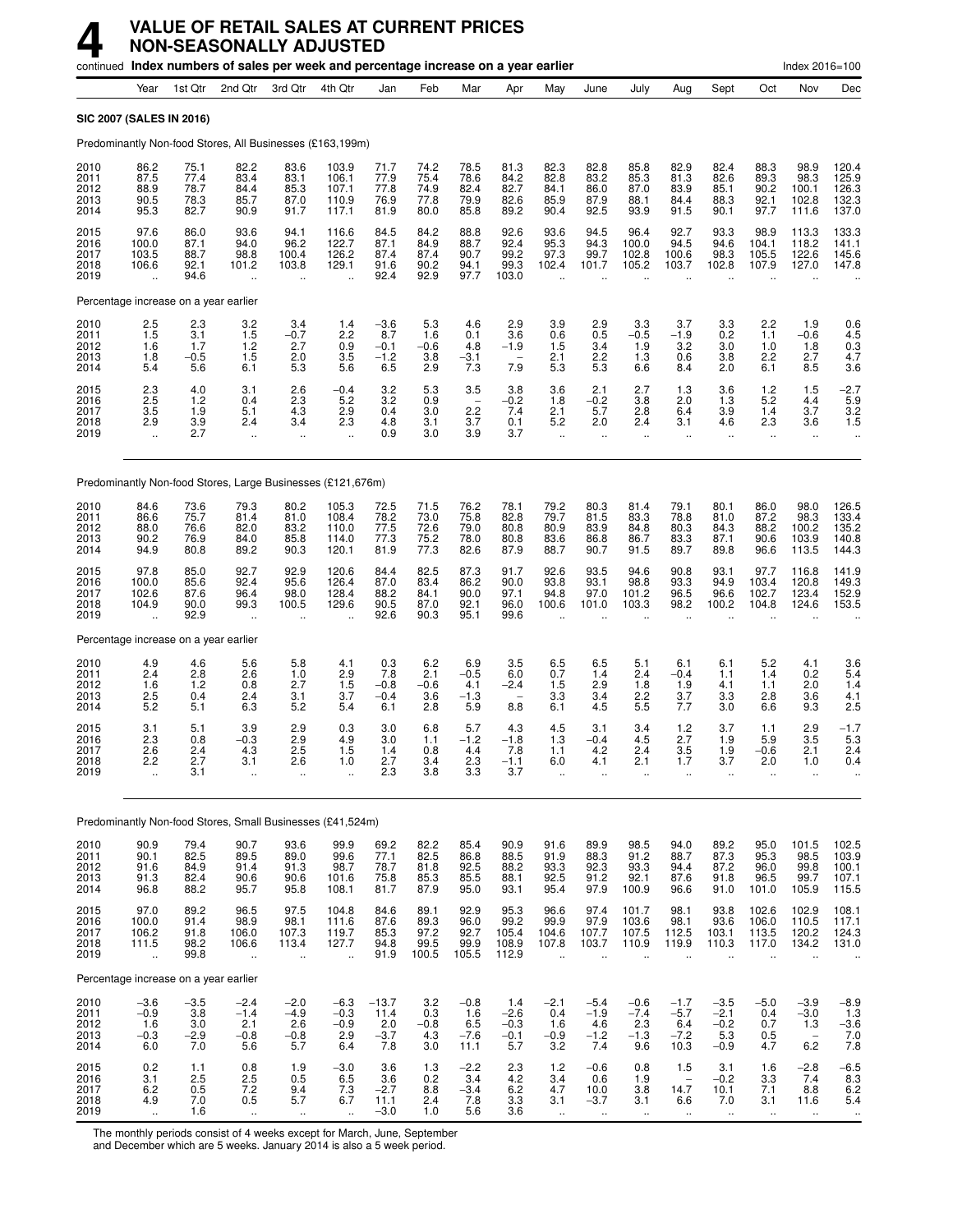## **4 VALUE OF RETAIL SALES AT CURRENT PRICES NON-SEASONALLY ADJUSTED**

|                                      |                                                            |                                              |                                                      | continued Index numbers of sales per week and percentage increase on a year earlier |                                                                |                                              |                                            |                                              |                                           |                                                       |                                                      |                                            |                                                  |                                              |                                            | Index 2016=100                           |                                           |
|--------------------------------------|------------------------------------------------------------|----------------------------------------------|------------------------------------------------------|-------------------------------------------------------------------------------------|----------------------------------------------------------------|----------------------------------------------|--------------------------------------------|----------------------------------------------|-------------------------------------------|-------------------------------------------------------|------------------------------------------------------|--------------------------------------------|--------------------------------------------------|----------------------------------------------|--------------------------------------------|------------------------------------------|-------------------------------------------|
|                                      | Year                                                       | 1st Qtr                                      | 2nd Qtr                                              | 3rd Qtr                                                                             | 4th Qtr                                                        | Jan                                          | Feb                                        | Mar                                          | Apr                                       | May                                                   | June                                                 | July                                       | Aug                                              | Sept                                         | Oct                                        | Nov                                      | Dec                                       |
| <b>SIC 2007 (SALES IN 2016)</b>      |                                                            |                                              |                                                      |                                                                                     |                                                                |                                              |                                            |                                              |                                           |                                                       |                                                      |                                            |                                                  |                                              |                                            |                                          |                                           |
|                                      |                                                            |                                              |                                                      | Non Specialised Predominantly Non-food Stores, All Businesses (£34,180m)            |                                                                |                                              |                                            |                                              |                                           |                                                       |                                                      |                                            |                                                  |                                              |                                            |                                          |                                           |
| 2010<br>2011<br>2012<br>2013<br>2014 | 75.1<br>78.1<br>82.9<br>86.6<br>91.2                       | 63.4<br>67.0<br>69.6<br>72.8<br>77.1         | 69.0<br>71.0<br>77.1<br>78.7<br>84.2                 | 69.5<br>71.7<br>76.5<br>79.1<br>84.3                                                | 98.6<br>102.8<br>108.4<br>115.8<br>120.3                       | 62.1<br>69.0<br>68.7<br>73.1<br>78.2         | 61.9<br>64.6<br>65.9<br>71.2<br>74.4       | 65.7<br>67.3<br>73.2<br>73.7<br>78.2         | 65.3<br>69.4<br>74.6<br>74.3<br>82.9      | 69.0<br>70.2<br>77.0<br>77.5<br>83.6                  | 71.9<br>72.8<br>79.1<br>83.1<br>85.8                 | 70.2<br>72.9<br>78.1<br>79.8<br>84.8       | 69.3<br>70.8<br>74.9<br>78.5<br>84.5             | 69.0<br>71.4<br>76.4<br>79.2<br>83.8         | 75.2<br>77.3<br>81.9<br>87.0<br>91.3       | 94.4<br>95.3<br>101.7<br>106.5<br>118.8  | 120.8<br>129.4<br>135.0<br>146.2<br>144.6 |
| 2015<br>2016<br>2017<br>2018<br>2019 | 95.0<br>100.0<br>101.9<br>103.9                            | 81.2<br>85.5<br>85.7<br>89.4<br>88.4         | 85.9<br>90.1<br>92.7<br>94.8<br>$\ddot{\phantom{a}}$ | 87.7<br>92.9<br>95.0<br>96.5<br>ä,                                                  | 125.0<br>131.5<br>134.0<br>134.7<br>$\ddot{\phantom{a}}$       | 81.7<br>88.3<br>87.3<br>91.8<br>90.8         | 79.3<br>82.7<br>82.4<br>85.2<br>85.1       | 82.3<br>85.5<br>87.1<br>90.8<br>89.0         | 83.3<br>87.9<br>90.9<br>89.6<br>92.0      | 85.7<br>92.3<br>90.9<br>95.6<br>$\ddot{\phantom{a}}$  | 88.2<br>90.2<br>95.6<br>98.4<br>$\ddot{\phantom{a}}$ | 89.5<br>93.5<br>96.0<br>97.7<br>$\ddotsc$  | 86.5<br>92.2<br>95.3<br>96.7<br>$\ddotsc$        | 87.3<br>93.1<br>94.0<br>95.3                 | 93.9<br>97.8<br>98.6<br>100.4              | 123.8<br>127.6<br>128.1<br>128.5         | 150.9<br>161.5<br>167.1<br>167.2          |
|                                      |                                                            | Percentage increase on a year earlier        |                                                      |                                                                                     |                                                                |                                              |                                            |                                              |                                           |                                                       |                                                      |                                            |                                                  |                                              |                                            |                                          |                                           |
| 2010<br>2011<br>2012<br>2013<br>2014 | $7.0$<br>4.0<br>6.1<br>4.5<br>5.4                          | $\frac{9.4}{5.6}$<br>3.9<br>4.5<br>6.0       | 8.4<br>2.9<br>8.6<br>2.1<br>7.1                      | $\frac{7.2}{3.2}$<br>6.7<br>3.5<br>6.6                                              | $\begin{array}{c} 4.3 \\ 4.3 \end{array}$<br>5.4<br>6.8<br>3.9 | 6.6<br>11.1<br>$-0.4$<br>6.3<br>7.0          | 11.7<br>4.4<br>2.1<br>8.0<br>4.5           | $\frac{9.9}{2.4}$<br>8.8<br>0.7<br>6.1       | $6.0$<br>$6.3$<br>7.5<br>$-0.4$<br>11.6   | 8.6<br>1.8<br>9.8<br>0.6<br>7.9                       | 10.1<br>1.3<br>8.6<br>5.1<br>3.2                     | 6.5<br>3.8<br>7.1<br>2.2<br>6.3            | $\frac{7.5}{2.2}$<br>5.8<br>4.7<br>7.7           | $\frac{7.6}{3.5}$<br>7.0<br>3.6<br>5.9       | $^{4.0}_{2.7}$<br>6.0<br>6.3<br>5.0        | $^{2.6}_{0.9}$<br>6.8<br>4.7<br>11.5     | $\frac{5.6}{7.1}$<br>4.4<br>8.3<br>$-1.1$ |
| 2015<br>2016<br>2017<br>2018<br>2019 | $\frac{4.1}{5.3}$<br>1.9<br>2.0<br>$\ddot{\phantom{a}}$    | $\frac{5.3}{5.3}$<br>0.3<br>4.3<br>$-1.2$    | 2.0<br>4.9<br>2.9<br>2.3                             | $\substack{4.0 \\ 5.9}$<br>2.3<br>1.5                                               | $\frac{3.9}{5.2}$<br>2.0<br>0.5                                | 4.5<br>8.1<br>$-1.2$<br>5.1<br>$-1.0$        | $6.5$<br>$4.3$<br>$-0.3$<br>3.4<br>$-0.2$  | 5.2<br>3.8<br>1.9<br>4.3<br>$-2.0$           | 0.5<br>5.5<br>3.4<br>$-1.4$<br>2.7        | $2.5$<br>7.7<br>$-1.5$<br>5.2<br>$\ddotsc$            | $^{2.8}_{2.3}$<br>6.0<br>3.0<br>ä.                   | 5.7<br>4.4<br>2.7<br>1.7<br>ä.             | 2.3<br>6.6<br>3.4<br>1.5<br>ä.                   | 4.2<br>6.6<br>1.0<br>1.4<br>ä.               | 2.8<br>4.1<br>0.9<br>1.8<br>ä.             | 4.2<br>3.1<br>0.4<br>0.3<br>ä.           | $\frac{4.4}{7.0}$<br>3.4<br>0.1           |
|                                      |                                                            |                                              |                                                      | Non Specialised Predominantly Non-food Stores, Large Businesses (£31,817m)          |                                                                |                                              |                                            |                                              |                                           |                                                       |                                                      |                                            |                                                  |                                              |                                            |                                          |                                           |
| 2010<br>2011<br>2012<br>2013<br>2014 | 74.6<br>77.1<br>80.5<br>85.8<br>90.5                       | 63.3<br>65.7<br>67.3<br>71.1<br>76.5         | 67.7<br>69.9<br>73.9<br>77.7<br>82.8                 | 68.4<br>70.2<br>73.5<br>78.6<br>83.3                                                | 98.8<br>102.5<br>107.4<br>115.7<br>120.3                       | 61.9<br>68.2<br>67.2<br>71.1<br>78.4         | 61.7<br>62.9<br>64.0<br>69.8<br>73.3       | 65.7<br>66.1<br>70.1<br>72.3<br>77.3         | 64.0<br>68.0<br>71.1<br>73.0<br>81.4      | 67.7<br>68.4<br>72.9<br>76.1<br>82.0                  | 70.7<br>72.7<br>76.9<br>82.8<br>84.6                 | 69.5<br>71.5<br>75.4<br>79.3<br>83.8       | 67.5<br>69.3<br>71.0<br>77.6<br>83.5             | 68.3<br>70.0<br>74.0<br>78.9<br>82.7         | 74.7<br>75.9<br>79.4<br>86.7<br>90.3       | 94.1<br>94.4<br>100.3<br>105.2<br>119.0  | 122.0<br>130.3<br>135.4<br>147.3<br>145.3 |
| 2015<br>2016<br>2017<br>2018<br>2019 | 94.4<br>100.0<br>101.8<br>103.3                            | 79.9<br>85.5<br>86.0<br>89.1<br>88.0         | 85.2<br>89.5<br>92.2<br>95.5                         | 86.8<br>92.1<br>93.6<br>94.5                                                        | 125.8<br>133.0<br>135.3<br>134.1                               | 80.8<br>88.6<br>88.3<br>91.7<br>90.9         | 77.3<br>82.9<br>82.1<br>84.6<br>84.9       | 81.4<br>85.0<br>87.3<br>90.6<br>88.1         | 82.5<br>87.7<br>90.7<br>90.1<br>92.1      | 84.3<br>92.0<br>90.8<br>96.4                          | 88.2<br>88.9<br>94.4<br>99.1                         | 87.9<br>92.7<br>94.6<br>97.0               | 85.5<br>90.9<br>93.7<br>93.9                     | 86.9<br>92.5<br>92.7<br>93.0                 | 93.6<br>98.1<br>99.3<br>99.3               | 124.6<br>127.4<br>128.5<br>127.3         | 152.4<br>165.5<br>169.6<br>167.4          |
|                                      |                                                            | Percentage increase on a year earlier        |                                                      |                                                                                     |                                                                |                                              |                                            |                                              |                                           |                                                       |                                                      |                                            |                                                  |                                              |                                            |                                          |                                           |
| 2010<br>2011<br>2012<br>2013<br>2014 | 10.4<br>3.4<br>4.4<br>6.5<br>5.4                           | 13.1<br>3.9<br>2.4<br>5.7<br>7.6             | 11.3<br>3.3<br>5.6<br>5.2<br>6.5                     | 11.1<br>$^{2.6}_{4.7}$<br>7.0<br>5.9                                                | 7.6<br>3.7<br>4.7<br>7.7<br>4.0                                | 10.1<br>10.2<br>$-1.4$<br>5.7<br>10.3        | 15.2<br>2.0<br>1.7<br>9.0<br>5.1           | 13.8<br>0.5<br>6.1<br>3.2<br>6.9             | 7.5<br>6.3<br>4.6<br>2.5<br>11.5          | 12.5<br>1.0<br>6.5<br>4.4<br>7.7                      | 13.3<br>$2.9$<br>5.7<br>7.7<br>2.2                   | 10.8<br>$^{2.8}_{5.4}$<br>5.3<br>5.7       | 11.2<br>2.7<br>2.5<br>9.3<br>7.6                 | 11.3<br>2.5<br>5.8<br>6.6<br>4.8             | 7.8<br>1.7<br>4.6<br>9.2<br>4.1            | 6.7<br>0.3<br>6.3<br>4.8<br>13.1         | 8.0<br>6.8<br>3.9<br>8.8<br>$-1.3$        |
| 2015<br>2016<br>2017<br>2018<br>2019 | 4.4<br>5.9<br>1.8<br>1.5                                   | 4.4<br>6.9<br>0.7<br>3.6<br>$-1.3$           | 2.9<br>5.0<br>3.0<br>3.6                             | 4.2<br>6.0<br>1.7<br>0.9<br>                                                        | 4.6<br>5.8<br>1.7<br>$-0.9$                                    | 3.0<br>9.7<br>$-0.3$<br>3.8<br>$-0.9$        | 5.4<br>7.2<br>$-1.0$<br>3.1<br>0.3         | 5.3<br>4.5<br>2.7<br>3.7<br>$-2.7$           | 1.4<br>6.3<br>3.5<br>-0.7<br>2.2          | 2.8<br>9.1<br>$-1.3$<br>6.2                           | 4.2<br>0.8<br>6.2<br>5.0                             | 4.9<br>5.4<br>2.0<br>2.5                   | 2.4<br>6.3<br>3.1<br>0.2<br>$\ddot{\phantom{0}}$ | 5.1<br>6.3<br>0.3<br>0.2                     | 3.6<br>4.8<br>1.3                          | 4.8<br>2.2<br>0.8<br>$-0.9$              | 4.9<br>8.6<br>2.5<br>$-1.3$               |
|                                      |                                                            |                                              |                                                      | Non Specialised Predominantly Non-food Stores, Small Businesses (£2,363m)           |                                                                |                                              |                                            |                                              |                                           |                                                       |                                                      |                                            |                                                  |                                              |                                            |                                          |                                           |
| 2010<br>2011<br>2012<br>2013<br>2014 | 82.6<br>$91.7$<br>114.7<br>97.2<br>101.3                   | 65.3<br>83.9<br>100.2<br>94.5<br>85.1        | 86.0<br>84.6<br>120.0<br>91.2<br>103.4               | 83.5<br>91.2<br>116.3<br>86.0<br>98.0                                               | 95.7<br>107.1<br>122.5<br>116.9<br>119.9                       | 65.2<br>80.4<br>89.0<br>100.4<br>75.5        | 64.6<br>87.3<br>92.5<br>90.9<br>89.3       | 65.8<br>84.0<br>115.2<br>92.7<br>91.4        | 82.9<br>87.9<br>121.3<br>92.2<br>103.8    | 85.8<br>93.9<br>132.7<br>95.8<br>105.5                | 88.6<br>74.7<br>108.7<br>86.6<br>101.5               | 79.7<br>92.2<br>114.9<br>85.7<br>97.1      | 93.4<br>91.4<br>128.2<br>90.3<br>98.2            | 78.7<br>90.3<br>108.0<br>82.7<br>98.6        | 82.7<br>95.1<br>115.2<br>91.1<br>105.4     | 98.5<br>107.5<br>120.5<br>124.4<br>115.8 | 104.0<br>116.3<br>129.8<br>131.6<br>134.7 |
| 2015<br>2016<br>2017<br>2018<br>2019 | 102.2<br>100.0<br>103.2<br>111.7<br>$\ddotsc$              | 98.4<br>86.1<br>81.7<br>93.7<br>93.9         | 95.4<br>99.1<br>100.3<br>86.2<br>à.                  | 100.2<br>104.6<br>114.5<br>123.3<br>$\ddotsc$                                       | 114.6<br>110.2<br>116.5<br>143.6<br>$\ddot{\phantom{a}}$       | 95.2<br>84.7<br>73.2<br>92.5<br>90.2         | 105.6<br>80.3<br>87.0<br>94.2<br>87.8      | 95.2<br>91.8<br>84.2<br>94.3<br>101.7        | 94.1<br>90.4<br>93.3<br>83.6<br>91.6      | 105.1<br>96.4<br>92.4<br>84.6<br>$\ddot{\phantom{a}}$ | 88.8<br>108.3<br>112.2<br>89.4<br>$\ddotsc$          | 111.4<br>103.9<br>116.1<br>107.2<br>÷.     | 99.0<br>109.1<br>116.2<br>134.5<br>÷.            | 92.1<br>101.6<br>111.7<br>127.4<br>$\ddotsc$ | 98.0<br>93.7<br>88.8<br>114.8<br>÷.        | 112.1<br>130.1<br>124.0<br>145.4         | 130.0<br>107.5<br>132.8<br>165.1          |
|                                      |                                                            | Percentage increase on a year earlier        |                                                      |                                                                                     |                                                                |                                              |                                            |                                              |                                           |                                                       |                                                      |                                            |                                                  |                                              |                                            |                                          |                                           |
| 2010<br>2011<br>2012<br>2013<br>2014 | $-22.1$<br>11.0<br>25.1<br>$-15.3$<br>4.3                  | $-23.2$<br>28.6<br>19.4<br>$-5.6$<br>$-10.0$ | $-15.1$<br>$-1.6$<br>41.7<br>$-24.0$<br>13.4         | $-22.4$<br>9.2<br>27.5<br>$-26.1$<br>14.0                                           | $-26.6$<br>11.9<br>14.4<br>$-4.5$<br>2.5                       | $-24.1$<br>23.2<br>10.8<br>12.8<br>$-24.8$   | $-19.7$<br>35.1<br>5.9<br>$-1.8$<br>$-1.7$ | $-25.2$<br>27.7<br>37.1<br>$-19.5$<br>$-1.4$ | $-7.8$<br>6.0<br>38.1<br>$-24.0$<br>12.6  | $-20.7$<br>9.5<br>41.3<br>$-27.7$<br>10.1             | $-15.6$<br>$-15.8$<br>45.6<br>$-20.3$<br>17.1        | $-26.4$<br>15.7<br>24.6<br>$-25.4$<br>13.3 | $-18.3$<br>$-2.2$<br>40.3<br>$-29.5$<br>8.7      | $-22.7$<br>14.7<br>19.6<br>$-23.4$<br>19.2   | $-27.4$<br>15.0<br>21.2<br>$-20.9$<br>15.7 | $-31.5$<br>9.2<br>12.1<br>3.2<br>$-6.9$  | $-21.9$<br>11.9<br>11.6<br>1.4<br>2.4     |
| 2015<br>2016<br>2017<br>2018<br>2019 | 0.9<br>$-2.1$<br>$\begin{array}{c} 3.2 \\ 8.2 \end{array}$ | 15.6<br>$-12.5$<br>$-5.1$<br>14.7<br>0.2     | $-7.7$<br>3.8<br>1.2<br>$-14.1$                      | 2.2<br>4.4<br>9.4<br>7.8                                                            | $-4.4$<br>$-3.9$<br>5.7<br>23.2                                | 26.1<br>$-11.0$<br>$-13.6$<br>26.3<br>$-2.5$ | 18.3<br>$-24.0$<br>8.3<br>8.3<br>$-6.8$    | 4.1<br>$-3.5$<br>$-8.3$<br>12.0<br>7.9       | $-9.3$<br>$-4.0$<br>3.2<br>$-10.4$<br>9.6 | $-0.4$<br>$-8.3$<br>$-4.1$<br>$-8.4$                  | $-12.5$<br>22.0<br>3.6<br>$-20.3$                    | 14.8<br>$-6.8$<br>11.7<br>$-7.7$           | 0.9<br>10.1<br>6.5<br>15.7                       | $-6.5$<br>10.3<br>10.0<br>14.0               | $-7.0$<br>$-4.4$<br>$-5.3$<br>29.3         | $-3.2$<br>16.1<br>$-4.7$<br>17.2         | $-3.5$<br>$-17.3$<br>23.5<br>24.4         |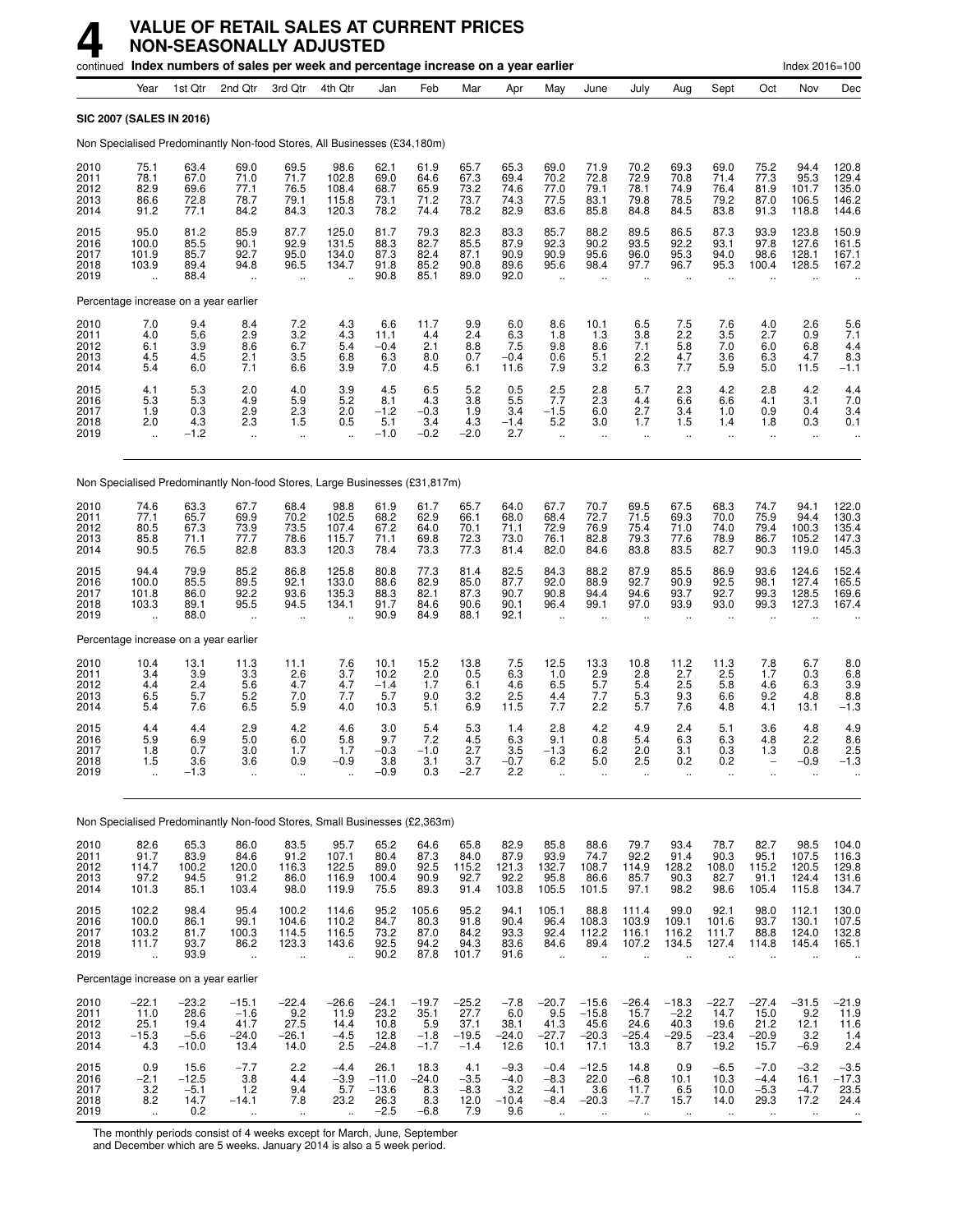|                                      |                                                           |                                           | continued Index numbers of sales per week and percentage increase on a year earlier |                                                      |                                                           |                                            |                                             |                                          |                                           |                                                         |                                                |                                                  |                                                        |                                                         |                                                        | Index 2016=100                              |                                                        |
|--------------------------------------|-----------------------------------------------------------|-------------------------------------------|-------------------------------------------------------------------------------------|------------------------------------------------------|-----------------------------------------------------------|--------------------------------------------|---------------------------------------------|------------------------------------------|-------------------------------------------|---------------------------------------------------------|------------------------------------------------|--------------------------------------------------|--------------------------------------------------------|---------------------------------------------------------|--------------------------------------------------------|---------------------------------------------|--------------------------------------------------------|
|                                      | Year                                                      | 1st Qtr                                   | 2nd Qtr                                                                             | 3rd Qtr                                              | 4th Qtr                                                   | Jan                                        | Feb                                         | Mar                                      | Apr                                       | May                                                     | June                                           | July                                             | Aug                                                    | Sept                                                    | Oct                                                    | Nov                                         | Dec                                                    |
|                                      |                                                           | <b>SIC 2007 (SALES IN 2016)</b>           |                                                                                     |                                                      |                                                           |                                            |                                             |                                          |                                           |                                                         |                                                |                                                  |                                                        |                                                         |                                                        |                                             |                                                        |
|                                      |                                                           |                                           | Textile, Clothing, Footwear and Leather, All Businesses (£45,728m)                  |                                                      |                                                           |                                            |                                             |                                          |                                           |                                                         |                                                |                                                  |                                                        |                                                         |                                                        |                                             |                                                        |
| 2010<br>2011<br>2012<br>2013<br>2014 | 88.7<br>92.0<br>93.4<br>95.7<br>99.1                      | 74.9<br>76.8<br>79.6<br>80.0<br>81.8      | 84.5<br>88.3<br>87.5<br>89.6<br>95.3                                                | 86.7<br>88.4<br>91.3<br>94.0<br>97.3                 | 108.7<br>114.5<br>115.3<br>119.2<br>123.4                 | 73.8<br>77.3<br>79.3<br>80.0<br>81.3       | 72.1<br>74.0<br>75.0<br>77.5<br>76.3        | 78.1<br>78.6<br>83.6<br>82.0<br>86.6     | 84.7<br>90.0<br>85.0<br>84.6<br>92.3      | 83.6<br>86.3<br>86.8<br>89.6<br>94.5                    | 85.2<br>88.5<br>90.0<br>93.5<br>98.4           | 89.4<br>92.3<br>92.9<br>94.7<br>99.5             | 83.5<br>85.0<br>88.2<br>90.6<br>99.2                   | 87.1<br>88.1<br>92.6<br>96.1<br>94.1                    | 93.6<br>94.8<br>97.6<br>97.9<br>100.4                  | 100.4<br>102.3<br>101.7<br>107.9<br>113.6   | 127.5<br>140.1<br>140.4<br>145.2<br>149.7              |
| 2015<br>2016<br>2017<br>2018<br>2019 | 102.2<br>100.0<br>106.3<br>107.2                          | 85.8<br>82.8<br>86.9<br>87.9<br>91.4      | 99.9<br>93.7<br>102.2<br>102.7                                                      | 101.1<br>99.2<br>106.9<br>106.9                      | 121.9<br>124.4<br>129.3<br>131.4                          | 84.3<br>83.7<br>85.4<br>88.1<br>91.1       | 82.0<br>78.5<br>82.3<br>83.7<br>86.1        | 89.9<br>85.5<br>91.9<br>91.2<br>96.0     | 96.7<br>88.8<br>98.4<br>96.9<br>105.8     | 98.0<br>94.5<br>101.1<br>103.9                          | 104.0<br>96.9<br>106.1<br>106.3                | 102.4<br>104.3<br>109.1<br>111.1                 | 101.3<br>98.0<br>106.0<br>105.0                        | 100.0<br>96.0<br>105.7<br>105.0                         | 102.0<br>105.4<br>106.7<br>106.8                       | 115.9<br>116.7<br>123.2<br>125.1            | 142.7<br>145.7<br>152.1<br>156.0                       |
|                                      |                                                           | Percentage increase on a year earlier     |                                                                                     |                                                      |                                                           |                                            |                                             |                                          |                                           |                                                         |                                                |                                                  |                                                        |                                                         |                                                        |                                             |                                                        |
| 2010<br>2011<br>2012<br>2013<br>2014 | $\frac{5.4}{3.7}$<br>1.6<br>2.4<br>3.6                    | 5.0<br>2.5<br>3.7<br>0.5<br>2.2           | 5.2<br>4.4<br>$-0.9$<br>2.4<br>6.4                                                  | 6.1<br>2.0<br>3.3<br>2.9<br>3.5                      | 5.4<br>5.4<br>0.7<br>3.3<br>3.6                           | 2.7<br>4.8<br>2.6<br>0.9<br>1.6            | 6.7<br>2.6<br>1.4<br>3.3<br>$-1.6$          | 5.6<br>0.7<br>6.4<br>$-1.9$<br>5.7       | 6.3<br>6.3<br>$-5.5$<br>$-0.4$<br>9.0     | 6.1<br>3.2<br>0.6<br>3.2<br>5.5                         | 3.7<br>3.8<br>1.7<br>3.9<br>5.2                | 4.7<br>3.3<br>0.6<br>2.0<br>5.0                  | 6.2<br>1.8<br>3.8<br>2.7<br>9.5                        | 7.2<br>1.1<br>5.1<br>3.8<br>$-2.1$                      | 6.0<br>1.3<br>2.9<br>0.4<br>2.5                        | 7.3<br>1.9<br>$-0.6$<br>6.1<br>5.3          | $\frac{3.8}{9.9}$<br>0.2<br>3.4<br>3.1                 |
| 2015<br>2016<br>2017<br>2018<br>2019 | 3.1<br>$-2.1$<br>6.3<br>0.8<br>$\ddot{\phantom{a}}$       | 4.9<br>$-3.5$<br>5.0<br>1.1<br>4.0        | 4.8<br>$-6.3$<br>9.1<br>0.5                                                         | 3.9<br>$-1.9$<br>7.7<br>$\overline{\phantom{0}}$<br> | $-1.2$<br>2.0<br>3.9<br>1.6<br>$\ddot{\phantom{a}}$       | 3.7<br>$-0.7$<br>2.0<br>3.1<br>3.4         | 7.5<br>$-4.3$<br>4.8<br>1.7<br>2.9          | 3.8<br>$-5.0$<br>7.5<br>$-0.7$<br>5.2    | 4.8<br>$-8.2$<br>10.8<br>$-1.5$<br>9.2    | 3.7<br>$-3.6$<br>7.0<br>2.8<br>$\ddot{\phantom{a}}$     | 5.7<br>$-6.8$<br>9.4<br>0.3<br>ä.              | 2.9<br>1.9<br>4.6<br>1.8<br>$\ddot{\phantom{a}}$ | 2.1<br>$-3.2$<br>8.2<br>$-1.0$<br>$\ddot{\phantom{a}}$ | 6.2<br>$-3.9$<br>10.1<br>$-0.7$<br>$\ddot{\phantom{a}}$ | 1.6<br>3.3<br>1.3<br>0.1<br>$\ddot{\phantom{a}}$       | 2.0<br>0.7<br>5.6<br>1.5<br>$\ldots$        | $-4.7$<br>2.1<br>4.4<br>2.6                            |
|                                      |                                                           |                                           | Textile, Clothing, Footwear and Leather, Large Businesses (£40,557m)                |                                                      |                                                           |                                            |                                             |                                          |                                           |                                                         |                                                |                                                  |                                                        |                                                         |                                                        |                                             |                                                        |
| 2010<br>2011<br>2012<br>2013<br>2014 | 87.2<br>90.8<br>92.6<br>95.4<br>99.0                      | 73.4<br>75.1<br>78.7<br>78.6<br>81.5      | 83.0<br>86.6<br>86.6<br>89.1<br>95.4                                                | 84.4<br>86.9<br>89.4<br>92.9<br>95.4                 | 107.7<br>114.5<br>115.8<br>121.0<br>125.0                 | 72.5<br>75.8<br>77.8<br>78.0<br>81.2       | 70.5<br>72.1<br>74.0<br>75.3<br>75.9        | 76.5<br>77.0<br>83.0<br>81.6<br>86.3     | 82.8<br>88.5<br>84.2<br>83.6<br>92.1      | 82.2<br>84.5<br>85.7<br>89.7<br>95.1                    | 83.9<br>86.8<br>89.4<br>93.0<br>98.3           | 86.7<br>91.2<br>91.7<br>94.6<br>97.8             | 81.4<br>83.5<br>85.3<br>89.1<br>95.1                   | 84.9<br>86.2<br>90.8<br>94.6<br>93.6                    | 91.0<br>93.8<br>95.3<br>97.2<br>101.0                  | 99.3<br>101.6<br>102.2<br>109.5<br>114.4    | 127.9<br>141.3<br>143.1<br>149.3<br>152.7              |
| 2015<br>2016<br>2017<br>2018<br>2019 | 99.9<br>100.0<br>103.4<br>105.1                           | 84.5<br>82.3<br>84.9<br>86.6<br>89.1      | 97.8<br>93.6<br>99.8<br>101.2<br>$\ddot{\phantom{a}}$                               | 96.3<br>97.6<br>101.4<br>103.0                       | 121.1<br>126.6<br>127.4<br>129.8                          | 83.1<br>82.8<br>83.2<br>86.8<br>90.4       | 80.5<br>78.6<br>80.2<br>82.5<br>84.0        | 88.8<br>84.8<br>90.1<br>89.6<br>92.2     | 94.5<br>89.6<br>95.8<br>95.0<br>103.2     | 96.6<br>94.3<br>98.8<br>102.2                           | 101.3<br>96.2<br>103.7<br>105.2                | 98.1<br>102.9<br>105.2<br>108.4                  | 94.0<br>95.1<br>99.3<br>99.1                           | 96.6<br>95.3<br>99.8<br>101.8                           | 100.1<br>106.2<br>103.2<br>105.2                       | 115.0<br>119.1<br>120.8<br>122.6            | 142.8<br>148.9<br>152.1<br>155.4                       |
|                                      |                                                           | Percentage increase on a year earlier     |                                                                                     |                                                      |                                                           |                                            |                                             |                                          |                                           |                                                         |                                                |                                                  |                                                        |                                                         |                                                        |                                             |                                                        |
| 2010<br>2011<br>2012<br>2013<br>2014 | 6.8<br>4.2<br>2.0<br>3.0<br>3.8                           | 7.8<br>2.3<br>4.7<br>$-0.1$<br>3.7        | 7.4<br>4.3<br>2.8<br>7.1                                                            | 7.7<br>2.9<br>2.9<br>4.0<br>2.7                      | 5.2<br>6.2<br>1.2<br>4.5<br>3.3                           | 5.9<br>4.6<br>2.7<br>0.2<br>4.1            | 9.9<br>2.3<br>2.7<br>1.8<br>0.7             | 7.7<br>0.6<br>7.8<br>$-1.7$<br>5.7       | 7.9<br>6.9<br>$-4.8$<br>$-0.7$<br>10.2    | 8.4<br>2.8<br>1.4<br>4.7<br>6.0                         | 6.2<br>3.5<br>2.9<br>4.1<br>5.7                | 6.6<br>5.1<br>0.6<br>3.2<br>3.4                  | 8.4<br>2.5<br>2.1<br>4.4<br>6.8                        | 8.0<br>1.4<br>5.3<br>4.2<br>$-1.0$                      | 5.8<br>3.2<br>1.6<br>1.9<br>4.0                        | 7.6<br>$^{2.2}_{0.7}$<br>7.1<br>4.4         | 3.3<br>$10.5$<br>1.2<br>$\frac{4.3}{2.3}$              |
| 2015<br>2016<br>2017<br>2018<br>2019 | 0.9<br>0.1<br>3.4<br>1.7<br>ă,                            | 3.7<br>$-2.7$<br>3.3<br>1.9<br>3.0        | 2.5<br>$-4.3$<br>6.6<br>1.4                                                         | 0.9<br>1.4<br>3.9<br>1.6<br>                         | $-3.1$<br>4.5<br>0.7<br>1.9                               | 2.3<br>$-0.4$<br>0.5<br>4.3<br>4.2         | 6.0<br>$-2.4$<br>2.1<br>$^{2.9}_{1.7}$      | 3.0<br>$-4.6$<br>6.3<br>$-0.6$<br>2.9    | 2.6<br>$-5.1$<br>6.9<br>$-0.9$<br>8.6     | 1.6<br>$-2.3$<br>4.7<br>3.5                             | 3.1<br>$-5.1$<br>7.9<br>1.4                    | 0.3<br>5.0<br>2.2<br>3.0                         | $-1.2$<br>$1.2$<br>4.4<br>-0.2                         | 3.2<br>$-1.4$<br>4.8<br>1.9                             | $-0.9$<br>6.1<br>$-2.8$<br>1.9<br>$\ddot{\phantom{a}}$ | 0.5<br>3.5<br>1.4<br>1.5                    | $-6.5$<br>4.3<br>2.1<br>2.2                            |
|                                      |                                                           |                                           | Textile, Clothing, Footwear an Leather, Small Businesses (£5,172m)                  |                                                      |                                                           |                                            |                                             |                                          |                                           |                                                         |                                                |                                                  |                                                        |                                                         |                                                        |                                             |                                                        |
| 2010<br>2011<br>2012<br>2013<br>2014 | 101.0<br>101.8<br>99.9<br>98.0<br>100.3                   | 86.5<br>89.7<br>87.3<br>91.2<br>83.9      | 96.4<br>101.5<br>94.1<br>93.3<br>94.8                                               | 104.8<br>100.7<br>106.8<br>102.7<br>112.7            | 116.2<br>115.2<br>111.6<br>105.0<br>111.0                 | 83.7<br>88.8<br>90.5<br>95.8<br>81.6       | 85.3<br>89.0<br>82.9<br>94.4<br>79.5        | 89.8<br>91.1<br>88.2<br>84.8<br>89.7     | 99.5<br>102.2<br>91.3<br>92.8<br>93.6     | 94.9<br>100.6<br>95.5<br>88.6<br>90.0                   | 95.3<br>101.5<br>95.1<br>97.6<br>99.5          | 110.1<br>101.3<br>102.2<br>95.3<br>112.6         | 100.0<br>96.8<br>111.1<br>102.8<br>131.4               | 104.4<br>103.3<br>107.1<br>108.5<br>97.8                | 114.0<br>102.3<br>115.5<br>104.0<br>95.6               | 108.4<br>108.1<br>97.4<br>95.2<br>107.3     | $124.1$<br>$131.0$<br>$119.9$<br>113.5<br>126.2        |
| 2015<br>2016<br>2017<br>2018<br>2019 | 120.1<br>100.0<br>129.4<br>123.4<br>$\ddotsc$             | 95.7<br>87.0<br>102.7<br>98.6<br>109.6    | 116.7<br>94.2<br>120.9<br>114.6<br>$\ddot{\phantom{a}}$                             | 139.3<br>111.9<br>150.0<br>137.2<br>$\ddotsc$        | 128.7<br>107.0<br>143.8<br>143.2<br>$\ddot{\phantom{1}}$  | 93.4<br>90.6<br>102.4<br>97.7<br>96.1      | 94.4<br>78.1<br>98.6<br>92.7<br>103.1       | 98.6<br>91.1<br>106.2<br>104.2<br>125.5  | 113.8<br>81.9<br>118.4<br>111.6<br>125.8  | 109.5<br>95.6<br>119.2<br>116.8<br>$\ddot{\phantom{a}}$ | 124.7<br>103.0<br>124.4<br>115.1               | 136.1<br>115.1<br>139.2<br>131.8                 | 158.5<br>120.7<br>158.4<br>151.1                       | 126.4<br>102.2<br>152.0<br>130.3                        | 117.3<br>99.1<br>134.2<br>119.9                        | 122.9<br>97.8<br>142.7<br>144.5             | 142.4<br>120.6<br>152.4<br>160.9                       |
|                                      |                                                           | Percentage increase on a year earlier     |                                                                                     |                                                      |                                                           |                                            |                                             |                                          |                                           |                                                         |                                                |                                                  |                                                        |                                                         |                                                        |                                             |                                                        |
| 2010<br>2011<br>2012<br>2013<br>2014 | $^{-3.2}_{0.8}$<br>$-1.8$<br>$-1.9$<br>2.3                | $-10.3$<br>3.7<br>$-2.7$<br>4.5<br>$-7.9$ | $-7.6$<br>5.2<br>$-7.3$<br>$-0.8$<br>1.5                                            | $-3.1$<br>$-3.9$<br>6.1<br>$-3.9$<br>9.8             | 7.0<br>$-0.9$<br>$-3.1$<br>$-6.0$<br>5.7                  | $-15.0$<br>6.1<br>1.9<br>5.9<br>$-14.8$    | $-10.2$<br>4.4<br>$-6.9$<br>13.9<br>$-15.8$ | $-6.4$<br>1.4<br>$-3.1$<br>$-3.8$<br>5.8 | $-3.3$<br>2.7<br>$-10.6$<br>1.6<br>0.9    | $-7.4$<br>6.1<br>$-5.1$<br>$-7.2$<br>1.6                | $-11.0$<br>6.6<br>$-6.4$<br>2.7<br>1.9         | $-5.8$<br>$-8.0$<br>0.9<br>$-6.8$<br>18.1        | $-6.0$<br>$-3.1$<br>14.8<br>$-7.5$<br>27.8             | 2.0<br>$-1.0$<br>3.6<br>1.3<br>$-9.8$                   | 7.4<br>$-10.2$<br>12.8<br>$-9.9$<br>$-8.1$             | 4.8<br>$-0.2$<br>$-9.9$<br>$-2.3$<br>12.8   | $8.3$<br>$5.5$<br>$-8.5$<br>$-5.3$<br>11.1             |
| 2015<br>2016<br>2017<br>2018<br>2019 | 19.8<br>$-16.7$<br>29.3<br>$-4.6$<br>$\ddot{\phantom{a}}$ | 14.0<br>$-9.2$<br>18.1<br>$-3.9$<br>11.1  | 23.1<br>$-19.2$<br>28.4<br>$-5.3$<br>$\ddotsc$                                      | 23.6<br>$-19.7$<br>34.1<br>$-8.6$<br>$\ddotsc$       | 15.9<br>$-16.9$<br>34.4<br>$-0.4$<br>$\ddot{\phantom{1}}$ | 14.4<br>$-3.1$<br>13.1<br>$-4.6$<br>$-1.6$ | 18.7<br>$-17.3$<br>26.2<br>$-6.0$<br>11.2   | 9.9<br>$-7.5$<br>16.5<br>$-1.9$<br>20.5  | 21.6<br>$-28.1$<br>44.6<br>$-5.7$<br>12.7 | 21.6<br>$-12.7$<br>24.7<br>$-2.0$<br>$\ddotsc$          | 25.4<br>$-17.4$<br>20.7<br>$-7.4$<br>$\ddotsc$ | 20.9<br>$-15.5$<br>21.0<br>$-5.3$<br>$\ddotsc$   | 20.7<br>$-23.9$<br>31.2<br>$-4.6$<br>$\ldots$          | 29.2<br>$-19.1$<br>48.7<br>$-14.2$<br>$\cdot$ .         | 22.7<br>$-15.5$<br>35.3<br>$-10.6$<br>$\cdot$ .        | 14.5<br>$-20.4$<br>45.9<br>1.3<br>$\ddotsc$ | $12.8$<br>$-15.3$<br>$26.3$<br>5.6<br>$\bullet\bullet$ |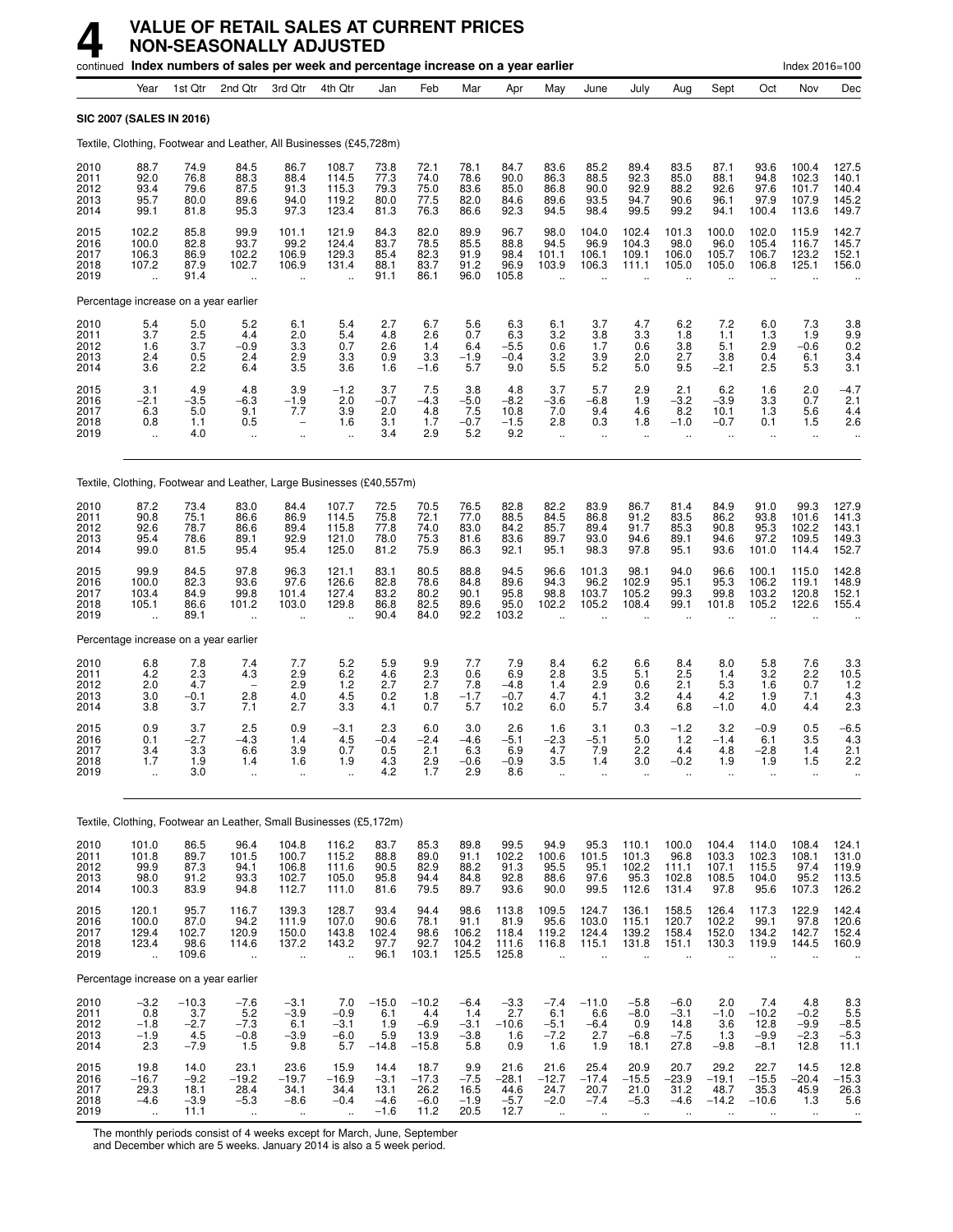## **4 VALUE OF RETAIL SALES AT CURRENT PRICES NON-SEASONALLY ADJUSTED**

|                                                      |                                                       |                                                      | continued Index numbers of sales per week and percentage increase on a year earlier |                                                      |                                                           |                                                      |                                                      |                                                      |                                                      |                                                      |                                                      |                                                      |                                                      |                                                      |                                                          | Index 2016=100                                           |                                                             |
|------------------------------------------------------|-------------------------------------------------------|------------------------------------------------------|-------------------------------------------------------------------------------------|------------------------------------------------------|-----------------------------------------------------------|------------------------------------------------------|------------------------------------------------------|------------------------------------------------------|------------------------------------------------------|------------------------------------------------------|------------------------------------------------------|------------------------------------------------------|------------------------------------------------------|------------------------------------------------------|----------------------------------------------------------|----------------------------------------------------------|-------------------------------------------------------------|
|                                                      | Year                                                  | 1st Qtr                                              | 2nd Qtr                                                                             | 3rd Qtr                                              | 4th Qtr                                                   | Jan                                                  | Feb                                                  | Mar                                                  | Apr                                                  | May                                                  | June                                                 | July                                                 | Aug                                                  | Sept                                                 | Oct                                                      | Nov                                                      | Dec                                                         |
| <b>SIC 2007 (SALES IN 2016)</b>                      |                                                       |                                                      |                                                                                     |                                                      |                                                           |                                                      |                                                      |                                                      |                                                      |                                                      |                                                      |                                                      |                                                      |                                                      |                                                          |                                                          |                                                             |
| Textiles (£800m)                                     |                                                       |                                                      |                                                                                     |                                                      |                                                           |                                                      |                                                      |                                                      |                                                      |                                                      |                                                      |                                                      |                                                      |                                                      |                                                          |                                                          |                                                             |
| 2010<br>2011<br>2012<br>2013<br>2014<br>2015<br>2016 | 96.9<br>82.4<br>84.9<br>88.2<br>94.4<br>93.1<br>100.0 | 87.8<br>79.6<br>79.0<br>82.6<br>85.7<br>76.7<br>85.1 | 89.0<br>73.8<br>76.1<br>84.3<br>86.4<br>87.1<br>87.3                                | 96.2<br>80.2<br>84.5<br>84.4<br>93.9<br>90.3<br>94.6 | 114.7<br>96.2<br>99.9<br>101.5<br>112.3<br>118.1<br>133.0 | 87.7<br>82.2<br>80.6<br>85.9<br>80.2<br>68.6<br>86.3 | 88.6<br>78.8<br>80.1<br>82.9<br>84.8<br>72.2<br>79.8 | 87.2<br>78.1<br>76.9<br>79.6<br>91.8<br>86.8<br>88.4 | 89.6<br>71.5<br>75.0<br>82.3<br>91.6<br>87.3<br>86.1 | 88.6<br>73.8<br>74.3<br>83.5<br>84.9<br>88.6<br>82.0 | 88.9<br>75.6<br>78.5<br>86.6<br>83.3<br>85.8<br>92.5 | 97.9<br>79.7<br>81.5<br>88.1<br>98.3<br>97.1<br>99.5 | 96.7<br>73.8<br>86.7<br>89.0<br>90.7<br>86.9<br>98.0 | 94.5<br>85.8<br>85.2<br>77.8<br>93.0<br>87.5<br>88.0 | 108.8<br>85.2<br>99.4<br>90.8<br>103.8<br>103.6<br>109.2 | 122.7<br>96.2<br>97.5<br>99.5<br>110.0<br>132.3<br>144.4 | 113.0<br>105.0<br>102.2<br>111.7<br>121.0<br>118.4<br>142.8 |
| 2017<br>2018<br>2019                                 | 99.9<br>102.0<br>٠.                                   | 95.4<br>88.3<br>88.3                                 | 88.5<br>87.8                                                                        | 88.0<br>95.1                                         | 127.9<br>137.0                                            | 91.3<br>90.2<br>93.5                                 | 89.5<br>84.4<br>82.8                                 | 103.3<br>89.8<br>88.4                                | 95.2<br>90.0<br>79.1                                 | 92.1<br>89.3                                         | 80.2<br>84.8                                         | 93.2<br>98.4                                         | 80.2<br>96.7                                         | 90.1<br>91.3                                         | 108.1<br>108.1                                           | 131.0<br>157.5                                           | 141.2<br>143.6                                              |
|                                                      |                                                       | Percentage increase on a year earlier                |                                                                                     |                                                      |                                                           |                                                      |                                                      |                                                      |                                                      |                                                      |                                                      |                                                      |                                                      |                                                      |                                                          |                                                          |                                                             |
| 2010<br>2011<br>2012<br>2013<br>2014                 | 2.5<br>$-14.9$<br>3.0<br>3.9<br>7.0                   | $-11.8$<br>$-9.4$<br>$-0.7$<br>4.5<br>3.8            | $-2.0$<br>$-17.1$<br>3.2<br>10.7<br>2.4                                             | 5.5<br>$-16.6$<br>5.3<br>$-0.2$<br>11.3              | 18.8<br>$-16.1$<br>3.8<br>1.6<br>10.7                     | $-22.1$<br>$-6.3$<br>$-1.9$<br>6.5<br>$-6.6$         | $-18.2$<br>$-11.1$<br>1.6<br>3.5<br>2.3              | 6.4<br>$-10.5$<br>$-1.5$<br>3.6<br>15.3              | 2.3<br>$-20.1$<br>4.9<br>9.7<br>11.3                 | $-8.8$<br>$-16.7$<br>0.7<br>12.4<br>1.7              | 0.6<br>$-15.0$<br>3.9<br>10.3<br>$-3.7$              | 1.7<br>$-18.5$<br>2.2<br>8.1<br>11.5                 | 9.2<br>$-23.7$<br>17.6<br>2.6<br>1.9                 | 5.7<br>$-9.2$<br>$-0.7$<br>$-8.7$<br>19.6            | 3.2<br>$-21.7$<br>16.7<br>$-8.7$<br>14.3                 | 20.1<br>$-21.6$<br>1.3<br>2.1<br>10.6                    | 33.1<br>$-7.1$<br>$-2.7$<br>9.3<br>8.4                      |
| 2015<br>2016<br>2017<br>2018<br>2019                 | $-1.4$<br>7.5<br>$-0.1$<br>2.1<br>٠.                  | $-10.5$<br>11.0<br>12.1<br>$-7.5$                    | 0.9<br>0.2<br>1.3<br>$-0.8$<br>$\ddot{\phantom{a}}$                                 | $-3.9$<br>4.8<br>$-7.0$<br>8.1<br>$\ddotsc$          | 5.2<br>12.6<br>$-3.8$<br>7.1                              | $-14.5$<br>25.9<br>5.8<br>$-1.2$<br>3.7              | $-15.0$<br>10.5<br>12.2<br>$-5.7$<br>$-1.9$          | $-5.5$<br>1.8<br>16.9<br>$-13.1$<br>$-1.5$           | $-4.7$<br>$-1.3$<br>10.6<br>$-5.4$<br>$-12.1$        | 4.4<br>$-7.4$<br>12.3<br>$-3.1$                      | 3.0<br>7.8<br>$-13.3$<br>5.7<br>$\ddotsc$            | $-1.2$<br>2.5<br>$-6.3$<br>5.6<br>                   | $-4.2$<br>12.7<br>$-18.1$<br>20.6                    | $-5.9$<br>0.6<br>2.4<br>1.3                          | $-0.2$<br>5.5<br>$-1.1$                                  | 20.3<br>9.1<br>$-9.3$<br>20.2                            | $-2.1$<br>20.6<br>$-1.1$<br>1.7                             |

The monthly periods consist of 4 weeks except for March, June, September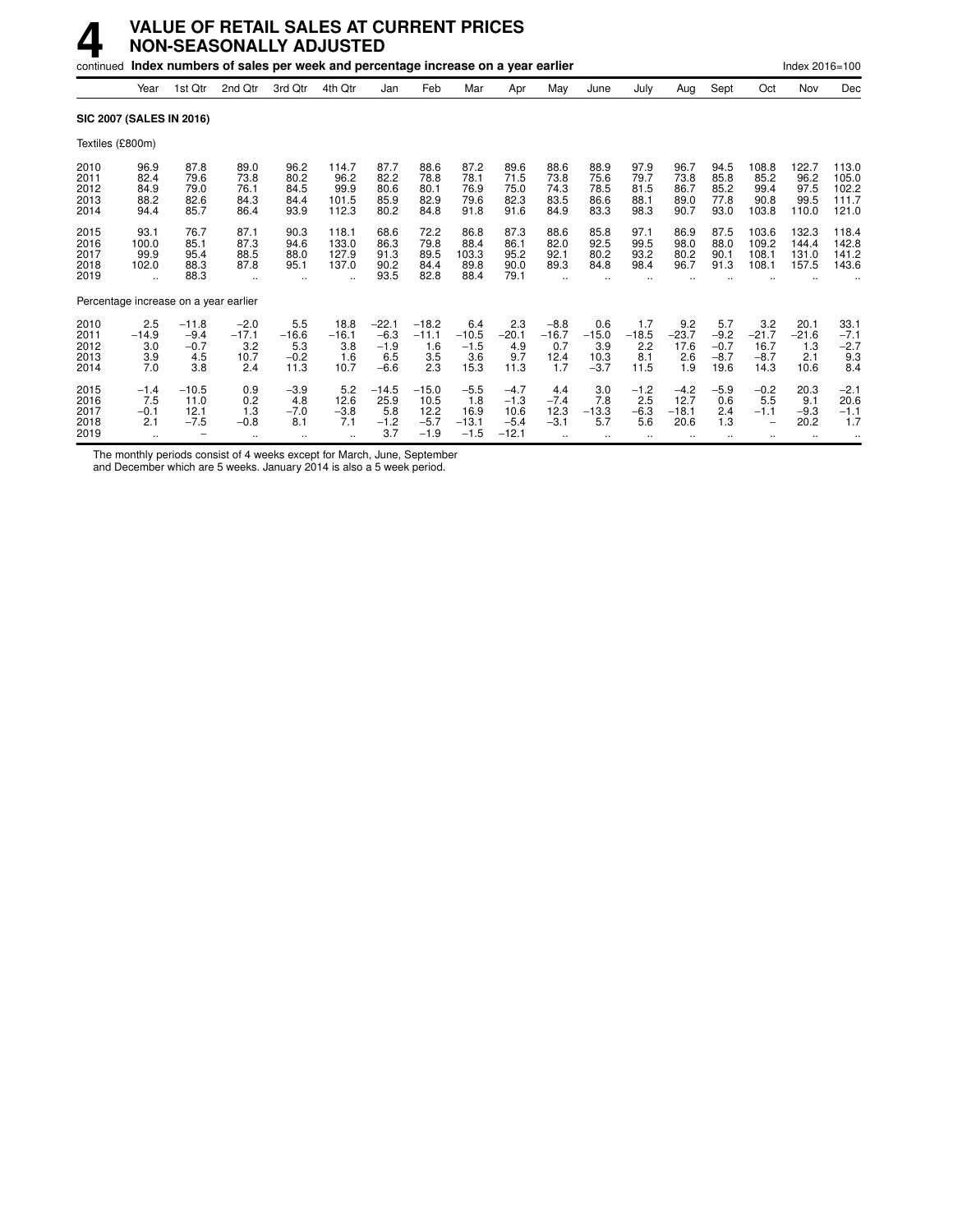|                                      |                                                          |                                           | continued Index numbers of sales per week and percentage increase on a year earlier |                                                           |                                                     |                                           |                                            |                                           |                                            |                                                     |                                                     |                                                           |                                                        |                                                   |                                          | Index 2016=100                                      |                                                                 |
|--------------------------------------|----------------------------------------------------------|-------------------------------------------|-------------------------------------------------------------------------------------|-----------------------------------------------------------|-----------------------------------------------------|-------------------------------------------|--------------------------------------------|-------------------------------------------|--------------------------------------------|-----------------------------------------------------|-----------------------------------------------------|-----------------------------------------------------------|--------------------------------------------------------|---------------------------------------------------|------------------------------------------|-----------------------------------------------------|-----------------------------------------------------------------|
|                                      | Year                                                     | 1st Qtr                                   | 2nd Qtr                                                                             | 3rd Qtr                                                   | 4th Qtr                                             | Jan                                       | Feb                                        | Mar                                       | Apr                                        | May                                                 | June                                                | July                                                      | Aug                                                    | Sept                                              | Oct                                      | Nov                                                 | Dec                                                             |
|                                      | SIC 2007 (SALES IN 2016)                                 |                                           |                                                                                     |                                                           |                                                     |                                           |                                            |                                           |                                            |                                                     |                                                     |                                                           |                                                        |                                                   |                                          |                                                     |                                                                 |
|                                      |                                                          | Clothing, All Businesses (£40,106m)       |                                                                                     |                                                           |                                                     |                                           |                                            |                                           |                                            |                                                     |                                                     |                                                           |                                                        |                                                   |                                          |                                                     |                                                                 |
| 2010<br>2011<br>2012<br>2013<br>2014 | 88.4<br>92.4<br>93.6<br>96.3<br>100.2                    | 75.2<br>77.3<br>79.9<br>80.3<br>82.5      | 84.2<br>88.6<br>87.5<br>90.4<br>96.6                                                | 85.6<br>88.1<br>90.7<br>94.2<br>97.9                      | 108.8<br>115.4<br>116.2<br>120.4<br>125.1           | 73.5<br>77.0<br>78.7<br>79.0<br>81.7      | 72.4<br>74.6<br>75.5<br>77.5<br>77.0       | 78.7<br>79.6<br>84.3<br>83.5<br>87.6      | 84.4<br>90.4<br>84.9<br>84.8<br>93.2       | 83.4<br>86.8<br>87.0<br>90.6<br>96.3                | 84.7<br>88.6<br>90.1<br>94.7<br>99.6                | 88.8<br>92.2<br>92.9<br>95.7<br>100.6                     | 81.8<br>84.5<br>86.9<br>89.8<br>98.7                   | 86.1<br>87.7<br>92.1<br>96.5<br>95.0              | 92.8<br>94.9<br>96.8<br>98.2<br>100.9    | 100.3<br>102.8<br>102.7<br>109.5<br>115.4           | 128.4<br>141.9<br>$142.6$<br>$147.0$<br>152.2                   |
| 2015<br>2016<br>2017<br>2018<br>2019 | 103.2<br>100.0<br>106.6<br>108.3<br>$\ddot{\phantom{a}}$ | 87.3<br>83.1<br>87.4<br>88.7<br>92.4      | 101.0<br>93.8<br>102.4<br>103.9                                                     | 101.3<br>98.4<br>106.6<br>107.4<br>$\ddotsc$              | 123.0<br>124.6<br>130.0<br>133.4                    | 84.8<br>83.4<br>85.0<br>87.6<br>90.4      | 83.5<br>79.5<br>83.1<br>84.5<br>86.8       | 92.3<br>85.7<br>92.7<br>92.8<br>98.3      | 97.6<br>88.7<br>98.4<br>97.9<br>107.5      | 99.4<br>94.7<br>101.7<br>105.3                      | 104.9<br>97.1<br>106.2<br>107.6                     | 103.2<br>103.7<br>109.3<br>111.5                          | 100.4<br>96.2<br>105.4<br>104.4                        | 100.6<br>96.0<br>105.6<br>106.5                   | 102.6<br>105.6<br>107.1<br>108.3         | 117.0<br>116.7<br>124.3<br>126.6                    | 144.3<br>146.1<br>153.0<br>158.8                                |
|                                      |                                                          | Percentage increase on a year earlier     |                                                                                     |                                                           |                                                     |                                           |                                            |                                           |                                            |                                                     |                                                     |                                                           |                                                        |                                                   |                                          |                                                     |                                                                 |
| 2010<br>2011<br>2012<br>2013<br>2014 | $\frac{5.2}{4.4}$<br>1.3<br>2.9<br>4.0                   | 5.8<br>2.8<br>3.4<br>0.5<br>2.7           | 5.8<br>5.2<br>$-1.2$<br>3.3<br>6.9                                                  | 5.4<br>2.9<br>3.0<br>3.8<br>3.9                           | 4.2<br>6.1<br>0.7<br>3.6<br>3.9                     | $\frac{3.5}{4.7}$<br>2.2<br>0.4<br>3.4    | 8.1<br>3.1<br>1.1<br>2.8<br>$-0.7$         | 5.9<br>1.1<br>5.9<br>$-1.0$<br>5.0        | 7.6<br>7.2<br>$-6.2$<br>9.8                | $6.9$<br>$4.2$<br>0.2<br>4.2<br>6.3                 | 3.6<br>4.6<br>1.7<br>5.1<br>5.2                     | 4.1<br>$\frac{3.9}{0.7}$<br>3.1<br>5.1                    | 5.6<br>$\frac{3.2}{2.9}$<br>3.3<br>9.9                 | 6.1<br>1.9<br>5.0<br>4.7<br>$-1.5$                | $\frac{5.5}{2.2}$<br>2.0<br>1.4<br>2.8   | 6.0<br>2.6<br>$-0.2$<br>6.6<br>5.5                  | $\begin{array}{c} 2.3 \\ 10.5 \\ 0.5 \end{array}$<br>3.1<br>3.6 |
| 2015<br>2016<br>2017<br>2018<br>2019 | 3.0<br>$-3.1$<br>6.6<br>1.6<br>÷.                        | 5.9<br>$-4.8$<br>5.2<br>1.4<br>4.2        | 4.5<br>$-7.1$<br>9.2<br>1.4<br>$\ddot{\phantom{a}}$                                 | 3.5<br>$-2.8$<br>8.3<br>0.7<br>÷.                         | $-1.7$<br>1.3<br>4.3<br>2.6<br>$\ddot{\phantom{a}}$ | 3.8<br>$-1.7$<br>1.9<br>3.1<br>3.2        | 8.5<br>$-4.8$<br>4.5<br>1.6<br>2.8         | $\frac{5.3}{-7.1}$<br>8.2<br>0.1<br>5.9   | 4.7<br>$-9.1$<br>10.9<br>$-0.5$<br>9.9     | 3.1<br>$-4.7$<br>7.4<br>3.5<br>$\ddot{\phantom{a}}$ | 5.4<br>$-7.4$<br>9.4<br>1.3<br>$\ddot{\phantom{a}}$ | 2.6<br>0.5<br>5.4<br>2.0<br>$\ddot{\phantom{a}}$          | 1.7<br>$-4.1$<br>9.5<br>$-1.0$<br>$\ddot{\phantom{a}}$ | $5.8 - 4.5$<br>9.9<br>0.9<br>$\ddot{\phantom{a}}$ | 1.7<br>3.0<br>1.4<br>1.1<br>$\ddotsc$    | 1.3<br>$-0.2$<br>6.5<br>1.9<br>$\ddot{\phantom{a}}$ | $-5.2$<br>1.3<br>4.7<br>3.9                                     |
|                                      |                                                          |                                           | Clothing, Large Businesses (£36,396m)                                               |                                                           |                                                     |                                           |                                            |                                           |                                            |                                                     |                                                     |                                                           |                                                        |                                                   |                                          |                                                     |                                                                 |
| 2010<br>2011<br>2012<br>2013<br>2014 | 88.0<br>91.5<br>93.2<br>96.5<br>100.0                    | 74.5<br>76.3<br>79.5<br>79.8<br>82.6      | 83.8<br>87.1<br>87.0<br>90.6<br>96.4                                                | 84.5<br>87.0<br>89.4<br>93.4<br>95.9                      | 109.1<br>115.9<br>117.1<br>122.4<br>126.7           | 72.9<br>76.3<br>77.9<br>78.3<br>81.8      | 71.5<br>73.2<br>75.0<br>76.7<br>77.0       | 78.1<br>78.6<br>84.3<br>83.5<br>87.8      | 83.6<br>89.1<br>84.5<br>84.5<br>93.1       | 83.1<br>85.3<br>86.4<br>91.2<br>96.4                | 84.5<br>87.0<br>89.6<br>94.9<br>98.9                | 87.3<br>91.3<br>92.1<br>95.7<br>98.9                      | 81.1<br>83.2<br>84.7<br>88.7<br>94.4                   | 85.1<br>86.4<br>90.9<br>95.3<br>94.6              | 91.5<br>94.5<br>96.1<br>98.0<br>101.9    | 100.6<br>103.1<br>103.3<br>111.2<br>116.7           | 129.9<br>143.2<br>144.9<br>151.0<br>154.6                       |
| 2015<br>2016<br>2017<br>2018<br>2019 | 100.7<br>100.0<br>103.1<br>105.5                         | 86.1<br>82.9<br>85.0<br>87.3<br>89.4      | 98.7<br>93.7<br>99.8<br>101.5                                                       | 96.4<br>96.7<br>100.5<br>102.7                            | 121.7<br>126.6<br>127.3<br>130.6                    | 84.2<br>82.9<br>82.7<br>86.7<br>89.4      | 82.0<br>79.5<br>80.5<br>83.4<br>84.4       | 90.9<br>85.6<br>90.5<br>91.0<br>93.5      | 95.4<br>89.9<br>95.8<br>95.1<br>104.1      | 97.8<br>94.6<br>99.4<br>102.8                       | 102.1<br>96.1<br>103.3<br>105.4                     | 98.5<br>102.1<br>104.9<br>108.1                           | 93.3<br>93.8<br>97.9<br>97.8                           | 97.1<br>94.7<br>99.0<br>102.3                     | 100.6<br>106.6<br>103.1<br>105.9         | 115.7<br>119.0<br>120.9<br>123.3                    | 143.3<br>148.7<br>151.8<br>156.2                                |
|                                      |                                                          | Percentage increase on a year earlier     |                                                                                     |                                                           |                                                     |                                           |                                            |                                           |                                            |                                                     |                                                     |                                                           |                                                        |                                                   |                                          |                                                     |                                                                 |
| 2010<br>2011<br>2012<br>2013<br>2014 | 7.0<br>4.1<br>1.9<br>3.5<br>3.6                          | 8.1<br>2.4<br>4.2<br>0.4<br>3.4           | 7.9<br>4.0<br>$-0.1$<br>4.0<br>6.4                                                  | 7.8<br>2.9<br>2.8<br>4.4<br>2.7                           | 4.9<br>6.2<br>1.0<br>4.6<br>3.5                     | 6.0<br>4.7<br>2.1<br>0.5<br>4.4           | 10.4<br>2.4<br>2.4<br>2.3<br>0.4           | 8.1<br>0.6<br>7.3<br>$-0.9$<br>5.1        | 8.6<br>6.6<br>$-5.2$<br>10.3               | 9.0<br>2.7<br>1.3<br>5.6<br>5.8                     | 6.6<br>3.0<br>3.0<br>5.9<br>4.2                     | 6.8<br>4.6<br>0.8<br>3.9<br>3.3                           | 8.8<br>2.7<br>1.8<br>4.6<br>6.5                        | 7.8<br>1.6<br>5.2<br>4.8<br>$-0.7$                | 5.9<br>3.3<br>1.7<br>2.0<br>3.9          | 7.3<br>2.5<br>0.3<br>7.6<br>4.9                     | 3.0<br>10.3<br>1.1<br>4.2<br>2.4                                |
| 2015<br>2016<br>2017<br>2018<br>2019 | 0.7<br>$-0.7$<br>3.1<br>2.3                              | 4.3<br>$-3.7$<br>2.5<br>2.7<br>2.4        | 2.4<br>$-5.0$<br>6.4<br>1.7<br>ä.                                                   | 0.5<br>0.4<br>3.9<br>2.2<br>                              | $-4.0$<br>4.0<br>0.5<br>2.6                         | 2.9<br>$-1.6$<br>$-0.2$<br>4.8<br>3.1     | 6.5<br>$-3.0$<br>1.2<br>3.6<br>1.2         | 3.5<br>$-5.8$<br>5.6<br>U.5<br>2.8        | 2.4<br>$-5.7$<br>6.6<br>-v.7<br>9.4        | 1.4<br>$-3.2$<br>5.0<br>3.5                         | 3.2<br>$-5.8$<br>7.4<br>2.1                         | $-0.3$<br>3.6<br>2.7<br>3.1                               | $-1.2$<br>0.6<br>4.3<br>-v. 1                          | 2.6<br>$-2.4$<br>4.5<br>3.3                       | $-1.2$<br>5.9<br>$-3.3$<br>2.8           | $-0.9$<br>2.9<br>1.5<br>2.0                         | $-7.3$<br>3.7<br>2.0<br>2.9                                     |
|                                      |                                                          |                                           | Clothing, Small Businesses (£3,710m)                                                |                                                           |                                                     |                                           |                                            |                                           |                                            |                                                     |                                                     |                                                           |                                                        |                                                   |                                          |                                                     |                                                                 |
| 2010                                 | 93.2                                                     | 82.1                                      | 88.5                                                                                | 96.0                                                      | 106.1                                               | 79.6                                      | 81.3                                       | 84.6                                      | 92.4                                       | 85.9                                                | 87.6                                                | 102.9                                                     | 89.3                                                   | 95.9                                              | 106.1                                    | 97.1                                                |                                                                 |
| 2011<br>2012<br>2013<br>2014         | 100.2<br>96.9<br>94.1<br>101.5                           | 87.2<br>83.5<br>84.5<br>81.4              | 103.3<br>92.4<br>89.1<br>99.0                                                       | 99.3<br>104.0<br>102.4<br>117.7                           | 110.9<br>107.6<br>100.4<br>109.3                    | 83.2<br>86.2<br>85.8<br>80.9              | 88.3<br>79.7<br>85.6<br>76.7               | 89.5<br>84.5<br>82.6<br>85.6              | 103.9<br>88.7<br>88.6<br>93.8              | 101.7<br>93.1<br>85.3<br>95.2                       | 104.1<br>94.8<br>92.5<br>106.3                      | 100.9<br>100.3<br>96.4<br>117.8                           | 96.6<br>108.1<br>100.9<br>140.9                        | 100.2<br>103.8<br>108.4<br>99.0                   | 98.8<br>103.6<br>99.5<br>91.0            | 100.6<br>95.8<br>92.2<br>103.3                      | 113.4<br>128.8<br>120.2<br>107.6<br>128.8                       |
| 2015<br>2016<br>2017<br>2018<br>2019 | 127.1<br>100.0<br>141.0<br>136.0<br>$\ddotsc$            | 99.2<br>84.9<br>110.7<br>101.6<br>121.0   | 123.3<br>94.6<br>128.7<br>128.0<br>$\ddotsc$                                        | 149.9<br>115.3<br>167.4<br>153.5<br>                      | 136.1<br>105.1<br>157.2<br>160.9                    | 91.2<br>88.9<br>107.8<br>96.6<br>100.3    | 98.7<br>79.4<br>108.7<br>94.8<br>110.8     | 106.0<br>86.2<br>114.7<br>111.1<br>145.8  | 119.4<br>77.4<br>124.0<br>125.1<br>141.6   | 115.1<br>96.2<br>125.1<br>129.7                     | 132.9<br>107.1<br>135.3<br>129.0                    | 149.3<br>119.8<br>152.6<br>144.7                          | 169.9<br>119.7<br>178.9<br>168.9                       | 134.4<br>108.3<br>169.9<br>148.1                  | 121.2<br>96.3<br>146.9<br>132.0          | 129.7<br>94.2<br>158.1<br>159.5                     | 153.2<br>120.8<br>164.6<br>185.1                                |
|                                      |                                                          | Percentage increase on a year earlier     |                                                                                     |                                                           |                                                     |                                           |                                            |                                           |                                            |                                                     |                                                     |                                                           |                                                        |                                                   |                                          |                                                     |                                                                 |
| 2010<br>2011<br>2012<br>2013<br>2014 | $-9.0$<br>7.5<br>-3.3<br>$-2.9$<br>7.8                   | $-11.5$<br>6.3<br>$-4.2$<br>$1.2 - 3.7$   | $-10.3$<br>16.7<br>$-10.5$<br>$-3.6$<br>11.1                                        | $-11.6$<br>3.4<br>4.8<br>$-1.6$<br>14.9                   | $-2.9$<br>4.5<br>$-3.0$<br>$-6.7$<br>8.9            | $-15.1$<br>4.5<br>3.6<br>$-0.4$<br>$-5.8$ | $-8.7$<br>8.5<br>$-9.7$<br>7.4<br>$-10.4$  | $-10.9$<br>5.8<br>$-5.7$<br>$-2.2$<br>3.7 | $-0.1$<br>12.4<br>$-14.6$<br>$-0.2$<br>5.9 | $-9.1$<br>18.5<br>$-8.5$<br>$-8.4$<br>11.6          | $-18.3$<br>18.9<br>$-8.9$<br>$-2.4$<br>14.8         | $-13.9$<br>$-1.9$<br>$-0.6$<br>$-3.9$<br>22.2             | $-15.8$<br>8.2<br>11.9<br>$-6.7$<br>39.7               | $-6.1$<br>4.5<br>3.5<br>4.5<br>$-8.6$             | 2.2<br>$-6.9$<br>4.9<br>$-3.9$<br>$-8.6$ | $-5.2$<br>3.7<br>$-4.8$<br>$-3.8$<br>12.1           | $-4.8$<br>13.6<br>$-6.7$<br>$-10.5$<br>19.7                     |
| 2015<br>2016<br>2017<br>2018<br>2019 | 25.3<br>$-21.3$<br>41.0<br>$-3.5$<br>à.                  | 21.9<br>$-14.4$<br>30.3<br>$-8.2$<br>19.1 | 24.5<br>$-23.2$<br>36.0<br>$-0.5$<br>à.                                             | 27.4<br>$-23.1$<br>45.1<br>$-8.3$<br>$\ddot{\phantom{a}}$ | 24.5<br>$-22.8$<br>49.6<br>2.4                      | 12.8<br>$-2.6$<br>21.2<br>$-10.4$<br>3.8  | 28.7<br>$-19.5$<br>36.9<br>$-12.7$<br>16.8 | 23.7<br>$-18.7$<br>33.1<br>$-3.2$<br>31.3 | 27.4<br>$-35.1$<br>60.2<br>0.8<br>13.3     | 20.9<br>$-16.4$<br>30.0<br>3.7<br>à.                | 25.1<br>$-19.4$<br>26.3<br>$-4.6$<br>ä.             | 26.8<br>$-19.8$<br>27.4<br>$-5.2$<br>$\ddot{\phantom{1}}$ | 20.6<br>$-29.5$<br>49.4<br>$-5.6$<br>$\mathbf{r}$      | 35.7<br>$-19.4$<br>56.9<br>$-12.8$<br>$\ddotsc$   | 33.2<br>$-20.6$<br>52.6<br>$-10.1$       | 25.5<br>$-27.4$<br>67.9<br>0.9                      | 19.0<br>$-21.1$<br>36.2<br>12.5                                 |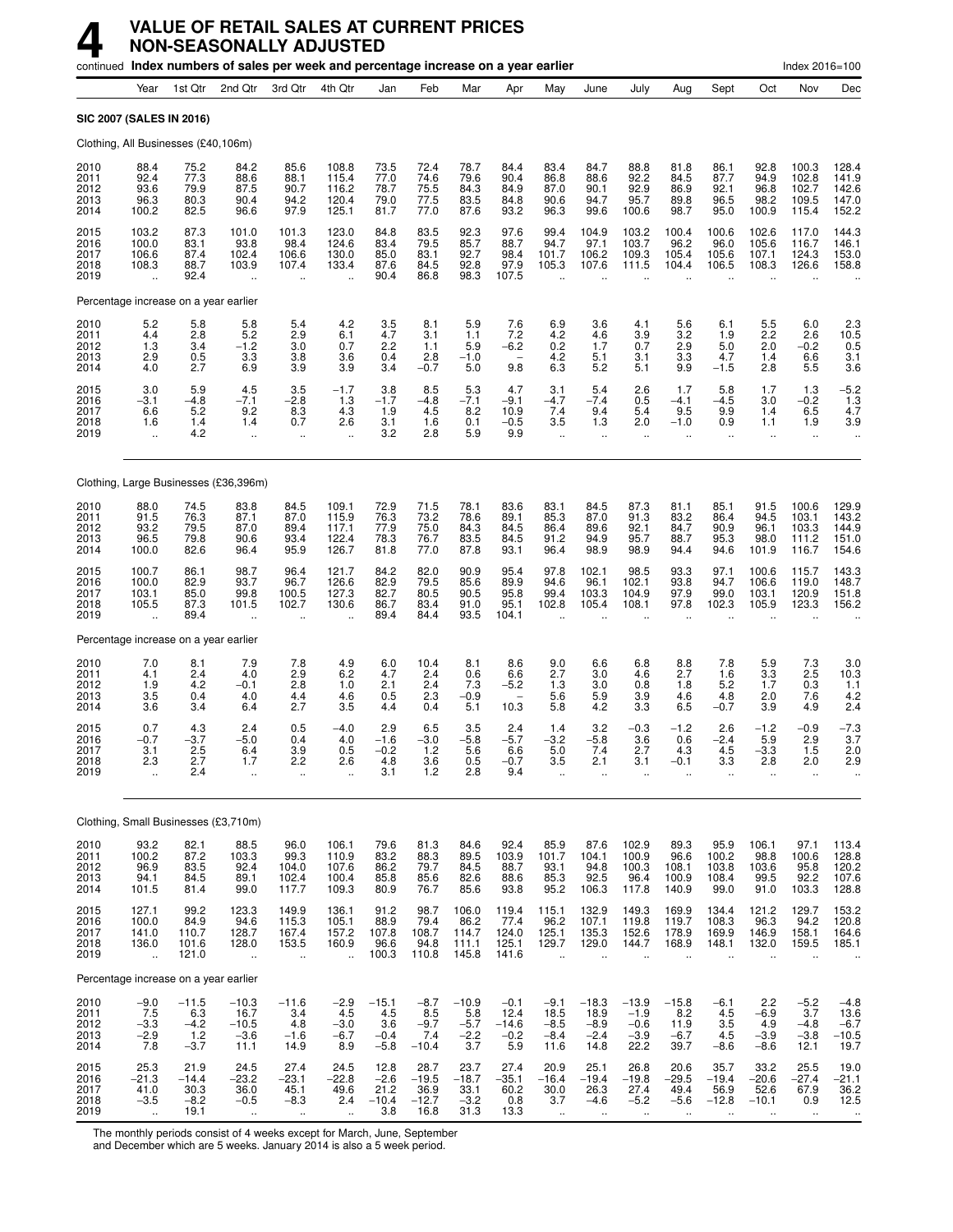# **4 VALUE OF RETAIL SALES AT CURRENT PRICES NON-SEASONALLY ADJUSTED**

|                                       |                                                        |                                       | continued Index numbers of sales per week and percentage increase on a year earlier |                                           |                                                          |                                      |                                      |                                           |                                          |                                                     |                                      |                                        |                                       |                                           |                                           | Index 2016=100                       |                                           |
|---------------------------------------|--------------------------------------------------------|---------------------------------------|-------------------------------------------------------------------------------------|-------------------------------------------|----------------------------------------------------------|--------------------------------------|--------------------------------------|-------------------------------------------|------------------------------------------|-----------------------------------------------------|--------------------------------------|----------------------------------------|---------------------------------------|-------------------------------------------|-------------------------------------------|--------------------------------------|-------------------------------------------|
|                                       | Year                                                   | 1st Qtr                               | 2nd Qtr                                                                             | 3rd Qtr                                   | 4th Qtr                                                  | Jan                                  | Feb                                  | Mar                                       | Apr                                      | May                                                 | June                                 | July                                   | Aug                                   | Sept                                      | Oct                                       | Nov                                  | Dec                                       |
| <b>SIC 2007 (SALES IN 2016)</b>       |                                                        |                                       |                                                                                     |                                           |                                                          |                                      |                                      |                                           |                                          |                                                     |                                      |                                        |                                       |                                           |                                           |                                      |                                           |
|                                       |                                                        |                                       | Footwear and Leather Goods (£4,823m)                                                |                                           |                                                          |                                      |                                      |                                           |                                          |                                                     |                                      |                                        |                                       |                                           |                                           |                                      |                                           |
| 2010<br>2011<br>2012<br>2013<br>2014  | 89.6<br>90.8<br>93.6<br>91.7<br>91.2                   | 70.5<br>72.3<br>77.8<br>77.3<br>75.4  | 86.6<br>87.9<br>88.8<br>83.5<br>86.0                                                | 94.4<br>92.6<br>97.3<br>93.9<br>93.4      | 106.8<br>110.4<br>110.6<br>112.0<br>111.3                | 73.7<br>79.2<br>83.8<br>87.4<br>78.0 | 67.0<br>68.1<br>70.7<br>76.2<br>69.1 | 70.8<br>70.1<br>78.6<br>70.2<br>77.8      | 86.0<br>89.5<br>87.8<br>83.3<br>85.0     | 84.7<br>83.9<br>86.9<br>81.9<br>80.8                | 88.6<br>89.8<br>91.1<br>84.9<br>91.0 | 92.9<br>95.1<br>94.7<br>87.2<br>90.3   | 95.4<br>91.4<br>99.2<br>97.7<br>104.9 | 94.8<br>91.7<br>98.0<br>96.2<br>86.7      | 97.1<br>95.8<br>104.1<br>97.2<br>96.1     | 97.3<br>98.8<br>94.3<br>96.3<br>98.8 | 122.3<br>131.2<br>128.9<br>136.3<br>133.4 |
| 2015<br>2016<br>2017<br>2018<br>2019  | 95.6<br>100.0<br>104.6<br>98.6<br>$\ddot{\phantom{a}}$ | 74.6<br>79.8<br>81.8<br>81.9<br>84.3  | 93.2<br>93.3<br>102.1<br>94.7                                                       | 101.3<br>106.2<br>111.7<br>104.5          | 113.5<br>120.7<br>123.0<br>113.5<br>$\ddot{\phantom{0}}$ | 82.3<br>85.5<br>87.5<br>91.3<br>96.1 | 71.1<br>69.8<br>74.1<br>77.0<br>80.7 | 71.1<br>83.3<br>83.4<br>78.2<br>77.8      | 90.7<br>89.3<br>98.6<br>89.7<br>95.4     | 88.5<br>94.2<br>97.1<br>94.2                        | 99.0<br>95.8<br>108.8<br>99.1        | 95.8<br>110.0<br>110.0<br>109.5        | 111.6<br>113.0<br>115.6<br>111.8      | 97.4<br>97.7<br>109.9<br>94.6             | 97.5<br>102.8<br>103.2<br>94.2            | 104.0<br>111.4<br>113.1<br>106.6     | 133.8<br>142.5<br>146.7<br>134.5          |
| Percentage increase on a year earlier |                                                        |                                       |                                                                                     |                                           |                                                          |                                      |                                      |                                           |                                          |                                                     |                                      |                                        |                                       |                                           |                                           |                                      |                                           |
| 2010<br>2011<br>2012<br>2013<br>2014  | 8.0<br>1.3<br>3.1<br>$-2.1$<br>$-0.5$                  | 2.5<br>2.5<br>7.6<br>$-0.6$<br>$-2.6$ | 1.5<br>1.5<br>1.1<br>$-6.0$<br>3.0                                                  | 12.0<br>$-1.9$<br>5.1<br>$-3.5$<br>$-0.6$ | 14.3<br>3.3<br>0.2<br>1.2<br>$-0.6$                      | 2.7<br>7.5<br>5.9<br>4.2<br>$-10.8$  | 1.6<br>1.6<br>3.9<br>7.7<br>$-9.2$   | 3.1<br>$-1.0$<br>12.0<br>$-10.6$<br>10.7  | $-3.0$<br>4.0<br>$-1.8$<br>$-5.1$<br>1.9 | 2.2<br>$-1.0$<br>3.7<br>$-5.8$<br>$-1.3$            | 4.8<br>1.4<br>1.4<br>$-6.8$<br>7.2   | 10.1<br>2.3<br>$-0.3$<br>$-7.9$<br>3.5 | 9.4<br>$-4.3$<br>8.5<br>$-1.4$<br>7.3 | 15.9<br>$-3.2$<br>6.8<br>$-1.8$<br>$-9.9$ | 11.2<br>$-1.3$<br>8.6<br>$-6.6$<br>$-1.1$ | 16.7<br>1.5<br>$-4.5$<br>2.1<br>2.6  | 14.7<br>7.3<br>$-1.8$<br>$5.8 - 2.2$      |
| 2015<br>2016<br>2017<br>2018<br>2019  | 4.8<br>4.6<br>4.6<br>$-5.7$<br>$\ddot{\phantom{0}}$    | $-1.1$<br>7.1<br>2.5<br>0.1<br>3.0    | 8.3<br>0.1<br>9.4<br>$-7.2$<br>$\ddotsc$                                            | 8.4<br>4.8<br>5.2<br>$-6.5$               | 2.0<br>6.4<br>1.9<br>$-7.7$                              | 5.6<br>3.8<br>2.3<br>4.4<br>5.3      | 2.9<br>$-1.9$<br>6.2<br>3.9<br>4.8   | $-8.6$<br>17.2<br>0.1<br>$-6.2$<br>$-0.5$ | 6.7<br>$-1.5$<br>10.4<br>$-9.0$<br>6.4   | 9.5<br>6.5<br>3.0<br>$-3.0$<br>$\ddot{\phantom{a}}$ | 8.8<br>$-3.2$<br>13.6<br>$-8.9$      | 6.2<br>14.8<br>$-0.4$                  | 6.4<br>1.2<br>2.4<br>$-3.3$           | 12.3<br>0.3<br>12.5<br>$-13.9$            | 1.4<br>5.4<br>0.4<br>$-8.7$               | 5.3<br>7.1<br>1.5<br>$-5.7$          | 0.3<br>6.5<br>3.0<br>$-8.3$               |

The monthly periods consist of 4 weeks except for March, June, September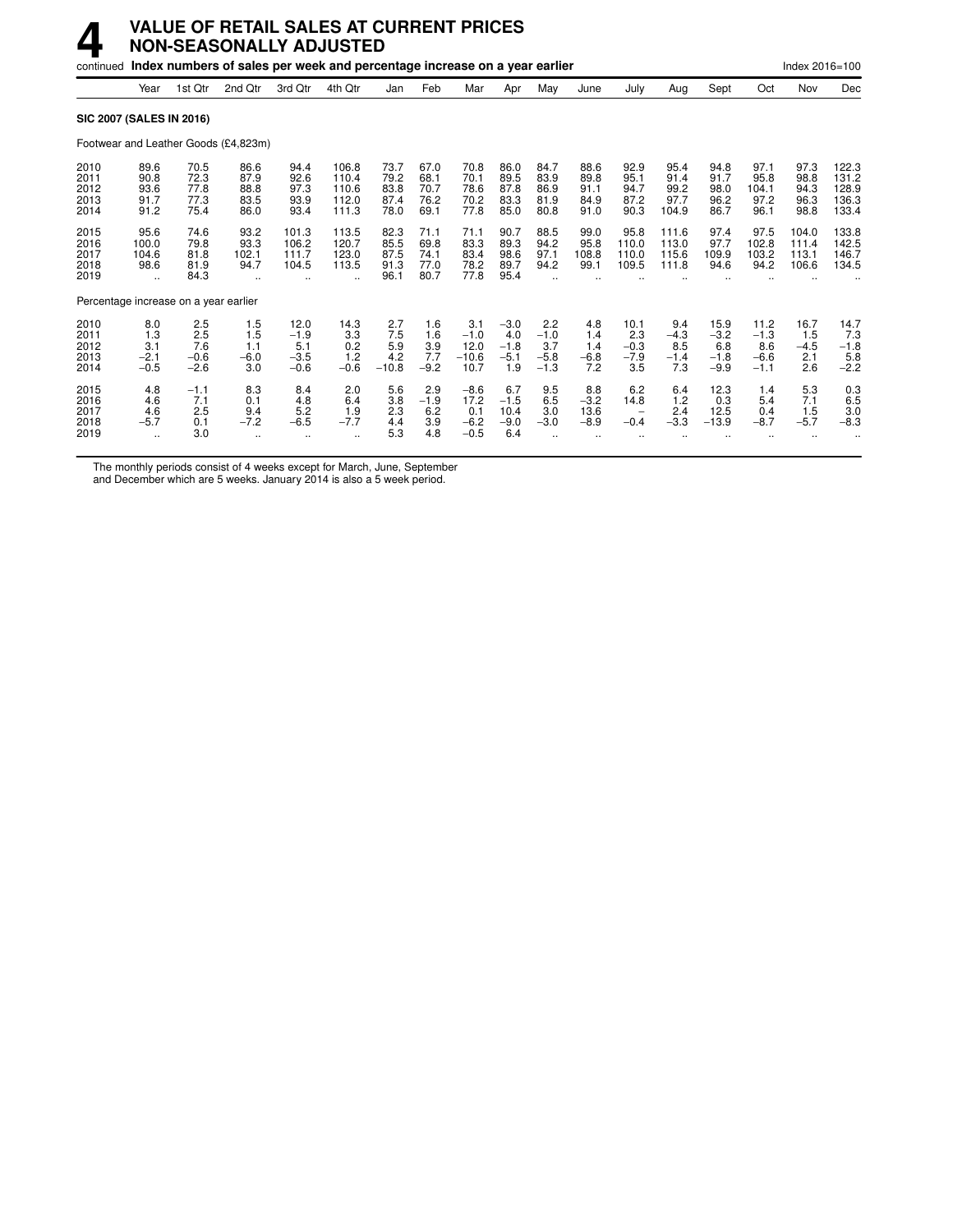|                                      |                                                        | continued Index numbers of sales per week and percentage increase on a year earlier |                                                     |                                                        |                                              |                                           |                                             |                                          |                                             |                                             |                                                     |                                                        |                                                      |                                                     |                                                      | Index 2016=100                                    |                                                         |
|--------------------------------------|--------------------------------------------------------|-------------------------------------------------------------------------------------|-----------------------------------------------------|--------------------------------------------------------|----------------------------------------------|-------------------------------------------|---------------------------------------------|------------------------------------------|---------------------------------------------|---------------------------------------------|-----------------------------------------------------|--------------------------------------------------------|------------------------------------------------------|-----------------------------------------------------|------------------------------------------------------|---------------------------------------------------|---------------------------------------------------------|
|                                      | Year                                                   | 1st Qtr                                                                             | 2nd Qtr                                             | 3rd Qtr                                                | 4th Qtr                                      | Jan                                       | Feb                                         | Mar                                      | Apr                                         | May                                         | June                                                | July                                                   | Aug                                                  | Sept                                                | Oct                                                  | Nov                                               | Dec                                                     |
|                                      |                                                        | <b>SIC 2007 (SALES IN 2016)</b>                                                     |                                                     |                                                        |                                              |                                           |                                             |                                          |                                             |                                             |                                                     |                                                        |                                                      |                                                     |                                                      |                                                   |                                                         |
|                                      |                                                        | Household Goods Stores, All Businesses (£32,674)                                    |                                                     |                                                        |                                              |                                           |                                             |                                          |                                             |                                             |                                                     |                                                        |                                                      |                                                     |                                                      |                                                   |                                                         |
| 2010<br>2011<br>2012<br>2013<br>2014 | 94.9<br>92.8<br>92.0<br>89.1<br>94.0                   | 90.9<br>89.0<br>88.7<br>85.2<br>89.2                                                | 93.5<br>90.7<br>91.3<br>88.1<br>91.5                | 92.7<br>89.6<br>88.3<br>85.9<br>91.4                   | 102.6<br>101.8<br>99.6<br>97.1<br>104.4      | 87.8<br>94.3<br>92.1<br>88.2<br>93.5      | 89.4<br>85.4<br>84.1<br>85.0<br>86.3        | 94.6<br>87.7<br>89.7<br>82.9<br>87.1     | 95.7<br>94.8<br>93.2<br>87.4<br>93.5        | 95.5<br>90.7<br>92.1<br>91.4<br>91.1        | 90.3<br>87.3<br>89.1<br>85.9<br>90.2                | 94.0<br>90.8<br>90.5<br>88.2<br>91.4                   | 92.8<br>88.1<br>86.5<br>82.8<br>92.0                 | 91.6<br>90.0<br>87.9<br>86.6<br>91.0                | 95.6<br>96.7<br>92.6<br>90.9<br>100.6                | 99.7<br>98.0<br>98.6<br>93.0<br>104.0             | 110.5<br>108.8<br>105.9<br>105.3<br>107.8               |
| 2015<br>2016<br>2017<br>2018<br>2019 | 99.0<br>100.0<br>101.6<br>108.0                        | 94.4<br>97.6<br>96.1<br>100.9<br>99.9                                               | 96.4<br>95.6<br>99.6<br>104.7                       | 97.3<br>95.9<br>98.8<br>106.6                          | 108.0<br>110.8<br>112.1<br>119.6             | 96.3<br>101.3<br>97.9<br>101.8<br>100.9   | 91.5<br>97.0<br>95.9<br>100.5<br>99.8       | 95.3<br>95.2<br>94.7<br>100.6<br>99.1    | 98.5<br>95.3<br>107.6<br>107.2<br>103.3     | 97.7<br>99.3<br>96.7<br>106.1               | 93.7<br>92.9<br>95.4<br>101.6                       | 100.1<br>99.7<br>101.2<br>103.4                        | 93.5<br>92.4<br>94.7<br>105.2                        | 98.0<br>95.6<br>100.2<br>110.1                      | 103.8<br>106.8<br>109.8<br>115.6                     | 110.7<br>116.6<br>119.0<br>129.3                  | 109.3<br>109.5<br>108.5<br>115.1                        |
|                                      |                                                        | Percentage increase on a year earlier                                               |                                                     |                                                        |                                              |                                           |                                             |                                          |                                             |                                             |                                                     |                                                        |                                                      |                                                     |                                                      |                                                   |                                                         |
| 2010<br>2011<br>2012<br>2013<br>2014 | $-3.9$<br>$-2.\overline{3}$<br>$-0.9$<br>$-3.1$<br>5.6 | $-1.4$<br>$-2.0$<br>$-0.4$<br>$-4.0$<br>4.7                                         | 0.2<br>-3.1<br>0.7<br>$-3.5$<br>3.9                 | $-3.2$<br>$-3.3$<br>$-1.5$<br>$-2.7$<br>6.4            | $-10.0$<br>$-0.8$<br>$-2.2$<br>$-2.5$<br>7.5 | $-11.4$<br>7.4<br>$-2.4$<br>$-4.2$<br>6.0 | 2.1<br>$-4.5$<br>$-1.5$<br>1.1<br>1.5       | 4.6<br>$-7.2$<br>2.2<br>$-7.6$<br>5.1    | $-0.6$<br>$-0.9$<br>$-1.6$<br>$-6.3$<br>7.0 | 0.2<br>$-5.0$<br>1.6<br>$-0.7$<br>$-0.4$    | 0.9<br>$-3.3$<br>2.0<br>$-3.6$<br>5.0               | $-1.5$<br>$-3.5$<br>$-0.3$<br>$-2.6$<br>3.7            | $-3.4$<br>$-5.1$<br>$-1.8$<br>$-4.3$<br>11.1         | $-4.4$<br>$-1.8$<br>$-2.3$<br>$-1.4$<br>5.0         | $-7.7$<br>1.1<br>$-4.2$<br>$-1.8$<br>10.7            | $-8.9$<br>$-1.8$<br>0.6<br>$-5.6$<br>11.7         | $-12.2$<br>$-1.5$<br>$-2.7$<br>$-0.6$<br>2.4            |
| 2015<br>2016<br>2017<br>2018<br>2019 | 5.3<br>1.0<br>1.6<br>6.2<br>$\ddot{\phantom{a}}$       | 5.9<br>3.4<br>$-1.6$<br>5.0<br>$-1.1$                                               | 5.4<br>$-0.8$<br>4.1<br>5.2<br>$\ddot{\phantom{a}}$ | 6.4<br>$-1.4$<br>3.1<br>7.8<br>$\ddot{\phantom{a}}$    | 3.5<br>2.6<br>1.2<br>6.7                     | 3.0<br>5.2<br>$-3.3$<br>3.9<br>$-0.9$     | 6.1<br>5.9<br>$-1.1$<br>4.8<br>$-0.7$       | 9.4<br>$-0.5$<br>6.1<br>$-1.5$           | 5.3<br>$-3.2$<br>12.8<br>$-0.3$<br>$-3.7$   | 7.3<br>1.6<br>$-2.6$<br>9.7<br>$\ddotsc$    | 4.0<br>$-0.8$<br>2.7<br>6.5<br>$\ddot{\phantom{a}}$ | 9.5<br>$-0.4$<br>1.5<br>2.2<br>$\ddot{\phantom{a}}$    | 1.6<br>$-1.2$<br>2.5<br>11.1<br>$\ddot{\phantom{a}}$ | 7.7<br>$-2.4$<br>4.8<br>9.9<br>$\ddot{\phantom{a}}$ | 3.2<br>2.9<br>2.8<br>5.3<br>$\ddot{\phantom{a}}$     | $6.5$<br>$5.3$<br>2.0<br>8.7<br>$\ddotsc$         | $^{1.4}_{0.1}$<br>$-0.9$<br>6.1                         |
|                                      |                                                        | Household Goods Stores, Large Businesses (£22,272m)                                 |                                                     |                                                        |                                              |                                           |                                             |                                          |                                             |                                             |                                                     |                                                        |                                                      |                                                     |                                                      |                                                   |                                                         |
| 2010<br>2011<br>2012<br>2013<br>2014 | 99.7<br>97.0<br>95.0<br>90.9<br>94.4                   | 96.1<br>95.2<br>91.3<br>86.5<br>89.3                                                | 96.2<br>94.6<br>92.0<br>89.2<br>92.0                | 95.1<br>91.6<br>90.6<br>87.7<br>91.9                   | 111.5<br>106.5<br>106.2<br>100.4<br>104.6    | 97.5<br>104.1<br>99.1<br>91.8<br>95.9     | 91.4<br>90.2<br>85.0<br>85.0<br>84.7        | 98.6<br>92.2<br>90.0<br>83.6<br>86.4     | 98.1<br>102.9<br>94.1<br>89.6<br>95.1       | 99.0<br>92.6<br>92.5<br>91.5<br>92.6        | 92.5<br>89.5<br>89.8<br>87.0<br>89.1                | 94.9<br>92.0<br>90.7<br>88.7<br>91.4                   | 95.4<br>89.3<br>88.6<br>85.3<br>93.1                 | 95.0<br>93.0<br>92.0<br>88.8<br>91.3                | 100.3<br>97.1<br>94.9<br>90.6<br>95.6                | 105.5<br>98.7<br>102.3<br>95.2<br>101.5           | 125.1<br>120.1<br>118.4<br>112.3<br>114.3               |
| 2015<br>2016<br>2017<br>2018<br>2019 | 98.5<br>100.0<br>99.6<br>105.0                         | 94.7<br>95.5<br>95.5<br>98.0<br>102.0                                               | 96.2<br>95.1<br>97.5<br>102.7                       | 94.9<br>98.1<br>95.2<br>102.3<br>$\ddot{\phantom{a}}$  | 108.3<br>111.3<br>110.3<br>116.8             | 97.5<br>99.2<br>99.7<br>96.9<br>102.4     | 92.0<br>94.4<br>93.8<br>97.4<br>101.6       | 94.6<br>93.4<br>93.4<br>99.2<br>102.2    | 98.7<br>93.6<br>107.6<br>106.1<br>102.9     | 98.6<br>98.9<br>93.9<br>103.7               | 92.2<br>93.4<br>92.2<br>99.3                        | 97.4<br>103.2<br>99.0<br>99.8                          | 92.2<br>92.8<br>89.8<br>99.2                         | 95.0<br>98.2<br>96.4<br>106.8                       | 99.3<br>104.4<br>104.0<br>105.6                      | 109.9<br>116.5<br>115.1<br>124.0                  | 114.4<br>112.7<br>111.5<br>120.0                        |
|                                      |                                                        | Percentage increase on a year earlier                                               |                                                     |                                                        |                                              |                                           |                                             |                                          |                                             |                                             |                                                     |                                                        |                                                      |                                                     |                                                      |                                                   |                                                         |
| 2010<br>2011<br>2012<br>2013<br>2014 | $-1.9$<br>$-2.8$<br>$-2.0$<br>$-4.3$<br>3.8            | 0.8<br>$-0.9$<br>$-4.2$<br>$-5.2$<br>3.2                                            | $-1.2$<br>$-1.7$<br>$-2.8$<br>$-3.1$<br>3.2         | $-2.0$<br>$-3.7$<br>$-1.1$<br>$-3.2$<br>4.8            | $-4.7$<br>$-4.5$<br>$-0.2$<br>$-5.5$<br>4.3  | $-5.5$<br>6.7<br>$-4.8$<br>$-7.4$<br>4.5  | 0.9<br>$-1.4$<br>$-5.7$<br>$-0.1$<br>$-0.4$ | 6.2<br>$-6.5$<br>$-2.4$<br>$-7.1$<br>3.4 | $-3.9$<br>4.9<br>$-8.5$<br>$-4.8$<br>6.2    | $-0.1$<br>$-6.5$<br>$-0.1$<br>$-1.1$<br>1.2 | 0.2<br>$-3.2$<br>0.3<br>$-3.2$<br>2.5               | $-0.5$<br>$-3.0$<br>$-1.5$<br>$-2.1$<br>3.0            | $-2.3$<br>$-6.4$<br>$-0.8$<br>$-3.8$<br>9.1          | $-3.0$<br>$-2.1$<br>$-1.1$<br>$-3.5$<br>2.8         | $-1.8$<br>$-3.2$<br>$-2.3$<br>$-4.5$<br>5.6          | $-3.8$<br>$-6.4$<br>3.6<br>$-7.0$<br>6.7          | $-7.1$<br>$-4.0$<br>$-1.5$<br>$-5.1$<br>1.8             |
| 2015<br>2016<br>2017<br>2018<br>2019 | 4.4<br>1.5<br>$-0.4$<br>5.4                            | 6.1<br>0.9<br>$-0.1$<br>2.6<br>4.1                                                  | 4.5<br>$-1.1$<br>2.4<br>5.4                         | 3.2<br>3.4<br>$-2.9$<br>7.5<br>$\ddotsc$               | 3.5<br>2.7<br>$-0.9$<br>5.9                  | 1.7<br>1.8<br>0.5<br>-2.8<br>5.6          | 8.6<br>2.7<br>$-0.6$<br>$\frac{3.8}{4.2}$   | 9.5<br>$-1.2$<br>$-0.1$<br>6.3<br>3.0    | 3.7<br>$-5.2$<br>15.0<br>$-1.4$<br>$-2.9$   | 6.5<br>0.3<br>$-5.1$<br>10.5                | 3.4<br>1.3<br>$-1.2$<br>$\frac{1}{2}$               | 6.5<br>6.0<br>$-4.1$<br>0.9                            | $-1.0$<br>0.7<br>$-3.2$<br>10.4                      | 4.0<br>3.3<br>$-1.8$<br>10.8                        | 3.9<br>5.1<br>$-0.4$<br>1.6<br>ä.                    | 8.2<br>6.0<br>$-1.2$<br>$\iota$ .<br>$\ddotsc$    | $-1.5$<br>$-1.0$<br>7.6                                 |
|                                      |                                                        | Household Goods Stores, Small Businesses (£10,401m)                                 |                                                     |                                                        |                                              |                                           |                                             |                                          |                                             |                                             |                                                     |                                                        |                                                      |                                                     |                                                      |                                                   |                                                         |
| 2010                                 | 84.7                                                   | 79.9                                                                                | 87.8                                                | 87.6                                                   | 83.7                                         | 67.0                                      | 85.2                                        | 86.0                                     | 90.3                                        | 87.8                                        | 85.7                                                | 92.2                                                   | 87.2                                                 | 84.4                                                | 85.6                                                 | 87.4                                              |                                                         |
| 2011<br>2012<br>2013<br>2014         | 83.8<br>85.4<br>85.1<br>93.3                           | 75.8<br>83.3<br>82.3<br>88.9                                                        | $82.2$<br>$89.8$<br>85.7<br>90.3                    | 85.5<br>83.3<br>82.1<br>90.4                           | 91.7<br>85.3<br>90.1<br>103.9                | 73.5<br>77.1<br>80.7<br>88.6              | 75.3<br>82.1<br>85.1<br>89.8                | 78.2<br>89.1<br>81.4<br>88.6             | 77.4<br>91.3<br>82.7<br>90.1                | 86.6<br>91.3<br>91.3<br>87.8                | 82.5<br>87.4<br>83.5<br>92.4                        | 88.1<br>90.0<br>86.9<br>91.3                           | 85.5<br>82.0<br>77.5<br>89.7                         | 83.4<br>79.1<br>82.0<br>90.3                        | 95.7<br>87.7<br>91.5<br>111.2                        | 96.3<br>90.5<br>88.5<br>109.2                     | 79.1<br>84.7<br>79.2<br>90.3<br>93.7                    |
| 2015<br>2016<br>2017<br>2018<br>2019 | 100.2<br>100.0<br>106.0<br>114.4<br>ä,                 | 93.9<br>102.2<br>97.4<br>107.3<br>95.2                                              | 96.9<br>96.7<br>104.0<br>109.0<br>à.                | 102.4<br>91.3<br>106.6<br>115.6<br>u,                  | 107.4<br>109.9<br>116.0<br>125.6             | 93.7<br>105.6<br>94.1<br>112.1<br>97.7    | 90.6<br>102.4<br>100.4<br>107.2<br>96.1     | 96.8<br>99.1<br>97.7<br>103.4<br>92.5    | 98.0<br>99.2<br>107.5<br>109.7<br>104.1     | 95.7<br>100.2<br>102.7<br>111.2<br>ä,       | 97.1<br>92.0<br>102.3<br>106.7                      | 106.0<br>92.3<br>106.1<br>111.2                        | 96.3<br>91.5<br>105.1<br>118.2                       | 104.5<br>90.2<br>108.2<br>117.1                     | 113.4<br>112.0<br>122.3<br>136.9                     | 112.6<br>116.9<br>127.3<br>140.7                  | $98.4$<br>$102.6$<br>$101.9$<br>104.5                   |
|                                      |                                                        | Percentage increase on a year earlier                                               |                                                     |                                                        |                                              |                                           |                                             |                                          |                                             |                                             |                                                     |                                                        |                                                      |                                                     |                                                      |                                                   |                                                         |
| 2010<br>2011<br>2012<br>2013<br>2014 | $-8.6$<br>$-1.1$<br>1.9<br>$-0.4$<br>9.7               | $-6.7$<br>$-5.1$<br>9.8<br>$-1.1$<br>8.0                                            | 3.6<br>$-6.3$<br>9.2<br>-4.6<br>5.4                 | $-5.9$<br>$-2.5$<br>$-2.5$<br>$-1.5$<br>10.2           | $-22.2$<br>9.6<br>$-6.9$<br>5.6<br>15.3      | $-25.8$<br>9.7<br>4.8<br>4.7<br>9.7       | 5.0<br>$-11.6$<br>9.1<br>3.7<br>5.5         | 0.8<br>$-9.1$<br>14.0<br>$-8.7$<br>8.8   | 8.0<br>$-14.3$<br>17.9<br>$-9.4$<br>8.9     | 0.7<br>$-1.4$<br>5.4<br>$-3.8$              | 2.4<br>$-3.6$<br>5.9<br>$-4.5$<br>10.7              | $-3.7$<br>$-4.4$<br>2.2<br>$-3.4$<br>5.1               | $-5.9$<br>$-1.9$<br>$-4.0$<br>$-5.6$<br>15.8         | $-7.6$<br>$-1.2$<br>$-5.2$<br>3.7<br>10.2           | $-19.7$<br>11.8<br>$-8.4$<br>4.3<br>21.5             | $-19.8$<br>10.2<br>$-6.0$<br>$-2.3$<br>23.5       | $-26.2$<br>7.0<br>$-6.5$<br>14.0<br>3.8                 |
| 2015<br>2016<br>2017<br>2018<br>2019 | 7.4<br>$-0.2$<br>$6.0\,$<br>7.9                        | 5.6<br>8.8<br>$-4.6$<br>10.1<br>$-11.2$                                             | 7.4<br>$-0.2$<br>7.6<br>4.8<br>à.                   | 13.3<br>$-10.9$<br>16.8<br>8.5<br>$\ddot{\phantom{1}}$ | 3.4<br>2.3<br>5.6<br>8.3                     | 5.8<br>12.8<br>$-10.9$<br>19.2<br>$-12.9$ | 0.9<br>13.1<br>$-2.0$<br>6.8<br>$-10.3$     | 9.3<br>2.4<br>$-1.4$<br>5.9<br>$-10.5$   | 8.7<br>$1.2$<br>8.4<br>2.0<br>$-5.1$        | 9.0<br>4.7<br>2.6<br>8.2<br>à.              | 5.1<br>$-5.2$<br>11.1<br>4.3<br>$\ddotsc$           | 16.0<br>$-12.9$<br>14.9<br>4.8<br>$\ddot{\phantom{1}}$ | 7.4<br>$-4.9$<br>14.8<br>12.5<br>$\ddotsc$           | 15.7<br>$-13.7$<br>20.0<br>8.2<br>$\ddotsc$         | 1.9<br>$-1.2$<br>9.2<br>11.9<br>$\ddot{\phantom{a}}$ | 3.1<br>3.8<br>8.9<br>10.5<br>$\ddot{\phantom{1}}$ | $5.1$<br>$4.2$<br>$-0.6$<br>2.6<br>$\ddot{\phantom{1}}$ |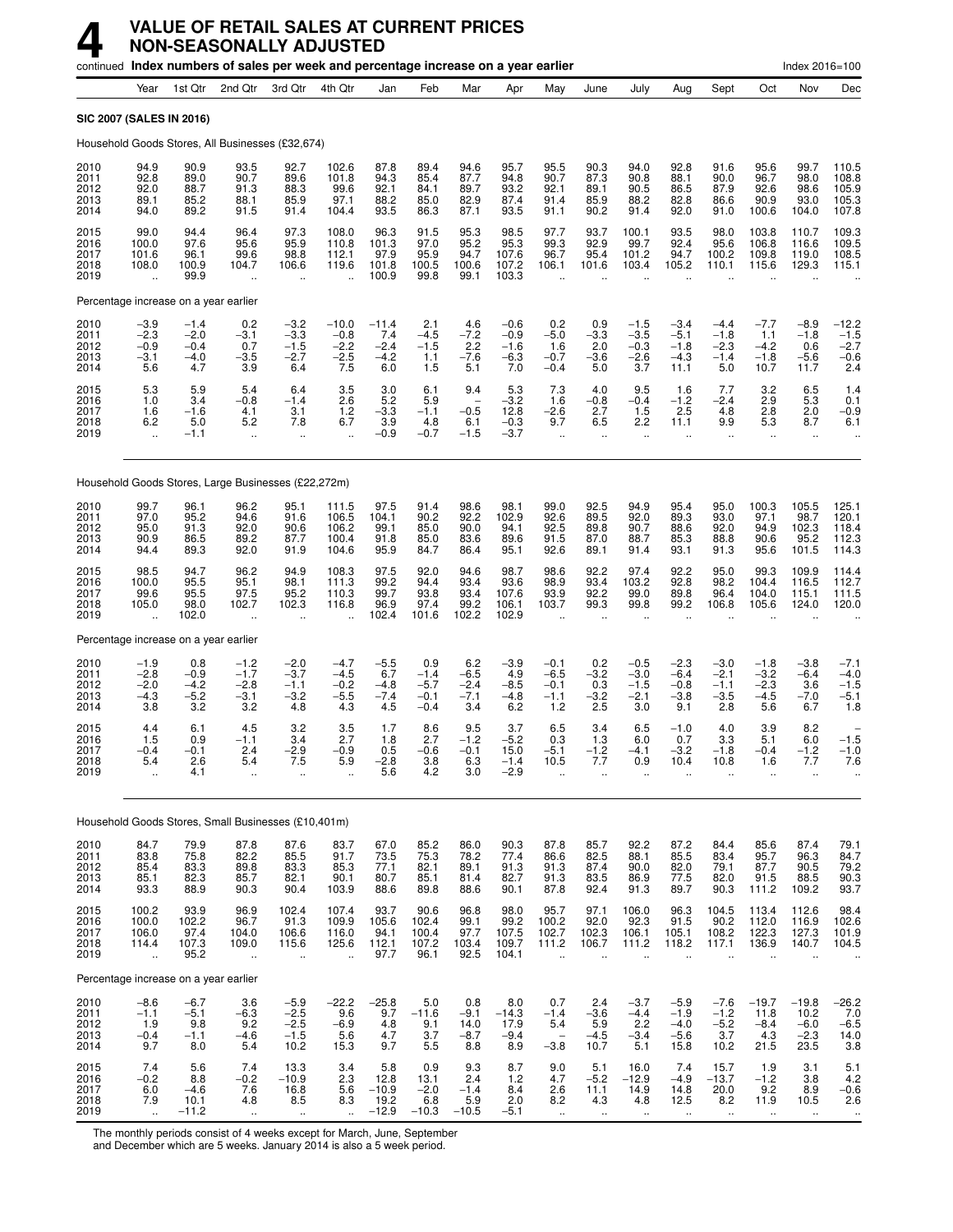|                                      |                                                            |                                           | continued Index numbers of sales per week and percentage increase on a year earlier |                                                        |                                               |                                             |                                            |                                            |                                            |                                                       |                                                      |                                                              |                                               |                                                      |                                               | Index 2016=100                                         |                                                  |
|--------------------------------------|------------------------------------------------------------|-------------------------------------------|-------------------------------------------------------------------------------------|--------------------------------------------------------|-----------------------------------------------|---------------------------------------------|--------------------------------------------|--------------------------------------------|--------------------------------------------|-------------------------------------------------------|------------------------------------------------------|--------------------------------------------------------------|-----------------------------------------------|------------------------------------------------------|-----------------------------------------------|--------------------------------------------------------|--------------------------------------------------|
|                                      | Year                                                       | 1st Qtr                                   | 2nd Qtr                                                                             | 3rd Otr                                                | 4th Qtr                                       | Jan                                         | Feb                                        | Mar                                        | Apr                                        | May                                                   | June                                                 | July                                                         | Aug                                           | Sept                                                 | Oct                                           | Nov                                                    | Dec                                              |
|                                      | SIC 2007 (SALES IN 2016)                                   |                                           |                                                                                     |                                                        |                                               |                                             |                                            |                                            |                                            |                                                       |                                                      |                                                              |                                               |                                                      |                                               |                                                        |                                                  |
|                                      |                                                            | Furniture, Lighting, etc (£13,671m)       |                                                                                     |                                                        |                                               |                                             |                                            |                                            |                                            |                                                       |                                                      |                                                              |                                               |                                                      |                                               |                                                        |                                                  |
| 2010<br>2011<br>2012<br>2013<br>2014 | 74.0<br>76.8<br>79.9<br>80.9<br>87.7                       | 73.6<br>76.7<br>75.9<br>80.5<br>84.5      | 70.4<br>70.5<br>80.5<br>77.6<br>81.8                                                | 72.3<br>76.1<br>77.8<br>76.7<br>86.1                   | 79.9<br>83.9<br>85.4<br>88.6<br>98.7          | 68.6<br>77.8<br>75.6<br>81.6<br>86.4        | 76.5<br>79.2<br>74.8<br>81.1<br>84.3       | 75.3<br>73.9<br>77.0<br>79.3<br>82.8       | 72.1<br>69.7<br>81.6<br>75.7<br>83.2       | 72.5<br>70.9<br>78.6<br>81.3<br>79.7                  | 67.3<br>70.9<br>81.2<br>76.2<br>82.3                 | 73.5<br>77.2<br>81.6<br>82.3<br>88.4                         | 71.5<br>73.0<br>74.5<br>69.1<br>83.3          | 72.0<br>77.7<br>77.4<br>78.2<br>86.6                 | 82.6<br>85.7<br>88.1<br>86.6<br>102.1         | 82.6<br>84.2<br>85.4<br>86.8<br>98.9                   | 75.5<br>82.1<br>83.3<br>91.5<br>95.8             |
| 2015<br>2016<br>2017<br>2018<br>2019 | 97.3<br>100.0<br>102.5<br>107.8                            | 94.5<br>102.6<br>99.1<br>108.1<br>108.0   | 94.3<br>95.1<br>98.1<br>100.2                                                       | 95.3<br>94.1<br>98.8<br>104.7<br>$\ddotsc$             | 105.2<br>108.2<br>114.1<br>118.3              | 94.5<br>106.5<br>100.1<br>113.5<br>108.6    | 92.5<br>103.5<br>99.5<br>111.7<br>112.6    | 96.1<br>98.7<br>98.0<br>100.9<br>103.7     | 95.6<br>101.9<br>105.3<br>102.9<br>104.5   | 94.6<br>97.3<br>96.2<br>102.4<br>$\ddot{\phantom{a}}$ | 92.9<br>88.0<br>93.8<br>96.3                         | 103.4<br>95.0<br>103.2<br>100.8                              | 86.3<br>91.1<br>90.8<br>101.8                 | 95.9<br>95.8<br>101.7<br>110.2                       | 105.7<br>107.8<br>114.6<br>114.2              | 105.9<br>111.5<br>120.3<br>125.8                       | 104.2<br>105.9<br>108.8<br>115.6                 |
|                                      |                                                            | Percentage increase on a year earlier     |                                                                                     |                                                        |                                               |                                             |                                            |                                            |                                            |                                                       |                                                      |                                                              |                                               |                                                      |                                               |                                                        |                                                  |
| 2010<br>2011<br>2012<br>2013<br>2014 | $-5.1$<br>3.7<br>4.0<br>1.2<br>8.5                         | $\frac{1.2}{4.3}$<br>$-1.1$<br>6.1<br>4.9 | $-1.6$<br>0.2<br>14.2<br>$-3.6$<br>5.3                                              | -8.4<br>5.2<br>2.3<br>$-1.4$<br>12.3                   | $-10.0$<br>5.0<br>1.9<br>3.7<br>11.4          | $-11.4$<br>13.5<br>$-2.9$<br>8.0<br>5.9     | 8.7<br>3.6<br>$-5.6$<br>8.5<br>3.9         | 6.2<br>$-1.9$<br>4.2<br>2.9<br>4.5         | $-0.8$<br>$-3.4$<br>17.2<br>$-7.2$<br>9.8  | 0.8<br>$-2.3$<br>10.9<br>3.4<br>$-1.9$                | $-4.3$<br>5.4<br>14.5<br>$-6.1$<br>7.9               | $-8.1$<br>5.0<br>5.7<br>0.9<br>7.4                           | $-8.6$<br>2.1<br>2.0<br>$-7.2$<br>20.4        | $-8.6$<br>7.9<br>$-0.3$<br>1.1<br>10.7               | -8.4<br>3.7<br>2.8<br>$-1.7$<br>17.9          | $-10.0$<br>1.9<br>1.4<br>1.7<br>13.9                   | $-11.4$<br>$8.8$<br>1.5<br>$\frac{9.8}{4.7}$     |
| 2015<br>2016<br>2017<br>2018<br>2019 | 10.9<br>2.8<br>2.5<br>5.1<br>$\ddot{\phantom{a}}$          | 11.8<br>8.5<br>$-3.3$<br>9.0<br>$-0.1$    | 15.3<br>0.9<br>3.1<br>2.2<br>$\ddot{\phantom{a}}$                                   | 10.6<br>$-1.2$<br>5.0<br>6.0<br>$\ddotsc$              | 6.6<br>2.8<br>5.5<br>3.6                      | 9.3<br>12.7<br>$-5.9$<br>13.3<br>$-4.3$     | 9.7<br>11.9<br>$-3.8$<br>12.2<br>0.8       | 16.1<br>2.7<br>$-0.7$<br>2.9<br>2.8        | 14.9<br>6.6<br>3.3<br>$-2.3$<br>1.5        | 18.7<br>2.8<br>$-1.0$<br>6.4<br>$\ddot{\phantom{a}}$  | 12.9<br>$-5.3$<br>6.6<br>2.7<br>$\ddot{\phantom{a}}$ | 17.0<br>$-8.1$<br>8.7<br>$-2.4$                              | 3.7<br>5.5<br>$-0.4$<br>12.2<br>$\mathbf{a}$  | 10.8<br>$-0.1$<br>6.1<br>8.3<br>$\ddot{\phantom{a}}$ | $\frac{3.5}{1.9}$<br>6.4<br>$-0.4$            | 7.1<br>5.3<br>8.0<br>4.5<br>$\ddotsc$                  | $8.7$<br>1.6<br>2.8<br>6.2                       |
|                                      |                                                            |                                           | Electrical Household Appliances (£6,529m)                                           |                                                        |                                               |                                             |                                            |                                            |                                            |                                                       |                                                      |                                                              |                                               |                                                      |                                               |                                                        |                                                  |
| 2010<br>2011<br>2012<br>2013<br>2014 | 128.9<br>117.0<br>116.4<br>97.4<br>100.9                   | 115.3<br>112.6<br>114.5<br>89.5<br>93.2   | 111.3<br>97.1<br>102.4<br>81.3<br>85.9                                              | 122.9<br>109.5<br>106.5<br>90.8<br>92.9                | 166.1<br>149.0<br>142.1<br>128.2<br>132.2     | 122.5<br>141.0<br>139.7<br>102.5<br>109.4   | 112.4<br>100.5<br>104.9<br>87.1<br>84.9    | 111.9<br>99.5<br>102.1<br>81.0<br>83.7     | 103.8<br>96.2<br>105.5<br>83.6<br>88.8     | 111.0<br>97.7<br>101.9<br>79.4<br>84.9                | 117.5<br>97.4<br>100.3<br>80.9<br>84.6               | 120.7<br>100.2<br>107.9<br>82.4<br>85.2                      | 120.5<br>107.2<br>102.9<br>89.6<br>94.7       | 126.6<br>118.7<br>108.3<br>98.6<br>97.6              | 129.8<br>124.9<br>109.8<br>94.9<br>102.1      | 148.3<br>131.9<br>135.4<br>112.3<br>122.1              | 209.5<br>182.0<br>173.3<br>167.5<br>164.5        |
| 2015<br>2016<br>2017<br>2018<br>2019 | 103.8<br>100.0<br>107.2<br>109.4                           | 95.5<br>91.9<br>96.9<br>100.0<br>102.7    | 85.8<br>81.2<br>87.9<br>90.1                                                        | 96.6<br>93.7<br>101.5<br>103.1<br>$\ddot{\phantom{a}}$ | 137.6<br>133.2<br>142.5<br>144.3              | 108.1<br>106.2<br>110.5<br>114.3<br>110.3   | 90.5<br>84.3<br>89.9<br>91.2<br>90.1       | 89.4<br>86.6<br>91.8<br>95.6<br>106.7      | 87.1<br>73.1<br>91.4<br>94.1<br>92.5       | 86.9<br>83.8<br>81.8<br>86.1                          | 83.8<br>85.6<br>90.1<br>90.3                         | 92.3<br>89.0<br>94.8<br>95.3                                 | 94.2<br>88.4<br>100.5<br>101.9                | 101.9<br>101.7<br>107.6<br>110.2                     | 102.2<br>100.4<br>108.3<br>109.0              | 141.1<br>140.3<br>157.6<br>166.1                       | 163.1<br>153.6<br>157.7<br>155.0                 |
|                                      |                                                            | Percentage increase on a year earlier     |                                                                                     |                                                        |                                               |                                             |                                            |                                            |                                            |                                                       |                                                      |                                                              |                                               |                                                      |                                               |                                                        |                                                  |
| 2010<br>2011<br>2012<br>2013<br>2014 | $-2.5$<br>$-9.2$<br>$-0.6$<br>$-16.3$<br>3.6               | $-2.0$<br>$-2.4$<br>1.7<br>$-21.9$<br>4.2 | 4.3<br>$-12.7$<br>5.4<br>$-20.6$<br>5.7                                             | $-0.2$<br>$-10.9$<br>$-2.7$<br>$-14.7$<br>2.3          | $-8.5$<br>$-10.3$<br>$-4.6$<br>$-9.8$<br>3.2  | $-12.1$<br>15.1<br>$-1.0$<br>$-26.6$<br>6.8 | 0.1<br>$-10.6$<br>4.3<br>$-16.9$<br>$-2.6$ | 6.8<br>$-11.1$<br>2.6<br>$-20.7$<br>3.3    | $-4.8$<br>$-7.3$<br>9.7<br>$-20.7$<br>6.2  | 1.8<br>$-12.0$<br>4.3<br>$-22.1$<br>6.8               | 14.3<br>$-17.1$<br>3.0<br>$-19.3$<br>4.5             | 1.5<br>$-17.0$<br>7.7<br>$-23.7$<br>3.5                      | $-1.1$<br>$-11.0$<br>$-4.1$<br>$-12.9$<br>5.7 | $-0.7$<br>$-6.2$<br>$-8.7$<br>$-9.0$<br>$-1.1$       | $-4.6$<br>$-3.7$<br>$-12.1$<br>$-13.6$<br>7.6 | $-6.8$<br>$-11.1$<br>2.7<br>$-17.1$<br>8.8             | $-11.1$<br>$-13.1$<br>$-4.8$<br>$-3.4$<br>$-1.8$ |
| 2015<br>2016<br>2017<br>2018<br>2019 | 2.9<br>-3.7<br>7.2<br>2.0                                  | 2.5<br>$-3.8$<br>5.5<br>3.2<br>2.7        | $-0.2$<br>$-5.3$<br>8.3<br>2.5                                                      | 4.0<br>$-2.9$<br>8.3<br>1.6<br>                        | 4.0<br>$-3.2$<br>7.0<br>1.2                   | $-1.2$<br>$-1.7$<br>4.0<br>3.5<br>$-3.5$    | 6.7<br>$-6.9$<br>6.7<br>1.5<br>$-1.3$      | 6.9<br>$-3.2$<br>6.0<br>4.2<br>11.6        | $-1.9$<br>$-16.0$<br>25.0<br>3.0<br>$-1.6$ | 2.4<br>$-3.5$<br>$-2.5$<br>5.2                        | $-0.8$<br>2.1<br>5.2<br>U.2<br>ä.                    | 8.3<br>$-3.5$<br>6.5<br>U.5                                  | $-0.5$<br>$-6.1$<br>13.6<br>1.4<br>$\ddotsc$  | 4.4<br>$-0.2$<br>5.8<br>2.4<br>$\ddotsc$             | 0.1<br>$-1.7$<br>7.9<br>V.b<br>$\ddotsc$      | 15.6<br>-0.6<br>12.3<br>5.4                            | $-0.9$<br>$-5.8$<br>2.7                          |
|                                      |                                                            |                                           | Hardware, Paints and Glass (£11,474m)                                               |                                                        |                                               |                                             |                                            |                                            |                                            |                                                       |                                                      |                                                              |                                               |                                                      |                                               |                                                        |                                                  |
| 2010<br>2011<br>2012<br>2013<br>2014 | 92.8<br>92.2<br>87.6<br>91.9<br>96.6                       | 91.2<br>85.6<br>85.7<br>85.4<br>91.9      | 105.8<br>107.4<br>95.0<br>104.0<br>106.3                                            | 95.1<br>90.9<br>87.2<br>93.7<br>96.7                   | 79.1<br>84.7<br>82.6<br>84.6<br>92.0          | 84.4<br>82.3<br>81.8<br>84.2<br>92.2        | 85.4<br>79.4<br>79.5<br>85.7<br>88.9       | 101.3<br>93.1<br>93.9<br>86.1<br>93.8      | 113.7<br>120.2<br>96.9<br>103.4<br>108.9   | 108.8<br>107.4<br>99.8<br>110.1<br>108.4              | 96.9<br>97.2<br>89.6<br>99.6<br>102.5                | 97.9<br>97.9<br>88.1<br>98.4<br>98.0                         | 97.4<br>91.9<br>88.4<br>94.5<br>100.6         | 90.9<br>84.5<br>85.4<br>89.3<br>92.4                 | 85.6<br>89.3<br>84.2<br>92.5<br>97.5          | 82.0<br>86.9<br>87.3<br>87.2<br>97.8                   | 71.7<br>79.4<br>77.7<br>76.1<br>82.9             |
| 2015<br>2016<br>2017<br>2018<br>2019 | 98.0<br>100.0<br>98.0<br>108.2<br>$\ddot{\phantom{a}}$     | 94.1<br>95.2<br>92.7<br>93.9<br>91.5      | 105.5<br>104.9<br>109.2<br>119.8<br>$\ddotsc$                                       | 100.3<br>100.2<br>98.8<br>112.1<br>                    | 92.0<br>99.7<br>91.2<br>107.0                 | 92.5<br>92.8<br>89.2<br>81.7<br>88.6        | 91.6<br>96.4<br>95.3<br>93.9<br>92.9       | 97.3<br>96.1<br>93.4<br>103.6<br>92.6      | 108.6<br>100.1<br>121.3<br>121.3<br>108.5  | 108.1<br>111.2<br>106.8<br>123.8                      | 101.0<br>103.7<br>101.5<br>115.5                     | 101.3<br>112.6<br>103.8<br>112.6                             | 101.4<br>96.7<br>97.0<br>112.3                | 98.4<br>93.0<br>96.1<br>111.6                        | 102.6<br>110.4<br>106.4<br>122.8              | 98.4<br>108.9<br>95.9<br>113.8                         | 78.5<br>83.9<br>75.3<br>89.0<br>$\cdot$          |
|                                      |                                                            | Percentage increase on a year earlier     |                                                                                     |                                                        |                                               |                                             |                                            |                                            |                                            |                                                       |                                                      |                                                              |                                               |                                                      |                                               |                                                        |                                                  |
| 2010<br>2011<br>2012<br>2013<br>2014 | $-3.4$<br>$-0.7$<br>$-4.9$<br>4.9<br>5.1                   | $-0.8$<br>$-6.2$<br>0.2<br>$-0.4$<br>7.6  | $-0.1$<br>1.6<br>$-11.6$<br>9.5<br>2.2                                              | $-0.1$<br>$-4.4$<br>-4.1<br>7.5<br>3.2                 | $-13.4$<br>7.1<br>$-2.5$<br>$\frac{2.3}{8.7}$ | $-7.4$<br>$-2.5$<br>$-0.6$<br>2.9<br>9.6    | $-7.1$<br>0.2<br>7.9<br>3.8                | 3.6<br>$-8.1$<br>0.8<br>$-8.3$<br>9.0      | 1.9<br>5.7<br>$-19.4$<br>6.6<br>5.4        | $-0.7$<br>$-1.3$<br>$-7.1$<br>10.4<br>$-1.6$          | $-1.3$<br>0.3<br>$-7.8$<br>11.1<br>2.9               | 2.7<br>$\overline{\phantom{a}}$<br>$-10.0$<br>11.7<br>$-0.4$ | $-0.3$<br>$-5.7$<br>$-3.7$<br>6.8<br>6.5      | $-2.3$<br>$-7.0$<br>1.1<br>4.6<br>3.5                | $-9.9$<br>4.3<br>$-5.7$<br>9.9<br>5.3         | $-10.8$<br>5.9<br>0.4<br>$-0.1$<br>12.1                | $-18.8$<br>10.8<br>$-2.1$<br>$-2.0$<br>8.9       |
| 2015<br>2016<br>2017<br>2018<br>2019 | 1.4<br>2.1<br>$-2.0$<br>10.4<br>$\mathcal{L}_{\mathbf{r}}$ | 2.4<br>1.2<br>$-2.6$<br>1.2<br>$-2.5$     | $-0.7$<br>$-0.6$<br>4.1<br>9.7<br>$\sim$                                            | 3.7<br>$-0.1$<br>$-1.4$<br>13.5<br>$\ldots$            | 0.1<br>8.4<br>$-8.5$<br>17.3                  | 0.3<br>0.3<br>$-3.8$<br>$-8.4$<br>8.5       | 2.9<br>5.2<br>$-1.1$<br>$-1.5$<br>$-1.0$   | 3.7<br>$-1.2$<br>$-2.8$<br>10.9<br>$-10.6$ | $-0.3$<br>$-7.8$<br>21.1<br>0.1<br>$-10.6$ | $-0.3$<br>2.9<br>$-4.0$<br>16.0<br>$\mathbf{r}$ .     | $-1.4$<br>2.7<br>$-2.2$<br>13.8<br>$\ddotsc$         | 3.3<br>11.1<br>$-7.8$<br>8.5<br>$\ldots$                     | 0.8<br>$-4.6$<br>0.3<br>15.7<br>$\ldots$      | 6.5<br>$-5.5$<br>3.4<br>16.1<br>$\ddotsc$            | 5.3<br>7.6<br>$-3.7$<br>15.5<br>$\ddotsc$     | 0.6<br>10.7<br>$-12.0$<br>18.6<br>$\ddot{\phantom{1}}$ | $-5.4$<br>6.9<br>$-10.1$<br>18.1                 |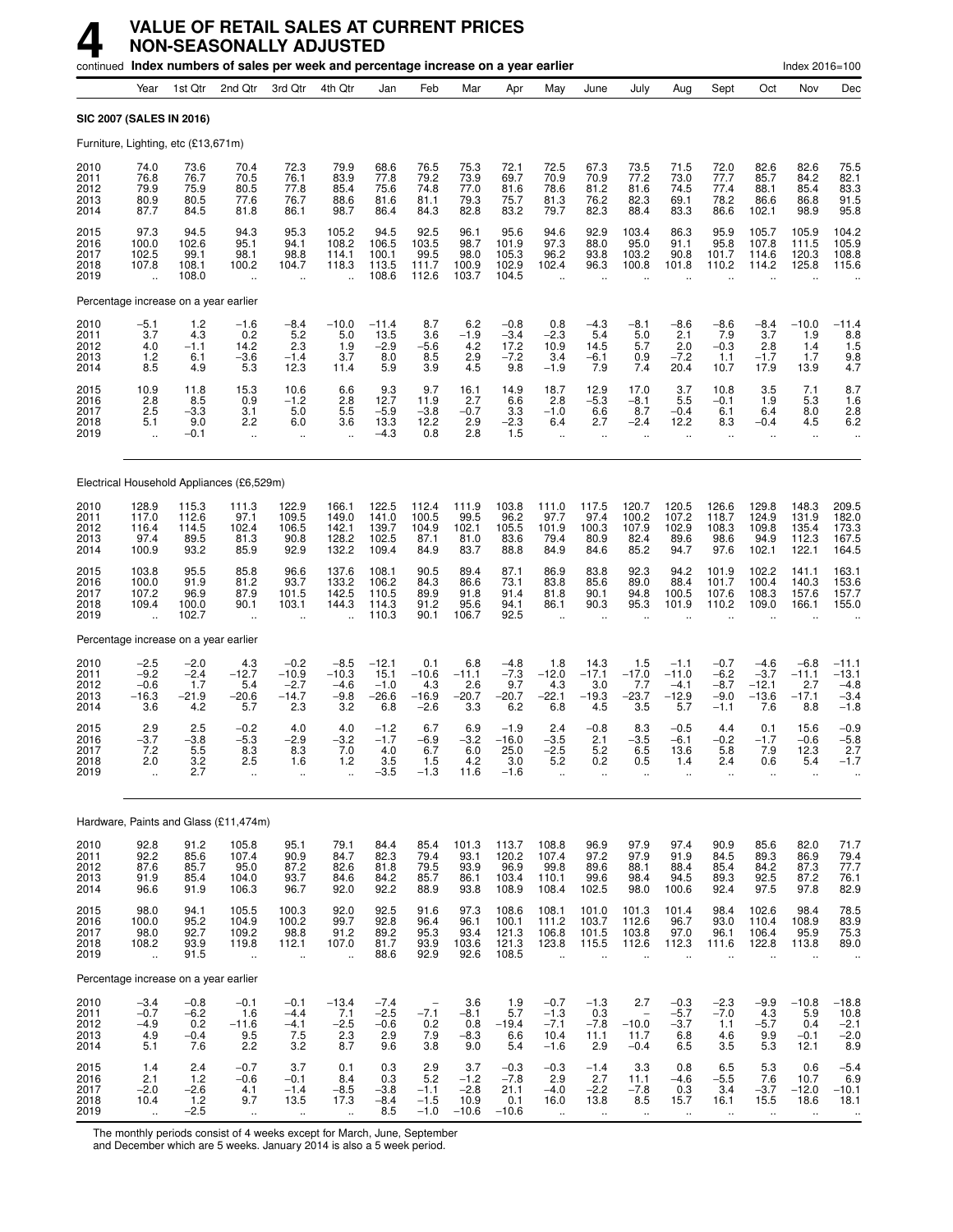|                                      |                                                  |                                                    | continued Index numbers of sales per week and percentage increase on a year earlier |                                               |                                                   |                                                   |                                                    |                                                   |                                               |                                               |                                         |                                         |                                               |                                                 |                                               | Index 2016=100                                 |                                                    |
|--------------------------------------|--------------------------------------------------|----------------------------------------------------|-------------------------------------------------------------------------------------|-----------------------------------------------|---------------------------------------------------|---------------------------------------------------|----------------------------------------------------|---------------------------------------------------|-----------------------------------------------|-----------------------------------------------|-----------------------------------------|-----------------------------------------|-----------------------------------------------|-------------------------------------------------|-----------------------------------------------|------------------------------------------------|----------------------------------------------------|
|                                      | Year                                             | 1st Qtr                                            | 2nd Qtr                                                                             | 3rd Qtr                                       | 4th Qtr                                           | Jan                                               | Feb                                                | Mar                                               | Apr                                           | May                                           | June                                    | July                                    | Aug                                           | Sept                                            | Oct                                           | Nov                                            | Dec                                                |
|                                      | <b>SIC 2007 (SALES IN 2016)</b>                  |                                                    |                                                                                     |                                               |                                                   |                                                   |                                                    |                                                   |                                               |                                               |                                         |                                         |                                               |                                                 |                                               |                                                |                                                    |
|                                      |                                                  |                                                    | Music and video recordings and equipment (£1,002m)                                  |                                               |                                                   |                                                   |                                                    |                                                   |                                               |                                               |                                         |                                         |                                               |                                                 |                                               |                                                |                                                    |
| 2010<br>2011<br>2012<br>2013<br>2014 | 192.2<br>165.5<br>153.3<br>115.2<br>106.6        | 170.4<br>150.0<br>136.3<br>119.2<br>95.5           | 155.3<br>129.0<br>125.2<br>86.6<br>85.6                                             | 154.6<br>134.9<br>128.9<br>90.2<br>93.6       | 288.4<br>248.1<br>222.9<br>164.8<br>152.6         | 172.2<br>167.1<br>138.2<br>137.2<br>106.0         | 168.8<br>145.9<br>134.8<br>117.2<br>92.0           | 170.2<br>139.6<br>136.0<br>106.4<br>87.7          | 154.7<br>132.5<br>132.0<br>83.7<br>85.3       | 154.2<br>121.5<br>124.7<br>87.1<br>82.1       | 156.7<br>132.2<br>120.2<br>88.6<br>88.6 | 161.0<br>133.1<br>129.1<br>84.6<br>93.6 | 155.4<br>129.4<br>125.8<br>90.4<br>94.1       | 148.9<br>140.8<br>131.2<br>94.4<br>93.2         | 176.5<br>155.2<br>144.3<br>104.7<br>106.3     | 235.1<br>202.8<br>179.4<br>126.2<br>132.8      | 420.6<br>358.6<br>320.7<br>243.7<br>205.5          |
| 2015<br>2016<br>2017<br>2018<br>2019 | 105.2<br>100.0<br>97.4<br>98.0<br>$\ddotsc$      | 91.6<br>95.2<br>88.5<br>91.8<br>69.9               | 86.1<br>84.5<br>79.8<br>81.1                                                        | 94.2<br>83.7<br>83.2<br>88.9                  | 149.0<br>136.5<br>138.0<br>130.1<br>$\ddotsc$     | 91.4<br>98.9<br>90.9<br>98.1<br>79.2              | 84.1<br>95.0<br>91.6<br>85.2<br>67.3               | 97.7<br>92.4<br>84.2<br>92.0<br>64.5              | 91.3<br>89.6<br>81.0<br>84.4<br>94.9          | 85.7<br>84.6<br>78.5<br>74.4                  | 82.2<br>80.5<br>79.8<br>83.9            | 90.5<br>81.1<br>84.8<br>84.0            | 93.6<br>84.1<br>85.0<br>91.1                  | 97.6<br>85.4<br>80.6<br>91.0                    | 100.6<br>90.9<br>93.8<br>91.8                 | 131.1<br>127.3<br>128.0<br>128.2               | 202.2<br>180.3<br>181.3<br>162.3                   |
|                                      | Percentage increase on a year earlier            |                                                    |                                                                                     |                                               |                                                   |                                                   |                                                    |                                                   |                                               |                                               |                                         |                                         |                                               |                                                 |                                               |                                                |                                                    |
| 2010<br>2011<br>2012<br>2013<br>2014 | $-6.5$<br>$-13.9$<br>$-7.4$<br>$-24.9$<br>$-7.5$ | $-15.2$<br>$-12.0$<br>$-9.2$<br>$-12.5$<br>$-19.9$ | $-4.0$<br>$-16.9$<br>$-2.9$<br>$-30.8$<br>$-1.2$                                    | $-4.5$<br>$-12.7$<br>$-4.5$<br>$-30.0$<br>3.8 | $-3.2$<br>$-14.0$<br>$-10.1$<br>$-26.1$<br>$-7.4$ | $-26.7$<br>$-3.0$<br>$-17.3$<br>$-0.7$<br>$-22.7$ | $-12.0$<br>$-13.6$<br>$-7.6$<br>$-13.0$<br>$-21.5$ | $-6.0$<br>$-18.0$<br>$-2.6$<br>$-21.8$<br>$-17.6$ | $-0.8$<br>$-14.3$<br>$-0.4$<br>$-36.6$<br>1.8 | $-3.5$<br>$-21.2$<br>2.7<br>$-30.2$<br>$-5.7$ | $-6.7$<br>$-15.7$<br>$-9.0$<br>$-26.3$  | $-17.3$<br>$-3.0$<br>$-34.5$<br>10.6    | $-2.4$<br>$-16.7$<br>$-2.8$<br>$-28.2$<br>4.1 | $-9.6$<br>$-5.4$<br>$-6.9$<br>$-28.0$<br>$-1.3$ | $-4.0$<br>$-12.0$<br>$-7.0$<br>$-27.4$<br>1.6 | $-3.3$<br>$-13.8$<br>$-11.5$<br>$-29.6$<br>5.2 | $-2.8$<br>$-14.8$<br>$-10.6$<br>$-24.0$<br>$-15.7$ |
| 2015<br>2016<br>2017<br>2018<br>2019 | $-1.3$<br>$-5.0$<br>$-2.6$<br>0.6<br>$\ddotsc$   | $-4.1$<br>4.0<br>$-7.0$<br>3.7<br>$-23.9$          | 0.6<br>$-1.8$<br>$-5.7$<br>1.7                                                      | 0.6<br>$-11.2$<br>$-0.5$<br>6.8               | $-2.3$<br>$-8.4$<br>1.1<br>$-5.7$                 | $-13.8$<br>8.3<br>$-8.1$<br>7.9<br>$-19.2$        | $-8.6$<br>12.9<br>$-3.6$<br>$-7.0$<br>$-21.1$      | 11.5<br>$-5.4$<br>$-8.9$<br>9.3<br>$-29.9$        | 7.0<br>$-1.9$<br>$-9.6$<br>4.2<br>12.4        | 4.4<br>$-1.2$<br>$-7.2$<br>$-5.2$             | $-7.3$<br>$-2.1$<br>$-0.9$<br>5.1       | $-3.2$<br>$-10.5$<br>4.6<br>$-0.9$      | $-0.6$<br>$-10.1$<br>1.0<br>7.2               | 4.7<br>$-12.5$<br>$-5.6$<br>12.9                | $-5.4$<br>$-9.6$<br>3.2<br>$-2.1$             | $-1.3$<br>$-2.8$<br>0.5<br>0.1                 | $-1.6$<br>$-10.8$<br>0.6<br>$-10.5$                |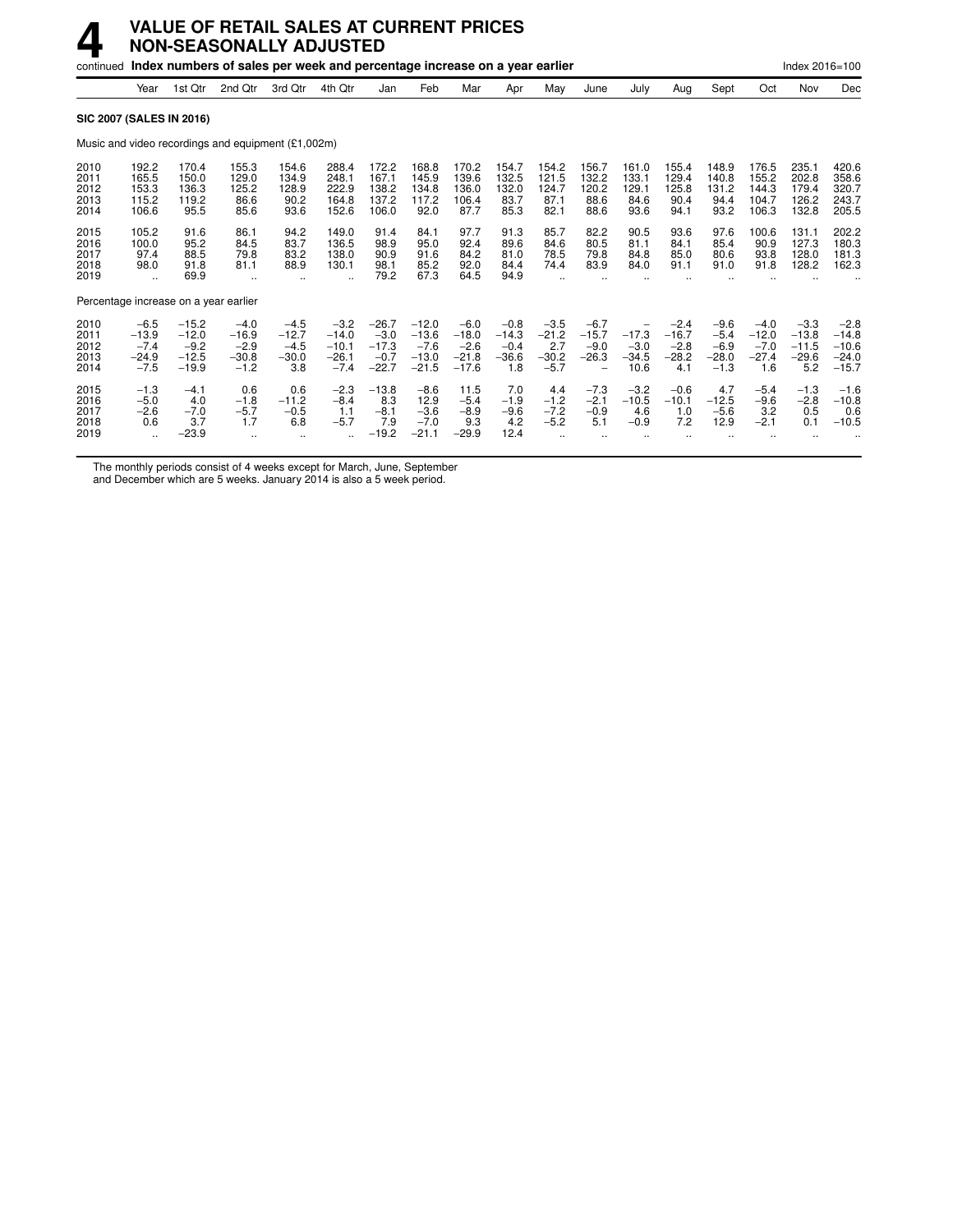|                                      |                                                             |                                               |                                                     | continued Index numbers of sales per week and percentage increase on a year earlier |                                                                   |                                              |                                           |                                        |                                          |                                                         |                                                        |                                                          |                                                        |                                                       |                                                         | Index 2016=100                                        |                                                                             |
|--------------------------------------|-------------------------------------------------------------|-----------------------------------------------|-----------------------------------------------------|-------------------------------------------------------------------------------------|-------------------------------------------------------------------|----------------------------------------------|-------------------------------------------|----------------------------------------|------------------------------------------|---------------------------------------------------------|--------------------------------------------------------|----------------------------------------------------------|--------------------------------------------------------|-------------------------------------------------------|---------------------------------------------------------|-------------------------------------------------------|-----------------------------------------------------------------------------|
|                                      | Year                                                        | 1st Qtr                                       | 2nd Qtr                                             | 3rd Otr                                                                             | 4th Qtr                                                           | Jan                                          | Feb                                       | Mar                                    | Apr                                      | May                                                     | June                                                   | July                                                     | Aug                                                    | Sept                                                  | Oct                                                     | Nov                                                   | Dec                                                                         |
|                                      |                                                             | <b>SIC 2007 (SALES IN 2016)</b>               |                                                     |                                                                                     |                                                                   |                                              |                                           |                                        |                                          |                                                         |                                                        |                                                          |                                                        |                                                       |                                                         |                                                       |                                                                             |
|                                      |                                                             |                                               |                                                     | Other Specialised Non-food Stores, All Businesses (£50,617m)                        |                                                                   |                                              |                                           |                                        |                                          |                                                         |                                                        |                                                          |                                                        |                                                       |                                                         |                                                       |                                                                             |
| 2010<br>2011<br>2012<br>2013<br>2014 | 85.8<br>86.4<br>86.8<br>89.3<br>95.5                        | 73.0<br>77.5<br>77.6<br>76.1<br>83.2          | 81.7<br>82.8<br>82.1<br>85.3<br>90.9                | 84.5<br>81.6<br>83.9<br>86.7<br>91.7                                                | 104.0<br>103.6<br>103.8<br>108.9<br>117.4                         | 65.9<br>73.9<br>73.5<br>69.3<br>77.3         | 74.6<br>77.6<br>75.0<br>77.8<br>83.1      | 77.3<br>80.4<br>82.8<br>80.2<br>89.2   | 79.9<br>82.3<br>79.2<br>83.4<br>87.9     | 81.8<br>83.2<br>81.3<br>84.6<br>90.8                    | 83.1<br>82.8<br>85.2<br>87.4<br>93.3                   | 87.6<br>83.9<br>85.4<br>87.6<br>96.5                     | 85.2<br>80.8<br>84.4<br>83.8<br>88.9                   | 81.4<br>80.5<br>82.2<br>88.5<br>90.1                  | 87.6<br>87.7<br>87.6<br>91.2<br>97.7                    | 100.1<br>97.0<br>98.6<br>102.1<br>109.8               | 120.2<br>121.6<br>120.8<br>128.6<br>139.2                                   |
| 2015<br>2016<br>2017<br>2018<br>2019 | 94.2<br>100.0<br>103.3<br>106.9                             | 84.1<br>85.2<br>87.5<br>92.0<br>98.3          | 91.4<br>96.0<br>99.5<br>101.8                       | 89.9<br>96.0<br>99.1<br>104.2                                                       | 111.5<br>122.9<br>127.2<br>129.5                                  | 78.8<br>80.3<br>82.6<br>88.1<br>89.3         | 84.8<br>84.4<br>90.0<br>92.7<br>99.9      | 87.8<br>89.7<br>89.4<br>94.7<br>104.3  | 91.4<br>96.7<br>100.1<br>102.9<br>107.6  | 92.4<br>95.6<br>98.7<br>103.4<br>$\mathbf{r}$           | 90.6<br>95.7<br>99.6<br>99.7                           | 93.1<br>100.8<br>102.6<br>106.3                          | 88.5<br>94.2<br>103.0<br>106.2                         | 88.3<br>93.5<br>93.1<br>101.0                         | 96.4<br>105.4<br>106.2<br>109.0                         | 105.4<br>114.3<br>120.5<br>126.3                      | 128.4<br>143.7<br>149.2<br>148.4                                            |
|                                      |                                                             | Percentage increase on a year earlier         |                                                     |                                                                                     |                                                                   |                                              |                                           |                                        |                                          |                                                         |                                                        |                                                          |                                                        |                                                       |                                                         |                                                       |                                                                             |
| 2010<br>2011<br>2012<br>2013<br>2014 | $^{2.2}_{0.7}$<br>0.5<br>2.8<br>7.0                         | $-0.9$<br>6.3<br>$-1.9$<br>9.3                | 0.9<br>1.3<br>$-0.8$<br>3.9<br>6.6                  | 4.0<br>$-3.4$<br>2.8<br>3.4<br>5.7                                                  | 4.1<br>$-0.4$<br>0.2<br>5.0<br>7.8                                | $-7.9$<br>12.2<br>$-0.5$<br>$-5.7$<br>11.7   | $\frac{3.4}{3.9}$<br>$-3.3$<br>3.7<br>6.8 | 1.1<br>4.1<br>3.0<br>$-3.1$<br>11.1    | $0.9$<br>$2.9$<br>$-3.7$<br>5.3<br>5.4   | $2.2$<br>1.7<br>$-2.3$<br>4.1<br>7.4                    | $-0.3$<br>$-0.3$<br>2.8<br>2.6<br>6.8                  | $3.9 - 4.2$<br>1.7<br>2.6<br>10.3                        | 5.0<br>$-5.2$<br>4.6<br>$-0.8$<br>6.1                  | 3.3<br>$-1.1$<br>2.2<br>7.6<br>1.8                    | 5.4<br>0.1<br>$-0.1$<br>4.1<br>7.2                      | 4.5<br>$-3.1$<br>1.7<br>3.5<br>7.5                    | $3.2$<br>$1.2$<br>$-0.7$<br>$6.4 \ 8.3$                                     |
| 2015<br>2016<br>2017<br>2018<br>2019 | $-1.4$<br>6.1<br>3.3<br>3.5<br>$\ddot{\phantom{a}}$         | 1.1<br>1.3<br>2.8<br>5.2<br>6.8               | 0.6<br>5.0<br>3.6<br>2.4                            | $^{-2.0}_{6.8}$<br>3.3<br>5.2<br>$\ddotsc$                                          | $-5.0$<br>10.2<br>3.5<br>1.8<br>$\ddot{\phantom{a}}$              | 1.9<br>1.9<br>2.9<br>6.7<br>1.3              | 2.1<br>$-0.4$<br>6.6<br>2.9<br>7.8        | $-1.6$<br>2.2<br>$-0.3$<br>5.8<br>10.2 | 4.0<br>5.8<br>3.5<br>2.8<br>4.6          | 1.7<br>3.5<br>3.2<br>4.8<br>$\ddot{\phantom{a}}$        | $-2.9$<br>5.6<br>4.1<br>0.2<br>$\ddot{\phantom{a}}$    | $-3.5$<br>8.2<br>1.9<br>3.6<br>$\ddot{\phantom{a}}$      | $-0.3$<br>6.4<br>9.3<br>3.1<br>$\ddot{\phantom{a}}$    | $-2.0$<br>6.0<br>$-0.4$<br>8.5                        | $-1.4$<br>9.3<br>0.8<br>2.6                             | $-4.0$<br>8.4<br>5.4<br>4.9                           | $-7.8$<br>11.9<br>3.8<br>$-0.6$                                             |
|                                      |                                                             |                                               |                                                     | Other Specialised Non-food Stores, Large Businesses (£27,030m)                      |                                                                   |                                              |                                           |                                        |                                          |                                                         |                                                        |                                                          |                                                        |                                                       |                                                         |                                                       |                                                                             |
| 2010<br>2011<br>2012<br>2013<br>2014 | 80.1<br>83.0<br>83.9<br>86.8<br>94.2                        | 67.6<br>72.2<br>72.2<br>73.2<br>78.0          | 73.4<br>76.0<br>76.5<br>79.3<br>85.1                | 75.5<br>76.3<br>79.5<br>82.0<br>89.5                                                | 104.0<br>107.6<br>107.5<br>112.9<br>125.5                         | 64.6<br>72.2<br>71.5<br>71.5<br>75.7         | 68.2<br>72.2<br>70.3<br>73.3<br>78.0      | 69.5<br>72.1<br>74.3<br>74.6<br>80.3   | 71.0<br>75.1<br>76.0<br>78.5<br>83.1     | 71.9<br>75.4<br>73.8<br>76.7<br>83.7                    | 76.4<br>77.2<br>79.1<br>81.9<br>87.8                   | 76.2<br>78.3<br>80.7<br>81.7<br>90.9                     | 75.9<br>74.3<br>77.1<br>79.7<br>86.2                   | 74.6<br>76.3<br>80.4<br>84.2<br>90.9                  | 80.0<br>82.4<br>82.5<br>85.6<br>98.2                    | 94.5<br>97.5<br>95.4<br>101.1<br>115.6                | 130.8<br>135.9<br>137.2<br>144.1<br>155.1                                   |
| 2015<br>2016<br>2017<br>2018<br>2019 | 97.9<br>100.0<br>104.8<br>106.3                             | 83.6<br>82.6<br>87.1<br>89.8<br>96.7          | 90.9<br>91.7<br>95.3<br>98.3                        | 93.2<br>94.7<br>100.4<br>102.5                                                      | 123.7<br>131.0<br>136.5<br>134.6                                  | 79.9<br>81.2<br>85.9<br>89.4<br>89.9         | 84.1<br>82.4<br>84.4<br>88.0<br>97.1      | 86.1<br>84.0<br>90.3<br>91.7<br>101.8  | 92.5<br>90.4<br>97.7<br>96.2<br>100.3    | 91.6<br>90.9<br>94.5<br>100.4                           | 89.2<br>93.3<br>94.0<br>98.3                           | 94.8<br>96.2<br>104.7<br>106.1                           | 91.2<br>93.6<br>101.0<br>100.9                         | 93.6<br>94.5<br>96.6<br>100.9                         | 97.5<br>104.8<br>105.0<br>110.0                         | 116.0<br>119.4<br>128.0<br>124.8                      | 150.9<br>161.2<br>168.5<br>162.0                                            |
|                                      |                                                             | Percentage increase on a year earlier         |                                                     |                                                                                     |                                                                   |                                              |                                           |                                        |                                          |                                                         |                                                        |                                                          |                                                        |                                                       |                                                         |                                                       |                                                                             |
| 2010<br>2011<br>2012<br>2013<br>2014 | 3.9<br>3.6<br>1.1<br>3.5<br>8.5                             | $-3.7$<br>6.8<br>0.1<br>1.4<br>6.5            | 4.3<br>3.6<br>0.6<br>3.7<br>7.4                     | 6.0<br>1.1<br>4.2<br>3.2<br>9.1                                                     | 7.5<br>3.5<br>$-0.1$<br>5.0<br>11.2                               | $-10.1$<br>11.9<br>$-1.0$<br>$-0.1$<br>5.9   | $-1.5$<br>5.8<br>$-2.5$<br>4.2<br>6.5     | $-0.3$<br>3.8<br>3.1<br>0.3<br>7.7     | 1.1<br>5.7<br>$1.2$<br>3.3<br>5.9        | 4.8<br>4.8<br>$-2.2$<br>4.0<br>9.1                      | 6.5<br>1.1<br>2.4<br>3.6<br>7.2                        | 2.7<br>2.8<br>3.1<br>1.1<br>11.3                         | 7.0<br>$-2.0$<br>3.7<br>3.3<br>8.2                     | 8.0<br>2.2<br>5.4<br>4.6<br>8.1                       | 9.3<br>3.0<br>0.1<br>3.8<br>14.7                        | 3.5<br>3.1<br>$-2.1$<br>5.9<br>14.4                   | 9.0<br>3.9<br>0.9<br>5.0<br>7.6                                             |
| 2015<br>2016<br>2017<br>2018<br>2019 | 3.9<br>2.2<br>4.8<br>1.4                                    | 7.1<br>$-1.1$<br>5.5<br>3.1<br>7.6            | 6.8<br>0.8<br>4.0<br>3.2<br>.,                      | 4.2<br>1.6<br>6.0<br>2.1<br>                                                        | $-1.4$<br>5.9<br>4.2<br>$-1.4$                                    | 5.6<br>1.6<br>5.9<br>4.0<br>0.6              | 7.7<br>$-2.0$<br>2.5<br>$^{4.2}_{10.4}$   | 7.2<br>$-2.4$<br>7.5<br>1.6<br>11.0    | 11.2<br>$-2.3$<br>8.1<br>$-1.5$<br>4.2   | 9.4<br>$-0.7$<br>4.0<br>6.2                             | 1.5<br>4.6<br>0.7<br>4.6                               | 4.2<br>1.5<br>8.8<br>1.3                                 | 5.7<br>2.7<br>7.9<br>-0.1                              | 2.9<br>0.9<br>2.3<br>4.5                              | $-0.7$<br>7.5<br>0.2<br>4.7                             | 0.3<br>2.9<br>7.3<br>-2.5                             | $-2.7$<br>6.8<br>4.5<br>-3.8                                                |
|                                      |                                                             |                                               |                                                     | Other Specialised Non-food Stores, Small Businesses (£23,588m)                      |                                                                   |                                              |                                           |                                        |                                          |                                                         |                                                        |                                                          |                                                        |                                                       |                                                         |                                                       |                                                                             |
| 2010<br>2011<br>2012<br>2013<br>2014 | 92.3<br>90.2<br>90.1<br>92.0<br>97.1                        | 79.1<br>83.7<br>83.6<br>79.4<br>89.2          | 91.3<br>90.5<br>88.6<br>92.2<br>97.5                | 94.7<br>87.7<br>88.9<br>92.2<br>94.2                                                | 103.9<br>99.0<br>99.5<br>104.4<br>108.1                           | 67.4<br>75.8<br>75.7<br>66.7<br>79.3         | 82.0<br>83.7<br>80.4<br>82.9<br>88.8      | 86.2<br>90.0<br>92.6<br>86.7<br>99.3   | 90.1<br>90.5<br>82.8<br>89.0<br>93.3     | 93.1<br>92.2<br>89.8<br>93.5<br>99.0                    | 90.8<br>89.2<br>92.2<br>93.6<br>99.6                   | 100.7<br>90.3<br>90.6<br>94.3<br>103.0                   | 95.8<br>88.1<br>92.9<br>88.5<br>91.9                   | 89.1<br>85.2<br>84.3<br>93.4<br>89.0                  | 96.2<br>93.7<br>93.4<br>97.5<br>97.2                    | 106.6<br>$96.5$<br>102.3<br>103.2<br>103.1            | $\begin{array}{c} 108.0 \\ 105.2 \\ 102.1 \\ 110.7 \\ \end{array}$<br>120.9 |
| 2015<br>2016<br>2017<br>2018<br>2019 | 90.0<br>100.0<br>101.6<br>107.6<br>ü.                       | 84.7<br>88.1<br>88.0<br>94.6<br>100.2         | 92.0<br>100.9<br>104.2<br>105.8<br>ä,               | 86.0<br>97.4<br>97.6<br>106.2<br>ä,                                                 | 97.5<br>113.6<br>116.4<br>123.7<br>÷.                             | 77.6<br>79.3<br>78.9<br>86.7<br>88.6         | 85.6<br>86.8<br>96.5<br>98.1<br>103.1     | 89.7<br>96.2<br>88.5<br>98.0<br>107.2  | 90.2<br>104.0<br>102.9<br>110.6<br>116.1 | 93.3<br>101.0<br>103.4<br>106.7<br>$\ddot{\phantom{a}}$ | 92.3<br>98.4<br>106.0<br>101.4<br>$\ddotsc$            | 91.3<br>106.0<br>100.3<br>106.5<br>$\ddot{\phantom{a}}$  | 85.5<br>94.9<br>105.3<br>112.3<br>$\ddot{\phantom{a}}$ | 82.1<br>92.5<br>89.2<br>101.1<br>$\ddot{\phantom{a}}$ | 95.2<br>106.0<br>107.6<br>107.8<br>$\ddot{\phantom{a}}$ | 93.3<br>108.5<br>111.8<br>128.1                       | 102.6<br>123.7<br>127.2<br>132.8                                            |
|                                      |                                                             | Percentage increase on a year earlier         |                                                     |                                                                                     |                                                                   |                                              |                                           |                                        |                                          |                                                         |                                                        |                                                          |                                                        |                                                       |                                                         |                                                       |                                                                             |
| 2010<br>2011<br>2012<br>2013<br>2014 | 0.6<br>$-2.2$<br>$-0.1$<br>2.1<br>5.5                       | $\frac{2.1}{5.8}$<br>$-0.1$<br>$-5.1$<br>12.3 | $-2.1$<br>$-0.8$<br>$-2.1$<br>4.1<br>5.7            | 2.3<br>$-7.4$<br>1.4<br>3.7<br>2.2                                                  | 0.6<br>$-4.8$<br>$\begin{array}{c} 0.5 \\ 4.9 \end{array}$<br>3.6 | $-5.2$<br>12.5<br>$-11.\overline{9}$<br>18.8 | 8.5<br>2.1<br>$-4.0$<br>3.2<br>7.1        | 2.4<br>4.4<br>2.9<br>$-6.4$<br>14.6    | 0.7<br>0.4<br>$-8.4$<br>7.4<br>4.8       | 0.1<br>$-1.0$<br>$-2.5$<br>4.1<br>5.8                   | $-6.0$<br>$-1.7$<br>3.3<br>1.6<br>6.4                  | 5.0<br>$-10.3$<br>0.4<br>4.1<br>9.2                      | 3.3<br>$-8.1$<br>5.4<br>$-4.7$<br>3.8                  | $-0.9$<br>$-4.3$<br>$-1.1$<br>10.8<br>$-4.7$          | 1.9<br>$-2.6$<br>$-0.3$<br>4.4<br>$-0.4$                | 5.7<br>$-9.5$<br>6.0<br>0.9<br>$-0.1$                 | $-4.0$<br>$-2.6$<br>$-3.0$<br>$8.5$<br>9.2                                  |
| 2015<br>2016<br>2017<br>2018<br>2019 | $-7.3$<br>11.1<br>$\frac{1.6}{5.9}$<br>$\ddot{\phantom{a}}$ | $-5.0$<br>4.0<br>$-0.2$<br>7.5<br>6.0         | $-5.7$<br>9.8<br>3.3<br>1.6<br>$\ddot{\phantom{1}}$ | $-8.7$<br>13.2<br>0.2<br>8.9<br>$\ddotsc$                                           | $-9.9$<br>16.5<br>$^{2.5}_{6.2}$<br>$\ddotsc$                     | $-2.1$<br>2.2<br>$-0.6$<br>10.0<br>2.2       | $-3.6$<br>1.5<br>11.1<br>1.7<br>5.1       | $-9.7$<br>7.2<br>$-8.0$<br>10.8<br>9.3 | $-3.4$<br>15.3<br>$-1.1$<br>7.5<br>5.0   | $-5.7$<br>8.3<br>$\frac{2.4}{3.2}$<br>$\ddotsc$         | $-7.3$<br>6.6<br>7.7<br>$-4.3$<br>$\ddot{\phantom{1}}$ | $-11.4$<br>16.1<br>$-5.4$<br>6.2<br>$\ddot{\phantom{1}}$ | $-6.9$<br>11.0<br>10.9<br>6.7<br>$\ddot{\phantom{1}}$  | $-7.7$<br>12.6<br>$-3.5$<br>13.4<br>$\ddotsc$         | $-2.1$<br>11.5<br>1.5<br>0.2<br>$\ddot{\phantom{1}}$    | $-9.5$<br>16.2<br>3.1<br>14.5<br>$\ddot{\phantom{1}}$ | $-15.1$<br>20.5<br>$2.9$<br>4.4<br>$\ddot{\phantom{1}}$                     |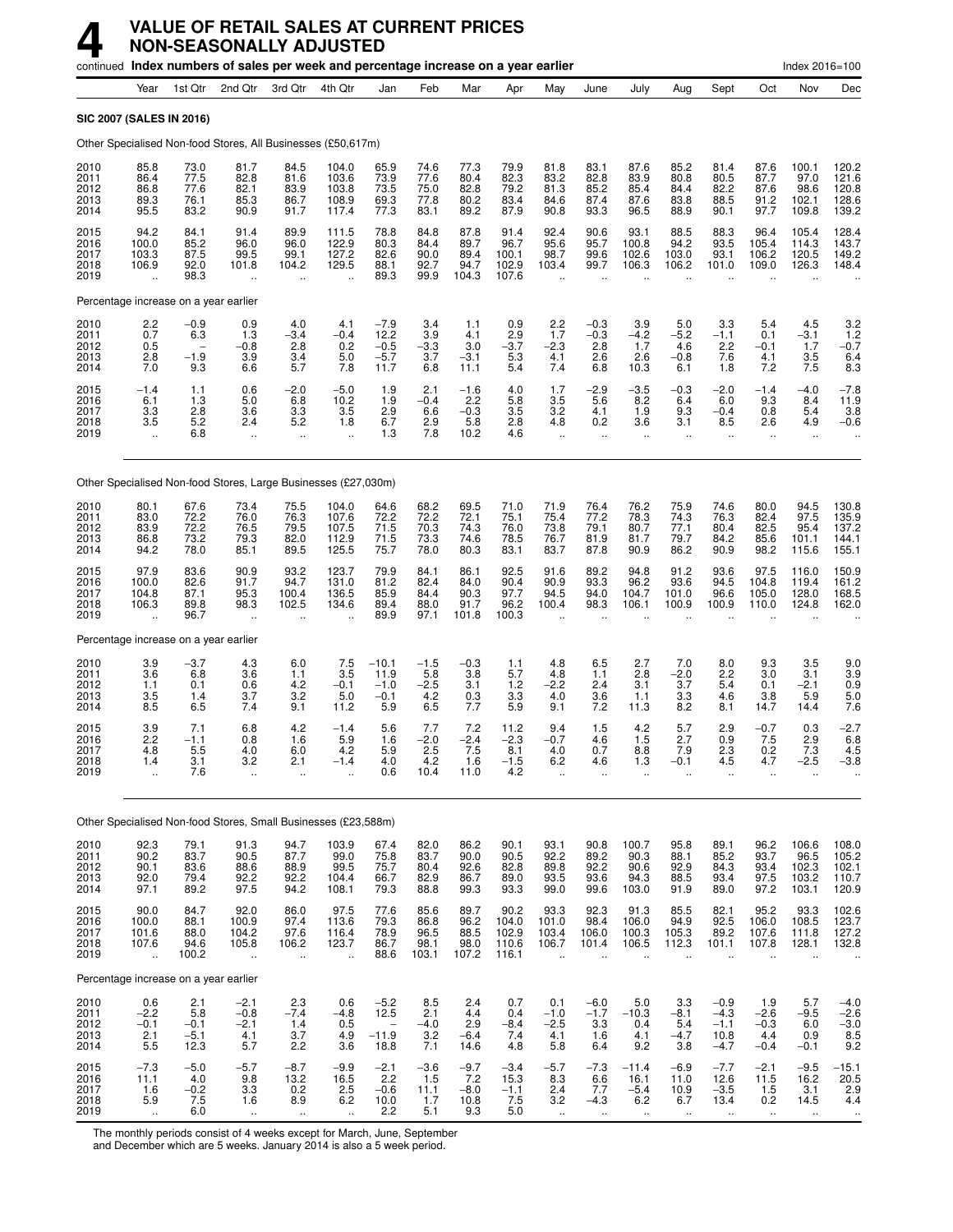|                                      |                                                    |                                              | continued Index numbers of sales per week and percentage increase on a year earlier |                                                        |                                                          |                                               |                                              |                                                 |                                               |                                                         |                                                       |                                                    |                                                      |                                                      |                                              | Index 2016=100                               |                                                     |
|--------------------------------------|----------------------------------------------------|----------------------------------------------|-------------------------------------------------------------------------------------|--------------------------------------------------------|----------------------------------------------------------|-----------------------------------------------|----------------------------------------------|-------------------------------------------------|-----------------------------------------------|---------------------------------------------------------|-------------------------------------------------------|----------------------------------------------------|------------------------------------------------------|------------------------------------------------------|----------------------------------------------|----------------------------------------------|-----------------------------------------------------|
|                                      | Year                                               | 1st Qtr                                      | 2nd Qtr                                                                             | 3rd Qtr                                                | 4th Qtr                                                  | Jan                                           | Feb                                          | Mar                                             | Apr                                           | May                                                     | June                                                  | July                                               | Aug                                                  | Sept                                                 | Oct                                          | Nov                                          | Dec                                                 |
|                                      | SIC 2007 (SALES IN 2016)                           |                                              |                                                                                     |                                                        |                                                          |                                               |                                              |                                                 |                                               |                                                         |                                                       |                                                    |                                                      |                                                      |                                              |                                              |                                                     |
|                                      |                                                    |                                              | Pharmaceutical, Medical, Cosmetic and Toilet Goods (£5,602m)                        |                                                        |                                                          |                                               |                                              |                                                 |                                               |                                                         |                                                       |                                                    |                                                      |                                                      |                                              |                                              |                                                     |
| 2010<br>2011<br>2012<br>2013<br>2014 | 75.5<br>79.2<br>81.0<br>88.4<br>92.0               | 64.7<br>72.1<br>71.3<br>74.7<br>79.6         | 69.6<br>74.4<br>76.2<br>83.7<br>84.9                                                | 71.8<br>74.6<br>76.2<br>85.3<br>88.0                   | 96.1<br>95.8<br>100.5<br>109.7<br>116.3                  | 59.6<br>69.8<br>67.1<br>70.0<br>75.9          | 67.4<br>71.2<br>71.5<br>75.8<br>80.8         | 66.5<br>74.6<br>74.5<br>77.7<br>82.4            | 68.1<br>73.5<br>71.6<br>79.7<br>83.2          | 69.1<br>73.9<br>76.8<br>82.7<br>82.7                    | 71.3<br>75.5<br>79.5<br>87.7<br>88.1                  | 74.4<br>76.9<br>78.5<br>86.9<br>89.4               | 73.0<br>73.7<br>78.2<br>84.7<br>86.6                 | 68.7<br>73.6<br>72.7<br>84.6<br>88.0                 | 75.1<br>75.6<br>80.0<br>89.4<br>91.5         | 86.8<br>88.6<br>88.6<br>100.4<br>106.3       | 120.3<br>117.6<br>126.3<br>133.5<br>144.2           |
| 2015<br>2016<br>2017<br>2018<br>2019 | 92.0<br>100.0<br>109.2<br>122.9                    | 80.6<br>85.2<br>95.4<br>103.2<br>120.7       | 84.7<br>90.7<br>99.6<br>112.1                                                       | 88.4<br>99.0<br>105.0<br>121.2<br>$\ddot{\phantom{1}}$ | 114.2<br>125.1<br>136.6<br>155.2                         | 78.1<br>82.7<br>90.1<br>98.0<br>116.3         | 80.8<br>86.6<br>95.1<br>104.9<br>123.4       | 82.4<br>86.1<br>100.0<br>106.1<br>122.1         | 83.5<br>90.7<br>102.3<br>108.8<br>121.4       | 84.5<br>90.9<br>97.2<br>112.1                           | 85.8<br>90.5<br>99.5<br>114.7                         | 90.5<br>100.8<br>105.1<br>122.8                    | 87.6<br>102.0<br>105.8<br>123.7                      | 87.4<br>95.1<br>104.2<br>117.8                       | 90.9<br>101.0<br>109.8<br>129.0              | 105.6<br>113.5<br>127.3<br>148.1             | 139.7<br>153.6<br>165.6<br>181.7                    |
|                                      |                                                    | Percentage increase on a year earlier        |                                                                                     |                                                        |                                                          |                                               |                                              |                                                 |                                               |                                                         |                                                       |                                                    |                                                      |                                                      |                                              |                                              |                                                     |
| 2010<br>2011<br>2012<br>2013<br>2014 | $\frac{5.3}{4.9}$<br>2.3<br>9.0<br>4.1             | $^{2.3}_{11.5}$<br>$-1.1$<br>4.8<br>6.5      | 3.6<br>6.9<br>2.5<br>9.8<br>1.5                                                     | 2.8<br>4.0<br>2.0<br>12.0<br>3.1                       | 10.8<br>$-0.3$<br>4.9<br>9.2<br>6.0                      | $-1.6$<br>17.2<br>$-3.8$<br>4.2<br>8.4        | 4.6<br>5.6<br>0.5<br>5.9<br>6.6              | 3.4<br>12.2<br>$-0.2$<br>4.3<br>6.0             | 5.0<br>8.0<br>$-2.6$<br>11.3<br>4.4           | 8.1<br>7.0<br>3.9<br>7.8<br>$\overline{\phantom{a}}$    | $-0.7$<br>5.9<br>5.3<br>10.3<br>0.5                   | 3.0<br>3.3<br>2.2<br>10.6<br>2.9                   | 4.1<br>1.0<br>6.0<br>8.4<br>2.2                      | $\frac{1.5}{7.2}$<br>$-1.3$<br>16.4<br>4.1           | 4.1<br>0.7<br>5.8<br>11.7<br>2.3             | 11.0<br>2.0<br>0.1<br>13.2<br>5.9            | $14.3 - 2.2$<br>7.4<br>5.7<br>8.0                   |
| 2015<br>2016<br>2017<br>2018<br>2019 | $8.\bar{7}$<br>9.2<br>12.6<br>$\ddot{\phantom{a}}$ | $1.2$<br>5.8<br>12.0<br>8.2<br>16.9          | $-0.3$<br>7.1<br>9.9<br>12.5<br>$\ddot{\phantom{a}}$                                | 0.5<br>12.0<br>6.0<br>15.4<br>$\ddot{\phantom{a}}$     | $-1.8$<br>9.6<br>9.2<br>13.6                             | 2.9<br>5.9<br>9.0<br>8.7<br>18.7              | 0.1<br>7.1<br>9.7<br>10.4<br>17.6            | 4.6<br>16.1<br>6.1<br>15.1                      | 0.3<br>8.7<br>12.7<br>6.3<br>11.6             | 2.2<br>7.6<br>6.9<br>15.3<br>$\ddot{\phantom{a}}$       | $-2.6$<br>5.4<br>10.0<br>15.3<br>$\ddot{\phantom{a}}$ | 1.2<br>11.5<br>4.2<br>16.9<br>$\ddot{\phantom{a}}$ | $1.2$<br>16.4<br>3.8<br>16.9<br>$\ddot{\phantom{a}}$ | $-0.7$<br>8.9<br>9.6<br>13.1<br>$\ddot{\phantom{a}}$ | $-0.6$<br>11.1<br>8.6<br>17.6<br>÷.          | $-0.7$<br>7.5<br>12.1<br>16.4<br>$\ldots$    | $\frac{-3.1}{10.0}$<br>7.8<br>9.8                   |
|                                      |                                                    |                                              | Books, Newspapers and Periodicals (£3,723m)                                         |                                                        |                                                          |                                               |                                              |                                                 |                                               |                                                         |                                                       |                                                    |                                                      |                                                      |                                              |                                              |                                                     |
| 2010<br>2011<br>2012<br>2013<br>2014 | 115.6<br>118.0<br>114.7<br>107.3<br>100.7          | 109.1<br>111.3<br>105.2<br>100.5<br>88.2     | 97.8<br>100.6<br>102.2<br>92.2<br>86.5                                              | 106.9<br>107.3<br>104.0<br>97.0<br>96.2                | 148.8<br>152.7<br>147.4<br>139.4<br>132.8                | 104.6<br>108.7<br>103.0<br>96.0<br>83.4       | 112.6<br>113.5<br>104.3<br>102.4<br>90.4     | 109.9<br>111.6<br>107.7<br>102.6<br>91.3        | 96.0<br>95.3<br>101.5<br>88.8<br>85.0         | 97.0<br>99.9<br>99.7<br>90.0<br>84.8                    | 99.8<br>105.4<br>104.9<br>96.7<br>89.1                | 103.5<br>107.5<br>106.2<br>88.7<br>88.5            | 106.2<br>102.7<br>95.8<br>96.0<br>94.5               | 110.3<br>110.7<br>108.7<br>104.5<br>103.6            | 113.3<br>109.9<br>113.7<br>105.0<br>99.6     | 131.8<br>132.4<br>124.7<br>117.8<br>121.4    | 190.8<br>203.3<br>192.6<br>184.2<br>168.5           |
| 2015<br>2016<br>2017<br>2018<br>2019 | 105.4<br>100.0<br>98.7<br>102.4                    | 98.1<br>92.1<br>83.6<br>90.8<br>85.3         | 89.7<br>84.8<br>81.9<br>86.3<br>$\ddot{\phantom{a}}$                                | 100.0<br>88.3<br>90.5<br>91.6                          | 133.6<br>134.8<br>138.9<br>141.0                         | 94.8<br>92.1<br>86.0<br>88.4<br>83.1          | 99.0<br>95.7<br>86.3<br>89.1<br>75.0         | 100.1<br>89.3<br>79.4<br>94.0<br>95.4           | 84.9<br>86.0<br>80.4<br>91.7<br>76.1          | 89.2<br>85.1<br>76.9<br>83.2<br>$\ddot{\phantom{a}}$    | 93.9<br>83.7<br>87.2<br>84.4                          | 96.2<br>85.6<br>87.9<br>86.9                       | 97.6<br>83.4<br>87.6<br>89.2                         | 105.0<br>94.3<br>94.9<br>97.3                        | 105.9<br>99.5<br>108.6<br>101.0              | 121.7<br>118.1<br>121.7<br>119.5             | 165.4<br>176.4<br>177.0<br>190.3                    |
|                                      |                                                    | Percentage increase on a year earlier        |                                                                                     |                                                        |                                                          |                                               |                                              |                                                 |                                               |                                                         |                                                       |                                                    |                                                      |                                                      |                                              |                                              |                                                     |
| 2010<br>2011<br>2012<br>2013<br>2014 | $-8.6$<br>2.0<br>$-2.8$<br>$-6.5$<br>$-6.1$        | $-8.3$<br>2.0<br>$-5.5$<br>$-4.5$<br>$-12.2$ | $-10.9$<br>2.9<br>1.6<br>$-9.8$<br>$-6.1$                                           | $-6.1$<br>0.3<br>$-3.1$<br>$-6.7$<br>$-0.9$            | $-8.9$<br>2.6<br>$-3.5$<br>$-5.4$<br>$-4.7$              | $-10.9$<br>4.0<br>$-5.3$<br>$-6.8$<br>$-13.1$ | $-7.4$<br>0.8<br>$-8.2$<br>$-1.8$<br>$-11.7$ | $-7.1$<br>1.6<br>$-3.5$<br>$-4.7$<br>$-11.1$    | $-15.0$<br>$-0.7$<br>6.4<br>$-12.5$<br>$-4.3$ | $-9.0$<br>3.0<br>$-0.1$<br>$-9.8$<br>$-5.7$             | $-9.0$<br>5.6<br>$-0.5$<br>$-7.8$<br>$-7.8$           | $-6.3$<br>3.9<br>$-1.2$<br>$-16.5$<br>$-0.2$       | $-4.6$<br>$-3.3$<br>$-6.7$<br>0.2<br>$-1.5$          | $-7.0$<br>0.4<br>$-1.8$<br>$-3.9$<br>$-0.9$          | $-11.5$<br>$-3.0$<br>3.4<br>$-7.6$<br>$-5.2$ | $-9.2$<br>0.5<br>$-5.9$<br>$-5.5$<br>3.1     | $-7.5$<br>6.5<br>$-5.2$<br>$-4.4$<br>$-8.5$         |
| 2015<br>2016<br>2017<br>2018<br>2019 | 4.7<br>$-5.1$<br>$-1.3$<br>3.7                     | 11.2<br>$-6.1$<br>$-9.3$<br>8.6<br>$-6.0$    | 3.7<br>$-5.5$<br>$-3.4$<br>5.3<br>$\ddotsc$                                         | 4.0<br>$-11.8$<br>2.5<br>1.2<br>$\ddotsc$              | 0.6<br>0.9<br>3.1<br>1.5                                 | 13.6<br>$-2.9$<br>$-6.6$<br>2.8<br>$-6.0$     | 9.5<br>$-3.3$<br>$-9.8$<br>3.2<br>$-15.8$    | 9.7<br>$-10.8$<br>$-11.1$<br>18.4<br>1.4        | $-0.1$<br>1.2<br>$-6.4$<br>14.0<br>$-17.0$    | 5.2<br>$-4.6$<br>$-9.6$<br>8.2                          | 5.4<br>$-10.9$<br>4.2<br>-3.2                         | 8.7<br>$-11.1$<br>2.7<br>$-1.2$                    | 3.2<br>$-14.5$<br>5.1<br>1.7                         | 1.4<br>$-10.2$<br>0.6<br>2.5<br>$\ddot{\phantom{a}}$ | 6.4<br>$-6.1$<br>9.1<br>$-7.0$               | 0.3<br>$-3.0$<br>3.1<br>$-1.8$               | $-1.9$<br>6.7<br>0.3<br>7.5                         |
|                                      | Floor Coverings (£1,520m)                          |                                              |                                                                                     |                                                        |                                                          |                                               |                                              |                                                 |                                               |                                                         |                                                       |                                                    |                                                      |                                                      |                                              |                                              |                                                     |
| 2010<br>2011<br>2012<br>2013<br>2014 | 136.3<br>106.1<br>136.8<br>156.7<br>148.9          | 144.3<br>112.0<br>133.8<br>150.5<br>145.1    | 136.8<br>96.9<br>134.9<br>156.3<br>142.2                                            | 133.5<br>104.7<br>134.8<br>156.7<br>153.1              | 130.5<br>110.9<br>143.8<br>163.2<br>155.4                | 135.1<br>118.4<br>126.4<br>134.0<br>136.0     | 146.0<br>105.4<br>132.4<br>159.7<br>150.8    | 150.3<br>112.2<br>141.0<br>156.2<br>149.5       | 142.9<br>102.5<br>137.1<br>161.8<br>142.1     | 138.6<br>93.6<br>139.2<br>153.2<br>136.2                | 130.6<br>95.1<br>129.7<br>154.4<br>147.1              | 133.8<br>103.4<br>131.0<br>155.3<br>148.9          | 136.8<br>103.0<br>135.7<br>159.0<br>147.8            | 130.6<br>107.1<br>137.1<br>156.0<br>160.8            | 135.8<br>118.1<br>150.7<br>167.9<br>167.3    | 166.1<br>127.5<br>164.2<br>187.1<br>185.8    | $97.8$<br>$91.8$<br>$122.0$<br>140.2<br>121.7       |
| 2015<br>2016<br>2017<br>2018<br>2019 | 107.4<br>100.0<br>117.8<br>119.2<br>÷.             | 106.1<br>97.1<br>111.1<br>116.1<br>95.7      | 105.8<br>91.4<br>110.3<br>123.0<br>$\ddot{\phantom{a}}$                             | 110.9<br>103.5<br>122.4<br>129.9<br>$\ddotsc$          | 106.6<br>108.0<br>127.7<br>107.9<br>$\ddot{\phantom{a}}$ | 106.0<br>91.9<br>92.6<br>113.3<br>92.4        | 104.2<br>105.3<br>119.9<br>120.1<br>98.4     | 107.7<br>94.8<br>118.8<br>115.0<br>96.2         | 106.8<br>107.8<br>102.0<br>114.6<br>99.8      | 107.3<br>88.8<br>121.1<br>125.9<br>$\ddot{\phantom{a}}$ | 103.7<br>80.3<br>108.2<br>127.3                       | 106.7<br>103.5<br>125.2<br>122.9                   | 113.0<br>104.0<br>134.2<br>132.3                     | 112.7<br>103.1<br>110.7<br>133.5                     | 122.1<br>117.4<br>149.3<br>120.0             | 128.3<br>134.8<br>141.6<br>128.7             | 77.0<br>79.0<br>99.2<br>81.7<br>$\ldots$            |
|                                      |                                                    | Percentage increase on a year earlier        |                                                                                     |                                                        |                                                          |                                               |                                              |                                                 |                                               |                                                         |                                                       |                                                    |                                                      |                                                      |                                              |                                              |                                                     |
| 2010<br>2011<br>2012<br>2013<br>2014 | $-17.6$<br>$-22.1$<br>28.9<br>14.5<br>$-5.0$       | $-1.9$<br>$-22.4$<br>19.5<br>12.4<br>$-3.6$  | $-16.0$<br>$-29.2$<br>39.2<br>15.8<br>$-9.0$                                        | $-24.9$<br>$-21.6$<br>28.7<br>16.3<br>$-2.3$           | $-24.9$<br>$-15.0$<br>29.7<br>13.5<br>$-4.7$             | 8.2<br>$-12.3$<br>6.7<br>6.1<br>1.5           | 10.3<br>$-27.8$<br>25.6<br>20.6<br>$-5.6$    | $-14.9$<br>$-25.3$<br>25.6<br>10.8<br>$-4.3$    | $-14.0$<br>$-28.3$<br>33.8<br>18.0<br>$-12.2$ | $-17.8$<br>$-32.5$<br>48.7<br>10.0<br>$-11.1$           | $-16.1$<br>$-27.2$<br>36.4<br>19.0<br>$-4.7$          | $-25.4$<br>$-22.7$<br>26.6<br>18.6<br>$-4.1$       | $-25.4$<br>$-24.7$<br>31.7<br>17.2<br>$-7.1$         | $-24.1$<br>$-18.1$<br>28.0<br>13.8<br>3.0            | $-30.2$<br>$-13.0$<br>27.6<br>11.4<br>$-0.4$ | $-13.4$<br>$-23.2$<br>28.8<br>14.0<br>$-0.7$ | $-31.4$<br>$-6.1$<br>$\frac{32.9}{14.9}$<br>$-13.2$ |
| 2015<br>2016<br>2017<br>2018<br>2019 | $-27.9$<br>$-6.9$<br>17.8<br>$1.2$                 | $-26.9$<br>$-8.4$<br>14.3<br>4.5<br>$-17.6$  | $-25.6$<br>$-13.6$<br>20.7<br>11.5                                                  | $-27.5$<br>$-6.7$<br>18.2<br>6.1                       | $-31.4$<br>1.3<br>18.2<br>$-15.4$                        | $-22.1$<br>$-13.3$<br>0.7<br>22.4<br>$-18.5$  | $-30.9$<br>1.0<br>13.9<br>0.2<br>$-18.1$     | $-27.9$<br>$-12.0$<br>25.2<br>$-3.2$<br>$-16.4$ | $-24.8$<br>0.9<br>$-5.4$<br>12.4<br>$-12.9$   | $-21.2$<br>$-17.3$<br>36.4<br>4.0                       | $-29.5$<br>$-22.6$<br>34.8<br>17.6                    | $-28.4$<br>$-2.9$<br>21.0<br>$-1.8$                | $-23.5$<br>$-8.0$<br>29.0<br>$-1.4$                  | $-29.9$<br>$-8.5$<br>7.3<br>20.6                     | $-27.0$<br>$-3.8$<br>27.2<br>$-19.6$         | $-31.0$<br>5.1<br>5.1<br>$-9.1$              | $-36.7$<br>$\frac{2.6}{25.6}$<br>$-17.6$            |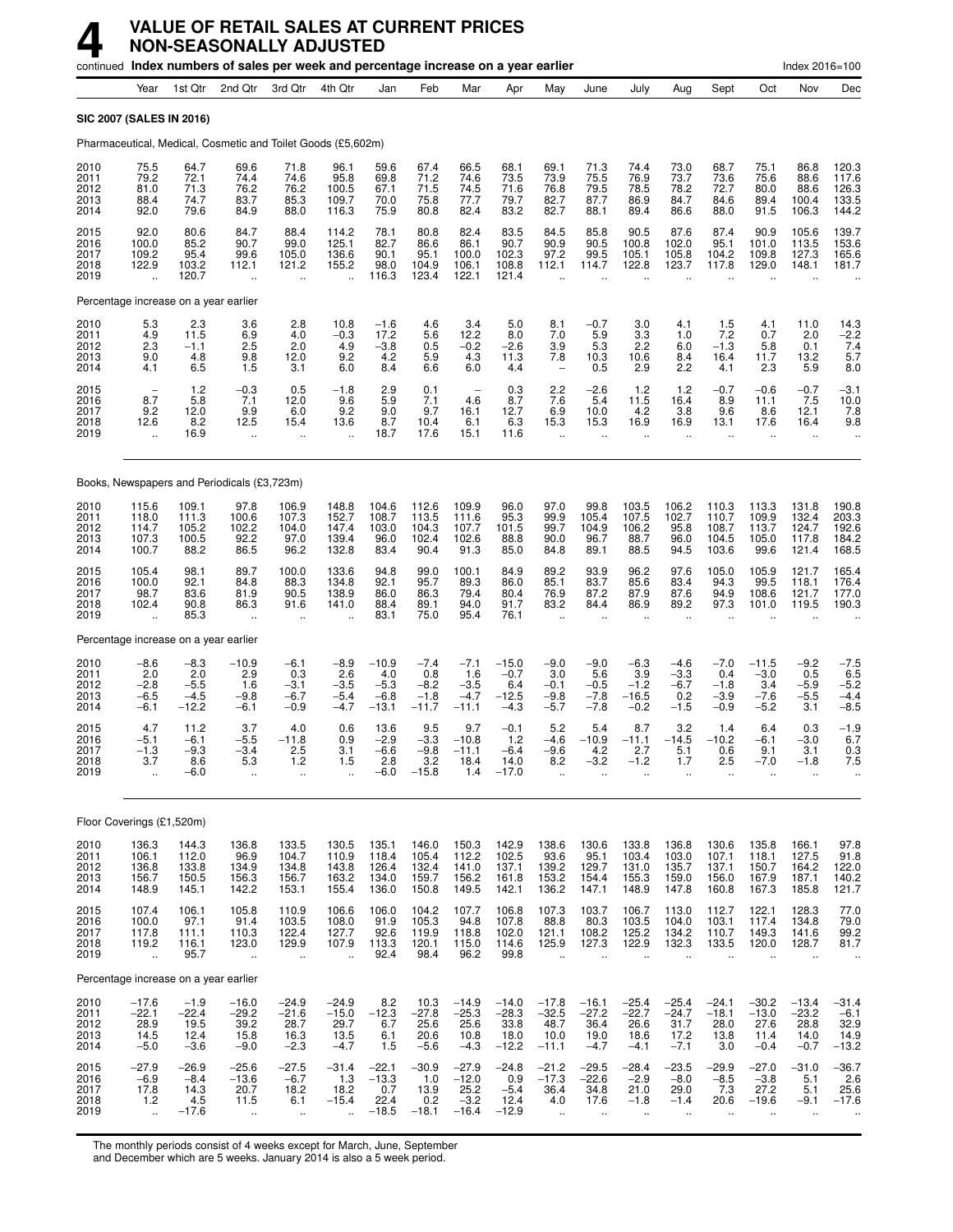|                                       |                                                           |                                             | continued Index numbers of sales per week and percentage increase on a year earlier |                                                             |                                                       |                                            |                                                |                                             |                                            |                                                          |                                                      |                                                      |                                                         |                                               |                                        | Index 2016=100                           |                                           |
|---------------------------------------|-----------------------------------------------------------|---------------------------------------------|-------------------------------------------------------------------------------------|-------------------------------------------------------------|-------------------------------------------------------|--------------------------------------------|------------------------------------------------|---------------------------------------------|--------------------------------------------|----------------------------------------------------------|------------------------------------------------------|------------------------------------------------------|---------------------------------------------------------|-----------------------------------------------|----------------------------------------|------------------------------------------|-------------------------------------------|
|                                       | Year                                                      | 1st Qtr                                     | 2nd Qtr                                                                             | 3rd Qtr                                                     | 4th Qtr                                               | Jan                                        | Feb                                            | Mar                                         | Apr                                        | May                                                      | June                                                 | July                                                 | Aug                                                     | Sept                                          | Oct                                    | Nov                                      | Dec                                       |
| <b>SIC 2007 (SALES IN 2016)</b>       |                                                           |                                             |                                                                                     |                                                             |                                                       |                                            |                                                |                                             |                                            |                                                          |                                                      |                                                      |                                                         |                                               |                                        |                                          |                                           |
|                                       |                                                           |                                             | Computers and Telecommunications Equipment (£5,675m)                                |                                                             |                                                       |                                            |                                                |                                             |                                            |                                                          |                                                      |                                                      |                                                         |                                               |                                        |                                          |                                           |
| 2010<br>2011<br>2012<br>2013<br>2014  | 83.5<br>83.5<br>75.7<br>78.8<br>81.0                      | 68.6<br>79.6<br>67.6<br>67.2<br>69.5        | 69.6<br>68.8<br>62.1<br>63.2<br>64.2                                                | 80.8<br>70.8<br>71.2<br>70.7<br>76.6                        | 115.1<br>114.7<br>101.8<br>114.2<br>114.4             | 64.5<br>85.4<br>78.3<br>72.9<br>75.6       | 69.3<br>81.8<br>63.5<br>66.2<br>68.1           | 71.4<br>73.1<br>62.3<br>63.6<br>64.5        | 68.0<br>67.4<br>68.9<br>70.4<br>71.4       | 68.9<br>70.1<br>60.0<br>63.3<br>63.4                     | 71.5<br>68.9<br>58.4<br>57.3<br>59.0                 | 78.2<br>68.8<br>71.1<br>67.7<br>68.8                 | 83.3<br>67.6<br>62.2<br>62.4<br>64.0                    | 80.8<br>75.0<br>78.4<br>79.6<br>93.0          | 84.7<br>86.9<br>81.5<br>88.1<br>104.3  | 111.2<br>113.6<br>99.5<br>108.4<br>115.1 | 142.5<br>137.8<br>120.0<br>139.6<br>121.8 |
| 2015<br>2016<br>2017<br>2018<br>2019  | 90.9<br>100.0<br>89.9<br>84.1<br>ä,                       | 72.6<br>82.4<br>72.5<br>75.6<br>67.3        | 69.0<br>84.9<br>74.0<br>66.9<br>$\ddot{\phantom{a}}$                                | 91.6<br>91.6<br>83.4<br>74.5<br>ä,                          | 130.5<br>141.1<br>129.8<br>119.6                      | 83.2<br>86.8<br>77.0<br>85.4<br>75.6       | 71.2<br>82.5<br>70.3<br>72.4<br>69.4           | 65.1<br>78.8<br>70.7<br>70.3<br>58.9        | 74.5<br>97.1<br>84.9<br>71.4<br>91.5       | 67.7<br>80.2<br>68.5<br>66.2<br>$\ddotsc$                | 65.7<br>78.8<br>69.7<br>63.9<br>$\ddot{\phantom{a}}$ | 83.4<br>86.1<br>85.4<br>68.9<br>$\ddot{\phantom{a}}$ | 81.7<br>83.2<br>80.2<br>76.3                            | 106.2<br>102.7<br>84.3<br>77.6                | 118.3<br>137.5<br>109.8<br>113.5       | 131.5<br>132.7<br>133.4<br>115.5         | 139.4<br>150.7<br>143.0<br>127.7          |
| Percentage increase on a year earlier |                                                           |                                             |                                                                                     |                                                             |                                                       |                                            |                                                |                                             |                                            |                                                          |                                                      |                                                      |                                                         |                                               |                                        |                                          |                                           |
| 2010<br>2011<br>2012<br>2013<br>2014  | $-6.5$<br>$-0.1$<br>$-9.3$<br>4.1<br>2.7                  | $-20.2$<br>16.0<br>$-15.1$<br>$-0.5$<br>3.4 | $-13.7$<br>$-1.2$<br>$-9.7$<br>1.7<br>1.5                                           | $-6.3$<br>$-12.3$<br>0.5<br>$-0.7$<br>8.5                   | 10.0<br>$-0.3$<br>$-11.2$<br>12.1<br>0.2              | $-26.9$<br>32.3<br>$-8.3$<br>$-6.9$<br>3.8 | $-14.1$<br>18.1<br>$-22.4$<br>4.2<br>2.9       | $-19.3$<br>2.4<br>$-14.8$<br>2.1<br>1.4     | $-19.3$<br>$-0.9$<br>$2.3\,$<br>2.2<br>1.3 | $-11.9$<br>1.7<br>$-14.4$<br>5.5<br>0.1                  | $-10.3$<br>$-3.6$<br>$-15.3$<br>$-1.8$<br>3.0        | $-20.8$<br>$-12.0$<br>3.4<br>$-4.7$<br>1.6           | 2.3<br>$-18.9$<br>$-7.9$<br>0.3<br>2.4                  | 1.0<br>$-7.2$<br>4.5<br>1.5<br>16.9           | $-3.2$<br>2.5<br>$-6.2$<br>8.2<br>18.4 | 2.8<br>2.2<br>$-12.5$<br>9.0<br>6.2      | $23.5 - 3.3$<br>$-12.9$<br>$16.3 - 12.8$  |
| 2015<br>2016<br>2017<br>2018<br>2019  | 12.3<br>10.0<br>$-10.1$<br>$-6.4$<br>$\ddot{\phantom{0}}$ | 4.4<br>13.6<br>$-12.0$<br>4.3<br>$-11.0$    | 7.5<br>23.0<br>$-12.8$<br>$-9.6$<br>$\ddot{\phantom{a}}$                            | 19.6<br>$-0.1$<br>$-9.0$<br>$-10.6$<br>$\ddot{\phantom{a}}$ | 14.1<br>8.1<br>$-8.0$<br>$-7.9$<br>$\mathbf{r}$       | 10.0<br>4.3<br>$-11.3$<br>11.0<br>$-11.5$  | 4.5<br>15.9<br>$-14.9$<br>3.0<br>$-4.2$        | 1.0<br>20.9<br>$-10.2$<br>$-0.6$<br>$-16.2$ | 4.4<br>30.4<br>$-12.6$<br>$-15.9$<br>28.2  | 6.8<br>18.5<br>$-14.6$<br>$-3.4$<br>$\ddot{\phantom{a}}$ | 11.2<br>20.0<br>$-11.6$<br>$-8.4$<br>$\sim$          | 21.1<br>3.3<br>$-0.8$<br>$-19.3$<br>$\sim$           | 27.8<br>1.8<br>$-3.6$<br>$-4.8$<br>$\ddot{\phantom{a}}$ | 14.2<br>$-3.3$<br>$-17.9$<br>$-8.0$<br>$\sim$ | 13.4<br>16.2<br>$-20.2$<br>3.4         | 14.3<br>0.9<br>0.5<br>$-13.4$            | 14.4<br>8.2<br>$-5.2$<br>$-10.7$          |
|                                       |                                                           |                                             | Other Retail Sale in Specialised Stores NEC (£34,098m)                              |                                                             |                                                       |                                            |                                                |                                             |                                            |                                                          |                                                      |                                                      |                                                         |                                               |                                        |                                          |                                           |
| 2010<br>2011<br>2012<br>2013<br>2014  | 82.3<br>83.7<br>84.4<br>86.2<br>95.6                      | 67.9<br>72.9<br>74.7<br>71.8<br>82.8        | 81.5<br>83.9<br>81.9<br>85.3<br>94.5                                                | 82.5<br>80.7<br>82.8<br>85.4<br>91.6                        | 97.3<br>97.4<br>98.1<br>102.2<br>114.7                | 59.8<br>66.9<br>68.2<br>62.7<br>74.6       | 69.4<br>72.7<br>71.8<br>73.7<br>82.1           | 73.2<br>77.8<br>82.3<br>77.6<br>91.5        | 79.3<br>83.8<br>77.1<br>82.1<br>89.3       | 81.8<br>84.6<br>80.9<br>84.8<br>95.4                     | 83.0<br>83.3<br>86.4<br>88.3<br>98.0                 | 87.6<br>84.2<br>84.5<br>87.8<br>100.9                | 82.9<br>80.7<br>85.6<br>82.5<br>90.1                    | 78.2<br>78.0<br>79.1<br>85.8<br>85.3          | 85.1<br>86.0<br>84.2<br>87.0<br>94.4   | 94.1<br>90.4<br>94.4<br>95.8<br>104.8    | 109.7<br>112.0<br>112.2<br>119.3<br>138.9 |
| 2015<br>2016<br>2017<br>2018<br>2019  | 93.3<br>100.0<br>104.4<br>108.0                           | 84.1<br>84.4<br>88.1<br>92.0<br>101.4       | 95.8<br>100.1<br>105.1<br>106.7<br>$\ddot{\phantom{a}}$                             | 87.8<br>96.7<br>100.6<br>106.6<br>$\ddot{\phantom{a}}$      | 105.7<br>118.8<br>123.9<br>126.6                      | 75.3<br>77.0<br>81.5<br>85.8<br>87.7       | 85.3<br>82.3<br>91.6<br>93.2<br>103.9          | 90.2<br>91.9<br>90.6<br>96.0<br>110.3       | 95.5<br>98.3<br>104.3<br>107.9<br>111.8    | 97.5<br>100.4<br>105.3<br>109.3                          | 94.7<br>101.3<br>105.5<br>103.7                      | 94.3<br>104.7<br>105.7<br>111.2                      | 87.8<br>95.5<br>106.6<br>109.0                          | 82.5<br>91.2<br>91.8<br>101.1                 | 91.5<br>100.8<br>102.9<br>105.3        | 98.3<br>110.1<br>116.2<br>125.2          | 123.0<br>140.2<br>146.8<br>144.8          |
| Percentage increase on a year earlier |                                                           |                                             |                                                                                     |                                                             |                                                       |                                            |                                                |                                             |                                            |                                                          |                                                      |                                                      |                                                         |                                               |                                        |                                          |                                           |
| 2010<br>2011<br>2012<br>2013<br>2014  | 7.3<br>1.7<br>0.8<br>2.2<br>11.0                          | 4.4<br>$\frac{7.3}{2.5}$<br>$-3.9$<br>15.2  | 6.4<br>2.9<br>$-2.4$<br>4.2<br>10.8                                                 | 11.0<br>$-2.2$<br>2.6<br>3.2<br>7.2                         | 7.0<br>$\overline{\phantom{a}}$<br>0.7<br>4.2<br>12.3 | $-5.2$<br>11.7<br>1.9<br>$-7.9$<br>18.9    | 8.5<br>4.8<br>$-1.\overline{3}$<br>2.7<br>11.4 | 8.6<br>6.3<br>5.8<br>$-5.7$<br>17.9         | 8.4<br>5.7<br>$-8.0$<br>6.5<br>8.8         | 7.6<br>3.4<br>$-4.4$<br>4.7<br>12.5                      | 4.2<br>0.4<br>3.7<br>2.2<br>10.9                     | 14.0<br>$-3.9$<br>0.5<br>3.9<br>14.8                 | 10.6<br>$-2.6$<br>6.1<br>$-3.7$<br>9.3                  | 8.7<br>$-0.2$<br>1.4<br>8.5<br>$-0.7$         | 14.6<br>1.0<br>$-2.1$<br>3.4<br>8.4    | 8.2<br>$-3.9$<br>4.4<br>1.5<br>9.4       | 2.0<br>$^{2.1}_{0.2}$<br>6.4<br>16.4      |
| 2015<br>2016<br>2017<br>2018<br>2019  | $-2.4$<br>7.2<br>4.4<br>3.4                               | 1.6<br>0.3<br>4.5<br>4.4<br>10.2            | 1.4<br>4.5<br>5.0<br>1.6                                                            | $-4.2$<br>10.2<br>4.1<br>6.0                                | $-7.9$<br>12.4<br>4.2<br>2.2                          | 0.9<br>2.3<br>5.8<br>5.2<br>2.2            | 3.9<br>$-3.5$<br>11.4<br>1.8<br>11.5           | $-1.4$<br>1.9<br>$-1.4$<br>5.9<br>14.9      | 7.0<br>2.9<br>6.1<br>3.4<br>3.7            | 2.2<br>3.0<br>4.9<br>3.8                                 | $-3.4$<br>7.1<br>4.1<br>$-1.7$                       | $-6.5$<br>11.1<br>0.9<br>5.2                         | $-2.6$<br>8.9<br>11.6<br>2.2                            | $-3.2$<br>10.6<br>0.7<br>10.1                 | $-3.1$<br>10.3<br>2.0<br>2.3           | $-6.2$<br>12.0<br>5.6<br>7.8             | $-11.4$<br>14.0<br>4.7<br>$-1.4$          |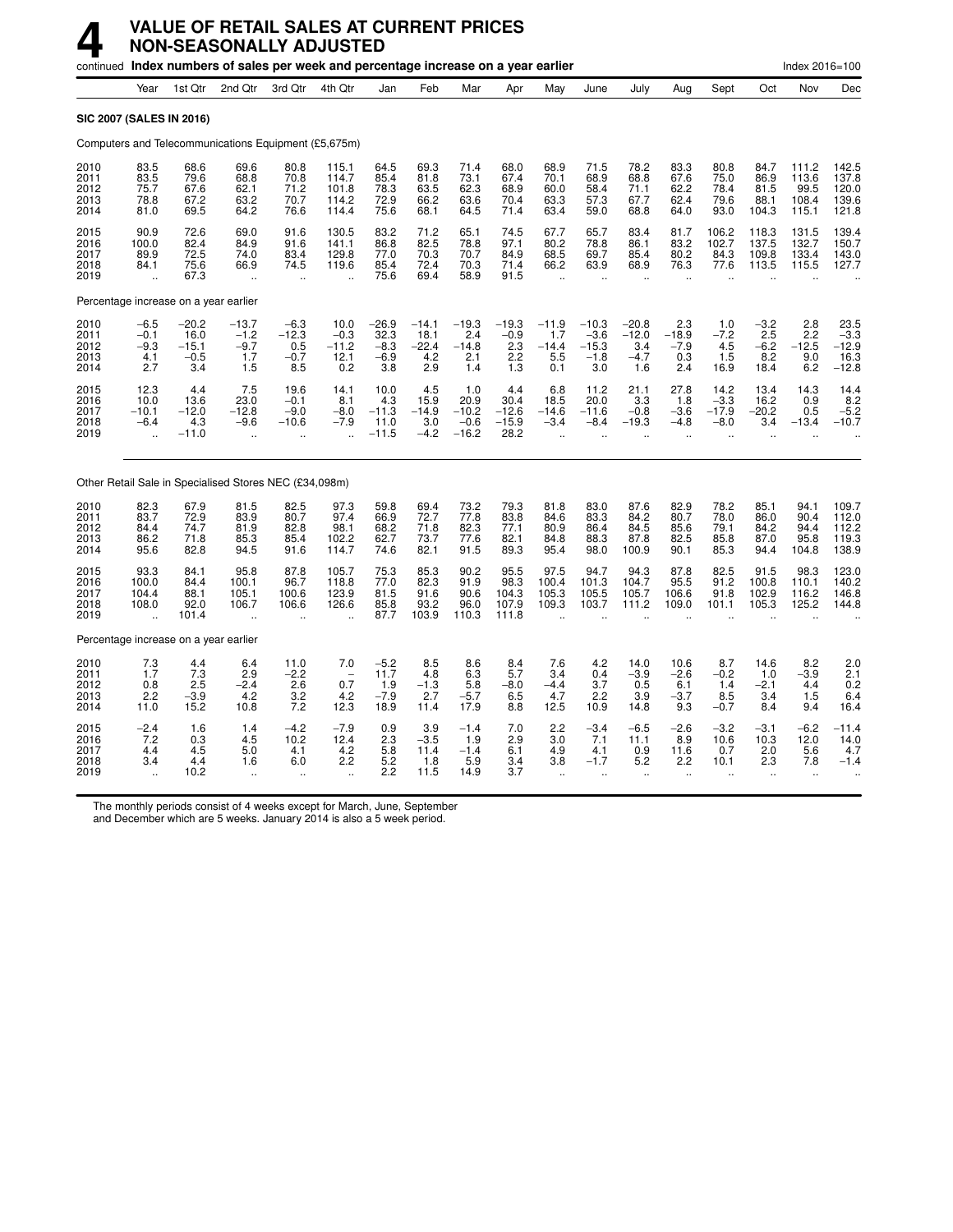|                                      |                                                                                    |                                         | continued Index numbers of sales per week and percentage increase on a year earlier |                                                        |                                                      |                                                 |                                         |                                            |                                         |                                              |                                                        |                                                          |                                                            |                                                     |                                                                   | Index 2016=100                               |                                         |
|--------------------------------------|------------------------------------------------------------------------------------|-----------------------------------------|-------------------------------------------------------------------------------------|--------------------------------------------------------|------------------------------------------------------|-------------------------------------------------|-----------------------------------------|--------------------------------------------|-----------------------------------------|----------------------------------------------|--------------------------------------------------------|----------------------------------------------------------|------------------------------------------------------------|-----------------------------------------------------|-------------------------------------------------------------------|----------------------------------------------|-----------------------------------------|
|                                      | Year                                                                               | 1st Qtr                                 | 2nd Qtr                                                                             | 3rd Qtr                                                | 4th Qtr                                              | Jan                                             | Feb                                     | Mar                                        | Apr                                     | May                                          | June                                                   | July                                                     | Aug                                                        | Sept                                                | Oct                                                               | Nov                                          | Dec                                     |
| <b>SIC 2007 (SALES IN 2016)</b>      |                                                                                    |                                         |                                                                                     |                                                        |                                                      |                                                 |                                         |                                            |                                         |                                              |                                                        |                                                          |                                                            |                                                     |                                                                   |                                              |                                         |
|                                      |                                                                                    |                                         | Non-store Retail, All Businesses (£33,202m)                                         |                                                        |                                                      |                                                 |                                         |                                            |                                         |                                              |                                                        |                                                          |                                                            |                                                     |                                                                   |                                              |                                         |
| 2010<br>2011<br>2012<br>2013<br>2014 | 47.9<br>55.1<br>60.4<br>70.5<br>78.6                                               | 43.2<br>49.4<br>54.5<br>63.2<br>70.2    | 42.9<br>49.9<br>54.9<br>64.6<br>74.8                                                | 45.7<br>51.4<br>55.1<br>66.0<br>71.3                   | 60.0<br>69.5<br>77.0<br>88.3<br>98.6                 | 41.1<br>48.3<br>52.7<br>59.7<br>64.2            | 43.6<br>50.4<br>54.3<br>63.7<br>74.7    | 44.5<br>49.6<br>56.0<br>65.5<br>72.5       | 43.6<br>48.4<br>54.5<br>62.6<br>73.7    | 43.1<br>50.0<br>56.1<br>64.6<br>75.6         | 42.1<br>50.9<br>54.2<br>66.1<br>75.1                   | 45.0<br>50.6<br>56.9<br>66.2<br>72.0                     | 45.5<br>50.8<br>51.9<br>66.2<br>68.0                       | 46.4<br>52.5<br>56.4<br>65.6<br>73.4                | 52.4<br>58.4<br>63.8<br>73.0<br>80.8                              | 62.8<br>74.6<br>78.8<br>91.2<br>105.4        | 63.9<br>74.4<br>86.1<br>98.3<br>107.4   |
| 2015<br>2016<br>2017<br>2018<br>2019 | 85.7<br>100.0<br>117.6<br>131.2<br>$\ddot{\phantom{a}}$                            | 78.2<br>83.1<br>100.9<br>112.6<br>132.0 | 80.2<br>89.9<br>106.7<br>120.6<br>$\ddot{\phantom{a}}$                              | 79.5<br>92.3<br>111.0<br>124.9<br>$\ddot{\phantom{a}}$ | 105.0<br>134.8<br>151.7<br>166.8                     | 77.2<br>83.6<br>99.0<br>108.4<br>122.8          | 77.1<br>82.1<br>99.9<br>113.3<br>130.1  | 80.0<br>83.4<br>103.2<br>115.2<br>140.9    | 80.2<br>88.6<br>106.8<br>116.9<br>140.0 | 77.4<br>91.2<br>104.8<br>123.7               | 82.5<br>90.0<br>108.3<br>121.1                         | 82.3<br>89.4<br>105.6<br>124.5                           | 74.2<br>88.1<br>105.8<br>121.4                             | 81.6<br>97.9<br>119.4<br>128.0                      | 89.4<br>111.4<br>126.9<br>139.3                                   | 117.9<br>151.0<br>171.3<br>188.8             | 107.3<br>140.5<br>155.9<br>171.2        |
|                                      |                                                                                    | Percentage increase on a year earlier   |                                                                                     |                                                        |                                                      |                                                 |                                         |                                            |                                         |                                              |                                                        |                                                          |                                                            |                                                     |                                                                   |                                              |                                         |
| 2010<br>2011<br>2012<br>2013<br>2014 | 10.6<br>14.9<br>9.6<br>16.8<br>11.4                                                | 12.5<br>14.5<br>10.2<br>15.9<br>11.1    | 10.4<br>16.4<br>10.0<br>17.7<br>15.9                                                | 9.4<br>12.4<br>7.3<br>19.7<br>8.0                      | 10.4<br>15.9<br>10.7<br>14.7<br>11.6                 | $7.8$<br>17.7<br>9.1<br>13.2<br>7.6             | 17.1<br>15.6<br>7.8<br>17.3<br>17.3     | 12.7<br>11.4<br>13.0<br>17.0<br>10.7       | 11.1<br>11.2<br>12.5<br>14.8<br>17.7    | 12.3<br>15.9<br>12.1<br>15.1<br>17.1         | $8.4$<br>21.1<br>6.4<br>22.0<br>13.6                   | 11.2<br>12.5<br>12.5<br>16.4<br>8.7                      | 11.5<br>11.5<br>2.1<br>27.7<br>2.7                         | 6.6<br>13.0<br>7.4<br>16.4<br>11.8                  | $\begin{array}{c} 9.2 \\ 11.5 \end{array}$<br>9.2<br>14.4<br>10.8 | 4.9<br>18.9<br>5.6<br>15.8<br>15.5           | 15.8<br>16.4<br>15.8<br>$^{14.2}_{9.2}$ |
| 2015<br>2016<br>2017<br>2018<br>2019 | $\begin{array}{c} 9.2 \\ 16.6 \end{array}$<br>17.6<br>11.6<br>$\ddot{\phantom{a}}$ | 11.4<br>6.2<br>21.5<br>11.5<br>17.3     | 7.2<br>12.1<br>18.7<br>13.0<br>$\sim$                                               | 11.6<br>16.0<br>20.3<br>12.5<br>÷.                     | $6.5$<br>28.3<br>12.6<br>9.9<br>$\ddot{\phantom{a}}$ | 20.2<br>$8.\overline{4}$<br>18.4<br>9.5<br>13.3 | 3.1<br>6.5<br>21.7<br>13.5<br>14.8      | $\frac{10.2}{4.3}$<br>23.8<br>11.6<br>22.3 | 8.9<br>10.5<br>20.4<br>9.5<br>19.8      | 17.8<br>14.9<br>18.1<br>$\ddotsc$            | 9.8<br>9.1<br>20.3<br>11.9<br>$\ddot{\phantom{a}}$     | 14.3<br>8.7<br>18.1<br>17.9<br>$\ddot{\phantom{a}}$      | $\frac{9.2}{18.7}$<br>20.2<br>14.8<br>$\ddot{\phantom{a}}$ | 11.2<br>20.0<br>22.0<br>7.2<br>$\ddot{\phantom{a}}$ | 10.6<br>24.7<br>13.9<br>9.7<br>÷.                                 | 11.8<br>28.1<br>13.5<br>10.2<br>$\mathbf{r}$ | 30.9<br>11.0<br>9.8                     |
|                                      |                                                                                    |                                         | Non-store Retail, Large Businesses (£21,652m)                                       |                                                        |                                                      |                                                 |                                         |                                            |                                         |                                              |                                                        |                                                          |                                                            |                                                     |                                                                   |                                              |                                         |
| 2010<br>2011<br>2012<br>2013<br>2014 | 44.5<br>50.7<br>57.9<br>67.2<br>73.6                                               | 39.9<br>45.6<br>49.9<br>58.4<br>66.8    | 38.3<br>44.8<br>50.3<br>59.4<br>66.1                                                | 40.8<br>45.4<br>51.8<br>63.5<br>66.1                   | 58.8<br>66.8<br>79.5<br>87.3<br>96.0                 | 39.6<br>45.1<br>49.1<br>56.2<br>64.7            | 39.7<br>46.7<br>50.7<br>59.3<br>68.8    | 40.4<br>45.2<br>49.9<br>59.4<br>67.3       | 38.4<br>44.3<br>50.2<br>57.8<br>65.5    | 38.7<br>44.8<br>50.1<br>59.1<br>65.6         | 38.0<br>45.3<br>50.5<br>61.0<br>66.9                   | 39.4<br>44.3<br>52.9<br>63.5<br>65.3                     | 40.3<br>44.4<br>47.8<br>62.6<br>63.2                       | 42.4<br>47.2<br>54.1<br>64.3<br>69.1                | 49.5<br>52.9<br>62.4<br>70.3<br>75.6                              | 62.1<br>70.4<br>81.5<br>89.8<br>102.9        | 63.5<br>75.1<br>91.6<br>$99.0$<br>106.9 |
| 2015<br>2016<br>2017<br>2018<br>2019 | 86.0<br>100.0<br>113.6<br>122.4<br>ă,                                              | 76.4<br>86.1<br>97.7<br>104.1<br>124.3  | 79.8<br>91.8<br>102.7<br>113.5<br>$\ddot{\phantom{a}}$                              | 78.5<br>92.4<br>104.9<br>115.6                         | 109.3<br>129.8<br>149.2<br>156.5                     | 76.8<br>88.6<br>96.0<br>100.5<br>120.8          | 77.6<br>84.7<br>96.2<br>103.3<br>119.6  | 75.2<br>85.3<br>100.3<br>107.7<br>130.9    | 79.8<br>91.0<br>100.8<br>109.6<br>133.3 | 77.5<br>93.3<br>100.8<br>116.3               | 81.6<br>91.2<br>105.8<br>114.4                         | 80.0<br>93.3<br>104.7<br>116.4                           | 74.0<br>90.6<br>100.6<br>111.9                             | 81.0<br>93.0<br>108.4<br>117.9                      | 89.6<br>105.7<br>118.9<br>128.6                                   | 120.8<br>141.2<br>169.1<br>178.2             | 115.9<br>139.9<br>157.5<br>161.6        |
|                                      |                                                                                    | Percentage increase on a year earlier   |                                                                                     |                                                        |                                                      |                                                 |                                         |                                            |                                         |                                              |                                                        |                                                          |                                                            |                                                     |                                                                   |                                              |                                         |
| 2010<br>2011<br>2012<br>2013<br>2014 | 6.3<br>14.0<br>14.2<br>16.1<br>9.6                                                 | 3.5<br>14.3<br>9.4<br>16.9<br>14.5      | 3.1<br>17.0<br>12.2<br>18.2<br>11.2                                                 | 7.4<br>11.3<br>14.0<br>22.7<br>4.0                     | 9.7<br>13.8<br>19.0<br>9.8<br>10.0                   | 3.2<br>14.0<br>8.9<br>14.4<br>15.2              | 5.4<br>17.6<br>8.5<br>16.9<br>16.1      | 2.3<br>11.9<br>10.6<br>18.9<br>13.4        | 1.2<br>15.4<br>13.2<br>15.2<br>13.3     | 5.0<br>15.8<br>11.9<br>17.9<br>11.0          | 3.2<br>19.3<br>11.5<br>20.9<br>9.6                     | 6.5<br>12.5<br>19.3<br>20.2<br>2.7                       | 8.2<br>10.1<br>7.9<br>30.8<br>1.0                          | 7.4<br>11.4<br>14.5<br>18.9<br>7.4                  | 7.0<br>7.0<br>18.0<br>12.6<br>7.6                                 | 6.4<br>13.3<br>15.8<br>10.1<br>14.6          | 14.3<br>18.4<br>22.0<br>8.1<br>7.9      |
| 2015<br>2016<br>2017<br>2018<br>2019 | 16.8<br>16.3<br>13.6<br>$\frac{1}{2}$                                              | 14.4<br>12.7<br>13.4<br>6.5<br>19.4     | 20.7<br>15.0<br>12.0<br>10.5<br>ä,                                                  | 18.9<br>17.6<br>13.5<br>10.2<br>ä,                     | 13.8<br>18.7<br>15.0<br>4.9                          | 18.7<br>15.3<br>8.3<br>4.7<br>20.2              | 12.7<br>9.2<br>13.6<br>7.3<br>15.8      | 11.7<br>13.4<br>17.5<br>$7.4$<br>21.5      | 21.9<br>13.9<br>10.8<br>8.7<br>21.7     | 18.1<br>20.4<br>8.0<br>15.4                  | 21.9<br>11.8<br>16.1<br>8.1<br>$\ddot{\phantom{a}}$    | 22.6<br>16.7<br>12.2<br>11.2<br>$\ddot{\phantom{a}}$     | 17.1<br>22.5<br>11.0<br>11.3                               | 17.3<br>14.8<br>16.6<br>8.7                         | 18.4<br>18.0<br>12.5<br>8.2<br>ä.                                 | 17.5<br>16.8<br>19.8<br>5.4<br>$\ddotsc$     | 8.4<br>20.7<br>12.6<br>2.6              |
|                                      |                                                                                    |                                         | Non-store Retail, Small Businesses (£11,550m)                                       |                                                        |                                                      |                                                 |                                         |                                            |                                         |                                              |                                                        |                                                          |                                                            |                                                     |                                                                   |                                              |                                         |
| 2010<br>2011<br>2012<br>2013<br>2014 | 54.5<br>63.3<br>65.0<br>76.8<br>87.8                                               | 49.3<br>56.6<br>63.0<br>72.1<br>76.5    | 51.4<br>59.4<br>63.5<br>74.2<br>91.2                                                | 54.9<br>62.5<br>61.4<br>70.6<br>81.0                   | 62.4<br>74.6<br>72.2<br>90.2<br>103.3                | 43.9<br>54.4<br>59.5<br>66.2<br>63.2            | 50.8<br>57.2<br>61.1<br>72.0<br>85.8    | 52.3<br>57.8<br>67.3<br>77.0<br>82.2       | 53.2<br>56.2<br>62.7<br>71.6<br>89.0    | 51.5<br>59.7<br>67.2<br>74.8<br>94.3         | 49.7<br>61.6<br>61.1<br>75.7<br>90.5                   | 55.5<br>62.4<br>64.5<br>71.3<br>84.6                     | 55.3<br>62.8<br>59.4<br>73.0<br>76.9                       | 54.1<br>62.3<br>60.7<br>68.0<br>81.4                | 57.8<br>68.7<br>66.3<br>78.0<br>90.5                              | 64.0<br>82.5<br>73.7<br>94.0<br>110.1        | 64.7<br>73.0<br>75.8<br>97.0<br>108.2   |
| 2015<br>2016<br>2017<br>2018<br>2019 | 85.2<br>100.0<br>125.0<br>147.7<br>ä,                                              | 81.5<br>77.3<br>106.9<br>128.4<br>146.6 | 81.1<br>86.5<br>114.2<br>133.9<br>$\ddot{\phantom{a}}$                              | 81.4<br>92.1<br>122.4<br>142.3<br>ä,                   | 97.0<br>144.2<br>156.5<br>186.0<br>÷.                | 77.8<br>74.3<br>104.7<br>123.3<br>126.7         | 76.2<br>77.2<br>106.7<br>132.2<br>149.9 | 88.8<br>79.7<br>108.8<br>129.5<br>159.7    | 81.0<br>84.3<br>117.9<br>130.6<br>152.6 | 77.2<br>87.1<br>112.2<br>137.6<br>à.         | 84.2<br>87.7<br>112.8<br>133.7<br>$\ddot{\phantom{a}}$ | 86.6<br>$82.1$<br>107.1<br>139.6<br>$\ddot{\phantom{a}}$ | 74.6<br>83.3<br>115.6<br>139.2<br>$\ddot{\phantom{a}}$     | 82.7<br>107.1<br>140.1<br>146.9<br>$\ddotsc$        | 88.9<br>122.2<br>141.9<br>159.3                                   | 112.3<br>169.4<br>175.4<br>208.6             | $91.2$<br>$141.6$<br>$153.1$<br>189.3   |
|                                      |                                                                                    | Percentage increase on a year earlier   |                                                                                     |                                                        |                                                      |                                                 |                                         |                                            |                                         |                                              |                                                        |                                                          |                                                            |                                                     |                                                                   |                                              |                                         |
| 2010<br>2011<br>2012<br>2013<br>2014 | 18.0<br>16.1<br>$^{2.8}_{18.0}$<br>14.4                                            | 29.6<br>14.9<br>11.4<br>14.5<br>6.0     | 22.6<br>15.6<br>6.9<br>16.8<br>23.0                                                 | 12.4<br>13.9<br>$-1.7$<br>14.9<br>14.8                 | 11.5<br>19.6<br>$-3.2$<br>24.9<br>14.6               | 16.6<br>23.9<br>9.4<br>11.3<br>$-4.6$           | 39.6<br>12.6<br>$6.9$<br>17.8<br>19.2   | 32.3<br>10.6<br>16.4<br>14.3<br>6.8        | 28.2<br>5.6<br>11.5<br>14.2<br>24.3     | 24.3<br>16.0<br>$12.5$<br>11.3<br>26.1       | 16.9<br>23.8<br>$^{-0.8}_{23.8}$<br>19.6               | 18.1<br>12.5<br>3.4<br>10.5<br>18.6                      | 16.3<br>13.6<br>$^{-5.5}_{23.0}$<br>5.4                    | 5.4<br>15.2<br>$-2.7$<br>12.2<br>19.7               | 12.9<br>18.8<br>$-3.5$<br>17.6<br>16.0                            | 2.4<br>29.0<br>$-10.6$<br>27.5<br>17.1       | 18.9<br>12.8<br>3.9<br>27.9<br>11.6     |
| 2015<br>2016<br>2017<br>2018<br>2019 | $-2.9$<br>17.3<br>25.0<br>18.1<br>$\ddotsc$                                        | 6.6<br>$-5.2$<br>38.3<br>20.1<br>14.1   | $-11.1$<br>6.7<br>32.0<br>17.3<br>$\ddotsc$                                         | 0.5<br>13.1<br>32.9<br>16.3<br>$\ddot{\phantom{0}}$    | $-6.1$<br>48.6<br>8.6<br>18.8<br>$\ddotsc$           | 23.1<br>$-4.5$<br>40.9<br>17.8<br>2.7           | $-11.3$<br>1.3<br>38.3<br>23.9<br>13.4  | 8.0<br>$-10.2$<br>36.4<br>19.0<br>23.4     | $-9.0$<br>4.1<br>39.8<br>10.7<br>16.9   | $-18.1$<br>12.8<br>28.8<br>22.6<br>$\ddotsc$ | $-7.0$<br>4.2<br>28.6<br>18.5<br>$\ddot{\phantom{1}}$  | 2.3<br>$-5.2$<br>30.5<br>30.3                            | $-3.0$<br>11.6<br>38.7<br>20.5<br>$\ddotsc$                | 1.5<br>29.5<br>30.8<br>4.9<br>$\ldots$              | $-1.7$<br>37.4<br>16.2<br>12.2<br>$\ddot{\phantom{1}}$            | 2.0<br>50.9<br>3.5<br>18.9<br>$\ddotsc$      | $-15.7$<br>55.2<br>$8.1$<br>23.7        |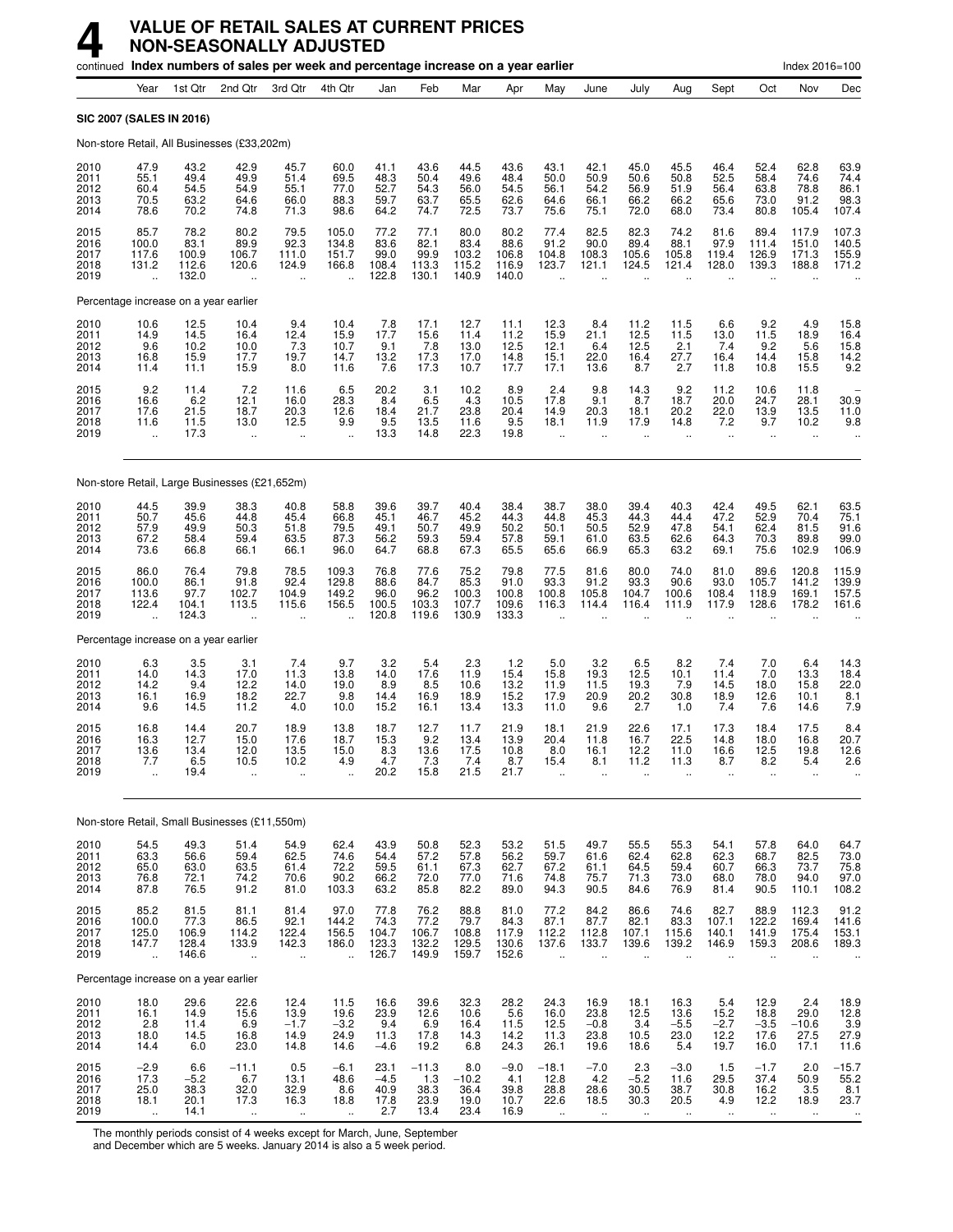|                                       |                                                         |                                                | continued Index numbers of sales per week and percentage increase on a year earlier |                                                      |                                                         |                                                |                                             |                                           |                                              |                                                       |                                                     |                                             |                                               |                                                     |                                                       | Index 2016=100                                       |                                                                |
|---------------------------------------|---------------------------------------------------------|------------------------------------------------|-------------------------------------------------------------------------------------|------------------------------------------------------|---------------------------------------------------------|------------------------------------------------|---------------------------------------------|-------------------------------------------|----------------------------------------------|-------------------------------------------------------|-----------------------------------------------------|---------------------------------------------|-----------------------------------------------|-----------------------------------------------------|-------------------------------------------------------|------------------------------------------------------|----------------------------------------------------------------|
|                                       | Year                                                    | 1st Qtr                                        | 2nd Qtr                                                                             | 3rd Qtr                                              | 4th Qtr                                                 | Jan                                            | Feb                                         | Mar                                       | Apr                                          | May                                                   | June                                                | July                                        | Aug                                           | Sept                                                | Oct                                                   | Nov                                                  | Dec                                                            |
| SIC 2007 (SALES IN 2016)              |                                                         |                                                |                                                                                     |                                                      |                                                         |                                                |                                             |                                           |                                              |                                                       |                                                     |                                             |                                               |                                                     |                                                       |                                                      |                                                                |
| Mail Order (£30,738m)                 |                                                         |                                                |                                                                                     |                                                      |                                                         |                                                |                                             |                                           |                                              |                                                       |                                                     |                                             |                                               |                                                     |                                                       |                                                      |                                                                |
| 2010<br>2011<br>2012<br>2013<br>2014  | 42.4<br>49.8<br>56.2<br>66.0<br>76.2                    | 38.2<br>44.2<br>50.5<br>59.4<br>67.4           | 36.9<br>43.8<br>50.2<br>59.2<br>71.5                                                | 39.8<br>46.5<br>51.0<br>60.6<br>68.8                 | 54.8<br>64.9<br>73.1<br>84.7<br>97.6                    | 36.9<br>44.3<br>50.0<br>57.4<br>62.2           | 38.5<br>44.1<br>49.4<br>58.9<br>70.0        | 39.0<br>44.1<br>51.9<br>61.3<br>70.4      | 37.8<br>42.7<br>50.5<br>58.6<br>71.0         | 37.0<br>44.0<br>50.6<br>59.2<br>72.7                  | 36.1<br>44.4<br>49.6<br>59.6<br>70.9                | 38.0<br>45.2<br>52.4<br>59.6<br>68.2        | 39.7<br>46.1<br>47.6<br>61.0<br>66.4          | 41.3<br>48.0<br>52.6<br>61.1<br>71.3                | 46.9<br>52.4<br>58.3<br>68.9<br>78.5                  | 56.8<br>70.2<br>74.4<br>87.1<br>104.5                | 59.5<br>70.7<br>$84.0$<br>95.4<br>107.4                        |
| 2015<br>2016<br>2017<br>2018<br>2019  | 85.1<br>100.0<br>119.7<br>134.0<br>$\ddot{\phantom{a}}$ | 77.3<br>82.6<br>102.0<br>113.9<br>135.7        | 78.8<br>88.6<br>108.1<br>122.9                                                      | 78.8<br>92.2<br>112.8<br>127.7<br>$\ddotsc$          | 105.5<br>136.6<br>155.8<br>171.6                        | 77.9<br>84.6<br>100.8<br>110.8<br>129.0        | 74.4<br>80.1<br>101.1<br>114.4<br>132.3     | 79.2<br>83.0<br>103.8<br>115.8<br>143.8   | 79.3<br>87.5<br>108.0<br>119.1<br>142.3      | 76.4<br>90.3<br>106.1<br>126.4                        | 80.3<br>88.1<br>109.8<br>123.3                      | 80.6<br>88.3<br>106.8<br>126.7              | 74.1<br>88.5<br>107.2<br>124.3                | 81.2<br>98.3<br>122.2<br>131.1                      | 88.3<br>111.7<br>128.7<br>141.3                       | 118.7<br>153.3<br>176.6<br>195.1                     | 108.6<br>143.1<br>160.9<br>176.9                               |
| Percentage increase on a year earlier |                                                         |                                                |                                                                                     |                                                      |                                                         |                                                |                                             |                                           |                                              |                                                       |                                                     |                                             |                                               |                                                     |                                                       |                                                      |                                                                |
| 2010<br>2011<br>2012<br>2013<br>2014  | 13.0<br>17.5<br>12.8<br>17.4<br>15.5                    | 9.8<br>15.6<br>14.4<br>17.5<br>13.5            | 10.4<br>18.6<br>14.6<br>17.9<br>20.8                                                | 15.1<br>16.9<br>9.5<br>18.9<br>13.6                  | 15.6<br>18.5<br>12.7<br>15.8<br>15.2                    | 5.6<br>19.9<br>12.8<br>15.0<br>8.3             | 14.9<br>14.5<br>12.1<br>19.2<br>18.8        | 9.3<br>13.1<br>17.6<br>18.1<br>15.0       | 11.2<br>12.9<br>18.3<br>16.0<br>21.1         | 10.9<br>19.0<br>14.8<br>17.1<br>22.8                  | 9.4<br>23.1<br>11.7<br>20.1<br>19.1                 | 12.5<br>18.8<br>15.9<br>13.9<br>14.3        | 18.1<br>16.1<br>3.1<br>28.2<br>9.0            | 14.9<br>16.1<br>9.6<br>16.2<br>16.7                 | 12.8<br>11.7<br>11.2<br>18.3<br>13.9                  | 10.2<br>23.6<br>6.0<br>17.1<br>20.0                  | 22.3<br>19.0<br>$\frac{18.8}{13.5}$<br>12.5                    |
| 2015<br>2016<br>2017<br>2018<br>2019  | 11.7<br>17.5<br>19.7<br>12.0<br>$\ddot{\phantom{a}}$    | 14.7<br>6.9<br>23.5<br>11.6<br>19.2            | 10.2<br>12.5<br>22.0<br>13.7                                                        | 14.5<br>17.0<br>22.3<br>13.1<br>$\ddot{\phantom{a}}$ | 8.1<br>29.5<br>14.1<br>10.1                             | 25.1<br>8.7<br>19.2<br>10.0<br>16.4            | $6.3$<br>7.7<br>26.1<br>13.2<br>15.7        | 12.4<br>4.8<br>25.0<br>11.7<br>24.1       | 11.7<br>10.4<br>23.4<br>10.3<br>19.5         | 5.1<br>18.2<br>17.5<br>19.1<br>$\ddot{\phantom{a}}$   | 13.2<br>9.7<br>24.6<br>12.3<br>$\ddot{\phantom{a}}$ | 18.2<br>9.6<br>20.9<br>18.7                 | 11.5<br>19.5<br>21.0<br>16.0                  | 14.0<br>21.0<br>24.3<br>7.3<br>$\ddot{\phantom{a}}$ | 12.5<br>26.4<br>15.3<br>9.7<br>$\ddot{\phantom{a}}$   | 13.6<br>29.1<br>15.2<br>10.5<br>$\ddot{\phantom{a}}$ | $\frac{1.2}{31.8}$<br>12.4<br>10.0                             |
| Other Non-store Retail (£2,464m)      |                                                         |                                                |                                                                                     |                                                      |                                                         |                                                |                                             |                                           |                                              |                                                       |                                                     |                                             |                                               |                                                     |                                                       |                                                      |                                                                |
| 2010<br>2011<br>2012<br>2013<br>2014  | 116.7<br>120.1<br>112.3<br>127.2<br>108.4               | 105.0<br>115.2<br>103.5<br>110.2<br>105.0      | 117.2<br>126.3<br>113.6<br>132.0<br>116.5                                           | 119.3<br>111.7<br>107.3<br>133.1<br>101.7            | 125.2<br>127.1<br>125.0<br>133.5<br>110.5               | 92.8<br>98.8<br>87.1<br>87.5<br>88.6           | 107.1<br>128.6<br>115.3<br>123.2<br>133.8   | 113.1<br>117.7<br>107.2<br>118.1<br>98.4  | 115.3<br>120.2<br>104.7<br>112.5<br>107.2    | 119.8<br>124.4<br>124.8<br>131.5<br>112.1             | 116.6<br>132.6<br>111.7<br>148.0<br>127.6           | 131.7<br>118.3<br>113.7<br>148.8<br>119.4   | 117.9<br>109.1<br>105.5<br>131.7<br>87.2      | 110.6<br>108.6<br>103.5<br>121.8<br>99.0            | 120.7<br>$\frac{1}{133.3}$<br>132.2<br>123.3<br>109.1 | 137.2<br>129.8<br>133.8<br>142.5<br>116.1            | 119.4<br>119.9<br>112.3<br>134.5<br>107.1                      |
| 2015<br>2016<br>2017<br>2018<br>2019  | 93.8<br>100.0<br>91.3<br>96.3<br>$\ddot{\phantom{a}}$   | 89.5<br>88.7<br>87.0<br>96.3<br>86.0           | 98.2<br>106.5<br>89.7<br>91.5                                                       | 88.2<br>92.6<br>87.8<br>90.4<br>$\ddot{\phantom{a}}$ | 99.3<br>112.2<br>100.7<br>107.2<br>$\ddot{\phantom{a}}$ | 68.5<br>71.6<br>77.0<br>78.2<br>45.6           | 110.0<br>106.5<br>84.7<br>100.0<br>102.6    | 89.9<br>88.2<br>96.7<br>107.9<br>105.1    | 91.9<br>102.9<br>91.8<br>89.8<br>112.3       | 89.8<br>101.6<br>88.2<br>90.2<br>$\ddot{\phantom{a}}$ | 109.9<br>113.2<br>89.2<br>93.8                      | 103.6<br>103.0<br>90.4<br>97.1              | 75.7<br>82.3<br>89.1<br>85.1                  | 86.0<br>92.5<br>84.6<br>89.2                        | 102.1<br>108.3<br>103.9<br>114.2                      | 107.1<br>122.4<br>104.9<br>109.3                     | 90.8<br>107.3<br>94.7<br>99.9                                  |
| Percentage increase on a year earlier |                                                         |                                                |                                                                                     |                                                      |                                                         |                                                |                                             |                                           |                                              |                                                       |                                                     |                                             |                                               |                                                     |                                                       |                                                      |                                                                |
| 2010<br>2011<br>2012<br>2013<br>2014  | 1.0<br>2.9<br>$-6.4$<br>13.2<br>$-14.8$                 | 26.7<br>9.7<br>$-10.2$<br>6.5<br>$-4.7$        | 10.4<br>7.8<br>$-10.1$<br>16.2<br>$-11.7$                                           | $-9.2$<br>$-6.4$<br>$-4.0$<br>24.1<br>$-23.6$        | $-11.7$<br>1.5<br>$-1.6$<br>6.8<br>$-17.2$              | 20.4<br>6.5<br>$-11.9$<br>0.5<br>1.2           | 28.0<br>20.1<br>$-10.4$<br>6.9<br>8.6       | 30.2<br>4.1<br>$-8.9$<br>10.1<br>$-16.6$  | 11.0<br>4.2<br>$-12.9$<br>7.4<br>$-4.7$      | 17.6<br>3.9<br>0.3<br>5.4<br>$-14.8$                  | 4.6<br>13.7<br>$-15.8$<br>32.5<br>$-13.8$           | 6.8<br>$-10.2$<br>$-3.8$<br>30.8<br>$-19.7$ | $-9.9$<br>$-7.5$<br>$-3.3$<br>24.8<br>$-33.8$ | $-20.2$<br>$-1.8$<br>$-4.7$<br>17.6<br>$-18.7$      | $-5.4$<br>10.5<br>$-0.8$<br>$-6.7$<br>$-11.5$         | $-15.7$<br>$-5.4$<br>3.1<br>6.5<br>$-18.5$           | $-12.6$<br>0.5<br>$-6.4$<br>19.8<br>$-20.4$                    |
| 2015<br>2016<br>2017<br>2018<br>2019  | $-13.4$<br>6.6<br>$-8.7$<br>5.5<br>ä,                   | $-14.8$<br>$-0.9$<br>$-1.9$<br>10.7<br>$-10.7$ | $-15.7$<br>8.4<br>$-15.8$<br>2.0                                                    | $-13.2$<br>$4.9 - 5.2$<br>2.9<br>$\ddotsc$           | $-10.1$<br>13.0<br>$-10.3$<br>6.5                       | $-22.7$<br>$\frac{4.5}{7.6}$<br>1.5<br>$-41.7$ | $-17.8$<br>$-3.3$<br>$-20.4$<br>18.0<br>2.6 | $-8.7$<br>$-1.8$<br>9.7<br>11.5<br>$-2.6$ | $-14.2$<br>11.9<br>$-10.8$<br>$-2.2$<br>25.1 | $-19.9$<br>13.1<br>$-13.2$<br>2.3                     | $-13.9$<br>3.0<br>$-21.2$<br>5.2                    | $-13.2$<br>$-0.6$<br>$-12.2$<br>7.4         | $-13.2$<br>8.8<br>8.2<br>$-4.6$               | $-13.1$<br>7.6<br>$-8.5$<br>5.4                     | $-6.5$<br>6.1<br>$-4.0$<br>9.9                        | $-7.7$<br>14.3<br>$-14.3$<br>4.2                     | $-15.2$<br>$\begin{array}{r} 18.2 \\ -11.8 \\ 5.6 \end{array}$ |

The monthly periods consist of 4 weeks except for March, June, September

and December which are 5 weeks. January 2014 is also a 5 week period.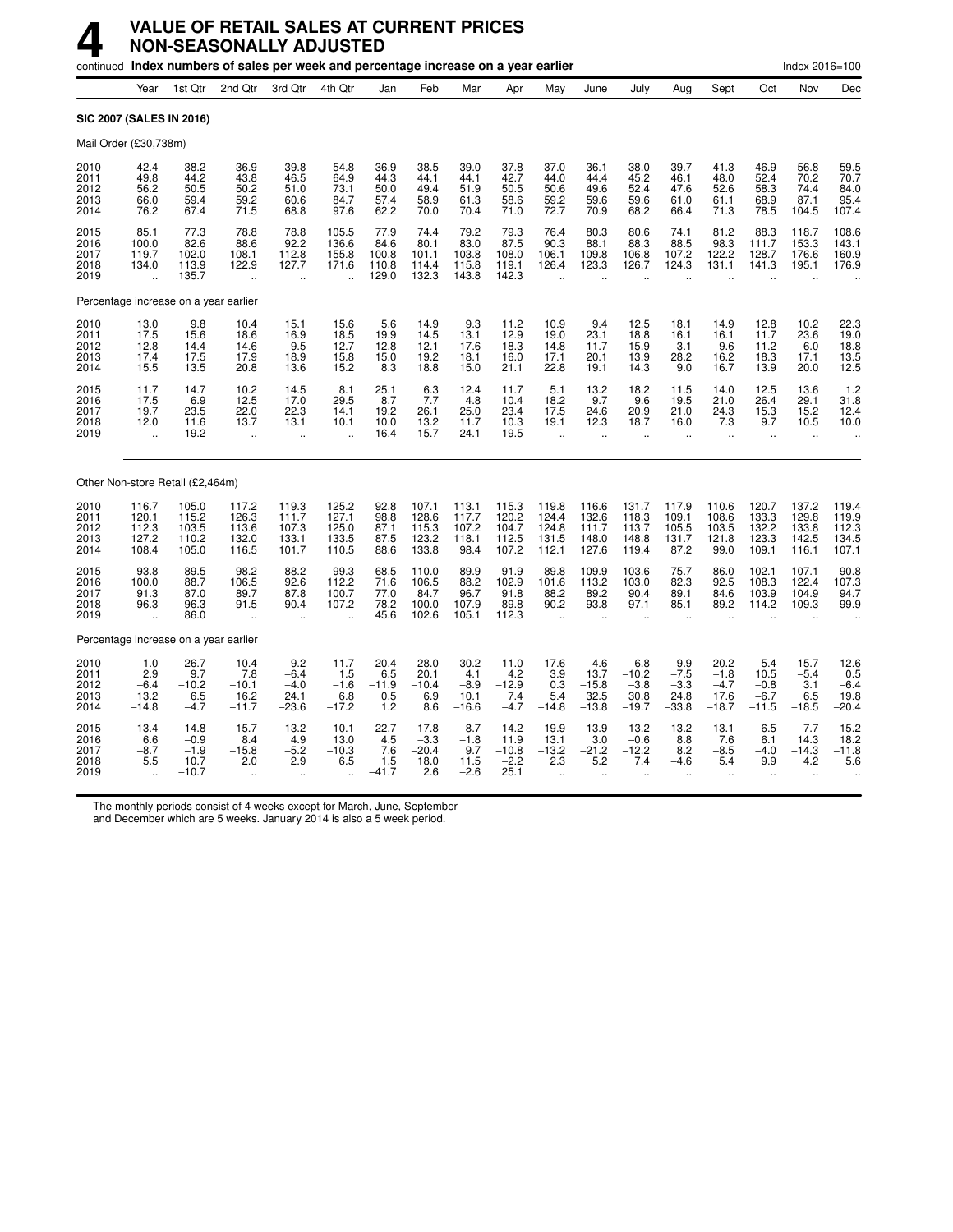|                                      |                                           |                                          | continued Index numbers of sales per week and percentage increase on a year earlier |                                           |                                           |                                         |                                          |                                          |                                            |                                            |                                          |                                          |                                          |                                           |                                           | Index 2016=100                            |                                           |
|--------------------------------------|-------------------------------------------|------------------------------------------|-------------------------------------------------------------------------------------|-------------------------------------------|-------------------------------------------|-----------------------------------------|------------------------------------------|------------------------------------------|--------------------------------------------|--------------------------------------------|------------------------------------------|------------------------------------------|------------------------------------------|-------------------------------------------|-------------------------------------------|-------------------------------------------|-------------------------------------------|
|                                      | Year                                      | 1st Qtr                                  | 2nd Qtr                                                                             | 3rd Qtr                                   | 4th Qtr                                   | Jan                                     | Feb                                      | Mar                                      | Apr                                        | May                                        | June                                     | July                                     | Aug                                      | Sept                                      | Oct                                       | Nov                                       | Dec                                       |
|                                      |                                           | <b>SIC 2007 (SALES IN 2016)</b>          |                                                                                     |                                           |                                           |                                         |                                          |                                          |                                            |                                            |                                          |                                          |                                          |                                           |                                           |                                           |                                           |
|                                      |                                           |                                          | Automotive Fuel, All Businesses (£36,849m)                                          |                                           |                                           |                                         |                                          |                                          |                                            |                                            |                                          |                                          |                                          |                                           |                                           |                                           |                                           |
| 2010<br>2011<br>2012<br>2013<br>2014 | 92.0<br>109.6<br>109.3<br>106.0<br>102.1  | 85.5<br>103.3<br>113.3<br>104.6<br>101.1 | 95.9<br>111.9<br>107.8<br>107.9<br>104.8                                            | 93.4<br>111.1<br>110.4<br>110.1<br>104.1  | 93.1<br>112.2<br>105.8<br>101.3<br>98.2   | 78.2<br>96.9<br>105.5<br>94.9<br>92.5   | 86.1<br>103.9<br>110.6<br>106.7<br>100.6 | 90.7<br>107.9<br>121.9<br>110.7<br>110.1 | 96.0<br>111.4<br>108.1<br>107.6<br>102.8   | 97.8<br>113.3<br>112.1<br>108.8<br>104.0   | 94.3<br>111.2<br>104.2<br>107.5<br>107.1 | 96.7<br>113.1<br>109.1<br>112.6<br>107.7 | 92.2<br>109.4<br>108.4<br>109.4<br>103.2 | 91.8<br>110.8<br>113.1<br>108.6<br>102.0  | 95.5<br>112.4<br>109.3<br>102.5<br>100.3  | 98.2<br>116.4<br>107.1<br>102.7<br>100.5  | 87.0<br>108.6<br>101.9<br>99.2<br>94.7    |
| 2015<br>2016<br>2017<br>2018<br>2019 | 96.0<br>100.0<br>107.7<br>116.8<br>÷.     | 91.9<br>91.5<br>103.8<br>107.5<br>118.0  | 99.0<br>100.3<br>108.6<br>118.5                                                     | 97.3<br>103.2<br>107.0<br>120.1           | 95.8<br>105.0<br>111.5<br>120.9           | 90.7<br>90.9<br>99.1<br>104.3<br>109.8  | 90.1<br>89.8<br>106.2<br>112.3<br>120.1  | 94.2<br>93.3<br>105.5<br>106.2<br>122.9  | 96.8<br>98.5<br>107.0<br>112.9<br>125.6    | 98.5<br>102.2<br>112.9<br>121.1            | 101.2<br>100.2<br>106.6<br>120.9         | 99.4<br>104.9<br>106.1<br>120.8          | 95.6<br>102.0<br>106.1<br>119.4          | 97.0<br>102.6<br>108.3<br>120.1           | 96.9<br>106.7<br>111.1<br>121.5           | 99.1<br>107.9<br>114.5<br>126.5           | 92.2<br>101.4<br>109.5<br>115.9           |
|                                      |                                           | Percentage increase on a year earlier    |                                                                                     |                                           |                                           |                                         |                                          |                                          |                                            |                                            |                                          |                                          |                                          |                                           |                                           |                                           |                                           |
| 2010<br>2011<br>2012<br>2013<br>2014 | 4.7<br>19.2<br>$-0.2$<br>$-3.1$<br>$-3.7$ | 6.3<br>20.9<br>9.7<br>$-7.7$<br>$-3.4$   | 8.1<br>16.7<br>$-3.6$<br>0.1<br>$-2.9$                                              | 1.3<br>18.9<br>$-0.6$<br>$-0.3$<br>$-5.4$ | 3.3<br>20.5<br>$-5.7$<br>$-4.2$<br>$-3.0$ | 0.8<br>23.8<br>8.9<br>$-10.0$<br>$-2.5$ | 7.5<br>20.7<br>6.4<br>$-3.5$<br>$-5.7$   | 9.4<br>18.9<br>12.9<br>$-9.2$<br>$-0.5$  | 14.5<br>16.0<br>$-2.9$<br>$-0.5$<br>$-4.5$ | 12.4<br>15.8<br>$-1.0$<br>$-3.0$<br>$-4.4$ | 0.4<br>17.8<br>$-6.3$<br>3.2<br>$-0.4$   | 5.6<br>17.0<br>$-3.6$<br>3.3<br>$-4.4$   | 1.0<br>18.7<br>$-1.0$<br>0.9<br>$-5.6$   | $-1.9$<br>20.7<br>2.1<br>$-3.9$<br>$-6.1$ | 0.3<br>17.6<br>$-2.7$<br>$-6.2$<br>$-2.1$ | 6.9<br>18.5<br>$-8.0$<br>$-4.1$<br>$-2.1$ | 2.8<br>24.8<br>$-6.1$<br>$-2.7$<br>$-4.5$ |
| 2015<br>2016<br>2017<br>2018<br>2019 | $-5.9$<br>4.2<br>7.7<br>8.4<br>$\ddotsc$  | $-9.1$<br>$-0.4$<br>13.4<br>3.6<br>9.8   | $-5.5$<br>1.3<br>8.3<br>9.1                                                         | $-6.6$<br>6.0<br>3.7<br>12.3              | $-2.5$<br>9.7<br>6.2<br>8.4               | $-1.9$<br>0.3<br>9.0<br>5.2<br>5.3      | $-10.4$<br>$-0.3$<br>18.3<br>5.8<br>6.9  | $-14.4$<br>$-1.0$<br>13.1<br>0.7<br>15.7 | $-5.8$<br>1.7<br>8.6<br>5.5<br>11.3        | $-5.3$<br>3.8<br>10.4<br>7.3               | $-5.5$<br>$-1.0$<br>6.3<br>13.5          | $-7.7$<br>5.6<br>1.1<br>13.9             | $-7.4$<br>6.8<br>4.0<br>12.5             | $-4.9$<br>5.8<br>5.5<br>10.8              | $-3.4$<br>10.1<br>4.2<br>9.3              | $-1.4$<br>8.9<br>6.1<br>10.5              | $-2.6$<br>10.0<br>7.9<br>5.9              |

The monthly periods consist of 4 weeks except for March, June, September

and December which are 5 weeks. January 2014 is also a 5 week period.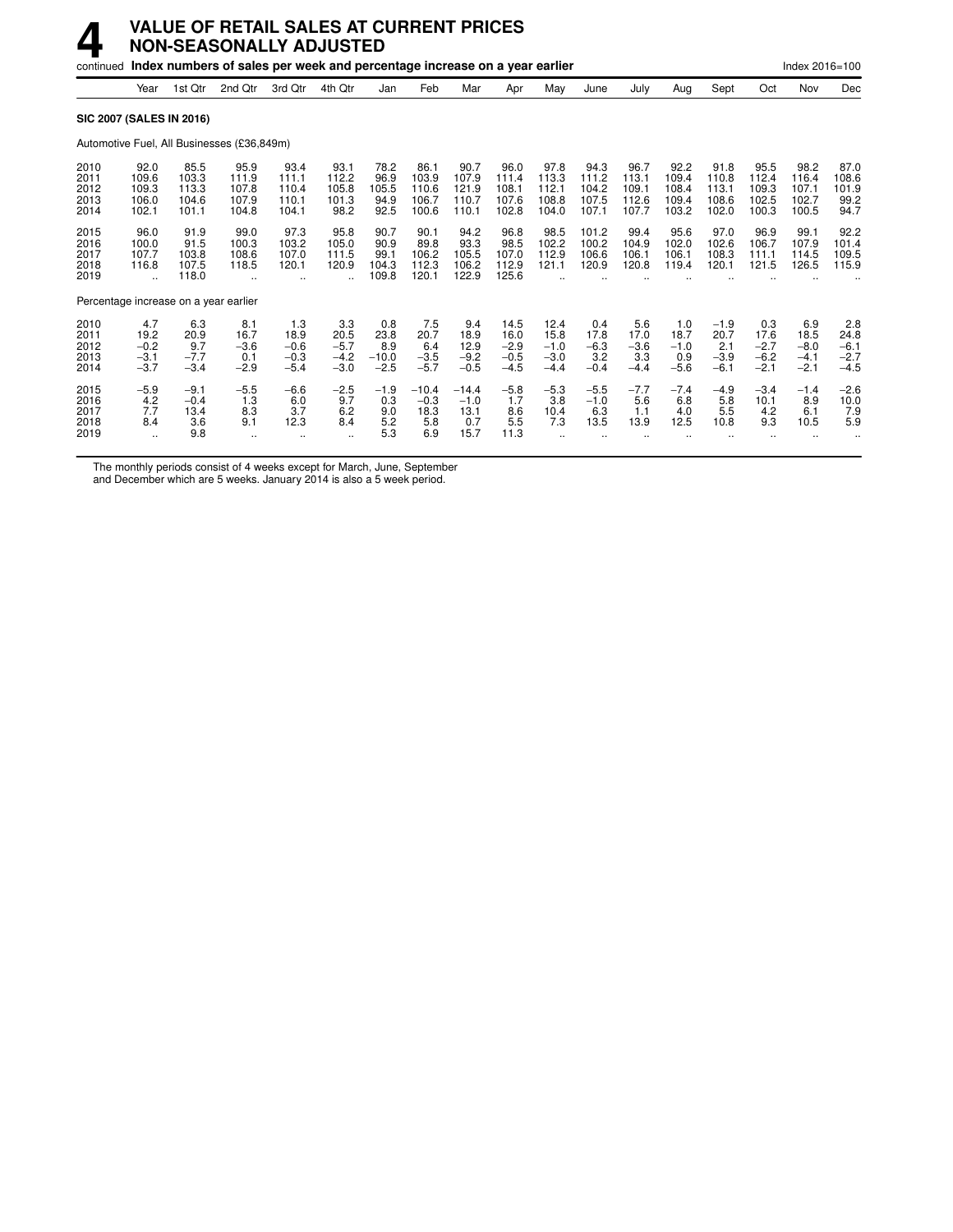#### **5 VALUE OF RETAIL SALES BY COMMODITY AT CURRENT PRICES NON-SEASONALLY ADJUSTED**

|                                             |                                                    |                                                         |                                                    |                                                        | Index $2016 = 100$                                                                |
|---------------------------------------------|----------------------------------------------------|---------------------------------------------------------|----------------------------------------------------|--------------------------------------------------------|-----------------------------------------------------------------------------------|
|                                             | Total<br>excluding<br>fuel                         | Food,<br>drink and<br>tobacco <sup>1</sup>              | Clothing<br>and<br>footwear                        | Household<br>goods <sup>1</sup>                        | Other<br>non-<br>food <sup>1</sup>                                                |
| Average weekly sales<br>in 2016 (£millions) | 6747                                               | 2650                                                    | 1 1 8 2                                            | 1 301                                                  | 1 6 1 4                                                                           |
| Index numbers of sales per week             |                                                    |                                                         |                                                    |                                                        |                                                                                   |
| 2011<br>2012<br>2013<br>2014<br>2015        | J43S<br>86.3<br>88.6<br>91.5<br>95.0<br>96.8       | EAWN<br>93.7<br>96.4<br>99.7<br>98.0<br>97.8            | EAWO<br>83.5<br>85.9<br>89.8<br>93.5<br>97.9       | EAWP<br>80.2<br>82.6<br>84.6<br>92.0<br>96.1           | EAWQ<br>81.1<br>82.5<br>85.0<br>93.7<br>94.7                                      |
| 2016<br>2017<br>2018                        | 100.0<br>104.3<br>108.5                            | 100.0<br>102.9<br>108.1                                 | 100.0<br>108.4<br>111.4                            | 100.0<br>104.4<br>102.5                                | 100.0<br>103.8<br>111.7                                                           |
| 2016 Q2<br>Q3<br>Q4                         | 95.7<br>96.8<br>117.1                              | 99.0<br>98.7<br>107.0                                   | 95.2<br>98.8<br>124.4                              | 90.2<br>93.9<br>121.7                                  | 95.1<br>94.6<br>124.9                                                             |
| 2017 Q1<br>Q <sub>2</sub><br>$^{Q3}_{Q4}$   | 93.2<br>101.0<br>101.3<br>121.8                    | 96.7<br>103.1<br>100.8<br>111.0                         | 87.7<br>106.3<br>109.0<br>130.7                    | 97.9<br>94.4<br>99.9<br>125.3                          | $\frac{87.8}{99.1}$<br>97.8<br>130.3                                              |
| 2018 Q1<br>Q2<br>Q3<br>Q4                   | 97.5<br>104.7<br>106.2<br>125.6                    | 100.9<br>106.4<br>108.3<br>117.0                        | $91.2$<br>110.2<br>111.1<br>133.3                  | 103.4<br>99.5<br>92.5<br>114.8                         | $91.8$<br>102.2<br>110.1<br>142.7                                                 |
| 2019 Q1                                     | 101.4                                              | 106.3                                                   | 96.2                                               | 91.2                                                   | 105.3                                                                             |
| 2016 May<br>Jun                             | 97.1<br>96.0                                       | 100.2<br>99.5                                           | 97.4<br>98.3                                       | 91.0<br>89.0                                           | 96.5<br>94.4                                                                      |
| Jul<br>Aug<br>Sep<br>Oct<br>Nov<br>Dec      | 98.8<br>95.5<br>96.3<br>102.9<br>115.0<br>130.3    | 100.0<br>98.9<br>97.6<br>99.7<br>103.2<br>115.7         | 102.3<br>96.6<br>$97.6$<br>106.5<br>124.0<br>139.0 | 93.6<br>90.2<br>97.1<br>106.6<br>127.2<br>129.3        | 98.5<br>93.3<br>92.6<br>102.5<br>117.9<br>148.5                                   |
| 2017 Jan<br>Feb<br>Mar<br>Apr<br>May<br>Jun | 90.6<br>92.8<br>95.6<br>101.5<br>100.4<br>101.1    | 91.8<br>97.8<br>99.7<br>104.0<br>103.7<br>101.8         | 84.5<br>83.5<br>93.6<br>102.9<br>105.6<br>109.7    | 103.5<br>96.5<br>94.6<br>98.3<br>91.8<br>93.3          | 82.7<br>88.5<br>91.2<br>99.1<br>98.2<br>99.8                                      |
| Jul<br>Aug<br>Sep<br>Oct<br>Nov<br>Dec      | 102.7<br>100.7<br>100.7<br>106.0<br>120.0<br>135.9 | 102.9<br>100.6<br>$99.3$<br>$102.7$<br>$106.3$<br>121.3 | 109.9<br>107.1<br>109.8<br>109.7<br>130.1<br>147.9 | 98.3<br>96.3<br>104.1<br>111.1<br>133.6<br>130.0       | $\begin{array}{c}\n100.8 \\ 99.9 \\ 93.7 \\ 104.7 \\ 124.1\n\end{array}$<br>155.8 |
| 2018 Jan<br>Feb<br>Mar<br>Apr<br>May<br>Jun | 94.4<br>96.6<br>100.8<br>101.7<br>106.8<br>105.5   | 94.5<br>100.9<br>106.1<br>102.0<br>109.2<br>107.7       | 87.6<br>87.5<br>96.9<br>103.4<br>113.0<br>113.4    | 108.2<br>102.0<br>100.6<br>102.0<br>97.9<br>98.8       | 87.9<br>91.8<br>94.9<br>99.7<br>105.6<br>101.6                                    |
| Jul<br>Aug<br>Sep<br>Oct<br>Nov<br>Dec      | 108.1<br>105.6<br>105.1<br>109.3<br>124.9<br>139.1 | 111.6<br>108.0<br>106.0<br>108.1<br>112.7<br>127.5      | 114.2<br>111.0<br>108.7<br>110.4<br>130.7<br>153.6 | 88.8<br>$\frac{91.3}{96.5}$<br>100.2<br>122.7<br>120.1 | 113.4<br>109.2<br>108.1<br>117.8<br>142.4<br>163.0                                |
| 2019 Jan<br>Feb<br>Mar<br>Apr               | 97.5<br>100.4<br>105.2<br>109.0                    | 100.3<br>106.9<br>110.6<br>114.4                        | 93.3<br>91.8<br>102.2<br>111.1                     | 94.0<br>88.9<br>90.7<br>92.4                           | 98.9<br>105.4<br>110.4<br>111.8                                                   |

Estimates in this table have been produced by combining a breakdown of commodity sales from 54 large retailers with total sales from other retailers.

1 The Food, drink and tobacco category, Household goods category and Other non-food category include revisions to the commodity classifications provided by respondents.

The monthly periods consist of 4 weeks except for March, June, September and December which are 5 weeks. January 2014 is also a 5 week period.

The quarterly indices are the weighted averages of the monthly indices for the months within the quarter, the weights being the number of weeks in each monthly period.

In July 2018, we increased our sample for the commodity breakdown from 31 to 54 retailers to improve coverage and better represent the commodities sold. Growth rates may not be comparable as a result. This does not impact the main retail sales data.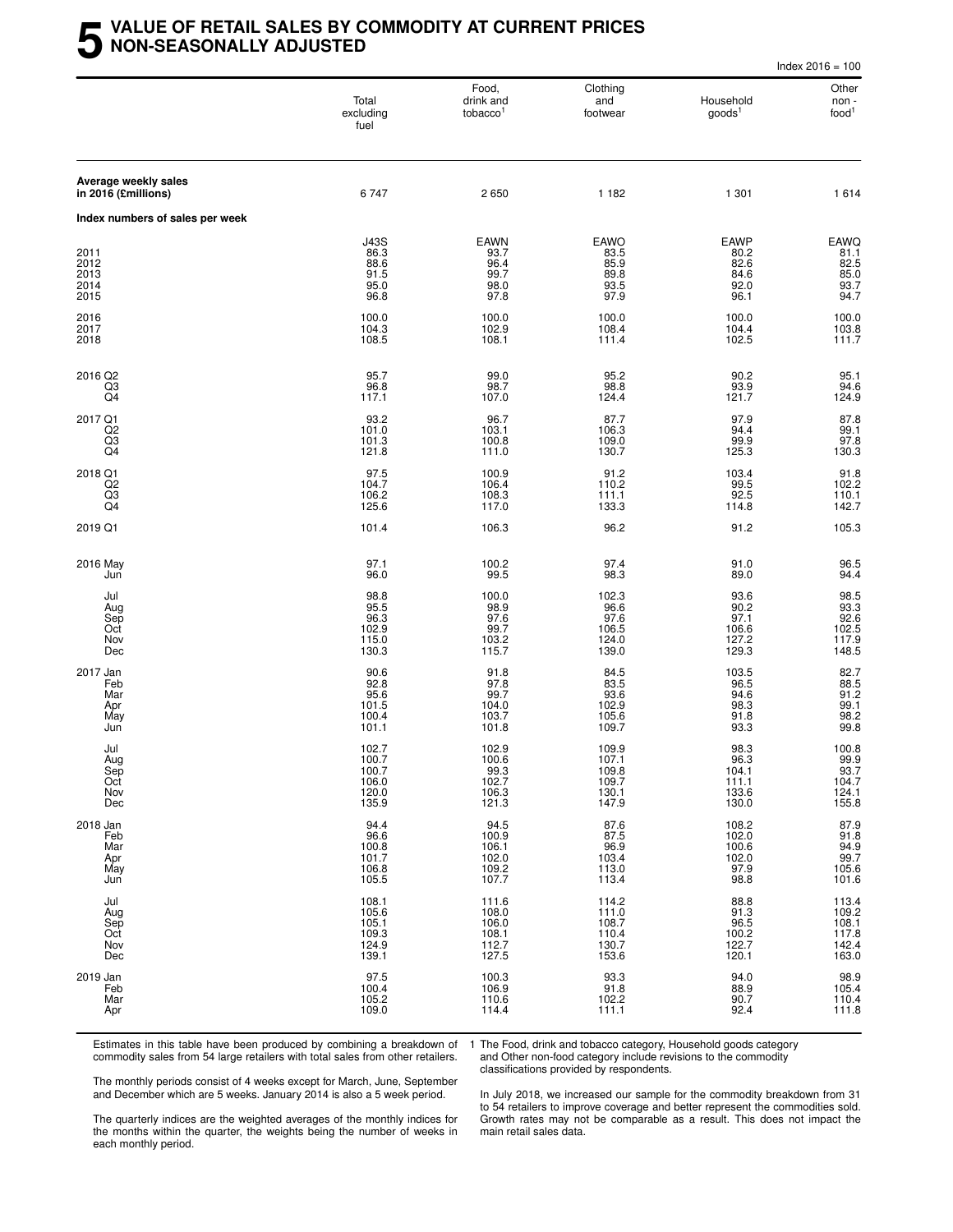#### **5** VALUE OF RETAIL SALES BY COMMODITY AT CURRENT PRICES<br>MON-SEASONALLY ADJUSTED<br>continued **NON-SEASONALLY ADJUSTED**

continued

|                                             | Total<br>excluding<br>fuel                                            | Food<br>drink and<br>tobacco                                                                         | Clothing<br>and<br>footwear                                        | Household<br>goods                                                      | Other<br>non -<br>food                                  |
|---------------------------------------------|-----------------------------------------------------------------------|------------------------------------------------------------------------------------------------------|--------------------------------------------------------------------|-------------------------------------------------------------------------|---------------------------------------------------------|
|                                             | Percentage change latest 3 months on same 3 months a year ago         |                                                                                                      |                                                                    |                                                                         |                                                         |
| 2016 Jun                                    | <b>J45J</b><br>1.8                                                    | HN5T<br>1.4                                                                                          | HN5U<br>$-1.6$                                                     | HN5V<br>2.1                                                             | HN5W<br>4.8                                             |
| Jul<br>Aug<br>Sep<br>Oct<br>Nov<br>Dec      | 2.3<br>2.7<br>3.4<br>4.2<br>4.8<br>6.4                                | 1.5<br>2.7<br>3.1<br>3.6<br>3.0<br>3.9                                                               | 1.0<br>0.8<br>2.3<br>$3.\overline{3}$<br>5.1<br>6.6                | 1.9<br>1.4<br>2.1<br>3.9<br>5.8<br>7.7                                  | $5.0\,$<br>$\frac{5.1}{5.7}$<br>$6.3$<br>$6.7$<br>$8.7$ |
| 2017 Jan<br>Feb<br>Mar<br>Apr<br>May<br>Jun | $\frac{5.3}{4.8}$<br>$3.\overline{2}$<br>5.1<br>4.9<br>5.6            | 2.8<br>2.6<br>1.4<br>3.5<br>3.8<br>4.1                                                               | 5.6<br>5.6<br>7.4<br>11.4<br>11.4<br>11.7                          | 6.6<br>5.6<br>3.9<br>5.5<br>4.4<br>4.6                                  | 7.6<br>6.9<br>2.8<br>3.5<br>2.7<br>4.2                  |
| Jul<br>Aug<br>Sep<br>Oct<br>Nov<br>Dec      | 4.3<br>4.9<br>4.7<br>4.4<br>4.0<br>4.0                                | 2.8<br>$2.\overline{3}$<br>2.1<br>2.1<br>2.5<br>3.7                                                  | 9.4<br>10.0<br>10.4<br>8.9<br>7.0<br>5.1                           | 3.7<br>5.5<br>6.4<br>6.1<br>5.5<br>3.0                                  | $3.5$<br>$5.1$<br>$3.4$<br>$3.3$<br>$2.9$<br>$4.3$      |
| 2018 Jan<br>Feb<br>Mar<br>Apr<br>May<br>Jun | 4.3<br>4.2<br>4.6<br>$3.\overline{3}$<br>4.0<br>3.7                   | 3.8<br>3.8<br>4.4<br>2.8<br>3.4<br>3.2                                                               | $5.3$<br>5.3<br>4.0<br>$\frac{2.9}{3.7}$<br>3.6                    | 3.1<br>3.1<br>5.6<br>$5.\overline{3}$<br>5.6<br>5.4                     | 5.3<br>5.0<br>4.6<br>2.8<br>$\frac{4.0}{3.2}$           |
| Jul<br>Aug<br>Sep<br>Oct<br>Nov<br>Dec      | $\frac{5.2}{4.8}$<br>4.8<br>4.1<br>3.9<br>3.1                         | 6.4<br>7.1<br>7.5<br>$6.5$<br>$6.0$<br>5.4                                                           | $\frac{4.6}{3.6}$<br>2.0<br>0.9<br>$\overline{\phantom{0}}$<br>2.0 | 1.1<br>$-2.5 - 7.4$<br>$-7.5$<br>$-8.3$<br>$-8.4$                       | $6.8$<br>$7.4$<br>$12.5$<br>12.6<br>14.3<br>9.5         |
| 2019 Jan<br>Feb<br>Mar<br>Apr               | 3.1<br>3.1<br>4.0<br>5.2                                              | 5.7<br>5.7<br>$5.3\,$<br>7.2                                                                         | 3.3<br>4.8<br>5.6<br>6.0                                           | $-9.3$<br>$-10.7$<br>$-11.8$<br>$-10.6$                                 | 9.4<br>8.9<br>14.7<br>14.5                              |
|                                             | Percentage change latest month on same month a year ago               |                                                                                                      |                                                                    |                                                                         |                                                         |
| 2016 Jun                                    | J3L2<br>0.9                                                           | HN5X<br>0.7                                                                                          | HN5Y<br>$-2.2$                                                     | HN <sub>5</sub> Z<br>1.1                                                | <b>HN62</b><br>3.5                                      |
| Jul<br>Aug<br>Sep<br>Oct<br>Nov<br>Dec      | 3.5<br>4.1<br>2.7<br>6.2<br>$\begin{array}{c} 5.8 \\ 6.9 \end{array}$ | 2.8<br>5.2<br>1.8<br>4.3<br>$3.2$<br>$4.2$                                                           | 3.8<br>1.8<br>1.6<br>6.9<br>$7.1$<br>6.1                           | 1.2<br>1.8<br>2.9<br>6.9<br>$7.8$<br>$8.2$                              | 6.2<br>5.8<br>5.2<br>8.1<br>$7.1$<br>10.2               |
| 2017 Jan<br>Feb<br>Mar<br>Apr<br>May<br>Jun | $\frac{1.8}{4.1}$<br>3.5<br>$8.1$<br>$3.5$<br>$5.2$                   | 0.4<br>$2.4$<br>$7.3$<br>$7.2$<br>$3.5$<br>$2.3$                                                     | 2.6<br>7.8<br>10.9<br>15.1<br>8.5<br>11.6                          | $\begin{array}{c} 3.0 \\ 4.3 \\ 4.4 \end{array}$<br>8.1<br>$0.8$<br>4.9 | 2.7<br>4.5<br>1.7<br>4.8<br>1.8<br>5.8                  |
| Jul<br>Aug<br>Sep<br>Oct<br>Nov<br>Dec      | 4.0<br>5.5<br>4.6<br>3.0<br>4.3<br>4.3                                | $2.9$<br>1.7<br>1.7<br>$\frac{2.9}{3.0}$<br>4.8                                                      | $7.4$<br>10.8<br>12.5<br>13.1<br>4.9<br>6.3                        | 5.0<br>6.8<br>7.2<br>4.2<br>5.0<br>0.6                                  | 2.4<br>7.0<br>1.2<br>2.1<br>5.2<br>4.9                  |
| 2018 Jan<br>Feb<br>Mar<br>Apr<br>May<br>Jun | $4.2$<br>$4.0$<br>$5.4$<br>0.1<br>$6.3$<br>4.4                        | 2.9<br>3.1<br>6.4<br>$-2.0$<br>5.3<br>5.8                                                            | 378<br>486<br>365<br>659<br>33                                     | $\frac{4.6}{5.7}$<br>6.4<br>3.7<br>6.6<br>5.8                           | 6.3<br>3.7<br>4.0<br>0.6<br>7.5<br>1.8                  |
| Jul<br>Aug<br>Sep<br>Oct<br>Nov<br>Dec      | $5.2$<br>$4.8$<br>$4.4$<br>3.1<br>4.1<br>2.4                          | $\begin{array}{c} 8.5 \\ 7.4 \\ 6.7 \end{array}$<br>$\begin{array}{c} 5.3 \\ 6.0 \\ 5.1 \end{array}$ | $3.9$<br>$3.7$<br>$-1.0$<br>$0.6$<br>$0.5$<br>$3.9$                | $-9.7$<br>$-5.2$<br>$-7.3$<br>$-9.8$<br>$-8.2$<br>$-7.7$                | 12.4<br>9.3<br>15.4<br>12.5<br>14.8<br>4.6              |
| 2019 Jan<br>Feb<br>Mar<br>Apr               | 3.4<br>4.0<br>$\frac{4.4}{7.2}$                                       | $6.2$<br>$6.0$<br>$4.2$<br>12.2                                                                      | 6.4<br>4.9<br>5.5<br>7.4                                           | $-13.1$<br>$-12.8$<br>$-9.9$<br>$-9.4$                                  | 12.4<br>14.8<br>16.3<br>12.2                            |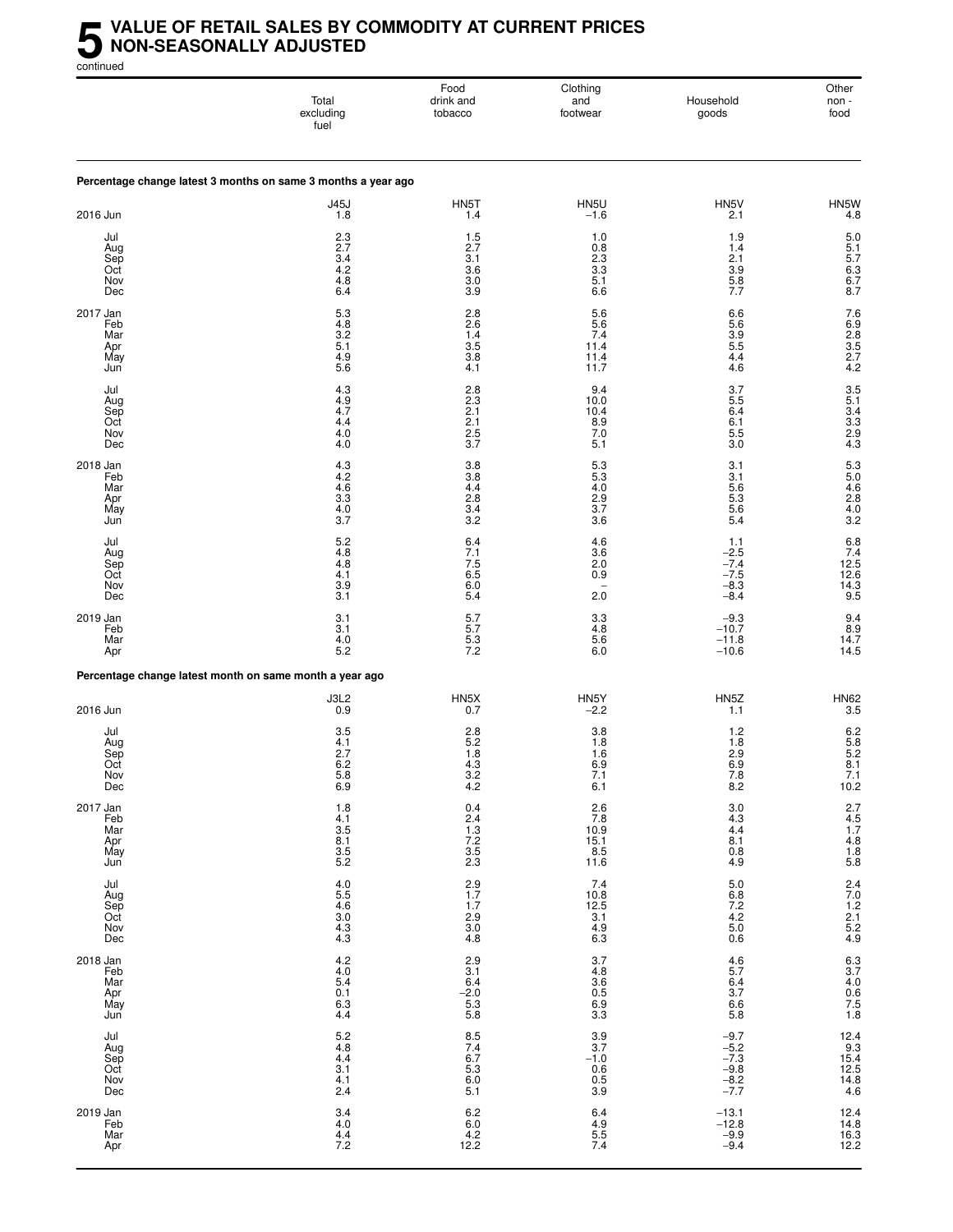#### **6** YEAR TO DATE VALUE OF RETAIL SALES AT CURRENT PRICES<br> **6** NON-SEASONALLY ADJUSTED<br>
Index numbers of sales per week and percentage change on a vear earlier **NON-SEASONALLY ADJUSTED**

| Index numbers of sales per week and percentage change on a year earlier                                                                                                                                                                                                                                                                                             |                                                 |                                                   |                                                                                    |                                                     |                                          | Index 2016=100                                                     |
|---------------------------------------------------------------------------------------------------------------------------------------------------------------------------------------------------------------------------------------------------------------------------------------------------------------------------------------------------------------------|-------------------------------------------------|---------------------------------------------------|------------------------------------------------------------------------------------|-----------------------------------------------------|------------------------------------------|--------------------------------------------------------------------|
|                                                                                                                                                                                                                                                                                                                                                                     |                                                 | <b>ALL BUSINESSES</b>                             |                                                                                    | SMALL BUSINESSES <sup>1</sup>                       |                                          | LARGE BUSINESSES <sup>2</sup>                                      |
|                                                                                                                                                                                                                                                                                                                                                                     | <b>INDEX</b>                                    | % CHANGE                                          | <b>INDEX</b>                                                                       | % CHANGE                                            | <b>INDEX</b>                             | % CHANGE                                                           |
| CURRENT YEAR UP TO APR 2019                                                                                                                                                                                                                                                                                                                                         |                                                 |                                                   |                                                                                    |                                                     |                                          |                                                                    |
| ALL RETAILING INCLUDING AUTOMOTIVE FUEL <sup>4</sup>                                                                                                                                                                                                                                                                                                                | 104.7                                           | 5.3                                               | 107.6                                                                              | 5.4                                                 | 104.0                                    | 5.3                                                                |
| ALL RETAILING EXCLUDING AUTOMOTIVE FUEL <sup>4</sup>                                                                                                                                                                                                                                                                                                                | 103.2                                           | 4.8                                               | 107.4                                                                              | 5.6                                                 | 102.0                                    | 4.5                                                                |
| PREDOMINANTLY FOOD STORES                                                                                                                                                                                                                                                                                                                                           | 103.5                                           | 3.3                                               | 94.8                                                                               | 6.1                                                 | 105.0                                    | 2.9                                                                |
| Non-specialised stores with food beverages and tobacco predominating<br>Specialist food stores<br>Retail sale of alcoholic drinks, other beverages and tobacco                                                                                                                                                                                                      | 104.3<br>102.9<br>73.9                          | 3.0<br>11.1<br>$-1.6$                             | 101.4<br>$\ddot{\phantom{a}}$                                                      | 6.8<br>$\ddot{\phantom{a}}$<br>$\ddot{\phantom{a}}$ | 104.6<br>$\ddot{\phantom{a}}$            | 2.6<br>$\ddotsc$<br>$\ddotsc$                                      |
| PREDOMINANTLY NON-FOOD STORES                                                                                                                                                                                                                                                                                                                                       | 96.6                                            | 3.0                                               | 102.9                                                                              | 2.1                                                 | 94.5                                     | 3.3                                                                |
| Non-specialised stores                                                                                                                                                                                                                                                                                                                                              | 89.2                                            | $-0.2$                                            | 93.3                                                                               | 2.2                                                 | 88.9                                     | $-0.4$                                                             |
| Textile, clothing & footwear stores<br>Retail sale of textiles<br>Retail sale of clothing<br>Retail sale of footwear & leather goods                                                                                                                                                                                                                                | 94.8<br>86.1<br>95.9<br>86.9                    | 5.3<br>$-2.9$<br>5.6<br>3.8                       | 113.4<br>125.9<br>$\ddot{\phantom{1}}$                                             | 11.5<br>17.5<br>$\ddotsc$                           | 92.4<br>92.9<br>$\ddotsc$                | 4.4<br>4.2<br>$\ldots$                                             |
| <b>Household goods stores</b><br>Retail sale of furniture, lighting & household articles<br>Retail sale of electrical household appliances<br>Retail sale of hardware, paints & glass<br>Retail sale of audio and video recording and equipment                                                                                                                     | 100.7<br>107.1<br>100.3<br>95.5<br>75.8         | $-1.7$<br>0.3<br>1.7<br>$-4.8$<br>$-15.9$         | 97.3<br>$\ddotsc$<br>$\ddot{\phantom{a}}$<br>÷.                                    | $-9.8$<br>$\ddot{\phantom{a}}$                      | 102.2                                    | 2.4<br>$\ddot{\phantom{a}}$<br>$\ddotsc$<br>$\ddotsc$<br>$\ddotsc$ |
| Other non-food stores<br>Retail sale of pharmaceutical, medical, cosmetic & toilet goods <sup>3</sup><br>Retail sale of books, newspapers & stationery<br>Retail sale of floor coverings<br>Retail sale of computers and telecomms<br>Other retail sale in specialised stores not elsewhere classified<br>including: jewellery; sports goods; and second-hand goods | 100.5<br>120.9<br>83.2<br>96.7<br>73.0<br>103.8 | 6.3<br>15.6<br>$-8.6$<br>$-16.5$<br>$-2.2$<br>8.4 | 103.9<br>$\mathbf{r}$<br>$\ddot{\phantom{a}}$<br>$\ddot{\phantom{1}}$<br>$\ddotsc$ | 5.7<br>$\ddotsc$<br>$\cdot$ .<br>$\ddotsc$          | 97.5<br>$\sim$<br>$\ddotsc$<br>$\ddotsc$ | 6.8<br>$\ldots$<br>$\ldots$<br>$\ddotsc$<br>$\ldots$<br>$\ddotsc$  |
| <b>NON-STORE RETAIL</b><br>Retail sale via mail order houses<br>Non-store retail excluding mail order                                                                                                                                                                                                                                                               | 133.9<br>137.3<br>92.2                          | 17.9<br>19.3<br>$-2.7$                            | 148.0<br>$\ddot{\phantom{a}}$                                                      | 14.8<br>$\ddotsc$                                   | 126.4                                    | 19.9<br>$\ddotsc$                                                  |
| PREDOMINANTLY AUTOMOTIVE FUEL <sup>4</sup>                                                                                                                                                                                                                                                                                                                          | 119.8                                           | 10.1                                              | $\ddot{\phantom{a}}$                                                               | $\ddotsc$                                           | $\ddotsc$                                | $\ldots$                                                           |

1 Small retailers are those with less than 100 employment

2 Large retailers are those with greater than 99 employment

3 National Health Service receipts are excluded

4 Predominantly automotive fuel also includes sale of fuel by supermarkets

5 Year to date (January to current month)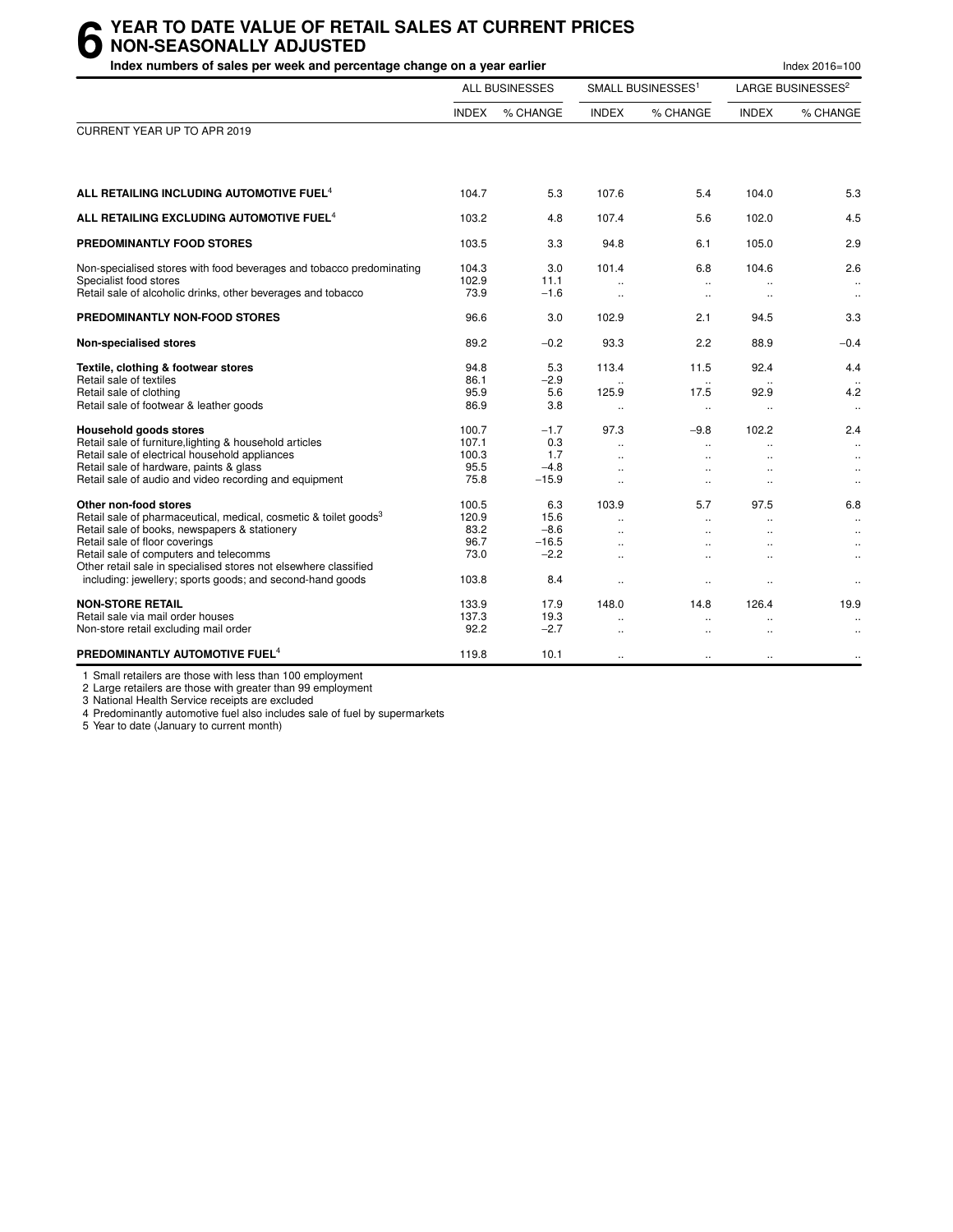### **CPSAVALUE OF RETAIL SALES AT CURRENT PRICES SEASONALLY ADJUSTED**

Index 2016=100

Predominantly non-food stores

|                                             | All<br>retailing<br>including<br>automotive<br>fuel <sup>1</sup>      | All<br>retailing<br>excluding<br>automotive<br>fuel <sup>1</sup>                          | Predominantly<br>food stores                                                                                                      | Total                                                                                                                     | Non-<br>specialised<br>stores                                                    | Textile,<br>clothing and<br>footwear<br>stores                                      | Household<br>goods<br>stores                                                           | Other<br>stores                                                   | Non-store<br>retailing                                                                        | Predominantly<br>automotive<br>fuel <sup>1</sup>                 |
|---------------------------------------------|-----------------------------------------------------------------------|-------------------------------------------------------------------------------------------|-----------------------------------------------------------------------------------------------------------------------------------|---------------------------------------------------------------------------------------------------------------------------|----------------------------------------------------------------------------------|-------------------------------------------------------------------------------------|----------------------------------------------------------------------------------------|-------------------------------------------------------------------|-----------------------------------------------------------------------------------------------|------------------------------------------------------------------|
|                                             | <b>AGG 21</b>                                                         | AGG 21X                                                                                   | AGG <sub>1</sub>                                                                                                                  | AGG 12                                                                                                                    | 47.19                                                                            | AGG <sub>5</sub>                                                                    | AGG <sub>7</sub>                                                                       | AGG 13                                                            | AGG 14                                                                                        | 47.30                                                            |
|                                             | Index numbers of sales per week                                       |                                                                                           |                                                                                                                                   |                                                                                                                           |                                                                                  |                                                                                     |                                                                                        |                                                                   |                                                                                               |                                                                  |
| 2016 Jun                                    | <b>J5C4</b><br>98.9                                                   | J468<br>98.9                                                                              | <b>EAQW</b><br>99.5                                                                                                               | EAQY<br>98.5                                                                                                              | <b>EAQX</b><br>96.4                                                              | EARA<br>97.8                                                                        | EARB<br>98.4                                                                           | EAQZ<br>100.6                                                     | J5BI<br>97.7                                                                                  | JO2G<br>99.0                                                     |
| Jul<br>Aug<br>Sep<br>Oct<br>Nov<br>Dec      | 100.7<br>100.4<br>101.0<br>103.1<br>102.8<br>102.1                    | 100.6<br>100.2<br>100.9<br>102.8<br>102.6<br>101.8                                        | 99.7<br>100.6<br>101.0<br>101.4<br>101.1<br>100.2                                                                                 | 101.7<br>99.6<br>99.9<br>103.0<br>102.2<br>101.4                                                                          | 100.0<br>100.5<br>102.0<br>100.9<br>101.8<br>100.2                               | 103.5<br>100.0<br>98.8<br>105.3<br>102.0<br>101.4                                   | 101.6<br>97.4<br>97.4<br>101.1<br>103.4<br>100.5                                       | 101.2<br>99.9<br>101.3<br>103.5<br>101.9<br>102.8                 | 99.7<br>102.1<br>105.3<br>108.8<br>111.3<br>110.9                                             | 101.4<br>101.4<br>101.9<br>105.7<br>104.5<br>105.1               |
| 2017 Jan<br>Feb<br>Mar<br>Apr<br>May<br>Jun | 102.3<br>103.5<br>103.1<br>104.7<br>103.4<br>104.1                    | 101.7<br>102.9<br>102.8<br>104.4<br>102.9<br>104.3                                        | 100.7<br>101.9<br>102.3<br>102.5<br>101.8<br>101.3                                                                                | 100.6<br>102.2<br>101.4<br>103.9<br>102.1<br>104.3                                                                        | 99.6<br>100.1<br>$101.5$<br>$101.3$<br>99.6<br>102.1                             | 102.6<br>104.0<br>106.3<br>105.7<br>105.9<br>106.9                                  | 99.2<br>101.0<br>101.0<br>106.1<br>99.5<br>101.7                                       | 100.5<br>102.8<br>97.1<br>102.6<br>102.1<br>105.0                 | 111.5<br>111.5<br>111.6<br>115.6<br>112.2<br>118.1                                            | 107.8<br>108.8<br>106.0<br>108.1<br>107.6<br>102.7               |
| Jul<br>Aug<br>Sep<br>Oct<br>Nov<br>Dec      | 104.5<br>105.7<br>105.8<br>106.4<br>107.1<br>107.0                    | 104.7<br>105.7<br>105.6<br>106.1<br>106.7<br>106.3                                        | 102.1<br>102.3<br>102.6<br>103.7<br>103.7<br>104.2                                                                                | 104.5<br>105.7<br>103.9<br>104.8<br>105.7<br>104.8                                                                        | 102.9<br>103.6<br>102.9<br>102.2<br>102.9<br>103.2                               | 107.7<br>108.0<br>108.8<br>106.9<br>107.6<br>106.2                                  | 103.5<br>99.9<br>101.7<br>104.0<br>103.4<br>100.7                                      | 103.4<br>108.6<br>101.5<br>105.3<br>107.4<br>107.4                | 117.3<br>121.2<br>127.5<br>123.9<br>125.0<br>123.3                                            | 103.4<br>105.7<br>107.7<br>$\frac{108.9}{110.7}$<br>113.4        |
| 2018 Jan<br>Feb<br>Mar<br>Apr<br>May<br>Jun | 107.4<br>108.0<br>106.3<br>107.8<br>109.9<br>109.9                    | 106.7<br>107.3<br>106.1<br>107.4<br>109.4<br>108.9                                        | 103.8<br>105.0<br>104.2<br>105.0<br>106.7<br>106.6                                                                                | 105.9<br>105.5<br>104.1<br>105.5<br>107.3<br>106.3                                                                        | 104.8<br>103.8<br>103.6<br>103.0<br>104.7<br>105.1                               | 106.3<br>106.0<br>104.8<br>105.0<br>108.7<br>107.2                                  | 103.4<br>105.5<br>105.2<br>108.6<br>108.6<br>108.1                                     | 108.0<br>106.3<br>103.1<br>105.5<br>107.0<br>105.1                | 124.4<br>126.9<br>124.3<br>127.8<br>132.0<br>132.3                                            | 113.2<br>114.8<br>108.5<br>111.6<br>115.2<br>119.8               |
| Jul<br>Aug<br>Sep<br>Oct<br>Nov<br>Dec      | 110.7<br>111.4<br>111.0<br>110.6<br>112.1<br>111.0                    | 110.0<br>110.6<br>110.2<br>109.6<br>111.0<br>109.8                                        | 107.3<br>106.7<br>106.2<br>106.1<br>106.6<br>106.9                                                                                | 106.9<br>108.8<br>108.6<br>107.5<br>109.8<br>107.4                                                                        | 104.7<br>104.9<br>104.2<br>104.3<br>104.0<br>105.1                               | 109.3<br>107.1<br>107.9<br>107.1<br>109.1<br>108.6                                  | 105.5<br>111.0<br>111.5<br>109.3<br>112.2<br>108.4                                     | 107.2<br>111.5<br>110.3<br>108.8<br>112.9<br>107.2                | 137.0<br>137.6<br>136.2<br>136.5<br>137.9<br>135.3                                            | 117.9<br>119.1<br>119.2<br>119.4<br>122.1<br>122.4               |
| 2019 Jan<br>Feb<br>Mar<br>Apr               | 111.9<br>112.7<br>114.1<br>113.7                                      | 111.1<br>111.7<br>113.1<br>112.4                                                          | 108.0<br>107.5<br>108.8<br>108.1                                                                                                  | 107.8<br>108.7<br>109.3<br>108.2                                                                                          | 103.8<br>103.9<br>103.8<br>103.3                                                 | 110.4<br>109.2<br>111.2<br>113.5                                                    | 103.4<br>104.7<br>105.9<br>102.8                                                       | 110.9<br>114.1<br>113.4<br>110.1                                  | 142.0<br>146.4<br>151.8<br>152.7                                                              | 119.5<br>122.2<br>123.7<br>126.8                                 |
|                                             | <b>Revision to index numbers</b>                                      |                                                                                           |                                                                                                                                   |                                                                                                                           |                                                                                  |                                                                                     |                                                                                        |                                                                   |                                                                                               |                                                                  |
| 2016 Jun<br>Jul                             |                                                                       | 0.1                                                                                       |                                                                                                                                   | -                                                                                                                         |                                                                                  | $-0.1$                                                                              | 0.1<br>0.1                                                                             | 0.1<br>$-0.1$                                                     |                                                                                               | $-0.1$                                                           |
| Aug<br>Sep<br>Oct<br>Nov<br>Dec             | $\overline{a}$                                                        | $\frac{1}{2}$<br>0.1                                                                      | $\overline{\phantom{a}}$<br>$\overline{a}$                                                                                        | $\overline{\phantom{0}}$<br>$\overline{\phantom{0}}$<br>0.1                                                               | $\qquad \qquad -$                                                                | $-0.1$<br>0.1<br>0.1                                                                | $0.\overline{1}$<br>$-0.1$<br>$-0.3$<br>$-0.2$                                         | $-0.1$<br>0.1<br>0.2                                              | 0.1<br>$\qquad \qquad -$                                                                      | 0.1                                                              |
| 2017 Jan<br>Feb<br>Mar<br>Apr<br>May<br>Jun |                                                                       | $-0.1$<br>0.1<br>$\overline{\phantom{a}}$<br>$\overline{\phantom{0}}$                     | $\overline{\phantom{0}}$<br>$\overline{\phantom{0}}$<br>0.1<br>$\overline{a}$<br>$\overline{\phantom{0}}$                         | $-0.1$<br>$-0.1$<br>$\overline{\phantom{a}}$<br>$\overline{\phantom{a}}$<br>0.1                                           | $\bar{\Box}$<br>$-0.3$<br>0.5<br>$-0.1$                                          | $-0.1$<br>0.2<br>$-0.4$<br>0.1<br>$-0.1$                                            | $^{-0.2}_{-0.3}$<br>$-0.4$<br>1.1<br>0.3<br>0.1                                        | 0.3<br>0.1<br>$-0.2$<br>$-0.6$<br>$\overline{\phantom{a}}$<br>0.2 | $\overline{\phantom{a}}$<br>$-0.2$<br>$-0.1$<br>$\overline{\phantom{a}}$<br>$-0.1$            | $0.\overline{2}$<br>0.5<br>$-0.4$<br>$-0.2$<br>$\qquad \qquad -$ |
| Jul<br>Aug<br>Sep<br>Oct<br>Nov<br>Dec      | $-0.1$<br>0.1<br>$\overline{\phantom{m}}$<br>$\qquad \qquad -$<br>0.1 | $\bar{a}$<br>0.1<br>$-0.1$<br>$\qquad \qquad -$<br>$\bar{a}$                              | $\overline{\phantom{0}}$<br>$\overline{\phantom{0}}$<br>$\qquad \qquad -$<br>$\overline{\phantom{0}}$<br>$\overline{\phantom{0}}$ | $\hspace{0.1mm}-\hspace{0.1mm}$<br>0.1<br>0.1<br>$-0.1$<br>$-0.1$<br>0.1                                                  | $\overline{\phantom{a}}$<br>0.1<br>$\overline{\phantom{a}}$<br>$\qquad \qquad -$ | $\overline{\phantom{a}}$<br>$-0.1$<br>0.1<br>$\overline{\phantom{a}}$<br>0.1<br>0.2 | 0.1<br>$\overline{\phantom{a}}$<br>0.1<br>$\overline{\phantom{a}}$<br>$-0.3$<br>$-0.2$ | $-0.1$<br>0.1<br>0.1<br>$-0.1$<br>$\overline{\phantom{0}}$<br>0.3 | $\hspace{0.1mm}-\hspace{0.1mm}$<br>$-0.1$<br>0.1<br>0.1<br>0.1<br>0.1                         | $-0.1$<br>$\frac{1}{2}$<br>$\frac{1}{2}$<br>0.1                  |
| 2018 Jan<br>Feb<br>Mar<br>Apr<br>May<br>Jun | 0.1<br>$-0.1$<br>$\overline{\phantom{m}}$<br>$-0.1$<br>$\bar{a}$      | $\overline{\phantom{a}}$<br>$-0.1$<br>$-0.1$<br>$\overline{\phantom{a}}$<br>0.1<br>0.1    | -<br>$\overline{\phantom{a}}$<br>$-0.1$<br>$\overline{\phantom{0}}$<br>$\overline{\phantom{0}}$                                   | $\hspace{0.1mm}-\hspace{0.1mm}$<br>$-0.2$<br>$-0.2$<br>$\hspace{0.1mm}-\hspace{0.1mm}$<br>0.2<br>0.2                      | $-0.1$<br>$\overline{\phantom{a}}$<br>$-0.4$<br>0.5<br>$\bar{a}$                 | 0.1<br>$-0.2$<br>0.3<br>-0.4<br>0.3<br>$\overline{\phantom{m}}$                     | $-0.3$<br>$-0.4$<br>$-0.6$<br>1.3<br>0.1<br>$\overline{\phantom{0}}$                   | 0.3<br>0.1<br>$-0.2$<br>$-0.9$<br>0.3<br>0.5                      | $-0.1$<br>0.1<br>$-0.1$<br>$\hspace{0.1mm}-\hspace{0.1mm}$<br>$\overline{\phantom{a}}$<br>0.1 | 0.1<br>$0.2 \\ 0.6$<br>$-0.7$<br>$-0.3$<br>$-0.1$                |
| Jul<br>Aug<br>Sep<br>Oct<br>Nov<br>Dec      | $\equiv$<br>$-0.1$<br>$\qquad \qquad -$<br>$-0.1$<br>$-0.1$           | $\overline{\phantom{a}}$<br>0.1<br>$\overline{\phantom{a}}$<br>$-0.1$<br>$-0.2$<br>$-0.1$ | $-0.1$<br>$\overline{\phantom{a}}$<br>$-0.1$<br>$-0.1$<br>$-0.1$<br>-0.2                                                          | $\hspace{0.1mm}-\hspace{0.1mm}$<br>0.1<br>$-0.1$<br>$\hspace{0.1mm}-\hspace{0.1mm}$<br>$-0.2$<br>$\overline{\phantom{a}}$ | $0.2 \\ 0.1$<br>0.2<br>0.1<br>0.1<br>$\overline{\phantom{a}}$                    | 0.1<br>0.1<br>$-0.1$<br>0.1<br>$\overline{\phantom{0}}$<br>0.1                      | $-0.1$<br>$\overline{\phantom{a}}$<br>$-0.2$<br>$-0.1$<br>$-0.2$<br>$-0.4$             | 0.1<br>0.3<br>$-0.1$<br>$-0.2$<br>$-0.3$<br>0.3                   | $-0.2$<br>0.1<br>0.2<br>0.2<br>$\hspace{0.1mm}-\hspace{0.1mm}$<br>$-0.1$                      | $-0.1$<br>$-0.2$<br>$0.\overline{1}$<br>0.1<br>0.2               |
| 2019 Jan<br>Feb<br>Mar                      | $-0.1$<br>$\overline{\phantom{a}}$                                    | $\overline{\phantom{0}}$<br>$-0.1$<br>$\overline{\phantom{0}}$                            | $\overline{\phantom{0}}$<br>$\overline{\phantom{0}}$                                                                              | 0.1<br>$-0.2$<br>$\qquad \qquad -$                                                                                        | $\overline{\phantom{a}}$<br>$-0.2$<br>$-0.1$                                     | 0.3<br>$-0.4$<br>0.5                                                                | $-0.6$<br>$-0.5$<br>$-0.5$                                                             | 0.3<br>0.3<br>$-0.1$                                              | $\overline{\phantom{m}}$<br>$\overline{\phantom{a}}$<br>$-0.2$                                | 0.3<br>0.5<br>0.6                                                |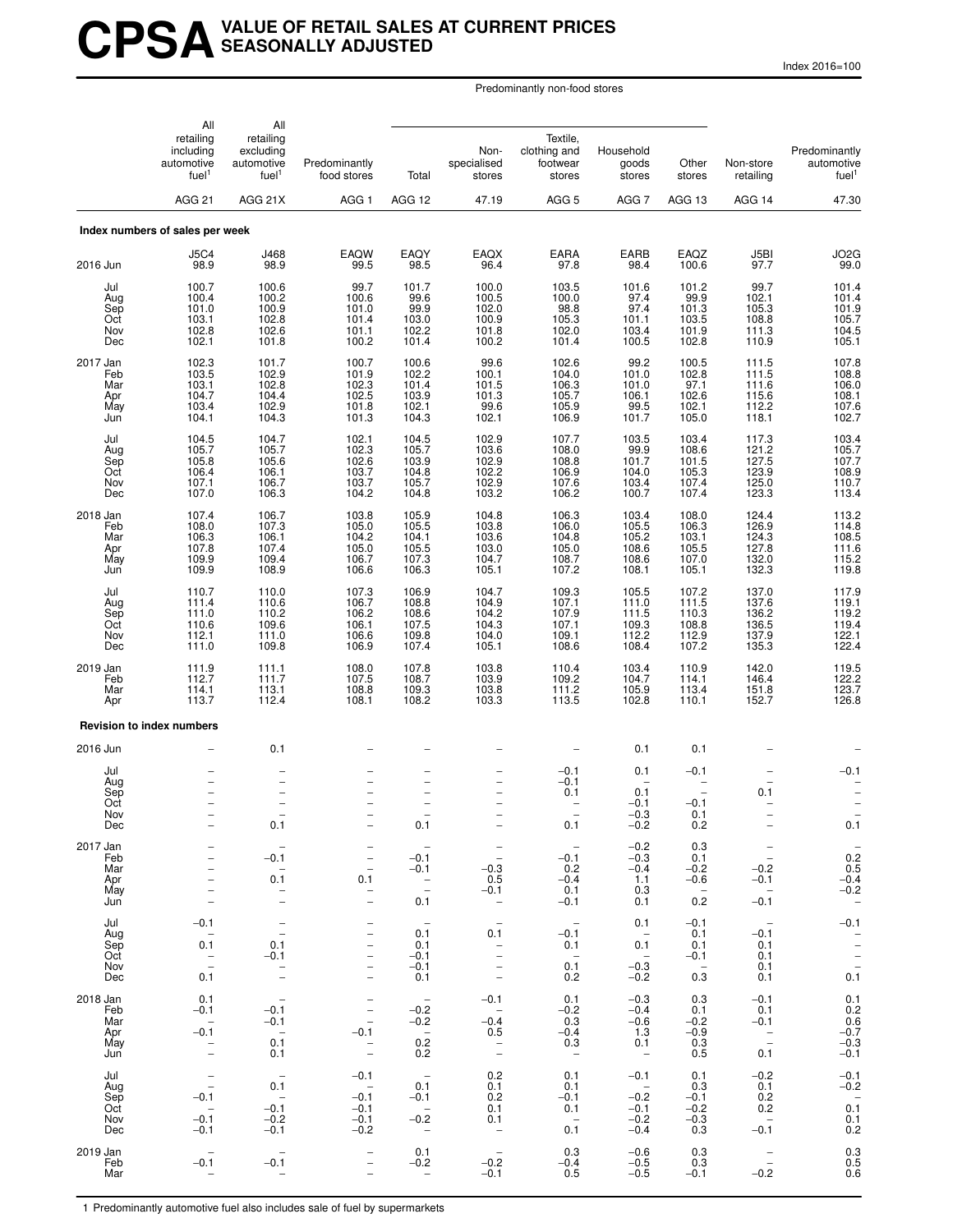# **CPSA1 RETAIL SALES INDEX: VALUE SEASONALLY ADJUSTED PERCENTAGE CHANGE ON SAME MONTH A YEAR EARLIER**

Predominantly non-food stores

|                                             | All<br>retailing                                        | All<br>retailing                                                                                             |                                                                                                      |                                                                                                      |                                                                                              | Textile,                                                                              |                                                                                           |                                                                                                                                        |                                                                                         |                                                                                                      |
|---------------------------------------------|---------------------------------------------------------|--------------------------------------------------------------------------------------------------------------|------------------------------------------------------------------------------------------------------|------------------------------------------------------------------------------------------------------|----------------------------------------------------------------------------------------------|---------------------------------------------------------------------------------------|-------------------------------------------------------------------------------------------|----------------------------------------------------------------------------------------------------------------------------------------|-----------------------------------------------------------------------------------------|------------------------------------------------------------------------------------------------------|
|                                             | including<br>automotive<br>fuel <sup>1</sup>            | excluding<br>automotive<br>fuel <sup>1</sup>                                                                 | Predominantly<br>food stores                                                                         | Total                                                                                                | Non-<br>specialised<br>stores                                                                | clothing and<br>footwear<br>stores                                                    | Household<br>goods<br>stores                                                              | Other<br>stores                                                                                                                        | Non-store<br>retailing                                                                  | Predominantly<br>automotive<br>fuel <sup>1</sup>                                                     |
|                                             | AGG <sub>21</sub>                                       | AGG 21X                                                                                                      | AGG <sub>1</sub>                                                                                     | AGG 12                                                                                               | 47.19                                                                                        | AGG <sub>5</sub>                                                                      | AGG <sub>7</sub>                                                                          | AGG 13                                                                                                                                 | AGG 14                                                                                  | 47.30                                                                                                |
|                                             | Percentage change on same month a year earlier          |                                                                                                              |                                                                                                      |                                                                                                      |                                                                                              |                                                                                       |                                                                                           |                                                                                                                                        |                                                                                         |                                                                                                      |
| 2016 Jun                                    | J5BS<br>1.3                                             | J3MK<br>1.3                                                                                                  | IDIF<br>0.8                                                                                          | <b>IDIG</b><br>0.1                                                                                   | IDIE<br>2.3                                                                                  | <b>IDIK</b><br>$-7.1$                                                                 | IDIL<br>$-0.9$                                                                            | <b>IDIH</b><br>6.4                                                                                                                     | <b>J5B2</b><br>11.2                                                                     | JO3E<br>1.3                                                                                          |
| Jul<br>Aug<br>Sep<br>Oct<br>Nov<br>Dec      | 3.6<br>4.3<br>3.2<br>6.8<br>$5.\overline{8}$<br>5.5     | 3.4<br>4.0<br>$\begin{array}{c} 2.9 \\ 6.3 \\ 5.5 \end{array}$<br>4.8                                        | 1.8<br>3.8<br>1.1<br>3.7<br>2.5<br>0.9                                                               | 3.9<br>1.8<br>1.7<br>$\frac{5.5}{4.7}$<br>4.9                                                        | 4.6<br>6.1<br>6.5<br>4.7<br>$4.3\,$<br>2.5                                                   | 1.6<br>$-3.8$<br>$-3.9$<br>3.7<br>0.4<br>1.8                                          | $-0.7$<br>$-0.9$<br>$-2.9$<br>3.0<br>4.4<br>1.9                                           | 8.7<br>6.1<br>7.0<br>9.4<br>9.4<br>11.8                                                                                                | 8.7<br>18.1<br>19.1<br>24.4<br>26.1<br>23.9                                             | 5.5<br>7.2<br>6.0<br>11.1<br>8.0<br>13.2                                                             |
| 2017 Jan<br>Feb<br>Mar<br>Apr<br>May<br>Jun | 3.8<br>5.9<br>5.7<br>6.8<br>4.0<br>5.3                  | 3.3<br>4.7<br>5.3<br>6.2<br>3.4<br>5.5                                                                       | 1.3<br>2.3<br>3.1<br>3.7<br>2.4<br>1.8                                                               | 1.5<br>3.4<br>4.5<br>4.5<br>2.0<br>5.9                                                               | $-1.1$<br>0.1<br>$4.2$<br>$1.2$<br>$-1.5$<br>5.9                                             | 3.0<br>5.2<br>10.4<br>7.4<br>6.7<br>9.3                                               | $-2.8$<br>$-1.0$<br>3.3<br>8.3<br>$-2.4$<br>3.4                                           | 4.9<br>7.0<br>0.3<br>1.8<br>$3.2$<br>$4.4$                                                                                             | 22.3<br>23.8<br>20.3<br>27.3<br>14.8<br>20.9                                            | $9.1$<br>$18.3$<br>$9.9$<br>$13.3$<br>$\frac{10.2}{3.8}$                                             |
| Jul<br>Aug<br>Sep<br>Oct<br>Nov<br>Dec      | $\frac{3.8}{5.3}$<br>4.7<br>$\frac{3.2}{4.2}$<br>4.8    | 4.0<br>5.4<br>4.6<br>$3.2\,$<br>4.0<br>4.4                                                                   | 2.4<br>1.7<br>1.6<br>2.3<br>2.6<br>4.0                                                               | $^{2.8}_{6.1}$<br>3.9<br>1.8<br>3.4<br>3.4                                                           | $\frac{2.9}{3.0}$<br>0.9<br>$1.3$<br>1.0<br>3.0                                              | 4.0<br>8.0<br>10.2<br>$\frac{1.5}{5.5}$<br>4.7                                        | 1.9<br>2.6<br>4.4<br>2.8<br>0.2                                                           | $\frac{2.2}{8.7}$<br>0.2<br>1.7<br>5.4<br>4.4                                                                                          | 17.6<br>18.8<br>21.1<br>13.8<br>12.3<br>11.2                                            | $1.9$<br>$4.3$<br>$5.7$<br>$3.0$<br>$5.9$<br>$7.9$                                                   |
| 2018 Jan<br>Feb<br>Mar<br>Apr<br>May<br>Jun | 5.0<br>4.4<br>3.1<br>2.9<br>6.3<br>5.6                  | 5.0<br>4.2<br>$\frac{3.2}{2.9}$<br>$6.\overline{2}$<br>4.4                                                   | 3.0<br>3.0<br>$\frac{1.9}{2.5}$<br>4.8<br>5.2                                                        | $\frac{5.3}{3.3}$<br>2.7<br>1.5<br>5.1<br>1.9                                                        | $\frac{5.3}{3.7}$<br>2.1<br>1.7<br>$5.2\,$<br>2.9                                            | 3.6<br>1.9<br>$-1.4$<br>$-0.7$<br>2.6<br>0.3                                          | 4.3<br>4.5<br>4.2<br>2.4<br>$9.2\,$<br>6.3                                                | 7.6<br>3.4<br>$6.2$<br>$2.9$<br>$4.7$<br>0.1                                                                                           | 11.6<br>13.8<br>11.3<br>10.5<br>17.7<br>12.0                                            | $4.9$<br>5.6<br>2.4<br>3.2<br>3.2<br>7.1<br>16.6                                                     |
| Jul<br>Aug<br>Sep<br>Oct<br>Nov<br>Dec      | 5.9<br>5.4<br>5.0<br>3.9<br>4.7<br>3.8                  | 5.0<br>4.7<br>4.4<br>3.3<br>4.1<br>3.3                                                                       | 5.1<br>4.3<br>3.5<br>2.3<br>2.7<br>2.6                                                               | 2.3<br>$^{2.9}_{4.6}$<br>$2.\overline{5}$<br>$\frac{3.9}{2.5}$                                       | 1.8<br>$\frac{1.3}{1.3}$<br>2.1<br>1.1<br>1.8                                                | 1.5<br>$-0.9$<br>$-0.8$<br>0.2<br>1.4<br>2.3                                          | 1.9<br>11.1<br>9.7<br>5.2<br>$8.5$<br>7.7                                                 | 3.7<br>2.6<br>$\overline{8.7}$<br>3.3<br>5.1<br>$-0.2$                                                                                 | 16.8<br>13.5<br>6.8<br>10.2<br>10.3<br>9.7                                              | 14.0<br>$12.7$<br>$10.7$<br>$9.6$<br>$10.3$<br>$7.9$                                                 |
| 2019 Jan<br>Feb<br>Mar<br>Apr               | 4.2<br>4.4<br>7.3<br>5.5                                | 4.1<br>4.1<br>6.6<br>4.6                                                                                     | 4.1<br>2.4<br>4.4<br>2.9                                                                             | 1.7<br>3.0<br>5.0<br>2.5                                                                             | $-1.0$<br>0.1<br>0.2<br>0.2                                                                  | 3.8<br>3.0<br>6.1<br>8.1                                                              | 0.1<br>$-0.8$<br>0.6<br>$-5.4$                                                            | 2.6<br>7.3<br>10.0<br>4.3                                                                                                              | 14.1<br>15.4<br>22.1<br>19.6                                                            | $5.6$<br>$6.4$<br>$14.0$<br>13.6                                                                     |
|                                             |                                                         |                                                                                                              | Revision to percentage change on same month a year earlier                                           |                                                                                                      |                                                                                              |                                                                                       |                                                                                           |                                                                                                                                        |                                                                                         |                                                                                                      |
| 2016 Jun                                    |                                                         |                                                                                                              |                                                                                                      |                                                                                                      |                                                                                              | $-0.1$                                                                                |                                                                                           | 0.1                                                                                                                                    |                                                                                         |                                                                                                      |
| Jul<br>Aug<br>Sep<br>Oct<br>Nov<br>Dec      |                                                         | $\overline{\phantom{0}}$                                                                                     | $\qquad \qquad -$<br>$\qquad \qquad -$                                                               | 0.1<br>$\overline{\phantom{0}}$<br>-                                                                 | $-0.1$                                                                                       | $-0.1$<br>$\overline{\phantom{0}}$<br>$\overline{\phantom{0}}$                        | $-0.1$<br>$-0.1$                                                                          | 0.1<br>$-0.1$<br>0.1                                                                                                                   | 0.1<br>0.1                                                                              | $-0.1$<br>$-0.1$                                                                                     |
| 2017 Jan<br>Feb<br>Mar<br>Apr<br>May<br>Jun | $\qquad \qquad -$<br>-<br>$\overline{\phantom{0}}$      | $\overline{a}$<br>÷,<br>0.1<br>$\overline{\phantom{0}}$<br>$\overline{a}$                                    | $-0.1$<br>$\qquad \qquad -$<br>$\qquad \qquad -$<br>$\qquad \qquad -$                                | $\overline{\phantom{0}}$<br>$\overline{\phantom{0}}$<br>$-0.1$<br>-<br>$\overline{\phantom{0}}$<br>- | $-0.1$<br>$-0.1$<br>$-0.1$<br>0.2<br>$\overline{\phantom{0}}$<br>$\qquad \qquad -$           | $\overline{\phantom{a}}$<br>$-0.1$<br>0.1<br>$-0.2$<br>0.1<br>$-0.1$                  | $-0.1$<br>$-0.1$<br>$-0.1$<br>0.4<br>0.1<br>$\qquad \qquad -$                             | 0.1<br>$\hspace{0.1mm}$<br>$-0.1$<br>$-0.1$<br>0.1<br>0.1                                                                              | $-0.1$                                                                                  | 0.1<br>0.1<br>$-0.2$<br>-0.2<br>-0.1<br>$\overline{\phantom{a}}$                                     |
| Jul<br>Aug<br>Sep<br>Oct<br>Nov<br>Dec      | $\overline{a}$<br>$\overline{\phantom{0}}$              | $\overline{\phantom{0}}$<br>$\overline{\phantom{0}}$<br>$\overline{\phantom{0}}$<br>$\overline{\phantom{0}}$ | $\qquad \qquad -$<br>$\overline{a}$<br>$\overline{\phantom{0}}$<br>$\overline{\phantom{0}}$          | -<br>$\overline{\phantom{0}}$<br>$\overline{\phantom{0}}$<br>-<br>$\overline{a}$                     | $\qquad \qquad -$<br>$\overline{\phantom{a}}$<br>$-0.1$<br>$\overline{\phantom{0}}$          | $\overline{\phantom{0}}$<br>$\equiv$<br>0.1<br>$\overline{\phantom{0}}$<br>0.1<br>0.1 | $\qquad \qquad -$<br>$\qquad \qquad -$<br>$-0.1$<br>$\overline{\phantom{a}}$              | $\hspace{1.0cm} - \hspace{1.0cm}$<br>$\overline{\phantom{a}}$<br>0.1<br>$\overline{\phantom{m}}$<br>$-0.1$<br>$\overline{\phantom{a}}$ | $\overline{\phantom{0}}$                                                                | $-0.1$<br>$\overline{\phantom{0}}$<br>$\frac{1}{1}$                                                  |
| 2018 Jan<br>Feb<br>Mar<br>Apr<br>May<br>Jun | $-0.1$<br>0.1                                           | $-0.1$<br>$\overline{\phantom{a}}$                                                                           | $-0.1$<br>$\overline{\phantom{a}}$<br>0.1<br>$-0.1$<br>$\overline{\phantom{a}}$<br>$\qquad \qquad -$ | $\overline{\phantom{0}}$<br>$\qquad \qquad -$<br>$\overline{\phantom{a}}$<br>$-0.1$<br>0.2<br>0.1    | $\overline{\phantom{0}}$<br>$-0.1$<br>$\bar{\Box}$<br>0.2<br>$\hspace{0.1mm}-\hspace{0.1mm}$ | 0.1<br>$-0.1$<br>0.1<br>$-0.1$<br>0.2<br>0.1                                          | $\hspace{0.1mm}-\hspace{0.1mm}$<br>$-0.1$<br>$-0.1$<br>0.3<br>$-0.1$<br>$-0.1$            | 0.1<br>$\bar{\mathbb{I}}$<br>$-0.2$<br>0.2<br>0.3                                                                                      | 0.1<br>$\qquad \qquad -$<br>$\overline{\phantom{0}}$<br>$\overline{\phantom{a}}$<br>0.1 | $0.\overline{1}$<br>0.2<br>$-0.3$<br>$-0.1$<br>$-0.1$                                                |
| Jul<br>Aug<br>Sep<br>Oct<br>Nov<br>Dec      | $\qquad \qquad -$<br>$\overline{a}$<br>$-0.1$<br>$-0.1$ | $\overline{\phantom{m}}$<br>0.1<br>$\overline{\phantom{a}}$<br>$\overline{\phantom{0}}$<br>$-0.1$<br>$-0.1$  | $\qquad \qquad -$<br>$\qquad \qquad -$<br>$\equiv$<br>$\qquad \qquad -$<br>$-0.1$<br>$-0.1$          | 0.1<br>$\overline{\phantom{a}}$<br>$-0.1$<br>$\overline{\phantom{a}}$<br>$-0.1$<br>$\qquad \qquad -$ | 0.2<br>$\qquad \qquad -$<br>0.1<br>0.2<br>0.1<br>$-0.1$                                      | 0.1<br>$\overline{\phantom{0}}$<br>$-0.1$<br>0.1<br>$-0.1$<br>$-0.1$                  | $-0.2$<br>$\overline{\phantom{0}}$<br>$-0.2$<br>$\overline{\phantom{0}}$<br>0.2<br>$-0.2$ | 0.2<br>0.1<br>$-0.2$<br>$-0.2$<br>$-0.3$<br>$\hspace{0.1mm}-\hspace{0.1mm}$                                                            | $-0.2$<br>0.1<br>0.1<br>$\overline{\phantom{a}}$<br>$-0.1$<br>$-0.2$                    | $\overline{\phantom{a}}$<br>$-0.1$<br>$\overline{a}$<br>$0.\overline{1}$<br>$\overline{\phantom{a}}$ |
| 2019 Jan<br>Feb<br>Mar                      |                                                         |                                                                                                              | 0.1<br>$\overline{\phantom{m}}$<br>$\overline{a}$                                                    | $\qquad \qquad -$<br>$\overline{\phantom{a}}$<br>0.2                                                 | $\overline{\phantom{a}}$<br>$-0.1$<br>0.3                                                    | 0.1<br>$-0.2$<br>0.2                                                                  | $-0.2$<br>$-0.1$<br>0.1                                                                   | $-0.1$<br>0.1<br>0.1                                                                                                                   | $\qquad \qquad -$<br>$\overline{\phantom{0}}$                                           | 0.2<br>0.2<br>$-0.1$                                                                                 |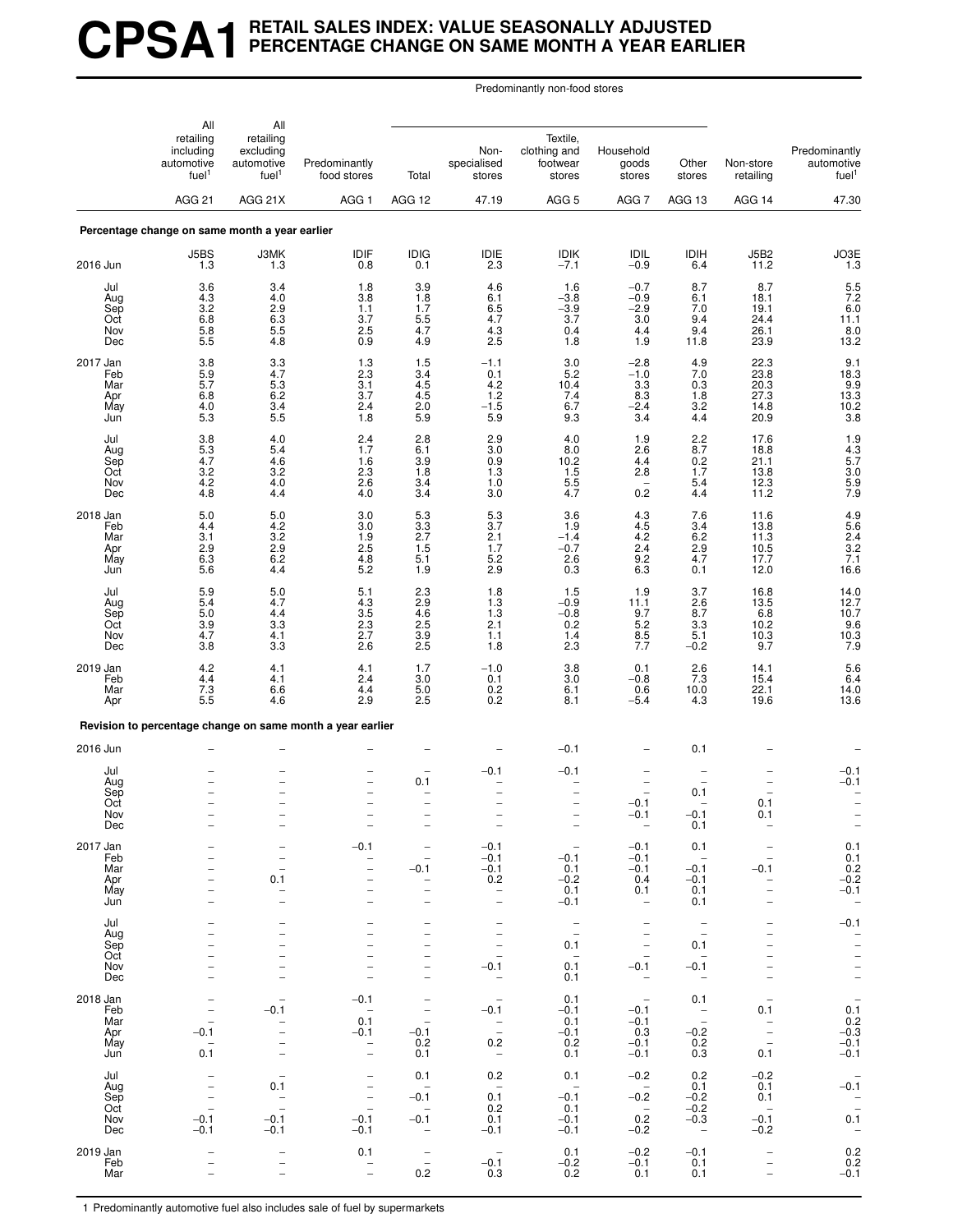## **CPSA2 RETAIL SALES INDEX: VALUE SEASONALLY ADJUSTED PERCENTAGE CHANGE 3 MONTHS ON SAME PERIOD A YEAR EARLIER**

Predominantly non-food stores

|                                                    | All                                                                 | All                                                                                                                  |                                                                                                                      |                                                                                                                            |                                                                |                                                                                                                                                    |                                                                                                                                             |                                                                                                                                |                                                                                                                                          |                                                                            |
|----------------------------------------------------|---------------------------------------------------------------------|----------------------------------------------------------------------------------------------------------------------|----------------------------------------------------------------------------------------------------------------------|----------------------------------------------------------------------------------------------------------------------------|----------------------------------------------------------------|----------------------------------------------------------------------------------------------------------------------------------------------------|---------------------------------------------------------------------------------------------------------------------------------------------|--------------------------------------------------------------------------------------------------------------------------------|------------------------------------------------------------------------------------------------------------------------------------------|----------------------------------------------------------------------------|
|                                                    | retailing<br>including<br>automotive<br>fuel <sup>1</sup>           | retailing<br>excluding<br>automotive<br>fuel <sup>1</sup>                                                            | Predominantly<br>food stores                                                                                         | Total                                                                                                                      | Non-<br>specialised<br>stores                                  | Textile,<br>clothing and<br>footwear<br>stores                                                                                                     | Household<br>goods<br>stores                                                                                                                | Other<br>stores                                                                                                                | Non-store<br>retailing                                                                                                                   | Predominantly<br>automotive<br>fuel <sup>1</sup>                           |
|                                                    | AGG <sub>21</sub>                                                   | AGG 21X                                                                                                              | AGG <sub>1</sub>                                                                                                     | AGG 12                                                                                                                     | 47.19                                                          | AGG <sub>5</sub>                                                                                                                                   | AGG <sub>7</sub>                                                                                                                            | AGG 13                                                                                                                         | AGG 14                                                                                                                                   | 47.30                                                                      |
|                                                    |                                                                     |                                                                                                                      | Percentage change 3 months on same period a year earlier                                                             |                                                                                                                            |                                                                |                                                                                                                                                    |                                                                                                                                             |                                                                                                                                |                                                                                                                                          |                                                                            |
| 2016 Jun                                           | J5BY<br>1.5                                                         | $J45L$<br>$1.7$                                                                                                      | <b>IEAU</b><br>0.7                                                                                                   | IEAX<br>0.9                                                                                                                | <b>IEAR</b><br>5.1                                             | <b>IEBJ</b><br>$-5.8$                                                                                                                              | <b>IEBM</b>                                                                                                                                 | IEBA<br>5.5                                                                                                                    | J5BA<br>10.6                                                                                                                             | $\bigcup_{0.3}$                                                            |
| Jul<br>Aug<br>Sep<br>Oct<br>Nov<br>Dec             | 2.3<br>2.9<br>3.7<br>4.6<br>5.1<br>6.0                              | $^{2.3}_{2.8}$<br>3.4<br>$^{4.3}_{4.8}$<br>5.5                                                                       | 1.1<br>2.0<br>2.1<br>$^{2.7}_{2.3}$<br>2.3                                                                           | $1.8$<br>1.7<br>2.4<br>$\frac{2.9}{3.8}$<br>5.0                                                                            | $^{4.7}_{4.2}$<br>5.8<br>$\frac{5.8}{5.3}$<br>3.7              | $-3.4$<br>$-3.4$<br>$-2.2$<br>$-1.6$<br>$-0.3$<br>1.9                                                                                              | 0.2<br>$-0.8$<br>$-1.6$<br>$-0.5$<br>1.2<br>3.0                                                                                             | 6.3<br>7.0<br>7.3<br>$7.5$<br>8.5<br>10.3                                                                                      | 11.5<br>12.5<br>15.5<br>20.4<br>22.9<br>24.7                                                                                             | 2.4<br>4.4<br>6.2<br>8.0<br>8.0<br>8.2<br>10.9                             |
| 2017 Jan<br>Feb<br>Mar<br>Apr<br>May<br>Jun        | 5.1<br>5.1<br>5.2<br>6.1<br>5.5<br>5.4                              | 4.5<br>4.3<br>$\frac{4.5}{5.4}$<br>5.0<br>5.0                                                                        | 1.5<br>1.5<br>$\frac{2.3}{3.0}$<br>3.1<br>2.6                                                                        | 3.8<br>3.4<br>$\frac{3.2}{4.2}$<br>$3.7\,$<br>4.3                                                                          | 1.9<br>0.7<br>$\frac{1.3}{2.0}$<br>1.5<br>2.1                  | 1.7<br>$3.2\,$<br>6.5<br>7.8<br>8.3<br>7.9                                                                                                         | 1.2<br>$-0.5$<br>$3.\overline{5}$<br>3.0<br>3.1                                                                                             | 8.9<br>8.1<br>$\frac{3.8}{2.8}$<br>$\overline{1.6}$<br>3.2                                                                     | 24.1<br>23.4<br>22.0<br>23.5<br>20.6<br>20.8                                                                                             | $10.3$<br>$13.4$<br>$12.1$<br>$13.4$<br>11.0<br>8.6                        |
| Jul<br>Aug<br>Sep<br>Oct<br>Nov<br>Dec             | 4.5<br>4.8<br>4.6<br>4.4<br>4.1<br>4.1                              | 4.4<br>5.0<br>4.7<br>4.4<br>4.0<br>3.9                                                                               | 2.2<br>2.0<br>1.9<br>1.9<br>2.1<br>3.1                                                                               | 3.7<br>$5.0\,$<br>4.2<br>3.9<br>3.1<br>2.9                                                                                 | 2.6<br>4.1<br>2.1<br>1.7<br>1.1<br>1.9                         | 6.8<br>7.2<br>7.6<br>6.7<br>$\frac{5.9}{3.9}$                                                                                                      | 1.1<br>2.7<br>3.1<br>3.3<br>$^{2.5}_{0.9}$                                                                                                  | 3.3<br>$5.0\,$<br>3.4<br>3.3<br>$\frac{2.3}{3.9}$                                                                              | 18.0<br>19.2<br>19.4<br>18.1<br>16.1<br>12.3                                                                                             | 5.1<br>$3.4$<br>$4.1$<br>$4.4$<br>$\frac{4.9}{5.8}$                        |
| 2018 <u>Jan</u><br>Feb<br>Mar<br>Apr<br>May<br>Jun | $\frac{4.7}{4.7}$<br>4.1<br>3.4<br>4.0<br>5.0                       | $\frac{4.5}{4.5}$<br>4.1<br>3.4<br>4.0<br>4.5                                                                        | $\frac{3.3}{3.4}$<br>2.6<br>$^{2.4}_{2.9}$<br>4.2                                                                    | $\frac{4.0}{3.9}$<br>$3.7\,$<br>2.5<br>3.1<br>2.8                                                                          | $\frac{3.1}{3.9}$<br>3.6<br>$2.5$<br>$2.9$<br>$3.2$            | $\frac{4.6}{3.5}$<br>1.1<br>$-0.2$<br>$\overline{\phantom{0}}$<br>0.7                                                                              | $\frac{1.3}{2.8}$<br>4.3<br>3.7<br>5.1<br>5.9                                                                                               | 5.7<br>5.1<br>$5.7\,$<br>$\frac{4.3}{4.7}$<br>2.4                                                                              | 11.6<br>12.1<br>12.1<br>11.8<br>13.0<br>13.2                                                                                             | 6.4<br>6.3<br>4.2<br>$3.6$<br>$4.1$<br>9.4                                 |
| Jul<br>Aug<br>Sep<br>Oct<br>Nov<br>Dec             | 5.9<br>5.6<br>5.4<br>4.8<br>4.6<br>4.1                              | 5.2<br>4.7<br>4.7<br>4.1<br>3.9<br>3.6                                                                               | 5.0<br>4.9<br>4.3<br>3.4<br>2.9<br>2.5                                                                               | 3.0<br>2.4<br>3.4<br>3.4<br>3.7<br>2.9                                                                                     | 3.2<br>2.0<br>$1.4$<br>$1.5$<br>1.5<br>1.7                     | 1.4<br>0.3<br>$-0.1$<br>$-0.5$<br>0.2<br>1.4                                                                                                       | 5.8<br>6.4<br>$7.7 \n8.7$<br>7.9<br>7.1                                                                                                     | 2.6<br>2.0<br>5.2<br>5.1<br>5.9<br>2.5                                                                                         | 15.2<br>13.9<br>11.8<br>9.9<br>8.9<br>10.1                                                                                               | 12.8<br>14.6<br>$\begin{array}{c} 12.3 \\ 11.0 \\ 10.2 \\ 9.2 \end{array}$ |
| 2019 Jan<br>Feb<br>Mar<br>Apr                      | 4.2<br>4.1<br>5.5<br>5.9                                            | 3.8<br>3.8<br>5.1<br>5.2                                                                                             | 3.1<br>3.0<br>3.7<br>3.3                                                                                             | 2.7<br>2.4<br>3.4<br>3.6                                                                                                   | 0.7<br>0.4<br>$-0.2$<br>0.2                                    | 2.5<br>3.0<br>4.4<br>5.7                                                                                                                           | 5.6<br>2.7<br>$\overline{\phantom{0}}$<br>$-1.7$                                                                                            | 2.3<br>$3.0\,$<br>$6.9$<br>$7.4$                                                                                               | 11.3<br>12.8<br>17.6<br>19.2                                                                                                             | $7.9$<br>6.7<br>9.0<br>11.5                                                |
|                                                    |                                                                     |                                                                                                                      | Revision to percentage change 3 months on same period a year earlier                                                 |                                                                                                                            |                                                                |                                                                                                                                                    |                                                                                                                                             |                                                                                                                                |                                                                                                                                          |                                                                            |
| 2016 Jun                                           |                                                                     | 0.1                                                                                                                  |                                                                                                                      |                                                                                                                            |                                                                |                                                                                                                                                    | 0.2                                                                                                                                         | $-0.1$                                                                                                                         |                                                                                                                                          | $-0.1$                                                                     |
| Jul<br>Aug<br>Sep<br>Oct<br>Nov<br>Dec             | $\overline{\phantom{0}}$                                            | $\overline{\phantom{a}}$<br>$\overline{\phantom{0}}$                                                                 | $\overline{\phantom{0}}$                                                                                             | ▃<br>$\overline{\phantom{0}}$                                                                                              |                                                                | $\overline{a}$<br>$\overline{\phantom{0}}$                                                                                                         | $\overline{a}$<br>$\overline{\phantom{0}}$<br>$-0.1$                                                                                        | 0.1<br>0.1                                                                                                                     | $\overline{\phantom{0}}$<br>0.1                                                                                                          | $-0.1$<br>$\qquad \qquad -$                                                |
| 2017 Jan<br>Feb<br>Mar<br>Apr<br>May<br>Jun        | $\overline{\phantom{0}}$<br>-                                       | $\overline{\phantom{a}}$<br>$\overline{\phantom{a}}$<br>$\overline{\phantom{0}}$<br>-<br>-                           | $\overline{\phantom{0}}$<br>$\overline{\phantom{0}}$<br>$\qquad \qquad -$<br>$\qquad \qquad -$<br>$\qquad \qquad -$  | -<br>$\overline{\phantom{0}}$<br>$-0.1$<br>$\qquad \qquad -$<br>$\qquad \qquad -$<br>0.1                                   | $\overline{\phantom{0}}$<br>$-0.1$<br>$\overline{\phantom{0}}$ | $\qquad \qquad -$<br>$\overline{\phantom{a}}$<br>0.1<br>-0.1<br>$\overline{\phantom{0}}$<br>$-0.1$                                                 | $-0.1$<br>$-0.1$<br>$-0.1$<br>0.1<br>0.1<br>0.2                                                                                             | 0.1<br>$\overline{\phantom{a}}$<br>$\qquad \qquad -$<br>$\overline{a}$<br>$-0.1$<br>$\qquad \qquad -$                          | 0.1<br>$\overline{\phantom{a}}$<br>$\overline{a}$<br>$-0.1$<br>$-0.1$<br>$-0.1$                                                          | 0.1<br>0.1<br>0.1<br>$\bar{\mathbb{I}}$<br>$-0.1$                          |
| Jul<br>Aug<br>Sep<br>Oct<br>Nov<br>Dec             | 0.1<br>-<br>$\overline{\phantom{0}}$<br>$\qquad \qquad -$           | $\overline{\phantom{0}}$<br>$\overline{a}$<br>L.<br>$\overline{\phantom{0}}$<br>$\overline{\phantom{0}}$             | $\overline{\phantom{0}}$<br>$\overline{\phantom{0}}$<br>$\overline{\phantom{0}}$<br>$\overline{a}$<br>$\overline{a}$ | $\overline{\phantom{0}}$<br>$\overline{\phantom{0}}$<br>$\overline{\phantom{0}}$<br>$\overline{a}$<br>-<br>-               | $\overline{\phantom{0}}$                                       | $\overline{\phantom{a}}$<br>$-0.1$<br>$\overline{\phantom{0}}$<br>$\overline{\phantom{0}}$<br>$\overline{\phantom{0}}$<br>$\overline{\phantom{a}}$ | $\overline{\phantom{0}}$<br>$\overline{\phantom{0}}$<br>$\qquad \qquad -$<br>$\overline{\phantom{m}}$<br>$\overline{\phantom{0}}$<br>$-0.1$ | $\overline{a}$<br>$\overline{\phantom{0}}$<br>$\overline{\phantom{0}}$<br>0.1<br>$\overline{\phantom{a}}$<br>$\qquad \qquad -$ | $\overline{\phantom{a}}$<br>$\qquad \qquad -$<br>$\overline{\phantom{a}}$<br>$\overline{\phantom{a}}$<br>0.1<br>$\overline{\phantom{a}}$ | $-0.1$<br>$\bar{a}$<br>$\frac{1}{1}$                                       |
| 2018 Jan<br>Feb<br>Mar<br>Apr<br>May<br>Jun        | 0.1<br>$\qquad \qquad -$<br>$\overline{a}$<br>$-0.1$<br>$-0.1$<br>- | -<br>$\overline{\phantom{0}}$<br>$\overline{\phantom{a}}$<br>$-0.1$<br>$\qquad \qquad -$<br>$\overline{\phantom{0}}$ | $-0.1$<br>$-0.1$                                                                                                     | $\overline{\phantom{0}}$<br>$\overline{\phantom{0}}$<br>$\overline{\phantom{0}}$<br>$\overline{\phantom{0}}$<br>0.1<br>0.1 | $-0.1$<br>$\overline{\phantom{0}}$<br>$\qquad \qquad -$        | 0.1<br>$\overline{\phantom{0}}$<br>$\overline{\phantom{0}}$<br>$\bar{a}$<br>0.1                                                                    | $-0.1$<br>$\qquad \qquad -$<br>$-0.1$<br>$\overline{\phantom{0}}$<br>$\overline{\phantom{a}}$<br>$\qquad \qquad -$                          | $\overline{\phantom{a}}$<br>0.1<br>$\overline{\phantom{a}}$<br>$-0.1$<br>$\overline{\phantom{m}}$<br>0.1                       | $\overline{a}$<br>$-0.1$<br>$\qquad \qquad -$<br>-<br>$\overline{\phantom{0}}$                                                           | $0.\overline{1}$<br>0.1<br>$-0.\overline{1}$<br>$-0.2$                     |
| Jul<br>Aug<br>Sep<br>Oct<br>Nov<br>Dec             | -<br>$\overline{\phantom{0}}$<br>$\overline{\phantom{0}}$<br>$-0.1$ | 0.1<br>0.1<br>$\overline{\phantom{0}}$<br>$\overline{\phantom{0}}$<br>$-0.1$<br>$\overline{\phantom{0}}$             | $\overline{\phantom{0}}$<br>$\qquad \qquad -$<br>$\bar{ }$<br>$-0.1$<br>$-0.1$                                       | 0.1<br>0.1<br>$\overline{\phantom{0}}$<br>$-0.1$<br>$-0.1$<br>$-0.1$                                                       | 0.1<br>$\overline{\phantom{m}}$<br>0.1<br>0.1<br>0.2<br>0.1    | 0.2<br>0.1<br>$\qquad \qquad -$<br>$\qquad \qquad -$<br>-<br>$\bar{\phantom{a}}$                                                                   | $-0.1$<br>$-0.1$<br>$-0.1$<br>$-0.1$<br>$-0.1$<br>$-0.1$                                                                                    | 0.2<br>0.2<br>$\overline{a}$<br>$-0.1$<br>$-0.2$<br>$-0.2$                                                                     | $\overline{\phantom{0}}$<br>$\qquad \qquad -$<br>0.1<br>$\qquad \qquad -$                                                                | $-0.1$<br>$-0.1$<br>$\bar{a}$<br>$\overline{\phantom{a}}$<br>0.1           |
| 2019 Jan<br>Feb<br>Mar                             | $-0.1$<br>0.1                                                       | $-0.1$<br>$\overline{a}$                                                                                             | $-0.1$<br>$\bar{a}$                                                                                                  | $\qquad \qquad -$<br>$\overline{\phantom{a}}$<br>0.1                                                                       | $\overline{\phantom{a}}$<br>$-0.1$<br>0.1                      | $\overline{\phantom{0}}$<br>$\overline{\phantom{0}}$                                                                                               | $-0.1$<br>$-0.1$<br>$-0.1$                                                                                                                  | $-0.1$<br>0.1<br>0.1                                                                                                           | $-0.1$<br>$\qquad \qquad -$                                                                                                              | 0.1<br>0.1<br>0.1                                                          |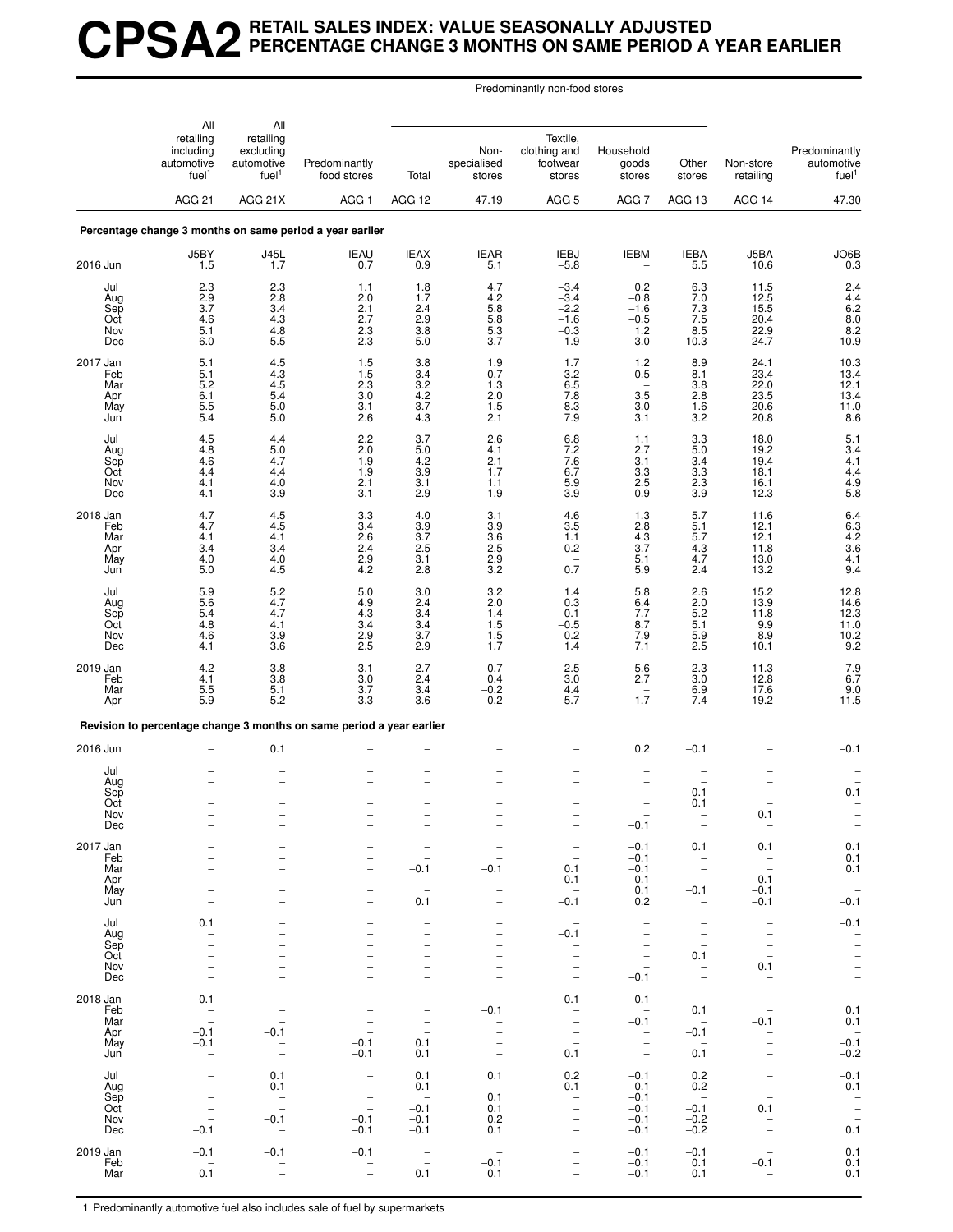#### **CPSA3 RETAIL SALES INDEX: VALUE SEASONALLY ADJUSTED PERCENTAGE CHANGE ON PREVIOUS MONTH**

Predominantly non-food stores

|                                             | All<br>retailing<br>including<br>automotive<br>fuel <sup>1</sup>                   | All<br>retailing<br>excluding<br>automotive<br>fuel <sup>1</sup>                           | Predominantly<br>food stores                                                                                                                                  | Total                                                                                                | Non-<br>specialised<br>stores                                                                  | Textile,<br>clothing and<br>footwear<br>stores                                       | Household<br>goods<br>stores                                                                 | Other<br>stores                                                               | Non-store<br>retailing                                                                                                        | Predominantly<br>automotive<br>fuel <sup>1</sup>                        |
|---------------------------------------------|------------------------------------------------------------------------------------|--------------------------------------------------------------------------------------------|---------------------------------------------------------------------------------------------------------------------------------------------------------------|------------------------------------------------------------------------------------------------------|------------------------------------------------------------------------------------------------|--------------------------------------------------------------------------------------|----------------------------------------------------------------------------------------------|-------------------------------------------------------------------------------|-------------------------------------------------------------------------------------------------------------------------------|-------------------------------------------------------------------------|
|                                             | AGG <sub>21</sub>                                                                  | AGG 21X                                                                                    | AGG <sub>1</sub>                                                                                                                                              | AGG 12                                                                                               | 47.19                                                                                          | AGG <sub>5</sub>                                                                     | AGG <sub>7</sub>                                                                             | AGG 13                                                                        | AGG 14                                                                                                                        | 47.30                                                                   |
|                                             | Percentage change on previous month                                                |                                                                                            |                                                                                                                                                               |                                                                                                      |                                                                                                |                                                                                      |                                                                                              |                                                                               |                                                                                                                               |                                                                         |
| 2016 Jun                                    | J5BT<br>$-0.5$                                                                     | J45X<br>$-0.7$                                                                             | <b>IEAS</b>                                                                                                                                                   | <b>IEAV</b><br>$-1.6$                                                                                | <b>IEAP</b><br>$-4.6$                                                                          | <b>IEBH</b><br>$-1.5$                                                                | <b>IEBK</b><br>$-3.5$                                                                        | <b>IEAY</b><br>1.6                                                            | J5B3                                                                                                                          | <b>JO69</b><br>1.4                                                      |
| Jul<br>Aug<br>Sep<br>Oct<br>Nov<br>Dec      | 1.9<br>$-0.4$<br>0.7<br>2.1<br>$-0.3$<br>$-0.7$                                    | 1.8<br>$-0.4$<br>0.7<br>1.9<br>$-0.3$<br>$-0.8$                                            | 0.3<br>0.8<br>0.4<br>0.4<br>$-0.3$<br>$-0.9$                                                                                                                  | 3.2<br>$-2.1$<br>0.4<br>3.1<br>$-0.8$<br>$-0.8$                                                      | 3.7<br>0.5<br>1.4<br>$-1.1$<br>0.9<br>$-1.6$                                                   | 5.8<br>$-3.3$<br>$-1.3$<br>6.6<br>$-3.1$<br>$-0.6$                                   | 3.3<br>$-4.2$<br>$\overline{\phantom{m}}$<br>3.8<br>2.3<br>$-2.8$                            | 0.6<br>$-1.3$<br>1.4<br>2.2<br>$-1.6$<br>0.9                                  | 2.0<br>2.4<br>3.1<br>3.4<br>2.3<br>$-0.4$                                                                                     | $2.5 - 0.1$<br>$\begin{array}{c} 0.6 \\ 3.7 \\ -1.1 \end{array}$<br>0.6 |
| 2017 Jan<br>Feb<br>Mar<br>Apr<br>May<br>Jun | 0.2<br>1.2<br>$-0.4$<br>1.6<br>$-1.3$<br>0.7                                       | $-0.1$<br>$1.2 - 0.2$<br>1.6<br>$-1.4$<br>1.3                                              | 0.5<br>1.2<br>0.4<br>0.2<br>$-0.6$<br>$-0.5$                                                                                                                  | $-0.8$<br>1.6<br>$-0.8$<br>2.5<br>$-1.7$<br>2.1                                                      | $-0.6$<br>0.5<br>1.4<br>$-0.2$<br>$-1.7$<br>2.6                                                | 1.2<br>1.4<br>2.2<br>$-0.6$<br>0.2<br>0.9                                            | $-1.4$<br>1.8<br>$\qquad \qquad -$<br>5.1<br>$-6.3$<br>2.3                                   | $-2.3$<br>2.3<br>$-5.6$<br>5.7<br>$-0.5$<br>2.8                               | 0.6<br>$\overline{\phantom{0}}$<br>0.1<br>3.6<br>$-3.0$<br>5.3                                                                | $2.6$<br>0.9<br>-2.6<br>2.0<br>$-0.4$<br>$-4.6$                         |
| Jul<br>Aug<br>Sep<br>Oct<br>Nov<br>Dec      | 0.4<br>1.1<br>0.1<br>0.6<br>0.6<br>-0.1                                            | 0.4<br>0.9<br>$-0.1$<br>0.6<br>0.5<br>$-0.3$                                               | 0.8<br>0.2<br>0.3<br>1.1<br>0.4                                                                                                                               | 0.2<br>1.1<br>$-1.7$<br>0.9<br>0.9<br>$-0.8$                                                         | 0.7<br>0.7<br>$-0.7$<br>$-0.7$<br>0.7<br>0.3                                                   | 0.7<br>0.3<br>0.7<br>$-1.8$<br>0.7<br>$-1.3$                                         | 1.8<br>$-3.5$<br>1.8<br>2.2<br>$-0.5$<br>$-2.6$                                              | $-1.5$<br>5.0<br>$-6.6$<br>3.7<br>2.0<br>$\qquad \qquad -$                    | $-0.7$<br>3.4<br>5.2<br>$-2.9$<br>0.9<br>$-1.4$                                                                               | $0.7$<br>$2.2$<br>$1.9$<br>$\frac{1.1}{1.7}$<br>2.4                     |
| 2018 Jan<br>Feb<br>Mar<br>Apr<br>May<br>Jun | 0.4<br>0.6<br>$-1.6$<br>1.4<br>2.0                                                 | 0.4<br>0.5<br>$-1.2$<br>$1.2$<br>1.8<br>$-0.4$                                             | $-0.4$<br>1.2<br>$-0.7$<br>0.8<br>1.6<br>$-0.1$                                                                                                               | 1.1<br>$-0.4$<br>$-1.4$<br>1.3<br>1.7<br>$-0.9$                                                      | 1.6<br>$-1.0$<br>$-0.2$<br>$-0.6$<br>1.6<br>0.4                                                | 0.1<br>$-0.2$<br>$-1.1$<br>0.1<br>3.5<br>$-1.3$                                      | 2.7<br>2.0<br>$-0.2$<br>3.2<br>$-0.5$                                                        | 0.6<br>$-1.6$<br>$-3.0$<br>2.4<br>1.3<br>$-1.7$                               | 1.0<br>1.9<br>$-2.1$<br>2.8<br>3.3<br>0.2                                                                                     | $-0.2$<br>1.4<br>$-5.5$<br>2.8<br>3.3<br>4.0                            |
| Jul<br>Aug<br>Sep<br>Oct<br>Nov<br>Dec      | 0.7<br>0.6<br>$-0.4$<br>$-0.4$<br>1.4<br>$-0.9$                                    | 1.0<br>0.6<br>$-0.4$<br>$-0.5$<br>1.3<br>$-1.1$                                            | 0.7<br>$-0.6$<br>$-0.5$<br>$-0.1$<br>0.4<br>0.4                                                                                                               | 0.6<br>1.7<br>$-0.1$<br>$-1.0$<br>2.2<br>$-2.2$                                                      | $-0.4$<br>0.2<br>$-0.7$<br>0.1<br>$-0.3$<br>1.1                                                | 1.9<br>$-2.0$<br>0.8<br>$-0.8$<br>1.9<br>$-0.4$                                      | $-2.4$<br>5.2<br>0.5<br>$-2.0$<br>2.6<br>$-3.3$                                              | 2.0<br>4.0<br>$-1.0$<br>$-1.4$<br>3.8<br>$-5.0$                               | 3.6<br>0.4<br>$-1.1$<br>0.2<br>1.0<br>$-1.9$                                                                                  | $-1.6$<br>1.1<br>0.1<br>0.1<br>$\frac{2.3}{0.3}$                        |
| 2019 Jan<br>Feb<br>Mar<br>Apr               | 0.8<br>0.7<br>1.2<br>$-0.3$                                                        | 1.2<br>0.6<br>1.2<br>$-0.6$                                                                | 1.0<br>$-0.5$<br>1.2<br>$-0.6$                                                                                                                                | 0.3<br>0.9<br>0.5<br>$-1.0$                                                                          | $-1.2$<br>0.1<br>$-0.1$<br>$-0.5$                                                              | 1.6<br>$-1.0$<br>1.8<br>2.0                                                          | $-4.6$<br>1.2<br>1.2<br>$-2.9$                                                               | 3.4<br>2.9<br>$-0.6$<br>$-2.9$                                                | 4.9<br>3.1<br>3.7<br>0.7                                                                                                      | $-2.4$<br>2.2<br>1.2<br>2.5                                             |
|                                             | Revision to percentage change on previous month                                    |                                                                                            |                                                                                                                                                               |                                                                                                      |                                                                                                |                                                                                      |                                                                                              |                                                                               |                                                                                                                               |                                                                         |
| 2016 Jun                                    | 0.1                                                                                |                                                                                            | $-0.1$                                                                                                                                                        |                                                                                                      | 0.2                                                                                            |                                                                                      | $-0.1$                                                                                       | 0.1                                                                           |                                                                                                                               | 0.1                                                                     |
| Jul<br>Aug<br>Sep<br>Oct<br>Nov<br>Dec      | 0.1                                                                                | $-0.1$<br>$\overline{\phantom{0}}$                                                         | $\overline{\phantom{0}}$<br>-                                                                                                                                 | $-0.1$<br>-<br>0.1                                                                                   | $-0.1$                                                                                         | 0.1<br>0.1<br>$-0.1$<br>0.1<br>$\overline{\phantom{0}}$                              | $-0.2$<br>0.1<br>$-0.1$<br>$-0.2$<br>0.1                                                     | $-0.2$<br>0.1<br>$-0.1$<br>0.1<br>0.2                                         | 0.1                                                                                                                           | $0.\overline{1}$<br>0.1<br>0.1                                          |
| 2017 Jan<br>Feb<br>Mar<br>Apr<br>May<br>Jun | -<br>$\overline{\phantom{0}}$                                                      | $\overline{\phantom{a}}$<br>$-0.1$<br>$-0.1$<br>0.1<br>$\qquad \qquad -$<br>$\overline{a}$ | $\overline{\phantom{a}}$<br>$\overline{\phantom{0}}$<br>0.1<br>$\qquad \qquad -$<br>$\overline{a}$                                                            | $\overline{\phantom{a}}$<br>$-0.1$<br>$-0.1$<br>0.2<br>$\bar{z}$                                     | $\overline{\phantom{a}}$<br>$-0.3$<br>0.8<br>$-0.7$<br>0.2                                     | $\hspace{0.1mm}-\hspace{0.1mm}$<br>$-0.1$<br>0.3<br>$-0.6$<br>0.4<br>$-0.2$          | $-0.1$<br>$-0.1$<br>$-0.1$<br>1.5<br>$-0.8$<br>$-0.1$                                        | $\overline{a}$<br>$-0.2$<br>$-0.3$<br>$-0.3$<br>0.5<br>0.1                    | $\overline{\phantom{a}}$<br>$-0.1$<br>0.1<br>$\overline{\phantom{a}}$                                                         | $0.\overline{1}$<br>$-0.8$<br>$-0.8$<br>0.3<br>0.1                      |
| Jul<br>Aug<br>Sep<br>Oct<br>Nov<br>Dec      | 0.1<br>-<br>$\overline{\phantom{0}}$<br>$\equiv$                                   | $\overline{\phantom{0}}$<br>$\frac{1}{2}$<br>$\overline{\phantom{0}}$<br>0.1               | $\qquad \qquad -$<br>$\hspace{1.0cm} - \hspace{1.0cm}$<br>$\hspace{1.0cm} - \hspace{1.0cm}$<br>$\overline{\phantom{0}}$<br>$\overline{\phantom{a}}$<br>$-0.1$ | $-0.1$<br>$\sim$<br>0.1<br>$-0.1$<br>$\overline{\phantom{0}}$<br>0.2                                 | $\qquad \qquad -$<br>$\overline{\phantom{a}}$<br>$\qquad \qquad -$<br>$\overline{\phantom{0}}$ | $\overline{\phantom{a}}$<br>$\overline{\phantom{a}}$<br>0.1<br>$-0.1$<br>0.1<br>0.1  | $\overline{\phantom{0}}$<br>$-0.1$<br>0.2<br>$-0.2$<br>$-0.3$<br>0.2                         | $-0.2$<br>0.1<br>$\sim$<br>$-0.2$<br>0.1<br>0.3                               | $\overline{\phantom{m}}$<br>$\overline{\phantom{a}}$<br>0.1<br>$\overline{\phantom{a}}$<br>$\overline{\phantom{a}}$<br>$-0.1$ | $\bar{a}$<br>$\frac{1}{0.1}$<br>$\overline{\phantom{a}}$                |
| 2018 Jan<br>Feb<br>Mar<br>Apr<br>May<br>Jun | $\qquad \qquad -$<br>$-0.1$<br>$\overline{\phantom{a}}$<br>$-0.1$<br>0.2           | $-0.1$<br>$-0.1$<br>$\overline{\phantom{a}}$<br>0.1<br>$\hspace{0.1mm}-\hspace{0.1mm}$     | 0.1<br>0.1<br>$-0.1$<br>0.1<br>$\overline{\phantom{a}}$                                                                                                       | $\hspace{0.1mm}-\hspace{0.1mm}$<br>$-0.2$<br>$-0.1$<br>0.2<br>0.1<br>$\hspace{0.1mm}-\hspace{0.1mm}$ | $\qquad \qquad -$<br>$\overline{a}$<br>$-0.3$<br>0.8<br>$-0.6$<br>0.1                          | $-0.1$<br>$-0.2$<br>0.5<br>$-0.8$<br>0.7<br>$-0.2$                                   | $-0.1$<br>$-0.2$<br>$-0.1$<br>1.8<br>$-1.1$<br>$-0.2$                                        | $\hspace{0.1mm}$ $\hspace{0.1mm}$<br>$-0.2$<br>$-0.3$<br>$-0.6$<br>1.0<br>0.2 | $\overline{\phantom{a}}$<br>$\overline{\phantom{a}}$<br>$-0.2$<br>0.1<br>$\sim$<br>0.1                                        | $0.\overline{1}$<br>$-1.3$<br>$-1.3$<br>0.5<br>0.2                      |
| Jul<br>Aug<br>Sep<br>Oct<br>Nov<br>Dec      | $-0.1$<br>$\qquad \qquad -$<br>$-0.1$<br>$\overline{\phantom{0}}$<br>$-0.1$<br>0.1 | $-0.1$<br>0.1<br>$-0.1$<br>$\overline{\phantom{a}}$<br>$-0.1$<br>$\overline{\phantom{a}}$  | $\overline{\phantom{a}}$<br>$\overline{\phantom{a}}$<br>$-0.1$<br>$\overline{\phantom{a}}$<br>$-0.1$<br>$\overline{\phantom{a}}$                              | $-0.1$<br>$\overline{\phantom{0}}$<br>$-0.1$<br>$\sim$<br>$-0.1$<br>0.1                              | 0.1<br>$-0.1$<br>0.1<br>$\bar{a}$<br>$-0.1$                                                    | $\overline{\phantom{a}}$<br>$\overline{\phantom{a}}$<br>$-0.1$<br>0.1<br>-0.1<br>0.1 | $\overline{\phantom{a}}$<br>$\overline{\phantom{a}}$<br>$-0.1$<br>$\sim$<br>$-0.1$<br>$-0.1$ | $-0.4$<br>0.2<br>$-0.3$<br>$-0.1$<br>$\overline{\phantom{0}}$<br>0.6          | $-0.1$<br>0.2<br>$\sim$ $-$<br>$\equiv$<br>$-0.1$<br>$-0.1$                                                                   | $\bar{\mathbb{I}}$<br>0.1<br>$0.\overline{1}$<br>0.1                    |
| 2019 Jan<br>Feb<br>Mar                      | 0.1<br>$-0.1$                                                                      | 0.1<br>$-0.1$<br>$\overline{\phantom{a}}$                                                  | 0.2<br>$-0.1$<br>$\overline{\phantom{0}}$                                                                                                                     | $\hspace{0.1mm}$<br>$-0.2$<br>0.1                                                                    | $-0.1$<br>$\equiv$                                                                             | 0.1<br>$-0.5$<br>0.8                                                                 | $-0.2$<br>$\overline{\phantom{0}}$<br>0.1                                                    | $\sim$<br>$\overline{a}$<br>$-0.3$                                            | $\bar{\mathbb{I}}$<br>$-0.1$                                                                                                  | 0.1<br>0.1<br>$\overline{\phantom{0}}$                                  |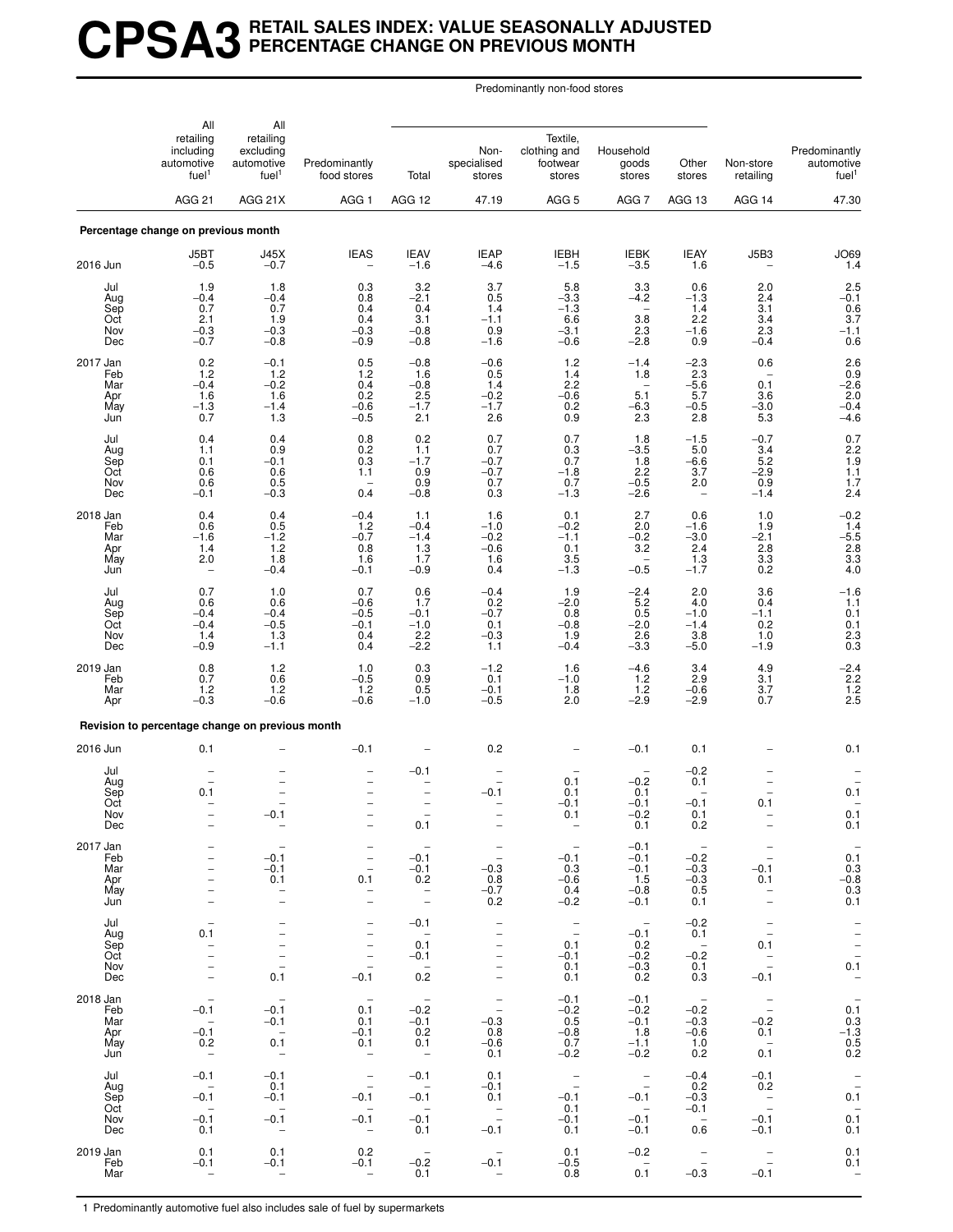#### **CPSA4 RETAIL SALES INDEX: VALUE SEASONALLY ADJUSTED PERCENTAGE CHANGE 3 MONTHS ON PREVIOUS 3 MONTHS**

Predominantly non-food stores

|                                             | All                                                                                           | All                                                                                                                           |                                                                                                                                                               |                                                                                                             |                                                                                        |                                                                                  |                                                                                                      |                                                                   |                                                                                                            |                                                                                |
|---------------------------------------------|-----------------------------------------------------------------------------------------------|-------------------------------------------------------------------------------------------------------------------------------|---------------------------------------------------------------------------------------------------------------------------------------------------------------|-------------------------------------------------------------------------------------------------------------|----------------------------------------------------------------------------------------|----------------------------------------------------------------------------------|------------------------------------------------------------------------------------------------------|-------------------------------------------------------------------|------------------------------------------------------------------------------------------------------------|--------------------------------------------------------------------------------|
|                                             | retailing<br>including<br>automotive<br>fuel <sup>1</sup>                                     | retailing<br>excluding<br>automotive<br>fuel <sup>1</sup>                                                                     | Predominantly<br>food stores                                                                                                                                  | Total                                                                                                       | Non-<br>specialised<br>stores                                                          | Textile,<br>clothing and<br>footwear<br>stores                                   | Household<br>goods<br>stores                                                                         | Other<br>stores                                                   | Non-store<br>retailing                                                                                     | Predominantly<br>automotive<br>fuel <sup>1</sup>                               |
|                                             | <b>AGG 21</b>                                                                                 | AGG 21X                                                                                                                       | AGG <sub>1</sub>                                                                                                                                              | AGG 12                                                                                                      | 47.19                                                                                  | AGG <sub>5</sub>                                                                 | AGG <sub>7</sub>                                                                                     | AGG 13                                                            | AGG 14                                                                                                     | 47.30                                                                          |
|                                             | Percentage change 3 months on previous 3 months                                               |                                                                                                                               |                                                                                                                                                               |                                                                                                             |                                                                                        |                                                                                  |                                                                                                      |                                                                   |                                                                                                            |                                                                                |
| 2016 Jun                                    | J5BX<br>0.9                                                                                   | <b>J45K</b><br>0.8                                                                                                            | <b>IEAT</b><br>$-0.2$                                                                                                                                         | <b>IEAW</b><br>1.1                                                                                          | <b>IEAQ</b><br>$-0.2$                                                                  | <b>IEBI</b><br>0.3                                                               | <b>IEBL</b><br>$-1.0$                                                                                | <b>IEAZ</b><br>4.1                                                | J5B9<br>4.5                                                                                                | $JO6A$<br>$1.8$                                                                |
| Jul<br>Aug<br>Sep<br>Oct<br>Nov<br>Dec      | 1.9<br>1.7<br>2.0<br>1.9<br>2.3<br>1.9                                                        | 1.6<br>1.4<br>1.7<br>1.7<br>2.2<br>1.7                                                                                        | 0.3<br>0.7<br>1.2<br>1.5<br>$1.\overline{3}$<br>0.4                                                                                                           | 1.7<br>1.1<br>1.1<br>0.8<br>1.8<br>1.8                                                                      | $-0.6$<br>1.9<br>$^{2.2}_{2.8}$<br>$\overline{\phantom{a}}$                            | $^{2.3}_{2.4}$<br>2.2<br>1.1<br>1.5<br>2.2                                       | 1.4<br>$-0.6$<br>$-1.9$<br>1.4<br>2.9                                                                | $^{2.5}_{1.9}$<br>0.7<br>1.2<br>$1.\overline{6}$<br>1.9           | 7.6<br>6.4<br>7.3<br>7.2<br>8.6<br>7.6                                                                     | 4.9<br>4.1<br>4.2<br>3.6<br>3.4<br>3.5                                         |
| 2017 Jan<br>Feb<br>Mar<br>Apr<br>May<br>Jun | 0.9<br>0.4<br>0.3<br>1.3<br>1.1<br>1.1                                                        | 0.7<br>0.1<br>0.1<br>1.3<br>1.2<br>1.4                                                                                        | $-0.4$<br>$-0.3$<br>0.8<br>1.6<br>1.3<br>0.1                                                                                                                  | 0.6<br>$-0.2$<br>$-0.7$<br>1.0<br>1.0<br>2.1                                                                | $-0.7$<br>$-1.6$<br>$-0.4$<br>0.5<br>0.9<br>0.6                                        | 0.8<br>0.8<br>1.6<br>3.4<br>3.3<br>1.7                                           | 2.5<br>$-0.2$<br>$-1.2$<br>1.5<br>1.8<br>2.0                                                         | 0.2<br>$-0.1$<br>$-2.8$<br>$-1.\overline{2}$<br>$-1.7$<br>3.5     | 5.5<br>2.8<br>1.1<br>1.4<br>1.6<br>3.5                                                                     | $2.8$<br>$3.1$<br>$2.2$<br>$1.6$<br>$-1.\overline{4}$                          |
| Jul<br>Aug<br>Sep<br>Oct<br>Nov<br>Dec      | 0.3<br>1.0<br>1.2<br>1.8<br>1.5<br>1.4                                                        | 0.7<br>1.5<br>1.4<br>1.7<br>1.2<br>1.0                                                                                        | $-0.5$<br>$-0.3$<br>0.5<br>1.1<br>1.4<br>1.5                                                                                                                  | 1.3<br>2.4<br>1.1<br>1.0<br>$-0.1$<br>0.5                                                                   | 0.6<br>$^{2.0}_{2.0}$<br>1.3<br>$-0.2$<br>$-0.3$                                       | 1.4<br>1.4<br>1.8<br>1.0<br>0.3<br>$-1.\overline{3}$                             | $-0.9$<br>$-0.3$<br>$-0.7$<br>0.2<br>$\!\!\!\!\begin{array}{c} 1.2 \\ 0.8 \end{array}\!\!\!\!\!\!\!$ | 3.1<br>5.3<br>0.9<br>1.2<br>$-1.1$<br>2.3                         | 2.8<br>5.1<br>6.0<br>$7.3\,$<br>5.7<br>1.3                                                                 | $-2.8$<br>$-3.1$<br>$-0.1$<br>$\frac{2.9}{5.0}$<br>5.1                         |
| 2018 Jan<br>Feb<br>Mar<br>Apr<br>May<br>Jun | 1.1<br>1.0<br>0.3<br>0.2<br>0.4<br>2.0                                                        | 0.7<br>0.6<br>0.3<br>$0.3 \ 0.7$<br>1.8                                                                                       | 1.0<br>1.0<br>0.4<br>0.7<br>0.9<br>1.8                                                                                                                        | 0.7<br>0.6<br>$-0.4$<br>0.1<br>1.2                                                                          | 0.7<br>1.2<br>1.2<br>$-0.1$<br>$-0.1$<br>0.3                                           | $-1.2$<br>$-1.5$<br>$-1.1$<br>$-1.3$<br>$-0.1$<br>1.3                            | 0.5<br>0.1<br>2.2<br>$3.9$<br>$4.2$<br>3.5                                                           | 2.6<br>2.6<br>$-1.1$<br>$-2.6$<br>$-2.1$<br>0.2                   | $-0.2$<br>$-0.7$<br>0.9<br>1.6<br>2.4<br>4.5                                                               | $4.7$<br>$4.4$<br>0.6<br>$-1.0$<br>$-2.0$<br>3.6                               |
| Jul<br>Aug<br>Sep<br>Oct<br>Nov<br>Dec      | 2.7<br>2.6<br>1.6<br>0.8<br>0.5<br>0.1                                                        | 2.4<br>2.1<br>1.5<br>0.7<br>0.5<br>$-0.1$                                                                                     | 2.1<br>1.6<br>0.6<br>$-0.5$<br>$-0.5$<br>$-0.1$                                                                                                               | 1.7<br>1.7<br>1.7<br>1.4<br>1.3<br>$\qquad \qquad -$                                                        | 1.3<br>1.1<br>0.2<br>$-0.4$<br>$-0.7$<br>$\qquad \qquad -$                             | 2.9<br>1.7<br>1.0<br>$-0.8$<br>0.2<br>0.2                                        | 1.1<br>0.8<br>1.0<br>3.0<br>2.6<br>0.3                                                               | 1.4<br>2.6<br>3.7<br>3.6<br>2.7<br>$-0.3$                         | 6.0<br>6.0<br>4.6<br>$2.\overline{3}$<br>1.0<br>$-0.3$                                                     | 5.8<br>6.7<br>2.5<br>1.2<br>1.0<br>2.2                                         |
| 2019 Jan<br>Feb<br>Mar<br>Apr               | 0.6<br>0.6<br>1.6<br>1.7                                                                      | 0.4<br>0.5<br>1.7<br>1.7                                                                                                      | 0.7<br>1.1<br>1.5<br>1.0                                                                                                                                      | $-0.7$<br>0.4<br>0.5                                                                                        | $-0.1$<br>0.2<br>$-0.6$<br>$-0.7$                                                      | 1.8<br>1.2<br>1.9<br>1.8                                                         | $-2.4$<br>$-4.8$<br>$-4.6$<br>$-3.2$                                                                 | $-0.1$<br>$-0.2$<br>3.1<br>2.3                                    | 1.0<br>$\frac{2.9}{7.8}$<br>8.9                                                                            | $1.8$<br>$\begin{array}{c} 1.1 \\ 0.5 \\ 2.3 \end{array}$                      |
|                                             |                                                                                               |                                                                                                                               | Revision to percentage change 3 months on previous 3 months                                                                                                   |                                                                                                             |                                                                                        |                                                                                  |                                                                                                      |                                                                   |                                                                                                            |                                                                                |
| 2016 Jun                                    |                                                                                               |                                                                                                                               |                                                                                                                                                               | 0.1<br>0.1                                                                                                  | 0.1                                                                                    | $-0.1$                                                                           | 0.5<br>0.2                                                                                           | $-0.1$<br>0.2                                                     |                                                                                                            | $-0.1$                                                                         |
| Jul<br>Aug<br>Sep<br>Oct<br>Nov<br>Dec      |                                                                                               | $\overline{\phantom{0}}$<br>$\overline{\phantom{0}}$<br>$\qquad \qquad -$                                                     | -0.1<br>$-0.1$                                                                                                                                                | $\overline{\phantom{0}}$<br>$\qquad \qquad -$<br>$\qquad \qquad -$<br>$\qquad \qquad -$                     | 0.1<br>$-0.1$<br>$-0.1$<br>$\overline{\phantom{a}}$                                    | 0.1<br>$\overline{\phantom{0}}$<br>0.1                                           | $-0.2$<br>$-0.1$<br>$-0.1$<br>$-0.3$                                                                 | 0.2<br>0.1<br>$-0.1$<br>0.1                                       | 0.1<br>0.1<br>0.1<br>$\overline{\phantom{0}}$                                                              | $-0.1$<br>0.1                                                                  |
| 2017 Jan<br>Feb<br>Mar<br>Apr<br>May<br>Jun | $\qquad \qquad -$<br>$-0.1$<br>$-0.1$                                                         | $\overline{\phantom{0}}$<br>$-0.1$<br>$\bar{a}$<br>0.1                                                                        | $\qquad \qquad -$<br>$\frac{1}{2}$<br>0.1<br>$\bar{a}$                                                                                                        | $\qquad \qquad -$<br>$\overline{\phantom{a}}$<br>$-0.1$<br>$-0.1$<br>$\hspace{0.1mm}-\hspace{0.1mm}$<br>0.1 | $\overline{\phantom{0}}$<br>$\overline{\phantom{a}}$<br>$-0.1$<br>$\bar{a}$<br>0.2     | 0.1<br>$\overline{a}$<br>$-0.1$<br>$-0.1$<br>$-0.2$                              | $-0.2$<br>$-0.2$<br>$-0.2$<br>0.2<br>0.4<br>0.8                                                      | 0.1<br>0.2<br>$-0.1$<br>$-0.4$<br>$-0.4$<br>$-0.1$                | $\hspace{0.1mm}-\hspace{0.1mm}$<br>$-0.1$<br>$-0.1$<br>$-0.1$<br>$-0.1$<br>$\hspace{0.1mm}-\hspace{0.1mm}$ | 0.1<br>0.1<br>0.2<br>$-0.\overline{1}$<br>$-0.3$                               |
| Jul<br>Aug<br>Sep<br>Oct<br>Nov<br>Dec      | $\overline{\phantom{0}}$<br>$\overline{\phantom{0}}$<br>$\overline{\phantom{0}}$              | 0.1<br>0.1<br>$\overline{\phantom{0}}$<br>$\overline{\phantom{0}}$<br>$\overline{a}$<br>$\qquad \qquad -$                     | $\bar{a}$<br>$-0.1$<br>$\bar{a}$<br>$\qquad \qquad -$                                                                                                         | 0.2<br>0.1<br>$\sim$ $-$<br>$\overline{\phantom{a}}$<br>$-0.1$<br>$\overline{\phantom{a}}$                  | $\overline{\phantom{a}}$<br>0.1<br>$-0.1$<br>0.1<br>$-0.1$<br>$\overline{\phantom{a}}$ | 0.1<br>$\overline{\phantom{a}}$<br>0.1<br>$\overline{\phantom{a}}$<br>0.1<br>0.1 | 0.1<br>$-0.1$<br>$-0.4$<br>$-0.2$<br>$-0.1$<br>$-0.3$                                                | 0.3<br>0.4<br>0.2<br>$\overline{\phantom{0}}$<br>$-0.1$<br>$\sim$ | $\bar{\mathbb{I}}$<br>0.1<br>0.1<br>0.1<br>0.1                                                             | $-0.1$<br>$-0.1$<br>0.1<br>$0.\overline{1}$<br>$\overline{\phantom{a}}$        |
| 2018 Jan<br>Feb<br>Mar<br>Apr<br>May<br>Jun | $\bar{ }$<br>$-0.1$                                                                           | $\overline{\phantom{a}}$<br>$\overline{\phantom{0}}$<br>$\overline{\phantom{0}}$<br>$-0.1$<br>$\overline{\phantom{a}}$<br>0.1 | $\qquad \qquad -$<br>$\overline{\phantom{0}}$<br>$\overline{\phantom{0}}$<br>$\overline{\phantom{0}}$<br>$\overline{\phantom{0}}$<br>$\overline{\phantom{0}}$ | $\overline{\phantom{a}}$<br>$\overline{a}$<br>$-0.1$<br>$-0.1$<br>$\overline{\phantom{0}}$<br>0.2           | $\overline{\mathbb{Z}}$<br>$-0.2$<br>$\sim$<br>0.1<br>0.3                              | 0.1<br>$\bar{z}$<br>$-0.2$<br>$\sim$<br>$-0.1$                                   | $-0.3$<br>$-0.2$<br>$-0.2$<br>0.3<br>0.5<br>0.8                                                      | 0.2<br>0.2<br>$-0.1$<br>$-0.5$<br>$-0.5$<br>$\sim$                | $\hspace{0.1mm}-\hspace{0.1mm}$<br>$-0.1$<br>$-0.1$<br>$-0.1$<br>$-0.1$<br>$\overline{\phantom{0}}$        | 0.1<br>$0.1 \\ 0.2$<br>$-0.2$<br>-0.6                                          |
| Jul<br>Aug<br>Sep<br>Oct<br>Nov<br>Dec      | 0.1<br>0.1<br>$\hspace{0.1mm}-\hspace{0.1mm}$<br>$\overline{\phantom{a}}$<br>$-0.1$<br>$-0.1$ | 0.2<br>0.1<br>$-0.1$<br>$-0.1$<br>$-0.1$<br>$-0.1$                                                                            | $\qquad \qquad -$<br>$\qquad \qquad -$<br>$\overline{a}$<br>$-0.1$<br>$\bar{a}$                                                                               | 0.2<br>0.2<br>$-0.1$<br>$-0.1$<br>$-0.2$<br>$-0.1$                                                          | $\sim$<br>0.1<br>$-0.1$<br>$\overline{\phantom{0}}$<br>0.1<br>$\overline{\phantom{m}}$ | 0.2<br>$\bar{z}$<br>$\bar{a}$<br>0.1                                             | $\overline{\phantom{0}}$<br>$-0.3$<br>$-0.5$<br>$-0.1$<br>$-0.1$<br>$-0.2$                           | 0.6<br>0.6<br>0.1<br>$-0.4$<br>$-0.5$<br>$-0.2$                   | 0.1<br>0.1<br>$\overline{\phantom{a}}$<br>0.1<br>$\overline{\phantom{a}}$                                  | $-0.2$<br>$0.\overline{2}$<br>$\begin{array}{c} 0.1 \\ 0.2 \\ 0.2 \end{array}$ |
| 2019 Jan<br>Feb<br>Mar                      | 0.1<br>$\overline{\phantom{a}}$                                                               | $-0.1$<br>$\qquad \qquad -$<br>$\equiv$                                                                                       | $-0.1$<br>0.1<br>0.1                                                                                                                                          | $\qquad \qquad -$<br>$\qquad \qquad -$<br>$\overline{\phantom{0}}$                                          | $-0.1$<br>$-0.2$<br>$-0.1$                                                             | 0.1<br>$\hspace{0.1mm}-\hspace{0.1mm}$<br>0.1                                    | $-0.3$<br>$-0.3$<br>$-0.2$                                                                           | 0.1<br>0.4<br>0.2                                                 | $-0.2$<br>$-0.1$<br>$-0.1$                                                                                 | 0.2<br>0.2<br>0.3                                                              |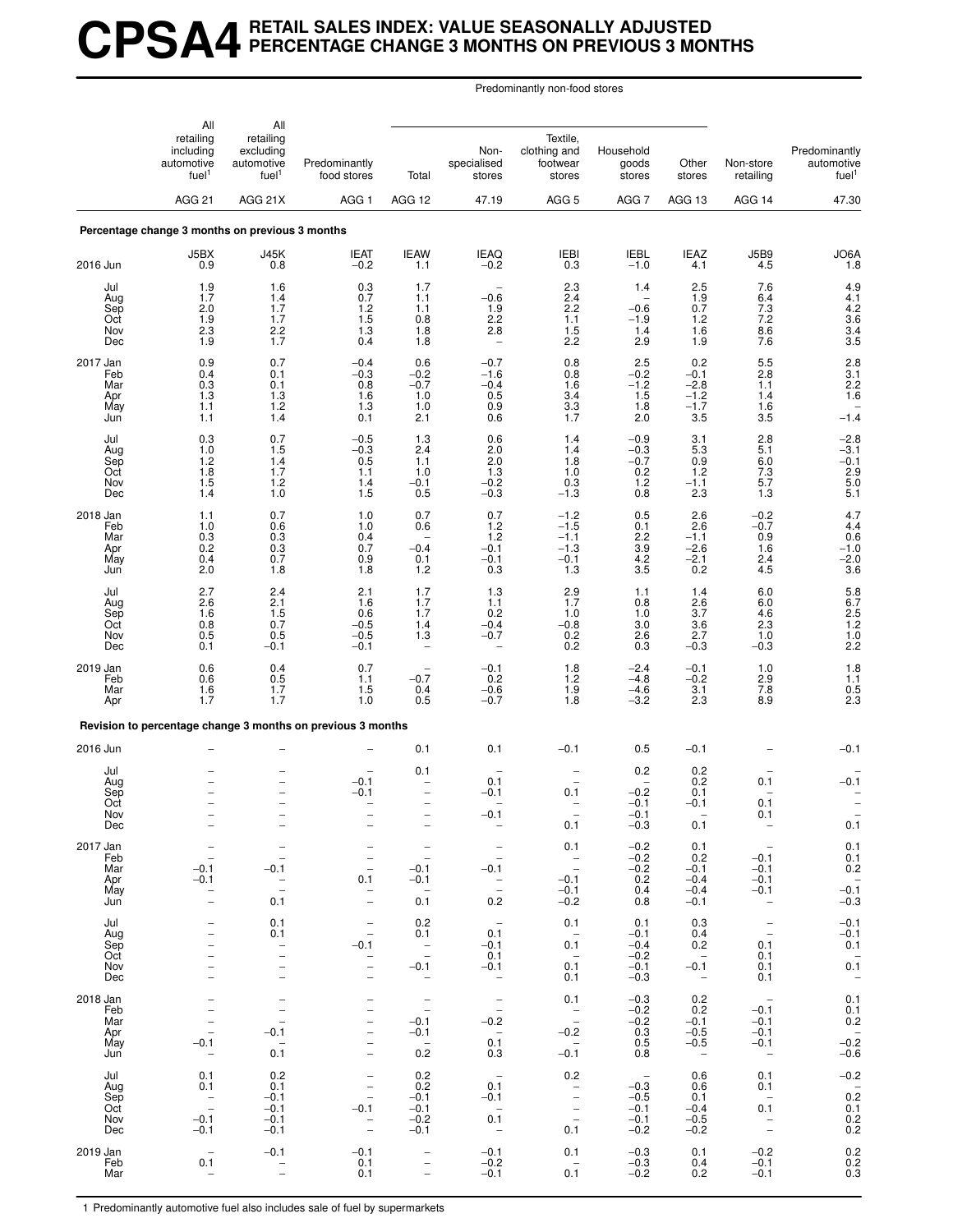# **KPSACHAINED VOLUME OF RETAIL SALES SEASONALLY ADJUSTED**

Index 2016=100

Predominantly non-food stores

|                                             | All<br>retailing<br>including<br>automotive<br>fuel <sup>1</sup>                                                | All<br>retailing<br>excluding<br>automotive<br>fuel <sup>1</sup>                        | Predominantly<br>food stores                                                                                              | Total                                                             | Non-<br>specialised<br>stores                                                    | Textile,<br>clothing and<br>footwear<br>stores                                                    | Household<br>goods<br>stores                                                                         | Other<br>stores                                                                                                 | Non-store<br>retailing                                                                        | Predominantly<br>automotive<br>fuel <sup>1</sup>                                       |
|---------------------------------------------|-----------------------------------------------------------------------------------------------------------------|-----------------------------------------------------------------------------------------|---------------------------------------------------------------------------------------------------------------------------|-------------------------------------------------------------------|----------------------------------------------------------------------------------|---------------------------------------------------------------------------------------------------|------------------------------------------------------------------------------------------------------|-----------------------------------------------------------------------------------------------------------------|-----------------------------------------------------------------------------------------------|----------------------------------------------------------------------------------------|
|                                             | <b>AGG 21</b>                                                                                                   | AGG 21X                                                                                 | AGG <sub>1</sub>                                                                                                          | AGG 12                                                            | 47.19                                                                            | AGG <sub>5</sub>                                                                                  | AGG <sub>7</sub>                                                                                     | AGG 13                                                                                                          | AGG 14                                                                                        | 47.30                                                                                  |
|                                             | Index numbers of sales per week                                                                                 |                                                                                         |                                                                                                                           |                                                                   |                                                                                  |                                                                                                   |                                                                                                      |                                                                                                                 |                                                                                               |                                                                                        |
| 2016 Jun                                    | J5EK<br>99.1                                                                                                    | J467<br>99.1                                                                            | EAPT<br>99.7                                                                                                              | <b>EAPV</b><br>98.9                                               | EAPU<br>96.6                                                                     | <b>EAPX</b><br>98.3                                                                               | EAPY<br>99.1                                                                                         | <b>EAPW</b><br>100.8                                                                                            | J5DZ<br>97.4                                                                                  | JO5A<br>98.8                                                                           |
| Jul<br>Aug<br>Sep<br>Oct<br>Nov<br>Dec      | 100.7<br>100.6<br>100.9<br>102.8<br>102.1<br>100.6                                                              | 100.7<br>100.5<br>100.9<br>102.9<br>102.4<br>100.9                                      | 100.0<br>100.6<br>101.0<br>101.6<br>101.1<br>99.7                                                                         | 101.8<br>100.0<br>100.0<br>102.9<br>101.8<br>100.2                | 100.3<br>101.0<br>102.2<br>100.7<br>101.5<br>99.4                                | 102.8<br>101.1<br>$98.5$<br>105.4<br>101.6<br>100.8                                               | 101.8<br>97.2<br>97.9<br>101.0<br>103.3<br>99.5                                                      | 101.8<br>100.2<br>101.3<br>103.4<br>101.1<br>100.8                                                              | 98.8<br>102.0<br>105.2<br>109.1<br>111.7<br>109.7                                             | 100.4<br>101.3<br>100.7<br>101.7<br>99.5<br>98.0                                       |
| 2017 Jan<br>Feb<br>Mar<br>Apr<br>May<br>Jun | 100.6<br>101.4<br>100.6<br>102.4<br>101.2<br>101.7                                                              | 100.8<br>101.8<br>101.2<br>102.7<br>101.0<br>102.0                                      | 100.0<br>100.7<br>100.6<br>100.6<br>99.6<br>99.0                                                                          | 99.7<br>101.2<br>100.1<br>102.4<br>100.2<br>102.2                 | 98.6<br>99.2<br>100.3<br>99.7<br>98.1<br>100.3                                   | 102.1<br>103.8<br>104.9<br>103.7<br>103.6<br>104.5                                                | 98.3<br>99.9<br>99.5<br>104.4<br>97.3<br>99.6                                                        | 99.2<br>101.1<br>96.0<br>101.7<br>100.6<br>103.0                                                                | 109.9<br>109.5<br>109.2<br>113.9<br>111.3<br>115.1                                            | 98.8<br>98.1<br>$95.1$<br>$100.0$<br>$102.7$<br>99.0                                   |
| Jul<br>Aug<br>Sep<br>Oct<br>Nov<br>Dec      | 101.8<br>102.7<br>102.4<br>102.9<br>103.3<br>102.6                                                              | 102.0<br>103.0<br>102.6<br>103.1<br>103.4<br>102.8                                      | 99.5<br>99.8<br>99.7<br>100.4<br>100.2<br>100.3                                                                           | 102.0<br>103.0<br>101.0<br>102.0<br>102.7<br>101.9                | 100.9<br>101.4<br>100.8<br>100.1<br>100.6<br>101.1                               | 103.9<br>104.8<br>105.1<br>103.6<br>104.1<br>102.6                                                | 100.8<br>96.4<br>98.6<br>101.0<br>100.5<br>98.3                                                      | 101.7<br>106.6<br>99.0<br>102.5<br>104.4<br>104.1                                                               | 113.7<br>118.0<br>123.5<br>120.5<br>121.3<br>118.3                                            | 100.2<br>100.4<br>100.5<br>101.7<br>102.1<br>101.0                                     |
| 2018 Jan<br>Feb<br>Mar<br>Apr<br>May<br>Jun | 102.6<br>103.3<br>101.8<br>103.2<br>105.2<br>104.9                                                              | 102.9<br>103.4<br>102.3<br>103.6<br>105.5<br>105.1                                      | 99.8<br>100.8<br>99.9<br>100.8<br>102.2<br>102.2                                                                          | 102.5<br>102.2<br>101.2<br>102.3<br>104.1<br>103.3                | 102.2<br>101.2<br>101.3<br>100.4<br>102.3<br>102.7                               | 102.4<br>102.1<br>101.0<br>101.2<br>104.5<br>104.1                                                | 100.2<br>102.1<br>101.9<br>104.8<br>105.0<br>104.3                                                   | 104.4<br>102.8<br>100.9<br>103.0<br>104.3<br>102.5                                                              | 118.6<br>121.6<br>119.1<br>122.5<br>128.2<br>127.0                                            | $\begin{array}{c} 100.3 \\ 101.9 \\ 96.9 \end{array}$<br>$100.1$<br>$102.0$<br>$103.1$ |
| Jul<br>Aug<br>Sep<br>Oct<br>Nov<br>Dec      | 105.7<br>106.1<br>105.7<br>105.2<br>106.7<br>105.8                                                              | 106.2<br>106.6<br>106.2<br>105.7<br>107.0<br>105.7                                      | 102.7<br>102.1<br>101.7<br>101.7<br>101.9<br>101.9                                                                        | 104.1<br>105.4<br>105.3<br>104.4<br>106.6<br>104.6                | 102.3<br>102.2<br>101.5<br>101.7<br>101.3<br>102.3                               | 105.7<br>103.3<br>104.4<br>104.3<br>105.9<br>105.7                                                | 102.3<br>106.8<br>107.9<br>105.4<br>108.1<br>105.0                                                   | 105.0<br>108.6<br>107.2<br>105.6<br>109.8<br>104.7                                                              | 132.7<br>133.1<br>131.0<br>130.8<br>132.5<br>129.1                                            | 101.7<br>$101.6$<br>$101.0$<br>$100.2$<br>$103.8$<br>$106.3$                           |
| 2019 Jan<br>Feb<br>Mar<br>Apr               | 106.8<br>107.4<br>108.7<br>108.6                                                                                | 106.9<br>107.3<br>108.8<br>108.6                                                        | 103.0<br>102.0<br>103.1<br>102.8                                                                                          | 104.6<br>105.7<br>106.5<br>106.1                                  | 101.1<br>101.3<br>101.3<br>100.9                                                 | 107.4<br>106.8<br>108.4<br>110.9                                                                  | 99.6<br>100.7<br>102.7<br>100.1                                                                      | 107.6<br>111.0<br>110.8<br>109.2                                                                                | 136.6<br>140.3<br>146.5<br>147.7                                                              | 105.1<br>$\frac{107.9}{107.5}$<br>109.2                                                |
|                                             | <b>Revision to index numbers</b>                                                                                |                                                                                         |                                                                                                                           |                                                                   |                                                                                  |                                                                                                   |                                                                                                      |                                                                                                                 |                                                                                               |                                                                                        |
| 2016 Jun                                    |                                                                                                                 |                                                                                         |                                                                                                                           |                                                                   |                                                                                  |                                                                                                   | 0.2                                                                                                  |                                                                                                                 | $-0.1$                                                                                        |                                                                                        |
| Jul<br>Aug<br>Sep<br>Oct<br>Nov<br>Dec      | $-0.1$<br>$\qquad \qquad -$                                                                                     | -0.1<br>$\qquad \qquad -$                                                               | $-0.1$                                                                                                                    | $\qquad \qquad -$<br>$\qquad \qquad -$                            |                                                                                  | $-0.1$<br>0.1<br>0.1                                                                              | 0.1<br>0.1<br>$-0.2$<br>$-0.1$                                                                       | 0.1<br>-0.1<br>0.2                                                                                              | $-0.1$<br>0.1                                                                                 | $-0.1$<br>$-0.1$<br>0.1                                                                |
| 2017 Jan<br>Feb<br>Mar<br>Apr<br>May<br>Jun | 0.1<br>$\qquad \qquad -$<br>$\overline{a}$<br>$\overline{\phantom{0}}$                                          | $\bar{a}$<br>0.1<br>$\bar{a}$<br>$\overline{\phantom{0}}$                               | $-0.1$<br>0.1<br>0.1<br>0.1<br>$\overline{\phantom{0}}$<br>$\qquad \qquad -$                                              | $-0.1$<br>$\bar{a}$<br>$-0.1$<br>0.1                              | $\bar{a}$<br>$-0.2$<br>0.3<br>$-0.2$<br>$\overline{\phantom{a}}$                 | 0.1<br>$\overline{\phantom{a}}$<br>0.2<br>$-0.4$<br>$\overline{\phantom{a}}$<br>$-0.1$            | $-0.2$<br>$-0.4$<br>$-0.3$<br>$_{0.2}^{0.9}$<br>0.2                                                  | 0.2<br>$\overline{\phantom{a}}$<br>$\overline{\phantom{a}}$<br>$-0.4$<br>$\hspace{0.1mm}-\hspace{0.1mm}$<br>0.1 | $\bar{a}$<br>0.2<br>$-0.3$<br>$\overline{\phantom{m}}$<br>$\overline{\phantom{0}}$            | $-0.2$<br>-0.2<br>$\bar{a}$                                                            |
| Jul<br>Aug<br>Sep<br>Oct<br>Nov<br>Dec      | $\overline{\phantom{0}}$<br>$-0.1$<br>$\overline{\phantom{0}}$<br>$\overline{\phantom{0}}$                      | $\overline{\phantom{0}}$<br>$\overline{\phantom{0}}$<br>$\overline{\phantom{0}}$<br>0.1 | $\qquad \qquad -$<br>$\overline{\phantom{a}}$<br>$-0.1$<br>$\overline{\phantom{0}}$<br>$\overline{\phantom{0}}$<br>$-0.1$ | 0.1<br>0.1<br>$-0.1$<br>$-0.1$<br>0.1                             | $\overline{a}$<br>$\overline{\phantom{a}}$<br>0.1                                | $-0.1$<br>$\overline{\phantom{a}}$<br>0.1<br>$\overline{\phantom{a}}$<br>0.1<br>0.1               | $\hspace{0.1mm}-\hspace{0.1mm}$<br>0.1<br>0.1<br>$\hspace{0.1mm}-\hspace{0.1mm}$<br>$-0.3$<br>$-0.1$ | 0.1<br>0.1<br>$-0.1$<br>$-0.1$<br>0.2                                                                           | 0.1<br>$\bar{a}$<br>$\qquad \qquad -$<br>$\qquad \qquad -$                                    | $\frac{-}{-}$<br>-0.1<br>$0.\overline{1}$                                              |
| 2018 Jan<br>Feb<br>Mar<br>Apr<br>May<br>Jun | $\qquad \qquad -$<br>$\overline{a}$<br>$\frac{1}{2}$<br>$-0.2$<br>$\qquad \qquad -$<br>0.1                      | 0.1<br>$\bar{a}$<br>$-0.1$<br>0.1                                                       | $\overline{\phantom{0}}$<br>$\overline{\phantom{0}}$<br>0.1<br>$-0.1$<br>$\bar{a}$                                        | $\bar{a}$<br>$-0.1$<br>$-0.1$<br>0.1<br>0.1                       | $\bar{a}$<br>$-0.2$<br>0.3<br>$-0.1$<br>0.1                                      | 0.1<br>0.1<br>0.3<br>$-0.5$<br>$\overline{\phantom{a}}$<br>0.1                                    | $-0.2$<br>$-0.5$<br>$-0.4$<br>1.0<br>0.2<br>$\overline{\phantom{a}}$                                 | 0.3<br>$\sim$<br>$-0.1$<br>$-0.6$<br>0.2<br>0.3                                                                 | $\hspace{0.1mm}-\hspace{0.1mm}$<br>0.1<br>0.4<br>$-0.4$<br>$-0.1$<br>$\overline{\phantom{a}}$ | 0.1<br>0.1<br>0.3<br>$-0.4$<br>$-0.1$<br>$-0.1$                                        |
| Jul<br>Aug<br>Sep<br>Oct<br>Nov<br>Dec      | $\overline{\phantom{m}}$<br>0.1<br>$\qquad \qquad -$<br>$\overline{\phantom{0}}$<br>$-0.1$<br>$\qquad \qquad -$ | $\overline{\phantom{a}}$<br>0.1<br>$\bar{a}$<br>$-0.1$<br>$-0.1$                        | $\overline{\phantom{0}}$<br>$\overline{\phantom{0}}$<br>$\overline{\phantom{a}}$<br>$-0.2$<br>$-0.1$                      | 0.1<br>0.1<br>$-0.1$<br>$\overline{\phantom{a}}$<br>$-0.1$<br>0.1 | 0.2<br>$\overline{\phantom{a}}$<br>0.1<br>0.2<br>0.1<br>$\overline{\phantom{a}}$ | 0.1<br>$\overline{\phantom{a}}$<br>$\overline{\phantom{a}}$<br>0.1<br>$-0.1$<br>$\qquad \qquad -$ | $-0.1$<br>0.1<br>$-0.1$<br>$-0.1$<br>$-0.2$<br>$-0.3$                                                | 0.2<br>0.2<br>$\hspace{0.1mm}-\hspace{0.1mm}$<br>$-0.3$<br>$-0.4$<br>0.2                                        | $-0.1$<br>0.1<br>$\overline{\phantom{a}}$<br>$\frac{1}{2}$<br>$-0.1$<br>$-0.1$                | $\bar{a}$<br>0.1<br>$0.\overline{1}$<br>0.1                                            |
| 2019 Jan<br>Feb<br>Mar                      | 0.1<br>$\overline{\phantom{m}}$<br>0.2                                                                          | $\overline{\phantom{0}}$<br>$\overline{\phantom{0}}$<br>0.1                             | $\overline{\phantom{0}}$<br>0.1<br>$\overline{\phantom{0}}$                                                               | 0.1<br>$\overline{\phantom{a}}$<br>0.2                            | $\overline{\phantom{a}}$<br>$-0.1$<br>0.1                                        | 0.2<br>$\overline{\phantom{a}}$<br>0.5                                                            | $-0.4$<br>$-0.5$<br>$-0.3$                                                                           | 0.3<br>0.3<br>0.2                                                                                               | $\overline{\phantom{a}}$<br>0.2<br>0.5                                                        | 0.2<br>0.2<br>0.1                                                                      |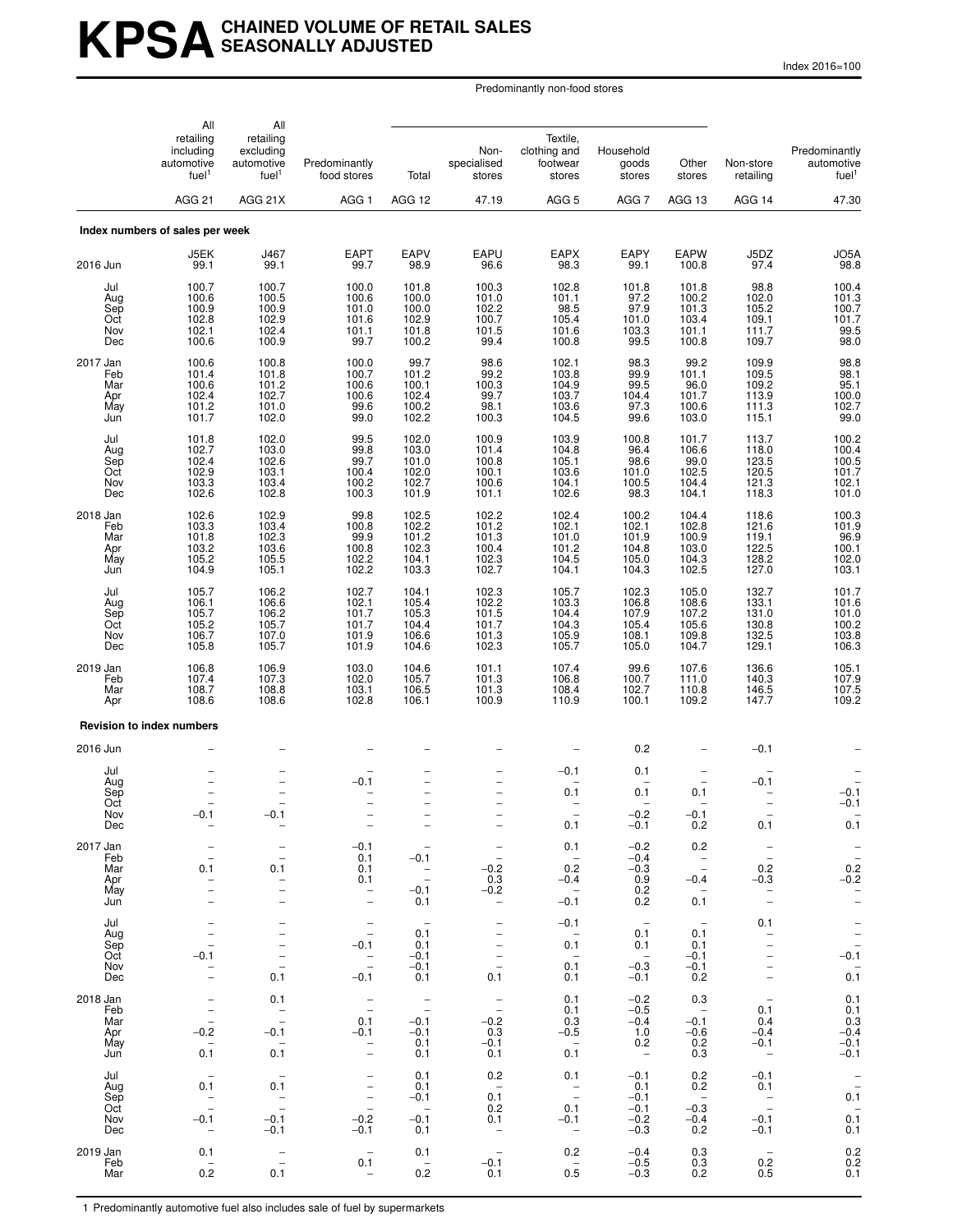# **KPSA1 RETAIL SALES INDEX: VOLUME SEASONALLY ADJUSTED PERCENTAGE CHANGE ON SAME MONTH A YEAR EARLIER**

Predominantly non-food stores

|                                             | All                                                                             | All                                                                                                                    |                                                                                                                                      |                                                                                                                        |                                                                                                                  |                                                                                                                                                            |                                                                                                                                             |                                                                                                         |                                                                                                                     |                                                                                  |
|---------------------------------------------|---------------------------------------------------------------------------------|------------------------------------------------------------------------------------------------------------------------|--------------------------------------------------------------------------------------------------------------------------------------|------------------------------------------------------------------------------------------------------------------------|------------------------------------------------------------------------------------------------------------------|------------------------------------------------------------------------------------------------------------------------------------------------------------|---------------------------------------------------------------------------------------------------------------------------------------------|---------------------------------------------------------------------------------------------------------|---------------------------------------------------------------------------------------------------------------------|----------------------------------------------------------------------------------|
|                                             | retailing<br>including<br>automotive<br>fuel <sup>1</sup>                       | retailing<br>excluding<br>automotive<br>fuel <sup>1</sup>                                                              | Predominantly<br>food stores                                                                                                         | Total                                                                                                                  | Non-<br>specialised<br>stores                                                                                    | Textile,<br>clothing and<br>footwear<br>stores                                                                                                             | Household<br>goods<br>stores                                                                                                                | Other<br>stores                                                                                         | Non-store<br>retailing                                                                                              | Predominantly<br>automotive<br>fuel <sup>1</sup>                                 |
|                                             | AGG <sub>21</sub>                                                               | AGG 21X                                                                                                                | AGG <sub>1</sub>                                                                                                                     | AGG 12                                                                                                                 | 47.19                                                                                                            | AGG <sub>5</sub>                                                                                                                                           | AGG <sub>7</sub>                                                                                                                            | AGG 13                                                                                                  | AGG 14                                                                                                              | 47.30                                                                            |
|                                             | Percentage change on same month a year earlier                                  |                                                                                                                        |                                                                                                                                      |                                                                                                                        |                                                                                                                  |                                                                                                                                                            |                                                                                                                                             |                                                                                                         |                                                                                                                     |                                                                                  |
| 2016 Jun                                    | J5EB<br>3.5                                                                     | <b>J45U</b><br>3.2                                                                                                     | <b>IDOB</b><br>3.2                                                                                                                   | <b>IDOC</b><br>1.5                                                                                                     | <b>IDOA</b><br>4.1                                                                                               | <b>IDOG</b><br>$-6.3$                                                                                                                                      | <b>IDOH</b><br>1.5                                                                                                                          | <b>IDOD</b><br>7.6                                                                                      | J5DK<br>12.2                                                                                                        | $JO4C$<br>6.3                                                                    |
| Jul<br>Aug<br>Sep<br>Oct<br>Nov<br>Dec      | 5.4<br>6.2<br>4.1<br>7.3<br>5.6<br>4.3                                          | 5.0<br>5.8<br>4.1<br>7.5<br>6.1<br>4.4                                                                                 | 3.7<br>5.7<br>$^{2.8}_{5.2}$<br>3.6<br>1.1                                                                                           | $\begin{array}{c} 5.3 \\ 3.3 \end{array}$<br>2.4<br>6.2<br>4.6<br>4.1                                                  | 6.3<br>8.1<br>7.7<br>5.7<br>4.7<br>2.4                                                                           | 2.8<br>$-2.4$<br>$-4.3$<br>4.2<br>$-0.2$<br>1.2                                                                                                            | 0.6<br>0.9<br>$-1.2$<br>3.7<br>5.0<br>1.0                                                                                                   | 10.5<br>7.4<br>7.7<br>10.3<br>9.0<br>10.3                                                               | $10.1$<br>19.8<br>20.1<br>26.3<br>27.6<br>22.7                                                                      | 9.3<br>9.7<br>4.6<br>6.2<br>0.9<br>3.8                                           |
| 2017 Jan<br>Feb<br>Mar<br>Apr<br>May<br>Jun | 2.2<br>3.4<br>2.6<br>3.8<br>$0.9$<br>$2.7$                                      | 3.0<br>3.7<br>3.5<br>4.0<br>0.7<br>2.9                                                                                 | 1.2<br>1.4<br>1.2<br>1.7<br>$-0.1$<br>$-0.7$                                                                                         | 1.2<br>2.5<br>2.9<br>$2.\overline{5}$<br>$-0.7$<br>3.3                                                                 | $-1.3$<br>$-0.8$<br>2.9<br>$-0.4$<br>$-3.6$<br>3.8                                                               | 3.1<br>4.9<br>9.0<br>5.1<br>3.4<br>6.4                                                                                                                     | $-3.2$<br>$^{-2.2}_{2.1}$<br>6.5<br>$-5.2$<br>0.5                                                                                           | 4.3<br>5.8<br>$-1.9$<br>$-0.3$<br>0.6<br>2.1                                                            | 21.4<br>22.5<br>17.6<br>23.7<br>11.4<br>18.1                                                                        | $-4.4$<br>0.3<br>$-5.5$<br>1.5<br>1.5<br>2.9<br>0.2                              |
| Jul<br>Aug<br>Sep<br>Oct<br>Nov<br>Dec      | 1.1<br>2.2<br>1.5<br>0.1<br>1.1<br>2.0                                          | $\frac{1.3}{2.5}$<br>1.6<br>0.1<br>0.9<br>1.9                                                                          | $-0.5$<br>$-0.9$<br>$-1.2$<br>$-1.2$<br>$-0.9$<br>0.7                                                                                | $0.2$<br>2.9<br>1.0<br>$-0.9$<br>0.9<br>1.6                                                                            | 0.6<br>0.4<br>$-1.3$<br>$-0.6$<br>$-0.9$<br>1.6                                                                  | 1.1<br>3.7<br>6.7<br>$-1.7$<br>2.4<br>1.8                                                                                                                  | $-1.0$<br>$-0.9$<br>$0.7\,$<br>$\overline{\phantom{a}}$<br>$-2.7$<br>$-1.2$                                                                 | $-0.1$<br>6.3<br>$-2.2$<br>$-0.8$<br>$\begin{array}{c} 3.2 \\ 3.3 \end{array}$                          | $15.1$<br>15.6<br>17.4<br>10.5<br>8.6<br>7.9                                                                        | $-0.2$<br>$-0.9$<br>$-0.3$<br>$\frac{0.1}{2.6}$<br>3.1                           |
| 2018 Jan<br>Feb<br>Mar<br>Apr<br>May<br>Jun | 2.0<br>1.8<br>1.2<br>0.8<br>4.0<br>3.1                                          | 2.0<br>1.6<br>1.2<br>0.9<br>4.5<br>3.0                                                                                 | $-0.2$<br>0.1<br>$-0.7$<br>0.2<br>2.6<br>3.2                                                                                         | 2.8<br>0.9<br>1.2<br>$-0.1$<br>3.8<br>1.2                                                                              | 3.6<br>2.0<br>1.0<br>0.6<br>4.3<br>2.3                                                                           | 0.3<br>$-1.6$<br>$-3.7$<br>$-2.4$<br>1.0<br>$-0.4$                                                                                                         | 1.9<br>$2.\overline{2}$<br>2.4<br>0.4<br>7.9<br>4.8                                                                                         | $5.2$<br>1.7<br>5.2<br>1.3<br>3.7<br>$-0.5$                                                             | 7.9<br>11.0<br>9.0<br>7.6<br>15.2<br>10.4                                                                           | $\frac{1.4}{3.8}$<br>2.0<br>0.1<br>$-0.6$<br>4.1                                 |
| Jul<br>Aug<br>Sep<br>Oct<br>Nov<br>Dec      | 3.9<br>3.3<br>3.2<br>2.2<br>3.3<br>3.1                                          | 4.1<br>3.5<br>$\overline{3.5}$<br>2.5<br>3.5<br>2.9                                                                    | 3.2<br>2.3<br>1.9<br>1.3<br>1.7<br>1.6                                                                                               | 2.0<br>2.4<br>4.3<br>$2.\overline{3}$<br>3.7<br>2.6                                                                    | 1.4<br>$0.8 \ 0.7$<br>1.6<br>0.6<br>1.2                                                                          | 1.7<br>$-1.4$<br>$-0.7$<br>0.6<br>1.8<br>3.0                                                                                                               | 1.4<br>10.8<br>9.4<br>4.3<br>7.5<br>6.9                                                                                                     | 3.2<br>1.9<br>8.2<br>3.0<br>$\!\!\!\begin{array}{c} 5.2 \\ 0.6 \end{array}\!\!\!\!$                     | 16.7<br>12.8<br>6.0<br>8.6<br>9.2<br>9.2                                                                            | $1.5$<br>$1.2$<br>$0.5$<br>$-1.5$<br>$\frac{1.6}{5.2}$                           |
| 2019 Jan<br>Feb<br>Mar<br>Apr               | 4.0<br>4.0<br>6.7<br>5.2                                                        | 4.0<br>3.8<br>6.3<br>4.9                                                                                               | 3.2<br>1.1<br>3.2<br>2.0                                                                                                             | 2.0<br>$3.5$<br>$5.2$<br>3.7                                                                                           | $-1.0$<br>0.5                                                                                                    | 4.8<br>4.5<br>$7.\overline{3}$<br>9.5                                                                                                                      | $-0.6$<br>$-1.4$<br>0.8<br>$-4.5$                                                                                                           | 3.1<br>7.9<br>9.7<br>6.0                                                                                | 15.2<br>15.3<br>23.1<br>20.6                                                                                        | $\begin{array}{c} 4.8 \\ 5.9 \\ 10.9 \\ 9.0 \end{array}$                         |
|                                             |                                                                                 |                                                                                                                        | Revision to percentage change on same month a year earlier                                                                           |                                                                                                                        |                                                                                                                  |                                                                                                                                                            |                                                                                                                                             |                                                                                                         |                                                                                                                     |                                                                                  |
| 2016 Jun                                    |                                                                                 |                                                                                                                        |                                                                                                                                      |                                                                                                                        |                                                                                                                  |                                                                                                                                                            | 0.1                                                                                                                                         | $-0.1$                                                                                                  |                                                                                                                     | $-0.1$                                                                           |
| Jul<br>Aug<br>Sep<br>Oct<br>Nov<br>Dec      | $-0.1$                                                                          | $\overline{\phantom{0}}$                                                                                               | $-0.1$                                                                                                                               | $-0.1$                                                                                                                 | $-0.1$<br>-0.1                                                                                                   | $\qquad \qquad -$                                                                                                                                          | 0.1<br>$-0.1$<br>$-0.1$                                                                                                                     | 0.1<br>$\overline{a}$<br>1<br>$-0.1$<br>0.1                                                             |                                                                                                                     | $-0.1$                                                                           |
| 2017 Jan<br>Feb<br>Mar<br>Apr<br>May<br>Jun | -<br>$\overline{\phantom{0}}$<br>$\overline{\phantom{0}}$<br>$\equiv$           | $\overline{\phantom{0}}$<br>$\overline{\phantom{0}}$<br>$\overline{\phantom{0}}$                                       | $\overline{\phantom{0}}$<br>$\overline{\phantom{0}}$<br>$\overline{\phantom{0}}$<br>-<br>$\overline{\phantom{0}}$                    | $\overline{\phantom{0}}$<br>$\overline{\phantom{0}}$<br>-<br>$\overline{\phantom{0}}$<br>-<br>$\overline{\phantom{0}}$ | $\qquad \qquad -$<br>$\overline{\phantom{0}}$<br>$0.2\,$<br>$\overline{\phantom{0}}$<br>$\overline{\phantom{a}}$ | 0.1<br>$\overline{\phantom{m}}$<br>0.2<br>$-0.2$<br>$-0.1$<br>$\overline{\phantom{a}}$                                                                     | $-0.1$<br>$-0.1$<br>$-0.1$<br>0.3<br>$\qquad \qquad -$<br>$\qquad \qquad -$                                                                 | 0.1<br>$\qquad \qquad -$<br>$\overline{a}$<br>$-0.1$<br>$\overline{a}$<br>$\overline{a}$                | $\overline{\phantom{a}}$<br>0.1<br>0.1<br>$-0.2$<br>$\overline{a}$<br>$\overline{\phantom{0}}$                      | $\bar{a}$<br>0.1<br>$-0.1$<br>$\bar{a}$                                          |
| Jul<br>Aug<br>Sep<br>Oct<br>Nov<br>Dec      | $\overline{a}$<br>0.1<br>$\bar{a}$<br>$\qquad \qquad -$                         | $\overline{\phantom{0}}$<br>$\overline{\phantom{a}}$<br>$-0.1$<br>$\overline{\phantom{0}}$<br>$\overline{\phantom{0}}$ | $\qquad \qquad -$<br>$\overline{\phantom{0}}$<br>$\overline{\phantom{0}}$<br>$\qquad \qquad -$<br>$\overline{\phantom{0}}$           | $\qquad \qquad -$<br>$\qquad \qquad -$<br>$\overline{\phantom{a}}$<br>$-0.1$<br>$-0.1$<br>$\overline{\phantom{0}}$     |                                                                                                                  | $\overline{\phantom{0}}$<br>$\overline{\phantom{0}}$<br>$\overline{a}$<br>$\overline{\phantom{0}}$<br>$\overline{\phantom{0}}$<br>$\overline{\phantom{0}}$ | $\overline{\phantom{0}}$<br>$\qquad \qquad -$<br>$\overline{\phantom{a}}$<br>$\overline{\phantom{0}}$<br>$-0.1$<br>$\overline{\phantom{0}}$ | <sup>-</sup><br>$\overline{a}$<br>0.1<br>$\overline{\phantom{m}}$<br>$-0.1$<br>$\overline{\phantom{a}}$ | $\overline{\phantom{0}}$<br>$\overline{\phantom{0}}$<br>0.1<br>$\overline{\phantom{a}}$                             |                                                                                  |
| 2018 Jan<br>Feb<br>Mar<br>Apr<br>May<br>Jun | 0.1<br>$\bar{a}$<br>$-0.1$<br>0.1<br>$\qquad \qquad -$                          | $\overline{\phantom{0}}$<br>$\overline{\phantom{a}}$<br>0.1<br>$-0.1$<br>0.1<br>$\overline{\phantom{a}}$               | $\overline{\phantom{0}}$<br>$\overline{\phantom{0}}$<br>$-0.2$<br>$\qquad \qquad -$<br>$\qquad \qquad -$                             | $\overline{\phantom{m}}$<br>$\frac{1}{2}$<br>0.1<br>$-0.1$<br>0.1<br>0.1                                               | $-0.1$<br>$\overline{\phantom{m}}$<br>$-0.1$<br>0.2<br>$\overline{\phantom{0}}$                                  | $\qquad \qquad -$<br>0.1<br>0.1<br>$-0.1$<br>0.2<br>0.1                                                                                                    | $-0.1$<br>$-0.1$<br>$-0.1$<br>0.1<br>$-0.1$<br>$-0.2$                                                                                       | 0.1<br>$\bar{a}$<br>$-0.2$<br>0.2<br>0.3                                                                | $\qquad \qquad -$<br>$\overline{\phantom{a}}$<br>0.1<br>$\overline{\phantom{a}}$<br>$\overline{\phantom{0}}$<br>0.1 | $\frac{1}{0.1}$<br>$-0.2$<br>$-0.\overline{1}$                                   |
| Jul<br>Aug<br>Sep<br>Oct<br>Nov<br>Dec      | 0.1<br>0.1<br>$\overline{\phantom{a}}$<br>$\qquad \qquad -$<br>$-0.1$<br>$-0.1$ | $\overline{\phantom{a}}$<br>0.1<br>$\overline{\phantom{a}}$<br>$-0.1$<br>$-0.1$<br>$\overline{\phantom{0}}$            | $\overline{\phantom{0}}$<br>$\qquad \qquad -$<br>$\overline{\phantom{0}}$<br>$\overline{\phantom{a}}$<br>$-0.2$<br>$\qquad \qquad -$ | $\overline{\phantom{0}}$<br>0.1<br>$-0.1$<br>$\overline{\phantom{0}}$<br>$-0.1$<br>$-0.1$                              | 0.1<br>$\overline{\phantom{a}}$<br>0.1<br>0.2<br>0.1<br>$-0.1$                                                   | 0.1<br>0.1<br>$-0.2$<br>0.1<br>$-0.1$<br>$-0.1$                                                                                                            | $-0.2$<br>$\overline{\phantom{a}}$<br>$-0.3$<br>$-0.1$<br>0.1<br>$-0.1$                                                                     | 0.2<br>0.1<br>$-0.2$<br>$-0.2$<br>$-0.2$<br>0.1                                                         | $-0.2$<br>0.1<br>$\overline{\phantom{a}}$<br>$\overline{\phantom{a}}$<br>$-0.1$<br>$-0.1$                           | $-0.\overline{1}$<br>$\qquad \qquad -$<br>0.1<br>0.1<br>$\overline{\phantom{0}}$ |
| 2019 Jan<br>Feb<br>Mar                      | $\qquad \qquad -$                                                               | 0.1<br>$\overline{\phantom{a}}$<br>0.1                                                                                 | $\qquad \qquad -$<br>$\overline{\phantom{0}}$<br>$-0.1$                                                                              | $\qquad \qquad -$<br>0.1<br>0.2                                                                                        | $\overline{\phantom{a}}$<br>$-0.1$<br>0.3                                                                        | 0.1<br>$-0.1$<br>0.2                                                                                                                                       | $-0.2$<br>$\overline{\phantom{a}}$<br>0.1                                                                                                   | $\overline{\phantom{a}}$<br>0.2<br>0.2                                                                  | $\overline{\phantom{a}}$<br>$\overline{\phantom{a}}$<br>0.1                                                         | 0.1<br>0.1<br>$-0.3$                                                             |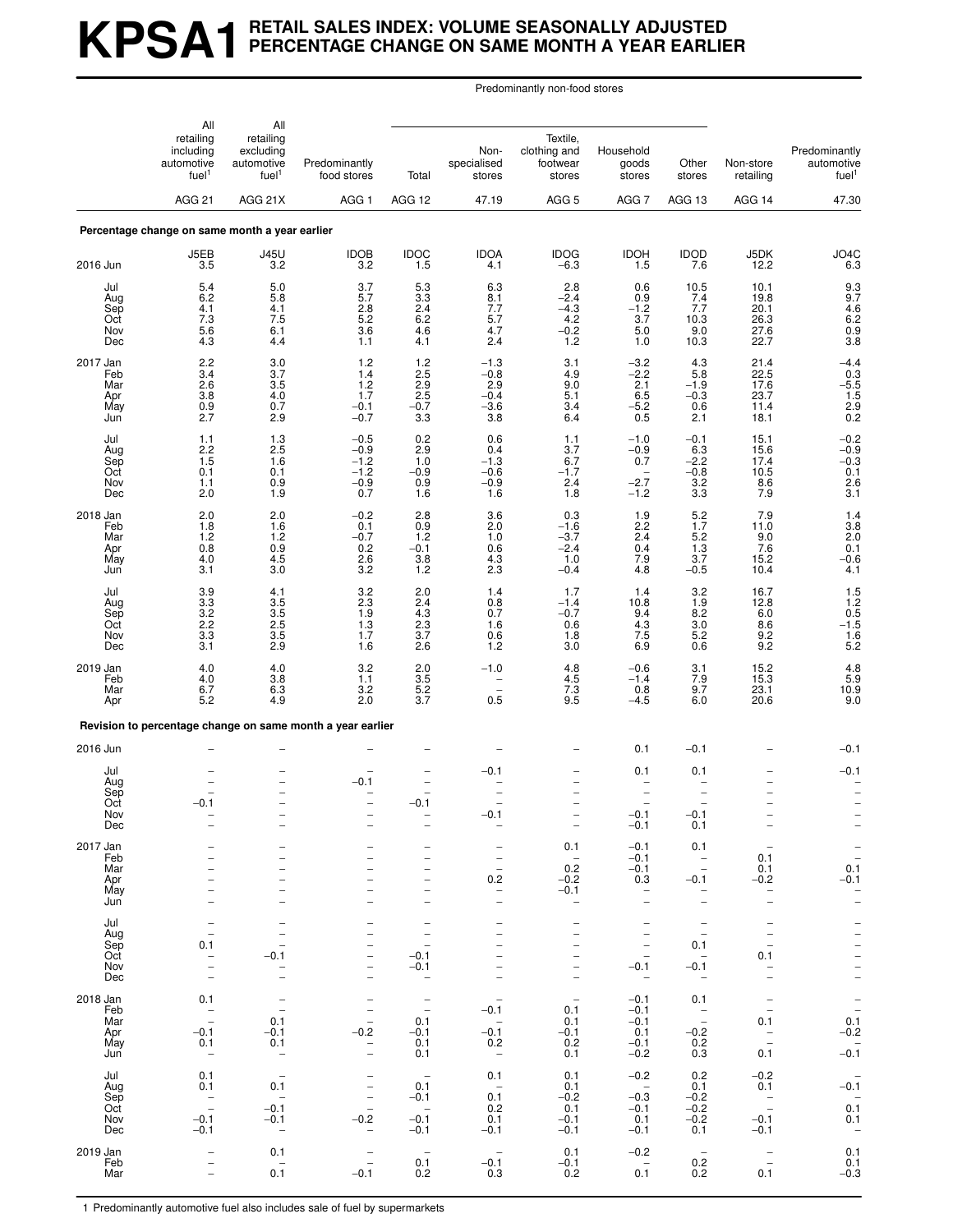## **KPSA2 RETAIL SALES INDEX: VOLUME SEASONALLY ADJUSTED PERCENTAGE CHANGE 3 MONTHS ON SAME PERIOD A YEAR EARLIER**

Predominantly non-food stores

|                                             | All<br>retailing<br>including<br>automotive<br>fuel <sup>1</sup> | All<br>retailing<br>excluding<br>automotive<br>fuel <sup>1</sup>                                                                                | Predominantly<br>food stores                                                                                                                               | Total                                                                                                                                | Non-<br>specialised<br>stores                                         | Textile,<br>clothing and<br>footwear<br>stores                                                                                                             | Household<br>goods<br>stores                                                                                           | Other<br>stores                                                                            | Non-store<br>retailing                                                                       | Predominantly<br>automotive<br>fuel <sup>1</sup>                             |
|---------------------------------------------|------------------------------------------------------------------|-------------------------------------------------------------------------------------------------------------------------------------------------|------------------------------------------------------------------------------------------------------------------------------------------------------------|--------------------------------------------------------------------------------------------------------------------------------------|-----------------------------------------------------------------------|------------------------------------------------------------------------------------------------------------------------------------------------------------|------------------------------------------------------------------------------------------------------------------------|--------------------------------------------------------------------------------------------|----------------------------------------------------------------------------------------------|------------------------------------------------------------------------------|
|                                             | AGG <sub>21</sub>                                                | AGG 21X                                                                                                                                         | AGG <sub>1</sub>                                                                                                                                           | AGG 12                                                                                                                               | 47.19                                                                 | AGG <sub>5</sub>                                                                                                                                           | AGG <sub>7</sub>                                                                                                       | AGG 13                                                                                     | AGG 14                                                                                       | 47.30                                                                        |
|                                             |                                                                  |                                                                                                                                                 | Percentage change 3 months on same period a year earlier                                                                                                   |                                                                                                                                      |                                                                       |                                                                                                                                                            |                                                                                                                        |                                                                                            |                                                                                              |                                                                              |
| 2016 Jun                                    | J5EH<br>3.9                                                      | <b>J45S</b><br>3.5                                                                                                                              | <b>IEFB</b><br>3.0                                                                                                                                         | <b>IEFE</b><br>2.4                                                                                                                   | <b>IEEY</b><br>7.0                                                    | <b>IEFQ</b><br>$-5.1$                                                                                                                                      | <b>IEFT</b><br>2.0                                                                                                     | <b>IEFH</b><br>7.2                                                                         | J5DS<br>12.3                                                                                 | JO6E<br>7.2                                                                  |
| Jul<br>Aug<br>Sep<br>Oct<br>Nov<br>Dec      | 4.6<br>4.9<br>5.1<br>5.7<br>5.5<br>5.6                           | $\frac{4.2}{4.5}$<br>4.9<br>$5.\overline{6}$<br>5.7<br>5.9                                                                                      | 3.4<br>4.1<br>4.0<br>4.4<br>3.8<br>3.1                                                                                                                     | 3.4<br>3.2<br>3.6<br>3.9<br>4.2<br>4.9                                                                                               | 6.6<br>6.0<br>7.4<br>$\frac{7.2}{6.2}$<br>4.2                         | $-2.5$<br>$-2.4$<br>$-1.6$<br>$-1.1$<br>$-0.5$<br>1.7                                                                                                      | 2.2<br>1.0<br>$\qquad \qquad -$<br>1.0<br>2.2<br>3.1                                                                   | 7.8<br>8.4<br>$\begin{array}{c} 8.4 \\ 8.4 \end{array}$<br>8.9<br>9.9                      | 13.2<br>13.8<br>$\frac{16.9}{21.9}$<br>24.3<br>25.3                                          | 7.9<br>8.3<br>7.6<br>6.9<br>9.9<br>3.6                                       |
| 2017 Jan<br>Feb<br>Mar<br>Apr<br>May<br>Jun | 4.0<br>3.4<br>2.7<br>3.2<br>2.4<br>2.5                           | 4.5<br>3.7<br>3.4<br>3.7<br>2.8<br>2.6                                                                                                          | 1.9<br>1.2<br>1.3<br>1.4<br>0.9<br>0.2                                                                                                                     | 3.4<br>2.7<br>$\frac{2.3}{2.7}$<br>1.7<br>1.8                                                                                        | 2.0<br>$\substack{0.3 \ 0.4}$<br>0.7<br>$-0.2$<br>0.2                 | 1.3<br>$\frac{2.9}{5.9}$<br>6.5<br>6.0<br>5.1                                                                                                              | 0.9<br>$-1.3$<br>$-0.9$<br>2.1<br>1.1<br>0.5                                                                           | 8.0<br>7.0<br>$2.\overline{3}$<br>$0.\overline{9}$<br>$-0.6$<br>0.9                        | 23.8<br>22.2<br>20.3<br>21.0<br>17.4<br>17.6                                                 | 0.3<br>$\begin{array}{c} 0.1 \\ -3.4 \\ -1.6 \end{array}$<br>$^{-0.8}_{1.4}$ |
| Jul<br>Aug<br>Sep<br>Oct<br>Nov<br>Dec      | 1.6<br>2.0<br>1.6<br>1.3<br>0.9<br>1.1                           | 1.7<br>2.3<br>1.8<br>1.4<br>1.0<br>1.0                                                                                                          | $-0.5$<br>$-0.7$<br>$-0.9$<br>$-1.1$<br>$-1.1$<br>$-0.4$                                                                                                   | 1.1<br>2.2<br>$1.3$<br>1.0<br>0.4<br>0.6                                                                                             | $0.5$<br>1.7<br>$-0.2$<br>$-0.6$<br>$-1.0$<br>$0.\overline{2}$        | $\begin{array}{c} 3.8 \\ 3.9 \end{array}$<br>4.0<br>3.1<br>2.7<br>0.9                                                                                      | $-1.7$<br>$-0.4$<br>$-0.3$<br>$-0.6$<br>$-1.3$                                                                         | 1.0<br>2.7<br>1.0<br>0.8<br>$-0.1$<br>2.0                                                  | 15.1<br>16.4<br>16.2<br>14.7<br>12.5<br>8.9                                                  | $0.9 - 0.2 - 0.4$<br>$-0.4$<br>0.7<br>2.0                                    |
| 2018 Jan<br>Feb<br>Mar<br>Apr<br>May<br>Jun | 1.7<br>1.9<br>1.6<br>1.3<br>1.9<br>2.7                           | 1.6<br>1.8<br>1.6<br>1.2<br>2.1<br>2.8                                                                                                          | $-0.1$<br>0.2<br>$-0.3$<br>$-0.1$<br>0.6<br>2.1                                                                                                            | 1.8<br>1.8<br>1.6<br>0.7<br>1.6<br>1.6                                                                                               | 1.4<br>2.4<br>2.1<br>1.2<br>1.9<br>2.4                                | 1.6<br>0.3<br>$-1.8$<br>$-2.7$<br>$-1.9$<br>$-0.6$                                                                                                         | $-0.7$<br>0.8<br>$2.2$<br>1.7<br>3.4<br>4.3                                                                            | 3.9<br>3.4<br>4.1<br>$\frac{2.9}{3.5}$<br>1.3                                              | 8.1<br>8.8<br>$\frac{9.3}{9.2}$<br>10.5<br>11.0                                              | 2.4<br>2.8<br>2.4<br>2.0<br>0.6<br>1.4                                       |
| Jul<br>Aug<br>Sep<br>Oct<br>Nov<br>Dec      | 3.6<br>3.4<br>3.4<br>2.9<br>2.9<br>2.9                           | 3.8<br>$\frac{3.5}{3.7}$<br>3.2<br>$\begin{array}{c} 3.2 \\ 3.0 \end{array}$                                                                    | 3.0<br>2.9<br>2.4<br>1.8<br>1.7<br>1.5                                                                                                                     | 2.2<br>1.8<br>3.0<br>3.1<br>3.5<br>2.9                                                                                               | 2.6<br>1.6<br>0.9<br>1.0<br>0.9<br>1.1                                | 0.6<br>$-0.1$<br>$-0.2$<br>$-0.5$<br>0.5<br>1.9                                                                                                            | 4.7<br>5.5<br>$7.3$<br>8.2<br>$7.2$<br>6.3                                                                             | 1.9<br>1.4<br>4.7<br>4.6<br>5.6<br>2.7                                                     | 13.8<br>$13.1$<br>$11.3$<br>8.8<br>7.8<br>9.0                                                | $1.8$<br>$2.4$<br>1.0<br>0.1<br>0.2<br>2.0                                   |
| 2019 Jan<br>Feb<br>Mar<br>Apr               | 3.5<br>3.7<br>5.1<br>5.4                                         | 3.4<br>3.5<br>4.8<br>5.1                                                                                                                        | 2.1<br>1.9<br>2.6<br>2.2                                                                                                                                   | 2.8<br>2.7<br>3.7<br>4.2                                                                                                             | $\begin{array}{c} 0.3 \\ 0.2 \end{array}$<br>$-0.3$<br>0.2            | 3.2<br>4.0<br>5.7<br>7.1                                                                                                                                   | 4.7<br>2.0<br>$-0.3$<br>$-1.5$                                                                                         | 2.8<br>3.6<br>7.1<br>8.0                                                                   | 11.0<br>12.9<br>18.3<br>19.9                                                                 | 4.0<br>5.3<br>7.5<br>8.8                                                     |
|                                             |                                                                  |                                                                                                                                                 | Revision to percentage change 3 months on same period a year earlier                                                                                       |                                                                                                                                      |                                                                       |                                                                                                                                                            |                                                                                                                        |                                                                                            |                                                                                              |                                                                              |
| 2016 Jun                                    |                                                                  |                                                                                                                                                 |                                                                                                                                                            | $-0.1$                                                                                                                               |                                                                       |                                                                                                                                                            | 0.1                                                                                                                    | $-0.1$                                                                                     |                                                                                              |                                                                              |
| Jul<br>Aug<br>Sep<br>Oct<br>Nov<br>Dec      | $\overline{a}$                                                   | L.<br>$\overline{a}$<br>$\overline{\phantom{0}}$                                                                                                | $\qquad \qquad -$                                                                                                                                          | -<br>-0.1                                                                                                                            |                                                                       | $-0.1$<br>-<br>$\overline{\phantom{0}}$                                                                                                                    | $\overline{\phantom{0}}$<br>$-0.1$                                                                                     | $\overline{\phantom{0}}$<br>-<br>-                                                         |                                                                                              |                                                                              |
| 2017 Jan<br>Feb<br>Mar<br>Apr<br>May<br>Jun | $\overline{\phantom{0}}$<br>$\overline{\phantom{0}}$             | $\overline{\phantom{0}}$<br>$\overline{\phantom{0}}$<br>$\overline{\phantom{0}}$<br>-<br>$\overline{\phantom{0}}$<br>$\overline{\phantom{0}}$   | $\overline{\phantom{0}}$<br>0.1<br>$\qquad \qquad -$<br>$\overline{\phantom{0}}$                                                                           | -<br>-<br>-<br>-<br>-<br>$\overline{\phantom{0}}$                                                                                    | $-0.1$<br>$\overline{\phantom{0}}$<br>$\overline{\phantom{0}}$<br>0.1 | $\overline{\phantom{0}}$<br>$\qquad \qquad -$<br>0.1<br>$\overline{\phantom{0}}$<br>$-0.1$<br>$\qquad \qquad -$                                            | $-0.1$<br>$-0.1$<br>$-0.1$<br>0.1<br>0.1<br>0.1                                                                        | $\overline{\phantom{0}}$<br>$\qquad \qquad -$<br>$-0.1$<br>$\overline{a}$<br>÷             | 0.1<br>$\qquad \qquad -$<br>$-0.1$                                                           | $\overline{a}$<br>0.1<br>$-$<br>$-$<br>$-$<br>0.1                            |
| Jul<br>Aug<br>Sep<br>Oct<br>Nov<br>Dec      | $-0.1$<br>$\overline{\phantom{0}}$                               | $\overline{a}$<br>$\overline{\phantom{0}}$<br>$\overline{\phantom{0}}$<br>-<br>$\overline{\phantom{0}}$                                         | $\qquad \qquad -$<br>$\overline{\phantom{0}}$<br>-<br>$\overline{\phantom{0}}$<br>$\overline{\phantom{0}}$                                                 | $\overline{\phantom{0}}$<br>$\overline{\phantom{0}}$<br>$\overline{\phantom{0}}$<br>-<br>$\overline{\phantom{0}}$<br>$-0.1$          | $\overline{\phantom{0}}$<br>L.                                        | $\overline{\phantom{0}}$<br>$\overline{\phantom{0}}$<br>$\overline{a}$<br>$\overline{\phantom{0}}$<br>$\overline{\phantom{0}}$<br>$\overline{\phantom{0}}$ | $\overline{\phantom{0}}$<br>$\overline{\phantom{0}}$<br>$\overline{\phantom{0}}$<br>$-0.1$<br>$\overline{\phantom{0}}$ | 1<br>$\overline{\phantom{0}}$<br>$\overline{\phantom{0}}$<br>1<br>$\overline{\phantom{a}}$ | $\qquad \qquad -$<br>$\overline{\phantom{0}}$<br>-<br>-<br>$\overline{\phantom{0}}$          | $\frac{1}{1}$<br>$\frac{-}{1}$                                               |
| 2018 Jan<br>Feb<br>Mar<br>Apr<br>May<br>Jun | $\qquad \qquad -$<br>$-0.1$                                      | $\overline{\phantom{0}}$<br>$\overline{\phantom{a}}$<br>0.1<br>$\overline{\phantom{0}}$<br>$\overline{\phantom{0}}$<br>$\overline{\phantom{0}}$ | $\overline{a}$<br>$\overline{\phantom{0}}$<br>$\overline{\phantom{0}}$<br>$\overline{\phantom{0}}$<br>$\overline{\phantom{0}}$<br>$\overline{\phantom{0}}$ | $\overline{\phantom{0}}$<br>$\overline{\phantom{m}}$<br>$\overline{\phantom{0}}$<br>$\qquad \qquad -$<br>$\qquad \qquad -$<br>0.1    | $-0.1$<br><sup>-</sup>                                                | 0.1<br>$\overline{\phantom{0}}$<br>0.1<br>$\overline{\phantom{0}}$<br>$\overline{\phantom{0}}$<br>$\qquad \qquad -$                                        | $\overline{\phantom{m}}$<br>$-0.1$<br>$-0.1$<br>$\overline{\phantom{a}}$<br>$\overline{\phantom{0}}$<br>$-0.1$         | 0.1<br>0.1<br>0.1<br>$\qquad \qquad -$<br>$\overline{\phantom{0}}$<br>$\qquad \qquad -$    | $\overline{\phantom{0}}$<br>0.1<br>0.1<br>0.1<br>0.1                                         | $\frac{-}{0.1}$<br>$\overline{a}$<br>$\overline{\phantom{0}}$<br>$-0.1$      |
| Jul<br>Aug<br>Sep<br>Oct<br>Nov<br>Dec      | $\overline{\phantom{0}}$<br>$\overline{\phantom{0}}$<br>$-0.1$   | $\overline{\phantom{0}}$<br>$\overline{a}$<br>$\overline{a}$<br>L.<br>$-0.1$<br>÷                                                               | $\qquad \qquad -$<br>$\overline{\phantom{0}}$<br>$\qquad \qquad -$<br>$\qquad \qquad -$<br>$-0.1$                                                          | $\overline{\phantom{0}}$<br>0.1<br>$\hspace{0.1mm}-\hspace{0.1mm}$<br>$\overline{\phantom{a}}$<br>$-0.1$<br>$\overline{\phantom{0}}$ | 0.1<br>0.1<br>0.1<br>0.1<br>0.1<br>$\overline{\phantom{0}}$           | 0.1<br>0.1<br>$\qquad \qquad -$<br>$\overline{\phantom{0}}$<br>$\overline{\phantom{0}}$<br>$\overline{\phantom{0}}$                                        | $-0.1$<br>$-0.1$<br>$-0.2$<br>$-0.1$<br>$-0.1$<br>$\qquad \qquad -$                                                    | 0.2<br>0.2<br>0.1<br>$-0.1$<br>$-0.3$<br>$-0.2$                                            | $\overline{\phantom{m}}$<br>0.1<br>0.1<br>$\mathbb{L}$<br>$\overline{\phantom{a}}$<br>$-0.1$ | $-0.1$<br>$\frac{1}{1}$<br>$0.\overline{1}$<br>$\overline{a}$                |
| 2019 Jan<br>Feb<br>Mar                      | $\overline{\phantom{0}}$<br>0.1                                  | $-0.1$                                                                                                                                          | $-0.1$<br>$-0.1$<br>$\qquad \qquad -$                                                                                                                      | $\qquad \qquad -$<br>$\qquad \qquad -$<br>0.1                                                                                        | $\overline{a}$<br>0.1                                                 | $-0.1$<br>0.1                                                                                                                                              | $-0.1$<br>$-0.1$<br>$\qquad \qquad -$                                                                                  | $\hspace{0.1mm}-\hspace{0.1mm}$<br>0.1<br>0.1                                              | $-0.1$<br>$-0.1$<br>0.1                                                                      | 0.1<br>0.1<br>0.1                                                            |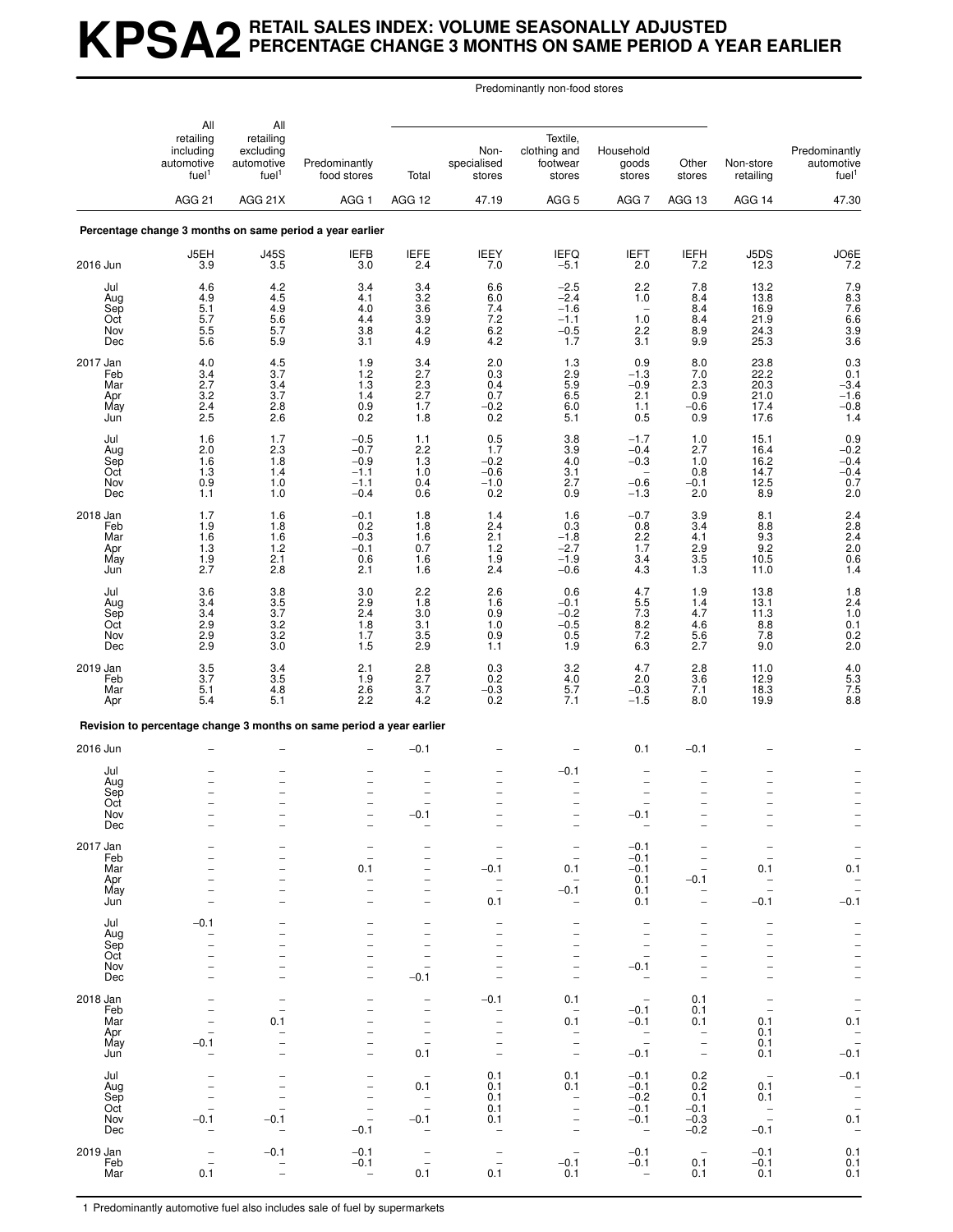#### **KPSA3 RETAIL SALES INDEX: VOLUME SEASONALLY ADJUSTED PERCENTAGE CHANGE ON PREVIOUS MONTH**

Predominantly non-food stores

|                                                    | All                                                                                                           | All                                                                                                                                      |                                                                                                                                                        |                                                                                                                        |                                                                             |                                                                                                   |                                                                      |                                                                  |                                                                                                                       |                                                                          |
|----------------------------------------------------|---------------------------------------------------------------------------------------------------------------|------------------------------------------------------------------------------------------------------------------------------------------|--------------------------------------------------------------------------------------------------------------------------------------------------------|------------------------------------------------------------------------------------------------------------------------|-----------------------------------------------------------------------------|---------------------------------------------------------------------------------------------------|----------------------------------------------------------------------|------------------------------------------------------------------|-----------------------------------------------------------------------------------------------------------------------|--------------------------------------------------------------------------|
|                                                    | retailing<br>including<br>automotive<br>fuel <sup>1</sup><br>AGG <sub>21</sub>                                | retailing<br>excluding<br>automotive<br>fuel <sup>1</sup>                                                                                | Predominantly<br>food stores                                                                                                                           | Total                                                                                                                  | Non-<br>specialised<br>stores                                               | Textile,<br>clothing and<br>footwear<br>stores                                                    | Household<br>goods<br>stores                                         | Other<br>stores                                                  | Non-store<br>retailing                                                                                                | Predominantly<br>automotive<br>fuel <sup>1</sup>                         |
|                                                    |                                                                                                               | AGG 21X                                                                                                                                  | AGG <sub>1</sub>                                                                                                                                       | AGG 12                                                                                                                 | 47.19                                                                       | AGG <sub>5</sub>                                                                                  | AGG 7                                                                | AGG 13                                                           | AGG 14                                                                                                                | 47.30                                                                    |
|                                                    | Percentage change on previous month                                                                           |                                                                                                                                          |                                                                                                                                                        |                                                                                                                        |                                                                             |                                                                                                   |                                                                      |                                                                  |                                                                                                                       |                                                                          |
| 2016 Jun                                           | J5EC<br>$-1.2$                                                                                                | <b>J45W</b><br>$-1.2$                                                                                                                    | <b>IEEZ</b><br>$\overbrace{\phantom{1232211}}$                                                                                                         | <b>IEFC</b><br>$-2.0$                                                                                                  | <b>IEEW</b><br>$-5.1$                                                       | <b>IEFO</b><br>$-1.8$                                                                             | <b>IEFR</b><br>$-3.4$                                                | <b>IEFF</b><br>0.9                                               | J5DL<br>$-2.5$                                                                                                        | $J$ O6C<br>-1.0                                                          |
| Jul<br>Aug<br>Sep<br>Oct<br>Nov<br>Dec             | 1.6<br>$-0.1$<br>0.3<br>1.9<br>$-0.6$<br>$-1.5$                                                               | 1.6<br>$-0.2$<br>0.4<br>2.0<br>$-0.5$<br>$-1.5$                                                                                          | 0.3<br>0.6<br>0.3<br>0.6<br>$-0.5$<br>$-1.4$                                                                                                           | $^{2.9}_{-1.7}$<br>$\qquad \qquad -$<br>2.9<br>$-1.1$<br>$-1.5$                                                        | $\begin{array}{c} 3.8 \\ 0.7 \end{array}$<br>1.1<br>$-1.4$<br>0.8<br>$-2.1$ | 4.6<br>$-1.7$<br>$-2.6$<br>7.0<br>$-3.6$<br>$-0.8$                                                | $^{2.8}_{-4.5}$<br>0.7<br>$\frac{3.2}{2.3}$<br>$-3.6$                | 1.0<br>$-1.6$<br>1.0<br>2.1<br>$-2.2$<br>$-0.3$                  | 1.4<br>3.3<br>3.2<br>3.6<br>2.4<br>$-1.8$                                                                             | $1.6$<br>0.9<br>-0.5<br>0.9<br>-2.1<br>$-1.6$                            |
| 2017 Jan<br>Feb<br>Mar<br>Apr<br>May<br>Jun        | $\overline{\phantom{0}}$<br>0.8<br>$-0.8$<br>1.8<br>$-1.2$<br>0.5                                             | $-0.1$<br>0.9<br>$-0.6$<br>1.5<br>$-1.6$<br>1.0                                                                                          | 0.4<br>0.6<br>$-0.1$<br>$-0.9$<br>$-0.6$                                                                                                               | $-0.5$<br>1.5<br>$-1.1$<br>2.3<br>$-2.1$<br>1.9                                                                        | $-0.8$<br>0.6<br>1.1<br>$-0.5$<br>$-1.6$<br>2.2                             | 1.3<br>1.7<br>1.0<br>$-1.1$<br>$-0.1$<br>0.9                                                      | $-1.2$<br>1.6<br>$-0.4$<br>4.9<br>$-6.8$<br>2.3                      | $-1.5$<br>1.9<br>$-5.1$<br>6.0<br>$-1.2$<br>2.4                  | 0.2<br>$-0.3$<br>$-0.3$<br>4.2<br>$-2.3$<br>3.4                                                                       | $0.9 - 0.7$<br>$-3.1$<br>5.2<br>2.7<br>$-3.6$                            |
| Jul<br>Aug<br>Sep<br>Oct<br>Nov<br>Dec             | 0.1<br>0.9<br>$-0.3$<br>0.5<br>$0.3 - 0.7$                                                                    | $\overline{\phantom{0}}$<br>1.0<br>$-0.4$<br>0.5<br>0.3<br>$-0.6$                                                                        | 0.5<br>0.3<br>$\overline{\phantom{a}}$<br>0.7<br>$-0.2$<br>0.1                                                                                         | $-0.2$<br>0.9<br>$-1.9$<br>1.0<br>0.7<br>$-0.8$                                                                        | 0.6<br>0.6<br>$-0.7$<br>$-0.7$<br>0.5<br>0.4                                | $-0.6$<br>0.8<br>0.3<br>$-1.4$<br>0.5<br>$-1.4$                                                   | 1.3<br>$-4.4$<br>2.3<br>2.4<br>$-0.5$<br>$-2.2$                      | $-1.2$<br>4.7<br>$-7.1$<br>3.5<br>1.8<br>$-0.2$                  | $-1.2$<br>3.8<br>4.7<br>$-2.5$<br>0.7<br>$-2.5$                                                                       | $\begin{array}{c} 1.2 \\ 0.2 \\ 0.1 \end{array}$<br>1.3<br>0.4<br>$-1.1$ |
| 2018 <u>Jan</u><br>Feb<br>Mar<br>Apr<br>May<br>Jun | 0.6<br>$-1.4$<br>1.4<br>1.9<br>$-0.3$                                                                         | 0.1<br>0.5<br>$-1.0$<br>1.2<br>1.9<br>$-0.4$                                                                                             | $-0.5$<br>1.0<br>$-0.9$<br>0.9<br>1.4<br>$\overline{\phantom{0}}$                                                                                      | 0.6<br>$-0.4$<br>$-0.9$<br>1.1<br>1.7<br>$-0.7$                                                                        | 1.1<br>$-0.9$<br>$-0.9$<br>1.9<br>0.4                                       | $-0.2$<br>$-0.3$<br>$-1.1$<br>$\begin{array}{c} 0.2 \\ 3.3 \end{array}$<br>$-0.5$                 | 2.0<br>1.9<br>$-0.2$<br>2.9<br>0.1<br>$-0.6$                         | $0.3 - 1.5$<br>$-1.8$<br>2.0<br>1.3<br>$-1.8$                    | 0.3<br>2.5<br>$-2.1$<br>2.9<br>4.6<br>$-0.9$                                                                          | $-0.7$<br>1.6<br>$-4.9$<br>$\frac{3.3}{1.9}$<br>1.0                      |
| Jul<br>Aug<br>Sep<br>Oct<br>Nov<br>Dec             | 0.8<br>0.3<br>$-0.4$<br>$-0.5$<br>1.5<br>$-0.9$                                                               | 1.0<br>0.4<br>$-0.4$<br>$-0.5$<br>1.2<br>$-1.2$                                                                                          | 0.5<br>$-0.6$<br>$-0.4$<br>$\overline{\phantom{0}}$<br>$0.3\,$                                                                                         | 0.7<br>1.3<br>$-0.1$<br>$-0.9$<br>2.1<br>$-1.9$                                                                        | $-0.4$<br>$-0.1$<br>$-0.7$<br>0.1<br>$-0.4$<br>1.0                          | 1.5<br>$-2.2$<br>1.0<br>$-0.1$<br>1.6<br>$-0.2$                                                   | $-2.0$<br>4.4<br>1.0<br>$-2.3$<br>2.6<br>$-2.8$                      | 2.4<br>3.5<br>$-1.3$<br>$-1.5$<br>3.9<br>$-4.6$                  | 4.5<br>0.3<br>$-1.5$<br>$-0.2$<br>1.3<br>$-2.5$                                                                       | $-1.4$<br>$-0.1$<br>$-0.6$<br>$-0.8$<br>$3.\overline{6}$<br>2.4          |
| 2019 Jan<br>Feb<br>Mar<br>Apr                      | 0.9<br>0.6<br>1.2<br>$\overline{\phantom{0}}$                                                                 | 1.1<br>0.4<br>1.4<br>$-0.2$                                                                                                              | 1.1<br>$-1.0$<br>1.1<br>$-0.3$                                                                                                                         | $\overline{\phantom{0}}$<br>1.1<br>0.8<br>$-0.4$                                                                       | $-1.1$<br>0.1<br>$-0.4$                                                     | 1.6<br>$-0.6$<br>1.5<br>2.3                                                                       | $-5.2$<br>1.1<br>2.1<br>$-2.6$                                       | 2.7<br>3.1<br>$-0.2$<br>$-1.5$                                   | 5.8<br>2.7<br>4.5<br>0.8                                                                                              | $-1.1$<br>$\begin{array}{c} 2.6 \\ -0.4 \\ 1.5 \end{array}$              |
|                                                    | Revision to percentage change on previous month                                                               |                                                                                                                                          |                                                                                                                                                        |                                                                                                                        |                                                                             |                                                                                                   |                                                                      |                                                                  |                                                                                                                       |                                                                          |
| 2016 Jun                                           |                                                                                                               |                                                                                                                                          |                                                                                                                                                        | 0.1                                                                                                                    | 0.2                                                                         |                                                                                                   |                                                                      | 0.1                                                              |                                                                                                                       |                                                                          |
| Jul<br>Aug<br>Sep<br>Oct<br>Nov<br>Dec             | $\equiv$                                                                                                      | $\overline{a}$<br>$\qquad \qquad -$<br>$\overline{\phantom{0}}$                                                                          | $-0.1$<br>$\overline{\phantom{0}}$<br>$\qquad \qquad -$                                                                                                | 0.1<br>$-0.1$<br>0.1                                                                                                   | $\overline{\phantom{0}}$                                                    | $-0.1$<br>0.1<br>$-0.1$<br>0.1<br>$\qquad \qquad -$                                               | 0.1<br>$-0.1$<br>$-0.1$<br>0.1                                       | 0.1<br>$-0.1$<br>$-0.1$<br>-<br>0.2                              | 0.1<br>0.1                                                                                                            | $-0.1$<br>0.2                                                            |
| 2017 Jan<br>Feb<br>Mar<br>Apr<br>May<br>Jun        | $\overline{\phantom{a}}$<br>0.1<br>$-0.1$<br>$\overline{\phantom{0}}$<br>$\overline{\phantom{0}}$             | $-0.1$<br>$\overline{\phantom{0}}$<br>$\overline{\phantom{0}}$<br>$\overline{\phantom{0}}$                                               | 0.1<br>$\overline{\phantom{0}}$<br>$\qquad \qquad -$<br>$\qquad \qquad -$<br>$\qquad \qquad -$<br>$\overline{\phantom{0}}$                             | $\overline{\phantom{a}}$<br>$-0.1$<br>$\overline{\phantom{a}}$<br>0.1<br>$\overline{\phantom{a}}$<br>$\qquad \qquad -$ | $\overline{a}$<br>$-0.2$<br>0.6<br>$-0.6$<br>0.2                            | $\qquad \qquad -$<br>$\overline{\phantom{a}}$<br>0.1<br>$-0.5$<br>0.4<br>$\overline{\phantom{a}}$ | $\overline{\phantom{0}}$<br>$-0.3$<br>0.1<br>1.1<br>$-0.5$<br>$-0.1$ | 0.1<br>$-0.2$<br>$-0.1$<br>$-0.3$<br>0.2<br>0.1                  | $\overline{\phantom{a}}$<br>0.1<br>$-0.6$<br>0.2<br>$\hspace{0.1mm}-\hspace{0.1mm}$                                   | $\bar{a}$<br>0.2<br>$^{-0.4}_{0.2}$<br>$-0.1$                            |
| Jul<br>Aug<br>Sep<br>Oct<br>Nov<br>Dec             | $\overline{\phantom{0}}$<br>0.1<br>$-0.1$<br>$\bar{a}$                                                        | $\overline{\phantom{0}}$<br>$\overline{\phantom{a}}$<br>$\qquad \qquad -$<br>$\overline{\phantom{0}}$<br>$\overline{\phantom{0}}$<br>0.1 | $\overline{\phantom{0}}$<br>$\qquad \qquad -$<br>$\qquad \qquad -$<br>$\overline{\phantom{0}}$<br>$\overline{\phantom{a}}$<br>$-0.1$                   | $\overline{\phantom{a}}$<br>$\frac{1}{2}$<br>$-0.1$<br>$\overline{a}$<br>0.2                                           | $\overline{\phantom{a}}$<br>0.1<br>$-0.1$<br>$\overline{\phantom{0}}$       | $\overline{\mathbb{Z}}$<br>0.1<br>$-0.1$<br>0.1<br>$\overline{\phantom{a}}$                       | $-0.1$<br>$\bar{a}$<br>$-0.2$<br>$-0.3$<br>0.1                       | $\overline{\phantom{a}}$<br>$\bar{a}$<br>$-0.3$<br>$\sim$<br>0.4 | 0.1<br>$\overline{\phantom{a}}$<br>$\qquad \qquad -$<br>$\bar{\phantom{a}}$<br>$\qquad \qquad -$<br>$\qquad \qquad -$ | $\pm$<br>0.1<br>$\bar{\Box}$<br>0.1<br>$\overline{\phantom{a}}$          |
| 2018 Jan<br>Feb<br>Mar<br>Apr<br>May<br>Jun        | $\overline{\phantom{a}}$<br>$-0.1$<br>0.1<br>$-0.2$<br>0.2<br>$\overline{\phantom{a}}$                        | $\overline{\phantom{a}}$<br>$-0.1$<br>0.1<br>$-0.2$<br>0.1<br>0.1                                                                        | 0.1<br>$\bar{\mathbb{I}}$<br>$-0.2$<br>0.1<br>$\overline{\phantom{a}}$                                                                                 | $\overline{\phantom{a}}$<br>$-0.2$<br>$\overline{\phantom{a}}$<br>0.1<br>0.1                                           | $\bar{\Box}$<br>$-0.3$<br>0.5<br>$-0.4$<br>0.2                              | $\bar{a}$<br>0.2<br>$-0.8$<br>0.6<br>$\overline{\phantom{m}}$                                     | $\sim$ $-$<br>$-0.3$<br>0.1<br>1.4<br>$-0.9$<br>$-0.2$               | 0.1<br>$-0.2$<br>$\sim$<br>$-0.7$<br>0.8<br>0.1                  | $\bar{\mathbb{I}}$<br>0.2<br>$-0.6$<br>0.2<br>0.1                                                                     | $-0.\overline{2}$<br>-0.7<br>0.3<br>$\overline{\phantom{a}}$             |
| Jul<br>Aug<br>Sep<br>Oct<br>Nov<br>Dec             | $\overline{\phantom{a}}$<br>$\overline{\phantom{a}}$<br>$-0.1$<br>$\qquad \qquad -$<br>-<br>$\qquad \qquad -$ | $-0.1$<br>0.1<br>$-0.1$<br>$-0.1$<br>$-0.1$<br>0.1                                                                                       | $\qquad \qquad -$<br>$\overline{\phantom{a}}$<br>$\overline{\phantom{0}}$<br>$\overline{\phantom{a}}$<br>$\qquad \qquad -$<br>$\overline{\phantom{a}}$ | $\hspace{0.1mm}-\hspace{0.1mm}$<br>$\sim$ $-$<br>$-0.2$<br>$\sim$<br>$-0.1$<br>0.2                                     | 0.1<br>$-0.1$<br>0.1<br>$-0.1$<br>$\sim$<br>$-0.2$                          | $-0.1$<br>$\sim$<br>$-0.1$<br>0.1<br>$-0.1$<br>0.1                                                | $-0.1$<br>0.1<br>$-0.2$<br>0.1<br>$-0.1$<br>$-0.1$                   | $-0.2$<br>0.1<br>$-0.2$<br>$-0.3$<br>$-0.2$<br>0.6               | $-0.1$<br>0.2<br>$\sim$ $-$<br>$-0.1$<br>$-0.1$<br>$\overline{\phantom{a}}$                                           | $\mathbb{I}$<br>0.1<br>$0.\overline{1}$                                  |
| 2019 Jan<br>Feb<br>Mar                             | 0.1<br>$\overline{\phantom{a}}$<br>0.1                                                                        | 0.1<br>$\overline{\phantom{a}}$<br>0.2                                                                                                   | 0.2<br>$\bar{a}$                                                                                                                                       | $\overline{\phantom{a}}$<br>$-0.1$<br>0.2                                                                              | 0.1<br>$-0.1$<br>0.1                                                        | 0.2<br>$-0.2$<br>0.5                                                                              | $-0.1$<br>$-0.1$<br>0.3                                              | $\overline{\phantom{a}}$<br>$-0.1$<br>$-0.1$                     | 0.1<br>0.1<br>0.3                                                                                                     | 0.1<br>$-0.1$                                                            |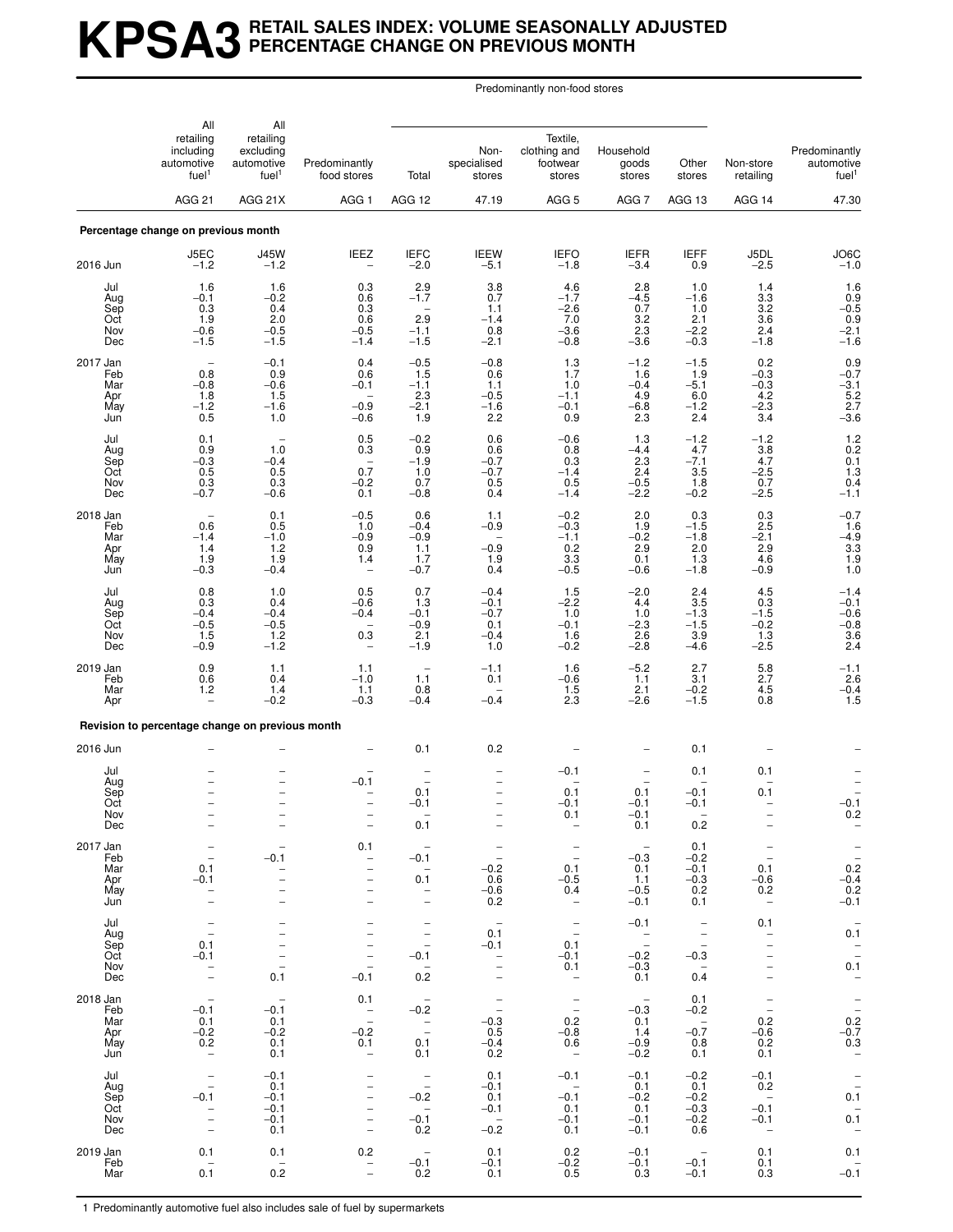#### **KPSA4 RETAIL SALES INDEX: VOLUME SEASONALLY ADJUSTED PERCENTAGE CHANGE 3 MONTHS ON PREVIOUS 3 MONTHS**

Predominantly non-food stores

|                                             | All                                                                            | All                                                                                                          |                                                                                                                                   |                                                                                                                                             |                                                                                              |                                                                                           |                                                                                |                                                                      |                                                                                                               |                                                                              |
|---------------------------------------------|--------------------------------------------------------------------------------|--------------------------------------------------------------------------------------------------------------|-----------------------------------------------------------------------------------------------------------------------------------|---------------------------------------------------------------------------------------------------------------------------------------------|----------------------------------------------------------------------------------------------|-------------------------------------------------------------------------------------------|--------------------------------------------------------------------------------|----------------------------------------------------------------------|---------------------------------------------------------------------------------------------------------------|------------------------------------------------------------------------------|
|                                             | retailing<br>including<br>automotive<br>fuel <sup>1</sup><br>AGG <sub>21</sub> | retailing<br>excluding<br>automotive<br>fuel <sup>1</sup>                                                    | Predominantly<br>food stores                                                                                                      | Total                                                                                                                                       | Non-<br>specialised<br>stores                                                                | Textile,<br>clothing and<br>footwear<br>stores                                            | Household<br>goods<br>stores                                                   | Other<br>stores                                                      | Non-store<br>retailing                                                                                        | Predominantly<br>automotive<br>fuel <sup>1</sup>                             |
|                                             |                                                                                | AGG 21X                                                                                                      | AGG <sub>1</sub>                                                                                                                  | AGG 12                                                                                                                                      | 47.19                                                                                        | AGG <sub>5</sub>                                                                          | AGG <sub>7</sub>                                                               | AGG 13                                                               | AGG 14                                                                                                        | 47.30                                                                        |
|                                             | Percentage change 3 months on previous 3 months                                |                                                                                                              |                                                                                                                                   |                                                                                                                                             |                                                                                              |                                                                                           |                                                                                |                                                                      |                                                                                                               |                                                                              |
| 2016 Jun                                    | J5EG<br>1.2                                                                    | <b>J45R</b><br>1.5                                                                                           | <b>IEFA</b><br>0.3                                                                                                                | <b>IEFD</b><br>1.7                                                                                                                          | <b>IEEX</b><br>0.3                                                                           | <b>IEFP</b><br>1.0                                                                        | <b>IEFS</b><br>$-0.4$                                                          | <b>IEFG</b><br>4.8                                                   | J5DR<br>6.0                                                                                                   | $JO6D - 1.6$                                                                 |
| Jul<br>Aug<br>Sep<br>Oct<br>Nov<br>Dec      | 1.7<br>1.1<br>1.4<br>1.4<br>1.8<br>1.0                                         | 1.8<br>1.2<br>1.4<br>1.4<br>2.0<br>1.2                                                                       | 0.6<br>0.7<br>1.1<br>1.3<br>1.1<br>0.1                                                                                            | 1.9<br>1.0<br>0.7<br>$\begin{array}{c} 0.5 \\ 1.3 \end{array}$<br>1.0                                                                       | 0.3<br>$-0.5$<br>1.9<br>2.0<br>$\overline{2.4}$<br>$-0.7$                                    | 2.5<br>$\overline{2.4}$<br>1.7<br>1.2<br>1.0<br>1.8                                       | 1.9<br>0.1<br>$-0.9$<br>$-2.3$<br>1.2<br>2.3                                   | $^{2.5}_{1.2}$<br>$0.2\,$<br>0.7<br>0.9<br>0.5                       | 7.7<br>4.7<br>5.9<br>$6.9$<br>$9.2$<br>7.7                                                                    | $0.5$<br>0.3<br>1.8<br>1.6<br>1.6<br>0.6<br>-1.2                             |
| 2017 Jan<br>Feb<br>Mar<br>Apr<br>May<br>Jun | $-0.3$<br>$-1.0$<br>$-0.9$<br>0.3<br>0.5<br>0.9                                | $-0.1$<br>$-0.8$<br>$-0.7$<br>0.5<br>0.4<br>0.7                                                              | $-0.8$<br>$-1.1$<br>$-0.3$<br>0.4<br>0.2<br>$-0.8$                                                                                | $-0.4$<br>$-1.0$<br>$-1.2$<br>0.6<br>0.5<br>1.3                                                                                             | $-1.5$<br>$-2.4$<br>$-1.0$<br>$-0.1$<br>0.3<br>$\overline{\phantom{a}}$                      | $\overline{\phantom{a}}$<br>0.5<br>1.2<br>2.7<br>1.9<br>0.3                               | 1.7<br>$-1.2$<br>$-1.9$<br>0.8<br>1.1<br>1.1                                   | $-1.2$<br>$-1.4$<br>$-3.1$<br>$-1.1$<br>$-1.2$<br>3.4                | 4.7<br>1.2<br>$-0.5$<br>0.4<br>1.5<br>3.7                                                                     | $-2.5$<br>$-2.4$<br>$-2.4$<br>$-1.2$<br>0.7<br>3.4                           |
| Jul<br>Aug<br>Sep<br>Oct<br>Nov<br>Dec      | 0.2<br>0.7<br>0.5<br>1.1<br>0.7<br>0.6                                         | $-0.1$<br>0.7<br>0.6<br>1.1<br>0.7<br>0.5                                                                    | $-1.2$<br>$-0.9$<br>0.6<br>0.7<br>0.6                                                                                             | 0.4<br>1.5<br>0.3<br>0.4<br>$-0.5$<br>0.3                                                                                                   | 1.4<br>1.6<br>1.0<br>$-0.3$<br>$-0.4$                                                        | $-0.1$<br>$0.3$<br>$0.7$<br>0.5<br>$-0.1$<br>$-1.2$                                       | $-1.9$<br>$-1.4$<br>$-1.7$<br>$-0.6$<br>1.0<br>1.2                             | 2.5<br>4.6<br>0.3<br>0.6<br>$-1.9$<br>1.5                            | 2.5<br>3.8<br>4.6<br>6.5<br>$\frac{5.5}{0.9}$                                                                 | $3.0$<br>$0.9$<br>$-0.1$<br>$\begin{array}{c} 0.3 \\ 1.6 \\ 1.2 \end{array}$ |
| 2018 Jan<br>Feb<br>Mar<br>Apr<br>May<br>Jun | 0.1<br>$-0.4$<br>$-0.1$<br>0.5<br>1.9                                          | 0.1<br>$-0.2$<br>0.1<br>0.7<br>1.9                                                                           | 0.2<br>0.2<br>$-0.2$<br>0.3<br>0.6<br>1.6                                                                                         | 0.4<br>0.3<br>$-0.3$<br>$-0.5$<br>0.3<br>1.3                                                                                                | 0.5<br>0.9<br>0.9<br>$-0.3$<br>$-0.1$<br>0.3                                                 | $-1.5$<br>$-1.8$<br>$-1.5$<br>$-1.6$<br>$-0.2$<br>1.5                                     | 0.9<br>0.1<br>1.6<br>$\frac{3.3}{3.7}$<br>3.2                                  | 1.8<br>2.0<br>$-1.1$<br>$-2.0$<br>$-1.1$<br>0.6                      | $-1.3$<br>$-2.1$<br>$-0.2$<br>1.3<br>3.0<br>5.3                                                               | $_{-0.3}^{0.3}$<br>$-2.0$<br>$-1.7 - 1.6$<br>2.4                             |
| Jul<br>Aug<br>Sep<br>Oct<br>Nov<br>Dec      | 2.5<br>2.1<br>1.3<br>0.4<br>0.3                                                | 2.4<br>2.1<br>1.5<br>0.5<br>0.4<br>$-0.2$                                                                    | 1.9<br>1.4<br>0.3<br>$-0.6$<br>$-0.6$<br>$-0.3$                                                                                   | 1.9<br>1.7<br>1.7<br>1.2<br>1.2<br>0.1                                                                                                      | 1.4<br>1.1<br>0.1<br>$-0.6$<br>$-0.9$<br>$-0.2$                                              | 3.3<br>2.1<br>1.1<br>$-0.7$<br>0.5<br>0.8                                                 | 1.0<br>0.7<br>1.1<br>2.8<br>2.6<br>0.3                                         | 1.6<br>2.4<br>3.6<br>$\overline{3.2}$<br>2.2<br>$-0.4$               | 6.8<br>6.3<br>4.9<br>1.9<br>0.6<br>$-1.1$                                                                     | $2.9$<br>$2.7$<br>$-0.5$<br>$-1.4$<br>$^{-0.6}_{2.2}$                        |
| 2019 Jan<br>Feb<br>Mar<br>Apr               | 0.7<br>0.7<br>1.7<br>1.8                                                       | 0.3<br>0.3<br>1.6<br>1.7                                                                                     | 0.5<br>0.5<br>0.9<br>0.4                                                                                                          | 0.1<br>$-0.5$<br>0.5<br>0.9                                                                                                                 | $-0.1$<br>0.1<br>$-0.5$<br>$-0.5$                                                            | 2.2<br>1.7<br>2.1<br>2.2                                                                  | $-2.3$<br>$-4.8$<br>$-4.7$<br>$-2.9$                                           | $\overline{\phantom{0}}$<br>3.1<br>3.0                               | 0.7<br>2.6<br>$8.\overline{3}$<br>9.4                                                                         | $4.2$<br>$4.8$<br>$3.2$<br>$2.8$                                             |
|                                             |                                                                                |                                                                                                              | Revision to percentage change 3 months on previous 3 months                                                                       |                                                                                                                                             |                                                                                              |                                                                                           |                                                                                |                                                                      |                                                                                                               |                                                                              |
| 2016 Jun                                    |                                                                                |                                                                                                              |                                                                                                                                   |                                                                                                                                             |                                                                                              | $-0.2$                                                                                    | 0.4<br>0.1                                                                     | $-0.1$                                                               | $-0.1$                                                                                                        | $-0.1$                                                                       |
| Jul<br>Aug<br>Sep<br>Oct<br>Nov<br>Dec      | $-0.1$<br>$-0.1$<br>$\qquad \qquad -$                                          | $\qquad \qquad -$<br>$-0.1$                                                                                  | $-0.1$                                                                                                                            | 0.1<br>-<br>$\qquad \qquad -$                                                                                                               | 0.1<br>-0.1                                                                                  | 0.1<br>0.1<br>$\qquad \qquad -$                                                           | $^{-0.1}_{-0.2}$<br>$-0.1$<br>$-0.1$<br>$-0.2$                                 | 0.1<br>0.1<br>0.1<br>$-0.1$<br>$-0.1$                                |                                                                                                               | $-0.1$                                                                       |
| 2017 Jan<br>Feb<br>Mar<br>Apr<br>May<br>Jun | $\qquad \qquad -$                                                              | 0.1<br>$\qquad \qquad -$<br>$\overline{\phantom{0}}$<br>$\overline{\phantom{0}}$<br>$\overline{\phantom{m}}$ | $\overline{\phantom{0}}$<br>$\qquad \qquad -$<br>0.1<br>0.1<br>$-0.1$                                                             | $\qquad \qquad -$<br>0.1<br>$\overline{\phantom{a}}$<br>$\qquad \qquad -$<br>$\overline{\phantom{0}}$<br>$\overline{\phantom{0}}$           | $-0.1$<br>0.1                                                                                | $\overline{\phantom{m}}$<br>$\overline{\phantom{a}}$<br>0.1<br>$-0.1$<br>$-0.2$<br>$-0.2$ | $-0.2$<br>$-0.1$<br>$-0.2$<br>$\begin{array}{c} 0.2 \\ 0.5 \end{array}$<br>0.7 | 0.1<br>0.2<br>$\overline{a}$<br>$-0.2$<br>$-0.2$<br>$-0.1$           | $\overline{\phantom{a}}$<br>0.1<br>$\bar{a}$<br>$-0.2$                                                        | $\frac{-}{0.1}$<br>$\bar{a}$<br>$-0.1$                                       |
| Jul<br>Aug<br>Sep<br>Oct<br>Nov<br>Dec      | $-0.1$                                                                         | $\overline{\phantom{0}}$<br>$\overline{\phantom{m}}$<br>$\overline{\phantom{0}}$                             | $\overline{\phantom{0}}$<br>$-0.1$<br>$\overline{\phantom{0}}$<br>$\overline{a}$<br>$\overline{a}$<br>$\overline{\phantom{0}}$    | 0.1<br>$\hspace{0.1mm}-\hspace{0.1mm}$<br>0.1<br>$\bar{a}$<br>$\qquad \qquad -$                                                             | $-0.1$<br>0.1<br>$\sim$<br>0.1<br>$\qquad \qquad -$<br>$\overline{\phantom{0}}$              | $\bar{a}$<br>0.2<br>0.1<br>0.1<br>0.1                                                     | 0.1<br>$-0.2$<br>$-0.3$<br>$-0.1$<br>$-0.1$<br>$-0.3$                          | 0.1<br>0.2<br>0.2<br>0.1<br>$-0.1$<br>$-0.1$                         | $\bar{a}$<br>0.1<br>$\overline{\phantom{a}}$<br>$\qquad \qquad -$                                             | $-0.1$<br>$\frac{1}{1}$<br>$\frac{1}{2}$                                     |
| 2018 Jan<br>Feb<br>Mar<br>Apr<br>May<br>Jun | -<br>$\equiv$<br>$-0.1$                                                        | $\overline{\phantom{m}}$<br>$\overline{a}$<br>0.1<br>$\overline{\phantom{m}}$<br>$\overline{\phantom{0}}$    | $\qquad \qquad -$<br>$\overline{\phantom{0}}$<br>$\overline{\phantom{0}}$<br>$\overline{a}$<br>$\overline{\phantom{0}}$<br>$-0.1$ | $\overline{\phantom{a}}$<br>$\overline{\phantom{m}}$<br>$\qquad \qquad -$<br>$-0.1$<br>$\overline{\phantom{0}}$<br>$\overline{\phantom{a}}$ | $\bar{a}$<br>$-0.1$<br>$\bar{a}$<br>0.2                                                      | $\hspace{0.1mm}-\hspace{0.1mm}$<br>0.1<br>0.1<br>$-0.2$<br>$-0.1$<br>$-0.3$               | $-0.3$<br>$-0.2$<br>$-0.2$<br>0.2<br>0.5<br>0.7                                | $\overline{\phantom{a}}$<br>0.2<br>0.1<br>$-0.3$<br>$-0.3$<br>$-0.1$ | $\overline{\phantom{m}}$<br>$\overline{\phantom{a}}$<br>0.1<br>$\overline{\phantom{m}}$<br>$\equiv$<br>$-0.2$ | 0.1<br>$0.1 \\ 0.2$<br>$-0.1$<br>$-0.1$<br>$-0.3$                            |
| Jul<br>Aug<br>Sep<br>Oct<br>Nov<br>Dec      | 0.1<br>$\bar{\Box}$<br>$\equiv$<br>$-0.1$<br>$-0.1$                            | $\overline{\phantom{a}}$<br>0.1<br>0.1<br>$-0.1$<br>$-0.1$<br>$-0.1$                                         | $\overline{\phantom{a}}$<br>$\bar{a}$<br>$-0.1$<br>$-0.1$<br>$-0.1$                                                               | 0.1<br>0.1<br>$\hspace{0.1mm}-\hspace{0.1mm}$<br>$-0.1$<br>$-0.1$<br>$-0.1$                                                                 | $\hspace{1.0cm} - \hspace{1.0cm}$<br>0.1<br>$\overline{\phantom{a}}$<br>0.1<br>0.1<br>$-0.1$ | 0.1<br>0.1<br>0.2<br>$-0.1$<br>$\overline{\phantom{a}}$<br>$\frac{1}{2}$                  | $\overline{\phantom{a}}$<br>$-0.2$<br>$-0.4$<br>$-0.1$<br>$-0.1$<br>$-0.1$     | 0.4<br>0.4<br>0.1<br>$-0.3$<br>$-0.5$<br>$-0.3$                      | $-0.1$<br>0.1<br>0.1<br>0.1<br>$\hspace{0.1mm}-\hspace{0.1mm}$<br>$\overline{\phantom{a}}$                    | $-0.1$<br>$-0.1$<br>0.1<br>$\overline{a}$<br>0.1<br>0.1                      |
| 2019 Jan<br>Feb<br>Mar                      | 0.1<br>0.1                                                                     | $-0.1$<br>0.1<br>0.2                                                                                         | $\bar{a}$<br>0.2                                                                                                                  | $\overline{\phantom{a}}$<br>0.1<br>0.1                                                                                                      | $\overline{\phantom{a}}$<br>$-0.2$<br>$\overline{\phantom{a}}$                               | 0.1<br>0.1<br>0.2                                                                         | $-0.2$<br>$-0.2$<br>$-0.2$                                                     | $\hspace{0.1mm}-\hspace{0.1mm}$<br>0.4<br>0.3                        | $-0.1$<br>$\hspace{0.1mm}-\hspace{0.1mm}$<br>0.2                                                              | 0.1<br>0.1<br>0.1                                                            |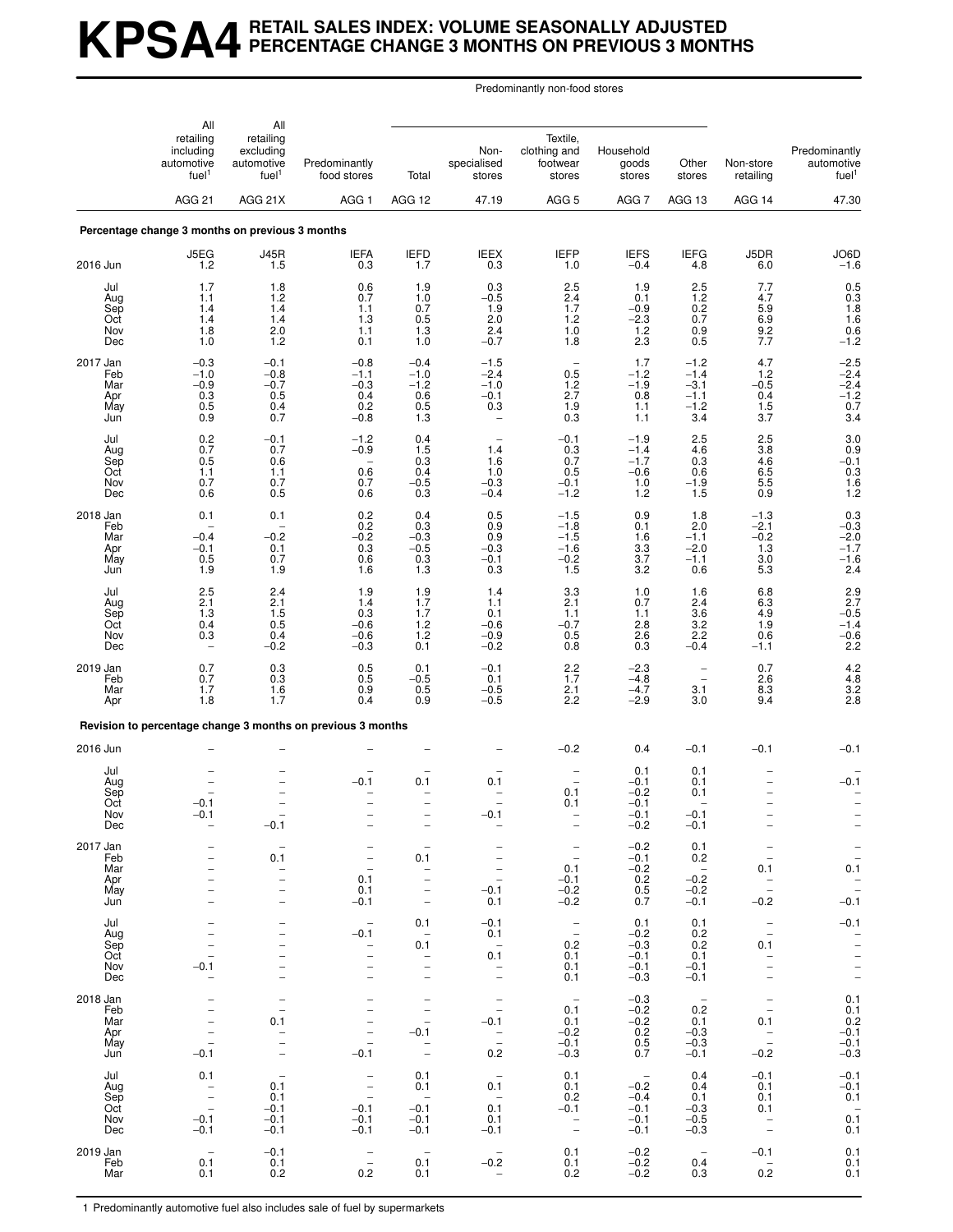#### **ISCPNSAVALUE OF INTERNET SALES AT CURRENT PRICES NON-SEASONALLY ADJUSTED**

Index 2016=100

Predominantly non-food stores

|                                             | All<br>retailing<br>excluding<br>automotive<br>fuel<br>AGG 21X                   | Predominantly<br>food stores                                                                                 | Total<br>AGG 12                                                    | Non-<br>specialised<br>stores                             | Textile,<br>clothing and<br>footwear<br>stores<br>AGG <sub>5</sub> | Household<br>goods<br>stores                                                                                                                  | Other<br>stores<br>AGG 13                                              | Non-store<br>retailing                                                                             |
|---------------------------------------------|----------------------------------------------------------------------------------|--------------------------------------------------------------------------------------------------------------|--------------------------------------------------------------------|-----------------------------------------------------------|--------------------------------------------------------------------|-----------------------------------------------------------------------------------------------------------------------------------------------|------------------------------------------------------------------------|----------------------------------------------------------------------------------------------------|
|                                             |                                                                                  | AGG <sub>1</sub>                                                                                             |                                                                    | 47.19                                                     |                                                                    | AGG <sub>7</sub>                                                                                                                              |                                                                        | AGG 14                                                                                             |
|                                             | Index numbers of sales per week<br>KP5W                                          | KP5S                                                                                                         | KP5T                                                               | KP5R                                                      | KP5X                                                               | KP5Y                                                                                                                                          | KP5U                                                                   | KP5V                                                                                               |
| 2016 Jun                                    | 90.5                                                                             | 98.8                                                                                                         | 89.9                                                               | 88.4                                                      | 91.5                                                               | 88.7                                                                                                                                          | 90.2                                                                   | 88.6                                                                                               |
| Jul<br>Aug<br>Sep<br>Oct<br>Nov<br>Dec      | 90.1<br>88.6<br>96.7<br>108.5<br>147.1<br>151.6                                  | 95.2<br>90.4<br>98.4<br>106.1<br>120.0<br>123.0                                                              | 90.6<br>87.5<br>92.0<br>107.2<br>151.4<br>160.4                    | 85.3<br>76.1<br>84.7<br>97.9<br>168.1<br>185.2            | 92.9<br>87.1<br>88.4<br>107.2<br>141.6<br>156.6                    | 92.8<br>95.8<br>99.3<br>109.6<br>145.9<br>125.3                                                                                               | 90.8<br>93.7<br>99.3<br>115.1<br>152.8<br>167.5                        | 88.3<br>$88.8$<br>99.5<br>110.0<br>151.8<br>153.7                                                  |
| 2017 Jan<br>Feb<br>Mar<br>Apr<br>May<br>Jun | 100.0<br>95.6<br>101.6<br>105.0<br>105.1<br>108.7                                | 106.9<br>104.8<br>109.2<br>109.1<br>107.9<br>109.6                                                           | 103.3<br>89.5<br>97.5<br>98.2<br>97.5<br>102.6                     | 107.7<br>83.9<br>87.0<br>90.6<br>89.2<br>102.2            | 106.5<br>89.1<br>102.9<br>94.3<br>104.0<br>107.4                   | 109.4<br>102.2<br>104.9<br>106.4<br>101.6<br>100.9                                                                                            | 89.0<br>86.1<br>94.8<br>105.9<br>93.3<br>97.2                          | 95.7<br>97.2<br>102.3<br>108.5<br>109.5<br>112.6                                                   |
| Jul<br>Aug<br>Sep<br>Oct<br>Nov<br>Dec      | 108.2<br>105.4<br>109.9<br>118.8<br>162.0<br>165.3                               | 108.9<br>105.7<br>109.0<br>115.0<br>129.1<br>140.5                                                           | 108.0<br>102.7<br>105.8<br>118.4<br>172.1<br>187.0                 | 95.0<br>95.2<br>95.3<br>101.1<br>169.4<br>204.5           | 109.9<br>106.4<br>110.4<br>127.7<br>163.7<br>188.7                 | 106.8<br>102.4<br>111.9<br>117.7<br>172.9<br>145.3                                                                                            | 119.8<br>105.3<br>105.4<br>123.3<br>186.9<br>198.7                     | 108.1<br>107.2<br>$112.9$<br>$120.2$<br>$164.3$<br>157.4                                           |
| 2018 Jan<br>Feb<br>Mar<br>Apr<br>May<br>Jun | 113.5<br>110.2<br>118.4<br>118.7<br>127.2<br>125.8                               | 114.3<br>122.1<br>121.2<br>121.3<br>126.5<br>125.7                                                           | 122.0<br>$\frac{104.0}{118.2}$<br>118.2<br>123.1<br>125.2          | 128.2<br>103.2<br>117.0<br>113.8<br>122.1<br>126.1        | 125.7<br>$98.8$<br>116.5<br>117.3<br>129.0<br>127.6                | 132.4<br>123.6<br>131.3<br>117.5<br>118.4<br>117.6                                                                                            | 102.2<br>97.5<br>112.0<br>118.0<br>119.0<br>126.4                      | 107.4<br>$\begin{array}{r} 107.4 \\ 111.0 \\ 117.8 \\ 19.3 \\ 130.2 \\ 126.2 \end{array}$          |
| Jul<br>Aug<br>Sep<br>Oct<br>Nov<br>Dec      | 125.6<br>120.4<br>123.0<br>134.3<br>183.0<br>187.2                               | 120.5<br>112.4<br>112.0<br>119.1<br>132.9<br>146.4                                                           | 127.7<br>120.8<br>125.5<br>141.2<br>197.6<br>210.8                 | 129.1<br>118.8<br>107.2<br>113.7<br>196.7<br>235.5        | 127.5<br>119.1<br>131.1<br>145.3<br>195.0<br>214.0                 | 122.7<br>$\frac{134.3}{140.8}$<br>156.5<br>206.5<br>181.6                                                                                     | 130.3<br>114.9<br>124.5<br>151.9<br>195.4<br>202.7                     | 125.7<br>122.3<br>124.3<br>133.9<br>187.1<br>182.4                                                 |
| 2019 Jan<br>Feb<br>Mar<br>Apr               | 126.9<br>123.4<br>133.2<br>130.2                                                 | 117.8<br>122.6<br>119.9<br>122.4                                                                             | 136.1<br>120.5<br>129.0<br>134.6                                   | 143.8<br>113.7<br>120.0<br>128.0                          | 139.2<br>110.1<br>130.2<br>136.1                                   | 145.4<br>137.5<br>128.6<br>133.0                                                                                                              | 116.1<br>130.0<br>136.9<br>140.4                                       | 123.1<br>125.5<br>139.8<br>129.3                                                                   |
| Revision to index numbers                   |                                                                                  |                                                                                                              |                                                                    |                                                           |                                                                    |                                                                                                                                               |                                                                        |                                                                                                    |
| 2016 Jun                                    |                                                                                  |                                                                                                              |                                                                    |                                                           |                                                                    |                                                                                                                                               |                                                                        |                                                                                                    |
| Jul<br>Aug<br>Sep<br>Oct<br>Nov<br>Dec      | $\overline{\phantom{0}}$<br>$\overline{\phantom{0}}$<br>$\overline{\phantom{0}}$ | $\overline{\phantom{0}}$<br>$\overline{\phantom{a}}$<br>$\overline{\phantom{a}}$                             | $\overline{\phantom{0}}$<br>$\overline{\phantom{0}}$<br>$\equiv$   | $\overline{\phantom{0}}$<br>$\qquad \qquad -$<br>$\equiv$ | $\qquad \qquad -$<br>$\overline{\phantom{0}}$<br>$\equiv$          | -<br>$\overline{\phantom{0}}$<br>$\overline{\phantom{0}}$<br>$\overline{a}$                                                                   | $\overline{a}$<br>$\overline{\phantom{0}}$<br>$\overline{\phantom{0}}$ | $\overline{\phantom{0}}$<br>$\overline{a}$                                                         |
| 2017 Jan<br>Feb<br>Mar<br>Apr<br>May<br>Jun |                                                                                  |                                                                                                              | -<br>-                                                             |                                                           |                                                                    | -<br>$\overline{\phantom{a}}$<br>L.<br>$\overline{\phantom{0}}$<br>L.                                                                         | $\overline{\phantom{0}}$                                               | $\overline{\phantom{0}}$<br>$\overline{\phantom{0}}$<br>$\frac{1}{1}$<br>$\overline{a}$            |
| Jul<br>Aug<br>Sep<br>Oct<br>Nov<br>Dec      |                                                                                  |                                                                                                              | $\overline{\phantom{0}}$                                           |                                                           | $\overline{\phantom{0}}$<br>$\overline{\phantom{0}}$               | $\overline{\phantom{0}}$<br>$\overline{\phantom{0}}$<br>$\overline{\phantom{0}}$<br>÷<br>$\overline{\phantom{0}}$<br>$\overline{\phantom{a}}$ | $\overline{a}$                                                         | $\overline{\phantom{0}}$<br>$\frac{-}{-}$                                                          |
| 2018 Jan<br>Feb<br>Mar<br>Apr<br>May<br>Jun |                                                                                  | $\overline{\phantom{0}}$<br>$\overline{\phantom{0}}$<br>$-0.5$<br>$\overline{\phantom{a}}$<br>$\overline{a}$ | $\overline{\phantom{0}}$<br>0.1<br>0.1<br>$\overline{\phantom{a}}$ | $\overline{\phantom{0}}$<br>L.                            | $\overline{a}$<br>0.3                                              | $\overline{\phantom{0}}$<br>$\overline{\phantom{0}}$<br>÷<br>$\overline{a}$<br>$\overline{\phantom{0}}$<br>$\overline{\phantom{a}}$           | $\overline{\phantom{0}}$<br>0.3<br>$\overline{\phantom{0}}$            | $\overline{\phantom{0}}$<br>$\overline{\phantom{0}}$<br>$\overline{a}$<br>$-$<br>$-0.\overline{1}$ |
| Jul<br>Aug<br>Sep<br>Oct<br>Nov<br>Dec      | 0.1<br>$-0.1$<br>0.2<br>$-0.1$<br>$-0.1$                                         | $\overline{a}$<br>$\overline{\phantom{a}}$<br>0.1<br>$\overline{\phantom{0}}$<br>0.1                         | 0.1<br>0.1<br>$-0.2$<br>$-0.1$<br>$\overline{\phantom{a}}$<br>0.1  |                                                           | $\overline{\phantom{0}}$<br>L.                                     | -<br>$\overline{a}$<br>$-0.6$<br>0.1<br>$\overline{\phantom{0}}$<br>$-0.7$                                                                    | 0.4<br>0.5<br>$-0.4$<br>$-0.4$<br>0.1<br>0.8                           | $-0.1$<br>$-0.1$<br>$-0.1$<br>0.4<br>$-0.1$<br>$-0.3$                                              |
| 2019 Jan<br>Feb<br>Mar                      | $0.2 \\ 0.2$<br>0.1                                                              | $0.1 \\ 0.2$<br>0.6                                                                                          | 0.3<br>$-0.4$                                                      | $\overline{\phantom{0}}$<br>$-1.0$                        | 0.1<br>0.3<br>$\overline{\phantom{0}}$                             | $-0.4$<br>0.6<br>$-0.5$                                                                                                                       | $-0.1$<br>0.5<br>$-0.5$                                                | 0.4<br>0.4                                                                                         |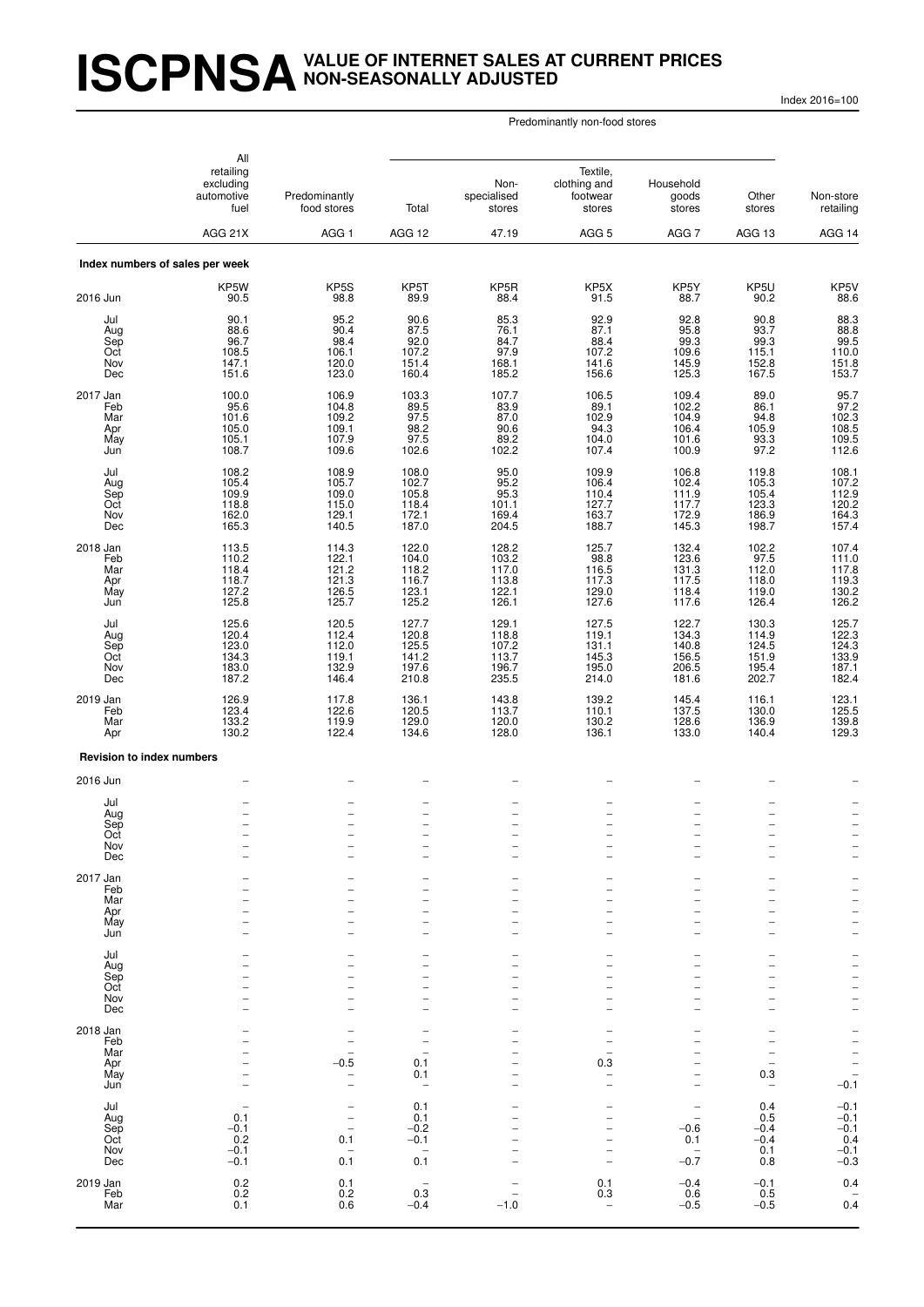# **ISCPNSA1INTERNET SALES: VALUE NON-SEASONALLY ADJUSTED PERCENTAGE CHANGE ON SAME MONTH A YEAR EARLIER**

#### Predominantly non-food stores

|                                             | All                                                              |                                                                |                                                                                              |                                                      |                                                                                  |                                                                                       |                                                                                                                                               |                                                                                         |
|---------------------------------------------|------------------------------------------------------------------|----------------------------------------------------------------|----------------------------------------------------------------------------------------------|------------------------------------------------------|----------------------------------------------------------------------------------|---------------------------------------------------------------------------------------|-----------------------------------------------------------------------------------------------------------------------------------------------|-----------------------------------------------------------------------------------------|
|                                             | retailing<br>excluding<br>automotive<br>fuel                     | Predominantly<br>food stores                                   | Total                                                                                        | Non-<br>specialised<br>stores                        | Textile,<br>clothing and<br>footwear<br>stores                                   | Household<br>goods<br>stores                                                          | Other<br>stores                                                                                                                               | Non-store<br>retailing                                                                  |
|                                             | AGG 21X                                                          | AGG <sub>1</sub>                                               | AGG 12                                                                                       | 47.19                                                | AGG <sub>5</sub>                                                                 | AGG <sub>7</sub>                                                                      | AGG 13                                                                                                                                        | AGG 14                                                                                  |
|                                             | Percentage change on same month a year earlier                   |                                                                |                                                                                              |                                                      |                                                                                  |                                                                                       |                                                                                                                                               |                                                                                         |
| 2016 Jun                                    | KP3T<br>17.2                                                     | KP3P<br>13.4                                                   | KP3Q<br>17.5                                                                                 | KP3O<br>17.5                                         | KP3U<br>$-0.5$                                                                   | KP3V<br>49.9                                                                          | KP3R<br>31.5                                                                                                                                  | KP3S<br>18.2                                                                            |
| Jul<br>Aug<br>Sep<br>Oct<br>Nov<br>Dec      | 17.8<br>23.6<br>$25.8$<br>$30.0$<br>28.4<br>30.1                 | 13.6<br>10.9<br>14.2<br>23.1<br>26.3<br>28.8                   | 20.9<br>19.5<br>18.2<br>21.9<br>19.7<br>16.9                                                 | 21.5<br>17.9<br>19.8<br>18.7<br>18.6<br>14.3         | 9.6<br>$-3.0$<br>$-1.2$<br>7.2<br>10.2<br>8.2                                    | 43.2<br>60.1<br>45.7<br>50.8<br>35.2<br>15.7                                          | 24.6<br>37.4<br>$31.5$<br>$31.0$<br>25.1<br>36.2                                                                                              | 17.0<br>30.9<br>35.0<br>38.3<br>38.7<br>42.0                                            |
| 2017 Jan<br>Feb<br>Mar<br>Apr<br>May<br>Jun | 16.1<br>22.2<br>$\overline{24.3}$<br>22.1<br>17.1<br>20.1        | 16.6<br>15.1<br>19.9<br>19.9<br>7.3<br>11.0                    | 17.3<br>19.1<br>22.0<br>13.7<br>13.5<br>14.1                                                 | 19.8<br>17.4<br>13.5<br>10.6<br>4.2<br>15.6          | 12.9<br>16.5<br>25.9<br>9.7<br>13.4<br>17.3                                      | 16.1<br>24.5<br>22.6<br>16.3<br>13.3<br>13.8                                          | 23.9<br>$20.2$<br>24.3<br>20.2<br>$\frac{25.2}{7.8}$                                                                                          | 15.1<br>26.7<br>27.3<br>28.7<br>22.6<br>27.1                                            |
| Jul<br>Aug<br>Sep<br>Oct<br>Nov<br>Dec      | 20.1<br>19.0<br>13.6<br>9.6<br>10.1<br>9.0                       | 14.4<br>16.9<br>10.7<br>8.4<br>7.6<br>14.3                     | 19.3<br>17.4<br>15.0<br>10.4<br>13.7<br>16.6                                                 | 11.4<br>25.0<br>12.5<br>3.2<br>0.8<br>10.4           | 18.4<br>22.2<br>24.9<br>19.1<br>15.6<br>20.5                                     | 15.0<br>7.0<br>12.6<br>7.4<br>18.5<br>16.0                                            | 31.9<br>12.4<br>6.1<br>7.1<br>22.3<br>18.6                                                                                                    | $22.5$<br>$20.7$<br>$\frac{13.4}{9.3}$<br>8.2<br>2.4                                    |
| 2018 Jan<br>Feb<br>Mar<br>Apr<br>May<br>Jun | 13.6<br>15.3<br>16.5<br>13.0<br>21.1<br>15.7                     | 6.9<br>16.6<br>11.0<br>11.2<br>17.2<br>14.6                    | 18.2<br>16.3<br>21.2<br>18.7<br>26.3<br>22.0                                                 | 19.0<br>23.1<br>34.5<br>25.7<br>36.9<br>23.4         | 18.0<br>10.9<br>$\frac{13.2}{24.5}$<br>24.0<br>18.9                              | 21.1<br>21.0<br>25.1<br>10.4<br>16.5<br>16.5                                          | 14.8<br>13.2<br>18.2<br>11.5<br>$27.\overline{6}$<br>30.1                                                                                     | $12.2$<br>$14.2$<br>$\begin{array}{c} 15.1 \\ 9.9 \\ 18.9 \end{array}$<br>12.1          |
| Jul<br>Aug<br>Sep<br>Oct<br>Nov<br>Dec      | 16.1<br>$14.2$<br>11.9<br>13.1<br>13.0<br>13.2                   | 10.6<br>$6.4$<br>2.7<br>$3.5\,$<br>$^{2.9}_{4.2}$              | 18.2<br>17.6<br>18.6<br>19.2<br>14.8<br>12.7                                                 | 35.9<br>24.9<br>12.5<br>12.4<br>16.1<br>15.2         | 16.0<br>11.9<br>18.7<br>13.8<br>19.2<br>13.4                                     | 15.0<br>31.1<br>25.9<br>33.0<br>19.4<br>25.0                                          | 8.7<br>$\frac{9.1}{18.1}$<br>23.2<br>4.6<br>2.0                                                                                               | 16.2<br>14.0<br>10.1<br>11.4<br>13.9<br>15.9                                            |
| 2019 <u>Jan</u><br>Feb<br>Mar<br>Apr        | 11.8<br>12.0<br>12.5<br>9.7                                      | 3.1<br>0.4<br>$-1.1$<br>0.9                                    | 11.5<br>15.9<br>9.1<br>15.4                                                                  | 12.2<br>10.2<br>2.5<br>12.5                          | $10.8$<br>11.5<br>11.8<br>16.0                                                   | 9.8<br>11.3<br>$-2.1$<br>13.2                                                         | 13.6<br>33.3<br>22.2<br>19.0                                                                                                                  | $14.6$<br>$13.1$<br>18.7<br>8.4                                                         |
|                                             | Revision to percentage change on same month a year earlier       |                                                                |                                                                                              |                                                      |                                                                                  |                                                                                       |                                                                                                                                               |                                                                                         |
| 2016 Jun                                    |                                                                  |                                                                |                                                                                              |                                                      |                                                                                  |                                                                                       |                                                                                                                                               |                                                                                         |
| Jul<br>Aug<br>Sep<br>Oct<br>Nov<br>Dec      | $\overline{\phantom{0}}$                                         | $\qquad \qquad -$<br>$\qquad \qquad -$                         | $\qquad \qquad -$<br>-                                                                       | $\overline{\phantom{a}}$<br>$\overline{\phantom{0}}$ | $\qquad \qquad -$<br>$\overline{\phantom{a}}$                                    | $\overline{\phantom{0}}$<br>$\qquad \qquad -$<br>$\overline{\phantom{0}}$             | -<br>$\qquad \qquad -$                                                                                                                        | $\qquad \qquad -$<br>$\overline{\phantom{0}}$                                           |
| 2017 Jan<br>Feb<br>Mar<br>Apr<br>May<br>Jun |                                                                  |                                                                | $\overline{\phantom{0}}$<br>$\overline{a}$                                                   | $\overline{a}$                                       |                                                                                  | -<br>$\overline{a}$<br>$\overline{\phantom{0}}$<br>-<br>$\overline{\phantom{0}}$      | -<br>$\overline{\phantom{0}}$<br>$\overline{\phantom{0}}$<br>$\overline{\phantom{0}}$<br>$\overline{\phantom{0}}$<br>$\overline{\phantom{0}}$ | $\overline{a}$<br>$\overline{\phantom{0}}$<br>$\frac{1}{2}$<br>$\overline{\phantom{0}}$ |
| Jul<br>Aug<br>Sep<br>Oct<br>Nov<br>Dec      |                                                                  |                                                                | $\equiv$<br>$\overline{\phantom{0}}$<br>$\overline{\phantom{0}}$<br>$\overline{\phantom{0}}$ | $\overline{\phantom{a}}$                             | ۰<br>L.<br>$\overline{\phantom{0}}$                                              | -<br>$\overline{a}$<br>$\overline{\phantom{0}}$<br>-<br>-<br>$\overline{\phantom{0}}$ | $\overline{\phantom{0}}$<br>$\overline{\phantom{0}}$<br>$\overline{\phantom{0}}$<br>$\overline{\phantom{0}}$                                  | <b>-</b><br>$\frac{-}{-}$                                                               |
| 2018 Jan<br>Feb<br>Mar<br>Apr<br>May<br>Jun | 0.1<br>$-0.1$                                                    | $\overline{\phantom{0}}$<br>$-0.4$<br>$\overline{\phantom{0}}$ | $\overline{\phantom{a}}$<br>$\qquad \qquad -$<br>0.1<br>0.1<br>$\qquad \qquad -$             | $\overline{\phantom{0}}$                             | $\overline{\phantom{0}}$<br>$\overline{a}$<br>0.4                                | -<br>-<br>-<br>-<br>$\overline{\phantom{0}}$                                          | $\overline{\phantom{a}}$<br>$\overline{\phantom{0}}$<br>0.4<br>0.1                                                                            | -<br>$\bar{a}$<br>$\frac{-}{-0.1}$                                                      |
| Jul<br>Aug<br>Sep<br>Oct<br>Nov<br>Dec      | $\bar{a}$<br>$-0.1$<br>0.2<br>$\overline{\phantom{a}}$<br>$-0.1$ | $\overline{\phantom{0}}$<br>$\qquad \qquad -$<br>0.1           | 0.1<br>0.1<br>$-0.2$<br>$-0.1$<br>$\qquad \qquad -$                                          |                                                      | $\overline{\phantom{0}}$<br>$\overline{\phantom{a}}$<br>$\overline{\phantom{a}}$ | -<br>$\overline{\phantom{0}}$<br>$-0.5$<br>0.1<br>$-0.1$<br>$-0.5$                    | $\substack{0.3 \\ 0.5}$<br>$-0.4$<br>$-0.4$<br>0.1<br>0.4                                                                                     | $-0.1$<br>$-0.1$<br>$-0.1$<br>0.4<br>$-0.1$<br>$-0.1$                                   |
| 2019 Jan<br>Feb<br>Mar                      | $0.2$<br>$0.2$<br>0.1                                            | 0.1<br>0.2<br>0.4                                              | 0.4<br>$-0.4$                                                                                | 0.1<br>$-0.9$                                        | 0.1<br>0.4<br>$\overline{\phantom{a}}$                                           | $-0.3$<br>0.5<br>$-0.4$                                                               | $-0.2$<br>$0.5 - 0.5$                                                                                                                         | 0.4<br>$0.1$<br>$0.3$                                                                   |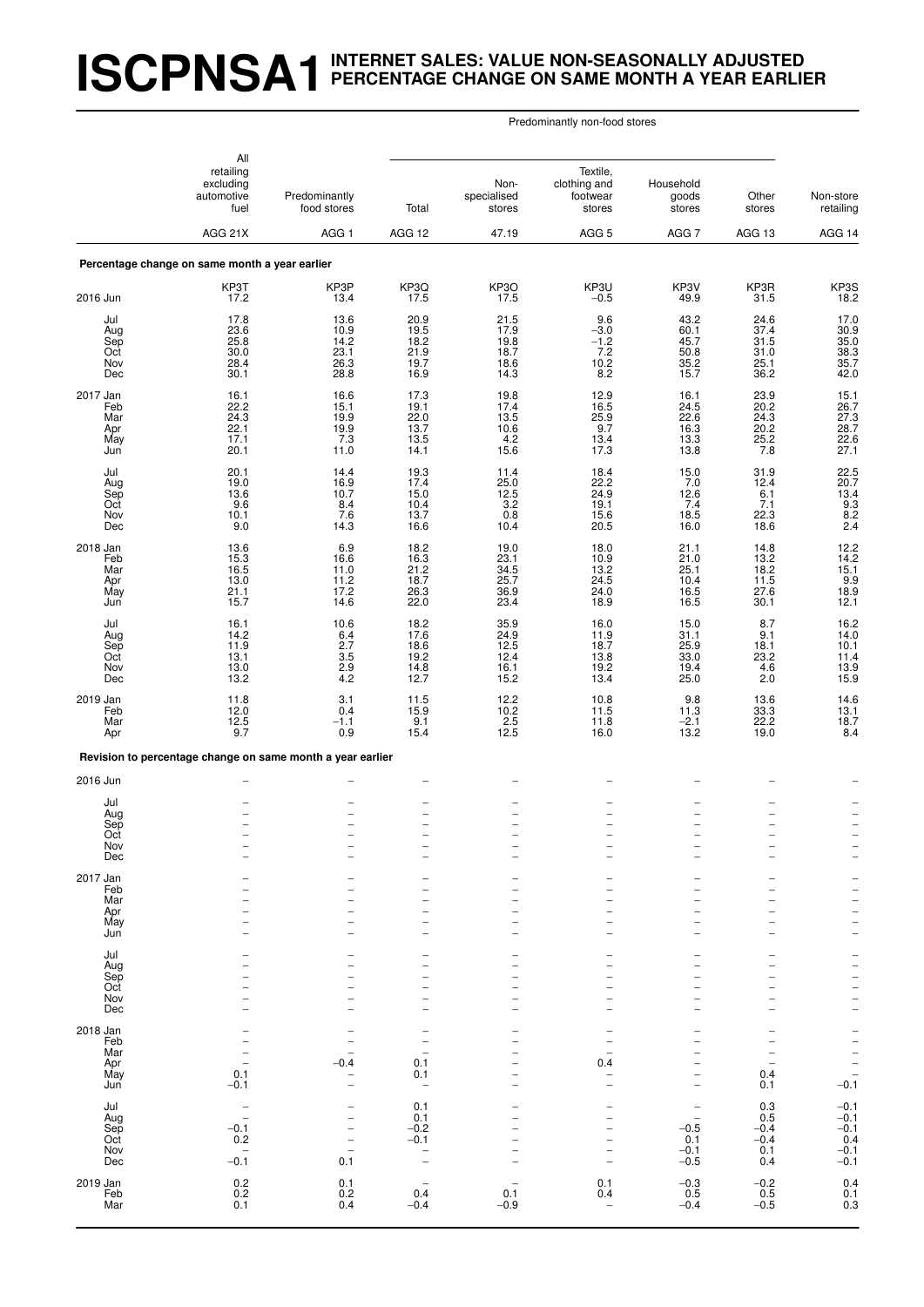#### **ISCPNSA2INTERNET SALES: VALUE NON-SEASONALLY ADJUSTED AVERAGE WEEKLY INTERNET SALES IN POUNDS MILLION**

| Predominantly non-food stores |  |  |
|-------------------------------|--|--|
|-------------------------------|--|--|

|                                             | All<br>retailing<br>excluding<br>automotive<br>fuel                              | Predominantly<br>food stores                                                     | Total                                                                     | Non-<br>specialised<br>stores                                             | Textile.<br>clothing and<br>footwear<br>stores                                   | Household<br>goods<br>stores                                                                                                                 | Other<br>stores                                                                        | Non-store<br>retailing                                                                                                              |
|---------------------------------------------|----------------------------------------------------------------------------------|----------------------------------------------------------------------------------|---------------------------------------------------------------------------|---------------------------------------------------------------------------|----------------------------------------------------------------------------------|----------------------------------------------------------------------------------------------------------------------------------------------|----------------------------------------------------------------------------------------|-------------------------------------------------------------------------------------------------------------------------------------|
|                                             | AGG 21X                                                                          | AGG <sub>1</sub>                                                                 | AGG 12                                                                    | 47.19                                                                     | AGG <sub>5</sub>                                                                 | AGG <sub>7</sub>                                                                                                                             | AGG 13                                                                                 | AGG 14                                                                                                                              |
|                                             | Average weekly Internet sales in pounds million                                  |                                                                                  |                                                                           |                                                                           |                                                                                  |                                                                                                                                              |                                                                                        |                                                                                                                                     |
| 2016 Jun                                    | JE <sub>2</sub> J<br>898.5                                                       | KQ7F<br>140.2                                                                    | KQ7G<br>312.1                                                             | KQ7E<br>74.6                                                              | KQ7J<br>109.4                                                                    | KQ7K<br>55.5                                                                                                                                 | KQ7H<br>72.6                                                                           | KQ7I<br>446.3                                                                                                                       |
| Jul<br>Aug<br>Sep<br>Oct<br>Nov<br>Dec      | 894.2<br>879.6<br>960.5<br>1 076.8<br>1460.5<br>1 505.6                          | 135.1<br>128.2<br>139.6<br>150.6<br>170.3<br>174.5                               | 314.3<br>303.8<br>319.3<br>372.2<br>525.6<br>556.9                        | 72.1<br>64.3<br>71.5<br>82.7<br>141.9<br>156.4                            | 111.0<br>104.1<br>105.7<br>128.2<br>169.3<br>187.2                               | 58.1<br>60.0<br>62.2<br>68.6<br>91.3<br>78.4                                                                                                 | 73.1<br>75.4<br>79.9<br>92.7<br>123.0<br>134.8                                         | 444.8<br>447.6<br>501.5<br>554.1<br>764.7<br>774.3                                                                                  |
| 2017 Jan<br>Feb<br>Mar<br>Apr<br>May<br>Jun | 992.4<br>949.0<br>1 009.1<br>1 042.7<br>1 043.1<br>1 0 78.9                      | 151.6<br>148.7<br>154.9<br>154.8<br>153.1<br>155.5                               | 358.4<br>310.6<br>338.5<br>341.0<br>338.3<br>356.1                        | 90.9<br>70.8<br>73.5<br>76.5<br>75.3<br>86.3                              | 127.4<br>106.5<br>123.0<br>112.7<br>124.3<br>128.4                               | 68.5<br>64.0<br>65.7<br>66.6<br>63.6<br>63.2                                                                                                 | 71.6<br>$\begin{array}{c} 69.3 \\ 76.3 \\ 85.2 \end{array}$<br>75.1<br>78.2            | 482.3<br>489.8<br>515.7<br>546.9<br>551.7<br>567.3                                                                                  |
| Jul<br>Aug<br>Sep<br>Oct<br>Nov<br>Dec      | 1 0 7 4 .4<br>1 046.7<br>1 090.7<br>1 179.7<br>1 608.4<br>1641.6                 | 154.5<br>149.9<br>154.6<br>163.2<br>183.2<br>199.4                               | 375.0<br>356.5<br>367.3<br>410.9<br>597.4<br>649.0                        | 80.2<br>80.3<br>80.4<br>85.4<br>143.1<br>172.6                            | 131.5<br>127.3<br>132.0<br>152.7<br>195.7<br>225.6                               | 66.8<br>64.1<br>70.0<br>73.7<br>108.2<br>90.9                                                                                                | 96.4<br>84.8<br>84.8<br>99.2<br>150.4<br>159.9                                         | 544.9<br>540.3<br>568.8<br>605.6<br>605.6<br>827.8<br>793.2                                                                         |
| 2018 Jan<br>Feb<br>Mar<br>Apr<br>May<br>Jun | 1 1 2 6 .9<br>1 0 9 3.9<br>1 175.7<br>1 178.2<br>1 262.9<br>1 248.7              | 162.1<br>173.3<br>171.9<br>172.1<br>179.5<br>178.3                               | 423.6<br>361.1<br>410.4<br>404.9<br>427.3<br>434.5                        | 108.2<br>87.2<br>98.8<br>96.1<br>103.1<br>106.5                           | 150.3<br>118.1<br>139.3<br>140.3<br>154.2<br>152.6                               | 82.9<br>77.4<br>82.2<br>73.5<br>74.1<br>73.6                                                                                                 | 82.2<br>78.5<br>90.2<br>95.0<br>95.8<br>101.8                                          | 541.1<br>559.5<br>593.4<br>601.2<br>656.2<br>636.0                                                                                  |
| Jul<br>Aug<br>Sep<br>Oct<br>Nov<br>Dec      | 1 247.3<br>1 194.9<br>1 2 2 0.8<br>1 3 3 3.7<br>1816.9<br>1858.4                 | 170.9<br>159.5<br>158.8<br>168.9<br>188.5<br>207.7                               | 443.2<br>419.4<br>435.5<br>489.9<br>685.8<br>731.6                        | 109.0<br>100.3<br>90.5<br>96.0<br>166.1<br>198.9                          | 152.5<br>142.4<br>156.7<br>173.8<br>233.2<br>255.9                               | 76.8<br>84.1<br>88.2<br>97.9<br>129.2<br>113.7                                                                                               | 104.8<br>92.5<br>100.2<br>122.2<br>157.3<br>163.2                                      | 633.3<br>616.1<br>626.5<br>674.8<br>942.6<br>919.1                                                                                  |
| 2019 Jan<br>Feb<br>Mar<br>Apr               | 1 259.5<br>1 2 2 4 .9<br>1 322.3<br>1 292.3                                      | 167.1<br>174.0<br>170.1<br>173.6                                                 | 472.3<br>418.4<br>447.6<br>467.1                                          | 121.4<br>96.0<br>101.3<br>108.1                                           | 166.5<br>131.7<br>155.6<br>162.7                                                 | 91.0<br>86.1<br>80.5<br>83.3                                                                                                                 | 93.4<br>104.6<br>110.2<br>113.0                                                        | 620.0<br>632.5<br>704.6<br>651.5                                                                                                    |
|                                             | Revision to average weekly Internet sales in pounds million                      |                                                                                  |                                                                           |                                                                           |                                                                                  |                                                                                                                                              |                                                                                        |                                                                                                                                     |
| 2016 Jun                                    |                                                                                  |                                                                                  |                                                                           |                                                                           |                                                                                  |                                                                                                                                              |                                                                                        |                                                                                                                                     |
| Jul<br>Aug<br>Sep<br>Oct<br>Nov<br>Dec      | $\overline{\phantom{a}}$<br>$\overline{\phantom{a}}$<br>$\overline{\phantom{0}}$ | $\overline{\phantom{0}}$<br>$\overline{\phantom{0}}$<br>$\overline{\phantom{0}}$ | -<br>-<br>$\qquad \qquad -$<br>$\overline{a}$<br>$\overline{\phantom{0}}$ | $\qquad \qquad -$<br>$\overline{\phantom{0}}$<br>$\overline{\phantom{a}}$ | $\overline{\phantom{0}}$<br>$\overline{\phantom{0}}$<br>$\overline{\phantom{a}}$ | $\overline{\phantom{0}}$<br>$\overline{\phantom{0}}$<br>$\qquad \qquad -$<br>$\overline{a}$<br>$\qquad \qquad -$<br>$\overline{\phantom{a}}$ | $\overline{\phantom{0}}$<br>$\overline{\phantom{m}}$<br>$\overline{\phantom{a}}$       | $\overline{a}$<br>$\qquad \qquad -$<br>-<br>$\overline{a}$                                                                          |
| 2017 Jan<br>Feb<br>Mar<br>Apr<br>May<br>Jun |                                                                                  |                                                                                  | $\overline{\phantom{0}}$                                                  | $\overline{\phantom{0}}$                                                  |                                                                                  | $\overline{\phantom{0}}$<br>$\overline{a}$<br>$\overline{a}$<br>$\overline{\phantom{0}}$<br>$\overline{\phantom{a}}$                         | $\overline{\phantom{0}}$<br>$\overline{\phantom{a}}$<br>$\overline{\phantom{0}}$<br>L. | -<br>$\overline{\phantom{0}}$<br>$\overline{\phantom{0}}$<br>$\overline{a}$<br>$\overline{\phantom{0}}$<br>$\overline{\phantom{0}}$ |
| Jul<br>Aug<br>Sep<br>Oct<br>Nov<br>Dec      |                                                                                  |                                                                                  | $\overline{\phantom{0}}$<br>-                                             | -                                                                         |                                                                                  | -<br>$\overline{a}$<br>$\overline{a}$<br>$\overline{\phantom{0}}$<br>$\overline{a}$<br>$\overline{\phantom{0}}$                              | $\overline{\phantom{a}}$<br>L.<br>$\overline{a}$                                       | <sup>-</sup><br>$\bar{a}$<br>$\overline{\phantom{0}}$<br>$\overline{\phantom{0}}$<br>$\overline{\phantom{0}}$                       |
| 2018 Jan<br>Feb<br>Mar<br>Apr<br>May<br>Jun | $-0.3$<br>0.3<br>$-0.3$                                                          | $\overline{a}$<br>$-0.7$<br>$\qquad \qquad -$                                    | $\overline{\phantom{0}}$<br>0.4<br>0.3<br>0.1                             | -<br>-                                                                    | $\overline{\phantom{0}}$<br>0.4                                                  | -<br>$\overline{a}$<br>$\overline{\phantom{0}}$<br>$\overline{a}$<br>$\overline{\phantom{0}}$<br>$\overline{\phantom{0}}$                    | L.<br>$\overline{\phantom{0}}$<br>0.3<br>0.1                                           | <b>-</b><br>$\overline{\phantom{0}}$<br>$\overline{\phantom{0}}$<br>$\overline{\phantom{0}}$<br>$\overline{a}$<br>$-0.3$            |
| Jul<br>Aug<br>Sep<br>Oct<br>Nov<br>Dec      | $-0.2$<br>$\overline{\phantom{a}}$<br>$-1.2$<br>2.0<br>$-0.8$<br>$-0.9$          | $\overline{\phantom{0}}$<br>$\overline{\phantom{m}}$<br>0.1                      | 0.3<br>0.5<br>$-0.7$<br>$-0.4$<br>$\overline{\phantom{a}}$<br>0.2         | $\overline{\phantom{0}}$                                                  | $\overline{\phantom{a}}$<br>$\overline{\phantom{0}}$<br>$\overline{\phantom{a}}$ | $\overline{\phantom{0}}$<br>$\overline{\phantom{0}}$<br>$-0.3$<br>$-0.1$<br>$-0.4$                                                           | 0.2<br>0.4<br>$-0.3$<br>$-0.4$<br>0.1<br>0.7                                           | $-0.4 -0.4$<br>$-0.4$<br>2.3<br>$-0.8$<br>$-1.3$                                                                                    |
| 2019 Jan<br>Feb<br>Mar                      | 2.0<br>1.8<br>1.3                                                                | ${}^{0.2}_{0.4}$<br>0.8                                                          | $-0.2$<br>1.2<br>$-1.6$                                                   | -<br>$-0.9$                                                               | $_{0.2}^{0.2}$                                                                   | $-0.3$<br>0.4<br>$-0.3$                                                                                                                      | $-0.1$<br>0.4<br>$-0.4$                                                                | $\begin{array}{c} 1.9 \\ 0.2 \end{array}$<br>2.0                                                                                    |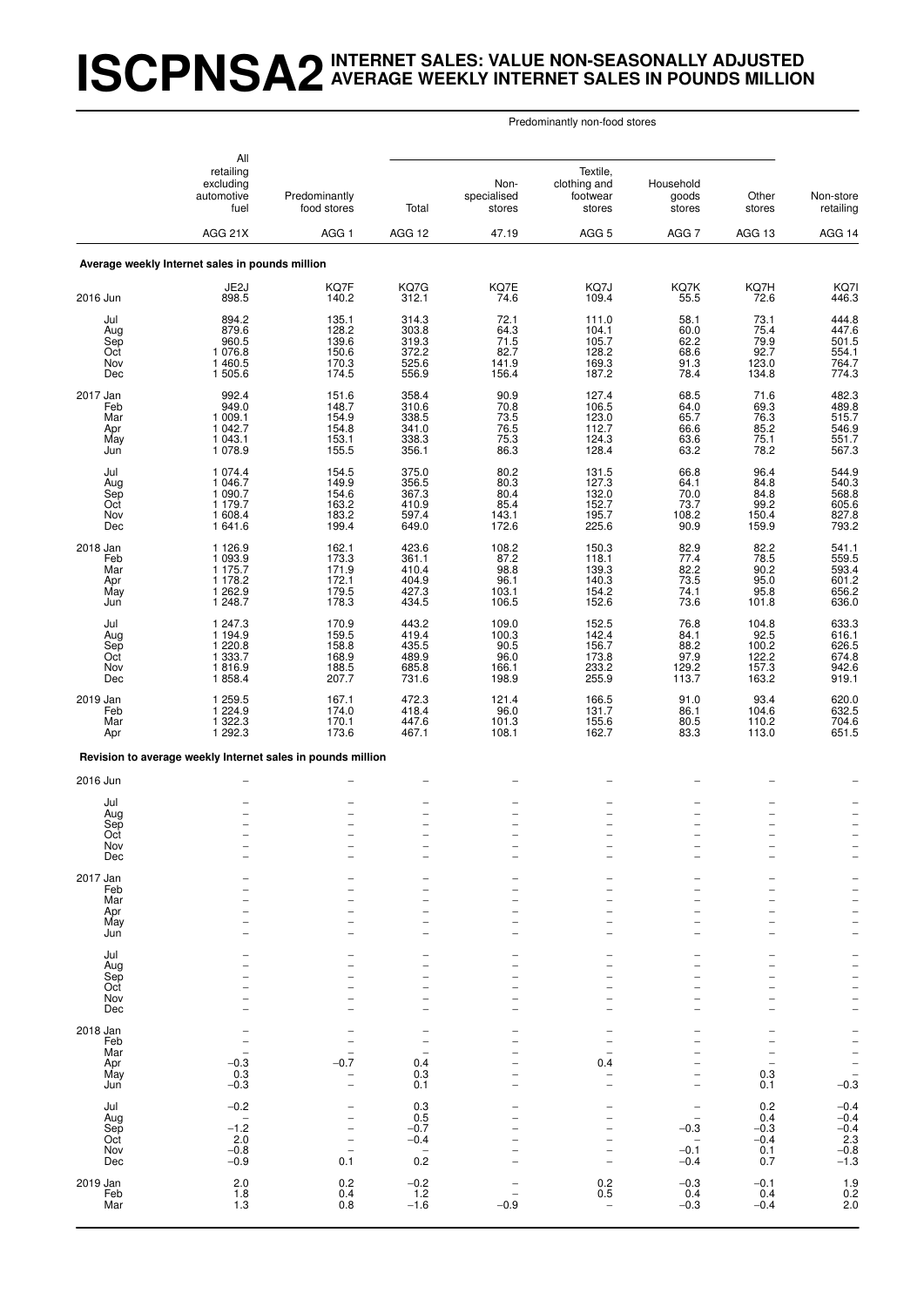#### **ISCPNSA3INTERNET SALES: VALUE NON-SEASONALLY ADJUSTED INTERNET SALES AS A PROPORTION OF ALL RETAILING**

| Predominantly non-food stores |  |  |
|-------------------------------|--|--|
|-------------------------------|--|--|

|                                             | All<br>retailing<br>excluding<br>automotive<br>fuel                                   | Predominantly<br>food stores                                                     | Total                                                                 | Non-<br>specialised<br>stores                                      | Textile,<br>clothing and<br>footwear<br>stores        | Household<br>goods<br>stores                                                                   | Other<br>stores                                                              | Non-store<br>retailing                             |
|---------------------------------------------|---------------------------------------------------------------------------------------|----------------------------------------------------------------------------------|-----------------------------------------------------------------------|--------------------------------------------------------------------|-------------------------------------------------------|------------------------------------------------------------------------------------------------|------------------------------------------------------------------------------|----------------------------------------------------|
|                                             | AGG 21X                                                                               | AGG <sub>1</sub>                                                                 | AGG 12                                                                | 47.19                                                              | AGG <sub>5</sub>                                      | AGG 7                                                                                          | AGG 13                                                                       | AGG 14                                             |
|                                             | Internet sales as a proportion of all retailing                                       |                                                                                  |                                                                       |                                                                    |                                                       |                                                                                                |                                                                              |                                                    |
| 2016 Jun                                    | J4MC<br>13.9                                                                          | KQ77<br>4.8                                                                      | <b>KQ78</b><br>10.5                                                   | <b>KQ76</b><br>12.6                                                | KQ7B<br>12.8                                          | KQ7C<br>9.5                                                                                    | <b>KQ79</b><br>7.8                                                           | KQ7A<br>77.7                                       |
| Jul<br>Aug<br>Sep<br>Oct<br>Nov<br>Dec      | 13.4<br>13.7<br>14.8<br>15.5<br>18.8<br>17.1                                          | 4.6<br>4.4<br>$4.8\,$<br>5.1<br>$\begin{array}{c} 5.5 \\ 5.0 \end{array}$        | 10.0<br>10.2<br>10.8<br>11.4<br>14.2<br>12.6                          | 11.7<br>10.6<br>11.7<br>12.9<br>16.9<br>14.7                       | 12.1<br>12.1<br>$\frac{12.5}{13.8}$<br>16.5<br>14.6   | 9.3<br>10.3<br>10.3<br>10.2<br>12.5<br>11.4                                                    | 7.5<br>$8.\overline{2}$<br>$8.\overline{8}$<br>9.0<br>11.1<br>9.6            | 77.9<br>$79.6$<br>$80.2$<br>$77.9$<br>79.3<br>86.3 |
| 2017 Jan<br>Feb<br>Mar<br>Apr<br>May<br>Jun | 16.2<br>15.2<br>15.6<br>15.2<br>15.4<br>15.8                                          | $5.5$<br>$5.2$<br>$5.3$<br>$\frac{5.1}{5.0}$<br>5.2                              | 13.1<br>11.3<br>11.9<br>11.0<br>11.1<br>11.4                          | 15.9<br>13.1<br>12.8<br>12.8<br>12.6<br>13.7                       | 17.0<br>14.7<br>15.2<br>13.0<br>14.0<br>13.8          | 11.1<br>10.6<br>11.0<br>9.9<br>10.5<br>10.5                                                    | $\begin{array}{c} 8.9 \\ 7.9 \\ 8.8 \end{array}$<br>$\frac{8.7}{7.8}$<br>8.1 | 76.3<br>76.8<br>78.2<br>80.2<br>82.5<br>82.1       |
| Jul<br>Aug<br>Sep<br>Oct<br>Nov<br>Dec      | 15.5<br>15.4<br>$\frac{16.0}{16.5}$<br>19.9<br>17.9                                   | 5.1<br>5.1<br>$\frac{5.2}{5.4}$<br>5.8<br>5.5                                    | 11.6<br>11.3<br>11.9<br>12.4<br>15.5<br>14.2                          | 12.7<br>12.8<br>13.0<br>13.2<br>17.0<br>15.7                       | 13.7<br>13.7<br>14.2<br>16.3<br>18.1<br>16.9          | 10.5<br>10.8<br>11.1<br>10.7<br>14.5<br>13.3                                                   | 9.7<br>8.5<br>9.4<br>9.6<br>12.8<br>11.0                                     | $80.8$<br>$80.0$<br>74.6<br>74.7<br>75.7<br>79.7   |
| 2018 Jan<br>Feb<br>Mar<br>Apr<br>May<br>Jun | 17.7<br>$\begin{array}{c} 16.8 \\ 17.3 \\ 17.2 \\ \hline \end{array}$<br>17.5<br>17.5 | 5.8<br>5.8<br>5.5<br>5.7<br>$\frac{5.6}{5.7}$                                    | 14.7<br>12.8<br>13.9<br>13.0<br>13.3<br>13.6                          | 17.9<br>15.6<br>16.6<br>16.3<br>16.4<br>16.5                       | 19.4<br>16.0<br>$17.4$<br>16.5<br>16.9<br>16.3        | 13.0<br>$12.2$<br>$13.0$<br>10.9<br>11.1<br>11.5                                               | 9.6<br>8.7<br>$\frac{9.8}{9.5}$<br>$\frac{9.5}{10.5}$                        | 78.2<br>77.3<br>80.6<br>80.6<br>83.1<br>82.3       |
| Jul<br>Aug<br>Sep<br>Oct<br>Nov<br>Dec      | 17.1<br>16.8<br>17.2<br>18.1<br>21.6<br>19.8                                          | 5.3<br>5.2<br>5.5<br>5.5<br>5.7                                                  | 13.4<br>12.9<br>13.5<br>14.5<br>17.2<br>15.8                          | 17.0<br>15.8<br>14.4<br>14.5<br>19.7<br>18.1                       | 15.6<br>$15.4$<br>17.0<br>$\frac{18.5}{21.2}$<br>18.6 | 11.8<br>12.7<br>12.7<br>13.5<br>15.9<br>15.7                                                   | 10.1<br>$8.9$<br>10.2<br>11.5<br>12.8<br>11.3                                | 79.7<br>79.5<br>76.7<br>75.9<br>78.2<br>84.1       |
| 2019 Jan<br>Feb<br>Mar<br>Apr               | 19.1<br>18.1<br>18.6<br>17.6                                                          | $\frac{5.8}{5.7}$<br>5.4<br>5.4                                                  | 16.3<br>14.3<br>14.6<br>14.5                                          | 20.3<br>17.2<br>17.3<br>17.9                                       | $20.8$<br>17.4<br>18.4<br>17.5                        | 14.4<br>13.7<br>12.9<br>12.8                                                                   | $10.8$<br>$10.8$<br>10.8<br>10.8                                             | 79.1<br>76.1<br>78.3<br>72.9                       |
|                                             | Revision to Internet sales as a proportion of all retailing                           |                                                                                  |                                                                       |                                                                    |                                                       |                                                                                                |                                                                              |                                                    |
| 2016 Jun                                    |                                                                                       |                                                                                  |                                                                       |                                                                    |                                                       |                                                                                                |                                                                              |                                                    |
| Jul<br>Aug<br>Sep<br>Oct<br>Nov<br>Dec      | $\overline{\phantom{0}}$<br>$\overline{\phantom{0}}$<br>$\overline{a}$                | $\overline{\phantom{0}}$<br>$\overline{\phantom{0}}$<br>$\overline{\phantom{0}}$ | $\overline{\phantom{0}}$<br>$\qquad \qquad -$<br>$\equiv$<br>$\equiv$ | $\qquad \qquad -$<br>$\qquad \qquad -$<br>$\overline{\phantom{0}}$ | $\overline{\phantom{0}}$<br>$\overline{\phantom{a}}$  | $\overline{\phantom{0}}$<br>$\qquad \qquad -$<br>$\qquad \qquad -$<br>$\overline{\phantom{a}}$ | $\overline{\phantom{0}}$<br>$\overline{\phantom{0}}$<br>$\overline{a}$       | $\qquad \qquad -$<br>$\qquad \qquad -$             |
| 2017 Jan<br>Feb<br>Mar<br>Apr<br>May<br>Jun |                                                                                       |                                                                                  |                                                                       |                                                                    |                                                       |                                                                                                |                                                                              |                                                    |
| Jul<br>Aug<br>Sep<br>Oct<br>Nov<br>Dec      |                                                                                       |                                                                                  | $\overline{\phantom{0}}$                                              |                                                                    |                                                       | -<br>-                                                                                         |                                                                              |                                                    |
| 2018 Jan<br>Feb<br>Mar<br>Apr<br>May<br>Jun | $-0.1$                                                                                | $-0.1$                                                                           |                                                                       |                                                                    | 0.1                                                   | -                                                                                              |                                                                              | $\qquad \qquad -$<br>$\qquad \qquad -$<br>$-0.1$   |
| Jul<br>Aug<br>Sep<br>Oct<br>Nov<br>Dec      |                                                                                       | 0.1                                                                              |                                                                       | $-0.1$<br>$-0.1$                                                   | 0.1                                                   | -0.1<br>$\overline{\phantom{0}}$<br>$-0.1$                                                     | $-0.1$                                                                       | 0.1<br>$-0.1$<br>$0.\overline{3}$<br>$\bar{a}$     |
| 2019 Jan<br>Feb<br>Mar                      |                                                                                       | $\overline{a}$                                                                   | $-0.1$                                                                | $-0.2$                                                             | 0.1<br>$-0.1$                                         | $\qquad \qquad -$<br>$-0.1$                                                                    | 0.1<br>$-0.1$                                                                | 0.3<br>$^{-}_{0.2}$                                |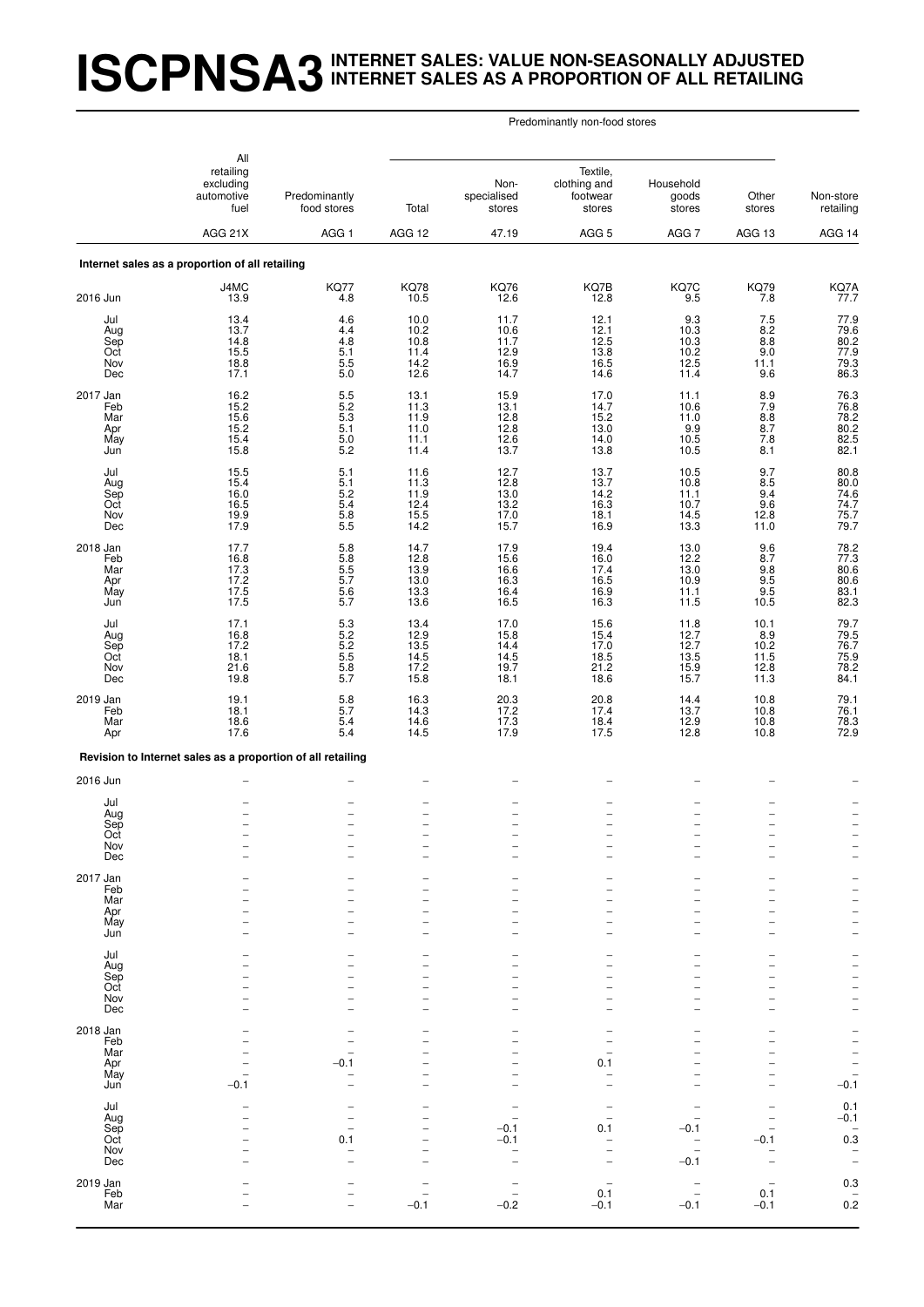#### **ISCPSAVALUE OF INTERNET SALES AT CURRENT PRICES SEASONALLY ADJUSTED**

Index 2016=100

Predominantly non-food stores

|                                               | All<br>retailing<br>excluding<br>automotive<br>fuel<br>AGG 21X             | Predominantly<br>food stores                                            | Total                                                                               | Non-<br>specialised<br>stores                                  | Textile,<br>clothing and<br>footwear<br>stores          | Household<br>goods<br>stores                                               | Other<br>stores                                                       | Non-store<br>retailing                                                            |
|-----------------------------------------------|----------------------------------------------------------------------------|-------------------------------------------------------------------------|-------------------------------------------------------------------------------------|----------------------------------------------------------------|---------------------------------------------------------|----------------------------------------------------------------------------|-----------------------------------------------------------------------|-----------------------------------------------------------------------------------|
|                                               |                                                                            | AGG <sub>1</sub>                                                        | AGG 12                                                                              | 47.19                                                          | AGG <sub>5</sub>                                        | AGG <sub>7</sub>                                                           | AGG 13                                                                | AGG 14                                                                            |
|                                               | Index numbers of sales per week                                            |                                                                         |                                                                                     |                                                                |                                                         |                                                                            |                                                                       |                                                                                   |
| 2016 Jun                                      | KPC4<br>98.2                                                               | KPB8<br>99.1                                                            | KPB9<br>99.9                                                                        | KPB7<br>96.3                                                   | KPC <sub>5</sub><br>99.4                                | KPC6<br>99.3                                                               | KPC <sub>2</sub><br>104.9                                             | KPC3<br>96.8                                                                      |
| Jul<br>Aug<br>Sep<br>Oct<br>Nov<br>Dec        | 99.6<br>101.5<br>106.4<br>109.7<br>111.9<br>110.1                          | 99.5<br>100.4<br>104.1<br>107.4<br>110.7<br>111.0                       | 100.0<br>101.9<br>103.1<br>107.1<br>110.8<br>108.6                                  | 98.7<br>93.6<br>104.3<br>107.8<br>118.6<br>108.0               | 100.6<br>100.5<br>$97.0$<br>105.0<br>108.3<br>108.8     | 100.1<br>107.8<br>104.5<br>108.5<br>108.8<br>113.7                         | 100.7<br>108.2<br>109.7<br>108.4<br>108.0<br>104.7                    | 99.3<br>109.3<br>112.2<br>112.9<br>110.8                                          |
| 2017 Jan<br>Feb<br>Mar<br>Apr<br>May<br>Jun   | 107.9<br>109.3<br>111.0<br>113.9<br>111.5<br>116.1                         | 109.8<br>105.0<br>110.4<br>111.5<br>107.5<br>110.1                      | 107.4<br>110.1<br>110.8<br>110.7<br>109.4<br>113.8                                  | 107.9<br>107.3<br>105.4<br>105.3<br>102.6<br>111.0             | 109.2<br>114.5<br>114.9<br>106.2<br>112.3<br>116.5      | 101.0<br>108.2<br>111.3<br>112.8<br>112.5<br>115.1                         | 109.4<br>108.0<br>109.8<br>121.7<br>109.8<br>111.7                    | 107.7<br>$\begin{array}{c} 110.0 \\ 111.3 \\ 116.7 \end{array}$<br>114.0<br>119.4 |
| Jul<br>Aug<br>Sep<br>Oct<br><b>Nov</b><br>Dec | 117.8<br>119.1<br>119.6<br>119.2<br>121.5<br>123.3                         | 113.7<br>117.1<br>116.7<br>117.5<br>118.5<br>119.8                      | 119.0<br>119.0<br>118.8<br>118.4<br>125.1<br>125.9                                  | 108.3<br>114.5<br>117.6<br>112.9<br>118.3<br>119.0             | 119.4<br>123.1<br>121.6<br>125.1<br>124.0<br>130.9      | 117.6<br>116.1<br>118.8<br>117.6<br>129.8<br>119.3                         | 130.9<br>119.9<br>116.1<br>114.9<br>130.1<br>130.8                    | 118.1<br>119.8<br>121.0<br>$\frac{120.3}{119.9}$<br>122.4                         |
| 2018 Jan<br>Feb<br>Mar<br>Apr<br>May<br>Jun   | 123.3<br>126.0<br>129.6<br>129.4<br>135.2<br>134.6                         | 118.0<br>122.6<br>123.4<br>124.0<br>126.3<br>126.5                      | 126.6<br>127.5<br>134.5<br>131.8<br>137.3<br>138.1                                  | 126.5<br>130.1<br>140.3<br>131.7<br>138.8<br>135.8             | 129.8<br>128.6<br>131.3<br>132.6<br>139.7<br>139.2      | 123.0<br>129.6<br>140.2<br>125.7<br>130.4<br>134.0                         | 124.5<br>121.6<br>128.6<br>135.6<br>137.5<br>142.1                    | 122.6<br>125.9<br>$\frac{128.0}{129.2}$<br>136.2<br>134.4                         |
| Jul<br>Aug<br>Sep<br>Oct<br>Nov<br>Dec        | 136.9<br>136.2<br>134.5<br>135.2<br>137.7<br>133.9                         | 125.1<br>123.7<br>120.2<br>121.3<br>122.1<br>122.6                      | 139.9<br>138.9<br>140.2<br>140.7<br>143.7<br>140.1                                  | 144.9<br>140.5<br>132.0<br>128.2<br>136.4<br>137.3             | 139.3<br>139.0<br>145.1<br>142.6<br>147.3<br>140.1      | 135.7<br>151.0<br>147.7<br>154.5<br>157.7<br>150.0                         | 138.8<br>127.6<br>135.8<br>140.2<br>135.1<br>135.6                    | 138.1<br>137.9<br>134.5<br>135.3<br>137.9<br>132.8                                |
| 2019 Jan<br>Feb<br>Mar<br>Apr                 | 140.3<br>142.2<br>146.3<br>142.5                                           | 122.3<br>123.3<br>122.6<br>125.1                                        | 141.5<br>148.0<br>146.9<br>151.5                                                    | 140.5<br>142.2<br>143.3<br>148.0                               | 144.2<br>144.4<br>147.5<br>153.6                        | 138.0<br>142.0<br>137.1<br>142.0                                           | 141.2<br>164.0<br>157.2<br>159.5                                      | 144.6<br>143.5<br>152.6<br>141.2                                                  |
| <b>Revision to index numbers</b>              |                                                                            |                                                                         |                                                                                     |                                                                |                                                         |                                                                            |                                                                       |                                                                                   |
| 2016 Jun                                      | 0.1                                                                        |                                                                         |                                                                                     |                                                                | $-0.1$                                                  |                                                                            |                                                                       | 0.2                                                                               |
| Jul<br>Aug<br>Sep<br>Oct<br><b>NOV</b><br>Dec | 0.1<br>$-0.1$<br>$-0.1$<br>-<br>$\qquad \qquad -$                          | 0.1<br>0.1                                                              | $-0.1$<br>$-0.6$<br>0.1<br>0.2                                                      | 0.1<br>$^{-2.1}_{0.2}$<br>0.5<br>0.2                           | $-0.1$<br>0.1<br>0.1                                    | $-0.1$<br>$-0.1$<br>$-0.1$<br>$-0.1$                                       | $-0.1$<br>$-0.2$<br>0.1<br>0.1<br>0.2                                 | 0.1<br>0.1<br>$-0.1$<br>$-0.2$<br>$-0.3$                                          |
| 2017 Jan<br>Feb<br>Mar<br>Apr<br>May<br>Jun   | $-0.1$<br>$-0.3$<br>0.2<br>0.3<br>$\overline{\phantom{a}}$<br>0.1          | $\bar{a}$<br>$-0.2$<br>$\overline{\phantom{0}}$<br>$-0.1$<br>$-0.1$     | 0.1<br>$\overline{\phantom{a}}$<br>0.6<br>$-0.6$<br>0.1<br>$\overline{\phantom{m}}$ | 0.2<br>0.2<br>1.2<br>$-0.5$<br>$\overline{\phantom{a}}$<br>0.1 | 0.2<br>0.2<br>0.6<br>$-1.1$<br>$-0.1$                   | $-0.1$<br>0.1<br>0.5<br>$-0.2$<br>0.3                                      | 0.3<br>$-0.5$<br>$-0.1$<br>$-0.2$<br>0.4<br>0.2                       | $^{-0.4}_{-0.6}$<br>$0.1$<br>$0.9$<br>$-0.2$<br>0.3                               |
| Jul<br>Aug<br>Sep<br>Oct<br>Nov<br>Dec        | 0.1<br>$-0.2$<br>0.1<br>$-0.1$<br>$-0.\overline{1}$                        | 0.1<br>0.1<br>0.1<br>0.1<br>0.1                                         | $-0.8$<br>$\overline{\phantom{0}}$<br>0.2<br>0.2                                    | 0.2<br>$-2.9$<br>0.4<br>$\overline{\phantom{a}}$<br>0.6<br>0.4 | $-0.1$<br>$\overline{\phantom{0}}$<br>0.1<br>0.1<br>0.3 | $-0.1$<br>$-0.1$<br>$\overline{\phantom{a}}$<br>$-0.2$<br>$-0.2$<br>$-0.1$ | $-0.\overline{1}$<br>$-0.1$<br>0.1<br>$\overline{\phantom{a}}$<br>0.1 | $0.3$<br>$0.2$<br>0.1<br>$-0.1$<br>$^{-0.2}_{-0.5}$                               |
| 2018 Jan<br>Feb<br>Mar<br>Apr<br>May<br>Jun   | $-0.3$<br>$-0.4$<br>0.3<br>0.4<br>$\hspace{0.1mm}$ $\hspace{0.1mm}$<br>0.2 | 0.1<br>$\overline{\phantom{0}}$<br>$-0.1$<br>$-0.7$<br>$-0.1$<br>$-0.1$ | 0.3<br>0.1<br>0.9<br>$-0.8$<br>0.2<br>$\overline{\phantom{0}}$                      | 0.3<br>0.4<br>2.0<br>$-1.2$<br>$-0.2$<br>$-0.1$                | 0.3<br>0.4<br>1.0<br>$-1.8$<br>$-0.2$                   | $-0.2$<br>0.2<br>0.6<br>$-0.1$<br>0.4<br>$\overline{\phantom{0}}$          | 0.5<br>$-0.5$<br>$-0.3$<br>0.7<br>0.9<br>0.3                          | $-0.7$<br>$-1.0$<br>$-1.5$<br>$-0.2$<br>0.3                                       |
| Jul<br>Aug<br>Sep<br>Oct<br>Nov<br>Dec        | 0.2<br>$-0.2$<br>$0.\overline{1}$<br>$-0.1$<br>$-0.3$                      | $-0.1$<br>0.1<br>0.1<br>0.2<br>0.1                                      | 0.1<br>$-0.8$<br>$-0.1$<br>$-0.1$<br>0.2<br>0.1                                     | 0.2<br>$-3.7$<br>0.5<br>$\overline{\phantom{a}}$<br>0.7<br>0.5 | $-0.1$<br>$-0.1$<br>0.1<br>0.2<br>0.4                   | $-0.2$<br>$-0.3$<br>$-0.6$<br>$-0.3$<br>$-0.2$<br>$-0.7$                   | 0.3<br>0.4<br>$-0.5$<br>$-0.5$<br>$\overline{\phantom{0}}$<br>0.2     | $0.3 \\ 0.1$<br>$\frac{0.3}{-0.4}$<br>$-0.8$                                      |
| 2019 Jan<br>Feb<br>Mar                        | $-0.1$<br>$-0.4$<br>0.5                                                    | 0.2<br>0.3<br>0.5                                                       | 0.2<br>0.5<br>0.7                                                                   | 0.4<br>0.5<br>1.3                                              | 0.6<br>1.0<br>1.3                                       | $-0.5$<br>0.8<br>0.3                                                       | $-0.1$<br>$-0.6$<br>$-0.8$                                            | $-0.4$<br>$-1.3$<br>0.4                                                           |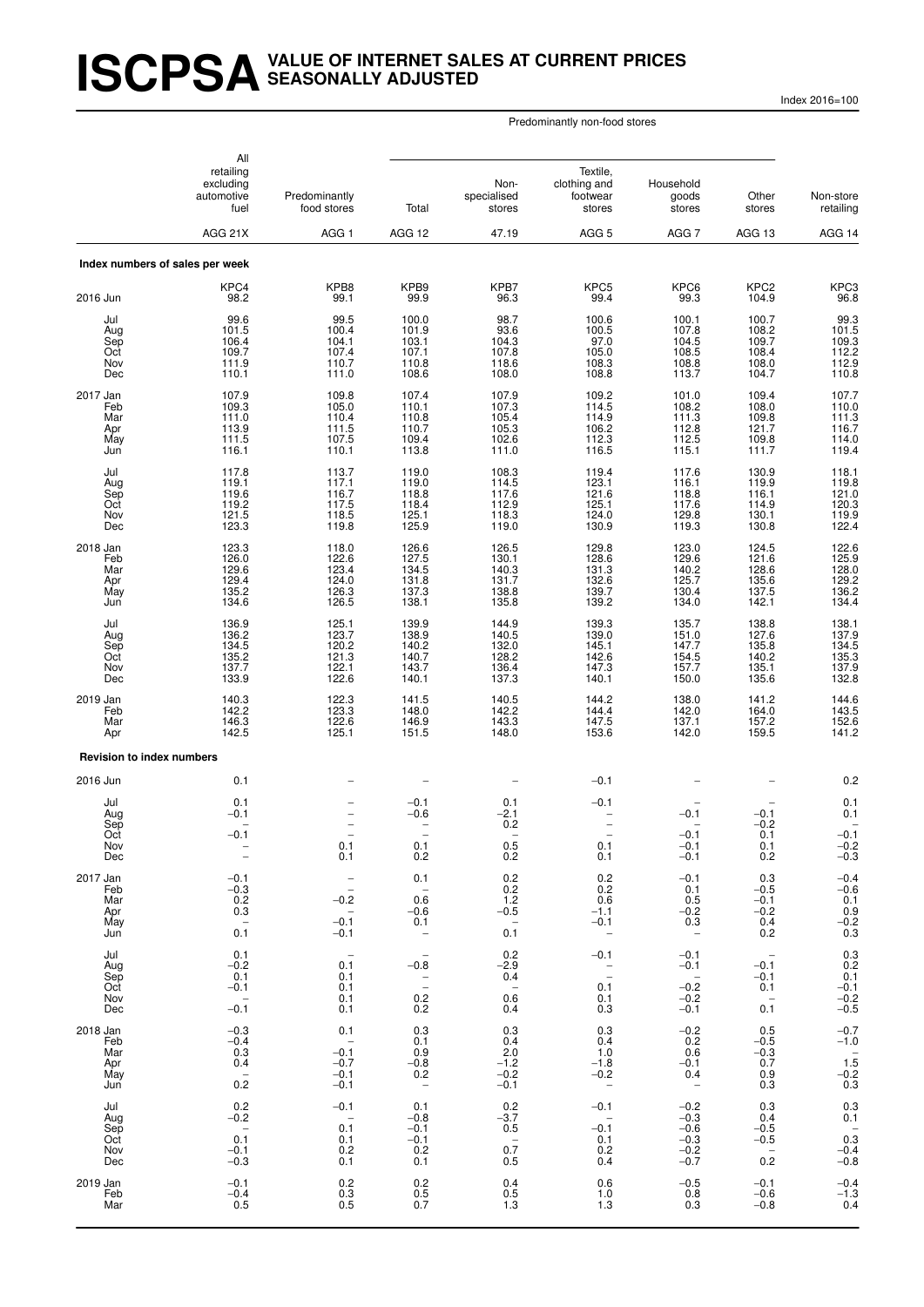# **ISCPSA1INTERNET SALES: VALUE SEASONALLY ADJUSTED PERCENTAGE CHANGE ON SAME MONTH A YEAR EARLIER**

#### Predominantly non-food stores

|                                             | All                                                                        |                                                                                                              |                                                                                                          |                                                                           |                                                                           |                                                                                         |                                                                                            |                                                                         |
|---------------------------------------------|----------------------------------------------------------------------------|--------------------------------------------------------------------------------------------------------------|----------------------------------------------------------------------------------------------------------|---------------------------------------------------------------------------|---------------------------------------------------------------------------|-----------------------------------------------------------------------------------------|--------------------------------------------------------------------------------------------|-------------------------------------------------------------------------|
|                                             | retailing<br>excluding<br>automotive<br>fuel<br>AGG 21X                    | Predominantly<br>food stores                                                                                 | Total                                                                                                    | Non-<br>specialised<br>stores                                             | Textile,<br>clothing and<br>footwear<br>stores                            | Household<br>goods<br>stores                                                            | Other<br>stores                                                                            | Non-store<br>retailing                                                  |
|                                             |                                                                            | AGG <sub>1</sub>                                                                                             | AGG 12                                                                                                   | 47.19                                                                     | AGG <sub>5</sub>                                                          | AGG <sub>7</sub>                                                                        | AGG 13                                                                                     | AGG 14                                                                  |
|                                             | Percentage change on same month a year earlier                             |                                                                                                              |                                                                                                          |                                                                           |                                                                           |                                                                                         |                                                                                            |                                                                         |
| 2016 Jun                                    | KP8H<br>17.9                                                               | KP8D<br>14.7                                                                                                 | KP8E<br>17.0                                                                                             | KP8C<br>16.8                                                              | KP8I<br>$-1.0$                                                            | KP8J<br>44.2                                                                            | KP8F<br>32.6                                                                               | KP8G<br>19.5                                                            |
| Jul<br>Aug<br>Sep<br>Oct<br>Nov<br>Dec      | 18.7<br>24.4<br>26.7<br>30.7<br>27.9<br>26.8                               | 15.0<br>11.8<br>16.6<br>25.1<br>27.4<br>15.6                                                                 | 20.5<br>18.5<br>18.4<br>21.5<br>18.8<br>21.0                                                             | 19.8<br>15.1<br>19.8<br>20.0<br>16.7<br>14.0                              | 9.5<br>$-2.8$<br>$-0.9$<br>7.2<br>8.0<br>12.5                             | 39.5<br>55.9<br>43.0<br>46.4<br>35.6<br>34.2                                            | 26.6<br>38.2<br>33.9<br>31.1<br>27.8<br>34.8                                               | 18.6<br>33.1<br>$\frac{36.1}{39.3}$<br>35.1<br>34.8                     |
| 2017 Jan<br>Feb<br>Mar<br>Apr<br>May<br>Jun | 18.8<br>21.8<br>23.0<br>21.2<br>15.4<br>18.2                               | 18.4<br>16.4<br>21.4<br>19.9<br>$7.9$<br>11.2                                                                | 18.3<br>18.8<br>21.1<br>14.7<br>13.6<br>13.9                                                             | 18.4<br>15.8<br>12.7<br>10.6<br>$2.8$<br>15.2                             | 12.9<br>17.0<br>26.4<br>9.9<br>13.1<br>17.1                               | 18.4<br>21.6<br>23.0<br>19.3<br>17.0<br>15.9                                            | 27.0<br>22.7<br>20.9<br>22.1<br>$^{24.5}_{6.4}$                                            | 19.2<br>25.6<br>24.9<br>26.2<br>$\frac{18.8}{23.4}$                     |
| Jul<br>Aug<br>Sep<br>Oct<br>Nov<br>Dec      | $18.2$<br>$17.4$<br>12.4<br>8.6<br>$8.6$<br>12.0                           | 14.3<br>16.6<br>12.1<br>$\frac{9.4}{7.1}$<br>7.9                                                             | 19.0<br>16.8<br>15.3<br>10.6<br>12.9<br>16.0                                                             | 9.7<br>22.3<br>12.8<br>4.8<br>$-0.2$<br>10.2                              | 18.7<br>22.5<br>25.3<br>19.1<br>14.5<br>20.2                              | 17.5<br>7.7<br>13.7<br>8.4<br>19.3<br>4.9                                               | 30.0<br>10.8<br>5.8<br>6.0<br>20.4<br>24.9                                                 | 18.9<br>18.0<br>10.7<br>$7.2$<br>6.2<br>10.5                            |
| 2018 Jan<br>Feb<br>Mar<br>Apr<br>May<br>Jun | 14.3<br>15.2<br>16.8<br>13.6<br>21.2<br>15.9                               | 7.4<br>16.8<br>11.8<br>11.2<br>17.4<br>14.9                                                                  | 17.8<br>15.8<br>21.4<br>19.0<br>25.5<br>21.4                                                             | 17.2<br>21.3<br>33.2<br>25.1<br>35.4<br>22.4                              | 18.9<br>12.4<br>14.3<br>24.9<br>24.4<br>19.5                              | 21.8<br>19.8<br>26.0<br>11.4<br>15.9<br>16.5                                            | 13.8<br>12.6<br>17.1<br>11.4<br>25.2<br>27.2                                               | 13.9<br>14.4<br>$15.1$<br>$10.7$<br>19.4<br>12.6                        |
| Jul<br>Aug<br>Sep<br>Oct<br>Nov<br>Dec      | 16.2<br>14.4<br>12.4<br>13.4<br>$\frac{13.3}{8.7}$                         | 10.1<br>5.7<br>$\frac{3.0}{3.2}$<br>$\frac{3.0}{2.4}$                                                        | 17.5<br>16.7<br>18.0<br>18.8<br>14.9<br>11.3                                                             | 33.8<br>$22.7$<br>12.2<br>13.5<br>15.3<br>15.3                            | 16.7<br>12.9<br>19.4<br>14.0<br>18.8<br>7.0                               | 15.4<br>30.1<br>24.3<br>31.4<br>21.5<br>25.7                                            | 6.1<br>6.4<br>17.0<br>22.1<br>$3.8\,$<br>3.6                                               | 16.9<br>$15.1$<br>$11.2$<br>$12.5$<br>$15.0$<br>$8.5$                   |
| 2019 Jan<br>Feb<br>Mar<br>Apr               | 13.8<br>12.8<br>12.8<br>10.1                                               | 3.7<br>0.6<br>$-0.7$<br>0.9                                                                                  | 11.8<br>16.0<br>9.2<br>15.0                                                                              | 11.0<br>9.3<br>2.1<br>12.4                                                | 11.1<br>12.3<br>12.3<br>15.9                                              | 12.2<br>9.6<br>$-2.2$<br>13.0                                                           | 13.4<br>34.9<br>22.3<br>17.7                                                               | 17.9<br>14.0<br>19.1<br>9.3                                             |
|                                             | Revision to percentage change on same month a year earlier                 |                                                                                                              |                                                                                                          |                                                                           |                                                                           |                                                                                         |                                                                                            |                                                                         |
| 2016 Jun                                    | 0.1                                                                        |                                                                                                              |                                                                                                          | $-0.1$                                                                    |                                                                           |                                                                                         | 0.1                                                                                        | 0.1                                                                     |
| Jul<br>Aug<br>Sep<br>Oct<br>Nov<br>Dec      | $\overline{\phantom{a}}$                                                   |                                                                                                              | $-0.1$<br>0.1<br>-<br>0.1<br>$\overline{\phantom{a}}$                                                    | $-0.4$<br>0.1<br>0.1<br>0.1                                               | 0.1                                                                       | $-0.1$<br>0.1<br>$\overline{a}$<br>$\qquad \qquad -$                                    | $-0.1$<br>$-0.1$<br>0.1                                                                    | 0.1<br>0.1<br>$-0.1$<br>$-0.1$                                          |
| 2017 Jan<br>Feb<br>Mar<br>Apr<br>May<br>Jun | $-0.1$<br>$-0.2$<br>$\overline{\phantom{a}}$<br>0.2<br>$\bar{a}$           | $-0.1$<br>$-0.1$<br>$\overline{\phantom{0}}$                                                                 | $\bar{\mathbb{I}}$<br>0.2<br>$-0.2$<br>$\overline{\phantom{0}}$<br>$\overline{a}$                        | $\bar{\mathbb{I}}$<br>0.5<br>$-0.3$<br>$-0.1$<br>$\overline{\phantom{a}}$ | 0.1<br>0.3<br>$-0.6$<br>$\overline{\phantom{a}}$<br>$-0.1$                | $-0.1$<br>$\overline{\phantom{a}}$<br>0.2<br>$-0.1$<br>0.1<br>$\overline{\phantom{a}}$  | $-0.2$<br>$-0.1$<br>0.1<br>0.2<br>$\qquad \qquad -$                                        | $-0.2$<br>$-0.3$<br>$0.\overline{5}$<br>$-0.1$<br>0.1                   |
| Jul<br>Aug<br>Sep<br>Oct<br>Nov<br>Dec      | $\bar{a}$<br>$\frac{1}{2}$<br>$-0.1$<br>$\overline{\phantom{a}}$<br>$-0.1$ | -<br>$\qquad \qquad -$<br>$\overline{a}$<br>$\overline{\phantom{0}}$<br>0.1<br>$\overline{\phantom{m}}$      | 0.1<br>$-0.1$<br>0.1<br>$\overline{\phantom{0}}$<br>$\overline{\phantom{a}}$<br>$\overline{\phantom{a}}$ | $\overline{\phantom{a}}$<br>$-0.5$<br>0.2<br>0.1<br>0.1<br>0.1            | $\overline{\phantom{0}}$<br>$\overline{\phantom{0}}$                      | $\overline{\phantom{a}}$<br>0.1<br>$-0.1$<br>$\bar{a}$                                  | $\overline{\phantom{0}}$<br>$\overline{a}$<br>$\overline{\phantom{a}}$<br>$-0.1$<br>$-0.2$ | 0.1<br>0.1<br>0.1<br>$\bar{\mathbb{Z}}$<br>$-0.1$                       |
| 2018 Jan<br>Feb<br>Mar<br>Apr<br>May<br>Jun | $-0.1$<br>$-0.1$<br>$\overline{a}$<br>0.1<br>$\overline{\phantom{0}}$      | $\overline{\phantom{m}}$<br>0.1<br>0.1<br>$-0.6$<br>$\overline{\phantom{0}}$                                 | 0.1<br>0.1<br>0.2<br>$-0.1$<br>$\overline{\phantom{0}}$<br>$\overline{\phantom{a}}$                      | 0.1<br>0.2<br>0.4<br>$-0.5$<br>$-0.1$<br>$-0.1$                           | 0.1<br>0.2<br>0.3<br>$-0.4$<br>$\bar{a}$                                  | $-0.1$<br>0.1<br>$\frac{1}{2}$<br>0.1                                                   | 0.1<br>0.1<br>$-0.2$<br>0.7<br>0.4<br>$\overline{\phantom{a}}$                             | $-0.1$<br>$-0.3$<br>$0.\overline{4}$<br>$\mathbb{C}$                    |
| Jul<br>Aug<br>Sep<br>Oct<br>Nov<br>Dec      | $\overline{\phantom{a}}$<br>$-0.1$<br>0.2<br>$-0.1$<br>$-0.1$              | $\overline{\phantom{0}}$<br>$\overline{\phantom{0}}$<br>$\overline{\phantom{0}}$<br>$\qquad \qquad -$<br>0.1 | $\bar{\mathbb{I}}$<br>$-0.1$<br>$-0.1$<br>$\sim$<br>$-0.1$                                               | $-0.1$<br>$-0.1$<br>$\bar{z}$<br>0.1                                      | 0.1<br>$\overline{\phantom{a}}$<br>0.1<br>0.1<br>$\overline{\phantom{a}}$ | $-0.1$<br>$\overline{\phantom{a}}$<br>$-0.5$<br>$\qquad \qquad -$<br>$\equiv$<br>$-0.5$ | 0.3<br>0.4<br>$-0.3$<br>$-0.4$<br>$-0.1$<br>$\overline{\phantom{m}}$                       | $-0.1$<br>$-0.1$<br>$\overline{\phantom{0}}$<br>0.4<br>$-0.1$<br>$-0.2$ |
| 2019 Jan<br>Feb<br>Mar                      | 0.1<br>$\overline{\phantom{a}}$                                            | 0.1<br>0.3<br>0.4                                                                                            | $-0.1$<br>0.2<br>$-0.3$                                                                                  | 0.1<br>$-0.6$                                                             | 0.2<br>0.5<br>0.1                                                         | $-0.2$<br>0.5<br>$-0.2$                                                                 | $-0.5$<br>0.1<br>$-0.2$                                                                    | 0.3<br>$-0.1$<br>0.2                                                    |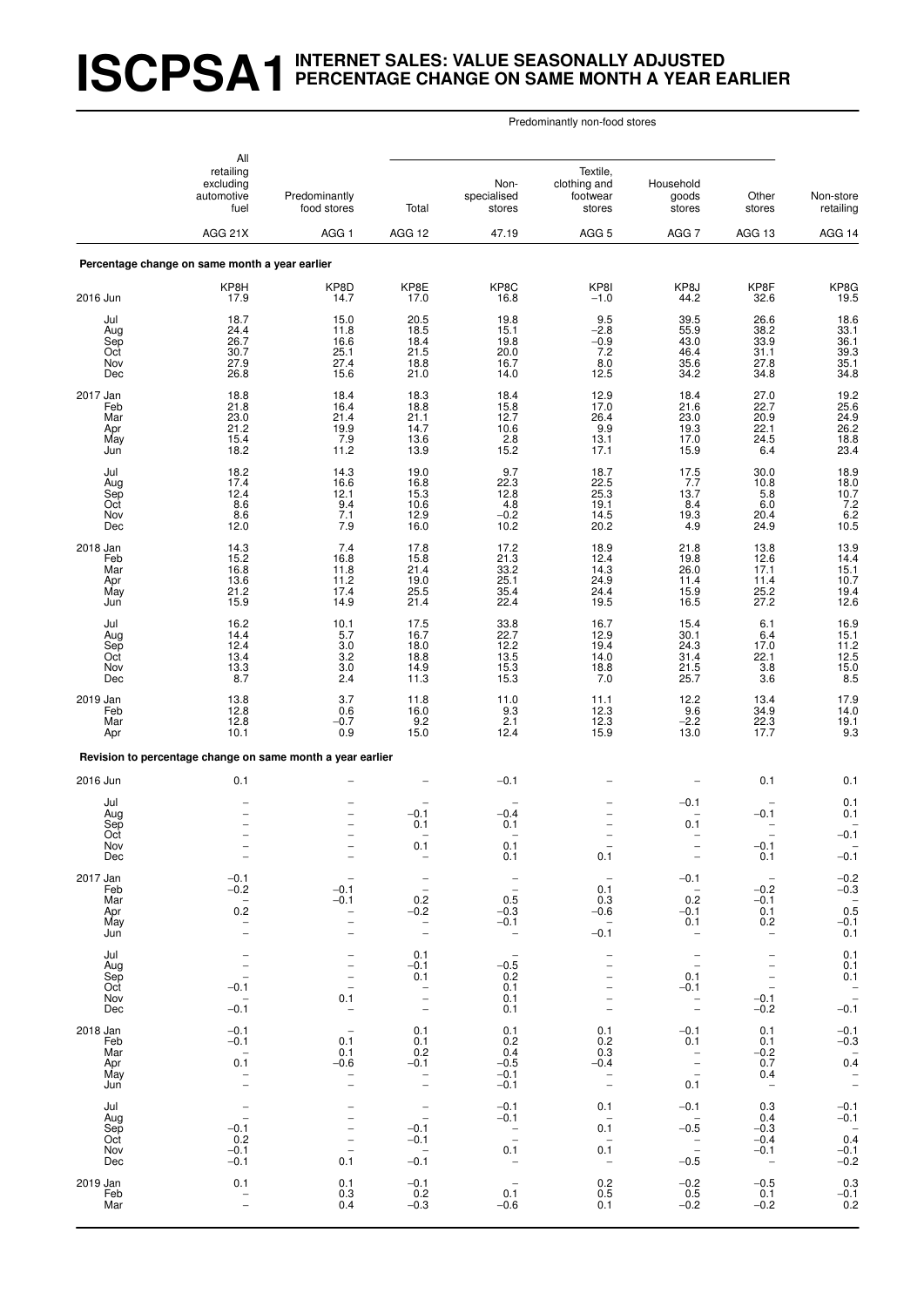#### **ISCPSA2INTERNET SALES INDEX: VALUE SEASONALLY ADJUSTED PERCENTAGE CHANGE ON PREVIOUS MONTH**

|                                             | All                                                                         |                                                                         |                                                                   |                                                       | Predominantly non-food stores                                             |                                                      |                                                              |                                                                                |
|---------------------------------------------|-----------------------------------------------------------------------------|-------------------------------------------------------------------------|-------------------------------------------------------------------|-------------------------------------------------------|---------------------------------------------------------------------------|------------------------------------------------------|--------------------------------------------------------------|--------------------------------------------------------------------------------|
|                                             | retailing<br>excluding<br>automotive<br>fuel <sup>1</sup>                   | Predominantly<br>food stores                                            | Total                                                             | Non-<br>specialised<br>stores                         | Textile,<br>clothing<br>and<br>footwear<br>stores                         | Household<br>goods<br>stores                         | Other<br>stores                                              | Non store<br>retailing                                                         |
|                                             | AGG 21X                                                                     | AGG <sub>1</sub>                                                        | AGG 12                                                            | 47.19                                                 | AGG <sub>5</sub>                                                          | AGG 7                                                | AGG 13                                                       | AGG 14                                                                         |
| 2013 May<br>Jun                             | KP8P<br>0.6<br>1.4                                                          | KP8L<br>2.9<br>$-0.2$                                                   | KP8M<br>0.8<br>$-0.3$                                             | KP8K<br>1.1<br>15.1                                   | KP8Q<br>0.7                                                               | $KPRB - 0.7$<br>1.5                                  | KP8N<br>2.4<br>$-12.3$                                       | $KP8O -0.3$<br>3.2                                                             |
| Jul<br>Aug<br>Sep<br>Oct<br>Nov<br>Dec      | 0.4<br>2.0<br>0.9<br>0.3<br>$-2.3$<br>3.8                                   | 3.6<br>$-2.0$<br>$^{2.5}_{1.5}$<br>0.1<br>0.2                           | 0.2<br>1.2<br>4.3<br>$-1.8$<br>$-4.1$<br>9.2                      | $-3.6$<br>2.5<br>4.6<br>4.8<br>$-3.8$<br>11.4         | 0.3<br>$-3.5$<br>13.1<br>$-8.0$<br>2.1<br>4.8                             | $-5.8$<br>5.5<br>$-2.8$<br>$-3.8$<br>$-17.9$<br>36.8 | 6.4<br>4.0<br>$^{-2.8}_{2.0}$<br>$-5.9$<br>2.5               | $-0.3$<br>4.0<br>$-2.2$<br>1.6<br>$-1.6$<br>0.9                                |
| 2014 Jan<br>Feb<br>Mar<br>Apr<br>May<br>Jun | $-1.5$<br>$\begin{array}{c} 5.9 \\ 0.2 \end{array}$<br>2.4<br>2.2<br>$-0.4$ | 0.5<br>$\begin{array}{c} 5.9 \\ 0.1 \end{array}$<br>0.3<br>$0.2$<br>1.2 | $-3.8$<br>0.5<br>1.4<br>1.5<br>2.1<br>1.9                         | $-16.5$<br>5.9<br>0.1<br>8.0<br>$-4.2$                | $-0.1$<br>2.5<br>2.4<br>$-1.2$<br>$^{9.5}_{-0.5}$                         | $-1.5$<br>$-13.7$<br>8.3<br>5.4<br>3.1<br>3.3        | 2.1<br>0.6<br>$-1.7$<br>$-2.0$<br>$-3.1$<br>6.6              | $-0.3$<br>$10.2$<br>$-0.8$<br>$3.8$<br>$2.8$<br>$-2.4$                         |
| Jul<br>Aug<br>Sep<br>Oct<br>Nov<br>Dec      | 0.9<br>1.2<br>$-2.5$<br>$2.2$<br>$2.1$<br>$-0.2$                            | 0.4<br>$-0.4$<br>3.4<br>$-0.4$<br>$-0.4$<br>$-5.4$                      | 1.0<br>$2.\overline{8}$<br>$-3.7$<br>0.7<br>0.9<br>0.9            | $\frac{3.5}{4.7}$<br>-6.6<br>2.3<br>11.1<br>$-9.3$    | $\frac{0.3}{7.4}$<br>$-3.5$<br>$-5.7$<br>2.1<br>2.3                       | $\frac{3.5}{3.4}$<br>$-5.7$<br>$10.0 - 20.6$<br>12.1 | $-1.4$<br>$-6.2$<br>$-0.2$<br>4.6<br>$2.\overline{6}$<br>3.7 | $\begin{array}{c} 1.1 \\ 0.5 \\ -3.4 \\ 4.2 \\ 3.8 \\ 0.5 \end{array}$         |
| 2015 Jan<br>Feb<br>Mar<br>Apr<br>May<br>Jun | 2.2<br>0.8<br>1.1<br>3.3<br>$-2.4$<br>3.8                                   | 10.1<br>$-0.5$<br>3.4<br>$-3.7$<br>2.4<br>3.1                           | 1.1<br>2.2<br>$-0.1$<br>1.2<br>$-0.1$<br>3.5                      | $-1.8$<br>4.0<br>4.0<br>$-0.4$<br>2.5<br>3.8          | $-0.4$<br>$-1.7$<br>1.4<br>5.9<br>$-4.7$<br>13.8                          | 11.5<br>7.3<br>$-4.7$<br>1.6<br>3.6<br>1.5           | 0.8<br>3.4<br>$-2.8$<br>$-4.2$<br>2.6<br>$-10.7$             | 0.7<br>0.1<br>$\frac{1.3}{7.0}$<br>$-5.\overline{3}$<br>4.2                    |
| Jul<br>Aug<br>Sep<br>Oct<br>Nov<br>Dec      | 0.7<br>$-2.7$<br>$\overline{2.9}$<br>4.2<br>$-0.8$                          | 0.2<br>3.8<br>$-0.6$<br>$-3.8$<br>$1.2$<br>10.5                         | $-2.8$<br>3.6<br>1.2<br>1.2<br>$\frac{5.9}{-3.9}$                 | $-0.1$<br>$-1.2$<br>7.0<br>3.2<br>13.1<br>$-6.7$      | $-8.5$<br>12.6<br>$-5.\overline{3}$<br>0.1<br>$^{2.3}_{-3.5}$             | 4.2<br>$^{-3.6}_{-5.8}$<br>1.3<br>$\frac{8.2}{5.7}$  | 0.5<br>$-1.5$<br>4.7<br>0.9<br>2.2<br>$-8.1$                 | $3.4 -8.9$<br>5.3<br>0.2<br>$3.8 - 1.6$                                        |
| 2016 Jan<br>Feb<br>Mar<br>Apr<br>May<br>Jun | 4.7<br>$-1.2$<br>0.5<br>$^{4.2}_{2.8}$<br>1.6                               | $-3.3$<br>$-2.8$<br>0.8<br>$\frac{2.2}{7.3}$<br>$-0.6$                  | 1.3<br>2.1<br>$-1.4$<br>5.6<br>$-0.3$<br>3.8                      | $-3.9$<br>1.7<br>1.0<br>1.8<br>4.8<br>$-3.5$          | $-0.1$<br>1.3<br>$-7.1$<br>6.3<br>2.8<br>0.2                              | 0.7<br>4.2<br>1.7<br>4.5<br>1.7<br>3.2               | $^{10.9}_{2.2}$<br>3.2<br>9.7<br>$-11.5$<br>19.0             | $\frac{9.8}{-3.0}$<br>$\begin{array}{c} 3.8 \\ 3.8 \\ 0.8 \end{array}$         |
| Jul<br>Aug<br>Sep<br>Oct<br>Nov<br>Dec      | 1.4<br>1.9<br>4.8<br>3.1<br>1.9<br>$-1.6$                                   | 0.4<br>0.9<br>3.7<br>3.2<br>3.1<br>0.2                                  | 0.1<br>1.9<br>1.1<br>3.9<br>3.5<br>$-2.0$                         | 2.5<br>$-5.1$<br>11.4<br>3.4<br>10.0<br>$-8.9$        | 1.1<br>$-3.5$<br>8.3<br>3.1<br>0.5                                        | 0.8<br>7.7<br>$-3.0$<br>3.8<br>0.3<br>4.5            | $-4.0$<br>7.5<br>1.4<br>$-1.2$<br>$-0.3$<br>$-3.1$           | $2.7$<br>$2.2$<br>$7.7$<br>2.6<br>0.6<br>$-1.9$                                |
| 2017 Jan<br>Feb<br>Mar<br>Apr<br>May<br>Jun | $^{-1.9}_{-1.3}$<br>1.5<br>2.6<br>$-2.1$<br>4.2                             | $-1.0$<br>$-4.4$<br>5.1<br>1.0<br>$-3.5$<br>2.4                         | $-1.0$<br>2.5<br>0.6<br>$-1.\overline{3}$<br>4.0                  | $-0.1$<br>$-0.6$<br>$-1.8$<br>$-0.1$<br>$-2.6$<br>8.2 | 0.3<br>4.9<br>0.4<br>$-7.6$<br>5.8<br>3.8                                 | $-11.2$<br>7.1<br>2.9<br>1.4<br>$-0.3$<br>2.3        | 4.4<br>$-1.2$<br>1.7<br>10.8<br>$-9.8$<br>1.7                | $-2.8$<br>2.2<br>1.1<br>4.9<br>4.3<br>4.7                                      |
| Jul<br>Aug<br>Sep<br>Oct<br>Nov<br>Dec      | 1.4<br>1.1<br>0.4<br>$-0.3$<br>1.9<br>1.4                                   | 3.2<br>3.0<br>$-0.3$<br>0.7<br>0.8<br>1.1                               | 4.6<br>$\overline{\phantom{a}}$<br>$-0.1$<br>$-0.4$<br>5.6<br>0.6 | $-2.4$<br>5.8<br>2.7<br>$-4.0$<br>4.7<br>0.6          | 2.5<br>3.1<br>$-1.2$<br>$\begin{array}{c} 2.9 \\ -0.9 \\ 5.5 \end{array}$ | 2.2<br>$-1.3$<br>2.4<br>$-1.0$<br>10.4<br>$-8.1$     | 17.2<br>$-8.4$<br>$-3.2$<br>$-1.1$<br>$^{13.3}_{0.5}$        | $-1.1$<br>$\begin{array}{c} 1.4 \\ 1.0 \end{array}$<br>$-0.6$<br>$-0.3$<br>2.1 |
| 2018 Jan<br>Feb<br>Mar<br>Apr<br>May<br>Jun | 0.1<br>2.2<br>$2.9 - 0.2$<br>4.5<br>$-0.4$                                  | $-1.5$<br>4.0<br>0.6<br>0.5<br>1.8<br>0.2                               | 0.5<br>0.8<br>5.4<br>$-2.0$<br>4.1<br>0.6                         | 6.3<br>2.8<br>7.8<br>$-6.1$<br>5.4<br>$-2.2$          | $-0.8$<br>$-0.9$<br>2.1<br>1.0<br>5.4<br>$-0.4$                           | 3.1<br>5.4<br>8.2<br>$^{-10.4}_{-3.8}$<br>2.8        | $-4.8$<br>$-2.3$<br>5.7<br>5.4<br>1.4<br>3.3                 | $0.2$<br>$2.7$<br>$1.7$<br>$0.9$<br>$5.4$<br>$-1.3$                            |
| Jul<br>Aug<br>Sep<br>Oct<br>Nov<br>Dec      | 1.7<br>$-0.4$<br>$-1.3$<br>0.5<br>1.8<br>$-2.7$                             | $-1.1$<br>$-1.1$<br>$-2.9$<br>0.9<br>0.6<br>0.5                         | 1.3<br>$-0.7$<br>0.9<br>0.4<br>2.1<br>$-2.5$                      | 6.7<br>$-3.0$<br>$-6.1$<br>$-2.9$<br>6.3<br>0.7       | 0.1<br>$-0.2$<br>$4.4 - 1.7$<br>3.2<br>$-4.9$                             | 1.2<br>11.3<br>$-2.2$<br>4.6<br>2.0<br>$-4.9$        | $-2.3$<br>$-8.1$<br>6.4<br>3.3<br>$-3.7$<br>0.3              | 2.7<br>$-0.1$<br>$-2.5$<br>0.6<br>1.9<br>$-3.7$                                |
| 2019 Jan<br>Feb<br>Mar<br>Apr               | 4.8<br>1.4<br>2.9<br>$-2.6$                                                 | $-0.3$<br>0.8<br>$-0.6$<br>2.0                                          | 1.0<br>4.6<br>$-0.8$<br>3.2                                       | 2.3<br>1.2<br>0.8<br>3.3                              | 3.0<br>0.1<br>2.1<br>4.2                                                  | $-8.0$<br>$-2.9$<br>$-3.4$<br>$3.5$                  | 4.1<br>$16.2 - 4.1$<br>1.5                                   | $8.8 - 0.7$<br>6.3<br>$-7.5$                                                   |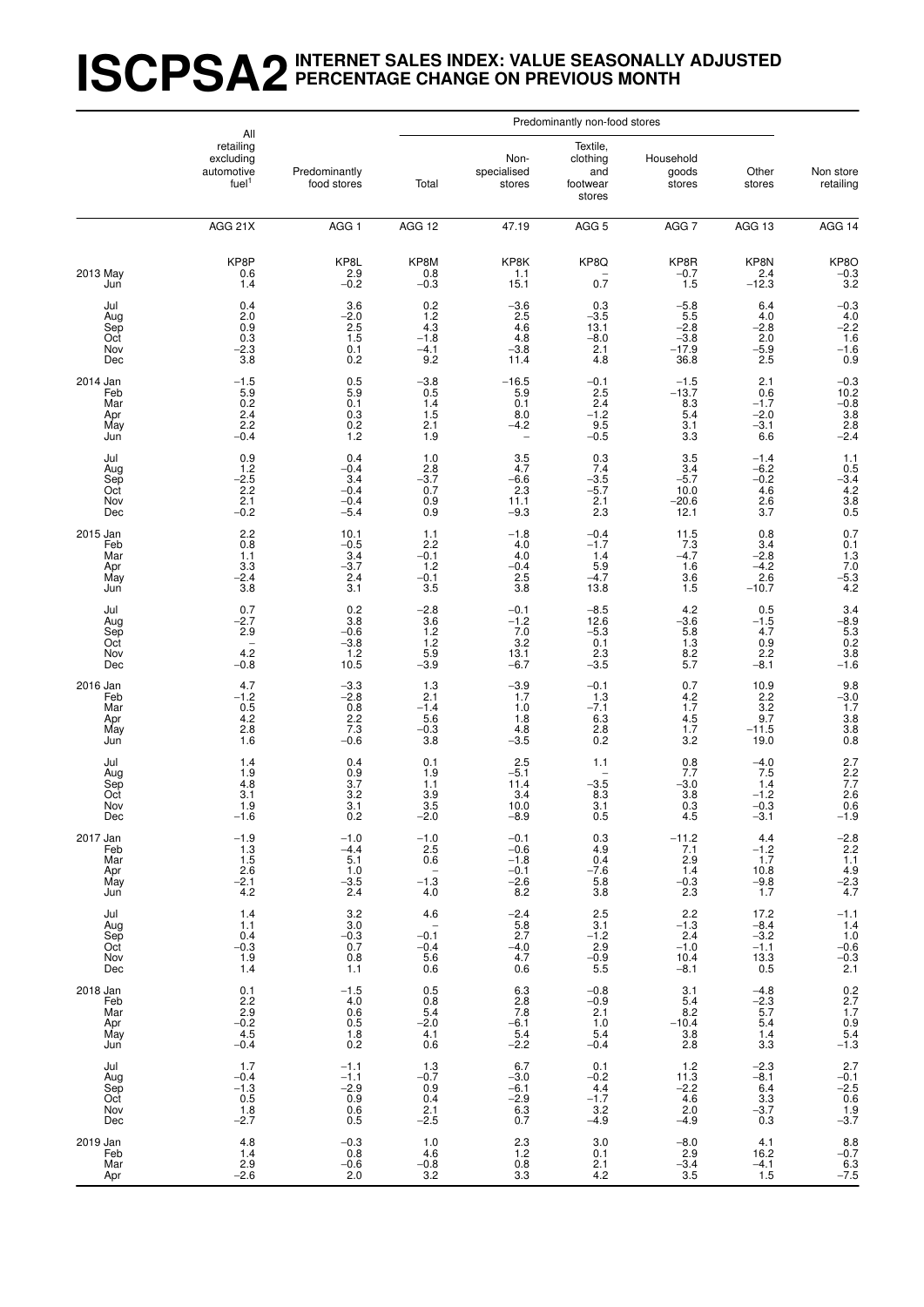#### **ISCPSA3INTERNET SALES: VALUE SEASONALLY ADJUSTED INTERNET SALES AS A PROPORTION OF ALL RETAILING**

#### Predominantly non-food stores

|                                             | All                                                         |                                                      |                                                                                                               |                                                                                                          |                                                  |                                                              |                                                                             |                                                                                    |
|---------------------------------------------|-------------------------------------------------------------|------------------------------------------------------|---------------------------------------------------------------------------------------------------------------|----------------------------------------------------------------------------------------------------------|--------------------------------------------------|--------------------------------------------------------------|-----------------------------------------------------------------------------|------------------------------------------------------------------------------------|
|                                             | retailing<br>excluding<br>automotive<br>fuel                | Predominantly<br>food stores                         | Total                                                                                                         | Non-<br>specialised<br>stores                                                                            | Textile,<br>clothing and<br>footwear<br>stores   | Household<br>goods<br>stores                                 | Other<br>stores                                                             | Non-store<br>retailing                                                             |
|                                             | AGG 21X                                                     | AGG <sub>1</sub>                                     | AGG 12                                                                                                        | 47.19                                                                                                    | AGG <sub>5</sub>                                 | AGG 7                                                        | AGG 13                                                                      | AGG 14                                                                             |
|                                             | Internet sales as a proportion of all retailing             |                                                      |                                                                                                               |                                                                                                          |                                                  |                                                              |                                                                             |                                                                                    |
| 2016 Jun                                    | MS6Y<br>14.6                                                | <b>MS72</b><br>4.8                                   | <b>MS73</b><br>11.2                                                                                           | MS6Z<br>12.8                                                                                             | <b>MS76</b><br>13.8                              | <b>MS77</b><br>10.1                                          | <b>MS74</b><br>8.6                                                          | <b>MS75</b><br>78.2                                                                |
| Jul<br>Aug<br>Sep<br>Oct<br>Nov<br>Dec      | 14.6<br>14.9<br>15.5<br>15.7<br>16.0<br>15.9                | 4.8<br>4.8<br>$\frac{4.9}{5.1}$<br>5.2<br>$5.3\,$    | 10.9<br>11.3<br>11.4<br>11.5<br>12.0<br>11.8                                                                  | 12.7<br>12.0<br>13.1<br>13.7<br>15.0<br>13.8                                                             | 13.2<br>13.7<br>$13.4$<br>$13.6$<br>14.4<br>14.6 | 9.8<br>11.0<br>10.7<br>10.7<br>10.5<br>11.3                  | $8.2$<br>9.0<br>$\frac{9.0}{8.7}$<br>$8.8\,$<br>8.4                         | 78.6<br>78.5<br>82.0<br>81.4<br>80.1<br>78.9                                       |
| 2017 Jan<br>Feb<br>Mar<br>Apr<br>May<br>Jun | 15.6<br>15.6<br>15.9<br>16.1<br>15.9<br>16.4                | $5.2\,$<br>$4.9$<br>5.2<br>5.2<br>$\frac{5.0}{5.2}$  | 11.8<br>11.9<br>12.1<br>11.8<br>11.8<br>12.1                                                                  | 13.9<br>$\frac{13.8}{13.3}$<br>13.3<br>13.2<br>14.0                                                      | 14.5<br>15.0<br>14.7<br>13.7<br>14.4<br>14.8     | 10.1<br>10.7<br>11.0<br>10.6<br>11.3<br>11.3                 | 9.0<br>8.7<br>9.4<br>9.8<br>$\frac{8.9}{8.8}$                               | 76.2<br>77.9<br>78.7<br>79.7<br>80.2<br>79.8                                       |
| Jul<br>Aug<br>Sep<br>Oct<br>Nov<br>Dec      | 16.6<br>16.6<br>16.7<br>16.5<br>16.8<br>17.1                | 5.3<br>5.5<br>5.4<br>$5.4$<br>$5.5$<br>$5.5$         | 12.6<br>12.5<br>12.7<br>12.5<br>13.1<br>13.3                                                                  | 13.5<br>14.2<br>14.7<br>14.2<br>14.8<br>14.8                                                             | 15.1<br>15.5<br>15.2<br>15.9<br>15.7<br>16.8     | 11.3<br>11.6<br>11.6<br>11.3<br>12.5<br>11.8                 | 10.5<br>9.1<br>9.5<br>$\frac{9.0}{10.0}$<br>10.1                            | 79.5<br>78.0<br>74.9<br>76.6<br>75.7<br>78.4                                       |
| 2018 Jan<br>Feb<br>Mar<br>Apr<br>May<br>Jun | 17.0<br>17.3<br>18.0<br>17.7<br>18.2<br>18.2                | 5.4<br>$5.6\,$<br>$\frac{5.7}{5.6}$<br>5.7<br>5.7    | 13.2<br>13.4<br>14.3<br>13.8<br>14.1<br>14.4                                                                  | 15.5<br>16.1<br>17.4<br>16.4<br>17.0<br>16.6                                                             | 16.6<br>16.5<br>$17.0$<br>17.2<br>17.5<br>17.6   | 11.9<br>12.2<br>13.3<br>11.5<br>12.0<br>12.3                 | 9.5<br>9.5<br>10.3<br>10.6<br>10.6<br>11.2                                  | 77.8<br>78.3<br>81.3<br>79.8<br>81.4<br>80.2                                       |
| Jul<br>Aug<br>Sep<br>Oct<br>Nov<br>Dec      | 18.3<br>$\frac{18.1}{18.0}$<br>18.1<br>18.2<br>17.9         | 5.6<br>$\frac{5.5}{5.4}$<br>5.5<br>$\frac{5.5}{5.5}$ | 14.5<br>14.1<br>14.3<br>14.5<br>14.5<br>14.4                                                                  | 17.8<br>17.2<br>16.3<br>15.8<br>16.8<br>16.8                                                             | 17.3<br>17.6<br>18.3<br>18.1<br>18.4<br>17.5     | 12.8<br>13.6<br>13.2<br>14.1<br>14.0<br>13.8                 | 10.7<br>$\frac{9.5}{10.2}$<br>10.7<br>$\frac{9.9}{10.5}$                    | 79.5<br>79.1<br>77.9<br>78.2<br>78.9<br>77.5                                       |
| 2019 Jan<br>Feb<br>Mar<br>Apr               | 18.6<br>18.7<br>19.0<br>18.7                                | $\frac{5.4}{5.5}$<br>5.4<br>5.5                      | 14.5<br>15.1<br>14.9<br>15.5                                                                                  | 17.4<br>17.6<br>17.7<br>18.4                                                                             | 17.8<br>18.0<br>18.0<br>18.4                     | $13.3$<br>$13.5$<br>12.9<br>13.8                             | $\begin{array}{c} 10.5 \\ 11.9 \\ 11.5 \end{array}$<br>12.0                 | 80.4<br>77.4<br>79.3<br>72.9                                                       |
|                                             | Revision to Internet sales as a proportion of all retailing |                                                      |                                                                                                               |                                                                                                          |                                                  |                                                              |                                                                             |                                                                                    |
| 2016 Jun                                    |                                                             |                                                      |                                                                                                               |                                                                                                          |                                                  |                                                              |                                                                             | 0.2                                                                                |
| Jul<br>Aug<br>Sep<br>Oct<br>Nov<br>Dec      | $\overline{\phantom{0}}$                                    | $\overline{\phantom{0}}$<br>$\overline{\phantom{0}}$ | $-0.1$                                                                                                        | $-0.2$<br>0.1<br>$\overline{\phantom{a}}$                                                                | 0.1<br>$\qquad \qquad -$                         | $\overline{a}$<br>$\overline{\phantom{0}}$<br>$\overline{a}$ | $\overline{\phantom{0}}$<br>$\overline{\phantom{0}}$<br>0.1                 | 0.1<br>0.1<br>0.1<br>$-0.1$<br>$-0.1$<br>$-0.2$                                    |
| 2017 Jan<br>Feb<br>Mar<br>Apr<br>May<br>Jun | $-0.1$<br>0.1<br>0.1<br>$\overline{\phantom{0}}$            |                                                      | $\overline{\phantom{0}}$<br>0.1<br>$-0.1$                                                                     | 0.1<br>0.2<br>$-0.2$<br>$\qquad \qquad -$                                                                | 0.1<br>0.1<br>0.1                                | 0.1<br>0.1<br>-0.1                                           | $\overline{\phantom{0}}$<br>0.1<br><sup>-</sup><br>$\overline{a}$           | $-0.3$<br>$-0.4$<br>$0.2$<br>$0.7$<br>$-0.1$<br>0.3                                |
| Jul<br>Aug<br>Sep<br>Oct<br>Nov<br>Dec      | 0.1<br>$\overline{a}$<br>$\overline{\phantom{0}}$           |                                                      |                                                                                                               | $\overline{\phantom{a}}$<br>$-0.4$<br>0.1<br>$\overline{\phantom{0}}$<br>0.1<br>$\overline{\phantom{0}}$ |                                                  | $-0.1$                                                       | 1<br>i,<br>$\overline{\phantom{0}}$<br>$\overline{a}$                       | $\begin{array}{c} 0.2 \\ 0.2 \end{array}$<br>$-0.\overline{2}$<br>$-0.2$<br>$-0.3$ |
| 2018 Jan<br>Feb<br>Mar<br>Apr<br>May<br>Jun | $\overline{\phantom{0}}$<br>0.1<br>$\overline{\phantom{0}}$ | $-0.1$                                               | 0.1<br>0.1<br>$-0.1$<br>$-0.1$<br>$\qquad \qquad -$                                                           | $\overline{\phantom{a}}$<br>0.1<br>0.3<br>$-0.3$<br>$\overline{\phantom{0}}$                             | 0.1<br>0.1<br>$-0.1$<br>$-0.\overline{1}$        | 0.1<br>$\overline{\phantom{m}}$<br>0.2<br>$-0.2$<br>0.1      | $\overline{\phantom{0}}$<br>$\overline{\phantom{0}}$<br>0.1<br><sup>-</sup> | $-0.4$<br>$-0.6$<br>0.1<br>1.0<br>$^{-0.1}_{0.2}$                                  |
| Jul<br>Aug<br>Sep<br>Oct<br>Nov<br>Dec      | $-0.1$<br>$\overline{a}$<br>$-0.1$                          |                                                      | $\overline{\phantom{0}}$<br>-0.1<br>$\qquad \qquad -$<br>$\overline{\phantom{0}}$<br>0.1<br>$\qquad \qquad -$ | $-0.5$<br>0.1<br>$\bar{a}$<br>0.1                                                                        | 0.1                                              | $\overline{\phantom{0}}$<br>-                                | $\overline{a}$                                                              | $0.2\,$<br>$\overline{\phantom{a}}$<br>$-0.1$<br>$-0.\overline{2}$<br>$-0.4$       |
| 2019 Jan<br>Feb<br>Mar                      | $-0.1$<br>$\overline{\phantom{0}}$                          | $\overline{\phantom{0}}$                             | $\overline{\phantom{m}}$<br>0.1<br>0.1                                                                        | 0.1<br>0.1<br>0.1                                                                                        | 0.1<br>0.2<br>$\overline{\phantom{a}}$           | 0.1<br>0.1                                                   | $-0.1$<br>$-0.1$<br>$\qquad \qquad -$                                       | $-0.2$<br>$-0.6$<br>0.3                                                            |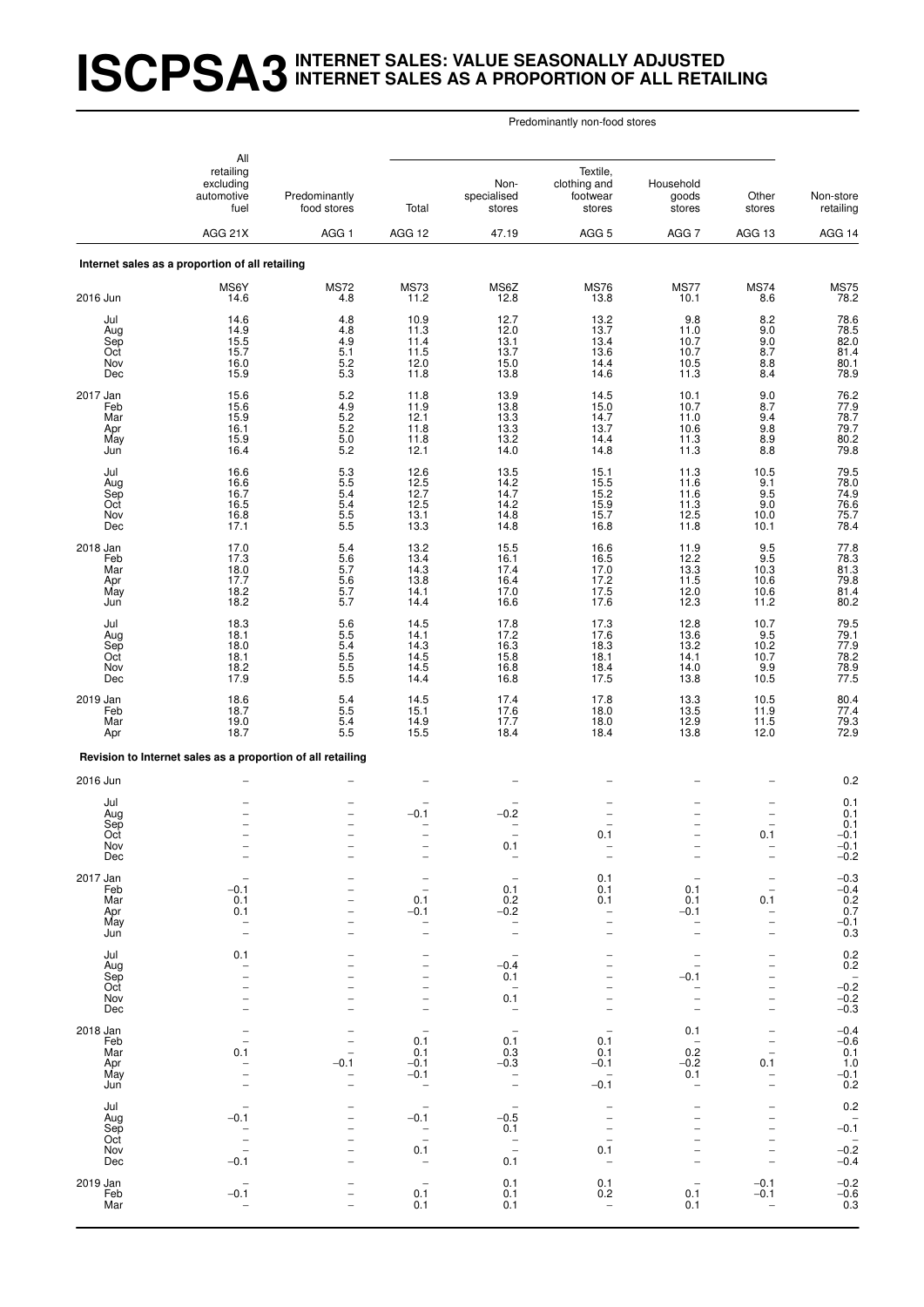# **INTERNETINTERNET RETAIL SALES (Non-seasonally adjusted)**

| retailing<br>sales<br>sales<br>(% )<br>(£ million)<br>(£ million)<br>JE4W<br>JE2J<br>J4MC |  |
|-------------------------------------------------------------------------------------------|--|
|                                                                                           |  |
|                                                                                           |  |
| 2014 Apr<br>6 2 38.4<br>661.5<br>10.6                                                     |  |
| 6 232.7<br>680.8<br>May<br>10.9                                                           |  |
| 6317.0<br>673.4<br>10.7<br>Jun                                                            |  |
| Jul<br>670.6<br>10.6<br>6318.3                                                            |  |
| 6 141.8<br>655.0<br>10.7<br>Aug                                                           |  |
| 6 121.8<br>667.5<br>10.9<br>Sep<br>6 474.8<br>742.2<br>11.5<br>Oct                        |  |
| 7 2 2 6.8<br>989.9<br>13.7<br>Nov                                                         |  |
| 1 0 6 7.4<br>Dec<br>8 3 1 8 . 2<br>12.8                                                   |  |
| 2015 Jan<br>5 861.5<br>750.9<br>12.8                                                      |  |
| Feb<br>5919.2<br>691.0<br>11.7                                                            |  |
| 727.7<br>6 219.3<br>11.7<br>Mar<br>6 2 2 3.6<br>756.3<br>12.2<br>Apr                      |  |
| May<br>6 3 6 9 . 6<br>744.6<br>11.7                                                       |  |
| 6 4 22.7<br>766.8<br>11.9<br>Jun                                                          |  |
| Jul<br>6 4 4 2.4<br>758.9<br>11.8                                                         |  |
| 6 189.0<br>711.9<br>11.5<br>Aug                                                           |  |
| 6 3 2 3.2<br>763.7<br>12.1<br>Sep<br>Oct<br>6 538.7<br>828.4<br>12.7                      |  |
| 7 3 3 1 . 9<br>1 137.7<br>15.5<br>Nov                                                     |  |
| 8 2 2 3 . 3<br>1 157.2<br>14.1<br>Dec                                                     |  |
| 854.4<br>14.2<br>2016 Jan<br>6 003.6                                                      |  |
| 6 017.3<br>776.5<br>12.9<br>Feb                                                           |  |
| Mar<br>6 231.0<br>811.7<br>13.0<br>6 3 3 6 . 9<br>854.0<br>13.5<br>Apr                    |  |
| 6548.6<br>890.5<br>May<br>13.6                                                            |  |
| 6 479.7<br>898.5<br>13.9<br>Jun                                                           |  |
| Jul<br>6 6 6 5.8<br>894.2<br>13.4                                                         |  |
| 6 4 4 2.3<br>879.6<br>13.7<br>Aug<br>6496.9<br>960.5<br>14.8<br>Sep                       |  |
| Oct<br>6943.1<br>1 076.8<br>15.5                                                          |  |
| 7758.7<br>Nov<br>1460.5<br>18.8                                                           |  |
| 8788.7<br>Dec<br>1 505.6<br>17.1                                                          |  |
| 2017 Jan<br>992.4<br>16.2<br>6 111.3                                                      |  |
| Feb<br>6 263.9<br>949.0<br>15.2<br>6 450.0<br>1 009.1<br>15.6<br>Mar                      |  |
| 6851.5<br>1 042.7<br>15.2<br>Apr                                                          |  |
| 1 043.1<br>15.4<br>May<br>6775.5                                                          |  |
| 6819.3<br>1 0 78.9<br>15.8<br>Jun                                                         |  |
| Jul<br>6932.4<br>1 0 7 4 .4<br>15.5                                                       |  |
| 6796.1<br>1 046.7<br>15.4<br>Aug<br>1 090.7<br>6795.9<br>16.0<br>Sep                      |  |
| 7 151.8<br>1 179.7<br>16.5<br>Oct                                                         |  |
| 8 0 9 6.2<br>1 608.4<br>19.9<br>Nov                                                       |  |
| 9 1 6 9.2<br>17.9<br>Dec<br>1641.6                                                        |  |
| 2018 Jan<br>6 3 6 6.1<br>1 1 2 6.9<br>17.7                                                |  |
| 6517.4<br>1 093.9<br>Feb<br>16.8<br>6797.7<br>1 175.7<br>17.3<br>Mar                      |  |
| 6 8 6 0.4<br>1 178.2<br>17.2<br>Apr                                                       |  |
| 7 205.6<br>1 262.9<br>17.5<br>May                                                         |  |
| 7 117.4<br>1 248.7<br>17.5<br>Jun                                                         |  |
| Jul<br>7 293.0<br>1 247.3<br>17.1<br>7 125.3                                              |  |
| 1 194.9<br>16.8<br>Aug<br>7 093.7<br>1 2 2 0.8<br>17.2<br>Sep                             |  |
| 7 372.9<br>Oct<br>1 3 3 3.7<br>18.1                                                       |  |
| 8 4 2 5.9<br>1816.9<br>21.6<br>Nov                                                        |  |
| 9 3 8 7 . 3<br>1858.4<br>19.8<br>Dec                                                      |  |
| 2019 Jan<br>19.1<br>6579.7<br>1 259.5                                                     |  |
| Feb<br>6776.1<br>1 2 2 4 . 9<br>18.1<br>1 322.3<br>Mar<br>7 100.0<br>18.6                 |  |
| 7 3 5 2.4<br>17.6<br>Apr<br>1 292.3                                                       |  |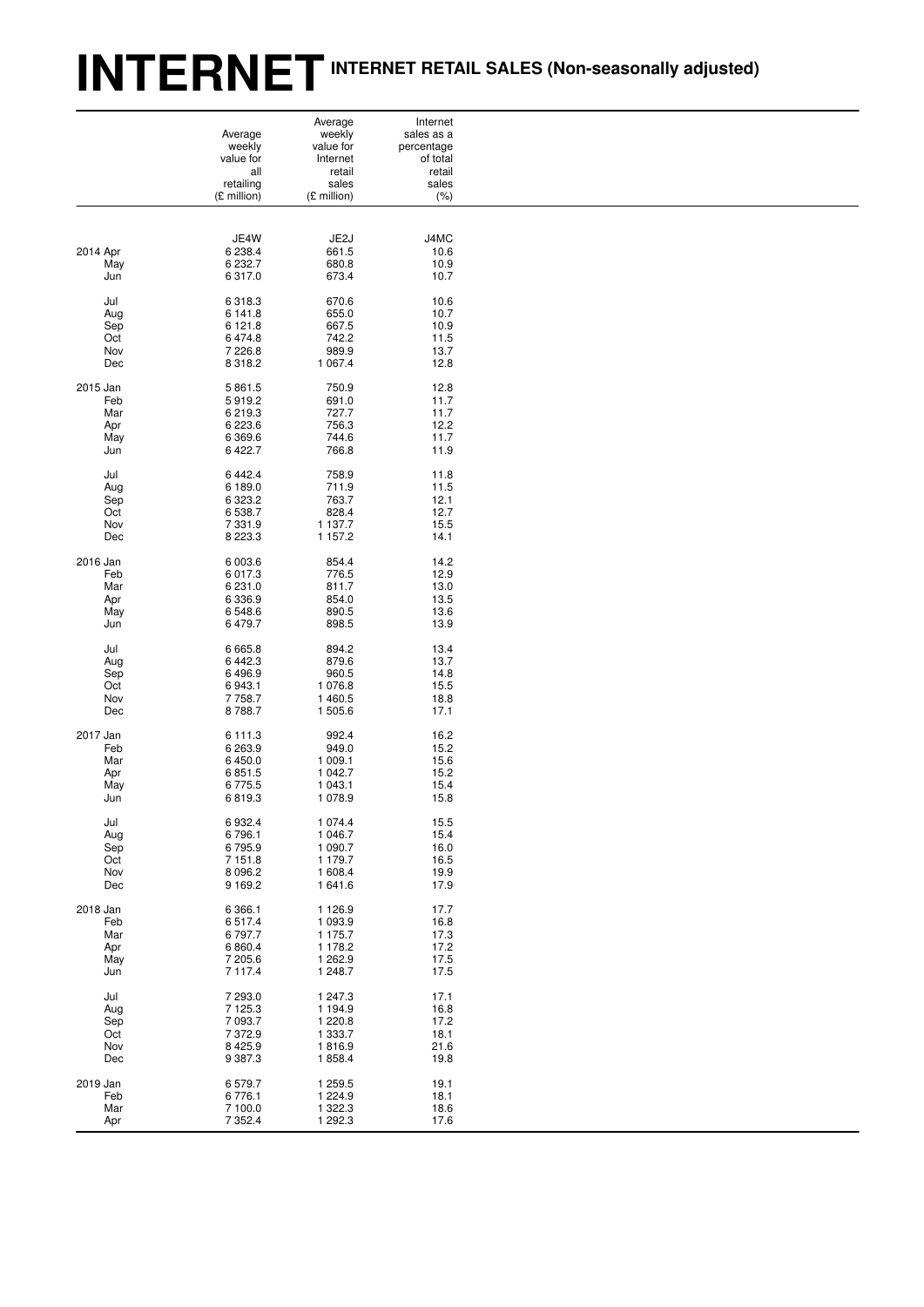#### **IDEF** IMPLIED PRICE DEFLATOR **Non-seasonally adjusted index**

|                                             | All                                                       |                                                                                   |                                                          | Predominantly non-food stores                             |                                                          |                                                                                 |                                                           |                                                    |                                                      |                                                          |
|---------------------------------------------|-----------------------------------------------------------|-----------------------------------------------------------------------------------|----------------------------------------------------------|-----------------------------------------------------------|----------------------------------------------------------|---------------------------------------------------------------------------------|-----------------------------------------------------------|----------------------------------------------------|------------------------------------------------------|----------------------------------------------------------|
|                                             | retailing<br>including<br>automotive<br>fuel <sup>1</sup> | All<br>retailing<br>excluding<br>automotive<br>fuel <sup>1</sup>                  | Predominantly<br>food stores                             | Total                                                     | Non-<br>specialised<br>stores                            | Textile,<br>clothing<br>and<br>footwear<br>stores                               | Household<br>goods<br>stores                              | Other<br>stores                                    | Non store<br>retailing                               | Predominantly<br>automotive<br>fuel <sup>1</sup>         |
|                                             | <b>AGG 21</b>                                             | AGG 21X                                                                           | AGG <sub>1</sub>                                         | AGG 12                                                    | 47.19                                                    | AGG <sub>5</sub>                                                                | AGG <sub>7</sub>                                          | AGG <sub>13</sub>                                  | AGG 14                                               | 47.30                                                    |
| 2013 May<br>Jun                             | N3DK<br>104.9<br>104.4                                    | N3DL<br>103.3<br>102.7                                                            | N3DM<br>103.3<br>102.8                                   | N3DN<br>103.2<br>102.6                                    | N3DO<br>103.5<br>103.0                                   | N3DP<br>101.1<br>99.6                                                           | N3DQ<br>104.8<br>104.8                                    | N3DR<br>104.2<br>103.8                             | N3DS<br>103.4<br>102.6                               | N3DT<br>121.0<br>121.7                                   |
| Jul<br>Aug<br>Sep<br>Oct<br>Nov<br>Dec      | 103.8<br>104.7<br>105.5<br>105.4<br>105.3<br>105.3        | 102.0<br>102.7<br>103.7<br>103.8<br>103.9<br>103.8                                | 103.0<br>103.4<br>103.8<br>103.9<br>103.9<br>103.8       | 101.0<br>102.1<br>103.6<br>103.8<br>103.8<br>104.0        | 101.9<br>103.0<br>104.1<br>103.9<br>104.3<br>104.2       | 96.9<br>98.6<br>101.8<br>102.6<br>103.3<br>102.5                                | 103.4<br>104.7<br>105.1<br>104.8<br>104.6<br>105.7        | 102.9<br>103.3<br>104.0<br>104.5<br>103.8<br>103.8 | 101.5<br>102.0<br>103.5<br>104.3<br>104.2<br>104.0   | 122.3<br>124.0<br>123.7<br>120.2<br>118.9<br>119.4       |
| 2014 Jan<br>Feb<br>Mar<br>Apr<br>May<br>Jun | 104.2<br>104.8<br>105.1<br>104.8<br>104.8<br>104.9        | 102.6<br>103.5<br>103.9<br>103.6<br>103.4<br>103.4                                | 104.1<br>104.5<br>104.5<br>104.2<br>103.8<br>103.9       | 101.2<br>102.4<br>103.2<br>102.8<br>103.0<br>103.0        | 102.4<br>103.5<br>104.1<br>103.5<br>103.5<br>103.4       | 98.0<br>99.1<br>100.5<br>101.1<br>101.0<br>101.4                                | 102.9<br>105.2<br>105.6<br>104.1<br>104.8<br>105.1        | 102.2<br>102.8<br>103.7<br>103.2<br>103.2<br>103.1 | 101.7<br>103.3<br>103.9<br>103.7<br>103.7<br>103.6   | 118.9<br>118.4<br>118.1<br>118.0<br>118.5<br>118.6       |
| Jul<br>Aug<br>Sep<br>Oct<br>Nov<br>Dec      | 103.5<br>104.1<br>104.4<br>104.3<br>103.9<br>103.6        | 101.8<br>102.6<br>103.2<br>103.2<br>102.9<br>102.8                                | 103.3<br>103.5<br>103.6<br>103.6<br>103.0<br>103.0       | 100.6<br>101.8<br>102.9<br>102.7<br>102.7<br>102.5        | 101.8<br>102.4<br>103.2<br>102.9<br>102.7<br>102.6       | 96.6<br>98.7<br>101.8<br>102.1<br>102.7<br>101.9                                | 103.3<br>$\frac{103.8}{104.1}$<br>103.0<br>102.6<br>103.3 | 102.0<br>102.9<br>102.7<br>103.0<br>102.8<br>102.4 | 102.0<br>102.9<br>103.5<br>103.7<br>103.0<br>103.0   | 119.3<br>117.7<br>117.1<br>115.0<br>112.4<br>107.7       |
| 2015 Jan<br>Feb<br>Mar<br>Apr<br>May<br>Jun | 101.2<br>101.5<br>102.0<br>101.9<br>102.2<br>102.0        | 101.4<br>101.7<br>$101.9$<br>$101.5$<br>101.6<br>101.5                            | 102.7<br>102.7<br>102.5<br>102.3<br>102.3<br>102.1       | 100.2<br>101.1<br>101.5<br>101.0<br>101.2<br>101.2        | 101.0<br>101.7<br>102.0<br>101.6<br>101.7<br>101.4       | 98.5<br>99.8<br>99.7<br>100.2<br>100.6<br>100.3                                 | 100.6<br>102.0<br>102.6<br>101.7<br>101.8<br>102.3        | 100.9<br>101.2<br>101.7<br>101.1<br>101.2<br>100.9 | 100.7<br>101.0<br>101.4<br>101.1<br>101.2<br>100.7   | 100.8<br>99.8<br>102.8<br>104.4<br>106.3<br>107.0        |
| Jul<br>Aug<br>Sep<br>Oct<br>Nov<br>Dec      | 100.8<br>101.0<br>101.1<br>101.3<br>101.0<br>100.6        | 100.2<br>100.8<br>101.3<br>101.5<br>101.2<br>100.7                                | 101.4<br>101.5<br>101.7<br>101.3<br>100.9<br>100.5       | 99.3<br>100.2<br>101.1<br>101.5<br>101.3<br>100.8         | 100.0<br>100.8<br>101.3<br>101.6<br>101.1<br>100.7       | 97.3<br>98.5<br>100.8<br>102.2<br>102.2<br>101.1                                | 100.1<br>101.4<br>101.8<br>100.9<br>100.5<br>100.6        | 100.1<br>100.5<br>100.9<br>101.6<br>100.8<br>100.5 | 99.9<br>100.1<br>100.7<br>101.7<br>101.6<br>101.0    | 106.4<br>103.5<br>100.6<br>99.8<br>98.7<br>96.0          |
| 2016 Jan<br>Feb<br>Mar<br>Apr<br>May<br>Jun | 99.2<br>99.3<br>99.6<br>99.6<br>99.6<br>99.7              | $99.8$<br>$100.1$<br>$100.3$<br>99.9<br>99.8<br>99.6                              | 100.5<br>100.5<br>100.2<br>100.1<br>99.9<br>99.6         | 99.0<br>$99.8$<br>100.3<br>99.8<br>99.6<br>99.5           | 99.5<br>100.0<br>100.5<br>99.9<br>99.8<br>99.4           | 98.2<br>99.4<br>100.2<br>99.9<br>99.7<br>99.1                                   | 98.8<br>100.1<br>101.1<br>99.7<br>99.7<br>99.8            | 99.5<br>99.9<br>99.9<br>99.5<br>99.6<br>99.8       | 99.4<br>$\frac{99.6}{100.0}$<br>99.3<br>99.2<br>99.4 | 93.7<br>92.9<br>94.0<br>97.0<br>$99.4$<br>101.5          |
| Jul<br>Aug<br>Sep<br>Oct<br>Nov<br>Dec      | 99.0<br>99.3<br>100.3<br>100.8<br>101.2<br>101.3          | 98.7<br>99.2<br>100.1<br>100.3<br>100.8<br>101.0                                  | 99.3<br>99.7<br>100.0<br>99.9<br>100.0<br>100.3          | 98.0<br>98.7<br>100.4<br>100.8<br>101.3<br>101.3          | 98.4<br>99.0<br>100.0<br>100.7<br>100.9<br>100.8         | 96.3<br>97.2<br>101.2<br>101.5<br>102.8<br>102.1                                | 98.6<br>99.6<br>100.0<br>100.2<br>100.2<br>101.5          | 98.9<br>99.4<br>100.0<br>100.6<br>101.1<br>100.8   | 98.8<br>98.7<br>100.0<br>100.5<br>101.2<br>101.4     | 102.1<br>100.9<br>102.0<br>104.3<br>105.7<br>105.3       |
| 2017 Jan<br>Feb<br>Mar<br>Apr<br>May<br>Jun | 100.9<br>102.1<br>102.7<br>102.5<br>102.8<br>102.4        | 100.1<br>101.1<br>102.0<br>101.8<br>102.3<br>102.1                                | 100.8<br>101.5<br>102.1<br>102.2<br>102.5<br>102.2       | 99.4<br>100.8<br>101.9<br>101.6<br>102.3<br>101.9         | 100.0<br>100.9<br>101.8<br>101.3<br>101.9<br>101.6       | 98.4<br>99.6<br>$\begin{array}{c} 101.4 \\ 102.3 \\ 102.7 \end{array}$<br>101.8 | 99.3<br>101.3<br>102.3<br>101.3<br>102.4<br>102.6         | 100.1<br>101.4<br>102.2<br>101.5<br>102.2<br>101.9 | 99.7<br>101.1<br>101.9<br>101.6<br>102.2<br>102.0    | 108.8<br>109.9<br>$109.2$<br>$107.8$<br>$106.7$<br>105.6 |
| Jul<br>Aug<br>Sep<br>Oct<br>Nov<br>Dec      | 101.7<br>102.3<br>103.6<br>103.8<br>104.4<br>104.3        | 101.3<br>101.9<br>$103.1$<br>$103.4$<br>$103.8$<br>$103.8$                        | 102.2<br>$102.3$<br>$102.8$<br>$103.2$<br>103.6<br>103.9 | 100.5<br>101.8<br>103.4<br>103.3<br>103.9<br>103.8        | 100.5<br>101.6<br>102.2<br>102.6<br>102.9<br>102.8       | 99.3<br>101.2<br>104.5<br>104.7<br>105.8<br>105.2                               | 101.3<br>103.0<br>103.5<br>102.8<br>$\frac{102.9}{103.8}$ | 101.1<br>101.5<br>102.5<br>102.9<br>103.3<br>103.2 | 101.5<br>101.9<br>103.4<br>103.7<br>104.4<br>104.0   | 104.4<br>106.0<br>108.1<br>107.8<br>109.5<br>110.3       |
| 2018 Jan<br>Feb<br>Mar<br>Apr<br>May<br>Jun | 103.7<br>104.6<br>104.6<br>104.6<br>105.3<br>104.8        | 102.9<br>103.9<br>104.1<br>104.0<br>104.2<br>103.4                                | 104.1<br>104.5<br>104.6<br>104.6<br>104.7<br>104.1       | 101.8<br>103.2<br>103.5<br>$\frac{103.3}{103.6}$<br>102.7 | 101.8<br>102.5<br>102.7<br>102.5<br>102.8<br>102.1       | 101.7<br>103.2<br>103.9<br>104.1<br>104.3<br>102.3                              | 101.5<br>103.6<br>104.0<br>103.6<br>103.9<br>104.1        | 102.2<br>103.2<br>103.4<br>103.1<br>103.5<br>102.7 | 102.7<br>104.0<br>104.3<br>104.1<br>104.7<br>103.4   | 111.2<br>111.1<br>109.8<br>111.1<br>115.0<br>117.4       |
| Jul<br>Aug<br>Sep<br>Oct<br>Nov<br>Dec      | 103.7<br>104.7<br>105.4<br>105.4<br>105.6<br>105.0        | 102.5<br>103.3<br>$\begin{array}{c} 104.0 \\ 104.0 \\ 104.4 \end{array}$<br>104.3 | 104.1<br>104.3<br>104.4<br>104.4<br>104.6<br>104.9       | 100.8<br>102.4<br>103.5<br>103.5<br>104.0<br>103.7        | 101.0<br>102.0<br>$102.8$<br>$103.1$<br>$103.4$<br>103.1 | $99.2$<br>101.8<br>$104.5$<br>$104.1$<br>$105.6$<br>104.7                       | 101.9<br>103.4<br>103.7<br>103.8<br>103.9<br>104.4        | 101.8<br>102.3<br>103.0<br>102.8<br>103.2<br>102.9 | 102.5<br>103.1<br>104.1<br>104.7<br>105.0<br>104.5   | 116.8<br>117.9<br>119.4<br>120.1<br>118.9<br>114.0       |
| 2019 Jan<br>Feb<br>Mar<br>Apr               | 104.1<br>105.1<br>105.4<br>104.8                          | 103.2<br>104.4<br>104.5<br>103.8                                                  | 105.1<br>105.8<br>105.9<br>105.4                         | 101.5<br>102.9<br>103.3<br>102.3                          | 101.8<br>102.8<br>103.0<br>102.0                         | 100.7<br>101.8<br>102.8<br>102.6                                                | 102.1<br>104.4<br>104.1<br>102.6                          | 101.7<br>102.9<br>103.4<br>101.8                   | 102.7<br>104.2<br>104.3<br>103.1                     | 112.2<br>111.9<br>113.1<br>115.8                         |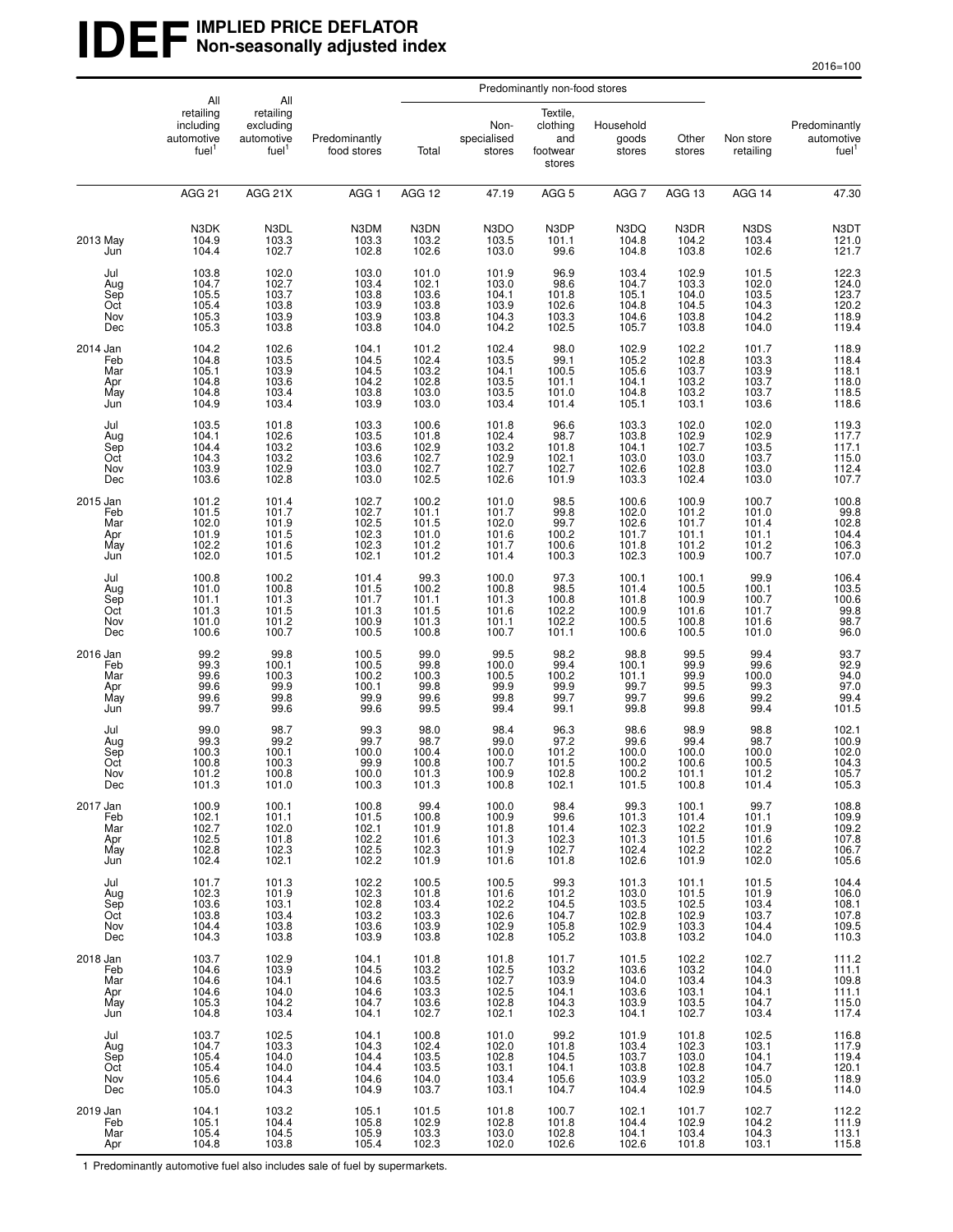#### **ID1** WPLIED PRICE DEFLATOR<br>
Year on year percentage ch Year on year percentage change

|                                             | All                                                                       |                                                                  |                                                          | Predominantly non-food stores                            |                                                          |                                                                              |                                                                             |                                                                           |                                                                             |                                                                |
|---------------------------------------------|---------------------------------------------------------------------------|------------------------------------------------------------------|----------------------------------------------------------|----------------------------------------------------------|----------------------------------------------------------|------------------------------------------------------------------------------|-----------------------------------------------------------------------------|---------------------------------------------------------------------------|-----------------------------------------------------------------------------|----------------------------------------------------------------|
|                                             | retailing<br>including<br>automotive<br>fuel <sup>1</sup>                 | All<br>retailing<br>excluding<br>automotive<br>fuel <sup>1</sup> | Predominantly<br>food stores                             | Total                                                    | Non-<br>specialised<br>stores                            | Textile,<br>clothing<br>and<br>footwear<br>stores                            | Household<br>goods<br>stores                                                | Other<br>stores                                                           | Non store<br>retailing                                                      | Predominantly<br>automotive<br>fuel <sup>1</sup>               |
|                                             | <b>AGG 21</b>                                                             | AGG 21X                                                          | AGG <sub>1</sub>                                         | AGG 12                                                   | 47.19                                                    | AGG <sub>5</sub>                                                             | AGG <sub>7</sub>                                                            | AGG 13                                                                    | AGG 14                                                                      | 47.30                                                          |
| 2013 May<br>Jun                             | J5HW<br>$\frac{1.2}{1.9}$                                                 | J3VA<br>1.7<br>2.0                                               | A4VJ<br>3.7<br>3.6                                       | A4VK<br>$-0.1$<br>0.7                                    | A4VL<br>0.1<br>0.8                                       | A4VM<br>1.0<br>3.0                                                           | A4VN<br>$-1.4$<br>$-1.5$                                                    | A4VO<br>$-0.5$<br>$-0.2$                                                  | J5HU<br>$\substack{0.3 \\ 0.9}$                                             | $J3UX -2.3$<br>1.3                                             |
| Jul<br>Aug<br>Sep<br>Oct<br>Nov<br>Dec      | 2.1<br>1.8<br>1.3<br>1.0<br>0.9<br>1.1                                    | 2.0<br>1.9<br>1.6<br>1.6<br>1.4<br>1.3                           | 3.7<br>3.7<br>3.6<br>3.4<br>2.8<br>2.3                   | 0.4<br>0.4<br>0.1<br>0.3                                 | 0.5<br>0.6<br>0.1<br>0.3<br>0.2<br>0.1                   | 2.4<br>1.7<br>1.3<br>1.1<br>1.1<br>1.5                                       | $-1.6$<br>$-0.7$<br>$-1.2$<br>$-1.0$<br>$-0.7$<br>0.3                       | $-0.2$<br>$-0.4$<br>$-0.7$<br>$-0.5$<br>$-0.6$<br>$-0.7$                  | 0.6<br>0.3<br>0.2<br>0.6<br>1.1<br>0.8                                      | $2.6$<br>1.5<br>-1.2<br>-3.6<br>-3.1<br>$-1.0$                 |
| 2014 Jan<br>Feb<br>Mar<br>Apr<br>May<br>Jun | 0.7<br>0.2<br>$-0.1$<br>$-0.1$<br>0.4                                     | 0.9<br>0.8<br>$0.8$<br>$0.5$<br>0.1<br>0.7                       | 2.0<br>1.8<br>2.0<br>1.0<br>0.5<br>1.0                   | 0.1<br>$-0.1$<br>$-0.3$<br>0.5                           | 0.1<br>0.2<br>0.3<br>0.1<br>$-0.1$<br>0.3                | 1.4<br>0.7<br>0.2<br>1.0<br>$-0.1$<br>1.9                                    | $-0.8$<br>0.1<br>$-0.5$<br>$-0.3$<br>$\overbrace{\phantom{1232211}}$<br>0.3 | $-0.6$<br>$-1.0$<br>$-0.6$<br>$-1.0$<br>$-0.9$<br>$-0.6$                  | $\overline{\phantom{a}}$<br>0.3<br>$-0.3$<br>$0.\overline{2}$<br>0.3<br>1.0 | $-1.4$<br>$-4.5$<br>$-5.9$<br>$-4.5$<br>$-2.2$<br>$-2.6$       |
| Jul<br>Aug<br>Sep<br>Oct<br>Nov<br>Dec      | $-0.4$<br>$-0.7$<br>$-1.0$<br>$-1.0$<br>$-1.4$<br>$-1.7$                  | $-0.1$<br>$-0.1$<br>$-0.5$<br>$-0.7$<br>$-1.0$<br>$-0.9$         | 0.2<br>0.1<br>$-0.2$<br>$-0.2$<br>$-0.8$<br>$-0.7$       | $-0.4$<br>$-0.3$<br>$-0.8$<br>$-1.1$<br>$-1.2$<br>$-1.4$ | $-0.2$<br>$-0.4$<br>$-0.7$<br>$-1.0$<br>$-1.6$<br>$-1.5$ | $-0.3$<br>0.2<br>$-0.4$<br>$-0.5$<br>$-0.6$                                  | $-0.1$<br>$-0.7$<br>$-0.9$<br>$-1.7$<br>$^{-2.0}_{-2.4}$                    | $-0.8$<br>$-0.5$<br>$-1.3$<br>$-1.4$<br>$-0.9$<br>$-1.3$                  | 0.3<br>0.8<br>$-0.5$<br>$-1.2$<br>$-1.0$                                    | $-2.5$<br>$-5.1$<br>$-5.4$<br>$-4.3$<br>$-5.4$<br>$-9.8$       |
| 2015 Jan<br>Feb<br>Mar<br>Apr<br>May<br>Jun | $-2.8$<br>$-3.\overline{2}$<br>$-3.0$<br>$-2.9$<br>$-2.5$<br>$-2.7$       | $-1.2$<br>$-1.7$<br>$-1.9$<br>$-1.9$<br>$-1.6$<br>$-1.8$         | $-1.5$<br>$-1.9$<br>$-1.9$<br>$-1.9$<br>$-1.5$<br>$-1.6$ | $-1.0$<br>$-1.3$<br>$-1.7$<br>$-1.7$<br>$-1.6$<br>$-1.9$ | $-1.3$<br>$-1.8$<br>$-2.0$<br>$-1.8$<br>$-1.8$<br>$-1.9$ | 0.6<br>0.7<br>$-0.7$<br>$-0.9$<br>$-0.3$<br>$-1.2$                           | $-2.2$<br>$-3.1$<br>$-2.7$<br>$-2.4$<br>$-2.9$<br>$-2.5$                    | $-1.3$<br>$-1.6$<br>$-1.9$<br>$-1.9$<br>$-1.9$<br>$-2.1$                  | $^{-1.2}_{-2.3}$<br>$-2.5$<br>$-2.4$<br>$-2.5$<br>$-2.8$                    | $-15.2$<br>$-15.6$<br>$-12.9$<br>$-11.6$<br>$-10.3$<br>$-9.8$  |
| Jul<br>Aug<br>Sep<br>Oct<br>Nov<br>Dec      | $-2.6$<br>$-2.9$<br>$-3.2$<br>$-3.0$<br>$-2.8$<br>$-2.9$                  | $-1.6$<br>$-1.8$<br>$-1.9$<br>$-1.7$<br>$-1.7$<br>$-2.0$         | $-1.9$<br>$-1.8$<br>$-1.9$<br>$-2.3$<br>$-2.0$<br>$-2.5$ | $-1.3$<br>$-1.5$<br>$-1.7$<br>$-1.1$<br>$-1.4$<br>$-1.7$ | $-1.6$<br>$-1.7$<br>$-1.9$<br>$-1.3$<br>$-1.4$<br>$-1.9$ | 0.8<br>$-0.2$<br>$-1.0$<br>$\qquad \qquad -$<br>$-0.5$<br>$-0.8$             | $-3.1$<br>$-2.4$<br>$-2.3$<br>$-2.1$<br>$-1.9$<br>$-2.4$                    | $-1.9$<br>$-2.2$<br>$-1.8$<br>$-1.3$<br>$-1.9$<br>$-1.8$                  | $-2.0$<br>$-2.6$<br>$-2.6$<br>$-2.1$<br>$-1.5$<br>$-1.9$                    | $-10.8$<br>$-12.1$<br>$-14.0$<br>$-13.2$<br>$-12.2$<br>$-10.8$ |
| 2016 Jan<br>Feb<br>Mar<br>Apr<br>May<br>Jun | $-2.1$<br>$-2.1$<br>$-2.3$<br>$-2.2$<br>$-2.4$<br>$-2.2$                  | $-1.6$<br>$-1.6$<br>$-1.6$<br>$-1.7$<br>$-1.9$<br>$-1.9$         | $-2.1$<br>$^{-2.0}_{-2.2}$<br>$-2.0$<br>$-2.3$<br>$-2.4$ | $-1.1$<br>$-1.2$<br>$-1.0$<br>$-1.3$<br>$-1.6$<br>$-1.6$ | $-1.4$<br>$-1.7$<br>$-1.6$<br>$-1.7$<br>$-1.9$<br>$-1.8$ | $-0.2$<br>$-0.4$<br>0.5<br>$-0.3$<br>$-1.0$<br>$-1.1$                        | $-1.7$<br>$-1.9$<br>$-1.5$<br>$-1.8$<br>$^{-2.0}_{-2.5}$                    | $-1.5$<br>$-1.2$<br>$-1.8$<br>$-1.5$<br>$-1.6$<br>$-1.1$                  | $-1.1$<br>$-1.3$<br>$-1.4$<br>$-1.8$<br>$-1.9$<br>$-1.\overline{3}$         | $-7.0$<br>$-6.9$<br>$-8.7$<br>$-7.1$<br>$-6.4$<br>$-5.2$       |
| Jul<br>Aug<br>Sep<br>Oct<br>Nov<br>Dec      | $-1.8$<br>$-1.7$<br>$-0.8$<br>$-0.5$<br>$0.\overline{2}$<br>0.7           | $-1.6$<br>$-1.6$<br>$-1.2$<br>$-1.1$<br>$-0.4$<br>0.2            | $-2.0$<br>$-1.8$<br>$-1.6$<br>$-1.4$<br>$-0.9$<br>-0.2   | $-1.3$<br>$-1.5$<br>$-0.7$<br>$-0.8$<br>0.1<br>0.5       | $-1.6$<br>$-1.8$<br>$-1.2$<br>$-1.0$<br>$-0.3$<br>0.2    | $-1.0$<br>$-1.4$<br>0.4<br>$-0.6$<br>0.6<br>1.0                              | $-1.4$<br>$-1.7$<br>$-1.7$<br>$-0.7$<br>$-0.4$<br>0.7                       | $-1.2$<br>$-1.2$<br>$-0.8$<br>$-1.1$<br>0.3<br>0.3                        | $-1.1$<br>$-1.5$<br>$-0.8$<br>$-1.0$<br>$-0.\overline{3}$<br>0.4            | $-4.0$<br>$-2.4$<br>$1.4$<br>$4.5$<br>$7.0$<br>9.6             |
| 2017 Jan<br>Feb<br>Mar<br>Apr<br>May<br>Jun | 1.8<br>2.6<br>3.1<br>2.9<br>$\frac{3.1}{2.6}$                             | $0.3\,$<br>1.0<br>1.7<br>$\frac{2.0}{2.7}$<br>2.5                | 0.3<br>$0.9$<br>1.9<br>2.1<br>2.6<br>2.6                 | 0.4<br>1.0<br>1.6<br>$\frac{1.9}{2.7}$<br>2.4            | 0.4<br>1.0<br>1.4<br>1.5<br>2.2<br>2.1                   | 0.1<br>$\begin{array}{c} 0.3 \\ 1.2 \\ 2.4 \end{array}$<br>$\frac{3.0}{2.7}$ | 0.5<br>$1.2$<br>$1.2$<br>$1.6$<br>$^{2.7}_{2.8}$                            | 0.7<br>1.4<br>$^{2.3}_{2.0}$<br>$^{2.6}_{2.2}$                            | $0.2$<br>1.4<br>$1.9$<br>$2.3$<br>$\frac{3.0}{2.5}$                         | 16.0<br>18.4<br>16.3<br>11.0<br>7.3<br>4.0                     |
| Jul<br>Aug<br>Sep<br>Oct<br>Nov<br>Dec      | $\frac{2.7}{3.1}$<br>3.3<br>$\frac{3.1}{3.1}$<br>3.0                      | 2.7<br>2.9<br>3.0<br>3.0<br>3.0<br>2.9                           | $2.9$<br>$2.6$<br>$2.9$<br>$\frac{3.5}{3.6}$<br>3.6      | $\frac{2.5}{3.1}$<br>2.9<br>$2.6$<br>$2.5$<br>$2.4$      | $2.2$<br>$2.6$<br>$2.2$<br>$\frac{1.9}{2.0}$<br>1.9      | $\begin{array}{c} 3.0 \\ 4.2 \end{array}$<br>$3.3\,$<br>3.1<br>3.0<br>3.1    | $2.7$<br>$3.5$<br>$3.5$<br>2.7<br>$^{2.8}_{2.4}$                            | $2.3$<br>$2.1$<br>$2.5$<br>$2.4$<br>$2.2$<br>$2.3$                        | $\begin{array}{l} 2.8 \\ 3.3 \\ 3.5 \end{array}$<br>$3.1$<br>$3.2$<br>$2.6$ | 2.1<br>5.0<br>6.0<br>3.4<br>3.6<br>4.7                         |
| 2018 Jan<br>Feb<br>Mar<br>Apr<br>May<br>Jun | $2.8$<br>$2.5$<br>$\begin{array}{c} 1.9 \\ 2.2 \\ 2.4 \end{array}$<br>2.3 | $^{2.9}_{2.7}$<br>$\frac{2.1}{2.0}$<br>1.8<br>1.4                | 3.4<br>2.9<br>$2.5$<br>$2.3$<br>$2.2$<br>1.9             | $^{2.4}_{2.4}$<br>$1.6$<br>$1.7$<br>$\frac{1.3}{0.8}$    | 1.7<br>1.7<br>1.0<br>1.1<br>0.9<br>0.5                   | $\begin{array}{c} 3.3 \\ 3.6 \end{array}$<br>2.4<br>1.8<br>1.5<br>0.6        | $2.1$<br>$2.4$<br>$1.7$<br>$2.2$<br>1.4<br>1.5                              | $^{2.1}_{1.8}$<br>1.1<br>$\begin{array}{c} 1.6 \\ 1.2 \\ 0.7 \end{array}$ | 3.1<br>3.0<br>2.5<br>$2.4$<br>$2.4$<br>$1.5$                                | 2.3<br>1.0<br>0.5<br>3.2<br>7.8<br>11.2                        |
| Jul<br>Aug<br>Sep<br>Oct<br>Nov<br>Dec      | 2.1<br>$2.2$<br>1.8<br>$1.\overline{6}$<br>$1.3$<br>0.6                   | 1.1<br>$1.3$<br>0.8<br>0.6<br>0.5<br>0.5                         | 1.8<br>$^{2.0}_{1.5}$<br>1.0<br>1.0<br>0.9               | $0.3$<br>$0.6$<br>$0.2$<br>$0.1$<br>$0.2 - 0.2 - 0.2$    | 0.3<br>0.5<br>0.6<br>0.5<br>0.5<br>0.3                   | $\qquad \qquad -$<br>0.5<br>$-0.1$<br>$-0.5$<br>$-0.4$<br>$-0.5$             | 0.5<br>0.4<br>${}^{0.2}_{0.8}$<br>0.9<br>0.6                                | 0.6<br>0.8<br>0.4<br>$-0.1$<br>$-0.3$                                     | 1.0<br>$1.2$<br>0.7<br>1.0<br>0.6<br>0.5                                    | $11.9$<br>$11.3$<br>$10.3$<br>$11.4$<br>$8.6$<br>$3.4$         |
| 2019 Jan<br>Feb<br>Mar<br>Apr               | $\begin{array}{c} 0.3 \\ 0.5 \\ 0.7 \end{array}$<br>0.2                   | $\begin{array}{c} 0.3 \\ 0.5 \end{array}$<br>0.4<br>$-0.2$       | 0.9<br>1.3<br>$1.\overline{2}$<br>0.9                    | $-0.3$<br>$-0.3$<br>$-0.2$<br>$-1.1$                     | 0.1<br>0.1<br>0.3<br>$-0.5$                              | $-0.9$<br>$-1.4$<br>$-1.1$<br>$-1.4$                                         | 0.6<br>0.7<br>0.1<br>$-1.0$                                                 | $-0.6$<br>$-0.3$<br>0.1<br>$-1.3$                                         | $-0.1$<br>0.1<br>$-0.1$<br>$-0.9$                                           | $0.9$<br>$0.7$<br>$2.9$<br>$4.2$                               |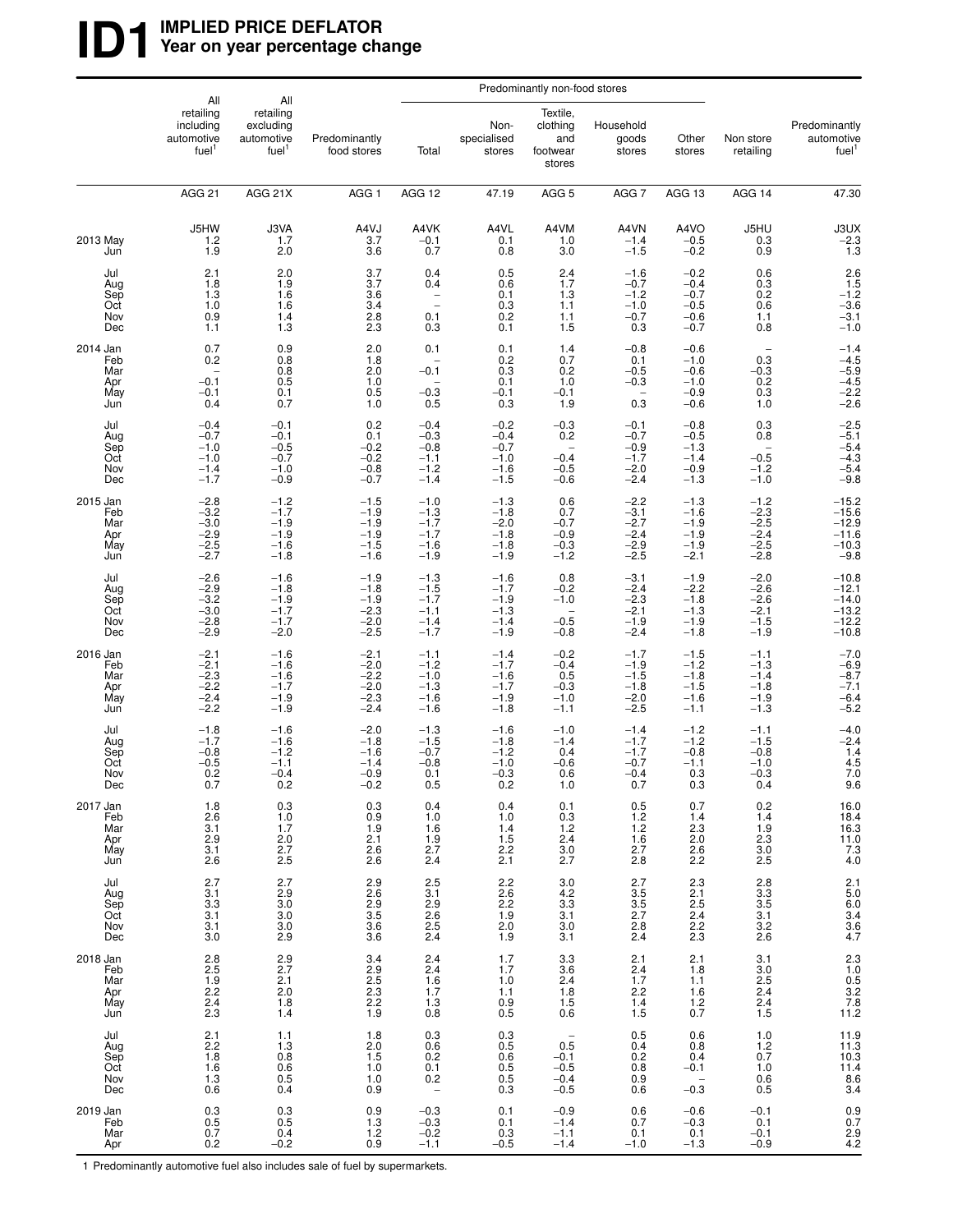#### **ID2** IMPLIED PRICE DEFLATOR<br>Month on month percentage **Month on month percentage change**

|                                             | All                                                                      |                                                                          |                                                                 | Predominantly non-food stores                           |                                                                      |                                                     |                                                                       |                                                            |                                                            |                                                                                       |
|---------------------------------------------|--------------------------------------------------------------------------|--------------------------------------------------------------------------|-----------------------------------------------------------------|---------------------------------------------------------|----------------------------------------------------------------------|-----------------------------------------------------|-----------------------------------------------------------------------|------------------------------------------------------------|------------------------------------------------------------|---------------------------------------------------------------------------------------|
|                                             | retailing<br>including<br>automotive<br>fuel <sup>1</sup>                | All<br>retailing<br>excluding<br>automotive<br>fuel <sup>1</sup>         | Predominantly<br>food stores                                    | Total                                                   | Non-<br>specialised<br>stores                                        | Textile,<br>clothing<br>and<br>footwear<br>stores   | Household<br>goods<br>stores                                          | Other<br>stores                                            | Non store<br>retailing                                     | Predominantly<br>automotive<br>fuel <sup>1</sup>                                      |
|                                             | AGG <sub>21</sub>                                                        | AGG 21X                                                                  | AGG <sub>1</sub>                                                | AGG 12                                                  | 47.19                                                                | AGG <sub>5</sub>                                    | AGG <sub>7</sub>                                                      | AGG 13                                                     | AGG 14                                                     | 47.30                                                                                 |
| 2013 May<br>Jun                             | J5HV<br>$-0.4$                                                           | <b>J3TU</b><br>0.3<br>$-0.6$                                             | A4RT<br>0.1<br>$-0.5$                                           | A4RU<br>0.4<br>$-0.7$                                   | A4RV<br>0.2<br>$-0.5$                                                | A4RW<br>1.0<br>$-1.5$                               | A4RX<br>0.4<br>$-0.1$                                                 | A4RY<br>$-0.4$                                             | J5HT<br>$-0.1$<br>$-0.7$                                   | $J3TJ$<br>$-2.1$<br>$0.6$                                                             |
| Jul<br>Aug<br>Sep<br>Oct<br>Nov<br>Dec      | $-0.5$<br>0.8<br>0.8<br>$-0.1$<br>$-0.1$<br>0.1                          | $-0.7$<br>0.7<br>0.9<br>0.2<br>$-0.1$                                    | 0.2<br>0.4<br>0.4<br>0.1<br>$-0.1$                              | $-1.5$<br>1.1<br>1.5<br>0.3<br>$\overline{\phantom{0}}$ | $-1.1$<br>1.0<br>1.0<br>$\overline{\phantom{a}}$<br>0.3<br>$-0.1$    | $-2.7$<br>1.7<br>3.3<br>0.7<br>0.7<br>$-0.7$        | $-1.2$<br>1.2<br>0.4<br>$-0.3$<br>$-0.2$<br>1.0                       | $-0.9$<br>0.4<br>0.7<br>0.4<br>$-0.7$<br>$\qquad \qquad -$ | $-0.9$<br>0.3<br>1.5<br>0.7<br>$-0.2$                      | $0.4$<br>$1.3$<br>$-0.2$<br>$-2.9$<br>$-1.1$<br>0.4                                   |
| 2014 Jan<br>Feb<br>Mar<br>Apr<br>May<br>Jun | $-1.2$<br>0.7<br>0.3<br>$-0.2$<br>$-0.1$<br>0.1                          | $-1.2$<br>0.9<br>0.3<br>$-0.3$<br>$-0.1$<br>0.1                          | 0.4<br>0.4<br>$-0.1$<br>$-0.3$<br>$-0.4$                        | $-2.7$<br>$1.2$<br>0.8<br>$-0.4$<br>0.1<br>0.1          | $-1.8$<br>1.2<br>0.6<br>$-0.6$<br>$-0.2$                             | $-4.6$<br>$1.2$<br>1.5<br>0.6<br>$-0.1$<br>0.5      | $-2.7$<br>2.3<br>0.2<br>$-1.3$<br>0.7<br>0.2                          | $-1.3$<br>0.5<br>0.8<br>$-0.6$<br>0.1<br>$-0.1$            | $-2.2$<br>1.6<br>0.5<br>$-0.3$<br>0.1<br>$-0.1$            | $-0.4$<br>$-0.5$<br>$-0.1$<br>$\!\!\!\begin{array}{c} 0.3 \\ 0.2 \end{array}\!\!\!\!$ |
| Jul<br>Aug<br>Sep<br>Oct<br>Nov<br>Dec      | $-1.3$<br>0.5<br>0.5<br>$-0.1$<br>$-0.5$<br>$-0.3$                       | $-1.5$<br>0.7<br>0.6<br>$-0.3$<br>$-0.1$                                 | $-0.5$<br>0.2<br>0.1<br>0.1<br>$-0.6$<br>0.1                    | $-2.4$<br>1.2<br>1.0<br>$-0.1$<br>$-0.2$                | $-1.5$<br>0.8<br>0.7<br>$-0.3$<br>$-0.3$<br>$\overline{\phantom{a}}$ | $-4.8$<br>2.2<br>3.2<br>0.3<br>0.6<br>$-0.8$        | $-1.7$<br>0.6<br>0.2<br>$-1.1$<br>$-0.5$<br>0.7                       | $-1.0$<br>0.7<br>$-0.2$<br>0.3<br>$-0.2$<br>$-0.4$         | $-1.7$<br>0.9<br>0.6<br>0.3<br>$-0.7$<br>$-0.1$            | $0.5$<br>$-1.3$<br>$-0.5$<br>$-1.7$<br>$-2.2$<br>$-4.3$                               |
| 2015 Jan<br>Feb<br>Mar<br>Apr<br>May<br>Jun | $-2.2$<br>0.3<br>0.5<br>$-0.2$<br>0.3<br>$-0.1$                          | $-1.5$<br>0.4<br>0.1<br>$-0.3$<br>0.1<br>$-0.1$                          | $-0.4$<br>$-0.2$<br>$-0.3$<br>0.1<br>$-0.1$                     | $-2.3$<br>0.8<br>0.4<br>$-0.4$<br>0.2<br>$-0.1$         | $-1.5$<br>0.6<br>0.4<br>$-0.5$<br>$-0.3$                             | $-3.4$<br>1.3<br>0.4<br>0.5<br>$-0.4$               | $-2.5$<br>1.4<br>0.6<br>$-1.0$<br>0.2<br>0.6                          | $-1.3$<br>0.2<br>0.5<br>$-0.6$<br>0.1<br>$-0.3$            | $-2.4$<br>0.4<br>0.4<br>$-0.2$<br>$-0.1$<br>$-0.4$         | $-6.4$<br>$-1.0$<br>$3.2$<br>$1.5$<br>$1.7$<br>0.7                                    |
| Jul<br>Aug<br>Sep<br>Oct<br>Nov<br>Dec      | $-1.2$<br>0.2<br>0.1<br>0.1<br>$-0.3$<br>$-0.4$                          | $-1.3$<br>0.6<br>0.5<br>0.1<br>$-0.3$<br>$-0.4$                          | $-0.8$<br>0.2<br>0.1<br>$-0.4$<br>$-0.3$<br>$-0.4$              | $-1.8$<br>0.9<br>0.9<br>0.5<br>$-0.4$<br>$-0.4$         | $-1.3$<br>0.7<br>0.5<br>0.4<br>$-0.4$<br>$-0.5$                      | $-2.9$<br>1.3<br>2.3<br>1.4<br>-<br>$-1.1$          | $-2.2$<br>1.3<br>0.4<br>$-0.9$<br>$-0.2$<br>0.1                       | $-0.8$<br>0.4<br>0.3<br>0.8<br>$-0.8$<br>$-0.3$            | $-0.8$<br>0.3<br>0.6<br>0.9<br>$-0.1$<br>$-0.5$            | $-0.6$<br>$-2.8$<br>$-2.7$<br>$-0.8$<br>$-1.1$<br>$-2.7$                              |
| 2016 Jan<br>Feb<br>Mar<br>Apr<br>May<br>Jun | $-1.4$<br>0.3<br>0.2<br>$\qquad \qquad -$<br>0.1<br>0.1                  | $-1.0$<br>0.4<br>0.1<br>$-0.4$<br>$-0.1$<br>$-0.1$                       | 0.1<br>$-0.4$<br>$-0.1$<br>$-0.2$<br>$-0.2$                     | $-1.7$<br>0.8<br>0.5<br>$-0.6$<br>$-0.1$<br>$-0.1$      | $-1.0$<br>0.3<br>0.5<br>$-0.5$<br>$-0.2$<br>$-0.2$                   | $-2.8$<br>1.1<br>0.9<br>$-0.4$<br>$-0.2$<br>$-0.5$  | $-1.8$<br>1.3<br>1.0<br>$-1.3$<br>$\overline{\phantom{0}}$<br>0.1     | $-1.0$<br>0.4<br>$-0.1$<br>$-0.3$<br>0.2                   | $-1.6$<br>0.2<br>0.3<br>$-0.6$<br>$-0.1$<br>0.2            | $-2.4$<br>$-1.0$<br>$1.2$<br>$3.3$<br>$2.5$<br>$2.1$                                  |
| Jul<br>Aug<br>Sep<br>Oct<br>Nov<br>Dec      | $-0.8$<br>0.3<br>1.0<br>0.4<br>0.5<br>0.1                                | $-0.9$<br>0.5<br>1.0<br>0.2<br>0.4<br>0.2                                | $-0.3$<br>0.4<br>0.2<br>$-0.1$<br>0.2<br>0.3                    | $-1.5$<br>0.7<br>1.7<br>0.4<br>0.5<br>$\qquad \qquad -$ | $-1.1$<br>0.5<br>1.1<br>0.6<br>0.2<br>$-0.1$                         | $-2.9$<br>$\frac{0.9}{4.2}$<br>0.3<br>1.2<br>$-0.7$ | $-1.1$<br>0.9<br>0.4<br>0.1<br>1.3                                    | $-0.9$<br>0.5<br>0.7<br>0.5<br>0.5<br>$-0.2$               | $-0.7$<br>$-0.1$<br>1.3<br>0.6<br>0.6<br>0.3               | $0.6$<br>-1.2<br>1.1<br>$^{2.2}_{1.4}$<br>$-0.4$                                      |
| 2017 Jan<br>Feb<br>Mar<br>Apr<br>May<br>Jun | $-0.4$<br>1.1<br>0.6<br>$-0.3$<br>0.4<br>$-0.4$                          | $-0.9$<br>1.1<br>0.8<br>$-0.1$<br>0.5<br>$-0.3$                          | 0.5<br>0.7<br>0.6<br>0.1<br>0.3<br>$-0.2$                       | $-1.8$<br>1.4<br>1.1<br>$-0.3$<br>0.7<br>$-0.4$         | $-0.8$<br>0.9<br>0.9<br>$-0.4$<br>0.5<br>$-0.3$                      | $-3.6$<br>1.3<br>1.8<br>0.8<br>0.5<br>$-0.8$        | $-2.0$<br>2.0<br>1.0<br>$-0.9$<br>1.1<br>0.2                          | $-0.7$<br>1.2<br>0.8<br>$-0.6$<br>0.6<br>$-0.2$            | $-1.8$<br>1.4<br>0.8<br>$-0.3$<br>0.6<br>$-0.3$            | $3.3$<br>$1.2$<br>$-0.7$<br>$-1.4$<br>$-0.9$<br>$-1.0$                                |
| Jul<br>Aug<br>Sep<br>Oct<br>Nov<br>Dec      | $-0.8$<br>0.7<br>$1.2$<br>0.2<br>0.5<br>$\overline{\phantom{a}}$         | $-0.7$<br>0.6<br>1.1<br>0.3<br>0.4<br>$\hspace{0.1mm}-\hspace{0.1mm}$    | $\overline{\phantom{a}}$<br>0.1<br>0.5<br>0.5<br>$0.3\,$<br>0.3 | $-1.4$<br>1.2<br>1.5<br>$0.\overline{5}$<br>$-0.1$      | $-0.9$<br>0.9<br>0.7<br>0.3<br>0.3<br>$-0.1$                         | $-2.6$<br>2.1<br>3.2<br>0.2<br>1.1<br>$-0.7$        | $-1.2$<br>1.7<br>0.4<br>$-0.6$<br>0.1<br>0.9                          | $-0.8$<br>0.3<br>1.1<br>0.3<br>0.3<br>$-0.1$               | $-0.4$<br>0.4<br>1.5<br>0.2<br>0.7<br>$-0.3$               | $-1.2$<br>1.5<br>2.1<br>-0.3<br>1.5<br>0.7                                            |
| 2018 Jan<br>Feb<br>Mar<br>Apr<br>May<br>Jun | $-0.6$<br>0.8<br>$\bar{z}$<br>0.6<br>$-0.4$                              | $-0.9$<br>0.9<br>0.2<br>$-0.1$<br>0.2<br>$-0.7$                          | 0.2<br>0.3<br>0.2<br>$-0.1$<br>0.1<br>$-0.5$                    | $-1.9$<br>1.4<br>0.3<br>$-0.1$<br>0.3<br>$-0.8$         | $-1.0$<br>0.9<br>0.2<br>$-0.3$<br>0.3<br>$-0.7$                      | $-3.4$<br>1.6<br>0.6<br>0.2<br>0.2<br>$-1.8$        | $-2.3$<br>2.2<br>0.3<br>$-0.4$<br>0.2<br>0.3                          | $-0.9$<br>0.9<br>0.1<br>$-0.2$<br>0.3<br>$-0.7$            | $-1.2$<br>1.2<br>0.3<br>$-0.3$<br>0.6<br>$-1.2$            | 0.8<br>$-0.1$<br>$-1.2$<br>$1.2$<br>$3.5$<br>2.1                                      |
| Jul<br>Aug<br>Sep<br>Oct<br>Nov<br>Dec      | $-1.0$<br>0.9<br>0.7<br>$\hspace{0.1mm}-\hspace{0.1mm}$<br>0.2<br>$-0.6$ | $-1.0$<br>0.9<br>0.6<br>$\hspace{0.1mm}-\hspace{0.1mm}$<br>0.4<br>$-0.1$ | $-0.1$<br>0.3<br>$\bar{1}$<br>0.2<br>0.3                        | $-1.9$<br>1.5<br>1.1<br>$-0.1$<br>0.6<br>$-0.3$         | $-1.1$<br>1.1<br>0.7<br>0.3<br>0.4<br>$-0.3$                         | $-3.1$<br>2.7<br>2.6<br>$-0.3$<br>1.3<br>$-0.8$     | $-2.2$<br>1.6<br>0.2<br>$\hspace{0.1mm}-\hspace{0.1mm}$<br>0.1<br>0.5 | $-0.9$<br>0.5<br>0.7<br>$-0.2$<br>0.4<br>$-0.3$            | $-0.9$<br>0.7<br>1.0<br>0.5<br>0.3<br>$-0.4$               | $-0.5$<br>$\begin{array}{c} 0.9 \\ 1.2 \\ 0.6 \end{array}$<br>$-1.0$<br>$-4.1$        |
| 2019 Jan<br>Feb<br>Mar<br>Apr               | $-0.9$<br>1.0<br>0.3<br>$-0.5$                                           | $-1.0$<br>1.1<br>0.2<br>$-0.8$                                           | 0.2<br>0.7<br>0.1<br>$-0.4$                                     | $-2.1$<br>1.3<br>0.4<br>$-1.0$                          | $-1.2$<br>0.9<br>0.3<br>$-1.0$                                       | $-3.8$<br>1.1<br>0.9<br>$-0.1$                      | $-2.3$<br>$2.3\,$<br>$-0.3$<br>$-1.5$                                 | $-1.1$<br>1.2<br>0.5<br>$-1.5$                             | $-1.7$<br>1.5<br>$\hspace{0.1mm}-\hspace{0.1mm}$<br>$-1.1$ | $-1.6$<br>$-0.2$<br>1.0<br>2.4                                                        |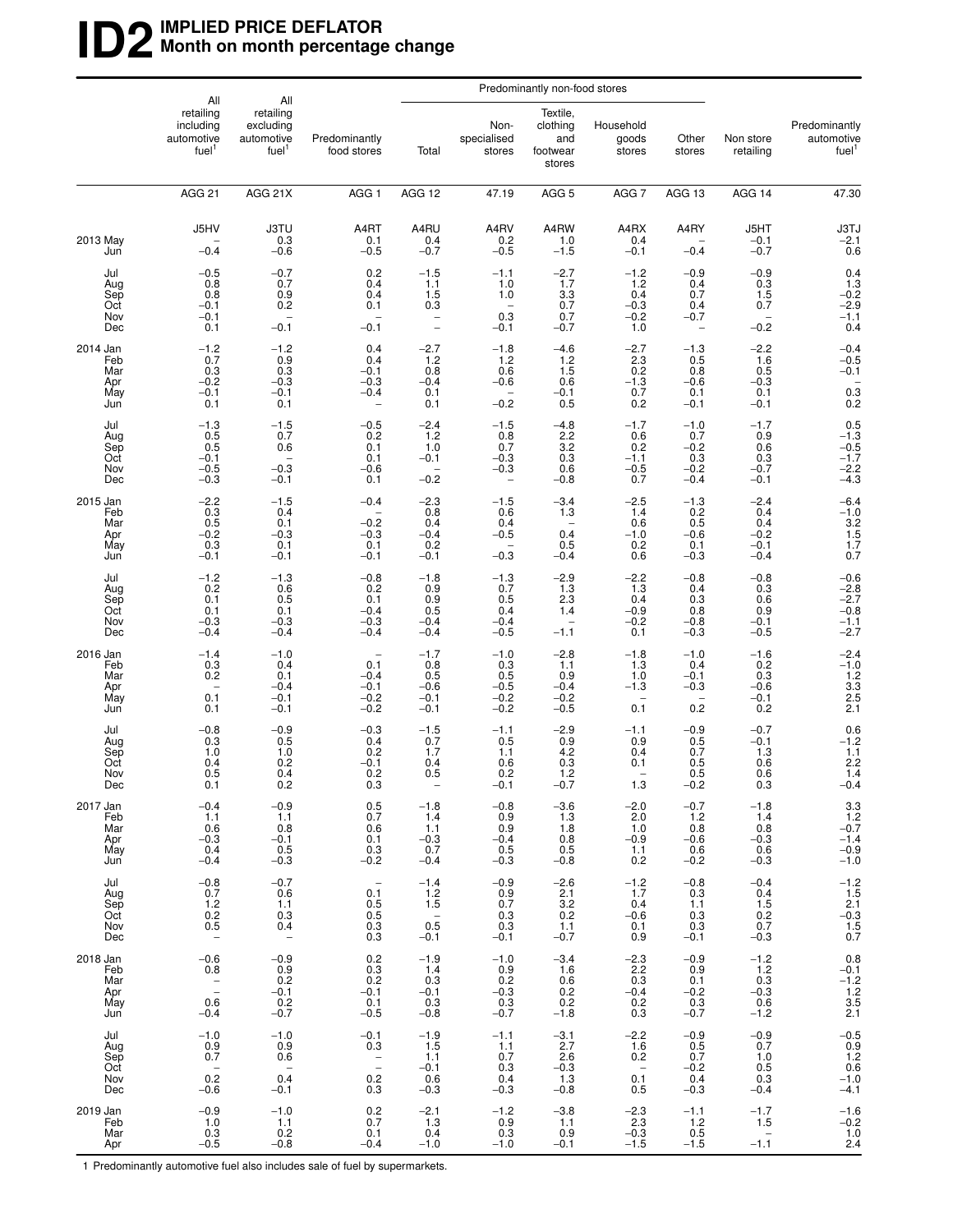#### **R1 CHAINED VOLUME OF RETAIL SALES SEASONALLY ADJUSTED**

| Index 2016=100 |  |  |  |  |
|----------------|--|--|--|--|
|----------------|--|--|--|--|

|                                             | All                                                                                                |                                                                                                                                          |                                                                                  | Predominantly non-food stores                                                                  |                                                                   |                                                                                        |                                                                       |                                                                                   |                                                                                                                        |                                                                                          |
|---------------------------------------------|----------------------------------------------------------------------------------------------------|------------------------------------------------------------------------------------------------------------------------------------------|----------------------------------------------------------------------------------|------------------------------------------------------------------------------------------------|-------------------------------------------------------------------|----------------------------------------------------------------------------------------|-----------------------------------------------------------------------|-----------------------------------------------------------------------------------|------------------------------------------------------------------------------------------------------------------------|------------------------------------------------------------------------------------------|
|                                             | retailing<br>including<br>automotive<br>fuel <sup>1</sup>                                          | All<br>retailing<br>excluding<br>automotive<br>fuel <sup>1</sup>                                                                         | Predominantly<br>food stores                                                     | Total                                                                                          | Non-<br>specialised<br>stores                                     | Textile,<br>clothing and<br>footwear<br>stores                                         | Household<br>goods<br>stores                                          | Other<br>stores                                                                   | Non-store<br>retailing                                                                                                 | Predominantly<br>automotive<br>fuel <sup>1</sup>                                         |
|                                             | AGG <sub>21</sub>                                                                                  | AGG 21X                                                                                                                                  | AGG <sub>1</sub>                                                                 | AGG 12                                                                                         | 47.19                                                             | AGG <sub>5</sub>                                                                       | AGG 7                                                                 | AGG 13                                                                            | AGG 14                                                                                                                 | 47.30                                                                                    |
|                                             | Revisions to index numbers                                                                         |                                                                                                                                          |                                                                                  |                                                                                                |                                                                   |                                                                                        |                                                                       |                                                                                   |                                                                                                                        |                                                                                          |
| 2011<br>2012<br>2013<br>2014                | 0.1<br>$\overline{\phantom{0}}$                                                                    |                                                                                                                                          | $\overline{\phantom{0}}$<br>$\overline{a}$<br>$\overline{\phantom{0}}$           | $\overline{\phantom{0}}$<br>$\overline{\phantom{0}}$                                           | 0.1                                                               | $\overline{\phantom{0}}$                                                               | $\overline{\phantom{0}}$                                              |                                                                                   |                                                                                                                        |                                                                                          |
| 2015<br>2016<br>2017<br>2018                | $\overline{\phantom{0}}$<br>$\overline{\phantom{0}}$                                               | $\overline{\phantom{a}}$<br>$\overline{\phantom{0}}$                                                                                     | $\overline{\phantom{0}}$<br>$\overline{\phantom{0}}$                             | $\overline{\phantom{0}}$<br>$\overline{\phantom{0}}$<br>$\qquad \qquad -$                      | 0.1                                                               | $\overline{\phantom{0}}$<br>$\overline{\phantom{0}}$<br>$\overline{\phantom{0}}$       | 0.1<br>$\overline{\phantom{0}}$<br>$\overline{\phantom{a}}$<br>$-0.1$ | $\overline{\phantom{a}}$<br>$\overline{\phantom{0}}$<br>$\overline{\phantom{0}}$  | $\overline{a}$<br>$\overline{a}$                                                                                       |                                                                                          |
| 2016 Q2<br>Q3<br>Q4                         | $\overline{\phantom{0}}$<br>$\qquad \qquad -$<br>$\overline{\phantom{0}}$                          | $\overline{a}$<br>$\overline{\phantom{a}}$                                                                                               | $\overline{a}$<br>$\overline{a}$<br>$\overline{\phantom{0}}$                     | 0.1                                                                                            | $\overline{\phantom{a}}$                                          | -<br>0.1                                                                               | 0.2<br>0.1<br>$-0.2$                                                  | $-0.1$<br>$\overline{\phantom{0}}$                                                | $\overline{a}$<br>$\overline{\phantom{0}}$                                                                             | $-0.1$<br>$\overline{\phantom{a}}$                                                       |
| 2017 Q1<br>Q <sub>2</sub><br>Q3<br>Q4       | 0.1<br>$\overline{a}$<br>$\overline{a}$                                                            | 0.1<br>$-0.1$                                                                                                                            | $\overline{\phantom{0}}$<br>$\overline{\phantom{0}}$<br>$\overline{\phantom{0}}$ | $\qquad \qquad -$<br>$\qquad \qquad -$<br>$\overline{\phantom{0}}$<br>$\overline{\phantom{0}}$ | $-0.1$<br>0.1                                                     | 0.1<br>$-0.1$<br>0.1                                                                   | $-0.2$<br>0.3<br>0.1<br>$-0.2$                                        | $\overline{\phantom{0}}$<br>$-0.2$<br>0.1<br>$\overline{\phantom{0}}$             | 0.1<br>$-0.2$<br>$\overline{\phantom{0}}$<br>$\overline{\phantom{m}}$                                                  | 0.1<br>$-0.1$<br>$\bar{a}$                                                               |
| 2018 Q1<br>Q <sub>2</sub><br>Q3<br>Q4       | $\overline{\phantom{0}}$<br>$\overline{a}$<br>$\overline{\phantom{0}}$<br>$\overline{\phantom{0}}$ | $\overline{\phantom{a}}$<br>$\overline{\phantom{a}}$<br>$-0.1$                                                                           | 0.1<br>$-0.1$                                                                    | $\qquad \qquad -$<br>0.1<br>0.1<br>$-0.1$                                                      | $-0.1$<br>$\overline{\phantom{0}}$<br>0.1<br>0.1                  | 0.2<br>$-0.2$<br>0.1<br>$\qquad \qquad -$                                              | $-0.4$<br>0.4<br>$-0.1$<br>$-0.2$                                     | 0.1<br>$\qquad \qquad -$<br>0.1<br>$-0.2$                                         | 0.2<br>$-0.1$<br>0.1<br>$-0.1$                                                                                         | $0.2 - 0.2$<br>$\qquad \qquad -$<br>$\overline{\phantom{0}}$                             |
| 2019 Q1                                     | 0.1                                                                                                | 0.1                                                                                                                                      | $\overline{\phantom{0}}$                                                         | 0.1                                                                                            | $\overline{\phantom{a}}$                                          | 0.3                                                                                    | $-0.4$                                                                | 0.3                                                                               | 0.3                                                                                                                    | 0.2                                                                                      |
| 2016 Apr<br>May<br>Jun                      | $\overline{\phantom{0}}$<br>$\overline{\phantom{0}}$                                               | $\overline{\phantom{0}}$                                                                                                                 | $\overline{\phantom{0}}$                                                         | $\overline{\phantom{0}}$<br>$\overline{\phantom{0}}$<br>$\overline{\phantom{0}}$               | 0.2<br>$-0.2$<br>$\overline{a}$                                   | $-0.2$<br>$-0.1$<br>$\overline{\phantom{0}}$                                           | 0.5<br>0.2<br>0.2                                                     | $-0.2$<br>$\overline{\phantom{0}}$                                                | $-0.2$<br>$-0.1$                                                                                                       | $-0.1$<br>$\overline{\phantom{a}}$<br>$\overline{\phantom{0}}$                           |
| Jul<br>Aug<br>Sep<br>Oct<br>Nov<br>Dec      | $\equiv$<br>$\overline{\phantom{0}}$<br>$-0.1$                                                     | $\overline{\phantom{a}}$<br>$\overline{\phantom{0}}$<br>$-0.1$                                                                           | $-0.1$<br>$\overline{a}$<br>$\overline{\phantom{0}}$                             | $\overline{\phantom{0}}$<br>$\overline{a}$                                                     |                                                                   | $-0.1$<br>0.1<br>$\overline{\phantom{m}}$<br>$\overline{\phantom{0}}$<br>0.1           | 0.1<br>0.1<br>$\overline{\phantom{0}}$<br>$-0.2$<br>$-0.1$            | -<br>$\overline{\phantom{a}}$<br>0.1<br>$\overline{\phantom{a}}$<br>$-0.1$<br>0.2 | $\overline{\phantom{0}}$<br>$-0.1$<br>-<br>$\overline{\phantom{0}}$<br>0.1                                             | $\overline{\phantom{0}}$<br>$-0.1$<br>$-0.1$<br>0.1                                      |
| 2017 Jan<br>Feb<br>Mar<br>Apr<br>May<br>Jun | $\overline{\phantom{0}}$<br>0.1<br>-                                                               | $\overline{\phantom{0}}$<br>$\overline{\phantom{a}}$<br>0.1<br>$\overline{\phantom{0}}$<br>$\qquad \qquad -$<br>$\overline{\phantom{0}}$ | $-0.1$<br>0.1<br>0.1<br>0.1<br>-<br>$\overline{\phantom{0}}$                     | $-0.1$<br>$\overline{\phantom{0}}$<br>$-0.1$<br>0.1                                            | $\equiv$<br>$-0.2$<br>0.3<br>$-0.2$<br>$\overline{\phantom{0}}$   | 0.1<br>$\overline{\phantom{a}}$<br>0.2<br>$-0.4$<br>$\overline{\phantom{0}}$<br>$-0.1$ | $-0.2$<br>$-0.4$<br>$-0.3$<br>0.9<br>0.2<br>0.2                       | 0.2<br>$\overline{\phantom{0}}$<br>$\overline{\phantom{a}}$<br>$-0.4$<br>0.1      | $\overline{\phantom{0}}$<br>$\overline{\phantom{a}}$<br>0.2<br>$-0.3$<br>$\qquad \qquad -$<br>$\overline{\phantom{0}}$ | $\overline{\phantom{a}}$<br>$0.2 - 0.2$<br>$\qquad \qquad -$<br>$\overline{\phantom{0}}$ |
| Jul<br>Aug<br>Sep<br>Oct<br>Nov<br>Dec      | $\overline{\phantom{0}}$<br>$-0.1$<br>$\overline{\phantom{m}}$                                     | 0.1                                                                                                                                      | $\overline{\phantom{a}}$<br>$-0.1$<br>$-0.1$                                     | $\overline{\phantom{a}}$<br>0.1<br>0.1<br>$-0.1$<br>$-0.1$<br>0.1                              | 0.1                                                               | $-0.1$<br>0.1<br>$\overline{\phantom{0}}$<br>0.1<br>0.1                                | $\overline{\phantom{0}}$<br>0.1<br>0.1<br>$-0.3$<br>$-0.1$            | $\overline{\phantom{a}}$<br>0.1<br>0.1<br>$-0.1$<br>$-0.1$<br>0.2                 | 0.1<br>۰<br>$\overline{\phantom{m}}$                                                                                   | $-0.1$<br>$\overline{\phantom{m}}$<br>0.1                                                |
| 2018 Jan<br>Feb<br>Mar<br>Apr<br>May<br>Jun | $\overline{\phantom{0}}$<br>$-$<br>$-0.\overline{2}$<br>$\overline{\phantom{0}}$<br>0.1            | 0.1<br>$\frac{-}{-}$<br>$-0.1$<br>$\overline{\phantom{a}}$<br>0.1                                                                        | $\bar{a}$<br>0.1<br>$-0.1$<br>$\bar{a}$                                          | $\bar{a}$<br>$-0.1$<br>$-0.1$<br>0.1<br>0.1                                                    | $\bar{a}$<br>$-0.2$<br>0.3<br>$-0.1$<br>0.1                       | 0.1<br>0.1<br>0.3<br>$-0.5$<br>$\overline{\phantom{a}}$<br>0.1                         | $-0.2$<br>$-0.5$<br>$-0.4$<br>1.0<br>0.2<br>$\overline{\phantom{a}}$  | 0.3<br>$\overline{\phantom{0}}$<br>$-0.1$<br>$-0.6$<br>0.2<br>0.3                 | $\overline{\phantom{m}}$<br>0.1<br>0.4<br>$-0.4$<br>$-0.1$<br>$\hspace{0.1mm}-\hspace{0.1mm}$                          | 0.1<br>0.1<br>0.3<br>$-0.4$<br>$-0.1$<br>$-0.1$                                          |
| Jul<br>Aug<br>Sep<br>Oct<br>Nov<br>Dec      | $\qquad \qquad -$<br>0.1<br>$\bar{a}$<br>$-0.1$<br>$\overline{\phantom{a}}$                        | $0.\overline{1}$<br>$\frac{1}{2}$<br>$-0.1$<br>$-0.1$                                                                                    | $\bar{a}$<br>$-0.\overline{2}$<br>$-0.1$                                         | 0.1<br>0.1<br>$-0.1$<br>$-0.\bar{1}$<br>0.1                                                    | 0.2<br>$0.\overline{1}$<br>0.2<br>0.1<br>$\overline{\phantom{a}}$ | 0.1<br>$\bar{a}$<br>0.1<br>$-0.1$<br>$\overline{\phantom{a}}$                          | $-0.1$<br>0.1<br>$-0.1$<br>$-0.1$<br>$-0.2$<br>$-0.3$                 | 0.2<br>0.2<br>$\hspace{0.1cm} -$<br>$-0.3$<br>$-0.4$<br>0.2                       | $-0.1$<br>0.1<br>$\mathbb{Z}$<br>$-0.1$<br>$-0.1$                                                                      | $\frac{1}{0.1}$<br>$0.\overline{1}$<br>0.1                                               |
| 2019 Jan<br>Feb<br>Mar                      | 0.1<br>$\overline{\phantom{a}}$<br>0.2                                                             | $\overline{\phantom{0}}$<br>$\overline{\phantom{0}}$<br>0.1                                                                              | $\overline{\phantom{a}}$<br>0.1<br>$\qquad \qquad -$                             | 0.1<br>$\hspace{0.1mm}$ $\hspace{0.1mm}$<br>0.2                                                | $\overline{\phantom{a}}$<br>$-0.1$<br>0.1                         | 0.2<br>$\overline{\phantom{a}}$<br>0.5                                                 | $-0.4$<br>$-0.5$<br>$-0.3$                                            | 0.3<br>0.3<br>0.2                                                                 | $\overline{\phantom{a}}$<br>0.2<br>0.5                                                                                 | $\begin{array}{c} 0.2 \\ 0.2 \\ 0.1 \end{array}$                                         |